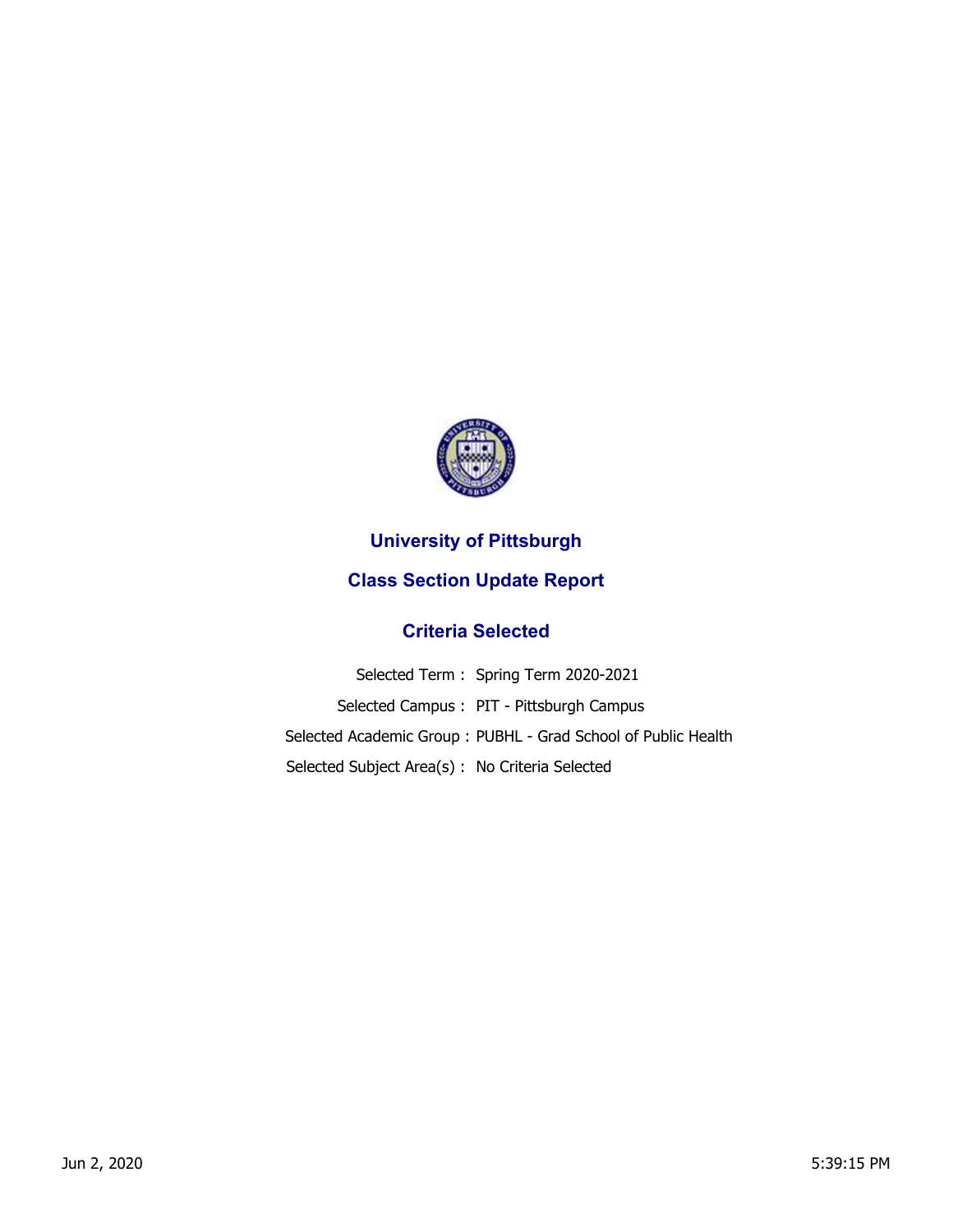Page 1 of 310

**Class Section Update Report** University of Pittsburgh

Cancel **Change** 

|                                                                                                                                                                                                        |                                                 |                                                                                                   |                                                                                                          | UNIVUOILY ULI RODULYN                          |                                           |                                                                                        |                                                                  |
|--------------------------------------------------------------------------------------------------------------------------------------------------------------------------------------------------------|-------------------------------------------------|---------------------------------------------------------------------------------------------------|----------------------------------------------------------------------------------------------------------|------------------------------------------------|-------------------------------------------|----------------------------------------------------------------------------------------|------------------------------------------------------------------|
|                                                                                                                                                                                                        |                                                 | Term: 2214 Campus: PIT - Pittsburgh Campus                                                        |                                                                                                          |                                                |                                           | Academic Group: PUBHL - Grad School of Public Health                                   |                                                                  |
| <b>Course ID: 101189</b><br><b>Subject Area: BCHS</b><br>Catalog Nbr: 2503<br><b>Class Nbr: 14830</b><br><b>Course Offering Nbr: 1</b><br>Academic Organization: BCHS - Behavioral & Communty Hith Sci |                                                 |                                                                                                   | <b>Class Section: 1020</b><br><b>Component: PRA - Practicum</b><br><b>Class Type: Enrollment Section</b> |                                                |                                           | <b>Minimum</b><br><b>Units: 1.00</b><br><b>Academic Progress</b><br><b>Units: 1.00</b> | <b>Maximum</b><br><b>Units: 3.00</b><br><b>FA Units:</b><br>1.00 |
| <b>Short Title: PRACTICUM</b>                                                                                                                                                                          |                                                 |                                                                                                   |                                                                                                          |                                                |                                           |                                                                                        |                                                                  |
| Free Format Topic: (30 Characters)                                                                                                                                                                     |                                                 |                                                                                                   |                                                                                                          |                                                | Fee Type:                                 |                                                                                        | Fee Amount:                                                      |
| <b>Session: AT</b>                                                                                                                                                                                     |                                                 | <b>Start Date: 1/11/2021</b>                                                                      | End Date: 5/1/2021                                                                                       |                                                |                                           | <b>Associated Class: 1020</b>                                                          | Location: PGH                                                    |
| <b>Schedule</b><br><b>Print:</b> Y                                                                                                                                                                     | Y/N                                             | <b>Instructor</b><br>ID:                                                                          |                                                                                                          | <b>Instructor Role</b>                         |                                           | <b>Instructor Name:</b>                                                                |                                                                  |
| <b>Facility ID:</b><br><b>TBATBA</b><br>Consent:<br>No Special Consent<br>Required                                                                                                                     | Room:<br><b>TBA</b>                             | 2906717<br><b>Room Capacity: Mtg Start:</b><br>0<br><b>Grading Basis:</b><br><b>Grad SN Basis</b> | <b>Instructor Edit:</b><br>No Enrollment<br>Choice                                                       | Primary Instructor<br>Mtg End:                 | Day:<br><b>Enrollment</b><br>Capacity: 35 | Documet, Patricia Isabel                                                               | <b>End Date:</b><br><b>Start Date:</b><br>1/11/2021<br>5/1/2021  |
| <b>Course</b><br><b>Attribute:</b><br><b>INTH</b><br><b>INTH</b><br><b>Room Characteristic</b>                                                                                                         | <b>Course</b><br><b>GENIM</b><br><b>UNDSTND</b> | <b>Combined Section</b><br><b>Attribute Value: Subject:</b>                                       |                                                                                                          | <b>Combined Section</b><br><b>Catalog Nbr:</b> |                                           | <b>Combined Section</b><br><b>Class Number:</b>                                        | <b>Combined Section</b><br><b>Enrollment Capacity:</b>           |
| <b>Start Date</b>                                                                                                                                                                                      |                                                 | <b>Reserve Capacity Requirement</b>                                                               |                                                                                                          | <b>Cap Enrl</b>                                |                                           |                                                                                        |                                                                  |
|                                                                                                                                                                                                        |                                                 |                                                                                                   |                                                                                                          |                                                |                                           |                                                                                        |                                                                  |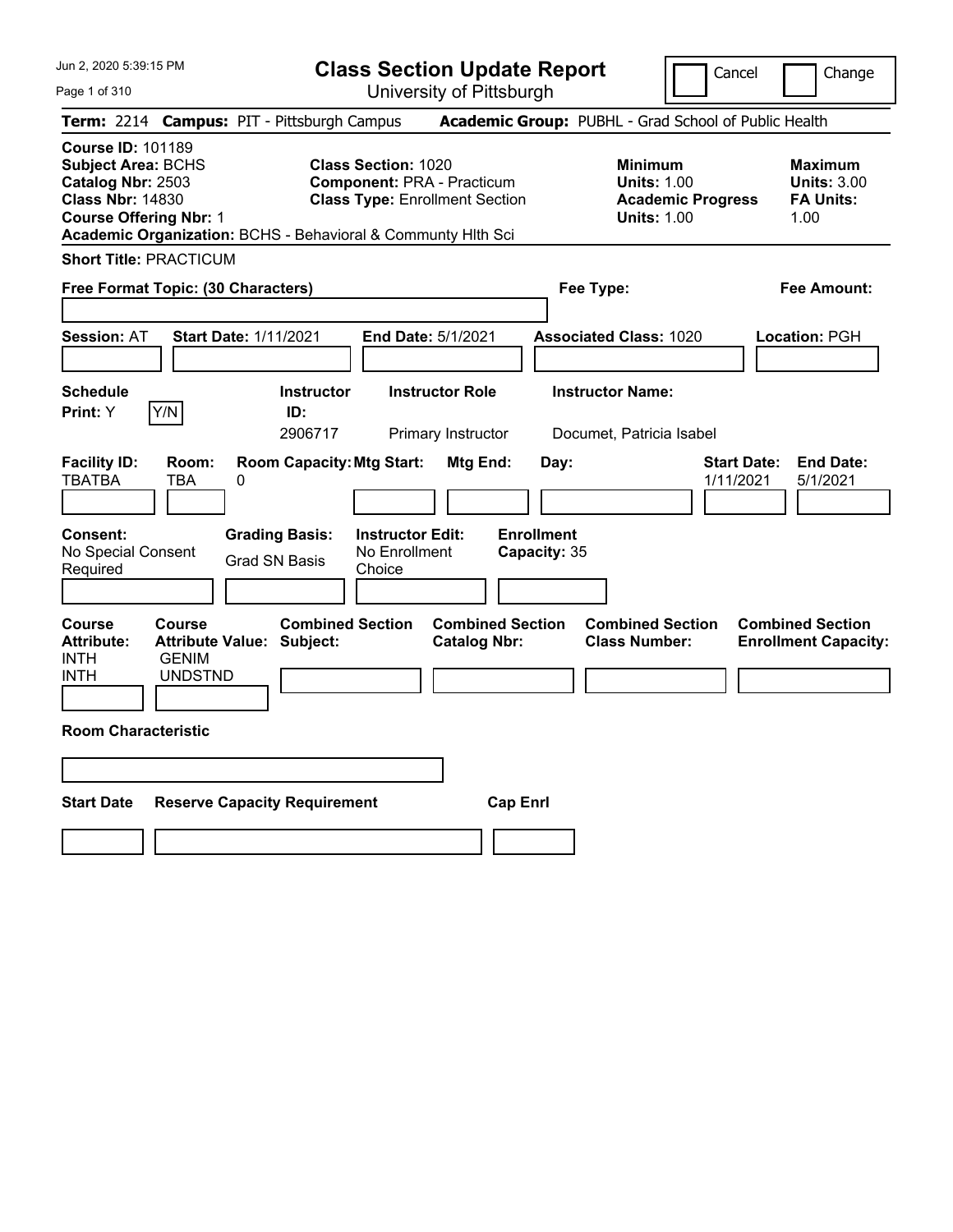Page 2 of 310

**Class Section Update Report**

Cancel **Change** 

|                                                                                                                                        |                                                 |                                                                                                                                                                          |                                                    | UNIVUOILY ULI RODULYN                          |                                           |                                                      |                                                           |                                                        |  |
|----------------------------------------------------------------------------------------------------------------------------------------|-------------------------------------------------|--------------------------------------------------------------------------------------------------------------------------------------------------------------------------|----------------------------------------------------|------------------------------------------------|-------------------------------------------|------------------------------------------------------|-----------------------------------------------------------|--------------------------------------------------------|--|
|                                                                                                                                        |                                                 | Term: 2214 Campus: PIT - Pittsburgh Campus                                                                                                                               |                                                    |                                                |                                           | Academic Group: PUBHL - Grad School of Public Health |                                                           |                                                        |  |
| <b>Course ID: 101189</b><br><b>Subject Area: BCHS</b><br>Catalog Nbr: 2503<br><b>Class Nbr: 22878</b><br><b>Course Offering Nbr: 1</b> |                                                 | <b>Class Section: 1025</b><br><b>Component: PRA - Practicum</b><br><b>Class Type: Enrollment Section</b><br>Academic Organization: BCHS - Behavioral & Communty Hlth Sci |                                                    |                                                |                                           | <b>Academic Progress</b>                             | Maximum<br><b>Units: 3.00</b><br><b>FA Units:</b><br>1.00 |                                                        |  |
| <b>Short Title: PRACTICUM</b>                                                                                                          |                                                 |                                                                                                                                                                          |                                                    |                                                |                                           |                                                      |                                                           |                                                        |  |
| Free Format Topic: (30 Characters)<br>Fee Type:<br>Fee Amount:                                                                         |                                                 |                                                                                                                                                                          |                                                    |                                                |                                           |                                                      |                                                           |                                                        |  |
| Session: AT                                                                                                                            |                                                 | <b>Start Date: 1/11/2021</b>                                                                                                                                             |                                                    | End Date: 5/1/2021                             |                                           | <b>Associated Class: 1025</b>                        |                                                           | Location: PGH                                          |  |
| <b>Schedule</b><br>Print: Y                                                                                                            | Y/N                                             | <b>Instructor</b><br>ID:<br>2909577                                                                                                                                      |                                                    | <b>Instructor Role</b><br>Primary Instructor   |                                           | <b>Instructor Name:</b><br>Elias, Thistle Inga       |                                                           |                                                        |  |
| <b>Facility ID:</b><br><b>TBATBA</b><br><b>Consent:</b><br>No Special Consent<br>Required                                              | Room:<br>TBA                                    | <b>Room Capacity: Mtg Start:</b><br>0<br><b>Grading Basis:</b><br><b>Grad SN Basis</b>                                                                                   | <b>Instructor Edit:</b><br>No Enrollment<br>Choice | Mtg End:                                       | Day:<br><b>Enrollment</b><br>Capacity: 35 |                                                      | <b>Start Date:</b><br>1/11/2021                           | <b>End Date:</b><br>5/1/2021                           |  |
| <b>Course</b><br><b>Attribute:</b><br><b>INTH</b><br><b>INTH</b>                                                                       | <b>Course</b><br><b>GENIM</b><br><b>UNDSTND</b> | <b>Combined Section</b><br><b>Attribute Value: Subject:</b>                                                                                                              |                                                    | <b>Combined Section</b><br><b>Catalog Nbr:</b> |                                           | <b>Combined Section</b><br><b>Class Number:</b>      |                                                           | <b>Combined Section</b><br><b>Enrollment Capacity:</b> |  |
| <b>Room Characteristic</b>                                                                                                             |                                                 |                                                                                                                                                                          |                                                    |                                                |                                           |                                                      |                                                           |                                                        |  |
| <b>Start Date</b>                                                                                                                      |                                                 | <b>Reserve Capacity Requirement</b>                                                                                                                                      |                                                    | <b>Cap Enrl</b>                                |                                           |                                                      |                                                           |                                                        |  |
|                                                                                                                                        |                                                 |                                                                                                                                                                          |                                                    |                                                |                                           |                                                      |                                                           |                                                        |  |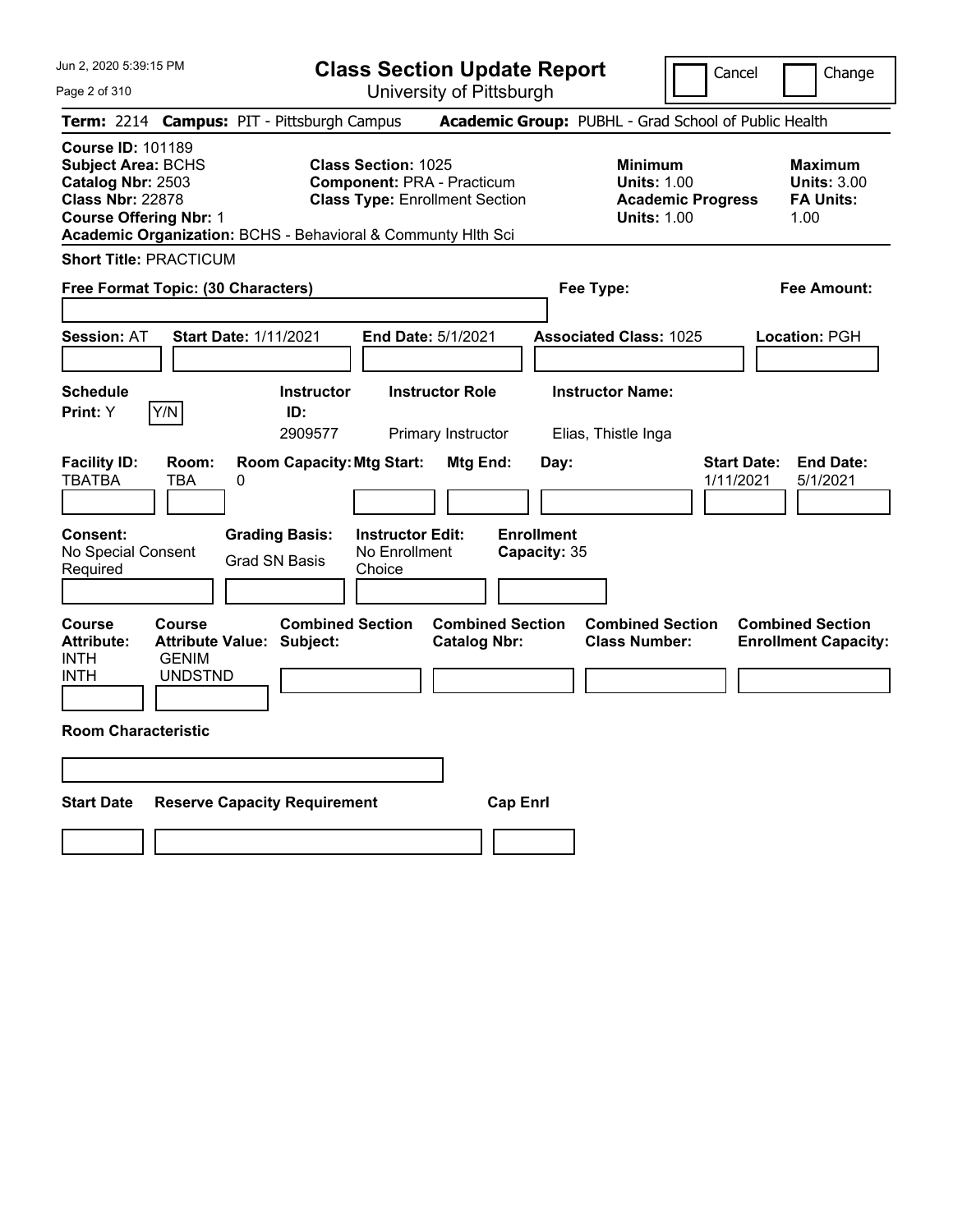**Class Section Update Report**

Cancel | Change

Page 3 of 310 University of Pittsburgh **Term:** 2214 **Campus:** PIT - Pittsburgh Campus **Academic Group:** PUBHL - Grad School of Public Health **Course ID:** 101189 **Subject Area:** BCHS **Class Section:** 1030 **Minimum Maximum Catalog Nbr:** 2503 **Component:** PRA - Practicum **Units:** 1.00 **Units:** 3.00 **Class Nbr:** 14831 **Class Type:** Enrollment Section **Academic Progress FA Units: Course Offering Nbr: 1 1.00 1.00 1.00 1.00 1.00 1.00 1.00 1.00 1.00 1.00 Academic Organization:** BCHS - Behavioral & Communty Hlth Sci **Short Title:** PRACTICUM **Free Format Topic: (30 Characters) Fee Type: Fee Amount: Session:** AT **Start Date:** 1/11/2021 **End Date:** 5/1/2021 **Associated Class:** 1030 **Location:** PGH **Schedule Instructor Instructor Role Instructor Name: Print:**  $Y$   $|Y/N|$  **ID:** 2953956 Primary Instructor Gary-Webb, Tiffany Latrice **Facility ID: Room: Room Capacity:Mtg Start: Mtg End: Day: Start Date: End Date:** TBATBA TBA 0 1/11/2021 5/1/2021 **Consent: Grading Basis: Instructor Edit: Enrollment** No Special Consent Grad SN Basis No Enrollment<br>Required Grad SN Basis Choice Choice **Capacity:** 35 **Course Course Combined Section Combined Section Combined Section Combined Section**  Attribute: Attribute Value: Subject: Catalog Nbr: Class Number: Enrollment Capacity: INTH GENIM INTH UNDSTND **Room Characteristic Start Date Reserve Capacity Requirement Cap Enrl**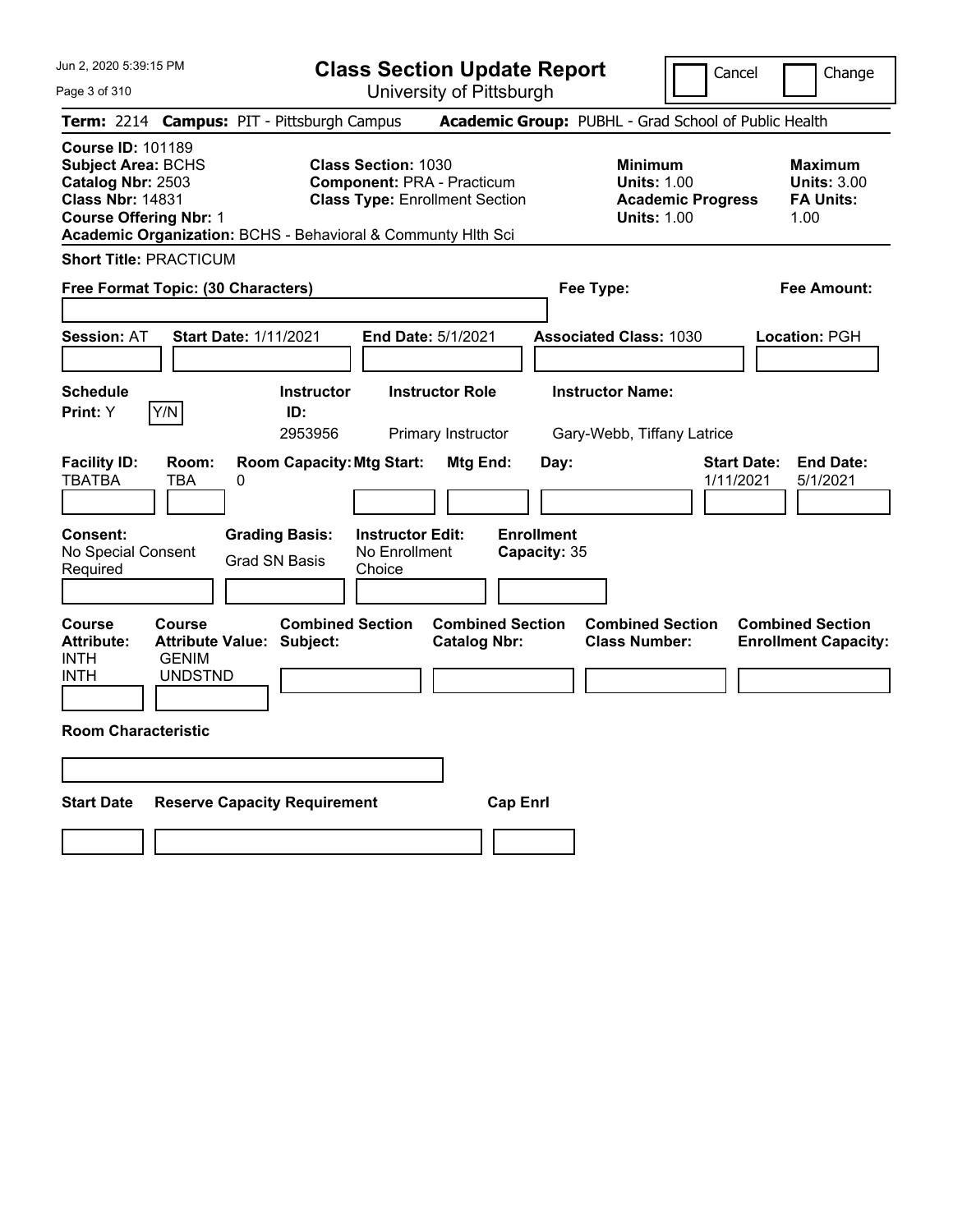Page 4 of 310

**Class Section Update Report**

Cancel **Change** 

| Term: 2214 Campus: PIT - Pittsburgh Campus                                                                                                                                                                                                                                                                                                          |                                                                                     |                              |                                                           |                                                    |                                                |                                                                                        |                                           | Academic Group: PUBHL - Grad School of Public Health |                                                                  |  |                                                        |
|-----------------------------------------------------------------------------------------------------------------------------------------------------------------------------------------------------------------------------------------------------------------------------------------------------------------------------------------------------|-------------------------------------------------------------------------------------|------------------------------|-----------------------------------------------------------|----------------------------------------------------|------------------------------------------------|----------------------------------------------------------------------------------------|-------------------------------------------|------------------------------------------------------|------------------------------------------------------------------|--|--------------------------------------------------------|
| <b>Course ID: 101189</b><br><b>Class Section: 1035</b><br><b>Subject Area: BCHS</b><br><b>Component: PRA - Practicum</b><br>Catalog Nbr: 2503<br><b>Class Nbr: 22879</b><br><b>Class Type: Enrollment Section</b><br><b>Course Offering Nbr: 1</b><br>Academic Organization: BCHS - Behavioral & Communty Hith Sci<br><b>Short Title: PRACTICUM</b> |                                                                                     |                              |                                                           |                                                    |                                                | <b>Minimum</b><br><b>Units: 1.00</b><br><b>Academic Progress</b><br><b>Units: 1.00</b> |                                           |                                                      | <b>Maximum</b><br><b>Units: 3.00</b><br><b>FA Units:</b><br>1.00 |  |                                                        |
|                                                                                                                                                                                                                                                                                                                                                     |                                                                                     |                              |                                                           |                                                    |                                                |                                                                                        |                                           |                                                      |                                                                  |  |                                                        |
| Free Format Topic: (30 Characters)                                                                                                                                                                                                                                                                                                                  |                                                                                     |                              |                                                           |                                                    |                                                |                                                                                        | Fee Type:                                 |                                                      |                                                                  |  | Fee Amount:                                            |
| <b>Session: AT</b>                                                                                                                                                                                                                                                                                                                                  |                                                                                     | <b>Start Date: 1/11/2021</b> |                                                           | End Date: 5/1/2021                                 |                                                |                                                                                        |                                           | <b>Associated Class: 1035</b>                        |                                                                  |  | Location: PGH                                          |
| <b>Schedule</b><br><b>Print:</b> Y                                                                                                                                                                                                                                                                                                                  | Y/N                                                                                 |                              | <b>Instructor</b><br>ID:<br>2953705                       |                                                    | <b>Instructor Role</b><br>Primary Instructor   |                                                                                        |                                           | <b>Instructor Name:</b><br>Mair, Christina F         |                                                                  |  |                                                        |
| <b>Facility ID:</b><br><b>TBATBA</b><br>Consent:<br>No Special Consent<br>Required                                                                                                                                                                                                                                                                  | Room:<br>TBA                                                                        | 0<br><b>Grad SN Basis</b>    | <b>Room Capacity: Mtg Start:</b><br><b>Grading Basis:</b> | <b>Instructor Edit:</b><br>No Enrollment<br>Choice | Mtg End:                                       |                                                                                        | Day:<br><b>Enrollment</b><br>Capacity: 35 |                                                      | <b>Start Date:</b><br>1/11/2021                                  |  | <b>End Date:</b><br>5/1/2021                           |
| <b>Course</b><br><b>Attribute:</b><br><b>INTH</b><br><b>INTH</b>                                                                                                                                                                                                                                                                                    | <b>Course</b><br><b>Attribute Value: Subject:</b><br><b>GENIM</b><br><b>UNDSTND</b> |                              | <b>Combined Section</b>                                   |                                                    | <b>Combined Section</b><br><b>Catalog Nbr:</b> |                                                                                        |                                           | <b>Combined Section</b><br><b>Class Number:</b>      |                                                                  |  | <b>Combined Section</b><br><b>Enrollment Capacity:</b> |
| <b>Room Characteristic</b>                                                                                                                                                                                                                                                                                                                          |                                                                                     |                              |                                                           |                                                    |                                                |                                                                                        |                                           |                                                      |                                                                  |  |                                                        |
| <b>Start Date</b>                                                                                                                                                                                                                                                                                                                                   |                                                                                     |                              | <b>Reserve Capacity Requirement</b>                       |                                                    |                                                | <b>Cap Enrl</b>                                                                        |                                           |                                                      |                                                                  |  |                                                        |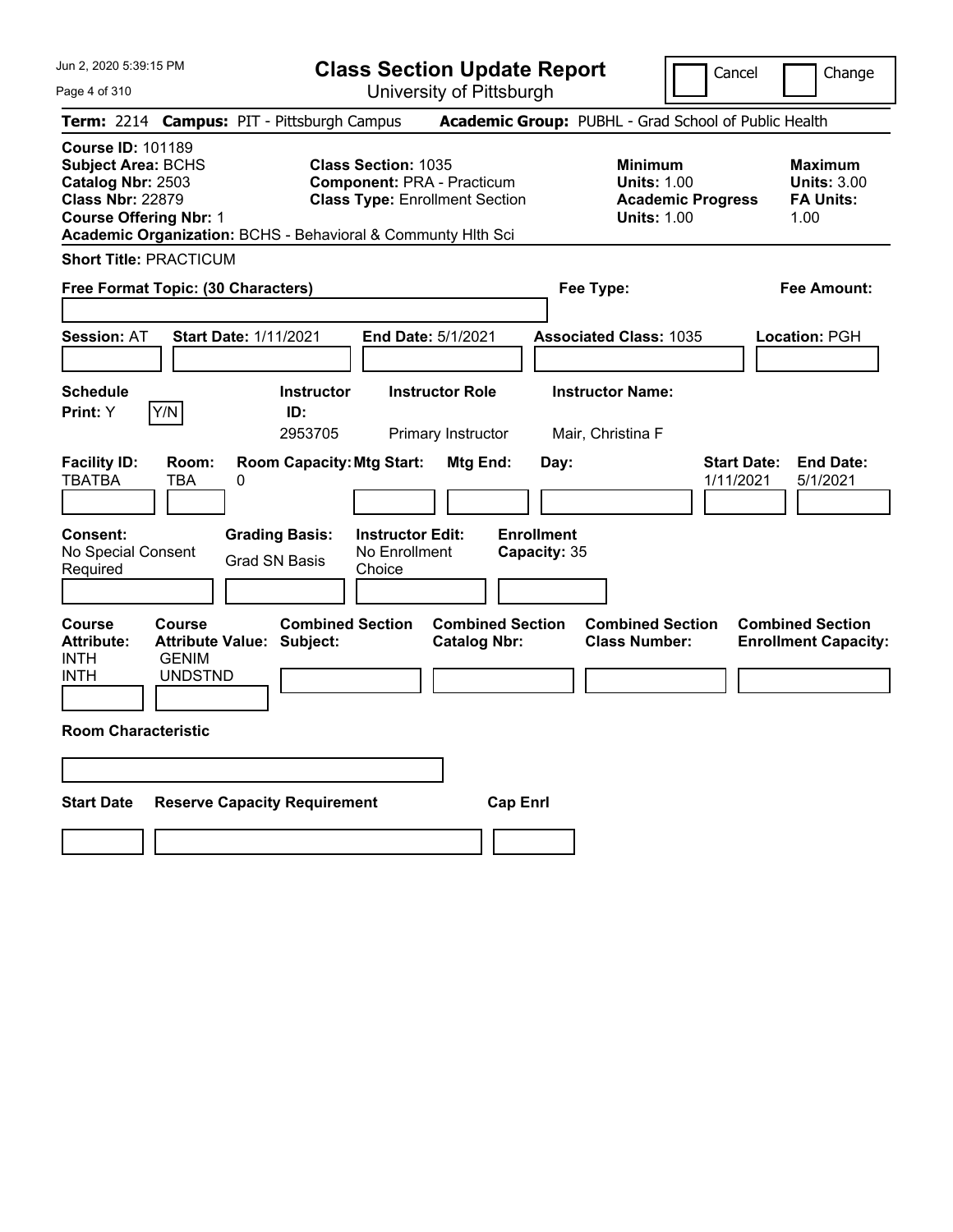**Class Section Update Report** University of Pittsburgh

Cancel Change

Page 5 of 310

| <b>Term: 2214 Campus: PIT - Pittsburgh Campus</b>                                                                                                                        | <b>Academic Group: PUBHL - Grad School of Public Health</b>                            |                                                                                                              |
|--------------------------------------------------------------------------------------------------------------------------------------------------------------------------|----------------------------------------------------------------------------------------|--------------------------------------------------------------------------------------------------------------|
| <b>Class Section: 1050</b><br><b>Component: PRA - Practicum</b><br><b>Class Type: Enrollment Section</b><br>Academic Organization: BCHS - Behavioral & Communty Hith Sci | <b>Minimum</b><br><b>Units: 1.00</b><br><b>Academic Progress</b><br><b>Units: 1.00</b> | Maximum<br><b>Units: 3.00</b><br><b>FA Units:</b><br>1.00                                                    |
|                                                                                                                                                                          |                                                                                        |                                                                                                              |
|                                                                                                                                                                          | Fee Type:                                                                              | <b>Fee Amount:</b>                                                                                           |
| End Date: 5/1/2021                                                                                                                                                       | <b>Associated Class: 1050</b>                                                          | Location: PGH                                                                                                |
| <b>Instructor</b><br><b>Instructor Role</b>                                                                                                                              | <b>Instructor Name:</b>                                                                |                                                                                                              |
| <b>Room Capacity: Mtg Start:</b><br>Mtg End:                                                                                                                             | <b>Start Date:</b><br>Day:<br>1/11/2021                                                | <b>End Date:</b><br>5/1/2021                                                                                 |
| <b>Grading Basis:</b><br><b>Instructor Edit:</b><br>No Enrollment<br><b>Grad SN Basis</b><br>Choice                                                                      |                                                                                        |                                                                                                              |
| <b>Combined Section</b><br>Subject:<br><b>Catalog Nbr:</b>                                                                                                               | <b>Combined Section</b><br><b>Class Number:</b>                                        | <b>Combined Section</b><br><b>Enrollment Capacity:</b>                                                       |
|                                                                                                                                                                          |                                                                                        |                                                                                                              |
|                                                                                                                                                                          |                                                                                        |                                                                                                              |
| <b>Reserve Capacity Requirement</b>                                                                                                                                      |                                                                                        |                                                                                                              |
|                                                                                                                                                                          | 3323279<br>Primary Instructor                                                          | Felter, Elizabeth Madison<br><b>Enrollment</b><br>Capacity: 35<br><b>Combined Section</b><br><b>Cap Enrl</b> |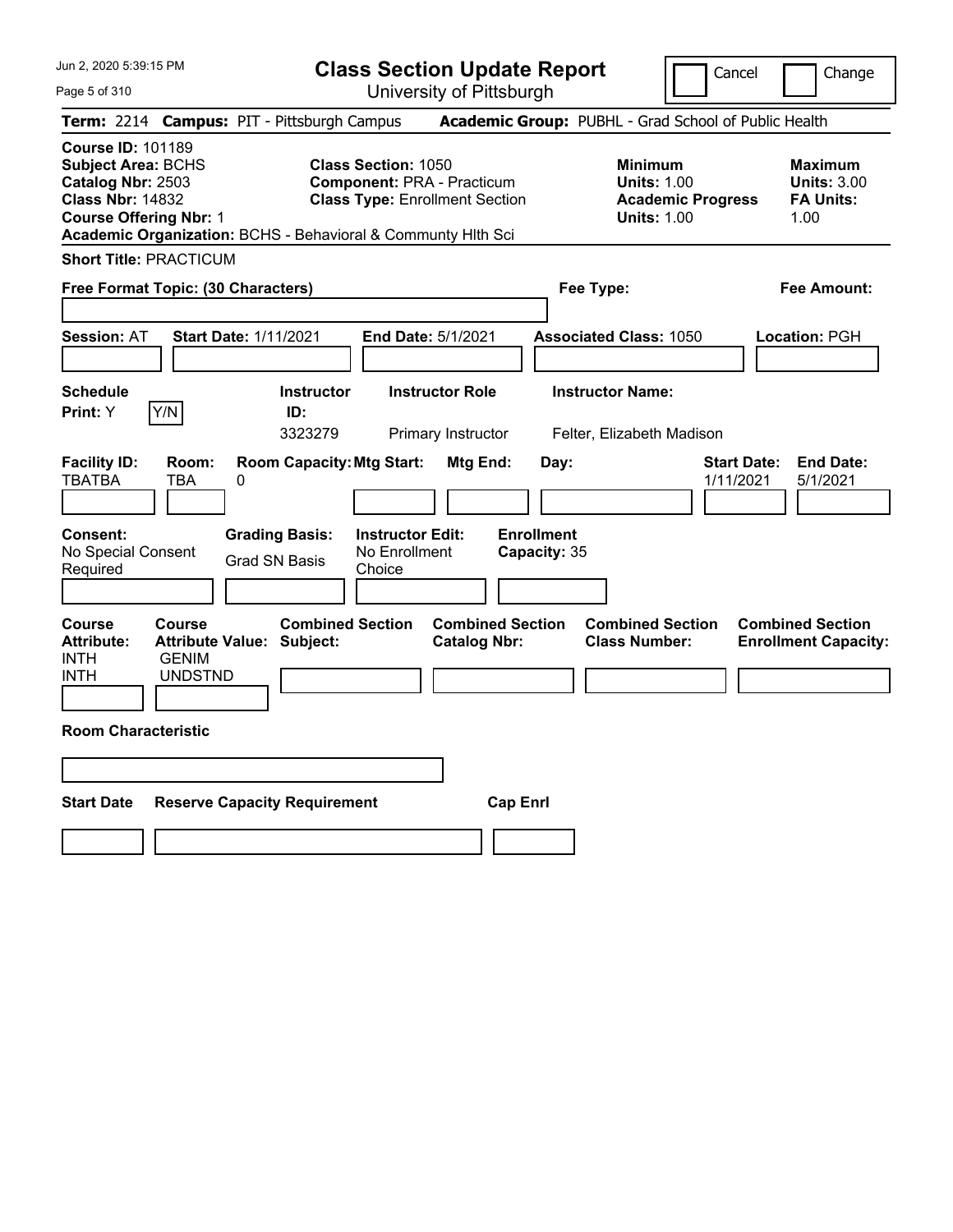Page 6 of 310

**Class Section Update Report**

University of Pittsburgh

Cancel | Change

**Term:** 2214 **Campus:** PIT - Pittsburgh Campus **Academic Group:** PUBHL - Grad School of Public Health **Course ID:** 101189 **Subject Area:** BCHS **Class Section:** 1090 **Minimum Maximum Catalog Nbr:** 2503 **Component:** PRA - Practicum **Units:** 1.00 **Units:** 3.00 **Class Nbr:** 14833 **Class Type:** Enrollment Section **Academic Progress FA Units: Course Offering Nbr: 1 1.00 1.00 1.00 1.00 1.00 1.00 1.00 1.00 1.00 1.00 Academic Organization:** BCHS - Behavioral & Communty Hlth Sci **Short Title:** PRACTICUM **Free Format Topic: (30 Characters) Fee Type: Fee Amount: Session:** AT **Start Date:** 1/11/2021 **End Date:** 5/1/2021 **Associated Class:** 1090 **Location:** PGH **Schedule Instructor Instructor Role Instructor Name: Print:**  $Y$   $|Y/N|$  **ID:** 2904430 Primary Instructor Ricci, Edmund M **Facility ID: Room: Room Capacity:Mtg Start: Mtg End: Day: Start Date: End Date:** TBATBA TBA 0 1/11/2021 5/1/2021 **Consent: Grading Basis: Instructor Edit: Enrollment** No Special Consent Grad SN Basis No Enrollment<br>Required Grad SN Basis Choice Choice **Capacity:** 35 **Course Course Combined Section Combined Section Combined Section Combined Section**  Attribute: Attribute Value: Subject: Catalog Nbr: Class Number: Enrollment Capacity: INTH GENIM INTH UNDSTND **Room Characteristic Start Date Reserve Capacity Requirement Cap Enrl**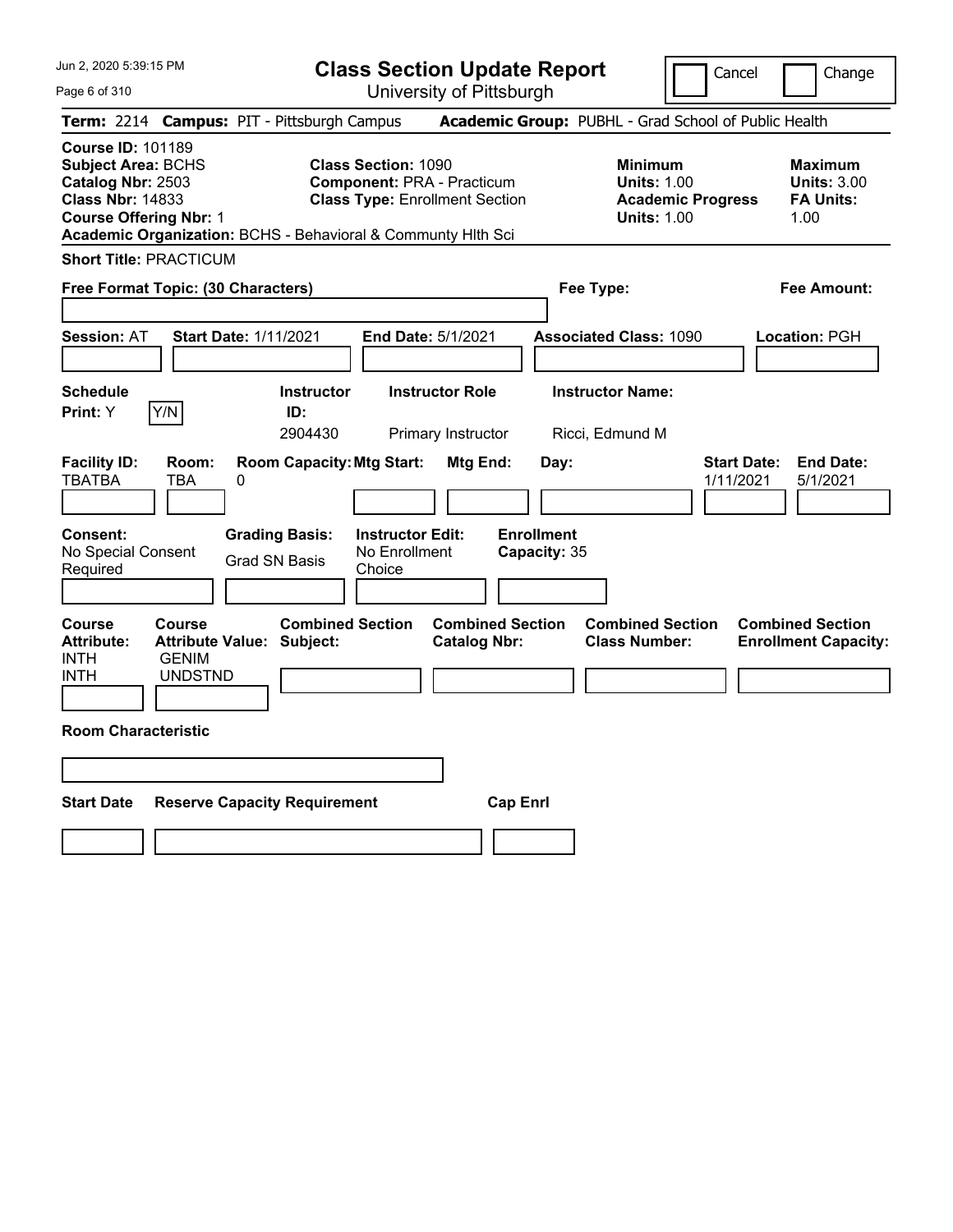**Class Section Update Report** University of Pittsburgh

Cancel Change

Page 7 of 310

| <b>Term: 2214 Campus: PIT - Pittsburgh Campus</b>                |                                                                                                                                                                                                                                                                                                                                                     |                      |                                     |                                                    |                                                |                 |                                                                                        | <b>Academic Group: PUBHL - Grad School of Public Health</b> |                                 |                                                        |
|------------------------------------------------------------------|-----------------------------------------------------------------------------------------------------------------------------------------------------------------------------------------------------------------------------------------------------------------------------------------------------------------------------------------------------|----------------------|-------------------------------------|----------------------------------------------------|------------------------------------------------|-----------------|----------------------------------------------------------------------------------------|-------------------------------------------------------------|---------------------------------|--------------------------------------------------------|
|                                                                  | <b>Course ID: 101189</b><br><b>Subject Area: BCHS</b><br><b>Class Section: 1120</b><br>Catalog Nbr: 2503<br><b>Component: PRA - Practicum</b><br><b>Class Nbr: 14834</b><br><b>Class Type: Enrollment Section</b><br><b>Course Offering Nbr: 1</b><br>Academic Organization: BCHS - Behavioral & Communty Hith Sci<br><b>Short Title: PRACTICUM</b> |                      |                                     |                                                    |                                                |                 | <b>Minimum</b><br><b>Units: 1.00</b><br><b>Academic Progress</b><br><b>Units: 1.00</b> | Maximum<br><b>Units: 3.00</b><br><b>FA Units:</b><br>1.00   |                                 |                                                        |
|                                                                  |                                                                                                                                                                                                                                                                                                                                                     |                      |                                     |                                                    |                                                |                 |                                                                                        |                                                             |                                 |                                                        |
| Free Format Topic: (30 Characters)                               |                                                                                                                                                                                                                                                                                                                                                     |                      |                                     |                                                    |                                                |                 |                                                                                        | Fee Type:                                                   |                                 | Fee Amount:                                            |
| <b>Session: AT</b>                                               | <b>Start Date: 1/11/2021</b>                                                                                                                                                                                                                                                                                                                        |                      |                                     |                                                    | End Date: 5/1/2021                             |                 |                                                                                        | <b>Associated Class: 1120</b>                               |                                 | Location: PGH                                          |
| <b>Schedule</b><br>Print: Y                                      | Y/N                                                                                                                                                                                                                                                                                                                                                 |                      | Instructor<br>ID:<br>2909428        |                                                    | <b>Instructor Role</b><br>Primary Instructor   |                 |                                                                                        | <b>Instructor Name:</b><br>Terry, Martha A                  |                                 |                                                        |
| <b>Facility ID:</b><br><b>TBATBA</b>                             | Room:<br>TBA                                                                                                                                                                                                                                                                                                                                        | 0                    |                                     | <b>Room Capacity: Mtg Start:</b>                   | Mtg End:                                       |                 | Day:                                                                                   |                                                             | <b>Start Date:</b><br>1/11/2021 | <b>End Date:</b><br>5/1/2021                           |
| Consent:<br>No Special Consent<br>Required                       |                                                                                                                                                                                                                                                                                                                                                     | <b>Grad SN Basis</b> | <b>Grading Basis:</b>               | <b>Instructor Edit:</b><br>No Enrollment<br>Choice |                                                |                 | <b>Enrollment</b><br>Capacity: 35                                                      |                                                             |                                 |                                                        |
| <b>Course</b><br><b>Attribute:</b><br><b>INTH</b><br><b>INTH</b> | Course<br><b>Attribute Value: Subject:</b><br><b>GENIM</b><br><b>UNDSTND</b>                                                                                                                                                                                                                                                                        |                      | <b>Combined Section</b>             |                                                    | <b>Combined Section</b><br><b>Catalog Nbr:</b> |                 |                                                                                        | <b>Combined Section</b><br><b>Class Number:</b>             |                                 | <b>Combined Section</b><br><b>Enrollment Capacity:</b> |
| <b>Room Characteristic</b>                                       |                                                                                                                                                                                                                                                                                                                                                     |                      |                                     |                                                    |                                                |                 |                                                                                        |                                                             |                                 |                                                        |
|                                                                  |                                                                                                                                                                                                                                                                                                                                                     |                      |                                     |                                                    |                                                |                 |                                                                                        |                                                             |                                 |                                                        |
| <b>Start Date</b>                                                |                                                                                                                                                                                                                                                                                                                                                     |                      | <b>Reserve Capacity Requirement</b> |                                                    |                                                | <b>Cap Enrl</b> |                                                                                        |                                                             |                                 |                                                        |
|                                                                  |                                                                                                                                                                                                                                                                                                                                                     |                      |                                     |                                                    |                                                |                 |                                                                                        |                                                             |                                 |                                                        |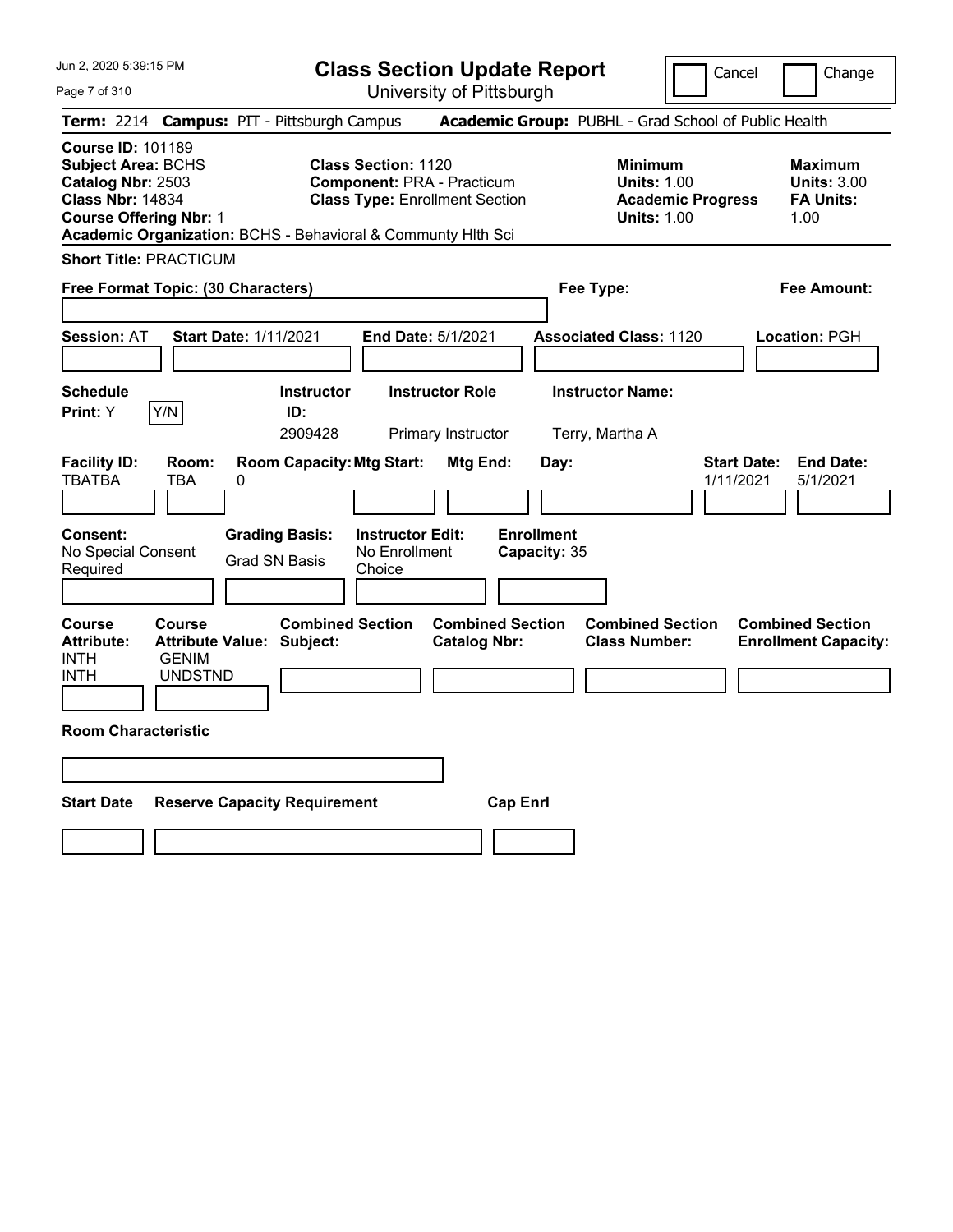**Class Section Update Report** University of Pittsburgh

Cancel Change

Page 8 of 310

|                                                                                                                                        | Term: 2214 Campus: PIT - Pittsburgh Campus                  |                                                                                                                                                                          | Academic Group: PUBHL - Grad School of Public Health                                   |                                                                  |
|----------------------------------------------------------------------------------------------------------------------------------------|-------------------------------------------------------------|--------------------------------------------------------------------------------------------------------------------------------------------------------------------------|----------------------------------------------------------------------------------------|------------------------------------------------------------------|
| <b>Course ID: 101189</b><br><b>Subject Area: BCHS</b><br>Catalog Nbr: 2503<br><b>Class Nbr: 14835</b><br><b>Course Offering Nbr: 1</b> |                                                             | <b>Class Section: 1130</b><br><b>Component: PRA - Practicum</b><br><b>Class Type: Enrollment Section</b><br>Academic Organization: BCHS - Behavioral & Communty Hlth Sci | <b>Minimum</b><br><b>Units: 1.00</b><br><b>Academic Progress</b><br><b>Units: 1.00</b> | <b>Maximum</b><br><b>Units: 3.00</b><br><b>FA Units:</b><br>1.00 |
| <b>Short Title: PRACTICUM</b>                                                                                                          |                                                             |                                                                                                                                                                          |                                                                                        |                                                                  |
| Free Format Topic: (30 Characters)                                                                                                     |                                                             |                                                                                                                                                                          | Fee Type:                                                                              | <b>Fee Amount:</b>                                               |
| <b>Session: AT</b>                                                                                                                     | Start Date: 1/11/2021                                       | <b>End Date: 5/1/2021</b>                                                                                                                                                | <b>Associated Class: 1130</b>                                                          | Location: PGH                                                    |
| <b>Schedule</b><br>Y/N<br>Print: Y                                                                                                     | <b>Instructor</b><br>ID:<br>1089811                         | <b>Instructor Role</b><br>Primary Instructor                                                                                                                             | <b>Instructor Name:</b><br>Hawk, Mary E                                                |                                                                  |
| <b>Facility ID:</b><br>Room:<br><b>TBATBA</b><br>TBA                                                                                   | <b>Room Capacity: Mtg Start:</b><br>0                       | Mtg End:                                                                                                                                                                 | <b>Start Date:</b><br>Day:<br>1/11/2021                                                | <b>End Date:</b><br>5/1/2021                                     |
| Consent:<br>No Special Consent<br>Required                                                                                             | <b>Grading Basis:</b><br><b>Grad SN Basis</b>               | <b>Instructor Edit:</b><br>No Enrollment<br>Choice                                                                                                                       | <b>Enrollment</b><br>Capacity: 35                                                      |                                                                  |
| Course<br>Course<br><b>Attribute:</b><br><b>GENIM</b><br><b>INTH</b><br><b>INTH</b><br><b>UNDSTND</b>                                  | <b>Combined Section</b><br><b>Attribute Value: Subject:</b> | <b>Combined Section</b><br><b>Catalog Nbr:</b>                                                                                                                           | <b>Combined Section</b><br><b>Class Number:</b>                                        | <b>Combined Section</b><br><b>Enrollment Capacity:</b>           |
| <b>Room Characteristic</b>                                                                                                             |                                                             |                                                                                                                                                                          |                                                                                        |                                                                  |
|                                                                                                                                        |                                                             |                                                                                                                                                                          |                                                                                        |                                                                  |
| <b>Start Date</b>                                                                                                                      | <b>Reserve Capacity Requirement</b>                         | <b>Cap Enrl</b>                                                                                                                                                          |                                                                                        |                                                                  |
|                                                                                                                                        |                                                             |                                                                                                                                                                          |                                                                                        |                                                                  |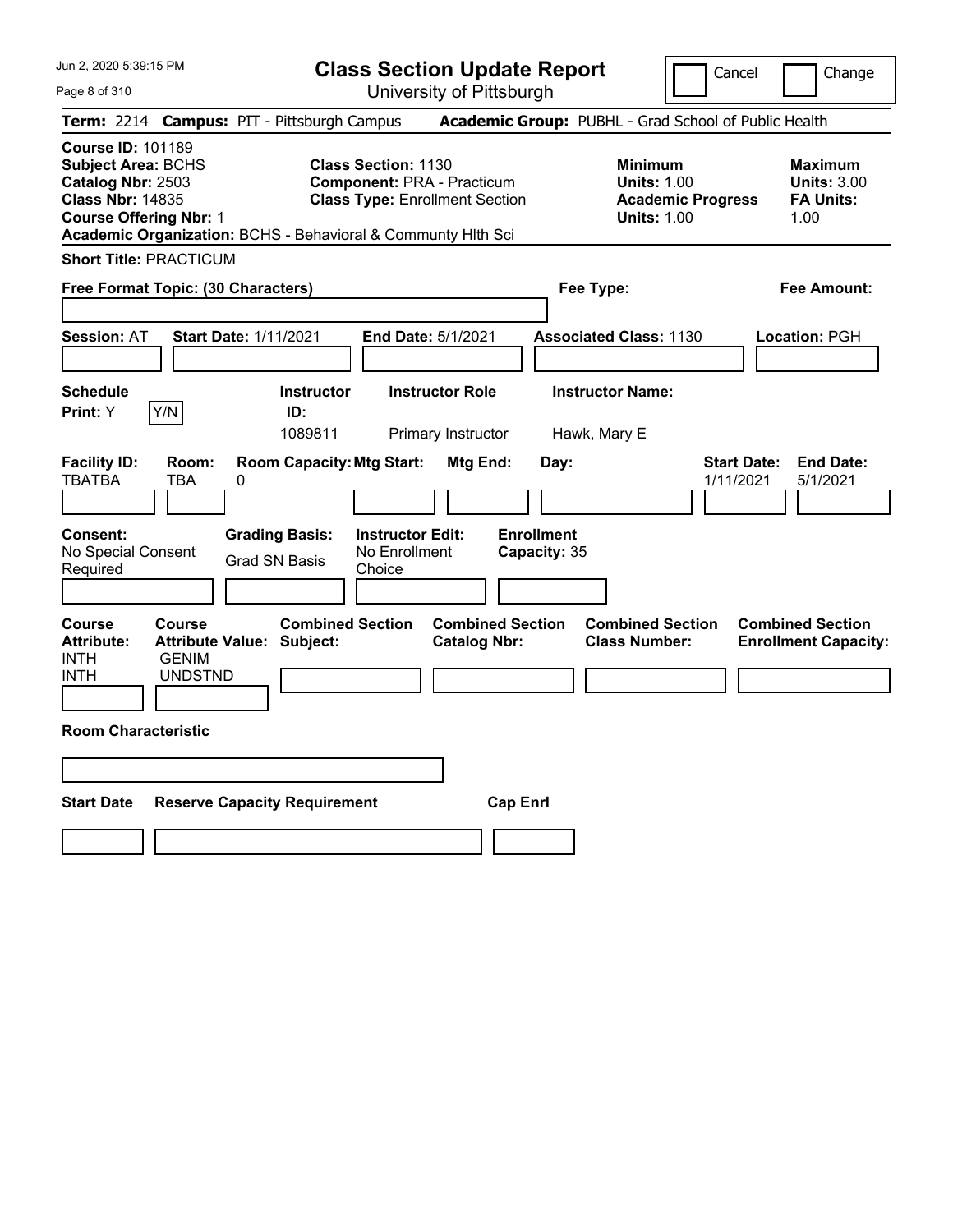Page 9 of 310

**Class Section Update Report**

Cancel **Change** 

|                                                                                                                                                                                                        |                                                 |                                                                                        |                                                                                                          | UNIVUUTIY UN NIUDUNIYN                         |                                           |                                                                                        |                                 |                                                           |
|--------------------------------------------------------------------------------------------------------------------------------------------------------------------------------------------------------|-------------------------------------------------|----------------------------------------------------------------------------------------|----------------------------------------------------------------------------------------------------------|------------------------------------------------|-------------------------------------------|----------------------------------------------------------------------------------------|---------------------------------|-----------------------------------------------------------|
|                                                                                                                                                                                                        |                                                 | Term: 2214 Campus: PIT - Pittsburgh Campus                                             |                                                                                                          |                                                |                                           | Academic Group: PUBHL - Grad School of Public Health                                   |                                 |                                                           |
| <b>Course ID: 101189</b><br><b>Subject Area: BCHS</b><br>Catalog Nbr: 2503<br><b>Class Nbr: 14836</b><br><b>Course Offering Nbr: 1</b><br>Academic Organization: BCHS - Behavioral & Communty Hlth Sci |                                                 |                                                                                        | <b>Class Section: 1160</b><br><b>Component: PRA - Practicum</b><br><b>Class Type: Enrollment Section</b> |                                                |                                           | <b>Minimum</b><br><b>Units: 1.00</b><br><b>Academic Progress</b><br><b>Units: 1.00</b> |                                 | Maximum<br><b>Units: 3.00</b><br><b>FA Units:</b><br>1.00 |
| <b>Short Title: PRACTICUM</b>                                                                                                                                                                          |                                                 |                                                                                        |                                                                                                          |                                                |                                           |                                                                                        |                                 |                                                           |
| Free Format Topic: (30 Characters)                                                                                                                                                                     |                                                 |                                                                                        |                                                                                                          |                                                | Fee Type:                                 |                                                                                        |                                 | Fee Amount:                                               |
| <b>Session:</b> AT                                                                                                                                                                                     |                                                 | <b>Start Date: 1/11/2021</b>                                                           |                                                                                                          | End Date: 5/1/2021                             |                                           | <b>Associated Class: 1160</b>                                                          |                                 | Location: PGH                                             |
| <b>Schedule</b><br>Print: Y                                                                                                                                                                            | Y/N                                             | <b>Instructor</b><br>ID:<br>2929892                                                    |                                                                                                          | <b>Instructor Role</b><br>Primary Instructor   |                                           | <b>Instructor Name:</b><br>Albert, Steven M                                            |                                 |                                                           |
| <b>Facility ID:</b><br><b>TBATBA</b><br><b>Consent:</b><br>No Special Consent<br>Required                                                                                                              | Room:<br>TBA                                    | <b>Room Capacity: Mtg Start:</b><br>0<br><b>Grading Basis:</b><br><b>Grad SN Basis</b> | <b>Instructor Edit:</b><br>No Enrollment<br>Choice                                                       | Mtg End:                                       | Day:<br><b>Enrollment</b><br>Capacity: 35 |                                                                                        | <b>Start Date:</b><br>1/11/2021 | <b>End Date:</b><br>5/1/2021                              |
| <b>Course</b><br><b>Attribute:</b><br><b>INTH</b><br><b>INTH</b>                                                                                                                                       | <b>Course</b><br><b>GENIM</b><br><b>UNDSTND</b> | <b>Combined Section</b><br><b>Attribute Value: Subject:</b>                            |                                                                                                          | <b>Combined Section</b><br><b>Catalog Nbr:</b> |                                           | <b>Combined Section</b><br><b>Class Number:</b>                                        |                                 | <b>Combined Section</b><br><b>Enrollment Capacity:</b>    |
| <b>Room Characteristic</b>                                                                                                                                                                             |                                                 |                                                                                        |                                                                                                          |                                                |                                           |                                                                                        |                                 |                                                           |
|                                                                                                                                                                                                        |                                                 |                                                                                        |                                                                                                          |                                                |                                           |                                                                                        |                                 |                                                           |
| <b>Start Date</b>                                                                                                                                                                                      |                                                 | <b>Reserve Capacity Requirement</b>                                                    |                                                                                                          | <b>Cap Enrl</b>                                |                                           |                                                                                        |                                 |                                                           |
|                                                                                                                                                                                                        |                                                 |                                                                                        |                                                                                                          |                                                |                                           |                                                                                        |                                 |                                                           |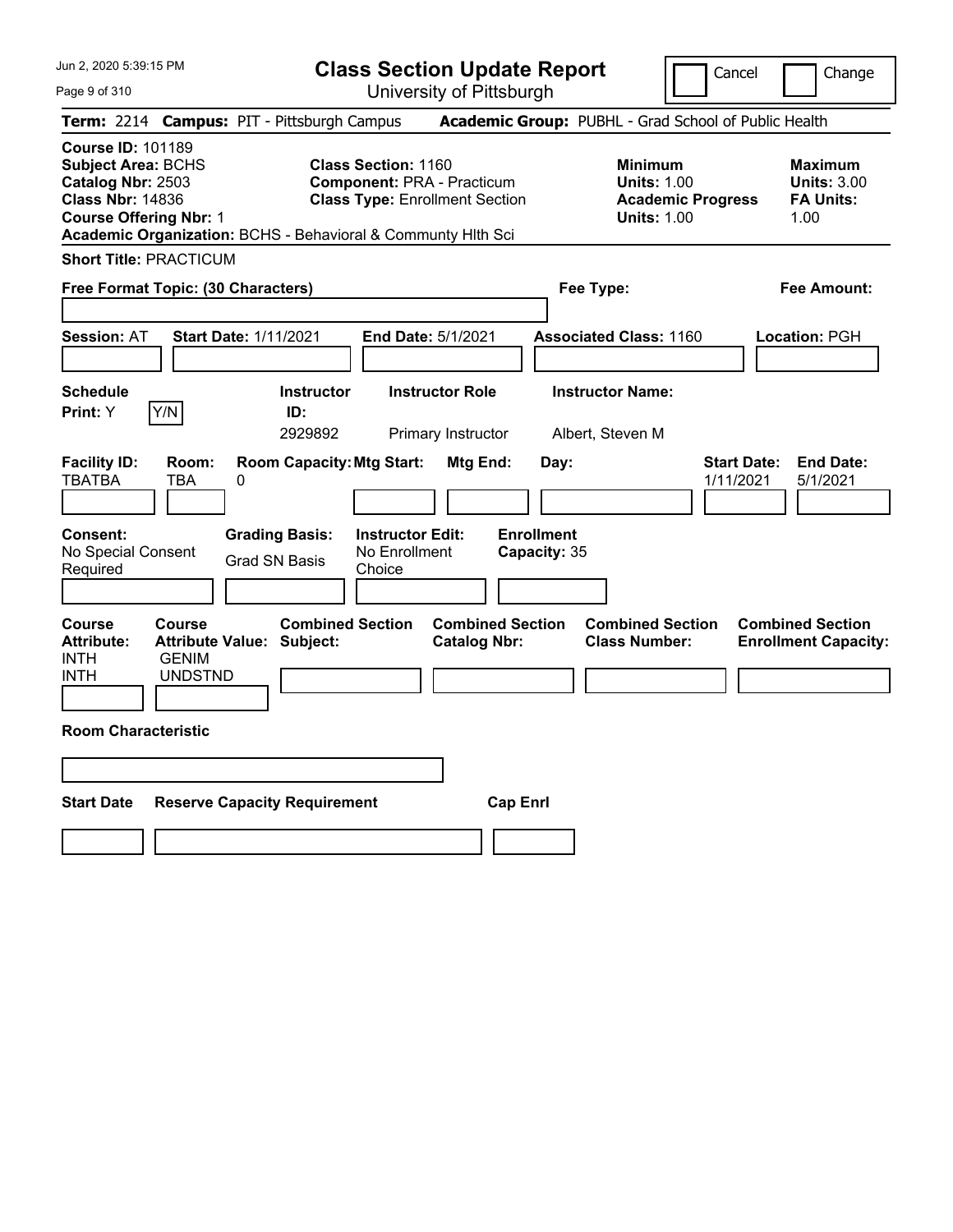**Class Section Update Report** University of Pittsburgh

Cancel Change

Page 10 of 310

|                                                                                                                                        | <b>Term: 2214 Campus: PIT - Pittsburgh Campus</b>                                                                                                                        | <b>Academic Group: PUBHL - Grad School of Public Health</b>                                       |                                                                 |
|----------------------------------------------------------------------------------------------------------------------------------------|--------------------------------------------------------------------------------------------------------------------------------------------------------------------------|---------------------------------------------------------------------------------------------------|-----------------------------------------------------------------|
| <b>Course ID: 101189</b><br><b>Subject Area: BCHS</b><br>Catalog Nbr: 2503<br><b>Class Nbr: 14837</b><br><b>Course Offering Nbr: 1</b> | <b>Class Section: 1180</b><br><b>Component: PRA - Practicum</b><br><b>Class Type: Enrollment Section</b><br>Academic Organization: BCHS - Behavioral & Communty Hith Sci | <b>Minimum</b><br><b>Units: 1.00</b><br><b>Academic Progress</b><br><b>Units: 1.00</b>            | Maximum<br><b>Units: 3.00</b><br><b>FA Units:</b><br>1.00       |
| <b>Short Title: PRACTICUM</b>                                                                                                          |                                                                                                                                                                          |                                                                                                   |                                                                 |
| Free Format Topic: (30 Characters)                                                                                                     |                                                                                                                                                                          | Fee Type:                                                                                         | <b>Fee Amount:</b>                                              |
| Session: AT                                                                                                                            | Start Date: 1/11/2021<br>End Date: 5/1/2021                                                                                                                              | <b>Associated Class: 1180</b>                                                                     | Location: PGH                                                   |
| <b>Schedule</b><br>Y/N<br>Print: Y                                                                                                     | <b>Instructor Role</b><br><b>Instructor</b><br>ID:<br>2929414<br>Primary Instructor                                                                                      | <b>Instructor Name:</b><br>Burke, Jessica Griffin                                                 |                                                                 |
| <b>Facility ID:</b><br>Room:<br><b>TBATBA</b><br>TBA                                                                                   | <b>Room Capacity: Mtg Start:</b><br>0                                                                                                                                    | Mtg End:<br>Day:                                                                                  | <b>Start Date:</b><br><b>End Date:</b><br>1/11/2021<br>5/1/2021 |
| <b>Consent:</b><br>No Special Consent<br>Required                                                                                      | <b>Grading Basis:</b><br><b>Instructor Edit:</b><br>No Enrollment<br><b>Grad SN Basis</b><br>Choice                                                                      | <b>Enrollment</b><br>Capacity: 35                                                                 |                                                                 |
| <b>Course</b><br><b>Course</b><br><b>Attribute:</b><br><b>INTH</b><br><b>GENIM</b><br><b>INTH</b><br><b>UNDSTND</b>                    | <b>Combined Section</b><br><b>Attribute Value: Subject:</b>                                                                                                              | <b>Combined Section</b><br><b>Combined Section</b><br><b>Class Number:</b><br><b>Catalog Nbr:</b> | <b>Combined Section</b><br><b>Enrollment Capacity:</b>          |
| <b>Room Characteristic</b>                                                                                                             |                                                                                                                                                                          |                                                                                                   |                                                                 |
|                                                                                                                                        |                                                                                                                                                                          |                                                                                                   |                                                                 |
| <b>Start Date</b>                                                                                                                      | <b>Reserve Capacity Requirement</b>                                                                                                                                      | <b>Cap Enrl</b>                                                                                   |                                                                 |
|                                                                                                                                        |                                                                                                                                                                          |                                                                                                   |                                                                 |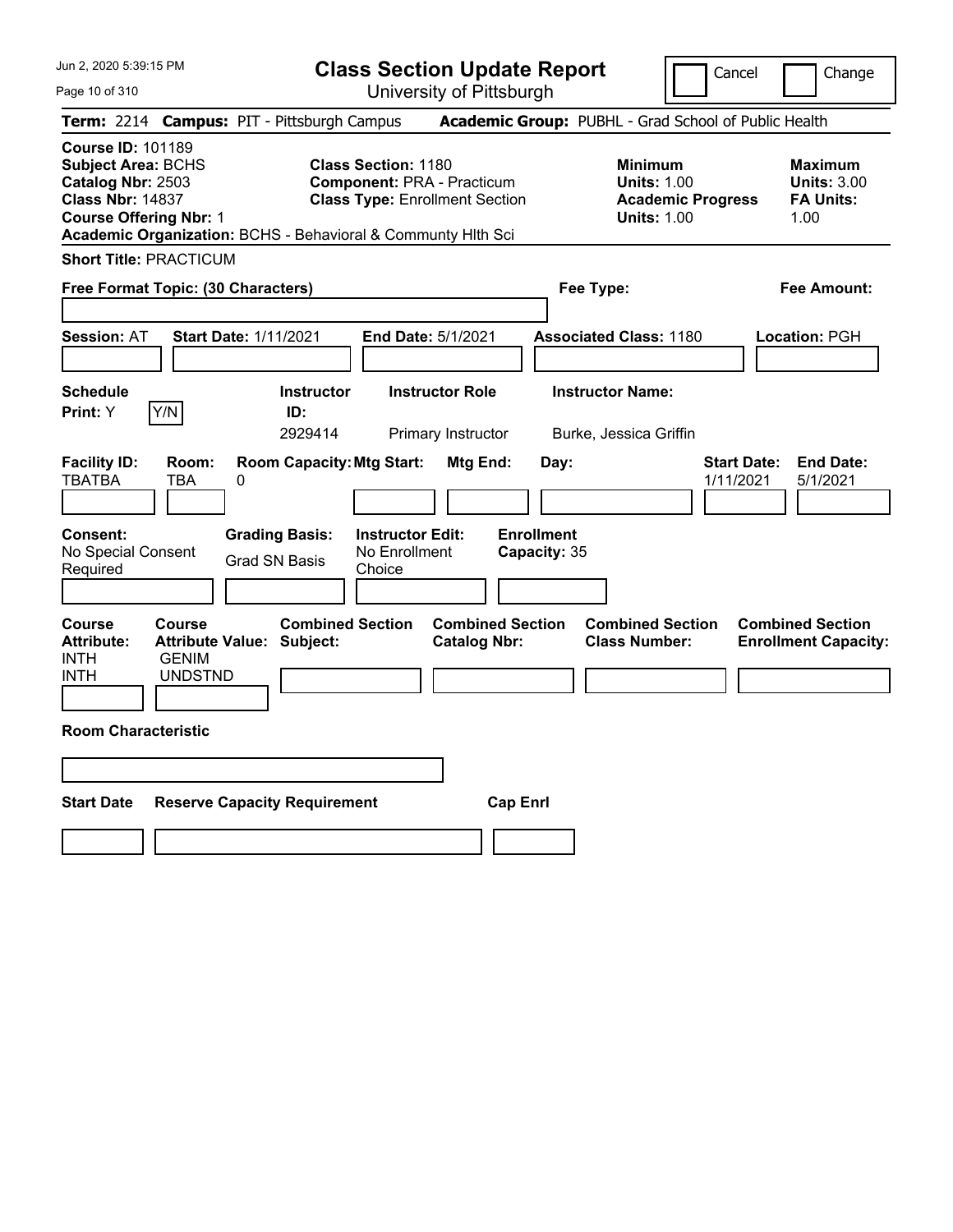**Class Section Update Report** University of Pittsburgh

Cancel Change

Page 11 of 310

| <b>Term: 2214 Campus: PIT - Pittsburgh Campus</b>                                                                                                                                                      |                                                 |                                               |                            |                                                    |                                                                            |                 |                                   |                                             |                                                                                        |                                 | <b>Academic Group: PUBHL - Grad School of Public Health</b> |
|--------------------------------------------------------------------------------------------------------------------------------------------------------------------------------------------------------|-------------------------------------------------|-----------------------------------------------|----------------------------|----------------------------------------------------|----------------------------------------------------------------------------|-----------------|-----------------------------------|---------------------------------------------|----------------------------------------------------------------------------------------|---------------------------------|-------------------------------------------------------------|
| <b>Course ID: 101189</b><br><b>Subject Area: BCHS</b><br>Catalog Nbr: 2503<br><b>Class Nbr: 20822</b><br><b>Course Offering Nbr: 1</b><br>Academic Organization: BCHS - Behavioral & Communty Hlth Sci |                                                 |                                               | <b>Class Section: 1225</b> |                                                    | <b>Component: PRA - Practicum</b><br><b>Class Type: Enrollment Section</b> |                 |                                   |                                             | <b>Minimum</b><br><b>Units: 1.00</b><br><b>Academic Progress</b><br><b>Units: 1.00</b> |                                 | Maximum<br><b>Units: 3.00</b><br><b>FA Units:</b><br>1.00   |
| <b>Short Title: PRACTICUM</b>                                                                                                                                                                          |                                                 |                                               |                            |                                                    |                                                                            |                 |                                   |                                             |                                                                                        |                                 |                                                             |
| Free Format Topic: (30 Characters)                                                                                                                                                                     |                                                 |                                               |                            |                                                    |                                                                            |                 |                                   | Fee Type:                                   |                                                                                        |                                 | <b>Fee Amount:</b>                                          |
| <b>Session: AT</b>                                                                                                                                                                                     |                                                 | <b>Start Date: 1/11/2021</b>                  |                            |                                                    | End Date: 5/1/2021                                                         |                 |                                   |                                             | <b>Associated Class: 1225</b>                                                          |                                 | Location: PGH                                               |
| <b>Schedule</b><br> Y/N <br>Print: Y                                                                                                                                                                   |                                                 | <b>Instructor</b><br>ID:<br>1026878           |                            |                                                    | <b>Instructor Role</b><br>Primary Instructor                               |                 |                                   | <b>Instructor Name:</b><br>Garland, Richard |                                                                                        |                                 |                                                             |
| <b>Facility ID:</b><br><b>TBATBA</b>                                                                                                                                                                   | Room:<br><b>TBA</b>                             | <b>Room Capacity: Mtg Start:</b><br>0         |                            |                                                    | Mtg End:                                                                   |                 | Day:                              |                                             |                                                                                        | <b>Start Date:</b><br>1/11/2021 | <b>End Date:</b><br>5/1/2021                                |
| Consent:<br>No Special Consent<br>Required                                                                                                                                                             |                                                 | <b>Grading Basis:</b><br><b>Grad SN Basis</b> |                            | <b>Instructor Edit:</b><br>No Enrollment<br>Choice |                                                                            |                 | <b>Enrollment</b><br>Capacity: 35 |                                             |                                                                                        |                                 |                                                             |
| <b>Course</b><br><b>Attribute:</b><br><b>INTH</b><br>INTH                                                                                                                                              | <b>Course</b><br><b>GENIM</b><br><b>UNDSTND</b> | <b>Attribute Value: Subject:</b>              | <b>Combined Section</b>    |                                                    | <b>Combined Section</b><br><b>Catalog Nbr:</b>                             |                 |                                   |                                             | <b>Combined Section</b><br><b>Class Number:</b>                                        |                                 | <b>Combined Section</b><br><b>Enrollment Capacity:</b>      |
| <b>Room Characteristic</b>                                                                                                                                                                             |                                                 |                                               |                            |                                                    |                                                                            |                 |                                   |                                             |                                                                                        |                                 |                                                             |
|                                                                                                                                                                                                        |                                                 |                                               |                            |                                                    |                                                                            |                 |                                   |                                             |                                                                                        |                                 |                                                             |
| <b>Start Date</b>                                                                                                                                                                                      |                                                 | <b>Reserve Capacity Requirement</b>           |                            |                                                    |                                                                            | <b>Cap Enrl</b> |                                   |                                             |                                                                                        |                                 |                                                             |
|                                                                                                                                                                                                        |                                                 |                                               |                            |                                                    |                                                                            |                 |                                   |                                             |                                                                                        |                                 |                                                             |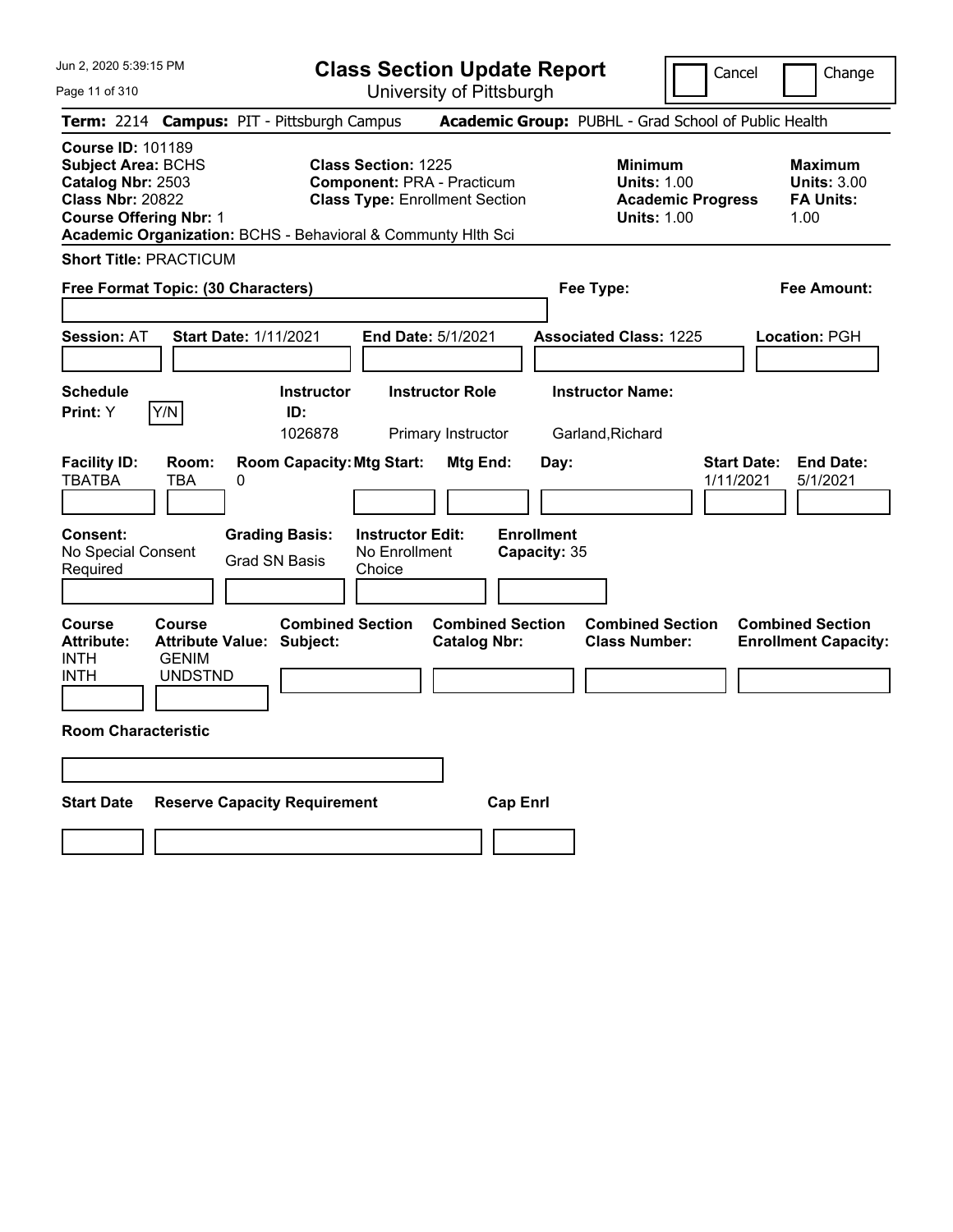**Class Section Update Report** University of Pittsburgh

Cancel Change

Page 12 of 310

|                                                                                                                                        | <b>Term: 2214 Campus: PIT - Pittsburgh Campus</b>                                                                                                                        | <b>Academic Group: PUBHL - Grad School of Public Health</b>                            |                                                           |
|----------------------------------------------------------------------------------------------------------------------------------------|--------------------------------------------------------------------------------------------------------------------------------------------------------------------------|----------------------------------------------------------------------------------------|-----------------------------------------------------------|
| <b>Course ID: 101189</b><br><b>Subject Area: BCHS</b><br>Catalog Nbr: 2503<br><b>Class Nbr: 21049</b><br><b>Course Offering Nbr: 1</b> | <b>Class Section: 1230</b><br><b>Component: PRA - Practicum</b><br><b>Class Type: Enrollment Section</b><br>Academic Organization: BCHS - Behavioral & Communty Hlth Sci | <b>Minimum</b><br><b>Units: 1.00</b><br><b>Academic Progress</b><br><b>Units: 1.00</b> | Maximum<br><b>Units: 3.00</b><br><b>FA Units:</b><br>1.00 |
| <b>Short Title: PRACTICUM</b>                                                                                                          |                                                                                                                                                                          |                                                                                        |                                                           |
| Free Format Topic: (30 Characters)                                                                                                     |                                                                                                                                                                          | Fee Type:                                                                              | <b>Fee Amount:</b>                                        |
| Session: AT                                                                                                                            | Start Date: 1/11/2021<br>End Date: 5/1/2021                                                                                                                              | <b>Associated Class: 1230</b>                                                          | Location: PGH                                             |
| <b>Schedule</b><br>Y/N<br>Print: Y                                                                                                     | <b>Instructor Role</b><br><b>Instructor</b><br>ID:<br>2910856<br>Primary Instructor                                                                                      | <b>Instructor Name:</b><br>Bear, Todd M.                                               |                                                           |
| <b>Facility ID:</b><br>Room:<br><b>TBATBA</b><br>TBA                                                                                   | <b>Room Capacity: Mtg Start:</b><br>Mtg End:<br>0                                                                                                                        | <b>Start Date:</b><br>Day:<br>1/11/2021                                                | <b>End Date:</b><br>5/1/2021                              |
| Consent:<br>No Special Consent<br>Required                                                                                             | <b>Grading Basis:</b><br><b>Instructor Edit:</b><br>No Enrollment<br><b>Grad SN Basis</b><br>Choice                                                                      | <b>Enrollment</b><br>Capacity: 35                                                      |                                                           |
| <b>Course</b><br>Course<br><b>Attribute:</b><br><b>GENIM</b><br><b>INTH</b><br><b>INTH</b><br><b>UNDSTND</b>                           | <b>Combined Section</b><br><b>Attribute Value: Subject:</b><br><b>Catalog Nbr:</b>                                                                                       | <b>Combined Section</b><br><b>Combined Section</b><br><b>Class Number:</b>             | <b>Combined Section</b><br><b>Enrollment Capacity:</b>    |
| <b>Room Characteristic</b>                                                                                                             |                                                                                                                                                                          |                                                                                        |                                                           |
|                                                                                                                                        |                                                                                                                                                                          |                                                                                        |                                                           |
| <b>Start Date</b>                                                                                                                      | <b>Reserve Capacity Requirement</b>                                                                                                                                      | <b>Cap Enrl</b>                                                                        |                                                           |
|                                                                                                                                        |                                                                                                                                                                          |                                                                                        |                                                           |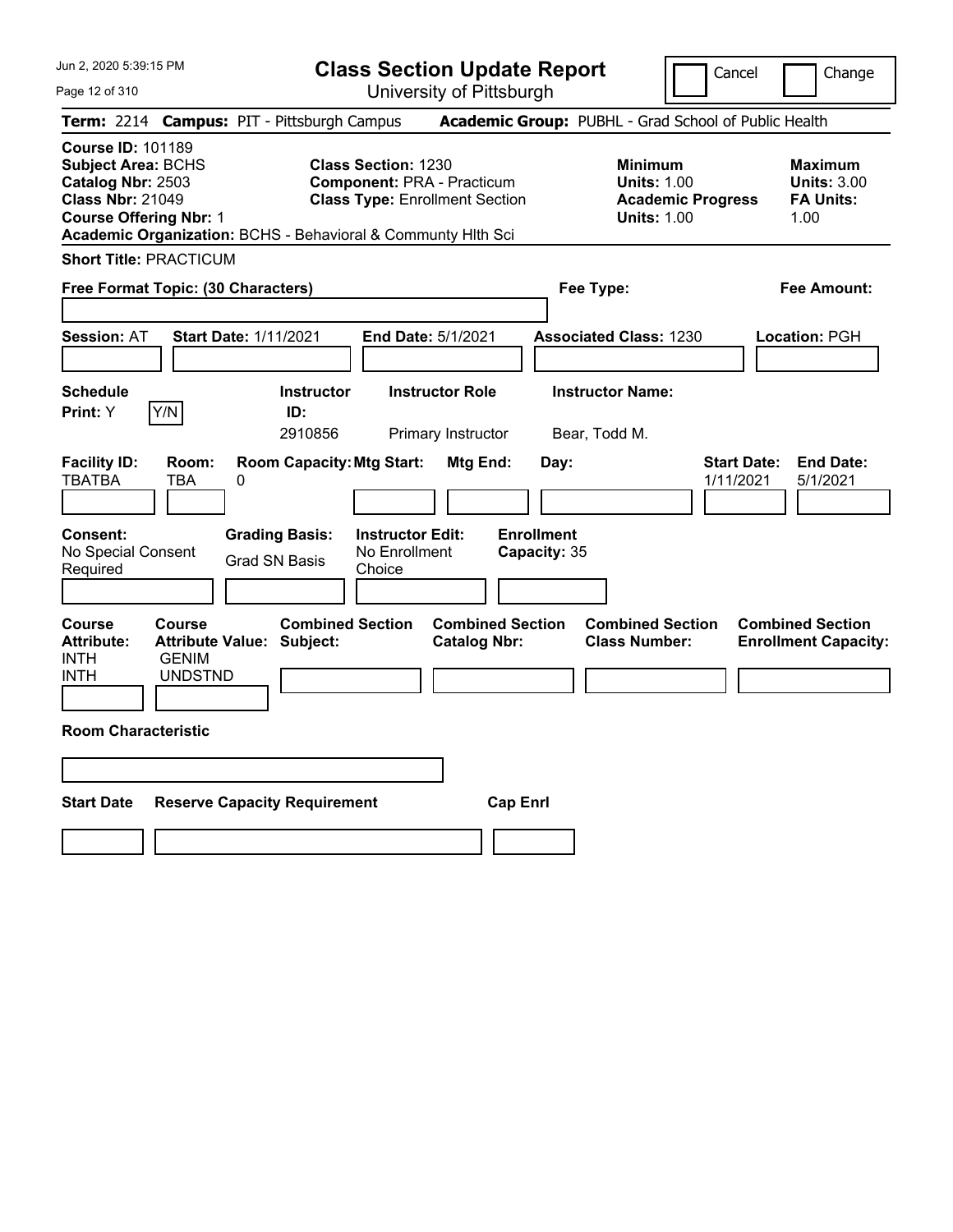**Class Section Update Report** University of Pittsburgh

Cancel Change

Page 13 of 310

|                                                                  |                                                                                                                                                                                                                                                                                                                                                     | Term: 2214 Campus: PIT - Pittsburgh Campus                  |                                                    |                                                |                                   | Academic Group: PUBHL - Grad School of Public Health                                                                                                       |                                 |                                                        |
|------------------------------------------------------------------|-----------------------------------------------------------------------------------------------------------------------------------------------------------------------------------------------------------------------------------------------------------------------------------------------------------------------------------------------------|-------------------------------------------------------------|----------------------------------------------------|------------------------------------------------|-----------------------------------|------------------------------------------------------------------------------------------------------------------------------------------------------------|---------------------------------|--------------------------------------------------------|
|                                                                  | <b>Course ID: 101189</b><br><b>Subject Area: BCHS</b><br><b>Class Section: 1240</b><br>Catalog Nbr: 2503<br><b>Component: PRA - Practicum</b><br><b>Class Nbr: 25090</b><br><b>Class Type: Enrollment Section</b><br><b>Course Offering Nbr: 1</b><br>Academic Organization: BCHS - Behavioral & Communty Hith Sci<br><b>Short Title: PRACTICUM</b> |                                                             |                                                    |                                                |                                   | <b>Minimum</b><br><b>Maximum</b><br><b>Units: 3.00</b><br><b>Units: 1.00</b><br><b>FA Units:</b><br><b>Academic Progress</b><br><b>Units: 1.00</b><br>1.00 |                                 |                                                        |
|                                                                  |                                                                                                                                                                                                                                                                                                                                                     |                                                             |                                                    |                                                |                                   |                                                                                                                                                            |                                 |                                                        |
|                                                                  |                                                                                                                                                                                                                                                                                                                                                     | Free Format Topic: (30 Characters)                          |                                                    |                                                | Fee Type:                         |                                                                                                                                                            |                                 | <b>Fee Amount:</b>                                     |
| Session: AT                                                      |                                                                                                                                                                                                                                                                                                                                                     | <b>Start Date: 1/11/2021</b>                                | End Date: 5/1/2021                                 |                                                |                                   | <b>Associated Class: 1240</b>                                                                                                                              |                                 | Location: PGH                                          |
| Schedule<br>Print: Y                                             | Y/N                                                                                                                                                                                                                                                                                                                                                 | <b>Instructor</b><br>ID:<br>3661609                         |                                                    | <b>Instructor Role</b><br>Primary Instructor   |                                   | <b>Instructor Name:</b><br>Egan, James Erin                                                                                                                |                                 |                                                        |
| <b>Facility ID:</b><br><b>TBATBA</b>                             | Room:<br><b>TBA</b>                                                                                                                                                                                                                                                                                                                                 | <b>Room Capacity: Mtg Start:</b><br>0                       |                                                    | Mtg End:                                       | Day:                              |                                                                                                                                                            | <b>Start Date:</b><br>1/11/2021 | <b>End Date:</b><br>5/1/2021                           |
| Consent:<br>No Special Consent<br>Required                       |                                                                                                                                                                                                                                                                                                                                                     | <b>Grading Basis:</b><br><b>Grad SN Basis</b>               | <b>Instructor Edit:</b><br>No Enrollment<br>Choice |                                                | <b>Enrollment</b><br>Capacity: 35 |                                                                                                                                                            |                                 |                                                        |
| <b>Course</b><br><b>Attribute:</b><br><b>INTH</b><br><b>INTH</b> | Course<br><b>GENIM</b><br><b>UNDSTND</b>                                                                                                                                                                                                                                                                                                            | <b>Combined Section</b><br><b>Attribute Value: Subject:</b> |                                                    | <b>Combined Section</b><br><b>Catalog Nbr:</b> |                                   | <b>Combined Section</b><br><b>Class Number:</b>                                                                                                            |                                 | <b>Combined Section</b><br><b>Enrollment Capacity:</b> |
| <b>Room Characteristic</b>                                       |                                                                                                                                                                                                                                                                                                                                                     |                                                             |                                                    |                                                |                                   |                                                                                                                                                            |                                 |                                                        |
| <b>Start Date</b>                                                |                                                                                                                                                                                                                                                                                                                                                     | <b>Reserve Capacity Requirement</b>                         |                                                    | <b>Cap Enrl</b>                                |                                   |                                                                                                                                                            |                                 |                                                        |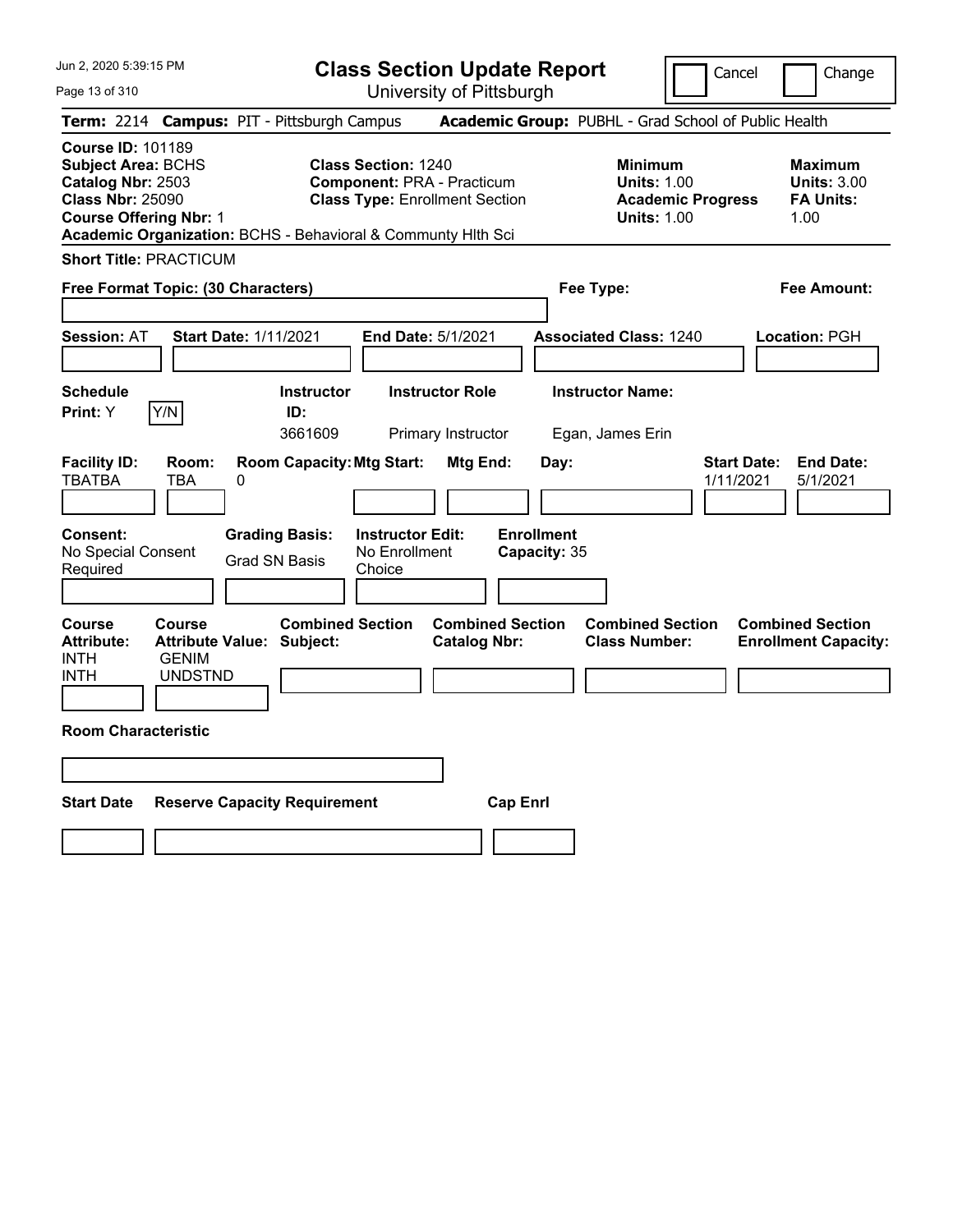**Class Section Update Report** University of Pittsburgh

Cancel Change

Page 14 of 310

| <b>Term: 2214 Campus: PIT - Pittsburgh Campus</b>                                                                                                                                                      |                                          |                                               |                                     |                                                                                                          |                                                |                 |                                   |                                                 |                                                                      |                                 | <b>Academic Group: PUBHL - Grad School of Public Health</b> |
|--------------------------------------------------------------------------------------------------------------------------------------------------------------------------------------------------------|------------------------------------------|-----------------------------------------------|-------------------------------------|----------------------------------------------------------------------------------------------------------|------------------------------------------------|-----------------|-----------------------------------|-------------------------------------------------|----------------------------------------------------------------------|---------------------------------|-------------------------------------------------------------|
| <b>Course ID: 101189</b><br><b>Subject Area: BCHS</b><br>Catalog Nbr: 2503<br><b>Class Nbr: 26650</b><br><b>Course Offering Nbr: 1</b><br>Academic Organization: BCHS - Behavioral & Communty Hith Sci |                                          |                                               |                                     | <b>Class Section: 1250</b><br><b>Component: PRA - Practicum</b><br><b>Class Type: Enrollment Section</b> |                                                |                 |                                   | <b>Minimum</b>                                  | <b>Units: 1.00</b><br><b>Academic Progress</b><br><b>Units: 1.00</b> |                                 | Maximum<br><b>Units: 3.00</b><br><b>FA Units:</b><br>1.00   |
| <b>Short Title: PRACTICUM</b>                                                                                                                                                                          |                                          |                                               |                                     |                                                                                                          |                                                |                 |                                   |                                                 |                                                                      |                                 |                                                             |
| Free Format Topic: (30 Characters)                                                                                                                                                                     |                                          |                                               |                                     |                                                                                                          |                                                |                 |                                   | Fee Type:                                       |                                                                      |                                 | Fee Amount:                                                 |
| <b>Session: AT</b>                                                                                                                                                                                     |                                          | <b>Start Date: 1/11/2021</b>                  |                                     | End Date: 5/1/2021                                                                                       |                                                |                 |                                   | <b>Associated Class: 1250</b>                   |                                                                      |                                 | Location: PGH                                               |
| <b>Schedule</b><br> Y/N <br>Print: Y                                                                                                                                                                   |                                          |                                               | Instructor<br>ID:<br>2961505        |                                                                                                          | <b>Instructor Role</b><br>Primary Instructor   |                 |                                   | <b>Instructor Name:</b><br>Maseru, Noble A-W    |                                                                      |                                 |                                                             |
| <b>Facility ID:</b><br><b>TBATBA</b>                                                                                                                                                                   | Room:<br>TBA                             | 0                                             |                                     | <b>Room Capacity: Mtg Start:</b>                                                                         | Mtg End:                                       |                 | Day:                              |                                                 |                                                                      | <b>Start Date:</b><br>1/11/2021 | <b>End Date:</b><br>5/1/2021                                |
| Consent:<br>No Special Consent<br>Required                                                                                                                                                             |                                          | <b>Grading Basis:</b><br><b>Grad SN Basis</b> |                                     | <b>Instructor Edit:</b><br>No Enrollment<br>Choice                                                       |                                                |                 | <b>Enrollment</b><br>Capacity: 35 |                                                 |                                                                      |                                 |                                                             |
| <b>Course</b><br><b>Attribute:</b><br><b>INTH</b><br><b>INTH</b>                                                                                                                                       | Course<br><b>GENIM</b><br><b>UNDSTND</b> | <b>Attribute Value: Subject:</b>              | <b>Combined Section</b>             |                                                                                                          | <b>Combined Section</b><br><b>Catalog Nbr:</b> |                 |                                   | <b>Combined Section</b><br><b>Class Number:</b> |                                                                      |                                 | <b>Combined Section</b><br><b>Enrollment Capacity:</b>      |
| <b>Room Characteristic</b>                                                                                                                                                                             |                                          |                                               |                                     |                                                                                                          |                                                |                 |                                   |                                                 |                                                                      |                                 |                                                             |
|                                                                                                                                                                                                        |                                          |                                               |                                     |                                                                                                          |                                                |                 |                                   |                                                 |                                                                      |                                 |                                                             |
| <b>Start Date</b>                                                                                                                                                                                      |                                          |                                               | <b>Reserve Capacity Requirement</b> |                                                                                                          |                                                | <b>Cap Enrl</b> |                                   |                                                 |                                                                      |                                 |                                                             |
|                                                                                                                                                                                                        |                                          |                                               |                                     |                                                                                                          |                                                |                 |                                   |                                                 |                                                                      |                                 |                                                             |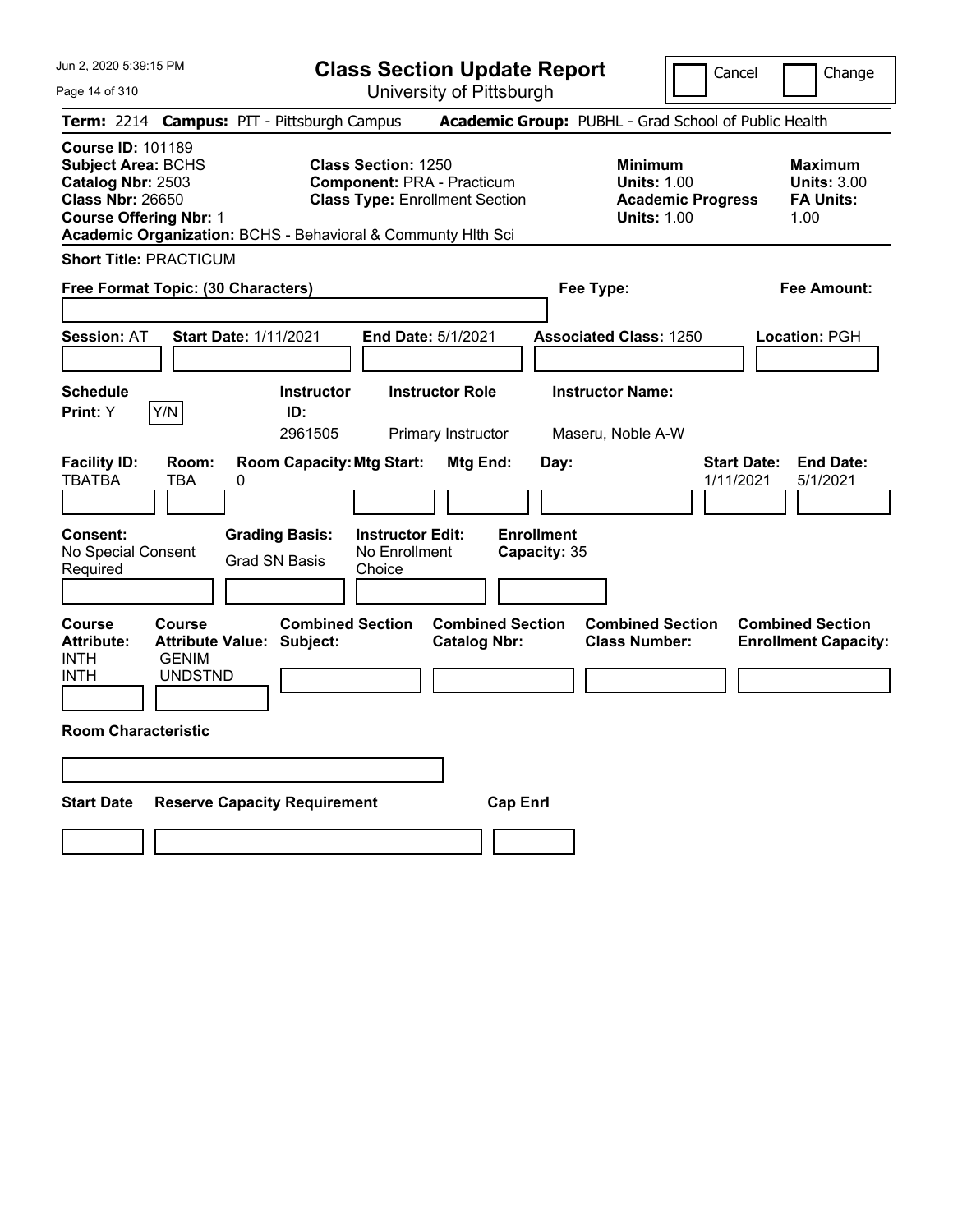**Class Section Update Report** University of Pittsburgh

Cancel Change

Page 15 of 310

| Term: 2214 Campus: PIT - Pittsburgh Campus                                                                                                                                                             |                                                                              |                              |                                               |                                                    |                                                                            |                                   |           | Academic Group: PUBHL - Grad School of Public Health                                   |                                 |                                                                  |
|--------------------------------------------------------------------------------------------------------------------------------------------------------------------------------------------------------|------------------------------------------------------------------------------|------------------------------|-----------------------------------------------|----------------------------------------------------|----------------------------------------------------------------------------|-----------------------------------|-----------|----------------------------------------------------------------------------------------|---------------------------------|------------------------------------------------------------------|
| <b>Course ID: 101189</b><br><b>Subject Area: BCHS</b><br>Catalog Nbr: 2503<br><b>Class Nbr: 28883</b><br><b>Course Offering Nbr: 1</b><br>Academic Organization: BCHS - Behavioral & Communty Hlth Sci |                                                                              |                              |                                               | <b>Class Section: 1255</b>                         | <b>Component: PRA - Practicum</b><br><b>Class Type: Enrollment Section</b> |                                   |           | <b>Minimum</b><br><b>Units: 1.00</b><br><b>Academic Progress</b><br><b>Units: 1.00</b> |                                 | <b>Maximum</b><br><b>Units: 3.00</b><br><b>FA Units:</b><br>1.00 |
| <b>Short Title: PRACTICUM</b>                                                                                                                                                                          |                                                                              |                              |                                               |                                                    |                                                                            |                                   |           |                                                                                        |                                 |                                                                  |
| Free Format Topic: (30 Characters)                                                                                                                                                                     |                                                                              |                              |                                               |                                                    |                                                                            |                                   | Fee Type: |                                                                                        |                                 | <b>Fee Amount:</b>                                               |
| <b>Session: AT</b>                                                                                                                                                                                     |                                                                              | <b>Start Date: 1/11/2021</b> |                                               |                                                    | End Date: 5/1/2021                                                         |                                   |           | <b>Associated Class: 1255</b>                                                          |                                 | Location: PGH                                                    |
| <b>Schedule</b><br>Print: Y                                                                                                                                                                            | Y/N                                                                          |                              | Instructor<br>ID:<br>2960250                  |                                                    | <b>Instructor Role</b><br>Primary Instructor                               |                                   |           | <b>Instructor Name:</b><br>Brown, Andre L                                              |                                 |                                                                  |
| <b>Facility ID:</b><br><b>TBATBA</b>                                                                                                                                                                   | Room:<br><b>TBA</b>                                                          | 0                            | <b>Room Capacity: Mtg Start:</b>              |                                                    | Mtg End:                                                                   |                                   | Day:      |                                                                                        | <b>Start Date:</b><br>1/11/2021 | <b>End Date:</b><br>5/1/2021                                     |
| <b>Consent:</b><br>No Special Consent<br>Required                                                                                                                                                      |                                                                              |                              | <b>Grading Basis:</b><br><b>Grad SN Basis</b> | <b>Instructor Edit:</b><br>No Enrollment<br>Choice |                                                                            | <b>Enrollment</b><br>Capacity: 35 |           |                                                                                        |                                 |                                                                  |
| <b>Course</b><br><b>Attribute:</b><br><b>INTH</b><br><b>INTH</b>                                                                                                                                       | Course<br><b>Attribute Value: Subject:</b><br><b>GENIM</b><br><b>UNDSTND</b> |                              | <b>Combined Section</b>                       |                                                    | <b>Combined Section</b><br><b>Catalog Nbr:</b>                             |                                   |           | <b>Combined Section</b><br><b>Class Number:</b>                                        |                                 | <b>Combined Section</b><br><b>Enrollment Capacity:</b>           |
| <b>Room Characteristic</b>                                                                                                                                                                             |                                                                              |                              |                                               |                                                    |                                                                            |                                   |           |                                                                                        |                                 |                                                                  |
|                                                                                                                                                                                                        |                                                                              |                              |                                               |                                                    |                                                                            |                                   |           |                                                                                        |                                 |                                                                  |
| <b>Start Date</b>                                                                                                                                                                                      |                                                                              |                              | <b>Reserve Capacity Requirement</b>           |                                                    |                                                                            | <b>Cap Enrl</b>                   |           |                                                                                        |                                 |                                                                  |
|                                                                                                                                                                                                        |                                                                              |                              |                                               |                                                    |                                                                            |                                   |           |                                                                                        |                                 |                                                                  |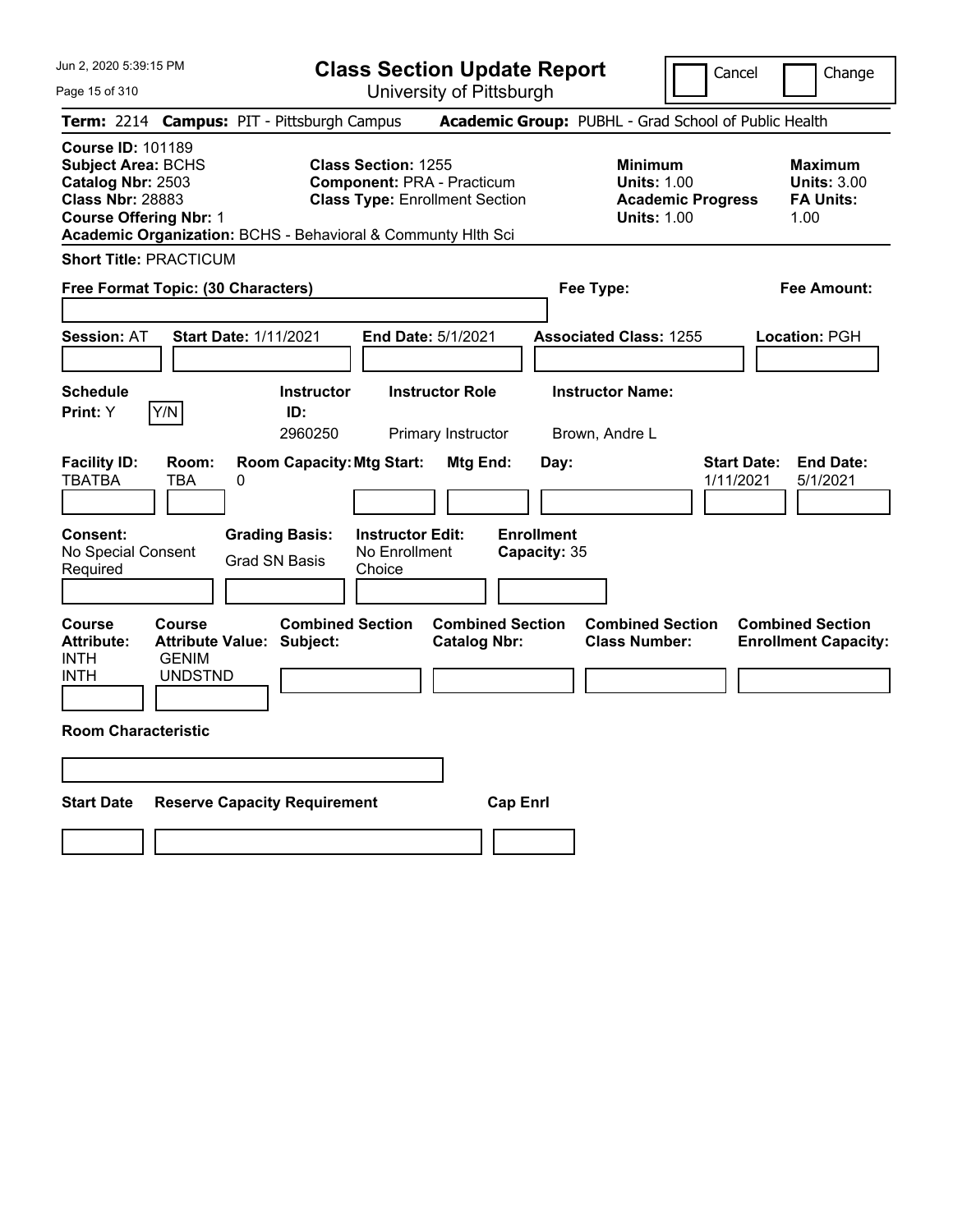Page 16 of 310

**Class Section Update Report**

Cancel Change

| Term: 2214 Campus: PIT - Pittsburgh Campus                                                                                                                                                             |                                                                              |                                                                |                              |                                                                                                          |                                                |                 |                           |                         | Academic Group: PUBHL - Grad School of Public Health                                   |                                 |  |                                                                  |
|--------------------------------------------------------------------------------------------------------------------------------------------------------------------------------------------------------|------------------------------------------------------------------------------|----------------------------------------------------------------|------------------------------|----------------------------------------------------------------------------------------------------------|------------------------------------------------|-----------------|---------------------------|-------------------------|----------------------------------------------------------------------------------------|---------------------------------|--|------------------------------------------------------------------|
| <b>Course ID: 101189</b><br><b>Subject Area: BCHS</b><br>Catalog Nbr: 2503<br><b>Class Nbr: 28884</b><br><b>Course Offering Nbr: 1</b><br>Academic Organization: BCHS - Behavioral & Communty Hlth Sci |                                                                              |                                                                |                              | <b>Class Section: 1260</b><br><b>Component: PRA - Practicum</b><br><b>Class Type: Enrollment Section</b> |                                                |                 |                           |                         | <b>Minimum</b><br><b>Units: 1.00</b><br><b>Academic Progress</b><br><b>Units: 1.00</b> |                                 |  | <b>Maximum</b><br><b>Units: 3.00</b><br><b>FA Units:</b><br>1.00 |
| <b>Short Title: PRACTICUM</b>                                                                                                                                                                          |                                                                              |                                                                |                              |                                                                                                          |                                                |                 |                           |                         |                                                                                        |                                 |  |                                                                  |
| Free Format Topic: (30 Characters)                                                                                                                                                                     |                                                                              |                                                                |                              |                                                                                                          | <b>Fee Amount:</b><br>Fee Type:                |                 |                           |                         |                                                                                        |                                 |  |                                                                  |
| <b>Session: AT</b>                                                                                                                                                                                     |                                                                              | <b>Start Date: 1/11/2021</b>                                   |                              | End Date: 5/1/2021                                                                                       |                                                |                 |                           |                         | <b>Associated Class: 1260</b>                                                          |                                 |  | Location: PGH                                                    |
| <b>Schedule</b><br><b>Print:</b> Y                                                                                                                                                                     | Y/N                                                                          | ID:                                                            | <b>Instructor</b><br>3798265 |                                                                                                          | <b>Instructor Role</b><br>Primary Instructor   |                 |                           | <b>Instructor Name:</b> | Coulter, Robert W.S.                                                                   |                                 |  |                                                                  |
| <b>Facility ID:</b><br><b>TBATBA</b><br>Consent:                                                                                                                                                       | Room:<br><b>TBA</b>                                                          | <b>Room Capacity: Mtg Start:</b><br>0<br><b>Grading Basis:</b> |                              | <b>Instructor Edit:</b>                                                                                  | Mtg End:                                       |                 | Day:<br><b>Enrollment</b> |                         |                                                                                        | <b>Start Date:</b><br>1/11/2021 |  | <b>End Date:</b><br>5/1/2021                                     |
| No Special Consent<br>Required                                                                                                                                                                         |                                                                              | <b>Grad SN Basis</b>                                           |                              | No Enrollment<br>Choice                                                                                  |                                                |                 | Capacity: 35              |                         |                                                                                        |                                 |  |                                                                  |
| Course<br><b>Attribute:</b><br><b>INTH</b><br><b>INTH</b>                                                                                                                                              | Course<br><b>Attribute Value: Subject:</b><br><b>GENIM</b><br><b>UNDSTND</b> |                                                                | <b>Combined Section</b>      |                                                                                                          | <b>Combined Section</b><br><b>Catalog Nbr:</b> |                 |                           |                         | <b>Combined Section</b><br><b>Class Number:</b>                                        |                                 |  | <b>Combined Section</b><br><b>Enrollment Capacity:</b>           |
| <b>Room Characteristic</b>                                                                                                                                                                             |                                                                              |                                                                |                              |                                                                                                          |                                                |                 |                           |                         |                                                                                        |                                 |  |                                                                  |
| <b>Start Date</b>                                                                                                                                                                                      | <b>Reserve Capacity Requirement</b>                                          |                                                                |                              |                                                                                                          |                                                | <b>Cap Enrl</b> |                           |                         |                                                                                        |                                 |  |                                                                  |
|                                                                                                                                                                                                        |                                                                              |                                                                |                              |                                                                                                          |                                                |                 |                           |                         |                                                                                        |                                 |  |                                                                  |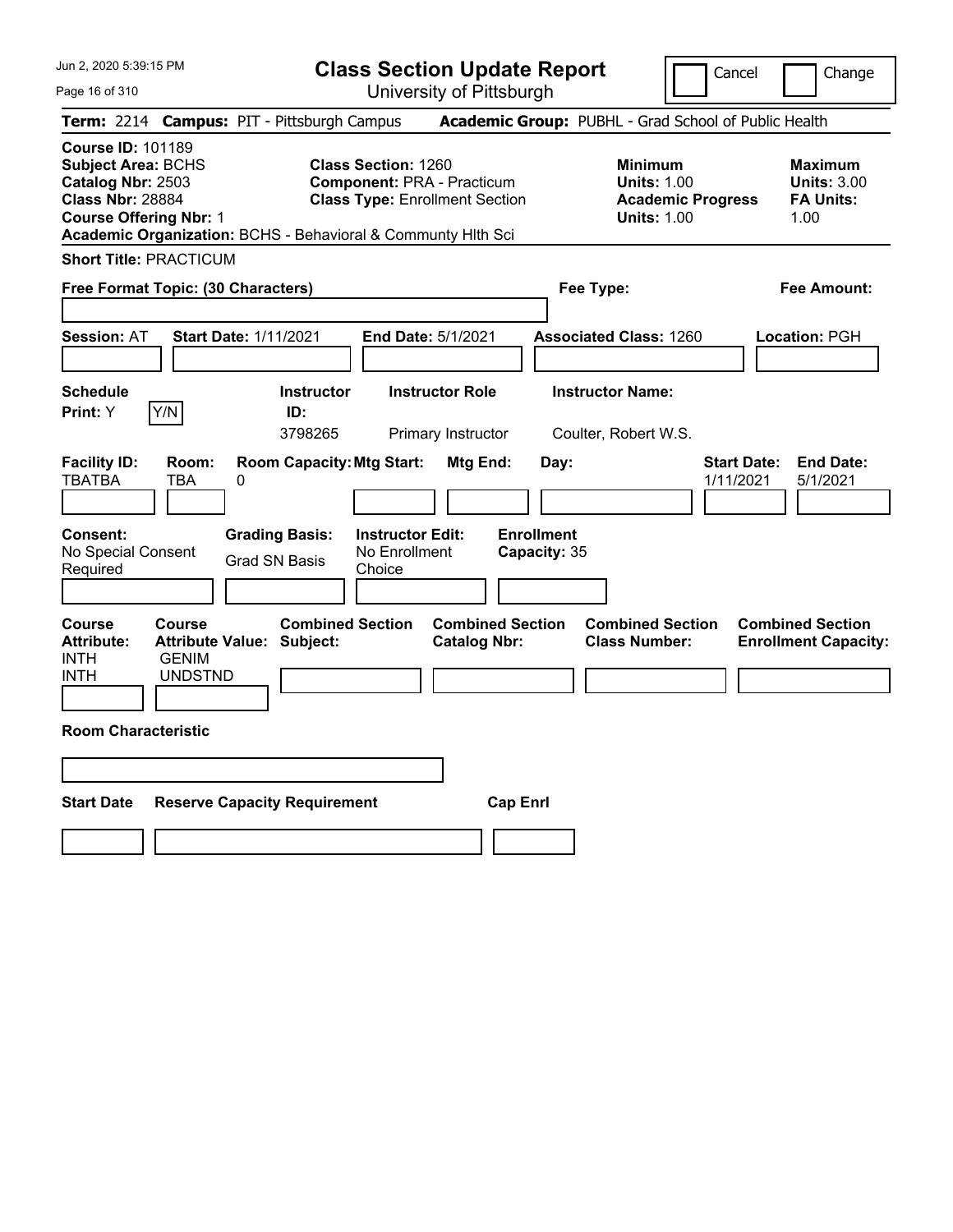| Jun 2, 2020 5:39:15 PM                                                                                                                 |                                          |                                                              | <b>Class Section Update Report</b><br>Cancel<br>Change                                                 |                                                |                                   |                                                            |                          |                                                                  |  |
|----------------------------------------------------------------------------------------------------------------------------------------|------------------------------------------|--------------------------------------------------------------|--------------------------------------------------------------------------------------------------------|------------------------------------------------|-----------------------------------|------------------------------------------------------------|--------------------------|------------------------------------------------------------------|--|
| Page 17 of 310                                                                                                                         |                                          |                                                              |                                                                                                        | University of Pittsburgh                       |                                   |                                                            |                          |                                                                  |  |
|                                                                                                                                        |                                          | Term: 2214 Campus: PIT - Pittsburgh Campus                   |                                                                                                        |                                                |                                   |                                                            |                          | Academic Group: PUBHL - Grad School of Public Health             |  |
| <b>Course ID: 170001</b><br><b>Subject Area: BCHS</b><br>Catalog Nbr: 2504<br><b>Class Nbr: 13545</b><br><b>Course Offering Nbr: 1</b> |                                          | Academic Organization: BCHS - Behavioral & Communty Hith Sci | <b>Class Section: 1040</b><br><b>Component: LEC - Lecture</b><br><b>Class Type: Enrollment Section</b> |                                                |                                   | <b>Minimum</b><br><b>Units: 3.00</b><br><b>Units: 3.00</b> | <b>Academic Progress</b> | <b>Maximum</b><br><b>Units: 3.00</b><br><b>FA Units:</b><br>3.00 |  |
|                                                                                                                                        |                                          | Short Title: OVERVIEW HEALTH COMMUNICATION                   |                                                                                                        |                                                |                                   |                                                            |                          |                                                                  |  |
| Free Format Topic: (30 Characters)                                                                                                     |                                          |                                                              |                                                                                                        |                                                | Fee Type:                         |                                                            |                          | Fee Amount:                                                      |  |
|                                                                                                                                        |                                          |                                                              |                                                                                                        |                                                |                                   |                                                            |                          |                                                                  |  |
| <b>Session: AT</b>                                                                                                                     |                                          | <b>Start Date: 1/11/2021</b>                                 | End Date: 5/1/2021                                                                                     |                                                | <b>Associated Class: 1040</b>     |                                                            |                          | Location: PGH                                                    |  |
|                                                                                                                                        |                                          |                                                              |                                                                                                        |                                                |                                   |                                                            |                          |                                                                  |  |
| <b>Schedule</b><br>Y/N<br>Print: Y                                                                                                     |                                          | <b>Instructor</b><br>ID:                                     | <b>Instructor Role</b>                                                                                 |                                                |                                   | <b>Instructor Name:</b>                                    |                          |                                                                  |  |
|                                                                                                                                        |                                          | 3323279                                                      |                                                                                                        | Primary Instructor                             |                                   | Felter, Elizabeth Madison                                  |                          |                                                                  |  |
| <b>Facility ID:</b><br>PUBHL0A215                                                                                                      | Room:<br>0A215                           | <b>Room Capacity: Mtg Start:</b><br>47                       | 5:00 PM                                                                                                | Mtg End:<br>7:50 PM                            | Day:<br>We                        |                                                            | 1/11/2021                | <b>Start Date:</b><br><b>End Date:</b><br>5/1/2021               |  |
| <b>Consent:</b><br>No Special Consent<br>Required                                                                                      |                                          | <b>Grading Basis:</b><br><b>Grad Letter Grade</b>            | <b>Instructor Edit:</b><br>No Enrollment<br>Choice                                                     |                                                | <b>Enrollment</b><br>Capacity: 20 |                                                            |                          |                                                                  |  |
| Course<br><b>Attribute:</b><br><b>INTH</b><br><b>INTH</b>                                                                              | Course<br><b>GENIM</b><br><b>UNDSTND</b> | <b>Combined Section</b><br><b>Attribute Value: Subject:</b>  |                                                                                                        | <b>Combined Section</b><br><b>Catalog Nbr:</b> |                                   | <b>Combined Section</b><br><b>Class Number:</b>            |                          | <b>Combined Section</b><br><b>Enrollment Capacity:</b>           |  |
| <b>Room Characteristic</b><br>PeopleSoft - Scheduled (PS)                                                                              |                                          |                                                              |                                                                                                        |                                                |                                   |                                                            |                          |                                                                  |  |
| <b>Start Date</b>                                                                                                                      |                                          | <b>Reserve Capacity Requirement</b>                          |                                                                                                        | <b>Cap Enrl</b>                                |                                   |                                                            |                          |                                                                  |  |
|                                                                                                                                        |                                          |                                                              |                                                                                                        |                                                |                                   |                                                            |                          |                                                                  |  |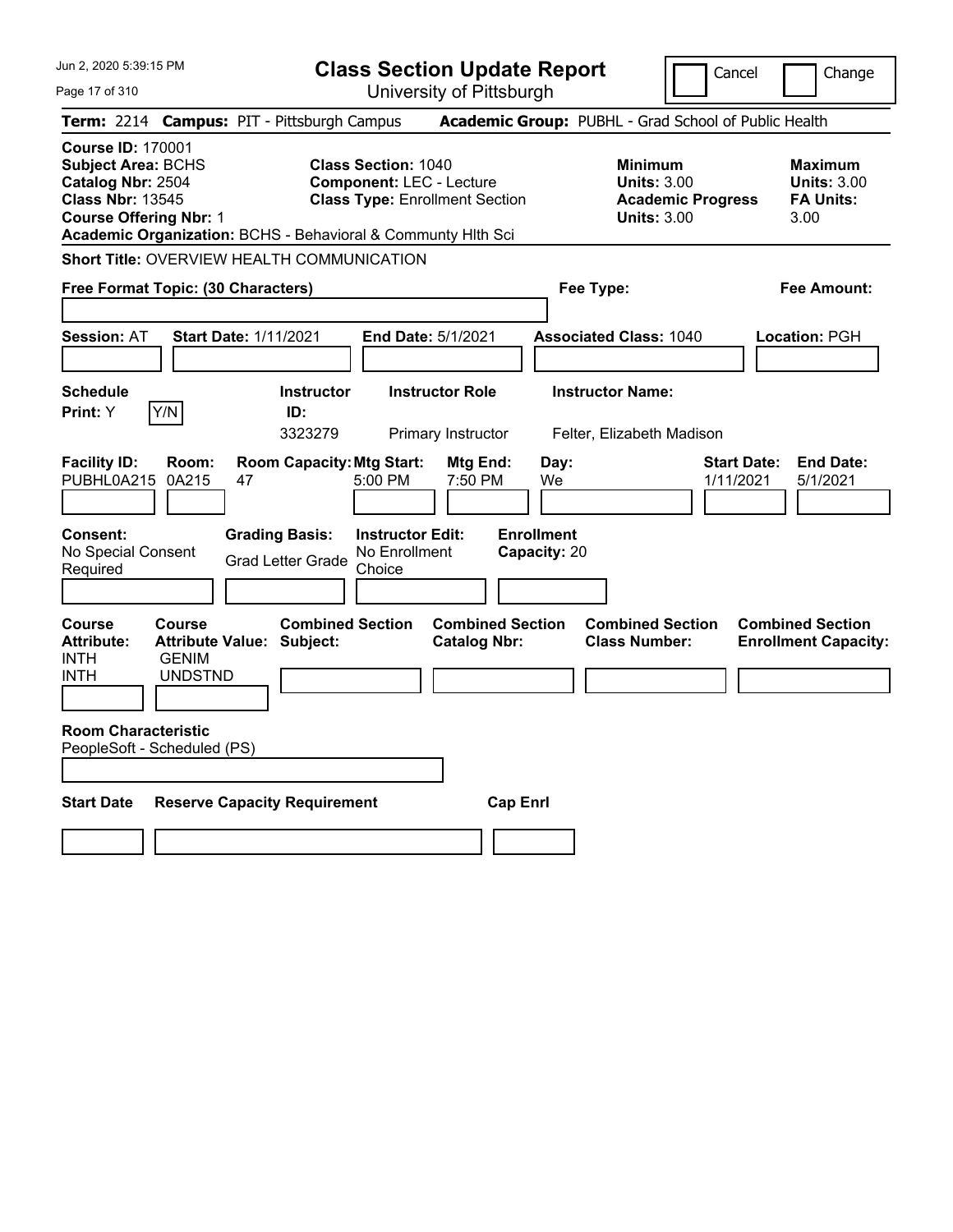| Jun 2, 2020 5:39:15 PM                                                                                                                 |                                                    |                                                              | <b>Class Section Update Report</b>                                                                     |                                                |                                                            | Cancel                          | Change                                                           |
|----------------------------------------------------------------------------------------------------------------------------------------|----------------------------------------------------|--------------------------------------------------------------|--------------------------------------------------------------------------------------------------------|------------------------------------------------|------------------------------------------------------------|---------------------------------|------------------------------------------------------------------|
| Page 18 of 310                                                                                                                         |                                                    |                                                              | University of Pittsburgh                                                                               |                                                |                                                            |                                 |                                                                  |
|                                                                                                                                        |                                                    | Term: 2214 Campus: PIT - Pittsburgh Campus                   |                                                                                                        |                                                | Academic Group: PUBHL - Grad School of Public Health       |                                 |                                                                  |
| <b>Course ID: 171913</b><br><b>Subject Area: BCHS</b><br>Catalog Nbr: 2509<br><b>Class Nbr: 13549</b><br><b>Course Offering Nbr: 1</b> |                                                    | Academic Organization: BCHS - Behavioral & Communty Hith Sci | <b>Class Section: 1030</b><br><b>Component: LEC - Lecture</b><br><b>Class Type: Enrollment Section</b> |                                                | <b>Minimum</b><br><b>Units: 3.00</b><br><b>Units: 3.00</b> | <b>Academic Progress</b>        | <b>Maximum</b><br><b>Units: 3.00</b><br><b>FA Units:</b><br>3.00 |
|                                                                                                                                        |                                                    | Short Title: SOCL BEHVRL SCI & PUBLC HLTH                    |                                                                                                        |                                                |                                                            |                                 |                                                                  |
|                                                                                                                                        | Free Format Topic: (30 Characters)                 |                                                              |                                                                                                        |                                                | Fee Type:                                                  |                                 | <b>Fee Amount:</b>                                               |
| <b>Session: AT</b>                                                                                                                     |                                                    | <b>Start Date: 1/11/2021</b>                                 | End Date: 5/1/2021                                                                                     |                                                | <b>Associated Class: 1030</b>                              |                                 | <b>Location: PGH</b>                                             |
| <b>Schedule</b>                                                                                                                        |                                                    | <b>Instructor</b>                                            | <b>Instructor Role</b>                                                                                 |                                                | <b>Instructor Name:</b>                                    |                                 |                                                                  |
| Print: Y                                                                                                                               | Y/N                                                | ID:                                                          |                                                                                                        |                                                |                                                            |                                 |                                                                  |
|                                                                                                                                        |                                                    | 2909428                                                      | Primary Instructor                                                                                     |                                                | Terry, Martha A                                            |                                 |                                                                  |
| <b>Facility ID:</b><br>PUBHL0A215                                                                                                      | Room:<br>0A215                                     | <b>Room Capacity: Mtg Start:</b><br>47                       | 6:00 PM<br>8:50 PM                                                                                     | Mtg End:<br>Day:<br>Mo                         |                                                            | <b>Start Date:</b><br>1/11/2021 | <b>End Date:</b><br>5/1/2021                                     |
| <b>Consent:</b><br>No Special Consent<br>Required                                                                                      |                                                    | <b>Grading Basis:</b><br><b>Grad Letter Grade</b>            | <b>Instructor Edit:</b><br>No Enrollment<br>Choice                                                     | <b>Enrollment</b><br>Capacity: 75              |                                                            |                                 |                                                                  |
| <b>Course</b><br><b>Attribute:</b><br><b>UCIS</b><br>UCIS<br>UCIS                                                                      | <b>Course</b><br><b>GLBST</b><br>LAS<br><b>UGH</b> | <b>Combined Section</b><br><b>Attribute Value: Subject:</b>  |                                                                                                        | <b>Combined Section</b><br><b>Catalog Nbr:</b> | <b>Combined Section</b><br><b>Class Number:</b>            |                                 | <b>Combined Section</b><br><b>Enrollment Capacity:</b>           |
|                                                                                                                                        |                                                    |                                                              |                                                                                                        |                                                |                                                            |                                 |                                                                  |
| <b>Room Characteristic</b>                                                                                                             | PeopleSoft - Scheduled (PS)                        |                                                              |                                                                                                        |                                                |                                                            |                                 |                                                                  |
|                                                                                                                                        |                                                    |                                                              |                                                                                                        |                                                |                                                            |                                 |                                                                  |
| <b>Start Date</b>                                                                                                                      |                                                    | <b>Reserve Capacity Requirement</b>                          |                                                                                                        | <b>Cap Enrl</b>                                |                                                            |                                 |                                                                  |
|                                                                                                                                        |                                                    |                                                              |                                                                                                        |                                                |                                                            |                                 |                                                                  |
|                                                                                                                                        |                                                    |                                                              |                                                                                                        |                                                |                                                            |                                 |                                                                  |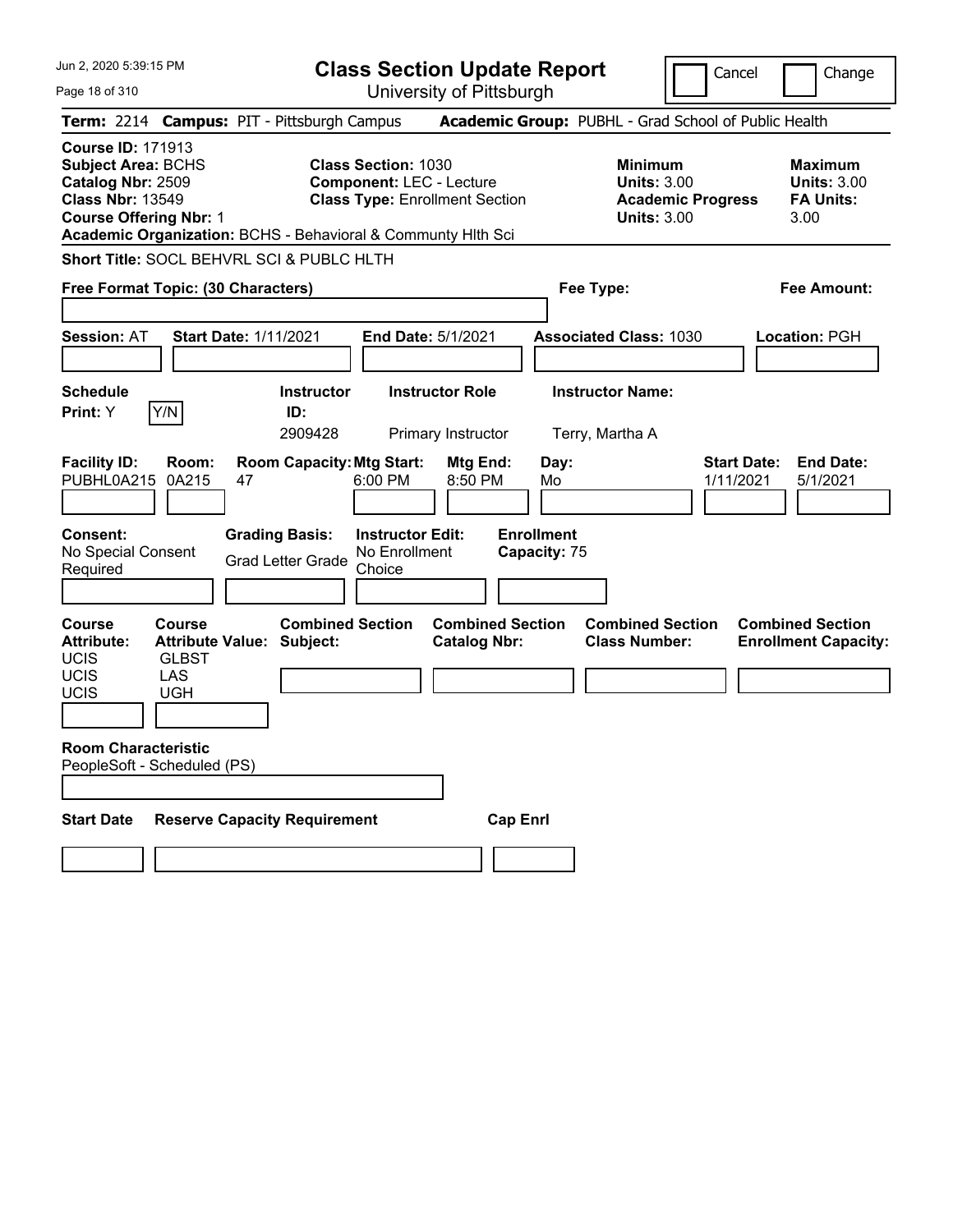| Jun 2, 2020 5:39:15 PM<br>Page 19 of 310                                                                                                                                                               | <b>Class Section Update Report</b><br>University of Pittsburgh                                            | Cancel<br>Change                                                                                                                                           |
|--------------------------------------------------------------------------------------------------------------------------------------------------------------------------------------------------------|-----------------------------------------------------------------------------------------------------------|------------------------------------------------------------------------------------------------------------------------------------------------------------|
| Term: 2214 Campus: PIT - Pittsburgh Campus                                                                                                                                                             |                                                                                                           | Academic Group: PUBHL - Grad School of Public Health                                                                                                       |
| <b>Course ID: 101195</b><br><b>Subject Area: BCHS</b><br>Catalog Nbr: 2511<br><b>Class Nbr: 14838</b><br><b>Course Offering Nbr: 1</b><br>Academic Organization: BCHS - Behavioral & Communty Hith Sci | <b>Class Section: 1020</b><br>Component: IND - Independent Study<br><b>Class Type: Enrollment Section</b> | <b>Minimum</b><br><b>Maximum</b><br><b>Units: 1.00</b><br><b>Units: 3.00</b><br><b>Academic Progress</b><br><b>FA Units:</b><br><b>Units: 1.00</b><br>1.00 |
| Short Title: INDEPENDENT STUDY                                                                                                                                                                         |                                                                                                           |                                                                                                                                                            |
| Free Format Topic: (30 Characters)                                                                                                                                                                     | Fee Type:                                                                                                 | <b>Fee Amount:</b>                                                                                                                                         |
| <b>Session: AT</b><br><b>Start Date: 1/11/2021</b>                                                                                                                                                     | End Date: 5/1/2021                                                                                        | <b>Associated Class: 1020</b><br>Location: PGH                                                                                                             |
| <b>Schedule</b><br>Y/N<br>Print: Y                                                                                                                                                                     | <b>Instructor</b><br><b>Instructor Role</b><br>ID:<br>2929892<br>Primary Instructor                       | <b>Instructor Name:</b><br>Albert, Steven M                                                                                                                |
| <b>Facility ID:</b><br>Room:<br><b>TBATBA</b><br>TBA<br>0                                                                                                                                              | <b>Room Capacity: Mtg Start:</b><br>Mtg End:<br>Day:                                                      | <b>Start Date:</b><br><b>End Date:</b><br>5/1/2021<br>1/11/2021                                                                                            |
| <b>Grading Basis:</b><br><b>Consent:</b><br><b>Department Consent</b><br><b>Grad SN Basis</b><br>Required                                                                                              | <b>Enrollment</b><br><b>Instructor Edit:</b><br>No Enrollment<br>Capacity: 35<br>Choice                   |                                                                                                                                                            |
| Course<br>Course<br><b>Attribute:</b><br><b>Attribute Value: Subject:</b>                                                                                                                              | <b>Combined Section</b><br><b>Combined Section</b><br><b>Catalog Nbr:</b>                                 | <b>Combined Section</b><br><b>Combined Section</b><br><b>Class Number:</b><br><b>Enrollment Capacity:</b>                                                  |
| <b>Room Characteristic</b>                                                                                                                                                                             |                                                                                                           |                                                                                                                                                            |
|                                                                                                                                                                                                        |                                                                                                           |                                                                                                                                                            |
|                                                                                                                                                                                                        |                                                                                                           |                                                                                                                                                            |
| <b>Start Date</b><br><b>Reserve Capacity Requirement</b>                                                                                                                                               | <b>Cap Enrl</b>                                                                                           |                                                                                                                                                            |
|                                                                                                                                                                                                        |                                                                                                           |                                                                                                                                                            |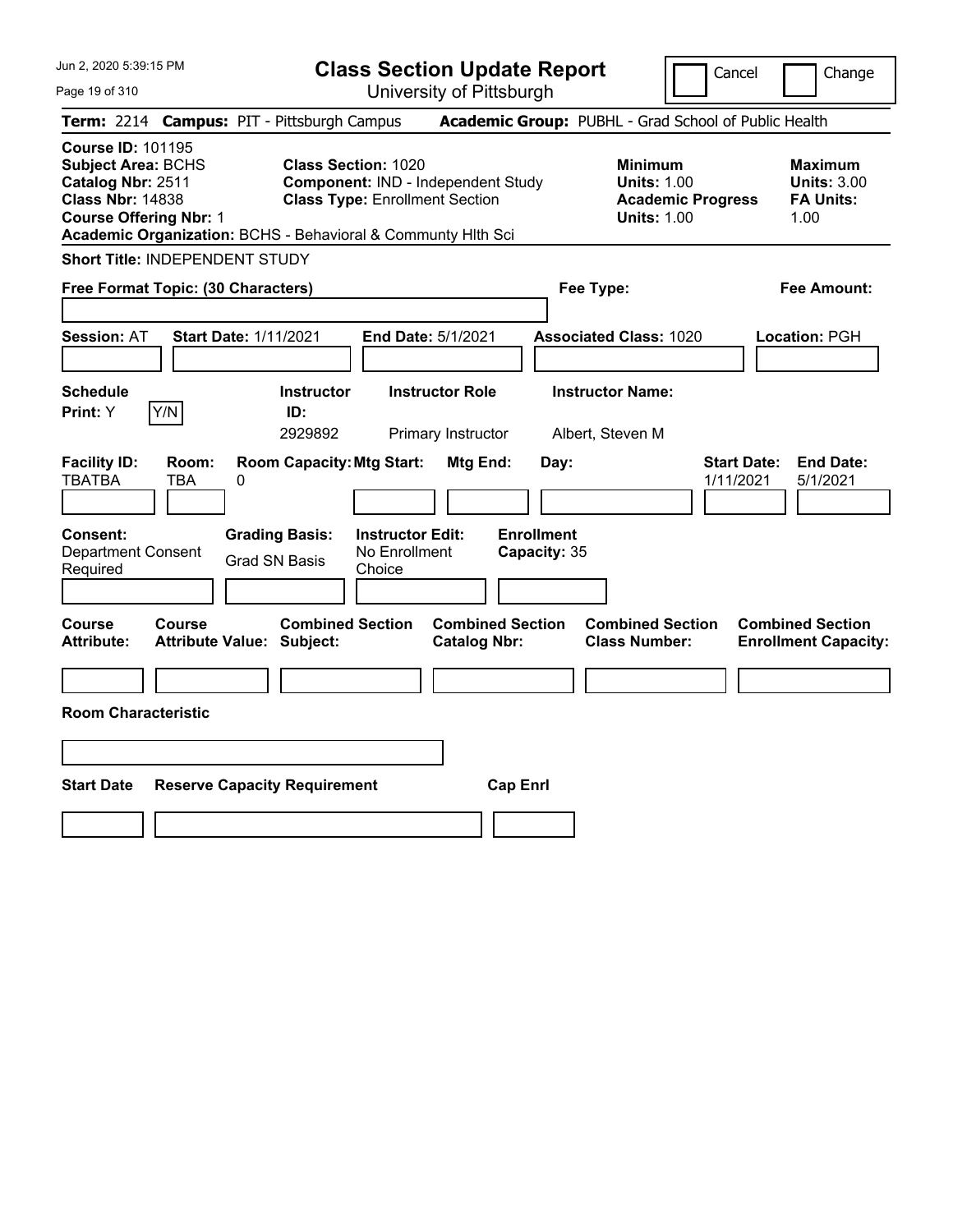| Jun 2, 2020 5:39:15 PM<br>Page 20 of 310                                                                                               | <b>Class Section Update Report</b><br>University of Pittsburgh                                                                                                            | Cancel<br>Change                                                                                                                                           |
|----------------------------------------------------------------------------------------------------------------------------------------|---------------------------------------------------------------------------------------------------------------------------------------------------------------------------|------------------------------------------------------------------------------------------------------------------------------------------------------------|
| Term: 2214 Campus: PIT - Pittsburgh Campus                                                                                             |                                                                                                                                                                           | Academic Group: PUBHL - Grad School of Public Health                                                                                                       |
| <b>Course ID: 101195</b><br><b>Subject Area: BCHS</b><br>Catalog Nbr: 2511<br><b>Class Nbr: 22880</b><br><b>Course Offering Nbr: 1</b> | <b>Class Section: 1025</b><br>Component: IND - Independent Study<br><b>Class Type: Enrollment Section</b><br>Academic Organization: BCHS - Behavioral & Communty Hith Sci | <b>Minimum</b><br><b>Maximum</b><br><b>Units: 1.00</b><br><b>Units: 3.00</b><br><b>Academic Progress</b><br><b>FA Units:</b><br><b>Units: 1.00</b><br>1.00 |
| <b>Short Title: INDEPENDENT STUDY</b>                                                                                                  |                                                                                                                                                                           |                                                                                                                                                            |
| Free Format Topic: (30 Characters)                                                                                                     |                                                                                                                                                                           | <b>Fee Amount:</b><br>Fee Type:                                                                                                                            |
| <b>Start Date: 1/11/2021</b><br><b>Session: AT</b>                                                                                     | End Date: 5/1/2021                                                                                                                                                        | <b>Associated Class: 1025</b><br>Location: PGH                                                                                                             |
| <b>Schedule</b><br>Y/N<br>Print: Y                                                                                                     | <b>Instructor Role</b><br><b>Instructor</b><br>ID:<br>2909577<br>Primary Instructor                                                                                       | <b>Instructor Name:</b><br>Elias, Thistle Inga                                                                                                             |
| <b>Facility ID:</b><br>Room:<br><b>TBATBA</b><br>TBA<br>0                                                                              | <b>Room Capacity: Mtg Start:</b><br>Mtg End:<br>Day:                                                                                                                      | <b>Start Date:</b><br><b>End Date:</b><br>1/11/2021<br>5/1/2021                                                                                            |
| <b>Grading Basis:</b><br><b>Consent:</b><br><b>Department Consent</b><br><b>Grad SN Basis</b><br>Required                              | <b>Instructor Edit:</b><br><b>Enrollment</b><br>No Enrollment<br>Capacity: 35<br>Choice                                                                                   |                                                                                                                                                            |
| <b>Course</b><br><b>Course</b><br><b>Attribute:</b><br><b>Attribute Value: Subject:</b>                                                | <b>Combined Section</b><br><b>Combined Section</b><br><b>Catalog Nbr:</b>                                                                                                 | <b>Combined Section</b><br><b>Combined Section</b><br><b>Class Number:</b><br><b>Enrollment Capacity:</b>                                                  |
| <b>Room Characteristic</b>                                                                                                             |                                                                                                                                                                           |                                                                                                                                                            |
|                                                                                                                                        |                                                                                                                                                                           |                                                                                                                                                            |
|                                                                                                                                        |                                                                                                                                                                           |                                                                                                                                                            |
| <b>Start Date</b><br><b>Reserve Capacity Requirement</b>                                                                               | <b>Cap Enrl</b>                                                                                                                                                           |                                                                                                                                                            |
|                                                                                                                                        |                                                                                                                                                                           |                                                                                                                                                            |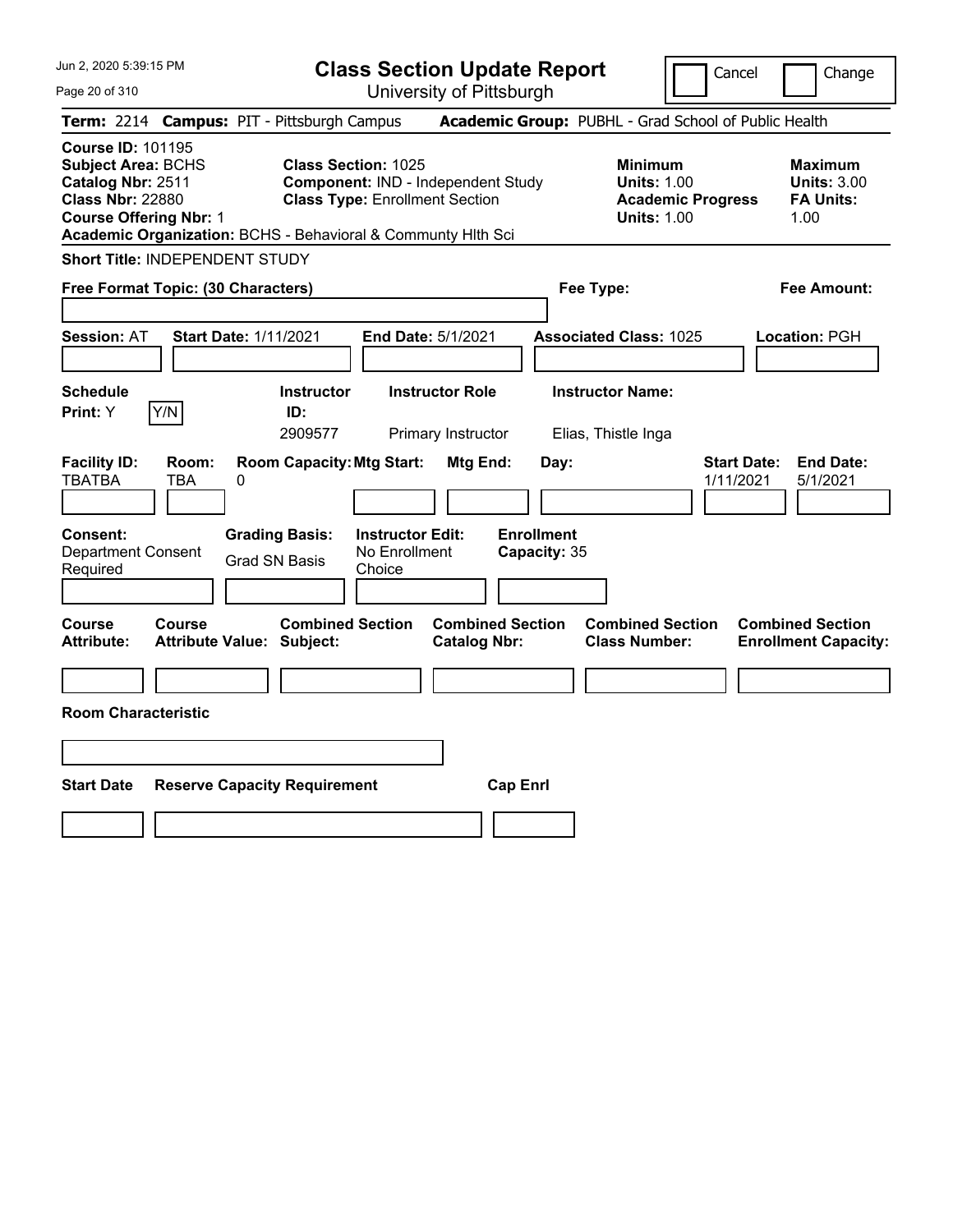| Jun 2, 2020 5:39:15 PM<br>Page 21 of 310                                                                                                                                                               | <b>Class Section Update Report</b><br>Cancel<br>University of Pittsburgh |                                               |                                                                                                           |                                                |                                   |      | Change                                                                                 |                                 |  |                                                                  |
|--------------------------------------------------------------------------------------------------------------------------------------------------------------------------------------------------------|--------------------------------------------------------------------------|-----------------------------------------------|-----------------------------------------------------------------------------------------------------------|------------------------------------------------|-----------------------------------|------|----------------------------------------------------------------------------------------|---------------------------------|--|------------------------------------------------------------------|
| Term: 2214 Campus: PIT - Pittsburgh Campus                                                                                                                                                             |                                                                          |                                               |                                                                                                           |                                                |                                   |      | Academic Group: PUBHL - Grad School of Public Health                                   |                                 |  |                                                                  |
| <b>Course ID: 101195</b><br><b>Subject Area: BCHS</b><br>Catalog Nbr: 2511<br><b>Class Nbr: 14839</b><br><b>Course Offering Nbr: 1</b><br>Academic Organization: BCHS - Behavioral & Communty Hlth Sci |                                                                          |                                               | <b>Class Section: 1030</b><br>Component: IND - Independent Study<br><b>Class Type: Enrollment Section</b> |                                                |                                   |      | <b>Minimum</b><br><b>Units: 1.00</b><br><b>Academic Progress</b><br><b>Units: 1.00</b> |                                 |  | <b>Maximum</b><br><b>Units: 3.00</b><br><b>FA Units:</b><br>1.00 |
| Short Title: INDEPENDENT STUDY                                                                                                                                                                         |                                                                          |                                               |                                                                                                           |                                                |                                   |      |                                                                                        |                                 |  |                                                                  |
| Free Format Topic: (30 Characters)                                                                                                                                                                     |                                                                          |                                               |                                                                                                           |                                                |                                   |      | Fee Type:                                                                              |                                 |  | Fee Amount:                                                      |
| <b>Session: AT</b>                                                                                                                                                                                     | <b>Start Date: 1/11/2021</b>                                             |                                               | End Date: 5/1/2021                                                                                        |                                                |                                   |      | <b>Associated Class: 1030</b>                                                          |                                 |  | Location: PGH                                                    |
| <b>Schedule</b><br>Y/N<br>Print: Y                                                                                                                                                                     |                                                                          | <b>Instructor</b><br>ID:<br>2953705           |                                                                                                           | <b>Instructor Role</b><br>Primary Instructor   |                                   |      | <b>Instructor Name:</b><br>Mair, Christina F                                           |                                 |  |                                                                  |
| <b>Facility ID:</b><br><b>TBATBA</b><br>TBA                                                                                                                                                            | Room:<br>0                                                               | <b>Room Capacity: Mtg Start:</b>              |                                                                                                           | Mtg End:                                       |                                   | Day: |                                                                                        | <b>Start Date:</b><br>1/11/2021 |  | <b>End Date:</b><br>5/1/2021                                     |
| <b>Consent:</b><br><b>Department Consent</b><br>Required                                                                                                                                               |                                                                          | <b>Grading Basis:</b><br><b>Grad SN Basis</b> | <b>Instructor Edit:</b><br>No Enrollment<br>Choice                                                        |                                                | <b>Enrollment</b><br>Capacity: 35 |      |                                                                                        |                                 |  |                                                                  |
| <b>Course</b><br>Course<br><b>Attribute:</b>                                                                                                                                                           | <b>Attribute Value: Subject:</b>                                         | <b>Combined Section</b>                       |                                                                                                           | <b>Combined Section</b><br><b>Catalog Nbr:</b> |                                   |      | <b>Combined Section</b><br><b>Class Number:</b>                                        |                                 |  | <b>Combined Section</b><br><b>Enrollment Capacity:</b>           |
| <b>Room Characteristic</b>                                                                                                                                                                             |                                                                          |                                               |                                                                                                           |                                                |                                   |      |                                                                                        |                                 |  |                                                                  |
|                                                                                                                                                                                                        |                                                                          |                                               |                                                                                                           |                                                |                                   |      |                                                                                        |                                 |  |                                                                  |
| <b>Start Date</b>                                                                                                                                                                                      |                                                                          | <b>Reserve Capacity Requirement</b>           |                                                                                                           |                                                | <b>Cap Enrl</b>                   |      |                                                                                        |                                 |  |                                                                  |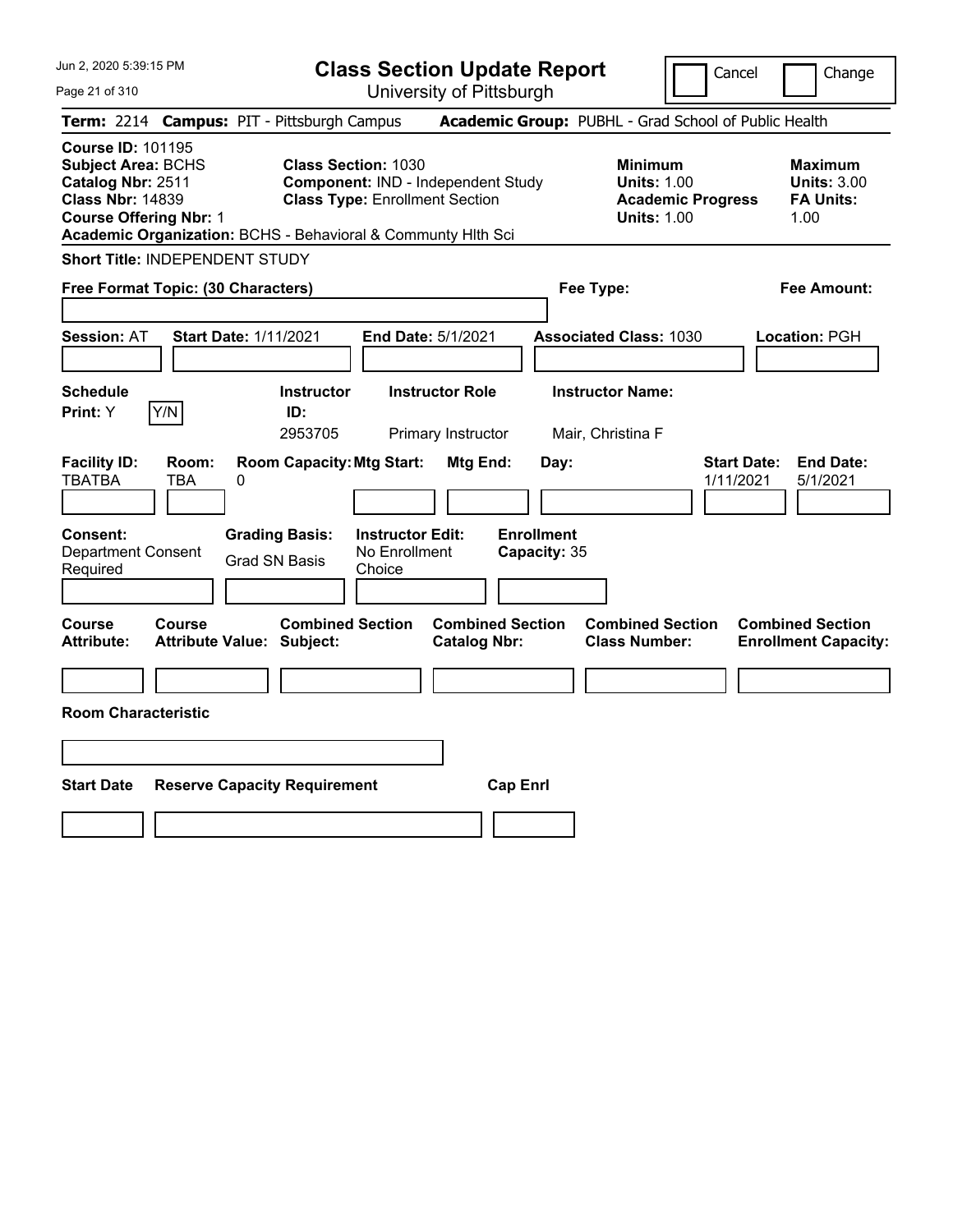**Class Section Update Report**

Cancel **Change** 

| Page 22 of 310                                                                                                                                                                                                                                                                                                             |                                                                | University of Pittsburgh                       |                               |                                                                                        |                                                                  |
|----------------------------------------------------------------------------------------------------------------------------------------------------------------------------------------------------------------------------------------------------------------------------------------------------------------------------|----------------------------------------------------------------|------------------------------------------------|-------------------------------|----------------------------------------------------------------------------------------|------------------------------------------------------------------|
| Term: 2214 Campus: PIT - Pittsburgh Campus                                                                                                                                                                                                                                                                                 |                                                                |                                                |                               | Academic Group: PUBHL - Grad School of Public Health                                   |                                                                  |
| <b>Course ID: 101195</b><br><b>Subject Area: BCHS</b><br><b>Class Section: 1040</b><br>Catalog Nbr: 2511<br><b>Component: IND - Independent Study</b><br><b>Class Nbr: 14840</b><br><b>Class Type: Enrollment Section</b><br><b>Course Offering Nbr: 1</b><br>Academic Organization: BCHS - Behavioral & Communty Hlth Sci |                                                                |                                                |                               | <b>Minimum</b><br><b>Units: 1.00</b><br><b>Academic Progress</b><br><b>Units: 1.00</b> | <b>Maximum</b><br><b>Units: 3.00</b><br><b>FA Units:</b><br>1.00 |
| Short Title: INDEPENDENT STUDY                                                                                                                                                                                                                                                                                             |                                                                |                                                |                               |                                                                                        |                                                                  |
| Free Format Topic: (30 Characters)                                                                                                                                                                                                                                                                                         |                                                                |                                                | Fee Type:                     |                                                                                        | <b>Fee Amount:</b>                                               |
| <b>Session: AT</b>                                                                                                                                                                                                                                                                                                         | <b>Start Date: 1/11/2021</b>                                   | End Date: 5/1/2021                             | <b>Associated Class: 1040</b> |                                                                                        | Location: PGH                                                    |
| <b>Schedule</b>                                                                                                                                                                                                                                                                                                            | <b>Instructor</b>                                              | <b>Instructor Role</b>                         | <b>Instructor Name:</b>       |                                                                                        |                                                                  |
| Print: Y<br>Y/N                                                                                                                                                                                                                                                                                                            | ID:<br>2929414                                                 | Primary Instructor                             | Burke, Jessica Griffin        |                                                                                        |                                                                  |
| <b>Facility ID:</b><br>Room:<br><b>TBATBA</b><br>TBA<br>Consent:                                                                                                                                                                                                                                                           | <b>Room Capacity: Mtg Start:</b><br>0<br><b>Grading Basis:</b> | Mtg End:<br><b>Instructor Edit:</b>            | Day:<br><b>Enrollment</b>     | <b>Start Date:</b><br>1/11/2021                                                        | <b>End Date:</b><br>5/1/2021                                     |
| Department Consent<br>Required                                                                                                                                                                                                                                                                                             | <b>Grad SN Basis</b><br>Choice                                 | No Enrollment                                  | Capacity: 35                  |                                                                                        |                                                                  |
|                                                                                                                                                                                                                                                                                                                            |                                                                |                                                |                               |                                                                                        |                                                                  |
| <b>Course</b><br>Course<br><b>Attribute:</b><br><b>Room Characteristic</b>                                                                                                                                                                                                                                                 | <b>Combined Section</b><br><b>Attribute Value: Subject:</b>    | <b>Combined Section</b><br><b>Catalog Nbr:</b> |                               | <b>Combined Section</b><br><b>Class Number:</b>                                        | <b>Combined Section</b><br><b>Enrollment Capacity:</b>           |
|                                                                                                                                                                                                                                                                                                                            |                                                                |                                                |                               |                                                                                        |                                                                  |
| <b>Start Date</b>                                                                                                                                                                                                                                                                                                          | <b>Reserve Capacity Requirement</b>                            | <b>Cap Enri</b>                                |                               |                                                                                        |                                                                  |
|                                                                                                                                                                                                                                                                                                                            |                                                                |                                                |                               |                                                                                        |                                                                  |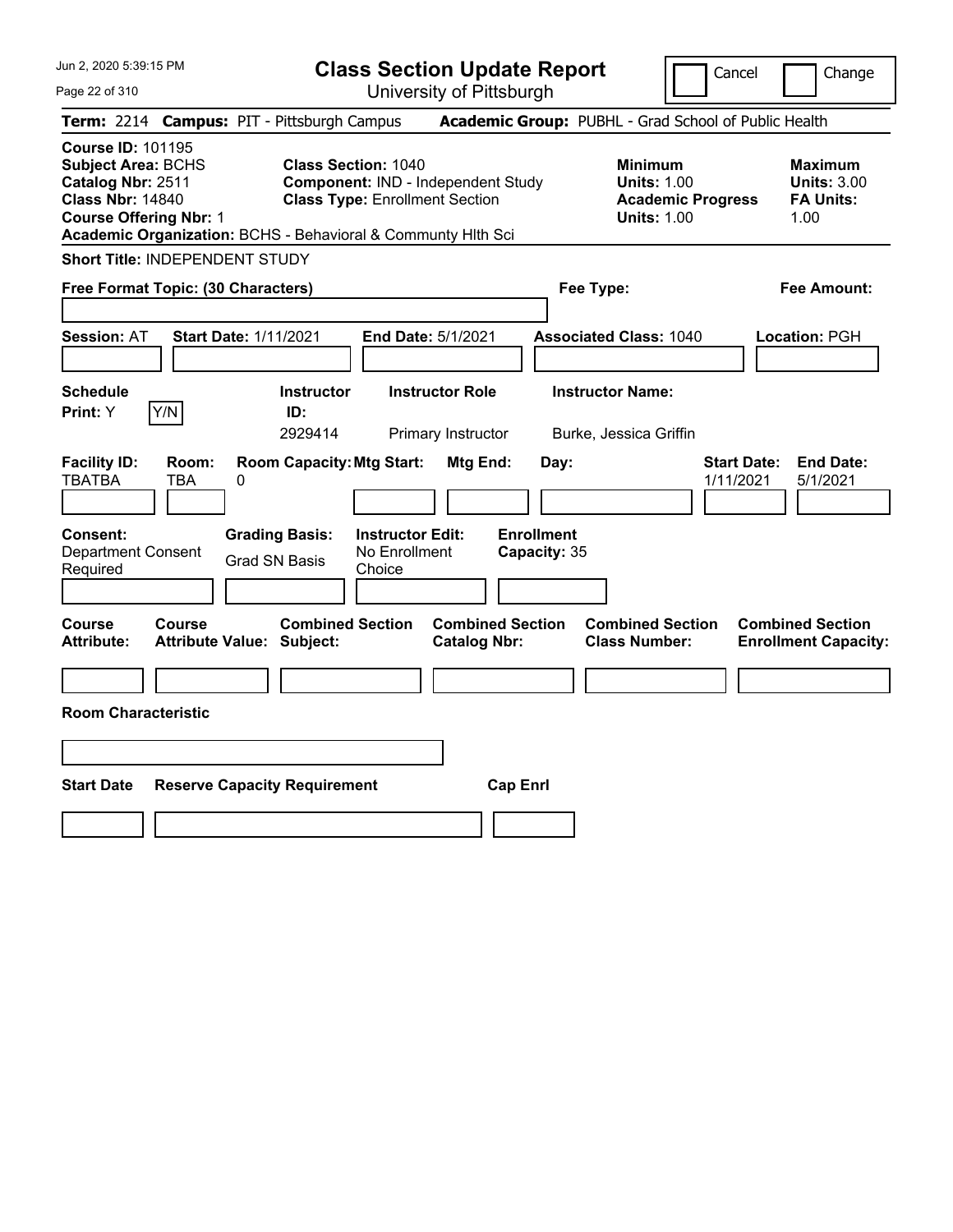Jun 2, 2020 5:39:15 PM Page 23 of 310 **Class Section Update Report** University of Pittsburgh Cancel | Change **Term:** 2214 **Campus:** PIT - Pittsburgh Campus **Academic Group:** PUBHL - Grad School of Public Health **Course ID:** 101195 **Subject Area: BCHS Class Section: 1050 Minimum 1050 Minimum 1050 Minimum 1050 Maximum Catalog Nbr: 2511 Component:** IND - Independent Study **Units: 1.00 Units: 3.00 Catalog Nbr: 2511 Component: IND - Independent Study <b>Units: 1.00 Units: 3.00 Class Nbr: 14841 Class Type: Enrollment Section Class Academic Progress FA Units: Class Type: Enrollment Section <b>Academic Progress FA Units: Course Offering Nbr: 1 1.00 1.00 1.00 1.00 1.00 1.00 1.00 1.00 1.00 1.00 Academic Organization:** BCHS - Behavioral & Communty Hlth Sci **Short Title:** INDEPENDENT STUDY **Free Format Topic: (30 Characters) Fee Type: Fee Amount: Session:** AT **Start Date:** 1/11/2021 **End Date:** 5/1/2021 **Associated Class:** 1050 **Location:** PGH **Schedule Instructor Instructor Role Instructor Name: Print:**  $Y$   $|Y/N|$  **ID:** 2906717 Primary Instructor Documet, Patricia Isabel **Facility ID: Room: Room Capacity:Mtg Start: Mtg End: Day: Start Date: End Date:** TBATBA TBA 0 1/11/2021 5/1/2021 **Consent: Grading Basis: Instructor Edit: Enrollment** Department Consent Required Grad SN Basis No Enrollment Choice **Capacity:** 35 **Course Course Combined Section Combined Section Combined Section Combined Section Attribute: Attribute Value: Subject: Catalog Nbr: Class Number: Enrollment Capacity:** 

**Room Characteristic**

| <b>Start Date Reserve Capacity Requirement</b> | <b>Cap Enri</b> |
|------------------------------------------------|-----------------|
|                                                |                 |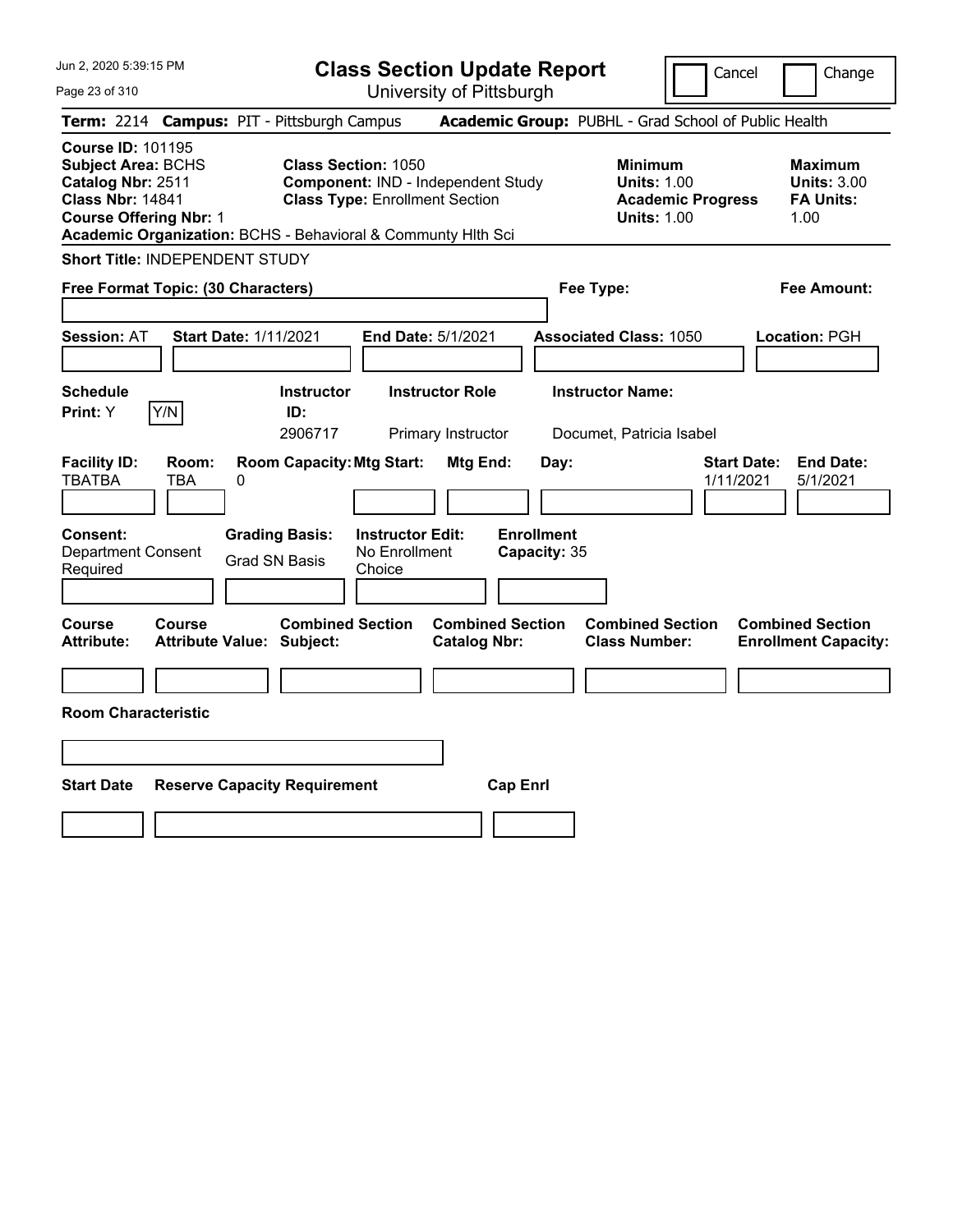**Class Section Update Report** University of Pittsburgh

Cancel Change

Page 24 of 310

|                                                                                                                                        |                              | Term: 2214 Campus: PIT - Pittsburgh Campus                                                                                          |                                                      | Academic Group: PUBHL - Grad School of Public Health                                   |                                                                  |
|----------------------------------------------------------------------------------------------------------------------------------------|------------------------------|-------------------------------------------------------------------------------------------------------------------------------------|------------------------------------------------------|----------------------------------------------------------------------------------------|------------------------------------------------------------------|
| <b>Course ID: 101195</b><br><b>Subject Area: BCHS</b><br>Catalog Nbr: 2511<br><b>Class Nbr: 14842</b><br><b>Course Offering Nbr: 1</b> |                              | <b>Class Section: 1060</b><br><b>Class Type: Enrollment Section</b><br>Academic Organization: BCHS - Behavioral & Communty Hith Sci | <b>Component: IND - Independent Study</b>            | <b>Minimum</b><br><b>Units: 1.00</b><br><b>Academic Progress</b><br><b>Units: 1.00</b> | <b>Maximum</b><br><b>Units: 3.00</b><br><b>FA Units:</b><br>1.00 |
| <b>Short Title: INDEPENDENT STUDY</b>                                                                                                  |                              |                                                                                                                                     |                                                      |                                                                                        |                                                                  |
| Free Format Topic: (30 Characters)                                                                                                     |                              |                                                                                                                                     |                                                      | Fee Type:                                                                              | <b>Fee Amount:</b>                                               |
| <b>Session: AT</b>                                                                                                                     | <b>Start Date: 1/11/2021</b> |                                                                                                                                     | <b>End Date: 5/1/2021</b>                            | <b>Associated Class: 1060</b>                                                          | Location: PGH                                                    |
| <b>Schedule</b><br>Print: Y                                                                                                            | Y/N                          | <b>Instructor</b><br>ID:<br>2953956                                                                                                 | <b>Instructor Role</b><br>Primary Instructor         | <b>Instructor Name:</b><br>Gary-Webb, Tiffany Latrice                                  |                                                                  |
| <b>Facility ID:</b><br><b>TBATBA</b><br>Consent:<br><b>Department Consent</b><br>Required                                              | Room:<br><b>TBA</b><br>0     | <b>Room Capacity: Mtg Start:</b><br><b>Grading Basis:</b><br><b>Grad SN Basis</b><br>Choice                                         | Mtg End:<br><b>Instructor Edit:</b><br>No Enrollment | Day:<br><b>Enrollment</b><br>Capacity: 35                                              | <b>Start Date:</b><br><b>End Date:</b><br>1/11/2021<br>5/1/2021  |
| Course<br><b>Attribute:</b>                                                                                                            | Course                       | <b>Combined Section</b><br><b>Attribute Value: Subject:</b>                                                                         | <b>Combined Section</b><br><b>Catalog Nbr:</b>       | <b>Combined Section</b><br><b>Class Number:</b>                                        | <b>Combined Section</b><br><b>Enrollment Capacity:</b>           |
|                                                                                                                                        |                              |                                                                                                                                     |                                                      |                                                                                        |                                                                  |
| <b>Room Characteristic</b>                                                                                                             |                              |                                                                                                                                     |                                                      |                                                                                        |                                                                  |
|                                                                                                                                        |                              |                                                                                                                                     |                                                      |                                                                                        |                                                                  |
| <b>Start Date</b>                                                                                                                      |                              | <b>Reserve Capacity Requirement</b>                                                                                                 | <b>Cap Enrl</b>                                      |                                                                                        |                                                                  |
|                                                                                                                                        |                              |                                                                                                                                     |                                                      |                                                                                        |                                                                  |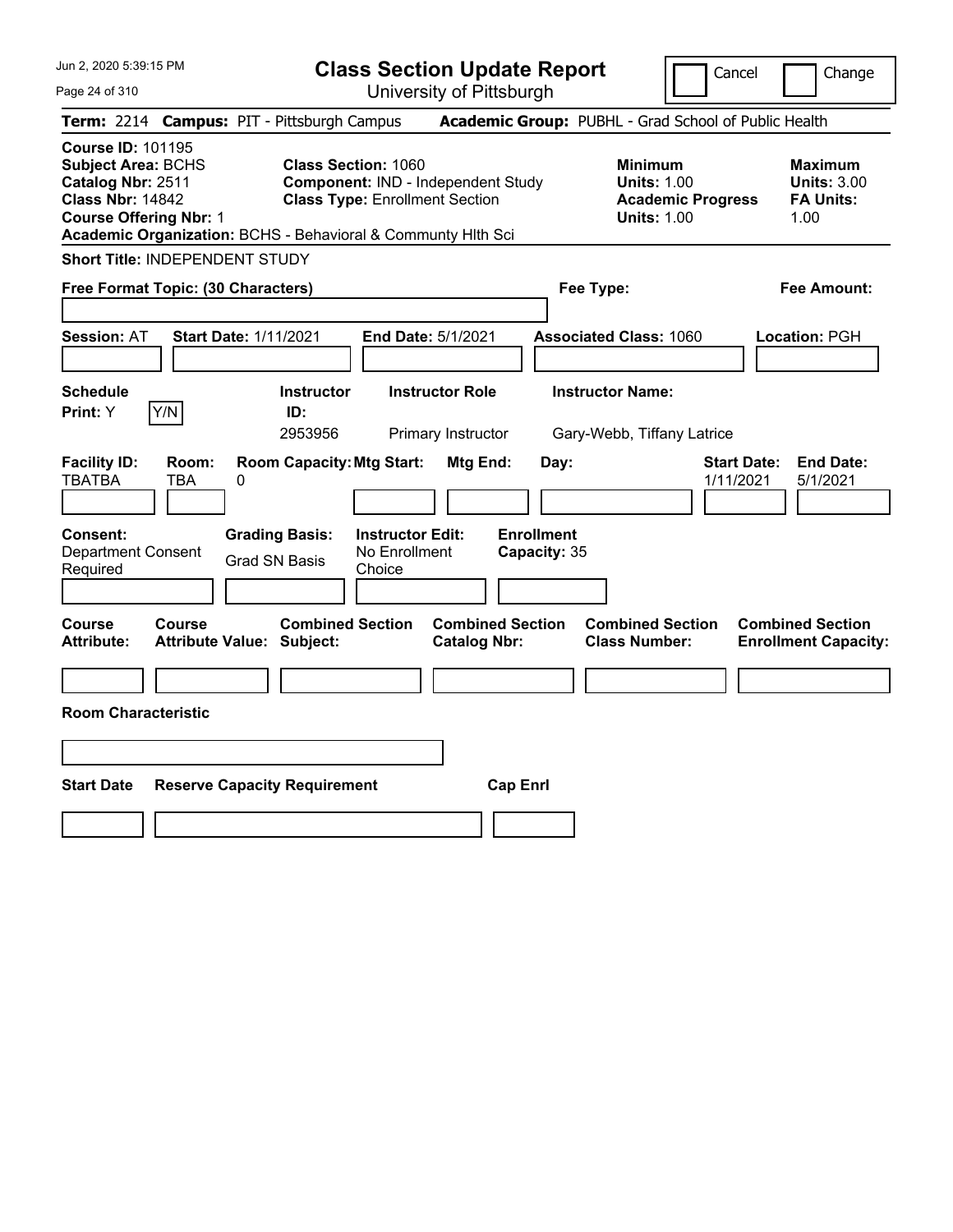| Jun 2, 2020 5:39:15 PM<br>Page 25 of 310                                                                                                                                                               |                                                   |                            |                                                                                                           | <b>Class Section Update Report</b> | University of Pittsburgh                       |                   |      |                                                            | Cancel                          | Change                                                           |
|--------------------------------------------------------------------------------------------------------------------------------------------------------------------------------------------------------|---------------------------------------------------|----------------------------|-----------------------------------------------------------------------------------------------------------|------------------------------------|------------------------------------------------|-------------------|------|------------------------------------------------------------|---------------------------------|------------------------------------------------------------------|
| Term: 2214 Campus: PIT - Pittsburgh Campus                                                                                                                                                             |                                                   |                            |                                                                                                           |                                    |                                                |                   |      | Academic Group: PUBHL - Grad School of Public Health       |                                 |                                                                  |
| <b>Course ID: 101195</b><br><b>Subject Area: BCHS</b><br>Catalog Nbr: 2511<br><b>Class Nbr: 14843</b><br><b>Course Offering Nbr: 1</b><br>Academic Organization: BCHS - Behavioral & Communty Hlth Sci |                                                   |                            | <b>Class Section: 1080</b><br>Component: IND - Independent Study<br><b>Class Type: Enrollment Section</b> |                                    |                                                |                   |      | <b>Minimum</b><br><b>Units: 1.00</b><br><b>Units: 1.00</b> | <b>Academic Progress</b>        | <b>Maximum</b><br><b>Units: 3.00</b><br><b>FA Units:</b><br>1.00 |
| <b>Short Title: INDEPENDENT STUDY</b>                                                                                                                                                                  |                                                   |                            |                                                                                                           |                                    |                                                |                   |      |                                                            |                                 |                                                                  |
| Free Format Topic: (30 Characters)                                                                                                                                                                     |                                                   |                            |                                                                                                           |                                    |                                                |                   |      | Fee Type:                                                  |                                 | <b>Fee Amount:</b>                                               |
| <b>Session: AT</b>                                                                                                                                                                                     | <b>Start Date: 1/11/2021</b>                      |                            |                                                                                                           | <b>End Date: 5/1/2021</b>          |                                                |                   |      | <b>Associated Class: 1080</b>                              |                                 | <b>Location: PGH</b>                                             |
| <b>Schedule</b>                                                                                                                                                                                        |                                                   |                            | <b>Instructor</b>                                                                                         |                                    | <b>Instructor Role</b>                         |                   |      | <b>Instructor Name:</b>                                    |                                 |                                                                  |
| Print: Y                                                                                                                                                                                               | Y/N                                               |                            | ID:<br>1089811                                                                                            |                                    | Primary Instructor                             |                   |      | Hawk, Mary E                                               |                                 |                                                                  |
| <b>Facility ID:</b><br><b>TBATBA</b><br><b>Consent:</b>                                                                                                                                                | Room:<br>TBA                                      | 0<br><b>Grading Basis:</b> | <b>Room Capacity: Mtg Start:</b>                                                                          | <b>Instructor Edit:</b>            | Mtg End:                                       | <b>Enrollment</b> | Day: |                                                            | <b>Start Date:</b><br>1/11/2021 | <b>End Date:</b><br>5/1/2021                                     |
| <b>Department Consent</b><br>Required                                                                                                                                                                  |                                                   | <b>Grad SN Basis</b>       |                                                                                                           | No Enrollment<br>Choice            |                                                | Capacity: 35      |      |                                                            |                                 |                                                                  |
| <b>Course</b><br><b>Attribute:</b>                                                                                                                                                                     | <b>Course</b><br><b>Attribute Value: Subject:</b> |                            | <b>Combined Section</b>                                                                                   |                                    | <b>Combined Section</b><br><b>Catalog Nbr:</b> |                   |      | <b>Combined Section</b><br><b>Class Number:</b>            |                                 | <b>Combined Section</b><br><b>Enrollment Capacity:</b>           |
|                                                                                                                                                                                                        |                                                   |                            |                                                                                                           |                                    |                                                |                   |      |                                                            |                                 |                                                                  |
| <b>Room Characteristic</b>                                                                                                                                                                             |                                                   |                            |                                                                                                           |                                    |                                                |                   |      |                                                            |                                 |                                                                  |
|                                                                                                                                                                                                        |                                                   |                            |                                                                                                           |                                    |                                                |                   |      |                                                            |                                 |                                                                  |
|                                                                                                                                                                                                        |                                                   |                            |                                                                                                           |                                    |                                                |                   |      |                                                            |                                 |                                                                  |
| <b>Start Date</b>                                                                                                                                                                                      |                                                   |                            | <b>Reserve Capacity Requirement</b>                                                                       |                                    |                                                | <b>Cap Enrl</b>   |      |                                                            |                                 |                                                                  |
|                                                                                                                                                                                                        |                                                   |                            |                                                                                                           |                                    |                                                |                   |      |                                                            |                                 |                                                                  |
|                                                                                                                                                                                                        |                                                   |                            |                                                                                                           |                                    |                                                |                   |      |                                                            |                                 |                                                                  |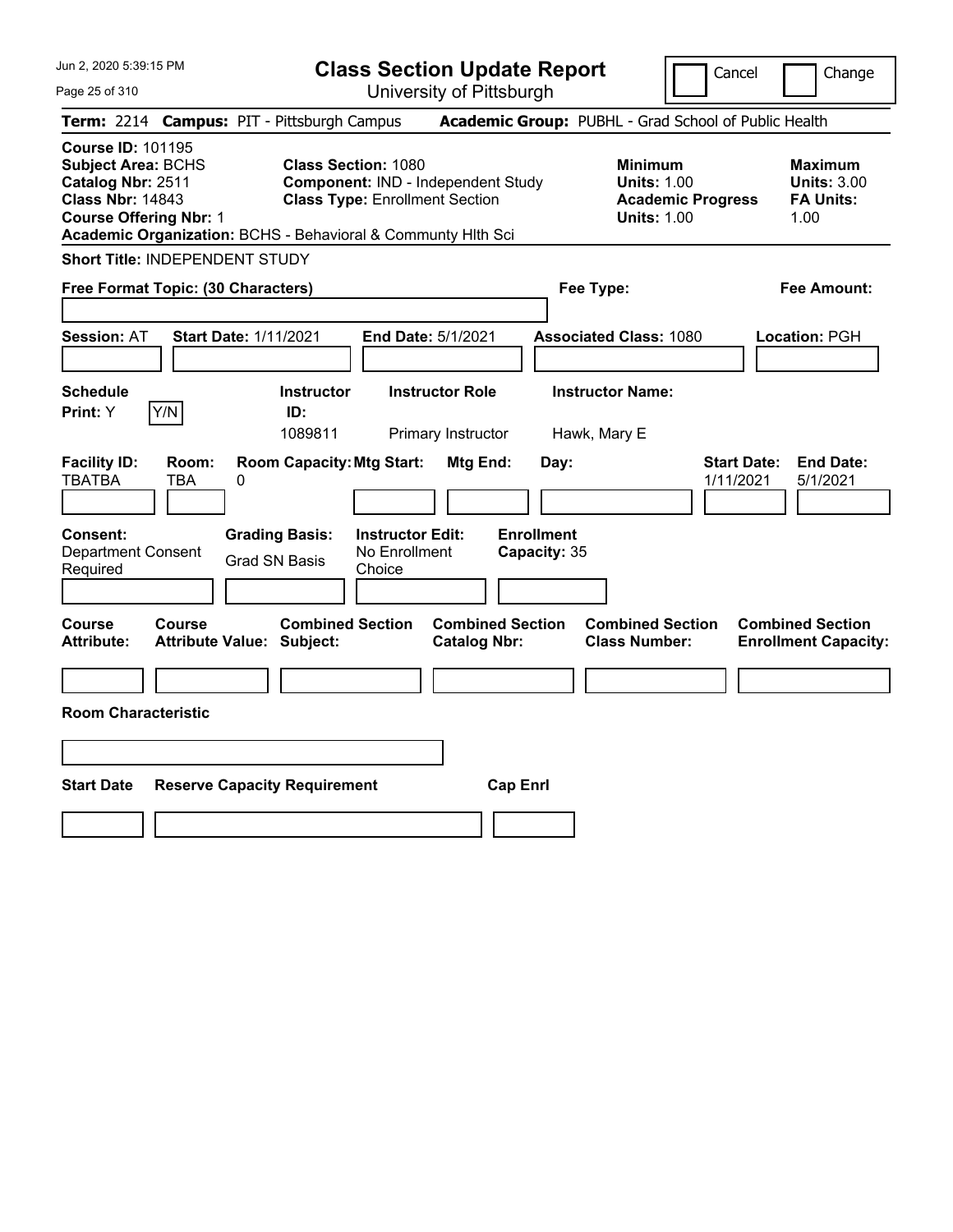| Jun 2, 2020 5:39:15 PM |  |
|------------------------|--|
|------------------------|--|

**Class Section Update Report**

Cancel Change

Page 26 of 310

| Term: 2214 Campus: PIT - Pittsburgh Campus                                                                                                                                                             |                     |                              |                                                             |                                                                     |                                                |                                   | Academic Group: PUBHL - Grad School of Public Health                                   |                                 |                                                                  |
|--------------------------------------------------------------------------------------------------------------------------------------------------------------------------------------------------------|---------------------|------------------------------|-------------------------------------------------------------|---------------------------------------------------------------------|------------------------------------------------|-----------------------------------|----------------------------------------------------------------------------------------|---------------------------------|------------------------------------------------------------------|
| <b>Course ID: 101195</b><br><b>Subject Area: BCHS</b><br>Catalog Nbr: 2511<br><b>Class Nbr: 14844</b><br><b>Course Offering Nbr: 1</b><br>Academic Organization: BCHS - Behavioral & Communty Hlth Sci |                     |                              |                                                             | <b>Class Section: 1110</b><br><b>Class Type: Enrollment Section</b> | Component: IND - Independent Study             |                                   | <b>Minimum</b><br><b>Units: 1.00</b><br><b>Academic Progress</b><br><b>Units: 1.00</b> |                                 | <b>Maximum</b><br><b>Units: 3.00</b><br><b>FA Units:</b><br>1.00 |
| Short Title: INDEPENDENT STUDY                                                                                                                                                                         |                     |                              |                                                             |                                                                     |                                                |                                   |                                                                                        |                                 |                                                                  |
| Free Format Topic: (30 Characters)                                                                                                                                                                     |                     |                              |                                                             |                                                                     |                                                | Fee Type:                         |                                                                                        |                                 | <b>Fee Amount:</b>                                               |
| <b>Session: AT</b>                                                                                                                                                                                     |                     | <b>Start Date: 1/11/2021</b> |                                                             | <b>End Date: 5/1/2021</b>                                           |                                                |                                   | <b>Associated Class: 1110</b>                                                          |                                 | Location: PGH                                                    |
| <b>Schedule</b><br>Print: Y                                                                                                                                                                            | Y/N                 |                              | <b>Instructor</b><br>ID:<br>3323279                         |                                                                     | <b>Instructor Role</b><br>Primary Instructor   |                                   | <b>Instructor Name:</b><br>Felter, Elizabeth Madison                                   |                                 |                                                                  |
| <b>Facility ID:</b><br><b>TBATBA</b>                                                                                                                                                                   | Room:<br><b>TBA</b> | 0                            | <b>Room Capacity: Mtg Start:</b>                            |                                                                     | Mtg End:                                       | Day:                              |                                                                                        | <b>Start Date:</b><br>1/11/2021 | <b>End Date:</b><br>5/1/2021                                     |
| Consent:<br><b>Department Consent</b><br>Required                                                                                                                                                      |                     |                              | <b>Grading Basis:</b><br><b>Grad SN Basis</b>               | <b>Instructor Edit:</b><br>No Enrollment<br>Choice                  |                                                | <b>Enrollment</b><br>Capacity: 35 |                                                                                        |                                 |                                                                  |
| Course<br><b>Attribute:</b>                                                                                                                                                                            | Course              |                              | <b>Combined Section</b><br><b>Attribute Value: Subject:</b> |                                                                     | <b>Combined Section</b><br><b>Catalog Nbr:</b> |                                   | <b>Combined Section</b><br><b>Class Number:</b>                                        |                                 | <b>Combined Section</b><br><b>Enrollment Capacity:</b>           |
|                                                                                                                                                                                                        |                     |                              |                                                             |                                                                     |                                                |                                   |                                                                                        |                                 |                                                                  |
| <b>Room Characteristic</b>                                                                                                                                                                             |                     |                              |                                                             |                                                                     |                                                |                                   |                                                                                        |                                 |                                                                  |
|                                                                                                                                                                                                        |                     |                              |                                                             |                                                                     |                                                |                                   |                                                                                        |                                 |                                                                  |
| <b>Start Date</b>                                                                                                                                                                                      |                     |                              | <b>Reserve Capacity Requirement</b>                         |                                                                     | <b>Cap Enrl</b>                                |                                   |                                                                                        |                                 |                                                                  |
|                                                                                                                                                                                                        |                     |                              |                                                             |                                                                     |                                                |                                   |                                                                                        |                                 |                                                                  |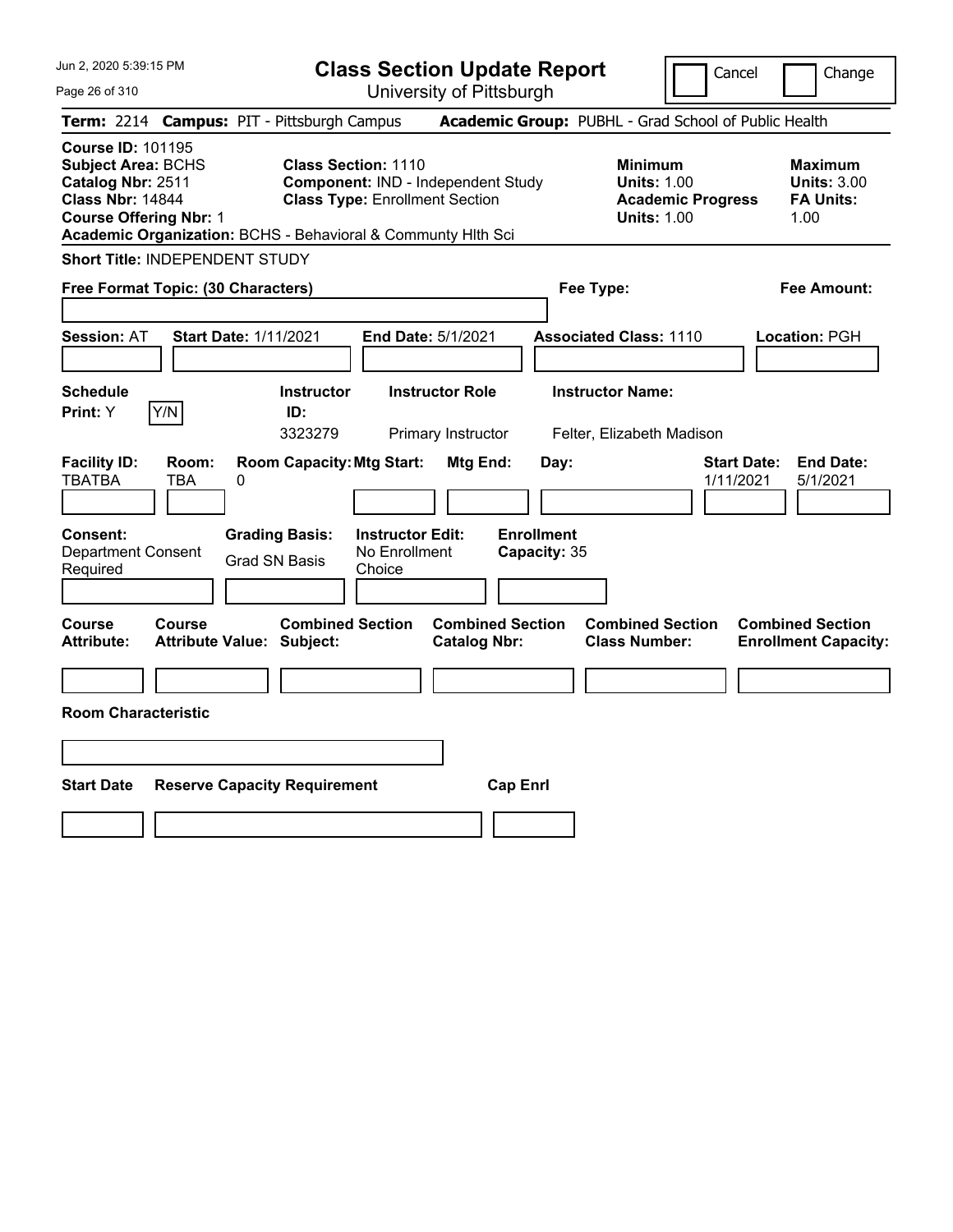| Jun 2, 2020 5:39:15 PM<br>Page 27 of 310                                                                                                                                                               | <b>Class Section Update Report</b><br>University of Pittsburgh                                            |                                                      | Cancel                                                                                 | Change                                                           |
|--------------------------------------------------------------------------------------------------------------------------------------------------------------------------------------------------------|-----------------------------------------------------------------------------------------------------------|------------------------------------------------------|----------------------------------------------------------------------------------------|------------------------------------------------------------------|
| Term: 2214 Campus: PIT - Pittsburgh Campus                                                                                                                                                             |                                                                                                           | Academic Group: PUBHL - Grad School of Public Health |                                                                                        |                                                                  |
| <b>Course ID: 101195</b><br><b>Subject Area: BCHS</b><br>Catalog Nbr: 2511<br><b>Class Nbr: 14845</b><br><b>Course Offering Nbr: 1</b><br>Academic Organization: BCHS - Behavioral & Communty Hith Sci | <b>Class Section: 1120</b><br>Component: IND - Independent Study<br><b>Class Type: Enrollment Section</b> |                                                      | <b>Minimum</b><br><b>Units: 1.00</b><br><b>Academic Progress</b><br><b>Units: 1.00</b> | <b>Maximum</b><br><b>Units: 3.00</b><br><b>FA Units:</b><br>1.00 |
| <b>Short Title: INDEPENDENT STUDY</b>                                                                                                                                                                  |                                                                                                           |                                                      |                                                                                        |                                                                  |
| Free Format Topic: (30 Characters)                                                                                                                                                                     |                                                                                                           | Fee Type:                                            |                                                                                        | Fee Amount:                                                      |
| <b>Session: AT</b><br><b>Start Date: 1/11/2021</b>                                                                                                                                                     | End Date: 5/1/2021                                                                                        | <b>Associated Class: 1120</b>                        |                                                                                        | Location: PGH                                                    |
| <b>Schedule</b><br>Y/N<br>Print: Y                                                                                                                                                                     | <b>Instructor Role</b><br><b>Instructor</b><br>ID:<br>2904430<br>Primary Instructor                       | <b>Instructor Name:</b><br>Ricci, Edmund M           |                                                                                        |                                                                  |
| <b>Facility ID:</b><br>Room:<br><b>TBATBA</b><br>TBA<br>0                                                                                                                                              | <b>Room Capacity: Mtg Start:</b><br>Mtg End:                                                              | Day:                                                 | <b>Start Date:</b><br>1/11/2021                                                        | <b>End Date:</b><br>5/1/2021                                     |
| <b>Consent:</b><br><b>Department Consent</b><br><b>Grad SN Basis</b><br>Required                                                                                                                       | <b>Grading Basis:</b><br><b>Instructor Edit:</b><br>No Enrollment<br>Choice                               | <b>Enrollment</b><br>Capacity: 35                    |                                                                                        |                                                                  |
| Course<br><b>Course</b><br><b>Attribute:</b><br><b>Attribute Value: Subject:</b>                                                                                                                       | <b>Combined Section</b><br><b>Catalog Nbr:</b>                                                            | <b>Combined Section</b>                              | <b>Combined Section</b><br><b>Class Number:</b>                                        | <b>Combined Section</b><br><b>Enrollment Capacity:</b>           |
| <b>Room Characteristic</b>                                                                                                                                                                             |                                                                                                           |                                                      |                                                                                        |                                                                  |
|                                                                                                                                                                                                        |                                                                                                           |                                                      |                                                                                        |                                                                  |
| <b>Start Date</b><br><b>Reserve Capacity Requirement</b>                                                                                                                                               |                                                                                                           | <b>Cap Enrl</b>                                      |                                                                                        |                                                                  |
|                                                                                                                                                                                                        |                                                                                                           |                                                      |                                                                                        |                                                                  |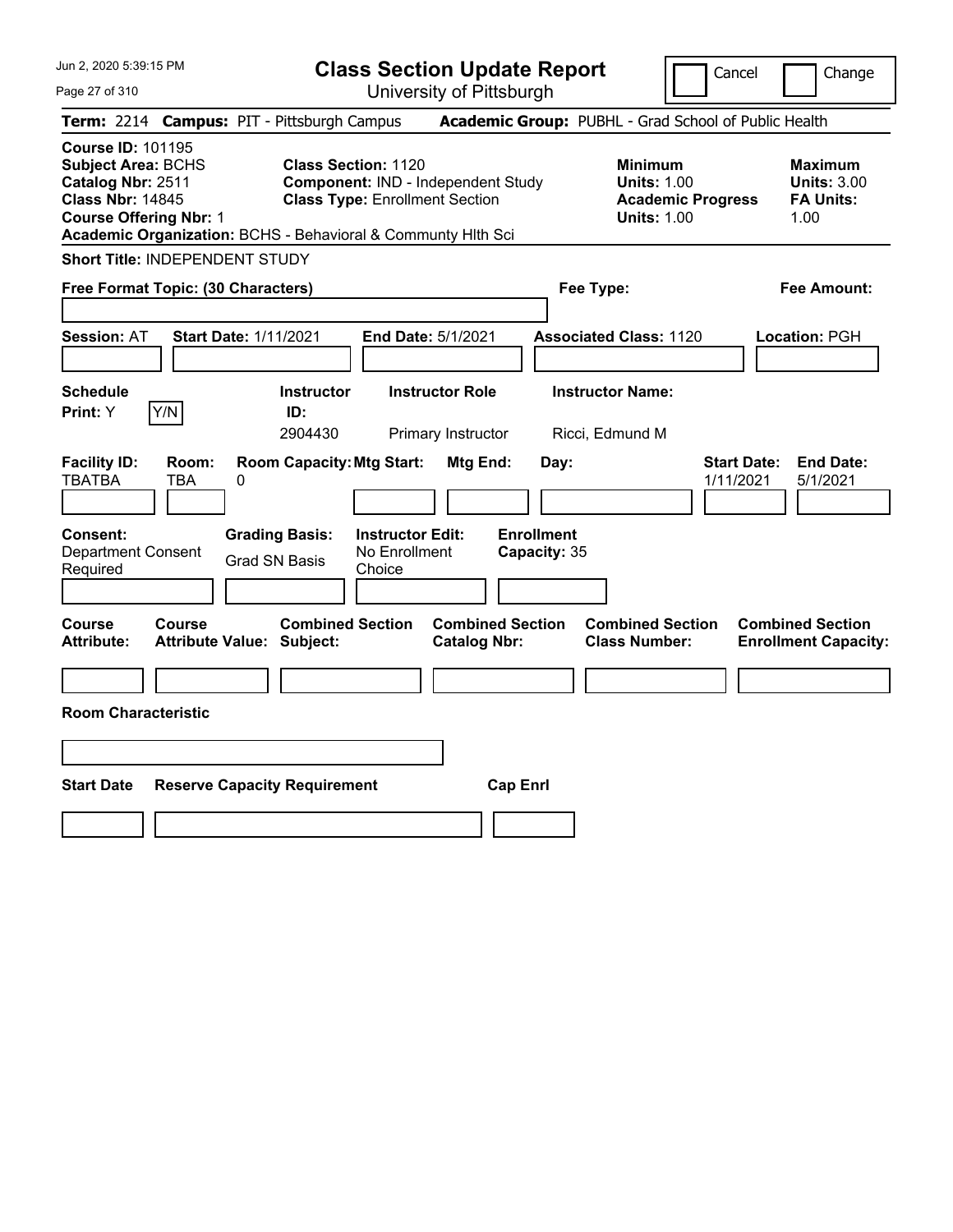Jun 2, 2020 5:39:15 PM Page 28 of 310 **Class Section Update Report** University of Pittsburgh Cancel | Change **Term:** 2214 **Campus:** PIT - Pittsburgh Campus **Academic Group:** PUBHL - Grad School of Public Health **Course ID:** 101195 **Subject Area: BCHS Class Section: 1140 Minimum 1998 Minimum 1998 Component:** IND - Independent Study **Contains: 1.00 Component: IND - Independent Study 100 Units: 1.00 Units: 3.00 Component:** IND - Independent Study **Units: 1.00 <b>Units: 3.00 Class Nbr:** 14846 **Class Type:** Enrollment Section **Academic Progress FA Units: Course Offering Nbr: 1 1.00 1.00 1.00 1.00 1.00 1.00 1.00 1.00 1.00 1.00 Academic Organization:** BCHS - Behavioral & Communty Hlth Sci **Short Title:** INDEPENDENT STUDY **Free Format Topic: (30 Characters) Fee Type: Fee Amount: Session:** AT **Start Date:** 1/11/2021 **End Date:** 5/1/2021 **Associated Class:** 1140 **Location:** PGH **Schedule Instructor Instructor Role Instructor Name: Print:**  $Y$   $|Y/N|$  **ID:** 2909428 Primary Instructor Terry, Martha A **Facility ID: Room: Room Capacity:Mtg Start: Mtg End: Day: Start Date: End Date:** TBATBA TBA 0 1/11/2021 5/1/2021 **Consent: Grading Basis: Instructor Edit: Enrollment** Department Consent Required Grad SN Basis No Enrollment Choice **Capacity:** 35 **Course Course Combined Section Combined Section Combined Section Combined Section Attribute: Attribute Value: Subject: Catalog Nbr: Class Number: Enrollment Capacity: Room Characteristic**

**Start Date Reserve Capacity Requirement Cap Enrl**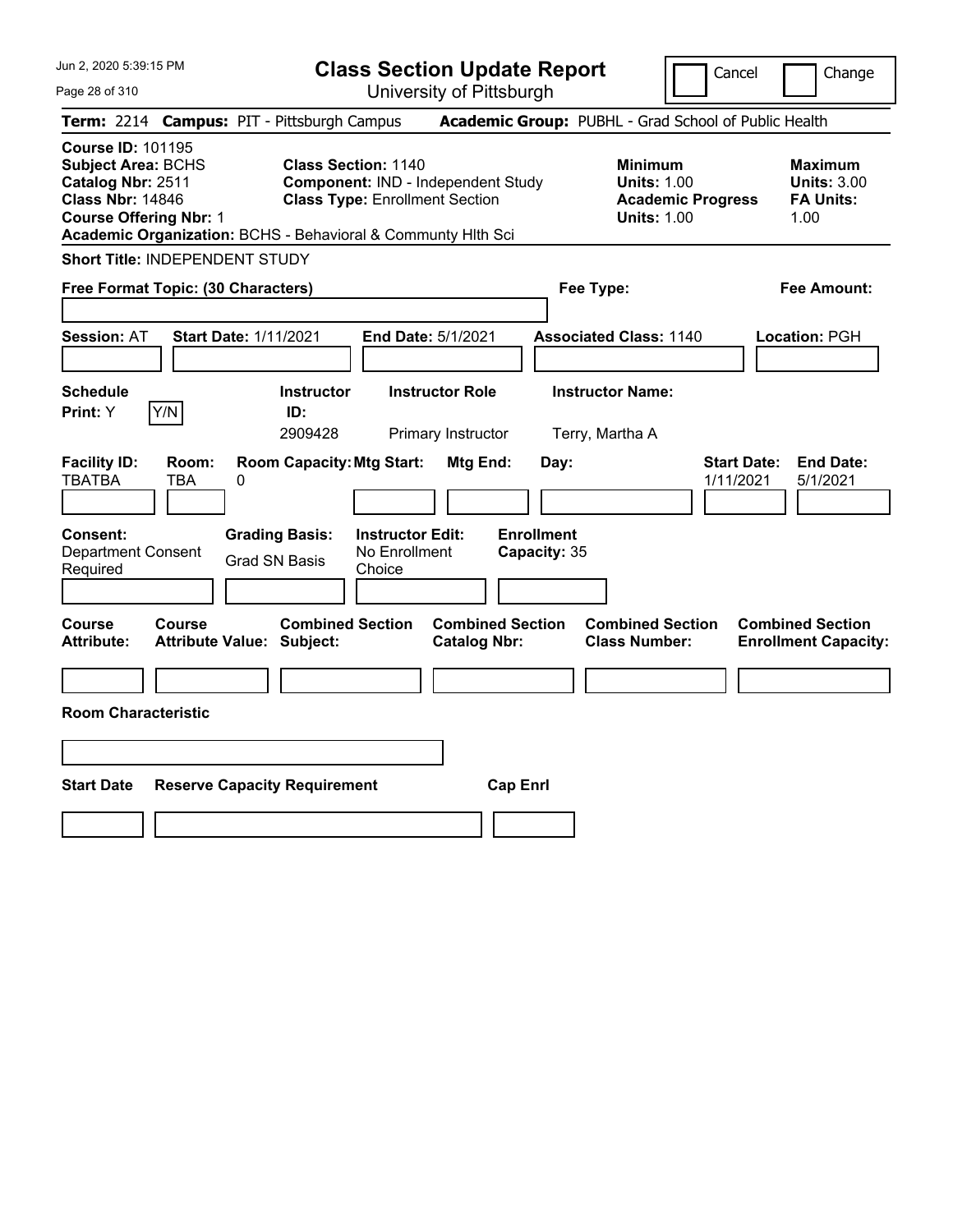| Jun 2, 2020 5:39:15 PM<br>Page 29 of 310                                                                                                                                                               | <b>Class Section Update Report</b><br>University of Pittsburgh                                            |                                                            | Cancel                          | Change                                                    |
|--------------------------------------------------------------------------------------------------------------------------------------------------------------------------------------------------------|-----------------------------------------------------------------------------------------------------------|------------------------------------------------------------|---------------------------------|-----------------------------------------------------------|
| Term: 2214 Campus: PIT - Pittsburgh Campus                                                                                                                                                             |                                                                                                           | Academic Group: PUBHL - Grad School of Public Health       |                                 |                                                           |
| <b>Course ID: 101195</b><br><b>Subject Area: BCHS</b><br>Catalog Nbr: 2511<br><b>Class Nbr: 20823</b><br><b>Course Offering Nbr: 1</b><br>Academic Organization: BCHS - Behavioral & Communty Hith Sci | <b>Class Section: 1225</b><br>Component: IND - Independent Study<br><b>Class Type: Enrollment Section</b> | <b>Minimum</b><br><b>Units: 1.00</b><br><b>Units: 1.00</b> | <b>Academic Progress</b>        | Maximum<br><b>Units: 3.00</b><br><b>FA Units:</b><br>1.00 |
| <b>Short Title: INDEPENDENT STUDY</b>                                                                                                                                                                  |                                                                                                           |                                                            |                                 |                                                           |
| Free Format Topic: (30 Characters)                                                                                                                                                                     |                                                                                                           | Fee Type:                                                  |                                 | <b>Fee Amount:</b>                                        |
| <b>Session: AT</b><br><b>Start Date: 1/11/2021</b>                                                                                                                                                     | End Date: 5/1/2021                                                                                        | <b>Associated Class: 1225</b>                              |                                 | Location: PGH                                             |
| Schedule                                                                                                                                                                                               | <b>Instructor Role</b><br><b>Instructor</b>                                                               | <b>Instructor Name:</b>                                    |                                 |                                                           |
| Y/N<br>Print: Y                                                                                                                                                                                        | ID:<br>1026878<br>Primary Instructor                                                                      | Garland, Richard                                           |                                 |                                                           |
| <b>Facility ID:</b><br>Room:<br>TBATBA<br>TBA<br>0                                                                                                                                                     | <b>Room Capacity: Mtg Start:</b><br>Mtg End:                                                              | Day:                                                       | <b>Start Date:</b><br>1/11/2021 | <b>End Date:</b><br>5/1/2021                              |
| Consent:<br><b>Grading Basis:</b><br><b>Department Consent</b><br><b>Grad SN Basis</b><br>Required                                                                                                     | <b>Instructor Edit:</b><br>No Enrollment<br>Choice                                                        | <b>Enrollment</b><br>Capacity: 35                          |                                 |                                                           |
| <b>Course</b><br><b>Course</b><br><b>Attribute:</b><br><b>Attribute Value: Subject:</b>                                                                                                                | <b>Combined Section</b><br><b>Combined Section</b><br><b>Catalog Nbr:</b>                                 | <b>Combined Section</b><br><b>Class Number:</b>            |                                 | <b>Combined Section</b><br><b>Enrollment Capacity:</b>    |
|                                                                                                                                                                                                        |                                                                                                           |                                                            |                                 |                                                           |
| <b>Room Characteristic</b>                                                                                                                                                                             |                                                                                                           |                                                            |                                 |                                                           |
|                                                                                                                                                                                                        |                                                                                                           |                                                            |                                 |                                                           |
| <b>Start Date</b><br><b>Reserve Capacity Requirement</b>                                                                                                                                               |                                                                                                           | <b>Cap Enrl</b>                                            |                                 |                                                           |
|                                                                                                                                                                                                        |                                                                                                           |                                                            |                                 |                                                           |
|                                                                                                                                                                                                        |                                                                                                           |                                                            |                                 |                                                           |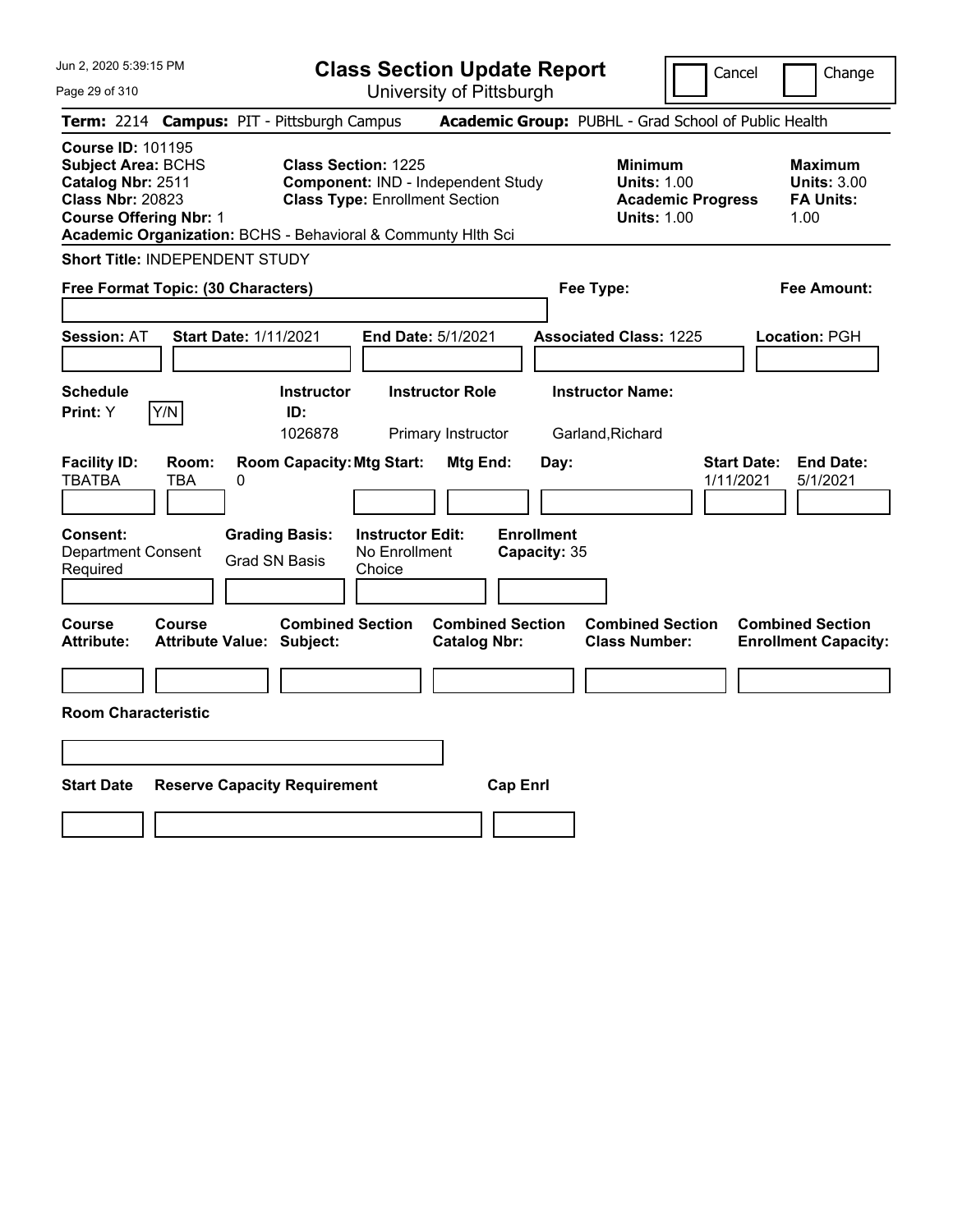| Jun 2, 2020 5:39:15 PM<br>Page 30 of 310                                                                                               | <b>Class Section Update Report</b><br>University of Pittsburgh                                                                                                            |                                                                                        | Cancel<br>Change                                                 |
|----------------------------------------------------------------------------------------------------------------------------------------|---------------------------------------------------------------------------------------------------------------------------------------------------------------------------|----------------------------------------------------------------------------------------|------------------------------------------------------------------|
| Term: 2214 Campus: PIT - Pittsburgh Campus                                                                                             |                                                                                                                                                                           | Academic Group: PUBHL - Grad School of Public Health                                   |                                                                  |
| <b>Course ID: 101195</b><br><b>Subject Area: BCHS</b><br>Catalog Nbr: 2511<br><b>Class Nbr: 25088</b><br><b>Course Offering Nbr: 1</b> | <b>Class Section: 1235</b><br>Component: IND - Independent Study<br><b>Class Type: Enrollment Section</b><br>Academic Organization: BCHS - Behavioral & Communty Hlth Sci | <b>Minimum</b><br><b>Units: 1.00</b><br><b>Academic Progress</b><br><b>Units: 1.00</b> | <b>Maximum</b><br><b>Units: 3.00</b><br><b>FA Units:</b><br>1.00 |
| Short Title: INDEPENDENT STUDY                                                                                                         |                                                                                                                                                                           |                                                                                        |                                                                  |
| Free Format Topic: (30 Characters)                                                                                                     |                                                                                                                                                                           | Fee Type:                                                                              | Fee Amount:                                                      |
| <b>Session: AT</b><br><b>Start Date: 1/11/2021</b>                                                                                     | End Date: 5/1/2021                                                                                                                                                        | <b>Associated Class: 1235</b>                                                          | Location: PGH                                                    |
| <b>Schedule</b><br>Y/N<br>Print: Y                                                                                                     | <b>Instructor Role</b><br><b>Instructor</b><br>ID:<br>3661609<br>Primary Instructor                                                                                       | <b>Instructor Name:</b><br>Egan, James Erin                                            |                                                                  |
| <b>Facility ID:</b><br>Room:<br><b>TBATBA</b><br>TBA<br>0                                                                              | <b>Room Capacity: Mtg Start:</b><br>Mtg End:                                                                                                                              | Day:                                                                                   | <b>Start Date:</b><br><b>End Date:</b><br>1/11/2021<br>5/1/2021  |
| <b>Grading Basis:</b><br><b>Consent:</b><br><b>Department Consent</b><br><b>Grad SN Basis</b><br>Required                              | <b>Instructor Edit:</b><br>No Enrollment<br>Choice                                                                                                                        | <b>Enrollment</b><br>Capacity: 35                                                      |                                                                  |
| <b>Course</b><br>Course<br><b>Attribute:</b><br><b>Attribute Value: Subject:</b>                                                       | <b>Combined Section</b><br><b>Combined Section</b><br><b>Catalog Nbr:</b>                                                                                                 | <b>Combined Section</b><br><b>Class Number:</b>                                        | <b>Combined Section</b><br><b>Enrollment Capacity:</b>           |
|                                                                                                                                        |                                                                                                                                                                           |                                                                                        |                                                                  |
| <b>Room Characteristic</b>                                                                                                             |                                                                                                                                                                           |                                                                                        |                                                                  |
|                                                                                                                                        |                                                                                                                                                                           |                                                                                        |                                                                  |
| <b>Start Date</b><br><b>Reserve Capacity Requirement</b>                                                                               |                                                                                                                                                                           | <b>Cap Enrl</b>                                                                        |                                                                  |
|                                                                                                                                        |                                                                                                                                                                           |                                                                                        |                                                                  |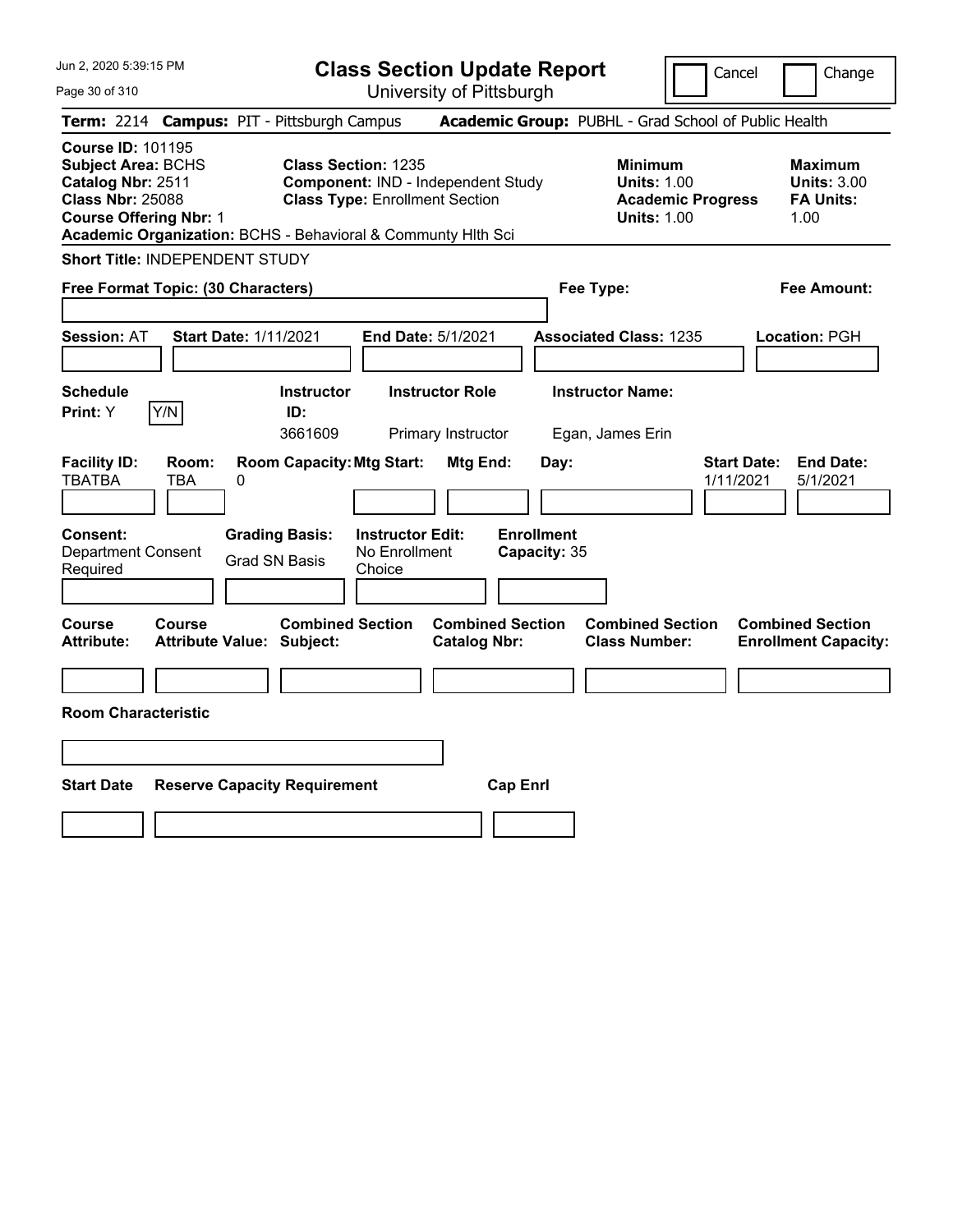| Jun 2, 2020 5:39:15 PM<br>Page 31 of 310                                                                                               | <b>Class Section Update Report</b><br>University of Pittsburgh                                                                                                            | Cancel                                                                                 | Change                                                           |
|----------------------------------------------------------------------------------------------------------------------------------------|---------------------------------------------------------------------------------------------------------------------------------------------------------------------------|----------------------------------------------------------------------------------------|------------------------------------------------------------------|
| Term: 2214 Campus: PIT - Pittsburgh Campus                                                                                             |                                                                                                                                                                           | Academic Group: PUBHL - Grad School of Public Health                                   |                                                                  |
| <b>Course ID: 101195</b><br><b>Subject Area: BCHS</b><br>Catalog Nbr: 2511<br><b>Class Nbr: 26651</b><br><b>Course Offering Nbr: 1</b> | <b>Class Section: 1240</b><br>Component: IND - Independent Study<br><b>Class Type: Enrollment Section</b><br>Academic Organization: BCHS - Behavioral & Communty Hith Sci | <b>Minimum</b><br><b>Units: 1.00</b><br><b>Academic Progress</b><br><b>Units: 1.00</b> | <b>Maximum</b><br><b>Units: 3.00</b><br><b>FA Units:</b><br>1.00 |
| <b>Short Title: INDEPENDENT STUDY</b>                                                                                                  |                                                                                                                                                                           |                                                                                        |                                                                  |
| Free Format Topic: (30 Characters)                                                                                                     |                                                                                                                                                                           | Fee Type:                                                                              | <b>Fee Amount:</b>                                               |
| <b>Start Date: 1/11/2021</b><br><b>Session: AT</b>                                                                                     | End Date: 5/1/2021                                                                                                                                                        | <b>Associated Class: 1240</b>                                                          | Location: PGH                                                    |
| Schedule<br>Y/N<br>Print: Y                                                                                                            | <b>Instructor Role</b><br><b>Instructor</b><br>ID:<br>2961505<br>Primary Instructor                                                                                       | <b>Instructor Name:</b><br>Maseru, Noble A-W                                           |                                                                  |
| <b>Facility ID:</b><br>Room:<br><b>TBATBA</b><br>TBA<br>0                                                                              | <b>Room Capacity: Mtg Start:</b><br>Mtg End:<br>Day:                                                                                                                      | <b>Start Date:</b><br>1/11/2021                                                        | <b>End Date:</b><br>5/1/2021                                     |
| <b>Grading Basis:</b><br><b>Consent:</b><br><b>Department Consent</b><br><b>Grad SN Basis</b><br>Required                              | <b>Instructor Edit:</b><br><b>Enrollment</b><br>No Enrollment<br>Capacity: 35<br>Choice                                                                                   |                                                                                        |                                                                  |
| <b>Course</b><br><b>Course</b><br><b>Attribute:</b><br><b>Attribute Value: Subject:</b>                                                | <b>Combined Section</b><br><b>Combined Section</b><br><b>Catalog Nbr:</b>                                                                                                 | <b>Combined Section</b><br><b>Class Number:</b>                                        | <b>Combined Section</b><br><b>Enrollment Capacity:</b>           |
| <b>Room Characteristic</b>                                                                                                             |                                                                                                                                                                           |                                                                                        |                                                                  |
|                                                                                                                                        |                                                                                                                                                                           |                                                                                        |                                                                  |
|                                                                                                                                        |                                                                                                                                                                           |                                                                                        |                                                                  |
| <b>Start Date</b><br><b>Reserve Capacity Requirement</b>                                                                               | <b>Cap Enrl</b>                                                                                                                                                           |                                                                                        |                                                                  |
|                                                                                                                                        |                                                                                                                                                                           |                                                                                        |                                                                  |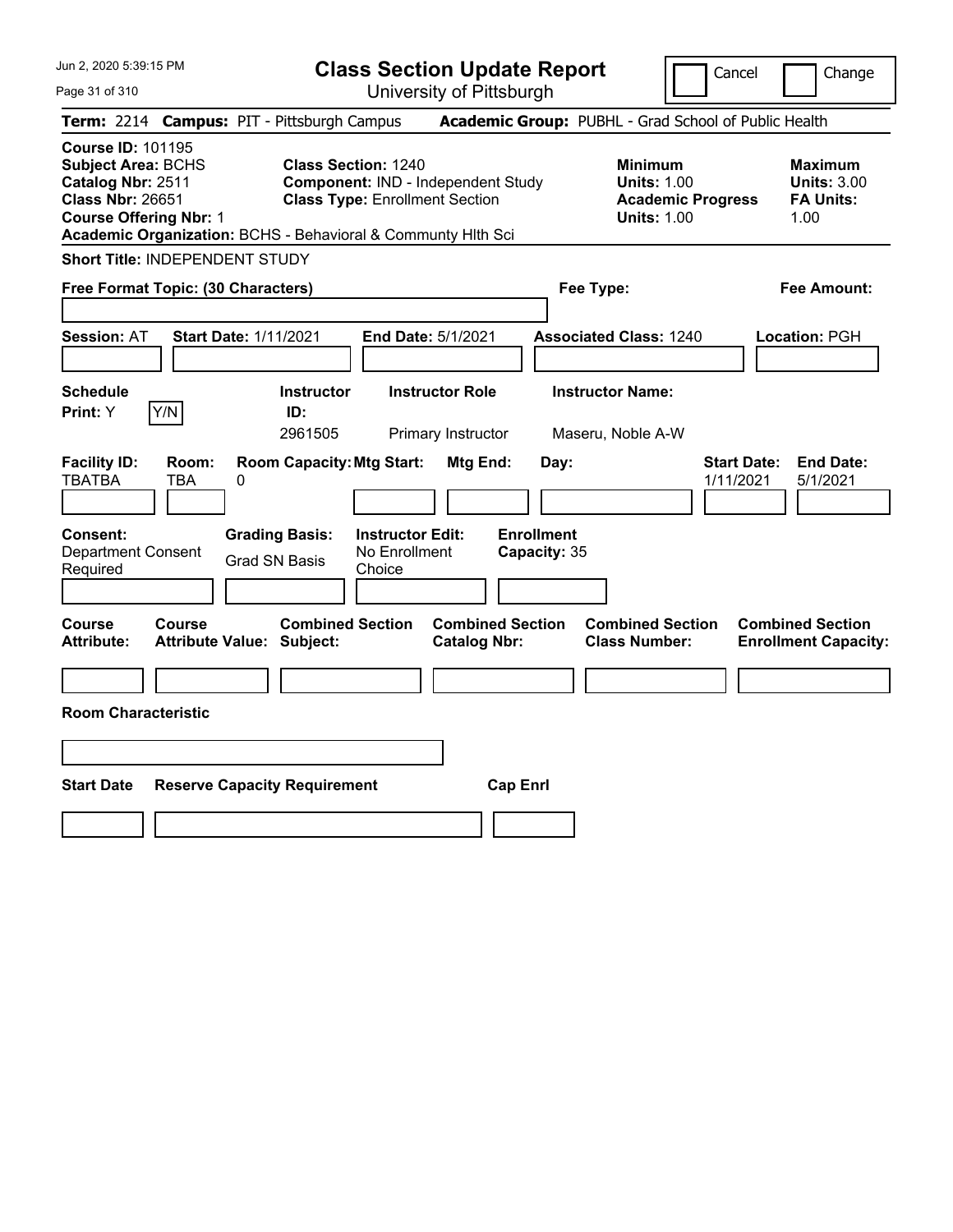| Jun 2, 2020 5:39:15 PM<br>Page 32 of 310                                                                                               | <b>Class Section Update Report</b><br>University of Pittsburgh                                                                                                            | Cancel<br>Change                                                                                                                                           |
|----------------------------------------------------------------------------------------------------------------------------------------|---------------------------------------------------------------------------------------------------------------------------------------------------------------------------|------------------------------------------------------------------------------------------------------------------------------------------------------------|
| Term: 2214 Campus: PIT - Pittsburgh Campus                                                                                             |                                                                                                                                                                           | Academic Group: PUBHL - Grad School of Public Health                                                                                                       |
| <b>Course ID: 101195</b><br><b>Subject Area: BCHS</b><br>Catalog Nbr: 2511<br><b>Class Nbr: 27973</b><br><b>Course Offering Nbr: 1</b> | <b>Class Section: 1245</b><br>Component: IND - Independent Study<br><b>Class Type: Enrollment Section</b><br>Academic Organization: BCHS - Behavioral & Communty Hith Sci | <b>Minimum</b><br><b>Maximum</b><br><b>Units: 1.00</b><br><b>Units: 3.00</b><br><b>Academic Progress</b><br><b>FA Units:</b><br><b>Units: 1.00</b><br>1.00 |
| <b>Short Title: INDEPENDENT STUDY</b>                                                                                                  |                                                                                                                                                                           |                                                                                                                                                            |
| Free Format Topic: (30 Characters)                                                                                                     | Fee Type:                                                                                                                                                                 | <b>Fee Amount:</b>                                                                                                                                         |
| Session: AT<br><b>Start Date: 1/11/2021</b>                                                                                            | End Date: 5/1/2021                                                                                                                                                        | <b>Associated Class: 1245</b><br>Location: PGH                                                                                                             |
| <b>Schedule</b><br>Y/N<br>Print: Y                                                                                                     | <b>Instructor Role</b><br><b>Instructor</b><br>ID:<br>2910856<br>Bear, Todd M.<br>Primary Instructor                                                                      | <b>Instructor Name:</b>                                                                                                                                    |
| <b>Facility ID:</b><br>Room:<br><b>TBATBA</b><br>TBA<br>0                                                                              | <b>Room Capacity: Mtg Start:</b><br>Mtg End:<br>Day:                                                                                                                      | <b>Start Date:</b><br><b>End Date:</b><br>1/11/2021<br>5/1/2021                                                                                            |
| <b>Grading Basis:</b><br><b>Consent:</b><br><b>Department Consent</b><br><b>Grad SN Basis</b><br>Required                              | <b>Instructor Edit:</b><br><b>Enrollment</b><br>No Enrollment<br>Capacity: 24<br>Choice                                                                                   |                                                                                                                                                            |
| <b>Course</b><br><b>Course</b><br><b>Attribute:</b><br><b>Attribute Value: Subject:</b>                                                | <b>Combined Section</b><br><b>Combined Section</b><br><b>Catalog Nbr:</b>                                                                                                 | <b>Combined Section</b><br><b>Combined Section</b><br><b>Class Number:</b><br><b>Enrollment Capacity:</b>                                                  |
| <b>Room Characteristic</b>                                                                                                             |                                                                                                                                                                           |                                                                                                                                                            |
|                                                                                                                                        |                                                                                                                                                                           |                                                                                                                                                            |
|                                                                                                                                        |                                                                                                                                                                           |                                                                                                                                                            |
| <b>Start Date</b><br><b>Reserve Capacity Requirement</b>                                                                               | <b>Cap Enrl</b>                                                                                                                                                           |                                                                                                                                                            |
|                                                                                                                                        |                                                                                                                                                                           |                                                                                                                                                            |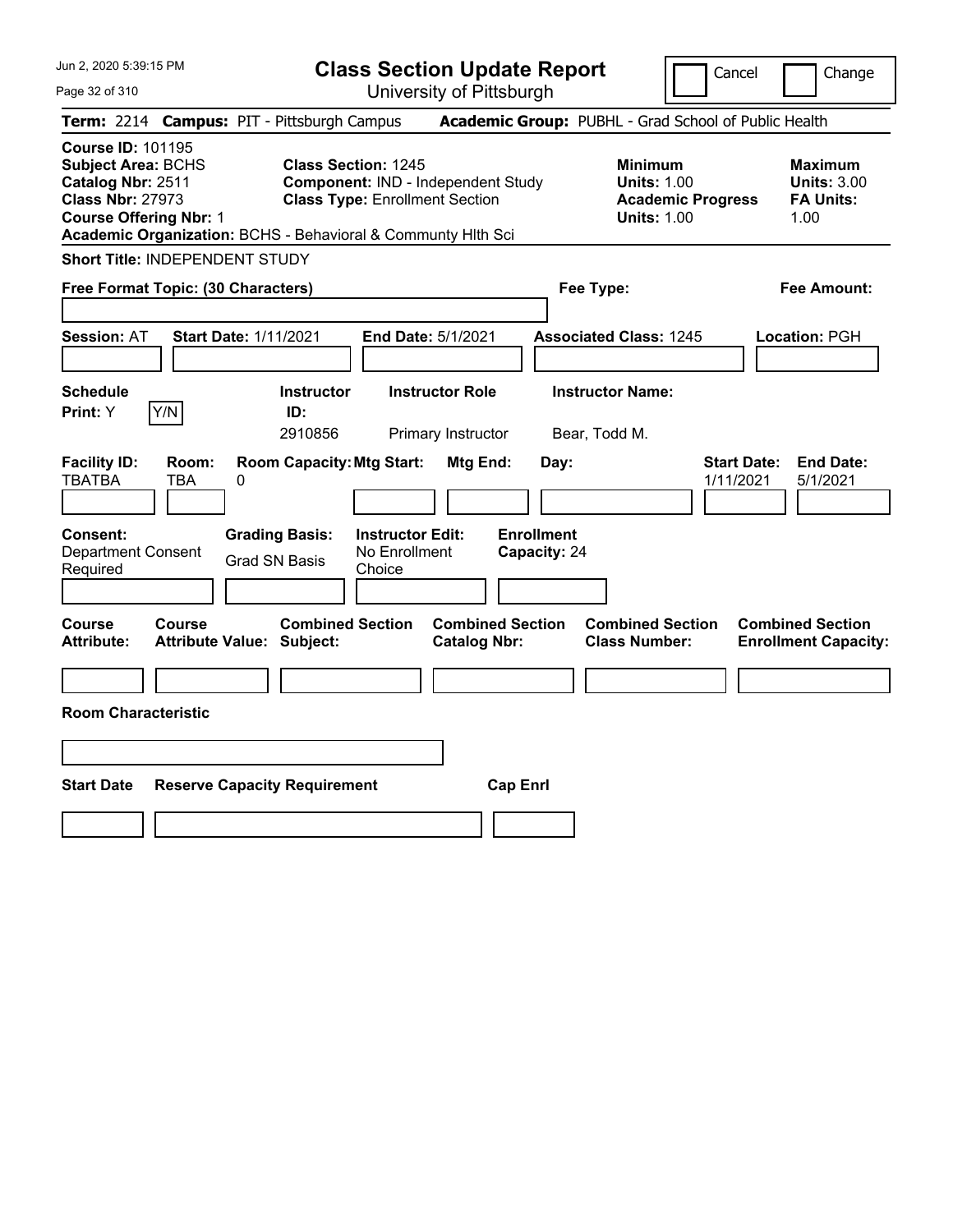| Jun 2, 2020 5:39:15 PM<br>Page 33 of 310                                                                                                                                                               | <b>Class Section Update Report</b><br>University of Pittsburgh                                            | Cancel<br>Change                                                                                                                                           |
|--------------------------------------------------------------------------------------------------------------------------------------------------------------------------------------------------------|-----------------------------------------------------------------------------------------------------------|------------------------------------------------------------------------------------------------------------------------------------------------------------|
| Term: 2214 Campus: PIT - Pittsburgh Campus                                                                                                                                                             |                                                                                                           | Academic Group: PUBHL - Grad School of Public Health                                                                                                       |
| <b>Course ID: 101195</b><br><b>Subject Area: BCHS</b><br>Catalog Nbr: 2511<br><b>Class Nbr: 28886</b><br><b>Course Offering Nbr: 1</b><br>Academic Organization: BCHS - Behavioral & Communty Hlth Sci | <b>Class Section: 1250</b><br>Component: IND - Independent Study<br><b>Class Type: Enrollment Section</b> | <b>Minimum</b><br><b>Maximum</b><br><b>Units: 1.00</b><br><b>Units: 3.00</b><br><b>Academic Progress</b><br><b>FA Units:</b><br><b>Units: 1.00</b><br>1.00 |
| <b>Short Title: INDEPENDENT STUDY</b>                                                                                                                                                                  |                                                                                                           |                                                                                                                                                            |
| Free Format Topic: (30 Characters)                                                                                                                                                                     | Fee Type:                                                                                                 | Fee Amount:                                                                                                                                                |
| <b>Session: AT</b><br><b>Start Date: 1/11/2021</b>                                                                                                                                                     | End Date: 5/1/2021                                                                                        | <b>Associated Class: 1250</b><br>Location: PGH                                                                                                             |
| <b>Schedule</b><br>Y/N<br>Print: Y                                                                                                                                                                     | <b>Instructor Role</b><br><b>Instructor</b><br>ID:<br>2960250<br>Primary Instructor<br>Brown, Andre L     | <b>Instructor Name:</b>                                                                                                                                    |
| <b>Facility ID:</b><br>Room:<br><b>TBATBA</b><br>TBA<br>0                                                                                                                                              | <b>Room Capacity: Mtg Start:</b><br>Mtg End:<br>Day:                                                      | <b>Start Date:</b><br><b>End Date:</b><br>5/1/2021<br>1/11/2021                                                                                            |
| Consent:<br><b>Grading Basis:</b><br><b>Department Consent</b><br><b>Grad SN Basis</b><br>Required                                                                                                     | <b>Enrollment</b><br><b>Instructor Edit:</b><br>No Enrollment<br>Capacity: 35<br>Choice                   |                                                                                                                                                            |
| <b>Course</b><br><b>Course</b><br>Attribute Value: Subject:<br><b>Attribute:</b>                                                                                                                       | <b>Combined Section</b><br><b>Combined Section</b><br><b>Catalog Nbr:</b>                                 | <b>Combined Section</b><br><b>Combined Section</b><br><b>Class Number:</b><br><b>Enrollment Capacity:</b>                                                  |
| <b>Room Characteristic</b>                                                                                                                                                                             |                                                                                                           |                                                                                                                                                            |
|                                                                                                                                                                                                        |                                                                                                           |                                                                                                                                                            |
|                                                                                                                                                                                                        |                                                                                                           |                                                                                                                                                            |
| <b>Start Date</b><br><b>Reserve Capacity Requirement</b>                                                                                                                                               | <b>Cap Enrl</b>                                                                                           |                                                                                                                                                            |
|                                                                                                                                                                                                        |                                                                                                           |                                                                                                                                                            |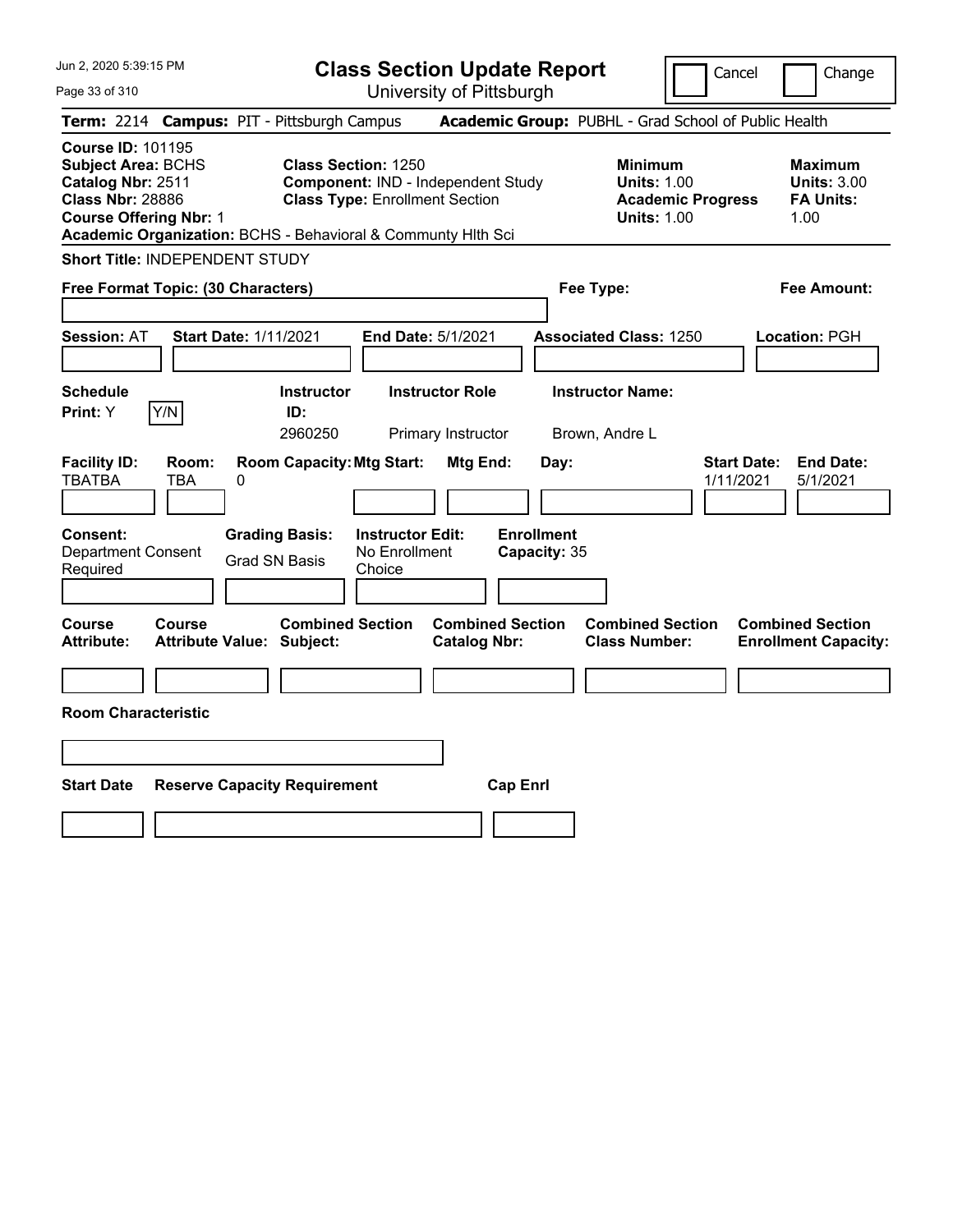| Jun 2, 2020 5:39:15 PM<br>Page 34 of 310                                                                                                                                                               | <b>Class Section Update Report</b><br>University of Pittsburgh                                            | Cancel                                                                                 | Change                                                           |
|--------------------------------------------------------------------------------------------------------------------------------------------------------------------------------------------------------|-----------------------------------------------------------------------------------------------------------|----------------------------------------------------------------------------------------|------------------------------------------------------------------|
| Term: 2214 Campus: PIT - Pittsburgh Campus                                                                                                                                                             |                                                                                                           | Academic Group: PUBHL - Grad School of Public Health                                   |                                                                  |
| <b>Course ID: 101195</b><br><b>Subject Area: BCHS</b><br>Catalog Nbr: 2511<br><b>Class Nbr: 28887</b><br><b>Course Offering Nbr: 1</b><br>Academic Organization: BCHS - Behavioral & Communty Hith Sci | <b>Class Section: 1260</b><br>Component: IND - Independent Study<br><b>Class Type: Enrollment Section</b> | <b>Minimum</b><br><b>Units: 1.00</b><br><b>Academic Progress</b><br><b>Units: 1.00</b> | <b>Maximum</b><br><b>Units: 3.00</b><br><b>FA Units:</b><br>1.00 |
| <b>Short Title: INDEPENDENT STUDY</b>                                                                                                                                                                  |                                                                                                           |                                                                                        |                                                                  |
| Free Format Topic: (30 Characters)                                                                                                                                                                     |                                                                                                           | Fee Type:                                                                              | <b>Fee Amount:</b>                                               |
| <b>Start Date: 1/11/2021</b><br><b>Session: AT</b>                                                                                                                                                     | End Date: 5/1/2021                                                                                        | <b>Associated Class: 1260</b>                                                          | Location: PGH                                                    |
| Schedule<br>Y/N<br>Print: Y                                                                                                                                                                            | <b>Instructor Role</b><br><b>Instructor</b><br>ID:<br>3798265<br>Primary Instructor                       | <b>Instructor Name:</b><br>Coulter, Robert W.S.                                        |                                                                  |
| <b>Facility ID:</b><br>Room:<br><b>TBATBA</b><br>TBA<br>0                                                                                                                                              | <b>Room Capacity: Mtg Start:</b><br>Mtg End:<br>Day:                                                      | <b>Start Date:</b><br>1/11/2021                                                        | <b>End Date:</b><br>5/1/2021                                     |
| <b>Grading Basis:</b><br><b>Consent:</b><br><b>Department Consent</b><br><b>Grad SN Basis</b><br>Required                                                                                              | <b>Instructor Edit:</b><br><b>Enrollment</b><br>No Enrollment<br>Capacity: 35<br>Choice                   |                                                                                        |                                                                  |
| <b>Course</b><br><b>Course</b><br><b>Attribute:</b><br><b>Attribute Value: Subject:</b>                                                                                                                | <b>Combined Section</b><br><b>Combined Section</b><br><b>Catalog Nbr:</b>                                 | <b>Combined Section</b><br><b>Class Number:</b>                                        | <b>Combined Section</b><br><b>Enrollment Capacity:</b>           |
| <b>Room Characteristic</b>                                                                                                                                                                             |                                                                                                           |                                                                                        |                                                                  |
|                                                                                                                                                                                                        |                                                                                                           |                                                                                        |                                                                  |
|                                                                                                                                                                                                        |                                                                                                           |                                                                                        |                                                                  |
| <b>Start Date</b><br><b>Reserve Capacity Requirement</b>                                                                                                                                               | <b>Cap Enrl</b>                                                                                           |                                                                                        |                                                                  |
|                                                                                                                                                                                                        |                                                                                                           |                                                                                        |                                                                  |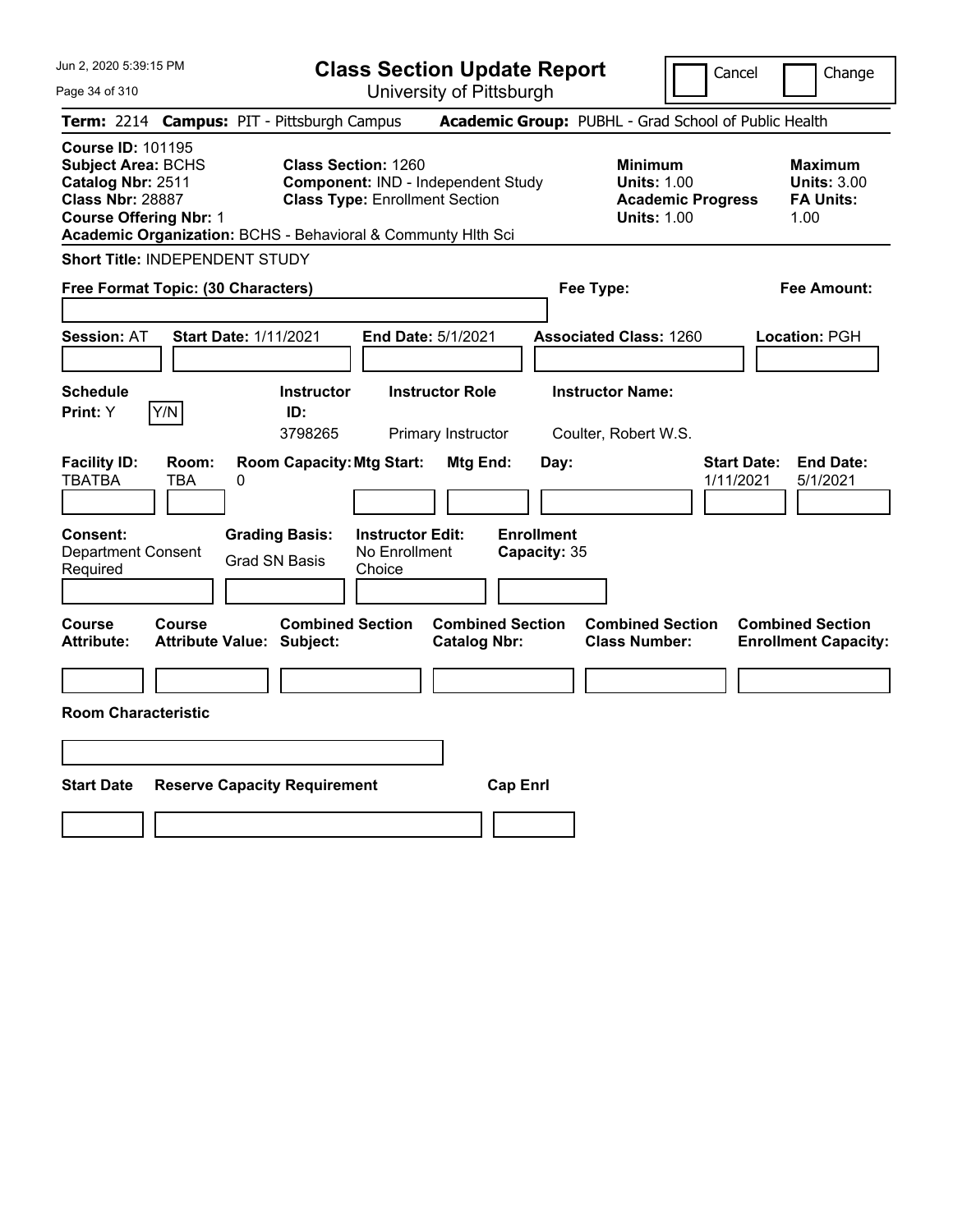| Jun 2, 2020 5:39:15 PM                                                                                                                 |                                      |                                                              |                                                               | <b>Class Section Update Report</b>             |                                                      | Cancel                                                                                 | Change                                                           |
|----------------------------------------------------------------------------------------------------------------------------------------|--------------------------------------|--------------------------------------------------------------|---------------------------------------------------------------|------------------------------------------------|------------------------------------------------------|----------------------------------------------------------------------------------------|------------------------------------------------------------------|
| Page 35 of 310                                                                                                                         |                                      |                                                              |                                                               | University of Pittsburgh                       |                                                      |                                                                                        |                                                                  |
|                                                                                                                                        |                                      | Term: 2214 Campus: PIT - Pittsburgh Campus                   |                                                               |                                                | Academic Group: PUBHL - Grad School of Public Health |                                                                                        |                                                                  |
| <b>Course ID: 101198</b><br><b>Subject Area: BCHS</b><br>Catalog Nbr: 2520<br><b>Class Nbr: 13561</b><br><b>Course Offering Nbr: 1</b> |                                      | Academic Organization: BCHS - Behavioral & Communty Hith Sci | <b>Class Section: 1050</b><br><b>Component: LEC - Lecture</b> | <b>Class Type: Enrollment Section</b>          |                                                      | <b>Minimum</b><br><b>Units: 1.00</b><br><b>Academic Progress</b><br><b>Units: 1.00</b> | <b>Maximum</b><br><b>Units: 1.00</b><br><b>FA Units:</b><br>1.00 |
|                                                                                                                                        |                                      | <b>Short Title: THEORIES HLTH BHVR &amp; HLTH ED</b>         |                                                               |                                                |                                                      |                                                                                        |                                                                  |
| Free Format Topic: (30 Characters)                                                                                                     |                                      |                                                              |                                                               |                                                | Fee Type:                                            |                                                                                        | Fee Amount:                                                      |
|                                                                                                                                        |                                      |                                                              |                                                               |                                                |                                                      |                                                                                        |                                                                  |
| Session: 5W1                                                                                                                           |                                      | <b>Start Date: 1/11/2021</b>                                 |                                                               | End Date: 2/15/2021                            | <b>Associated Class: 1050</b>                        |                                                                                        | <b>Location: PGH</b>                                             |
|                                                                                                                                        |                                      |                                                              |                                                               |                                                |                                                      |                                                                                        |                                                                  |
| <b>Schedule</b>                                                                                                                        | Y/N                                  | <b>Instructor</b>                                            |                                                               | <b>Instructor Role</b>                         | <b>Instructor Name:</b>                              |                                                                                        |                                                                  |
| Print: Y                                                                                                                               |                                      | ID:<br>2960250                                               |                                                               | Primary Instructor                             | Brown, Andre L                                       |                                                                                        |                                                                  |
| <b>Facility ID:</b><br>PUBHL0A216                                                                                                      | Room:<br>0A216                       | <b>Room Capacity: Mtg Start:</b><br>39                       | 5:00 PM                                                       | Mtg End:<br>8:00 PM                            | Day:<br>Th                                           | 1/11/2021                                                                              | <b>Start Date:</b><br><b>End Date:</b><br>2/15/2021              |
| <b>Consent:</b><br>No Special Consent<br>Required                                                                                      |                                      | <b>Grading Basis:</b><br><b>Grad Letter Grade</b>            | <b>Instructor Edit:</b><br>No Enrollment<br>Choice            |                                                | <b>Enrollment</b><br>Capacity: 25                    |                                                                                        |                                                                  |
| Course<br><b>Attribute:</b><br>UCIS<br>UCIS                                                                                            | Course<br><b>GLBST</b><br><b>UGH</b> | <b>Combined Section</b><br><b>Attribute Value: Subject:</b>  |                                                               | <b>Combined Section</b><br><b>Catalog Nbr:</b> |                                                      | <b>Combined Section</b><br><b>Class Number:</b>                                        | <b>Combined Section</b><br><b>Enrollment Capacity:</b>           |
| <b>Room Characteristic</b><br>PeopleSoft - Scheduled (PS)                                                                              |                                      |                                                              |                                                               |                                                |                                                      |                                                                                        |                                                                  |
| <b>Start Date</b>                                                                                                                      |                                      | <b>Reserve Capacity Requirement</b>                          |                                                               | <b>Cap Enrl</b>                                |                                                      |                                                                                        |                                                                  |
|                                                                                                                                        |                                      |                                                              |                                                               |                                                |                                                      |                                                                                        |                                                                  |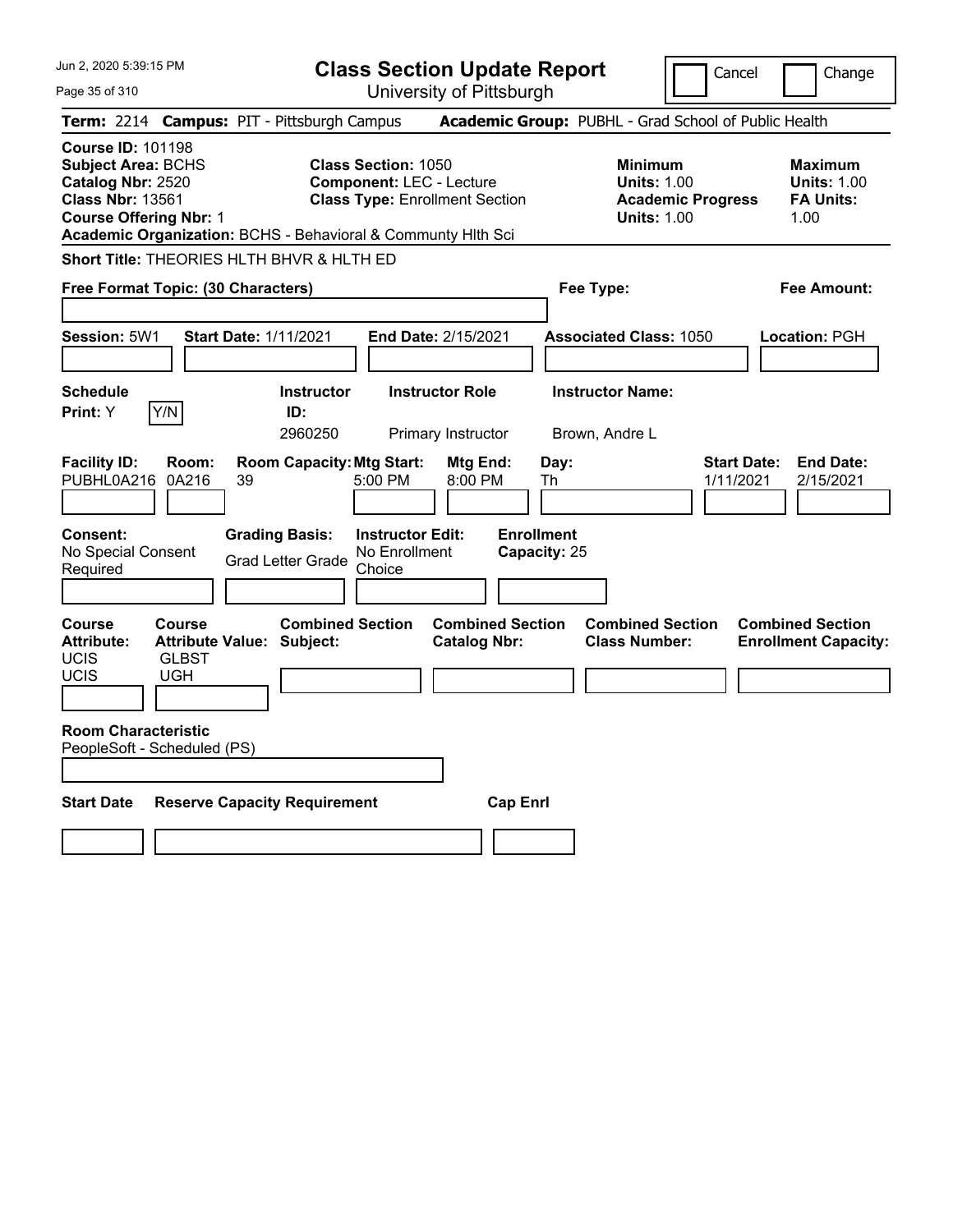Page 36 of 310

**Class Section Update Report**

Cancel **Change** 

| Term: 2214 Campus: PIT - Pittsburgh Campus                                                                                                                                                             |                                                                                                                | Academic Group: PUBHL - Grad School of Public Health                                   |                                                                  |
|--------------------------------------------------------------------------------------------------------------------------------------------------------------------------------------------------------|----------------------------------------------------------------------------------------------------------------|----------------------------------------------------------------------------------------|------------------------------------------------------------------|
| <b>Course ID: 101199</b><br><b>Subject Area: BCHS</b><br>Catalog Nbr: 2521<br><b>Class Nbr: 14847</b><br><b>Course Offering Nbr: 1</b><br>Academic Organization: BCHS - Behavioral & Communty Hlth Sci | <b>Class Section: 1020</b><br><b>Component: THE - Thesis Research</b><br><b>Class Type: Enrollment Section</b> | <b>Minimum</b><br><b>Units: 1.00</b><br><b>Academic Progress</b><br><b>Units: 1.00</b> | <b>Maximum</b><br><b>Units: 3.00</b><br><b>FA Units:</b><br>1.00 |
| <b>Short Title: ESSAY</b>                                                                                                                                                                              |                                                                                                                |                                                                                        |                                                                  |
| Free Format Topic: (30 Characters)                                                                                                                                                                     |                                                                                                                | Fee Type:                                                                              | <b>Fee Amount:</b>                                               |
|                                                                                                                                                                                                        |                                                                                                                |                                                                                        |                                                                  |
| <b>Session: AT</b><br><b>Start Date: 1/11/2021</b>                                                                                                                                                     | End Date: 5/1/2021                                                                                             | <b>Associated Class: 1020</b>                                                          | Location: PGH                                                    |
|                                                                                                                                                                                                        |                                                                                                                |                                                                                        |                                                                  |
| <b>Schedule</b><br>Y/N<br>Print: Y                                                                                                                                                                     | <b>Instructor</b><br><b>Instructor Role</b><br>ID:<br>2953956<br>Primary Instructor                            | <b>Instructor Name:</b><br>Gary-Webb, Tiffany Latrice                                  |                                                                  |
| <b>Facility ID:</b><br>Room:<br><b>TBATBA</b><br><b>TBA</b><br>0                                                                                                                                       | <b>Room Capacity: Mtg Start:</b><br>Mtg End:                                                                   | <b>Start Date:</b><br>Day:<br>1/11/2021                                                | <b>End Date:</b><br>5/1/2021                                     |
| <b>Grading Basis:</b><br>Consent:<br>No Special Consent<br><b>Grad SN Basis</b><br>Required                                                                                                            | <b>Enrollment</b><br><b>Instructor Edit:</b><br>No Enrollment<br>Capacity: 35<br>Choice                        |                                                                                        |                                                                  |
| Course<br>Course<br><b>Attribute:</b><br><b>Attribute Value: Subject:</b>                                                                                                                              | <b>Combined Section</b><br><b>Combined Section</b><br><b>Catalog Nbr:</b>                                      | <b>Combined Section</b><br><b>Class Number:</b>                                        | <b>Combined Section</b><br><b>Enrollment Capacity:</b>           |
|                                                                                                                                                                                                        |                                                                                                                |                                                                                        |                                                                  |
| <b>Room Characteristic</b>                                                                                                                                                                             |                                                                                                                |                                                                                        |                                                                  |
|                                                                                                                                                                                                        |                                                                                                                |                                                                                        |                                                                  |
| <b>Start Date</b><br><b>Reserve Capacity Requirement</b>                                                                                                                                               | <b>Cap Enrl</b>                                                                                                |                                                                                        |                                                                  |
|                                                                                                                                                                                                        |                                                                                                                |                                                                                        |                                                                  |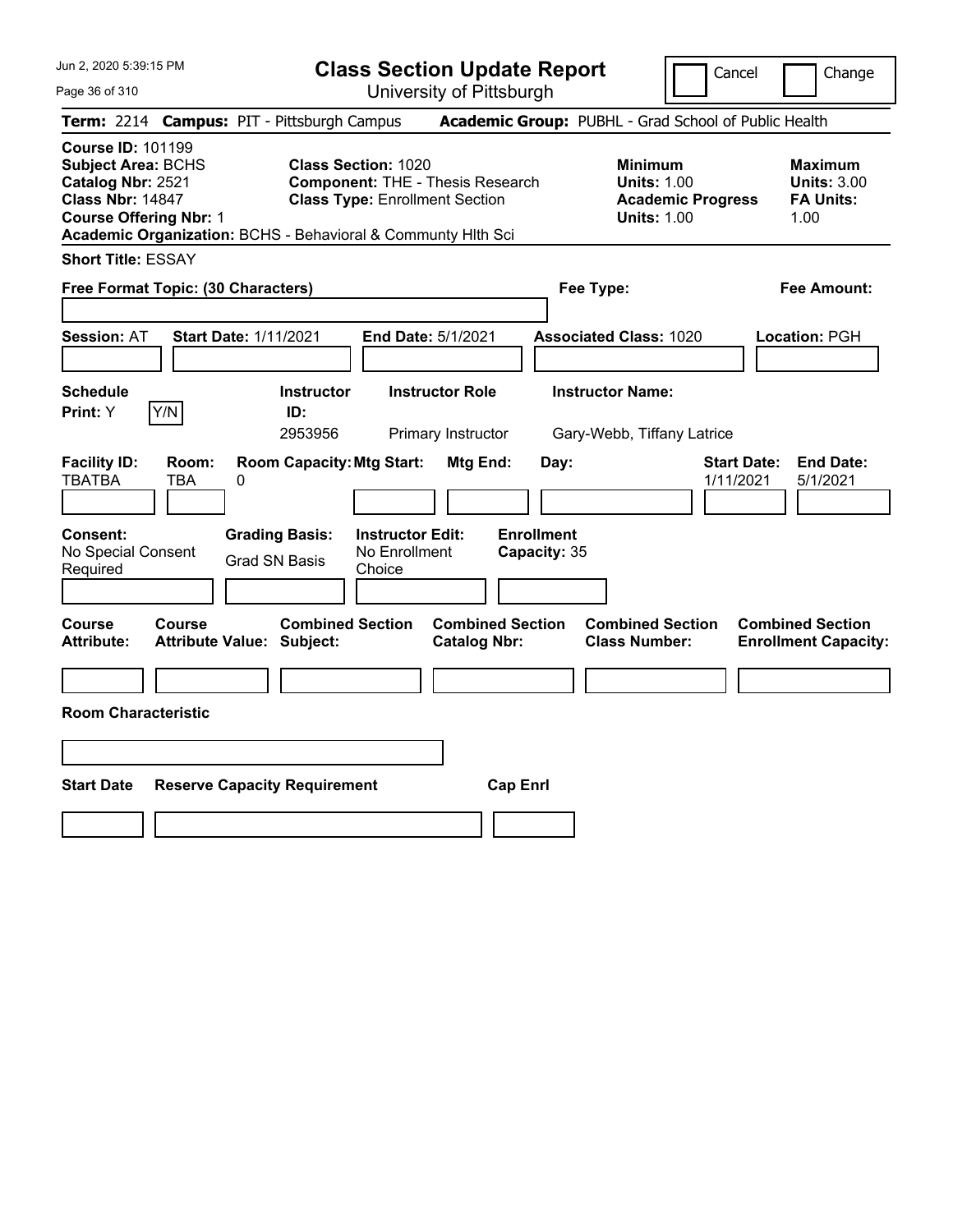**Class Section Update Report**

Cancel **Change** 

| Page 37 of 310                                                                                                                              | University of Pittsburgh                                                                                                                                                                                    |                                                                                                         |                                                                                        |                                                                                                              |
|---------------------------------------------------------------------------------------------------------------------------------------------|-------------------------------------------------------------------------------------------------------------------------------------------------------------------------------------------------------------|---------------------------------------------------------------------------------------------------------|----------------------------------------------------------------------------------------|--------------------------------------------------------------------------------------------------------------|
|                                                                                                                                             | Term: 2214 Campus: PIT - Pittsburgh Campus                                                                                                                                                                  |                                                                                                         | Academic Group: PUBHL - Grad School of Public Health                                   |                                                                                                              |
| <b>Course ID: 101199</b><br><b>Subject Area: BCHS</b><br>Catalog Nbr: 2521<br><b>Class Nbr: 22881</b><br><b>Course Offering Nbr: 1</b>      | <b>Class Section: 1025</b><br><b>Component: THE - Thesis Research</b><br><b>Class Type: Enrollment Section</b><br>Academic Organization: BCHS - Behavioral & Communty Hlth Sci                              |                                                                                                         | <b>Minimum</b><br><b>Units: 1.00</b><br><b>Academic Progress</b><br><b>Units: 1.00</b> | <b>Maximum</b><br><b>Units: 3.00</b><br><b>FA Units:</b><br>1.00                                             |
| <b>Short Title: ESSAY</b>                                                                                                                   |                                                                                                                                                                                                             |                                                                                                         |                                                                                        |                                                                                                              |
| Free Format Topic: (30 Characters)                                                                                                          |                                                                                                                                                                                                             |                                                                                                         | Fee Type:                                                                              | <b>Fee Amount:</b>                                                                                           |
| <b>Session: AT</b>                                                                                                                          | <b>Start Date: 1/11/2021</b><br>End Date: 5/1/2021                                                                                                                                                          |                                                                                                         | <b>Associated Class: 1025</b>                                                          | Location: PGH                                                                                                |
| <b>Schedule</b>                                                                                                                             | <b>Instructor Role</b><br><b>Instructor</b>                                                                                                                                                                 |                                                                                                         | <b>Instructor Name:</b>                                                                |                                                                                                              |
| Y/N<br>Print: Y                                                                                                                             | ID:<br>2909577<br>Primary Instructor                                                                                                                                                                        |                                                                                                         | Elias, Thistle Inga                                                                    |                                                                                                              |
| <b>Facility ID:</b><br>Room:<br><b>TBATBA</b><br>TBA<br>Consent:<br>No Special Consent<br>Required<br>Course<br>Course<br><b>Attribute:</b> | <b>Room Capacity: Mtg Start:</b><br>0<br><b>Instructor Edit:</b><br><b>Grading Basis:</b><br>No Enrollment<br><b>Grad SN Basis</b><br>Choice<br><b>Combined Section</b><br><b>Attribute Value: Subject:</b> | Mtg End:<br>Day:<br><b>Enrollment</b><br>Capacity: 35<br><b>Combined Section</b><br><b>Catalog Nbr:</b> | 1/11/2021<br><b>Combined Section</b><br><b>Class Number:</b>                           | <b>End Date:</b><br><b>Start Date:</b><br>5/1/2021<br><b>Combined Section</b><br><b>Enrollment Capacity:</b> |
|                                                                                                                                             |                                                                                                                                                                                                             |                                                                                                         |                                                                                        |                                                                                                              |
| <b>Room Characteristic</b>                                                                                                                  |                                                                                                                                                                                                             |                                                                                                         |                                                                                        |                                                                                                              |
|                                                                                                                                             |                                                                                                                                                                                                             |                                                                                                         |                                                                                        |                                                                                                              |
| <b>Start Date</b>                                                                                                                           | <b>Reserve Capacity Requirement</b>                                                                                                                                                                         | <b>Cap Enrl</b>                                                                                         |                                                                                        |                                                                                                              |
|                                                                                                                                             |                                                                                                                                                                                                             |                                                                                                         |                                                                                        |                                                                                                              |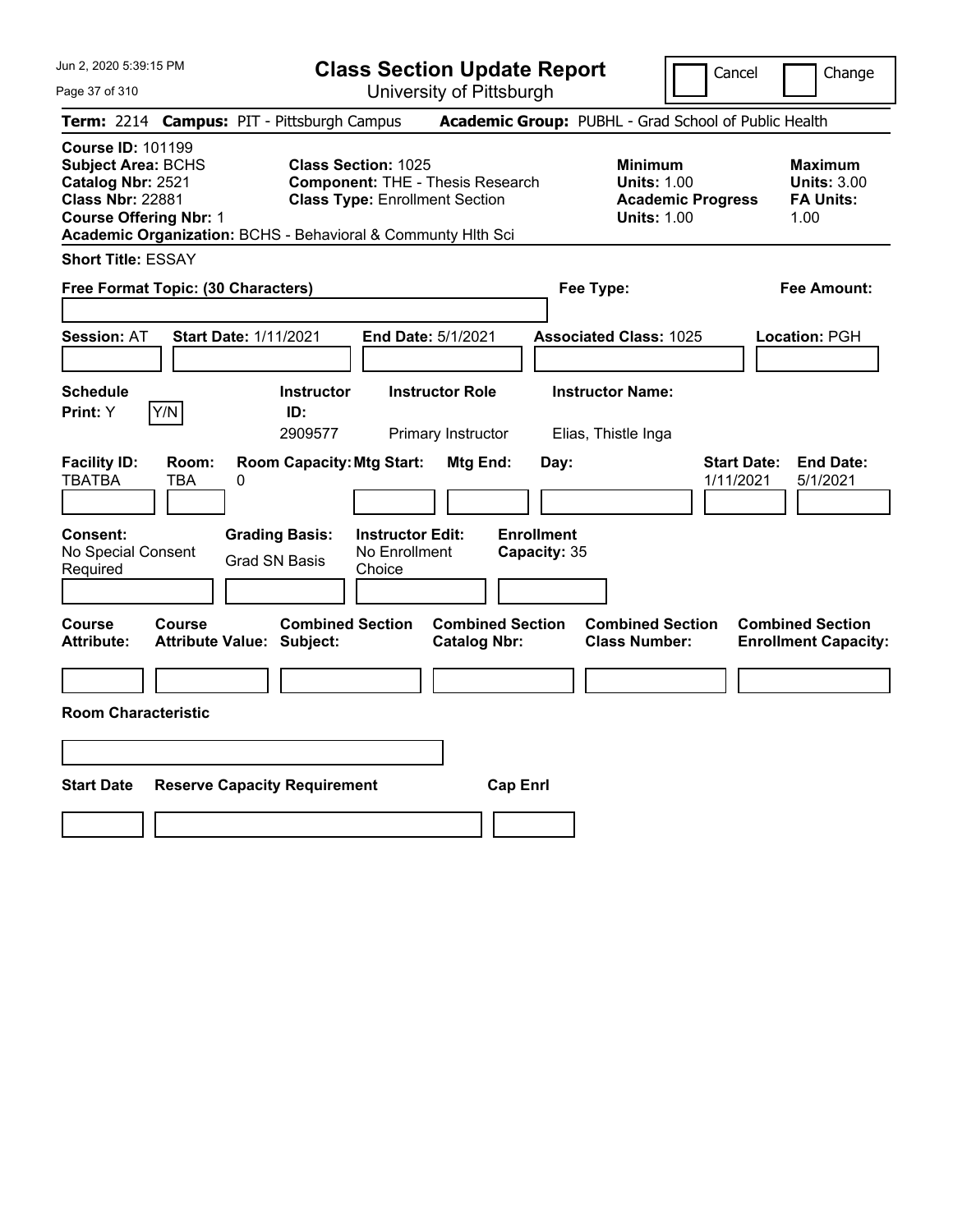Page 38 of 310

**Class Section Update Report**

Cancel Change

| Term: 2214 Campus: PIT - Pittsburgh Campus                                                                                                                                                             |                                            |   |                                               |                                                                                                                |                                                |                 |                                   | Academic Group: PUBHL - Grad School of Public Health       |                          |                                 |                                                                  |
|--------------------------------------------------------------------------------------------------------------------------------------------------------------------------------------------------------|--------------------------------------------|---|-----------------------------------------------|----------------------------------------------------------------------------------------------------------------|------------------------------------------------|-----------------|-----------------------------------|------------------------------------------------------------|--------------------------|---------------------------------|------------------------------------------------------------------|
| <b>Course ID: 101199</b><br><b>Subject Area: BCHS</b><br>Catalog Nbr: 2521<br><b>Class Nbr: 14848</b><br><b>Course Offering Nbr: 1</b><br>Academic Organization: BCHS - Behavioral & Communty Hlth Sci |                                            |   |                                               | <b>Class Section: 1030</b><br><b>Component: THE - Thesis Research</b><br><b>Class Type: Enrollment Section</b> |                                                |                 |                                   | <b>Minimum</b><br><b>Units: 1.00</b><br><b>Units: 1.00</b> | <b>Academic Progress</b> |                                 | <b>Maximum</b><br><b>Units: 3.00</b><br><b>FA Units:</b><br>1.00 |
| <b>Short Title: ESSAY</b>                                                                                                                                                                              |                                            |   |                                               |                                                                                                                |                                                |                 |                                   |                                                            |                          |                                 |                                                                  |
| Free Format Topic: (30 Characters)                                                                                                                                                                     |                                            |   |                                               |                                                                                                                |                                                |                 |                                   | Fee Type:                                                  |                          |                                 | <b>Fee Amount:</b>                                               |
| <b>Session: AT</b>                                                                                                                                                                                     | <b>Start Date: 1/11/2021</b>               |   |                                               | End Date: 5/1/2021                                                                                             |                                                |                 |                                   | <b>Associated Class: 1030</b>                              |                          |                                 | Location: PGH                                                    |
| <b>Schedule</b><br>Print: Y                                                                                                                                                                            | Y/N                                        |   | <b>Instructor</b><br>ID:<br>2960250           |                                                                                                                | <b>Instructor Role</b><br>Primary Instructor   |                 |                                   | <b>Instructor Name:</b><br>Brown, Andre L                  |                          |                                 |                                                                  |
| <b>Facility ID:</b><br><b>TBATBA</b>                                                                                                                                                                   | Room:<br><b>TBA</b>                        | 0 | <b>Room Capacity: Mtg Start:</b>              |                                                                                                                | Mtg End:                                       |                 | Day:                              |                                                            |                          | <b>Start Date:</b><br>1/11/2021 | <b>End Date:</b><br>5/1/2021                                     |
| Consent:<br>No Special Consent<br>Required                                                                                                                                                             |                                            |   | <b>Grading Basis:</b><br><b>Grad SN Basis</b> | <b>Instructor Edit:</b><br>No Enrollment<br>Choice                                                             |                                                |                 | <b>Enrollment</b><br>Capacity: 35 |                                                            |                          |                                 |                                                                  |
| Course<br><b>Attribute:</b>                                                                                                                                                                            | Course<br><b>Attribute Value: Subject:</b> |   | <b>Combined Section</b>                       |                                                                                                                | <b>Combined Section</b><br><b>Catalog Nbr:</b> |                 |                                   | <b>Combined Section</b><br><b>Class Number:</b>            |                          |                                 | <b>Combined Section</b><br><b>Enrollment Capacity:</b>           |
| <b>Room Characteristic</b>                                                                                                                                                                             |                                            |   |                                               |                                                                                                                |                                                |                 |                                   |                                                            |                          |                                 |                                                                  |
|                                                                                                                                                                                                        |                                            |   |                                               |                                                                                                                |                                                |                 |                                   |                                                            |                          |                                 |                                                                  |
| <b>Start Date</b>                                                                                                                                                                                      |                                            |   | <b>Reserve Capacity Requirement</b>           |                                                                                                                |                                                | <b>Cap Enrl</b> |                                   |                                                            |                          |                                 |                                                                  |
|                                                                                                                                                                                                        |                                            |   |                                               |                                                                                                                |                                                |                 |                                   |                                                            |                          |                                 |                                                                  |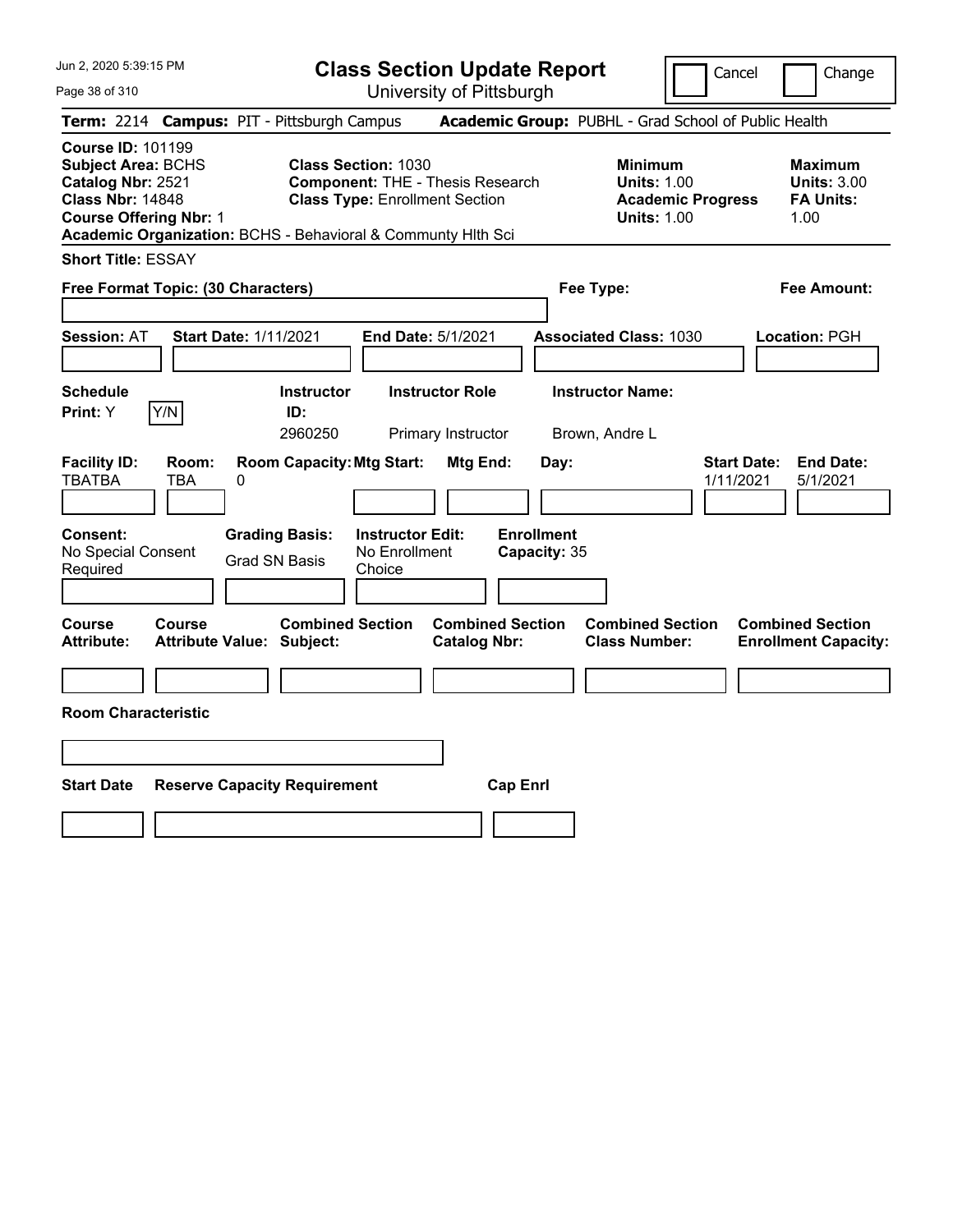**Class Section Update Report**

Cancel **Change** 

| Page 39 of 310                                                                                                                              | University of Pittsburgh                                                                                                                                                                                    |                                                                                                         |                                                                                        |                                                                                        |
|---------------------------------------------------------------------------------------------------------------------------------------------|-------------------------------------------------------------------------------------------------------------------------------------------------------------------------------------------------------------|---------------------------------------------------------------------------------------------------------|----------------------------------------------------------------------------------------|----------------------------------------------------------------------------------------|
|                                                                                                                                             | Term: 2214 Campus: PIT - Pittsburgh Campus                                                                                                                                                                  |                                                                                                         | Academic Group: PUBHL - Grad School of Public Health                                   |                                                                                        |
| <b>Course ID: 101199</b><br><b>Subject Area: BCHS</b><br>Catalog Nbr: 2521<br><b>Class Nbr: 22882</b><br><b>Course Offering Nbr: 1</b>      | <b>Class Section: 1035</b><br><b>Component: THE - Thesis Research</b><br><b>Class Type: Enrollment Section</b><br>Academic Organization: BCHS - Behavioral & Communty Hlth Sci                              |                                                                                                         | <b>Minimum</b><br><b>Units: 1.00</b><br><b>Academic Progress</b><br><b>Units: 1.00</b> | <b>Maximum</b><br><b>Units: 3.00</b><br><b>FA Units:</b><br>1.00                       |
| <b>Short Title: ESSAY</b>                                                                                                                   |                                                                                                                                                                                                             |                                                                                                         |                                                                                        |                                                                                        |
| Free Format Topic: (30 Characters)                                                                                                          |                                                                                                                                                                                                             | Fee Type:                                                                                               |                                                                                        | <b>Fee Amount:</b>                                                                     |
| <b>Session: AT</b>                                                                                                                          | <b>Start Date: 1/11/2021</b><br>End Date: 5/1/2021                                                                                                                                                          |                                                                                                         | <b>Associated Class: 1035</b>                                                          | Location: PGH                                                                          |
| <b>Schedule</b>                                                                                                                             | <b>Instructor Role</b><br><b>Instructor</b>                                                                                                                                                                 |                                                                                                         | <b>Instructor Name:</b>                                                                |                                                                                        |
| Y/N<br>Print: Y                                                                                                                             | ID:<br>2953705<br>Primary Instructor                                                                                                                                                                        | Mair, Christina F                                                                                       |                                                                                        |                                                                                        |
| <b>Facility ID:</b><br>Room:<br><b>TBATBA</b><br>TBA<br>Consent:<br>No Special Consent<br>Required<br>Course<br>Course<br><b>Attribute:</b> | <b>Room Capacity: Mtg Start:</b><br>0<br><b>Instructor Edit:</b><br><b>Grading Basis:</b><br>No Enrollment<br><b>Grad SN Basis</b><br>Choice<br><b>Combined Section</b><br><b>Attribute Value: Subject:</b> | Mtg End:<br>Day:<br><b>Enrollment</b><br>Capacity: 35<br><b>Combined Section</b><br><b>Catalog Nbr:</b> | <b>Start Date:</b><br>1/11/2021<br><b>Combined Section</b><br><b>Class Number:</b>     | <b>End Date:</b><br>5/1/2021<br><b>Combined Section</b><br><b>Enrollment Capacity:</b> |
|                                                                                                                                             |                                                                                                                                                                                                             |                                                                                                         |                                                                                        |                                                                                        |
| <b>Room Characteristic</b>                                                                                                                  |                                                                                                                                                                                                             |                                                                                                         |                                                                                        |                                                                                        |
|                                                                                                                                             |                                                                                                                                                                                                             |                                                                                                         |                                                                                        |                                                                                        |
| <b>Start Date</b>                                                                                                                           | <b>Reserve Capacity Requirement</b>                                                                                                                                                                         | <b>Cap Enrl</b>                                                                                         |                                                                                        |                                                                                        |
|                                                                                                                                             |                                                                                                                                                                                                             |                                                                                                         |                                                                                        |                                                                                        |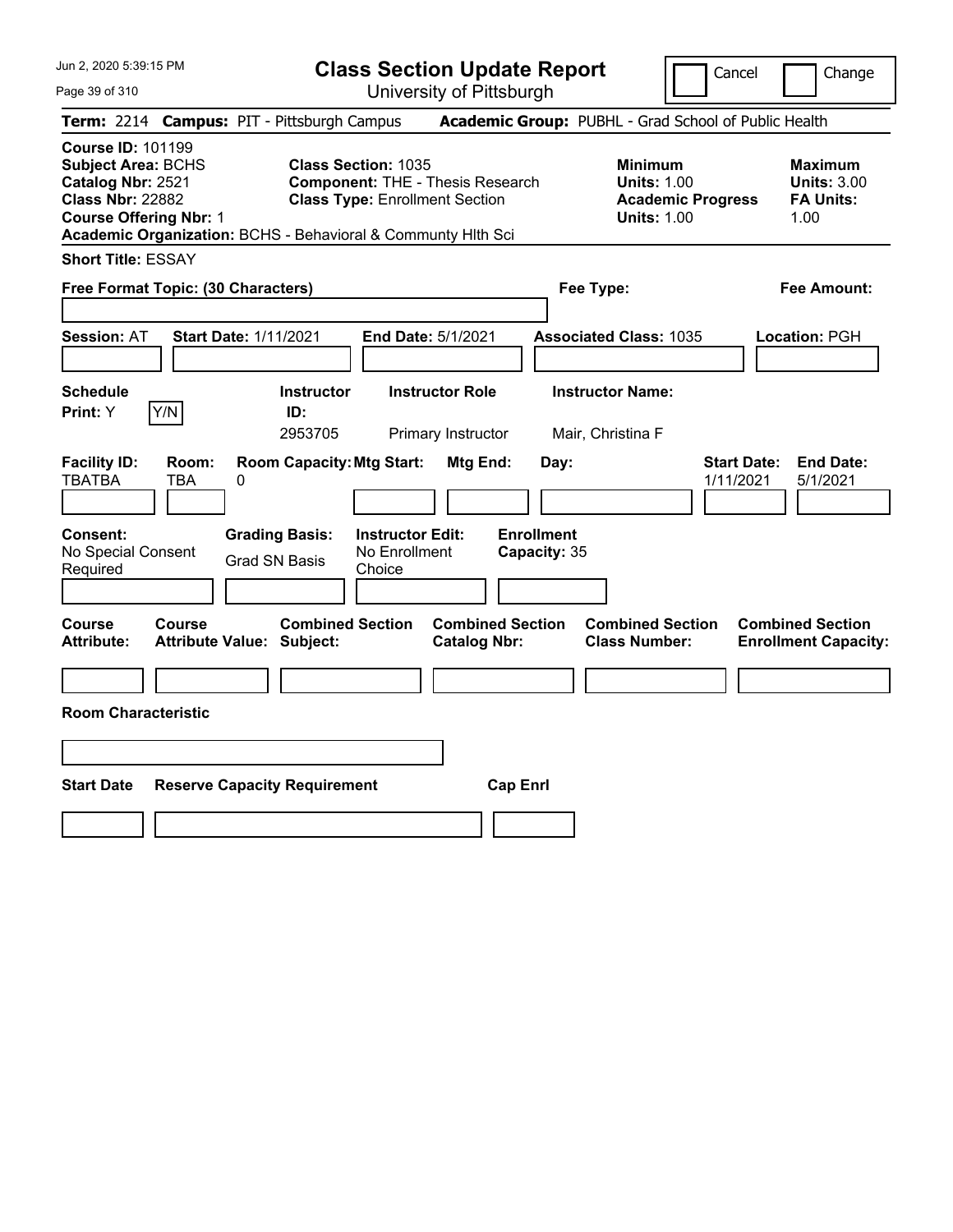Page 40 of 310

**Class Section Update Report**

Cancel **Change** 

|                                                                                                                                                                                                                                                                                                                          |              |                                                             |                                                    | UNIVUOILY ULI RODULYN                          |                                                                                        |                                                                  |                                                                 |
|--------------------------------------------------------------------------------------------------------------------------------------------------------------------------------------------------------------------------------------------------------------------------------------------------------------------------|--------------|-------------------------------------------------------------|----------------------------------------------------|------------------------------------------------|----------------------------------------------------------------------------------------|------------------------------------------------------------------|-----------------------------------------------------------------|
|                                                                                                                                                                                                                                                                                                                          |              | Term: 2214 Campus: PIT - Pittsburgh Campus                  |                                                    |                                                |                                                                                        | Academic Group: PUBHL - Grad School of Public Health             |                                                                 |
| <b>Course ID: 101199</b><br><b>Subject Area: BCHS</b><br><b>Class Section: 1040</b><br>Catalog Nbr: 2521<br><b>Component: THE - Thesis Research</b><br><b>Class Nbr: 14849</b><br><b>Class Type: Enrollment Section</b><br><b>Course Offering Nbr: 1</b><br>Academic Organization: BCHS - Behavioral & Communty Hith Sci |              |                                                             |                                                    |                                                | <b>Minimum</b><br><b>Units: 1.00</b><br><b>Academic Progress</b><br><b>Units: 1.00</b> | <b>Maximum</b><br><b>Units: 3.00</b><br><b>FA Units:</b><br>1.00 |                                                                 |
| <b>Short Title: ESSAY</b>                                                                                                                                                                                                                                                                                                |              |                                                             |                                                    |                                                |                                                                                        |                                                                  |                                                                 |
| Free Format Topic: (30 Characters)                                                                                                                                                                                                                                                                                       |              |                                                             |                                                    |                                                |                                                                                        | Fee Type:                                                        | Fee Amount:                                                     |
| <b>Session: AT</b>                                                                                                                                                                                                                                                                                                       |              | <b>Start Date: 1/11/2021</b>                                | End Date: 5/1/2021                                 |                                                |                                                                                        | <b>Associated Class: 1040</b>                                    | Location: PGH                                                   |
| <b>Schedule</b><br>Print: Y                                                                                                                                                                                                                                                                                              | Y/N          | <b>Instructor</b><br>ID:<br>1089811                         |                                                    | <b>Instructor Role</b><br>Primary Instructor   |                                                                                        | <b>Instructor Name:</b><br>Hawk, Mary E                          |                                                                 |
| <b>Facility ID:</b><br><b>TBATBA</b>                                                                                                                                                                                                                                                                                     | Room:<br>TBA | <b>Room Capacity: Mtg Start:</b><br>0                       |                                                    | Mtg End:                                       | Day:                                                                                   |                                                                  | <b>Start Date:</b><br><b>End Date:</b><br>1/11/2021<br>5/1/2021 |
| <b>Consent:</b><br>No Special Consent<br>Required                                                                                                                                                                                                                                                                        |              | <b>Grading Basis:</b><br><b>Grad SN Basis</b>               | <b>Instructor Edit:</b><br>No Enrollment<br>Choice |                                                | <b>Enrollment</b><br>Capacity: 35                                                      |                                                                  |                                                                 |
| Course<br><b>Attribute:</b>                                                                                                                                                                                                                                                                                              | Course       | <b>Combined Section</b><br><b>Attribute Value: Subject:</b> |                                                    | <b>Combined Section</b><br><b>Catalog Nbr:</b> |                                                                                        | <b>Combined Section</b><br><b>Class Number:</b>                  | <b>Combined Section</b><br><b>Enrollment Capacity:</b>          |
| <b>Room Characteristic</b>                                                                                                                                                                                                                                                                                               |              |                                                             |                                                    |                                                |                                                                                        |                                                                  |                                                                 |
|                                                                                                                                                                                                                                                                                                                          |              |                                                             |                                                    |                                                |                                                                                        |                                                                  |                                                                 |
| <b>Start Date</b>                                                                                                                                                                                                                                                                                                        |              | <b>Reserve Capacity Requirement</b>                         |                                                    | <b>Cap Enrl</b>                                |                                                                                        |                                                                  |                                                                 |
|                                                                                                                                                                                                                                                                                                                          |              |                                                             |                                                    |                                                |                                                                                        |                                                                  |                                                                 |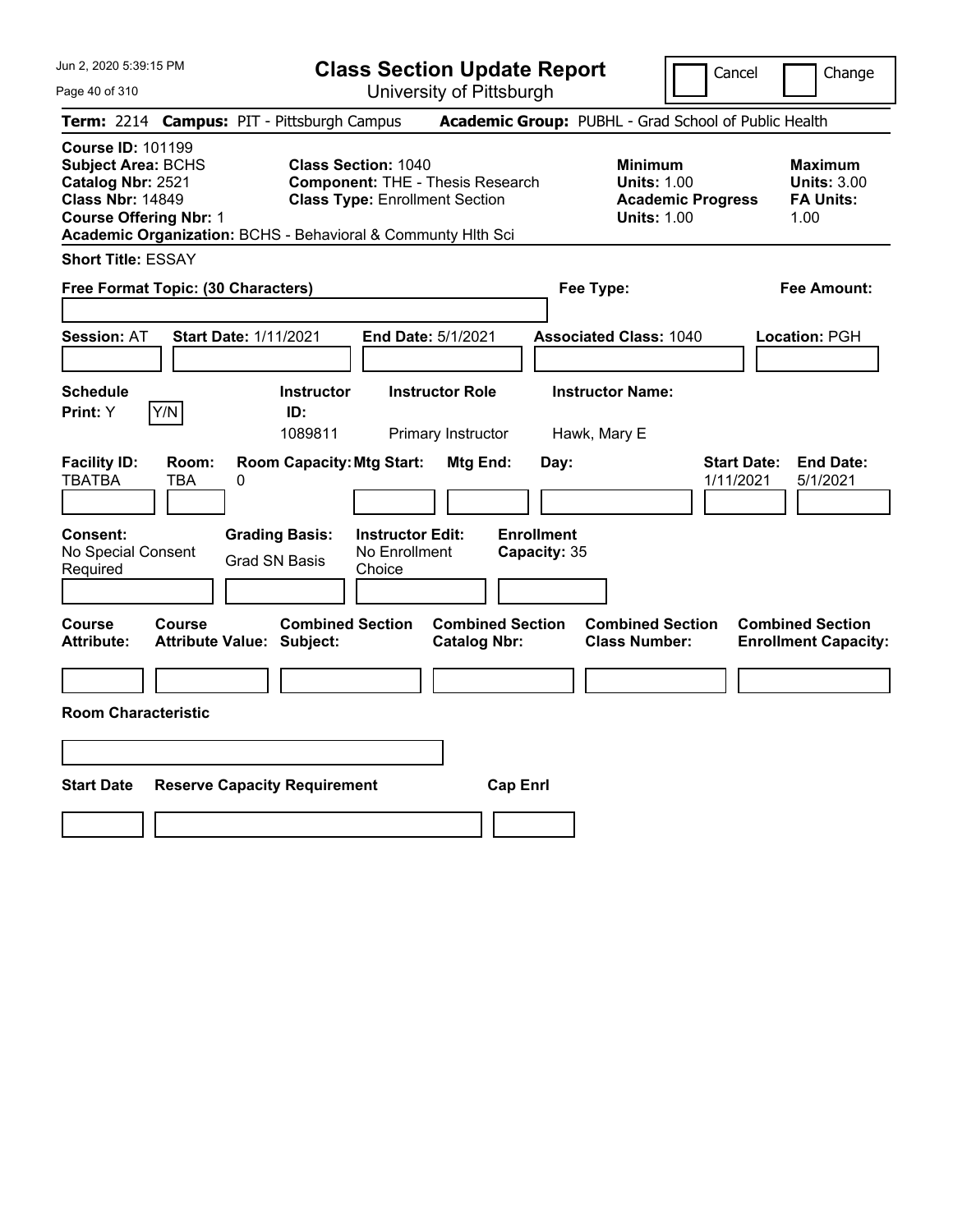Page 41 of 310

**Class Section Update Report**

Cancel Change

| Term: 2214 Campus: PIT - Pittsburgh Campus                                                                                                                                                             |                                                                                                                | Academic Group: PUBHL - Grad School of Public Health                            |                                                           |
|--------------------------------------------------------------------------------------------------------------------------------------------------------------------------------------------------------|----------------------------------------------------------------------------------------------------------------|---------------------------------------------------------------------------------|-----------------------------------------------------------|
| <b>Course ID: 101199</b><br><b>Subject Area: BCHS</b><br>Catalog Nbr: 2521<br><b>Class Nbr: 14850</b><br><b>Course Offering Nbr: 1</b><br>Academic Organization: BCHS - Behavioral & Communty Hlth Sci | <b>Class Section: 1070</b><br><b>Component: THE - Thesis Research</b><br><b>Class Type: Enrollment Section</b> | Minimum<br><b>Units: 1.00</b><br><b>Academic Progress</b><br><b>Units: 1.00</b> | Maximum<br><b>Units: 3.00</b><br><b>FA Units:</b><br>1.00 |
| <b>Short Title: ESSAY</b>                                                                                                                                                                              |                                                                                                                |                                                                                 |                                                           |
| Free Format Topic: (30 Characters)                                                                                                                                                                     |                                                                                                                | Fee Type:                                                                       | <b>Fee Amount:</b>                                        |
| <b>Session: AT</b><br><b>Start Date: 1/11/2021</b>                                                                                                                                                     | <b>End Date: 5/1/2021</b>                                                                                      | <b>Associated Class: 1070</b>                                                   | Location: PGH                                             |
| <b>Schedule</b><br><b>Instructor</b><br>Y/N<br>Print: Y<br>ID:<br>3323279                                                                                                                              | <b>Instructor Role</b><br>Primary Instructor                                                                   | <b>Instructor Name:</b><br>Felter, Elizabeth Madison                            |                                                           |
| <b>Facility ID:</b><br>Room:<br><b>TBATBA</b><br><b>TBA</b><br>0                                                                                                                                       | <b>Room Capacity: Mtg Start:</b><br>Mtg End:                                                                   | <b>Start Date:</b><br>Day:<br>1/11/2021                                         | <b>End Date:</b><br>5/1/2021                              |
| Consent:<br><b>Grading Basis:</b><br>No Special Consent<br><b>Grad SN Basis</b><br>Required                                                                                                            | <b>Enrollment</b><br><b>Instructor Edit:</b><br>No Enrollment<br>Capacity: 35<br>Choice                        |                                                                                 |                                                           |
| Course<br>Course<br><b>Attribute:</b><br><b>Attribute Value: Subject:</b>                                                                                                                              | <b>Combined Section</b><br><b>Combined Section</b><br><b>Catalog Nbr:</b>                                      | <b>Combined Section</b><br><b>Class Number:</b>                                 | <b>Combined Section</b><br><b>Enrollment Capacity:</b>    |
| <b>Room Characteristic</b>                                                                                                                                                                             |                                                                                                                |                                                                                 |                                                           |
|                                                                                                                                                                                                        |                                                                                                                |                                                                                 |                                                           |
| <b>Start Date</b><br><b>Reserve Capacity Requirement</b>                                                                                                                                               | <b>Cap Enrl</b>                                                                                                |                                                                                 |                                                           |
|                                                                                                                                                                                                        |                                                                                                                |                                                                                 |                                                           |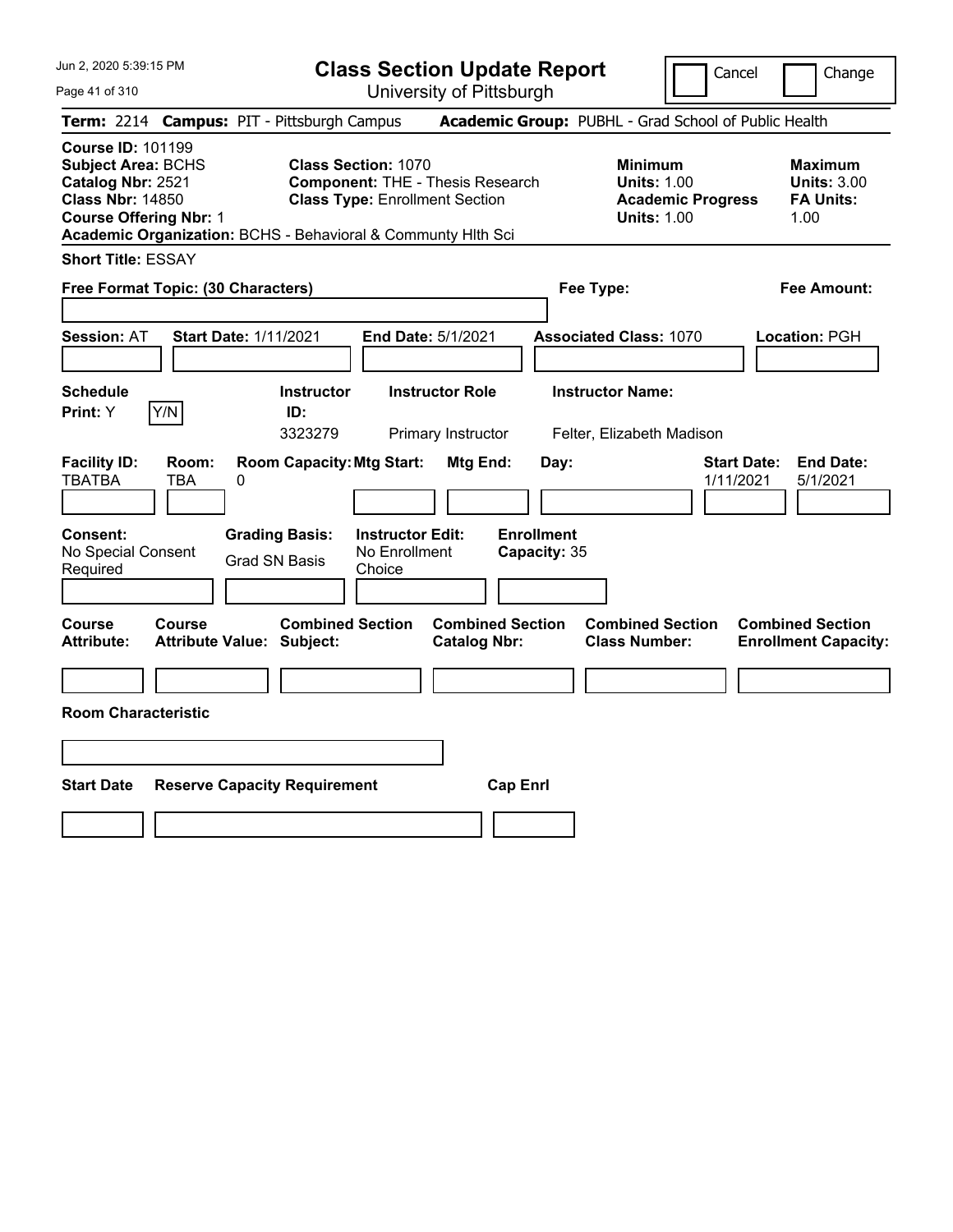Page 42 of 310

**Class Section Update Report**

Cancel **Change** 

|                                                                                                                                                                                                                                                                                                                          |                     |                                                             |                                                    | UNIVUOILY ULI ILLUUUI YN                       |                                                                                        |                                                      |                                                                  |                                                        |
|--------------------------------------------------------------------------------------------------------------------------------------------------------------------------------------------------------------------------------------------------------------------------------------------------------------------------|---------------------|-------------------------------------------------------------|----------------------------------------------------|------------------------------------------------|----------------------------------------------------------------------------------------|------------------------------------------------------|------------------------------------------------------------------|--------------------------------------------------------|
|                                                                                                                                                                                                                                                                                                                          |                     | Term: 2214 Campus: PIT - Pittsburgh Campus                  |                                                    |                                                |                                                                                        | Academic Group: PUBHL - Grad School of Public Health |                                                                  |                                                        |
| <b>Course ID: 101199</b><br><b>Subject Area: BCHS</b><br><b>Class Section: 1080</b><br>Catalog Nbr: 2521<br><b>Component: THE - Thesis Research</b><br><b>Class Nbr: 14851</b><br><b>Class Type: Enrollment Section</b><br><b>Course Offering Nbr: 1</b><br>Academic Organization: BCHS - Behavioral & Communty Hith Sci |                     |                                                             |                                                    |                                                | <b>Minimum</b><br><b>Units: 1.00</b><br><b>Academic Progress</b><br><b>Units: 1.00</b> |                                                      | <b>Maximum</b><br><b>Units: 3.00</b><br><b>FA Units:</b><br>1.00 |                                                        |
| <b>Short Title: ESSAY</b>                                                                                                                                                                                                                                                                                                |                     |                                                             |                                                    |                                                |                                                                                        |                                                      |                                                                  |                                                        |
| Free Format Topic: (30 Characters)                                                                                                                                                                                                                                                                                       |                     |                                                             |                                                    |                                                |                                                                                        | Fee Type:                                            |                                                                  | <b>Fee Amount:</b>                                     |
| <b>Session: AT</b>                                                                                                                                                                                                                                                                                                       |                     | Start Date: 1/11/2021                                       | End Date: 5/1/2021                                 |                                                |                                                                                        | <b>Associated Class: 1080</b>                        |                                                                  | Location: PGH                                          |
| <b>Schedule</b><br>Print: Y                                                                                                                                                                                                                                                                                              | Y/N                 | Instructor<br>ID:<br>2904430                                |                                                    | <b>Instructor Role</b><br>Primary Instructor   |                                                                                        | <b>Instructor Name:</b><br>Ricci, Edmund M           |                                                                  |                                                        |
| <b>Facility ID:</b><br><b>TBATBA</b>                                                                                                                                                                                                                                                                                     | Room:<br><b>TBA</b> | <b>Room Capacity: Mtg Start:</b><br>0                       |                                                    | Mtg End:                                       | Day:                                                                                   |                                                      | <b>Start Date:</b><br>1/11/2021                                  | <b>End Date:</b><br>5/1/2021                           |
| <b>Consent:</b><br>No Special Consent<br>Required                                                                                                                                                                                                                                                                        |                     | <b>Grading Basis:</b><br><b>Grad SN Basis</b>               | <b>Instructor Edit:</b><br>No Enrollment<br>Choice |                                                | <b>Enrollment</b><br>Capacity: 35                                                      |                                                      |                                                                  |                                                        |
| <b>Course</b><br><b>Attribute:</b>                                                                                                                                                                                                                                                                                       | Course              | <b>Combined Section</b><br><b>Attribute Value: Subject:</b> |                                                    | <b>Combined Section</b><br><b>Catalog Nbr:</b> |                                                                                        | <b>Combined Section</b><br><b>Class Number:</b>      |                                                                  | <b>Combined Section</b><br><b>Enrollment Capacity:</b> |
| <b>Room Characteristic</b>                                                                                                                                                                                                                                                                                               |                     |                                                             |                                                    |                                                |                                                                                        |                                                      |                                                                  |                                                        |
|                                                                                                                                                                                                                                                                                                                          |                     |                                                             |                                                    |                                                |                                                                                        |                                                      |                                                                  |                                                        |
| <b>Start Date</b>                                                                                                                                                                                                                                                                                                        |                     | <b>Reserve Capacity Requirement</b>                         |                                                    | <b>Cap Enrl</b>                                |                                                                                        |                                                      |                                                                  |                                                        |
|                                                                                                                                                                                                                                                                                                                          |                     |                                                             |                                                    |                                                |                                                                                        |                                                      |                                                                  |                                                        |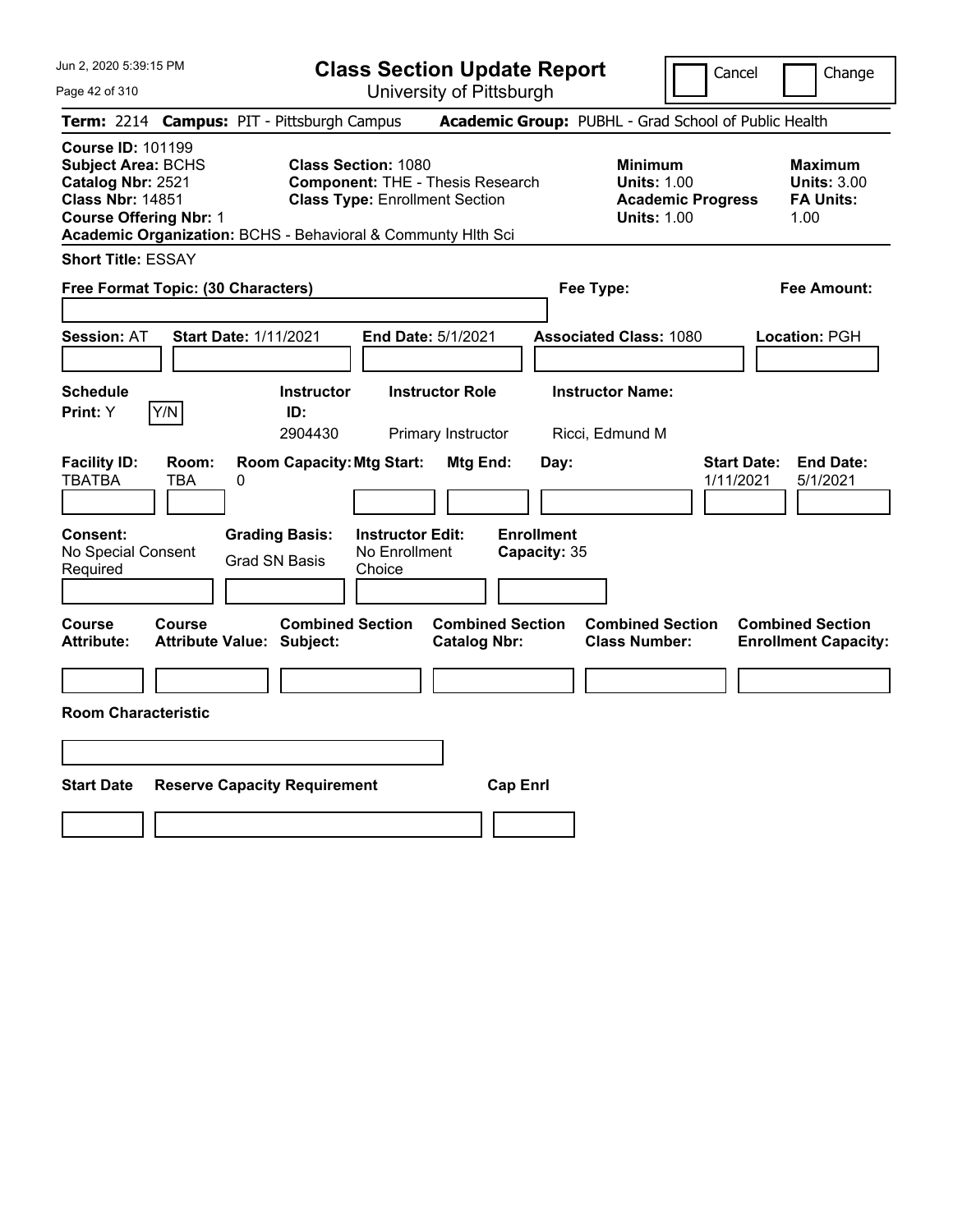Page 43 of 310

**Class Section Update Report**

Cancel Change

|                                                                                                                                        |                     | Term: 2214 Campus: PIT - Pittsburgh Campus                   |                                                                     |                                                |                                   | Academic Group: PUBHL - Grad School of Public Health                                   |                                 |                                                                  |
|----------------------------------------------------------------------------------------------------------------------------------------|---------------------|--------------------------------------------------------------|---------------------------------------------------------------------|------------------------------------------------|-----------------------------------|----------------------------------------------------------------------------------------|---------------------------------|------------------------------------------------------------------|
| <b>Course ID: 101199</b><br><b>Subject Area: BCHS</b><br>Catalog Nbr: 2521<br><b>Class Nbr: 14852</b><br><b>Course Offering Nbr: 1</b> |                     | Academic Organization: BCHS - Behavioral & Communty Hlth Sci | <b>Class Section: 1100</b><br><b>Class Type: Enrollment Section</b> | <b>Component: THE - Thesis Research</b>        |                                   | <b>Minimum</b><br><b>Units: 1.00</b><br><b>Academic Progress</b><br><b>Units: 1.00</b> |                                 | <b>Maximum</b><br><b>Units: 3.00</b><br><b>FA Units:</b><br>1.00 |
| <b>Short Title: ESSAY</b>                                                                                                              |                     |                                                              |                                                                     |                                                |                                   |                                                                                        |                                 |                                                                  |
| Free Format Topic: (30 Characters)                                                                                                     |                     |                                                              |                                                                     |                                                | Fee Type:                         |                                                                                        |                                 | <b>Fee Amount:</b>                                               |
| Session: AT                                                                                                                            |                     | <b>Start Date: 1/11/2021</b>                                 | End Date: 5/1/2021                                                  |                                                |                                   | <b>Associated Class: 1100</b>                                                          |                                 | Location: PGH                                                    |
| <b>Schedule</b><br>Print: Y                                                                                                            | Y/N                 | <b>Instructor</b><br>ID:<br>3798265                          |                                                                     | <b>Instructor Role</b><br>Primary Instructor   |                                   | <b>Instructor Name:</b><br>Coulter, Robert W.S.                                        |                                 |                                                                  |
| <b>Facility ID:</b><br><b>TBATBA</b>                                                                                                   | Room:<br><b>TBA</b> | <b>Room Capacity: Mtg Start:</b><br>0                        |                                                                     | Mtg End:                                       | Day:                              |                                                                                        | <b>Start Date:</b><br>1/11/2021 | <b>End Date:</b><br>5/1/2021                                     |
| <b>Consent:</b><br>No Special Consent<br>Required                                                                                      |                     | <b>Grading Basis:</b><br><b>Grad SN Basis</b>                | <b>Instructor Edit:</b><br>No Enrollment<br>Choice                  |                                                | <b>Enrollment</b><br>Capacity: 35 |                                                                                        |                                 |                                                                  |
| Course<br>Attribute:                                                                                                                   | Course              | <b>Combined Section</b><br><b>Attribute Value: Subject:</b>  |                                                                     | <b>Combined Section</b><br><b>Catalog Nbr:</b> |                                   | <b>Combined Section</b><br><b>Class Number:</b>                                        |                                 | <b>Combined Section</b><br><b>Enrollment Capacity:</b>           |
| <b>Room Characteristic</b>                                                                                                             |                     |                                                              |                                                                     |                                                |                                   |                                                                                        |                                 |                                                                  |
|                                                                                                                                        |                     |                                                              |                                                                     |                                                |                                   |                                                                                        |                                 |                                                                  |
| <b>Start Date</b>                                                                                                                      |                     | <b>Reserve Capacity Requirement</b>                          |                                                                     | <b>Cap Enrl</b>                                |                                   |                                                                                        |                                 |                                                                  |
|                                                                                                                                        |                     |                                                              |                                                                     |                                                |                                   |                                                                                        |                                 |                                                                  |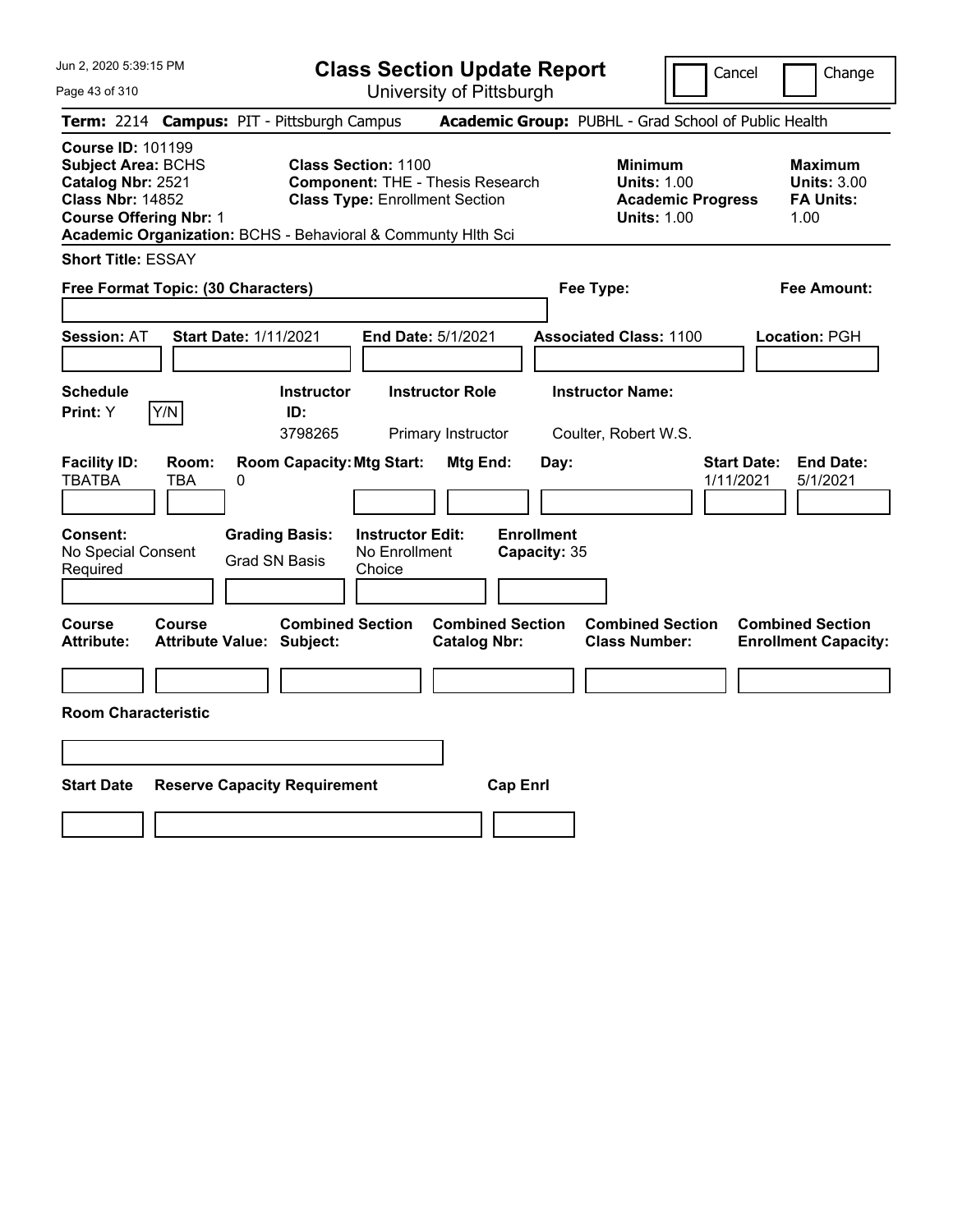Page 44 of 310

**Class Section Update Report**

Cancel Change

|                                                                                                                                        |              | Term: 2214 Campus: PIT - Pittsburgh Campus                   |                                                                     |                                                |                                   | Academic Group: PUBHL - Grad School of Public Health                                   |                                                                  |  |
|----------------------------------------------------------------------------------------------------------------------------------------|--------------|--------------------------------------------------------------|---------------------------------------------------------------------|------------------------------------------------|-----------------------------------|----------------------------------------------------------------------------------------|------------------------------------------------------------------|--|
| <b>Course ID: 101199</b><br><b>Subject Area: BCHS</b><br>Catalog Nbr: 2521<br><b>Class Nbr: 14853</b><br><b>Course Offering Nbr: 1</b> |              | Academic Organization: BCHS - Behavioral & Communty Hith Sci | <b>Class Section: 1110</b><br><b>Class Type: Enrollment Section</b> | <b>Component: THE - Thesis Research</b>        |                                   | <b>Minimum</b><br><b>Units: 1.00</b><br><b>Academic Progress</b><br><b>Units: 1.00</b> | <b>Maximum</b><br><b>Units: 3.00</b><br><b>FA Units:</b><br>1.00 |  |
| <b>Short Title: ESSAY</b>                                                                                                              |              |                                                              |                                                                     |                                                |                                   |                                                                                        |                                                                  |  |
| Free Format Topic: (30 Characters)                                                                                                     |              |                                                              |                                                                     |                                                |                                   | Fee Type:                                                                              | Fee Amount:                                                      |  |
| <b>Session: AT</b>                                                                                                                     |              | <b>Start Date: 1/11/2021</b>                                 |                                                                     | <b>End Date: 5/1/2021</b>                      |                                   | <b>Associated Class: 1110</b>                                                          | Location: PGH                                                    |  |
| <b>Schedule</b><br><b>Print:</b> Y                                                                                                     | Y/N          | <b>Instructor</b><br>ID:<br>2909428                          |                                                                     | <b>Instructor Role</b><br>Primary Instructor   |                                   | <b>Instructor Name:</b><br>Terry, Martha A                                             |                                                                  |  |
| <b>Facility ID:</b><br><b>TBATBA</b>                                                                                                   | Room:<br>TBA | <b>Room Capacity: Mtg Start:</b><br>0                        |                                                                     | Mtg End:                                       | Day:                              |                                                                                        | <b>Start Date:</b><br><b>End Date:</b><br>1/11/2021<br>5/1/2021  |  |
| Consent:<br>No Special Consent<br>Required                                                                                             |              | <b>Grading Basis:</b><br><b>Grad SN Basis</b>                | <b>Instructor Edit:</b><br>No Enrollment<br>Choice                  |                                                | <b>Enrollment</b><br>Capacity: 35 |                                                                                        |                                                                  |  |
| Course<br><b>Attribute:</b>                                                                                                            | Course       | <b>Attribute Value: Subject:</b>                             | <b>Combined Section</b>                                             | <b>Combined Section</b><br><b>Catalog Nbr:</b> |                                   | <b>Combined Section</b><br><b>Class Number:</b>                                        | <b>Combined Section</b><br><b>Enrollment Capacity:</b>           |  |
| <b>Room Characteristic</b>                                                                                                             |              |                                                              |                                                                     |                                                |                                   |                                                                                        |                                                                  |  |
|                                                                                                                                        |              |                                                              |                                                                     |                                                |                                   |                                                                                        |                                                                  |  |
| <b>Start Date</b>                                                                                                                      |              | <b>Reserve Capacity Requirement</b>                          |                                                                     | <b>Cap Enrl</b>                                |                                   |                                                                                        |                                                                  |  |
|                                                                                                                                        |              |                                                              |                                                                     |                                                |                                   |                                                                                        |                                                                  |  |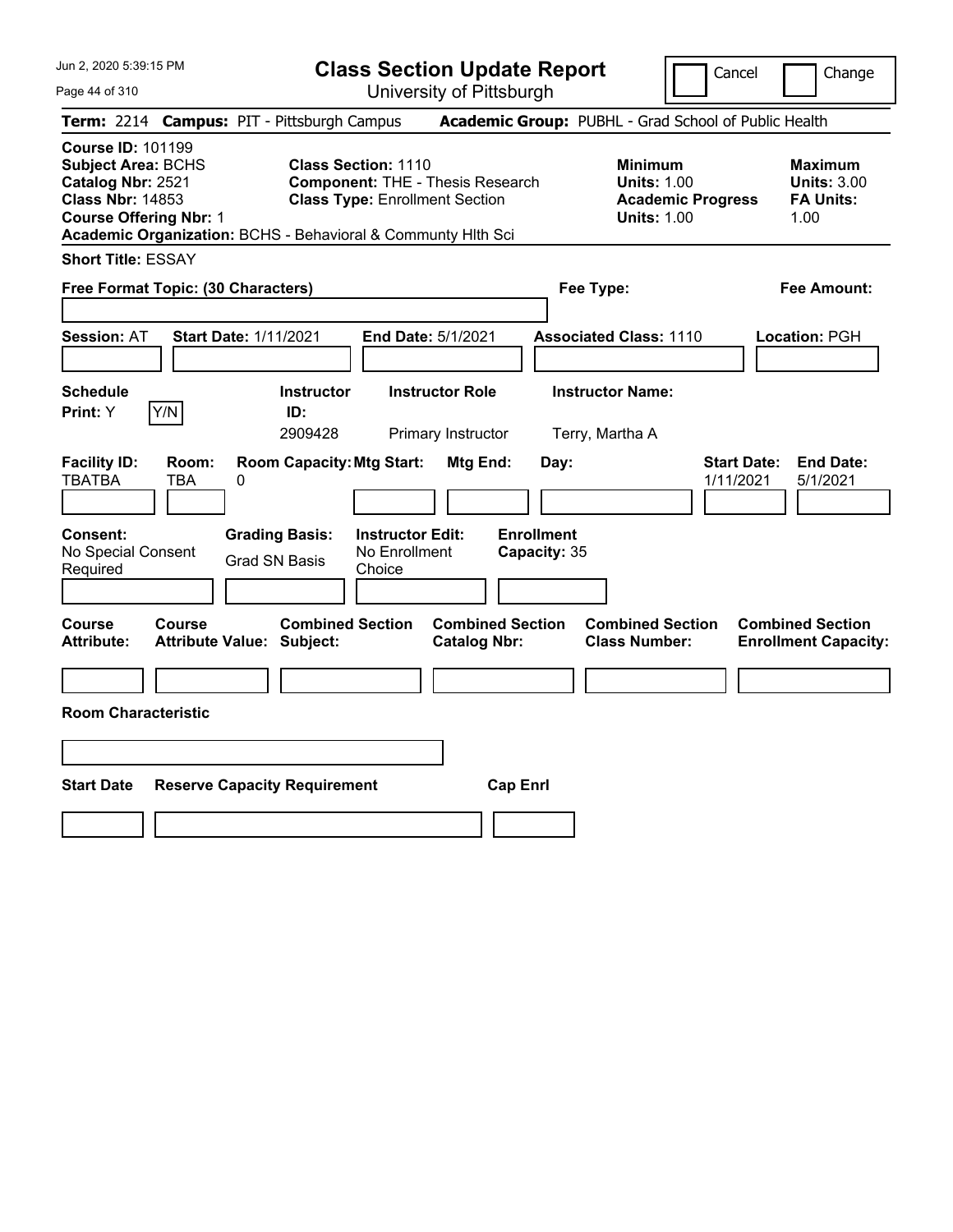Page 45 of 310

**Class Section Update Report**

Cancel Change

|                                                                                                                                        |              | Term: 2214 Campus: PIT - Pittsburgh Campus                   |                                                                                                                |                                              |                                   | Academic Group: PUBHL - Grad School of Public Health                                   |                                 |                                                                  |
|----------------------------------------------------------------------------------------------------------------------------------------|--------------|--------------------------------------------------------------|----------------------------------------------------------------------------------------------------------------|----------------------------------------------|-----------------------------------|----------------------------------------------------------------------------------------|---------------------------------|------------------------------------------------------------------|
| <b>Course ID: 101199</b><br><b>Subject Area: BCHS</b><br>Catalog Nbr: 2521<br><b>Class Nbr: 14854</b><br><b>Course Offering Nbr: 1</b> |              | Academic Organization: BCHS - Behavioral & Communty Hith Sci | <b>Class Section: 1150</b><br><b>Component: THE - Thesis Research</b><br><b>Class Type: Enrollment Section</b> |                                              |                                   | <b>Minimum</b><br><b>Units: 1.00</b><br><b>Academic Progress</b><br><b>Units: 1.00</b> |                                 | <b>Maximum</b><br><b>Units: 3.00</b><br><b>FA Units:</b><br>1.00 |
| <b>Short Title: ESSAY</b>                                                                                                              |              |                                                              |                                                                                                                |                                              |                                   |                                                                                        |                                 |                                                                  |
| Free Format Topic: (30 Characters)                                                                                                     |              |                                                              |                                                                                                                |                                              |                                   | Fee Type:                                                                              |                                 | <b>Fee Amount:</b>                                               |
| <b>Session: AT</b>                                                                                                                     |              | <b>Start Date: 1/11/2021</b>                                 | End Date: 5/1/2021                                                                                             |                                              |                                   | <b>Associated Class: 1150</b>                                                          |                                 | Location: PGH                                                    |
| <b>Schedule</b><br>Print: Y                                                                                                            | Y/N          | <b>Instructor</b><br>ID:<br>2929892                          |                                                                                                                | <b>Instructor Role</b><br>Primary Instructor |                                   | <b>Instructor Name:</b><br>Albert, Steven M                                            |                                 |                                                                  |
| <b>Facility ID:</b><br><b>TBATBA</b>                                                                                                   | Room:<br>TBA | <b>Room Capacity: Mtg Start:</b><br>0                        |                                                                                                                | Mtg End:                                     | Day:                              |                                                                                        | <b>Start Date:</b><br>1/11/2021 | <b>End Date:</b><br>5/1/2021                                     |
| Consent:<br>No Special Consent<br>Required                                                                                             |              | <b>Grading Basis:</b><br><b>Grad SN Basis</b>                | <b>Instructor Edit:</b><br>No Enrollment<br>Choice                                                             |                                              | <b>Enrollment</b><br>Capacity: 35 |                                                                                        |                                 |                                                                  |
| <b>Course</b><br><b>Attribute:</b>                                                                                                     | Course       | <b>Combined Section</b><br><b>Attribute Value: Subject:</b>  |                                                                                                                | <b>Catalog Nbr:</b>                          | <b>Combined Section</b>           | <b>Combined Section</b><br><b>Class Number:</b>                                        |                                 | <b>Combined Section</b><br><b>Enrollment Capacity:</b>           |
| <b>Room Characteristic</b>                                                                                                             |              |                                                              |                                                                                                                |                                              |                                   |                                                                                        |                                 |                                                                  |
|                                                                                                                                        |              |                                                              |                                                                                                                |                                              |                                   |                                                                                        |                                 |                                                                  |
| Start Date                                                                                                                             |              | <b>Reserve Capacity Requirement</b>                          |                                                                                                                |                                              | <b>Cap Enrl</b>                   |                                                                                        |                                 |                                                                  |
|                                                                                                                                        |              |                                                              |                                                                                                                |                                              |                                   |                                                                                        |                                 |                                                                  |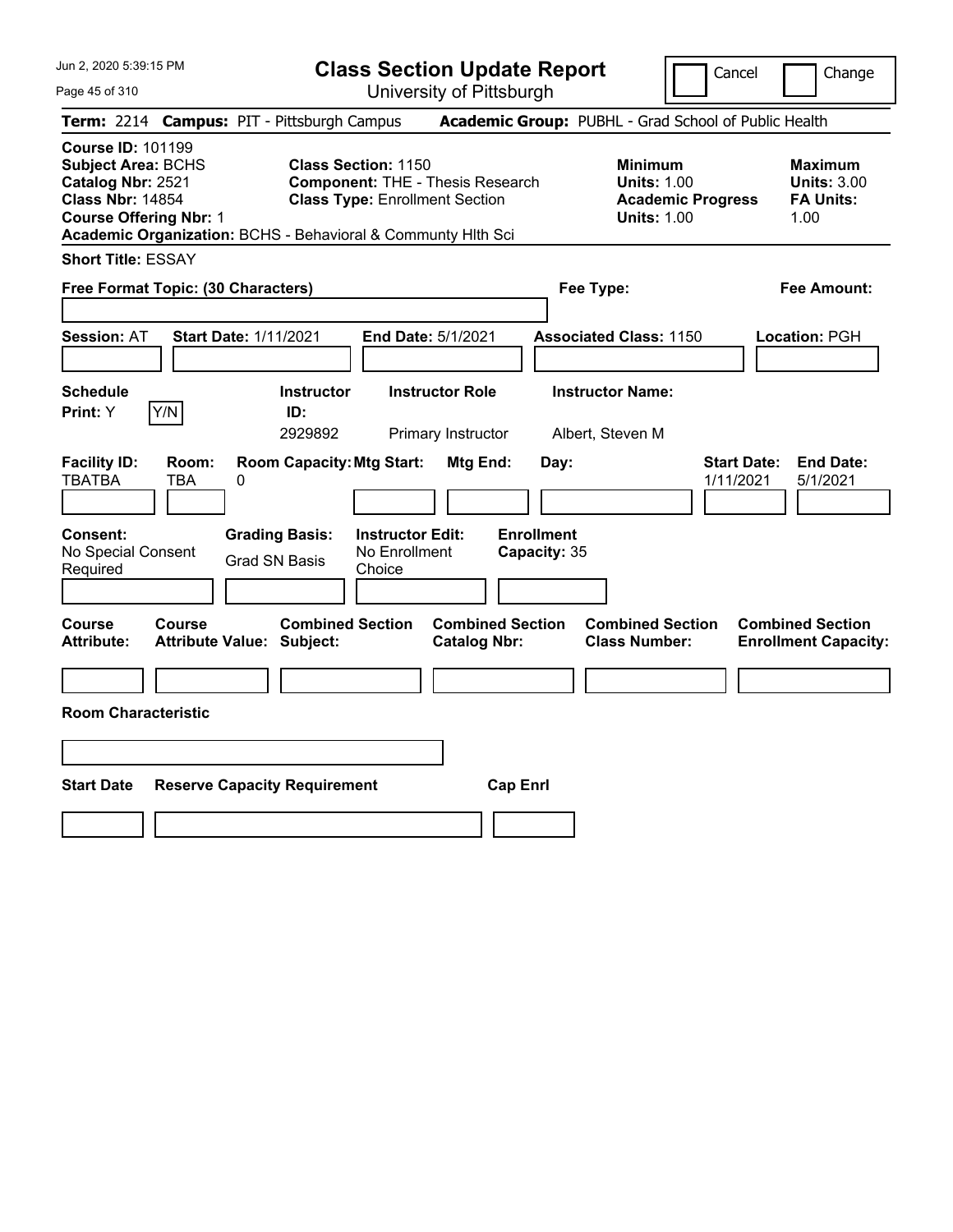Page 46 of 310

**Class Section Update Report**

Cancel Change

|                                                                                                                                        |              | Term: 2214 Campus: PIT - Pittsburgh Campus                                             |                                                                     |                                                |                                           | Academic Group: PUBHL - Grad School of Public Health                                   |                                 |                                                                  |
|----------------------------------------------------------------------------------------------------------------------------------------|--------------|----------------------------------------------------------------------------------------|---------------------------------------------------------------------|------------------------------------------------|-------------------------------------------|----------------------------------------------------------------------------------------|---------------------------------|------------------------------------------------------------------|
| <b>Course ID: 101199</b><br><b>Subject Area: BCHS</b><br>Catalog Nbr: 2521<br><b>Class Nbr: 14855</b><br><b>Course Offering Nbr: 1</b> |              | Academic Organization: BCHS - Behavioral & Communty Hlth Sci                           | <b>Class Section: 1170</b><br><b>Class Type: Enrollment Section</b> | <b>Component: THE - Thesis Research</b>        |                                           | <b>Minimum</b><br><b>Units: 1.00</b><br><b>Academic Progress</b><br><b>Units: 1.00</b> |                                 | <b>Maximum</b><br><b>Units: 3.00</b><br><b>FA Units:</b><br>1.00 |
| <b>Short Title: ESSAY</b>                                                                                                              |              |                                                                                        |                                                                     |                                                |                                           |                                                                                        |                                 |                                                                  |
| Free Format Topic: (30 Characters)                                                                                                     |              |                                                                                        |                                                                     |                                                |                                           | Fee Type:                                                                              |                                 | <b>Fee Amount:</b>                                               |
| <b>Session: AT</b>                                                                                                                     |              | <b>Start Date: 1/11/2021</b>                                                           | End Date: 5/1/2021                                                  |                                                |                                           | <b>Associated Class: 1170</b>                                                          |                                 | Location: PGH                                                    |
| <b>Schedule</b><br>Print: Y                                                                                                            | Y/N          | <b>Instructor</b><br>ID:<br>2929414                                                    |                                                                     | <b>Instructor Role</b><br>Primary Instructor   |                                           | <b>Instructor Name:</b><br>Burke, Jessica Griffin                                      |                                 |                                                                  |
| <b>Facility ID:</b><br><b>TBATBA</b><br>Consent:<br>No Special Consent<br>Required                                                     | Room:<br>TBA | <b>Room Capacity: Mtg Start:</b><br>0<br><b>Grading Basis:</b><br><b>Grad SN Basis</b> | <b>Instructor Edit:</b><br>No Enrollment<br>Choice                  | Mtg End:                                       | Day:<br><b>Enrollment</b><br>Capacity: 35 |                                                                                        | <b>Start Date:</b><br>1/11/2021 | <b>End Date:</b><br>5/1/2021                                     |
| Course<br><b>Attribute:</b>                                                                                                            | Course       | <b>Combined Section</b><br><b>Attribute Value: Subject:</b>                            |                                                                     | <b>Combined Section</b><br><b>Catalog Nbr:</b> |                                           | <b>Combined Section</b><br><b>Class Number:</b>                                        |                                 | <b>Combined Section</b><br><b>Enrollment Capacity:</b>           |
| <b>Room Characteristic</b>                                                                                                             |              |                                                                                        |                                                                     |                                                |                                           |                                                                                        |                                 |                                                                  |
|                                                                                                                                        |              |                                                                                        |                                                                     |                                                |                                           |                                                                                        |                                 |                                                                  |
| <b>Start Date</b>                                                                                                                      |              | <b>Reserve Capacity Requirement</b>                                                    |                                                                     | <b>Cap Enrl</b>                                |                                           |                                                                                        |                                 |                                                                  |
|                                                                                                                                        |              |                                                                                        |                                                                     |                                                |                                           |                                                                                        |                                 |                                                                  |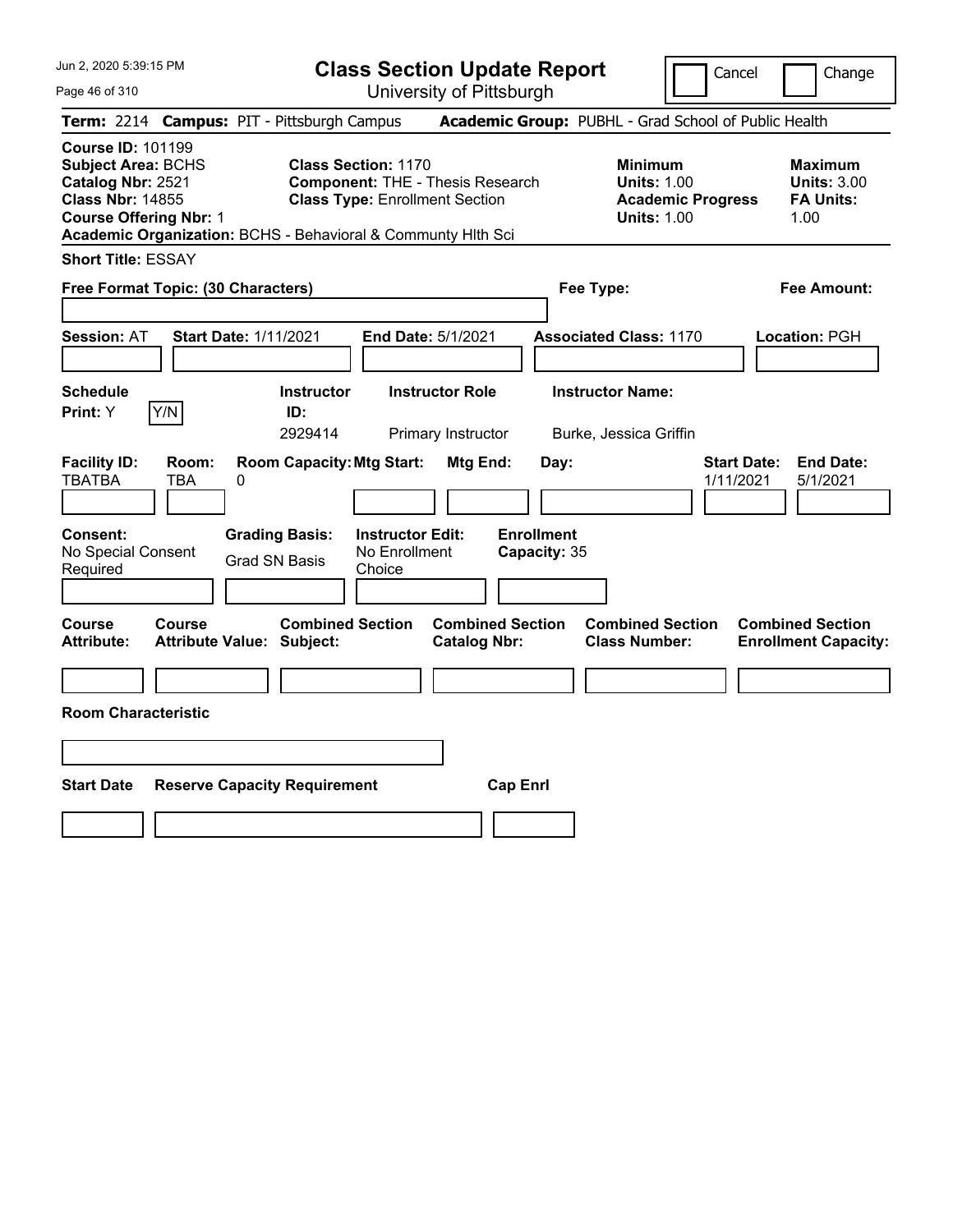**Class Section Update Report** University of Pittsburgh

Cancel | Change

Page 47 of 310

**Term:** 2214 **Campus:** PIT - Pittsburgh Campus **Academic Group:** PUBHL - Grad School of Public Health **Course ID:** 101199 **Subject Area: BCHS Class Section: 1190 Minimum 1190 <b>Minimum Catalog Nbr: 2521 Component:** THE - Thesis Research **Component Catalog Nbr: 2521 Component:** THE - Thesis Research **Component Catalog Nbr: 2521 Catalog Nbr: 2521 Component: THE - Thesis Research Units: 1.00 Units: 3.00 Class Nbr: 14856 Class Type: Enrollment Section <b>Academic Progress** FA Units: **Class Type:** Enrollment Section **Academic Progress FA Units: Course Offering Nbr: 1 1.00 1.00 1.00 1.00 1.00 1.00 1.00 1.00 1.00 1.00 Academic Organization:** BCHS - Behavioral & Communty Hlth Sci **Short Title:** ESSAY **Free Format Topic: (30 Characters) Fee Type: Fee Amount: Session:** AT **Start Date:** 1/11/2021 **End Date:** 5/1/2021 **Associated Class:** 1190 **Location:** PGH **Schedule Instructor Instructor Role Instructor Name: Print:**  $Y$   $|Y/N|$  **ID:** 2906717 Primary Instructor Documet, Patricia Isabel **Facility ID: Room: Room Capacity:Mtg Start: Mtg End: Day: Start Date: End Date:** TBATBA TBA 0 1/11/2021 5/1/2021 **Consent: Grading Basis: Instructor Edit: Enrollment** No Special Consent Grad SN Basis No Enrollment<br>Required Grad SN Basis Choice Choice **Capacity:** 35 **Course Course Combined Section Combined Section Combined Section Combined Section Attribute: Attribute Value: Subject: Catalog Nbr: Class Number: Enrollment Capacity: Room Characteristic Start Date Reserve Capacity Requirement Cap Enrl**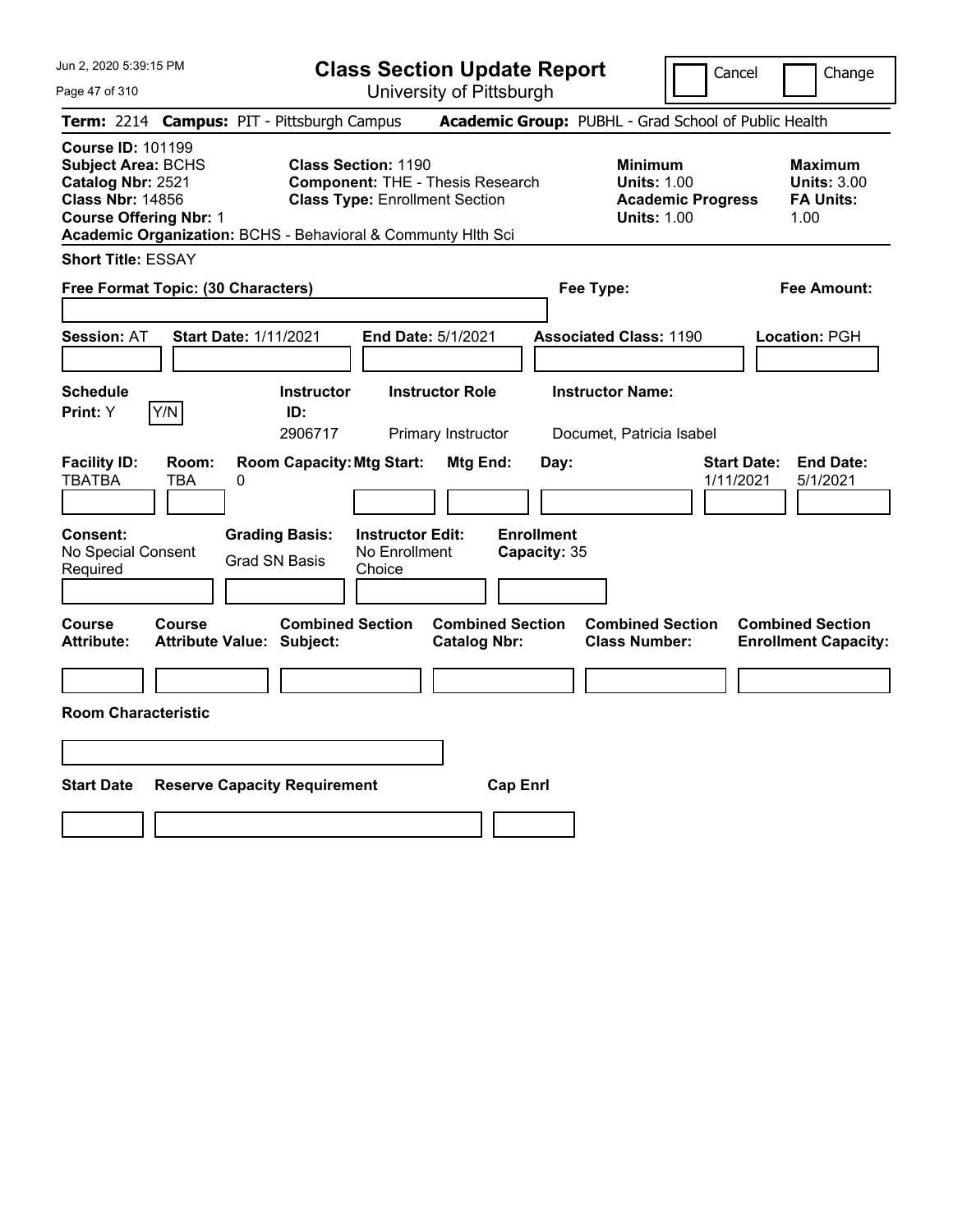Page 48 of 310

**Class Section Update Report**

Cancel Change

|                                                                                                                                        |                     | Term: 2214 Campus: PIT - Pittsburgh Campus                   |                                                                                                                |                                                |                                   | Academic Group: PUBHL - Grad School of Public Health                            |                                 |                                                                  |
|----------------------------------------------------------------------------------------------------------------------------------------|---------------------|--------------------------------------------------------------|----------------------------------------------------------------------------------------------------------------|------------------------------------------------|-----------------------------------|---------------------------------------------------------------------------------|---------------------------------|------------------------------------------------------------------|
| <b>Course ID: 101199</b><br><b>Subject Area: BCHS</b><br>Catalog Nbr: 2521<br><b>Class Nbr: 20824</b><br><b>Course Offering Nbr: 1</b> |                     | Academic Organization: BCHS - Behavioral & Communty Hlth Sci | <b>Class Section: 1225</b><br><b>Component: THE - Thesis Research</b><br><b>Class Type: Enrollment Section</b> |                                                |                                   | Minimum<br><b>Units: 1.00</b><br><b>Academic Progress</b><br><b>Units: 1.00</b> |                                 | <b>Maximum</b><br><b>Units: 3.00</b><br><b>FA Units:</b><br>1.00 |
| <b>Short Title: ESSAY</b>                                                                                                              |                     |                                                              |                                                                                                                |                                                |                                   |                                                                                 |                                 |                                                                  |
| Free Format Topic: (30 Characters)                                                                                                     |                     |                                                              |                                                                                                                |                                                |                                   | Fee Type:                                                                       |                                 | <b>Fee Amount:</b>                                               |
| <b>Session: AT</b>                                                                                                                     |                     | <b>Start Date: 1/11/2021</b>                                 | <b>End Date: 5/1/2021</b>                                                                                      |                                                |                                   | <b>Associated Class: 1225</b>                                                   |                                 | Location: PGH                                                    |
| <b>Schedule</b><br>Print: Y                                                                                                            | Y/N                 | <b>Instructor</b><br>ID:<br>2910856                          |                                                                                                                | <b>Instructor Role</b><br>Primary Instructor   |                                   | <b>Instructor Name:</b><br>Bear, Todd M.                                        |                                 |                                                                  |
| <b>Facility ID:</b><br><b>TBATBA</b>                                                                                                   | Room:<br><b>TBA</b> | <b>Room Capacity: Mtg Start:</b><br>0                        |                                                                                                                | Mtg End:                                       | Day:                              |                                                                                 | <b>Start Date:</b><br>1/11/2021 | <b>End Date:</b><br>5/1/2021                                     |
| <b>Consent:</b><br>No Special Consent<br>Required                                                                                      |                     | <b>Grading Basis:</b><br><b>Grad SN Basis</b>                | <b>Instructor Edit:</b><br>No Enrollment<br>Choice                                                             |                                                | <b>Enrollment</b><br>Capacity: 35 |                                                                                 |                                 |                                                                  |
| Course<br><b>Attribute:</b>                                                                                                            | Course              | <b>Combined Section</b><br><b>Attribute Value: Subject:</b>  |                                                                                                                | <b>Combined Section</b><br><b>Catalog Nbr:</b> |                                   | <b>Combined Section</b><br><b>Class Number:</b>                                 |                                 | <b>Combined Section</b><br><b>Enrollment Capacity:</b>           |
| <b>Room Characteristic</b>                                                                                                             |                     |                                                              |                                                                                                                |                                                |                                   |                                                                                 |                                 |                                                                  |
|                                                                                                                                        |                     |                                                              |                                                                                                                |                                                |                                   |                                                                                 |                                 |                                                                  |
| <b>Start Date</b>                                                                                                                      |                     | <b>Reserve Capacity Requirement</b>                          |                                                                                                                |                                                | <b>Cap Enrl</b>                   |                                                                                 |                                 |                                                                  |
|                                                                                                                                        |                     |                                                              |                                                                                                                |                                                |                                   |                                                                                 |                                 |                                                                  |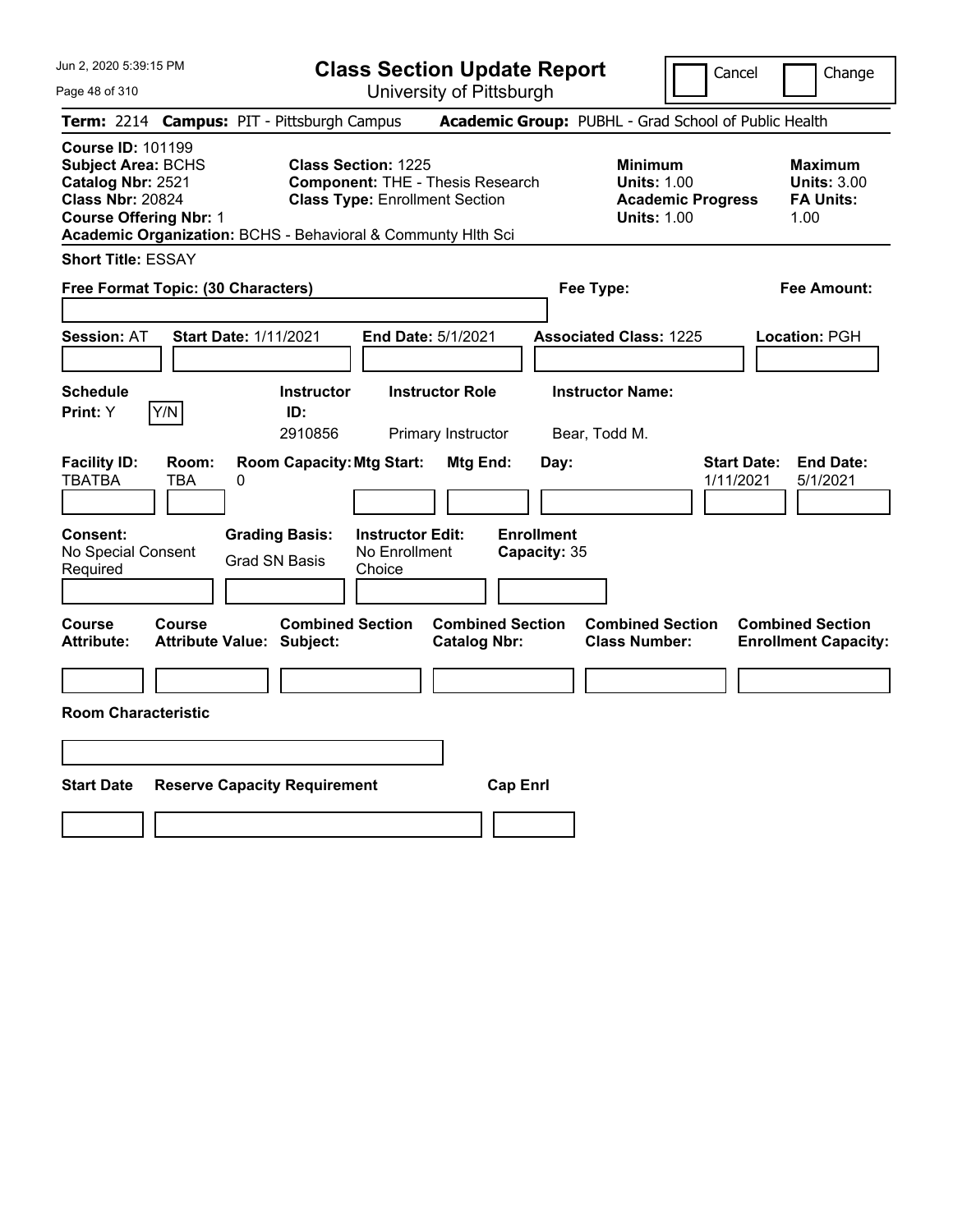Page 49 of 310

**Class Section Update Report**

Cancel Change

|                                                                                                                                        |              | Term: 2214 Campus: PIT - Pittsburgh Campus                   |                                                                                                                |                                                |                   |              | Academic Group: PUBHL - Grad School of Public Health                                   |                                 |                                                                  |
|----------------------------------------------------------------------------------------------------------------------------------------|--------------|--------------------------------------------------------------|----------------------------------------------------------------------------------------------------------------|------------------------------------------------|-------------------|--------------|----------------------------------------------------------------------------------------|---------------------------------|------------------------------------------------------------------|
| <b>Course ID: 101199</b><br><b>Subject Area: BCHS</b><br>Catalog Nbr: 2521<br><b>Class Nbr: 25089</b><br><b>Course Offering Nbr: 1</b> |              | Academic Organization: BCHS - Behavioral & Communty Hlth Sci | <b>Class Section: 1235</b><br><b>Component: THE - Thesis Research</b><br><b>Class Type: Enrollment Section</b> |                                                |                   |              | <b>Minimum</b><br><b>Units: 1.00</b><br><b>Academic Progress</b><br><b>Units: 1.00</b> |                                 | <b>Maximum</b><br><b>Units: 3.00</b><br><b>FA Units:</b><br>1.00 |
| <b>Short Title: ESSAY</b>                                                                                                              |              |                                                              |                                                                                                                |                                                |                   |              |                                                                                        |                                 |                                                                  |
| Free Format Topic: (30 Characters)                                                                                                     |              |                                                              |                                                                                                                |                                                |                   |              | Fee Type:                                                                              |                                 | <b>Fee Amount:</b>                                               |
| <b>Session: AT</b>                                                                                                                     |              | <b>Start Date: 1/11/2021</b>                                 | End Date: 5/1/2021                                                                                             |                                                |                   |              | <b>Associated Class: 1235</b>                                                          |                                 | Location: PGH                                                    |
| <b>Schedule</b><br>Print: Y                                                                                                            | Y/N          | Instructor<br>ID:<br>3661609                                 |                                                                                                                | <b>Instructor Role</b><br>Primary Instructor   |                   |              | <b>Instructor Name:</b><br>Egan, James Erin                                            |                                 |                                                                  |
| <b>Facility ID:</b><br><b>TBATBA</b>                                                                                                   | Room:<br>TBA | <b>Room Capacity: Mtg Start:</b><br>0                        |                                                                                                                | Mtg End:                                       |                   | Day:         |                                                                                        | <b>Start Date:</b><br>1/11/2021 | <b>End Date:</b><br>5/1/2021                                     |
| Consent:<br>No Special Consent<br>Required                                                                                             |              | <b>Grading Basis:</b><br><b>Grad SN Basis</b>                | <b>Instructor Edit:</b><br>No Enrollment<br>Choice                                                             |                                                | <b>Enrollment</b> | Capacity: 35 |                                                                                        |                                 |                                                                  |
| Course<br><b>Attribute:</b>                                                                                                            | Course       | <b>Combined Section</b><br><b>Attribute Value: Subject:</b>  |                                                                                                                | <b>Combined Section</b><br><b>Catalog Nbr:</b> |                   |              | <b>Combined Section</b><br><b>Class Number:</b>                                        |                                 | <b>Combined Section</b><br><b>Enrollment Capacity:</b>           |
| <b>Room Characteristic</b>                                                                                                             |              |                                                              |                                                                                                                |                                                |                   |              |                                                                                        |                                 |                                                                  |
|                                                                                                                                        |              |                                                              |                                                                                                                |                                                |                   |              |                                                                                        |                                 |                                                                  |
| <b>Start Date</b>                                                                                                                      |              | <b>Reserve Capacity Requirement</b>                          |                                                                                                                |                                                | <b>Cap Enrl</b>   |              |                                                                                        |                                 |                                                                  |
|                                                                                                                                        |              |                                                              |                                                                                                                |                                                |                   |              |                                                                                        |                                 |                                                                  |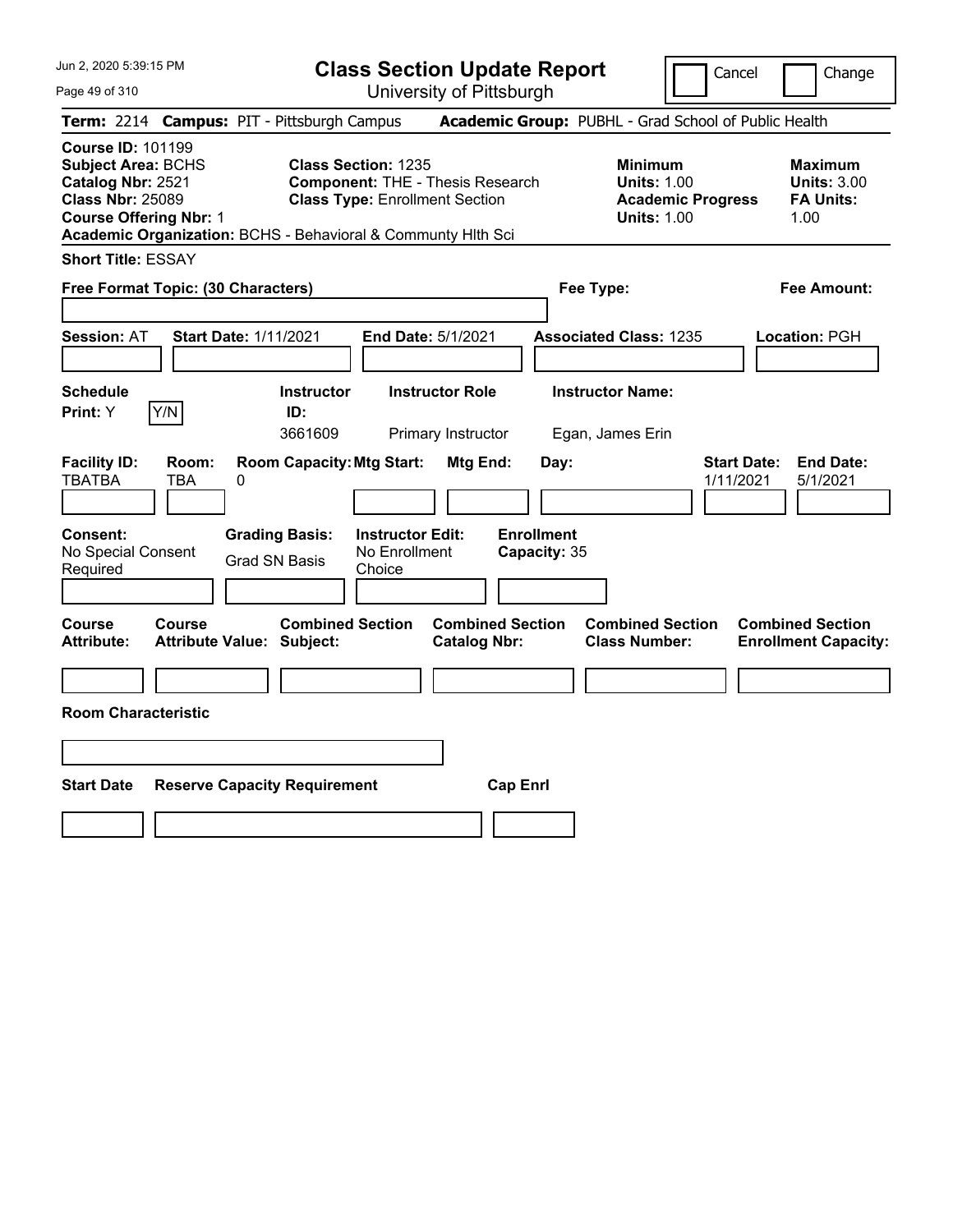Page 50 of 310

**Class Section Update Report**

Cancel Change

|                                                                                                                                        |              | Term: 2214 Campus: PIT - Pittsburgh Campus                   |                                                                     |                                                |                                   | Academic Group: PUBHL - Grad School of Public Health                                   |                                 |                                                                  |
|----------------------------------------------------------------------------------------------------------------------------------------|--------------|--------------------------------------------------------------|---------------------------------------------------------------------|------------------------------------------------|-----------------------------------|----------------------------------------------------------------------------------------|---------------------------------|------------------------------------------------------------------|
| <b>Course ID: 101199</b><br><b>Subject Area: BCHS</b><br>Catalog Nbr: 2521<br><b>Class Nbr: 26652</b><br><b>Course Offering Nbr: 1</b> |              | Academic Organization: BCHS - Behavioral & Communty Hlth Sci | <b>Class Section: 1240</b><br><b>Class Type: Enrollment Section</b> | <b>Component: THE - Thesis Research</b>        |                                   | <b>Minimum</b><br><b>Units: 1.00</b><br><b>Academic Progress</b><br><b>Units: 1.00</b> |                                 | <b>Maximum</b><br><b>Units: 3.00</b><br><b>FA Units:</b><br>1.00 |
| <b>Short Title: ESSAY</b>                                                                                                              |              |                                                              |                                                                     |                                                |                                   |                                                                                        |                                 |                                                                  |
| Free Format Topic: (30 Characters)                                                                                                     |              |                                                              |                                                                     |                                                | Fee Type:                         |                                                                                        |                                 | <b>Fee Amount:</b>                                               |
| <b>Session: AT</b>                                                                                                                     |              | <b>Start Date: 1/11/2021</b>                                 | End Date: 5/1/2021                                                  |                                                |                                   | <b>Associated Class: 1240</b>                                                          |                                 | Location: PGH                                                    |
| <b>Schedule</b><br>Y/N<br>Print: Y                                                                                                     |              | <b>Instructor</b><br>ID:<br>2961505                          |                                                                     | <b>Instructor Role</b><br>Primary Instructor   |                                   | <b>Instructor Name:</b><br>Maseru, Noble A-W                                           |                                 |                                                                  |
| <b>Facility ID:</b><br><b>TBATBA</b>                                                                                                   | Room:<br>TBA | <b>Room Capacity: Mtg Start:</b><br>0                        |                                                                     | Mtg End:                                       | Day:                              |                                                                                        | <b>Start Date:</b><br>1/11/2021 | <b>End Date:</b><br>5/1/2021                                     |
| Consent:<br>No Special Consent<br>Required                                                                                             |              | <b>Grading Basis:</b><br><b>Grad SN Basis</b>                | <b>Instructor Edit:</b><br>No Enrollment<br>Choice                  |                                                | <b>Enrollment</b><br>Capacity: 35 |                                                                                        |                                 |                                                                  |
| <b>Course</b><br><b>Attribute:</b>                                                                                                     | Course       | <b>Combined Section</b><br><b>Attribute Value: Subject:</b>  |                                                                     | <b>Combined Section</b><br><b>Catalog Nbr:</b> |                                   | <b>Combined Section</b><br><b>Class Number:</b>                                        |                                 | <b>Combined Section</b><br><b>Enrollment Capacity:</b>           |
| <b>Room Characteristic</b>                                                                                                             |              |                                                              |                                                                     |                                                |                                   |                                                                                        |                                 |                                                                  |
|                                                                                                                                        |              |                                                              |                                                                     |                                                |                                   |                                                                                        |                                 |                                                                  |
| <b>Start Date</b>                                                                                                                      |              | <b>Reserve Capacity Requirement</b>                          |                                                                     | <b>Cap Enrl</b>                                |                                   |                                                                                        |                                 |                                                                  |
|                                                                                                                                        |              |                                                              |                                                                     |                                                |                                   |                                                                                        |                                 |                                                                  |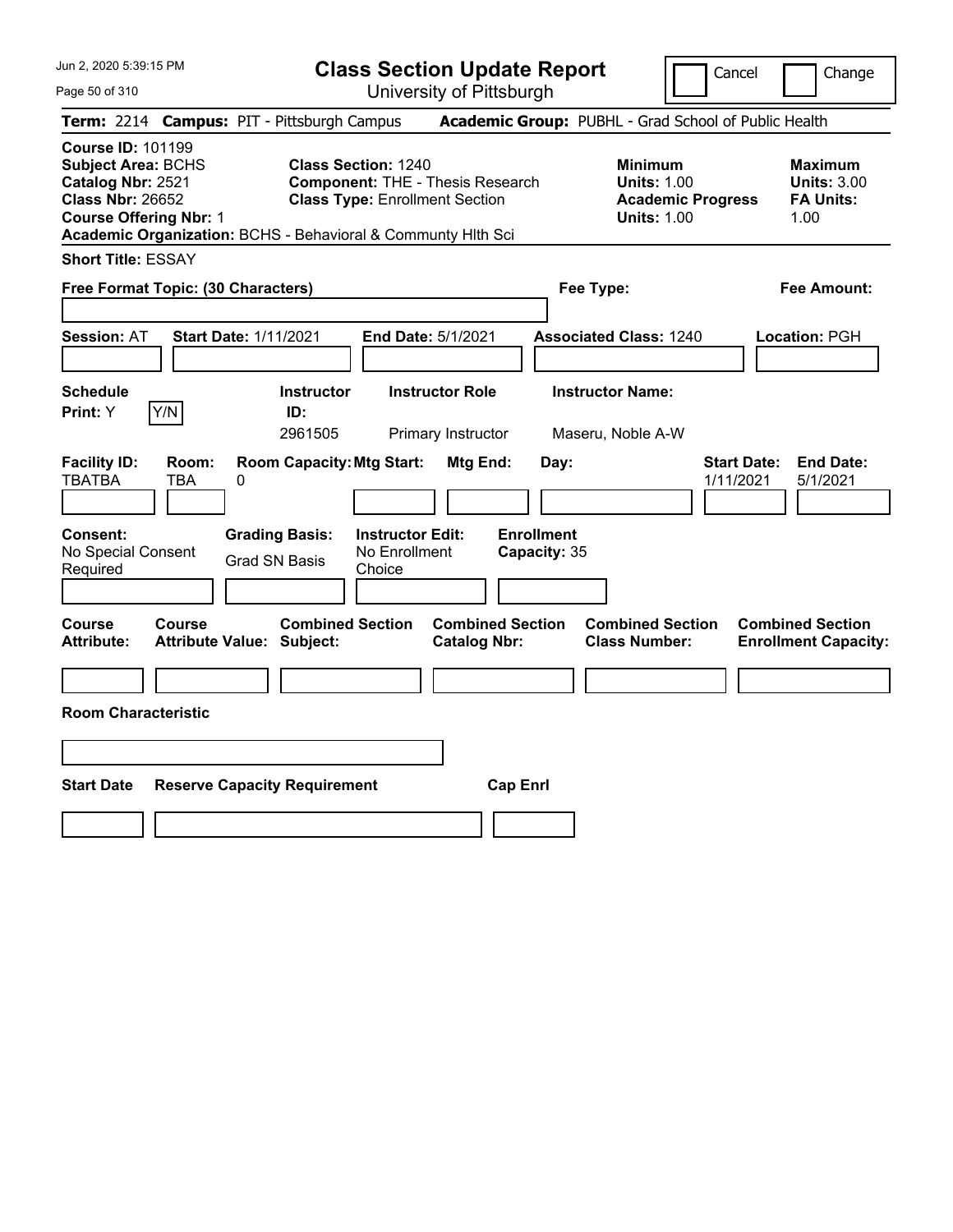**Class Section Update Report** University of Pittsburgh

Cancel Change

Page 51 of 310

|                                                                                                                                        |              | Term: 2214 Campus: PIT - Pittsburgh Campus                  |                                                                                                                                                                                |                                                | Academic Group: PUBHL - Grad School of Public Health                                   |                                 |                                                                  |
|----------------------------------------------------------------------------------------------------------------------------------------|--------------|-------------------------------------------------------------|--------------------------------------------------------------------------------------------------------------------------------------------------------------------------------|------------------------------------------------|----------------------------------------------------------------------------------------|---------------------------------|------------------------------------------------------------------|
| <b>Course ID: 101199</b><br><b>Subject Area: BCHS</b><br>Catalog Nbr: 2521<br><b>Class Nbr: 27974</b><br><b>Course Offering Nbr: 1</b> |              |                                                             | <b>Class Section: 1245</b><br><b>Component: THE - Thesis Research</b><br><b>Class Type: Enrollment Section</b><br>Academic Organization: BCHS - Behavioral & Communty Hlth Sci |                                                | <b>Minimum</b><br><b>Units: 1.00</b><br><b>Academic Progress</b><br><b>Units: 1.00</b> |                                 | <b>Maximum</b><br><b>Units: 3.00</b><br><b>FA Units:</b><br>1.00 |
| <b>Short Title: ESSAY</b>                                                                                                              |              |                                                             |                                                                                                                                                                                |                                                |                                                                                        |                                 |                                                                  |
| Free Format Topic: (30 Characters)                                                                                                     |              |                                                             |                                                                                                                                                                                | Fee Type:                                      |                                                                                        | <b>Fee Amount:</b>              |                                                                  |
| <b>Session: AT</b>                                                                                                                     |              | <b>Start Date: 1/11/2021</b>                                | End Date: 5/1/2021                                                                                                                                                             |                                                | <b>Associated Class: 1245</b>                                                          |                                 | Location: PGH                                                    |
| <b>Schedule</b><br>Print: Y                                                                                                            | Y/N          | <b>Instructor</b><br>ID:<br>1026878                         | <b>Instructor Role</b><br>Primary Instructor                                                                                                                                   |                                                | <b>Instructor Name:</b><br>Garland, Richard                                            |                                 |                                                                  |
| <b>Facility ID:</b><br><b>TBATBA</b>                                                                                                   | Room:<br>TBA | <b>Room Capacity: Mtg Start:</b><br>0                       |                                                                                                                                                                                | Mtg End:<br>Day:                               |                                                                                        | <b>Start Date:</b><br>1/11/2021 | <b>End Date:</b><br>5/1/2021                                     |
| <b>Consent:</b><br>No Special Consent<br>Required                                                                                      |              | <b>Grading Basis:</b><br><b>Grad SN Basis</b>               | <b>Instructor Edit:</b><br>No Enrollment<br>Choice                                                                                                                             | <b>Enrollment</b><br>Capacity: 24              |                                                                                        |                                 |                                                                  |
| <b>Course</b><br><b>Attribute:</b>                                                                                                     | Course       | <b>Combined Section</b><br><b>Attribute Value: Subject:</b> |                                                                                                                                                                                | <b>Combined Section</b><br><b>Catalog Nbr:</b> | <b>Combined Section</b><br><b>Class Number:</b>                                        |                                 | <b>Combined Section</b><br><b>Enrollment Capacity:</b>           |
| <b>Room Characteristic</b>                                                                                                             |              |                                                             |                                                                                                                                                                                |                                                |                                                                                        |                                 |                                                                  |
|                                                                                                                                        |              |                                                             |                                                                                                                                                                                |                                                |                                                                                        |                                 |                                                                  |
| <b>Start Date</b>                                                                                                                      |              | <b>Reserve Capacity Requirement</b>                         |                                                                                                                                                                                | <b>Cap Enrl</b>                                |                                                                                        |                                 |                                                                  |
|                                                                                                                                        |              |                                                             |                                                                                                                                                                                |                                                |                                                                                        |                                 |                                                                  |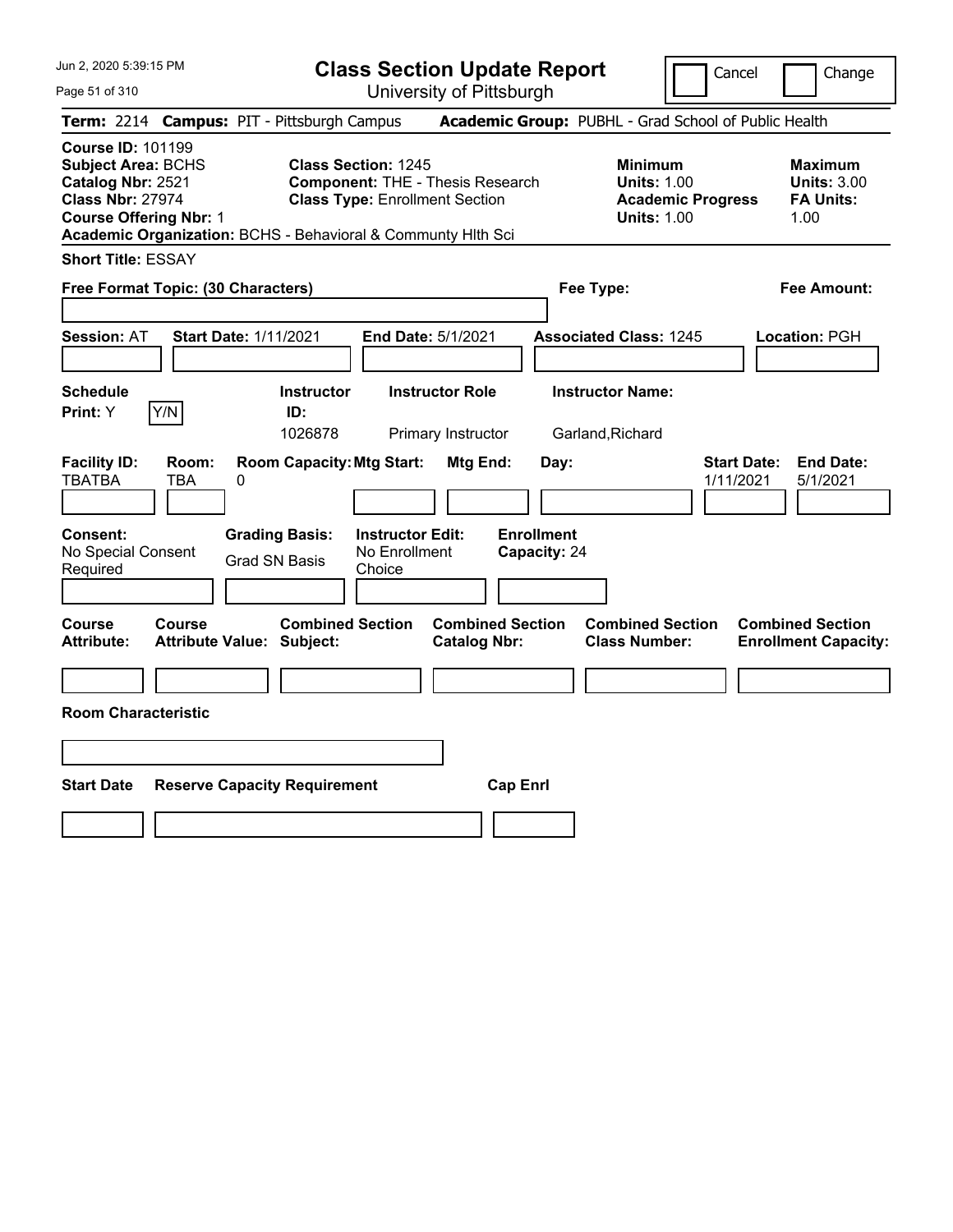| Jun 2, 2020 5:39:15 PM                                                                                                                                                                                 |                              |                                                             |                                                               | <b>Class Section Update Report</b>             |                                   |                                                            |                          | Cancel                          | Change                                                           |
|--------------------------------------------------------------------------------------------------------------------------------------------------------------------------------------------------------|------------------------------|-------------------------------------------------------------|---------------------------------------------------------------|------------------------------------------------|-----------------------------------|------------------------------------------------------------|--------------------------|---------------------------------|------------------------------------------------------------------|
| Page 52 of 310                                                                                                                                                                                         |                              |                                                             |                                                               | University of Pittsburgh                       |                                   |                                                            |                          |                                 |                                                                  |
| Term: 2214 Campus: PIT - Pittsburgh Campus                                                                                                                                                             |                              |                                                             |                                                               |                                                |                                   | Academic Group: PUBHL - Grad School of Public Health       |                          |                                 |                                                                  |
| <b>Course ID: 183873</b><br><b>Subject Area: BCHS</b><br>Catalog Nbr: 2523<br><b>Class Nbr: 21130</b><br><b>Course Offering Nbr: 1</b><br>Academic Organization: BCHS - Behavioral & Communty Hith Sci |                              |                                                             | <b>Class Section: 1320</b><br><b>Component: LEC - Lecture</b> | <b>Class Type: Enrollment Section</b>          |                                   | <b>Minimum</b><br><b>Units: 3.00</b><br><b>Units: 3.00</b> | <b>Academic Progress</b> |                                 | <b>Maximum</b><br><b>Units: 3.00</b><br><b>FA Units:</b><br>3.00 |
| Short Title: PH PRGM PLNNG & PROPSL WRITNG                                                                                                                                                             |                              |                                                             |                                                               |                                                |                                   |                                                            |                          |                                 |                                                                  |
| Free Format Topic: (30 Characters)                                                                                                                                                                     |                              |                                                             |                                                               |                                                |                                   | Fee Type:                                                  |                          |                                 | Fee Amount:                                                      |
| <b>Session: AT</b>                                                                                                                                                                                     | <b>Start Date: 1/11/2021</b> |                                                             |                                                               | End Date: 5/1/2021                             |                                   | <b>Associated Class: 1320</b>                              |                          |                                 | Location: PGH                                                    |
| <b>Schedule</b><br>Y/N<br>Print: Y                                                                                                                                                                     |                              | <b>Instructor</b><br>ID:<br>1089811                         |                                                               | <b>Instructor Role</b><br>Primary Instructor   |                                   | <b>Instructor Name:</b><br>Hawk, Mary E                    |                          |                                 |                                                                  |
| <b>Facility ID:</b><br>PUBHL0A216                                                                                                                                                                      | Room:<br>0A216<br>39         | <b>Room Capacity: Mtg Start:</b>                            | 11:00 AM                                                      | Mtg End:<br>1:55 PM                            | Day:<br>Th                        |                                                            |                          | <b>Start Date:</b><br>1/11/2021 | <b>End Date:</b><br>5/1/2021                                     |
| Consent:<br>No Special Consent<br>Required                                                                                                                                                             |                              | <b>Grading Basis:</b><br><b>Grad Letter Grade</b>           | <b>Instructor Edit:</b><br>No Enrollment<br>Choice            |                                                | <b>Enrollment</b><br>Capacity: 25 |                                                            |                          |                                 |                                                                  |
| Course<br>Attribute:                                                                                                                                                                                   | Course                       | <b>Combined Section</b><br><b>Attribute Value: Subject:</b> |                                                               | <b>Combined Section</b><br><b>Catalog Nbr:</b> |                                   | <b>Combined Section</b><br><b>Class Number:</b>            |                          |                                 | <b>Combined Section</b><br><b>Enrollment Capacity:</b>           |
| <b>Room Characteristic</b><br>PeopleSoft - Scheduled (PS)                                                                                                                                              |                              |                                                             |                                                               |                                                |                                   |                                                            |                          |                                 |                                                                  |
| <b>Start Date</b>                                                                                                                                                                                      |                              | <b>Reserve Capacity Requirement</b>                         |                                                               | <b>Cap Enrl</b>                                |                                   |                                                            |                          |                                 |                                                                  |
|                                                                                                                                                                                                        |                              |                                                             |                                                               |                                                |                                   |                                                            |                          |                                 |                                                                  |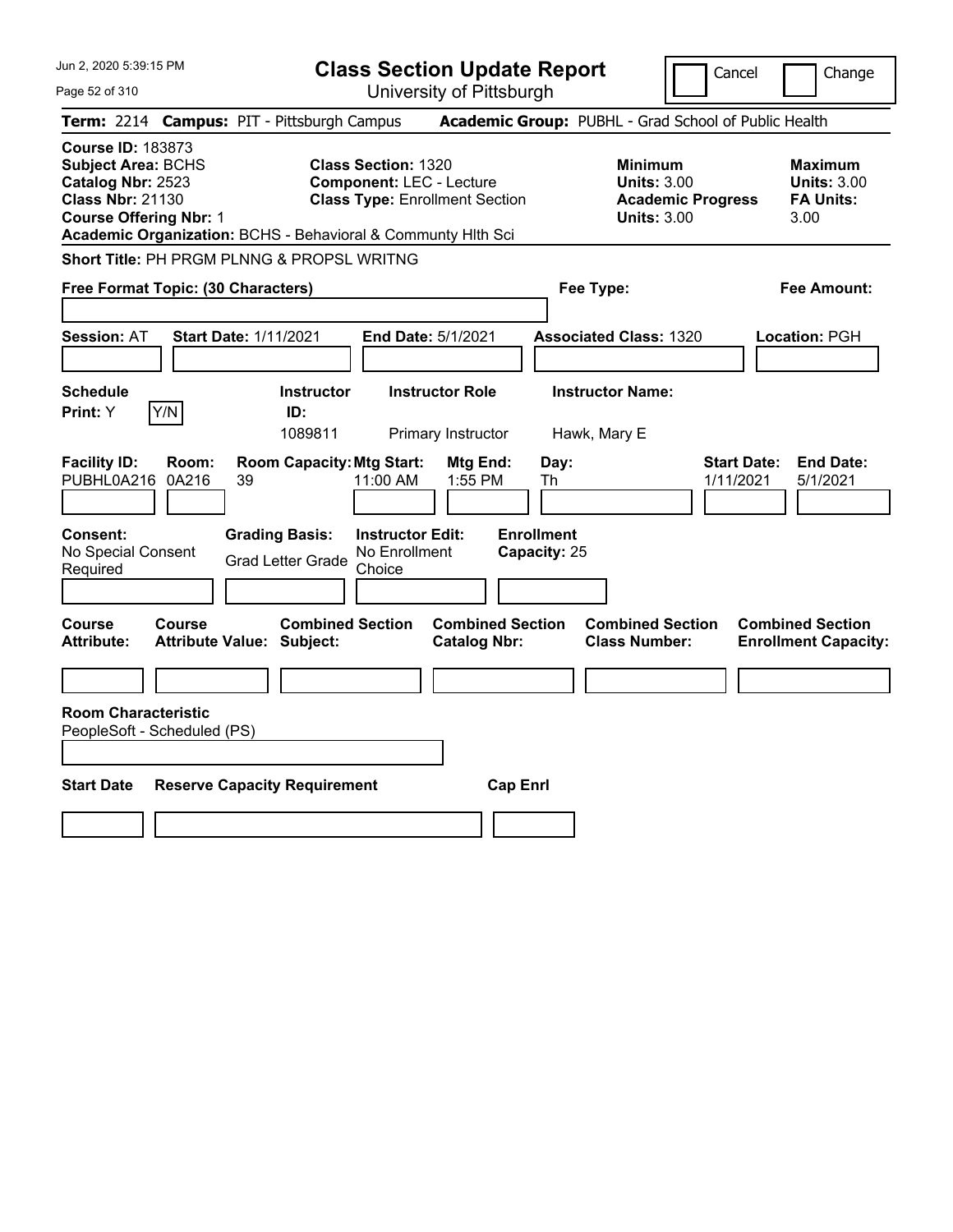| Jun 2, 2020 5:39:15 PM                                                                                                                     |                                                                                                                        | <b>Class Section Update Report</b>                                                                     |                                                | Cancel<br>Change                                |                                                                                        |                                                                                            |  |  |  |
|--------------------------------------------------------------------------------------------------------------------------------------------|------------------------------------------------------------------------------------------------------------------------|--------------------------------------------------------------------------------------------------------|------------------------------------------------|-------------------------------------------------|----------------------------------------------------------------------------------------|--------------------------------------------------------------------------------------------|--|--|--|
| Page 53 of 310                                                                                                                             |                                                                                                                        | University of Pittsburgh                                                                               |                                                |                                                 |                                                                                        |                                                                                            |  |  |  |
|                                                                                                                                            | Term: 2214 Campus: PIT - Pittsburgh Campus                                                                             |                                                                                                        |                                                |                                                 |                                                                                        | Academic Group: PUBHL - Grad School of Public Health                                       |  |  |  |
| <b>Course ID: 170483</b><br><b>Subject Area: BCHS</b><br>Catalog Nbr: 2524<br><b>Class Nbr: 17951</b><br><b>Course Offering Nbr: 1</b>     | Academic Organization: BCHS - Behavioral & Communty Hlth Sci                                                           | <b>Class Section: 1030</b><br><b>Component: LEC - Lecture</b><br><b>Class Type: Enrollment Section</b> |                                                |                                                 | <b>Minimum</b><br><b>Units: 3.00</b><br><b>Academic Progress</b><br><b>Units: 3.00</b> | <b>Maximum</b><br><b>Units: 3.00</b><br><b>FA Units:</b><br>3.00                           |  |  |  |
|                                                                                                                                            | Short Title: OVERVIEW OF HEALTH EQUITY                                                                                 |                                                                                                        |                                                |                                                 |                                                                                        |                                                                                            |  |  |  |
| Free Format Topic: (30 Characters)                                                                                                         |                                                                                                                        |                                                                                                        |                                                | Fee Amount:<br>Fee Type:                        |                                                                                        |                                                                                            |  |  |  |
|                                                                                                                                            |                                                                                                                        |                                                                                                        |                                                |                                                 |                                                                                        |                                                                                            |  |  |  |
| <b>Session: AT</b>                                                                                                                         | <b>Start Date: 1/11/2021</b>                                                                                           | <b>End Date: 5/1/2021</b>                                                                              |                                                | <b>Associated Class: 1030</b>                   |                                                                                        | Location: PGH                                                                              |  |  |  |
|                                                                                                                                            |                                                                                                                        |                                                                                                        |                                                |                                                 |                                                                                        |                                                                                            |  |  |  |
| <b>Schedule</b>                                                                                                                            | <b>Instructor</b>                                                                                                      | <b>Instructor Role</b>                                                                                 |                                                | <b>Instructor Name:</b>                         |                                                                                        |                                                                                            |  |  |  |
| Y/N<br><b>Print:</b> Y                                                                                                                     | ID:<br>2909577                                                                                                         | Primary Instructor                                                                                     |                                                | Elias, Thistle Inga                             |                                                                                        |                                                                                            |  |  |  |
| <b>Facility ID:</b><br>Room:<br>PUBHL0A425<br>0A425<br><b>Consent:</b><br>No Special Consent<br>Required<br><b>Course</b><br><b>Course</b> | <b>Room Capacity: Mtg Start:</b><br>24<br><b>Grading Basis:</b><br><b>Grad Letter Grade</b><br><b>Combined Section</b> | 1:00 PM<br><b>Instructor Edit:</b><br>No Enrollment<br>Choice                                          | Mtg End:<br>3:55 PM<br><b>Combined Section</b> | Day:<br>We<br><b>Enrollment</b><br>Capacity: 20 | <b>Combined Section</b>                                                                | <b>End Date:</b><br><b>Start Date:</b><br>1/11/2021<br>5/1/2021<br><b>Combined Section</b> |  |  |  |
| <b>Attribute:</b><br>UCIS<br><b>GLBST</b>                                                                                                  | <b>Attribute Value: Subject:</b>                                                                                       |                                                                                                        | <b>Catalog Nbr:</b>                            |                                                 | <b>Class Number:</b>                                                                   | <b>Enrollment Capacity:</b>                                                                |  |  |  |
| UCIS<br><b>UGH</b>                                                                                                                         |                                                                                                                        |                                                                                                        |                                                |                                                 |                                                                                        |                                                                                            |  |  |  |
| <b>Room Characteristic</b><br>PeopleSoft - Scheduled (PS)                                                                                  |                                                                                                                        |                                                                                                        |                                                |                                                 |                                                                                        |                                                                                            |  |  |  |
| <b>Start Date</b>                                                                                                                          | <b>Reserve Capacity Requirement</b>                                                                                    |                                                                                                        | <b>Cap Enrl</b>                                |                                                 |                                                                                        |                                                                                            |  |  |  |
|                                                                                                                                            |                                                                                                                        |                                                                                                        |                                                |                                                 |                                                                                        |                                                                                            |  |  |  |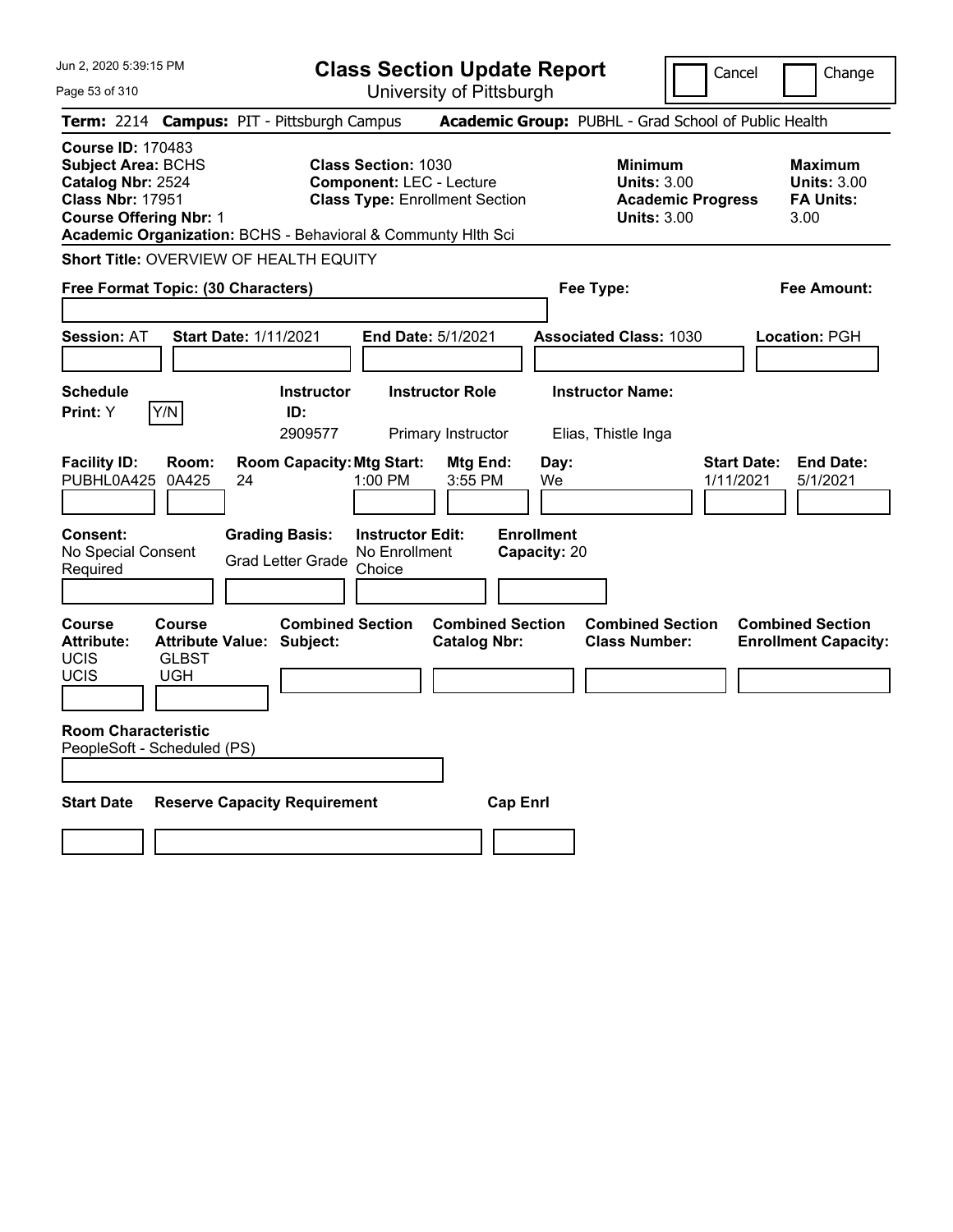| Jun 2, 2020 5:39:15 PM                                                                                                                 | <b>Class Section Update Report</b>                                                                                                                                     |                                                                                                   | Cancel                          | Change                                                           |
|----------------------------------------------------------------------------------------------------------------------------------------|------------------------------------------------------------------------------------------------------------------------------------------------------------------------|---------------------------------------------------------------------------------------------------|---------------------------------|------------------------------------------------------------------|
| Page 54 of 310                                                                                                                         | University of Pittsburgh                                                                                                                                               |                                                                                                   |                                 |                                                                  |
| Term: 2214 Campus: PIT - Pittsburgh Campus                                                                                             |                                                                                                                                                                        | Academic Group: PUBHL - Grad School of Public Health                                              |                                 |                                                                  |
| <b>Course ID: 178167</b><br><b>Subject Area: BCHS</b><br>Catalog Nbr: 2528<br><b>Class Nbr: 22124</b><br><b>Course Offering Nbr: 1</b> | <b>Class Section: 1010</b><br><b>Component: SEM - Seminar</b><br><b>Class Type: Enrollment Section</b><br>Academic Organization: BCHS - Behavioral & Communty Hlth Sci | <b>Minimum</b><br><b>Units: 1.00</b><br><b>Units: 1.00</b>                                        | <b>Academic Progress</b>        | <b>Maximum</b><br><b>Units: 1.00</b><br><b>FA Units:</b><br>1.00 |
| <b>Short Title: INTGRTV SEM IN HEALTH EQUITY</b>                                                                                       |                                                                                                                                                                        |                                                                                                   |                                 |                                                                  |
| Free Format Topic: (30 Characters)                                                                                                     |                                                                                                                                                                        | Fee Type:                                                                                         |                                 | Fee Amount:                                                      |
| <b>Session: AT</b><br><b>Start Date: 1/11/2021</b>                                                                                     | <b>End Date: 5/1/2021</b>                                                                                                                                              | <b>Associated Class: 1010</b>                                                                     |                                 | Location: PGH                                                    |
| <b>Schedule</b><br>Y/N<br>Print: Y                                                                                                     | <b>Instructor Role</b><br><b>Instructor</b><br>ID:<br>1026878<br>Secondary Instructor<br>2961505<br>Primary Instructor                                                 | <b>Instructor Name:</b><br>Garland, Richard<br>Maseru, Noble A-W                                  |                                 |                                                                  |
| <b>Facility ID:</b><br>Room:<br><b>TBATBA</b><br>TBA<br>0                                                                              | <b>Room Capacity: Mtg Start:</b><br>10:00 AM                                                                                                                           | Mtg End:<br>Day:<br>12:00 PM<br>Mo                                                                | <b>Start Date:</b><br>1/11/2021 | <b>End Date:</b><br>5/1/2021                                     |
| <b>Consent:</b><br>No Special Consent<br>Required                                                                                      | <b>Instructor Edit:</b><br><b>Grading Basis:</b><br>No Enrollment<br><b>Grad Letter Grade</b><br>Choice                                                                | <b>Enrollment</b><br>Capacity: 14                                                                 |                                 |                                                                  |
| Course<br>Course<br><b>Attribute:</b><br><b>Attribute Value: Subject:</b>                                                              | <b>Combined Section</b>                                                                                                                                                | <b>Combined Section</b><br><b>Combined Section</b><br><b>Class Number:</b><br><b>Catalog Nbr:</b> |                                 | <b>Combined Section</b><br><b>Enrollment Capacity:</b>           |
|                                                                                                                                        |                                                                                                                                                                        |                                                                                                   |                                 |                                                                  |
| <b>Room Characteristic</b>                                                                                                             |                                                                                                                                                                        |                                                                                                   |                                 |                                                                  |
|                                                                                                                                        |                                                                                                                                                                        |                                                                                                   |                                 |                                                                  |
| <b>Start Date</b><br><b>Reserve Capacity Requirement</b>                                                                               |                                                                                                                                                                        | <b>Cap Enrl</b>                                                                                   |                                 |                                                                  |
|                                                                                                                                        |                                                                                                                                                                        |                                                                                                   |                                 |                                                                  |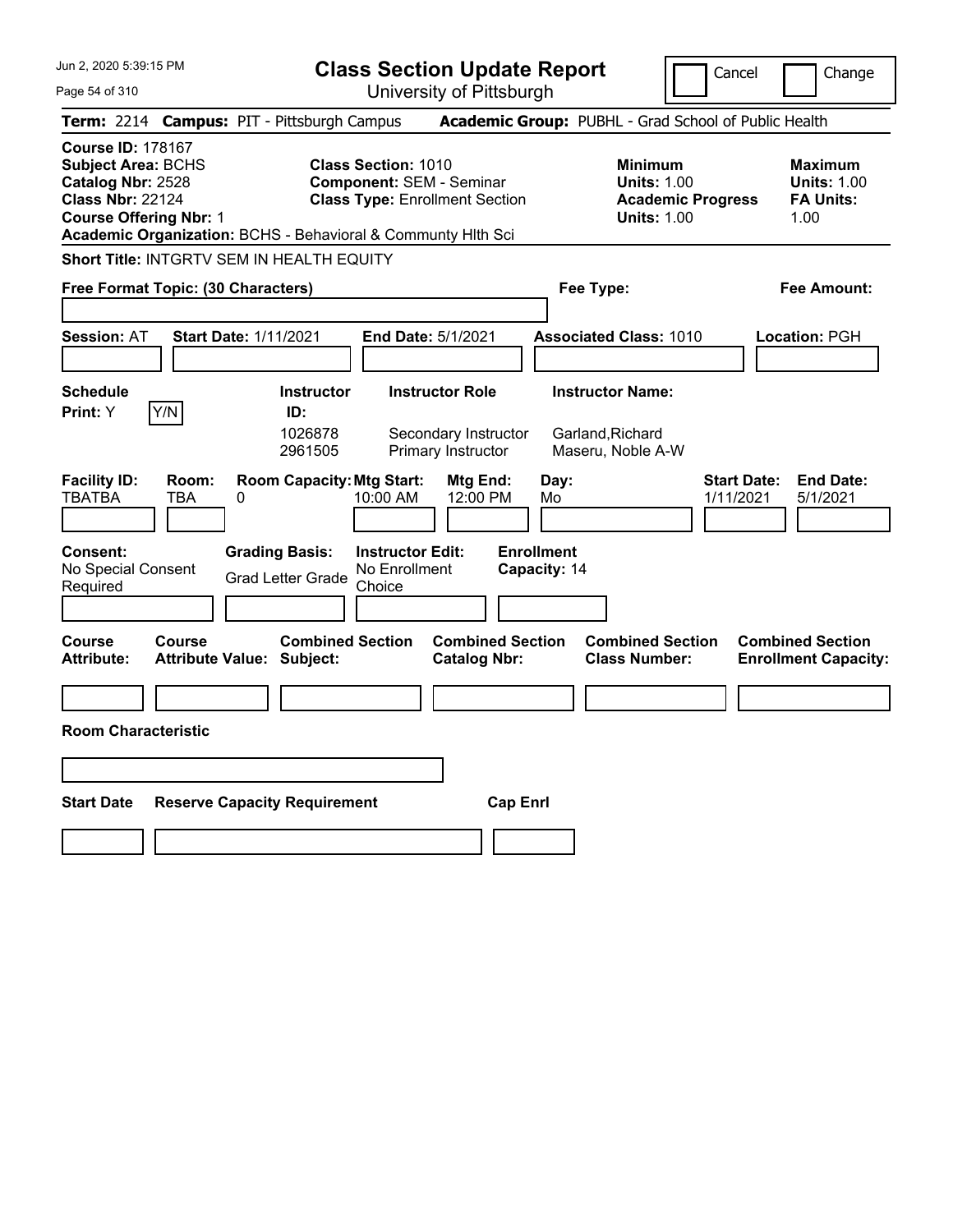| Jun 2, 2020 5:39:15 PM                                                                                                                 |                                                              | <b>Class Section Update Report</b>                                                                     |                                                |                                                                                        | Cancel                          | Change                                                           |
|----------------------------------------------------------------------------------------------------------------------------------------|--------------------------------------------------------------|--------------------------------------------------------------------------------------------------------|------------------------------------------------|----------------------------------------------------------------------------------------|---------------------------------|------------------------------------------------------------------|
| Page 55 of 310                                                                                                                         |                                                              | University of Pittsburgh                                                                               |                                                |                                                                                        |                                 |                                                                  |
|                                                                                                                                        | Term: 2214 Campus: PIT - Pittsburgh Campus                   |                                                                                                        |                                                | Academic Group: PUBHL - Grad School of Public Health                                   |                                 |                                                                  |
| <b>Course ID: 101201</b><br><b>Subject Area: BCHS</b><br>Catalog Nbr: 2532<br><b>Class Nbr: 28221</b><br><b>Course Offering Nbr: 1</b> | Academic Organization: BCHS - Behavioral & Communty Hith Sci | <b>Class Section: 1210</b><br><b>Component: LEC - Lecture</b><br><b>Class Type: Enrollment Section</b> |                                                | <b>Minimum</b><br><b>Units: 2.00</b><br><b>Academic Progress</b><br><b>Units: 2.00</b> |                                 | <b>Maximum</b><br><b>Units: 2.00</b><br><b>FA Units:</b><br>2.00 |
|                                                                                                                                        | Short Title: DIMENSNS OF AGING: CULT & HLTH                  |                                                                                                        |                                                |                                                                                        |                                 |                                                                  |
| Free Format Topic: (30 Characters)<br><b>DIMENSIONS OF AGING</b>                                                                       |                                                              |                                                                                                        |                                                | Fee Type:                                                                              |                                 | <b>Fee Amount:</b>                                               |
| <b>Session: AT</b>                                                                                                                     | <b>Start Date: 1/11/2021</b>                                 | <b>End Date: 5/1/2021</b>                                                                              |                                                | <b>Associated Class: 1210</b>                                                          |                                 | <b>Location: PGH</b>                                             |
| <b>Schedule</b><br>Y/N<br>Print: Y                                                                                                     | <b>Instructor</b><br>ID:<br>2929892                          | <b>Instructor Role</b><br>Primary Instructor                                                           |                                                | <b>Instructor Name:</b><br>Albert, Steven M                                            |                                 |                                                                  |
| <b>Facility ID:</b><br>Room:<br><b>TBATBA</b><br>TBA                                                                                   | <b>Room Capacity: Mtg Start:</b><br>0                        | $4:00$ PM                                                                                              | Mtg End:<br>Day:<br>6:00 PM<br>Th              |                                                                                        | <b>Start Date:</b><br>1/11/2021 | <b>End Date:</b><br>5/1/2021                                     |
| <b>Consent:</b><br>No Special Consent<br>Required                                                                                      | <b>Grading Basis:</b><br><b>Grad Letter Grade</b>            | <b>Instructor Edit:</b><br>No Enrollment<br>Choice                                                     | <b>Enrollment</b><br>Capacity: 8               |                                                                                        |                                 |                                                                  |
| <b>Course</b><br>Course<br><b>Attribute:</b><br><b>UCIS</b><br><b>ASP</b><br><b>UCIS</b><br><b>GLBST</b>                               | <b>Attribute Value: Subject:</b>                             | <b>Combined Section</b>                                                                                | <b>Combined Section</b><br><b>Catalog Nbr:</b> | <b>Combined Section</b><br><b>Class Number:</b>                                        |                                 | <b>Combined Section</b><br><b>Enrollment Capacity:</b>           |
| <b>Room Characteristic</b>                                                                                                             |                                                              |                                                                                                        |                                                |                                                                                        |                                 |                                                                  |
|                                                                                                                                        |                                                              |                                                                                                        |                                                |                                                                                        |                                 |                                                                  |
| <b>Start Date</b>                                                                                                                      | <b>Reserve Capacity Requirement</b>                          |                                                                                                        | <b>Cap Enrl</b>                                |                                                                                        |                                 |                                                                  |
|                                                                                                                                        |                                                              |                                                                                                        |                                                |                                                                                        |                                 |                                                                  |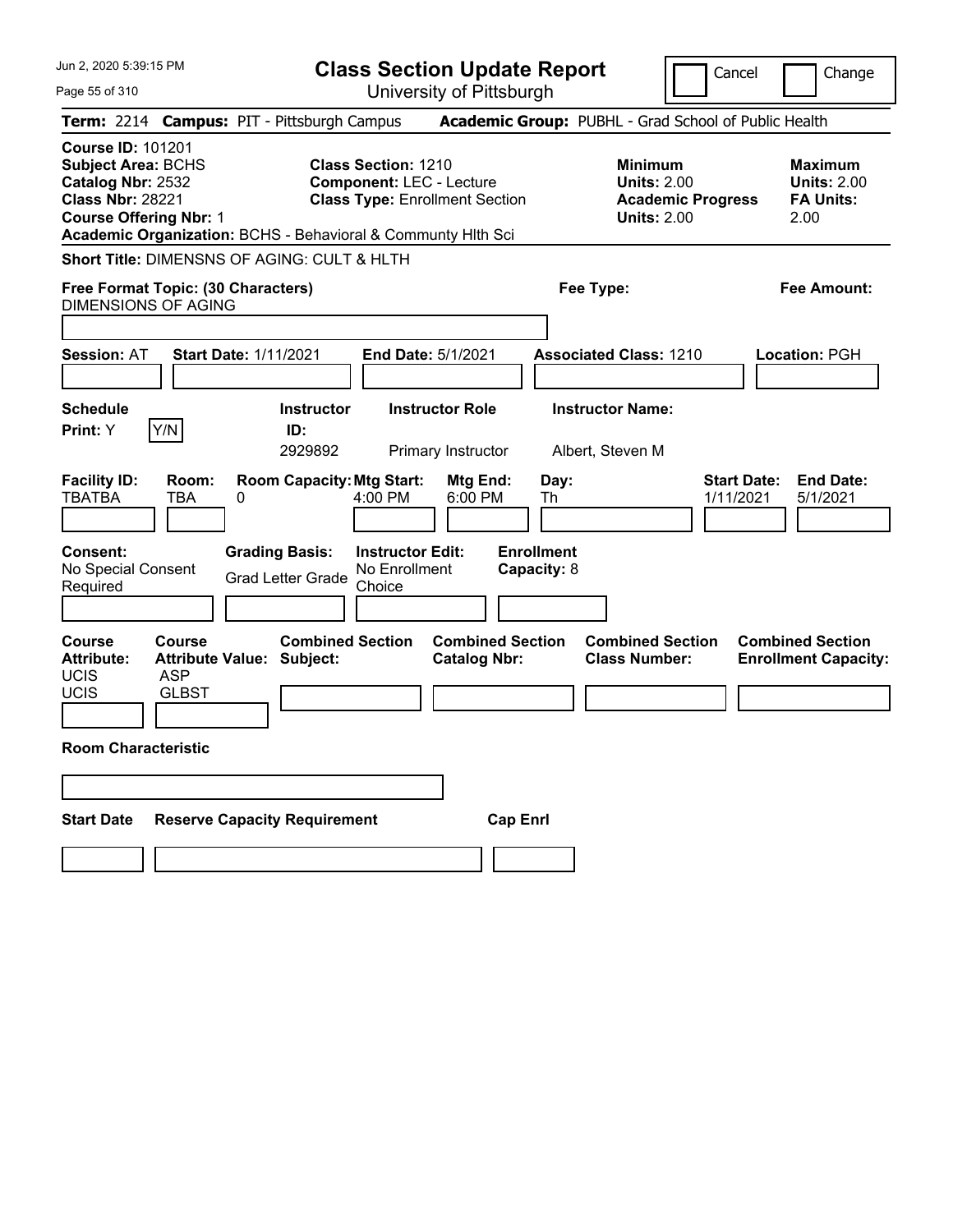| Jun 2, 2020 5:39:15 PM                                                                                                                 | <b>Class Section Update Report</b>                                                                                                                                     | Change<br>Cancel                                                                |                                                                  |  |  |  |
|----------------------------------------------------------------------------------------------------------------------------------------|------------------------------------------------------------------------------------------------------------------------------------------------------------------------|---------------------------------------------------------------------------------|------------------------------------------------------------------|--|--|--|
| Page 56 of 310                                                                                                                         | University of Pittsburgh                                                                                                                                               |                                                                                 |                                                                  |  |  |  |
| Term: 2214 Campus: PIT - Pittsburgh Campus                                                                                             |                                                                                                                                                                        | Academic Group: PUBHL - Grad School of Public Health                            |                                                                  |  |  |  |
| <b>Course ID: 101218</b><br><b>Subject Area: BCHS</b><br>Catalog Nbr: 2558<br><b>Class Nbr: 18426</b><br><b>Course Offering Nbr: 1</b> | <b>Class Section: 1030</b><br><b>Component: LEC - Lecture</b><br><b>Class Type: Enrollment Section</b><br>Academic Organization: BCHS - Behavioral & Communty Hlth Sci | Minimum<br><b>Units: 3.00</b><br><b>Academic Progress</b><br><b>Units: 3.00</b> | <b>Maximum</b><br><b>Units: 3.00</b><br><b>FA Units:</b><br>3.00 |  |  |  |
| <b>Short Title: HEALTH PROGRAM EVALUATION</b>                                                                                          |                                                                                                                                                                        |                                                                                 |                                                                  |  |  |  |
| Free Format Topic: (30 Characters)                                                                                                     |                                                                                                                                                                        | Fee Type:                                                                       | Fee Amount:                                                      |  |  |  |
| <b>Session: AT</b><br><b>Start Date: 1/11/2021</b>                                                                                     | <b>End Date: 5/1/2021</b>                                                                                                                                              | <b>Associated Class: 1030</b>                                                   | Location: PGH                                                    |  |  |  |
| <b>Schedule</b><br>Y/N<br><b>Print: Y</b>                                                                                              | <b>Instructor Role</b><br><b>Instructor</b><br>ID:<br>2909577<br>Primary Instructor<br>Secondary Instructor<br>3785428                                                 | <b>Instructor Name:</b><br>Elias, Thistle Inga<br>Kinsky, Suzanne Marie         |                                                                  |  |  |  |
| <b>Facility ID:</b><br>Room:<br>PUBHL0A216<br>0A216<br>39                                                                              | <b>Room Capacity: Mtg Start:</b><br>Mtg End:<br>$1:00$ PM<br>3:55 PM                                                                                                   | Day:<br>Mo                                                                      | <b>Start Date:</b><br><b>End Date:</b><br>1/11/2021<br>5/1/2021  |  |  |  |
| <b>Consent:</b><br><b>Grading Basis:</b><br>No Special Consent<br>Required                                                             | <b>Instructor Edit:</b><br>No Enrollment<br><b>Grad Letter Grade</b><br>Choice                                                                                         | <b>Enrollment</b><br>Capacity: 20                                               |                                                                  |  |  |  |
| Course<br>Course<br><b>Attribute:</b><br><b>Attribute Value: Subject:</b>                                                              | <b>Combined Section</b><br><b>Combined Section</b><br><b>Catalog Nbr:</b>                                                                                              | <b>Combined Section</b><br><b>Class Number:</b>                                 | <b>Combined Section</b><br><b>Enrollment Capacity:</b>           |  |  |  |
|                                                                                                                                        |                                                                                                                                                                        |                                                                                 |                                                                  |  |  |  |
| <b>Room Characteristic</b><br>PeopleSoft - Scheduled (PS)                                                                              |                                                                                                                                                                        |                                                                                 |                                                                  |  |  |  |
| <b>Start Date</b><br><b>Reserve Capacity Requirement</b>                                                                               | <b>Cap Enri</b>                                                                                                                                                        |                                                                                 |                                                                  |  |  |  |
|                                                                                                                                        |                                                                                                                                                                        |                                                                                 |                                                                  |  |  |  |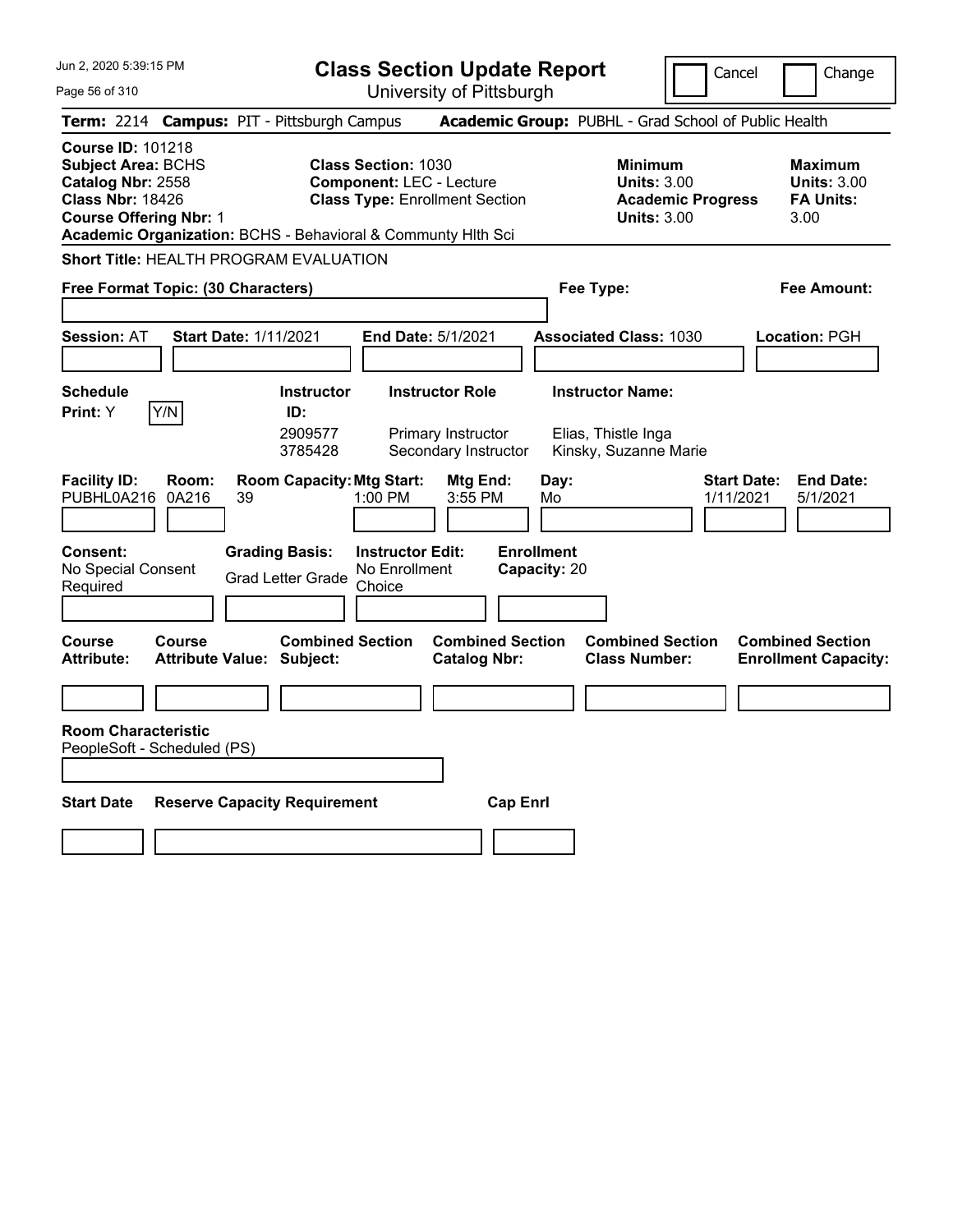| Jun 2, 2020 5:39:15 PM                                                                                                                                                                                 |                                                             | <b>Class Section Update Report</b>                                                              |                                                      | Cancel<br>Change                                                                |                                                                  |  |  |  |  |
|--------------------------------------------------------------------------------------------------------------------------------------------------------------------------------------------------------|-------------------------------------------------------------|-------------------------------------------------------------------------------------------------|------------------------------------------------------|---------------------------------------------------------------------------------|------------------------------------------------------------------|--|--|--|--|
| Page 57 of 310                                                                                                                                                                                         |                                                             | University of Pittsburgh                                                                        |                                                      |                                                                                 |                                                                  |  |  |  |  |
| Term: 2214 Campus: PIT - Pittsburgh Campus                                                                                                                                                             |                                                             |                                                                                                 | Academic Group: PUBHL - Grad School of Public Health |                                                                                 |                                                                  |  |  |  |  |
| <b>Course ID: 101221</b><br><b>Subject Area: BCHS</b><br>Catalog Nbr: 2562<br><b>Class Nbr: 28889</b><br><b>Course Offering Nbr: 1</b><br>Academic Organization: BCHS - Behavioral & Communty Hith Sci |                                                             | Class Section: 1210<br><b>Component: SEM - Seminar</b><br><b>Class Type: Enrollment Section</b> |                                                      | Minimum<br><b>Units: 3.00</b><br><b>Academic Progress</b><br><b>Units: 3.00</b> | <b>Maximum</b><br><b>Units: 3.00</b><br><b>FA Units:</b><br>3.00 |  |  |  |  |
| <b>Short Title: SEMINAR IN FAMILY PLANNING</b>                                                                                                                                                         |                                                             |                                                                                                 |                                                      |                                                                                 |                                                                  |  |  |  |  |
| Free Format Topic: (30 Characters)                                                                                                                                                                     |                                                             |                                                                                                 | Fee Type:                                            |                                                                                 | Fee Amount:                                                      |  |  |  |  |
| <b>Session: AT</b>                                                                                                                                                                                     | <b>Start Date: 1/11/2021</b>                                | <b>End Date: 5/1/2021</b>                                                                       |                                                      | <b>Associated Class: 1210</b>                                                   | Location: PGH                                                    |  |  |  |  |
| <b>Schedule</b><br>Y/N<br><b>Print:</b> Y                                                                                                                                                              | <b>Instructor</b><br>ID:<br>2909428                         | <b>Instructor Role</b><br>Primary Instructor                                                    | Terry, Martha A                                      | <b>Instructor Name:</b>                                                         |                                                                  |  |  |  |  |
| <b>Facility ID:</b><br>Room:<br>PUBHL0A719<br>0A719                                                                                                                                                    | <b>Room Capacity: Mtg Start:</b><br>60                      | Mtg End:<br>9:30 AM<br>12:20 PM                                                                 | Day:<br>Tu                                           |                                                                                 | <b>End Date:</b><br><b>Start Date:</b><br>1/11/2021<br>5/1/2021  |  |  |  |  |
| <b>Consent:</b><br>No Special Consent<br>Required                                                                                                                                                      | <b>Grading Basis:</b><br><b>Grad Letter Grade</b>           | <b>Instructor Edit:</b><br>No Enrollment<br>Choice                                              | <b>Enrollment</b><br>Capacity: 25                    |                                                                                 |                                                                  |  |  |  |  |
| Course<br>Course<br><b>Attribute:</b><br>UCIS<br><b>GLBST</b><br>UCIS<br><b>UGH</b>                                                                                                                    | <b>Combined Section</b><br><b>Attribute Value: Subject:</b> | <b>Catalog Nbr:</b>                                                                             | <b>Combined Section</b>                              | <b>Combined Section</b><br><b>Class Number:</b>                                 | <b>Combined Section</b><br><b>Enrollment Capacity:</b>           |  |  |  |  |
| <b>Room Characteristic</b><br>PeopleSoft - Scheduled (PS)                                                                                                                                              |                                                             |                                                                                                 |                                                      |                                                                                 |                                                                  |  |  |  |  |
| <b>Start Date</b>                                                                                                                                                                                      | <b>Reserve Capacity Requirement</b>                         |                                                                                                 | <b>Cap Enrl</b>                                      |                                                                                 |                                                                  |  |  |  |  |
|                                                                                                                                                                                                        |                                                             |                                                                                                 |                                                      |                                                                                 |                                                                  |  |  |  |  |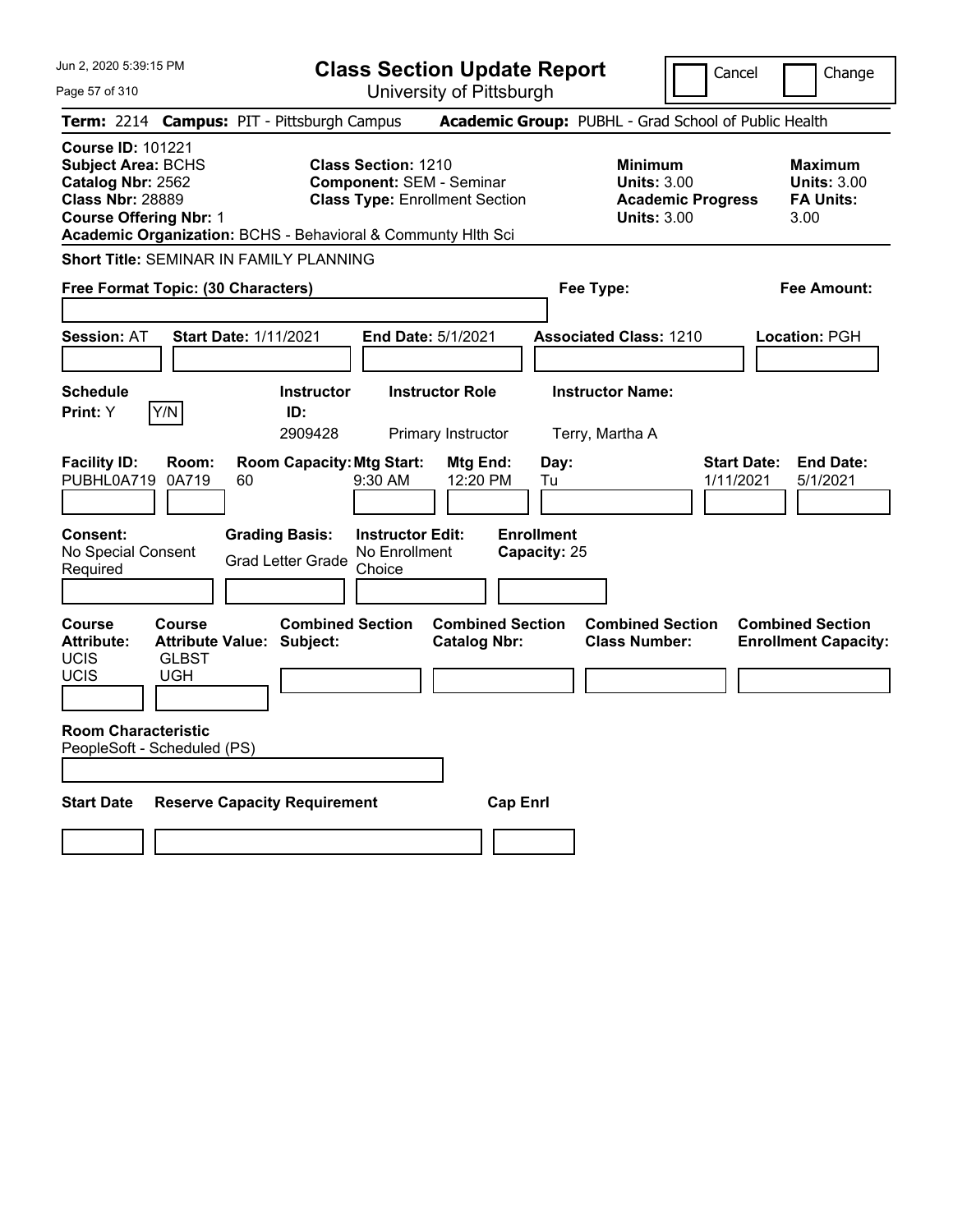**Class Section Update Report** University of Pittsburgh

Cancel **Change** 

Page 58 of 310

|                                                                                 |                                                                                                                                         |                                   | Term: 2214 Campus: PIT - Pittsburgh Campus                                      |                                                                                                        |                                                                                                                                                                  |                 |                                                 | Academic Group: PUBHL - Grad School of Public Health                                                                                  |                                 |                                                                  |
|---------------------------------------------------------------------------------|-----------------------------------------------------------------------------------------------------------------------------------------|-----------------------------------|---------------------------------------------------------------------------------|--------------------------------------------------------------------------------------------------------|------------------------------------------------------------------------------------------------------------------------------------------------------------------|-----------------|-------------------------------------------------|---------------------------------------------------------------------------------------------------------------------------------------|---------------------------------|------------------------------------------------------------------|
| <b>Course ID: 183973</b><br>Catalog Nbr: 2608<br><b>Class Nbr: 21316</b>        | <b>Subject Area: BCHS</b><br><b>Course Offering Nbr: 1</b>                                                                              |                                   | Academic Organization: BCHS - Behavioral & Communty Hith Sci                    | <b>Class Section: 1030</b><br><b>Component: LEC - Lecture</b><br><b>Class Type: Enrollment Section</b> |                                                                                                                                                                  |                 |                                                 | <b>Minimum</b><br><b>Units: 1.00</b><br><b>Academic Progress</b><br><b>Units: 1.00</b>                                                |                                 | <b>Maximum</b><br><b>Units: 1.00</b><br><b>FA Units:</b><br>1.00 |
|                                                                                 | Short Title: INTRODUCTION TO CBPR                                                                                                       |                                   |                                                                                 |                                                                                                        |                                                                                                                                                                  |                 |                                                 |                                                                                                                                       |                                 |                                                                  |
|                                                                                 | Free Format Topic: (30 Characters)                                                                                                      |                                   |                                                                                 |                                                                                                        |                                                                                                                                                                  |                 |                                                 | Fee Type:                                                                                                                             |                                 | Fee Amount:                                                      |
| Session: 5W1                                                                    |                                                                                                                                         |                                   | <b>Start Date: 1/11/2021</b>                                                    |                                                                                                        | End Date: 2/15/2021                                                                                                                                              |                 |                                                 | <b>Associated Class: 1030</b>                                                                                                         |                                 | Location: PGH                                                    |
| <b>Schedule</b><br>Print: Y                                                     | Y/N                                                                                                                                     |                                   | <b>Instructor</b><br>ID:<br>2929414<br>2963631<br>2955892<br>2945860<br>3616255 |                                                                                                        | <b>Instructor Role</b><br><b>Primary Instructor</b><br><b>Teaching Assistant</b><br><b>Teaching Assistant</b><br>Primary Instructor<br><b>Teaching Assistant</b> |                 |                                                 | <b>Instructor Name:</b><br>Burke, Jessica Griffin<br>Dooley, Megan<br>Giel, Allie E<br>Miller, Elizabeth<br>Tambellini, Juliana Maria |                                 |                                                                  |
| <b>Facility ID:</b><br>PUBHL0A622<br>Consent:<br>No Special Consent<br>Required | Room:<br>0A622                                                                                                                          | 28<br>Grad LG/SNC<br><b>Basis</b> | <b>Room Capacity: Mtg Start:</b><br><b>Grading Basis:</b>                       | $9:00$ AM<br><b>Instructor Edit:</b><br>No Enrollment<br>Choice                                        | Mtg End:<br>11:55 AM                                                                                                                                             |                 | Day:<br>We<br><b>Enrollment</b><br>Capacity: 15 |                                                                                                                                       | <b>Start Date:</b><br>1/11/2021 | <b>End Date:</b><br>2/15/2021                                    |
| <b>Course</b><br><b>Attribute:</b><br><b>INTH</b><br><b>INTH</b>                | <b>Course</b><br><b>Attribute Value:</b><br><b>GENIM</b><br><b>UNDSTND</b><br><b>Room Characteristic</b><br>PeopleSoft - Scheduled (PS) |                                   | <b>Combined Section</b><br>Subject:<br><b>CLRES</b>                             |                                                                                                        | <b>Combined Section</b><br><b>Catalog Nbr:</b><br>2430                                                                                                           |                 |                                                 | <b>Combined Section</b><br><b>Class Number:</b><br>21317                                                                              | 10                              | <b>Combined Section</b><br><b>Enrollment Capacity:</b>           |
| <b>Start Date</b>                                                               |                                                                                                                                         |                                   | <b>Reserve Capacity Requirement</b>                                             |                                                                                                        |                                                                                                                                                                  | <b>Cap Enrl</b> |                                                 |                                                                                                                                       |                                 |                                                                  |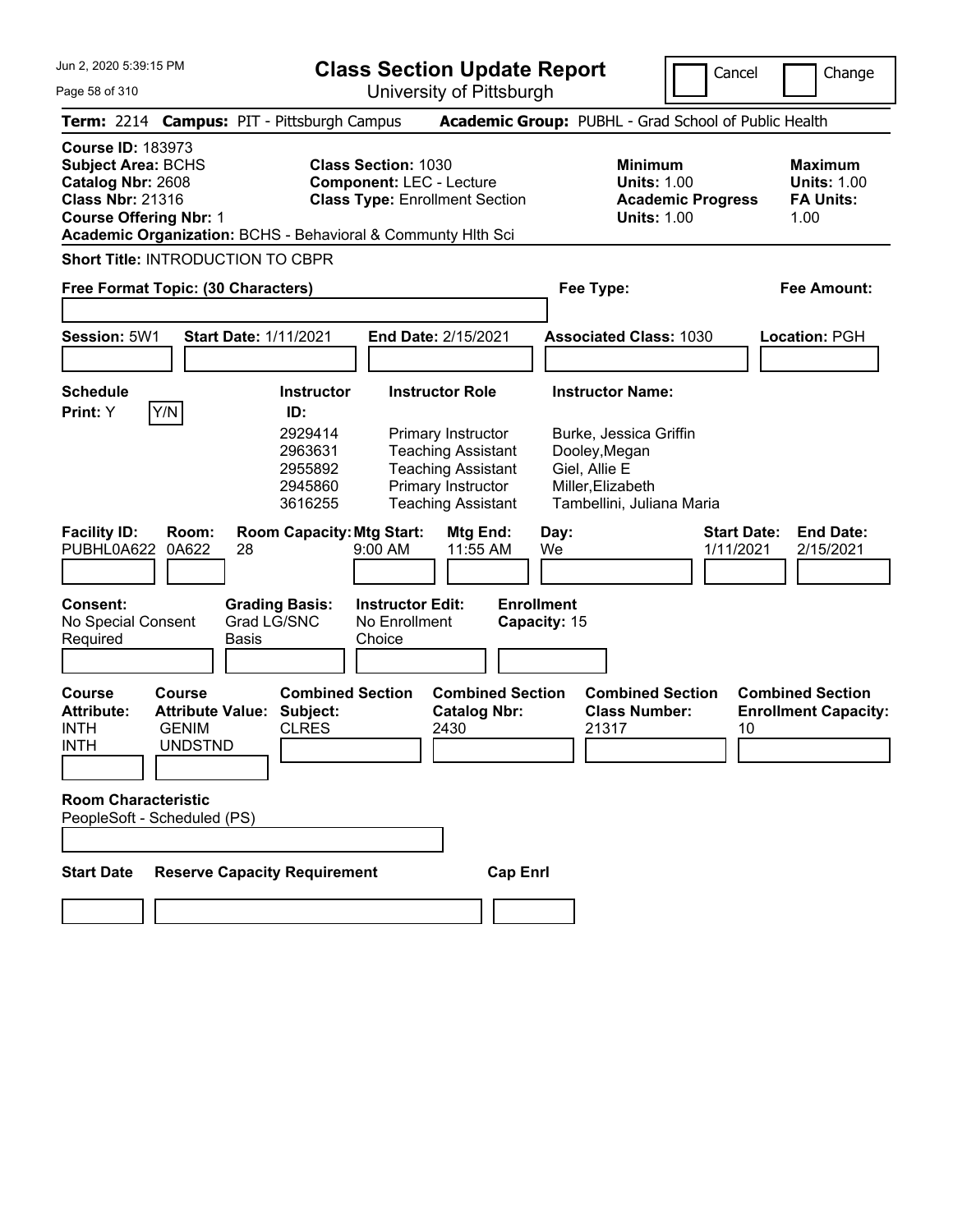Page 59 of 310

**Class Section Update Report**

Cancel Change

|                                                                                                                                        |                                                                            | Term: 2214 Campus: PIT - Pittsburgh Campus                               |                                                                                                                                                                        | Academic Group: PUBHL - Grad School of Public Health                                                        |                                                                  |
|----------------------------------------------------------------------------------------------------------------------------------------|----------------------------------------------------------------------------|--------------------------------------------------------------------------|------------------------------------------------------------------------------------------------------------------------------------------------------------------------|-------------------------------------------------------------------------------------------------------------|------------------------------------------------------------------|
| <b>Course ID: 183975</b><br><b>Subject Area: BCHS</b><br>Catalog Nbr: 2609<br><b>Class Nbr: 21318</b><br><b>Course Offering Nbr: 1</b> |                                                                            |                                                                          | <b>Class Section: 1040</b><br><b>Component: LEC - Lecture</b><br><b>Class Type: Enrollment Section</b><br>Academic Organization: BCHS - Behavioral & Communty Hith Sci | <b>Minimum</b><br><b>Units: 1.00</b><br><b>Academic Progress</b><br><b>Units: 1.00</b>                      | <b>Maximum</b><br><b>Units: 1.00</b><br><b>FA Units:</b><br>1.00 |
|                                                                                                                                        |                                                                            | <b>Short Title: TRANSLATING RESEARCH FOR POLIC</b>                       |                                                                                                                                                                        |                                                                                                             |                                                                  |
|                                                                                                                                        | Free Format Topic: (30 Characters)                                         |                                                                          |                                                                                                                                                                        | Fee Type:                                                                                                   | <b>Fee Amount:</b>                                               |
| Session: 5W2                                                                                                                           |                                                                            | <b>Start Date: 2/16/2021</b>                                             | End Date: 3/29/2021                                                                                                                                                    | <b>Associated Class: 1040</b>                                                                               | Location: PGH                                                    |
| <b>Schedule</b><br>Print: Y                                                                                                            | Y/N                                                                        | <b>Instructor</b><br>ID:<br>2963631<br>2955892<br>2945860<br>3616255     | <b>Instructor Role</b><br><b>Teaching Assistant</b><br><b>Teaching Assistant</b><br>Primary Instructor<br><b>Teaching Assistant</b>                                    | <b>Instructor Name:</b><br>Dooley, Megan<br>Giel, Allie E<br>Miller, Elizabeth<br>Tambellini, Juliana Maria |                                                                  |
| <b>Facility ID:</b><br>PUBHL0A622<br>Consent:<br>No Special Consent<br>Required                                                        | Room:<br>0A622<br>28<br>Basis                                              | <b>Room Capacity: Mtg Start:</b><br><b>Grading Basis:</b><br>Grad LG/SNC | Mtg End:<br>9:00 AM<br>11:55 AM<br><b>Instructor Edit:</b><br>No Enrollment<br>Choice                                                                                  | Day:<br>We<br><b>Enrollment</b><br>Capacity: 15                                                             | <b>Start Date:</b><br><b>End Date:</b><br>2/16/2021<br>3/29/2021 |
| <b>Course</b><br><b>Attribute:</b><br><b>INTH</b><br><b>INTH</b>                                                                       | <b>Course</b><br><b>Attribute Value:</b><br><b>GENIM</b><br><b>UNDSTND</b> | <b>Combined Section</b><br>Subject:<br><b>CLRES</b>                      | <b>Combined Section</b><br><b>Catalog Nbr:</b><br>2431                                                                                                                 | <b>Combined Section</b><br><b>Class Number:</b><br>21319                                                    | <b>Combined Section</b><br><b>Enrollment Capacity:</b><br>10     |
| <b>Room Characteristic</b>                                                                                                             | PeopleSoft - Scheduled (PS)                                                |                                                                          |                                                                                                                                                                        |                                                                                                             |                                                                  |
| <b>Start Date</b>                                                                                                                      |                                                                            | <b>Reserve Capacity Requirement</b>                                      |                                                                                                                                                                        | <b>Cap Enrl</b>                                                                                             |                                                                  |
|                                                                                                                                        |                                                                            |                                                                          |                                                                                                                                                                        |                                                                                                             |                                                                  |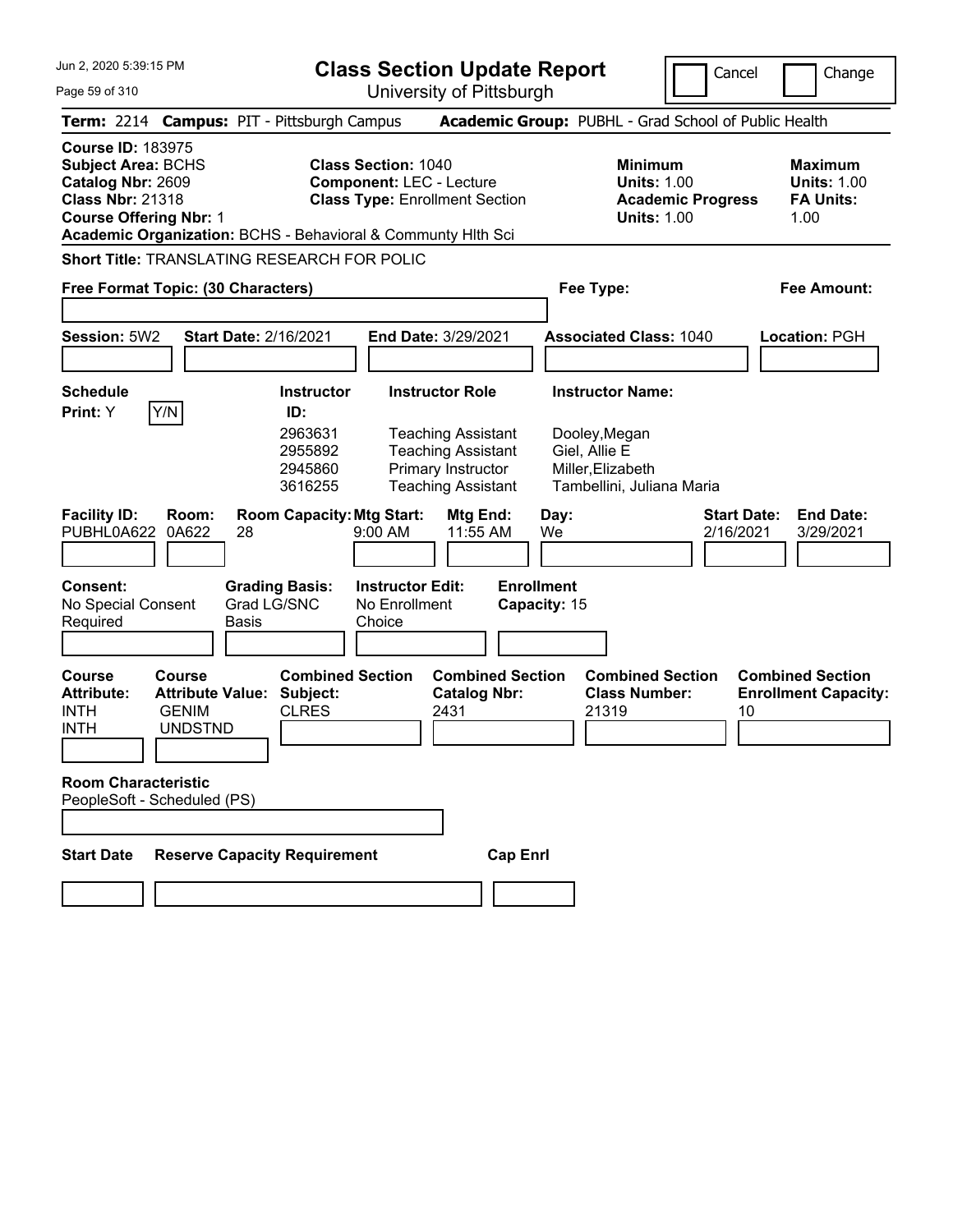**Class Section Update Report** University of Pittsburgh

Cancel Change

Page 60 of 310

|                                                                                                                                        |                                                                     |             | Term: 2214 Campus: PIT - Pittsburgh Campus                               |                                                                 |                                                                                                                                     |                                   |            |               | Academic Group: PUBHL - Grad School of Public Health                                            |                                 |    |                                                                  |  |
|----------------------------------------------------------------------------------------------------------------------------------------|---------------------------------------------------------------------|-------------|--------------------------------------------------------------------------|-----------------------------------------------------------------|-------------------------------------------------------------------------------------------------------------------------------------|-----------------------------------|------------|---------------|-------------------------------------------------------------------------------------------------|---------------------------------|----|------------------------------------------------------------------|--|
| <b>Course ID: 183974</b><br><b>Subject Area: BCHS</b><br>Catalog Nbr: 2610<br><b>Class Nbr: 21320</b><br><b>Course Offering Nbr: 1</b> |                                                                     |             | Academic Organization: BCHS - Behavioral & Communty Hith Sci             | <b>Class Section: 1050</b>                                      | <b>Component: LEC - Lecture</b><br><b>Class Type: Enrollment Section</b>                                                            |                                   |            |               | <b>Minimum</b><br><b>Units: 1.00</b><br><b>Academic Progress</b><br><b>Units: 1.00</b>          |                                 |    | <b>Maximum</b><br><b>Units: 1.00</b><br><b>FA Units:</b><br>1.00 |  |
| <b>Short Title: CONCEPT MAPPING</b>                                                                                                    |                                                                     |             |                                                                          |                                                                 |                                                                                                                                     |                                   |            |               |                                                                                                 |                                 |    |                                                                  |  |
| Free Format Topic: (30 Characters)                                                                                                     |                                                                     |             |                                                                          |                                                                 |                                                                                                                                     |                                   |            | Fee Type:     |                                                                                                 |                                 |    | Fee Amount:                                                      |  |
| Session: 5W3                                                                                                                           |                                                                     |             | <b>Start Date: 3/30/2021</b>                                             |                                                                 | <b>End Date: 4/30/2021</b>                                                                                                          |                                   |            |               | <b>Associated Class: 1050</b>                                                                   |                                 |    | Location: PGH                                                    |  |
| <b>Schedule</b><br><b>Print:</b> Y                                                                                                     | Y/N                                                                 |             | <b>Instructor</b><br>ID:<br>2929414<br>2963631<br>2955892<br>3616255     |                                                                 | <b>Instructor Role</b><br>Primary Instructor<br><b>Teaching Assistant</b><br><b>Teaching Assistant</b><br><b>Teaching Assistant</b> |                                   |            | Giel, Allie E | <b>Instructor Name:</b><br>Burke, Jessica Griffin<br>Dooley, Megan<br>Tambellini, Juliana Maria |                                 |    |                                                                  |  |
| <b>Facility ID:</b><br>PUBHL0A622<br>Consent:<br>No Special Consent<br>Required                                                        | Room:<br>0A622                                                      | 28<br>Basis | <b>Room Capacity: Mtg Start:</b><br><b>Grading Basis:</b><br>Grad LG/SNC | $9:00$ AM<br><b>Instructor Edit:</b><br>No Enrollment<br>Choice | Mtg End:<br>11:55 AM                                                                                                                | <b>Enrollment</b><br>Capacity: 15 | Day:<br>We |               |                                                                                                 | <b>Start Date:</b><br>3/30/2021 |    | <b>End Date:</b><br>4/30/2021                                    |  |
| <b>Course</b><br><b>Attribute:</b><br><b>INTH</b><br><b>INTH</b><br><b>Room Characteristic</b><br>PeopleSoft - Scheduled (PS)          | Course<br><b>Attribute Value:</b><br><b>GENIM</b><br><b>UNDSTND</b> |             | <b>Combined Section</b><br>Subject:<br><b>CLRES</b>                      |                                                                 | <b>Catalog Nbr:</b><br>2432                                                                                                         | <b>Combined Section</b>           |            | 21321         | <b>Combined Section</b><br><b>Class Number:</b>                                                 |                                 | 10 | <b>Combined Section</b><br><b>Enrollment Capacity:</b>           |  |
|                                                                                                                                        |                                                                     |             |                                                                          |                                                                 |                                                                                                                                     |                                   |            |               |                                                                                                 |                                 |    |                                                                  |  |
| <b>Start Date</b>                                                                                                                      |                                                                     |             | <b>Reserve Capacity Requirement</b>                                      |                                                                 |                                                                                                                                     | <b>Cap Enri</b>                   |            |               |                                                                                                 |                                 |    |                                                                  |  |
|                                                                                                                                        |                                                                     |             |                                                                          |                                                                 |                                                                                                                                     |                                   |            |               |                                                                                                 |                                 |    |                                                                  |  |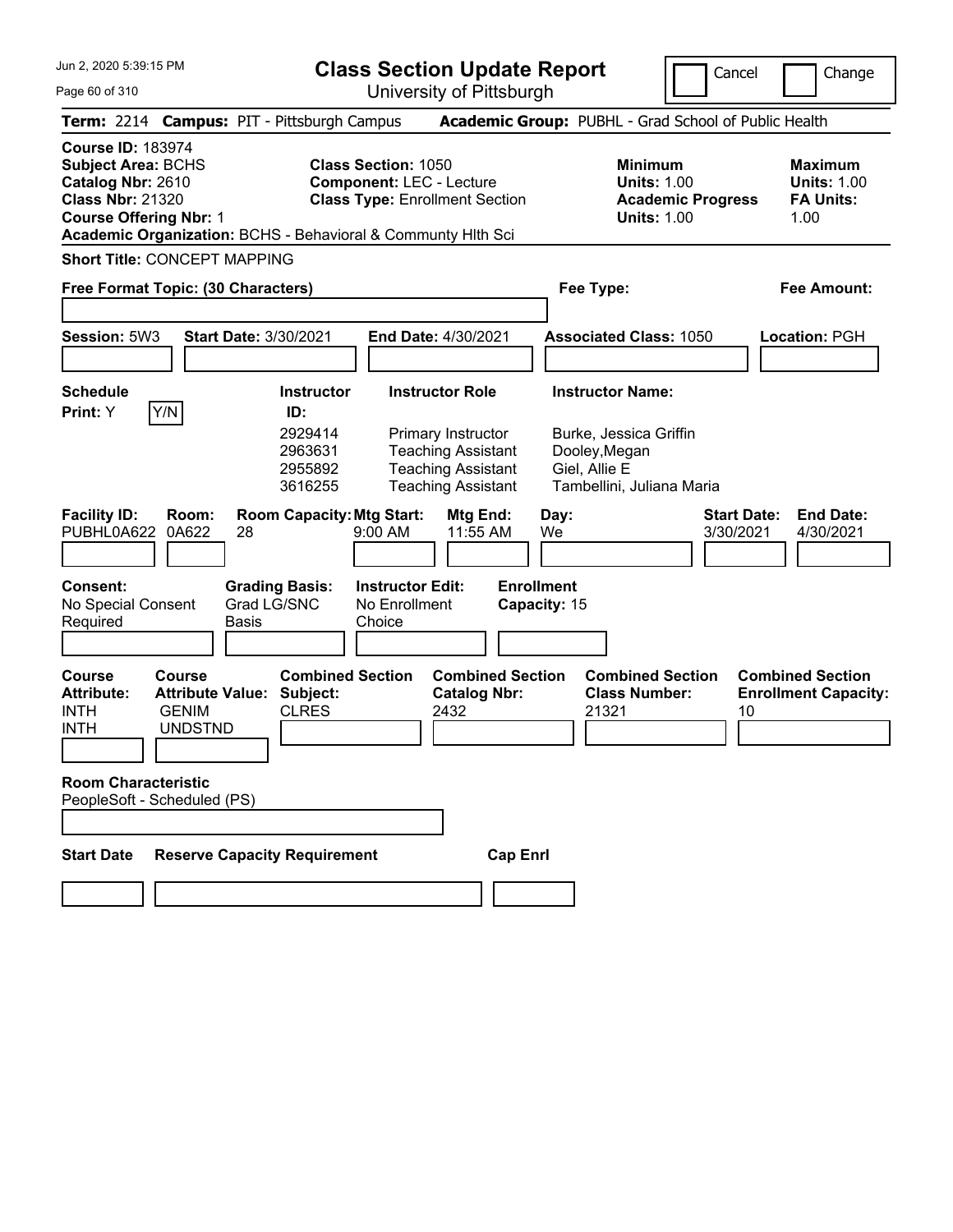| Jun 2, 2020 5:39:15 PM<br><b>Class Section Update Report</b>                                                                           |                               |                                                              |                                                               |                                                | Cancel                                               | Change                                                                          |                                                           |
|----------------------------------------------------------------------------------------------------------------------------------------|-------------------------------|--------------------------------------------------------------|---------------------------------------------------------------|------------------------------------------------|------------------------------------------------------|---------------------------------------------------------------------------------|-----------------------------------------------------------|
| Page 61 of 310                                                                                                                         |                               |                                                              |                                                               | University of Pittsburgh                       |                                                      |                                                                                 |                                                           |
|                                                                                                                                        |                               | Term: 2214 Campus: PIT - Pittsburgh Campus                   |                                                               |                                                | Academic Group: PUBHL - Grad School of Public Health |                                                                                 |                                                           |
| <b>Course ID: 186766</b><br><b>Subject Area: BCHS</b><br>Catalog Nbr: 2990<br><b>Class Nbr: 24128</b><br><b>Course Offering Nbr: 1</b> |                               | Academic Organization: BCHS - Behavioral & Communty Hlth Sci | <b>Class Section: 1010</b><br><b>Component: LEC - Lecture</b> | <b>Class Type: Enrollment Section</b>          |                                                      | Minimum<br><b>Units: 1.00</b><br><b>Academic Progress</b><br><b>Units: 1.00</b> | Maximum<br><b>Units: 1.00</b><br><b>FA Units:</b><br>1.00 |
|                                                                                                                                        |                               | <b>Short Title: SOCIAL DYNAMICS PUBLIC HEALTH</b>            |                                                               |                                                |                                                      |                                                                                 |                                                           |
| Free Format Topic: (30 Characters)                                                                                                     |                               |                                                              |                                                               |                                                | Fee Type:                                            |                                                                                 | Fee Amount:                                               |
|                                                                                                                                        |                               |                                                              |                                                               |                                                |                                                      |                                                                                 |                                                           |
| Session: 5W3                                                                                                                           |                               | Start Date: 3/30/2021                                        |                                                               | End Date: 4/30/2021                            | <b>Associated Class: 1010</b>                        |                                                                                 | <b>Location: PGH</b>                                      |
| <b>Schedule</b><br>Print: Y                                                                                                            | Y/N                           | <b>Instructor</b><br>ID:<br>2929892                          |                                                               | <b>Instructor Role</b><br>Primary Instructor   | <b>Instructor Name:</b><br>Albert, Steven M          |                                                                                 |                                                           |
| <b>Facility ID:</b><br>PUBHL0A216                                                                                                      | Room:<br>0A216                | <b>Room Capacity: Mtg Start:</b><br>39                       | 5:00 PM                                                       | Mtg End:<br>8:00 PM                            | Day:<br>Th                                           | 3/30/2021                                                                       | <b>Start Date:</b><br><b>End Date:</b><br>4/30/2021       |
| <b>Consent:</b><br>No Special Consent<br>Required                                                                                      |                               | <b>Grading Basis:</b><br><b>Grad Letter Grade</b>            | <b>Instructor Edit:</b><br>No Enrollment<br>Choice            |                                                | <b>Enrollment</b><br>Capacity: 25                    |                                                                                 |                                                           |
| Course<br><b>Attribute:</b><br>UCIS<br>UCIS                                                                                            | <b>Course</b><br>GLBST<br>UGH | <b>Combined Section</b><br><b>Attribute Value: Subject:</b>  |                                                               | <b>Combined Section</b><br><b>Catalog Nbr:</b> | <b>Class Number:</b>                                 | <b>Combined Section</b>                                                         | <b>Combined Section</b><br><b>Enrollment Capacity:</b>    |
| <b>Room Characteristic</b><br>PeopleSoft - Scheduled (PS)                                                                              |                               |                                                              |                                                               |                                                |                                                      |                                                                                 |                                                           |
| <b>Start Date</b>                                                                                                                      |                               | <b>Reserve Capacity Requirement</b>                          |                                                               | <b>Cap Enri</b>                                |                                                      |                                                                                 |                                                           |
|                                                                                                                                        |                               |                                                              |                                                               |                                                |                                                      |                                                                                 |                                                           |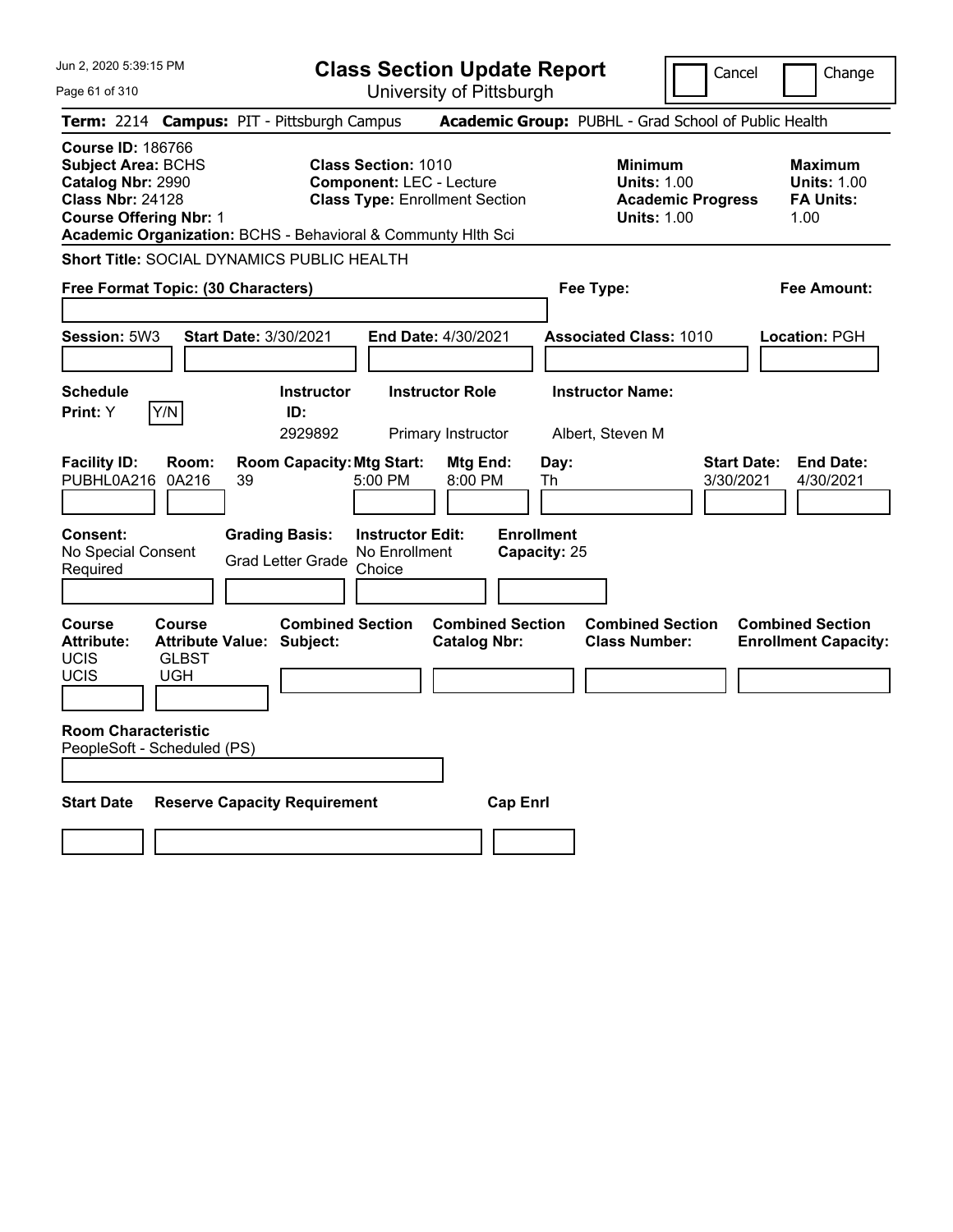| Jun 2, 2020 5:39:15 PM                                                                                                                                                                          |                                                   | <b>Class Section Update Report</b> |                                                   |                                                                                                        |                                              | Change<br>Cancel        |                                   |                                                      |                          |                                 |                                                                  |
|-------------------------------------------------------------------------------------------------------------------------------------------------------------------------------------------------|---------------------------------------------------|------------------------------------|---------------------------------------------------|--------------------------------------------------------------------------------------------------------|----------------------------------------------|-------------------------|-----------------------------------|------------------------------------------------------|--------------------------|---------------------------------|------------------------------------------------------------------|
| Page 62 of 310                                                                                                                                                                                  |                                                   |                                    |                                                   | University of Pittsburgh                                                                               |                                              |                         |                                   |                                                      |                          |                                 |                                                                  |
| Term: 2214 Campus: PIT - Pittsburgh Campus                                                                                                                                                      |                                                   |                                    |                                                   |                                                                                                        |                                              |                         |                                   | Academic Group: PUBHL - Grad School of Public Health |                          |                                 |                                                                  |
| <b>Course ID: 189781</b><br>Subject Area: BCHS<br>Catalog Nbr: 2992<br><b>Class Nbr: 27549</b><br><b>Course Offering Nbr: 1</b><br>Academic Organization: BCHS - Behavioral & Communty Hlth Sci |                                                   |                                    |                                                   | <b>Class Section: 1010</b><br><b>Component: LEC - Lecture</b><br><b>Class Type: Enrollment Section</b> |                                              |                         |                                   | Minimum<br><b>Units: 1.00</b><br><b>Units: 1.00</b>  | <b>Academic Progress</b> |                                 | <b>Maximum</b><br><b>Units: 1.00</b><br><b>FA Units:</b><br>1.00 |
| <b>Short Title: SYSTEMS THEORIES &amp; APPROACHES</b>                                                                                                                                           |                                                   |                                    |                                                   |                                                                                                        |                                              |                         |                                   |                                                      |                          |                                 |                                                                  |
| Free Format Topic: (30 Characters)                                                                                                                                                              |                                                   |                                    |                                                   |                                                                                                        |                                              |                         |                                   | Fee Type:                                            |                          |                                 | Fee Amount:                                                      |
| Session: 5W2                                                                                                                                                                                    | <b>Start Date: 2/16/2021</b>                      |                                    |                                                   | End Date: 3/29/2021                                                                                    |                                              |                         |                                   | <b>Associated Class: 1010</b>                        |                          |                                 | Location: PGH                                                    |
| <b>Schedule</b><br>Print: Y                                                                                                                                                                     | Y/N                                               |                                    | <b>Instructor</b><br>ID:<br>3798265               |                                                                                                        | <b>Instructor Role</b><br>Primary Instructor |                         |                                   | <b>Instructor Name:</b><br>Coulter, Robert W.S.      |                          |                                 |                                                                  |
| <b>Facility ID:</b><br>PUBHL0A216                                                                                                                                                               | Room:<br>0A216                                    | 39                                 | <b>Room Capacity: Mtg Start:</b>                  | 5:00 PM                                                                                                | Mtg End:<br>8:00 PM                          |                         | Day:<br>Th                        |                                                      |                          | <b>Start Date:</b><br>2/16/2021 | <b>End Date:</b><br>3/29/2021                                    |
| <b>Consent:</b><br>No Special Consent<br>Required                                                                                                                                               |                                                   |                                    | <b>Grading Basis:</b><br><b>Grad Letter Grade</b> | <b>Instructor Edit:</b><br>No Enrollment<br>Choice                                                     |                                              |                         | <b>Enrollment</b><br>Capacity: 25 |                                                      |                          |                                 |                                                                  |
| Course<br><b>Attribute:</b>                                                                                                                                                                     | <b>Course</b><br><b>Attribute Value: Subject:</b> |                                    | <b>Combined Section</b>                           |                                                                                                        | <b>Catalog Nbr:</b>                          | <b>Combined Section</b> |                                   | <b>Combined Section</b><br><b>Class Number:</b>      |                          |                                 | <b>Combined Section</b><br><b>Enrollment Capacity:</b>           |
|                                                                                                                                                                                                 |                                                   |                                    |                                                   |                                                                                                        |                                              |                         |                                   |                                                      |                          |                                 |                                                                  |
| <b>Room Characteristic</b><br>PeopleSoft - Scheduled (PS)                                                                                                                                       |                                                   |                                    |                                                   |                                                                                                        |                                              |                         |                                   |                                                      |                          |                                 |                                                                  |
| <b>Start Date</b>                                                                                                                                                                               |                                                   |                                    | <b>Reserve Capacity Requirement</b>               |                                                                                                        |                                              | <b>Cap Enrl</b>         |                                   |                                                      |                          |                                 |                                                                  |
|                                                                                                                                                                                                 |                                                   |                                    |                                                   |                                                                                                        |                                              |                         |                                   |                                                      |                          |                                 |                                                                  |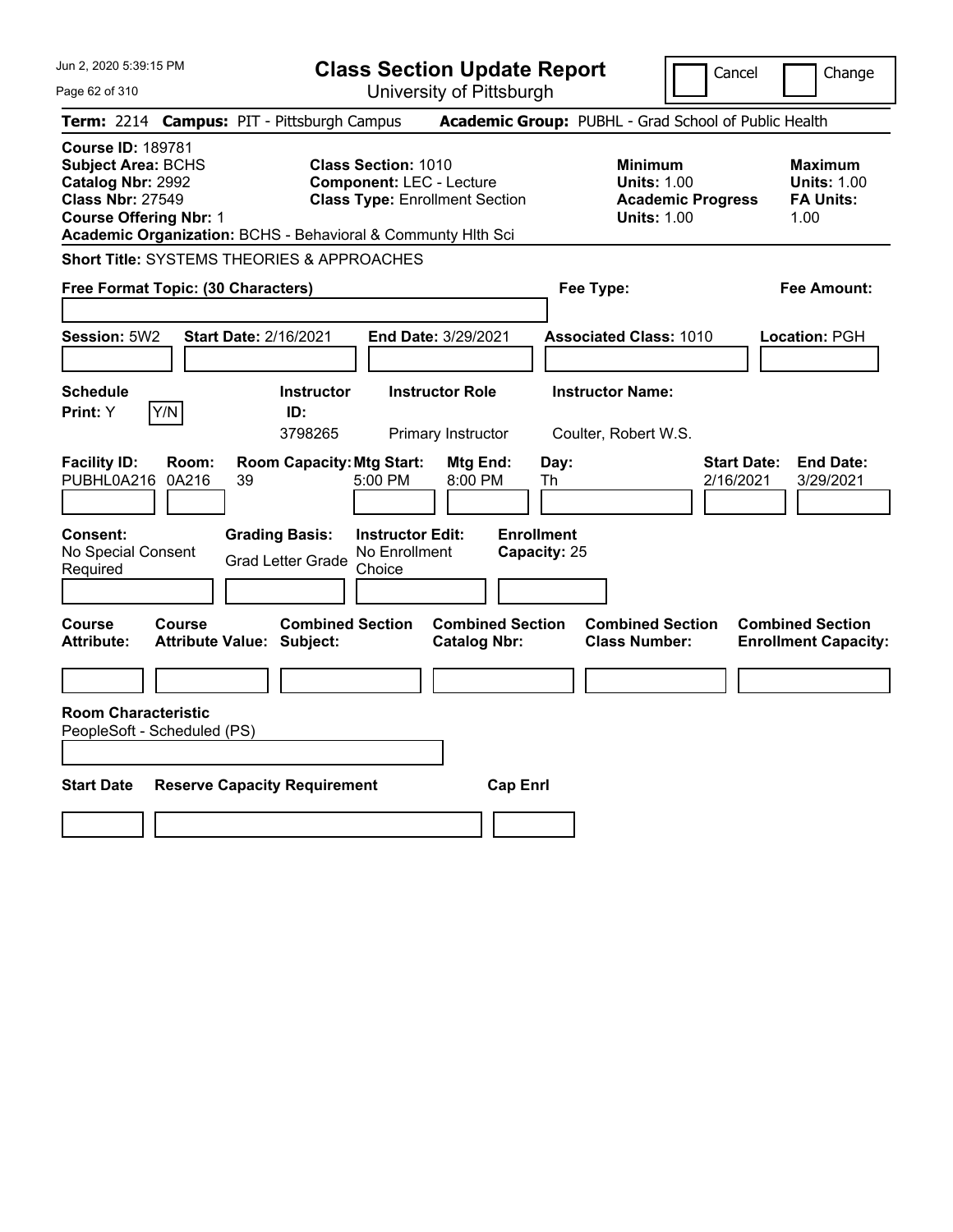| Jun 2, 2020 5:39:15 PM<br>Page 63 of 310                                                                                                                                                               | <b>Class Section Update Report</b><br>University of Pittsburgh                                         | Change<br>Cancel                                                                                                                                           |
|--------------------------------------------------------------------------------------------------------------------------------------------------------------------------------------------------------|--------------------------------------------------------------------------------------------------------|------------------------------------------------------------------------------------------------------------------------------------------------------------|
| Term: 2214 Campus: PIT - Pittsburgh Campus                                                                                                                                                             |                                                                                                        | Academic Group: PUBHL - Grad School of Public Health                                                                                                       |
| <b>Course ID: 101243</b><br><b>Subject Area: BCHS</b><br>Catalog Nbr: 3002<br><b>Class Nbr: 13531</b><br><b>Course Offering Nbr: 1</b><br>Academic Organization: BCHS - Behavioral & Communty Hlth Sci | <b>Class Section: 1030</b><br><b>Component: LEC - Lecture</b><br><b>Class Type: Enrollment Section</b> | <b>Minimum</b><br><b>Maximum</b><br><b>Units: 3.00</b><br><b>Units: 3.00</b><br><b>Academic Progress</b><br><b>FA Units:</b><br><b>Units: 3.00</b><br>3.00 |
| Short Title: HEALTH SURVEY METHODS                                                                                                                                                                     |                                                                                                        |                                                                                                                                                            |
| Free Format Topic: (30 Characters)                                                                                                                                                                     | Fee Type:                                                                                              | Fee Amount:                                                                                                                                                |
| <b>Start Date: 1/11/2021</b><br><b>Session: AT</b>                                                                                                                                                     | End Date: 5/1/2021                                                                                     | <b>Associated Class: 1030</b><br>Location: PGH                                                                                                             |
| <b>Schedule</b><br>Y/N<br><b>Print: Y</b><br>ID:                                                                                                                                                       | <b>Instructor Role</b><br><b>Instructor</b><br>2910856<br>Primary Instructor<br>Bear, Todd M.          | <b>Instructor Name:</b>                                                                                                                                    |
| <b>Facility ID:</b><br>Room:<br>PUBHL0A622<br>0A622<br>28                                                                                                                                              | <b>Room Capacity: Mtg Start:</b><br>Day:<br>Mtg End:<br>2:00 PM<br>4:55 PM<br>We                       | <b>Start Date:</b><br><b>End Date:</b><br>1/11/2021<br>5/1/2021                                                                                            |
| <b>Grading Basis:</b><br><b>Consent:</b><br>No Special Consent<br><b>Grad Letter Grade</b><br>Required                                                                                                 | <b>Enrollment</b><br><b>Instructor Edit:</b><br>No Enrollment<br>Capacity: 20<br>Choice                |                                                                                                                                                            |
| <b>Course</b><br><b>Course</b><br><b>Attribute:</b><br><b>Attribute Value: Subject:</b>                                                                                                                | <b>Combined Section</b><br><b>Combined Section</b><br><b>Catalog Nbr:</b>                              | <b>Combined Section</b><br><b>Combined Section</b><br><b>Class Number:</b><br><b>Enrollment Capacity:</b>                                                  |
|                                                                                                                                                                                                        |                                                                                                        |                                                                                                                                                            |
| <b>Room Characteristic</b><br>PeopleSoft - Scheduled (PS)                                                                                                                                              |                                                                                                        |                                                                                                                                                            |
| <b>Start Date</b><br><b>Reserve Capacity Requirement</b>                                                                                                                                               | <b>Cap Enrl</b>                                                                                        |                                                                                                                                                            |
|                                                                                                                                                                                                        |                                                                                                        |                                                                                                                                                            |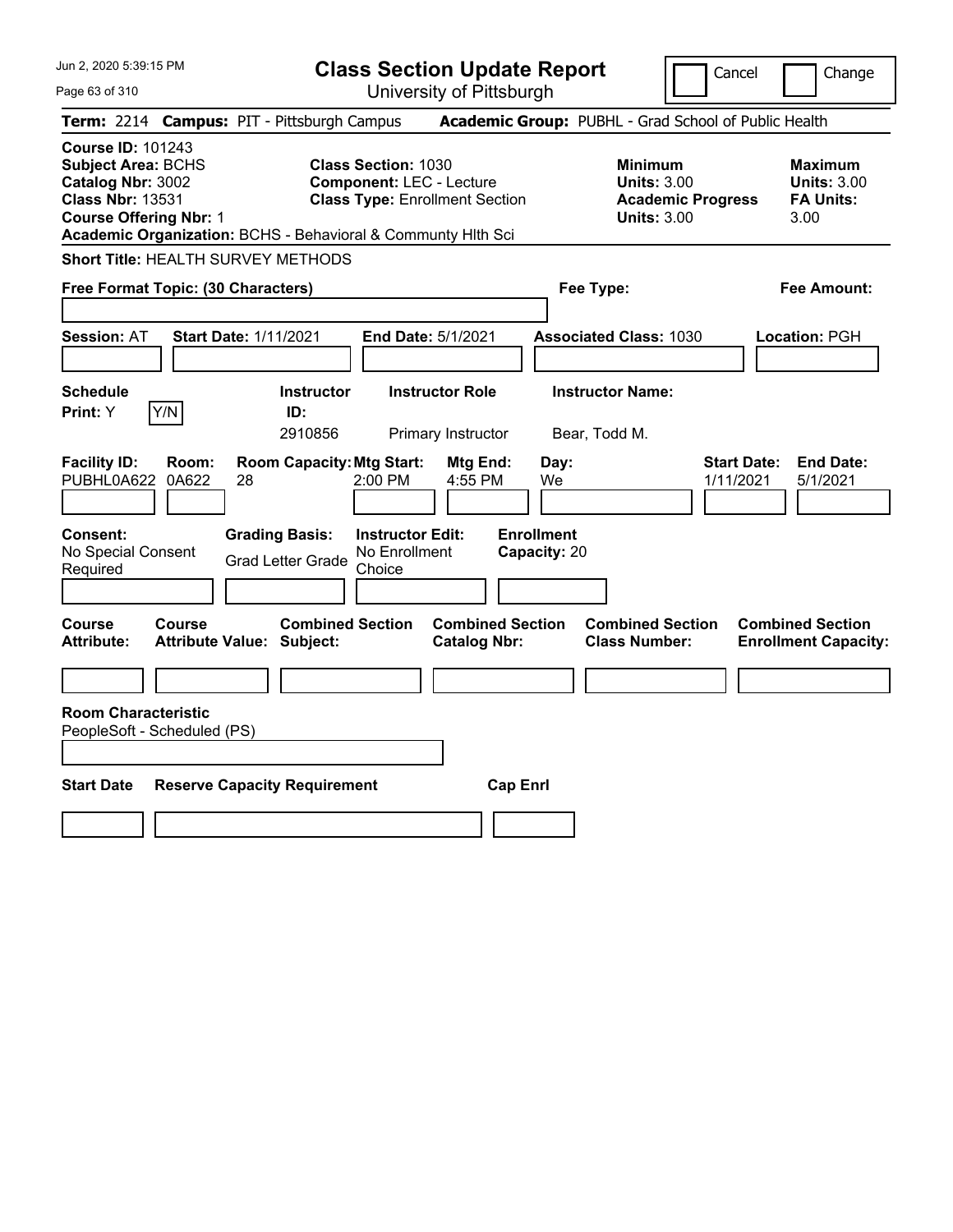| Jun 2, 2020 5:39:15 PM                                                                                                                 |                                                                                                                                                                        | <b>Class Section Update Report</b>             | Cancel                                                                                 | Change                                                           |
|----------------------------------------------------------------------------------------------------------------------------------------|------------------------------------------------------------------------------------------------------------------------------------------------------------------------|------------------------------------------------|----------------------------------------------------------------------------------------|------------------------------------------------------------------|
| Page 64 of 310                                                                                                                         |                                                                                                                                                                        | University of Pittsburgh                       |                                                                                        |                                                                  |
| Term: 2214 Campus: PIT - Pittsburgh Campus                                                                                             |                                                                                                                                                                        |                                                | Academic Group: PUBHL - Grad School of Public Health                                   |                                                                  |
| <b>Course ID: 101245</b><br><b>Subject Area: BCHS</b><br>Catalog Nbr: 3004<br><b>Class Nbr: 16332</b><br><b>Course Offering Nbr: 1</b> | <b>Class Section: 1060</b><br><b>Component: SEM - Seminar</b><br><b>Class Type: Enrollment Section</b><br>Academic Organization: BCHS - Behavioral & Communty Hlth Sci |                                                | <b>Minimum</b><br><b>Units: 1.00</b><br><b>Academic Progress</b><br><b>Units: 1.00</b> | <b>Maximum</b><br><b>Units: 1.00</b><br><b>FA Units:</b><br>1.00 |
| Short Title: INTGRTV RES SEM: GRANT WRITING                                                                                            |                                                                                                                                                                        |                                                |                                                                                        |                                                                  |
| Free Format Topic: (30 Characters)                                                                                                     |                                                                                                                                                                        | Fee Type:                                      |                                                                                        | Fee Amount:                                                      |
| <b>Session: AT</b>                                                                                                                     | <b>Start Date: 1/11/2021</b><br>End Date: 5/1/2021                                                                                                                     |                                                | <b>Associated Class: 1060</b>                                                          | Location: PGH                                                    |
| <b>Schedule</b><br>Y/N<br>Print: Y                                                                                                     | <b>Instructor Role</b><br><b>Instructor</b><br>ID:<br>2906717<br>Primary Instructor                                                                                    |                                                | <b>Instructor Name:</b><br>Documet, Patricia Isabel                                    |                                                                  |
| <b>Facility ID:</b><br>Room:<br>PUBHL06140<br>06140                                                                                    | <b>Room Capacity: Mtg Start:</b><br>14<br>4:00 PM                                                                                                                      | Day:<br>Mtg End:<br>5:50 PM<br>Tu              | <b>Start Date:</b><br>1/11/2021                                                        | <b>End Date:</b><br>5/1/2021                                     |
| Consent:<br>No Special Consent<br>Required                                                                                             | <b>Grading Basis:</b><br><b>Instructor Edit:</b><br>No Enrollment<br><b>Grad SN Basis</b><br>Choice                                                                    | <b>Enrollment</b><br>Capacity: 8               |                                                                                        |                                                                  |
| <b>Course</b><br>Course<br><b>Attribute:</b>                                                                                           | <b>Combined Section</b><br><b>Attribute Value: Subject:</b>                                                                                                            | <b>Combined Section</b><br><b>Catalog Nbr:</b> | <b>Combined Section</b><br><b>Class Number:</b>                                        | <b>Combined Section</b><br><b>Enrollment Capacity:</b>           |
|                                                                                                                                        |                                                                                                                                                                        |                                                |                                                                                        |                                                                  |
| <b>Room Characteristic</b>                                                                                                             |                                                                                                                                                                        |                                                |                                                                                        |                                                                  |
|                                                                                                                                        |                                                                                                                                                                        |                                                |                                                                                        |                                                                  |
| <b>Start Date</b>                                                                                                                      | <b>Reserve Capacity Requirement</b>                                                                                                                                    | <b>Cap Enrl</b>                                |                                                                                        |                                                                  |
|                                                                                                                                        |                                                                                                                                                                        |                                                |                                                                                        |                                                                  |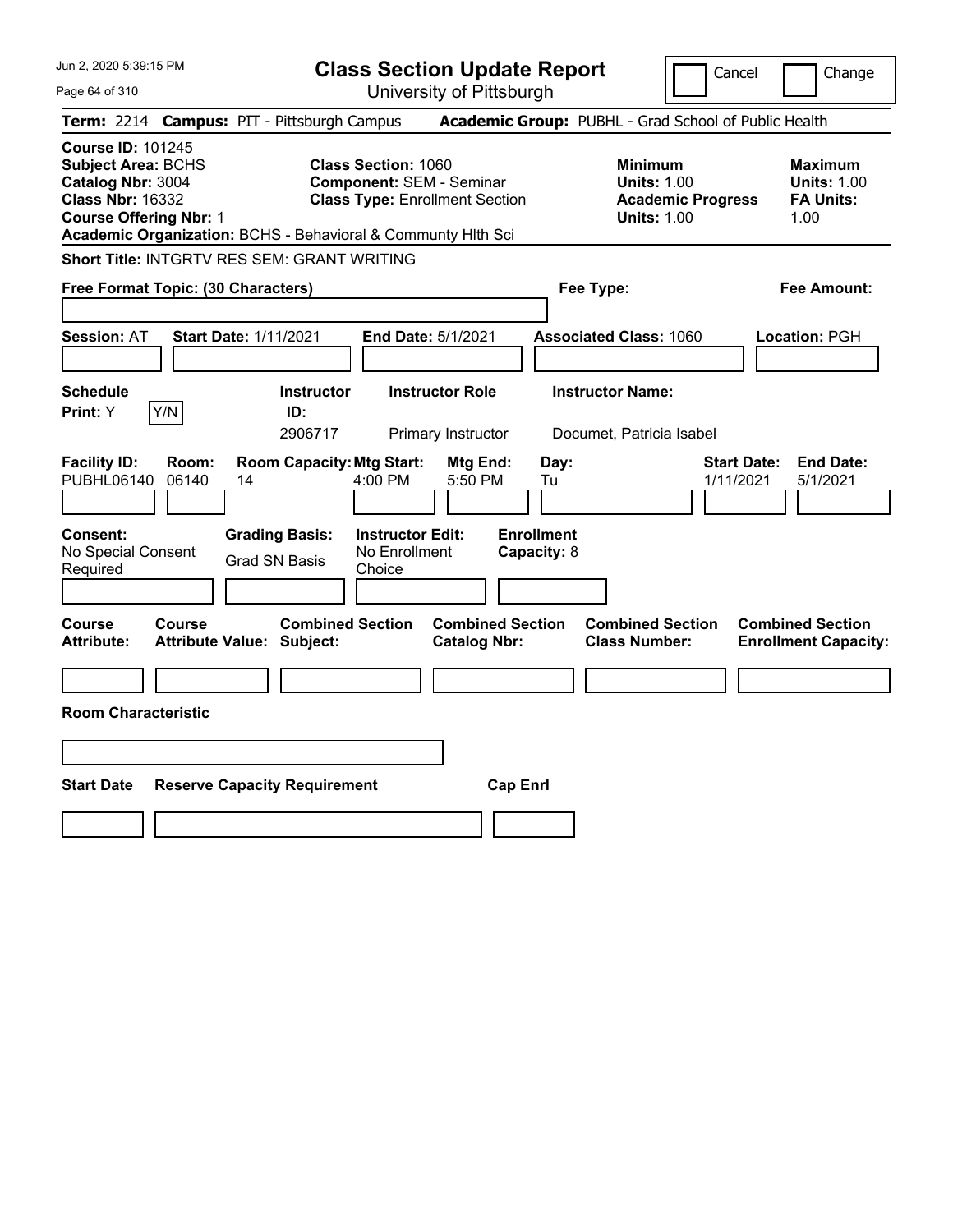| Jun 2, 2020 5:39:15 PM                                                                                                                 |                |                                                   | <b>Class Section Update Report</b><br>Cancel                                                                                                                           |                                                |                                   |                                                                                        | Change                          |                                                                  |
|----------------------------------------------------------------------------------------------------------------------------------------|----------------|---------------------------------------------------|------------------------------------------------------------------------------------------------------------------------------------------------------------------------|------------------------------------------------|-----------------------------------|----------------------------------------------------------------------------------------|---------------------------------|------------------------------------------------------------------|
| Page 65 of 310                                                                                                                         |                |                                                   |                                                                                                                                                                        | University of Pittsburgh                       |                                   |                                                                                        |                                 |                                                                  |
| Term: 2214 Campus: PIT - Pittsburgh Campus                                                                                             |                |                                                   |                                                                                                                                                                        |                                                |                                   | Academic Group: PUBHL - Grad School of Public Health                                   |                                 |                                                                  |
| <b>Course ID: 101247</b><br><b>Subject Area: BCHS</b><br>Catalog Nbr: 3007<br><b>Class Nbr: 17327</b><br><b>Course Offering Nbr: 1</b> |                |                                                   | <b>Class Section: 1060</b><br><b>Component: SEM - Seminar</b><br><b>Class Type: Enrollment Section</b><br>Academic Organization: BCHS - Behavioral & Communty Hith Sci |                                                |                                   | <b>Minimum</b><br><b>Units: 3.00</b><br><b>Academic Progress</b><br><b>Units: 3.00</b> |                                 | <b>Maximum</b><br><b>Units: 3.00</b><br><b>FA Units:</b><br>3.00 |
|                                                                                                                                        |                |                                                   | <b>Short Title: ETHNOGRAPHIC QUALITATIVE METHS</b>                                                                                                                     |                                                |                                   |                                                                                        |                                 |                                                                  |
| Free Format Topic: (30 Characters)                                                                                                     |                |                                                   |                                                                                                                                                                        |                                                | Fee Type:                         |                                                                                        |                                 | Fee Amount:                                                      |
| <b>Session: AT</b>                                                                                                                     |                | <b>Start Date: 1/11/2021</b>                      |                                                                                                                                                                        | End Date: 5/1/2021                             |                                   | <b>Associated Class: 1060</b>                                                          |                                 | Location: PGH                                                    |
| Schedule<br>Print: Y                                                                                                                   | Y/N            | <b>Instructor</b><br>ID:<br>3441769               |                                                                                                                                                                        | <b>Instructor Role</b><br>Primary Instructor   |                                   | <b>Instructor Name:</b><br>Bridges, Nora C                                             |                                 |                                                                  |
| <b>Facility ID:</b><br>PUBHL06140                                                                                                      | Room:<br>06140 | 14                                                | <b>Room Capacity: Mtg Start:</b><br>5:00 PM                                                                                                                            | Mtg End:<br>7:50 PM                            | Day:<br>Th                        |                                                                                        | <b>Start Date:</b><br>1/11/2021 | <b>End Date:</b><br>5/1/2021                                     |
| <b>Consent:</b><br><b>Department Consent</b><br>Required                                                                               |                | <b>Grading Basis:</b><br><b>Grad Letter Grade</b> | <b>Instructor Edit:</b><br>No Enrollment<br>Choice                                                                                                                     |                                                | <b>Enrollment</b><br>Capacity: 14 |                                                                                        |                                 |                                                                  |
| <b>Course</b><br><b>Attribute:</b>                                                                                                     | <b>Course</b>  | <b>Attribute Value: Subject:</b>                  | <b>Combined Section</b>                                                                                                                                                | <b>Combined Section</b><br><b>Catalog Nbr:</b> |                                   | <b>Combined Section</b><br><b>Class Number:</b>                                        |                                 | <b>Combined Section</b><br><b>Enrollment Capacity:</b>           |
|                                                                                                                                        |                |                                                   |                                                                                                                                                                        |                                                |                                   |                                                                                        |                                 |                                                                  |
| <b>Room Characteristic</b>                                                                                                             |                |                                                   |                                                                                                                                                                        |                                                |                                   |                                                                                        |                                 |                                                                  |
|                                                                                                                                        |                |                                                   |                                                                                                                                                                        |                                                |                                   |                                                                                        |                                 |                                                                  |
| <b>Start Date</b>                                                                                                                      |                | <b>Reserve Capacity Requirement</b>               |                                                                                                                                                                        | <b>Cap Enrl</b>                                |                                   |                                                                                        |                                 |                                                                  |
|                                                                                                                                        |                |                                                   |                                                                                                                                                                        |                                                |                                   |                                                                                        |                                 |                                                                  |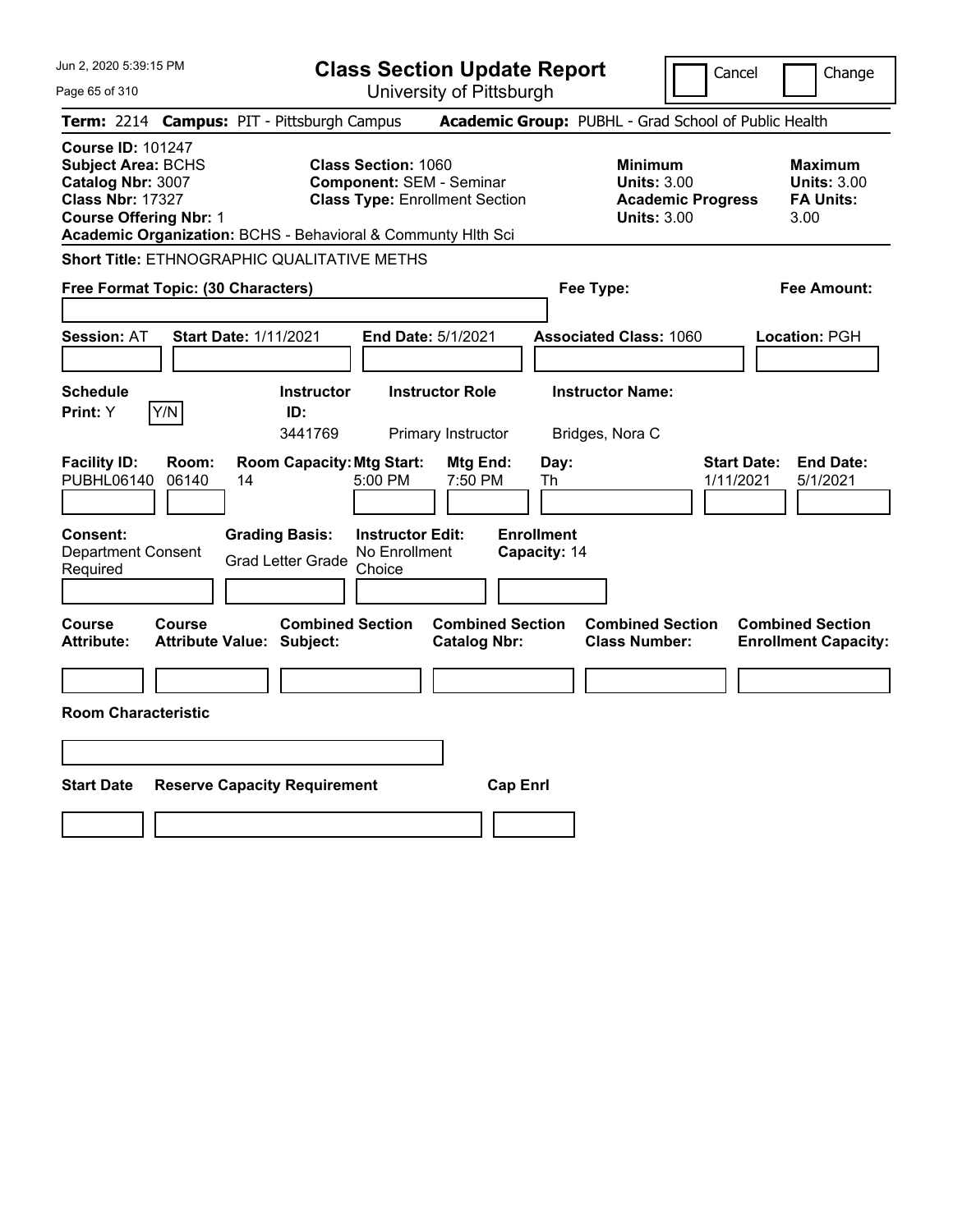**Class Section Update Report**

University of Pittsburgh

Cancel Change

|  | Term: 2214 Camp |
|--|-----------------|

**Course ID:** 101249

**Term:** 2214 **Campus:** PIT - Pittsburgh Campus **Academic Group:** PUBHL - Grad School of Public Health **Subject Area:** BCHS **Class Section:** 1010 **Minimum Maximum** 

**Catalog Nbr:** 3010 **Component:** THE - Thesis Research **Units:** 1.00 **Units:** 15.00 **Class Nbr:** 13520 **Class Type:** Enrollment Section **Academic Progress FA Units: Course Offering Nbr:** 1 **Units:** 1.00 1.00

**Academic Organization:** BCHS - Behavioral & Communty Hlth Sci

**Short Title:** RESEARCH AND DISSERTATION PHD

## **Free Format Topic: (30 Characters) Fee Type: Fee Amount: Session:** AT **Start Date:** 1/11/2021 **End Date:** 5/1/2021 **Associated Class:** 1010 **Location:** PGH **Schedule Instructor Instructor Role Instructor Name: Print:**  $Y$   $|Y/N|$  **ID:** 2929892 Primary Instructor Albert, Steven M 2910856 Primary Instructor Bear, Todd M. 2960250 Primary Instructor Brown, Andre L 2929414 Primary Instructor Burke, Jessica Griffin 3798265 Primary Instructor Coulter, Robert W.S. 2906717 Primary Instructor Documet, Patricia Isabel 3661609 Primary Instructor Egan, James Erin 2909577 Primary Instructor Elias, Thistle Inga 3323279 Primary Instructor Felter, Elizabeth Madison 1026878 Primary Instructor Garland,Richard 2953956 Primary Instructor Gary-Webb, Tiffany Latrice 1089811 Primary Instructor Hawk, Mary E<br>1953705 Primary Instructor Mair, Christina F 2953705 Primary Instructor 2961505 Primary Instructor Maseru, Noble A-W 2904430 Primary Instructor Ricci, Edmund M 2909428 Primary Instructor Terry, Martha A **Facility ID: Room: Room Capacity:Mtg Start: Mtg End: Day: Start Date: End Date:** TBATBA TBA 0 1/11/2021 5/1/2021 **Consent: Grading Basis: Instructor Edit: Enrollment** No Special Consent Grad SN Basis No Enrollment<br>Required Grad SN Basis Choice Choice **Capacity:** 20 **Course Course Combined Section Combined Section Combined Section Combined Section Attribute: Attribute Value: Subject: Catalog Nbr: Class Number: Enrollment Capacity: Room Characteristic Start Date Reserve Capacity Requirement Cap Enrl**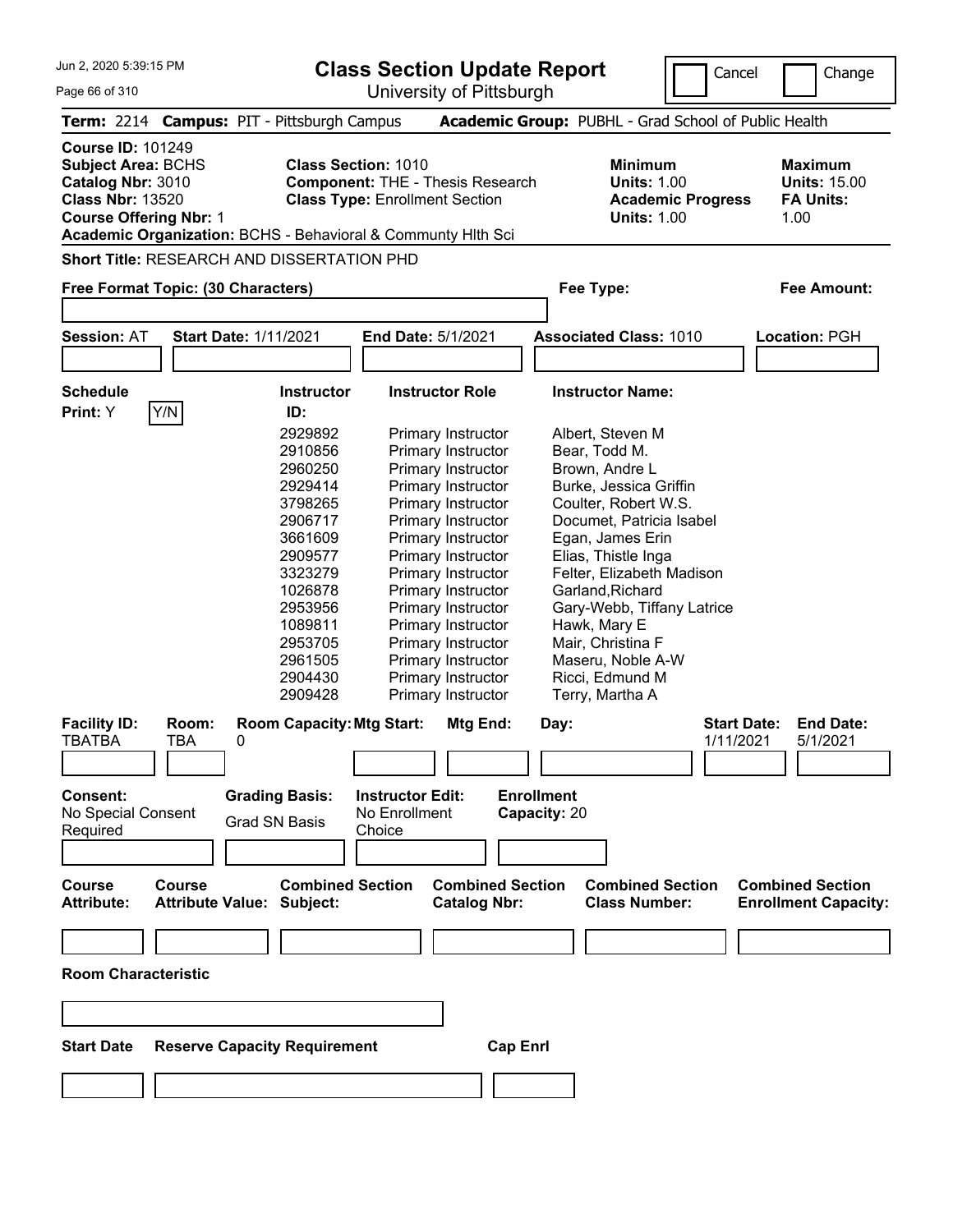| Jun 2, 2020 5:39:15 PM                                                                                                                                                                                 | <b>Class Section Update Report</b><br>Cancel<br>Change                                                  |                                                                                                   |                                                                                              |  |  |
|--------------------------------------------------------------------------------------------------------------------------------------------------------------------------------------------------------|---------------------------------------------------------------------------------------------------------|---------------------------------------------------------------------------------------------------|----------------------------------------------------------------------------------------------|--|--|
| Page 67 of 310                                                                                                                                                                                         | University of Pittsburgh                                                                                |                                                                                                   |                                                                                              |  |  |
| Term: 2214 Campus: PIT - Pittsburgh Campus                                                                                                                                                             |                                                                                                         | Academic Group: PUBHL - Grad School of Public Health                                              |                                                                                              |  |  |
| <b>Course ID: 181383</b><br><b>Subject Area: BCHS</b><br>Catalog Nbr: 3555<br><b>Class Nbr: 17763</b><br><b>Course Offering Nbr: 1</b><br>Academic Organization: BCHS - Behavioral & Communty Hlth Sci | <b>Class Section: 1060</b><br><b>Component: SEM - Seminar</b><br><b>Class Type: Enrollment Section</b>  | <b>Minimum</b><br><b>Units: 3.00</b><br><b>Units: 3.00</b>                                        | <b>Maximum</b><br><b>Units: 3.00</b><br><b>FA Units:</b><br><b>Academic Progress</b><br>3.00 |  |  |
| Short Title: DCTRL SEM BCHS THEORIES/MODELS                                                                                                                                                            |                                                                                                         |                                                                                                   |                                                                                              |  |  |
| Free Format Topic: (30 Characters)                                                                                                                                                                     |                                                                                                         | Fee Type:                                                                                         | <b>Fee Amount:</b>                                                                           |  |  |
| <b>Start Date: 1/11/2021</b><br><b>Session: AT</b>                                                                                                                                                     | End Date: 5/1/2021                                                                                      | <b>Associated Class: 1060</b>                                                                     | Location: PGH                                                                                |  |  |
| <b>Schedule</b><br>Y/N<br>Print: Y                                                                                                                                                                     | <b>Instructor Role</b><br><b>Instructor</b><br>ID:<br>3661609<br>Primary Instructor                     | <b>Instructor Name:</b><br>Egan, James Erin                                                       |                                                                                              |  |  |
| <b>Facility ID:</b><br>Room:<br>PUBHL06140<br>06140<br>14                                                                                                                                              | <b>Room Capacity: Mtg Start:</b><br>1:00 PM                                                             | Mtg End:<br>Day:<br>3:55 PM<br>We                                                                 | <b>End Date:</b><br><b>Start Date:</b><br>1/11/2021<br>5/1/2021                              |  |  |
| Consent:<br>No Special Consent<br>Required                                                                                                                                                             | <b>Grading Basis:</b><br><b>Instructor Edit:</b><br>No Enrollment<br><b>Grad Letter Grade</b><br>Choice | <b>Enrollment</b><br>Capacity: 10                                                                 |                                                                                              |  |  |
| Course<br>Course<br><b>Attribute:</b><br><b>Attribute Value: Subject:</b>                                                                                                                              | <b>Combined Section</b>                                                                                 | <b>Combined Section</b><br><b>Combined Section</b><br><b>Catalog Nbr:</b><br><b>Class Number:</b> | <b>Combined Section</b><br><b>Enrollment Capacity:</b>                                       |  |  |
|                                                                                                                                                                                                        |                                                                                                         |                                                                                                   |                                                                                              |  |  |
| <b>Room Characteristic</b>                                                                                                                                                                             |                                                                                                         |                                                                                                   |                                                                                              |  |  |
|                                                                                                                                                                                                        |                                                                                                         |                                                                                                   |                                                                                              |  |  |
| <b>Start Date</b><br><b>Reserve Capacity Requirement</b>                                                                                                                                               |                                                                                                         | <b>Cap Enrl</b>                                                                                   |                                                                                              |  |  |
|                                                                                                                                                                                                        |                                                                                                         |                                                                                                   |                                                                                              |  |  |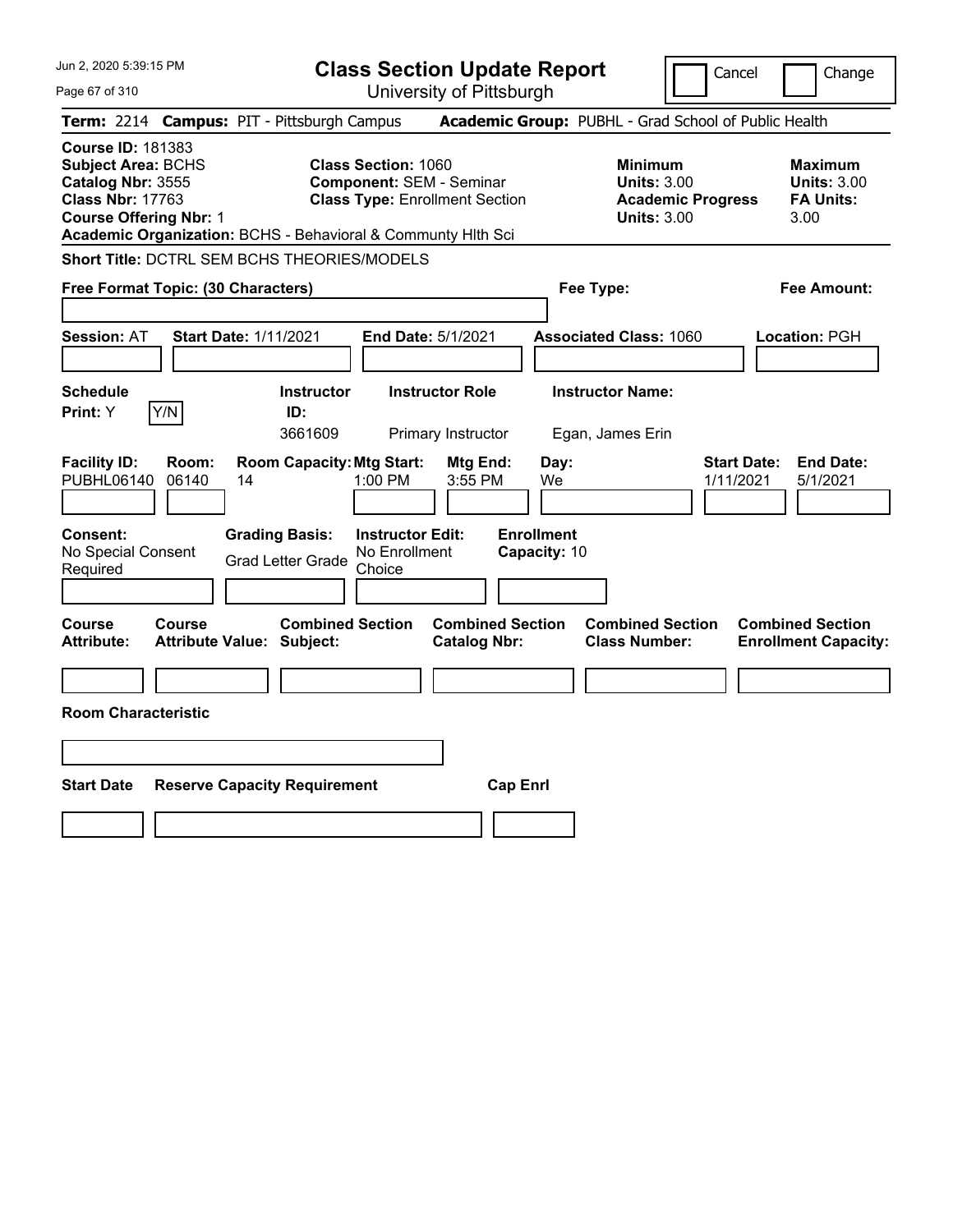| Jun 2, 2020 5:39:15 PM                                                                                                                 |                     |                                                              | <b>Class Section Update Report</b><br>Change<br>Cancel |                                                                            |                                   |                                                     |                          |                                                                  |
|----------------------------------------------------------------------------------------------------------------------------------------|---------------------|--------------------------------------------------------------|--------------------------------------------------------|----------------------------------------------------------------------------|-----------------------------------|-----------------------------------------------------|--------------------------|------------------------------------------------------------------|
| Page 68 of 310                                                                                                                         |                     |                                                              |                                                        | University of Pittsburgh                                                   |                                   |                                                     |                          |                                                                  |
|                                                                                                                                        |                     | Term: 2214 Campus: PIT - Pittsburgh Campus                   |                                                        |                                                                            |                                   |                                                     |                          | Academic Group: PUBHL - Grad School of Public Health             |
| <b>Course ID: 182410</b><br><b>Subject Area: BCHS</b><br>Catalog Nbr: 3703<br><b>Class Nbr: 18245</b><br><b>Course Offering Nbr: 1</b> |                     | Academic Organization: BCHS - Behavioral & Communty Hith Sci | <b>Class Section: 1030</b>                             | <b>Component: PRA - Practicum</b><br><b>Class Type: Enrollment Section</b> |                                   | Minimum<br><b>Units: 1.00</b><br><b>Units: 1.00</b> | <b>Academic Progress</b> | <b>Maximum</b><br><b>Units: 3.00</b><br><b>FA Units:</b><br>1.00 |
|                                                                                                                                        |                     | <b>Short Title: EXECUTIVE MANAGEMENT PRACTICUM</b>           |                                                        |                                                                            |                                   |                                                     |                          |                                                                  |
| Free Format Topic: (30 Characters)                                                                                                     |                     |                                                              |                                                        |                                                                            |                                   | Fee Type:                                           |                          | Fee Amount:                                                      |
| <b>Session: AT</b>                                                                                                                     |                     | <b>Start Date: 1/11/2021</b>                                 |                                                        | End Date: 5/1/2021                                                         |                                   | <b>Associated Class: 1030</b>                       |                          | Location: PGH                                                    |
| <b>Schedule</b><br>Print: Y                                                                                                            | Y/N                 | <b>Instructor</b><br>ID:<br>2906717                          |                                                        | <b>Instructor Role</b><br>Primary Instructor                               |                                   | <b>Instructor Name:</b><br>Documet, Patricia Isabel |                          |                                                                  |
| <b>Facility ID:</b><br><b>TBATBA</b>                                                                                                   | Room:<br><b>TBA</b> | <b>Room Capacity: Mtg Start:</b><br>0                        |                                                        | Mtg End:                                                                   | Day:                              |                                                     | 1/11/2021                | <b>Start Date:</b><br><b>End Date:</b><br>5/1/2021               |
| Consent:<br>No Special Consent<br>Required                                                                                             |                     | <b>Grading Basis:</b><br><b>Grad SN Basis</b>                | <b>Instructor Edit:</b><br>No Enrollment<br>Choice     |                                                                            | <b>Enrollment</b><br>Capacity: 35 |                                                     |                          |                                                                  |
| Course<br>Attribute:                                                                                                                   | Course              | <b>Combined Section</b><br><b>Attribute Value: Subject:</b>  |                                                        | <b>Combined Section</b><br><b>Catalog Nbr:</b>                             |                                   | <b>Combined Section</b><br><b>Class Number:</b>     |                          | <b>Combined Section</b><br><b>Enrollment Capacity:</b>           |
|                                                                                                                                        |                     |                                                              |                                                        |                                                                            |                                   |                                                     |                          |                                                                  |
| <b>Room Characteristic</b>                                                                                                             |                     |                                                              |                                                        |                                                                            |                                   |                                                     |                          |                                                                  |
|                                                                                                                                        |                     |                                                              |                                                        |                                                                            |                                   |                                                     |                          |                                                                  |
| <b>Start Date</b>                                                                                                                      |                     | <b>Reserve Capacity Requirement</b>                          |                                                        | <b>Cap Enrl</b>                                                            |                                   |                                                     |                          |                                                                  |
|                                                                                                                                        |                     |                                                              |                                                        |                                                                            |                                   |                                                     |                          |                                                                  |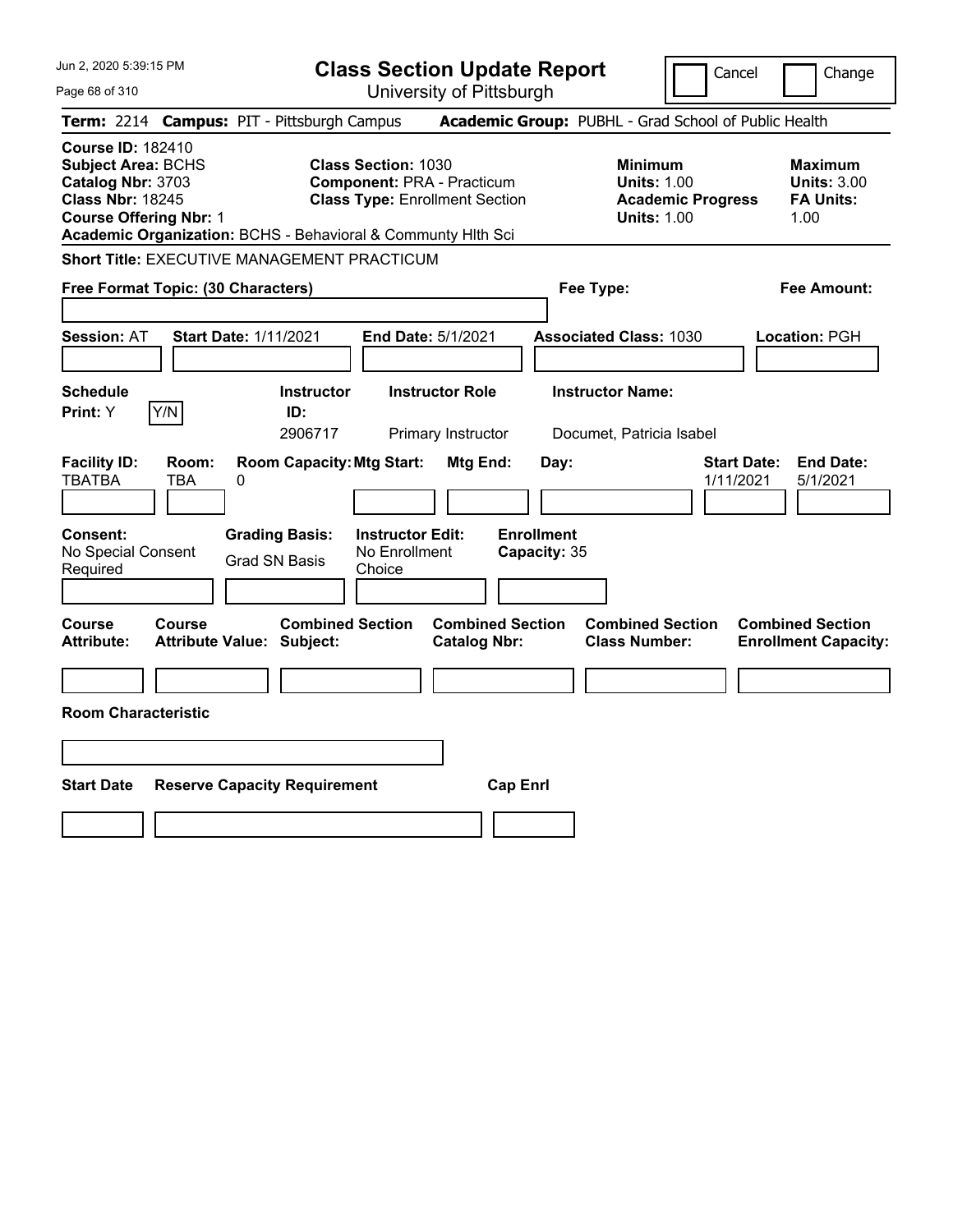| Jun 2, 2020 5:39:15 PM                                                                                                                                                                                 | <b>Class Section Update Report</b>                                                                      |                                                |                                                                                        | Cancel<br>Change                                                 |
|--------------------------------------------------------------------------------------------------------------------------------------------------------------------------------------------------------|---------------------------------------------------------------------------------------------------------|------------------------------------------------|----------------------------------------------------------------------------------------|------------------------------------------------------------------|
| Page 69 of 310                                                                                                                                                                                         |                                                                                                         | University of Pittsburgh                       |                                                                                        |                                                                  |
| Term: 2214 Campus: PIT - Pittsburgh Campus                                                                                                                                                             |                                                                                                         |                                                | Academic Group: PUBHL - Grad School of Public Health                                   |                                                                  |
| <b>Course ID: 179605</b><br><b>Subject Area: BCHS</b><br>Catalog Nbr: 3707<br><b>Class Nbr: 21131</b><br><b>Course Offering Nbr: 1</b><br>Academic Organization: BCHS - Behavioral & Communty Hlth Sci | <b>Class Section: 1050</b><br><b>Component: LEC - Lecture</b><br><b>Class Type: Enrollment Section</b>  |                                                | <b>Minimum</b><br><b>Units: 3.00</b><br><b>Academic Progress</b><br><b>Units: 3.00</b> | <b>Maximum</b><br><b>Units: 3.00</b><br><b>FA Units:</b><br>3.00 |
| Short Title: MULTPL REGRESN ANAL AND MODLNG                                                                                                                                                            |                                                                                                         |                                                |                                                                                        |                                                                  |
| Free Format Topic: (30 Characters)                                                                                                                                                                     |                                                                                                         |                                                | Fee Type:                                                                              | Fee Amount:                                                      |
| <b>Session: AT</b><br><b>Start Date: 1/11/2021</b>                                                                                                                                                     | End Date: 5/1/2021                                                                                      |                                                | <b>Associated Class: 1050</b>                                                          | Location: PGH                                                    |
| <b>Schedule</b><br>Y/N<br>Print: Y                                                                                                                                                                     | <b>Instructor Role</b><br><b>Instructor</b><br>ID:<br>3661609<br>Primary Instructor                     |                                                | <b>Instructor Name:</b><br>Egan, James Erin                                            |                                                                  |
| <b>Facility ID:</b><br>Room:<br><b>TBATBA</b><br>TBA<br>0                                                                                                                                              | <b>Room Capacity: Mtg Start:</b>                                                                        | Mtg End:<br>Day:                               |                                                                                        | <b>Start Date:</b><br><b>End Date:</b><br>1/11/2021<br>5/1/2021  |
| <b>Consent:</b><br>No Special Consent<br>Required                                                                                                                                                      | <b>Grading Basis:</b><br><b>Instructor Edit:</b><br>No Enrollment<br><b>Grad Letter Grade</b><br>Choice | <b>Enrollment</b><br>Capacity: 10              |                                                                                        |                                                                  |
| Course<br>Course<br><b>Attribute Value: Subject:</b><br>Attribute:                                                                                                                                     | <b>Combined Section</b>                                                                                 | <b>Combined Section</b><br><b>Catalog Nbr:</b> | <b>Combined Section</b><br><b>Class Number:</b>                                        | <b>Combined Section</b><br><b>Enrollment Capacity:</b>           |
|                                                                                                                                                                                                        |                                                                                                         |                                                |                                                                                        |                                                                  |
| <b>Room Characteristic</b>                                                                                                                                                                             |                                                                                                         |                                                |                                                                                        |                                                                  |
|                                                                                                                                                                                                        |                                                                                                         |                                                |                                                                                        |                                                                  |
| <b>Start Date</b><br><b>Reserve Capacity Requirement</b>                                                                                                                                               |                                                                                                         | <b>Cap Enrl</b>                                |                                                                                        |                                                                  |
|                                                                                                                                                                                                        |                                                                                                         |                                                |                                                                                        |                                                                  |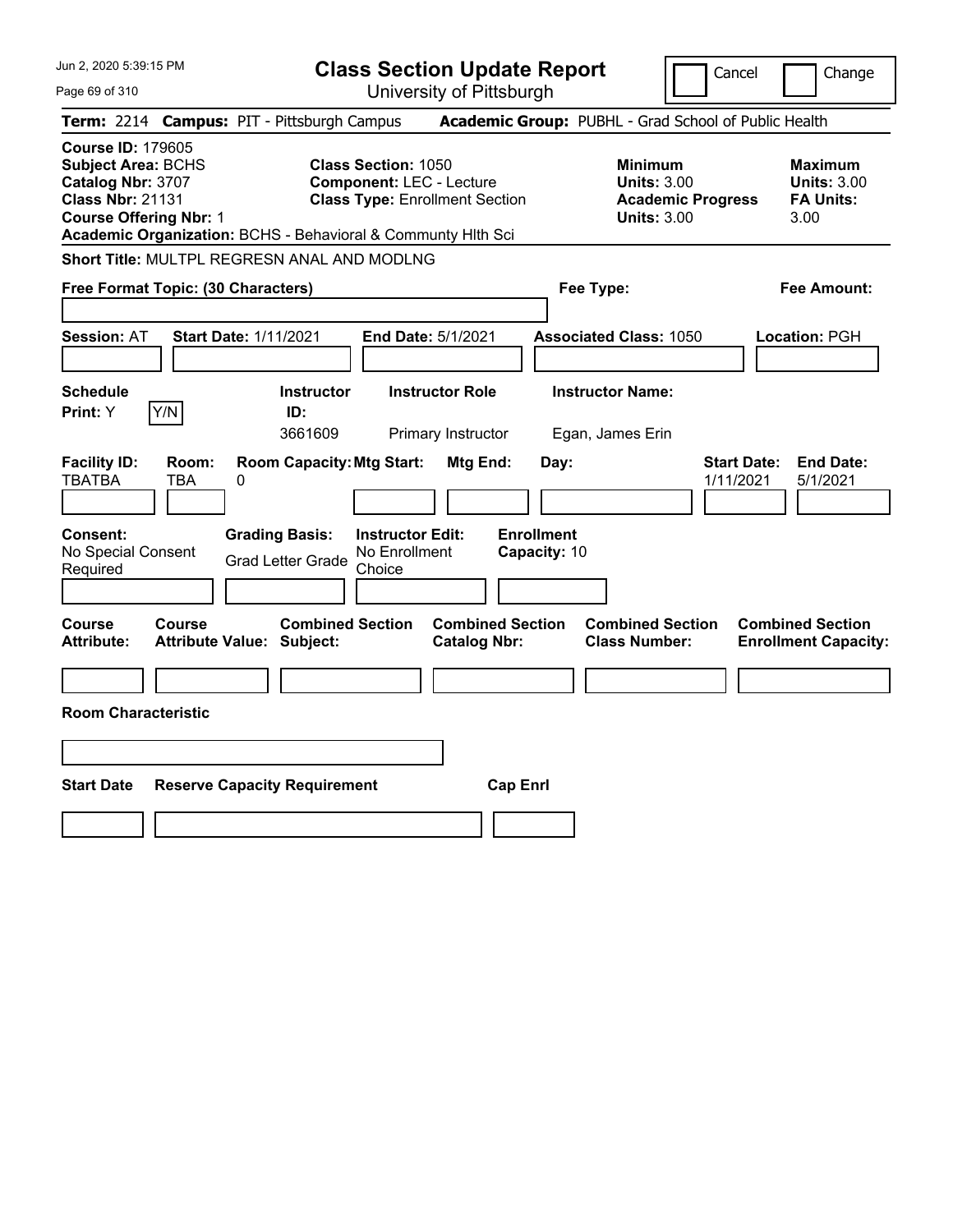| Jun 2, 2020 5:39:15 PM                                                                                                                                                                                 |                                                             | <b>Class Section Update Report</b>                                                                        |                                                |                                                                                        | Cancel<br>Change                                                 |
|--------------------------------------------------------------------------------------------------------------------------------------------------------------------------------------------------------|-------------------------------------------------------------|-----------------------------------------------------------------------------------------------------------|------------------------------------------------|----------------------------------------------------------------------------------------|------------------------------------------------------------------|
| Page 70 of 310                                                                                                                                                                                         |                                                             | University of Pittsburgh                                                                                  |                                                |                                                                                        |                                                                  |
| Term: 2214 Campus: PIT - Pittsburgh Campus                                                                                                                                                             |                                                             |                                                                                                           |                                                | Academic Group: PUBHL - Grad School of Public Health                                   |                                                                  |
| <b>Course ID: 177919</b><br><b>Subject Area: BCHS</b><br>Catalog Nbr: 3888<br><b>Class Nbr: 16278</b><br><b>Course Offering Nbr: 1</b><br>Academic Organization: BCHS - Behavioral & Communty Hith Sci |                                                             | <b>Class Section: 1070</b><br>Component: IND - Independent Study<br><b>Class Type: Enrollment Section</b> |                                                | <b>Minimum</b><br><b>Units: 1.00</b><br><b>Academic Progress</b><br><b>Units: 1.00</b> | <b>Maximum</b><br><b>Units: 3.00</b><br><b>FA Units:</b><br>1.00 |
| Short Title: PREP FOR COMPREHENSIVE EXAM                                                                                                                                                               |                                                             |                                                                                                           |                                                |                                                                                        |                                                                  |
| Free Format Topic: (30 Characters)                                                                                                                                                                     |                                                             |                                                                                                           |                                                | Fee Type:                                                                              | Fee Amount:                                                      |
| <b>Session: AT</b>                                                                                                                                                                                     | <b>Start Date: 1/11/2021</b>                                | <b>End Date: 5/1/2021</b>                                                                                 |                                                | <b>Associated Class: 1070</b>                                                          | Location: PGH                                                    |
| <b>Schedule</b><br>Y/N<br>Print: Y                                                                                                                                                                     | <b>Instructor</b><br>ID:<br>2906717                         | <b>Instructor Role</b><br>Primary Instructor                                                              |                                                | <b>Instructor Name:</b><br>Documet, Patricia Isabel                                    |                                                                  |
| <b>Facility ID:</b><br>Room:<br><b>TBATBA</b><br>TBA                                                                                                                                                   | <b>Room Capacity: Mtg Start:</b><br>0                       |                                                                                                           | Mtg End:<br>Day:                               |                                                                                        | <b>Start Date:</b><br><b>End Date:</b><br>1/11/2021<br>5/1/2021  |
| <b>Consent:</b><br>No Special Consent<br>Required                                                                                                                                                      | <b>Grading Basis:</b><br><b>Grad SN Basis</b>               | <b>Instructor Edit:</b><br>No Enrollment<br>Choice                                                        | <b>Enrollment</b><br>Capacity: 30              |                                                                                        |                                                                  |
| Course<br>Course<br><b>Attribute:</b>                                                                                                                                                                  | <b>Combined Section</b><br><b>Attribute Value: Subject:</b> |                                                                                                           | <b>Combined Section</b><br><b>Catalog Nbr:</b> | <b>Combined Section</b><br><b>Class Number:</b>                                        | <b>Combined Section</b><br><b>Enrollment Capacity:</b>           |
|                                                                                                                                                                                                        |                                                             |                                                                                                           |                                                |                                                                                        |                                                                  |
| <b>Room Characteristic</b>                                                                                                                                                                             |                                                             |                                                                                                           |                                                |                                                                                        |                                                                  |
|                                                                                                                                                                                                        |                                                             |                                                                                                           |                                                |                                                                                        |                                                                  |
| <b>Start Date</b>                                                                                                                                                                                      | <b>Reserve Capacity Requirement</b>                         |                                                                                                           | <b>Cap Enrl</b>                                |                                                                                        |                                                                  |
|                                                                                                                                                                                                        |                                                             |                                                                                                           |                                                |                                                                                        |                                                                  |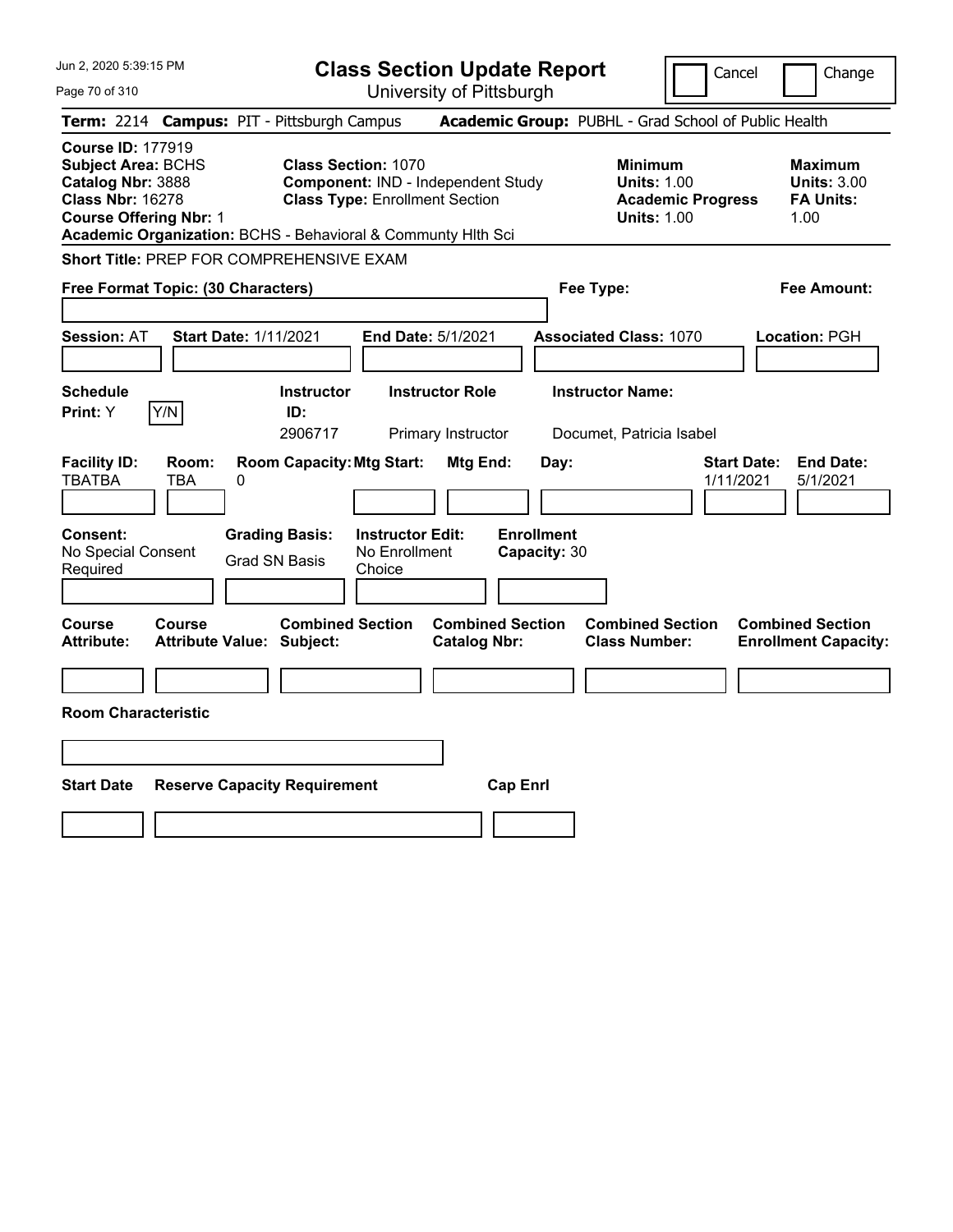|  |  |  | Jun 2, 2020 5:39:15 PM |  |  |
|--|--|--|------------------------|--|--|
|--|--|--|------------------------|--|--|

**Class Section Update Report**

Cancel **I** Change

Page 71 of 310

| Page 71 of 310                                                                                                                                                                                 | University of Pittsburgh |                                                             |                                                                                                        |                                                |                                  |                                                                                 |                                                                 |
|------------------------------------------------------------------------------------------------------------------------------------------------------------------------------------------------|--------------------------|-------------------------------------------------------------|--------------------------------------------------------------------------------------------------------|------------------------------------------------|----------------------------------|---------------------------------------------------------------------------------|-----------------------------------------------------------------|
|                                                                                                                                                                                                |                          | Term: 2214 Campus: PIT - Pittsburgh Campus                  |                                                                                                        |                                                |                                  | Academic Group: PUBHL - Grad School of Public Health                            |                                                                 |
| <b>Course ID: 102260</b><br><b>Subject Area: BIOST</b><br>Catalog Nbr: 2000<br><b>Class Nbr: 30792</b><br><b>Course Offering Nbr: 1</b><br><b>Academic Organization: BIOST - Biostatistics</b> |                          |                                                             | <b>Class Section: 1070</b><br><b>Component: LEC - Lecture</b><br><b>Class Type: Enrollment Section</b> |                                                |                                  | Minimum<br><b>Units: 3.00</b><br><b>Academic Progress</b><br><b>Units: 3.00</b> | Maximum<br><b>Units: 3.00</b><br><b>FA Units:</b><br>3.00       |
| <b>Short Title: TEACHING PRACTICUM</b>                                                                                                                                                         |                          |                                                             |                                                                                                        |                                                |                                  |                                                                                 |                                                                 |
| Free Format Topic: (30 Characters)                                                                                                                                                             |                          |                                                             |                                                                                                        |                                                | Fee Type:                        |                                                                                 | Fee Amount:                                                     |
| <b>Session: AT</b>                                                                                                                                                                             |                          | <b>Start Date: 1/11/2021</b>                                |                                                                                                        | End Date: 5/1/2021                             |                                  | <b>Associated Class: 1070</b>                                                   | Location: PGH                                                   |
| <b>Schedule</b><br>Print: Y                                                                                                                                                                    | Y/N                      | <b>Instructor</b><br>ID:<br>2922631<br>1830392              | Special                                                                                                | <b>Instructor Role</b><br>Primary Instructor   |                                  | <b>Instructor Name:</b><br>Tseng, Chien-Cheng<br>Valenti, Renee Nerozzi         |                                                                 |
| <b>Facility ID:</b><br><b>TBATBA</b>                                                                                                                                                           | Room:<br><b>TBA</b>      | <b>Room Capacity: Mtg Start:</b><br>0                       | 3:00 PM                                                                                                | <b>Mtg End:</b><br>4:55 PM                     | Day:<br>Fr                       |                                                                                 | <b>Start Date:</b><br><b>End Date:</b><br>1/11/2021<br>5/1/2021 |
| Consent:<br><b>Department Consent</b><br>Required                                                                                                                                              |                          | <b>Grading Basis:</b><br>Grad LG/SNC<br>Basis               | <b>Instructor Edit:</b><br>No Enrollment<br>Choice                                                     |                                                | <b>Enrollment</b><br>Capacity: 2 |                                                                                 |                                                                 |
| <b>Course</b><br>Attribute:                                                                                                                                                                    | Course                   | <b>Combined Section</b><br><b>Attribute Value: Subject:</b> |                                                                                                        | <b>Combined Section</b><br><b>Catalog Nbr:</b> |                                  | <b>Combined Section</b><br><b>Class Number:</b>                                 | <b>Combined Section</b><br><b>Enrollment Capacity:</b>          |
| <b>Room Characteristic</b>                                                                                                                                                                     |                          |                                                             |                                                                                                        |                                                |                                  |                                                                                 |                                                                 |
| <b>Start Date</b>                                                                                                                                                                              |                          | <b>Reserve Capacity Requirement</b>                         |                                                                                                        | <b>Cap Enrl</b>                                |                                  |                                                                                 |                                                                 |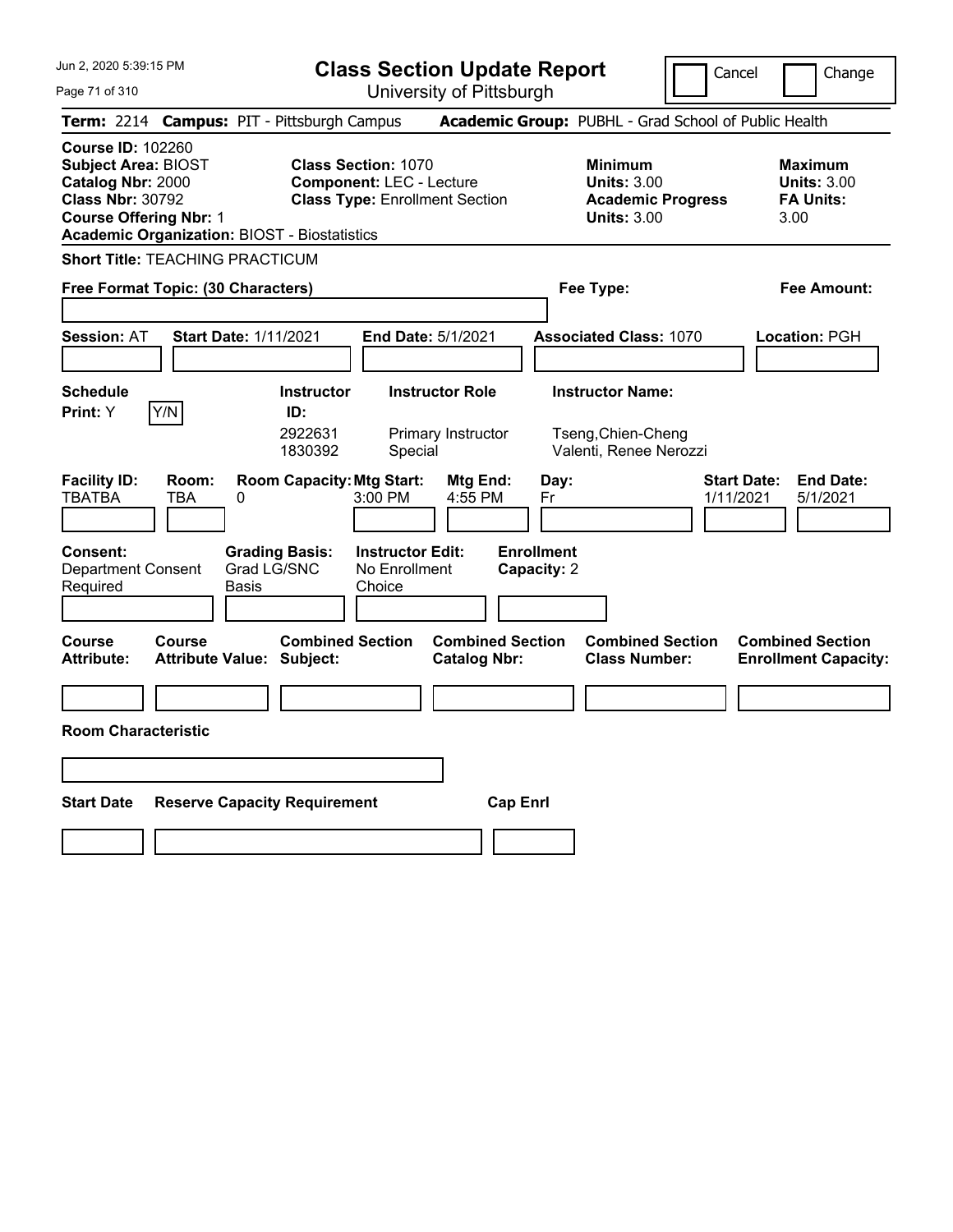**Class Section Update Report**

Cancel | Change

Page 72 of 310

University of Pittsburgh **Term:** 2214 **Campus:** PIT - Pittsburgh Campus **Academic Group:** PUBHL - Grad School of Public Health **Course ID:** 102261 **Subject Area:** BIOST **Class Section:** 1020 **Minimum Maximum Catalog Nbr:** 2011 **Component:** LEC - Lecture **Units:** 3.00 **Units:** 3.00 **Class Nbr:** 24981 **Class Type:** Enrollment Section **Academic Progress FA Units: Course Offering Nbr:** 1 **Units:** 3.00 3.00 **Academic Organization:** BIOST - Biostatistics **Short Title:** PRINCIPLS STATISTICAL REASNING **Free Format Topic: (30 Characters) Fee Type: Fee Amount: Session:** AT **Start Date:** 1/11/2021 **End Date:** 5/1/2021 **Associated Class:** 1020 **Location:** PGH **Schedule Instructor Instructor Role Instructor Name: Print:**  $Y$   $|Y/N|$  **ID:** 2961199 Primary Instructor Peddada, Shyamal Das 1830392 Special Valenti, Renee Nerozzi **Facility ID: Room: Room Capacity:Mtg Start: Mtg End: Day: Start Date: End Date:** PUBHL0A115 0A115 104 4:00 PM 5:15 PM MoWe 1/11/2021 5/1/2021 **Consent: Grading Basis: Instructor Edit: Enrollment** No Special Consent Required Grad LG/SU3 Basis No Enrollment **Choice Capacity:** 104 **Course Course Combined Section Combined Section Combined Section Combined Section**  Attribute: Attribute Value: Subject: Catalog Nbr: Class Number: Enrollment Capacity: UCIS GLBST **Room Characteristic** PeopleSoft - Scheduled (PS) **Start Date Reserve Capacity Requirement Cap Enrl**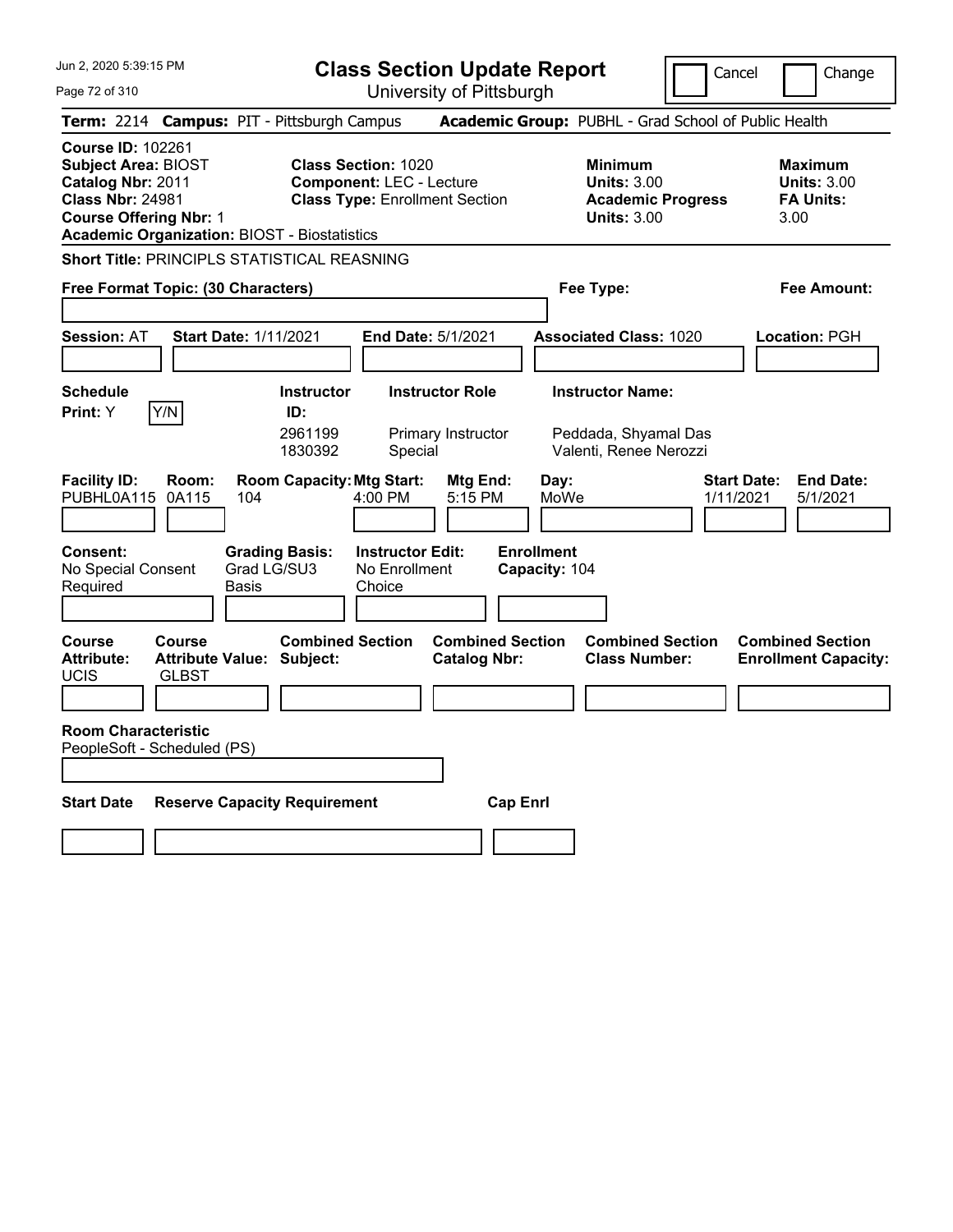**Class Section Update Report**

| Jun 2, 2020 5:39:15 PM<br>Page 73 of 310                                                                                                |                        |                                                             |                                                                  | <b>Class Section Update Report</b><br>University of Pittsburgh |                                    |                                                                                 | Cancel                          | Change                                                    |
|-----------------------------------------------------------------------------------------------------------------------------------------|------------------------|-------------------------------------------------------------|------------------------------------------------------------------|----------------------------------------------------------------|------------------------------------|---------------------------------------------------------------------------------|---------------------------------|-----------------------------------------------------------|
|                                                                                                                                         |                        | Term: 2214 Campus: PIT - Pittsburgh Campus                  |                                                                  |                                                                |                                    | Academic Group: PUBHL - Grad School of Public Health                            |                                 |                                                           |
| <b>Course ID: 102261</b><br><b>Subject Area: BIOST</b><br>Catalog Nbr: 2011<br><b>Class Nbr: 24982</b><br><b>Course Offering Nbr: 1</b> |                        | <b>Academic Organization: BIOST - Biostatistics</b>         | <b>Class Section: 1030</b><br><b>Component: REC - Recitation</b> | <b>Class Type: Non-Enrollment Section</b>                      |                                    | Minimum<br><b>Units: 3.00</b><br><b>Academic Progress</b><br><b>Units: 3.00</b> |                                 | Maximum<br><b>Units: 3.00</b><br><b>FA Units:</b><br>3.00 |
|                                                                                                                                         |                        | <b>Short Title: PRINCIPLS STATISTICAL REASNING</b>          |                                                                  |                                                                |                                    |                                                                                 |                                 |                                                           |
| Free Format Topic: (30 Characters)                                                                                                      |                        |                                                             |                                                                  |                                                                |                                    | Fee Type:                                                                       |                                 | Fee Amount:                                               |
| Session: AT                                                                                                                             |                        | <b>Start Date: 1/11/2021</b>                                |                                                                  | End Date: 5/1/2021                                             |                                    | <b>Associated Class: 1020</b>                                                   |                                 | Location: PGH                                             |
| <b>Schedule</b>                                                                                                                         |                        | <b>Instructor</b>                                           |                                                                  | <b>Instructor Role</b>                                         |                                    | <b>Instructor Name:</b>                                                         |                                 |                                                           |
| Print: Y                                                                                                                                | Y/N                    | ID:<br>2961199<br>1830392                                   | Special                                                          | Primary Instructor                                             |                                    | Peddada, Shyamal Das<br>Valenti, Renee Nerozzi                                  |                                 |                                                           |
| <b>Facility ID:</b><br>PUBHL0A115                                                                                                       | Room:<br>0A115         | <b>Room Capacity: Mtg Start:</b><br>104                     | 5:20 PM                                                          | Mtg End:<br>5:55 PM                                            | Day:<br>Mo                         |                                                                                 | <b>Start Date:</b><br>1/11/2021 | <b>End Date:</b><br>5/1/2021                              |
| Consent:<br>No Special Consent<br>Required                                                                                              |                        | <b>Grading Basis:</b><br>Grad LG/SU3<br>Basis               | <b>Instructor Edit:</b><br>No Enrollment<br>Choice               |                                                                | <b>Enrollment</b><br>Capacity: 104 |                                                                                 |                                 |                                                           |
| <b>Course</b><br><b>Attribute:</b><br><b>UCIS</b>                                                                                       | Course<br><b>GLBST</b> | <b>Combined Section</b><br><b>Attribute Value: Subject:</b> |                                                                  | <b>Combined Section</b><br><b>Catalog Nbr:</b>                 |                                    | <b>Combined Section</b><br><b>Class Number:</b>                                 |                                 | <b>Combined Section</b><br><b>Enrollment Capacity:</b>    |
| <b>Room Characteristic</b><br>PeopleSoft - Scheduled (PS)                                                                               |                        |                                                             |                                                                  |                                                                |                                    |                                                                                 |                                 |                                                           |
| <b>Start Date</b>                                                                                                                       |                        | <b>Reserve Capacity Requirement</b>                         |                                                                  | <b>Cap Enrl</b>                                                |                                    |                                                                                 |                                 |                                                           |
|                                                                                                                                         |                        |                                                             |                                                                  |                                                                |                                    |                                                                                 |                                 |                                                           |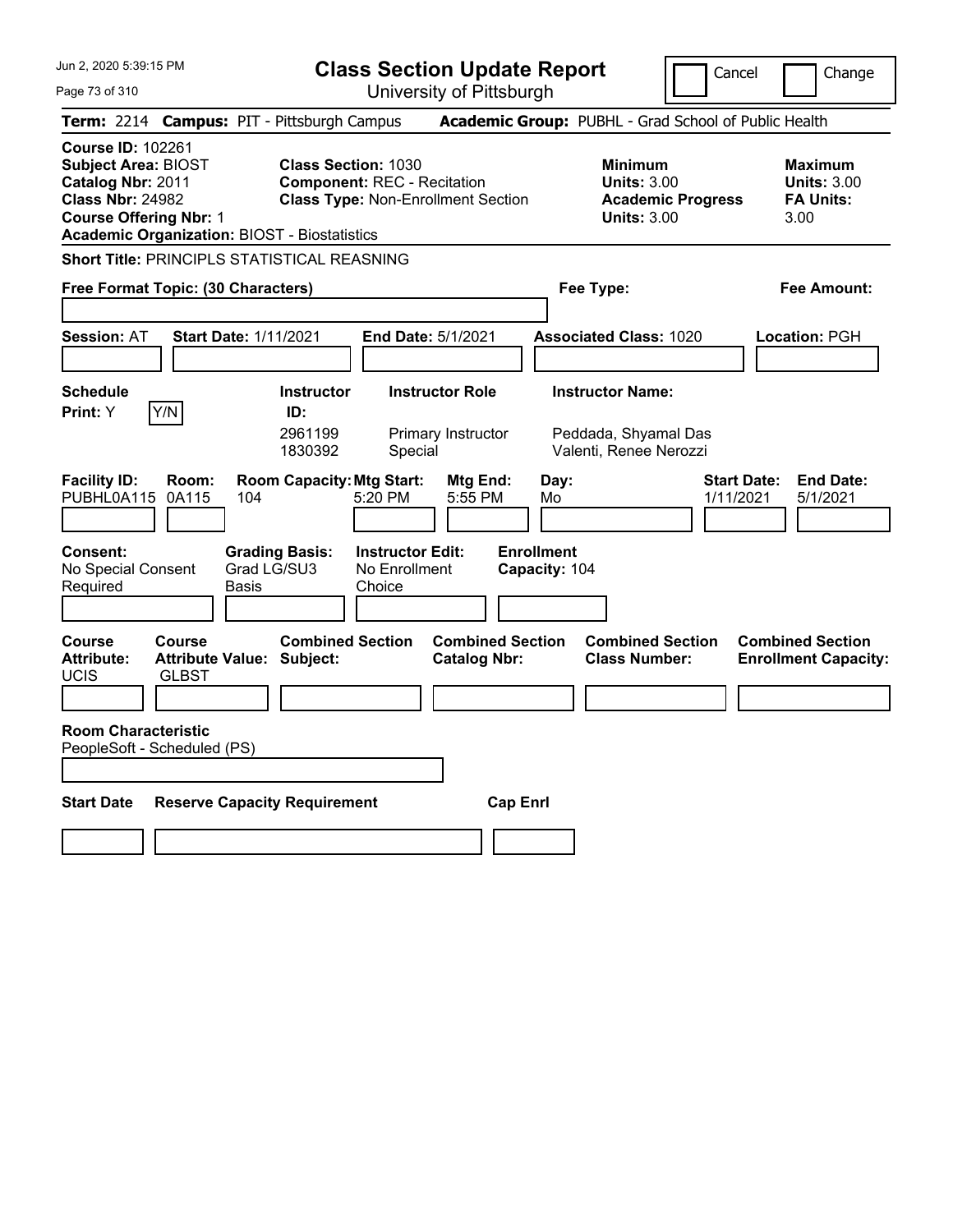| Jun 2, 2020 5:39:15 PM                                                                                                                                                                         |                                                                                                           | <b>Class Section Update Report</b>             |                                                                          | Cancel                          | Change                                                            |
|------------------------------------------------------------------------------------------------------------------------------------------------------------------------------------------------|-----------------------------------------------------------------------------------------------------------|------------------------------------------------|--------------------------------------------------------------------------|---------------------------------|-------------------------------------------------------------------|
| Page 74 of 310                                                                                                                                                                                 |                                                                                                           | University of Pittsburgh                       |                                                                          |                                 |                                                                   |
| <b>Term:</b> 2214                                                                                                                                                                              | <b>Campus: PIT - Pittsburgh Campus</b>                                                                    |                                                | Academic Group: PUBHL - Grad School of Public Health                     |                                 |                                                                   |
| <b>Course ID: 102268</b><br><b>Subject Area: BIOST</b><br>Catalog Nbr: 2021<br><b>Class Nbr: 13510</b><br><b>Course Offering Nbr: 1</b><br><b>Academic Organization: BIOST - Biostatistics</b> | <b>Class Section: 1010</b><br>Component: IND - Independent Study<br><b>Class Type: Enrollment Section</b> |                                                | <b>Minimum</b><br><b>Units: 1.00</b><br><b>Units: 1.00</b>               | <b>Academic Progress</b>        | <b>Maximum</b><br><b>Units: 15.00</b><br><b>FA Units:</b><br>1.00 |
| <b>Short Title: SPECIAL STUDIES</b>                                                                                                                                                            |                                                                                                           |                                                |                                                                          |                                 |                                                                   |
| Free Format Topic: (30 Characters)                                                                                                                                                             |                                                                                                           |                                                | Fee Type:                                                                |                                 | Fee Amount:                                                       |
| <b>Start Date: 1/11/2021</b><br><b>Session: AT</b>                                                                                                                                             |                                                                                                           | <b>End Date: 5/1/2021</b>                      | <b>Associated Class: 1010</b>                                            |                                 | Location: PGH                                                     |
| <b>Schedule</b><br>Y/N<br>Print: Y                                                                                                                                                             | <b>Instructor</b><br>ID:<br>2909589<br>1830392<br>Special                                                 | <b>Instructor Role</b><br>Primary Instructor   | <b>Instructor Name:</b><br>Anderson, Stewart J<br>Valenti, Renee Nerozzi |                                 |                                                                   |
| <b>Facility ID:</b><br>Room:<br><b>TBATBA</b><br>TBA<br>0                                                                                                                                      | <b>Room Capacity: Mtg Start:</b>                                                                          | Mtg End:                                       | Day:                                                                     | <b>Start Date:</b><br>1/11/2021 | <b>End Date:</b><br>5/1/2021                                      |
| <b>Consent:</b><br>No Special Consent<br>Required                                                                                                                                              | <b>Grading Basis:</b><br><b>Instructor Edit:</b><br>No Enrollment<br><b>Grad SN Basis</b><br>Choice       |                                                | <b>Enrollment</b><br>Capacity: 35                                        |                                 |                                                                   |
| <b>Course</b><br>Course<br><b>Attribute:</b><br>Attribute Value: Subject:                                                                                                                      | <b>Combined Section</b>                                                                                   | <b>Combined Section</b><br><b>Catalog Nbr:</b> | <b>Combined Section</b><br><b>Class Number:</b>                          |                                 | <b>Combined Section</b><br><b>Enrollment Capacity:</b>            |
|                                                                                                                                                                                                |                                                                                                           |                                                |                                                                          |                                 |                                                                   |
| <b>Room Characteristic</b>                                                                                                                                                                     |                                                                                                           |                                                |                                                                          |                                 |                                                                   |
|                                                                                                                                                                                                |                                                                                                           |                                                |                                                                          |                                 |                                                                   |
| <b>Start Date</b>                                                                                                                                                                              | <b>Reserve Capacity Requirement</b>                                                                       | <b>Cap Enrl</b>                                |                                                                          |                                 |                                                                   |
|                                                                                                                                                                                                |                                                                                                           |                                                |                                                                          |                                 |                                                                   |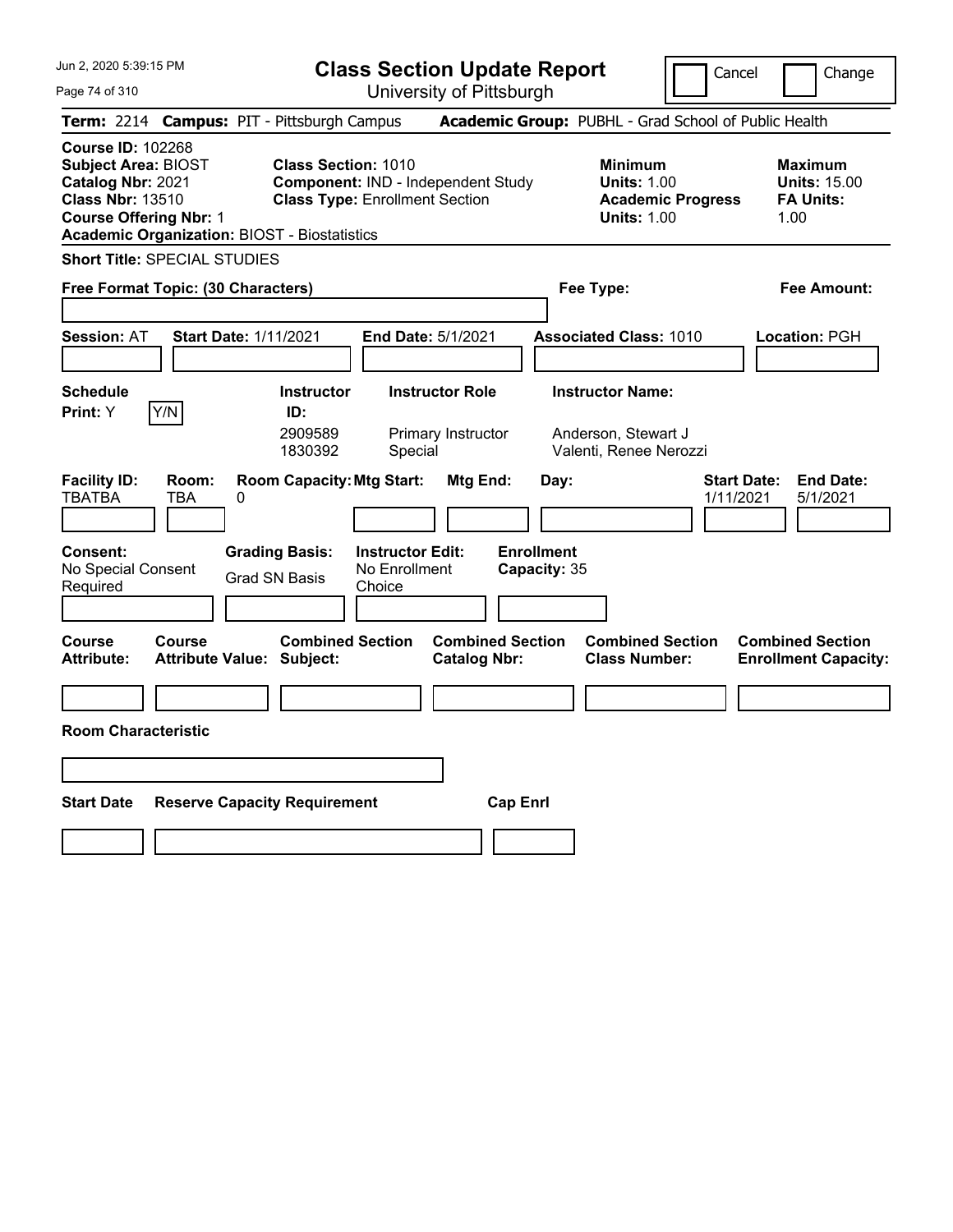| Jun 2, 2020 5:39:15 PM                                                                                                                                                                         |                                                                                                           | <b>Class Section Update Report</b>                      |                                                |                                                                        | Cancel                          | Change                                                            |
|------------------------------------------------------------------------------------------------------------------------------------------------------------------------------------------------|-----------------------------------------------------------------------------------------------------------|---------------------------------------------------------|------------------------------------------------|------------------------------------------------------------------------|---------------------------------|-------------------------------------------------------------------|
| Page 75 of 310                                                                                                                                                                                 |                                                                                                           | University of Pittsburgh                                |                                                |                                                                        |                                 |                                                                   |
| Term: 2214 Campus: PIT - Pittsburgh Campus                                                                                                                                                     |                                                                                                           |                                                         |                                                | Academic Group: PUBHL - Grad School of Public Health                   |                                 |                                                                   |
| <b>Course ID: 102268</b><br><b>Subject Area: BIOST</b><br>Catalog Nbr: 2021<br><b>Class Nbr: 16623</b><br><b>Course Offering Nbr: 1</b><br><b>Academic Organization: BIOST - Biostatistics</b> | <b>Class Section: 1020</b><br>Component: IND - Independent Study<br><b>Class Type: Enrollment Section</b> |                                                         |                                                | <b>Minimum</b><br><b>Units: 1.00</b><br><b>Units: 1.00</b>             | <b>Academic Progress</b>        | <b>Maximum</b><br><b>Units: 15.00</b><br><b>FA Units:</b><br>1.00 |
| <b>Short Title: SPECIAL STUDIES</b>                                                                                                                                                            |                                                                                                           |                                                         |                                                |                                                                        |                                 |                                                                   |
| Free Format Topic: (30 Characters)                                                                                                                                                             |                                                                                                           |                                                         |                                                | Fee Type:                                                              |                                 | Fee Amount:                                                       |
| <b>Session: AT</b>                                                                                                                                                                             | <b>Start Date: 1/11/2021</b>                                                                              | <b>End Date: 5/1/2021</b>                               |                                                | <b>Associated Class: 1020</b>                                          |                                 | Location: PGH                                                     |
| <b>Schedule</b><br>Y/N<br>Print: Y                                                                                                                                                             | <b>Instructor</b><br>ID:<br>2952485<br>1830392                                                            | <b>Instructor Role</b><br>Primary Instructor<br>Special |                                                | <b>Instructor Name:</b><br>Kurland, Brenda F<br>Valenti, Renee Nerozzi |                                 |                                                                   |
| <b>Facility ID:</b><br>Room:<br><b>TBATBA</b><br>TBA<br>0                                                                                                                                      | <b>Room Capacity: Mtg Start:</b>                                                                          |                                                         | Mtg End:<br>Day:                               |                                                                        | <b>Start Date:</b><br>1/11/2021 | <b>End Date:</b><br>5/1/2021                                      |
| <b>Consent:</b><br>No Special Consent<br>Required                                                                                                                                              | <b>Grading Basis:</b><br><b>Grad SN Basis</b>                                                             | <b>Instructor Edit:</b><br>No Enrollment<br>Choice      | <b>Enrollment</b><br>Capacity: 35              |                                                                        |                                 |                                                                   |
| <b>Course</b><br>Course<br><b>Attribute:</b>                                                                                                                                                   | <b>Combined Section</b><br><b>Attribute Value: Subject:</b>                                               |                                                         | <b>Combined Section</b><br><b>Catalog Nbr:</b> | <b>Combined Section</b><br><b>Class Number:</b>                        |                                 | <b>Combined Section</b><br><b>Enrollment Capacity:</b>            |
|                                                                                                                                                                                                |                                                                                                           |                                                         |                                                |                                                                        |                                 |                                                                   |
| <b>Room Characteristic</b>                                                                                                                                                                     |                                                                                                           |                                                         |                                                |                                                                        |                                 |                                                                   |
|                                                                                                                                                                                                |                                                                                                           |                                                         |                                                |                                                                        |                                 |                                                                   |
| <b>Start Date</b>                                                                                                                                                                              | <b>Reserve Capacity Requirement</b>                                                                       |                                                         | <b>Cap Enrl</b>                                |                                                                        |                                 |                                                                   |
|                                                                                                                                                                                                |                                                                                                           |                                                         |                                                |                                                                        |                                 |                                                                   |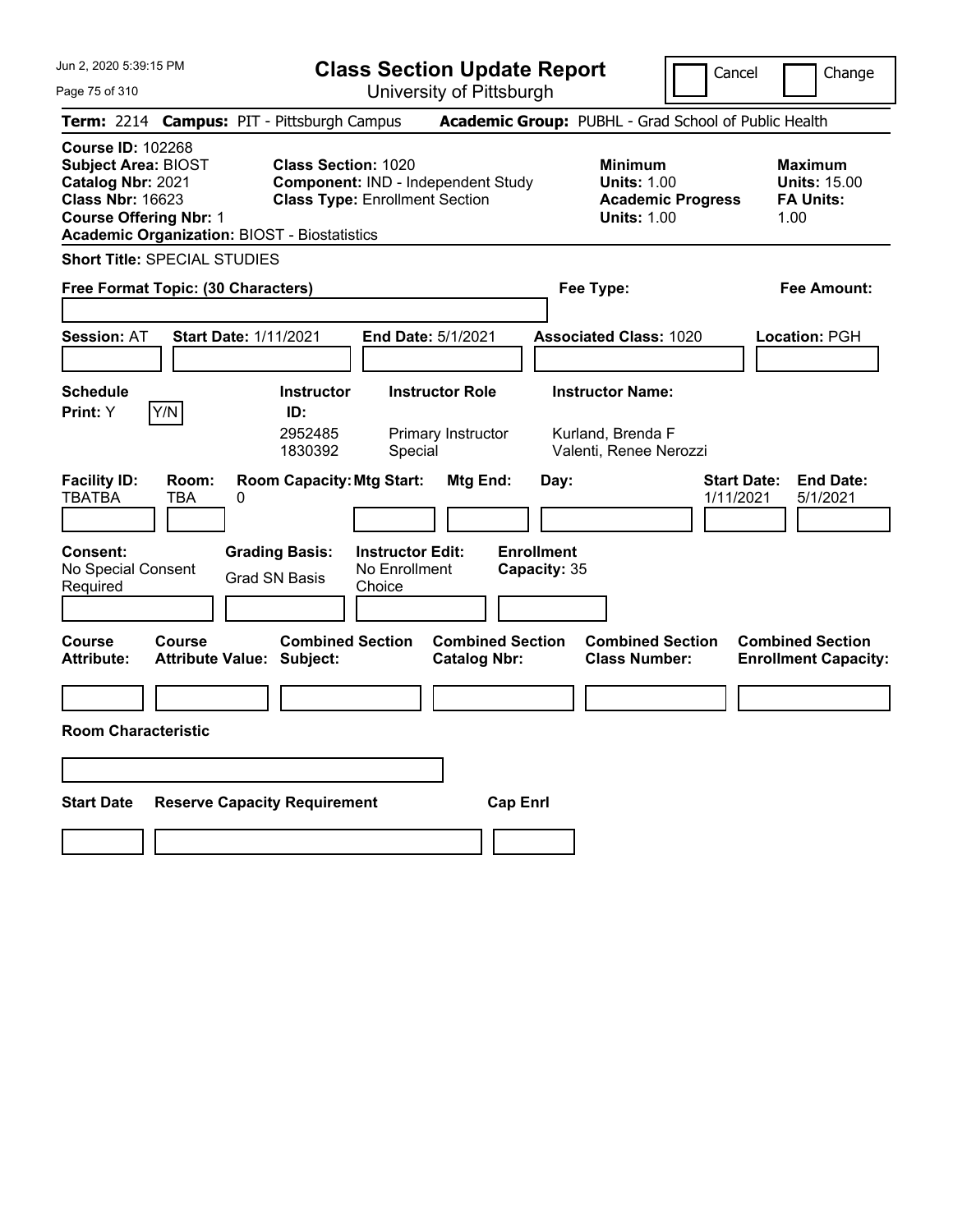| Jun 2, 2020 5:39:15 PM                                                                                                                                                                         |                                                                                                           | <b>Class Section Update Report</b>                      |                                   |                                                                                        | Cancel                          | Change                                                            |
|------------------------------------------------------------------------------------------------------------------------------------------------------------------------------------------------|-----------------------------------------------------------------------------------------------------------|---------------------------------------------------------|-----------------------------------|----------------------------------------------------------------------------------------|---------------------------------|-------------------------------------------------------------------|
| Page 76 of 310                                                                                                                                                                                 |                                                                                                           | University of Pittsburgh                                |                                   |                                                                                        |                                 |                                                                   |
| Term: 2214 Campus: PIT - Pittsburgh Campus                                                                                                                                                     |                                                                                                           |                                                         |                                   | Academic Group: PUBHL - Grad School of Public Health                                   |                                 |                                                                   |
| <b>Course ID: 102268</b><br><b>Subject Area: BIOST</b><br>Catalog Nbr: 2021<br><b>Class Nbr: 16624</b><br><b>Course Offering Nbr: 1</b><br><b>Academic Organization: BIOST - Biostatistics</b> | <b>Class Section: 1060</b><br>Component: IND - Independent Study<br><b>Class Type: Enrollment Section</b> |                                                         |                                   | <b>Minimum</b><br><b>Units: 1.00</b><br><b>Academic Progress</b><br><b>Units: 1.00</b> |                                 | <b>Maximum</b><br><b>Units: 15.00</b><br><b>FA Units:</b><br>1.00 |
| <b>Short Title: SPECIAL STUDIES</b>                                                                                                                                                            |                                                                                                           |                                                         |                                   |                                                                                        |                                 |                                                                   |
| Free Format Topic: (30 Characters)                                                                                                                                                             |                                                                                                           |                                                         |                                   | Fee Type:                                                                              |                                 | Fee Amount:                                                       |
| <b>Start Date: 1/11/2021</b><br><b>Session: AT</b>                                                                                                                                             |                                                                                                           | End Date: 5/1/2021                                      |                                   | <b>Associated Class: 1060</b>                                                          |                                 | Location: PGH                                                     |
| <b>Schedule</b><br>Y/N<br>Print: Y                                                                                                                                                             | <b>Instructor</b><br>ID:<br>2908950<br>1830392                                                            | <b>Instructor Role</b><br>Primary Instructor<br>Special |                                   | <b>Instructor Name:</b><br>Feingold, Eleanor<br>Valenti, Renee Nerozzi                 |                                 |                                                                   |
| <b>Facility ID:</b><br>Room:<br><b>TBATBA</b><br>TBA<br>0                                                                                                                                      | <b>Room Capacity: Mtg Start:</b>                                                                          | Mtg End:                                                | Day:                              |                                                                                        | <b>Start Date:</b><br>1/11/2021 | <b>End Date:</b><br>5/1/2021                                      |
| <b>Consent:</b><br>No Special Consent<br>Required                                                                                                                                              | <b>Grading Basis:</b><br><b>Grad SN Basis</b><br>Choice                                                   | <b>Instructor Edit:</b><br>No Enrollment                | <b>Enrollment</b><br>Capacity: 35 |                                                                                        |                                 |                                                                   |
| Course<br><b>Course</b><br><b>Attribute Value: Subject:</b><br>Attribute:                                                                                                                      | <b>Combined Section</b>                                                                                   | <b>Catalog Nbr:</b>                                     | <b>Combined Section</b>           | <b>Combined Section</b><br><b>Class Number:</b>                                        |                                 | <b>Combined Section</b><br><b>Enrollment Capacity:</b>            |
|                                                                                                                                                                                                |                                                                                                           |                                                         |                                   |                                                                                        |                                 |                                                                   |
| <b>Room Characteristic</b>                                                                                                                                                                     |                                                                                                           |                                                         |                                   |                                                                                        |                                 |                                                                   |
|                                                                                                                                                                                                |                                                                                                           |                                                         |                                   |                                                                                        |                                 |                                                                   |
| <b>Start Date</b>                                                                                                                                                                              | <b>Reserve Capacity Requirement</b>                                                                       |                                                         | <b>Cap Enrl</b>                   |                                                                                        |                                 |                                                                   |
|                                                                                                                                                                                                |                                                                                                           |                                                         |                                   |                                                                                        |                                 |                                                                   |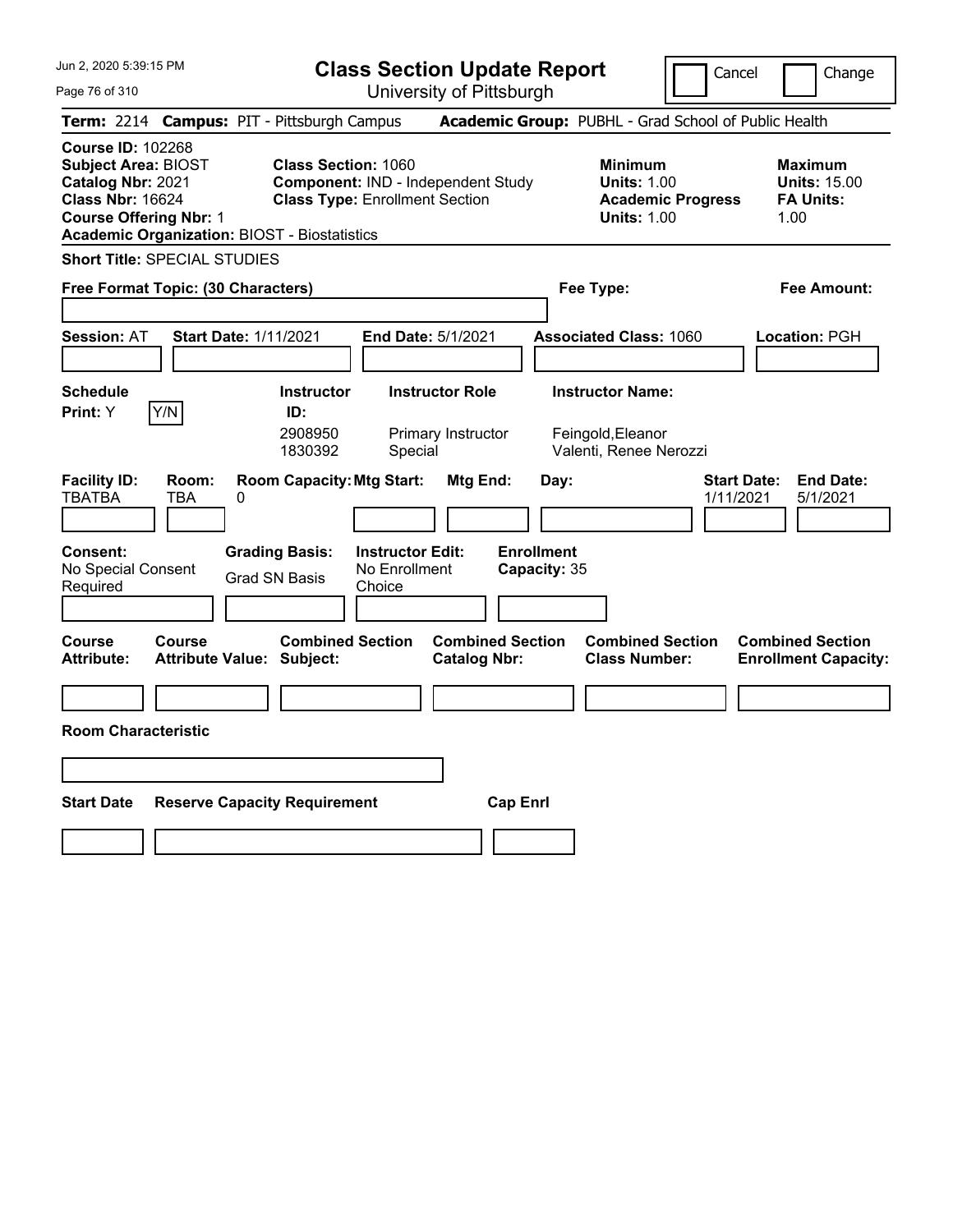| Jun 2, 2020 5:39:15 PM                                                                                                                                                                         |                                                                                                           | <b>Class Section Update Report</b>             |                                                                        | Cancel                          | Change                                                            |
|------------------------------------------------------------------------------------------------------------------------------------------------------------------------------------------------|-----------------------------------------------------------------------------------------------------------|------------------------------------------------|------------------------------------------------------------------------|---------------------------------|-------------------------------------------------------------------|
| Page 77 of 310                                                                                                                                                                                 |                                                                                                           | University of Pittsburgh                       |                                                                        |                                 |                                                                   |
| <b>Term:</b> 2214                                                                                                                                                                              | <b>Campus: PIT - Pittsburgh Campus</b>                                                                    |                                                | Academic Group: PUBHL - Grad School of Public Health                   |                                 |                                                                   |
| <b>Course ID: 102268</b><br><b>Subject Area: BIOST</b><br>Catalog Nbr: 2021<br><b>Class Nbr: 16625</b><br><b>Course Offering Nbr: 1</b><br><b>Academic Organization: BIOST - Biostatistics</b> | <b>Class Section: 1070</b><br>Component: IND - Independent Study<br><b>Class Type: Enrollment Section</b> |                                                | <b>Minimum</b><br><b>Units: 1.00</b><br><b>Units: 1.00</b>             | <b>Academic Progress</b>        | <b>Maximum</b><br><b>Units: 15.00</b><br><b>FA Units:</b><br>1.00 |
| <b>Short Title: SPECIAL STUDIES</b>                                                                                                                                                            |                                                                                                           |                                                |                                                                        |                                 |                                                                   |
| Free Format Topic: (30 Characters)                                                                                                                                                             |                                                                                                           |                                                | Fee Type:                                                              |                                 | Fee Amount:                                                       |
| <b>Start Date: 1/11/2021</b><br><b>Session: AT</b>                                                                                                                                             |                                                                                                           | <b>End Date: 5/1/2021</b>                      | <b>Associated Class: 1070</b>                                          |                                 | Location: PGH                                                     |
| <b>Schedule</b><br>Y/N<br>Print: Y                                                                                                                                                             | <b>Instructor</b><br>ID:<br>2900940<br>1830392<br>Special                                                 | <b>Instructor Role</b><br>Primary Instructor   | <b>Instructor Name:</b><br>Jeong, Jong Hyeon<br>Valenti, Renee Nerozzi |                                 |                                                                   |
| <b>Facility ID:</b><br>Room:<br><b>TBATBA</b><br>TBA<br>0                                                                                                                                      | <b>Room Capacity: Mtg Start:</b>                                                                          | Mtg End:                                       | Day:                                                                   | <b>Start Date:</b><br>1/11/2021 | <b>End Date:</b><br>5/1/2021                                      |
| <b>Consent:</b><br>No Special Consent<br>Required                                                                                                                                              | <b>Grading Basis:</b><br><b>Instructor Edit:</b><br>No Enrollment<br><b>Grad SN Basis</b><br>Choice       |                                                | <b>Enrollment</b><br>Capacity: 35                                      |                                 |                                                                   |
| <b>Course</b><br>Course<br><b>Attribute:</b><br>Attribute Value: Subject:                                                                                                                      | <b>Combined Section</b>                                                                                   | <b>Combined Section</b><br><b>Catalog Nbr:</b> | <b>Combined Section</b><br><b>Class Number:</b>                        |                                 | <b>Combined Section</b><br><b>Enrollment Capacity:</b>            |
|                                                                                                                                                                                                |                                                                                                           |                                                |                                                                        |                                 |                                                                   |
| <b>Room Characteristic</b>                                                                                                                                                                     |                                                                                                           |                                                |                                                                        |                                 |                                                                   |
|                                                                                                                                                                                                |                                                                                                           |                                                |                                                                        |                                 |                                                                   |
| <b>Start Date</b>                                                                                                                                                                              | <b>Reserve Capacity Requirement</b>                                                                       | <b>Cap Enrl</b>                                |                                                                        |                                 |                                                                   |
|                                                                                                                                                                                                |                                                                                                           |                                                |                                                                        |                                 |                                                                   |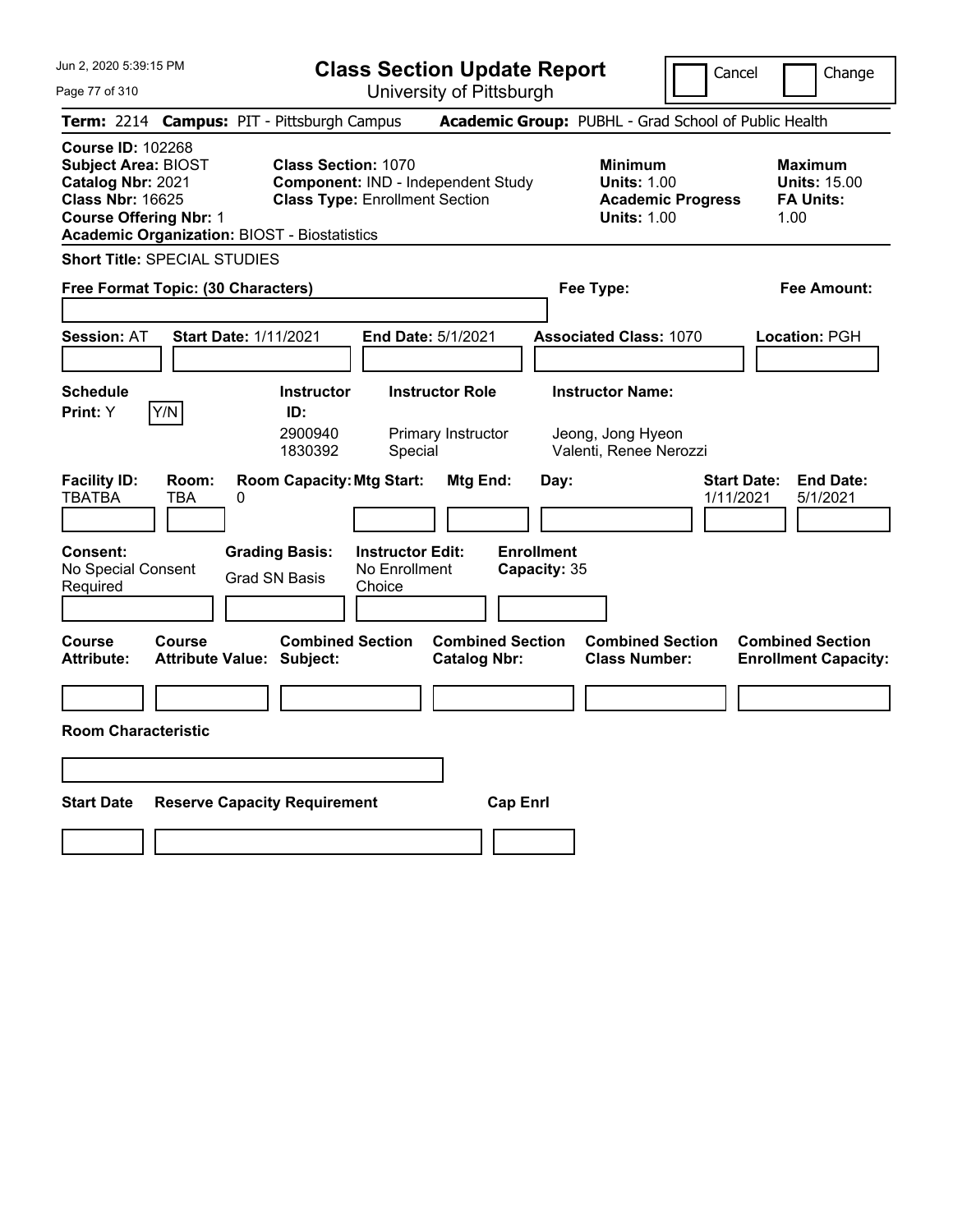| Jun 2, 2020 5:39:15 PM                                                                                                                                                                         |                                                                                                           | <b>Class Section Update Report</b>                      |                                                                    | Cancel                          | Change                                                            |
|------------------------------------------------------------------------------------------------------------------------------------------------------------------------------------------------|-----------------------------------------------------------------------------------------------------------|---------------------------------------------------------|--------------------------------------------------------------------|---------------------------------|-------------------------------------------------------------------|
| Page 78 of 310                                                                                                                                                                                 |                                                                                                           | University of Pittsburgh                                |                                                                    |                                 |                                                                   |
| Term: 2214 Campus: PIT - Pittsburgh Campus                                                                                                                                                     |                                                                                                           |                                                         | Academic Group: PUBHL - Grad School of Public Health               |                                 |                                                                   |
| <b>Course ID: 102268</b><br><b>Subject Area: BIOST</b><br>Catalog Nbr: 2021<br><b>Class Nbr: 16626</b><br><b>Course Offering Nbr: 1</b><br><b>Academic Organization: BIOST - Biostatistics</b> | <b>Class Section: 1090</b><br>Component: IND - Independent Study<br><b>Class Type: Enrollment Section</b> |                                                         | <b>Minimum</b><br><b>Units: 1.00</b><br><b>Units: 1.00</b>         | <b>Academic Progress</b>        | <b>Maximum</b><br><b>Units: 15.00</b><br><b>FA Units:</b><br>1.00 |
| <b>Short Title: SPECIAL STUDIES</b>                                                                                                                                                            |                                                                                                           |                                                         |                                                                    |                                 |                                                                   |
| Free Format Topic: (30 Characters)                                                                                                                                                             |                                                                                                           |                                                         | Fee Type:                                                          |                                 | Fee Amount:                                                       |
| <b>Start Date: 1/11/2021</b><br><b>Session: AT</b>                                                                                                                                             |                                                                                                           | End Date: 5/1/2021                                      | <b>Associated Class: 1090</b>                                      |                                 | Location: PGH                                                     |
| <b>Schedule</b><br>Y/N<br>Print: Y                                                                                                                                                             | <b>Instructor</b><br>ID:<br>2903313<br>1830392                                                            | <b>Instructor Role</b><br>Primary Instructor<br>Special | <b>Instructor Name:</b><br>Marsh, Gary M<br>Valenti, Renee Nerozzi |                                 |                                                                   |
| <b>Facility ID:</b><br>Room:<br><b>TBATBA</b><br>TBA<br>0                                                                                                                                      | <b>Room Capacity: Mtg Start:</b>                                                                          | Mtg End:                                                | Day:                                                               | <b>Start Date:</b><br>1/11/2021 | <b>End Date:</b><br>5/1/2021                                      |
| <b>Consent:</b><br>No Special Consent<br>Required                                                                                                                                              | <b>Grading Basis:</b><br>No Enrollment<br><b>Grad SN Basis</b><br>Choice                                  | <b>Instructor Edit:</b>                                 | <b>Enrollment</b><br>Capacity: 35                                  |                                 |                                                                   |
| Course<br><b>Course</b><br><b>Attribute Value: Subject:</b><br>Attribute:                                                                                                                      | <b>Combined Section</b>                                                                                   | <b>Combined Section</b><br><b>Catalog Nbr:</b>          | <b>Combined Section</b><br><b>Class Number:</b>                    |                                 | <b>Combined Section</b><br><b>Enrollment Capacity:</b>            |
|                                                                                                                                                                                                |                                                                                                           |                                                         |                                                                    |                                 |                                                                   |
| <b>Room Characteristic</b>                                                                                                                                                                     |                                                                                                           |                                                         |                                                                    |                                 |                                                                   |
|                                                                                                                                                                                                |                                                                                                           |                                                         |                                                                    |                                 |                                                                   |
| <b>Start Date</b>                                                                                                                                                                              | <b>Reserve Capacity Requirement</b>                                                                       | <b>Cap Enrl</b>                                         |                                                                    |                                 |                                                                   |
|                                                                                                                                                                                                |                                                                                                           |                                                         |                                                                    |                                 |                                                                   |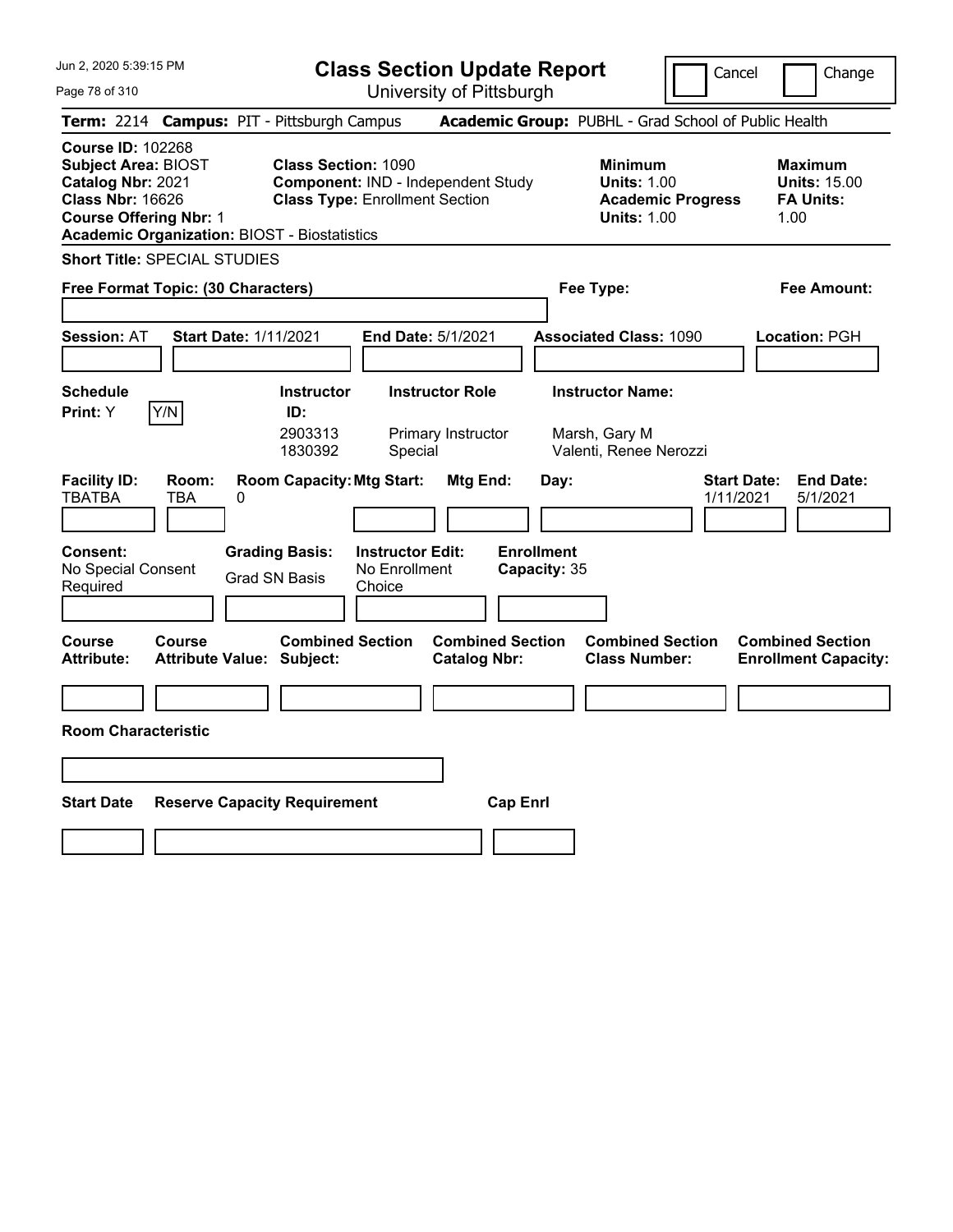| Jun 2, 2020 5:39:15 PM                                                                                                                                                                         |                                                                                                           | <b>Class Section Update Report</b>                      |                                                                 | Cancel                          | Change                                                            |
|------------------------------------------------------------------------------------------------------------------------------------------------------------------------------------------------|-----------------------------------------------------------------------------------------------------------|---------------------------------------------------------|-----------------------------------------------------------------|---------------------------------|-------------------------------------------------------------------|
| Page 79 of 310                                                                                                                                                                                 |                                                                                                           | University of Pittsburgh                                |                                                                 |                                 |                                                                   |
| Term: 2214 Campus: PIT - Pittsburgh Campus                                                                                                                                                     |                                                                                                           |                                                         | Academic Group: PUBHL - Grad School of Public Health            |                                 |                                                                   |
| <b>Course ID: 102268</b><br><b>Subject Area: BIOST</b><br>Catalog Nbr: 2021<br><b>Class Nbr: 16627</b><br><b>Course Offering Nbr: 1</b><br><b>Academic Organization: BIOST - Biostatistics</b> | <b>Class Section: 1160</b><br>Component: IND - Independent Study<br><b>Class Type: Enrollment Section</b> |                                                         | <b>Minimum</b><br><b>Units: 1.00</b><br><b>Units: 1.00</b>      | <b>Academic Progress</b>        | <b>Maximum</b><br><b>Units: 15.00</b><br><b>FA Units:</b><br>1.00 |
| <b>Short Title: SPECIAL STUDIES</b>                                                                                                                                                            |                                                                                                           |                                                         |                                                                 |                                 |                                                                   |
| Free Format Topic: (30 Characters)                                                                                                                                                             |                                                                                                           |                                                         | Fee Type:                                                       |                                 | Fee Amount:                                                       |
| <b>Session: AT</b><br><b>Start Date: 1/11/2021</b>                                                                                                                                             |                                                                                                           | <b>End Date: 5/1/2021</b>                               | <b>Associated Class: 1160</b>                                   |                                 | Location: PGH                                                     |
| <b>Schedule</b><br>Y/N<br>Print: Y                                                                                                                                                             | <b>Instructor</b><br>ID:<br>2916348<br>1830392                                                            | <b>Instructor Role</b><br>Primary Instructor<br>Special | <b>Instructor Name:</b><br>Tang, Gong<br>Valenti, Renee Nerozzi |                                 |                                                                   |
| <b>Facility ID:</b><br>Room:<br><b>TBATBA</b><br>TBA<br>0<br><b>Consent:</b>                                                                                                                   | <b>Room Capacity: Mtg Start:</b><br><b>Instructor Edit:</b><br><b>Grading Basis:</b>                      | Mtg End:                                                | Day:<br><b>Enrollment</b>                                       | <b>Start Date:</b><br>1/11/2021 | <b>End Date:</b><br>5/1/2021                                      |
| No Special Consent<br>Required                                                                                                                                                                 | No Enrollment<br><b>Grad SN Basis</b><br>Choice                                                           |                                                         | Capacity: 35                                                    |                                 |                                                                   |
| <b>Course</b><br>Course<br><b>Attribute:</b><br><b>Attribute Value: Subject:</b>                                                                                                               | <b>Combined Section</b>                                                                                   | <b>Combined Section</b><br><b>Catalog Nbr:</b>          | <b>Combined Section</b><br><b>Class Number:</b>                 |                                 | <b>Combined Section</b><br><b>Enrollment Capacity:</b>            |
|                                                                                                                                                                                                |                                                                                                           |                                                         |                                                                 |                                 |                                                                   |
| <b>Room Characteristic</b>                                                                                                                                                                     |                                                                                                           |                                                         |                                                                 |                                 |                                                                   |
|                                                                                                                                                                                                |                                                                                                           |                                                         |                                                                 |                                 |                                                                   |
| <b>Start Date</b>                                                                                                                                                                              | <b>Reserve Capacity Requirement</b>                                                                       | <b>Cap Enrl</b>                                         |                                                                 |                                 |                                                                   |
|                                                                                                                                                                                                |                                                                                                           |                                                         |                                                                 |                                 |                                                                   |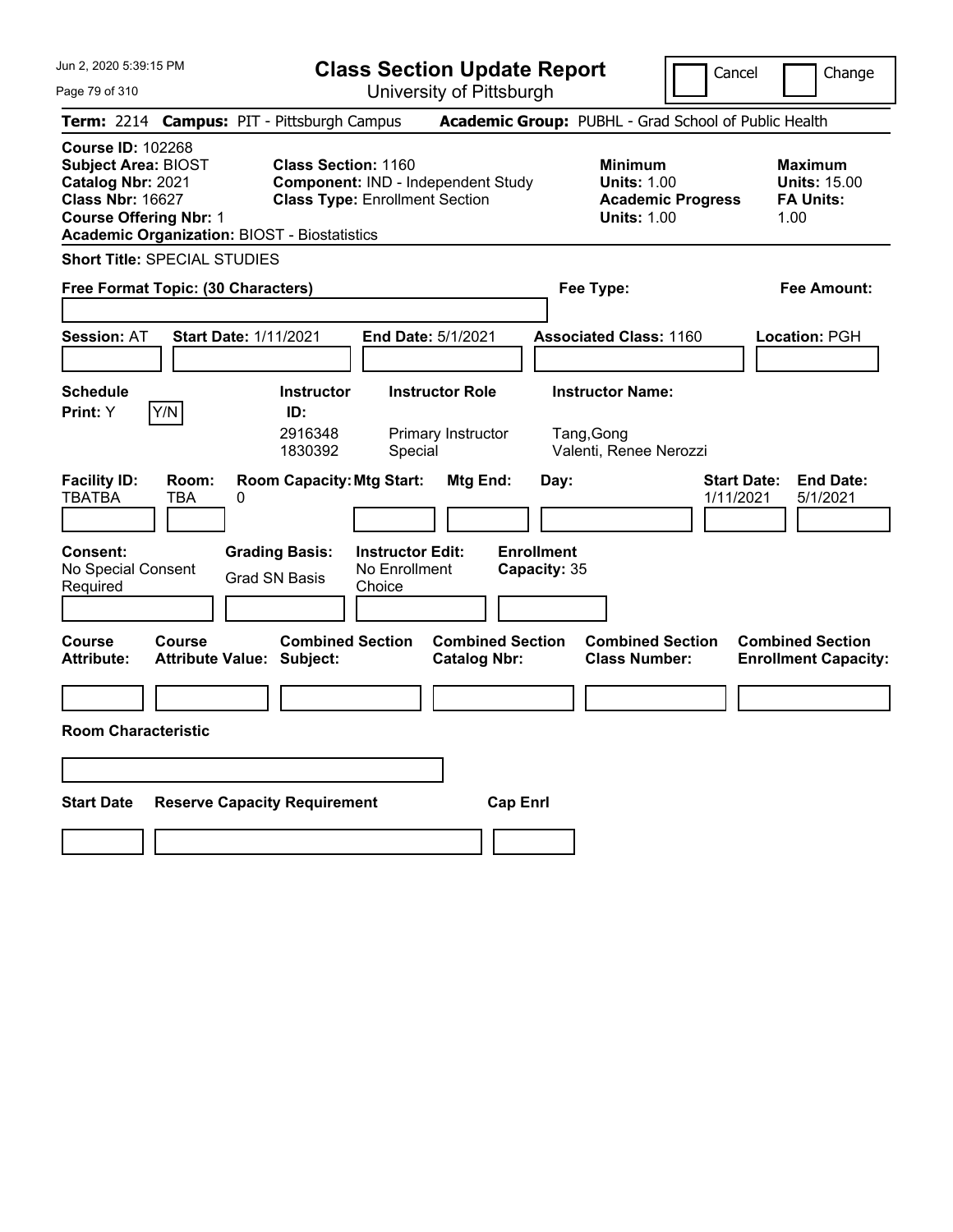| Jun 2, 2020 5:39:15 PM                                                                                                                                                                         |                                                                                                           | <b>Class Section Update Report</b>                      |                                                                         | Cancel                          | Change                                                            |
|------------------------------------------------------------------------------------------------------------------------------------------------------------------------------------------------|-----------------------------------------------------------------------------------------------------------|---------------------------------------------------------|-------------------------------------------------------------------------|---------------------------------|-------------------------------------------------------------------|
| Page 80 of 310                                                                                                                                                                                 |                                                                                                           | University of Pittsburgh                                |                                                                         |                                 |                                                                   |
| Term: 2214 Campus: PIT - Pittsburgh Campus                                                                                                                                                     |                                                                                                           |                                                         | Academic Group: PUBHL - Grad School of Public Health                    |                                 |                                                                   |
| <b>Course ID: 102268</b><br><b>Subject Area: BIOST</b><br>Catalog Nbr: 2021<br><b>Class Nbr: 16628</b><br><b>Course Offering Nbr: 1</b><br><b>Academic Organization: BIOST - Biostatistics</b> | <b>Class Section: 1170</b><br>Component: IND - Independent Study<br><b>Class Type: Enrollment Section</b> |                                                         | <b>Minimum</b><br><b>Units: 1.00</b><br><b>Units: 1.00</b>              | <b>Academic Progress</b>        | <b>Maximum</b><br><b>Units: 15.00</b><br><b>FA Units:</b><br>1.00 |
| <b>Short Title: SPECIAL STUDIES</b>                                                                                                                                                            |                                                                                                           |                                                         |                                                                         |                                 |                                                                   |
| Free Format Topic: (30 Characters)                                                                                                                                                             |                                                                                                           |                                                         | Fee Type:                                                               |                                 | Fee Amount:                                                       |
| <b>Session: AT</b><br><b>Start Date: 1/11/2021</b>                                                                                                                                             |                                                                                                           | <b>End Date: 5/1/2021</b>                               | <b>Associated Class: 1170</b>                                           |                                 | Location: PGH                                                     |
| <b>Schedule</b><br>Y/N<br>Print: Y                                                                                                                                                             | <b>Instructor</b><br>ID:<br>2922631<br>1830392                                                            | <b>Instructor Role</b><br>Primary Instructor<br>Special | <b>Instructor Name:</b><br>Tseng, Chien-Cheng<br>Valenti, Renee Nerozzi |                                 |                                                                   |
| <b>Facility ID:</b><br>Room:<br><b>TBATBA</b><br>TBA<br>0<br><b>Consent:</b>                                                                                                                   | <b>Room Capacity: Mtg Start:</b><br><b>Grading Basis:</b>                                                 | Mtg End:<br><b>Instructor Edit:</b>                     | Day:<br><b>Enrollment</b>                                               | <b>Start Date:</b><br>1/11/2021 | <b>End Date:</b><br>5/1/2021                                      |
| No Special Consent<br>Required                                                                                                                                                                 | <b>Grad SN Basis</b><br>Choice                                                                            | No Enrollment                                           | Capacity: 35                                                            |                                 |                                                                   |
|                                                                                                                                                                                                |                                                                                                           |                                                         |                                                                         |                                 |                                                                   |
| <b>Course</b><br>Course<br><b>Attribute:</b><br><b>Attribute Value: Subject:</b>                                                                                                               | <b>Combined Section</b>                                                                                   | <b>Combined Section</b><br><b>Catalog Nbr:</b>          | <b>Combined Section</b><br><b>Class Number:</b>                         |                                 | <b>Combined Section</b><br><b>Enrollment Capacity:</b>            |
|                                                                                                                                                                                                |                                                                                                           |                                                         |                                                                         |                                 |                                                                   |
| <b>Room Characteristic</b>                                                                                                                                                                     |                                                                                                           |                                                         |                                                                         |                                 |                                                                   |
|                                                                                                                                                                                                |                                                                                                           |                                                         |                                                                         |                                 |                                                                   |
| <b>Start Date</b>                                                                                                                                                                              | <b>Reserve Capacity Requirement</b>                                                                       | <b>Cap Enrl</b>                                         |                                                                         |                                 |                                                                   |
|                                                                                                                                                                                                |                                                                                                           |                                                         |                                                                         |                                 |                                                                   |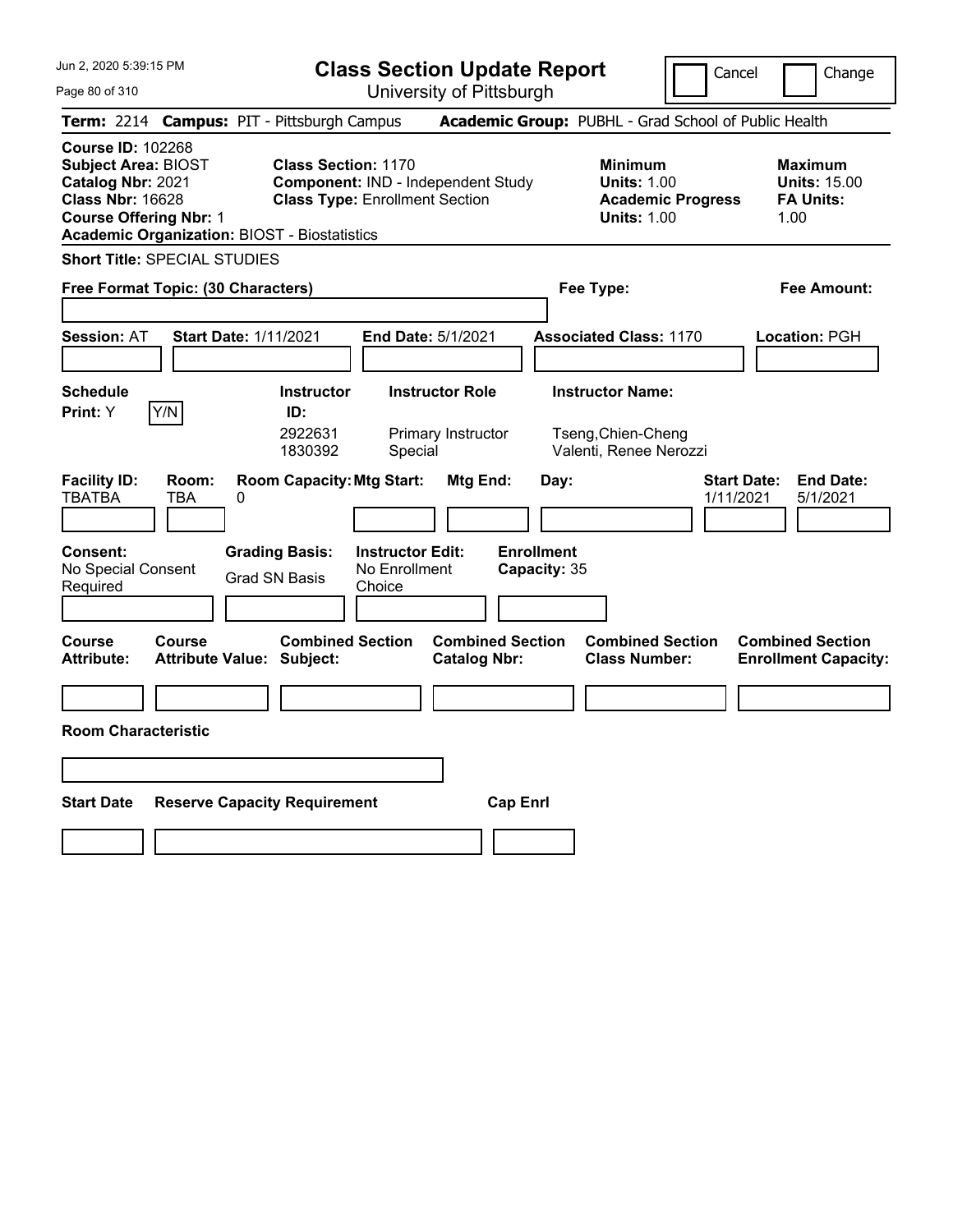| Jun 2, 2020 5:39:15 PM                                                                                                                  |                                                     |                                                                                   |                                                    | <b>Class Section Update Report</b>             |                                           |                                                                     | Cancel                          | Change                                                            |
|-----------------------------------------------------------------------------------------------------------------------------------------|-----------------------------------------------------|-----------------------------------------------------------------------------------|----------------------------------------------------|------------------------------------------------|-------------------------------------------|---------------------------------------------------------------------|---------------------------------|-------------------------------------------------------------------|
| Page 81 of 310                                                                                                                          |                                                     |                                                                                   |                                                    | University of Pittsburgh                       |                                           |                                                                     |                                 |                                                                   |
|                                                                                                                                         | Term: 2214 Campus: PIT - Pittsburgh Campus          |                                                                                   |                                                    |                                                |                                           | Academic Group: PUBHL - Grad School of Public Health                |                                 |                                                                   |
| <b>Course ID: 102268</b><br><b>Subject Area: BIOST</b><br>Catalog Nbr: 2021<br><b>Class Nbr: 16629</b><br><b>Course Offering Nbr: 1</b> | <b>Academic Organization: BIOST - Biostatistics</b> | <b>Class Section: 1180</b><br><b>Class Type: Enrollment Section</b>               |                                                    | Component: IND - Independent Study             |                                           | <b>Minimum</b><br><b>Units: 1.00</b><br><b>Units: 1.00</b>          | <b>Academic Progress</b>        | <b>Maximum</b><br><b>Units: 15.00</b><br><b>FA Units:</b><br>1.00 |
|                                                                                                                                         | <b>Short Title: SPECIAL STUDIES</b>                 |                                                                                   |                                                    |                                                |                                           |                                                                     |                                 |                                                                   |
|                                                                                                                                         | Free Format Topic: (30 Characters)                  |                                                                                   |                                                    |                                                |                                           | Fee Type:                                                           |                                 | Fee Amount:                                                       |
| <b>Session: AT</b>                                                                                                                      | Start Date: 1/11/2021                               |                                                                                   |                                                    | <b>End Date: 5/1/2021</b>                      |                                           | <b>Associated Class: 1180</b>                                       |                                 | <b>Location: PGH</b>                                              |
| <b>Schedule</b><br>Print: Y                                                                                                             | Y/N                                                 | <b>Instructor</b><br>ID:<br>1830392<br>2922630                                    | Special                                            | <b>Instructor Role</b><br>Primary Instructor   |                                           | <b>Instructor Name:</b><br>Valenti, Renee Nerozzi<br>Wahed, Abdus S |                                 |                                                                   |
| <b>Facility ID:</b><br>TBATBA<br>Consent:<br>No Special Consent<br>Required                                                             | Room:<br>TBA<br>0                                   | <b>Room Capacity: Mtg Start:</b><br><b>Grading Basis:</b><br><b>Grad SN Basis</b> | <b>Instructor Edit:</b><br>No Enrollment<br>Choice | Mtg End:                                       | Day:<br><b>Enrollment</b><br>Capacity: 35 |                                                                     | <b>Start Date:</b><br>1/11/2021 | <b>End Date:</b><br>5/1/2021                                      |
| Course<br><b>Attribute:</b>                                                                                                             | Course<br>Attribute Value: Subject:                 | <b>Combined Section</b>                                                           |                                                    | <b>Combined Section</b><br><b>Catalog Nbr:</b> |                                           | <b>Combined Section</b><br><b>Class Number:</b>                     |                                 | <b>Combined Section</b><br><b>Enrollment Capacity:</b>            |
|                                                                                                                                         |                                                     |                                                                                   |                                                    |                                                |                                           |                                                                     |                                 |                                                                   |
| <b>Room Characteristic</b>                                                                                                              |                                                     |                                                                                   |                                                    |                                                |                                           |                                                                     |                                 |                                                                   |
|                                                                                                                                         |                                                     |                                                                                   |                                                    |                                                |                                           |                                                                     |                                 |                                                                   |
| <b>Start Date</b>                                                                                                                       | <b>Reserve Capacity Requirement</b>                 |                                                                                   |                                                    | <b>Cap Enri</b>                                |                                           |                                                                     |                                 |                                                                   |
|                                                                                                                                         |                                                     |                                                                                   |                                                    |                                                |                                           |                                                                     |                                 |                                                                   |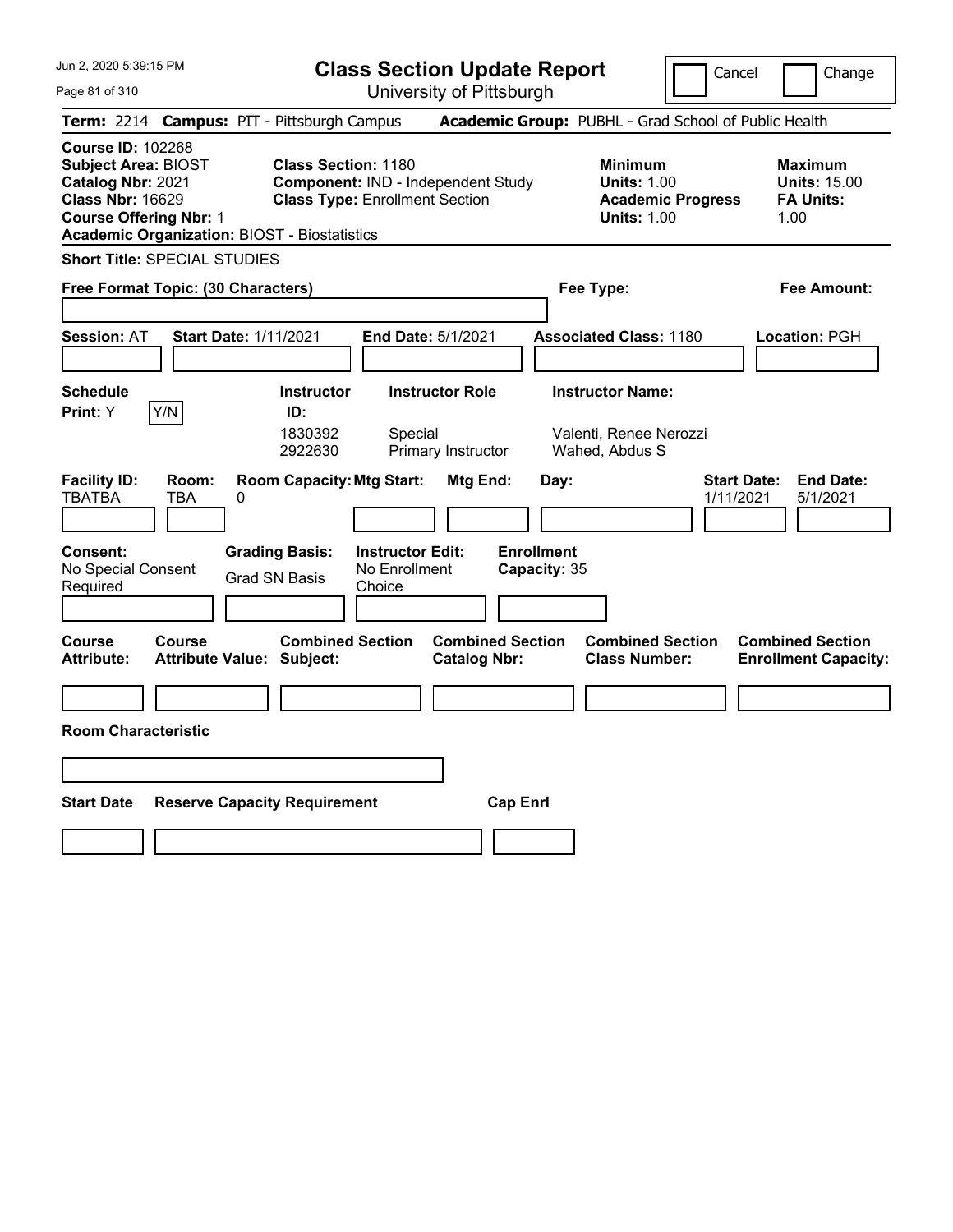| Jun 2, 2020 5:39:15 PM                                                                                                                                                                         |                                                                                                           | <b>Class Section Update Report</b>                      |                                                                          | Cancel                          | Change                                                            |
|------------------------------------------------------------------------------------------------------------------------------------------------------------------------------------------------|-----------------------------------------------------------------------------------------------------------|---------------------------------------------------------|--------------------------------------------------------------------------|---------------------------------|-------------------------------------------------------------------|
| Page 82 of 310                                                                                                                                                                                 |                                                                                                           | University of Pittsburgh                                |                                                                          |                                 |                                                                   |
| Term: 2214 Campus: PIT - Pittsburgh Campus                                                                                                                                                     |                                                                                                           |                                                         | Academic Group: PUBHL - Grad School of Public Health                     |                                 |                                                                   |
| <b>Course ID: 102268</b><br><b>Subject Area: BIOST</b><br>Catalog Nbr: 2021<br><b>Class Nbr: 16630</b><br><b>Course Offering Nbr: 1</b><br><b>Academic Organization: BIOST - Biostatistics</b> | <b>Class Section: 1200</b><br>Component: IND - Independent Study<br><b>Class Type: Enrollment Section</b> |                                                         | <b>Minimum</b><br><b>Units: 1.00</b><br><b>Units: 1.00</b>               | <b>Academic Progress</b>        | <b>Maximum</b><br><b>Units: 15.00</b><br><b>FA Units:</b><br>1.00 |
| <b>Short Title: SPECIAL STUDIES</b>                                                                                                                                                            |                                                                                                           |                                                         |                                                                          |                                 |                                                                   |
| Free Format Topic: (30 Characters)                                                                                                                                                             |                                                                                                           |                                                         | Fee Type:                                                                |                                 | Fee Amount:                                                       |
| <b>Start Date: 1/11/2021</b><br><b>Session: AT</b>                                                                                                                                             |                                                                                                           | End Date: 5/1/2021                                      | <b>Associated Class: 1200</b>                                            |                                 | Location: PGH                                                     |
| <b>Schedule</b><br>Y/N<br>Print: Y                                                                                                                                                             | <b>Instructor</b><br>ID:<br>2936490<br>1830392                                                            | <b>Instructor Role</b><br>Primary Instructor<br>Special | <b>Instructor Name:</b><br>Krafty, Robert Todd<br>Valenti, Renee Nerozzi |                                 |                                                                   |
| <b>Facility ID:</b><br>Room:<br><b>TBATBA</b><br>TBA<br>0                                                                                                                                      | <b>Room Capacity: Mtg Start:</b>                                                                          | Mtg End:                                                | Day:                                                                     | <b>Start Date:</b><br>1/11/2021 | <b>End Date:</b><br>5/1/2021                                      |
| <b>Consent:</b><br>No Special Consent<br>Required                                                                                                                                              | <b>Grading Basis:</b><br><b>Grad SN Basis</b><br>Choice                                                   | <b>Instructor Edit:</b><br>No Enrollment                | <b>Enrollment</b><br>Capacity: 35                                        |                                 |                                                                   |
| Course<br><b>Course</b><br><b>Attribute Value: Subject:</b><br>Attribute:                                                                                                                      | <b>Combined Section</b>                                                                                   | <b>Combined Section</b><br><b>Catalog Nbr:</b>          | <b>Combined Section</b><br><b>Class Number:</b>                          |                                 | <b>Combined Section</b><br><b>Enrollment Capacity:</b>            |
|                                                                                                                                                                                                |                                                                                                           |                                                         |                                                                          |                                 |                                                                   |
| <b>Room Characteristic</b>                                                                                                                                                                     |                                                                                                           |                                                         |                                                                          |                                 |                                                                   |
|                                                                                                                                                                                                |                                                                                                           |                                                         |                                                                          |                                 |                                                                   |
| <b>Start Date</b>                                                                                                                                                                              | <b>Reserve Capacity Requirement</b>                                                                       | <b>Cap Enrl</b>                                         |                                                                          |                                 |                                                                   |
|                                                                                                                                                                                                |                                                                                                           |                                                         |                                                                          |                                 |                                                                   |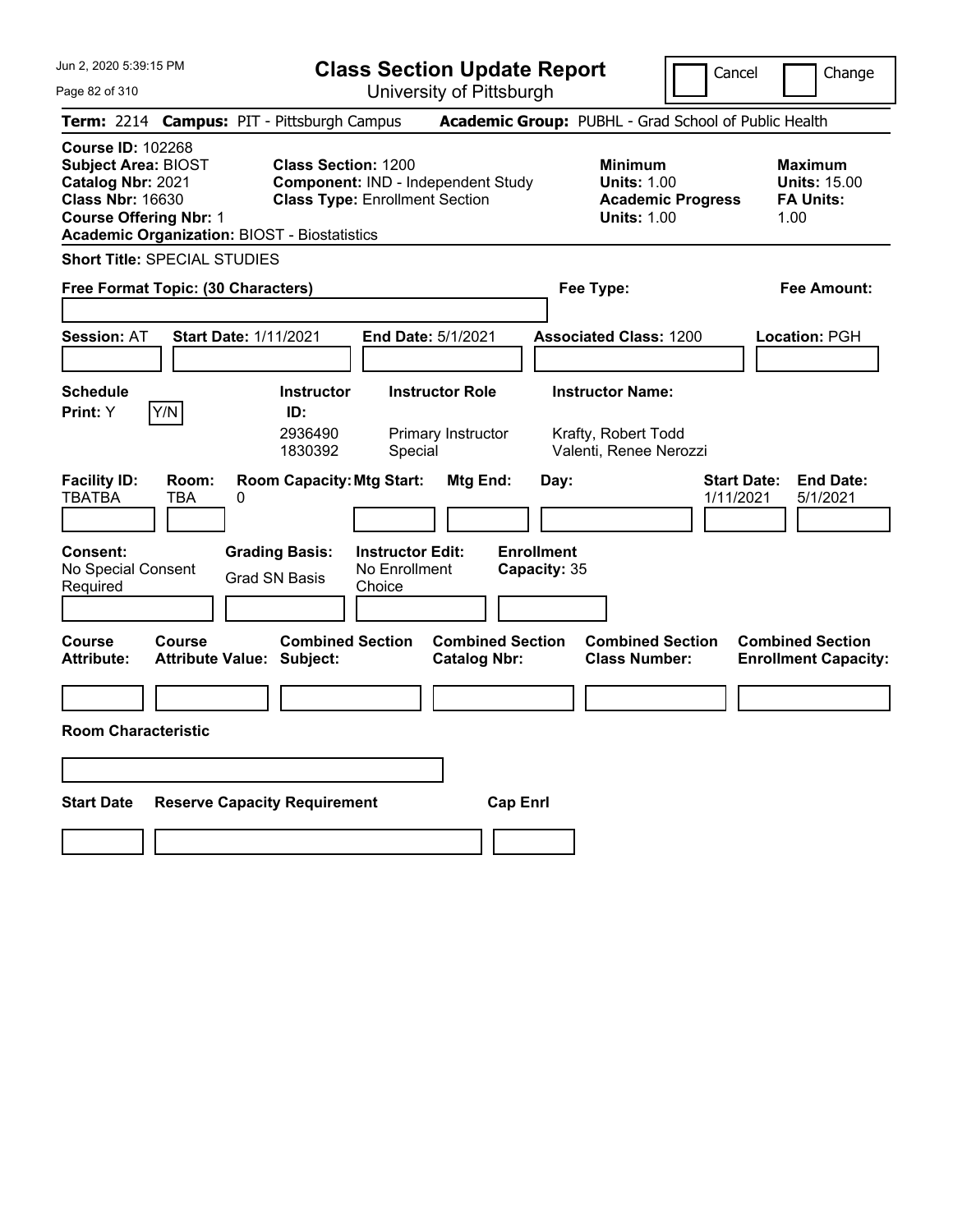| Jun 2, 2020 5:39:15 PM                                                                                                                                                                         |                                                                                                           | <b>Class Section Update Report</b>                      |                                                                      | Cancel                          | Change                                                            |
|------------------------------------------------------------------------------------------------------------------------------------------------------------------------------------------------|-----------------------------------------------------------------------------------------------------------|---------------------------------------------------------|----------------------------------------------------------------------|---------------------------------|-------------------------------------------------------------------|
| Page 83 of 310                                                                                                                                                                                 |                                                                                                           | University of Pittsburgh                                |                                                                      |                                 |                                                                   |
| Term: 2214 Campus: PIT - Pittsburgh Campus                                                                                                                                                     |                                                                                                           |                                                         | Academic Group: PUBHL - Grad School of Public Health                 |                                 |                                                                   |
| <b>Course ID: 102268</b><br><b>Subject Area: BIOST</b><br>Catalog Nbr: 2021<br><b>Class Nbr: 16631</b><br><b>Course Offering Nbr: 1</b><br><b>Academic Organization: BIOST - Biostatistics</b> | <b>Class Section: 1210</b><br>Component: IND - Independent Study<br><b>Class Type: Enrollment Section</b> |                                                         | <b>Minimum</b><br><b>Units: 1.00</b><br><b>Units: 1.00</b>           | <b>Academic Progress</b>        | <b>Maximum</b><br><b>Units: 15.00</b><br><b>FA Units:</b><br>1.00 |
| <b>Short Title: SPECIAL STUDIES</b>                                                                                                                                                            |                                                                                                           |                                                         |                                                                      |                                 |                                                                   |
| Free Format Topic: (30 Characters)                                                                                                                                                             |                                                                                                           |                                                         | Fee Type:                                                            |                                 | Fee Amount:                                                       |
| <b>Start Date: 1/11/2021</b><br><b>Session: AT</b>                                                                                                                                             |                                                                                                           | End Date: 5/1/2021                                      | <b>Associated Class: 1210</b>                                        |                                 | Location: PGH                                                     |
| <b>Schedule</b><br>Y/N<br>Print: Y                                                                                                                                                             | <b>Instructor</b><br>ID:<br>1830392<br>2903201                                                            | <b>Instructor Role</b><br>Special<br>Primary Instructor | <b>Instructor Name:</b><br>Valenti, Renee Nerozzi<br>Youk, Ada Owens |                                 |                                                                   |
| <b>Facility ID:</b><br>Room:<br><b>TBATBA</b><br>TBA<br>0                                                                                                                                      | <b>Room Capacity: Mtg Start:</b>                                                                          | Mtg End:                                                | Day:                                                                 | <b>Start Date:</b><br>1/11/2021 | <b>End Date:</b><br>5/1/2021                                      |
| <b>Consent:</b><br>No Special Consent<br>Required                                                                                                                                              | <b>Grading Basis:</b><br>No Enrollment<br><b>Grad SN Basis</b><br>Choice                                  | <b>Instructor Edit:</b>                                 | <b>Enrollment</b><br>Capacity: 35                                    |                                 |                                                                   |
| Course<br><b>Course</b><br><b>Attribute Value: Subject:</b><br>Attribute:                                                                                                                      | <b>Combined Section</b>                                                                                   | <b>Combined Section</b><br><b>Catalog Nbr:</b>          | <b>Combined Section</b><br><b>Class Number:</b>                      |                                 | <b>Combined Section</b><br><b>Enrollment Capacity:</b>            |
|                                                                                                                                                                                                |                                                                                                           |                                                         |                                                                      |                                 |                                                                   |
| <b>Room Characteristic</b>                                                                                                                                                                     |                                                                                                           |                                                         |                                                                      |                                 |                                                                   |
|                                                                                                                                                                                                |                                                                                                           |                                                         |                                                                      |                                 |                                                                   |
| <b>Start Date</b>                                                                                                                                                                              | <b>Reserve Capacity Requirement</b>                                                                       | <b>Cap Enrl</b>                                         |                                                                      |                                 |                                                                   |
|                                                                                                                                                                                                |                                                                                                           |                                                         |                                                                      |                                 |                                                                   |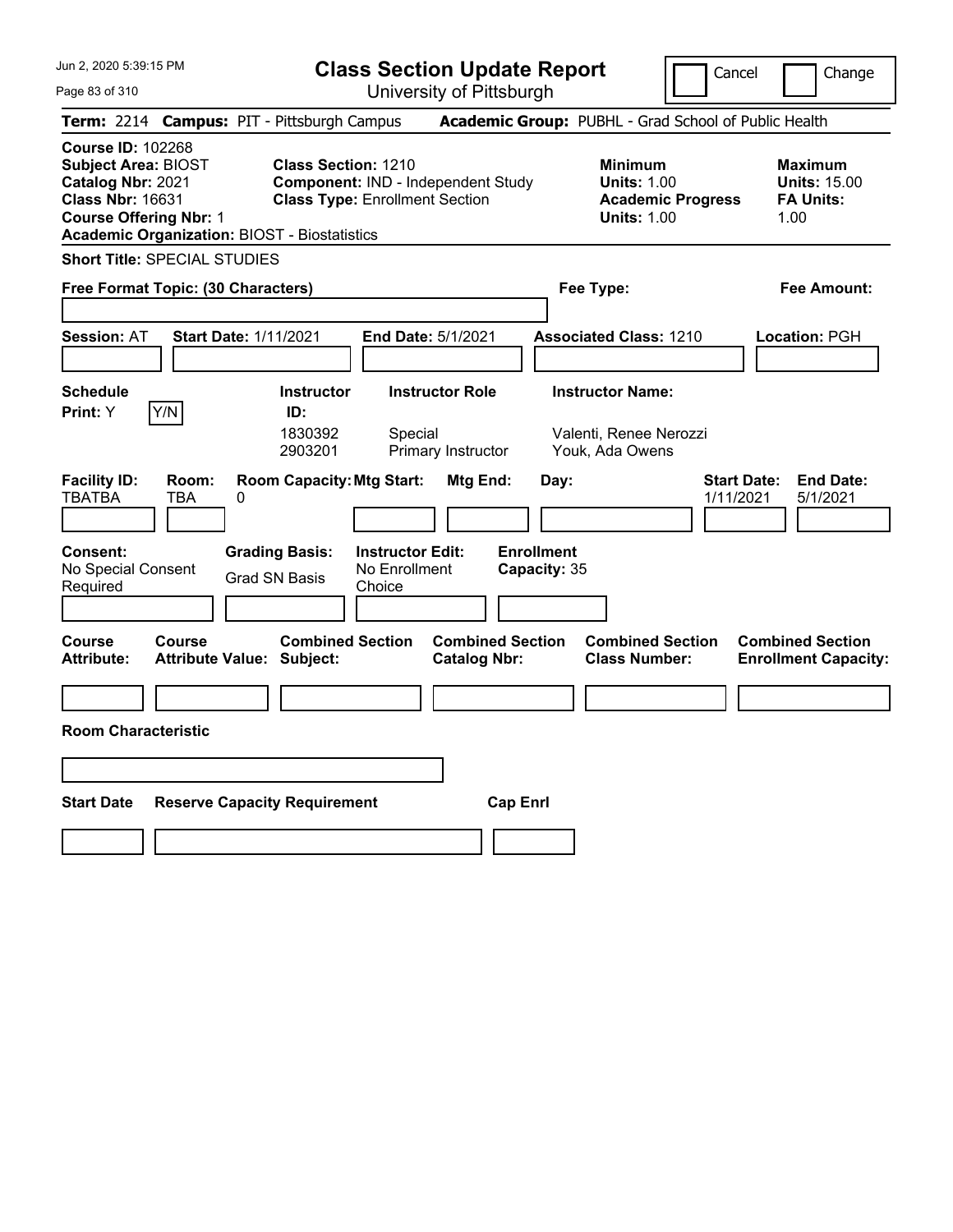| Jun 2, 2020 5:39:15 PM                                                                                                                                                                         |                                                             | <b>Class Section Update Report</b>                                          |                                                |                                                                     | Cancel                          | Change                                                            |
|------------------------------------------------------------------------------------------------------------------------------------------------------------------------------------------------|-------------------------------------------------------------|-----------------------------------------------------------------------------|------------------------------------------------|---------------------------------------------------------------------|---------------------------------|-------------------------------------------------------------------|
| Page 84 of 310                                                                                                                                                                                 |                                                             | University of Pittsburgh                                                    |                                                |                                                                     |                                 |                                                                   |
| <b>Term:</b> 2214                                                                                                                                                                              | <b>Campus: PIT - Pittsburgh Campus</b>                      |                                                                             |                                                | Academic Group: PUBHL - Grad School of Public Health                |                                 |                                                                   |
| <b>Course ID: 102268</b><br><b>Subject Area: BIOST</b><br>Catalog Nbr: 2021<br><b>Class Nbr: 16632</b><br><b>Course Offering Nbr: 1</b><br><b>Academic Organization: BIOST - Biostatistics</b> | <b>Class Section: 1220</b>                                  | Component: IND - Independent Study<br><b>Class Type: Enrollment Section</b> |                                                | <b>Minimum</b><br><b>Units: 1.00</b><br><b>Units: 1.00</b>          | <b>Academic Progress</b>        | <b>Maximum</b><br><b>Units: 15.00</b><br><b>FA Units:</b><br>1.00 |
| <b>Short Title: SPECIAL STUDIES</b>                                                                                                                                                            |                                                             |                                                                             |                                                |                                                                     |                                 |                                                                   |
| Free Format Topic: (30 Characters)                                                                                                                                                             |                                                             |                                                                             |                                                | Fee Type:                                                           |                                 | Fee Amount:                                                       |
| <b>Session: AT</b>                                                                                                                                                                             | <b>Start Date: 1/11/2021</b>                                | <b>End Date: 5/1/2021</b>                                                   |                                                | <b>Associated Class: 1220</b>                                       |                                 | Location: PGH                                                     |
| <b>Schedule</b><br>Y/N<br>Print: Y                                                                                                                                                             | <b>Instructor</b><br>ID:<br>2916366<br>1830392              | <b>Instructor Role</b><br>Primary Instructor<br>Special                     |                                                | <b>Instructor Name:</b><br>Bandos, Andriy<br>Valenti, Renee Nerozzi |                                 |                                                                   |
| <b>Facility ID:</b><br>Room:<br><b>TBATBA</b><br>TBA                                                                                                                                           | <b>Room Capacity: Mtg Start:</b><br>0                       |                                                                             | Mtg End:                                       | Day:                                                                | <b>Start Date:</b><br>1/11/2021 | <b>End Date:</b><br>5/1/2021                                      |
| <b>Consent:</b><br>No Special Consent<br>Required                                                                                                                                              | <b>Grading Basis:</b><br><b>Grad SN Basis</b>               | <b>Instructor Edit:</b><br>No Enrollment<br>Choice                          |                                                | <b>Enrollment</b><br>Capacity: 35                                   |                                 |                                                                   |
| <b>Course</b><br>Course<br><b>Attribute:</b>                                                                                                                                                   | <b>Combined Section</b><br><b>Attribute Value: Subject:</b> |                                                                             | <b>Combined Section</b><br><b>Catalog Nbr:</b> | <b>Class Number:</b>                                                | <b>Combined Section</b>         | <b>Combined Section</b><br><b>Enrollment Capacity:</b>            |
|                                                                                                                                                                                                |                                                             |                                                                             |                                                |                                                                     |                                 |                                                                   |
| <b>Room Characteristic</b>                                                                                                                                                                     |                                                             |                                                                             |                                                |                                                                     |                                 |                                                                   |
|                                                                                                                                                                                                |                                                             |                                                                             |                                                |                                                                     |                                 |                                                                   |
| <b>Start Date</b>                                                                                                                                                                              | <b>Reserve Capacity Requirement</b>                         |                                                                             | <b>Cap Enrl</b>                                |                                                                     |                                 |                                                                   |
|                                                                                                                                                                                                |                                                             |                                                                             |                                                |                                                                     |                                 |                                                                   |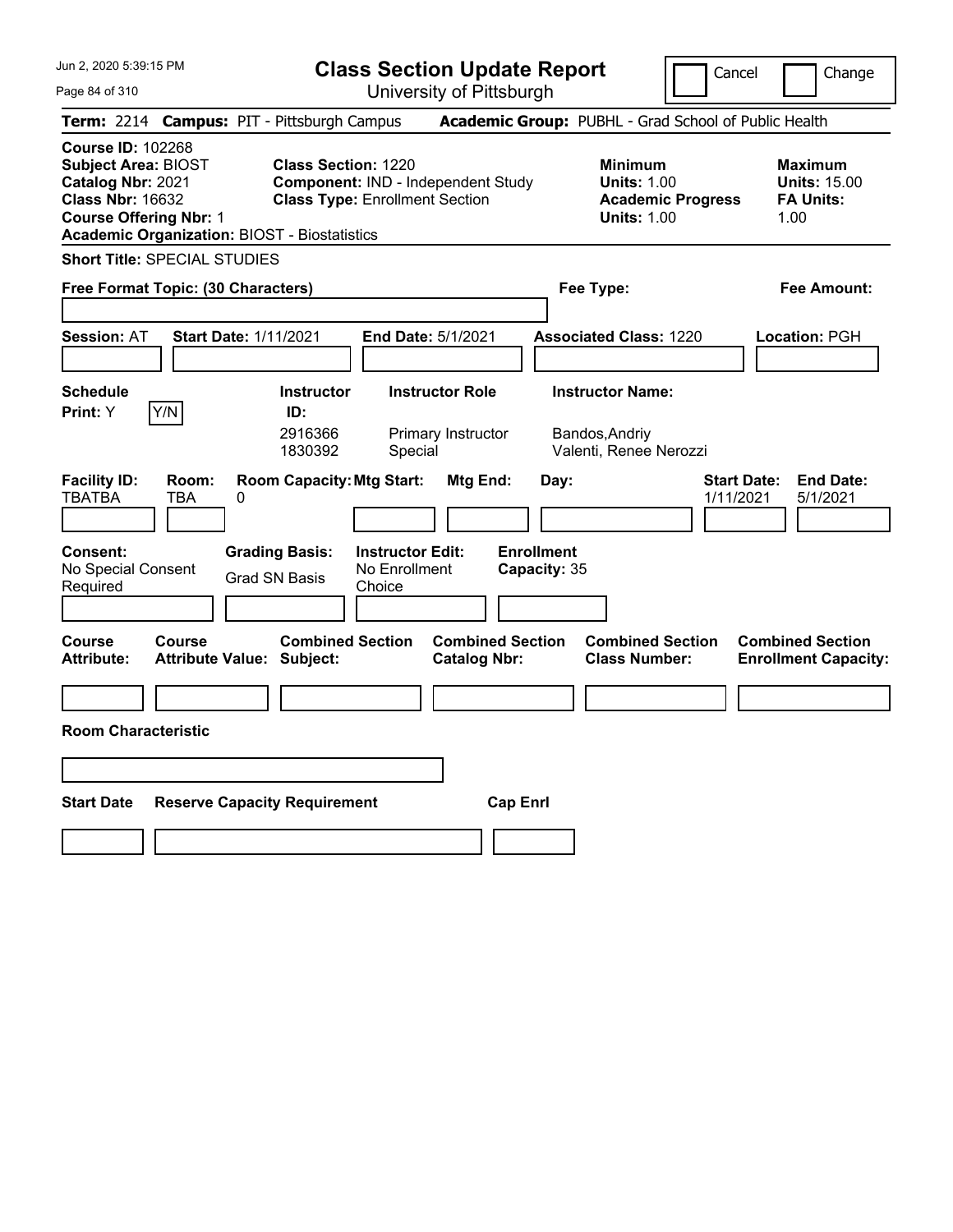| Jun 2, 2020 5:39:15 PM                                                                                                                                                                         |                                                                                                           | <b>Class Section Update Report</b>                      |                                                |                                                                      | Cancel                          | Change                                                            |
|------------------------------------------------------------------------------------------------------------------------------------------------------------------------------------------------|-----------------------------------------------------------------------------------------------------------|---------------------------------------------------------|------------------------------------------------|----------------------------------------------------------------------|---------------------------------|-------------------------------------------------------------------|
| Page 85 of 310                                                                                                                                                                                 |                                                                                                           | University of Pittsburgh                                |                                                |                                                                      |                                 |                                                                   |
| Term: 2214 Campus: PIT - Pittsburgh Campus                                                                                                                                                     |                                                                                                           |                                                         |                                                | Academic Group: PUBHL - Grad School of Public Health                 |                                 |                                                                   |
| <b>Course ID: 102268</b><br><b>Subject Area: BIOST</b><br>Catalog Nbr: 2021<br><b>Class Nbr: 16831</b><br><b>Course Offering Nbr: 1</b><br><b>Academic Organization: BIOST - Biostatistics</b> | <b>Class Section: 1230</b><br>Component: IND - Independent Study<br><b>Class Type: Enrollment Section</b> |                                                         |                                                | <b>Minimum</b><br><b>Units: 1.00</b><br><b>Units: 1.00</b>           | <b>Academic Progress</b>        | <b>Maximum</b><br><b>Units: 15.00</b><br><b>FA Units:</b><br>1.00 |
| <b>Short Title: SPECIAL STUDIES</b>                                                                                                                                                            |                                                                                                           |                                                         |                                                |                                                                      |                                 |                                                                   |
| Free Format Topic: (30 Characters)                                                                                                                                                             |                                                                                                           |                                                         |                                                | Fee Type:                                                            |                                 | Fee Amount:                                                       |
| <b>Start Date: 1/11/2021</b><br><b>Session: AT</b>                                                                                                                                             |                                                                                                           | End Date: 5/1/2021                                      |                                                | <b>Associated Class: 1230</b>                                        |                                 | Location: PGH                                                     |
| <b>Schedule</b><br>Y/N<br>Print: Y                                                                                                                                                             | <b>Instructor</b><br>ID:<br>1830392<br>2900583                                                            | <b>Instructor Role</b><br>Special<br>Primary Instructor |                                                | <b>Instructor Name:</b><br>Valenti, Renee Nerozzi<br>Weeks, Daniel E |                                 |                                                                   |
| <b>Facility ID:</b><br>Room:<br><b>TBATBA</b><br>TBA<br>0                                                                                                                                      | <b>Room Capacity: Mtg Start:</b>                                                                          |                                                         | Mtg End:<br>Day:                               |                                                                      | <b>Start Date:</b><br>1/11/2021 | <b>End Date:</b><br>5/1/2021                                      |
| <b>Consent:</b><br>No Special Consent<br>Required                                                                                                                                              | <b>Grading Basis:</b><br><b>Grad SN Basis</b>                                                             | <b>Instructor Edit:</b><br>No Enrollment<br>Choice      | <b>Enrollment</b><br>Capacity: 35              |                                                                      |                                 |                                                                   |
| Course<br><b>Course</b><br><b>Attribute Value: Subject:</b><br>Attribute:                                                                                                                      | <b>Combined Section</b>                                                                                   |                                                         | <b>Combined Section</b><br><b>Catalog Nbr:</b> | <b>Combined Section</b><br><b>Class Number:</b>                      |                                 | <b>Combined Section</b><br><b>Enrollment Capacity:</b>            |
|                                                                                                                                                                                                |                                                                                                           |                                                         |                                                |                                                                      |                                 |                                                                   |
| <b>Room Characteristic</b>                                                                                                                                                                     |                                                                                                           |                                                         |                                                |                                                                      |                                 |                                                                   |
|                                                                                                                                                                                                |                                                                                                           |                                                         |                                                |                                                                      |                                 |                                                                   |
| <b>Start Date</b>                                                                                                                                                                              | <b>Reserve Capacity Requirement</b>                                                                       |                                                         | <b>Cap Enrl</b>                                |                                                                      |                                 |                                                                   |
|                                                                                                                                                                                                |                                                                                                           |                                                         |                                                |                                                                      |                                 |                                                                   |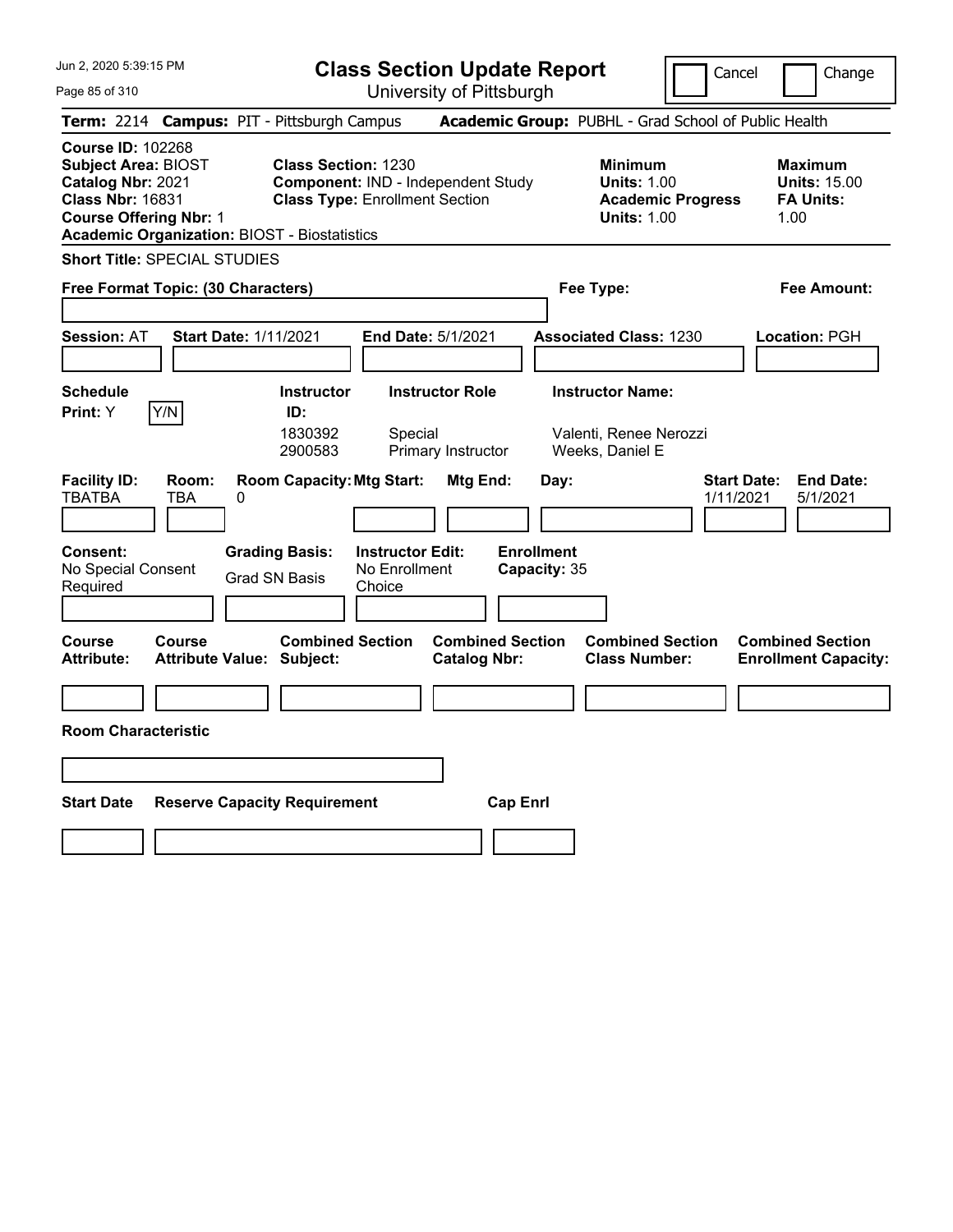| Jun 2, 2020 5:39:15 PM                                                                                                                                                                         |                                                                                   |                                                    | <b>Class Section Update Report</b>                   |                                           |                                                                               | Cancel                   | Change                                                            |
|------------------------------------------------------------------------------------------------------------------------------------------------------------------------------------------------|-----------------------------------------------------------------------------------|----------------------------------------------------|------------------------------------------------------|-------------------------------------------|-------------------------------------------------------------------------------|--------------------------|-------------------------------------------------------------------|
| Page 86 of 310                                                                                                                                                                                 |                                                                                   |                                                    | University of Pittsburgh                             |                                           |                                                                               |                          |                                                                   |
| Term: 2214 Campus: PIT - Pittsburgh Campus                                                                                                                                                     |                                                                                   |                                                    | Academic Group: PUBHL - Grad School of Public Health |                                           |                                                                               |                          |                                                                   |
| <b>Course ID: 102268</b><br><b>Subject Area: BIOST</b><br>Catalog Nbr: 2021<br><b>Class Nbr: 18113</b><br><b>Course Offering Nbr: 1</b><br><b>Academic Organization: BIOST - Biostatistics</b> | <b>Class Section: 1250</b><br><b>Class Type: Enrollment Section</b>               |                                                    | Component: IND - Independent Study                   |                                           | <b>Minimum</b><br><b>Units: 1.00</b><br><b>Units: 1.00</b>                    | <b>Academic Progress</b> | <b>Maximum</b><br><b>Units: 15.00</b><br><b>FA Units:</b><br>1.00 |
| <b>Short Title: SPECIAL STUDIES</b>                                                                                                                                                            |                                                                                   |                                                    |                                                      |                                           |                                                                               |                          |                                                                   |
| Free Format Topic: (30 Characters)                                                                                                                                                             |                                                                                   |                                                    |                                                      |                                           | Fee Type:                                                                     |                          | Fee Amount:                                                       |
| <b>Start Date: 1/11/2021</b><br><b>Session: AT</b>                                                                                                                                             |                                                                                   |                                                    | <b>End Date: 5/1/2021</b>                            |                                           | <b>Associated Class: 1250</b>                                                 |                          | Location: PGH                                                     |
| <b>Schedule</b><br>Y/N<br>Print: Y                                                                                                                                                             | <b>Instructor</b><br>ID:<br>2902265<br>1830392                                    | Special                                            | <b>Instructor Role</b><br>Primary Instructor         |                                           | <b>Instructor Name:</b><br>Buchanich, Jeanine Marie<br>Valenti, Renee Nerozzi |                          |                                                                   |
| <b>Facility ID:</b><br>Room:<br><b>TBATBA</b><br>TBA<br>0<br><b>Consent:</b><br>No Special Consent<br>Required                                                                                 | <b>Room Capacity: Mtg Start:</b><br><b>Grading Basis:</b><br><b>Grad SN Basis</b> | <b>Instructor Edit:</b><br>No Enrollment<br>Choice | Mtg End:                                             | Day:<br><b>Enrollment</b><br>Capacity: 20 |                                                                               | 1/11/2021                | <b>Start Date:</b><br><b>End Date:</b><br>5/1/2021                |
| <b>Course</b><br><b>Course</b><br><b>Attribute:</b><br><b>Attribute Value: Subject:</b>                                                                                                        | <b>Combined Section</b>                                                           |                                                    | <b>Combined Section</b><br><b>Catalog Nbr:</b>       |                                           | <b>Combined Section</b><br><b>Class Number:</b>                               |                          | <b>Combined Section</b><br><b>Enrollment Capacity:</b>            |
|                                                                                                                                                                                                |                                                                                   |                                                    |                                                      |                                           |                                                                               |                          |                                                                   |
| <b>Room Characteristic</b>                                                                                                                                                                     |                                                                                   |                                                    |                                                      |                                           |                                                                               |                          |                                                                   |
|                                                                                                                                                                                                |                                                                                   |                                                    |                                                      |                                           |                                                                               |                          |                                                                   |
| <b>Start Date</b>                                                                                                                                                                              | <b>Reserve Capacity Requirement</b>                                               |                                                    | <b>Cap Enri</b>                                      |                                           |                                                                               |                          |                                                                   |
|                                                                                                                                                                                                |                                                                                   |                                                    |                                                      |                                           |                                                                               |                          |                                                                   |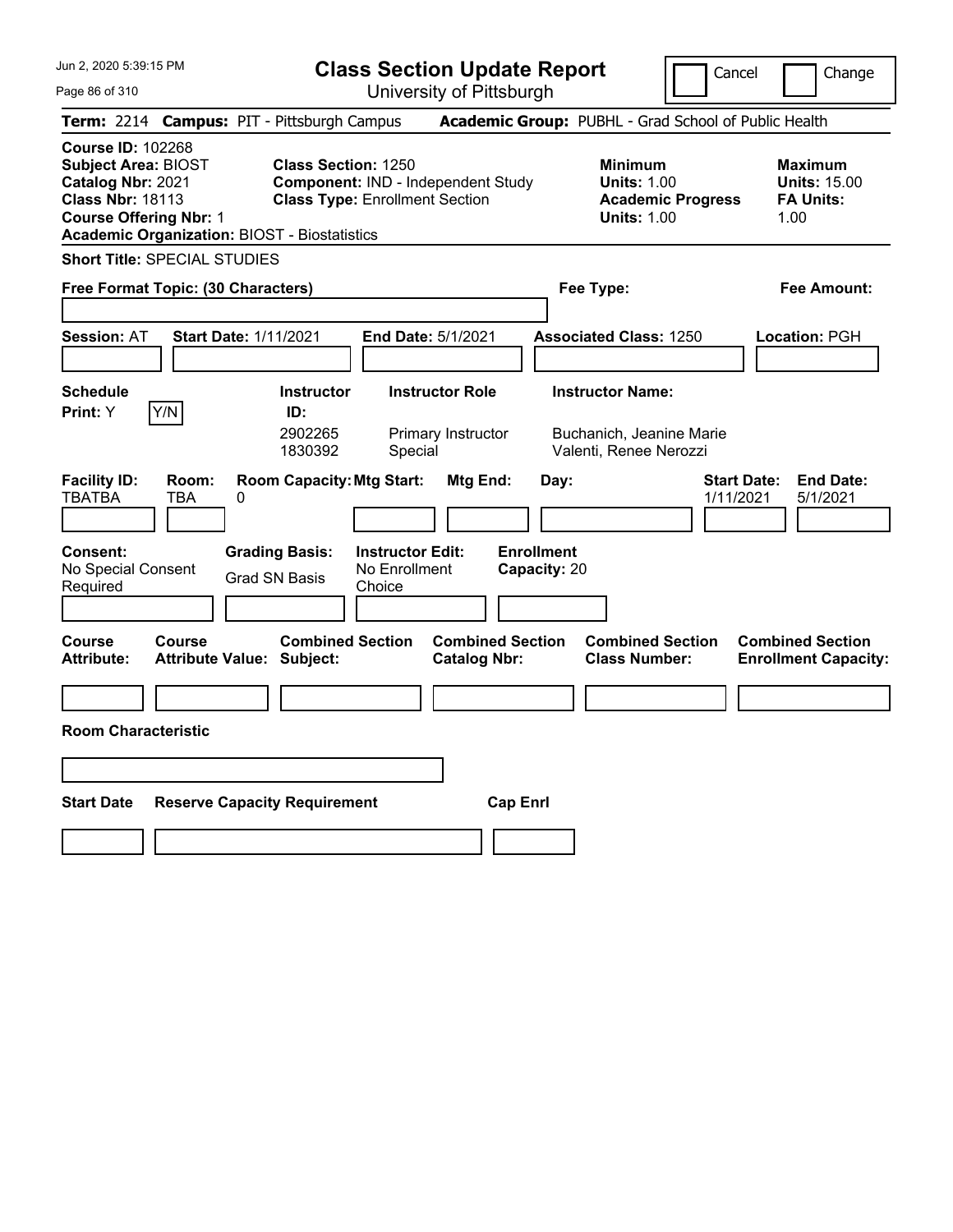| Jun 2, 2020 5:39:15 PM                                                                                                                                                                         |                                                                                                           | <b>Class Section Update Report</b>                      |                                                                           | Cancel                          | Change                                                            |
|------------------------------------------------------------------------------------------------------------------------------------------------------------------------------------------------|-----------------------------------------------------------------------------------------------------------|---------------------------------------------------------|---------------------------------------------------------------------------|---------------------------------|-------------------------------------------------------------------|
| Page 87 of 310                                                                                                                                                                                 |                                                                                                           | University of Pittsburgh                                |                                                                           |                                 |                                                                   |
| Term: 2214 Campus: PIT - Pittsburgh Campus                                                                                                                                                     |                                                                                                           |                                                         | Academic Group: PUBHL - Grad School of Public Health                      |                                 |                                                                   |
| <b>Course ID: 102268</b><br><b>Subject Area: BIOST</b><br>Catalog Nbr: 2021<br><b>Class Nbr: 18361</b><br><b>Course Offering Nbr: 1</b><br><b>Academic Organization: BIOST - Biostatistics</b> | <b>Class Section: 1260</b><br>Component: IND - Independent Study<br><b>Class Type: Enrollment Section</b> |                                                         | <b>Minimum</b><br><b>Units: 1.00</b><br><b>Units: 1.00</b>                | <b>Academic Progress</b>        | <b>Maximum</b><br><b>Units: 15.00</b><br><b>FA Units:</b><br>1.00 |
| <b>Short Title: SPECIAL STUDIES</b>                                                                                                                                                            |                                                                                                           |                                                         |                                                                           |                                 |                                                                   |
| Free Format Topic: (30 Characters)                                                                                                                                                             |                                                                                                           |                                                         | Fee Type:                                                                 |                                 | Fee Amount:                                                       |
| <b>Start Date: 1/11/2021</b><br><b>Session: AT</b>                                                                                                                                             |                                                                                                           | End Date: 5/1/2021                                      | <b>Associated Class: 1260</b>                                             |                                 | Location: PGH                                                     |
| <b>Schedule</b><br>Y/N<br>Print: Y                                                                                                                                                             | <b>Instructor</b><br>ID:<br>2904896<br>1830392                                                            | <b>Instructor Role</b><br>Primary Instructor<br>Special | <b>Instructor Name:</b><br>Chang, Chung-Chou Ho<br>Valenti, Renee Nerozzi |                                 |                                                                   |
| <b>Facility ID:</b><br>Room:<br><b>TBATBA</b><br>TBA<br>0                                                                                                                                      | <b>Room Capacity: Mtg Start:</b>                                                                          | Mtg End:                                                | Day:                                                                      | <b>Start Date:</b><br>1/11/2021 | <b>End Date:</b><br>5/1/2021                                      |
| <b>Consent:</b><br>No Special Consent<br>Required                                                                                                                                              | <b>Grading Basis:</b><br><b>Grad SN Basis</b><br>Choice                                                   | <b>Instructor Edit:</b><br>No Enrollment                | <b>Enrollment</b><br>Capacity: 15                                         |                                 |                                                                   |
| Course<br><b>Course</b><br><b>Attribute Value: Subject:</b><br>Attribute:                                                                                                                      | <b>Combined Section</b>                                                                                   | <b>Combined Section</b><br><b>Catalog Nbr:</b>          | <b>Combined Section</b><br><b>Class Number:</b>                           |                                 | <b>Combined Section</b><br><b>Enrollment Capacity:</b>            |
|                                                                                                                                                                                                |                                                                                                           |                                                         |                                                                           |                                 |                                                                   |
| <b>Room Characteristic</b>                                                                                                                                                                     |                                                                                                           |                                                         |                                                                           |                                 |                                                                   |
|                                                                                                                                                                                                |                                                                                                           |                                                         |                                                                           |                                 |                                                                   |
| <b>Start Date</b>                                                                                                                                                                              | <b>Reserve Capacity Requirement</b>                                                                       | <b>Cap Enrl</b>                                         |                                                                           |                                 |                                                                   |
|                                                                                                                                                                                                |                                                                                                           |                                                         |                                                                           |                                 |                                                                   |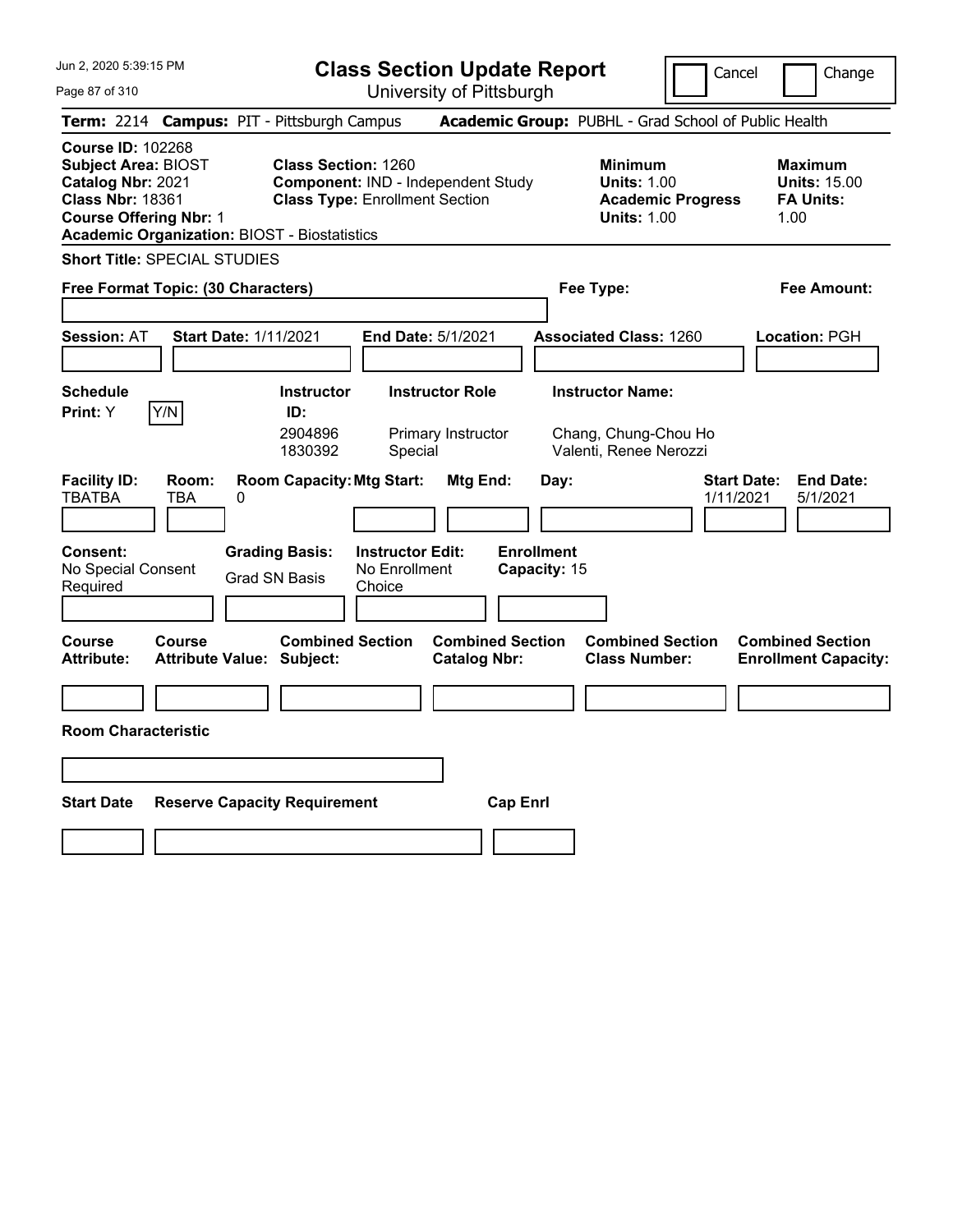| Jun 2, 2020 5:39:15 PM                                                                                                                                                                         |                                                                     | <b>Class Section Update Report</b>                      |                                                               | Cancel                          | Change                                                            |
|------------------------------------------------------------------------------------------------------------------------------------------------------------------------------------------------|---------------------------------------------------------------------|---------------------------------------------------------|---------------------------------------------------------------|---------------------------------|-------------------------------------------------------------------|
| Page 88 of 310                                                                                                                                                                                 |                                                                     | University of Pittsburgh                                |                                                               |                                 |                                                                   |
| Term: 2214 Campus: PIT - Pittsburgh Campus                                                                                                                                                     |                                                                     |                                                         | Academic Group: PUBHL - Grad School of Public Health          |                                 |                                                                   |
| <b>Course ID: 102268</b><br><b>Subject Area: BIOST</b><br>Catalog Nbr: 2021<br><b>Class Nbr: 21346</b><br><b>Course Offering Nbr: 1</b><br><b>Academic Organization: BIOST - Biostatistics</b> | <b>Class Section: 1270</b><br><b>Class Type: Enrollment Section</b> | Component: IND - Independent Study                      | <b>Minimum</b><br><b>Units: 1.00</b><br><b>Units: 1.00</b>    | <b>Academic Progress</b>        | <b>Maximum</b><br><b>Units: 15.00</b><br><b>FA Units:</b><br>1.00 |
| <b>Short Title: SPECIAL STUDIES</b>                                                                                                                                                            |                                                                     |                                                         |                                                               |                                 |                                                                   |
| Free Format Topic: (30 Characters)                                                                                                                                                             |                                                                     |                                                         | Fee Type:                                                     |                                 | Fee Amount:                                                       |
| <b>Start Date: 1/11/2021</b><br><b>Session: AT</b>                                                                                                                                             |                                                                     | End Date: 5/1/2021                                      | <b>Associated Class: 1270</b>                                 |                                 | Location: PGH                                                     |
| <b>Schedule</b><br>Y/N<br>Print: Y                                                                                                                                                             | <b>Instructor</b><br>ID:<br>2916217<br>1830392                      | <b>Instructor Role</b><br>Primary Instructor<br>Special | <b>Instructor Name:</b><br>Lin, Yan<br>Valenti, Renee Nerozzi |                                 |                                                                   |
| <b>Facility ID:</b><br>Room:<br><b>TBATBA</b><br>TBA<br>0                                                                                                                                      | <b>Room Capacity: Mtg Start:</b>                                    | Mtg End:                                                | Day:                                                          | <b>Start Date:</b><br>1/11/2021 | <b>End Date:</b><br>5/1/2021                                      |
| <b>Consent:</b><br>No Special Consent<br>Required                                                                                                                                              | <b>Grading Basis:</b><br><b>Grad SN Basis</b><br>Choice             | <b>Instructor Edit:</b><br>No Enrollment                | <b>Enrollment</b><br>Capacity: 15                             |                                 |                                                                   |
| Course<br><b>Course</b><br><b>Attribute Value: Subject:</b><br>Attribute:                                                                                                                      | <b>Combined Section</b>                                             | <b>Combined Section</b><br><b>Catalog Nbr:</b>          | <b>Combined Section</b><br><b>Class Number:</b>               |                                 | <b>Combined Section</b><br><b>Enrollment Capacity:</b>            |
|                                                                                                                                                                                                |                                                                     |                                                         |                                                               |                                 |                                                                   |
| <b>Room Characteristic</b>                                                                                                                                                                     |                                                                     |                                                         |                                                               |                                 |                                                                   |
|                                                                                                                                                                                                |                                                                     |                                                         |                                                               |                                 |                                                                   |
| <b>Start Date</b>                                                                                                                                                                              | <b>Reserve Capacity Requirement</b>                                 | <b>Cap Enrl</b>                                         |                                                               |                                 |                                                                   |
|                                                                                                                                                                                                |                                                                     |                                                         |                                                               |                                 |                                                                   |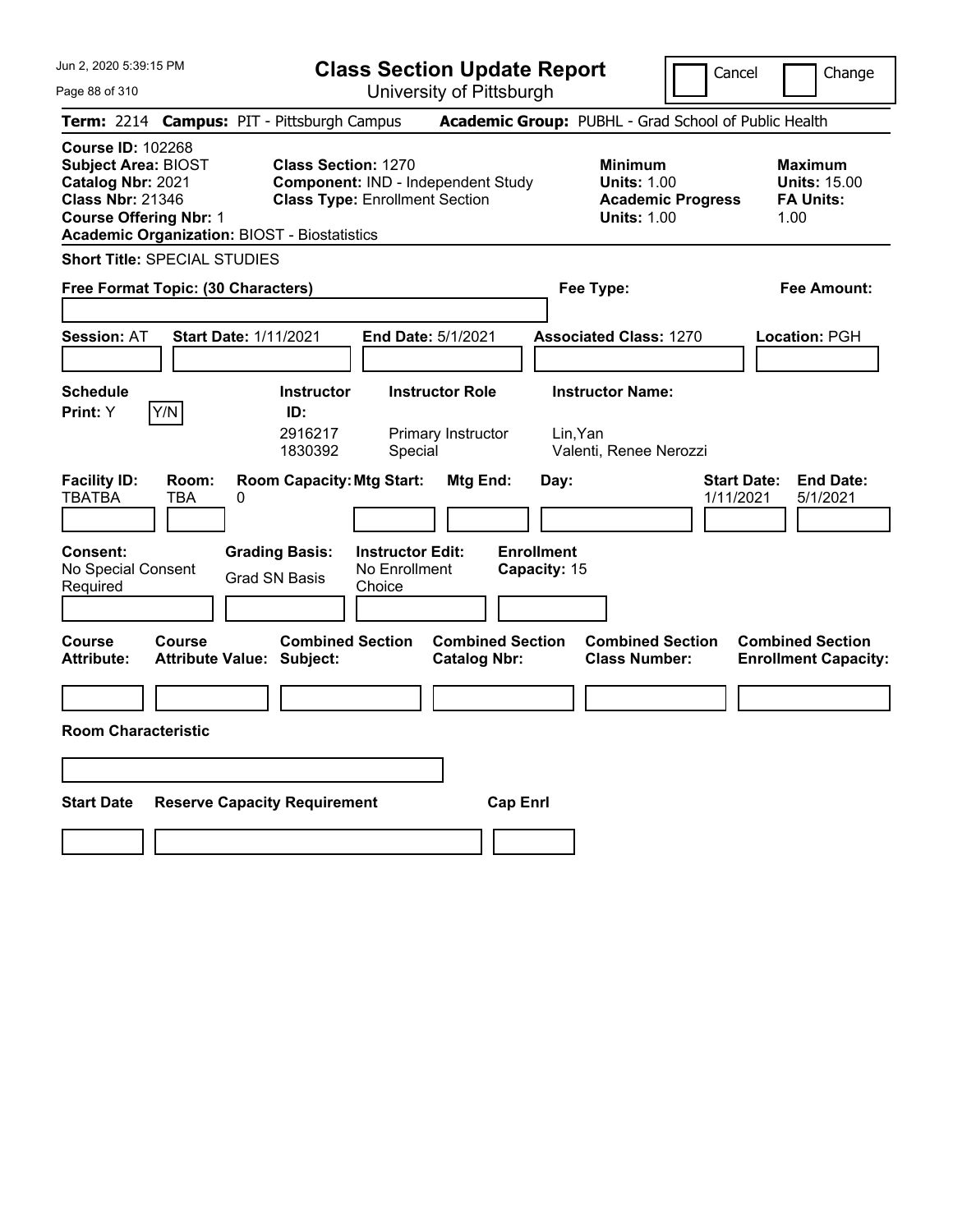| Jun 2, 2020 5:39:15 PM                                                                                                                                                                         | <b>Class Section Update Report</b>                                                                        |                                                |                                                                 | Cancel                          | Change                                                            |
|------------------------------------------------------------------------------------------------------------------------------------------------------------------------------------------------|-----------------------------------------------------------------------------------------------------------|------------------------------------------------|-----------------------------------------------------------------|---------------------------------|-------------------------------------------------------------------|
| Page 89 of 310                                                                                                                                                                                 |                                                                                                           | University of Pittsburgh                       |                                                                 |                                 |                                                                   |
| Term: 2214 Campus: PIT - Pittsburgh Campus                                                                                                                                                     |                                                                                                           |                                                | Academic Group: PUBHL - Grad School of Public Health            |                                 |                                                                   |
| <b>Course ID: 102268</b><br><b>Subject Area: BIOST</b><br>Catalog Nbr: 2021<br><b>Class Nbr: 21954</b><br><b>Course Offering Nbr: 1</b><br><b>Academic Organization: BIOST - Biostatistics</b> | <b>Class Section: 1280</b><br>Component: IND - Independent Study<br><b>Class Type: Enrollment Section</b> |                                                | <b>Minimum</b><br><b>Units: 1.00</b><br><b>Units: 1.00</b>      | <b>Academic Progress</b>        | <b>Maximum</b><br><b>Units: 15.00</b><br><b>FA Units:</b><br>1.00 |
| <b>Short Title: SPECIAL STUDIES</b>                                                                                                                                                            |                                                                                                           |                                                |                                                                 |                                 |                                                                   |
| Free Format Topic: (30 Characters)                                                                                                                                                             |                                                                                                           |                                                | Fee Type:                                                       |                                 | Fee Amount:                                                       |
| <b>Session: AT</b><br><b>Start Date: 1/11/2021</b>                                                                                                                                             |                                                                                                           | <b>End Date: 5/1/2021</b>                      | <b>Associated Class: 1280</b>                                   |                                 | Location: PGH                                                     |
| <b>Schedule</b><br>Y/N<br>Print: Y                                                                                                                                                             | <b>Instructor</b><br>ID:<br>2952180<br>1830392<br>Special                                                 | <b>Instructor Role</b><br>Primary Instructor   | <b>Instructor Name:</b><br>Ding, Ying<br>Valenti, Renee Nerozzi |                                 |                                                                   |
| <b>Facility ID:</b><br>Room:<br><b>TBATBA</b><br>TBA<br>0<br><b>Consent:</b><br>No Special Consent                                                                                             | <b>Room Capacity: Mtg Start:</b><br><b>Instructor Edit:</b><br><b>Grading Basis:</b><br>No Enrollment     | Mtg End:                                       | Day:<br><b>Enrollment</b><br>Capacity: 35                       | <b>Start Date:</b><br>1/11/2021 | <b>End Date:</b><br>5/1/2021                                      |
| Required                                                                                                                                                                                       | <b>Grad SN Basis</b><br>Choice                                                                            |                                                |                                                                 |                                 |                                                                   |
| <b>Course</b><br>Course<br><b>Attribute:</b><br><b>Attribute Value: Subject:</b><br><b>Room Characteristic</b>                                                                                 | <b>Combined Section</b>                                                                                   | <b>Combined Section</b><br><b>Catalog Nbr:</b> | <b>Combined Section</b><br><b>Class Number:</b>                 |                                 | <b>Combined Section</b><br><b>Enrollment Capacity:</b>            |
|                                                                                                                                                                                                |                                                                                                           |                                                |                                                                 |                                 |                                                                   |
|                                                                                                                                                                                                |                                                                                                           |                                                |                                                                 |                                 |                                                                   |
| <b>Start Date</b>                                                                                                                                                                              | <b>Reserve Capacity Requirement</b>                                                                       | <b>Cap Enrl</b>                                |                                                                 |                                 |                                                                   |
|                                                                                                                                                                                                |                                                                                                           |                                                |                                                                 |                                 |                                                                   |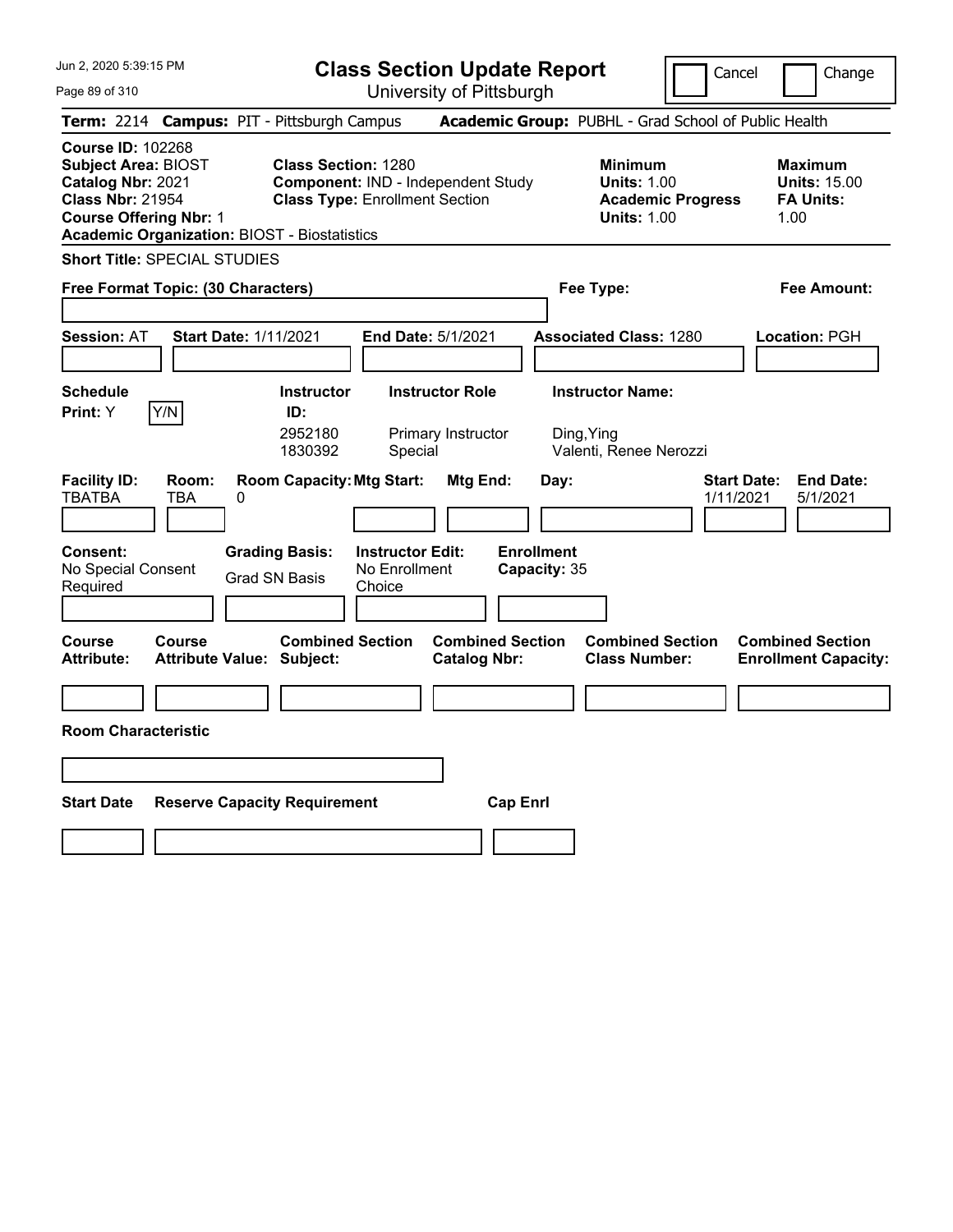| Jun 2, 2020 5:39:15 PM                                                                                                                                                                         |                                                                                                           | <b>Class Section Update Report</b>                      |                                                |                                                                            | Cancel                          | Change                                                            |
|------------------------------------------------------------------------------------------------------------------------------------------------------------------------------------------------|-----------------------------------------------------------------------------------------------------------|---------------------------------------------------------|------------------------------------------------|----------------------------------------------------------------------------|---------------------------------|-------------------------------------------------------------------|
| Page 90 of 310                                                                                                                                                                                 |                                                                                                           | University of Pittsburgh                                |                                                |                                                                            |                                 |                                                                   |
| Term: 2214 Campus: PIT - Pittsburgh Campus                                                                                                                                                     |                                                                                                           |                                                         |                                                | Academic Group: PUBHL - Grad School of Public Health                       |                                 |                                                                   |
| <b>Course ID: 102268</b><br><b>Subject Area: BIOST</b><br>Catalog Nbr: 2021<br><b>Class Nbr: 21955</b><br><b>Course Offering Nbr: 1</b><br><b>Academic Organization: BIOST - Biostatistics</b> | <b>Class Section: 1290</b><br>Component: IND - Independent Study<br><b>Class Type: Enrollment Section</b> |                                                         |                                                | <b>Minimum</b><br><b>Units: 1.00</b><br><b>Units: 1.00</b>                 | <b>Academic Progress</b>        | <b>Maximum</b><br><b>Units: 15.00</b><br><b>FA Units:</b><br>1.00 |
| <b>Short Title: SPECIAL STUDIES</b>                                                                                                                                                            |                                                                                                           |                                                         |                                                |                                                                            |                                 |                                                                   |
| Free Format Topic: (30 Characters)                                                                                                                                                             |                                                                                                           |                                                         |                                                | Fee Type:                                                                  |                                 | Fee Amount:                                                       |
| <b>Start Date: 1/11/2021</b><br><b>Session: AT</b>                                                                                                                                             |                                                                                                           | End Date: 5/1/2021                                      |                                                | <b>Associated Class: 1290</b>                                              |                                 | Location: PGH                                                     |
| <b>Schedule</b><br>Y/N<br>Print: Y                                                                                                                                                             | <b>Instructor</b><br>ID:<br>2902304<br>1830392                                                            | <b>Instructor Role</b><br>Primary Instructor<br>Special |                                                | <b>Instructor Name:</b><br>Landsittel, Douglas P<br>Valenti, Renee Nerozzi |                                 |                                                                   |
| <b>Facility ID:</b><br>Room:<br><b>TBATBA</b><br>TBA<br>0                                                                                                                                      | <b>Room Capacity: Mtg Start:</b>                                                                          |                                                         | Mtg End:                                       | Day:                                                                       | <b>Start Date:</b><br>1/11/2021 | <b>End Date:</b><br>5/1/2021                                      |
| <b>Consent:</b><br>No Special Consent<br>Required                                                                                                                                              | <b>Grading Basis:</b><br><b>Grad SN Basis</b>                                                             | <b>Instructor Edit:</b><br>No Enrollment<br>Choice      | <b>Enrollment</b><br>Capacity: 35              |                                                                            |                                 |                                                                   |
| Course<br><b>Course</b><br><b>Attribute Value: Subject:</b><br>Attribute:                                                                                                                      | <b>Combined Section</b>                                                                                   |                                                         | <b>Combined Section</b><br><b>Catalog Nbr:</b> | <b>Combined Section</b><br><b>Class Number:</b>                            |                                 | <b>Combined Section</b><br><b>Enrollment Capacity:</b>            |
|                                                                                                                                                                                                |                                                                                                           |                                                         |                                                |                                                                            |                                 |                                                                   |
| <b>Room Characteristic</b>                                                                                                                                                                     |                                                                                                           |                                                         |                                                |                                                                            |                                 |                                                                   |
|                                                                                                                                                                                                |                                                                                                           |                                                         |                                                |                                                                            |                                 |                                                                   |
| <b>Start Date</b>                                                                                                                                                                              | <b>Reserve Capacity Requirement</b>                                                                       |                                                         | <b>Cap Enrl</b>                                |                                                                            |                                 |                                                                   |
|                                                                                                                                                                                                |                                                                                                           |                                                         |                                                |                                                                            |                                 |                                                                   |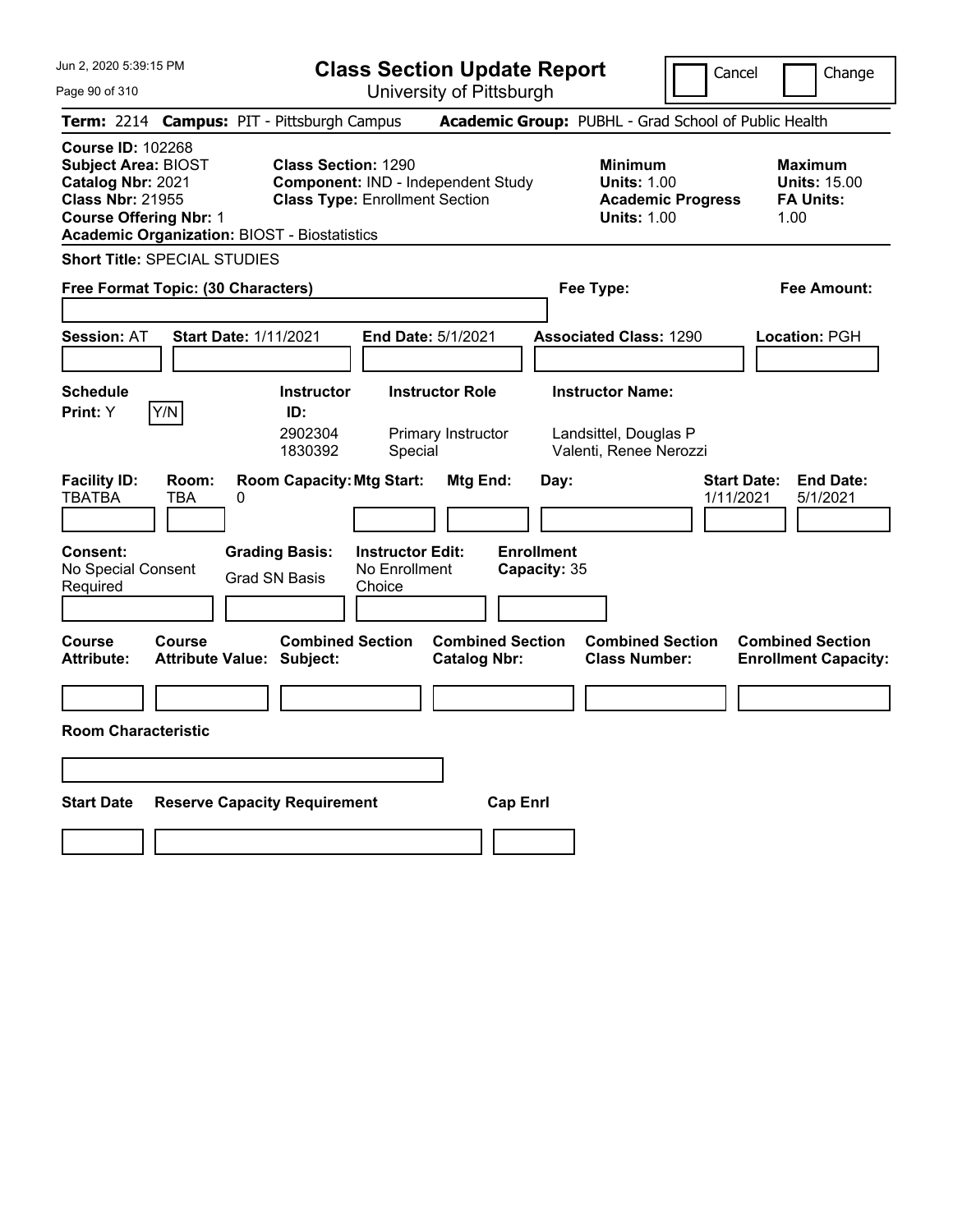| Jun 2, 2020 5:39:15 PM                                                                                                                                                                         |                                                                                                           | <b>Class Section Update Report</b>                      |                                                                      | Cancel                          | Change                                                            |
|------------------------------------------------------------------------------------------------------------------------------------------------------------------------------------------------|-----------------------------------------------------------------------------------------------------------|---------------------------------------------------------|----------------------------------------------------------------------|---------------------------------|-------------------------------------------------------------------|
| Page 91 of 310                                                                                                                                                                                 |                                                                                                           | University of Pittsburgh                                |                                                                      |                                 |                                                                   |
| <b>Term:</b> 2214                                                                                                                                                                              | <b>Campus: PIT - Pittsburgh Campus</b>                                                                    |                                                         | Academic Group: PUBHL - Grad School of Public Health                 |                                 |                                                                   |
| <b>Course ID: 102268</b><br><b>Subject Area: BIOST</b><br>Catalog Nbr: 2021<br><b>Class Nbr: 24418</b><br><b>Course Offering Nbr: 1</b><br><b>Academic Organization: BIOST - Biostatistics</b> | <b>Class Section: 1295</b><br>Component: IND - Independent Study<br><b>Class Type: Enrollment Section</b> |                                                         | <b>Minimum</b><br><b>Units: 1.00</b><br><b>Units: 1.00</b>           | <b>Academic Progress</b>        | <b>Maximum</b><br><b>Units: 15.00</b><br><b>FA Units:</b><br>1.00 |
| <b>Short Title: SPECIAL STUDIES</b>                                                                                                                                                            |                                                                                                           |                                                         |                                                                      |                                 |                                                                   |
| Free Format Topic: (30 Characters)                                                                                                                                                             |                                                                                                           |                                                         | Fee Type:                                                            |                                 | Fee Amount:                                                       |
| <b>Session: AT</b>                                                                                                                                                                             | <b>Start Date: 1/11/2021</b>                                                                              | <b>End Date: 5/1/2021</b>                               | <b>Associated Class: 1295</b>                                        |                                 | Location: PGH                                                     |
| <b>Schedule</b><br>Y/N<br>Print: Y                                                                                                                                                             | <b>Instructor</b><br>ID:<br>2955604<br>1830392                                                            | <b>Instructor Role</b><br>Primary Instructor<br>Special | <b>Instructor Name:</b><br>Kang, Chae Ryon<br>Valenti, Renee Nerozzi |                                 |                                                                   |
| <b>Facility ID:</b><br>Room:<br><b>TBATBA</b><br>TBA<br>0                                                                                                                                      | <b>Room Capacity: Mtg Start:</b>                                                                          | Mtg End:                                                | Day:                                                                 | <b>Start Date:</b><br>1/11/2021 | <b>End Date:</b><br>5/1/2021                                      |
| <b>Consent:</b><br>No Special Consent<br>Required                                                                                                                                              | <b>Grading Basis:</b><br><b>Grad SN Basis</b><br>Choice                                                   | <b>Instructor Edit:</b><br>No Enrollment                | <b>Enrollment</b><br>Capacity: 20                                    |                                 |                                                                   |
| <b>Course</b><br>Course<br><b>Attribute:</b>                                                                                                                                                   | <b>Combined Section</b><br><b>Attribute Value: Subject:</b>                                               | <b>Combined Section</b><br><b>Catalog Nbr:</b>          | <b>Combined Section</b><br><b>Class Number:</b>                      |                                 | <b>Combined Section</b><br><b>Enrollment Capacity:</b>            |
|                                                                                                                                                                                                |                                                                                                           |                                                         |                                                                      |                                 |                                                                   |
| <b>Room Characteristic</b>                                                                                                                                                                     |                                                                                                           |                                                         |                                                                      |                                 |                                                                   |
|                                                                                                                                                                                                |                                                                                                           |                                                         |                                                                      |                                 |                                                                   |
| <b>Start Date</b>                                                                                                                                                                              | <b>Reserve Capacity Requirement</b>                                                                       | <b>Cap Enrl</b>                                         |                                                                      |                                 |                                                                   |
|                                                                                                                                                                                                |                                                                                                           |                                                         |                                                                      |                                 |                                                                   |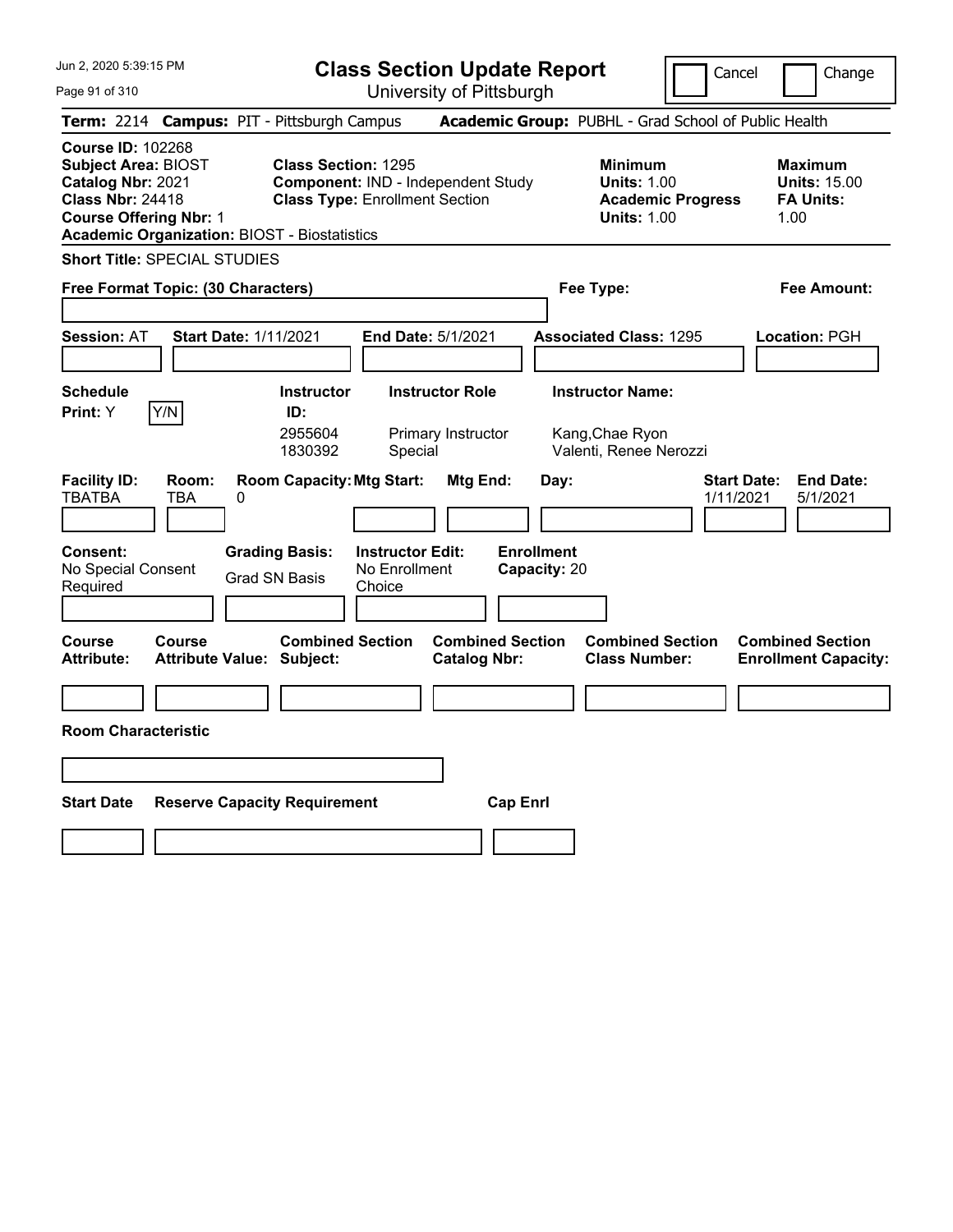| Jun 2, 2020 5:39:15 PM                                                                                                                                                                         |                                                                                                           | <b>Class Section Update Report</b>                      |                                                                   | Cancel                          | Change                                                            |
|------------------------------------------------------------------------------------------------------------------------------------------------------------------------------------------------|-----------------------------------------------------------------------------------------------------------|---------------------------------------------------------|-------------------------------------------------------------------|---------------------------------|-------------------------------------------------------------------|
| Page 92 of 310                                                                                                                                                                                 |                                                                                                           | University of Pittsburgh                                |                                                                   |                                 |                                                                   |
| Term: 2214 Campus: PIT - Pittsburgh Campus                                                                                                                                                     |                                                                                                           |                                                         | Academic Group: PUBHL - Grad School of Public Health              |                                 |                                                                   |
| <b>Course ID: 102268</b><br><b>Subject Area: BIOST</b><br>Catalog Nbr: 2021<br><b>Class Nbr: 26653</b><br><b>Course Offering Nbr: 1</b><br><b>Academic Organization: BIOST - Biostatistics</b> | <b>Class Section: 1300</b><br>Component: IND - Independent Study<br><b>Class Type: Enrollment Section</b> |                                                         | <b>Minimum</b><br><b>Units: 1.00</b><br><b>Units: 1.00</b>        | <b>Academic Progress</b>        | <b>Maximum</b><br><b>Units: 15.00</b><br><b>FA Units:</b><br>1.00 |
| <b>Short Title: SPECIAL STUDIES</b>                                                                                                                                                            |                                                                                                           |                                                         |                                                                   |                                 |                                                                   |
| Free Format Topic: (30 Characters)                                                                                                                                                             |                                                                                                           |                                                         | Fee Type:                                                         |                                 | Fee Amount:                                                       |
| <b>Start Date: 1/11/2021</b><br><b>Session: AT</b>                                                                                                                                             |                                                                                                           | End Date: 5/1/2021                                      | <b>Associated Class: 1300</b>                                     |                                 | Location: PGH                                                     |
| <b>Schedule</b><br>Y/N<br>Print: Y                                                                                                                                                             | <b>Instructor</b><br>ID:<br>2918186<br>1830392                                                            | <b>Instructor Role</b><br>Primary Instructor<br>Special | <b>Instructor Name:</b><br>Bandos,Hanna<br>Valenti, Renee Nerozzi |                                 |                                                                   |
| <b>Facility ID:</b><br>Room:<br><b>TBATBA</b><br>TBA<br>0                                                                                                                                      | <b>Room Capacity: Mtg Start:</b>                                                                          | Mtg End:                                                | Day:                                                              | <b>Start Date:</b><br>1/11/2021 | <b>End Date:</b><br>5/1/2021                                      |
| <b>Consent:</b><br>No Special Consent<br>Required                                                                                                                                              | <b>Grading Basis:</b><br><b>Grad SN Basis</b><br>Choice                                                   | <b>Instructor Edit:</b><br>No Enrollment                | <b>Enrollment</b><br>Capacity: 20                                 |                                 |                                                                   |
| Course<br><b>Course</b><br><b>Attribute Value: Subject:</b><br>Attribute:                                                                                                                      | <b>Combined Section</b>                                                                                   | <b>Combined Section</b><br><b>Catalog Nbr:</b>          | <b>Combined Section</b><br><b>Class Number:</b>                   |                                 | <b>Combined Section</b><br><b>Enrollment Capacity:</b>            |
|                                                                                                                                                                                                |                                                                                                           |                                                         |                                                                   |                                 |                                                                   |
| <b>Room Characteristic</b>                                                                                                                                                                     |                                                                                                           |                                                         |                                                                   |                                 |                                                                   |
|                                                                                                                                                                                                |                                                                                                           |                                                         |                                                                   |                                 |                                                                   |
| <b>Start Date</b>                                                                                                                                                                              | <b>Reserve Capacity Requirement</b>                                                                       | <b>Cap Enrl</b>                                         |                                                                   |                                 |                                                                   |
|                                                                                                                                                                                                |                                                                                                           |                                                         |                                                                   |                                 |                                                                   |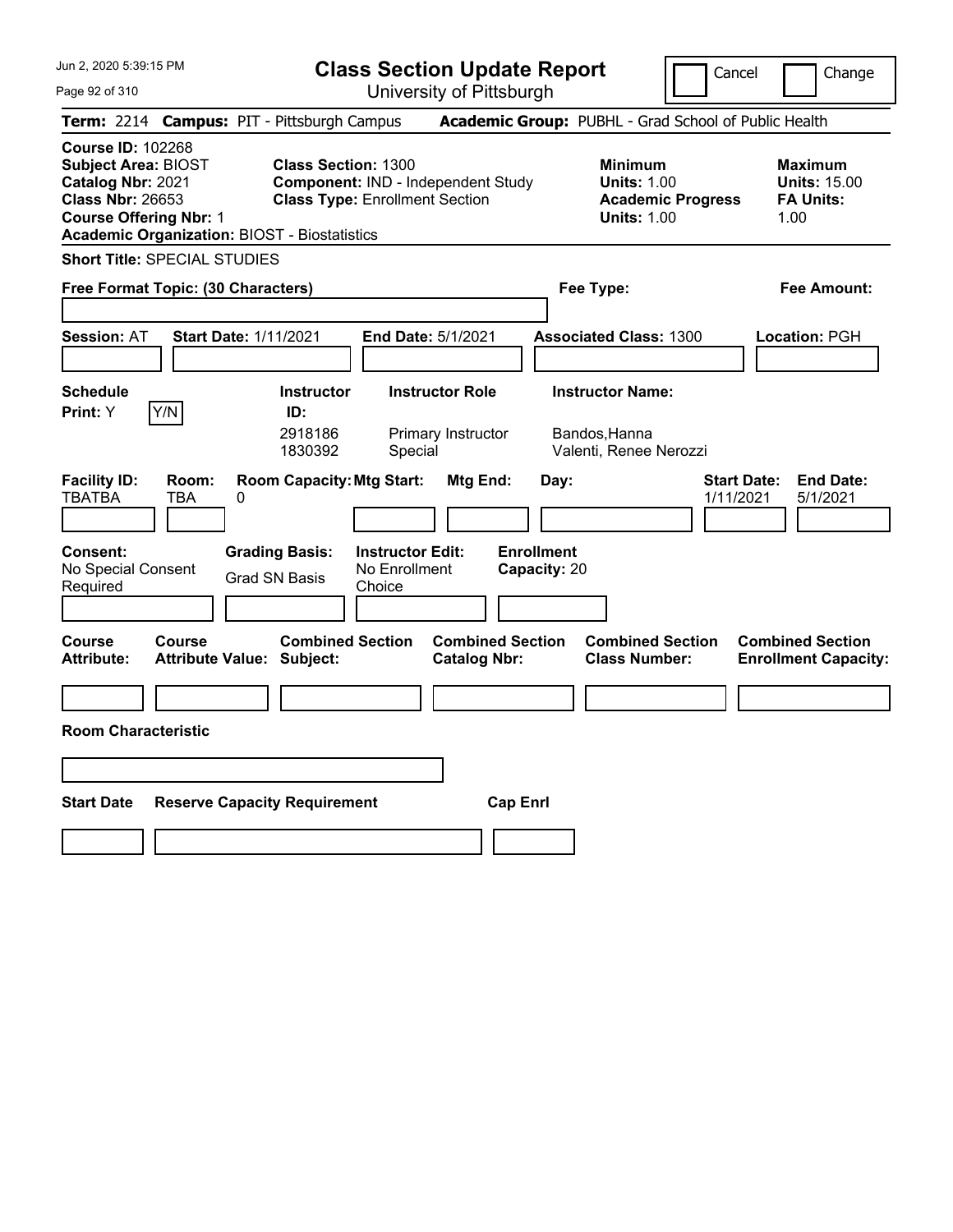| Jun 2, 2020 5:39:15 PM                                                                                                                                                                         | <b>Class Section Update Report</b>                                                                                                      |                                                       |                                                                               | Cancel                          | Change                                                            |
|------------------------------------------------------------------------------------------------------------------------------------------------------------------------------------------------|-----------------------------------------------------------------------------------------------------------------------------------------|-------------------------------------------------------|-------------------------------------------------------------------------------|---------------------------------|-------------------------------------------------------------------|
| Page 93 of 310                                                                                                                                                                                 |                                                                                                                                         | University of Pittsburgh                              |                                                                               |                                 |                                                                   |
| Term: 2214 Campus: PIT - Pittsburgh Campus                                                                                                                                                     |                                                                                                                                         | Academic Group: PUBHL - Grad School of Public Health  |                                                                               |                                 |                                                                   |
| <b>Course ID: 102268</b><br><b>Subject Area: BIOST</b><br>Catalog Nbr: 2021<br><b>Class Nbr: 26654</b><br><b>Course Offering Nbr: 1</b><br><b>Academic Organization: BIOST - Biostatistics</b> | <b>Class Section: 1310</b><br>Component: IND - Independent Study<br><b>Class Type: Enrollment Section</b>                               |                                                       | <b>Minimum</b><br><b>Units: 1.00</b><br><b>Units: 1.00</b>                    | <b>Academic Progress</b>        | <b>Maximum</b><br><b>Units: 15.00</b><br><b>FA Units:</b><br>1.00 |
| <b>Short Title: SPECIAL STUDIES</b>                                                                                                                                                            |                                                                                                                                         |                                                       |                                                                               |                                 |                                                                   |
| Free Format Topic: (30 Characters)                                                                                                                                                             |                                                                                                                                         |                                                       | Fee Type:                                                                     |                                 | Fee Amount:                                                       |
| <b>Start Date: 1/11/2021</b><br><b>Session: AT</b>                                                                                                                                             | <b>End Date: 5/1/2021</b>                                                                                                               |                                                       | <b>Associated Class: 1310</b>                                                 |                                 | Location: PGH                                                     |
| <b>Schedule</b><br>Y/N<br>Print: Y                                                                                                                                                             | <b>Instructor Role</b><br><b>Instructor</b><br>ID:<br>1830392<br>Special<br>3516110                                                     | Primary Instructor                                    | <b>Instructor Name:</b><br>Valenti, Renee Nerozzi<br>Yabes, Jonathan Guerrero |                                 |                                                                   |
| <b>Facility ID:</b><br>Room:<br><b>TBATBA</b><br>TBA<br>0<br><b>Consent:</b><br>No Special Consent<br>Required                                                                                 | <b>Room Capacity: Mtg Start:</b><br><b>Grading Basis:</b><br><b>Instructor Edit:</b><br>No Enrollment<br><b>Grad SN Basis</b><br>Choice | Mtg End:<br>Day:<br><b>Enrollment</b><br>Capacity: 20 |                                                                               | <b>Start Date:</b><br>1/11/2021 | <b>End Date:</b><br>5/1/2021                                      |
| <b>Course</b><br><b>Course</b><br><b>Attribute:</b><br><b>Attribute Value: Subject:</b>                                                                                                        | <b>Combined Section</b>                                                                                                                 | <b>Combined Section</b><br><b>Catalog Nbr:</b>        | <b>Combined Section</b><br><b>Class Number:</b>                               |                                 | <b>Combined Section</b><br><b>Enrollment Capacity:</b>            |
| <b>Room Characteristic</b>                                                                                                                                                                     |                                                                                                                                         |                                                       |                                                                               |                                 |                                                                   |
|                                                                                                                                                                                                |                                                                                                                                         |                                                       |                                                                               |                                 |                                                                   |
|                                                                                                                                                                                                |                                                                                                                                         |                                                       |                                                                               |                                 |                                                                   |
| <b>Start Date</b>                                                                                                                                                                              | <b>Reserve Capacity Requirement</b>                                                                                                     | <b>Cap Enri</b>                                       |                                                                               |                                 |                                                                   |
|                                                                                                                                                                                                |                                                                                                                                         |                                                       |                                                                               |                                 |                                                                   |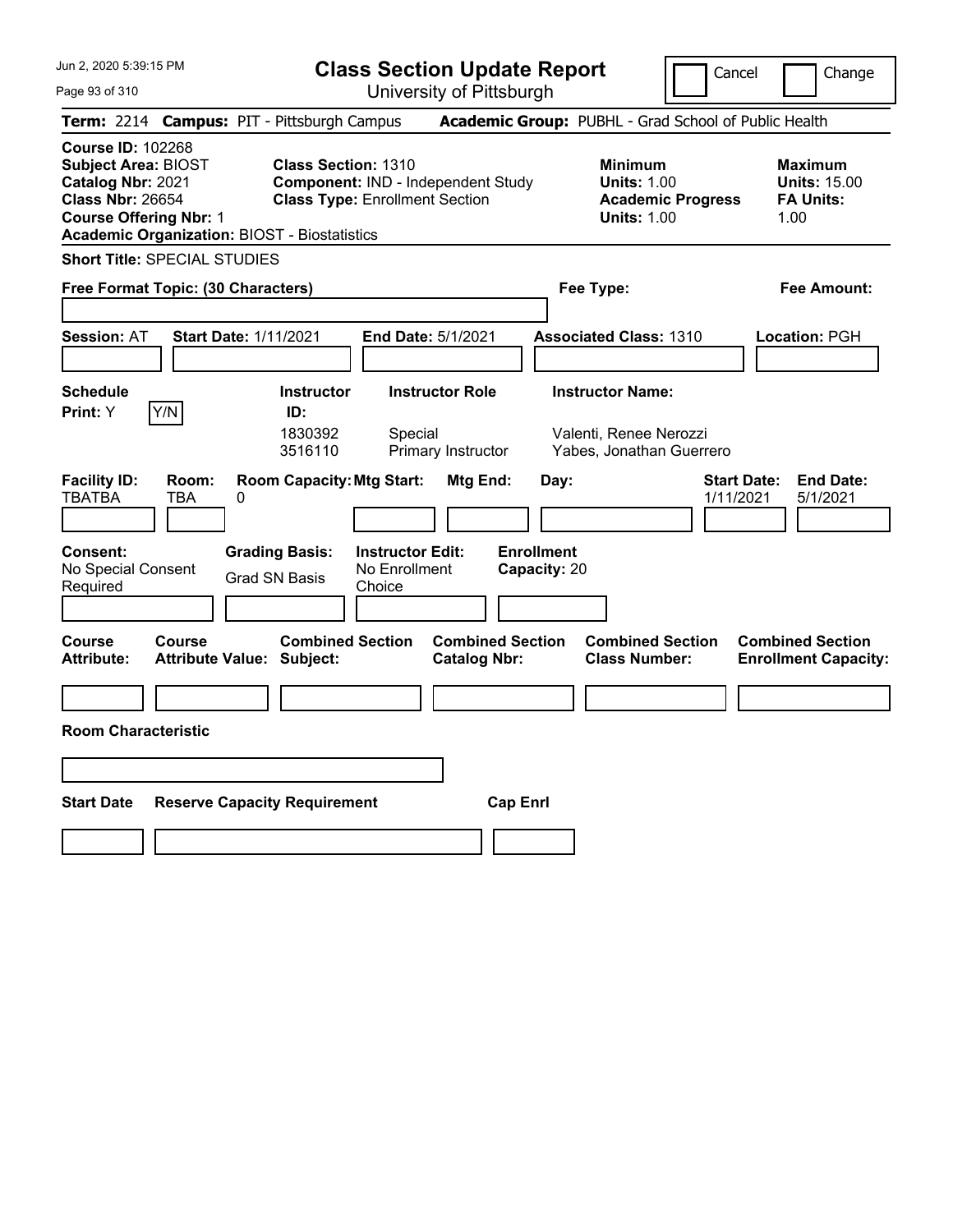| Jun 2, 2020 5:39:15 PM                                                                                                                                                                         |                                                                                                           | <b>Class Section Update Report</b>                      |                                                      |                                                                | Cancel                          | Change                                                            |
|------------------------------------------------------------------------------------------------------------------------------------------------------------------------------------------------|-----------------------------------------------------------------------------------------------------------|---------------------------------------------------------|------------------------------------------------------|----------------------------------------------------------------|---------------------------------|-------------------------------------------------------------------|
| Page 94 of 310                                                                                                                                                                                 |                                                                                                           | University of Pittsburgh                                |                                                      |                                                                |                                 |                                                                   |
| Term: 2214 Campus: PIT - Pittsburgh Campus                                                                                                                                                     |                                                                                                           |                                                         | Academic Group: PUBHL - Grad School of Public Health |                                                                |                                 |                                                                   |
| <b>Course ID: 102268</b><br><b>Subject Area: BIOST</b><br>Catalog Nbr: 2021<br><b>Class Nbr: 26655</b><br><b>Course Offering Nbr: 1</b><br><b>Academic Organization: BIOST - Biostatistics</b> | <b>Class Section: 1320</b><br>Component: IND - Independent Study<br><b>Class Type: Enrollment Section</b> |                                                         |                                                      | <b>Minimum</b><br><b>Units: 1.00</b><br><b>Units: 1.00</b>     | <b>Academic Progress</b>        | <b>Maximum</b><br><b>Units: 15.00</b><br><b>FA Units:</b><br>1.00 |
| <b>Short Title: SPECIAL STUDIES</b>                                                                                                                                                            |                                                                                                           |                                                         |                                                      |                                                                |                                 |                                                                   |
| Free Format Topic: (30 Characters)                                                                                                                                                             |                                                                                                           |                                                         |                                                      | Fee Type:                                                      |                                 | Fee Amount:                                                       |
| <b>Start Date: 1/11/2021</b><br><b>Session: AT</b>                                                                                                                                             |                                                                                                           | End Date: 5/1/2021                                      |                                                      | <b>Associated Class: 1320</b>                                  |                                 | Location: PGH                                                     |
| <b>Schedule</b><br>Y/N<br>Print: Y                                                                                                                                                             | <b>Instructor</b><br>ID:<br>2948841<br>1830392                                                            | <b>Instructor Role</b><br>Primary Instructor<br>Special |                                                      | <b>Instructor Name:</b><br>Chen, Wei<br>Valenti, Renee Nerozzi |                                 |                                                                   |
| <b>Facility ID:</b><br>Room:<br><b>TBATBA</b><br>TBA<br>0                                                                                                                                      | <b>Room Capacity: Mtg Start:</b>                                                                          | Mtg End:                                                | Day:                                                 |                                                                | <b>Start Date:</b><br>1/11/2021 | <b>End Date:</b><br>5/1/2021                                      |
| <b>Consent:</b><br>No Special Consent<br>Required                                                                                                                                              | <b>Grading Basis:</b><br><b>Grad SN Basis</b><br>Choice                                                   | <b>Instructor Edit:</b><br>No Enrollment                | <b>Enrollment</b><br>Capacity: 20                    |                                                                |                                 |                                                                   |
| Course<br><b>Course</b><br><b>Attribute Value: Subject:</b><br>Attribute:                                                                                                                      | <b>Combined Section</b>                                                                                   | <b>Catalog Nbr:</b>                                     | <b>Combined Section</b>                              | <b>Combined Section</b><br><b>Class Number:</b>                |                                 | <b>Combined Section</b><br><b>Enrollment Capacity:</b>            |
|                                                                                                                                                                                                |                                                                                                           |                                                         |                                                      |                                                                |                                 |                                                                   |
| <b>Room Characteristic</b>                                                                                                                                                                     |                                                                                                           |                                                         |                                                      |                                                                |                                 |                                                                   |
|                                                                                                                                                                                                |                                                                                                           |                                                         |                                                      |                                                                |                                 |                                                                   |
| <b>Start Date</b>                                                                                                                                                                              | <b>Reserve Capacity Requirement</b>                                                                       |                                                         | <b>Cap Enrl</b>                                      |                                                                |                                 |                                                                   |
|                                                                                                                                                                                                |                                                                                                           |                                                         |                                                      |                                                                |                                 |                                                                   |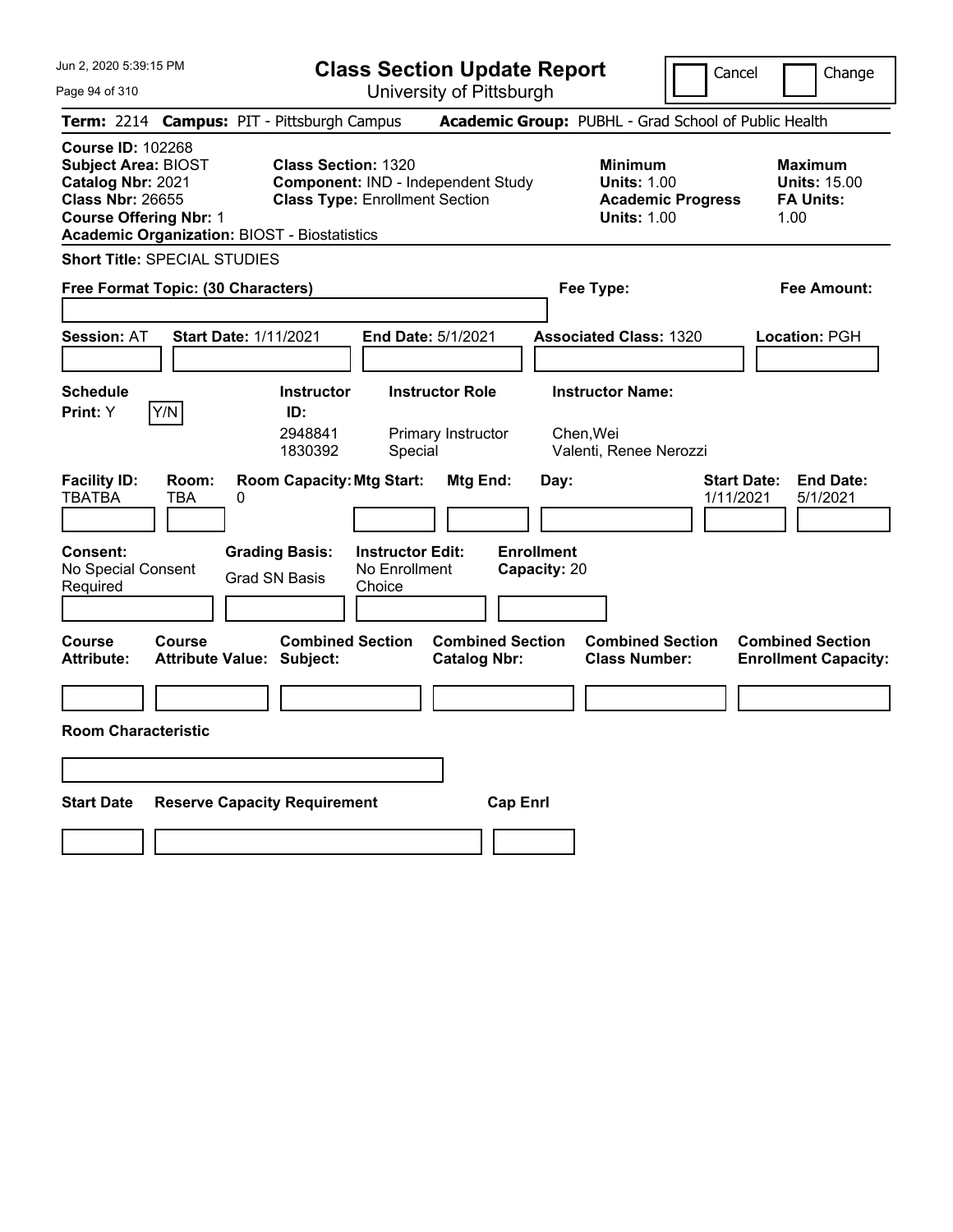| Jun 2, 2020 5:39:15 PM                                                                                                                                                                         |                                                                     |                                                    | <b>Class Section Update Report</b>                   |                                   |                                                                     | Cancel                          | Change                                                            |
|------------------------------------------------------------------------------------------------------------------------------------------------------------------------------------------------|---------------------------------------------------------------------|----------------------------------------------------|------------------------------------------------------|-----------------------------------|---------------------------------------------------------------------|---------------------------------|-------------------------------------------------------------------|
| Page 95 of 310                                                                                                                                                                                 |                                                                     |                                                    | University of Pittsburgh                             |                                   |                                                                     |                                 |                                                                   |
| Term: 2214 Campus: PIT - Pittsburgh Campus                                                                                                                                                     |                                                                     |                                                    | Academic Group: PUBHL - Grad School of Public Health |                                   |                                                                     |                                 |                                                                   |
| <b>Course ID: 102268</b><br><b>Subject Area: BIOST</b><br>Catalog Nbr: 2021<br><b>Class Nbr: 26656</b><br><b>Course Offering Nbr: 1</b><br><b>Academic Organization: BIOST - Biostatistics</b> | <b>Class Section: 1330</b><br><b>Class Type: Enrollment Section</b> |                                                    | Component: IND - Independent Study                   |                                   | <b>Minimum</b><br><b>Units: 1.00</b><br><b>Units: 1.00</b>          | <b>Academic Progress</b>        | <b>Maximum</b><br><b>Units: 15.00</b><br><b>FA Units:</b><br>1.00 |
| <b>Short Title: SPECIAL STUDIES</b>                                                                                                                                                            |                                                                     |                                                    |                                                      |                                   |                                                                     |                                 |                                                                   |
| Free Format Topic: (30 Characters)                                                                                                                                                             |                                                                     |                                                    |                                                      |                                   | Fee Type:                                                           |                                 | Fee Amount:                                                       |
| <b>Start Date: 1/11/2021</b><br><b>Session: AT</b>                                                                                                                                             |                                                                     | End Date: 5/1/2021                                 |                                                      |                                   | <b>Associated Class: 1330</b>                                       |                                 | Location: PGH                                                     |
| <b>Schedule</b><br>Y/N<br>Print: Y                                                                                                                                                             | <b>Instructor</b><br>ID:<br>2953727<br>1830392                      | Special                                            | <b>Instructor Role</b><br>Primary Instructor         |                                   | <b>Instructor Name:</b><br>Park, Yongseok<br>Valenti, Renee Nerozzi |                                 |                                                                   |
| <b>Facility ID:</b><br>Room:<br><b>TBATBA</b><br>TBA<br>0                                                                                                                                      | <b>Room Capacity: Mtg Start:</b>                                    |                                                    | Mtg End:                                             | Day:                              |                                                                     | <b>Start Date:</b><br>1/11/2021 | <b>End Date:</b><br>5/1/2021                                      |
| <b>Consent:</b><br>No Special Consent<br>Required                                                                                                                                              | <b>Grading Basis:</b><br><b>Grad SN Basis</b>                       | <b>Instructor Edit:</b><br>No Enrollment<br>Choice |                                                      | <b>Enrollment</b><br>Capacity: 20 |                                                                     |                                 |                                                                   |
| Course<br><b>Course</b><br><b>Attribute Value: Subject:</b><br>Attribute:                                                                                                                      | <b>Combined Section</b>                                             |                                                    | <b>Combined Section</b><br><b>Catalog Nbr:</b>       |                                   | <b>Combined Section</b><br><b>Class Number:</b>                     |                                 | <b>Combined Section</b><br><b>Enrollment Capacity:</b>            |
|                                                                                                                                                                                                |                                                                     |                                                    |                                                      |                                   |                                                                     |                                 |                                                                   |
| <b>Room Characteristic</b>                                                                                                                                                                     |                                                                     |                                                    |                                                      |                                   |                                                                     |                                 |                                                                   |
|                                                                                                                                                                                                |                                                                     |                                                    |                                                      |                                   |                                                                     |                                 |                                                                   |
| <b>Start Date</b>                                                                                                                                                                              | <b>Reserve Capacity Requirement</b>                                 |                                                    | <b>Cap Enrl</b>                                      |                                   |                                                                     |                                 |                                                                   |
|                                                                                                                                                                                                |                                                                     |                                                    |                                                      |                                   |                                                                     |                                 |                                                                   |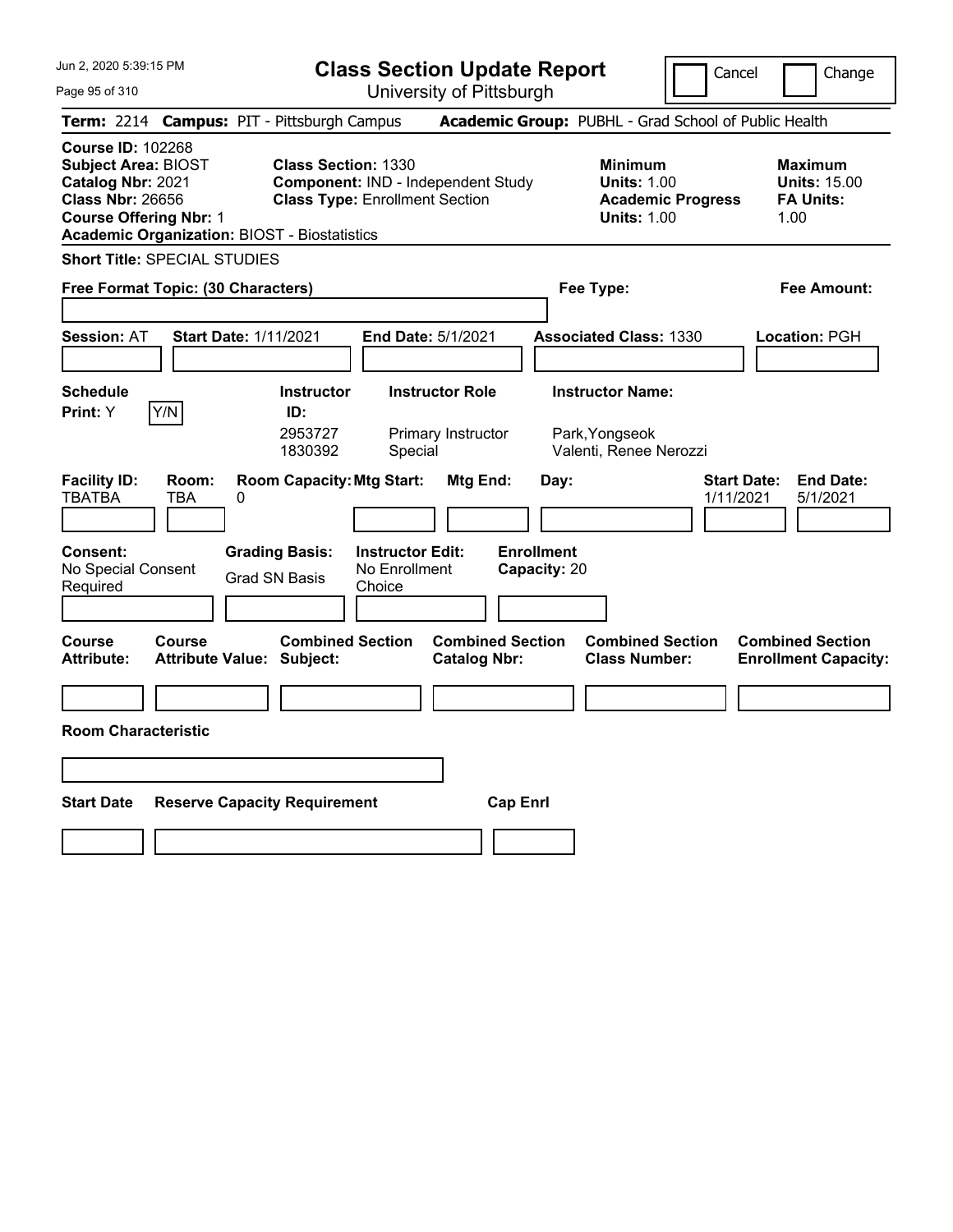| Jun 2, 2020 5:39:15 PM                                                                                                                                                                         | <b>Class Section Update Report</b>                                                                        |                                                |                                                                            | Cancel                          | Change                                                            |
|------------------------------------------------------------------------------------------------------------------------------------------------------------------------------------------------|-----------------------------------------------------------------------------------------------------------|------------------------------------------------|----------------------------------------------------------------------------|---------------------------------|-------------------------------------------------------------------|
| Page 96 of 310                                                                                                                                                                                 |                                                                                                           | University of Pittsburgh                       |                                                                            |                                 |                                                                   |
| Term: 2214 Campus: PIT - Pittsburgh Campus                                                                                                                                                     |                                                                                                           |                                                | Academic Group: PUBHL - Grad School of Public Health                       |                                 |                                                                   |
| <b>Course ID: 102268</b><br><b>Subject Area: BIOST</b><br>Catalog Nbr: 2021<br><b>Class Nbr: 26657</b><br><b>Course Offering Nbr: 1</b><br><b>Academic Organization: BIOST - Biostatistics</b> | <b>Class Section: 1340</b><br>Component: IND - Independent Study<br><b>Class Type: Enrollment Section</b> |                                                | <b>Minimum</b><br><b>Units: 1.00</b><br><b>Units: 1.00</b>                 | <b>Academic Progress</b>        | <b>Maximum</b><br><b>Units: 15.00</b><br><b>FA Units:</b><br>1.00 |
| <b>Short Title: SPECIAL STUDIES</b>                                                                                                                                                            |                                                                                                           |                                                |                                                                            |                                 |                                                                   |
| Free Format Topic: (30 Characters)                                                                                                                                                             |                                                                                                           |                                                | Fee Type:                                                                  |                                 | Fee Amount:                                                       |
| <b>Session: AT</b><br><b>Start Date: 1/11/2021</b>                                                                                                                                             |                                                                                                           | <b>End Date: 5/1/2021</b>                      | <b>Associated Class: 1340</b>                                              |                                 | Location: PGH                                                     |
| <b>Schedule</b><br>Y/N<br>Print: Y                                                                                                                                                             | <b>Instructor</b><br>ID:<br>2941641<br>1830392<br>Special                                                 | <b>Instructor Role</b><br>Primary Instructor   | <b>Instructor Name:</b><br>Normolle, Daniel Paul<br>Valenti, Renee Nerozzi |                                 |                                                                   |
| <b>Facility ID:</b><br>Room:<br><b>TBATBA</b><br>TBA<br>0<br><b>Consent:</b>                                                                                                                   | <b>Room Capacity: Mtg Start:</b><br><b>Instructor Edit:</b><br><b>Grading Basis:</b>                      | Mtg End:                                       | Day:<br><b>Enrollment</b>                                                  | <b>Start Date:</b><br>1/11/2021 | <b>End Date:</b><br>5/1/2021                                      |
| No Special Consent<br>Required                                                                                                                                                                 | No Enrollment<br><b>Grad SN Basis</b><br>Choice                                                           |                                                | Capacity: 20                                                               |                                 |                                                                   |
| Course<br>Course<br><b>Attribute:</b><br><b>Attribute Value: Subject:</b>                                                                                                                      | <b>Combined Section</b>                                                                                   | <b>Combined Section</b><br><b>Catalog Nbr:</b> | <b>Combined Section</b><br><b>Class Number:</b>                            |                                 | <b>Combined Section</b><br><b>Enrollment Capacity:</b>            |
|                                                                                                                                                                                                |                                                                                                           |                                                |                                                                            |                                 |                                                                   |
| <b>Room Characteristic</b>                                                                                                                                                                     |                                                                                                           |                                                |                                                                            |                                 |                                                                   |
|                                                                                                                                                                                                |                                                                                                           |                                                |                                                                            |                                 |                                                                   |
| <b>Start Date</b>                                                                                                                                                                              | <b>Reserve Capacity Requirement</b>                                                                       | <b>Cap Enrl</b>                                |                                                                            |                                 |                                                                   |
|                                                                                                                                                                                                |                                                                                                           |                                                |                                                                            |                                 |                                                                   |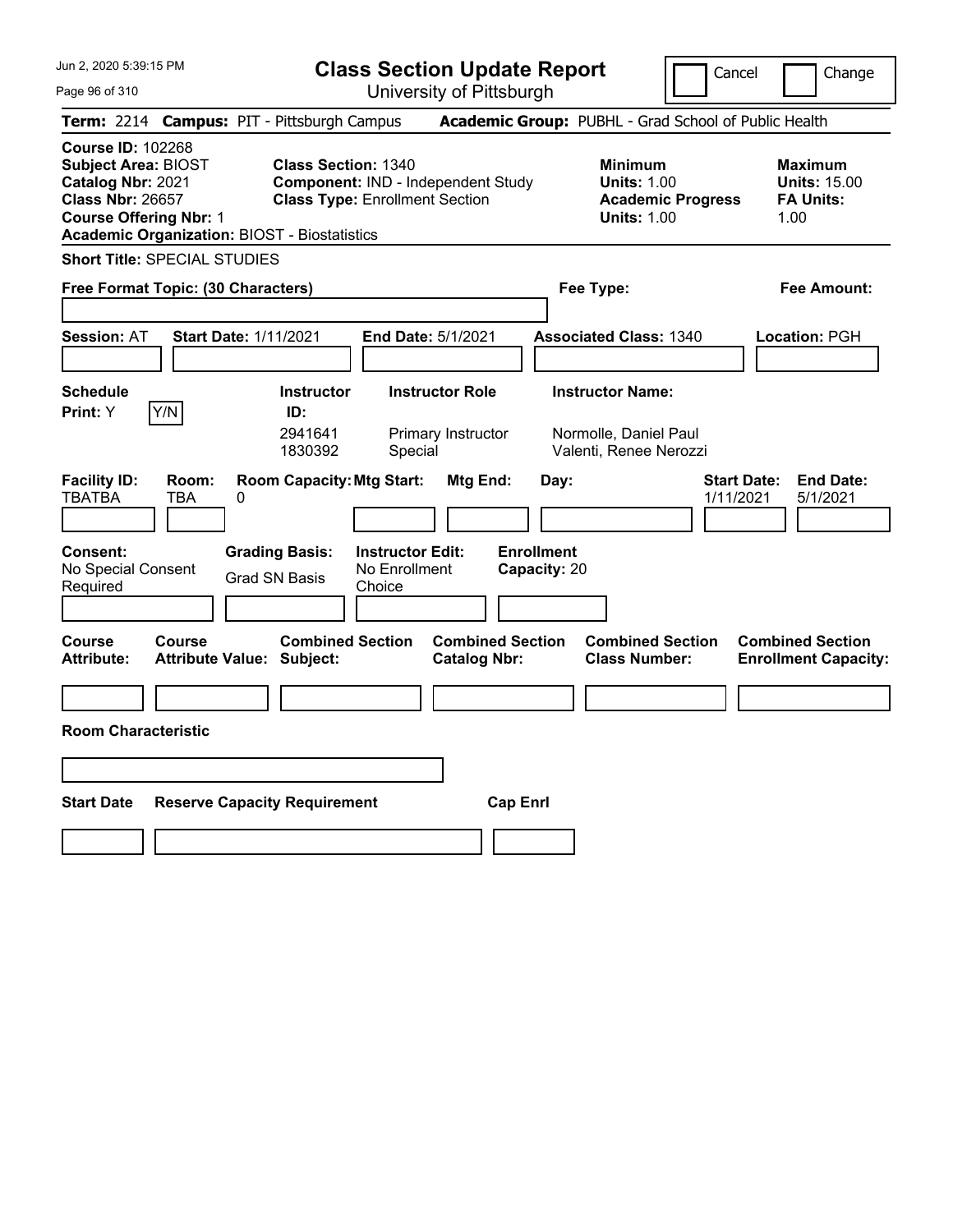| Jun 2, 2020 5:39:15 PM                                                                                                                                                                         |                                                                                                           | <b>Class Section Update Report</b>                      |                                                                           | Cancel                          | Change                                                            |
|------------------------------------------------------------------------------------------------------------------------------------------------------------------------------------------------|-----------------------------------------------------------------------------------------------------------|---------------------------------------------------------|---------------------------------------------------------------------------|---------------------------------|-------------------------------------------------------------------|
| Page 97 of 310                                                                                                                                                                                 |                                                                                                           | University of Pittsburgh                                |                                                                           |                                 |                                                                   |
| Term: 2214 Campus: PIT - Pittsburgh Campus                                                                                                                                                     |                                                                                                           |                                                         | Academic Group: PUBHL - Grad School of Public Health                      |                                 |                                                                   |
| <b>Course ID: 102268</b><br><b>Subject Area: BIOST</b><br>Catalog Nbr: 2021<br><b>Class Nbr: 27204</b><br><b>Course Offering Nbr: 1</b><br><b>Academic Organization: BIOST - Biostatistics</b> | <b>Class Section: 1345</b><br>Component: IND - Independent Study<br><b>Class Type: Enrollment Section</b> |                                                         | <b>Minimum</b><br><b>Units: 1.00</b><br><b>Units: 1.00</b>                | <b>Academic Progress</b>        | <b>Maximum</b><br><b>Units: 15.00</b><br><b>FA Units:</b><br>1.00 |
| <b>Short Title: SPECIAL STUDIES</b>                                                                                                                                                            |                                                                                                           |                                                         |                                                                           |                                 |                                                                   |
| Free Format Topic: (30 Characters)                                                                                                                                                             |                                                                                                           |                                                         | Fee Type:                                                                 |                                 | Fee Amount:                                                       |
| <b>Start Date: 1/11/2021</b><br><b>Session: AT</b>                                                                                                                                             |                                                                                                           | <b>End Date: 5/1/2021</b>                               | <b>Associated Class: 1345</b>                                             |                                 | Location: PGH                                                     |
| <b>Schedule</b><br>Y/N<br><b>Print:</b> Y                                                                                                                                                      | <b>Instructor</b><br>ID:<br>2961199<br>1830392                                                            | <b>Instructor Role</b><br>Primary Instructor<br>Special | <b>Instructor Name:</b><br>Peddada, Shyamal Das<br>Valenti, Renee Nerozzi |                                 |                                                                   |
| <b>Facility ID:</b><br>Room:<br><b>TBATBA</b><br>TBA<br>0<br><b>Consent:</b><br>No Special Consent<br>Required                                                                                 | <b>Room Capacity: Mtg Start:</b><br><b>Grading Basis:</b><br>No Enrollment<br>Grad SN Basis<br>Choice     | Mtg End:<br><b>Instructor Edit:</b>                     | Day:<br><b>Enrollment</b><br>Capacity: 20                                 | <b>Start Date:</b><br>1/11/2021 | <b>End Date:</b><br>5/1/2021                                      |
| Course<br>Course<br><b>Attribute:</b><br>Attribute Value: Subject:                                                                                                                             | <b>Combined Section</b>                                                                                   | <b>Combined Section</b><br><b>Catalog Nbr:</b>          | <b>Combined Section</b><br><b>Class Number:</b>                           |                                 | <b>Combined Section</b><br><b>Enrollment Capacity:</b>            |
|                                                                                                                                                                                                |                                                                                                           |                                                         |                                                                           |                                 |                                                                   |
| <b>Room Characteristic</b>                                                                                                                                                                     |                                                                                                           |                                                         |                                                                           |                                 |                                                                   |
|                                                                                                                                                                                                |                                                                                                           |                                                         |                                                                           |                                 |                                                                   |
| <b>Start Date</b>                                                                                                                                                                              | <b>Reserve Capacity Requirement</b>                                                                       | <b>Cap Enrl</b>                                         |                                                                           |                                 |                                                                   |
|                                                                                                                                                                                                |                                                                                                           |                                                         |                                                                           |                                 |                                                                   |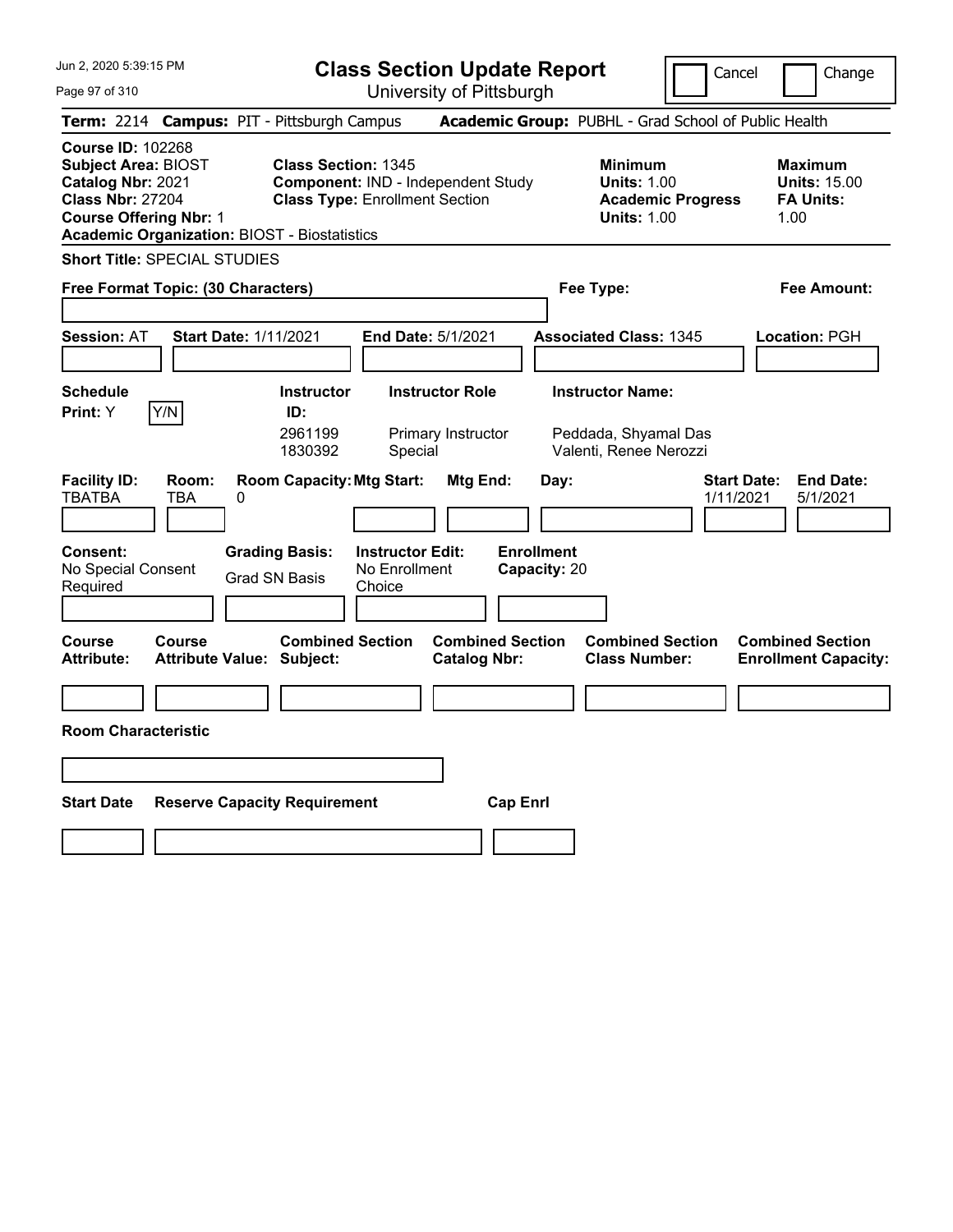| Jun 2, 2020 5:39:15 PM                                                                                                                                                                         |                                                                                                           | <b>Class Section Update Report</b>                      |                                                               | Cancel                          | Change                                                            |
|------------------------------------------------------------------------------------------------------------------------------------------------------------------------------------------------|-----------------------------------------------------------------------------------------------------------|---------------------------------------------------------|---------------------------------------------------------------|---------------------------------|-------------------------------------------------------------------|
| Page 98 of 310                                                                                                                                                                                 |                                                                                                           | University of Pittsburgh                                |                                                               |                                 |                                                                   |
| Term: 2214 Campus: PIT - Pittsburgh Campus                                                                                                                                                     |                                                                                                           |                                                         | Academic Group: PUBHL - Grad School of Public Health          |                                 |                                                                   |
| <b>Course ID: 102268</b><br><b>Subject Area: BIOST</b><br>Catalog Nbr: 2021<br><b>Class Nbr: 27550</b><br><b>Course Offering Nbr: 1</b><br><b>Academic Organization: BIOST - Biostatistics</b> | <b>Class Section: 1350</b><br>Component: IND - Independent Study<br><b>Class Type: Enrollment Section</b> |                                                         | <b>Minimum</b><br><b>Units: 1.00</b><br><b>Units: 1.00</b>    | <b>Academic Progress</b>        | <b>Maximum</b><br><b>Units: 15.00</b><br><b>FA Units:</b><br>1.00 |
| <b>Short Title: SPECIAL STUDIES</b>                                                                                                                                                            |                                                                                                           |                                                         |                                                               |                                 |                                                                   |
| Free Format Topic: (30 Characters)                                                                                                                                                             |                                                                                                           |                                                         | Fee Type:                                                     |                                 | Fee Amount:                                                       |
| <b>Start Date: 1/11/2021</b><br><b>Session: AT</b>                                                                                                                                             |                                                                                                           | <b>End Date: 5/1/2021</b>                               | <b>Associated Class: 1350</b>                                 |                                 | Location: PGH                                                     |
| <b>Schedule</b><br>Y/N<br>Print: Y                                                                                                                                                             | <b>Instructor</b><br>ID:<br>2963270<br>1830392                                                            | <b>Instructor Role</b><br>Primary Instructor<br>Special | <b>Instructor Name:</b><br>Tang, Lu<br>Valenti, Renee Nerozzi |                                 |                                                                   |
| <b>Facility ID:</b><br>Room:<br><b>TBATBA</b><br>TBA<br>0<br><b>Consent:</b><br>No Special Consent<br>Required                                                                                 | <b>Room Capacity: Mtg Start:</b><br><b>Grading Basis:</b><br><b>Grad SN Basis</b><br>Choice               | Mtg End:<br><b>Instructor Edit:</b><br>No Enrollment    | Day:<br><b>Enrollment</b><br>Capacity: 10                     | <b>Start Date:</b><br>1/11/2021 | <b>End Date:</b><br>5/1/2021                                      |
| Course<br><b>Course</b><br><b>Attribute:</b><br><b>Attribute Value: Subject:</b>                                                                                                               | <b>Combined Section</b>                                                                                   | <b>Combined Section</b><br><b>Catalog Nbr:</b>          | <b>Combined Section</b><br><b>Class Number:</b>               |                                 | <b>Combined Section</b><br><b>Enrollment Capacity:</b>            |
|                                                                                                                                                                                                |                                                                                                           |                                                         |                                                               |                                 |                                                                   |
| <b>Room Characteristic</b>                                                                                                                                                                     |                                                                                                           |                                                         |                                                               |                                 |                                                                   |
|                                                                                                                                                                                                |                                                                                                           |                                                         |                                                               |                                 |                                                                   |
| <b>Start Date</b>                                                                                                                                                                              | <b>Reserve Capacity Requirement</b>                                                                       | <b>Cap Enri</b>                                         |                                                               |                                 |                                                                   |
|                                                                                                                                                                                                |                                                                                                           |                                                         |                                                               |                                 |                                                                   |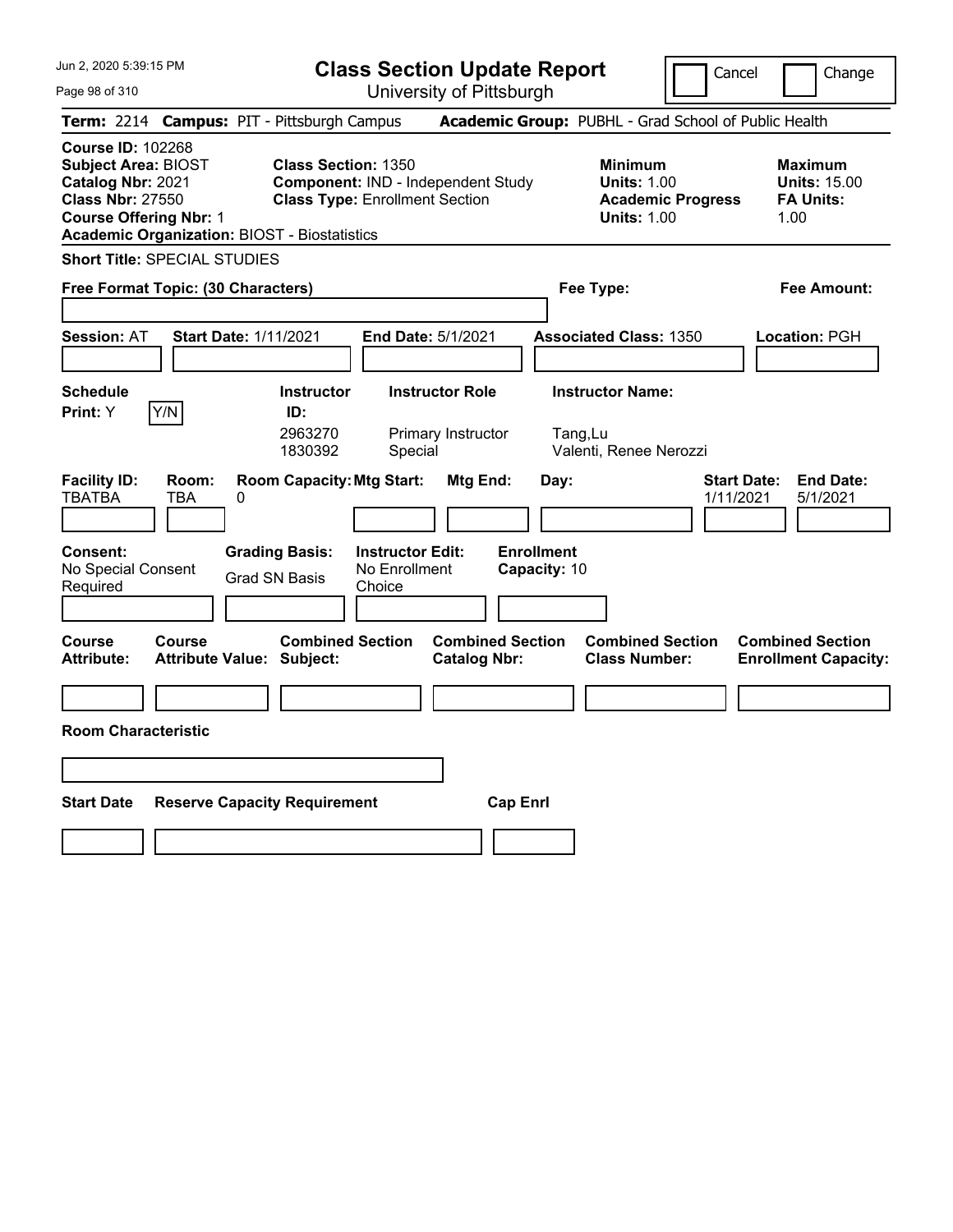| Jun 2, 2020 5:39:15 PM                                                                                                                                                                         |                                                                                                           | <b>Class Section Update Report</b>             |                                                                        | Cancel                          | Change                                                            |
|------------------------------------------------------------------------------------------------------------------------------------------------------------------------------------------------|-----------------------------------------------------------------------------------------------------------|------------------------------------------------|------------------------------------------------------------------------|---------------------------------|-------------------------------------------------------------------|
| Page 99 of 310                                                                                                                                                                                 |                                                                                                           | University of Pittsburgh                       |                                                                        |                                 |                                                                   |
| Term: 2214 Campus: PIT - Pittsburgh Campus                                                                                                                                                     |                                                                                                           |                                                | Academic Group: PUBHL - Grad School of Public Health                   |                                 |                                                                   |
| <b>Course ID: 102268</b><br><b>Subject Area: BIOST</b><br>Catalog Nbr: 2021<br><b>Class Nbr: 27975</b><br><b>Course Offering Nbr: 1</b><br><b>Academic Organization: BIOST - Biostatistics</b> | <b>Class Section: 1355</b><br>Component: IND - Independent Study<br><b>Class Type: Enrollment Section</b> |                                                | <b>Minimum</b><br><b>Units: 1.00</b><br><b>Units: 1.00</b>             | <b>Academic Progress</b>        | <b>Maximum</b><br><b>Units: 15.00</b><br><b>FA Units:</b><br>1.00 |
| <b>Short Title: SPECIAL STUDIES</b>                                                                                                                                                            |                                                                                                           |                                                |                                                                        |                                 |                                                                   |
| Free Format Topic: (30 Characters)                                                                                                                                                             |                                                                                                           |                                                | Fee Type:                                                              |                                 | Fee Amount:                                                       |
| <b>Start Date: 1/11/2021</b><br><b>Session: AT</b>                                                                                                                                             |                                                                                                           | End Date: 5/1/2021                             | <b>Associated Class: 1355</b>                                          |                                 | Location: PGH                                                     |
| <b>Schedule</b><br>Y/N<br>Print: Y                                                                                                                                                             | <b>Instructor</b><br>ID:<br>2962403<br>1830392<br>Special                                                 | <b>Instructor Role</b><br>Primary Instructor   | <b>Instructor Name:</b><br>Pyne, Saumyadipta<br>Valenti, Renee Nerozzi |                                 |                                                                   |
| <b>Facility ID:</b><br>Room:<br><b>TBATBA</b><br>TBA<br>0                                                                                                                                      | <b>Room Capacity: Mtg Start:</b>                                                                          | Mtg End:                                       | Day:                                                                   | <b>Start Date:</b><br>1/11/2021 | <b>End Date:</b><br>5/1/2021                                      |
| <b>Consent:</b><br>No Special Consent<br>Required                                                                                                                                              | <b>Grading Basis:</b><br><b>Instructor Edit:</b><br>No Enrollment<br><b>Grad SN Basis</b><br>Choice       |                                                | <b>Enrollment</b><br>Capacity: 10                                      |                                 |                                                                   |
| Course<br><b>Course</b><br><b>Attribute Value: Subject:</b><br>Attribute:                                                                                                                      | <b>Combined Section</b>                                                                                   | <b>Combined Section</b><br><b>Catalog Nbr:</b> | <b>Combined Section</b><br><b>Class Number:</b>                        |                                 | <b>Combined Section</b><br><b>Enrollment Capacity:</b>            |
|                                                                                                                                                                                                |                                                                                                           |                                                |                                                                        |                                 |                                                                   |
| <b>Room Characteristic</b>                                                                                                                                                                     |                                                                                                           |                                                |                                                                        |                                 |                                                                   |
|                                                                                                                                                                                                |                                                                                                           |                                                |                                                                        |                                 |                                                                   |
| <b>Start Date</b>                                                                                                                                                                              | <b>Reserve Capacity Requirement</b>                                                                       | <b>Cap Enrl</b>                                |                                                                        |                                 |                                                                   |
|                                                                                                                                                                                                |                                                                                                           |                                                |                                                                        |                                 |                                                                   |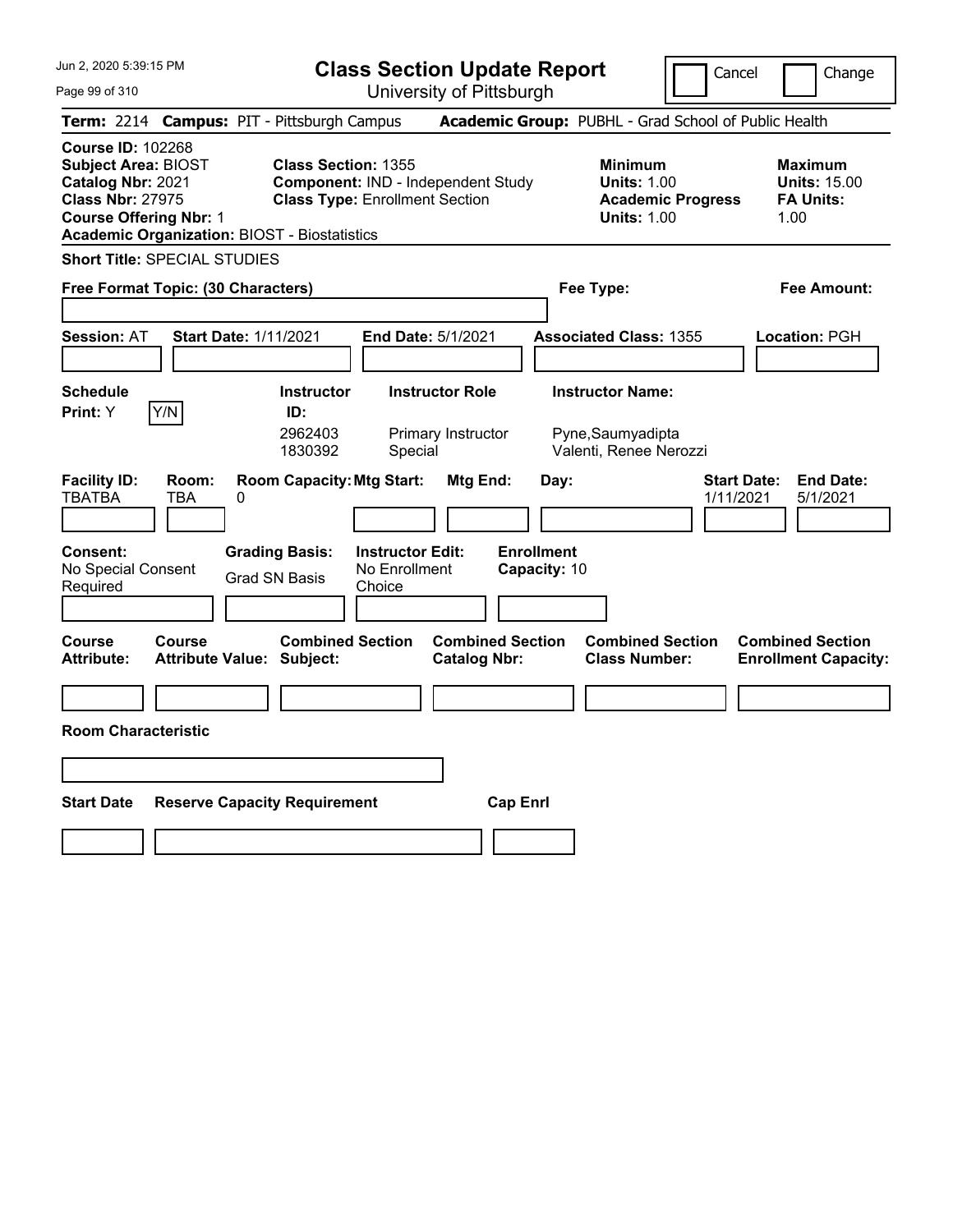| Jun 2, 2020 5:39:15 PM                                                                                                                                                                         |                                                                                                              | <b>Class Section Update Report</b>                      |                                                                                  | Cancel                          | Change                                                            |
|------------------------------------------------------------------------------------------------------------------------------------------------------------------------------------------------|--------------------------------------------------------------------------------------------------------------|---------------------------------------------------------|----------------------------------------------------------------------------------|---------------------------------|-------------------------------------------------------------------|
| Page 100 of 310                                                                                                                                                                                |                                                                                                              | University of Pittsburgh                                |                                                                                  |                                 |                                                                   |
| Term: 2214 Campus: PIT - Pittsburgh Campus                                                                                                                                                     |                                                                                                              |                                                         | Academic Group: PUBHL - Grad School of Public Health                             |                                 |                                                                   |
| <b>Course ID: 102268</b><br><b>Subject Area: BIOST</b><br>Catalog Nbr: 2021<br><b>Class Nbr: 27976</b><br><b>Course Offering Nbr: 1</b><br><b>Academic Organization: BIOST - Biostatistics</b> | <b>Class Section: 1360</b><br>Component: IND - Independent Study<br><b>Class Type: Enrollment Section</b>    |                                                         | <b>Minimum</b><br><b>Units: 1.00</b><br><b>Units: 1.00</b>                       | <b>Academic Progress</b>        | <b>Maximum</b><br><b>Units: 15.00</b><br><b>FA Units:</b><br>1.00 |
| <b>Short Title: SPECIAL STUDIES</b>                                                                                                                                                            |                                                                                                              |                                                         |                                                                                  |                                 |                                                                   |
| Free Format Topic: (30 Characters)                                                                                                                                                             |                                                                                                              |                                                         | Fee Type:                                                                        |                                 | Fee Amount:                                                       |
| <b>Session: AT</b><br><b>Start Date: 1/11/2021</b>                                                                                                                                             |                                                                                                              | End Date: 5/1/2021                                      | <b>Associated Class: 1360</b>                                                    |                                 | Location: PGH                                                     |
| <b>Schedule</b><br>Y/N<br><b>Print:</b> Y                                                                                                                                                      | <b>Instructor</b><br>ID:<br>3672143<br>1830392                                                               | <b>Instructor Role</b><br>Primary Instructor<br>Special | <b>Instructor Name:</b><br>Carlson, Jenna Colavincenzo<br>Valenti, Renee Nerozzi |                                 |                                                                   |
| <b>Facility ID:</b><br>Room:<br><b>TBATBA</b><br>TBA<br>0<br><b>Consent:</b><br>No Special Consent<br>Required                                                                                 | <b>Room Capacity: Mtg Start:</b><br><b>Grading Basis:</b><br>No Enrollment<br><b>Grad SN Basis</b><br>Choice | Mtg End:<br><b>Instructor Edit:</b>                     | Day:<br><b>Enrollment</b><br>Capacity: 10                                        | <b>Start Date:</b><br>1/11/2021 | <b>End Date:</b><br>5/1/2021                                      |
| <b>Course</b><br>Course<br><b>Attribute:</b><br><b>Attribute Value: Subject:</b>                                                                                                               | <b>Combined Section</b>                                                                                      | <b>Combined Section</b><br><b>Catalog Nbr:</b>          | <b>Combined Section</b><br><b>Class Number:</b>                                  |                                 | <b>Combined Section</b><br><b>Enrollment Capacity:</b>            |
|                                                                                                                                                                                                |                                                                                                              |                                                         |                                                                                  |                                 |                                                                   |
| <b>Room Characteristic</b>                                                                                                                                                                     |                                                                                                              |                                                         |                                                                                  |                                 |                                                                   |
|                                                                                                                                                                                                |                                                                                                              |                                                         |                                                                                  |                                 |                                                                   |
| <b>Start Date</b>                                                                                                                                                                              | <b>Reserve Capacity Requirement</b>                                                                          | <b>Cap Enrl</b>                                         |                                                                                  |                                 |                                                                   |
|                                                                                                                                                                                                |                                                                                                              |                                                         |                                                                                  |                                 |                                                                   |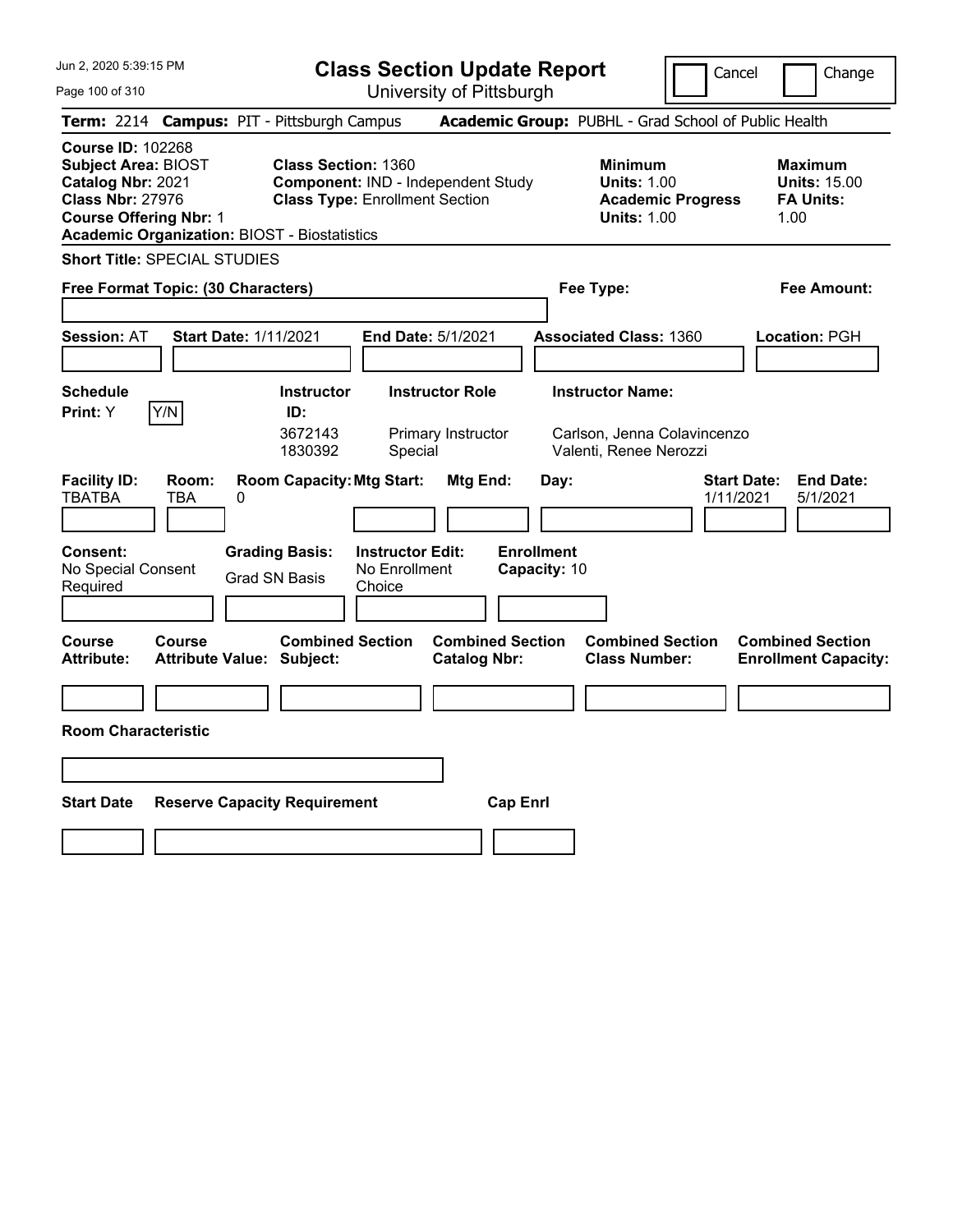**Class Section Update Report**

Cancel | Change

Page 101 of 310

University of Pittsburgh **Term:** 2214 **Campus:** PIT - Pittsburgh Campus **Academic Group:** PUBHL - Grad School of Public Health **Course ID:** 102269 **Subject Area:** BIOST **Class Section:** 1060 **Minimum Maximum Catalog Nbr:** 2025 **Component:** LEC - Lecture **Units:** 1.00 **Units:** 1.00 **Class Nbr:** 13511 **Class Type:** Enrollment Section **Academic Progress FA Units: Course Offering Nbr:** 1 **Units:** 1.00 1.00 **Academic Organization:** BIOST - Biostatistics **Short Title:** BIOSTATISTICS SEMINAR **Free Format Topic: (30 Characters) Fee Type: Fee Amount: Session:** AT **Start Date:** 1/11/2021 **End Date:** 5/1/2021 **Associated Class:** 1060 **Location:** PGH **Schedule Instructor Instructor Role Instructor Name: Print:**  $Y$   $|Y/N|$  **ID:** 1830392 Special Valenti, Renee Nerozzi 2966966 Primary Instructor Wang,Jiebiao **Facility ID: Room: Room Capacity:Mtg Start: Mtg End: Day: Start Date: End Date:** PUBHL0A115 0A115 104 3:25 PM 4:50 PM Th 1/11/2021 5/1/2021 **Consent: Grading Basis: Instructor Edit: Enrollment** No Special Consent Grad SN Basis No Enrollment<br>Required Grad SN Basis Choice **Choice Capacity:** 75 **Course Course Combined Section Combined Section Combined Section Combined Section**  Attribute: Attribute Value: Subject: Catalog Nbr: Class Number: Enrollment Capacity: **Room Characteristic** PeopleSoft - Scheduled (PS) **Start Date Reserve Capacity Requirement Cap Enrl**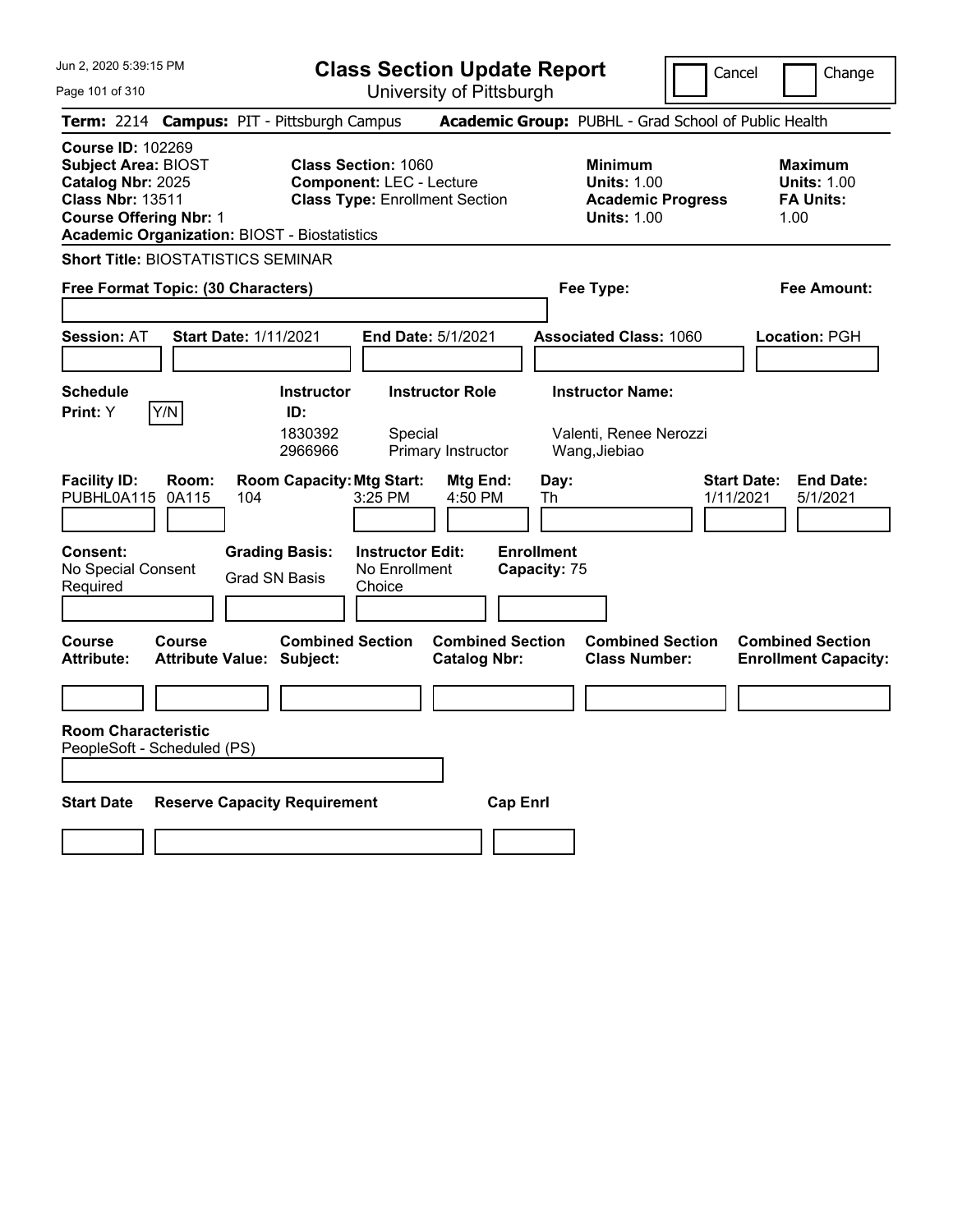**Class Section Update Report**

Cancel Change

Page 102 of 310

University of Pittsburgh **Term:** 2214 **Campus:** PIT - Pittsburgh Campus **Academic Group:** PUBHL - Grad School of Public Health **Course ID:** 102276 **Subject Area:** BIOST **Class Section:** 1030 **Minimum Maximum Catalog Nbr:** 2044 **Component:** LEC - Lecture **Units:** 3.00 **Units:** 3.00 **Class Nbr:** 13512 **Class Type:** Enrollment Section **Academic Progress FA Units: Course Offering Nbr:** 1 **Units:** 3.00 3.00 **Academic Organization:** BIOST - Biostatistics **Short Title:** INTRO TO STATISTICAL THEORY 2 **Free Format Topic: (30 Characters) Fee Type: Fee Amount: Session:** AT **Start Date:** 1/11/2021 **End Date:** 5/1/2021 **Associated Class:** 1030 **Location:** PGH **Schedule Instructor Instructor Role Instructor Name: Print:**  $Y$   $|Y/N|$  **ID:** 1830392 Special Valenti, Renee Nerozzi 2922630 Primary Instructor Wahed, Abdus S **Facility ID: Room: Room Capacity:Mtg Start: Mtg End: Day: Start Date: End Date:** PUBHL2121C 2121C 24 11:00 AM 12:25 PM TuFr 1/11/2021 5/1/2021 **Consent: Grading Basis: Instructor Edit: Enrollment** No Special Consent Required Grad LG/SU3 Basis No Enrollment **Choice Capacity:** 24 **Course Course Combined Section Combined Section Combined Section Combined Section**  Attribute: Attribute Value: Subject: Catalog Nbr: Class Number: Enrollment Capacity: **Room Characteristic** PeopleSoft - Scheduled (PS) **Start Date Reserve Capacity Requirement Cap Enrl**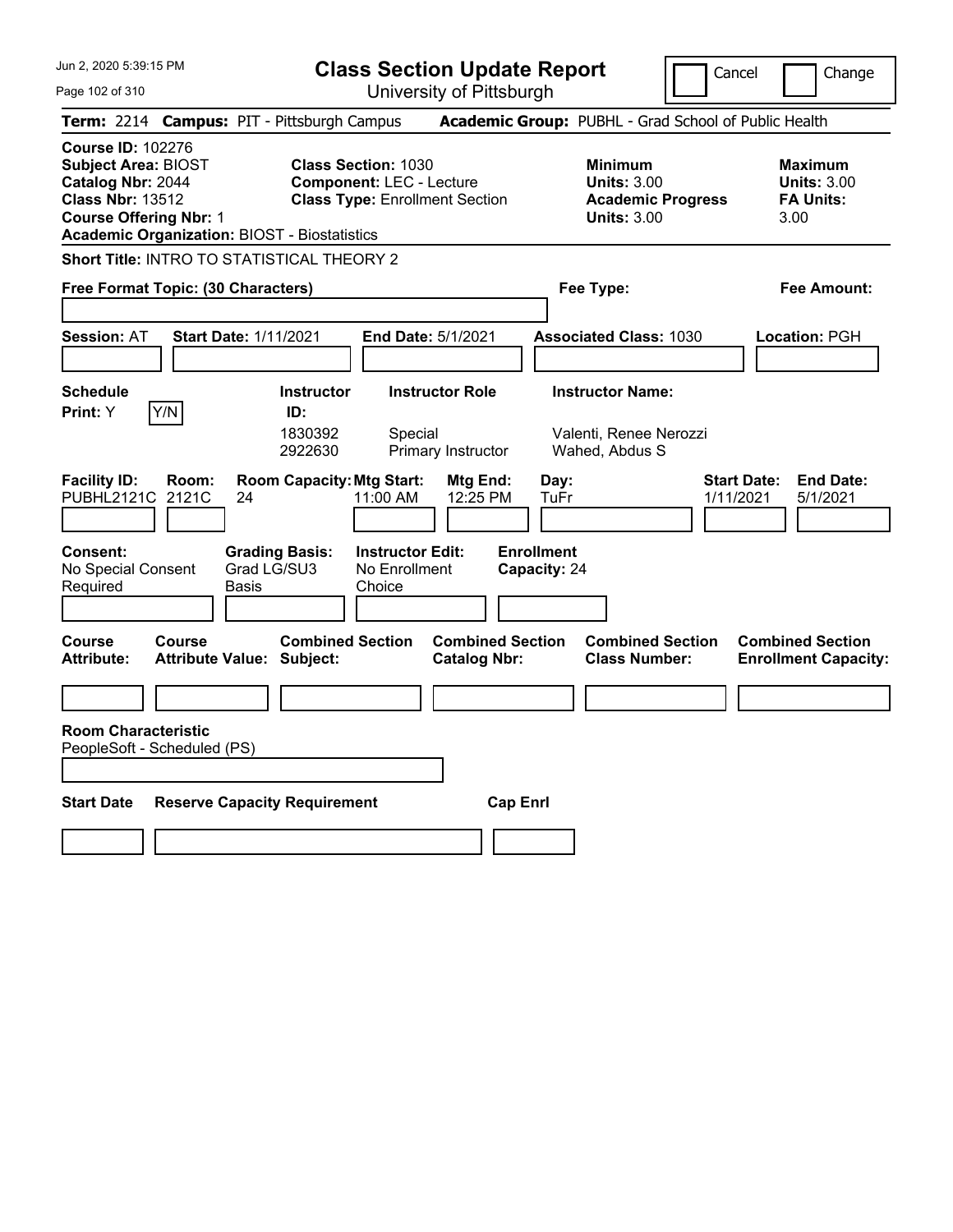**Class Section Update Report**

Cancel **Change** 

Page 103 of 310

| Page 103 of 310                                                                                        |                                            |                             |                                                           |                                                                                                        | University of Pittsburgh                       |                 |                                           |                                                            |                                                      |           |                    |                                                                  |  |
|--------------------------------------------------------------------------------------------------------|--------------------------------------------|-----------------------------|-----------------------------------------------------------|--------------------------------------------------------------------------------------------------------|------------------------------------------------|-----------------|-------------------------------------------|------------------------------------------------------------|------------------------------------------------------|-----------|--------------------|------------------------------------------------------------------|--|
|                                                                                                        |                                            |                             | Term: 2214 Campus: PIT - Pittsburgh Campus                |                                                                                                        |                                                |                 |                                           |                                                            | Academic Group: PUBHL - Grad School of Public Health |           |                    |                                                                  |  |
| <b>Course ID: 102281</b><br><b>Subject Area: BIOST</b><br>Catalog Nbr: 2049<br><b>Class Nbr: 13562</b> | <b>Course Offering Nbr: 1</b>              |                             | <b>Academic Organization: BIOST - Biostatistics</b>       | <b>Class Section: 1050</b><br><b>Component: LEC - Lecture</b><br><b>Class Type: Enrollment Section</b> |                                                |                 |                                           | <b>Minimum</b><br><b>Units: 3.00</b><br><b>Units: 3.00</b> | <b>Academic Progress</b>                             |           |                    | <b>Maximum</b><br><b>Units: 3.00</b><br><b>FA Units:</b><br>3.00 |  |
|                                                                                                        |                                            |                             | Short Title: APPLIED REGRESSION ANALYSIS                  |                                                                                                        |                                                |                 |                                           |                                                            |                                                      |           |                    |                                                                  |  |
|                                                                                                        | Free Format Topic: (30 Characters)         |                             |                                                           |                                                                                                        |                                                |                 |                                           | Fee Type:                                                  |                                                      |           |                    | Fee Amount:                                                      |  |
| <b>Session: AT</b>                                                                                     | <b>Start Date: 1/11/2021</b>               |                             |                                                           |                                                                                                        | <b>End Date: 5/1/2021</b>                      |                 |                                           |                                                            | <b>Associated Class: 1050</b>                        |           |                    | Location: PGH                                                    |  |
| <b>Schedule</b><br><b>Print:</b> Y                                                                     | Y/N                                        |                             | <b>Instructor</b><br>ID:<br>0                             |                                                                                                        | <b>Instructor Role</b>                         |                 |                                           | <b>Instructor Name:</b>                                    | No Instructor Assigned                               |           |                    |                                                                  |  |
| <b>Facility ID:</b><br>PUBHL0A115<br><b>Consent:</b><br>No Special Consent<br>Required                 | Room:<br>0A115                             | 104<br>Grad LG/SU3<br>Basis | <b>Room Capacity: Mtg Start:</b><br><b>Grading Basis:</b> | <b>Instructor Edit:</b><br>No Enrollment<br>Choice                                                     | Mtg End:                                       |                 | Day:<br><b>Enrollment</b><br>Capacity: 80 |                                                            |                                                      | 1/11/2021 | <b>Start Date:</b> | <b>End Date:</b><br>5/1/2021                                     |  |
| Course<br>Attribute:                                                                                   | Course<br><b>Attribute Value: Subject:</b> |                             | <b>Combined Section</b>                                   |                                                                                                        | <b>Combined Section</b><br><b>Catalog Nbr:</b> |                 |                                           |                                                            | <b>Combined Section</b><br><b>Class Number:</b>      |           |                    | <b>Combined Section</b><br><b>Enrollment Capacity:</b>           |  |
| <b>Room Characteristic</b>                                                                             | PeopleSoft - Scheduled (PS)                |                             |                                                           |                                                                                                        |                                                |                 |                                           |                                                            |                                                      |           |                    |                                                                  |  |
| Start Date                                                                                             |                                            |                             | <b>Reserve Capacity Requirement</b>                       |                                                                                                        |                                                | <b>Cap Enrl</b> |                                           |                                                            |                                                      |           |                    |                                                                  |  |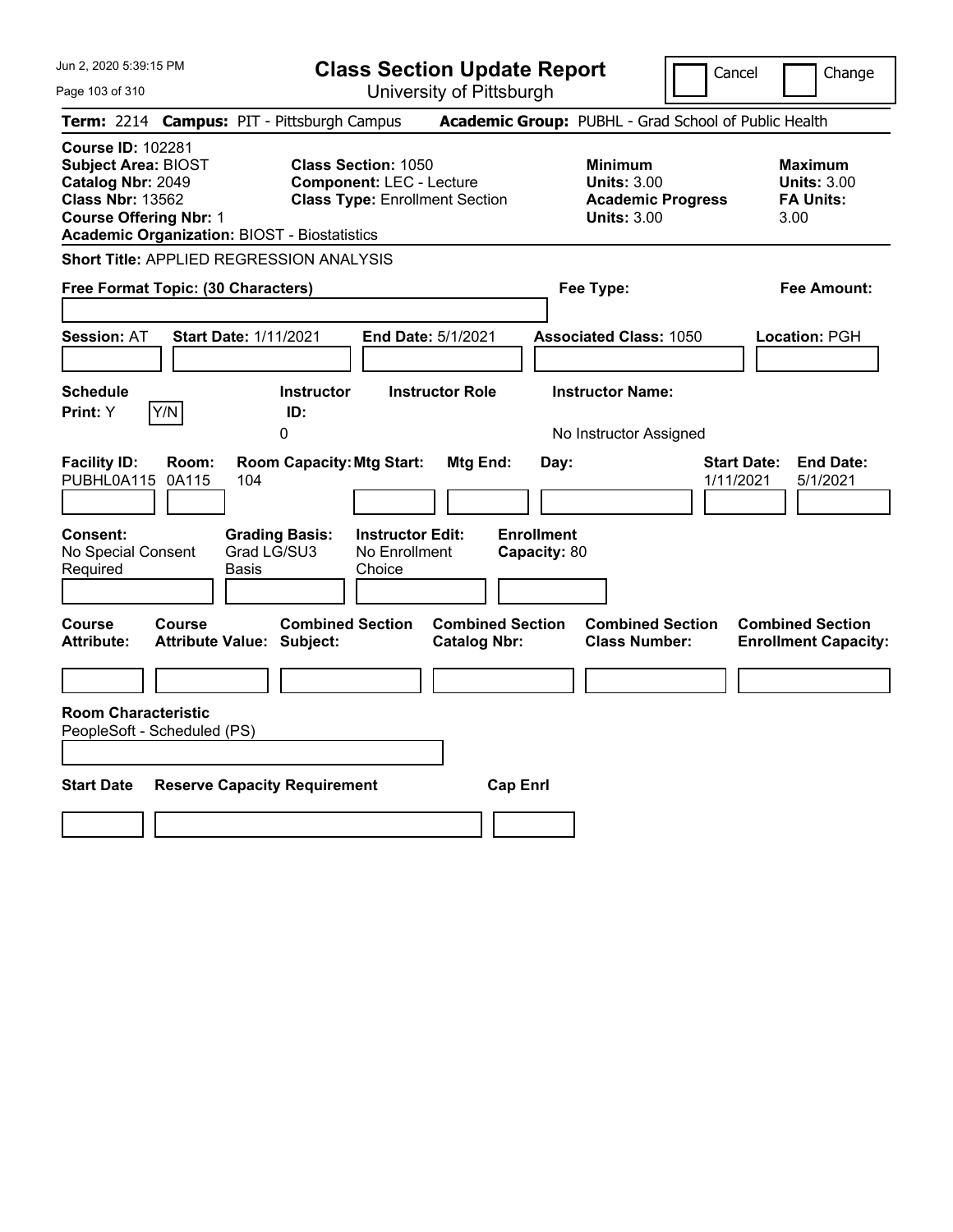| Jun 2, 2020 5:39:15 PM |  |  |  |  |  |
|------------------------|--|--|--|--|--|
|------------------------|--|--|--|--|--|

**Class Section Update Report**

Cancel **Change** 

Page 104 of 310

| Page 104 of 310                                                                                                                                                                                |                                                                                                        | University of Pittsburgh                                |                                                                                        |                                                                  |
|------------------------------------------------------------------------------------------------------------------------------------------------------------------------------------------------|--------------------------------------------------------------------------------------------------------|---------------------------------------------------------|----------------------------------------------------------------------------------------|------------------------------------------------------------------|
| Term: 2214 Campus: PIT - Pittsburgh Campus                                                                                                                                                     |                                                                                                        |                                                         | Academic Group: PUBHL - Grad School of Public Health                                   |                                                                  |
| <b>Course ID: 102285</b><br><b>Subject Area: BIOST</b><br>Catalog Nbr: 2054<br><b>Class Nbr: 13541</b><br><b>Course Offering Nbr: 1</b><br><b>Academic Organization: BIOST - Biostatistics</b> | <b>Class Section: 1010</b><br><b>Component: LEC - Lecture</b><br><b>Class Type: Enrollment Section</b> |                                                         | <b>Minimum</b><br><b>Units: 3.00</b><br><b>Academic Progress</b><br><b>Units: 3.00</b> | <b>Maximum</b><br><b>Units: 3.00</b><br><b>FA Units:</b><br>3.00 |
| <b>Short Title: SURVIVAL ANALYSIS</b><br>Free Format Topic: (30 Characters)                                                                                                                    |                                                                                                        |                                                         | Fee Type:                                                                              | Fee Amount:                                                      |
| <b>Session: AT</b><br><b>Start Date: 1/11/2021</b>                                                                                                                                             |                                                                                                        | <b>End Date: 5/1/2021</b>                               | <b>Associated Class: 1010</b>                                                          | Location: PGH                                                    |
| <b>Schedule</b><br>Y/N<br><b>Print:</b> Y                                                                                                                                                      | <b>Instructor</b><br>ID:<br>2934651<br>1830392                                                         | <b>Instructor Role</b><br>Primary Instructor<br>Special | <b>Instructor Name:</b><br>Cheng, Yu<br>Valenti, Renee Nerozzi                         |                                                                  |
| <b>Facility ID:</b><br>Room:<br><b>NEEDSAROOM</b><br>Consent:                                                                                                                                  | <b>Room Capacity: Mtg Start:</b><br>3:00 PM<br><b>Grading Basis:</b><br><b>Instructor Edit:</b>        | Mtg End:<br>4:15 PM                                     | Day:<br>MoWe<br><b>Enrollment</b>                                                      | <b>Start Date:</b><br><b>End Date:</b><br>1/11/2021<br>5/1/2021  |
| No Special Consent<br>Required<br><b>Basis</b>                                                                                                                                                 | Grad LG/SNC<br>No Enrollment<br>Choice                                                                 |                                                         | Capacity: 15                                                                           |                                                                  |
| <b>Course</b><br>Course<br><b>Attribute:</b><br><b>Attribute Value:</b>                                                                                                                        | <b>Combined Section</b><br>Subject:<br>STAT                                                            | <b>Combined Section</b><br><b>Catalog Nbr:</b><br>2261  | <b>Combined Section</b><br><b>Class Number:</b><br>11030                               | <b>Combined Section</b><br><b>Enrollment Capacity:</b><br>25     |
| <b>Room Characteristic</b><br>Media - Data Projector/Monitor<br>PeopleSoft - Scheduled (PS)                                                                                                    |                                                                                                        |                                                         |                                                                                        |                                                                  |
| <b>Start Date</b>                                                                                                                                                                              | <b>Reserve Capacity Requirement</b>                                                                    | <b>Cap Enrl</b>                                         |                                                                                        |                                                                  |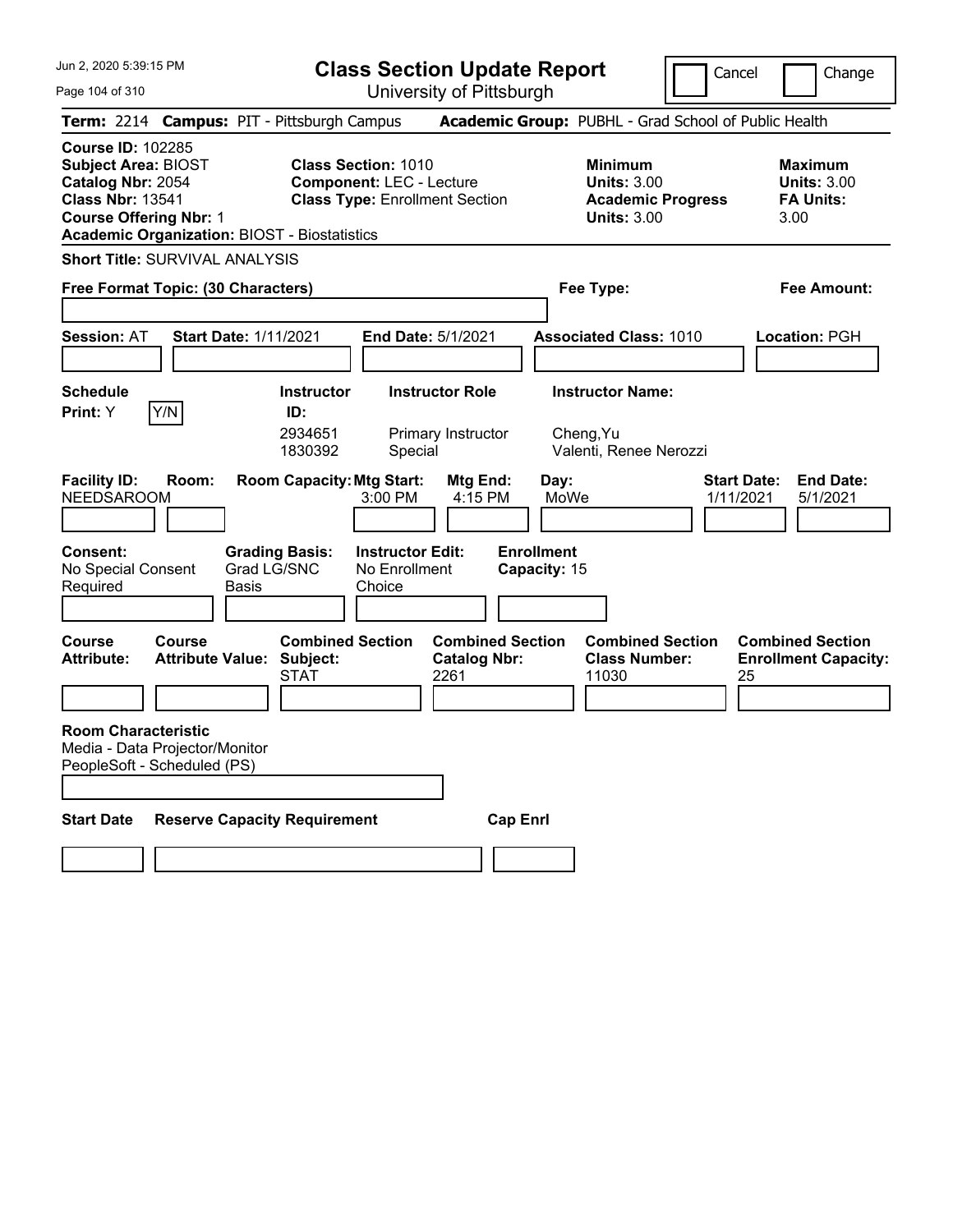**Class Section Update Report**

Cancel **Change** 

Page 105 of 310

| Page 105 of 310                                                                                                                         |                |                                                             |                                                               | University of Pittsburgh                       |                                   |                                                                                        |                                                                  |
|-----------------------------------------------------------------------------------------------------------------------------------------|----------------|-------------------------------------------------------------|---------------------------------------------------------------|------------------------------------------------|-----------------------------------|----------------------------------------------------------------------------------------|------------------------------------------------------------------|
|                                                                                                                                         |                | Term: 2214 Campus: PIT - Pittsburgh Campus                  |                                                               |                                                |                                   | Academic Group: PUBHL - Grad School of Public Health                                   |                                                                  |
| <b>Course ID: 102288</b><br><b>Subject Area: BIOST</b><br>Catalog Nbr: 2061<br><b>Class Nbr: 13537</b><br><b>Course Offering Nbr: 1</b> |                | <b>Academic Organization: BIOST - Biostatistics</b>         | <b>Class Section: 1030</b><br><b>Component: LEC - Lecture</b> | <b>Class Type: Enrollment Section</b>          |                                   | <b>Minimum</b><br><b>Units: 2.00</b><br><b>Academic Progress</b><br><b>Units: 2.00</b> | <b>Maximum</b><br><b>Units: 2.00</b><br><b>FA Units:</b><br>2.00 |
|                                                                                                                                         |                | Short Title: LIKELIHOOD THEORY & APPLICATN                  |                                                               |                                                |                                   |                                                                                        |                                                                  |
| <b>Free Format Topic: (30 Characters)</b>                                                                                               |                |                                                             |                                                               |                                                | Fee Type:                         |                                                                                        | Fee Amount:                                                      |
| Session: PH1                                                                                                                            |                | Start Date: 1/11/2021                                       |                                                               | End Date: 3/5/2021                             |                                   | <b>Associated Class: 1030</b>                                                          | Location: PGH                                                    |
| <b>Schedule</b><br>Print: Y                                                                                                             | Y/N            | <b>Instructor</b><br>ID:<br>2916348<br>1830392              | Special                                                       | <b>Instructor Role</b><br>Primary Instructor   | Tang, Gong                        | <b>Instructor Name:</b><br>Valenti, Renee Nerozzi                                      |                                                                  |
| <b>Facility ID:</b><br>PUBHL0A425                                                                                                       | Room:<br>0A425 | <b>Room Capacity: Mtg Start:</b><br>24                      | $9:00 \, \text{AM}$                                           | <b>Mtg End:</b><br>10:55 AM                    | Day:<br>TuTh                      |                                                                                        | <b>Start Date:</b><br><b>End Date:</b><br>1/11/2021<br>3/5/2021  |
| <b>Consent:</b><br>No Special Consent<br>Required                                                                                       |                | <b>Grading Basis:</b><br>Grad LG/SU3<br>Basis               | <b>Instructor Edit:</b><br>No Enrollment<br>Choice            |                                                | <b>Enrollment</b><br>Capacity: 24 |                                                                                        |                                                                  |
| <b>Course</b><br>Attribute:                                                                                                             | Course         | <b>Combined Section</b><br><b>Attribute Value: Subject:</b> |                                                               | <b>Combined Section</b><br><b>Catalog Nbr:</b> |                                   | <b>Combined Section</b><br><b>Class Number:</b>                                        | <b>Combined Section</b><br><b>Enrollment Capacity:</b>           |
| <b>Room Characteristic</b><br>PeopleSoft - Scheduled (PS)                                                                               |                |                                                             |                                                               |                                                |                                   |                                                                                        |                                                                  |
| <b>Start Date</b>                                                                                                                       |                | <b>Reserve Capacity Requirement</b>                         |                                                               | <b>Cap Enrl</b>                                |                                   |                                                                                        |                                                                  |
|                                                                                                                                         |                |                                                             |                                                               |                                                |                                   |                                                                                        |                                                                  |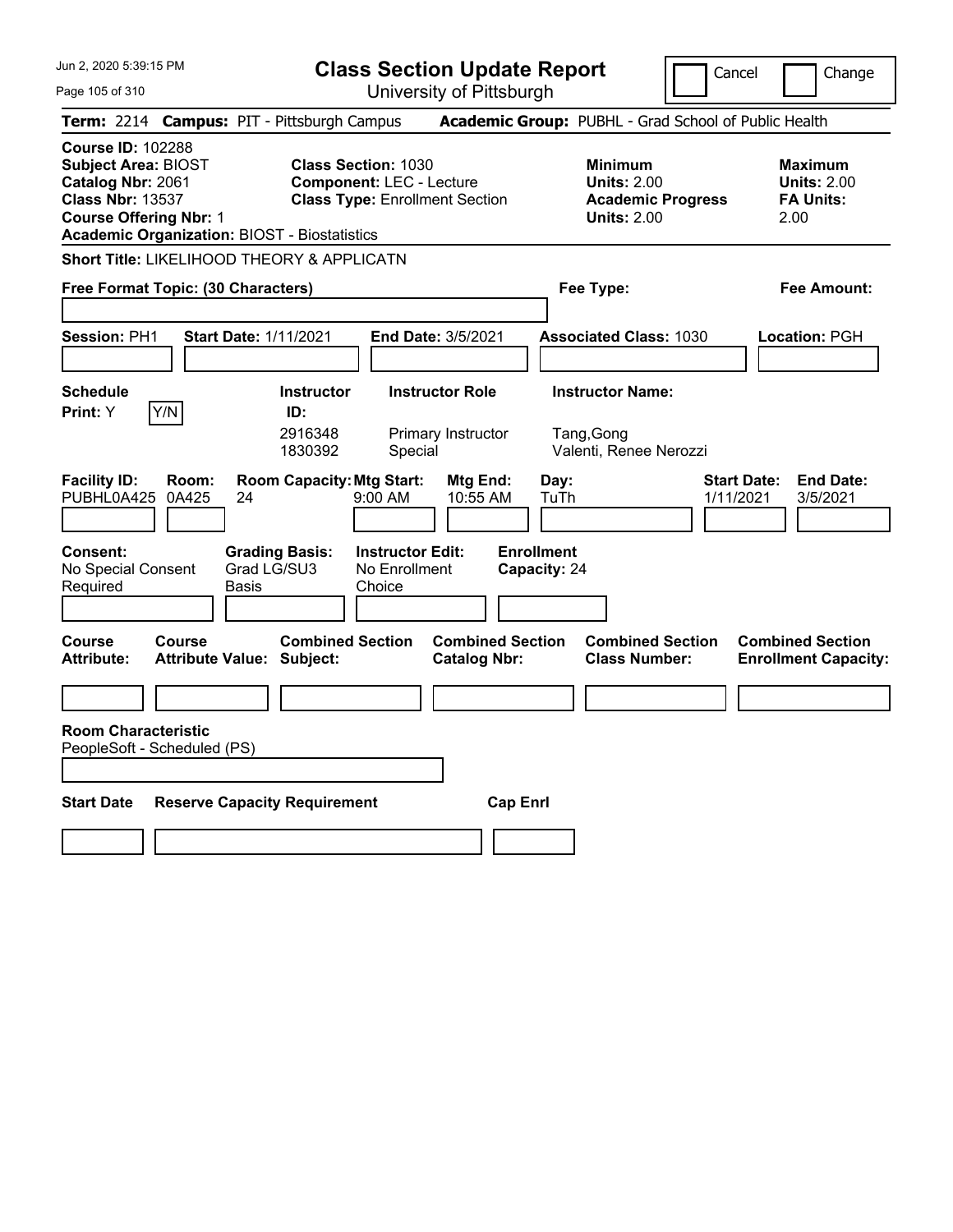**Class Section Update Report**

Cancel **Change** 

Page 106 of 310

| Page 106 of 310                                                                                                                                                                                | University of Pittsburgh                                                                                  |                                                                                        |                                                                  |
|------------------------------------------------------------------------------------------------------------------------------------------------------------------------------------------------|-----------------------------------------------------------------------------------------------------------|----------------------------------------------------------------------------------------|------------------------------------------------------------------|
| Term: 2214 Campus: PIT - Pittsburgh Campus                                                                                                                                                     |                                                                                                           | Academic Group: PUBHL - Grad School of Public Health                                   |                                                                  |
| <b>Course ID: 102290</b><br><b>Subject Area: BIOST</b><br>Catalog Nbr: 2063<br><b>Class Nbr: 27868</b><br><b>Course Offering Nbr: 1</b><br><b>Academic Organization: BIOST - Biostatistics</b> | <b>Class Section: 1020</b><br><b>Component: LEC - Lecture</b><br><b>Class Type: Enrollment Section</b>    | <b>Minimum</b><br><b>Units: 3.00</b><br><b>Academic Progress</b><br><b>Units: 3.00</b> | <b>Maximum</b><br><b>Units: 3.00</b><br><b>FA Units:</b><br>3.00 |
| <b>Short Title: BAYESIAN DATA SCIENCE</b>                                                                                                                                                      |                                                                                                           |                                                                                        |                                                                  |
| Free Format Topic: (30 Characters)                                                                                                                                                             |                                                                                                           | Fee Type:                                                                              | Fee Amount:                                                      |
| <b>Session: AT</b><br><b>Start Date: 1/11/2021</b>                                                                                                                                             | End Date: 5/1/2021                                                                                        | <b>Associated Class: 1020</b>                                                          | Location: PGH                                                    |
| <b>Schedule</b><br>Y/N<br>Print: Y                                                                                                                                                             | <b>Instructor Role</b><br><b>Instructor</b><br>ID:<br>2936490<br>Primary Instructor<br>1830392<br>Special | <b>Instructor Name:</b><br>Krafty, Robert Todd<br>Valenti, Renee Nerozzi               |                                                                  |
| <b>Facility ID:</b><br>Room:<br>PUBHL0A719<br>0A719<br>60                                                                                                                                      | <b>Room Capacity: Mtg Start:</b><br>Mtg End:<br>4:15 PM<br>3:00 PM                                        | Day:<br>MoWe                                                                           | <b>Start Date:</b><br><b>End Date:</b><br>1/11/2021<br>5/1/2021  |
| Consent:<br>No Special Consent<br>Required                                                                                                                                                     | <b>Grading Basis:</b><br><b>Instructor Edit:</b><br>No Enrollment<br><b>Grad Letter Grade</b><br>Choice   | <b>Enrollment</b><br>Capacity: 30                                                      |                                                                  |
| <b>Course</b><br><b>Course</b><br><b>Attribute:</b><br><b>Attribute Value: Subject:</b>                                                                                                        | <b>Combined Section</b><br><b>Combined Section</b><br><b>Catalog Nbr:</b>                                 | <b>Combined Section</b><br><b>Class Number:</b>                                        | <b>Combined Section</b><br><b>Enrollment Capacity:</b>           |
|                                                                                                                                                                                                |                                                                                                           |                                                                                        |                                                                  |
| <b>Room Characteristic</b><br>PeopleSoft - Scheduled (PS)                                                                                                                                      |                                                                                                           |                                                                                        |                                                                  |
| <b>Start Date</b>                                                                                                                                                                              | <b>Reserve Capacity Requirement</b>                                                                       | <b>Cap Enrl</b>                                                                        |                                                                  |
|                                                                                                                                                                                                |                                                                                                           |                                                                                        |                                                                  |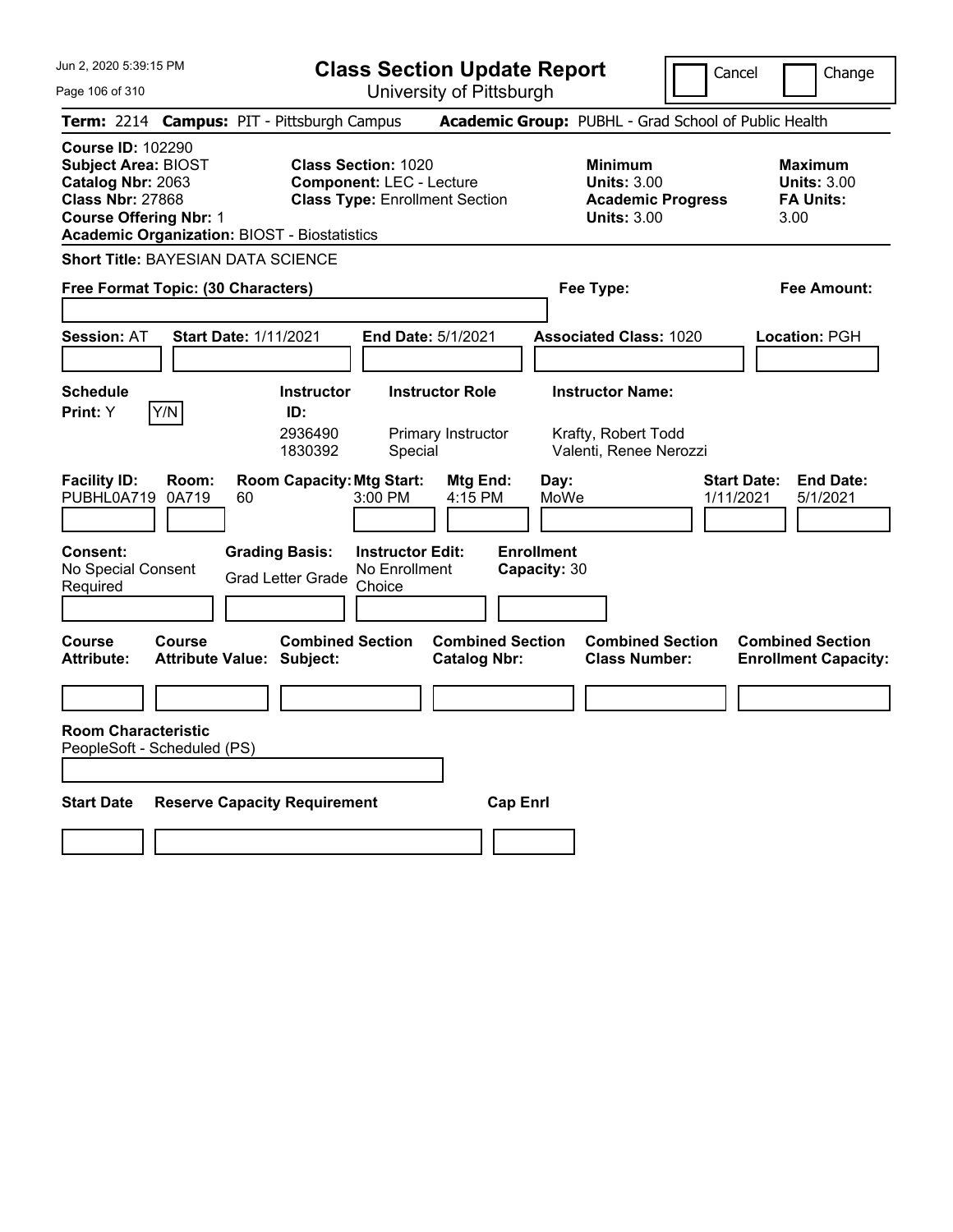**Class Section Update Report**

Page 107 of 310 University of Pittsburgh Cancel Change **Term:** 2214 **Campus:** PIT - Pittsburgh Campus **Academic Group:** PUBHL - Grad School of Public Health **Course ID:** 191103 **Subject Area:** BIOST **Class Section:** 1210 **Minimum Maximum Catalog Nbr:** 2080 **Component:** LEC - Lecture **Units:** 2.00 **Units:** 2.00 **Class Nbr:** 28891 **Class Type:** Enrollment Section **Academic Progress FA Units: Course Offering Nbr:** 1 **Units:** 2.00 2.00 **Academic Organization:** BIOST - Biostatistics **Short Title:** ADVANCED STATISTICAL LEARNING **Free Format Topic: (30 Characters) Fee Type: Fee Amount: Session:** PH1 **Start Date:** 1/11/2021 **End Date:** 3/5/2021 **Associated Class:** 1210 **Location:** PGH **Schedule Instructor Instructor Role Instructor Name: Print:**  $Y$   $|Y/N|$  **ID:** 2963270 Primary Instructor Tang,Lu 1830392 Special Valenti, Renee Nerozzi **Facility ID: Room: Room Capacity:Mtg Start: Mtg End: Day: Start Date: End Date:** PUBHL0A719 0A719 60 1:00 PM 2:55 PM WeFr 1/11/2021 3/5/2021 **Consent: Grading Basis: Instructor Edit: Enrollment** No Special Consent No Special Consent Grad Letter Grade No Enrollment<br>Required Choice Choice **Capacity:** 25 **Course Course Combined Section Combined Section Combined Section Combined Section**  Attribute: Attribute Value: Subject: Catalog Nbr: Class Number: Enrollment Capacity: **Room Characteristic** PeopleSoft - Scheduled (PS) **Start Date Reserve Capacity Requirement Cap Enrl**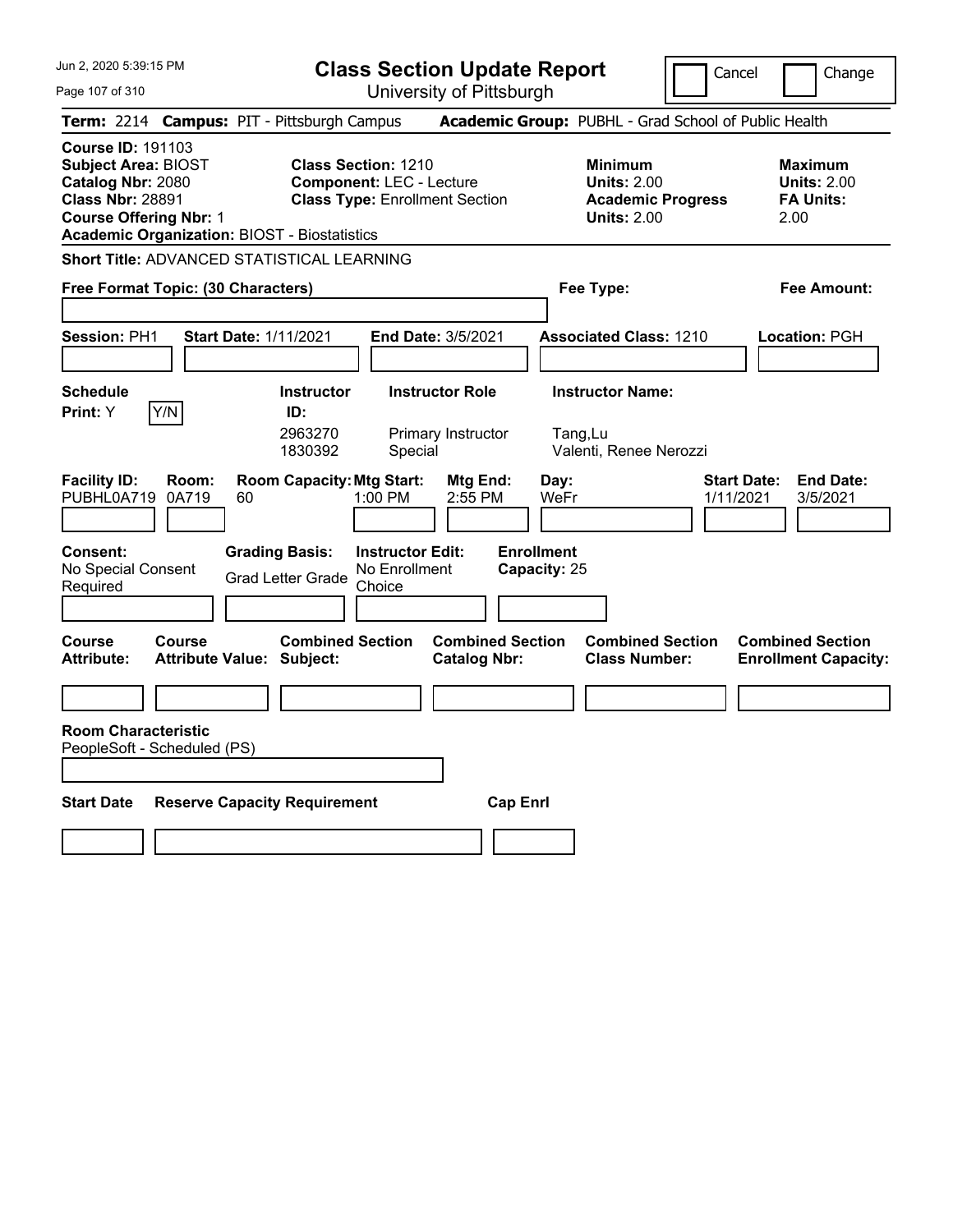**Class Section Update Report**

Cancel Change

Page 108 of 310 University of Pittsburgh **Term:** 2214 **Campus:** PIT - Pittsburgh Campus **Academic Group:** PUBHL - Grad School of Public Health **Course ID:** 102301 **Subject Area:** BIOST **Class Section:** 1160 **Minimum Maximum Catalog Nbr:** 2086 **Component:** LEC - Lecture **Units:** 3.00 **Units:** 3.00 **Class Nbr:** 17328 **Class Type:** Enrollment Section **Academic Progress FA Units: Course Offering Nbr:** 1 **Units:** 3.00 3.00 **Academic Organization:** BIOST - Biostatistics **Short Title:** APPLIED MIXED MODELS ANALYSIS **Free Format Topic: (30 Characters) Fee Type: Fee Amount: Session:** AT **Start Date:** 1/11/2021 **End Date:** 5/1/2021 **Associated Class:** 1160 **Location:** PGH **Schedule Instructor Instructor Role Instructor Name: Print:**  $Y$   $|Y/N|$  **ID:** 2900940 Primary Instructor Jeong, Jong Hyeon 1830392 Special Valenti, Renee Nerozzi **Facility ID: Room: Room Capacity:Mtg Start: Mtg End: Day: Start Date: End Date:** PUBHL0A215 0A215 47 10:00 AM 11:15 AM MoWe 1/11/2021 5/1/2021 **Consent: Grading Basis: Instructor Edit: Enrollment** No Special Consent No Special Consent Grad Letter Grade No Enrollment<br>Required Choice Choice **Capacity:** 30 **Course Course Combined Section Combined Section Combined Section Combined Section**  Attribute: Attribute Value: Subject: Catalog Nbr: Class Number: Enrollment Capacity: **Room Characteristic** PeopleSoft - Scheduled (PS) **Start Date Reserve Capacity Requirement Cap Enrl**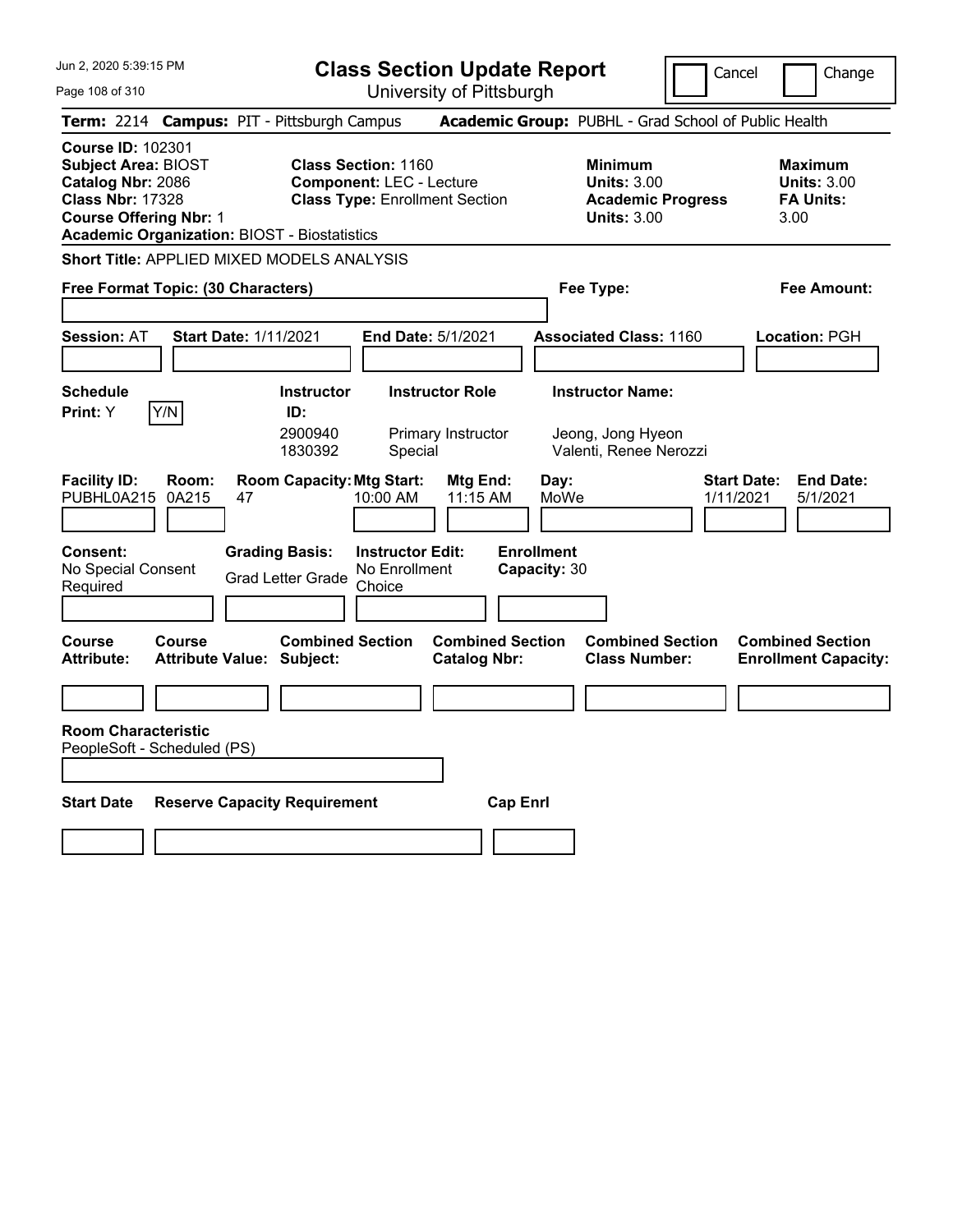**Class Section Update Report**

Cancel Change

Page 109 of 310

| Page 109 of 310                                                                                                                                                                                |                      |                                                             |                                                                                                          | University of Pittsburgh                       |                                   |                                                                                        |                                 |                                                                  |
|------------------------------------------------------------------------------------------------------------------------------------------------------------------------------------------------|----------------------|-------------------------------------------------------------|----------------------------------------------------------------------------------------------------------|------------------------------------------------|-----------------------------------|----------------------------------------------------------------------------------------|---------------------------------|------------------------------------------------------------------|
| Term: 2214 Campus: PIT - Pittsburgh Campus                                                                                                                                                     |                      |                                                             |                                                                                                          |                                                |                                   | Academic Group: PUBHL - Grad School of Public Health                                   |                                 |                                                                  |
| <b>Course ID: 102302</b><br><b>Subject Area: BIOST</b><br>Catalog Nbr: 2087<br><b>Class Nbr: 13513</b><br><b>Course Offering Nbr: 1</b><br><b>Academic Organization: BIOST - Biostatistics</b> |                      |                                                             | <b>Class Section: 1010</b><br><b>Component: PRA - Practicum</b><br><b>Class Type: Enrollment Section</b> |                                                |                                   | <b>Minimum</b><br><b>Units: 1.00</b><br><b>Academic Progress</b><br><b>Units: 1.00</b> |                                 | <b>Maximum</b><br><b>Units: 1.00</b><br><b>FA Units:</b><br>1.00 |
| <b>Short Title: BIOST CONSULTING PRACTICUM</b>                                                                                                                                                 |                      |                                                             |                                                                                                          |                                                |                                   |                                                                                        |                                 |                                                                  |
| Free Format Topic: (30 Characters)                                                                                                                                                             |                      |                                                             |                                                                                                          |                                                |                                   | Fee Type:                                                                              |                                 | Fee Amount:                                                      |
| <b>Session: AT</b>                                                                                                                                                                             |                      | <b>Start Date: 1/11/2021</b>                                | End Date: 5/1/2021                                                                                       |                                                |                                   | <b>Associated Class: 1010</b>                                                          |                                 | Location: PGH                                                    |
| <b>Schedule</b><br>Y/N<br>Print: Y                                                                                                                                                             |                      | <b>Instructor</b><br>ID:<br>2902265<br>1830392              | Special                                                                                                  | <b>Instructor Role</b><br>Primary Instructor   |                                   | <b>Instructor Name:</b><br>Buchanich, Jeanine Marie<br>Valenti, Renee Nerozzi          |                                 |                                                                  |
| <b>Facility ID:</b><br>PUBHL0A425                                                                                                                                                              | Room:<br>0A425<br>24 | <b>Room Capacity: Mtg Start:</b>                            | 10:30 AM                                                                                                 | Mtg End:<br>11:20 AM                           | Day:<br>Mo                        |                                                                                        | <b>Start Date:</b><br>1/11/2021 | <b>End Date:</b><br>5/1/2021                                     |
| <b>Consent:</b><br><b>Department Consent</b><br>Required                                                                                                                                       |                      | <b>Grading Basis:</b><br><b>Grad Letter Grade</b>           | <b>Instructor Edit:</b><br>No Enrollment<br>Choice                                                       |                                                | <b>Enrollment</b><br>Capacity: 12 |                                                                                        |                                 |                                                                  |
| Course<br>Course<br>Attribute:                                                                                                                                                                 |                      | <b>Combined Section</b><br><b>Attribute Value: Subject:</b> |                                                                                                          | <b>Combined Section</b><br><b>Catalog Nbr:</b> |                                   | <b>Combined Section</b><br><b>Class Number:</b>                                        |                                 | <b>Combined Section</b><br><b>Enrollment Capacity:</b>           |
|                                                                                                                                                                                                |                      |                                                             |                                                                                                          |                                                |                                   |                                                                                        |                                 |                                                                  |
| <b>Room Characteristic</b><br>PeopleSoft - Scheduled (PS)                                                                                                                                      |                      |                                                             |                                                                                                          |                                                |                                   |                                                                                        |                                 |                                                                  |
| <b>Start Date</b>                                                                                                                                                                              |                      | <b>Reserve Capacity Requirement</b>                         |                                                                                                          | <b>Cap Enrl</b>                                |                                   |                                                                                        |                                 |                                                                  |
|                                                                                                                                                                                                |                      |                                                             |                                                                                                          |                                                |                                   |                                                                                        |                                 |                                                                  |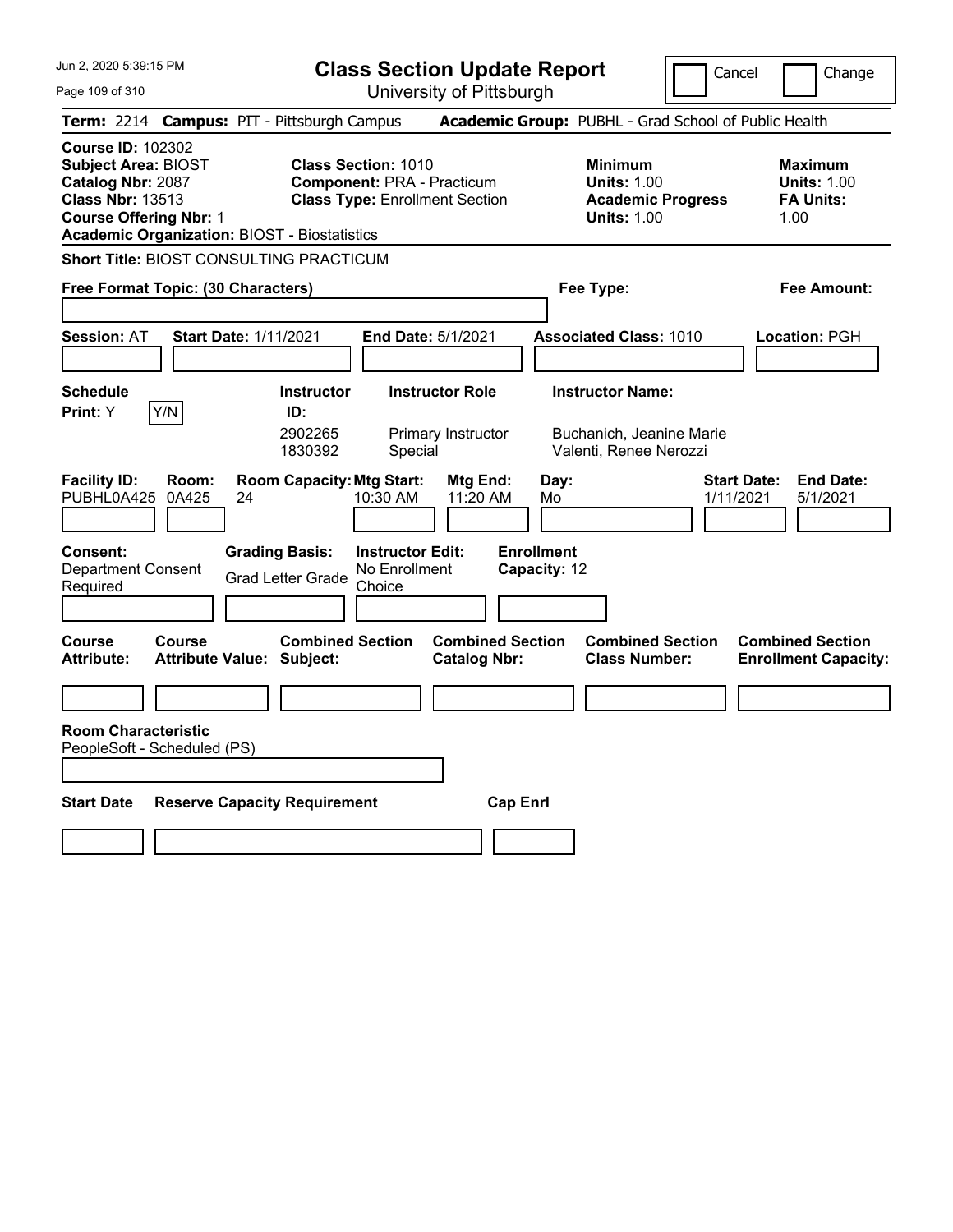Cancel **Change** 

| Jun 2, 2020 5:39:15 PM                                                                                                           |                                                                                             | <b>Class Section Update Report</b>                                                                            |                                                |                                                |                                                                                 | Cancel<br>Change                                                |
|----------------------------------------------------------------------------------------------------------------------------------|---------------------------------------------------------------------------------------------|---------------------------------------------------------------------------------------------------------------|------------------------------------------------|------------------------------------------------|---------------------------------------------------------------------------------|-----------------------------------------------------------------|
| Page 110 of 310                                                                                                                  |                                                                                             |                                                                                                               | University of Pittsburgh                       |                                                |                                                                                 |                                                                 |
|                                                                                                                                  | Term: 2214 Campus: PIT - Pittsburgh Campus                                                  |                                                                                                               |                                                |                                                | Academic Group: PUBHL - Grad School of Public Health                            |                                                                 |
| <b>Course ID: 102302</b><br>Subject Area: BIOST<br>Catalog Nbr: 2087<br><b>Class Nbr: 16811</b><br><b>Course Offering Nbr: 1</b> | <b>Academic Organization: BIOST - Biostatistics</b>                                         | <b>Class Section: 1020</b><br><b>Component: LAB - Laboratory</b><br><b>Class Type: Non-Enrollment Section</b> |                                                |                                                | Minimum<br><b>Units: 1.00</b><br><b>Academic Progress</b><br><b>Units: 1.00</b> | Maximum<br><b>Units: 1.00</b><br><b>FA Units:</b><br>1.00       |
|                                                                                                                                  | <b>Short Title: BIOST CONSULTING PRACTICUM</b>                                              |                                                                                                               |                                                |                                                |                                                                                 |                                                                 |
| Free Format Topic: (30 Characters)                                                                                               |                                                                                             |                                                                                                               |                                                | Fee Type:                                      |                                                                                 | Fee Amount:                                                     |
| <b>Session: AT</b>                                                                                                               | <b>Start Date: 1/11/2021</b>                                                                | End Date: 5/1/2021                                                                                            |                                                |                                                | <b>Associated Class: 1010</b>                                                   | Location: PGH                                                   |
| <b>Schedule</b><br>Y/N<br>Print: Y                                                                                               | <b>Instructor</b><br>ID:<br>2902265<br>1830392                                              | Special                                                                                                       | <b>Instructor Role</b><br>Primary Instructor   |                                                | <b>Instructor Name:</b><br>Buchanich, Jeanine Marie<br>Valenti, Renee Nerozzi   |                                                                 |
| <b>Facility ID:</b><br>Room:<br>PUBHL07139<br>07139<br>Consent:<br><b>Department Consent</b><br>Required                         | <b>Room Capacity: Mtg Start:</b><br>14<br><b>Grading Basis:</b><br><b>Grad Letter Grade</b> | 11:00 AM<br><b>Instructor Edit:</b><br>No Enrollment<br>Choice                                                | Mtg End:<br>12:55 PM                           | Day:<br>Tu<br><b>Enrollment</b><br>Capacity: 6 |                                                                                 | <b>Start Date:</b><br><b>End Date:</b><br>1/11/2021<br>5/1/2021 |
| Course<br>Course<br><b>Attribute:</b><br><b>Room Characteristic</b>                                                              | <b>Attribute Value: Subject:</b>                                                            | <b>Combined Section</b>                                                                                       | <b>Combined Section</b><br><b>Catalog Nbr:</b> |                                                | <b>Combined Section</b><br><b>Class Number:</b>                                 | <b>Combined Section</b><br><b>Enrollment Capacity:</b>          |
|                                                                                                                                  |                                                                                             |                                                                                                               |                                                |                                                |                                                                                 |                                                                 |
| <b>Start Date</b>                                                                                                                | <b>Reserve Capacity Requirement</b>                                                         |                                                                                                               | <b>Cap Enrl</b>                                |                                                |                                                                                 |                                                                 |
|                                                                                                                                  |                                                                                             |                                                                                                               |                                                |                                                |                                                                                 |                                                                 |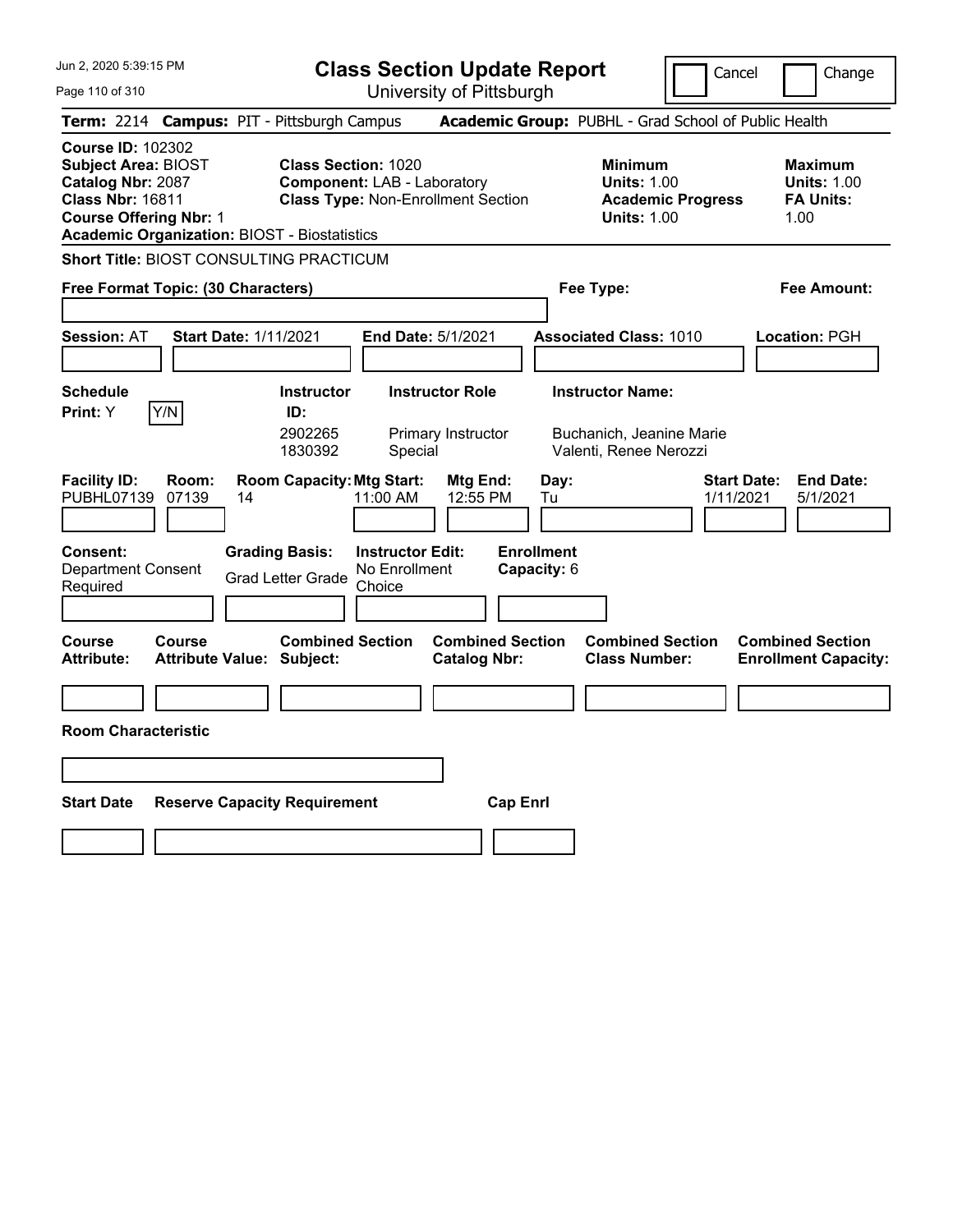**Class Section Update Report**

| Jun 2, 2020 5:39:15 PM                                                                                                                  |                |                                                                                             |                                                                | <b>Class Section Update Report</b>             |                                                |                                                                               | Cancel                   | Change                                                           |
|-----------------------------------------------------------------------------------------------------------------------------------------|----------------|---------------------------------------------------------------------------------------------|----------------------------------------------------------------|------------------------------------------------|------------------------------------------------|-------------------------------------------------------------------------------|--------------------------|------------------------------------------------------------------|
| Page 111 of 310                                                                                                                         |                |                                                                                             |                                                                | University of Pittsburgh                       |                                                |                                                                               |                          |                                                                  |
|                                                                                                                                         |                | Term: 2214 Campus: PIT - Pittsburgh Campus                                                  |                                                                |                                                |                                                |                                                                               |                          | Academic Group: PUBHL - Grad School of Public Health             |
| <b>Course ID: 102302</b><br><b>Subject Area: BIOST</b><br>Catalog Nbr: 2087<br><b>Class Nbr: 16812</b><br><b>Course Offering Nbr: 1</b> |                | <b>Class Section: 1040</b><br><b>Academic Organization: BIOST - Biostatistics</b>           | <b>Component: LAB - Laboratory</b>                             | <b>Class Type: Non-Enrollment Section</b>      |                                                | <b>Minimum</b><br><b>Units: 1.00</b><br><b>Units: 1.00</b>                    | <b>Academic Progress</b> | <b>Maximum</b><br><b>Units: 1.00</b><br><b>FA Units:</b><br>1.00 |
|                                                                                                                                         |                | <b>Short Title: BIOST CONSULTING PRACTICUM</b>                                              |                                                                |                                                |                                                |                                                                               |                          |                                                                  |
| Free Format Topic: (30 Characters)                                                                                                      |                |                                                                                             |                                                                |                                                |                                                | Fee Type:                                                                     |                          | Fee Amount:                                                      |
| <b>Session: AT</b>                                                                                                                      |                | <b>Start Date: 1/11/2021</b>                                                                |                                                                | <b>End Date: 5/1/2021</b>                      |                                                | <b>Associated Class: 1010</b>                                                 |                          | Location: PGH                                                    |
| <b>Schedule</b><br>Print: Y                                                                                                             | Y/N            | <b>Instructor</b><br>ID:<br>2902265<br>1830392                                              | Special                                                        | <b>Instructor Role</b><br>Primary Instructor   |                                                | <b>Instructor Name:</b><br>Buchanich, Jeanine Marie<br>Valenti, Renee Nerozzi |                          |                                                                  |
| <b>Facility ID:</b><br>PUBHL07139<br>Consent:<br><b>Department Consent</b><br>Required                                                  | Room:<br>07139 | <b>Room Capacity: Mtg Start:</b><br>14<br><b>Grading Basis:</b><br><b>Grad Letter Grade</b> | 11:00 AM<br><b>Instructor Edit:</b><br>No Enrollment<br>Choice | Mtg End:<br>12:55 PM                           | Day:<br>Th<br><b>Enrollment</b><br>Capacity: 6 |                                                                               | 1/11/2021                | <b>Start Date:</b><br><b>End Date:</b><br>5/1/2021               |
| Course<br><b>Attribute:</b>                                                                                                             | <b>Course</b>  | <b>Combined Section</b><br><b>Attribute Value: Subject:</b>                                 |                                                                | <b>Combined Section</b><br><b>Catalog Nbr:</b> |                                                | <b>Combined Section</b><br><b>Class Number:</b>                               |                          | <b>Combined Section</b><br><b>Enrollment Capacity:</b>           |
| <b>Room Characteristic</b>                                                                                                              |                |                                                                                             |                                                                |                                                |                                                |                                                                               |                          |                                                                  |
|                                                                                                                                         |                |                                                                                             |                                                                |                                                |                                                |                                                                               |                          |                                                                  |
|                                                                                                                                         |                |                                                                                             |                                                                |                                                |                                                |                                                                               |                          |                                                                  |
| <b>Start Date</b>                                                                                                                       |                | <b>Reserve Capacity Requirement</b>                                                         |                                                                |                                                | <b>Cap Enri</b>                                |                                                                               |                          |                                                                  |
|                                                                                                                                         |                |                                                                                             |                                                                |                                                |                                                |                                                                               |                          |                                                                  |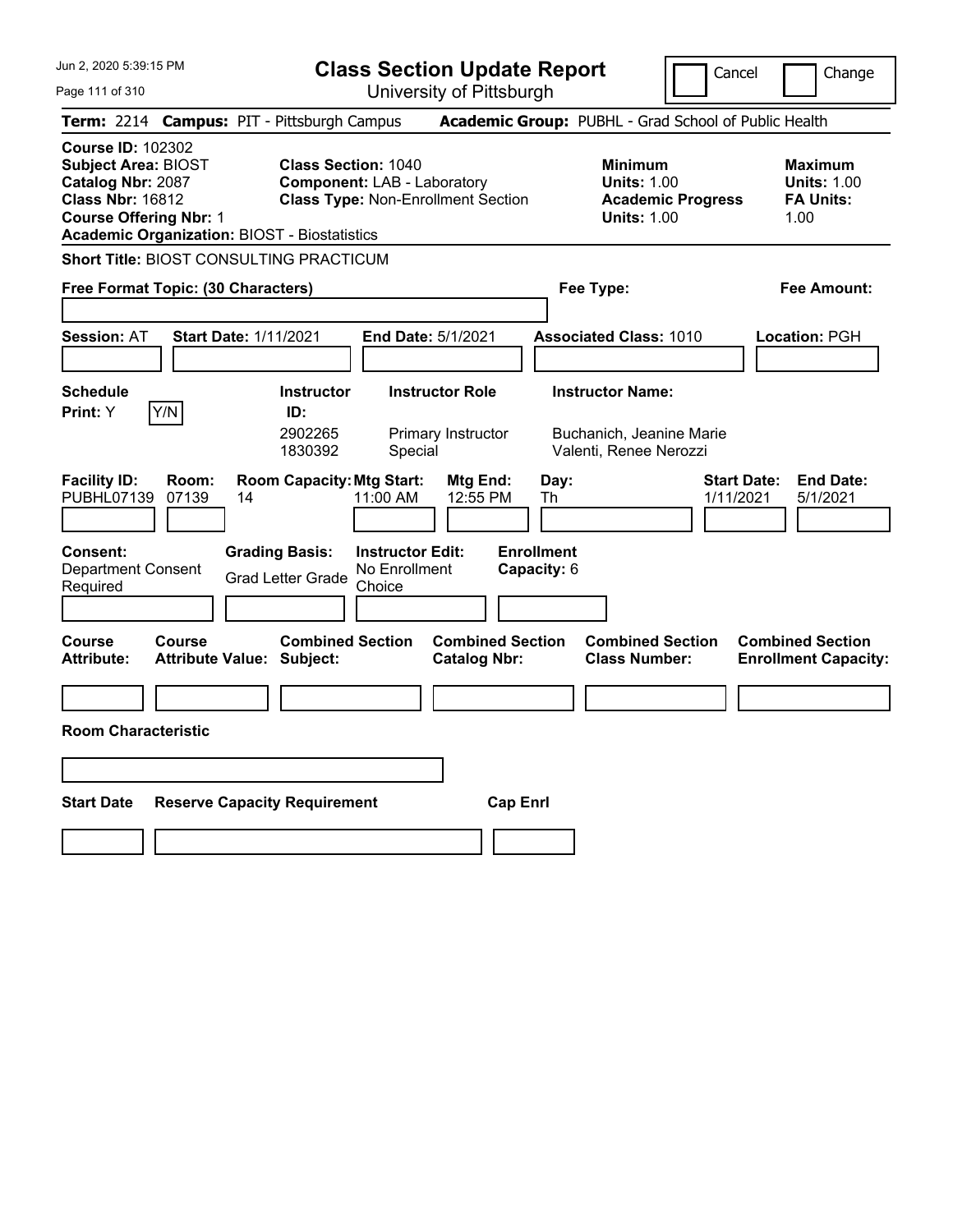**Class Section Update Report**

Cancel | Change

Page 112 of 310

| Page 112 of 310                                                                                                                         |                |                                                             |                                                                                                        | University of Pittsburgh                       |                                   |                                                                                 |                                                                 |
|-----------------------------------------------------------------------------------------------------------------------------------------|----------------|-------------------------------------------------------------|--------------------------------------------------------------------------------------------------------|------------------------------------------------|-----------------------------------|---------------------------------------------------------------------------------|-----------------------------------------------------------------|
|                                                                                                                                         |                | Term: 2214 Campus: PIT - Pittsburgh Campus                  |                                                                                                        |                                                |                                   | Academic Group: PUBHL - Grad School of Public Health                            |                                                                 |
| <b>Course ID: 102308</b><br><b>Subject Area: BIOST</b><br>Catalog Nbr: 2093<br><b>Class Nbr: 20825</b><br><b>Course Offering Nbr: 1</b> |                | <b>Academic Organization: BIOST - Biostatistics</b>         | <b>Class Section: 1020</b><br><b>Component: LEC - Lecture</b><br><b>Class Type: Enrollment Section</b> |                                                |                                   | Minimum<br><b>Units: 2.00</b><br><b>Academic Progress</b><br><b>Units: 2.00</b> | Maximum<br><b>Units: 2.00</b><br><b>FA Units:</b><br>2.00       |
|                                                                                                                                         |                | <b>Short Title: SAS DATA MANAGEMENT &amp; ANALYSIS</b>      |                                                                                                        |                                                |                                   |                                                                                 |                                                                 |
| <b>Free Format Topic: (30 Characters)</b>                                                                                               |                |                                                             |                                                                                                        |                                                |                                   | Fee Type:                                                                       | Fee Amount:                                                     |
| <b>Session: AT</b>                                                                                                                      |                | <b>Start Date: 1/11/2021</b>                                | End Date: 5/1/2021                                                                                     |                                                |                                   | <b>Associated Class: 1020</b>                                                   | Location: PGH                                                   |
| <b>Schedule</b><br>Print: Y                                                                                                             | Y/N            | <b>Instructor</b><br>ID:<br>1830392<br>3516110              | Special                                                                                                | <b>Instructor Role</b><br>Primary Instructor   |                                   | <b>Instructor Name:</b><br>Valenti, Renee Nerozzi<br>Yabes, Jonathan Guerrero   |                                                                 |
| <b>Facility ID:</b><br><b>BELLH00314</b>                                                                                                | Room:<br>00314 | <b>Room Capacity: Mtg Start:</b><br>30                      | 3:00 PM                                                                                                | Mtg End:<br>4:50 PM                            | Day:<br>Tu                        |                                                                                 | <b>Start Date:</b><br><b>End Date:</b><br>1/11/2021<br>5/1/2021 |
| Consent:<br>No Special Consent<br>Required                                                                                              |                | <b>Grading Basis:</b><br><b>Grad HSU Basis</b>              | <b>Instructor Edit:</b><br>No Enrollment<br>Choice                                                     |                                                | <b>Enrollment</b><br>Capacity: 20 |                                                                                 |                                                                 |
| <b>Course</b><br><b>Attribute:</b>                                                                                                      | Course         | <b>Combined Section</b><br><b>Attribute Value: Subject:</b> |                                                                                                        | <b>Combined Section</b><br><b>Catalog Nbr:</b> |                                   | <b>Combined Section</b><br><b>Class Number:</b>                                 | <b>Combined Section</b><br><b>Enrollment Capacity:</b>          |
| <b>Room Characteristic</b>                                                                                                              |                |                                                             |                                                                                                        |                                                |                                   |                                                                                 |                                                                 |
|                                                                                                                                         |                |                                                             |                                                                                                        |                                                |                                   |                                                                                 |                                                                 |
| <b>Start Date</b>                                                                                                                       |                | <b>Reserve Capacity Requirement</b>                         |                                                                                                        | <b>Cap Enrl</b>                                |                                   |                                                                                 |                                                                 |
|                                                                                                                                         |                |                                                             |                                                                                                        |                                                |                                   |                                                                                 |                                                                 |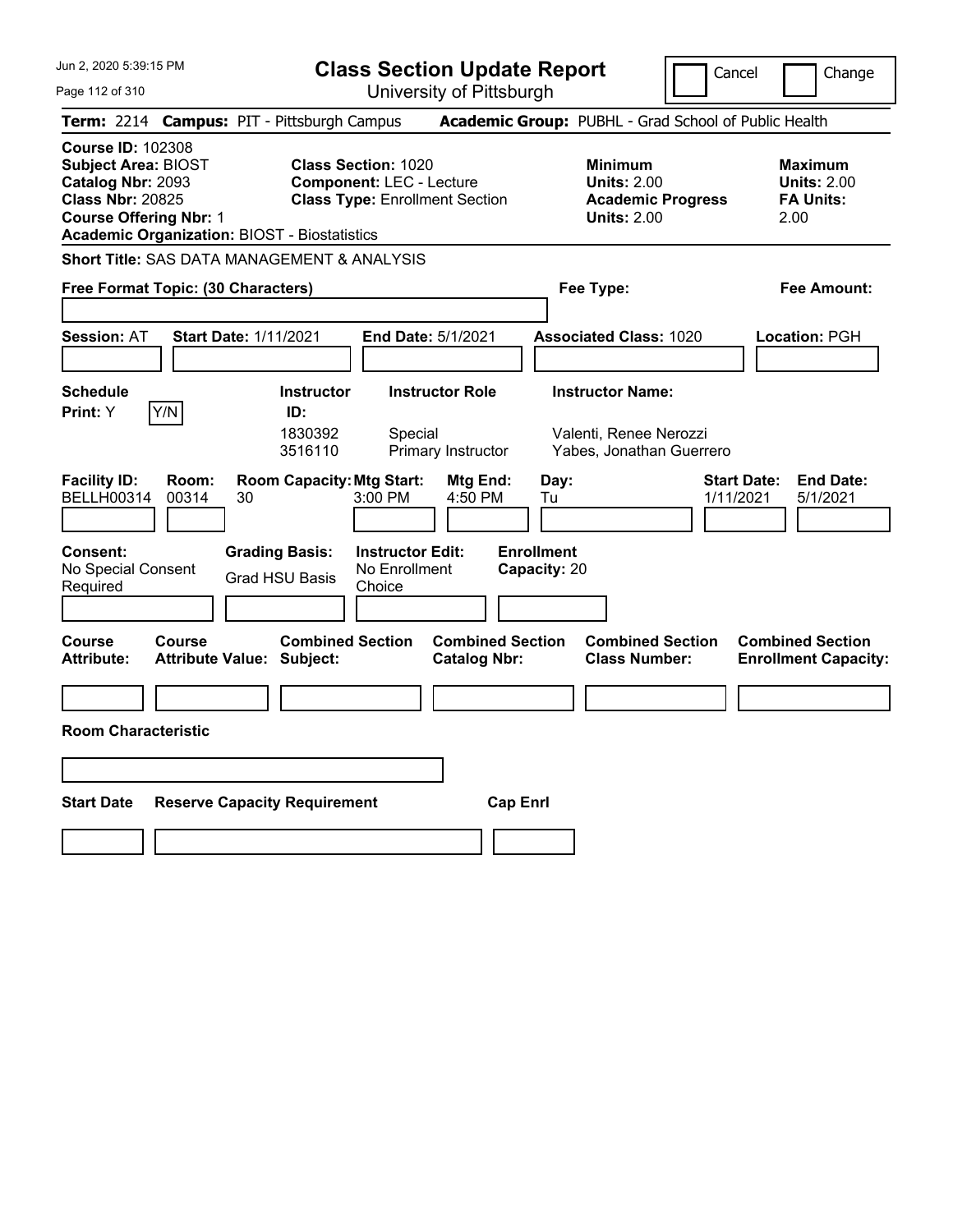**Class Section Update Report**

Page 113 of 310 University of Pittsburgh Cancel Change **Term:** 2214 **Campus:** PIT - Pittsburgh Campus **Academic Group:** PUBHL - Grad School of Public Health **Course ID:** 180998 **Subject Area:** BIOST **Class Section:** 1100 **Minimum Maximum Catalog Nbr:** 2094 **Component:** LEC - Lecture **Units:** 2.00 **Units:** 2.00 **Class Nbr:** 24983 **Class Type:** Enrollment Section **Academic Progress FA Units: Course Offering Nbr:** 1 **Units:** 2.00 2.00 **Academic Organization:** BIOST - Biostatistics **Short Title:** ADVANCED R COMPUTING **Free Format Topic: (30 Characters) Fee Type: Fee Amount: Session:** AT **Start Date:** 1/11/2021 **End Date:** 5/1/2021 **Associated Class:** 1100 **Location:** PGH **Schedule Instructor Instructor Role Instructor Name: Print:**  $Y$   $|Y/N|$  **ID:** 4224688 Primary Instructor Fang,Yusi 3963375 Primary Instructor Liu,Peng 2922631 Primary Instructor Tseng,Chien-Cheng 1830392 Special Valenti, Renee Nerozzi **Facility ID: Room: Room Capacity: Mtg Start: Mtg End: Day:** Start Date: **End Date:** PUBHL0A425 0A425 24 3:00 PM 4:55 PM Fr 1/11/2021 5/1/2021 PUBHL0A425 0A425 24 3:00 PM 4:55 PM Fr 1/11/2021 5/1/2021 **Consent: Grading Basis: Instructor Edit: Enrollment** No Special Consent No Special Consent Grad Letter Grade No Enrollment<br>Required Choice **Choice Capacity:** 20 **Course Course Combined Section Combined Section Combined Section Combined Section Attribute: Attribute Value: Subject: Catalog Nbr: Class Number: Enrollment Capacity: Room Characteristic** PeopleSoft - Scheduled (PS) **Start Date Reserve Capacity Requirement Cap Enrl**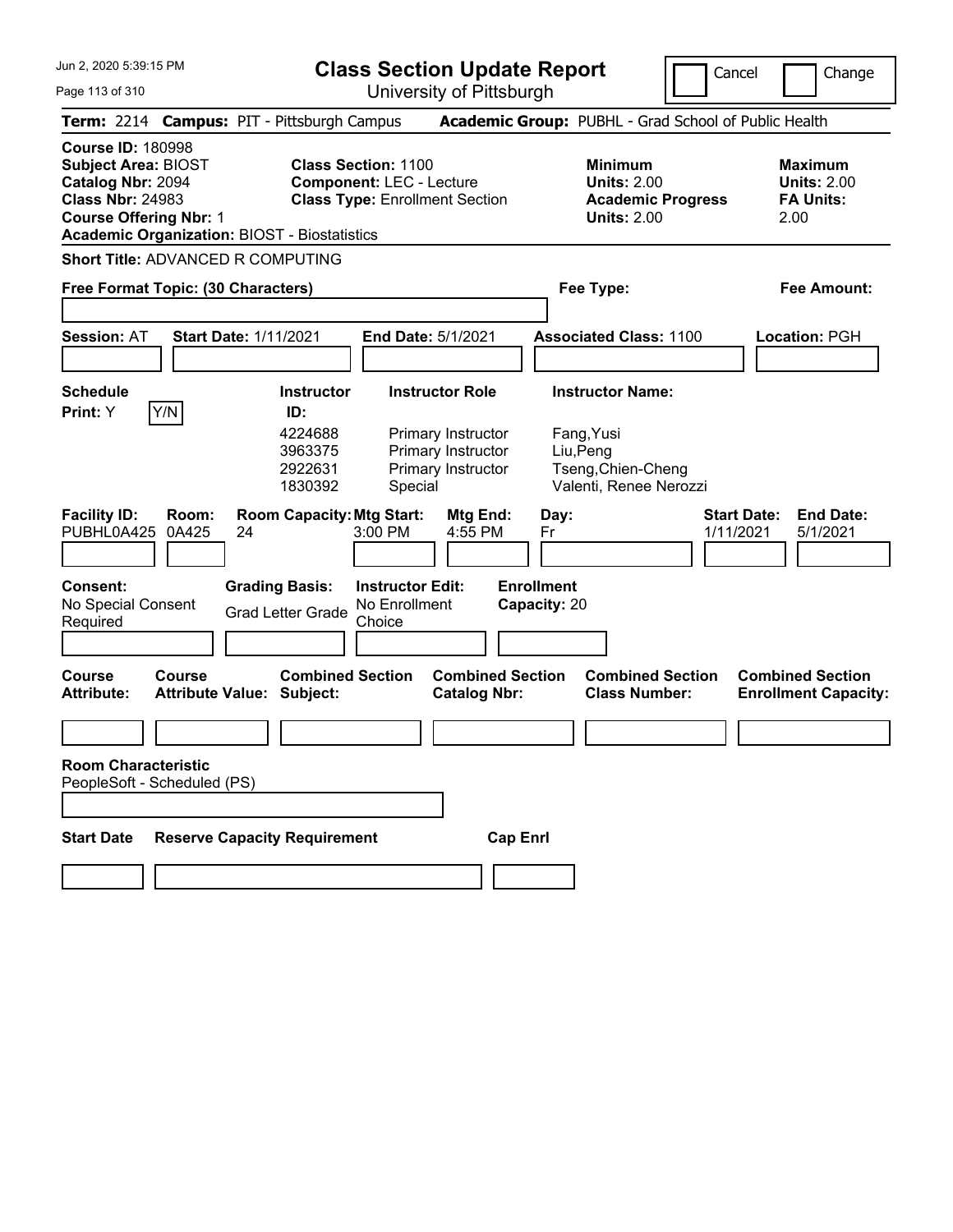|  |  |  | Jun 2, 2020 5:39:15 PM |  |
|--|--|--|------------------------|--|
|--|--|--|------------------------|--|

**Class Section Update Report**

Cancel **Change** 

||

Page 114 of 310

| Page 114 of 310                                                                                                                                                                                |       |                                                                                                                                             |                                                                          | University of Pittsburgh                                                              |                                                 |                                                                                                      |                                                                  |
|------------------------------------------------------------------------------------------------------------------------------------------------------------------------------------------------|-------|---------------------------------------------------------------------------------------------------------------------------------------------|--------------------------------------------------------------------------|---------------------------------------------------------------------------------------|-------------------------------------------------|------------------------------------------------------------------------------------------------------|------------------------------------------------------------------|
| Term: 2214 Campus: PIT - Pittsburgh Campus                                                                                                                                                     |       |                                                                                                                                             |                                                                          |                                                                                       |                                                 | Academic Group: PUBHL - Grad School of Public Health                                                 |                                                                  |
| <b>Course ID: 190890</b><br><b>Subject Area: BIOST</b><br>Catalog Nbr: 2099<br><b>Class Nbr: 28893</b><br><b>Course Offering Nbr: 1</b><br><b>Academic Organization: BIOST - Biostatistics</b> |       | <b>Class Section: 1105</b><br><b>Class Type: Enrollment Section</b>                                                                         |                                                                          | <b>Component: THE - Thesis Research</b>                                               |                                                 | <b>Minimum</b><br><b>Units: 2.00</b><br><b>Academic Progress</b><br><b>Units: 2.00</b>               | <b>Maximum</b><br><b>Units: 2.00</b><br><b>FA Units:</b><br>2.00 |
| <b>Short Title: CAPSTONE</b>                                                                                                                                                                   |       |                                                                                                                                             |                                                                          |                                                                                       |                                                 |                                                                                                      |                                                                  |
| Free Format Topic: (30 Characters)                                                                                                                                                             |       |                                                                                                                                             |                                                                          |                                                                                       |                                                 | Fee Type:                                                                                            | Fee Amount:                                                      |
| <b>Session: AT</b>                                                                                                                                                                             |       | <b>Start Date: 1/11/2021</b>                                                                                                                | <b>End Date: 5/1/2021</b>                                                |                                                                                       |                                                 | <b>Associated Class: 1105</b>                                                                        | Location: PGH                                                    |
| <b>Schedule</b>                                                                                                                                                                                |       | <b>Instructor</b>                                                                                                                           |                                                                          | <b>Instructor Role</b>                                                                |                                                 | <b>Instructor Name:</b>                                                                              |                                                                  |
| Y/N<br>Print: Y<br><b>Facility ID:</b><br>PUBHL2121C<br>2121C<br>Consent:<br>No Special Consent<br>Required                                                                                    | Room: | ID:<br>2902265<br>3672143<br>1830392<br>2903201<br><b>Room Capacity: Mtg Start:</b><br>24<br><b>Grading Basis:</b><br><b>Grad HSU Basis</b> | Special<br>1:30 PM<br><b>Instructor Edit:</b><br>No Enrollment<br>Choice | Primary Instructor<br>Primary Instructor<br>Primary Instructor<br>Mtg End:<br>3:25 PM | Day:<br>Mo<br><b>Enrollment</b><br>Capacity: 20 | Buchanich, Jeanine Marie<br>Carlson, Jenna Colavincenzo<br>Valenti, Renee Nerozzi<br>Youk, Ada Owens | <b>Start Date:</b><br><b>End Date:</b><br>1/11/2021<br>5/1/2021  |
| <b>Course</b><br><b>Course</b><br>Attribute:                                                                                                                                                   |       | <b>Combined Section</b><br><b>Attribute Value: Subject:</b>                                                                                 |                                                                          | <b>Combined Section</b><br><b>Catalog Nbr:</b>                                        |                                                 | <b>Combined Section</b><br><b>Class Number:</b>                                                      | <b>Combined Section</b><br><b>Enrollment Capacity:</b>           |
|                                                                                                                                                                                                |       |                                                                                                                                             |                                                                          |                                                                                       |                                                 |                                                                                                      |                                                                  |
| <b>Room Characteristic</b><br>PeopleSoft - Scheduled (PS)<br><b>Start Date</b>                                                                                                                 |       | <b>Reserve Capacity Requirement</b>                                                                                                         |                                                                          | <b>Cap Enrl</b>                                                                       |                                                 |                                                                                                      |                                                                  |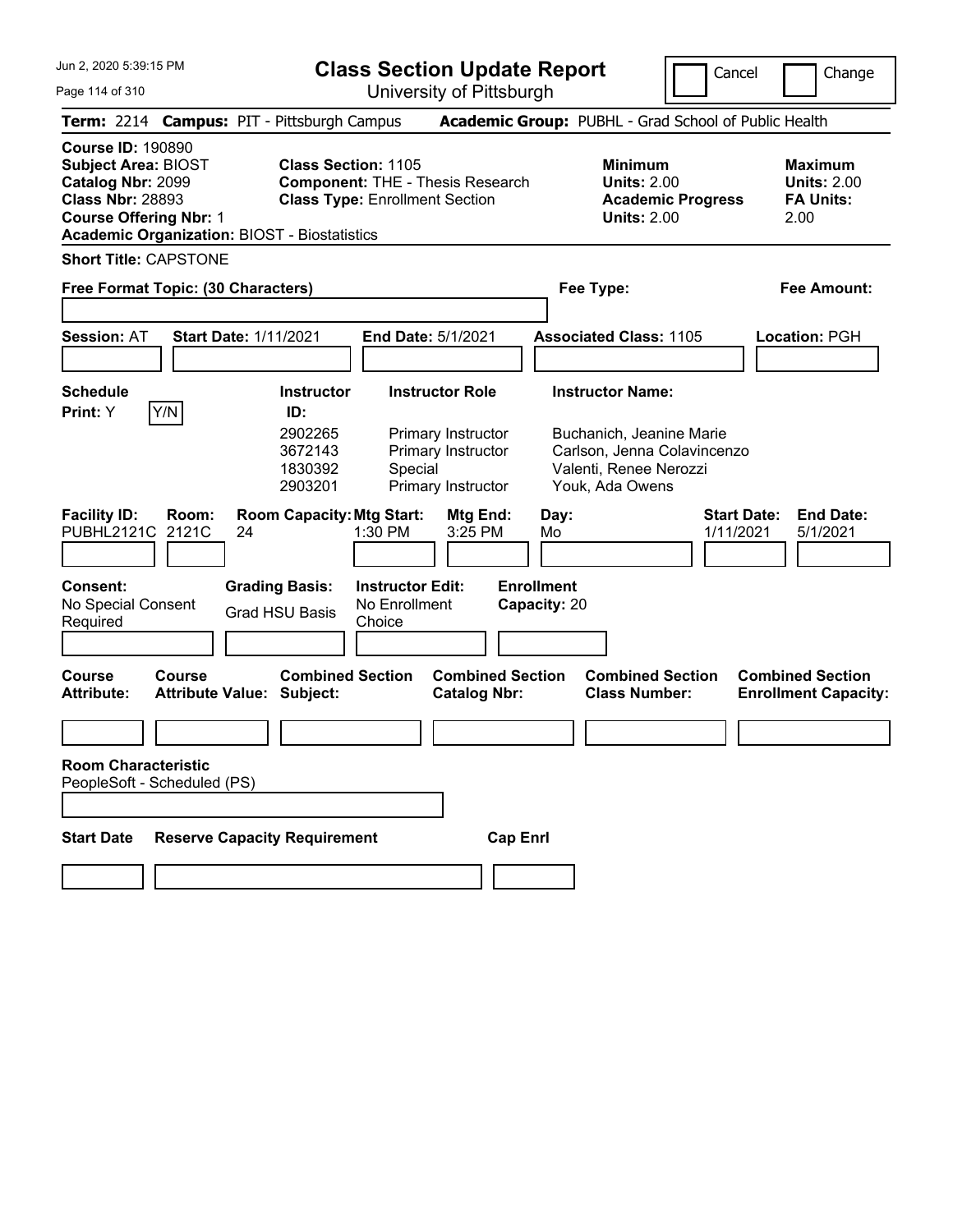| Jun 2, 2020 5:39:15 PM                                                                                                                                                                         | <b>Class Section Update Report</b>                                                                                                      |                                                                                                   | Cancel                          | Change                                                            |
|------------------------------------------------------------------------------------------------------------------------------------------------------------------------------------------------|-----------------------------------------------------------------------------------------------------------------------------------------|---------------------------------------------------------------------------------------------------|---------------------------------|-------------------------------------------------------------------|
| Page 115 of 310                                                                                                                                                                                | University of Pittsburgh                                                                                                                |                                                                                                   |                                 |                                                                   |
| Term: 2214 Campus: PIT - Pittsburgh Campus                                                                                                                                                     |                                                                                                                                         | Academic Group: PUBHL - Grad School of Public Health                                              |                                 |                                                                   |
| <b>Course ID: 102312</b><br><b>Subject Area: BIOST</b><br>Catalog Nbr: 3010<br><b>Class Nbr: 13514</b><br><b>Course Offering Nbr: 1</b><br><b>Academic Organization: BIOST - Biostatistics</b> | <b>Class Section: 1010</b><br><b>Component: THE - Thesis Research</b><br><b>Class Type: Enrollment Section</b>                          | <b>Minimum</b><br><b>Units: 1.00</b><br><b>Units: 1.00</b>                                        | <b>Academic Progress</b>        | <b>Maximum</b><br><b>Units: 15.00</b><br><b>FA Units:</b><br>1.00 |
| <b>Short Title: RESEARCH AND DISSERTATION PHD</b>                                                                                                                                              |                                                                                                                                         |                                                                                                   |                                 |                                                                   |
| Free Format Topic: (30 Characters)                                                                                                                                                             |                                                                                                                                         | Fee Type:                                                                                         |                                 | Fee Amount:                                                       |
| <b>Session: AT</b><br><b>Start Date: 1/11/2021</b>                                                                                                                                             | End Date: 5/1/2021                                                                                                                      | <b>Associated Class: 1010</b>                                                                     |                                 | <b>Location: PGH</b>                                              |
| <b>Schedule</b><br>Y/N<br><b>Print: Y</b>                                                                                                                                                      | <b>Instructor Role</b><br><b>Instructor</b><br>ID:<br>2909589<br>Primary Instructor<br>1830392<br>Special                               | <b>Instructor Name:</b><br>Anderson, Stewart J<br>Valenti, Renee Nerozzi                          |                                 |                                                                   |
| <b>Facility ID:</b><br>Room:<br><b>TBATBA</b><br>TBA<br>0<br><b>Consent:</b><br>No Special Consent<br>Required                                                                                 | <b>Room Capacity: Mtg Start:</b><br><b>Grading Basis:</b><br><b>Instructor Edit:</b><br>No Enrollment<br><b>Grad SN Basis</b><br>Choice | <b>Mtg End:</b><br>Day:<br><b>Enrollment</b><br>Capacity: 15                                      | <b>Start Date:</b><br>1/11/2021 | <b>End Date:</b><br>5/1/2021                                      |
| <b>Course</b><br><b>Course</b><br><b>Attribute:</b><br><b>Attribute Value: Subject:</b>                                                                                                        | <b>Combined Section</b>                                                                                                                 | <b>Combined Section</b><br><b>Combined Section</b><br><b>Class Number:</b><br><b>Catalog Nbr:</b> |                                 | <b>Combined Section</b><br><b>Enrollment Capacity:</b>            |
|                                                                                                                                                                                                |                                                                                                                                         |                                                                                                   |                                 |                                                                   |
| <b>Room Characteristic</b>                                                                                                                                                                     |                                                                                                                                         |                                                                                                   |                                 |                                                                   |
|                                                                                                                                                                                                |                                                                                                                                         |                                                                                                   |                                 |                                                                   |
| <b>Start Date</b>                                                                                                                                                                              | <b>Reserve Capacity Requirement</b>                                                                                                     | <b>Cap Enrl</b>                                                                                   |                                 |                                                                   |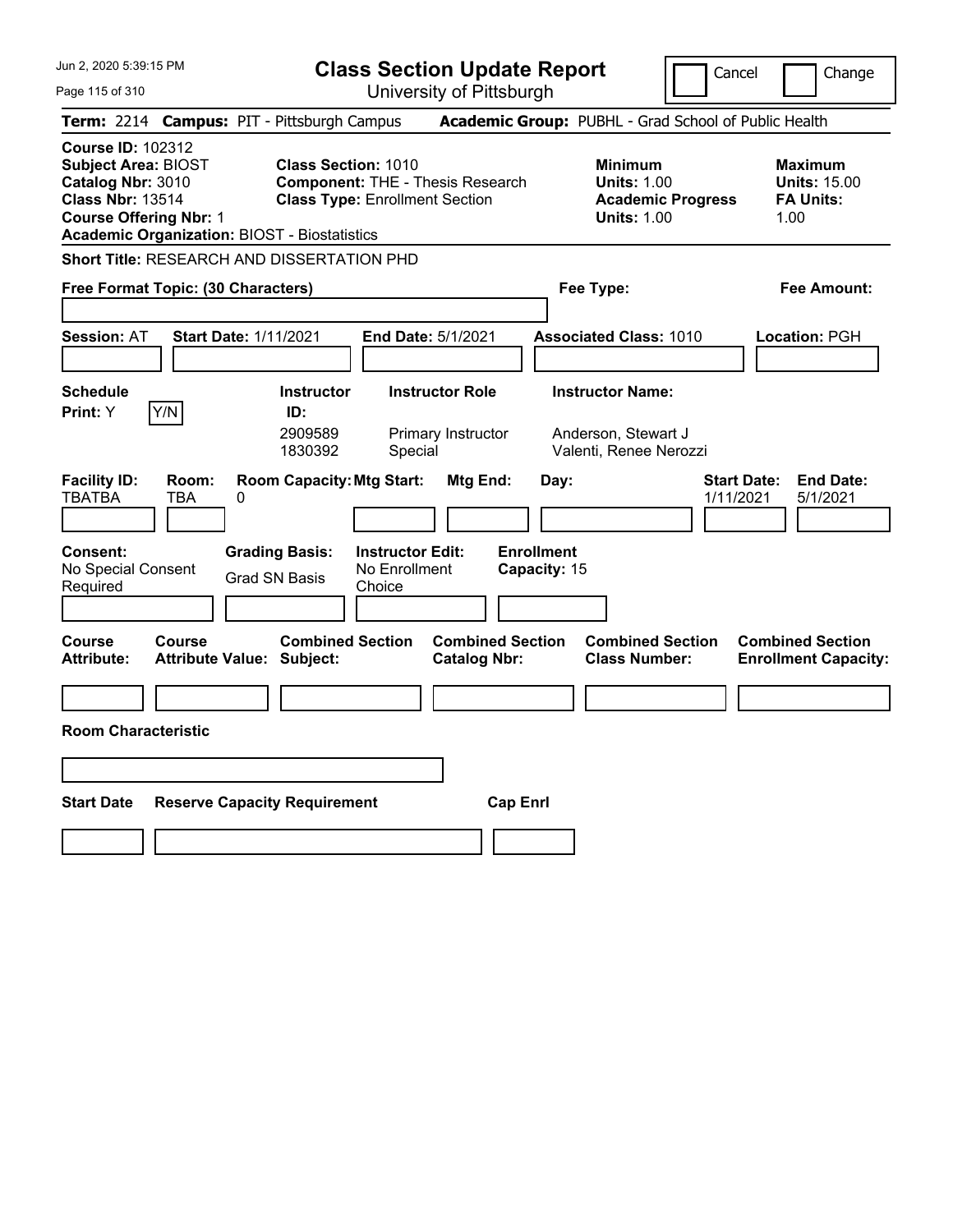| Jun 2, 2020 5:39:15 PM                                                                                                                                                                         | <b>Class Section Update Report</b>                                                                                                      |                                                       |                                                                                        | Cancel<br>Change                                                  |
|------------------------------------------------------------------------------------------------------------------------------------------------------------------------------------------------|-----------------------------------------------------------------------------------------------------------------------------------------|-------------------------------------------------------|----------------------------------------------------------------------------------------|-------------------------------------------------------------------|
| Page 116 of 310                                                                                                                                                                                |                                                                                                                                         | University of Pittsburgh                              |                                                                                        |                                                                   |
| Term: 2214 Campus: PIT - Pittsburgh Campus                                                                                                                                                     |                                                                                                                                         |                                                       | Academic Group: PUBHL - Grad School of Public Health                                   |                                                                   |
| <b>Course ID: 102312</b><br><b>Subject Area: BIOST</b><br>Catalog Nbr: 3010<br><b>Class Nbr: 16613</b><br><b>Course Offering Nbr: 1</b><br><b>Academic Organization: BIOST - Biostatistics</b> | <b>Class Section: 1060</b><br><b>Component: THE - Thesis Research</b><br><b>Class Type: Enrollment Section</b>                          |                                                       | <b>Minimum</b><br><b>Units: 1.00</b><br><b>Academic Progress</b><br><b>Units: 1.00</b> | <b>Maximum</b><br><b>Units: 15.00</b><br><b>FA Units:</b><br>1.00 |
| <b>Short Title: RESEARCH AND DISSERTATION PHD</b>                                                                                                                                              |                                                                                                                                         |                                                       |                                                                                        |                                                                   |
| Free Format Topic: (30 Characters)                                                                                                                                                             |                                                                                                                                         |                                                       | Fee Type:                                                                              | Fee Amount:                                                       |
| <b>Start Date: 1/11/2021</b><br><b>Session: AT</b>                                                                                                                                             | <b>End Date: 5/1/2021</b>                                                                                                               |                                                       | <b>Associated Class: 1060</b>                                                          | Location: PGH                                                     |
| <b>Schedule</b><br>Y/N<br>Print: Y                                                                                                                                                             | <b>Instructor</b><br><b>Instructor Role</b><br>ID:<br>2908950<br>Primary Instructor<br>1830392<br>Special                               |                                                       | <b>Instructor Name:</b><br>Feingold, Eleanor<br>Valenti, Renee Nerozzi                 |                                                                   |
| <b>Facility ID:</b><br>Room:<br><b>TBATBA</b><br><b>TBA</b><br>0<br>Consent:<br>No Special Consent<br>Required                                                                                 | <b>Room Capacity: Mtg Start:</b><br><b>Grading Basis:</b><br><b>Instructor Edit:</b><br>No Enrollment<br><b>Grad SN Basis</b><br>Choice | Mtg End:<br>Day:<br><b>Enrollment</b><br>Capacity: 35 |                                                                                        | <b>Start Date:</b><br><b>End Date:</b><br>1/11/2021<br>5/1/2021   |
| Course<br><b>Course</b><br><b>Attribute:</b><br><b>Attribute Value: Subject:</b>                                                                                                               | <b>Combined Section</b>                                                                                                                 | <b>Combined Section</b><br><b>Catalog Nbr:</b>        | <b>Combined Section</b><br><b>Class Number:</b>                                        | <b>Combined Section</b><br><b>Enrollment Capacity:</b>            |
|                                                                                                                                                                                                |                                                                                                                                         |                                                       |                                                                                        |                                                                   |
| <b>Room Characteristic</b>                                                                                                                                                                     |                                                                                                                                         |                                                       |                                                                                        |                                                                   |
|                                                                                                                                                                                                |                                                                                                                                         |                                                       |                                                                                        |                                                                   |
| <b>Start Date</b>                                                                                                                                                                              | <b>Reserve Capacity Requirement</b>                                                                                                     | <b>Cap Enri</b>                                       |                                                                                        |                                                                   |
|                                                                                                                                                                                                |                                                                                                                                         |                                                       |                                                                                        |                                                                   |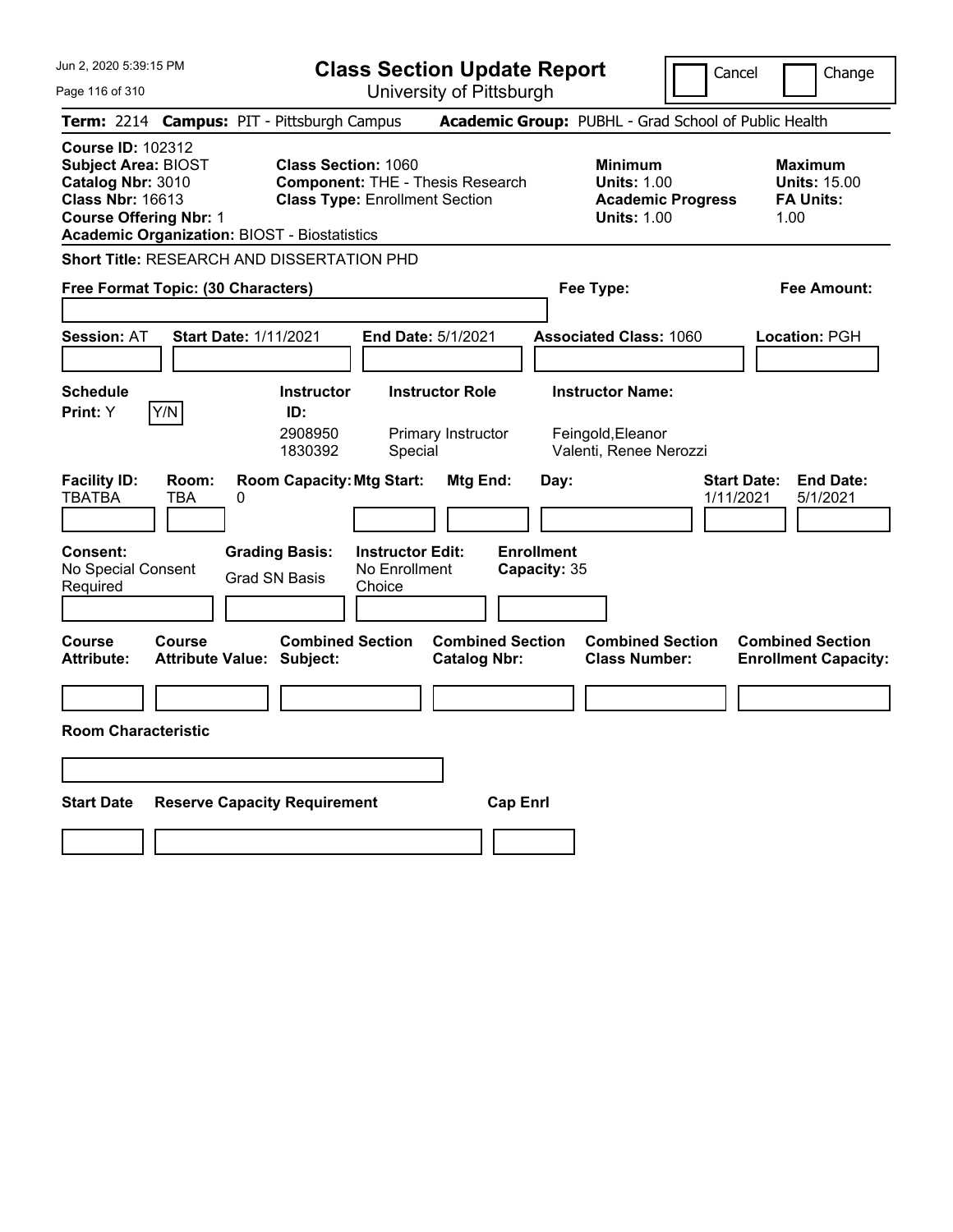| Jun 2, 2020 5:39:15 PM                                                                                                                                                                         | <b>Class Section Update Report</b>                                                                                               |                                                       |                                                                                        | Cancel<br>Change                                                  |
|------------------------------------------------------------------------------------------------------------------------------------------------------------------------------------------------|----------------------------------------------------------------------------------------------------------------------------------|-------------------------------------------------------|----------------------------------------------------------------------------------------|-------------------------------------------------------------------|
| Page 117 of 310                                                                                                                                                                                |                                                                                                                                  | University of Pittsburgh                              |                                                                                        |                                                                   |
| Term: 2214 Campus: PIT - Pittsburgh Campus                                                                                                                                                     |                                                                                                                                  |                                                       | Academic Group: PUBHL - Grad School of Public Health                                   |                                                                   |
| <b>Course ID: 102312</b><br><b>Subject Area: BIOST</b><br>Catalog Nbr: 3010<br><b>Class Nbr: 16614</b><br><b>Course Offering Nbr: 1</b><br><b>Academic Organization: BIOST - Biostatistics</b> | <b>Class Section: 1070</b><br><b>Component: THE - Thesis Research</b><br><b>Class Type: Enrollment Section</b>                   |                                                       | <b>Minimum</b><br><b>Units: 1.00</b><br><b>Academic Progress</b><br><b>Units: 1.00</b> | <b>Maximum</b><br><b>Units: 15.00</b><br><b>FA Units:</b><br>1.00 |
| Short Title: RESEARCH AND DISSERTATION PHD                                                                                                                                                     |                                                                                                                                  |                                                       |                                                                                        |                                                                   |
| Free Format Topic: (30 Characters)                                                                                                                                                             |                                                                                                                                  |                                                       | Fee Type:                                                                              | Fee Amount:                                                       |
| <b>Session: AT</b><br><b>Start Date: 1/11/2021</b>                                                                                                                                             | <b>End Date: 5/1/2021</b>                                                                                                        |                                                       | <b>Associated Class: 1070</b>                                                          | Location: PGH                                                     |
| <b>Schedule</b><br>Y/N<br>Print: Y                                                                                                                                                             | <b>Instructor Role</b><br><b>Instructor</b><br>ID:<br>2900940<br>Primary Instructor<br>1830392<br>Special                        |                                                       | <b>Instructor Name:</b><br>Jeong, Jong Hyeon<br>Valenti, Renee Nerozzi                 |                                                                   |
| <b>Facility ID:</b><br>Room:<br><b>TBATBA</b><br>TBA<br>0<br><b>Consent:</b><br>No Special Consent<br>Required                                                                                 | <b>Room Capacity: Mtg Start:</b><br><b>Grading Basis:</b><br><b>Instructor Edit:</b><br>No Enrollment<br>Grad SN Basis<br>Choice | Mtg End:<br>Day:<br><b>Enrollment</b><br>Capacity: 35 |                                                                                        | <b>Start Date:</b><br><b>End Date:</b><br>1/11/2021<br>5/1/2021   |
| <b>Course</b><br>Course<br><b>Attribute:</b><br><b>Attribute Value: Subject:</b>                                                                                                               | <b>Combined Section</b>                                                                                                          | <b>Combined Section</b><br><b>Catalog Nbr:</b>        | <b>Combined Section</b><br><b>Class Number:</b>                                        | <b>Combined Section</b><br><b>Enrollment Capacity:</b>            |
|                                                                                                                                                                                                |                                                                                                                                  |                                                       |                                                                                        |                                                                   |
| <b>Room Characteristic</b>                                                                                                                                                                     |                                                                                                                                  |                                                       |                                                                                        |                                                                   |
|                                                                                                                                                                                                |                                                                                                                                  |                                                       |                                                                                        |                                                                   |
| <b>Start Date</b>                                                                                                                                                                              | <b>Reserve Capacity Requirement</b>                                                                                              | <b>Cap Enri</b>                                       |                                                                                        |                                                                   |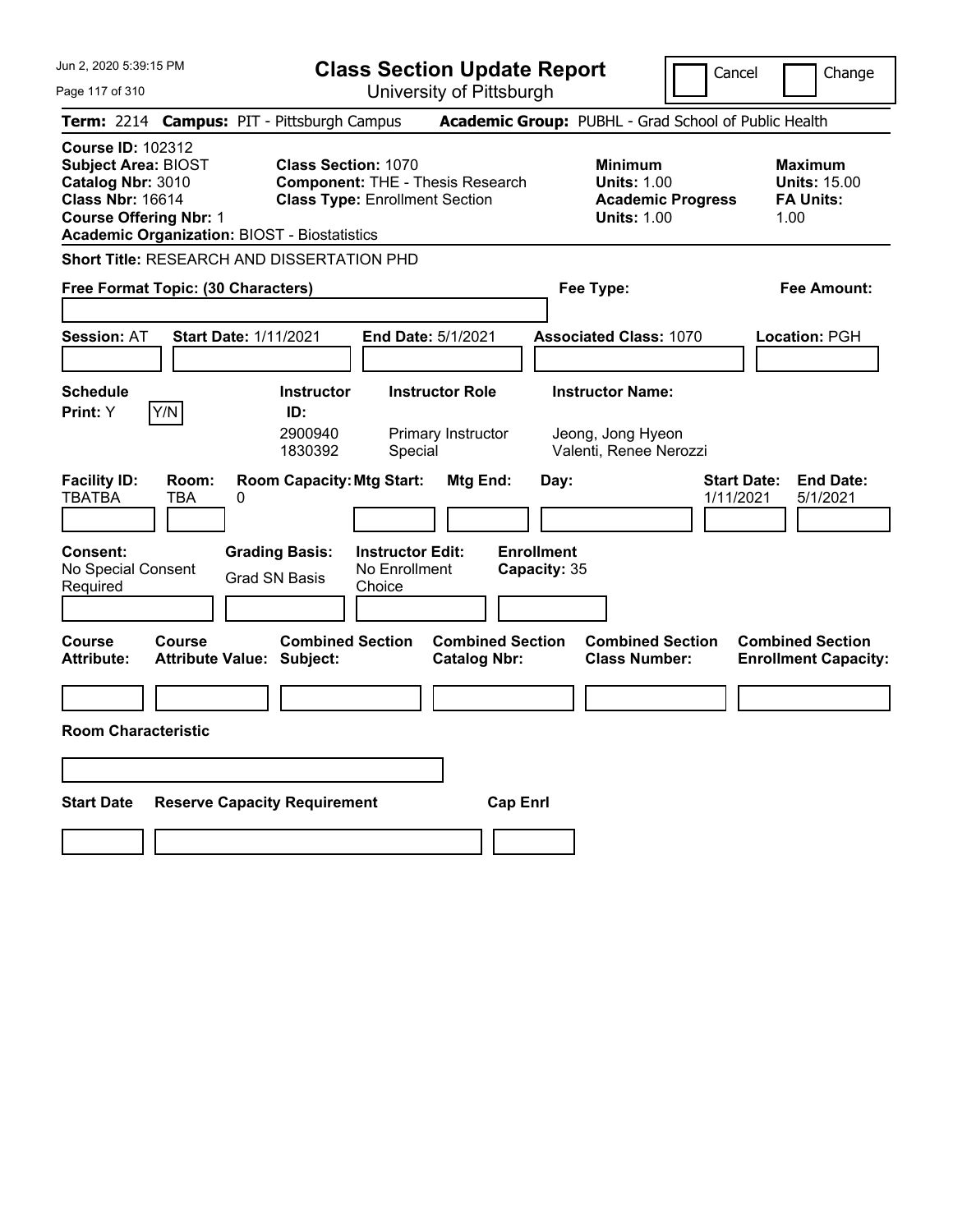| Jun 2, 2020 5:39:15 PM                                                                                                                                                                         | <b>Class Section Update Report</b>                                                                                                                  | Cancel                                                                                 | Change                                                            |
|------------------------------------------------------------------------------------------------------------------------------------------------------------------------------------------------|-----------------------------------------------------------------------------------------------------------------------------------------------------|----------------------------------------------------------------------------------------|-------------------------------------------------------------------|
| Page 118 of 310                                                                                                                                                                                | University of Pittsburgh                                                                                                                            |                                                                                        |                                                                   |
| Term: 2214 Campus: PIT - Pittsburgh Campus                                                                                                                                                     |                                                                                                                                                     | Academic Group: PUBHL - Grad School of Public Health                                   |                                                                   |
| <b>Course ID: 102312</b><br><b>Subject Area: BIOST</b><br>Catalog Nbr: 3010<br><b>Class Nbr: 16615</b><br><b>Course Offering Nbr: 1</b><br><b>Academic Organization: BIOST - Biostatistics</b> | <b>Class Section: 1090</b><br><b>Component: THE - Thesis Research</b><br><b>Class Type: Enrollment Section</b>                                      | <b>Minimum</b><br><b>Units: 1.00</b><br><b>Academic Progress</b><br><b>Units: 1.00</b> | <b>Maximum</b><br><b>Units: 15.00</b><br><b>FA Units:</b><br>1.00 |
| <b>Short Title: RESEARCH AND DISSERTATION PHD</b>                                                                                                                                              |                                                                                                                                                     |                                                                                        |                                                                   |
| Free Format Topic: (30 Characters)                                                                                                                                                             |                                                                                                                                                     | Fee Type:                                                                              | Fee Amount:                                                       |
| <b>Start Date: 1/11/2021</b><br><b>Session: AT</b>                                                                                                                                             | <b>End Date: 5/1/2021</b>                                                                                                                           | <b>Associated Class: 1090</b>                                                          | Location: PGH                                                     |
| <b>Schedule</b><br>Y/N<br>Print: Y                                                                                                                                                             | <b>Instructor</b><br><b>Instructor Role</b><br>ID:<br>2903313<br>Primary Instructor<br>1830392<br>Special                                           | <b>Instructor Name:</b><br>Marsh, Gary M<br>Valenti, Renee Nerozzi                     |                                                                   |
| <b>Facility ID:</b><br>Room:<br><b>TBATBA</b><br><b>TBA</b><br>0<br>Consent:<br>No Special Consent<br>Required                                                                                 | <b>Room Capacity: Mtg Start:</b><br>Mtg End:<br><b>Grading Basis:</b><br><b>Instructor Edit:</b><br>No Enrollment<br><b>Grad SN Basis</b><br>Choice | Day:<br><b>Enrollment</b><br>Capacity: 35                                              | <b>Start Date:</b><br><b>End Date:</b><br>1/11/2021<br>5/1/2021   |
| Course<br><b>Course</b><br><b>Attribute:</b><br><b>Attribute Value: Subject:</b>                                                                                                               | <b>Combined Section</b><br><b>Catalog Nbr:</b>                                                                                                      | <b>Combined Section</b><br><b>Combined Section</b><br><b>Class Number:</b>             | <b>Combined Section</b><br><b>Enrollment Capacity:</b>            |
|                                                                                                                                                                                                |                                                                                                                                                     |                                                                                        |                                                                   |
| <b>Room Characteristic</b>                                                                                                                                                                     |                                                                                                                                                     |                                                                                        |                                                                   |
|                                                                                                                                                                                                |                                                                                                                                                     |                                                                                        |                                                                   |
| <b>Start Date</b><br><b>Reserve Capacity Requirement</b>                                                                                                                                       |                                                                                                                                                     | <b>Cap Enri</b>                                                                        |                                                                   |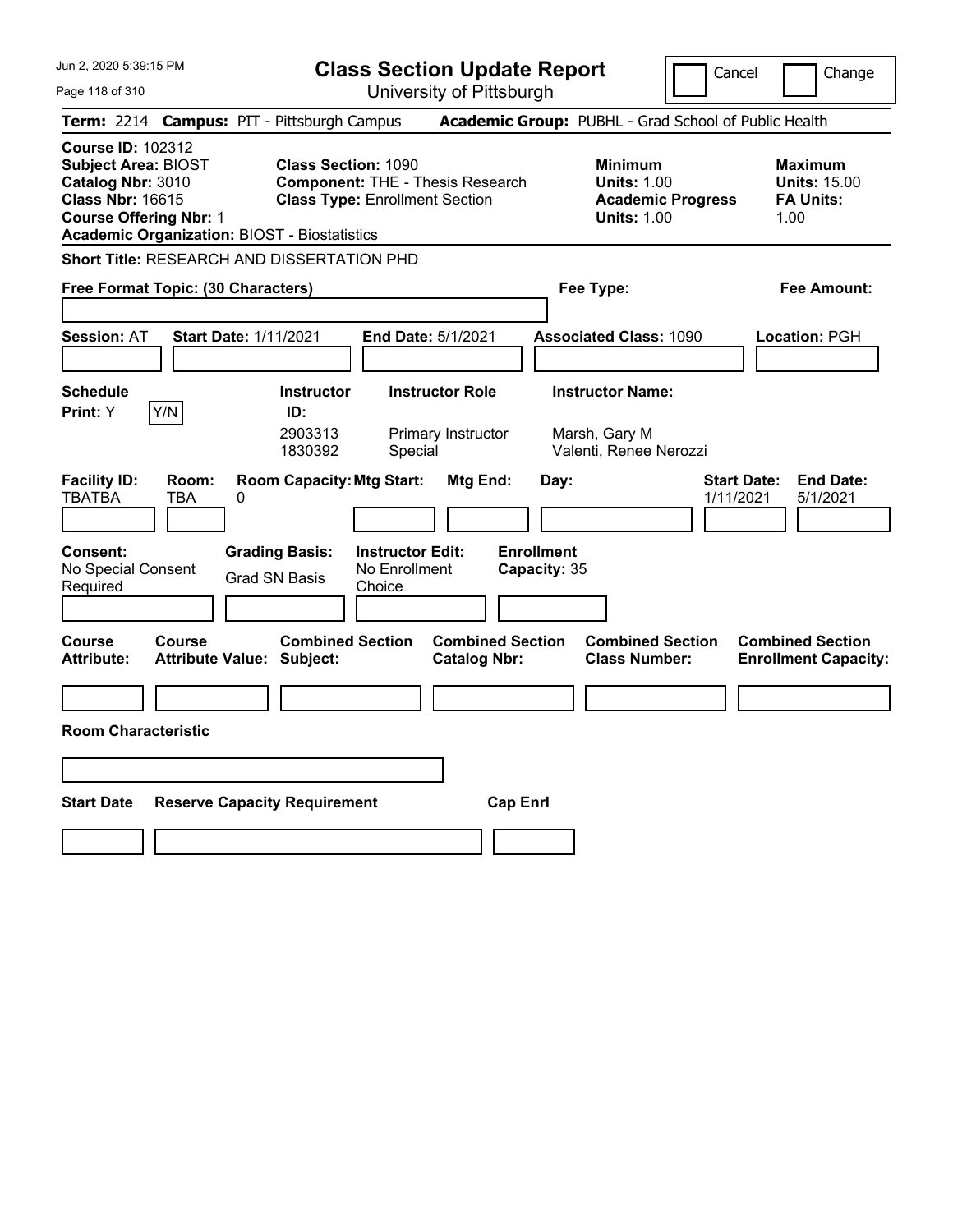| Jun 2, 2020 5:39:15 PM                                                                                                                                                                         | <b>Class Section Update Report</b>                                                                                                      |                                                              |                                                                                        | Cancel<br>Change                                                  |
|------------------------------------------------------------------------------------------------------------------------------------------------------------------------------------------------|-----------------------------------------------------------------------------------------------------------------------------------------|--------------------------------------------------------------|----------------------------------------------------------------------------------------|-------------------------------------------------------------------|
| Page 119 of 310                                                                                                                                                                                | University of Pittsburgh                                                                                                                |                                                              |                                                                                        |                                                                   |
| Term: 2214 Campus: PIT - Pittsburgh Campus                                                                                                                                                     |                                                                                                                                         |                                                              | Academic Group: PUBHL - Grad School of Public Health                                   |                                                                   |
| <b>Course ID: 102312</b><br><b>Subject Area: BIOST</b><br>Catalog Nbr: 3010<br><b>Class Nbr: 16616</b><br><b>Course Offering Nbr: 1</b><br><b>Academic Organization: BIOST - Biostatistics</b> | <b>Class Section: 1160</b><br><b>Component: THE - Thesis Research</b><br><b>Class Type: Enrollment Section</b>                          |                                                              | <b>Minimum</b><br><b>Units: 1.00</b><br><b>Academic Progress</b><br><b>Units: 1.00</b> | <b>Maximum</b><br><b>Units: 15.00</b><br><b>FA Units:</b><br>1.00 |
| <b>Short Title: RESEARCH AND DISSERTATION PHD</b>                                                                                                                                              |                                                                                                                                         |                                                              |                                                                                        |                                                                   |
| Free Format Topic: (30 Characters)                                                                                                                                                             |                                                                                                                                         |                                                              | Fee Type:                                                                              | Fee Amount:                                                       |
| <b>Session: AT</b><br><b>Start Date: 1/11/2021</b>                                                                                                                                             | End Date: 5/1/2021                                                                                                                      |                                                              | <b>Associated Class: 1160</b>                                                          | <b>Location: PGH</b>                                              |
| <b>Schedule</b><br>Y/N<br><b>Print:</b> Y                                                                                                                                                      | <b>Instructor Role</b><br><b>Instructor</b><br>ID:<br>2916348<br>Primary Instructor<br>1830392<br>Special                               |                                                              | <b>Instructor Name:</b><br>Tang, Gong<br>Valenti, Renee Nerozzi                        |                                                                   |
| <b>Facility ID:</b><br>Room:<br><b>TBATBA</b><br>TBA<br>0<br><b>Consent:</b><br>No Special Consent<br>Required                                                                                 | <b>Room Capacity: Mtg Start:</b><br><b>Grading Basis:</b><br><b>Instructor Edit:</b><br>No Enrollment<br><b>Grad SN Basis</b><br>Choice | <b>Mtg End:</b><br>Day:<br><b>Enrollment</b><br>Capacity: 35 |                                                                                        | <b>End Date:</b><br><b>Start Date:</b><br>1/11/2021<br>5/1/2021   |
| <b>Course</b><br><b>Course</b><br><b>Attribute:</b><br><b>Attribute Value: Subject:</b>                                                                                                        | <b>Combined Section</b>                                                                                                                 | <b>Combined Section</b><br><b>Catalog Nbr:</b>               | <b>Combined Section</b><br><b>Class Number:</b>                                        | <b>Combined Section</b><br><b>Enrollment Capacity:</b>            |
|                                                                                                                                                                                                |                                                                                                                                         |                                                              |                                                                                        |                                                                   |
| <b>Room Characteristic</b>                                                                                                                                                                     |                                                                                                                                         |                                                              |                                                                                        |                                                                   |
|                                                                                                                                                                                                |                                                                                                                                         |                                                              |                                                                                        |                                                                   |
| <b>Start Date</b>                                                                                                                                                                              | <b>Reserve Capacity Requirement</b>                                                                                                     | <b>Cap Enrl</b>                                              |                                                                                        |                                                                   |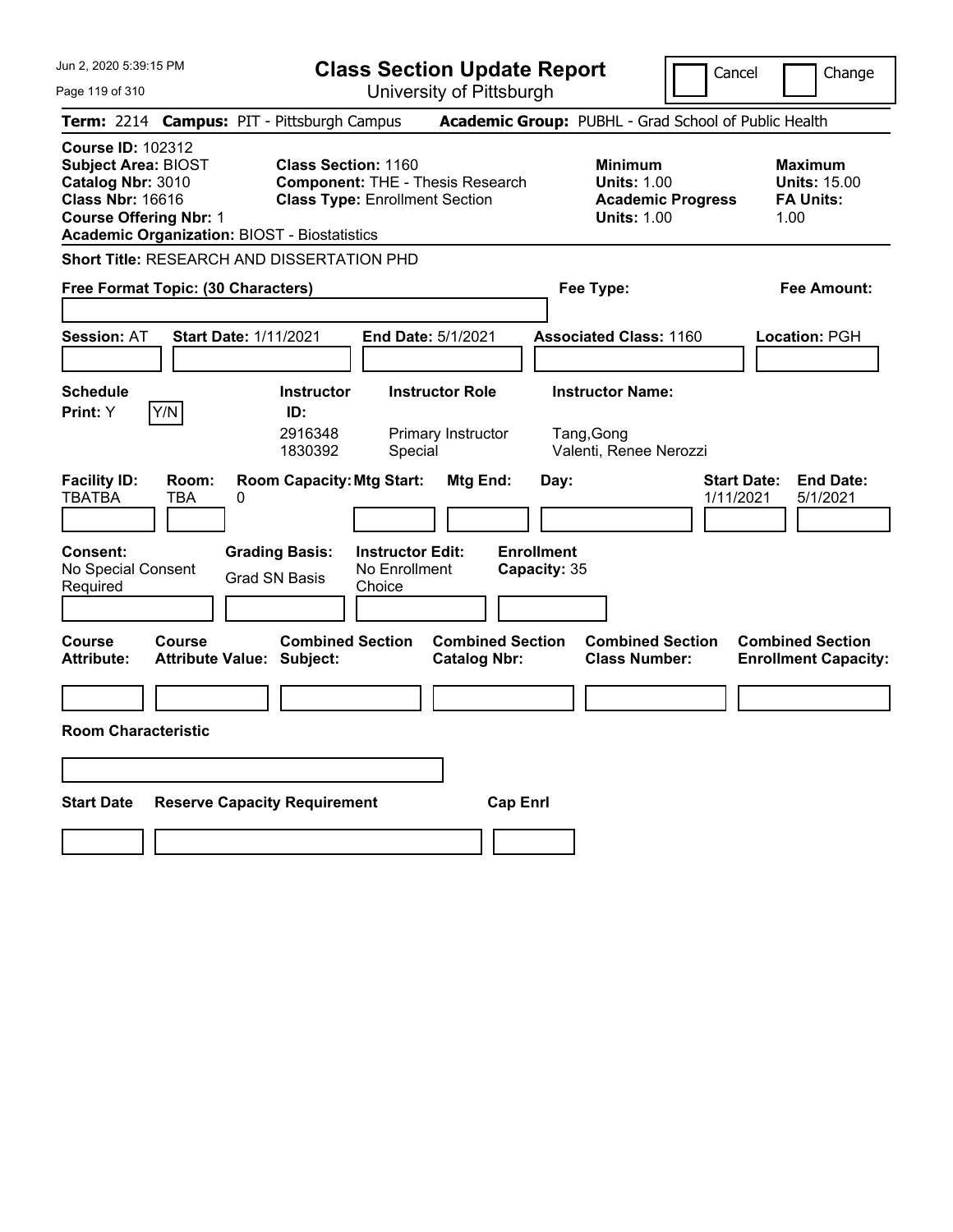| Jun 2, 2020 5:39:15 PM                                                                                                                                                                         | <b>Class Section Update Report</b>                                                                                               |                                                       |                                                                                        | Cancel                          | Change                                                            |
|------------------------------------------------------------------------------------------------------------------------------------------------------------------------------------------------|----------------------------------------------------------------------------------------------------------------------------------|-------------------------------------------------------|----------------------------------------------------------------------------------------|---------------------------------|-------------------------------------------------------------------|
| Page 120 of 310                                                                                                                                                                                |                                                                                                                                  | University of Pittsburgh                              |                                                                                        |                                 |                                                                   |
| <b>Term: 2214</b>                                                                                                                                                                              | <b>Campus: PIT - Pittsburgh Campus</b>                                                                                           | Academic Group: PUBHL - Grad School of Public Health  |                                                                                        |                                 |                                                                   |
| <b>Course ID: 102312</b><br><b>Subject Area: BIOST</b><br>Catalog Nbr: 3010<br><b>Class Nbr: 16617</b><br><b>Course Offering Nbr: 1</b><br><b>Academic Organization: BIOST - Biostatistics</b> | <b>Class Section: 1170</b><br><b>Component: THE - Thesis Research</b><br><b>Class Type: Enrollment Section</b>                   |                                                       | <b>Minimum</b><br><b>Units: 1.00</b><br><b>Academic Progress</b><br><b>Units: 1.00</b> |                                 | <b>Maximum</b><br><b>Units: 15.00</b><br><b>FA Units:</b><br>1.00 |
| Short Title: RESEARCH AND DISSERTATION PHD                                                                                                                                                     |                                                                                                                                  |                                                       |                                                                                        |                                 |                                                                   |
| Free Format Topic: (30 Characters)                                                                                                                                                             |                                                                                                                                  |                                                       | Fee Type:                                                                              |                                 | Fee Amount:                                                       |
| <b>Session: AT</b><br><b>Start Date: 1/11/2021</b>                                                                                                                                             | <b>End Date: 5/1/2021</b>                                                                                                        |                                                       | <b>Associated Class: 1170</b>                                                          |                                 | Location: PGH                                                     |
| <b>Schedule</b><br>Y/N<br>Print: Y                                                                                                                                                             | <b>Instructor Role</b><br><b>Instructor</b><br>ID:<br>2922631<br>1830392<br>Special                                              | Primary Instructor                                    | <b>Instructor Name:</b><br>Tseng, Chien-Cheng<br>Valenti, Renee Nerozzi                |                                 |                                                                   |
| <b>Facility ID:</b><br>Room:<br><b>TBATBA</b><br>TBA<br>0<br><b>Consent:</b><br>No Special Consent<br>Required                                                                                 | <b>Room Capacity: Mtg Start:</b><br><b>Grading Basis:</b><br><b>Instructor Edit:</b><br>No Enrollment<br>Grad SN Basis<br>Choice | Mtg End:<br>Day:<br><b>Enrollment</b><br>Capacity: 35 |                                                                                        | <b>Start Date:</b><br>1/11/2021 | <b>End Date:</b><br>5/1/2021                                      |
| <b>Course</b><br>Course<br><b>Attribute:</b><br><b>Attribute Value: Subject:</b>                                                                                                               | <b>Combined Section</b>                                                                                                          | <b>Combined Section</b><br><b>Catalog Nbr:</b>        | <b>Combined Section</b><br><b>Class Number:</b>                                        |                                 | <b>Combined Section</b><br><b>Enrollment Capacity:</b>            |
|                                                                                                                                                                                                |                                                                                                                                  |                                                       |                                                                                        |                                 |                                                                   |
| <b>Room Characteristic</b>                                                                                                                                                                     |                                                                                                                                  |                                                       |                                                                                        |                                 |                                                                   |
|                                                                                                                                                                                                |                                                                                                                                  |                                                       |                                                                                        |                                 |                                                                   |
| <b>Start Date</b>                                                                                                                                                                              | <b>Reserve Capacity Requirement</b>                                                                                              | <b>Cap Enri</b>                                       |                                                                                        |                                 |                                                                   |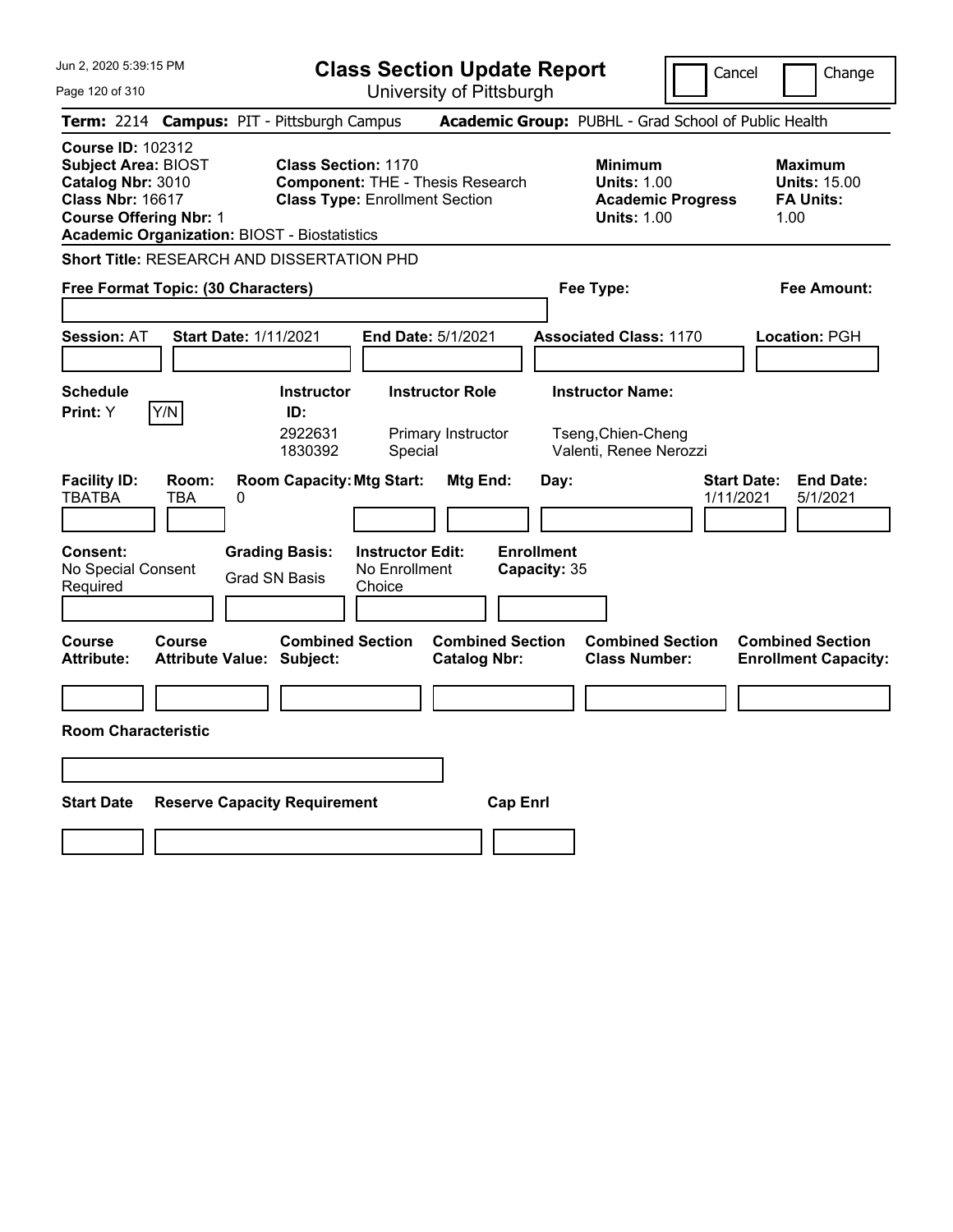| Jun 2, 2020 5:39:15 PM                                                                                                                                                                         | <b>Class Section Update Report</b>                                                                                                      |                                                       |                                                                                        | Cancel<br>Change                                                  |
|------------------------------------------------------------------------------------------------------------------------------------------------------------------------------------------------|-----------------------------------------------------------------------------------------------------------------------------------------|-------------------------------------------------------|----------------------------------------------------------------------------------------|-------------------------------------------------------------------|
| Page 121 of 310                                                                                                                                                                                | University of Pittsburgh                                                                                                                |                                                       |                                                                                        |                                                                   |
| Term: 2214 Campus: PIT - Pittsburgh Campus                                                                                                                                                     |                                                                                                                                         |                                                       | Academic Group: PUBHL - Grad School of Public Health                                   |                                                                   |
| <b>Course ID: 102312</b><br><b>Subject Area: BIOST</b><br>Catalog Nbr: 3010<br><b>Class Nbr: 16618</b><br><b>Course Offering Nbr: 1</b><br><b>Academic Organization: BIOST - Biostatistics</b> | <b>Class Section: 1180</b><br><b>Component: THE - Thesis Research</b><br><b>Class Type: Enrollment Section</b>                          |                                                       | <b>Minimum</b><br><b>Units: 1.00</b><br><b>Academic Progress</b><br><b>Units: 1.00</b> | <b>Maximum</b><br><b>Units: 15.00</b><br><b>FA Units:</b><br>1.00 |
| <b>Short Title: RESEARCH AND DISSERTATION PHD</b>                                                                                                                                              |                                                                                                                                         |                                                       |                                                                                        |                                                                   |
| Free Format Topic: (30 Characters)                                                                                                                                                             |                                                                                                                                         |                                                       | Fee Type:                                                                              | Fee Amount:                                                       |
| <b>Start Date: 1/11/2021</b><br><b>Session: AT</b>                                                                                                                                             | <b>End Date: 5/1/2021</b>                                                                                                               |                                                       | <b>Associated Class: 1180</b>                                                          | Location: PGH                                                     |
| <b>Schedule</b><br>Y/N<br>Print: Y                                                                                                                                                             | <b>Instructor</b><br><b>Instructor Role</b><br>ID:<br>1830392<br>Special<br>2922630<br>Primary Instructor                               |                                                       | <b>Instructor Name:</b><br>Valenti, Renee Nerozzi<br>Wahed, Abdus S                    |                                                                   |
| <b>Facility ID:</b><br>Room:<br><b>TBATBA</b><br><b>TBA</b><br>0<br>Consent:<br>No Special Consent<br>Required                                                                                 | <b>Room Capacity: Mtg Start:</b><br><b>Grading Basis:</b><br><b>Instructor Edit:</b><br>No Enrollment<br><b>Grad SN Basis</b><br>Choice | Mtg End:<br>Day:<br><b>Enrollment</b><br>Capacity: 35 |                                                                                        | <b>Start Date:</b><br><b>End Date:</b><br>1/11/2021<br>5/1/2021   |
| Course<br><b>Course</b><br><b>Attribute:</b><br><b>Attribute Value: Subject:</b>                                                                                                               | <b>Combined Section</b>                                                                                                                 | <b>Combined Section</b><br><b>Catalog Nbr:</b>        | <b>Combined Section</b><br><b>Class Number:</b>                                        | <b>Combined Section</b><br><b>Enrollment Capacity:</b>            |
|                                                                                                                                                                                                |                                                                                                                                         |                                                       |                                                                                        |                                                                   |
| <b>Room Characteristic</b>                                                                                                                                                                     |                                                                                                                                         |                                                       |                                                                                        |                                                                   |
|                                                                                                                                                                                                |                                                                                                                                         |                                                       |                                                                                        |                                                                   |
| <b>Start Date</b>                                                                                                                                                                              | <b>Reserve Capacity Requirement</b>                                                                                                     | <b>Cap Enri</b>                                       |                                                                                        |                                                                   |
|                                                                                                                                                                                                |                                                                                                                                         |                                                       |                                                                                        |                                                                   |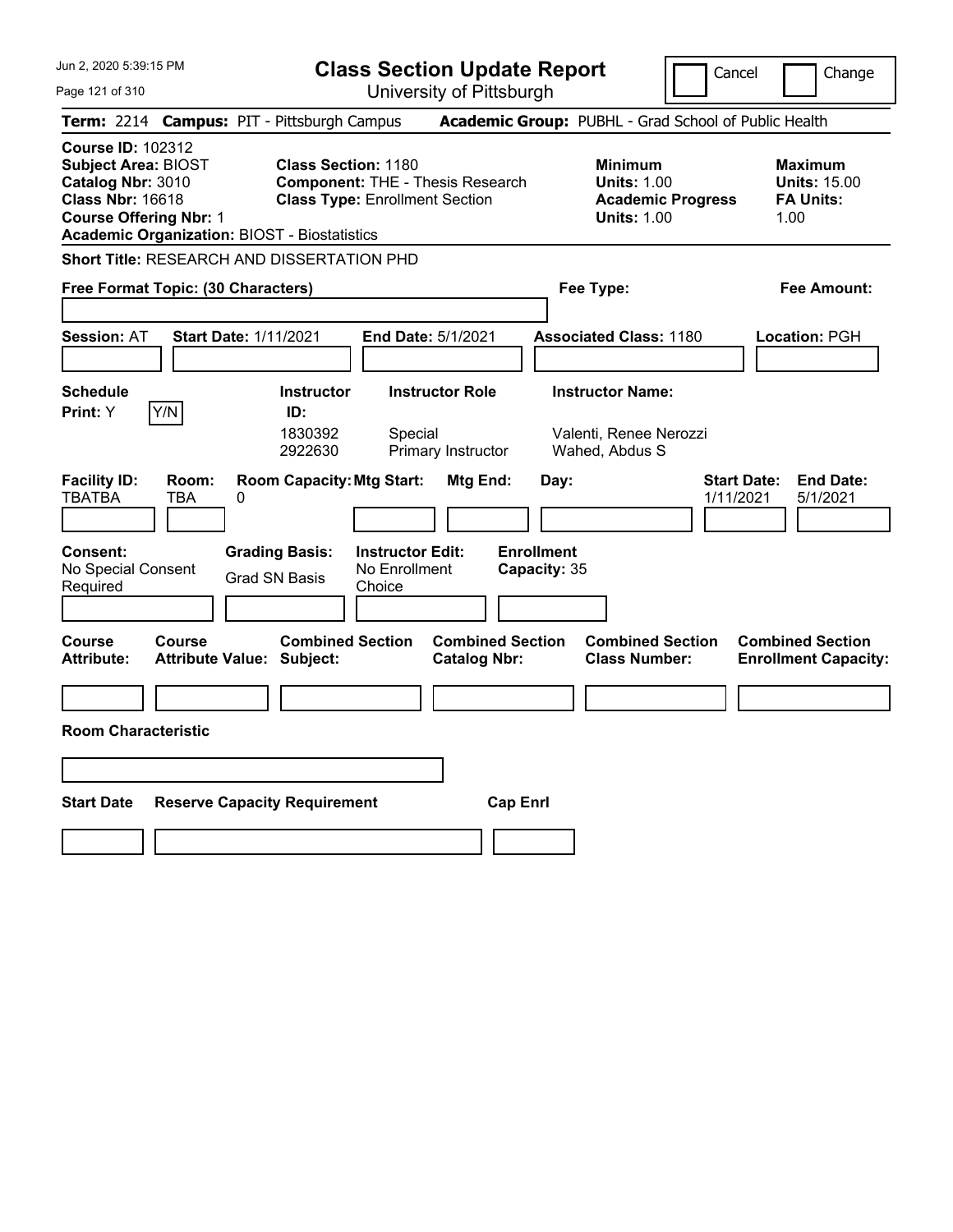| Jun 2, 2020 5:39:15 PM                                                                                                                                                                         | <b>Class Section Update Report</b>                                                                                                      |                                                       |                                                                                        | Cancel<br>Change                                                  |
|------------------------------------------------------------------------------------------------------------------------------------------------------------------------------------------------|-----------------------------------------------------------------------------------------------------------------------------------------|-------------------------------------------------------|----------------------------------------------------------------------------------------|-------------------------------------------------------------------|
| Page 122 of 310                                                                                                                                                                                | University of Pittsburgh                                                                                                                |                                                       |                                                                                        |                                                                   |
| Term: 2214 Campus: PIT - Pittsburgh Campus                                                                                                                                                     |                                                                                                                                         |                                                       | Academic Group: PUBHL - Grad School of Public Health                                   |                                                                   |
| <b>Course ID: 102312</b><br><b>Subject Area: BIOST</b><br>Catalog Nbr: 3010<br><b>Class Nbr: 16619</b><br><b>Course Offering Nbr: 1</b><br><b>Academic Organization: BIOST - Biostatistics</b> | <b>Class Section: 1210</b><br><b>Component: THE - Thesis Research</b><br><b>Class Type: Enrollment Section</b>                          |                                                       | <b>Minimum</b><br><b>Units: 1.00</b><br><b>Academic Progress</b><br><b>Units: 1.00</b> | <b>Maximum</b><br><b>Units: 15.00</b><br><b>FA Units:</b><br>1.00 |
| <b>Short Title: RESEARCH AND DISSERTATION PHD</b>                                                                                                                                              |                                                                                                                                         |                                                       |                                                                                        |                                                                   |
| Free Format Topic: (30 Characters)                                                                                                                                                             |                                                                                                                                         |                                                       | Fee Type:                                                                              | Fee Amount:                                                       |
| <b>Start Date: 1/11/2021</b><br><b>Session: AT</b>                                                                                                                                             | <b>End Date: 5/1/2021</b>                                                                                                               |                                                       | <b>Associated Class: 1210</b>                                                          | Location: PGH                                                     |
| <b>Schedule</b><br>Y/N<br>Print: Y                                                                                                                                                             | <b>Instructor</b><br><b>Instructor Role</b><br>ID:<br>1830392<br>Special<br>2903201<br>Primary Instructor                               |                                                       | <b>Instructor Name:</b><br>Valenti, Renee Nerozzi<br>Youk, Ada Owens                   |                                                                   |
| <b>Facility ID:</b><br>Room:<br><b>TBATBA</b><br><b>TBA</b><br>0<br>Consent:<br>No Special Consent<br>Required                                                                                 | <b>Room Capacity: Mtg Start:</b><br><b>Grading Basis:</b><br><b>Instructor Edit:</b><br>No Enrollment<br><b>Grad SN Basis</b><br>Choice | Mtg End:<br>Day:<br><b>Enrollment</b><br>Capacity: 35 |                                                                                        | <b>Start Date:</b><br><b>End Date:</b><br>1/11/2021<br>5/1/2021   |
| Course<br><b>Course</b><br><b>Attribute:</b><br><b>Attribute Value: Subject:</b>                                                                                                               | <b>Combined Section</b>                                                                                                                 | <b>Combined Section</b><br><b>Catalog Nbr:</b>        | <b>Combined Section</b><br><b>Class Number:</b>                                        | <b>Combined Section</b><br><b>Enrollment Capacity:</b>            |
|                                                                                                                                                                                                |                                                                                                                                         |                                                       |                                                                                        |                                                                   |
| <b>Room Characteristic</b>                                                                                                                                                                     |                                                                                                                                         |                                                       |                                                                                        |                                                                   |
|                                                                                                                                                                                                |                                                                                                                                         |                                                       |                                                                                        |                                                                   |
| <b>Start Date</b>                                                                                                                                                                              | <b>Reserve Capacity Requirement</b>                                                                                                     | <b>Cap Enri</b>                                       |                                                                                        |                                                                   |
|                                                                                                                                                                                                |                                                                                                                                         |                                                       |                                                                                        |                                                                   |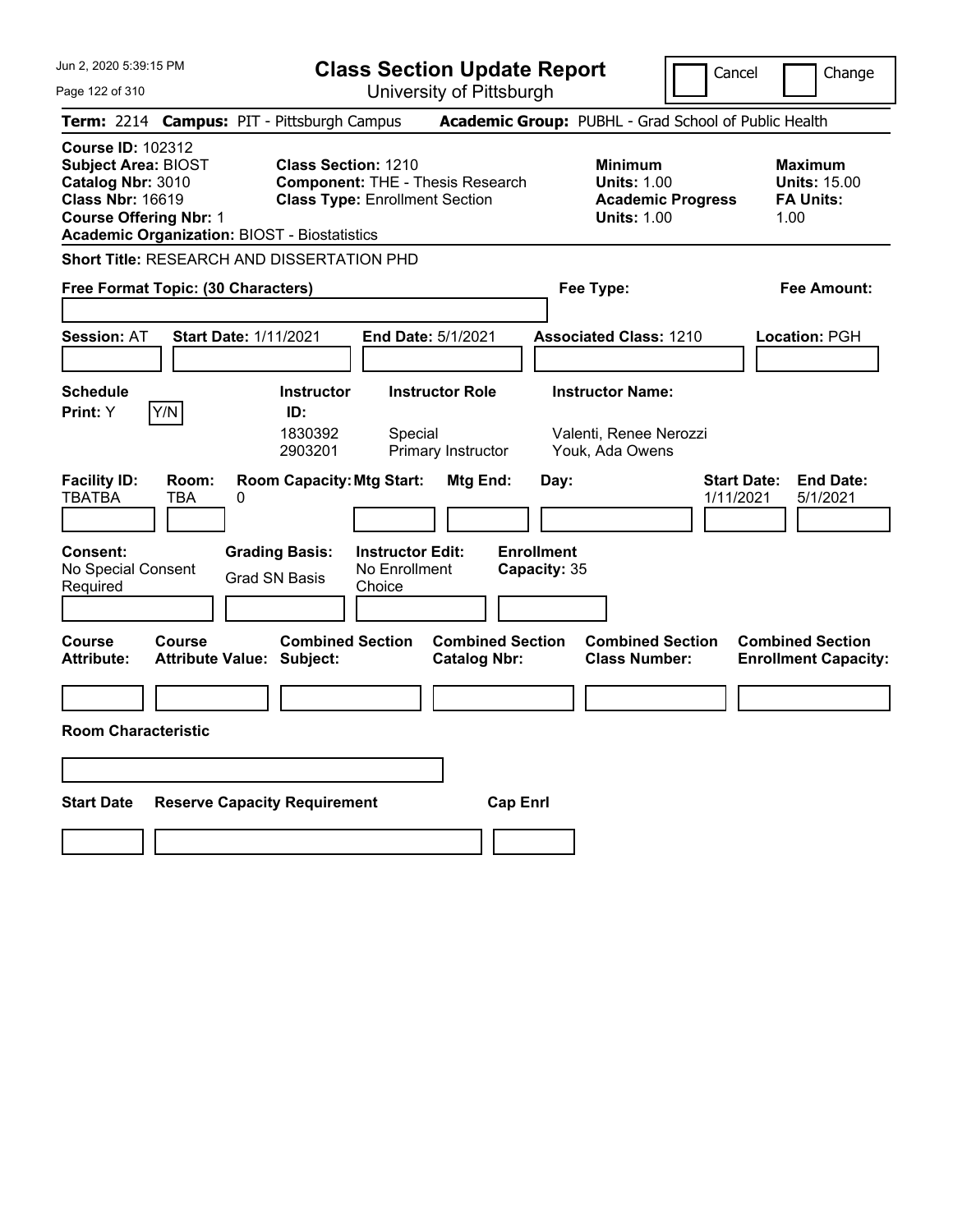| Jun 2, 2020 5:39:15 PM                                                                                                                                                                         | <b>Class Section Update Report</b>                                                                                                      |                                                                                                   | Cancel                          | Change                                                            |
|------------------------------------------------------------------------------------------------------------------------------------------------------------------------------------------------|-----------------------------------------------------------------------------------------------------------------------------------------|---------------------------------------------------------------------------------------------------|---------------------------------|-------------------------------------------------------------------|
| Page 123 of 310                                                                                                                                                                                | University of Pittsburgh                                                                                                                |                                                                                                   |                                 |                                                                   |
| Term: 2214 Campus: PIT - Pittsburgh Campus                                                                                                                                                     |                                                                                                                                         | Academic Group: PUBHL - Grad School of Public Health                                              |                                 |                                                                   |
| <b>Course ID: 102312</b><br><b>Subject Area: BIOST</b><br>Catalog Nbr: 3010<br><b>Class Nbr: 16620</b><br><b>Course Offering Nbr: 1</b><br><b>Academic Organization: BIOST - Biostatistics</b> | <b>Class Section: 1220</b><br><b>Component: THE - Thesis Research</b><br><b>Class Type: Enrollment Section</b>                          | <b>Minimum</b><br><b>Units: 1.00</b><br><b>Units: 1.00</b>                                        | <b>Academic Progress</b>        | <b>Maximum</b><br><b>Units: 15.00</b><br><b>FA Units:</b><br>1.00 |
| <b>Short Title: RESEARCH AND DISSERTATION PHD</b>                                                                                                                                              |                                                                                                                                         |                                                                                                   |                                 |                                                                   |
| Free Format Topic: (30 Characters)                                                                                                                                                             |                                                                                                                                         | Fee Type:                                                                                         |                                 | Fee Amount:                                                       |
| <b>Session: AT</b><br><b>Start Date: 1/11/2021</b>                                                                                                                                             | End Date: 5/1/2021                                                                                                                      | <b>Associated Class: 1220</b>                                                                     |                                 | <b>Location: PGH</b>                                              |
| <b>Schedule</b><br>Y/N<br><b>Print:</b> Y                                                                                                                                                      | <b>Instructor Role</b><br><b>Instructor</b><br>ID:<br>2916366<br>Primary Instructor<br>1830392<br>Special                               | <b>Instructor Name:</b><br>Bandos, Andriy<br>Valenti, Renee Nerozzi                               |                                 |                                                                   |
| <b>Facility ID:</b><br>Room:<br><b>TBATBA</b><br>TBA<br>0<br><b>Consent:</b><br>No Special Consent<br>Required                                                                                 | <b>Room Capacity: Mtg Start:</b><br><b>Grading Basis:</b><br><b>Instructor Edit:</b><br>No Enrollment<br><b>Grad SN Basis</b><br>Choice | <b>Mtg End:</b><br>Day:<br><b>Enrollment</b><br>Capacity: 35                                      | <b>Start Date:</b><br>1/11/2021 | <b>End Date:</b><br>5/1/2021                                      |
| <b>Course</b><br><b>Course</b><br><b>Attribute:</b><br><b>Attribute Value: Subject:</b>                                                                                                        | <b>Combined Section</b>                                                                                                                 | <b>Combined Section</b><br><b>Combined Section</b><br><b>Class Number:</b><br><b>Catalog Nbr:</b> |                                 | <b>Combined Section</b><br><b>Enrollment Capacity:</b>            |
|                                                                                                                                                                                                |                                                                                                                                         |                                                                                                   |                                 |                                                                   |
| <b>Room Characteristic</b>                                                                                                                                                                     |                                                                                                                                         |                                                                                                   |                                 |                                                                   |
|                                                                                                                                                                                                |                                                                                                                                         |                                                                                                   |                                 |                                                                   |
| <b>Start Date</b>                                                                                                                                                                              | <b>Reserve Capacity Requirement</b>                                                                                                     | <b>Cap Enrl</b>                                                                                   |                                 |                                                                   |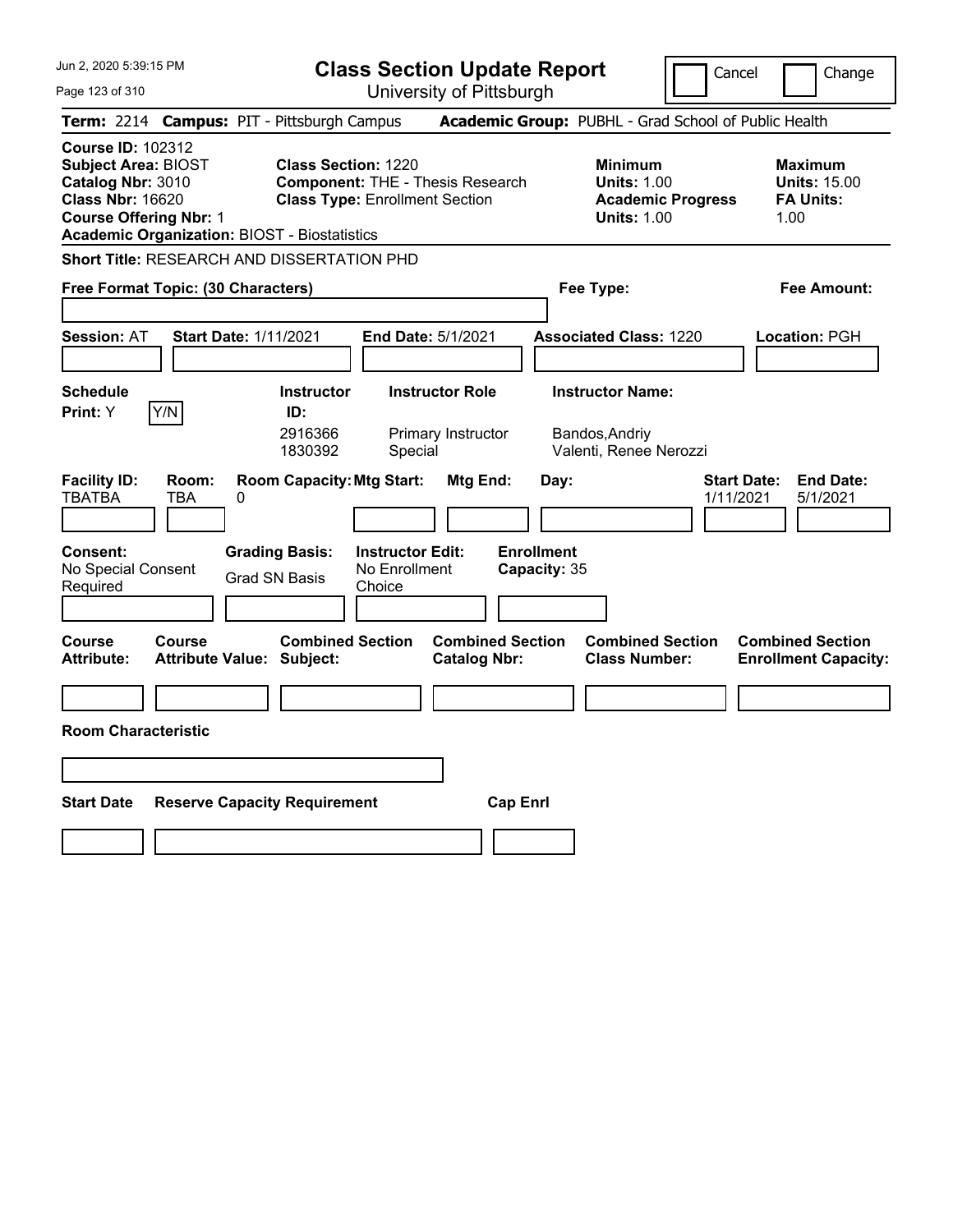| Jun 2, 2020 5:39:15 PM                                                                                                                                                                         | <b>Class Section Update Report</b>                                                                                                      |                                                                                                   | Cancel<br>Change                                                                              |
|------------------------------------------------------------------------------------------------------------------------------------------------------------------------------------------------|-----------------------------------------------------------------------------------------------------------------------------------------|---------------------------------------------------------------------------------------------------|-----------------------------------------------------------------------------------------------|
| Page 124 of 310                                                                                                                                                                                | University of Pittsburgh                                                                                                                |                                                                                                   |                                                                                               |
| Term: 2214 Campus: PIT - Pittsburgh Campus                                                                                                                                                     |                                                                                                                                         | Academic Group: PUBHL - Grad School of Public Health                                              |                                                                                               |
| <b>Course ID: 102312</b><br><b>Subject Area: BIOST</b><br>Catalog Nbr: 3010<br><b>Class Nbr: 16621</b><br><b>Course Offering Nbr: 1</b><br><b>Academic Organization: BIOST - Biostatistics</b> | <b>Class Section: 1230</b><br><b>Component: THE - Thesis Research</b><br><b>Class Type: Enrollment Section</b>                          | <b>Minimum</b><br><b>Units: 1.00</b><br><b>Units: 1.00</b>                                        | <b>Maximum</b><br><b>Units: 15.00</b><br><b>Academic Progress</b><br><b>FA Units:</b><br>1.00 |
| <b>Short Title: RESEARCH AND DISSERTATION PHD</b>                                                                                                                                              |                                                                                                                                         |                                                                                                   |                                                                                               |
| Free Format Topic: (30 Characters)                                                                                                                                                             |                                                                                                                                         | Fee Type:                                                                                         | Fee Amount:                                                                                   |
| <b>Session: AT</b><br><b>Start Date: 1/11/2021</b>                                                                                                                                             | End Date: 5/1/2021                                                                                                                      | <b>Associated Class: 1230</b>                                                                     | <b>Location: PGH</b>                                                                          |
| <b>Schedule</b><br>Y/N<br><b>Print: Y</b>                                                                                                                                                      | <b>Instructor Role</b><br><b>Instructor</b><br>ID:<br>2904896<br>Primary Instructor<br>1830392<br>Special                               | <b>Instructor Name:</b><br>Chang, Chung-Chou Ho<br>Valenti, Renee Nerozzi                         |                                                                                               |
| <b>Facility ID:</b><br>Room:<br><b>TBATBA</b><br>TBA<br>0<br><b>Consent:</b><br>No Special Consent<br>Required                                                                                 | <b>Room Capacity: Mtg Start:</b><br><b>Grading Basis:</b><br><b>Instructor Edit:</b><br>No Enrollment<br><b>Grad SN Basis</b><br>Choice | <b>Mtg End:</b><br>Day:<br><b>Enrollment</b><br>Capacity: 35                                      | <b>End Date:</b><br><b>Start Date:</b><br>1/11/2021<br>5/1/2021                               |
| <b>Course</b><br><b>Course</b><br><b>Attribute:</b><br><b>Attribute Value: Subject:</b>                                                                                                        | <b>Combined Section</b>                                                                                                                 | <b>Combined Section</b><br><b>Combined Section</b><br><b>Class Number:</b><br><b>Catalog Nbr:</b> | <b>Combined Section</b><br><b>Enrollment Capacity:</b>                                        |
|                                                                                                                                                                                                |                                                                                                                                         |                                                                                                   |                                                                                               |
| <b>Room Characteristic</b>                                                                                                                                                                     |                                                                                                                                         |                                                                                                   |                                                                                               |
|                                                                                                                                                                                                |                                                                                                                                         |                                                                                                   |                                                                                               |
| <b>Start Date</b><br><b>Reserve Capacity Requirement</b>                                                                                                                                       |                                                                                                                                         | <b>Cap Enrl</b>                                                                                   |                                                                                               |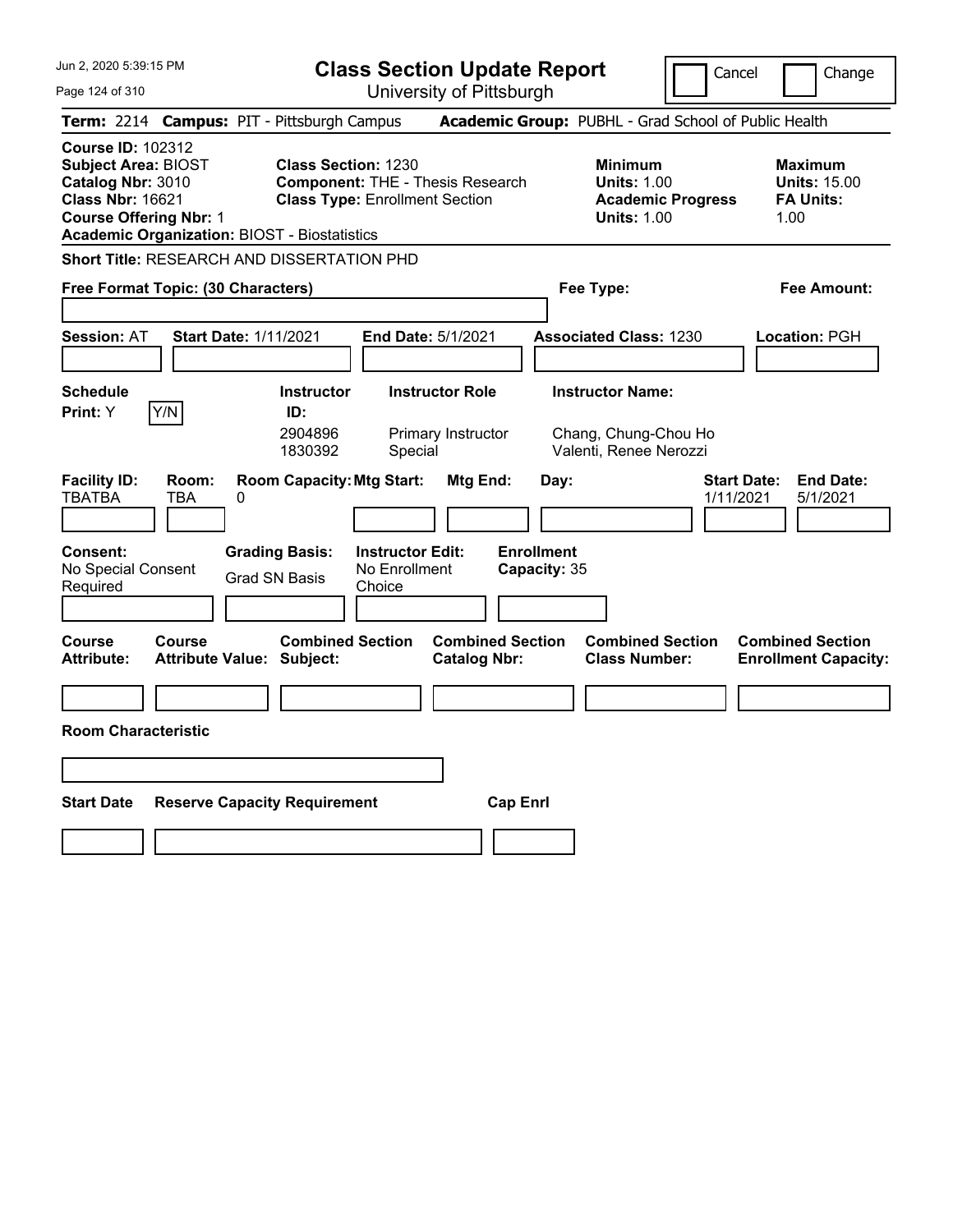| University of Pittsburgh<br>Page 125 of 310                                                                                                                                                                                                                                                                                                                                                                | Change                                                            |
|------------------------------------------------------------------------------------------------------------------------------------------------------------------------------------------------------------------------------------------------------------------------------------------------------------------------------------------------------------------------------------------------------------|-------------------------------------------------------------------|
|                                                                                                                                                                                                                                                                                                                                                                                                            |                                                                   |
| Academic Group: PUBHL - Grad School of Public Health<br>Term: 2214 Campus: PIT - Pittsburgh Campus                                                                                                                                                                                                                                                                                                         |                                                                   |
| <b>Course ID: 102312</b><br><b>Subject Area: BIOST</b><br><b>Class Section: 1240</b><br><b>Minimum</b><br>Catalog Nbr: 3010<br><b>Component: THE - Thesis Research</b><br><b>Units: 1.00</b><br><b>Class Nbr: 16622</b><br><b>Class Type: Enrollment Section</b><br><b>Academic Progress</b><br><b>Course Offering Nbr: 1</b><br><b>Units: 1.00</b><br><b>Academic Organization: BIOST - Biostatistics</b> | <b>Maximum</b><br><b>Units: 15.00</b><br><b>FA Units:</b><br>1.00 |
| Short Title: RESEARCH AND DISSERTATION PHD                                                                                                                                                                                                                                                                                                                                                                 |                                                                   |
| Fee Type:<br>Free Format Topic: (30 Characters)                                                                                                                                                                                                                                                                                                                                                            | Fee Amount:                                                       |
| <b>Session: AT</b><br>Start Date: 1/11/2021<br><b>End Date: 5/1/2021</b><br><b>Associated Class: 1240</b>                                                                                                                                                                                                                                                                                                  | Location: PGH                                                     |
| <b>Schedule</b><br><b>Instructor Role</b><br><b>Instructor Name:</b><br><b>Instructor</b><br>Y/N<br>ID:<br><b>Print:</b> Y<br>1830392<br>Special<br>Valenti, Renee Nerozzi<br>2900583<br>Primary Instructor<br>Weeks, Daniel E                                                                                                                                                                             |                                                                   |
| <b>Facility ID:</b><br><b>Room Capacity: Mtg Start:</b><br><b>Start Date:</b><br>Room:<br>Mtg End:<br>Day:<br><b>TBATBA</b><br>TBA<br>0<br>1/11/2021<br><b>Grading Basis:</b><br><b>Instructor Edit:</b><br><b>Enrollment</b><br><b>Consent:</b><br>No Special Consent<br>No Enrollment<br>Capacity: 35<br>Grad SN Basis<br>Required<br>Choice                                                             | <b>End Date:</b><br>5/1/2021                                      |
| <b>Combined Section</b><br><b>Combined Section</b><br><b>Combined Section</b><br>Course<br>Course<br><b>Attribute:</b><br><b>Attribute Value: Subject:</b><br><b>Catalog Nbr:</b><br><b>Class Number:</b>                                                                                                                                                                                                  | <b>Combined Section</b><br><b>Enrollment Capacity:</b>            |
|                                                                                                                                                                                                                                                                                                                                                                                                            |                                                                   |
| <b>Room Characteristic</b>                                                                                                                                                                                                                                                                                                                                                                                 |                                                                   |
|                                                                                                                                                                                                                                                                                                                                                                                                            |                                                                   |
| <b>Start Date</b><br><b>Reserve Capacity Requirement</b><br><b>Cap Enri</b>                                                                                                                                                                                                                                                                                                                                |                                                                   |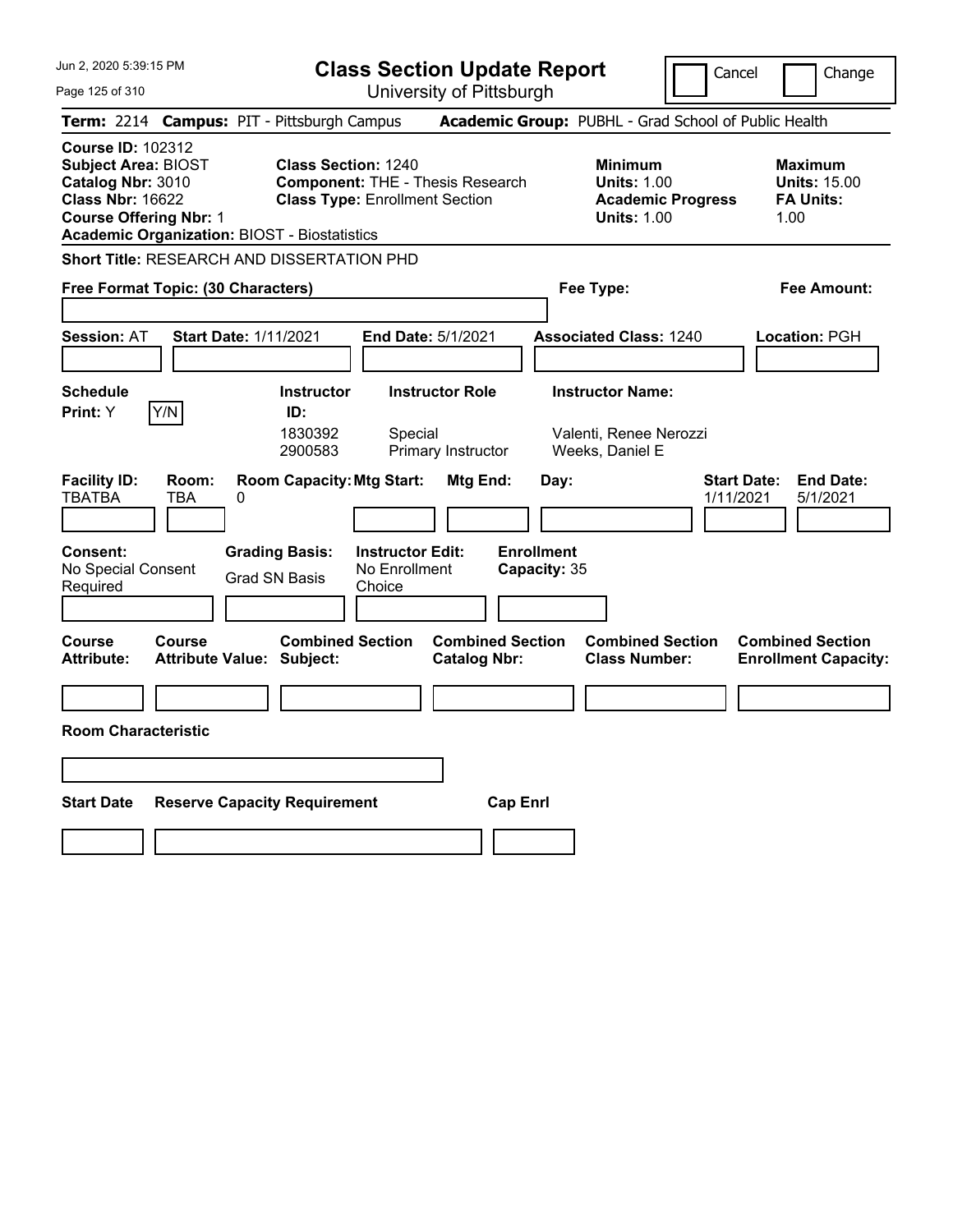| Jun 2, 2020 5:39:15 PM                                                                                                                                                                         | <b>Class Section Update Report</b>                                                                                                      |                                                                                                   | Cancel<br>Change                                                                              |
|------------------------------------------------------------------------------------------------------------------------------------------------------------------------------------------------|-----------------------------------------------------------------------------------------------------------------------------------------|---------------------------------------------------------------------------------------------------|-----------------------------------------------------------------------------------------------|
| Page 126 of 310                                                                                                                                                                                | University of Pittsburgh                                                                                                                |                                                                                                   |                                                                                               |
| Term: 2214 Campus: PIT - Pittsburgh Campus                                                                                                                                                     |                                                                                                                                         | Academic Group: PUBHL - Grad School of Public Health                                              |                                                                                               |
| <b>Course ID: 102312</b><br><b>Subject Area: BIOST</b><br>Catalog Nbr: 3010<br><b>Class Nbr: 21956</b><br><b>Course Offering Nbr: 1</b><br><b>Academic Organization: BIOST - Biostatistics</b> | <b>Class Section: 1250</b><br><b>Component: THE - Thesis Research</b><br><b>Class Type: Enrollment Section</b>                          | <b>Minimum</b><br><b>Units: 1.00</b><br><b>Units: 1.00</b>                                        | <b>Maximum</b><br><b>Units: 15.00</b><br><b>Academic Progress</b><br><b>FA Units:</b><br>1.00 |
| <b>Short Title: RESEARCH AND DISSERTATION PHD</b>                                                                                                                                              |                                                                                                                                         |                                                                                                   |                                                                                               |
| Free Format Topic: (30 Characters)                                                                                                                                                             |                                                                                                                                         | Fee Type:                                                                                         | Fee Amount:                                                                                   |
| <b>Session: AT</b><br><b>Start Date: 1/11/2021</b>                                                                                                                                             | End Date: 5/1/2021                                                                                                                      | <b>Associated Class: 1250</b>                                                                     | <b>Location: PGH</b>                                                                          |
| <b>Schedule</b><br>Y/N<br><b>Print:</b> Y                                                                                                                                                      | <b>Instructor Role</b><br><b>Instructor</b><br>ID:<br>2952180<br>Primary Instructor<br>1830392<br>Special                               | <b>Instructor Name:</b><br>Ding, Ying<br>Valenti, Renee Nerozzi                                   |                                                                                               |
| <b>Facility ID:</b><br>Room:<br><b>TBATBA</b><br>TBA<br>0<br><b>Consent:</b><br>No Special Consent<br>Required                                                                                 | <b>Room Capacity: Mtg Start:</b><br><b>Grading Basis:</b><br><b>Instructor Edit:</b><br>No Enrollment<br><b>Grad SN Basis</b><br>Choice | <b>Mtg End:</b><br>Day:<br><b>Enrollment</b><br>Capacity: 15                                      | <b>End Date:</b><br><b>Start Date:</b><br>1/11/2021<br>5/1/2021                               |
| <b>Course</b><br><b>Course</b><br><b>Attribute:</b><br><b>Attribute Value: Subject:</b>                                                                                                        | <b>Combined Section</b>                                                                                                                 | <b>Combined Section</b><br><b>Combined Section</b><br><b>Class Number:</b><br><b>Catalog Nbr:</b> | <b>Combined Section</b><br><b>Enrollment Capacity:</b>                                        |
|                                                                                                                                                                                                |                                                                                                                                         |                                                                                                   |                                                                                               |
| <b>Room Characteristic</b>                                                                                                                                                                     |                                                                                                                                         |                                                                                                   |                                                                                               |
|                                                                                                                                                                                                |                                                                                                                                         |                                                                                                   |                                                                                               |
| <b>Start Date</b><br><b>Reserve Capacity Requirement</b>                                                                                                                                       |                                                                                                                                         | <b>Cap Enrl</b>                                                                                   |                                                                                               |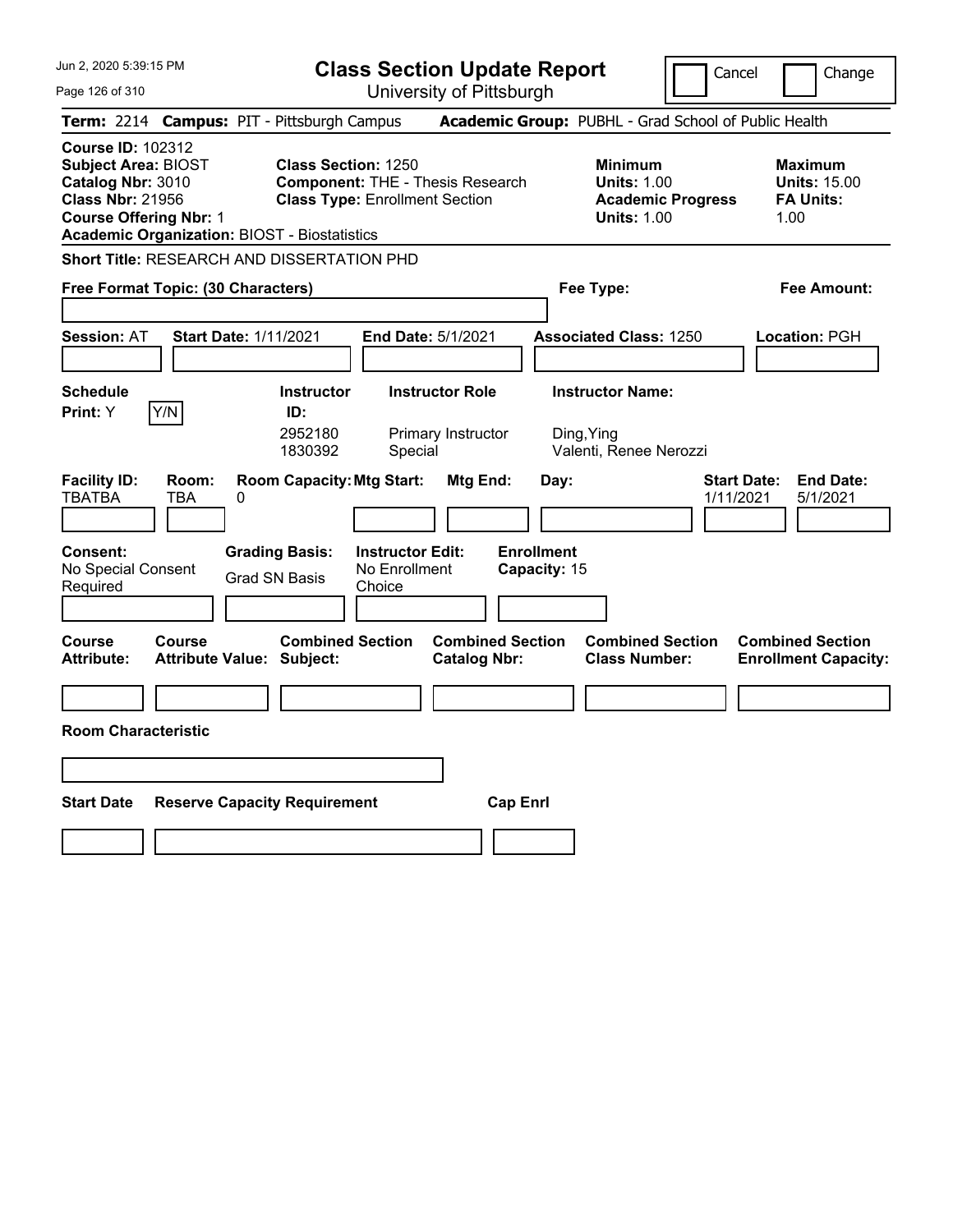| Jun 2, 2020 5:39:15 PM                                                                                                                                                                         | <b>Class Section Update Report</b>                                                                                                      |                                                              |                                                                                        | Cancel<br>Change                                                  |
|------------------------------------------------------------------------------------------------------------------------------------------------------------------------------------------------|-----------------------------------------------------------------------------------------------------------------------------------------|--------------------------------------------------------------|----------------------------------------------------------------------------------------|-------------------------------------------------------------------|
| Page 127 of 310                                                                                                                                                                                | University of Pittsburgh                                                                                                                |                                                              |                                                                                        |                                                                   |
| Term: 2214 Campus: PIT - Pittsburgh Campus                                                                                                                                                     |                                                                                                                                         |                                                              | Academic Group: PUBHL - Grad School of Public Health                                   |                                                                   |
| <b>Course ID: 102312</b><br><b>Subject Area: BIOST</b><br>Catalog Nbr: 3010<br><b>Class Nbr: 24984</b><br><b>Course Offering Nbr: 1</b><br><b>Academic Organization: BIOST - Biostatistics</b> | <b>Class Section: 1260</b><br><b>Component: THE - Thesis Research</b><br><b>Class Type: Enrollment Section</b>                          |                                                              | <b>Minimum</b><br><b>Units: 1.00</b><br><b>Academic Progress</b><br><b>Units: 1.00</b> | <b>Maximum</b><br><b>Units: 15.00</b><br><b>FA Units:</b><br>1.00 |
| <b>Short Title: RESEARCH AND DISSERTATION PHD</b>                                                                                                                                              |                                                                                                                                         |                                                              |                                                                                        |                                                                   |
| Free Format Topic: (30 Characters)                                                                                                                                                             |                                                                                                                                         |                                                              | Fee Type:                                                                              | Fee Amount:                                                       |
| <b>Session: AT</b><br><b>Start Date: 1/11/2021</b>                                                                                                                                             | End Date: 5/1/2021                                                                                                                      |                                                              | <b>Associated Class: 1260</b>                                                          | <b>Location: PGH</b>                                              |
| <b>Schedule</b><br>Y/N<br><b>Print:</b> Y                                                                                                                                                      | <b>Instructor Role</b><br><b>Instructor</b><br>ID:<br>2955604<br>Primary Instructor<br>1830392<br>Special                               |                                                              | <b>Instructor Name:</b><br>Kang, Chae Ryon<br>Valenti, Renee Nerozzi                   |                                                                   |
| <b>Facility ID:</b><br>Room:<br><b>TBATBA</b><br>TBA<br>0<br><b>Consent:</b><br>No Special Consent<br>Required                                                                                 | <b>Room Capacity: Mtg Start:</b><br><b>Grading Basis:</b><br><b>Instructor Edit:</b><br>No Enrollment<br><b>Grad SN Basis</b><br>Choice | <b>Mtg End:</b><br>Day:<br><b>Enrollment</b><br>Capacity: 35 |                                                                                        | <b>End Date:</b><br><b>Start Date:</b><br>1/11/2021<br>5/1/2021   |
| <b>Course</b><br><b>Course</b><br><b>Attribute:</b><br><b>Attribute Value: Subject:</b>                                                                                                        | <b>Combined Section</b>                                                                                                                 | <b>Combined Section</b><br><b>Catalog Nbr:</b>               | <b>Combined Section</b><br><b>Class Number:</b>                                        | <b>Combined Section</b><br><b>Enrollment Capacity:</b>            |
|                                                                                                                                                                                                |                                                                                                                                         |                                                              |                                                                                        |                                                                   |
| <b>Room Characteristic</b>                                                                                                                                                                     |                                                                                                                                         |                                                              |                                                                                        |                                                                   |
|                                                                                                                                                                                                |                                                                                                                                         |                                                              |                                                                                        |                                                                   |
| <b>Start Date</b>                                                                                                                                                                              | <b>Reserve Capacity Requirement</b>                                                                                                     | <b>Cap Enrl</b>                                              |                                                                                        |                                                                   |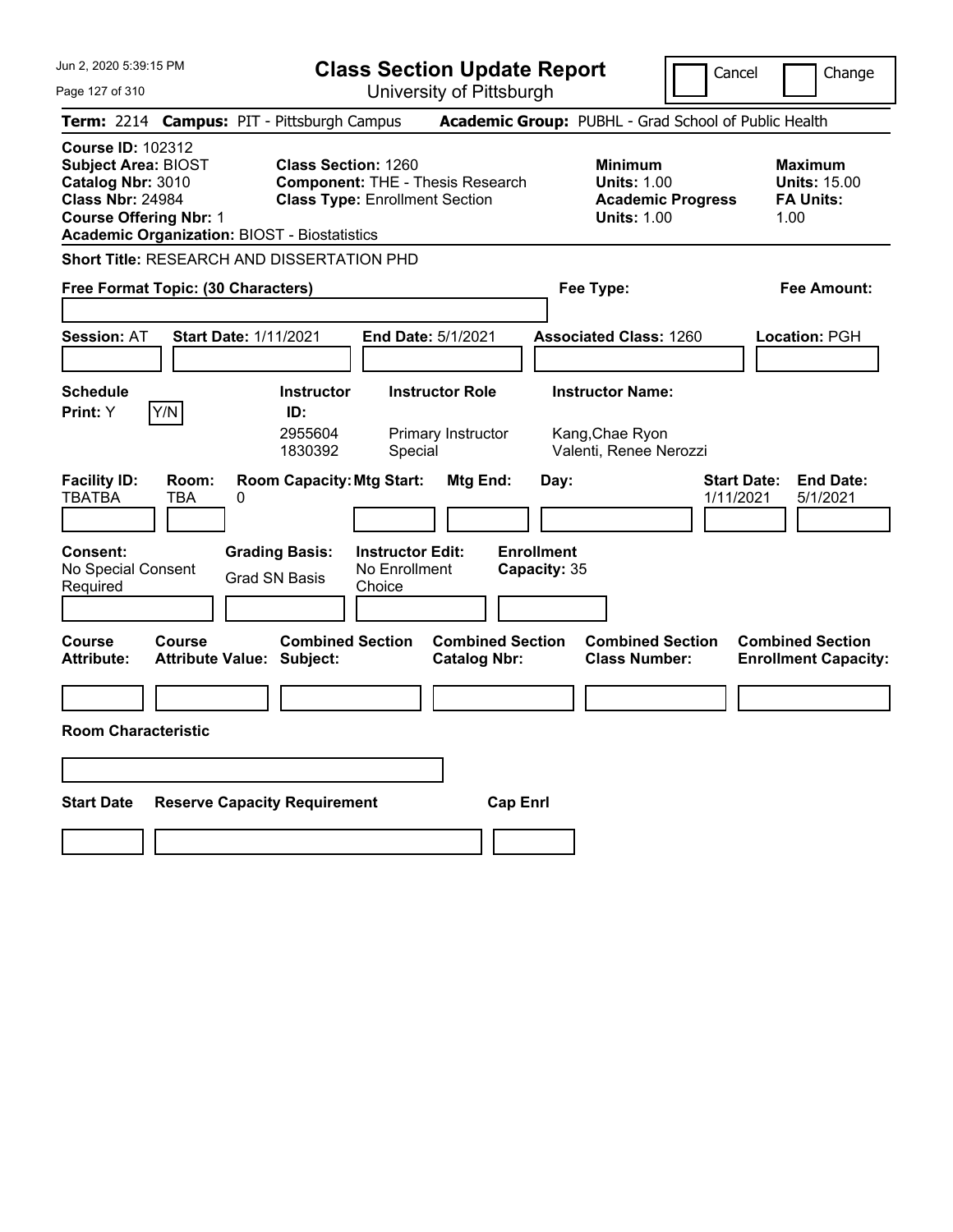| Jun 2, 2020 5:39:15 PM                                                                                                                                                                         | <b>Class Section Update Report</b>                                                                                               |                                                       |                                                                                        | Cancel<br>Change                                                |
|------------------------------------------------------------------------------------------------------------------------------------------------------------------------------------------------|----------------------------------------------------------------------------------------------------------------------------------|-------------------------------------------------------|----------------------------------------------------------------------------------------|-----------------------------------------------------------------|
| Page 128 of 310                                                                                                                                                                                |                                                                                                                                  | University of Pittsburgh                              |                                                                                        |                                                                 |
| <b>Term: 2214</b>                                                                                                                                                                              | <b>Campus: PIT - Pittsburgh Campus</b>                                                                                           |                                                       | Academic Group: PUBHL - Grad School of Public Health                                   |                                                                 |
| <b>Course ID: 102312</b><br><b>Subject Area: BIOST</b><br>Catalog Nbr: 3010<br><b>Class Nbr: 24985</b><br><b>Course Offering Nbr: 1</b><br><b>Academic Organization: BIOST - Biostatistics</b> | <b>Class Section: 1270</b><br><b>Component: THE - Thesis Research</b><br><b>Class Type: Enrollment Section</b>                   |                                                       | <b>Minimum</b><br><b>Units: 1.00</b><br><b>Academic Progress</b><br><b>Units: 1.00</b> | Maximum<br><b>Units: 15.00</b><br><b>FA Units:</b><br>1.00      |
| Short Title: RESEARCH AND DISSERTATION PHD                                                                                                                                                     |                                                                                                                                  |                                                       |                                                                                        |                                                                 |
| Free Format Topic: (30 Characters)                                                                                                                                                             |                                                                                                                                  |                                                       | Fee Type:                                                                              | Fee Amount:                                                     |
| <b>Session: AT</b><br><b>Start Date: 1/11/2021</b>                                                                                                                                             | <b>End Date: 5/1/2021</b>                                                                                                        |                                                       | <b>Associated Class: 1270</b>                                                          | Location: PGH                                                   |
| <b>Schedule</b><br>Y/N<br>Print: Y                                                                                                                                                             | <b>Instructor Role</b><br><b>Instructor</b><br>ID:<br>2936490<br>Primary Instructor<br>1830392<br>Special                        |                                                       | <b>Instructor Name:</b><br>Krafty, Robert Todd<br>Valenti, Renee Nerozzi               |                                                                 |
| <b>Facility ID:</b><br>Room:<br><b>TBATBA</b><br>TBA<br>0<br><b>Consent:</b><br>No Special Consent<br>Required                                                                                 | <b>Room Capacity: Mtg Start:</b><br><b>Grading Basis:</b><br><b>Instructor Edit:</b><br>No Enrollment<br>Grad SN Basis<br>Choice | Mtg End:<br>Day:<br><b>Enrollment</b><br>Capacity: 35 |                                                                                        | <b>Start Date:</b><br><b>End Date:</b><br>1/11/2021<br>5/1/2021 |
| <b>Course</b><br>Course<br><b>Attribute:</b><br><b>Attribute Value: Subject:</b>                                                                                                               | <b>Combined Section</b>                                                                                                          | <b>Combined Section</b><br><b>Catalog Nbr:</b>        | <b>Combined Section</b><br><b>Class Number:</b>                                        | <b>Combined Section</b><br><b>Enrollment Capacity:</b>          |
|                                                                                                                                                                                                |                                                                                                                                  |                                                       |                                                                                        |                                                                 |
| <b>Room Characteristic</b>                                                                                                                                                                     |                                                                                                                                  |                                                       |                                                                                        |                                                                 |
|                                                                                                                                                                                                |                                                                                                                                  |                                                       |                                                                                        |                                                                 |
| <b>Start Date</b>                                                                                                                                                                              | <b>Reserve Capacity Requirement</b>                                                                                              | <b>Cap Enri</b>                                       |                                                                                        |                                                                 |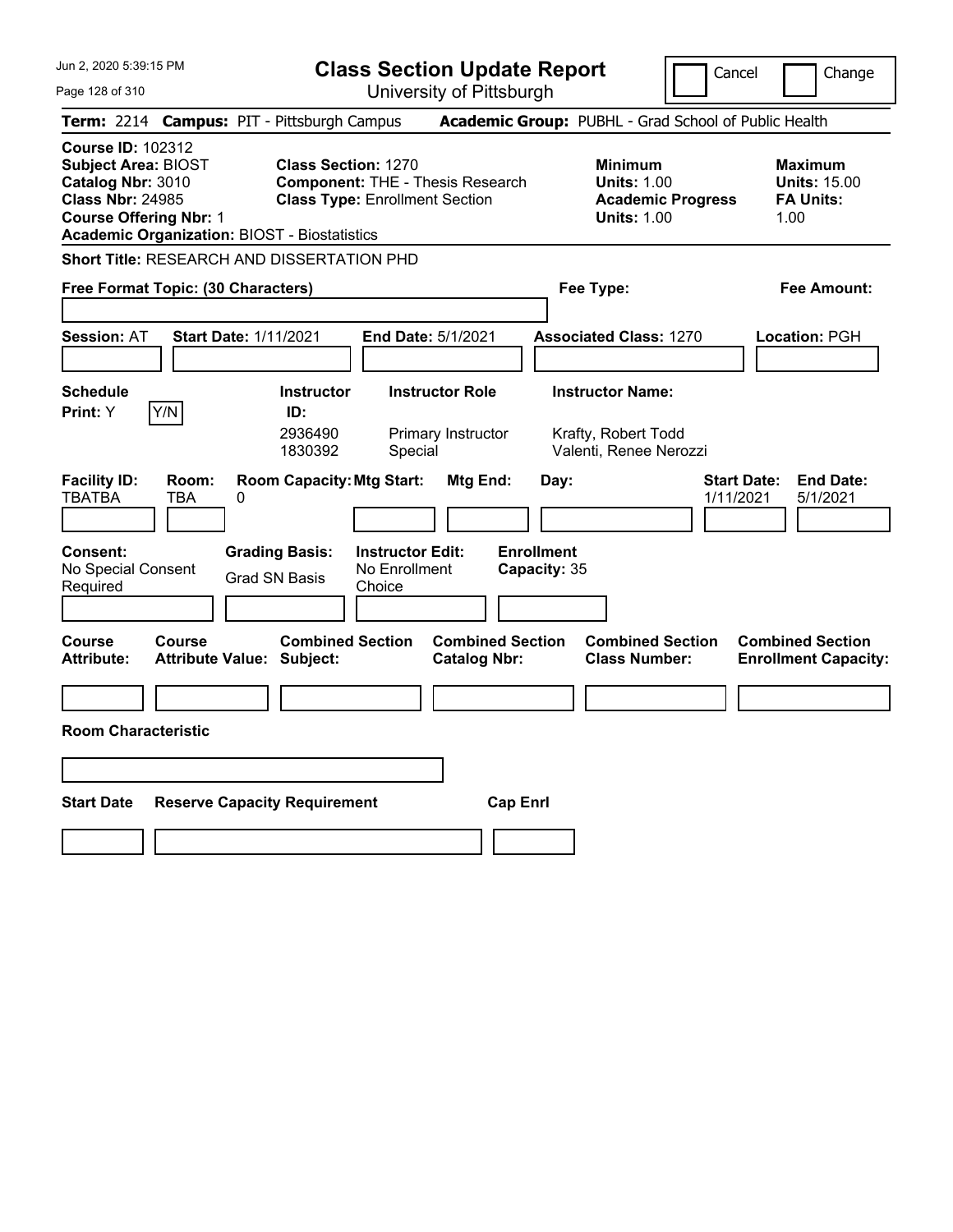| Jun 2, 2020 5:39:15 PM                                                                                                                                                                         | <b>Class Section Update Report</b>                                                                                                      |                                                              |                                                                                        | Cancel<br>Change                                                  |
|------------------------------------------------------------------------------------------------------------------------------------------------------------------------------------------------|-----------------------------------------------------------------------------------------------------------------------------------------|--------------------------------------------------------------|----------------------------------------------------------------------------------------|-------------------------------------------------------------------|
| Page 129 of 310                                                                                                                                                                                | University of Pittsburgh                                                                                                                |                                                              |                                                                                        |                                                                   |
| Term: 2214 Campus: PIT - Pittsburgh Campus                                                                                                                                                     |                                                                                                                                         |                                                              | Academic Group: PUBHL - Grad School of Public Health                                   |                                                                   |
| <b>Course ID: 102312</b><br><b>Subject Area: BIOST</b><br>Catalog Nbr: 3010<br><b>Class Nbr: 26658</b><br><b>Course Offering Nbr: 1</b><br><b>Academic Organization: BIOST - Biostatistics</b> | <b>Class Section: 1280</b><br><b>Component: THE - Thesis Research</b><br><b>Class Type: Enrollment Section</b>                          |                                                              | <b>Minimum</b><br><b>Units: 1.00</b><br><b>Academic Progress</b><br><b>Units: 1.00</b> | <b>Maximum</b><br><b>Units: 15.00</b><br><b>FA Units:</b><br>1.00 |
| <b>Short Title: RESEARCH AND DISSERTATION PHD</b>                                                                                                                                              |                                                                                                                                         |                                                              |                                                                                        |                                                                   |
| Free Format Topic: (30 Characters)                                                                                                                                                             |                                                                                                                                         |                                                              | Fee Type:                                                                              | Fee Amount:                                                       |
| <b>Session: AT</b><br><b>Start Date: 1/11/2021</b>                                                                                                                                             | End Date: 5/1/2021                                                                                                                      |                                                              | <b>Associated Class: 1280</b>                                                          | <b>Location: PGH</b>                                              |
| <b>Schedule</b><br>Y/N<br><b>Print:</b> Y                                                                                                                                                      | <b>Instructor Role</b><br><b>Instructor</b><br>ID:<br>2948841<br>Primary Instructor<br>1830392<br>Special                               |                                                              | <b>Instructor Name:</b><br>Chen, Wei<br>Valenti, Renee Nerozzi                         |                                                                   |
| <b>Facility ID:</b><br>Room:<br><b>TBATBA</b><br>TBA<br>0<br><b>Consent:</b><br>No Special Consent<br>Required                                                                                 | <b>Room Capacity: Mtg Start:</b><br><b>Grading Basis:</b><br><b>Instructor Edit:</b><br>No Enrollment<br><b>Grad SN Basis</b><br>Choice | <b>Mtg End:</b><br>Day:<br><b>Enrollment</b><br>Capacity: 20 |                                                                                        | <b>End Date:</b><br><b>Start Date:</b><br>1/11/2021<br>5/1/2021   |
| <b>Course</b><br><b>Course</b><br><b>Attribute:</b><br><b>Attribute Value: Subject:</b>                                                                                                        | <b>Combined Section</b>                                                                                                                 | <b>Combined Section</b><br><b>Catalog Nbr:</b>               | <b>Combined Section</b><br><b>Class Number:</b>                                        | <b>Combined Section</b><br><b>Enrollment Capacity:</b>            |
|                                                                                                                                                                                                |                                                                                                                                         |                                                              |                                                                                        |                                                                   |
| <b>Room Characteristic</b>                                                                                                                                                                     |                                                                                                                                         |                                                              |                                                                                        |                                                                   |
|                                                                                                                                                                                                |                                                                                                                                         |                                                              |                                                                                        |                                                                   |
| <b>Start Date</b>                                                                                                                                                                              | <b>Reserve Capacity Requirement</b>                                                                                                     | <b>Cap Enrl</b>                                              |                                                                                        |                                                                   |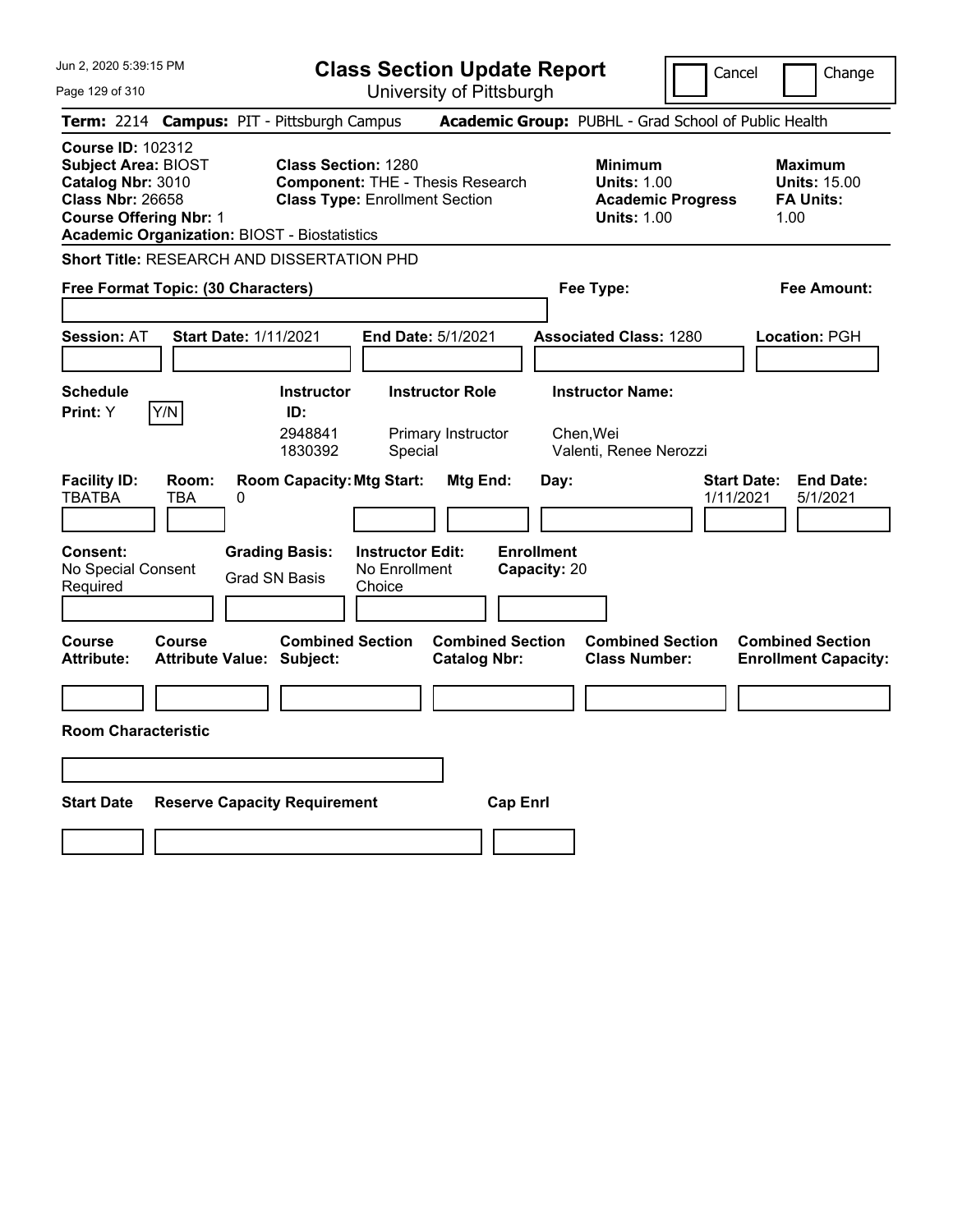| Jun 2, 2020 5:39:15 PM                                                                                                                                                                         | <b>Class Section Update Report</b>                                                                                                      |                                                |                                                                                        | Cancel                          | Change                                                            |
|------------------------------------------------------------------------------------------------------------------------------------------------------------------------------------------------|-----------------------------------------------------------------------------------------------------------------------------------------|------------------------------------------------|----------------------------------------------------------------------------------------|---------------------------------|-------------------------------------------------------------------|
| Page 130 of 310                                                                                                                                                                                |                                                                                                                                         | University of Pittsburgh                       |                                                                                        |                                 |                                                                   |
| Term: 2214 Campus: PIT - Pittsburgh Campus                                                                                                                                                     |                                                                                                                                         |                                                | Academic Group: PUBHL - Grad School of Public Health                                   |                                 |                                                                   |
| <b>Course ID: 102312</b><br><b>Subject Area: BIOST</b><br>Catalog Nbr: 3010<br><b>Class Nbr: 26659</b><br><b>Course Offering Nbr: 1</b><br><b>Academic Organization: BIOST - Biostatistics</b> | <b>Class Section: 1290</b><br><b>Component: THE - Thesis Research</b><br><b>Class Type: Enrollment Section</b>                          |                                                | <b>Minimum</b><br><b>Units: 1.00</b><br><b>Academic Progress</b><br><b>Units: 1.00</b> |                                 | <b>Maximum</b><br><b>Units: 15.00</b><br><b>FA Units:</b><br>1.00 |
| Short Title: RESEARCH AND DISSERTATION PHD                                                                                                                                                     |                                                                                                                                         |                                                |                                                                                        |                                 |                                                                   |
| Free Format Topic: (30 Characters)                                                                                                                                                             |                                                                                                                                         |                                                | Fee Type:                                                                              |                                 | Fee Amount:                                                       |
| <b>Session: AT</b><br><b>Start Date: 1/11/2021</b>                                                                                                                                             | <b>End Date: 5/1/2021</b>                                                                                                               |                                                | <b>Associated Class: 1290</b>                                                          |                                 | Location: PGH                                                     |
| <b>Schedule</b><br>Y/N<br><b>Print: Y</b>                                                                                                                                                      | <b>Instructor</b><br>ID:<br>2953727<br>1830392<br>Special                                                                               | <b>Instructor Role</b><br>Primary Instructor   | <b>Instructor Name:</b><br>Park, Yongseok<br>Valenti, Renee Nerozzi                    |                                 |                                                                   |
| <b>Facility ID:</b><br>Room:<br><b>TBATBA</b><br>TBA<br>0<br><b>Consent:</b><br>No Special Consent<br>Required                                                                                 | <b>Room Capacity: Mtg Start:</b><br><b>Grading Basis:</b><br><b>Instructor Edit:</b><br>No Enrollment<br><b>Grad SN Basis</b><br>Choice | Mtg End:<br><b>Enrollment</b><br>Capacity: 20  | Day:                                                                                   | <b>Start Date:</b><br>1/11/2021 | <b>End Date:</b><br>5/1/2021                                      |
| <b>Course</b><br><b>Course</b><br><b>Attribute:</b><br><b>Attribute Value: Subject:</b>                                                                                                        | <b>Combined Section</b>                                                                                                                 | <b>Combined Section</b><br><b>Catalog Nbr:</b> | <b>Combined Section</b><br><b>Class Number:</b>                                        |                                 | <b>Combined Section</b><br><b>Enrollment Capacity:</b>            |
|                                                                                                                                                                                                |                                                                                                                                         |                                                |                                                                                        |                                 |                                                                   |
| <b>Room Characteristic</b>                                                                                                                                                                     |                                                                                                                                         |                                                |                                                                                        |                                 |                                                                   |
|                                                                                                                                                                                                |                                                                                                                                         |                                                |                                                                                        |                                 |                                                                   |
| <b>Start Date</b>                                                                                                                                                                              | <b>Reserve Capacity Requirement</b>                                                                                                     | <b>Cap Enri</b>                                |                                                                                        |                                 |                                                                   |
|                                                                                                                                                                                                |                                                                                                                                         |                                                |                                                                                        |                                 |                                                                   |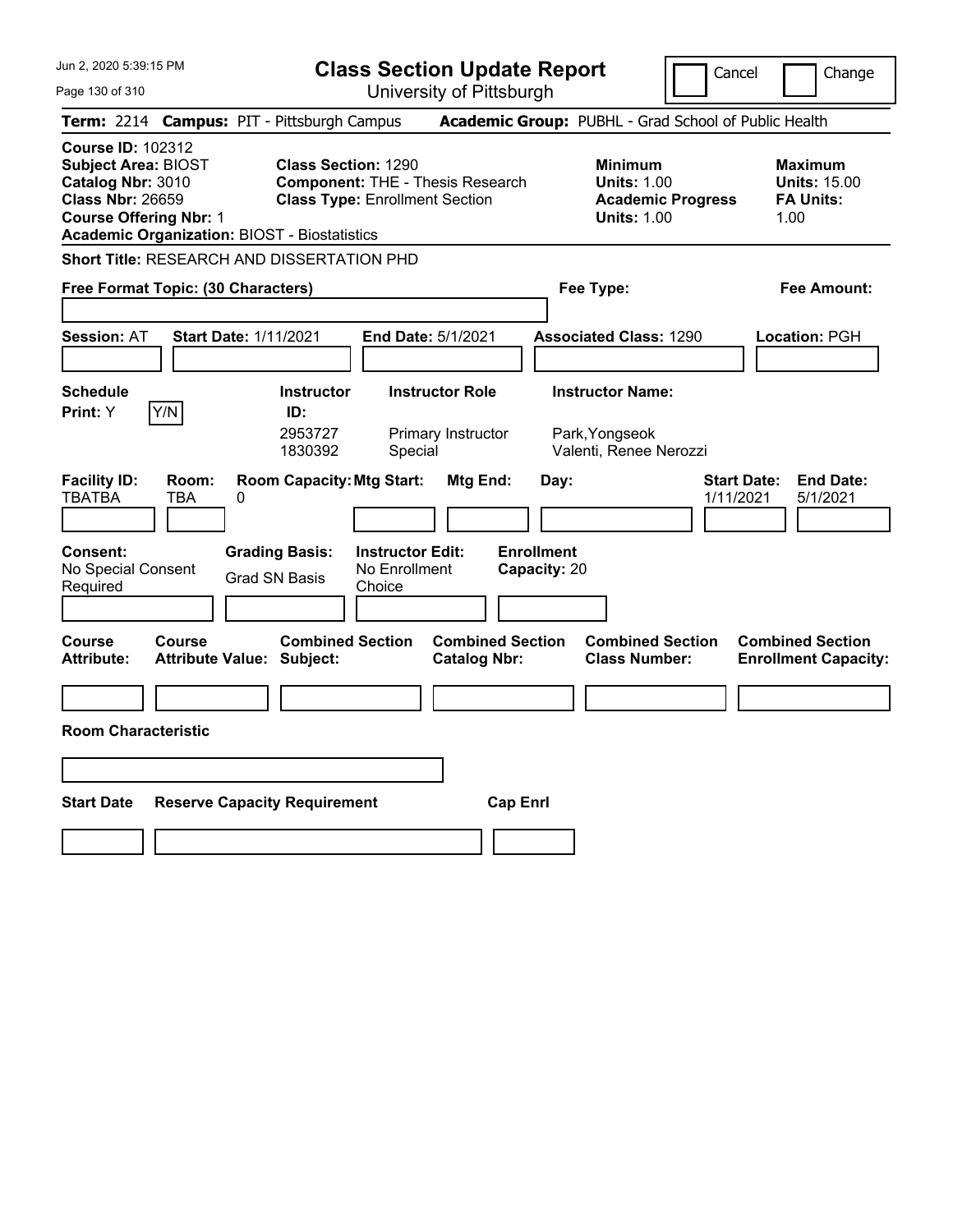| Jun 2, 2020 5:39:15 PM                                                                                                                                                                         | <b>Class Section Update Report</b>                                                                                                      |                                                                                                   | Cancel<br>Change                                                                              |
|------------------------------------------------------------------------------------------------------------------------------------------------------------------------------------------------|-----------------------------------------------------------------------------------------------------------------------------------------|---------------------------------------------------------------------------------------------------|-----------------------------------------------------------------------------------------------|
| Page 131 of 310                                                                                                                                                                                | University of Pittsburgh                                                                                                                |                                                                                                   |                                                                                               |
| Term: 2214 Campus: PIT - Pittsburgh Campus                                                                                                                                                     |                                                                                                                                         | Academic Group: PUBHL - Grad School of Public Health                                              |                                                                                               |
| <b>Course ID: 102312</b><br><b>Subject Area: BIOST</b><br>Catalog Nbr: 3010<br><b>Class Nbr: 27977</b><br><b>Course Offering Nbr: 1</b><br><b>Academic Organization: BIOST - Biostatistics</b> | <b>Class Section: 1295</b><br><b>Component: THE - Thesis Research</b><br><b>Class Type: Enrollment Section</b>                          | <b>Minimum</b><br><b>Units: 1.00</b><br><b>Units: 1.00</b>                                        | <b>Maximum</b><br><b>Units: 15.00</b><br><b>Academic Progress</b><br><b>FA Units:</b><br>1.00 |
| <b>Short Title: RESEARCH AND DISSERTATION PHD</b>                                                                                                                                              |                                                                                                                                         |                                                                                                   |                                                                                               |
| Free Format Topic: (30 Characters)                                                                                                                                                             |                                                                                                                                         | Fee Type:                                                                                         | Fee Amount:                                                                                   |
| <b>Session: AT</b><br><b>Start Date: 1/11/2021</b>                                                                                                                                             | End Date: 5/1/2021                                                                                                                      | <b>Associated Class: 1295</b>                                                                     | <b>Location: PGH</b>                                                                          |
| <b>Schedule</b><br>Y/N<br><b>Print: Y</b>                                                                                                                                                      | <b>Instructor Role</b><br><b>Instructor</b><br>ID:<br>2961199<br>Primary Instructor<br>1830392<br>Special                               | <b>Instructor Name:</b><br>Peddada, Shyamal Das<br>Valenti, Renee Nerozzi                         |                                                                                               |
| <b>Facility ID:</b><br>Room:<br><b>TBATBA</b><br>TBA<br>0<br><b>Consent:</b><br>No Special Consent<br>Required                                                                                 | <b>Room Capacity: Mtg Start:</b><br><b>Grading Basis:</b><br><b>Instructor Edit:</b><br>No Enrollment<br><b>Grad SN Basis</b><br>Choice | <b>Mtg End:</b><br>Day:<br><b>Enrollment</b><br>Capacity: 15                                      | <b>End Date:</b><br><b>Start Date:</b><br>1/11/2021<br>5/1/2021                               |
| <b>Course</b><br><b>Course</b><br><b>Attribute:</b><br><b>Attribute Value: Subject:</b>                                                                                                        | <b>Combined Section</b>                                                                                                                 | <b>Combined Section</b><br><b>Combined Section</b><br><b>Class Number:</b><br><b>Catalog Nbr:</b> | <b>Combined Section</b><br><b>Enrollment Capacity:</b>                                        |
|                                                                                                                                                                                                |                                                                                                                                         |                                                                                                   |                                                                                               |
| <b>Room Characteristic</b>                                                                                                                                                                     |                                                                                                                                         |                                                                                                   |                                                                                               |
|                                                                                                                                                                                                |                                                                                                                                         |                                                                                                   |                                                                                               |
| <b>Start Date</b><br><b>Reserve Capacity Requirement</b>                                                                                                                                       |                                                                                                                                         | <b>Cap Enrl</b>                                                                                   |                                                                                               |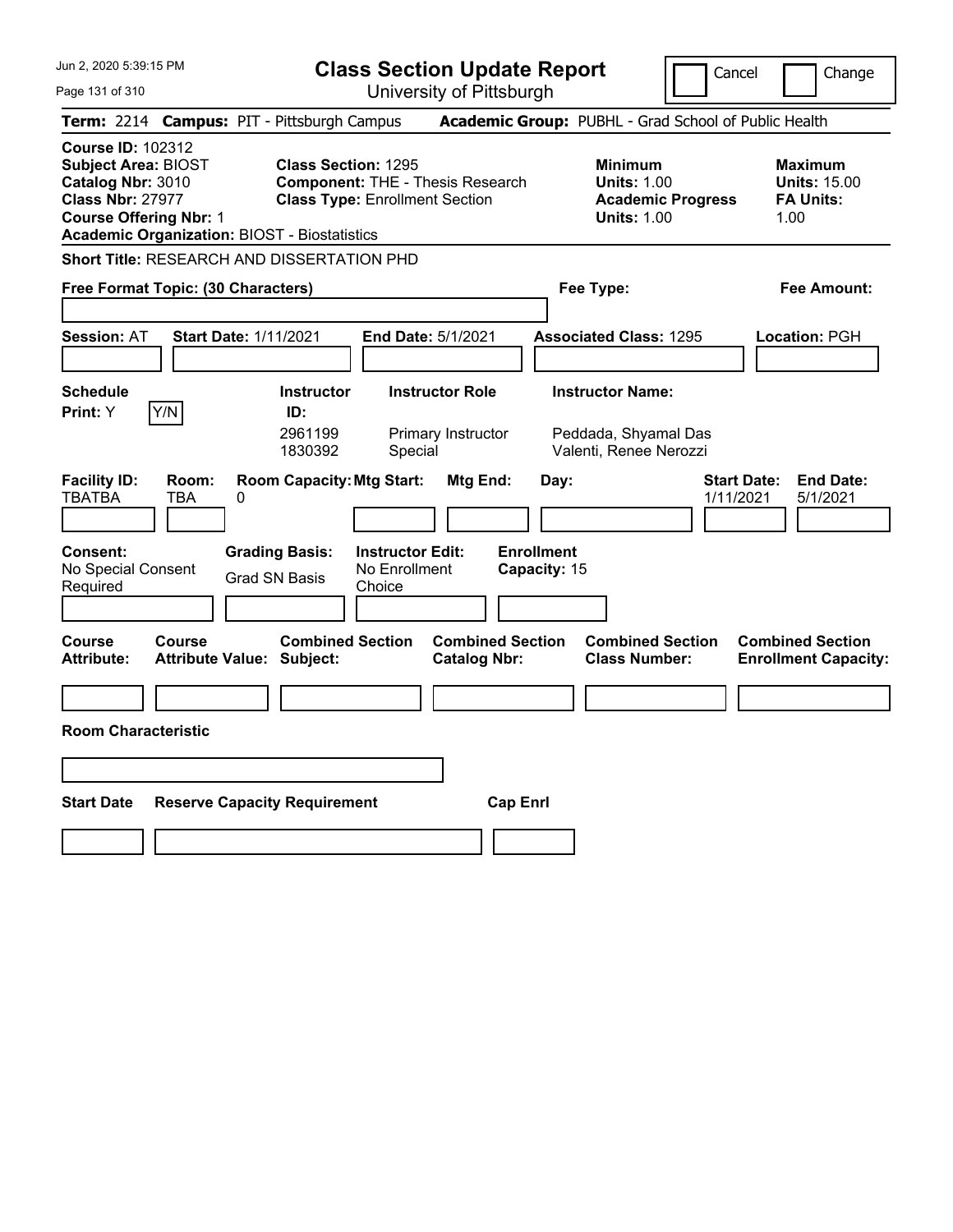| Jun 2, 2020 5:39:15 PM                                                                                                                                                                         | <b>Class Section Update Report</b>                                                                                                      |                                                                                  | Cancel                          | Change                                                            |
|------------------------------------------------------------------------------------------------------------------------------------------------------------------------------------------------|-----------------------------------------------------------------------------------------------------------------------------------------|----------------------------------------------------------------------------------|---------------------------------|-------------------------------------------------------------------|
| Page 132 of 310                                                                                                                                                                                | University of Pittsburgh                                                                                                                |                                                                                  |                                 |                                                                   |
| Term: 2214 Campus: PIT - Pittsburgh Campus                                                                                                                                                     |                                                                                                                                         | Academic Group: PUBHL - Grad School of Public Health                             |                                 |                                                                   |
| <b>Course ID: 102312</b><br><b>Subject Area: BIOST</b><br>Catalog Nbr: 3010<br><b>Class Nbr: 27978</b><br><b>Course Offering Nbr: 1</b><br><b>Academic Organization: BIOST - Biostatistics</b> | <b>Class Section: 1296</b><br><b>Component: THE - Thesis Research</b><br><b>Class Type: Enrollment Section</b>                          | <b>Minimum</b><br><b>Units: 1.00</b><br><b>Units: 1.00</b>                       | <b>Academic Progress</b>        | <b>Maximum</b><br><b>Units: 15.00</b><br><b>FA Units:</b><br>1.00 |
| <b>Short Title: RESEARCH AND DISSERTATION PHD</b>                                                                                                                                              |                                                                                                                                         |                                                                                  |                                 |                                                                   |
| Free Format Topic: (30 Characters)                                                                                                                                                             |                                                                                                                                         | Fee Type:                                                                        |                                 | Fee Amount:                                                       |
| <b>Start Date: 1/11/2021</b><br><b>Session: AT</b>                                                                                                                                             | End Date: 5/1/2021                                                                                                                      | <b>Associated Class: 1296</b>                                                    |                                 | <b>Location: PGH</b>                                              |
| <b>Schedule</b><br>Y/N<br>Print: Y                                                                                                                                                             | <b>Instructor Role</b><br><b>Instructor</b><br>ID:<br>3672143<br>Primary Instructor<br>1830392<br>Special                               | <b>Instructor Name:</b><br>Carlson, Jenna Colavincenzo<br>Valenti, Renee Nerozzi |                                 |                                                                   |
| <b>Facility ID:</b><br>Room:<br><b>TBATBA</b><br>TBA<br>0<br><b>Consent:</b><br>No Special Consent<br>Required                                                                                 | <b>Room Capacity: Mtg Start:</b><br><b>Instructor Edit:</b><br><b>Grading Basis:</b><br>No Enrollment<br><b>Grad SN Basis</b><br>Choice | Mtg End:<br>Day:<br><b>Enrollment</b><br>Capacity: 15                            | <b>Start Date:</b><br>1/11/2021 | <b>End Date:</b><br>5/1/2021                                      |
| Course<br>Course<br><b>Attribute:</b><br><b>Attribute Value: Subject:</b>                                                                                                                      | <b>Combined Section</b><br><b>Catalog Nbr:</b>                                                                                          | <b>Combined Section</b><br><b>Combined Section</b><br><b>Class Number:</b>       |                                 | <b>Combined Section</b><br><b>Enrollment Capacity:</b>            |
|                                                                                                                                                                                                |                                                                                                                                         |                                                                                  |                                 |                                                                   |
| <b>Room Characteristic</b>                                                                                                                                                                     |                                                                                                                                         |                                                                                  |                                 |                                                                   |
|                                                                                                                                                                                                |                                                                                                                                         |                                                                                  |                                 |                                                                   |
| <b>Start Date</b><br><b>Reserve Capacity Requirement</b>                                                                                                                                       |                                                                                                                                         | <b>Cap Enri</b>                                                                  |                                 |                                                                   |
|                                                                                                                                                                                                |                                                                                                                                         |                                                                                  |                                 |                                                                   |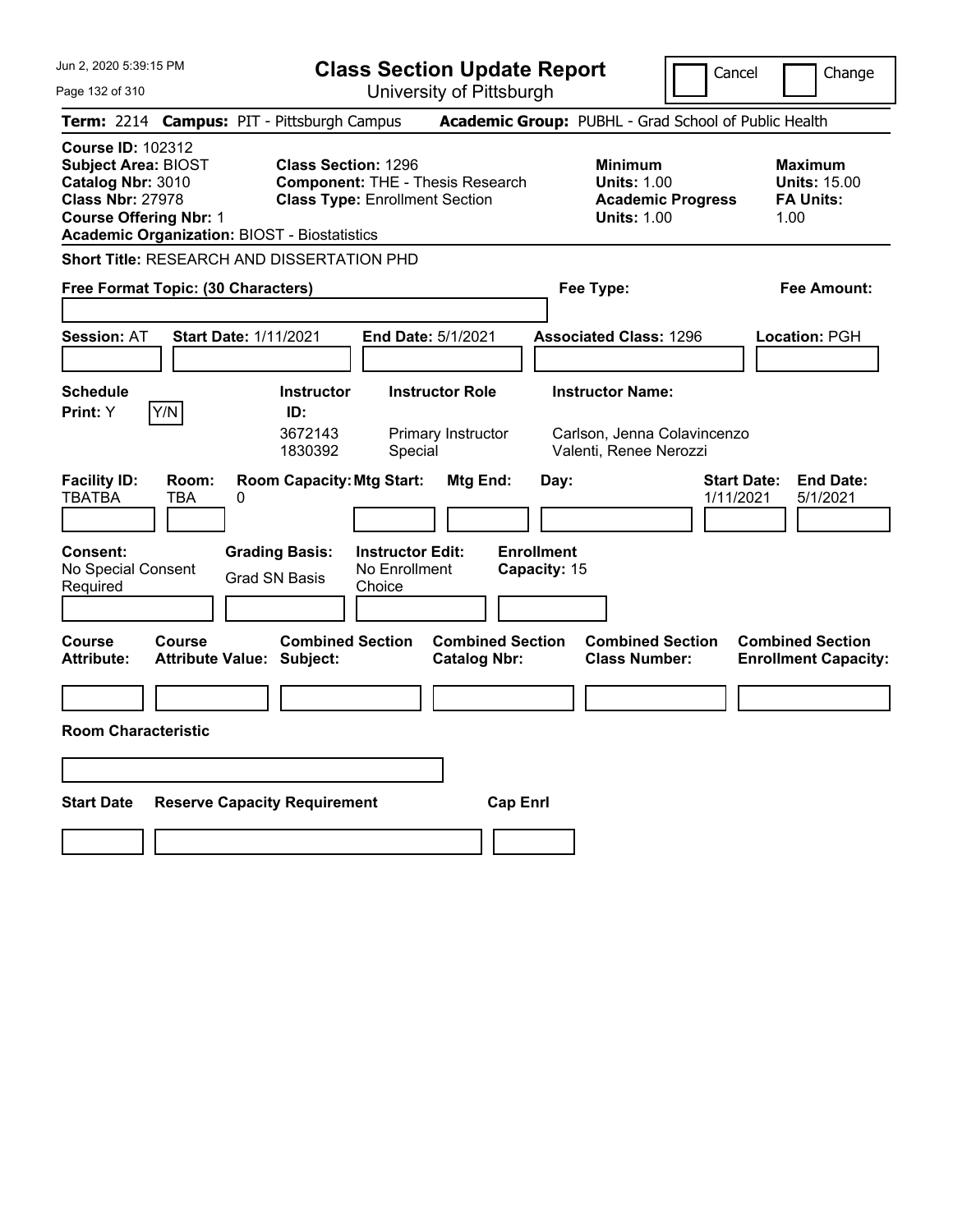| Jun 2, 2020 5:39:15 PM                                                                                                                                                                         | <b>Class Section Update Report</b>                                                                                                                  |                                                                                        | Cancel<br>Change                                                  |
|------------------------------------------------------------------------------------------------------------------------------------------------------------------------------------------------|-----------------------------------------------------------------------------------------------------------------------------------------------------|----------------------------------------------------------------------------------------|-------------------------------------------------------------------|
| Page 133 of 310                                                                                                                                                                                | University of Pittsburgh                                                                                                                            |                                                                                        |                                                                   |
| Term: 2214 Campus: PIT - Pittsburgh Campus                                                                                                                                                     |                                                                                                                                                     | Academic Group: PUBHL - Grad School of Public Health                                   |                                                                   |
| <b>Course ID: 102312</b><br><b>Subject Area: BIOST</b><br>Catalog Nbr: 3010<br><b>Class Nbr: 27979</b><br><b>Course Offering Nbr: 1</b><br><b>Academic Organization: BIOST - Biostatistics</b> | <b>Class Section: 1297</b><br><b>Component: THE - Thesis Research</b><br><b>Class Type: Enrollment Section</b>                                      | <b>Minimum</b><br><b>Units: 1.00</b><br><b>Academic Progress</b><br><b>Units: 1.00</b> | <b>Maximum</b><br><b>Units: 15.00</b><br><b>FA Units:</b><br>1.00 |
| <b>Short Title: RESEARCH AND DISSERTATION PHD</b>                                                                                                                                              |                                                                                                                                                     |                                                                                        |                                                                   |
| Free Format Topic: (30 Characters)                                                                                                                                                             |                                                                                                                                                     | Fee Type:                                                                              | Fee Amount:                                                       |
| <b>Start Date: 1/11/2021</b><br><b>Session: AT</b>                                                                                                                                             | <b>End Date: 5/1/2021</b>                                                                                                                           | <b>Associated Class: 1297</b>                                                          | Location: PGH                                                     |
| <b>Schedule</b><br>Y/N<br>Print: Y                                                                                                                                                             | <b>Instructor</b><br><b>Instructor Role</b><br>ID:<br>2963270<br>Primary Instructor<br>1830392<br>Special                                           | <b>Instructor Name:</b><br>Tang,Lu<br>Valenti, Renee Nerozzi                           |                                                                   |
| <b>Facility ID:</b><br>Room:<br><b>TBATBA</b><br><b>TBA</b><br>0<br>Consent:<br>No Special Consent<br>Required                                                                                 | <b>Room Capacity: Mtg Start:</b><br>Mtg End:<br><b>Grading Basis:</b><br><b>Instructor Edit:</b><br>No Enrollment<br><b>Grad SN Basis</b><br>Choice | Day:<br><b>Enrollment</b><br>Capacity: 15                                              | <b>Start Date:</b><br><b>End Date:</b><br>1/11/2021<br>5/1/2021   |
| Course<br>Course<br><b>Attribute:</b><br><b>Attribute Value: Subject:</b>                                                                                                                      | <b>Combined Section</b><br><b>Catalog Nbr:</b>                                                                                                      | <b>Combined Section</b><br><b>Combined Section</b><br><b>Class Number:</b>             | <b>Combined Section</b><br><b>Enrollment Capacity:</b>            |
|                                                                                                                                                                                                |                                                                                                                                                     |                                                                                        |                                                                   |
| <b>Room Characteristic</b>                                                                                                                                                                     |                                                                                                                                                     |                                                                                        |                                                                   |
|                                                                                                                                                                                                |                                                                                                                                                     |                                                                                        |                                                                   |
| <b>Start Date</b><br><b>Reserve Capacity Requirement</b>                                                                                                                                       |                                                                                                                                                     | <b>Cap Enri</b>                                                                        |                                                                   |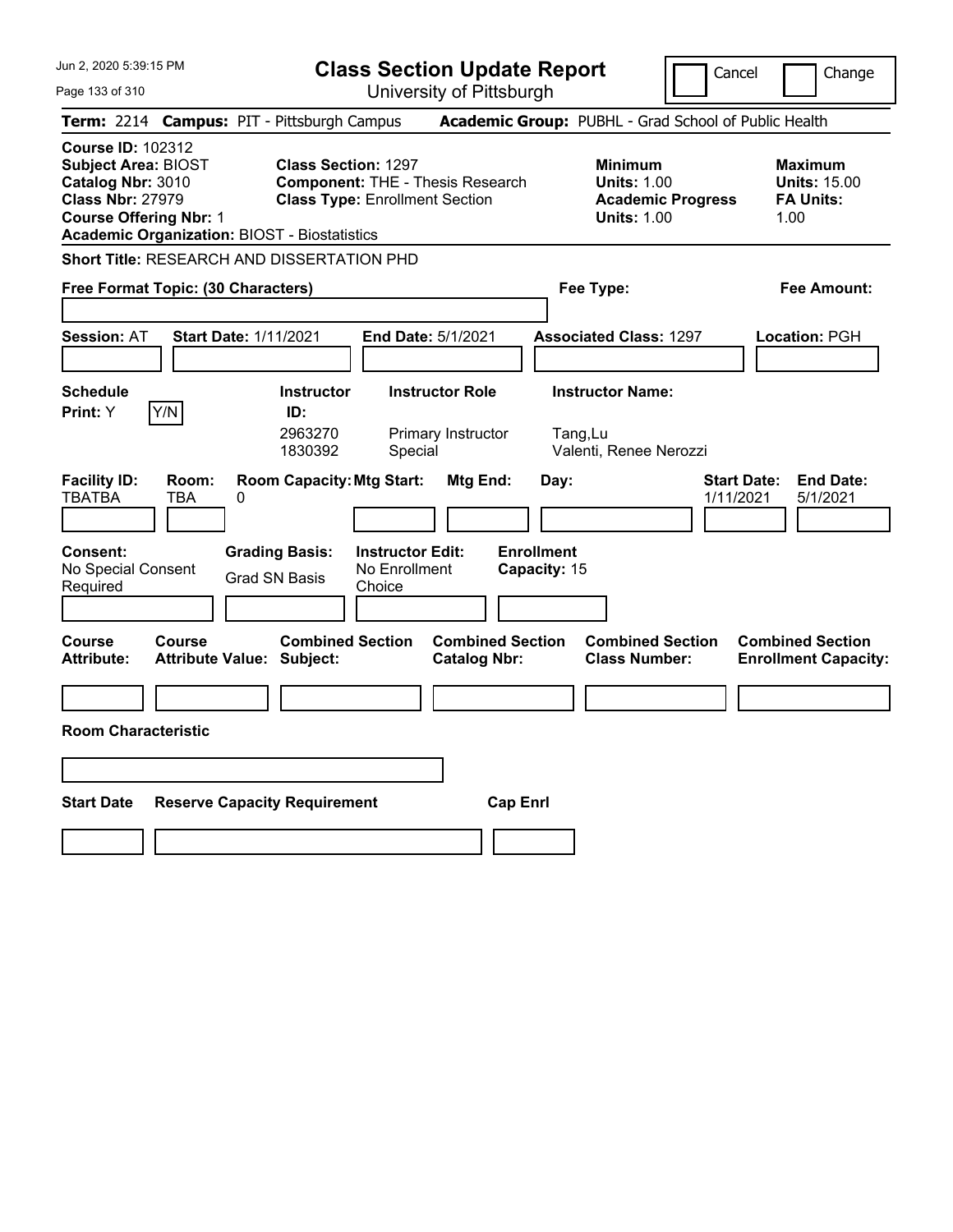Jun 2, 2020 5:39:15 PM Page 134 of 310 **Class Section Update Report** University of Pittsburgh Cancel Change **Term:** 2214 **Campus:** PIT - Pittsburgh Campus **Academic Group:** PUBHL - Grad School of Public Health **Course ID:** 172028 **Subject Area: EOH Class Section: 1030 Minimum Maximum Maximum Catalog Nbr:** 2013 **Component:** LEC - Lecture **Units:** 2.00 **Units:** 2.00 **Class Nbr:** 13551 **Class Type:** Enrollment Section **Academic Progress FA Units: Course Offering Nbr:** 1 **Units:** 2.00 2.00 **Academic Organization:** EOH - Environmntal & Occupatnal Hlt **Short Title:** ENVIRONMENTAL HEALTH & DISEASE **Free Format Topic: (30 Characters) Fee Type: Fee Amount: Session:** AT **Start Date:** 1/11/2021 **End Date:** 5/1/2021 **Associated Class:** 1030 **Location:** PGH **Schedule Instructor Instructor Role Instructor Name: Print:**  $Y$   $|Y/N|$  **ID:** 2922409 Primary Instructor Barchowsky,Aaron 2945679 Special Snyder, Bryanna M 2903229 Special Weaver, Matthew S **Facility ID: Room: Room Capacity:Mtg Start: Mtg End: Day: Start Date: End Date:** PUBHL00G23 00G23 199 5:00 PM 6:25 PM Tu 1/11/2021 5/1/2021 **Consent: Grading Basis: Instructor Edit: Enrollment** No Special Consent Required Grad Letter Grade No Enrollment **Choice Capacity:** 150 **Course Course Combined Section Combined Section Combined Section Combined Section**  Attribute: Attribute Value: Subject: Catalog Nbr: Class Number: Enrollment Capacity: IDM WEB UCIS GLBST UCIS UGH **Room Characteristic** PeopleSoft - Scheduled (PS) **Start Date Reserve Capacity Requirement Cap Enrl**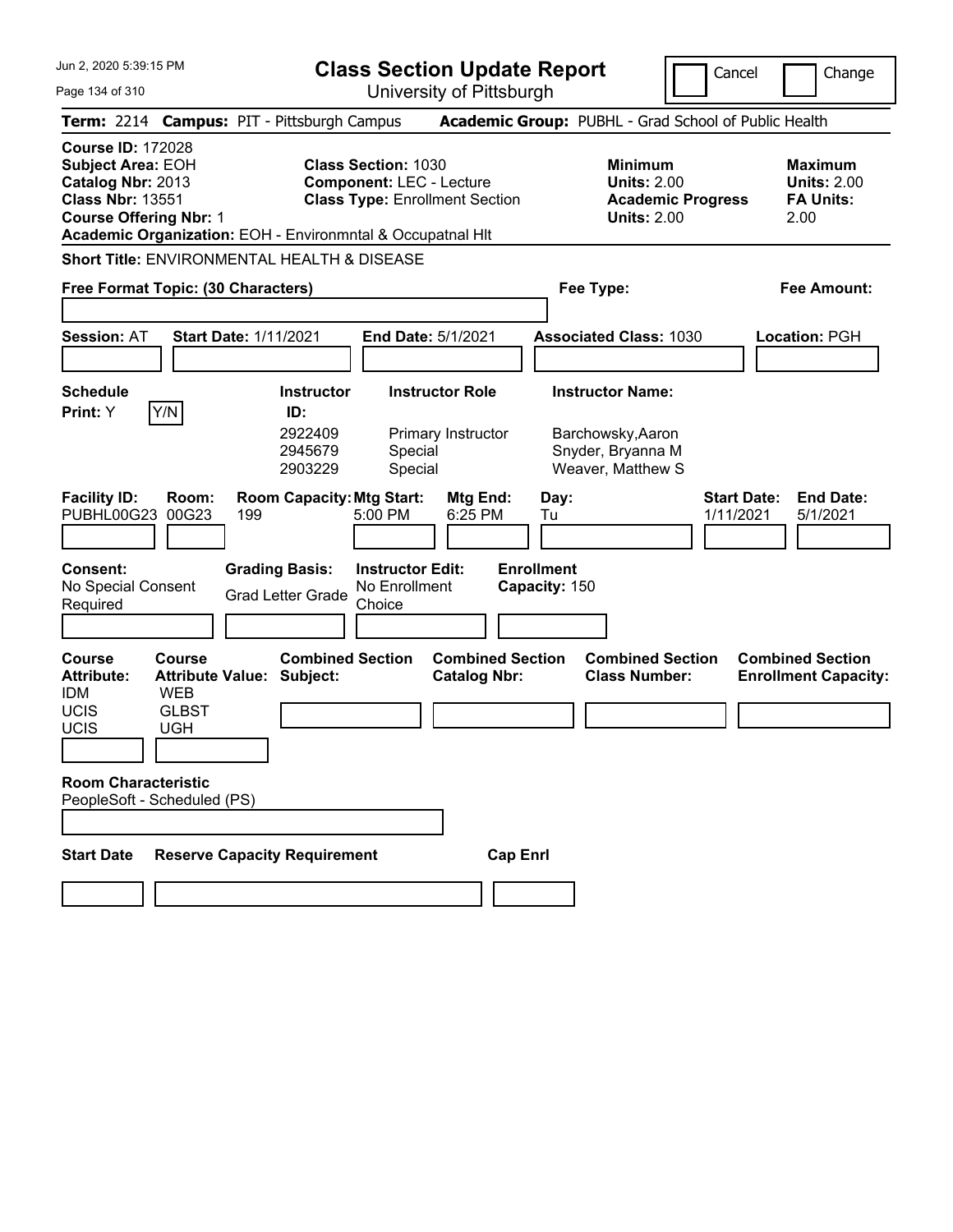**Class Section Update Report** University of Pittsburgh

Cancel Change

Page 135 of 310

| Term: 2214 Campus: PIT - Pittsburgh Campus                                                                                                                                                          |                                            |   |                                                                                                                |                                                    |                                                |                 |                                   |                         |                                                                                        |           | Academic Group: PUBHL - Grad School of Public Health              |
|-----------------------------------------------------------------------------------------------------------------------------------------------------------------------------------------------------|--------------------------------------------|---|----------------------------------------------------------------------------------------------------------------|----------------------------------------------------|------------------------------------------------|-----------------|-----------------------------------|-------------------------|----------------------------------------------------------------------------------------|-----------|-------------------------------------------------------------------|
| <b>Course ID: 108470</b><br><b>Subject Area: EOH</b><br>Catalog Nbr: 2021<br><b>Class Nbr: 24480</b><br><b>Course Offering Nbr: 1</b><br>Academic Organization: EOH - Environmntal & Occupatnal HIt |                                            |   | <b>Class Section: 1080</b><br><b>Component: THE - Thesis Research</b><br><b>Class Type: Enrollment Section</b> |                                                    |                                                |                 |                                   |                         | <b>Minimum</b><br><b>Units: 1.00</b><br><b>Academic Progress</b><br><b>Units: 1.00</b> |           | <b>Maximum</b><br><b>Units: 15.00</b><br><b>FA Units:</b><br>1.00 |
| <b>Short Title: SPECIAL STUDIES</b>                                                                                                                                                                 |                                            |   |                                                                                                                |                                                    |                                                |                 |                                   |                         |                                                                                        |           |                                                                   |
| Free Format Topic: (30 Characters)                                                                                                                                                                  |                                            |   |                                                                                                                |                                                    |                                                |                 |                                   | Fee Type:               |                                                                                        |           | <b>Fee Amount:</b>                                                |
| <b>Session: AT</b>                                                                                                                                                                                  | <b>Start Date: 1/11/2021</b>               |   |                                                                                                                | End Date: 5/1/2021                                 |                                                |                 |                                   |                         | <b>Associated Class: 1080</b>                                                          |           | Location: PGH                                                     |
| <b>Schedule</b>                                                                                                                                                                                     |                                            |   | <b>Instructor</b>                                                                                              |                                                    | <b>Instructor Role</b>                         |                 |                                   | <b>Instructor Name:</b> |                                                                                        |           |                                                                   |
| Print: Y                                                                                                                                                                                            | Y/N                                        |   | ID:<br>2924254<br>2945679<br>2903229                                                                           | Special<br>Special                                 | Primary Instructor                             |                 |                                   | Peterson, James         | Snyder, Bryanna M<br>Weaver, Matthew S                                                 |           |                                                                   |
| <b>Facility ID:</b><br><b>TBATBA</b>                                                                                                                                                                | Room:<br><b>TBA</b>                        | 0 | <b>Room Capacity: Mtg Start:</b>                                                                               |                                                    | Mtg End:                                       |                 | Day:                              |                         |                                                                                        | 1/11/2021 | <b>End Date:</b><br><b>Start Date:</b><br>5/1/2021                |
| Consent:<br>No Special Consent<br>Required                                                                                                                                                          |                                            |   | <b>Grading Basis:</b><br><b>Grad SN Basis</b>                                                                  | <b>Instructor Edit:</b><br>No Enrollment<br>Choice |                                                |                 | <b>Enrollment</b><br>Capacity: 20 |                         |                                                                                        |           |                                                                   |
| Course<br><b>Attribute:</b>                                                                                                                                                                         | Course<br><b>Attribute Value: Subject:</b> |   | <b>Combined Section</b>                                                                                        |                                                    | <b>Combined Section</b><br><b>Catalog Nbr:</b> |                 |                                   |                         | <b>Combined Section</b><br><b>Class Number:</b>                                        |           | <b>Combined Section</b><br><b>Enrollment Capacity:</b>            |
|                                                                                                                                                                                                     |                                            |   |                                                                                                                |                                                    |                                                |                 |                                   |                         |                                                                                        |           |                                                                   |
| <b>Room Characteristic</b>                                                                                                                                                                          |                                            |   |                                                                                                                |                                                    |                                                |                 |                                   |                         |                                                                                        |           |                                                                   |
|                                                                                                                                                                                                     |                                            |   |                                                                                                                |                                                    |                                                |                 |                                   |                         |                                                                                        |           |                                                                   |
| <b>Start Date</b>                                                                                                                                                                                   |                                            |   | <b>Reserve Capacity Requirement</b>                                                                            |                                                    |                                                | <b>Cap Enrl</b> |                                   |                         |                                                                                        |           |                                                                   |
|                                                                                                                                                                                                     |                                            |   |                                                                                                                |                                                    |                                                |                 |                                   |                         |                                                                                        |           |                                                                   |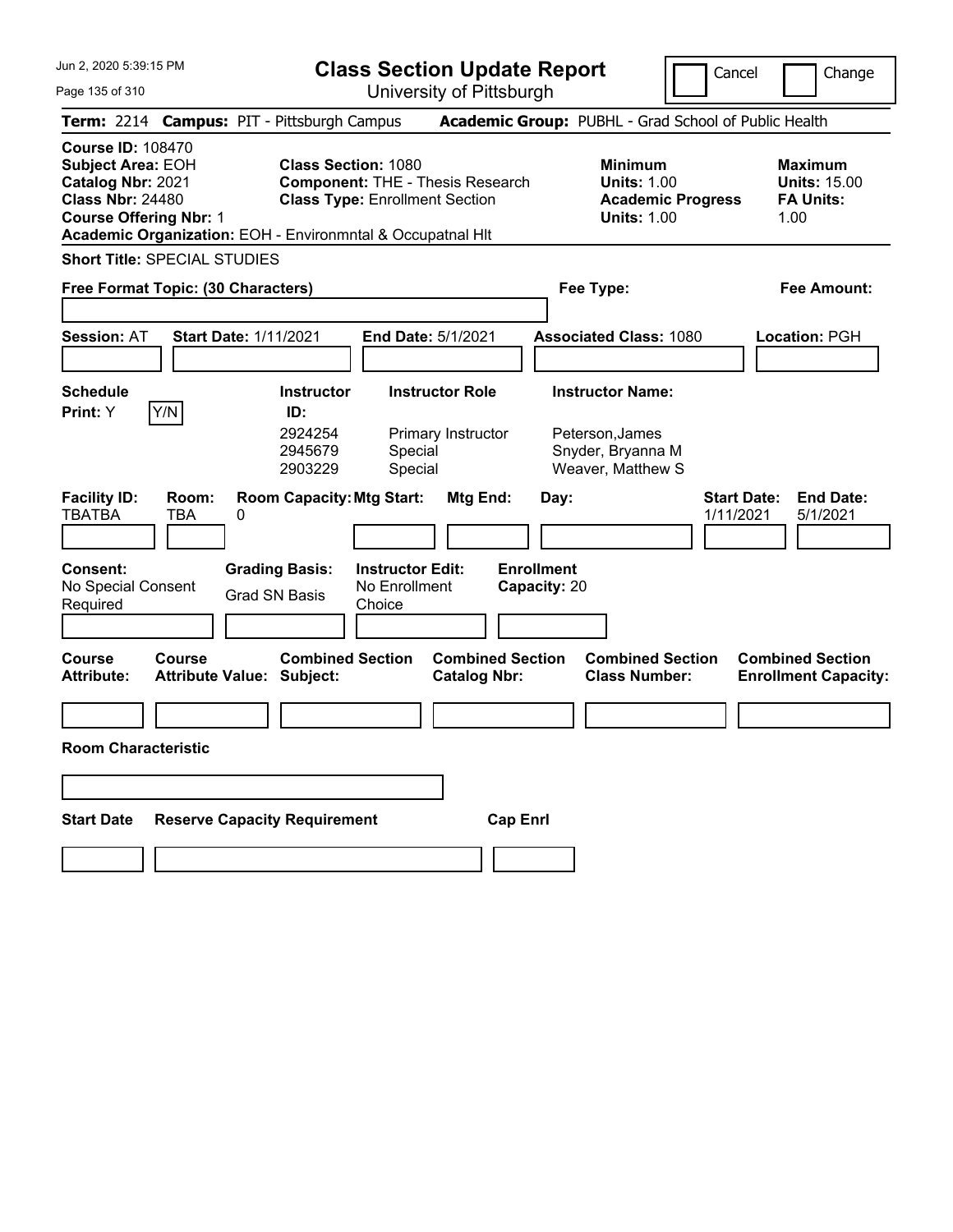Jun 2, 2020 5:39:15 PM Page 136 of 310 **Class Section Update Report** University of Pittsburgh Cancel Change **Term:** 2214 **Campus:** PIT - Pittsburgh Campus **Academic Group:** PUBHL - Grad School of Public Health **Course ID:** 150029 **Subject Area: EOH Class Section: 1050 Minimum Maximum Maximum Catalog Nbr:** 2108 **Component:** PRA - Practicum **Units:** 2.00 **Units:** 2.00 **Class Nbr:** 13563 **Class Type:** Enrollment Section **Academic Progress FA Units: Course Offering Nbr:** 1 **Units:** 2.00 2.00 **Academic Organization:** EOH - Environmntal & Occupatnal Hlt **Short Title:** ENVIRON & OCUPTNL HEALTH PRAC **Free Format Topic: (30 Characters) Fee Type: Fee Amount: Session:** AT **Start Date:** 1/11/2021 **End Date:** 5/1/2021 **Associated Class:** 1050 **Location:** PGH **Schedule Instructor Instructor Role Instructor Name: Print:**  $Y$   $|Y/N|$  **ID:** 2924254 Primary Instructor Peterson,James 2945679 Special Snyder, Bryanna M 2903229 Special Weaver, Matthew S **Facility ID: Room: Room Capacity:Mtg Start: Mtg End: Day: Start Date: End Date:** TBATBA TBA 0 1/11/2021 5/1/2021 **Consent: Grading Basis: Instructor Edit: Enrollment** No Special Consent Required Grad LG/SU3 Basis Class Instructor Table Edit **Capacity:** 15 **Course Course Combined Section Combined Section Combined Section Combined Section**  Attribute Value: Subject: Catalog Nbr: Class Number: Enrollment Capacity: **Room Characteristic Start Date Reserve Capacity Requirement Cap Enrl**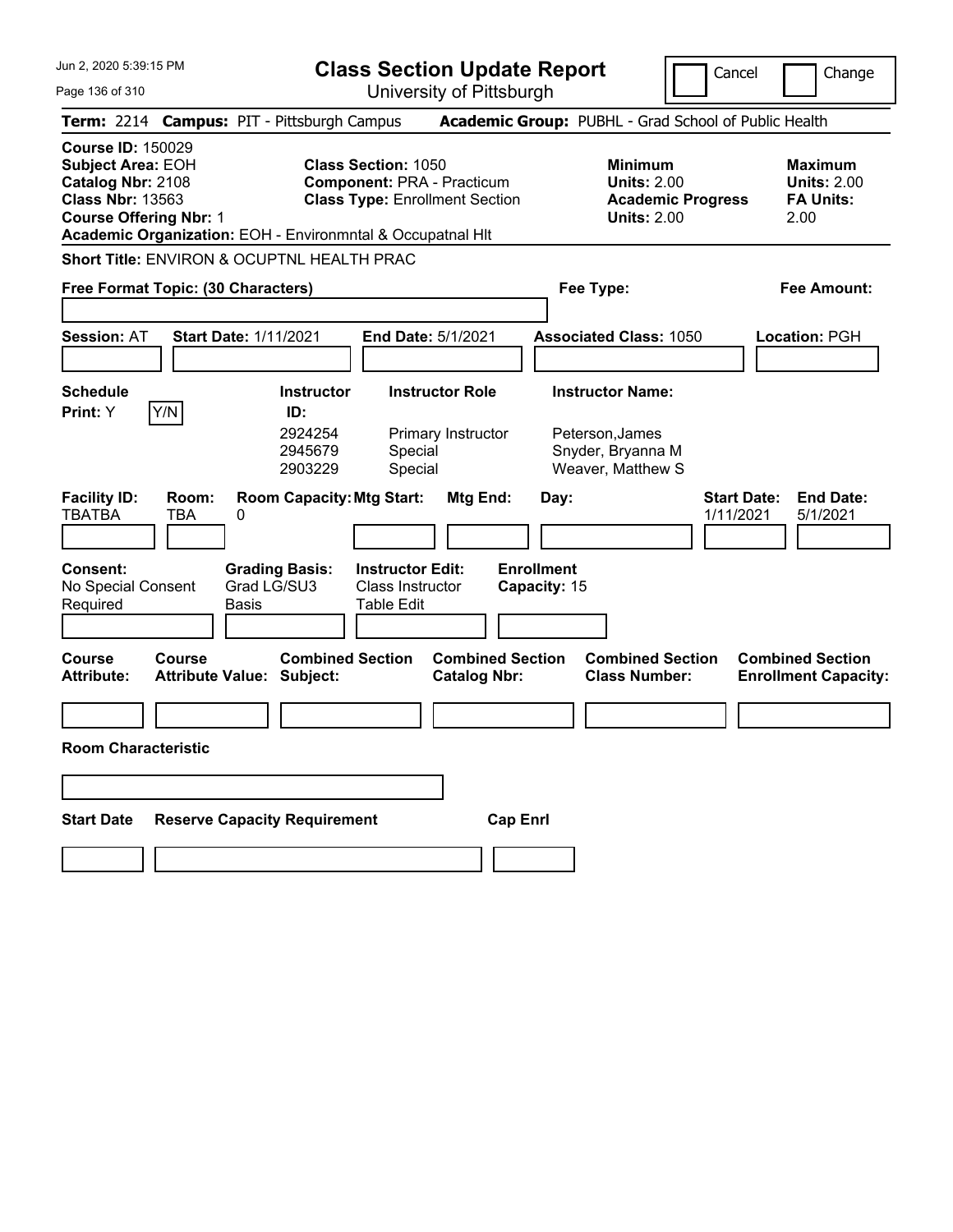Page 137 of 310

**Class Section Update Report**

Cancel **Change** 

University of Pittsburgh

|                                                                                                                                                                                                                                                                                                           |                |                                                             |                                                    | University ULT ittsburght                      |                                                                                        |                                                                                                    |                                                                  |                                                        |
|-----------------------------------------------------------------------------------------------------------------------------------------------------------------------------------------------------------------------------------------------------------------------------------------------------------|----------------|-------------------------------------------------------------|----------------------------------------------------|------------------------------------------------|----------------------------------------------------------------------------------------|----------------------------------------------------------------------------------------------------|------------------------------------------------------------------|--------------------------------------------------------|
|                                                                                                                                                                                                                                                                                                           |                | Term: 2214 Campus: PIT - Pittsburgh Campus                  |                                                    |                                                |                                                                                        | Academic Group: PUBHL - Grad School of Public Health                                               |                                                                  |                                                        |
| <b>Course ID: 150063</b><br><b>Class Section: 1010</b><br><b>Subject Area: EOH</b><br>Catalog Nbr: 2109<br>Component: CLQ - Colloquium<br><b>Class Type: Enrollment Section</b><br><b>Class Nbr: 13543</b><br><b>Course Offering Nbr: 1</b><br>Academic Organization: EOH - Environmntal & Occupatnal HIt |                |                                                             |                                                    |                                                | <b>Minimum</b><br><b>Units: 1.00</b><br><b>Academic Progress</b><br><b>Units: 1.00</b> |                                                                                                    | <b>Maximum</b><br><b>Units: 1.00</b><br><b>FA Units:</b><br>1.00 |                                                        |
|                                                                                                                                                                                                                                                                                                           |                | Short Title: MOLECLR TOXICOLOGY JOURN CLUB                  |                                                    |                                                |                                                                                        |                                                                                                    |                                                                  |                                                        |
| Free Format Topic: (30 Characters)                                                                                                                                                                                                                                                                        |                |                                                             |                                                    |                                                |                                                                                        | Fee Type:                                                                                          |                                                                  | Fee Amount:                                            |
|                                                                                                                                                                                                                                                                                                           |                |                                                             |                                                    |                                                |                                                                                        |                                                                                                    |                                                                  |                                                        |
| <b>Session: AT</b>                                                                                                                                                                                                                                                                                        |                | <b>Start Date: 1/11/2021</b>                                | End Date: 5/1/2021                                 |                                                |                                                                                        | <b>Associated Class: 1010</b>                                                                      |                                                                  | Location: PGH                                          |
|                                                                                                                                                                                                                                                                                                           |                |                                                             |                                                    |                                                |                                                                                        |                                                                                                    |                                                                  |                                                        |
| <b>Schedule</b>                                                                                                                                                                                                                                                                                           |                | Instructor                                                  |                                                    | <b>Instructor Role</b>                         |                                                                                        | <b>Instructor Name:</b>                                                                            |                                                                  |                                                        |
| Print: Y                                                                                                                                                                                                                                                                                                  | Y/N            | ID:<br>1295246<br>2903819<br>2945679<br>2903229             | Special<br>Special                                 | Primary Instructor<br>Primary Instructor       |                                                                                        | Fitz, Nicholas Francis<br>Koldamova, Radosveta Pentcheva<br>Snyder, Bryanna M<br>Weaver, Matthew S |                                                                  |                                                        |
| <b>Facility ID:</b><br><b>PUBHL04140</b>                                                                                                                                                                                                                                                                  | Room:<br>04140 | <b>Room Capacity: Mtg Start:</b><br>14                      | 11:00 AM                                           | Mtg End:<br>11:55 AM                           | Day:<br>Th                                                                             |                                                                                                    | <b>Start Date:</b><br>1/11/2021                                  | <b>End Date:</b><br>5/1/2021                           |
| <b>Consent:</b><br>No Special Consent<br>Required                                                                                                                                                                                                                                                         |                | <b>Grading Basis:</b><br>Grad LG/SU3<br>Basis               | <b>Instructor Edit:</b><br>No Enrollment<br>Choice |                                                | <b>Enrollment</b><br>Capacity: 14                                                      |                                                                                                    |                                                                  |                                                        |
| <b>Course</b><br>Attribute:                                                                                                                                                                                                                                                                               | <b>Course</b>  | <b>Combined Section</b><br><b>Attribute Value: Subject:</b> |                                                    | <b>Combined Section</b><br><b>Catalog Nbr:</b> |                                                                                        | <b>Combined Section</b><br><b>Class Number:</b>                                                    |                                                                  | <b>Combined Section</b><br><b>Enrollment Capacity:</b> |
|                                                                                                                                                                                                                                                                                                           |                |                                                             |                                                    |                                                |                                                                                        |                                                                                                    |                                                                  |                                                        |
| <b>Room Characteristic</b>                                                                                                                                                                                                                                                                                |                |                                                             |                                                    |                                                |                                                                                        |                                                                                                    |                                                                  |                                                        |
|                                                                                                                                                                                                                                                                                                           |                |                                                             |                                                    |                                                |                                                                                        |                                                                                                    |                                                                  |                                                        |
| <b>Start Date</b>                                                                                                                                                                                                                                                                                         |                | <b>Reserve Capacity Requirement</b>                         |                                                    | <b>Cap Enrl</b>                                |                                                                                        |                                                                                                    |                                                                  |                                                        |
|                                                                                                                                                                                                                                                                                                           |                |                                                             |                                                    |                                                |                                                                                        |                                                                                                    |                                                                  |                                                        |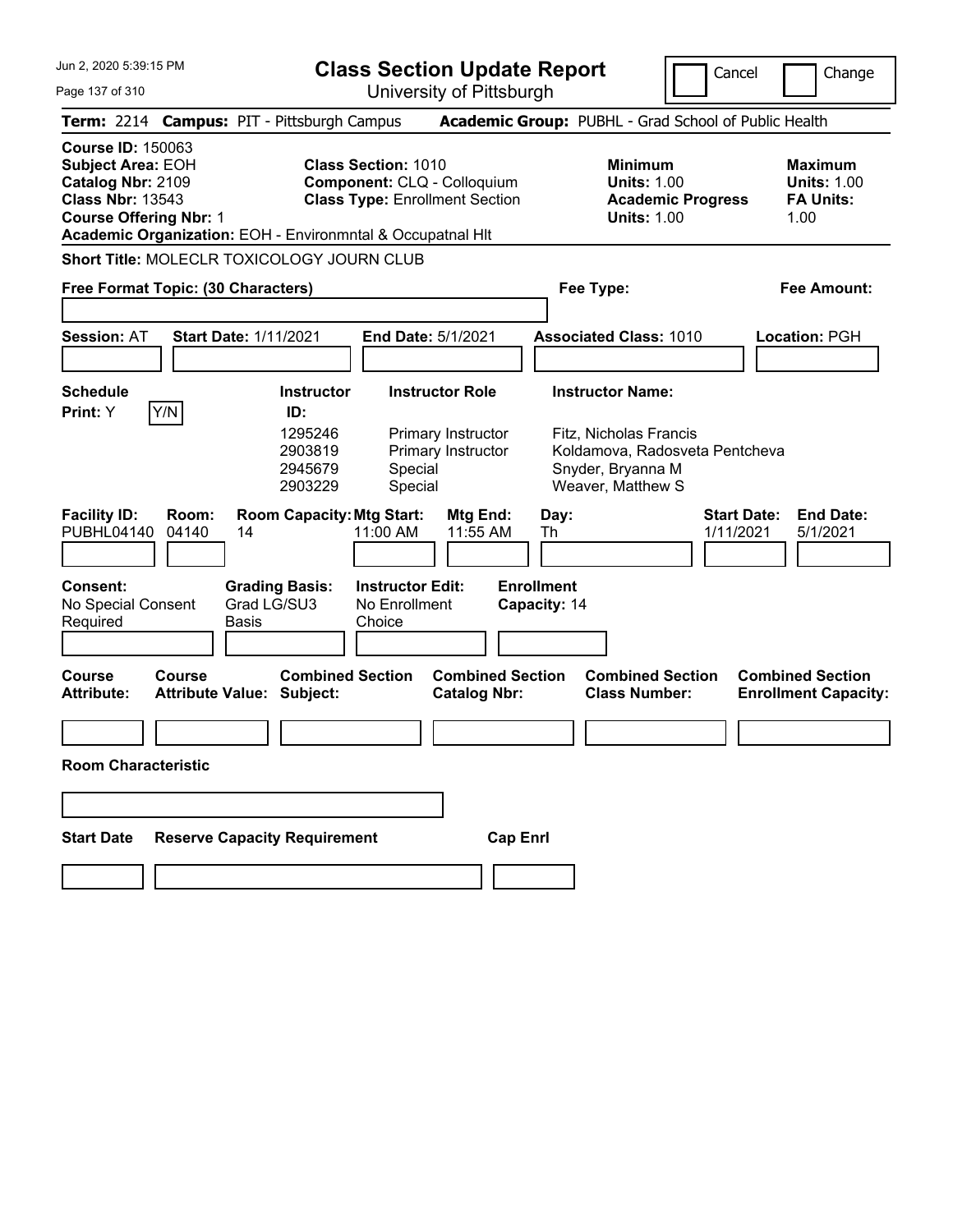**Class Section Update Report**

University of Pittsburgh

Cancel Change

Page 138 of 310

|                                                                                           |                                                                                                                                                                                                                                                                                                                 | Term: 2214 Campus: PIT - Pittsburgh Campus                                                                                                        |                                                    |                                                                                                                                                                                                                                            |                                           | Academic Group: PUBHL - Grad School of Public Health                                                                                                                                                                                                       |                                                                  |                                                        |
|-------------------------------------------------------------------------------------------|-----------------------------------------------------------------------------------------------------------------------------------------------------------------------------------------------------------------------------------------------------------------------------------------------------------------|---------------------------------------------------------------------------------------------------------------------------------------------------|----------------------------------------------------|--------------------------------------------------------------------------------------------------------------------------------------------------------------------------------------------------------------------------------------------|-------------------------------------------|------------------------------------------------------------------------------------------------------------------------------------------------------------------------------------------------------------------------------------------------------------|------------------------------------------------------------------|--------------------------------------------------------|
|                                                                                           | <b>Course ID: 150027</b><br><b>Class Section: 1010</b><br><b>Subject Area: EOH</b><br>Catalog Nbr: 2110<br><b>Component: PRA - Practicum</b><br><b>Class Nbr: 13544</b><br><b>Class Type: Enrollment Section</b><br><b>Course Offering Nbr: 1</b><br>Academic Organization: EOH - Environmntal & Occupatnal HIt |                                                                                                                                                   |                                                    |                                                                                                                                                                                                                                            |                                           | <b>Minimum</b><br><b>Units: 2.00</b><br><b>Academic Progress</b><br><b>Units: 2.00</b>                                                                                                                                                                     | <b>Maximum</b><br><b>Units: 2.00</b><br><b>FA Units:</b><br>2.00 |                                                        |
|                                                                                           |                                                                                                                                                                                                                                                                                                                 | <b>Short Title: ROTATION/PRACTICUM</b>                                                                                                            |                                                    |                                                                                                                                                                                                                                            |                                           |                                                                                                                                                                                                                                                            |                                                                  |                                                        |
| Free Format Topic: (30 Characters)                                                        |                                                                                                                                                                                                                                                                                                                 |                                                                                                                                                   |                                                    |                                                                                                                                                                                                                                            |                                           | Fee Type:                                                                                                                                                                                                                                                  |                                                                  | <b>Fee Amount:</b>                                     |
| <b>Session: AT</b>                                                                        |                                                                                                                                                                                                                                                                                                                 | <b>Start Date: 1/11/2021</b>                                                                                                                      | End Date: 5/1/2021                                 |                                                                                                                                                                                                                                            |                                           | <b>Associated Class: 1010</b>                                                                                                                                                                                                                              |                                                                  | Location: PGH                                          |
| <b>Schedule</b><br>Print: Y                                                               | Y/N                                                                                                                                                                                                                                                                                                             | <b>Instructor</b><br>ID:<br>2922409<br>2919393<br>2901243<br>2909996<br>2936221<br>2935063<br>2929148<br>2924254<br>2901265<br>2945679<br>2903229 | Special<br>Special                                 | <b>Instructor Role</b><br><b>Primary Instructor</b><br>Primary Instructor<br>Primary Instructor<br>Primary Instructor<br>Primary Instructor<br>Primary Instructor<br>Primary Instructor<br>Primary Instructor<br><b>Primary Instructor</b> |                                           | <b>Instructor Name:</b><br>Barchowsky, Aaron<br>Di, Yuanpu<br>Fabisiak, James P<br>Kagan, Valerian E<br>Leikauf, George D<br>Morganroth, Sally Ellen<br>Opresko, Patricia Lynn<br>Peterson, James<br>Pitt, Bruce<br>Snyder, Bryanna M<br>Weaver, Matthew S |                                                                  |                                                        |
| <b>Facility ID:</b><br><b>TBATBA</b><br><b>Consent:</b><br>No Special Consent<br>Required | Room:<br><b>TBA</b>                                                                                                                                                                                                                                                                                             | <b>Room Capacity: Mtg Start:</b><br>0<br><b>Grading Basis:</b><br>Grad LG/SU3<br>Basis                                                            | <b>Instructor Edit:</b><br>No Enrollment<br>Choice | Mtg End:                                                                                                                                                                                                                                   | Day:<br><b>Enrollment</b><br>Capacity: 10 |                                                                                                                                                                                                                                                            | <b>Start Date:</b><br>1/11/2021                                  | <b>End Date:</b><br>5/1/2021                           |
| <b>Course</b><br>Attribute:                                                               | Course                                                                                                                                                                                                                                                                                                          | <b>Combined Section</b><br>Attribute Value: Subject:                                                                                              |                                                    | <b>Combined Section</b><br><b>Catalog Nbr:</b>                                                                                                                                                                                             |                                           | <b>Combined Section</b><br><b>Class Number:</b>                                                                                                                                                                                                            |                                                                  | <b>Combined Section</b><br><b>Enrollment Capacity:</b> |
| <b>Room Characteristic</b>                                                                |                                                                                                                                                                                                                                                                                                                 |                                                                                                                                                   |                                                    |                                                                                                                                                                                                                                            |                                           |                                                                                                                                                                                                                                                            |                                                                  |                                                        |
| <b>Start Date</b>                                                                         |                                                                                                                                                                                                                                                                                                                 | <b>Reserve Capacity Requirement</b>                                                                                                               |                                                    | <b>Cap Enrl</b>                                                                                                                                                                                                                            |                                           |                                                                                                                                                                                                                                                            |                                                                  |                                                        |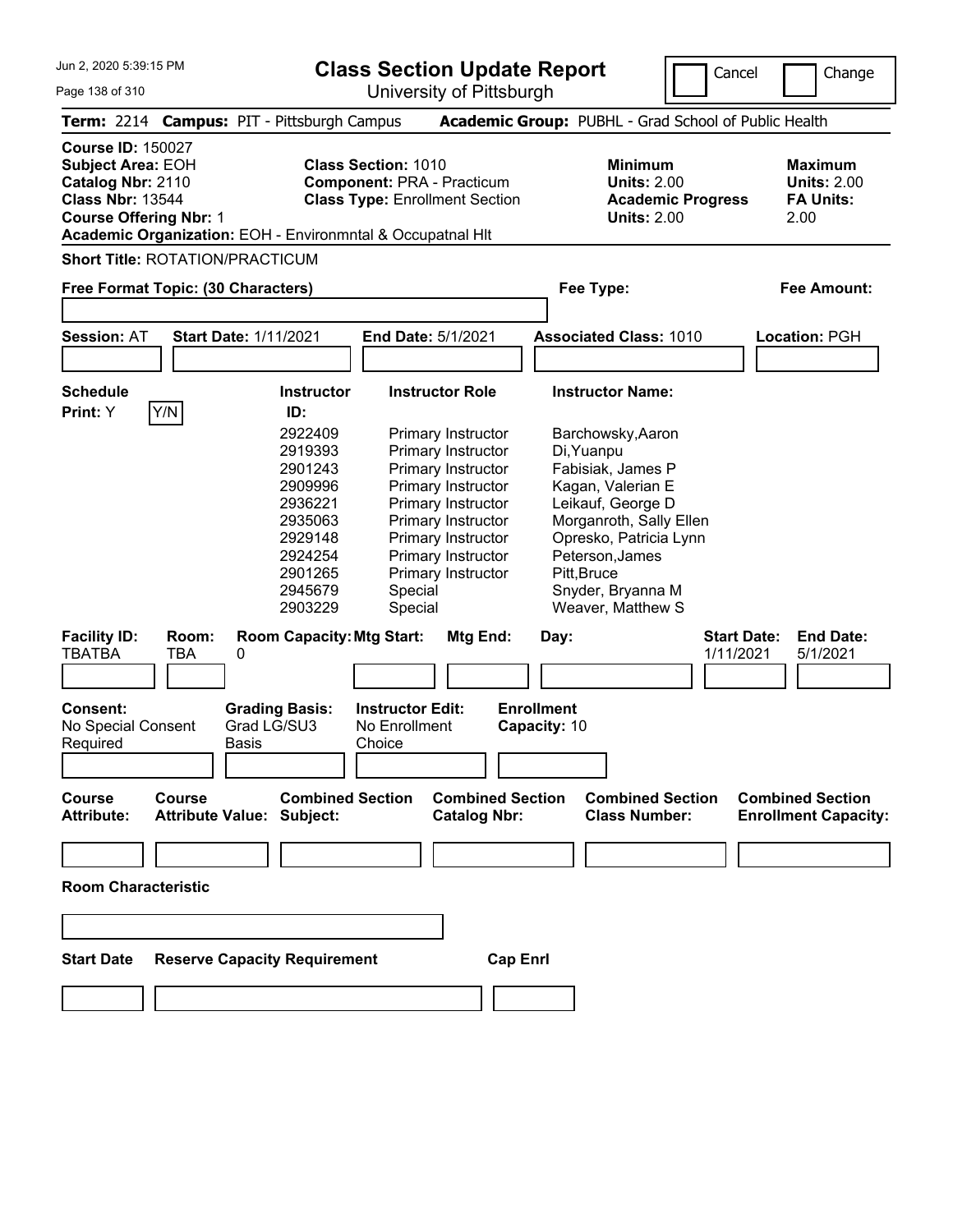Jun 2, 2020 5:39:15 PM Page 139 of 310 **Class Section Update Report** University of Pittsburgh Cancel Change **Term:** 2214 **Campus:** PIT - Pittsburgh Campus **Academic Group:** PUBHL - Grad School of Public Health **Course ID:** 108506 **Subject Area: EOH Class Section: 1060 Minimum Maximum Maximum Catalog Nbr:** 2122 **Component:** LEC - Lecture **Units:** 3.00 **Units:** 3.00 **Class Nbr:** 15273 **Class Type:** Enrollment Section **Academic Progress FA Units: Course Offering Nbr:** 1 **Units:** 3.00 3.00 **Academic Organization:** EOH - Environmntal & Occupatnal Hlt **Short Title:** TRANSPRT & FATE ENVIRON AGENTS **Free Format Topic: (30 Characters) Fee Type: Fee Amount: Session:** AT **Start Date:** 1/11/2021 **End Date:** 5/1/2021 **Associated Class:** 1060 **Location:** PGH **Schedule Instructor Instructor Role Instructor Name: Print:**  $Y$   $|Y/N|$  **ID:** 2924254 Primary Instructor Peterson,James 2945679 Special Snyder, Bryanna M 2903229 Special Weaver, Matthew S **Facility ID: Room: Room Capacity:Mtg Start: Mtg End: Day: Start Date: End Date:** PUBHL04140 04140 14 12:30 PM 1:55 PM TuTh 1/11/2021 5/1/2021 **Consent: Grading Basis: Instructor Edit: Enrollment** No Special Consent Required Grad Letter Grade No Enrollment **Choice Capacity:** 14 **Course Course Combined Section Combined Section Combined Section Combined Section Attribute: Attribute Value: Subject: Catalog Nbr: Class Number: Enrollment Capacity: Room Characteristic Start Date Reserve Capacity Requirement Cap Enrl**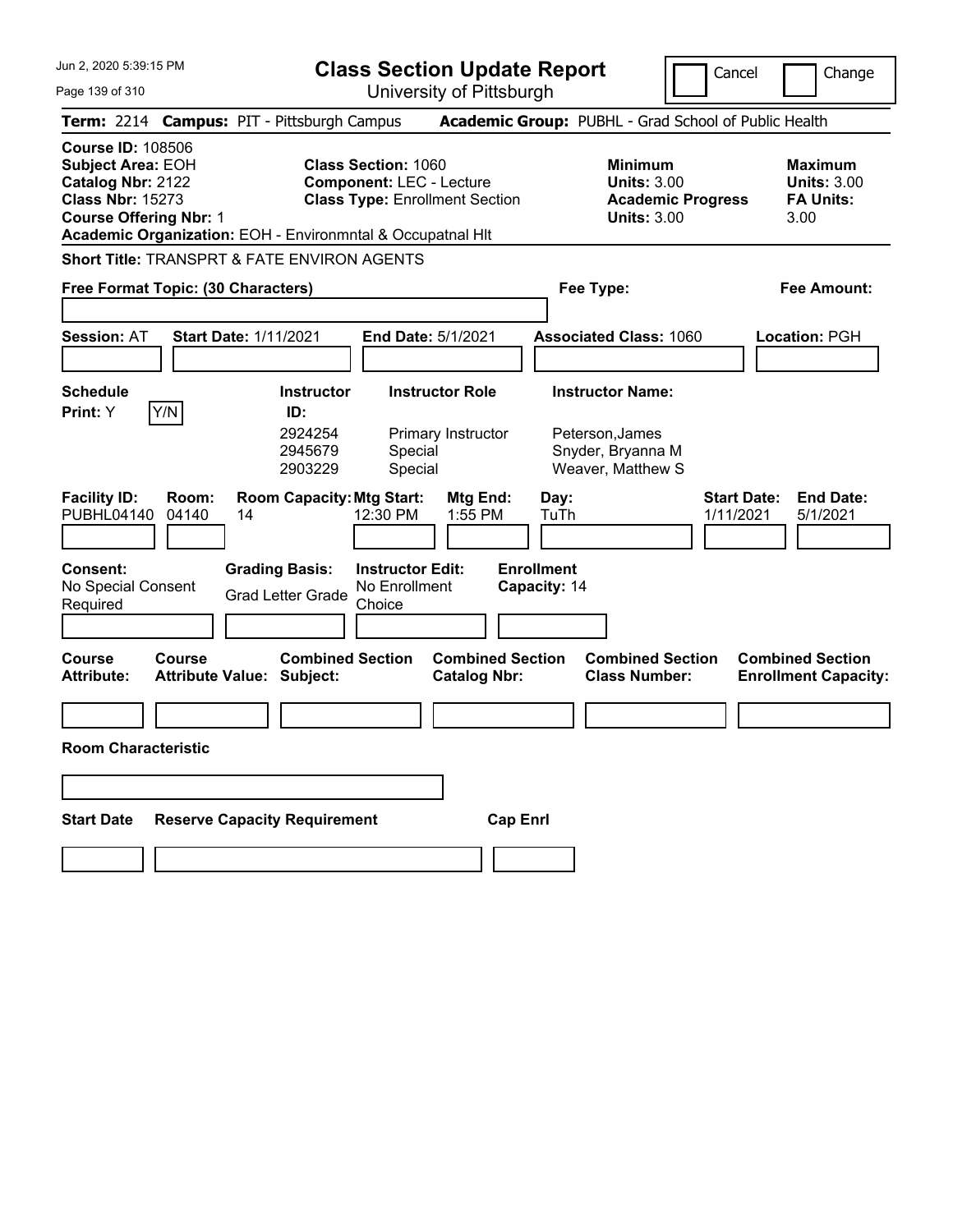| Jun 2, 2020 5:39:15 PM |  |
|------------------------|--|
|------------------------|--|

Page 140 of 310

**Class Section Update Report**

Cancel **Change** 

University of Pittsburgh

|                                                                                                                                       |                |                                                             |                                                               | University ULT ittsburght                      |                                   |                                                                                        |                                 |                                                                  |
|---------------------------------------------------------------------------------------------------------------------------------------|----------------|-------------------------------------------------------------|---------------------------------------------------------------|------------------------------------------------|-----------------------------------|----------------------------------------------------------------------------------------|---------------------------------|------------------------------------------------------------------|
|                                                                                                                                       |                | Term: 2214 Campus: PIT - Pittsburgh Campus                  |                                                               |                                                |                                   | Academic Group: PUBHL - Grad School of Public Health                                   |                                 |                                                                  |
| <b>Course ID: 108511</b><br><b>Subject Area: EOH</b><br>Catalog Nbr: 2180<br><b>Class Nbr: 13535</b><br><b>Course Offering Nbr: 1</b> |                | Academic Organization: EOH - Environmntal & Occupatnal HIt  | <b>Class Section: 1030</b><br><b>Component: LEC - Lecture</b> | <b>Class Type: Enrollment Section</b>          |                                   | <b>Minimum</b><br><b>Units: 1.00</b><br><b>Academic Progress</b><br><b>Units: 1.00</b> |                                 | <b>Maximum</b><br><b>Units: 1.00</b><br><b>FA Units:</b><br>1.00 |
|                                                                                                                                       |                | Short Title: INTRODUCTION TO RISK SCIENCES                  |                                                               |                                                |                                   |                                                                                        |                                 |                                                                  |
| Free Format Topic: (30 Characters)                                                                                                    |                |                                                             |                                                               |                                                |                                   | Fee Type:                                                                              |                                 | Fee Amount:                                                      |
| <b>Session: AT</b>                                                                                                                    |                | <b>Start Date: 1/11/2021</b>                                | End Date: 5/1/2021                                            |                                                |                                   | <b>Associated Class: 1030</b>                                                          |                                 | Location: PGH                                                    |
| <b>Schedule</b><br><b>Print:</b> Y                                                                                                    | Y/N            | Instructor<br>ID:<br>2901243<br>2945679<br>2903229          | Special<br>Special                                            | <b>Instructor Role</b><br>Primary Instructor   |                                   | <b>Instructor Name:</b><br>Fabisiak, James P<br>Snyder, Bryanna M<br>Weaver, Matthew S |                                 |                                                                  |
| <b>Facility ID:</b><br>PUBHL0A522                                                                                                     | Room:<br>0A522 | <b>Room Capacity: Mtg Start:</b><br>40                      | 3:00 PM                                                       | Mtg End:<br>3:55 PM                            | Day:<br>Tu                        |                                                                                        | <b>Start Date:</b><br>1/11/2021 | <b>End Date:</b><br>5/1/2021                                     |
| Consent:<br>No Special Consent<br>Required                                                                                            |                | <b>Grading Basis:</b><br><b>Grad Letter Grade</b>           | <b>Instructor Edit:</b><br>No Enrollment<br>Choice            |                                                | <b>Enrollment</b><br>Capacity: 40 |                                                                                        |                                 |                                                                  |
| Course<br><b>Attribute:</b>                                                                                                           | <b>Course</b>  | <b>Combined Section</b><br><b>Attribute Value: Subject:</b> |                                                               | <b>Combined Section</b><br><b>Catalog Nbr:</b> |                                   | <b>Combined Section</b><br><b>Class Number:</b>                                        |                                 | <b>Combined Section</b><br><b>Enrollment Capacity:</b>           |
|                                                                                                                                       |                |                                                             |                                                               |                                                |                                   |                                                                                        |                                 |                                                                  |
| <b>Room Characteristic</b><br>PeopleSoft - Scheduled (PS)                                                                             |                |                                                             |                                                               |                                                |                                   |                                                                                        |                                 |                                                                  |
| <b>Start Date</b>                                                                                                                     |                | <b>Reserve Capacity Requirement</b>                         |                                                               | <b>Cap Enrl</b>                                |                                   |                                                                                        |                                 |                                                                  |
|                                                                                                                                       |                |                                                             |                                                               |                                                |                                   |                                                                                        |                                 |                                                                  |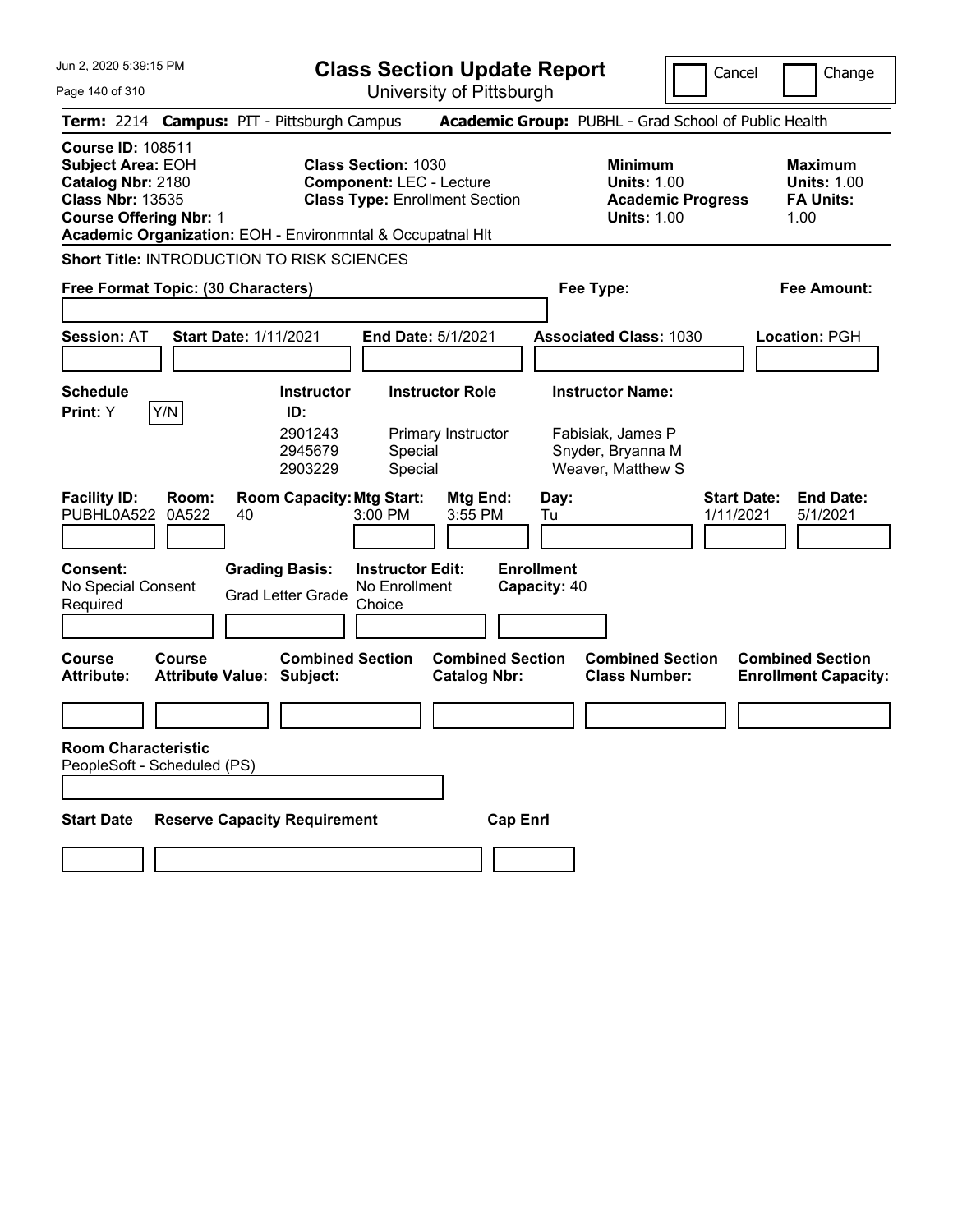| Jun 2, 2020 5:39:15 PM                                                                                                                                                                              |                                            |    |                                                   | <b>Class Section Update Report</b>                                                                       |                                                |                 |                                   |                                                             |                                                                                        | Cancel                          | Change                                                           |
|-----------------------------------------------------------------------------------------------------------------------------------------------------------------------------------------------------|--------------------------------------------|----|---------------------------------------------------|----------------------------------------------------------------------------------------------------------|------------------------------------------------|-----------------|-----------------------------------|-------------------------------------------------------------|----------------------------------------------------------------------------------------|---------------------------------|------------------------------------------------------------------|
| University of Pittsburgh<br>Page 141 of 310                                                                                                                                                         |                                            |    |                                                   |                                                                                                          |                                                |                 |                                   |                                                             |                                                                                        |                                 |                                                                  |
| Term: 2214 Campus: PIT - Pittsburgh Campus                                                                                                                                                          |                                            |    |                                                   |                                                                                                          |                                                |                 |                                   |                                                             | Academic Group: PUBHL - Grad School of Public Health                                   |                                 |                                                                  |
| <b>Course ID: 108512</b><br><b>Subject Area: EOH</b><br>Catalog Nbr: 2181<br><b>Class Nbr: 13542</b><br><b>Course Offering Nbr: 1</b><br>Academic Organization: EOH - Environmntal & Occupatnal HIt |                                            |    |                                                   | <b>Class Section: 1070</b><br><b>Component: PRA - Practicum</b><br><b>Class Type: Enrollment Section</b> |                                                |                 |                                   |                                                             | <b>Minimum</b><br><b>Units: 2.00</b><br><b>Academic Progress</b><br><b>Units: 2.00</b> |                                 | <b>Maximum</b><br><b>Units: 2.00</b><br><b>FA Units:</b><br>2.00 |
| <b>Short Title: RISK ASSESSMENT PRACTICUM</b>                                                                                                                                                       |                                            |    |                                                   |                                                                                                          |                                                |                 |                                   |                                                             |                                                                                        |                                 |                                                                  |
| Free Format Topic: (30 Characters)                                                                                                                                                                  |                                            |    |                                                   |                                                                                                          |                                                |                 |                                   | Fee Type:                                                   |                                                                                        |                                 | Fee Amount:                                                      |
|                                                                                                                                                                                                     |                                            |    |                                                   |                                                                                                          |                                                |                 |                                   |                                                             |                                                                                        |                                 |                                                                  |
| <b>Session: AT</b>                                                                                                                                                                                  | <b>Start Date: 1/11/2021</b>               |    |                                                   | <b>End Date: 5/1/2021</b>                                                                                |                                                |                 |                                   |                                                             | <b>Associated Class: 1070</b>                                                          |                                 | Location: PGH                                                    |
|                                                                                                                                                                                                     |                                            |    |                                                   |                                                                                                          |                                                |                 |                                   |                                                             |                                                                                        |                                 |                                                                  |
| <b>Schedule</b><br>Print: Y                                                                                                                                                                         | Y/N                                        |    | <b>Instructor</b><br>ID:                          |                                                                                                          | <b>Instructor Role</b>                         |                 |                                   | <b>Instructor Name:</b>                                     |                                                                                        |                                 |                                                                  |
|                                                                                                                                                                                                     |                                            |    | 2901243<br>2945679<br>2903229                     | Special<br>Special                                                                                       | Primary Instructor                             |                 |                                   | Fabisiak, James P<br>Snyder, Bryanna M<br>Weaver, Matthew S |                                                                                        |                                 |                                                                  |
| <b>Facility ID:</b><br>PUBHL0A522                                                                                                                                                                   | Room:<br>0A522                             | 40 | <b>Room Capacity: Mtg Start:</b>                  | $2:00$ PM                                                                                                | Mtg End:<br>3:55 PM                            |                 | Day:<br>Mo                        |                                                             |                                                                                        | <b>Start Date:</b><br>1/11/2021 | <b>End Date:</b><br>5/1/2021                                     |
| <b>Consent:</b><br>No Special Consent<br>Required                                                                                                                                                   |                                            |    | <b>Grading Basis:</b><br><b>Grad Letter Grade</b> | <b>Instructor Edit:</b><br>No Enrollment<br>Choice                                                       |                                                |                 | <b>Enrollment</b><br>Capacity: 40 |                                                             |                                                                                        |                                 |                                                                  |
| <b>Course</b><br><b>Attribute:</b>                                                                                                                                                                  | Course<br><b>Attribute Value: Subject:</b> |    | <b>Combined Section</b>                           |                                                                                                          | <b>Combined Section</b><br><b>Catalog Nbr:</b> |                 |                                   |                                                             | <b>Combined Section</b><br><b>Class Number:</b>                                        |                                 | <b>Combined Section</b><br><b>Enrollment Capacity:</b>           |
|                                                                                                                                                                                                     |                                            |    |                                                   |                                                                                                          |                                                |                 |                                   |                                                             |                                                                                        |                                 |                                                                  |
| <b>Room Characteristic</b><br>PeopleSoft - Scheduled (PS)                                                                                                                                           |                                            |    |                                                   |                                                                                                          |                                                |                 |                                   |                                                             |                                                                                        |                                 |                                                                  |
|                                                                                                                                                                                                     |                                            |    |                                                   |                                                                                                          |                                                |                 |                                   |                                                             |                                                                                        |                                 |                                                                  |
| <b>Start Date</b>                                                                                                                                                                                   | <b>Reserve Capacity Requirement</b>        |    |                                                   |                                                                                                          |                                                | <b>Cap Enrl</b> |                                   |                                                             |                                                                                        |                                 |                                                                  |
|                                                                                                                                                                                                     |                                            |    |                                                   |                                                                                                          |                                                |                 |                                   |                                                             |                                                                                        |                                 |                                                                  |
|                                                                                                                                                                                                     |                                            |    |                                                   |                                                                                                          |                                                |                 |                                   |                                                             |                                                                                        |                                 |                                                                  |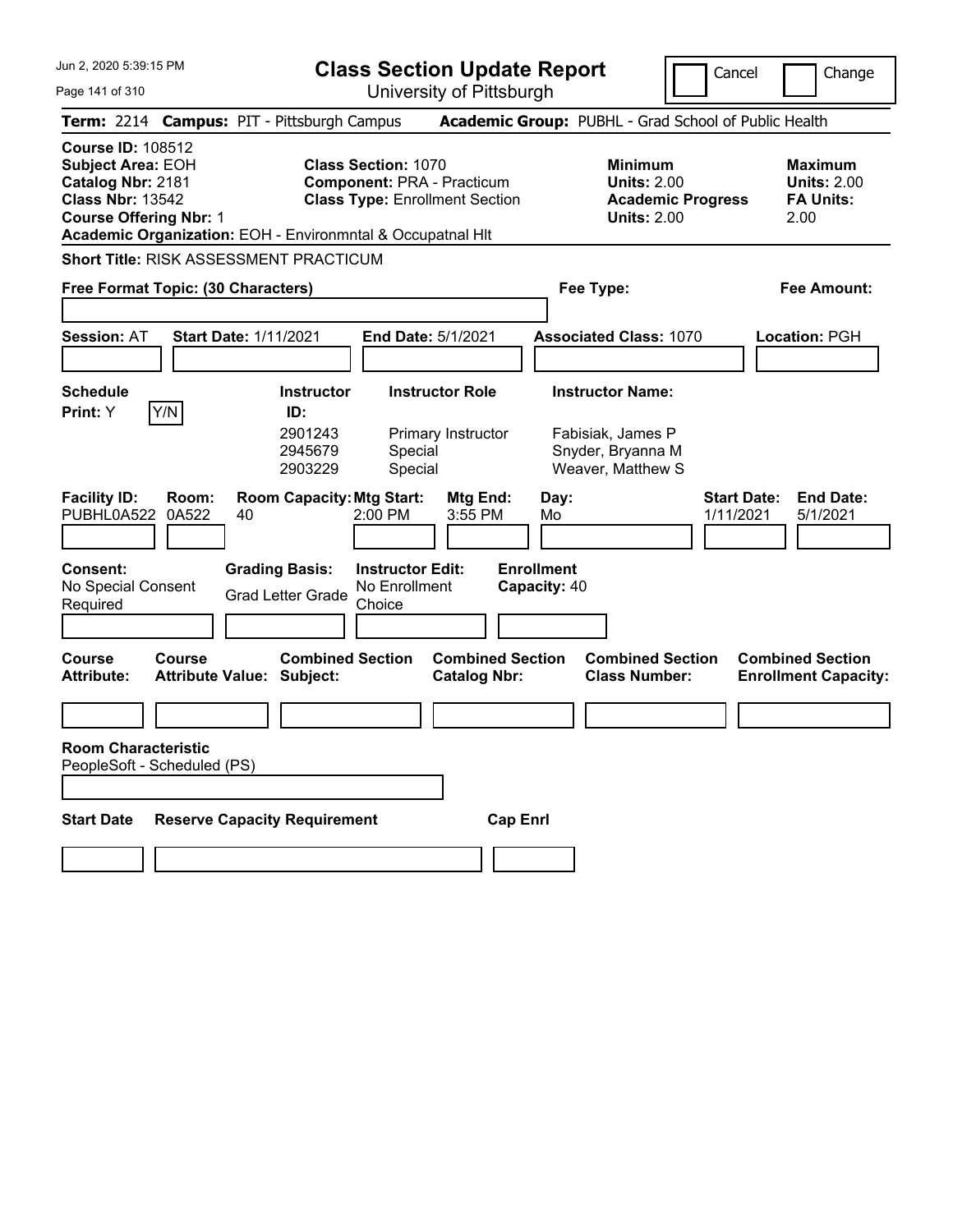**Class Section Update Report**

University of Pittsburgh

Cancel | Change

Page 142 of 310

|                                                                                                                                                                             |                     |                                                                                                                                                                                                                             | UNIVUUTIY ULI ILLUUULYII                                                                                                                                                                                                                                                                                                                                     |                                                                                                                                                                                                                                                                                                                                                                        |                                                                                         |
|-----------------------------------------------------------------------------------------------------------------------------------------------------------------------------|---------------------|-----------------------------------------------------------------------------------------------------------------------------------------------------------------------------------------------------------------------------|--------------------------------------------------------------------------------------------------------------------------------------------------------------------------------------------------------------------------------------------------------------------------------------------------------------------------------------------------------------|------------------------------------------------------------------------------------------------------------------------------------------------------------------------------------------------------------------------------------------------------------------------------------------------------------------------------------------------------------------------|-----------------------------------------------------------------------------------------|
|                                                                                                                                                                             |                     | Term: 2214 Campus: PIT - Pittsburgh Campus                                                                                                                                                                                  |                                                                                                                                                                                                                                                                                                                                                              | Academic Group: PUBHL - Grad School of Public Health                                                                                                                                                                                                                                                                                                                   |                                                                                         |
| <b>Course ID: 108566</b><br><b>Subject Area: EOH</b><br>Catalog Nbr: 3010<br><b>Class Nbr: 13521</b><br><b>Course Offering Nbr: 1</b><br>Free Format Topic: (30 Characters) |                     | <b>Class Section: 1010</b><br>Academic Organization: EOH - Environmntal & Occupatnal HIt<br><b>Short Title: RESEARCH AND DISSERTATION PHD</b>                                                                               | <b>Component: THE - Thesis Research</b><br><b>Class Type: Enrollment Section</b>                                                                                                                                                                                                                                                                             | <b>Minimum</b><br><b>Units: 1.00</b><br><b>Academic Progress</b><br><b>Units: 1.00</b><br>Fee Type:                                                                                                                                                                                                                                                                    | <b>Maximum</b><br><b>Units: 15.00</b><br><b>FA Units:</b><br>1.00<br><b>Fee Amount:</b> |
|                                                                                                                                                                             |                     |                                                                                                                                                                                                                             |                                                                                                                                                                                                                                                                                                                                                              |                                                                                                                                                                                                                                                                                                                                                                        |                                                                                         |
| <b>Session: AT</b>                                                                                                                                                          |                     | <b>Start Date: 1/11/2021</b>                                                                                                                                                                                                | <b>End Date: 5/1/2021</b>                                                                                                                                                                                                                                                                                                                                    | <b>Associated Class: 1010</b>                                                                                                                                                                                                                                                                                                                                          | Location: PGH                                                                           |
| <b>Schedule</b><br>Print: Y<br><b>Facility ID:</b><br><b>TBATBA</b>                                                                                                         | Y/N<br>Room:<br>TBA | <b>Instructor</b><br>ID:<br>2922409<br>2919393<br>2901243<br>2913808<br>2909996<br>2900628<br>2936221<br>2935063<br>2929148<br>2919283<br>2924254<br>2901265<br>2945679<br>2903229<br><b>Room Capacity: Mtg Start:</b><br>0 | <b>Instructor Role</b><br>Primary Instructor<br>Primary Instructor<br>Primary Instructor<br>Primary Instructor<br><b>Primary Instructor</b><br><b>Primary Instructor</b><br><b>Primary Instructor</b><br>Primary Instructor<br>Primary Instructor<br>Primary Instructor<br>Primary Instructor<br><b>Primary Instructor</b><br>Special<br>Special<br>Mtg End: | <b>Instructor Name:</b><br>Barchowsky, Aaron<br>Di, Yuanpu<br>Fabisiak, James P<br>Goldstein, Bernard D<br>Kagan, Valerian E<br>Keohavong, Phouthone<br>Leikauf, George D<br>Morganroth, Sally Ellen<br>Opresko, Patricia Lynn<br>Ortiz, Luis A<br>Peterson, James<br>Pitt, Bruce<br>Snyder, Bryanna M<br>Weaver, Matthew S<br><b>Start Date:</b><br>Day:<br>1/11/2021 | <b>End Date:</b><br>5/1/2021                                                            |
| <b>Consent:</b><br>No Special Consent<br>Required<br><b>Course</b><br><b>Attribute:</b><br><b>Room Characteristic</b><br><b>Start Date</b>                                  | <b>Course</b>       | <b>Grading Basis:</b><br><b>Grad SN Basis</b><br><b>Combined Section</b><br><b>Attribute Value: Subject:</b><br><b>Reserve Capacity Requirement</b>                                                                         | <b>Instructor Edit:</b><br><b>Class Instructor</b><br><b>Table Edit</b><br><b>Combined Section</b><br><b>Catalog Nbr:</b><br><b>Cap Enrl</b>                                                                                                                                                                                                                 | <b>Enrollment</b><br>Capacity: 50<br><b>Combined Section</b><br><b>Class Number:</b>                                                                                                                                                                                                                                                                                   | <b>Combined Section</b><br><b>Enrollment Capacity:</b>                                  |
|                                                                                                                                                                             |                     |                                                                                                                                                                                                                             |                                                                                                                                                                                                                                                                                                                                                              |                                                                                                                                                                                                                                                                                                                                                                        |                                                                                         |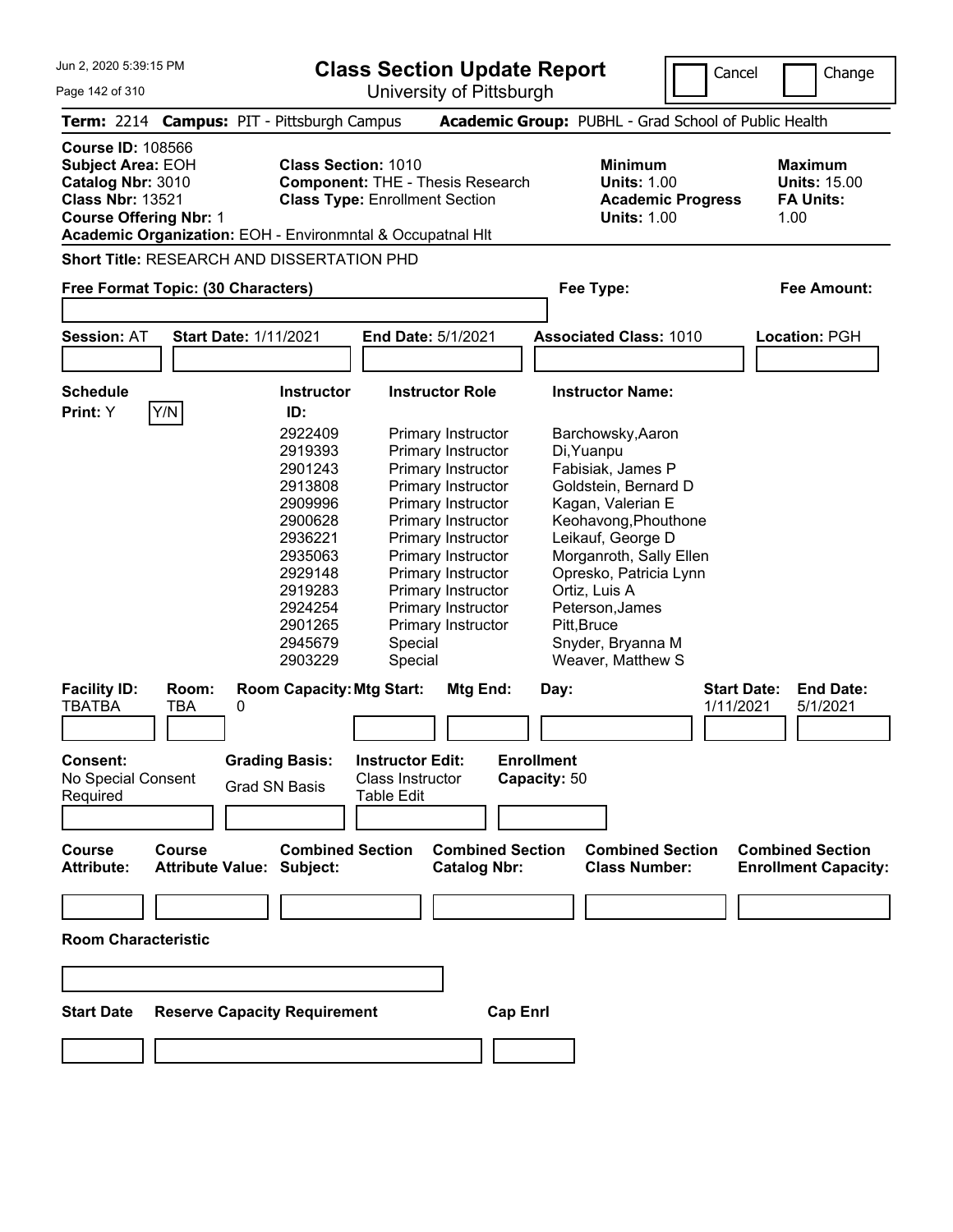Page 143 of 310

**Class Section Update Report**

Cancel Change

University of Pittsburgh

| 1 TU UI U I U                                                                                                                                                                                       |                                                                                                               | UTIIVERSILY ULT ILLOUULYH                                                                  |                                                                                               |                                                                    |
|-----------------------------------------------------------------------------------------------------------------------------------------------------------------------------------------------------|---------------------------------------------------------------------------------------------------------------|--------------------------------------------------------------------------------------------|-----------------------------------------------------------------------------------------------|--------------------------------------------------------------------|
| Term: 2214 Campus: PIT - Pittsburgh Campus                                                                                                                                                          |                                                                                                               |                                                                                            | Academic Group: PUBHL - Grad School of Public Health                                          |                                                                    |
| <b>Course ID: 178481</b><br><b>Subject Area: EOH</b><br>Catalog Nbr: 3305<br><b>Class Nbr: 29821</b><br><b>Course Offering Nbr: 1</b><br>Academic Organization: EOH - Environmntal & Occupatnal HIt | <b>Class Section: 1000</b><br><b>Component: LEC - Lecture</b><br><b>Class Type: Enrollment Section</b>        | <b>Minimum</b><br><b>Units: 3.00</b><br><b>Academic Progress</b><br><b>Units: 3.00</b>     | <b>Maximum</b><br><b>Units: 3.00</b><br><b>FA Units:</b><br>3.00                              |                                                                    |
| <b>Short Title: GENOME INSTABILITY &amp; HUMAN DS</b>                                                                                                                                               |                                                                                                               |                                                                                            |                                                                                               |                                                                    |
| Free Format Topic: (30 Characters)                                                                                                                                                                  |                                                                                                               |                                                                                            | Fee Type:                                                                                     | Fee Amount:                                                        |
| <b>Session: AT</b>                                                                                                                                                                                  | <b>Start Date: 1/11/2021</b>                                                                                  | End Date: 5/1/2021                                                                         | <b>Associated Class: 1000</b>                                                                 | Location: PGH                                                      |
| Schedule<br>Y/N<br>Print: Y                                                                                                                                                                         | <b>Instructor</b><br>ID:<br>2938081<br>2929148<br>2939682                                                     | <b>Instructor Role</b><br>Secondary Instructor<br>Primary Instructor<br>Primary Instructor | <b>Instructor Name:</b><br>Granahan, Shannon<br>Opresko, Patricia Lynn<br>Van Houten, Bennett |                                                                    |
| <b>Facility ID:</b><br>Room:<br>BSTWR01395 01395<br>Consent:<br>No Special Consent<br>Required                                                                                                      | <b>Room Capacity: Mtg Start:</b><br>10:00 AM<br>50<br><b>Grading Basis:</b><br>Grad LG/SNC<br>Basis<br>Choice | <b>Mtg End:</b><br>11:30 AM<br><b>Instructor Edit:</b><br>No Enrollment                    | Day:<br>MoFr<br><b>Enrollment</b><br>Capacity: 10                                             | <b>Start Date:</b><br><b>End Date:</b><br>1/11/2021<br>5/1/2021    |
| Course<br><b>Course</b><br><b>Attribute Value:</b><br>Attribute:                                                                                                                                    | <b>Combined Section</b><br>Subject:<br><b>MSMGDB</b><br><b>MSMPHL</b>                                         | <b>Combined Section</b><br><b>Catalog Nbr:</b><br>3530<br>3330                             | <b>Combined Section</b><br><b>Class Number:</b><br>29822<br>29823                             | <b>Combined Section</b><br><b>Enrollment Capacity:</b><br>10<br>10 |
| <b>Room Characteristic</b>                                                                                                                                                                          |                                                                                                               |                                                                                            |                                                                                               |                                                                    |
| <b>Start Date</b>                                                                                                                                                                                   | <b>Reserve Capacity Requirement</b>                                                                           | <b>Cap Enrl</b>                                                                            |                                                                                               |                                                                    |
|                                                                                                                                                                                                     |                                                                                                               |                                                                                            |                                                                                               |                                                                    |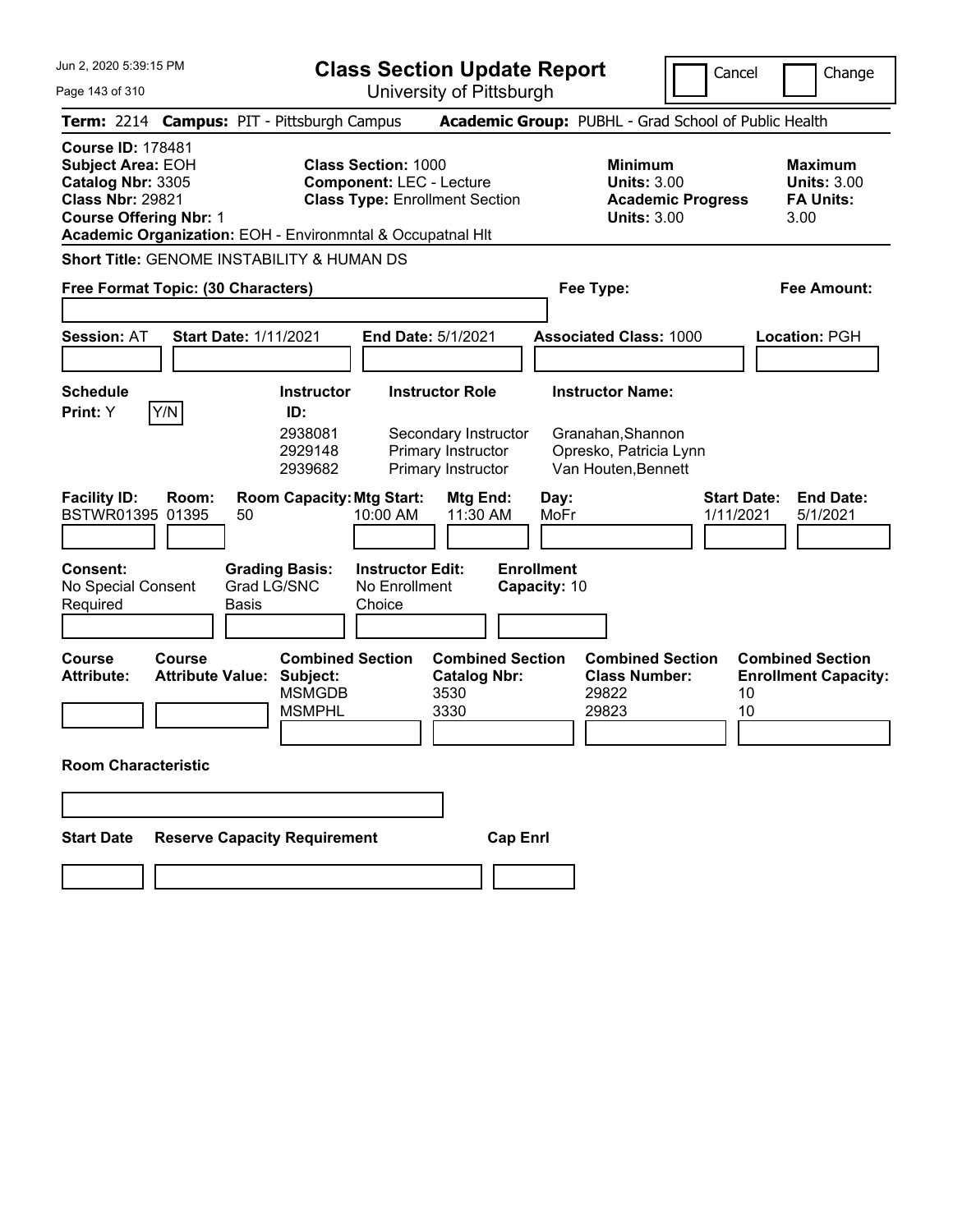|  |  |  | Jun 2, 2020 5:39:15 PM |  |
|--|--|--|------------------------|--|
|--|--|--|------------------------|--|

**Class Section Update Report**

Cancel Change

Page 144 of 310

| Page 144 of 310                                                                                                                          |                |                                                                                         | University of Pittsburgh                                                                               |                                                |                                                                                        |                                                                   |
|------------------------------------------------------------------------------------------------------------------------------------------|----------------|-----------------------------------------------------------------------------------------|--------------------------------------------------------------------------------------------------------|------------------------------------------------|----------------------------------------------------------------------------------------|-------------------------------------------------------------------|
|                                                                                                                                          |                | Term: 2214 Campus: PIT - Pittsburgh Campus                                              |                                                                                                        |                                                | Academic Group: PUBHL - Grad School of Public Health                                   |                                                                   |
| <b>Course ID: 173483</b><br><b>Subject Area: EPIDEM</b><br>Catalog Nbr: 2004<br><b>Class Nbr: 13564</b><br><b>Course Offering Nbr: 1</b> |                | <b>Academic Organization: EPIDEM - Epidemiology</b>                                     | <b>Class Section: 1050</b><br><b>Component: LEC - Lecture</b><br><b>Class Type: Enrollment Section</b> |                                                | <b>Minimum</b><br><b>Units: 4.00</b><br><b>Academic Progress</b><br><b>Units: 4.00</b> | Maximum<br><b>Units: 4.00</b><br><b>FA Units:</b><br>4.00         |
| Free Format Topic: (30 Characters)                                                                                                       |                | Short Title: PATHPHYLGY ACROSS LIFE SPAN                                                |                                                                                                        |                                                | Fee Type:                                                                              | Fee Amount:                                                       |
| Session: AT                                                                                                                              |                | Start Date: 1/11/2021                                                                   | End Date: 5/1/2021                                                                                     |                                                | <b>Associated Class: 1050</b>                                                          | <b>Location: PGH</b>                                              |
| <b>Schedule</b><br>Print: Y                                                                                                              | Y/N            | <b>Instructor</b><br>ID:<br>2905773<br>2932410                                          | <b>Instructor Role</b><br>Primary Instructor<br>Special                                                |                                                | <b>Instructor Name:</b><br>Alexander, Sheila Ann<br>Smith, Lori Sarracino              |                                                                   |
| <b>Facility ID:</b><br><b>VICTO00229</b>                                                                                                 | Room:<br>00229 | <b>Room Capacity: Mtg Start:</b><br>64                                                  | 3:00 PM                                                                                                | Mtg End:<br>Day:<br>6:50 PM<br>We              |                                                                                        | <b>Start Date:</b><br><b>End Date:</b><br>1/11/2021<br>5/1/2021   |
| Consent:<br>No Special Consent<br>Required                                                                                               |                | <b>Grading Basis:</b><br><b>Grad Letter Grade</b>                                       | <b>Instructor Edit:</b><br>No Enrollment<br>Choice                                                     | <b>Enrollment</b><br>Capacity: 5               |                                                                                        |                                                                   |
| Course<br>Attribute:                                                                                                                     | Course         | <b>Combined Section</b><br><b>Attribute Value: Subject:</b><br><b>NUR</b><br><b>HRS</b> | 2004<br>2004                                                                                           | <b>Combined Section</b><br><b>Catalog Nbr:</b> | <b>Combined Section</b><br><b>Class Number:</b><br>13465<br>15054                      | <b>Combined Section</b><br><b>Enrollment Capacity:</b><br>50<br>5 |
| <b>Room Characteristic</b><br>PeopleSoft - Scheduled (PS)                                                                                |                |                                                                                         |                                                                                                        |                                                |                                                                                        |                                                                   |
| <b>Start Date</b>                                                                                                                        |                | <b>Reserve Capacity Requirement</b>                                                     |                                                                                                        | <b>Cap Enrl</b>                                |                                                                                        |                                                                   |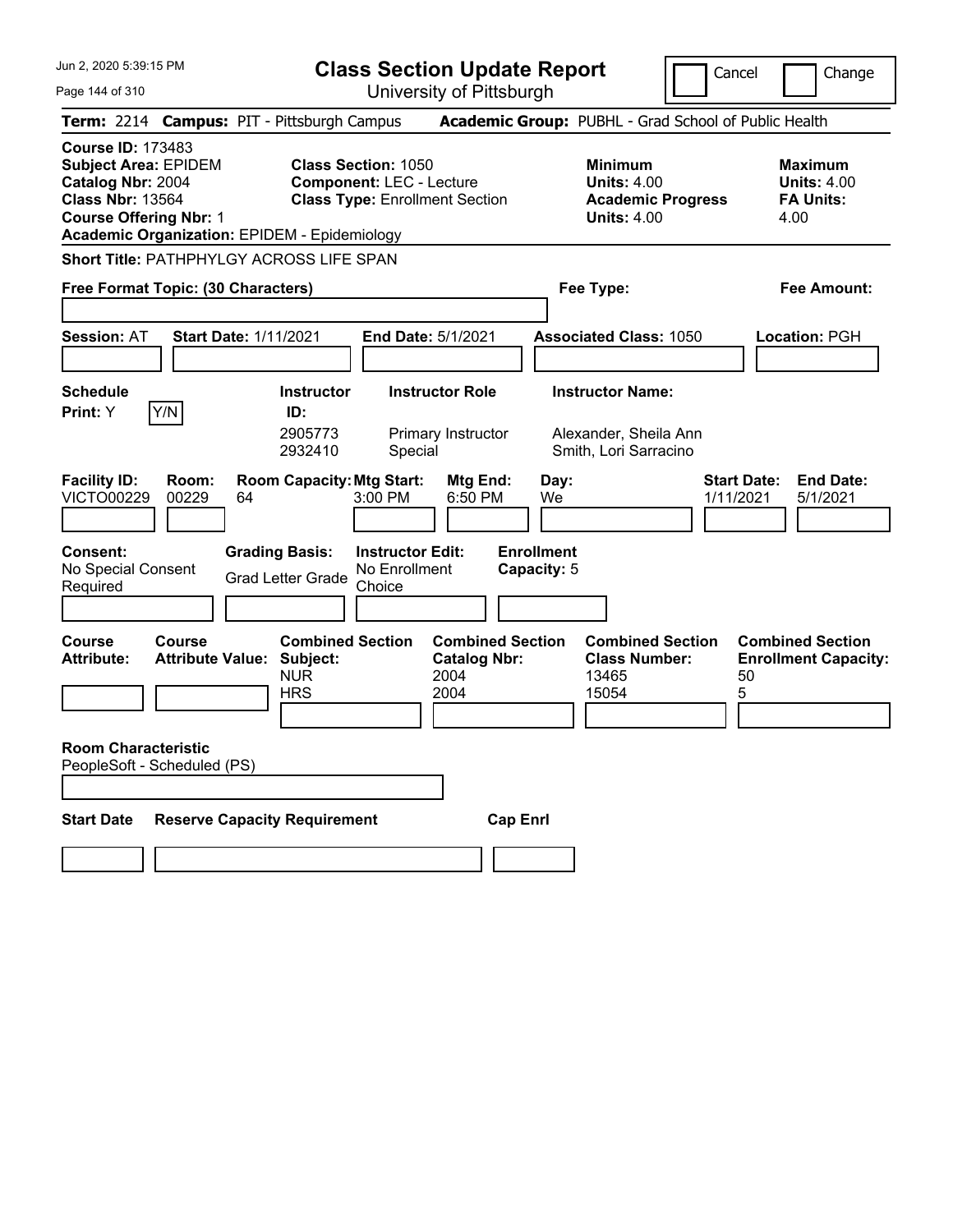| Jun 2, 2020 5:39:15 PM |  |  |  |
|------------------------|--|--|--|
|------------------------|--|--|--|

**Class Section Update Report**

Cancel Change

| Page 145 of 310                                                                                                                          |                       |                                                                                |                                                               | University of Pittsburgh                                        |                                   |                                                                                        |                                                                  |
|------------------------------------------------------------------------------------------------------------------------------------------|-----------------------|--------------------------------------------------------------------------------|---------------------------------------------------------------|-----------------------------------------------------------------|-----------------------------------|----------------------------------------------------------------------------------------|------------------------------------------------------------------|
|                                                                                                                                          |                       | Term: 2214 Campus: PIT - Pittsburgh Campus                                     |                                                               |                                                                 |                                   | Academic Group: PUBHL - Grad School of Public Health                                   |                                                                  |
| <b>Course ID: 190021</b><br><b>Subject Area: EPIDEM</b><br>Catalog Nbr: 2019<br><b>Class Nbr: 28894</b><br><b>Course Offering Nbr: 1</b> |                       | <b>Academic Organization: EPIDEM - Epidemiology</b>                            | <b>Class Section: 1205</b><br><b>Component: LEC - Lecture</b> | <b>Class Type: Enrollment Section</b>                           |                                   | <b>Minimum</b><br><b>Units: 2.00</b><br><b>Academic Progress</b><br><b>Units: 2.00</b> | <b>Maximum</b><br><b>Units: 2.00</b><br><b>FA Units:</b><br>2.00 |
|                                                                                                                                          |                       | <b>Short Title: INT MULTMOD NEURIMG APP POP NS</b>                             |                                                               |                                                                 |                                   |                                                                                        |                                                                  |
| Free Format Topic: (30 Characters)                                                                                                       |                       |                                                                                |                                                               |                                                                 |                                   | Fee Type:                                                                              | Fee Amount:                                                      |
| <b>Session: AT</b>                                                                                                                       |                       | <b>Start Date: 1/11/2021</b>                                                   |                                                               | <b>End Date: 5/1/2021</b>                                       |                                   | <b>Associated Class: 1205</b>                                                          | Location: PGH                                                    |
| <b>Schedule</b>                                                                                                                          |                       | <b>Instructor</b>                                                              |                                                               | <b>Instructor Role</b>                                          |                                   | <b>Instructor Name:</b>                                                                |                                                                  |
| Print: Y<br><b>Facility ID:</b><br>PUBHL0A215                                                                                            | Y/N<br>Room:<br>0A215 | ID:<br>2937903<br>2914131<br>2932410<br><b>Room Capacity: Mtg Start:</b><br>47 | Special<br>11:00 AM                                           | Primary Instructor<br>Primary Instructor<br>Mtg End:<br>1:00 PM | Day:<br>Fr                        | Huppert, Theodore J<br>Rosano, Caterina<br>Smith, Lori Sarracino                       | <b>Start Date:</b><br><b>End Date:</b><br>1/11/2021<br>5/1/2021  |
| <b>Consent:</b><br>Department Consent<br>Required                                                                                        |                       | <b>Grading Basis:</b><br>Grad HSU Basis                                        | <b>Instructor Edit:</b><br>No Enrollment<br>Choice            |                                                                 | <b>Enrollment</b><br>Capacity: 30 |                                                                                        |                                                                  |
| <b>Course</b><br><b>Attribute:</b>                                                                                                       | Course                | <b>Combined Section</b><br><b>Attribute Value: Subject:</b>                    |                                                               | <b>Combined Section</b><br><b>Catalog Nbr:</b>                  |                                   | <b>Combined Section</b><br><b>Class Number:</b>                                        | <b>Combined Section</b><br><b>Enrollment Capacity:</b>           |
|                                                                                                                                          |                       |                                                                                |                                                               |                                                                 |                                   |                                                                                        |                                                                  |
| <b>Room Characteristic</b><br>PeopleSoft - Scheduled (PS)<br><b>Start Date</b>                                                           |                       | <b>Reserve Capacity Requirement</b>                                            |                                                               | <b>Cap Enrl</b>                                                 |                                   |                                                                                        |                                                                  |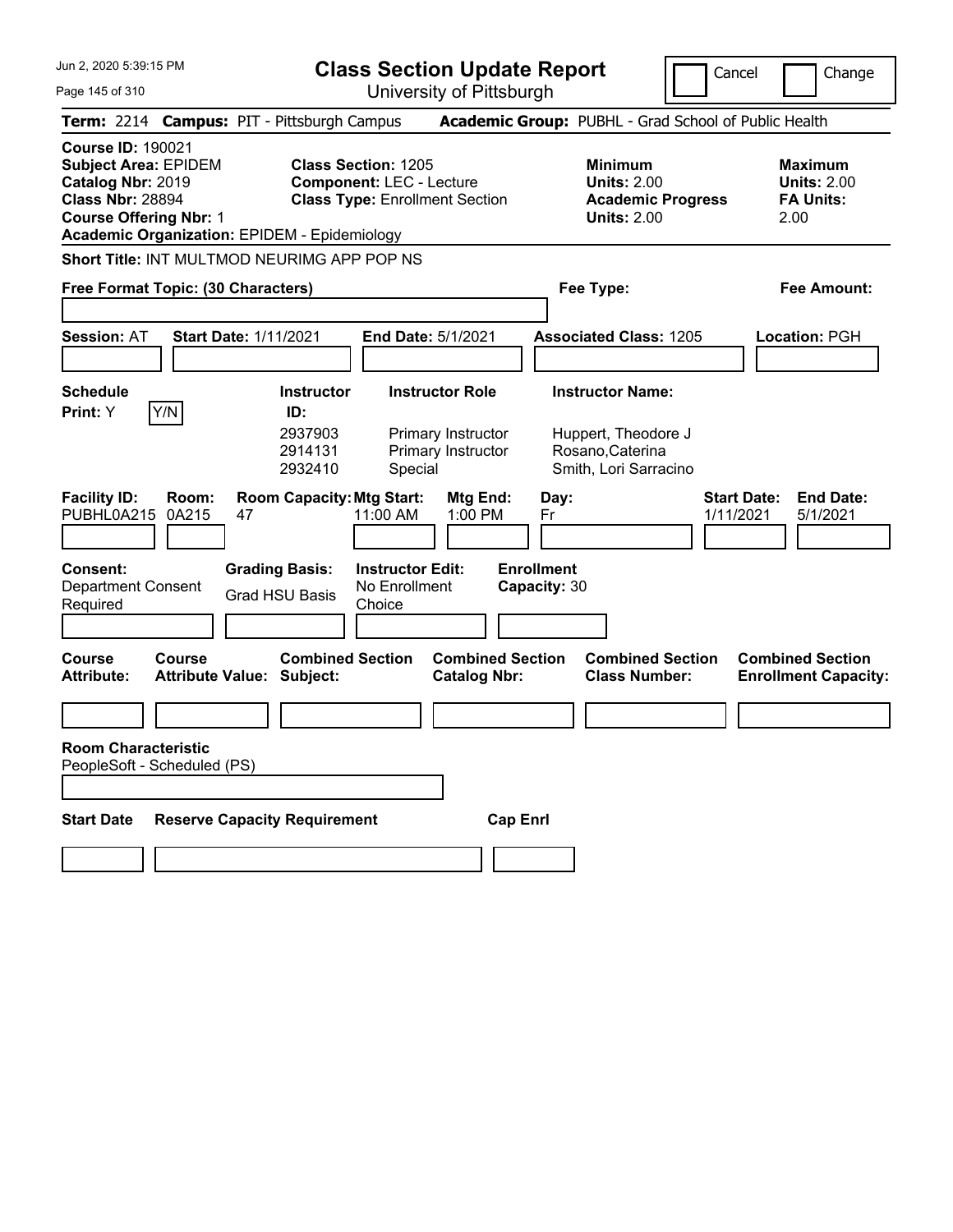**Class Section Update Report** University of Pittsburgh

Cancel Change

Page 146 of 310

|                                                                                                                                          |                | Term: 2214 Campus: PIT - Pittsburgh Campus                  |                                                                                                        |                                                |                                   | Academic Group: PUBHL - Grad School of Public Health                                   |                                 |                                                                  |
|------------------------------------------------------------------------------------------------------------------------------------------|----------------|-------------------------------------------------------------|--------------------------------------------------------------------------------------------------------|------------------------------------------------|-----------------------------------|----------------------------------------------------------------------------------------|---------------------------------|------------------------------------------------------------------|
| <b>Course ID: 108568</b><br><b>Subject Area: EPIDEM</b><br>Catalog Nbr: 2150<br><b>Class Nbr: 13530</b><br><b>Course Offering Nbr: 1</b> |                | <b>Academic Organization: EPIDEM - Epidemiology</b>         | <b>Class Section: 1060</b><br><b>Component: LEC - Lecture</b><br><b>Class Type: Enrollment Section</b> |                                                |                                   | <b>Minimum</b><br><b>Units: 2.00</b><br><b>Academic Progress</b><br><b>Units: 2.00</b> |                                 | <b>Maximum</b><br><b>Units: 2.00</b><br><b>FA Units:</b><br>2.00 |
|                                                                                                                                          |                | <b>Short Title: EPID CARDIOVASCULAR DISEASES</b>            |                                                                                                        |                                                |                                   |                                                                                        |                                 |                                                                  |
| Free Format Topic: (30 Characters)                                                                                                       |                |                                                             |                                                                                                        |                                                | Fee Type:                         |                                                                                        |                                 | Fee Amount:                                                      |
| Session: AT                                                                                                                              |                | <b>Start Date: 1/11/2021</b>                                | End Date: 5/1/2021                                                                                     |                                                |                                   | <b>Associated Class: 1060</b>                                                          |                                 | Location: PGH                                                    |
| <b>Schedule</b><br>Print: Y                                                                                                              | Y/N            | <b>Instructor</b><br>ID:<br>2906251<br>2932410              | Special                                                                                                | <b>Instructor Role</b><br>Primary Instructor   |                                   | <b>Instructor Name:</b><br>Sekikawa, Akira<br>Smith, Lori Sarracino                    |                                 |                                                                  |
| <b>Facility ID:</b><br>PUBHL0A622                                                                                                        | Room:<br>0A622 | <b>Room Capacity: Mtg Start:</b><br>28                      | 9:00 AM                                                                                                | Mtg End:<br>10:50 AM                           | Day:<br>Th                        |                                                                                        | <b>Start Date:</b><br>1/11/2021 | <b>End Date:</b><br>5/1/2021                                     |
| <b>Consent:</b><br>No Special Consent<br>Required                                                                                        |                | <b>Grading Basis:</b><br>Grad LG/SU3<br>Basis               | <b>Instructor Edit:</b><br>No Enrollment<br>Choice                                                     |                                                | <b>Enrollment</b><br>Capacity: 20 |                                                                                        |                                 |                                                                  |
| <b>Course</b><br>Attribute:                                                                                                              | Course         | <b>Combined Section</b><br><b>Attribute Value: Subject:</b> |                                                                                                        | <b>Combined Section</b><br><b>Catalog Nbr:</b> |                                   | <b>Combined Section</b><br><b>Class Number:</b>                                        |                                 | <b>Combined Section</b><br><b>Enrollment Capacity:</b>           |
| <b>Room Characteristic</b><br>PeopleSoft - Scheduled (PS)                                                                                |                |                                                             |                                                                                                        |                                                |                                   |                                                                                        |                                 |                                                                  |
| <b>Start Date</b>                                                                                                                        |                | <b>Reserve Capacity Requirement</b>                         |                                                                                                        | <b>Cap Enrl</b>                                |                                   |                                                                                        |                                 |                                                                  |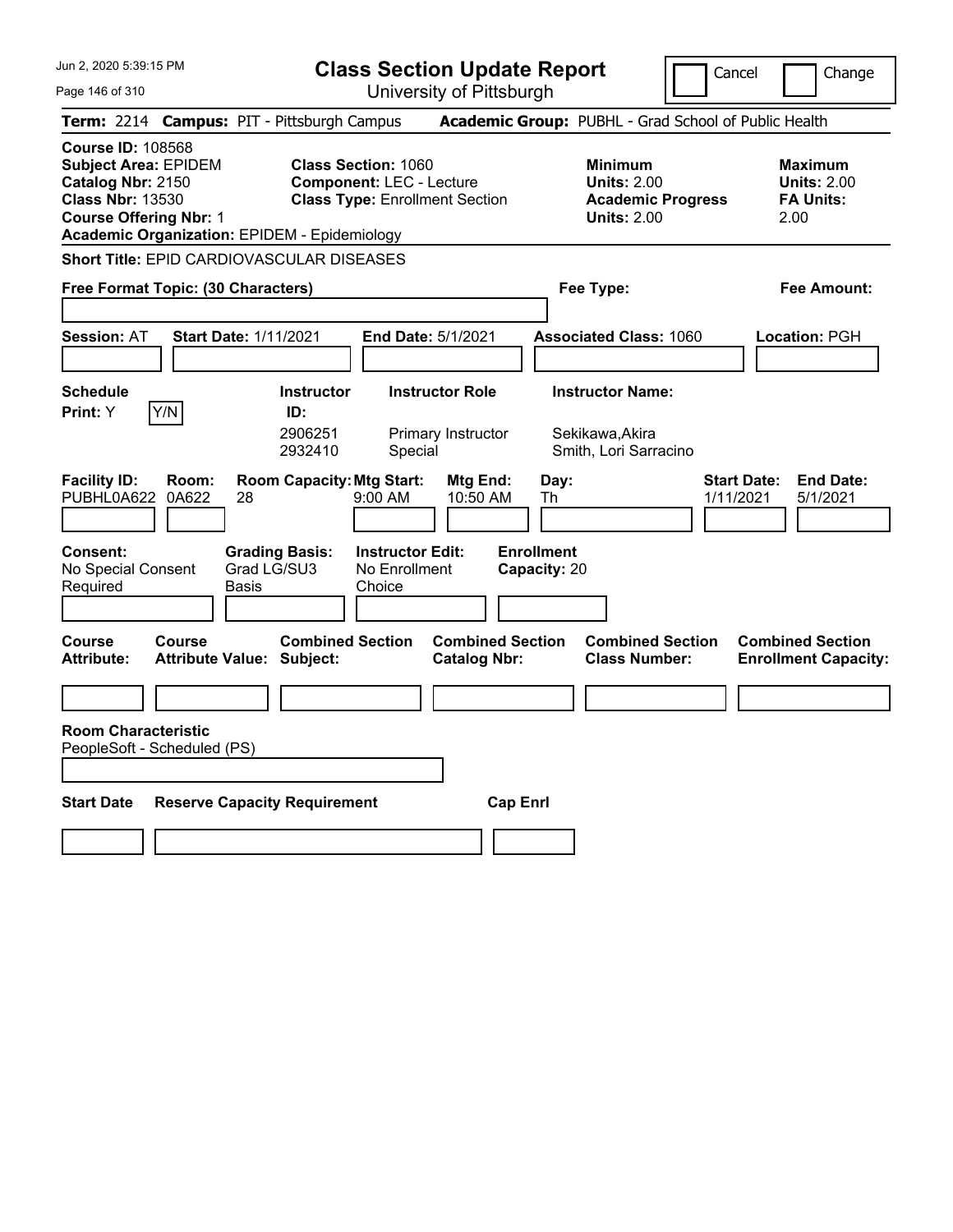| Jun 2, 2020 5:39:15 PM |  |  |  |
|------------------------|--|--|--|
|------------------------|--|--|--|

**Class Section Update Report**

Cancel **I** Change

 $\overline{a}$ 

Page 147 of 310

| Page 147 of 310                                                                                                                          |                                                                                                                      | University of Pittsburgh                            |                                                                                        |                                                                  |
|------------------------------------------------------------------------------------------------------------------------------------------|----------------------------------------------------------------------------------------------------------------------|-----------------------------------------------------|----------------------------------------------------------------------------------------|------------------------------------------------------------------|
|                                                                                                                                          | Term: 2214 Campus: PIT - Pittsburgh Campus                                                                           |                                                     | Academic Group: PUBHL - Grad School of Public Health                                   |                                                                  |
| <b>Course ID: 108569</b><br><b>Subject Area: EPIDEM</b><br>Catalog Nbr: 2151<br><b>Class Nbr: 26289</b><br><b>Course Offering Nbr: 1</b> | <b>Class Section: 1020</b><br><b>Component: LEC - Lecture</b><br><b>Academic Organization: EPIDEM - Epidemiology</b> | <b>Class Type: Enrollment Section</b>               | <b>Minimum</b><br><b>Units: 2.00</b><br><b>Academic Progress</b><br><b>Units: 2.00</b> | <b>Maximum</b><br><b>Units: 2.00</b><br><b>FA Units:</b><br>2.00 |
|                                                                                                                                          | Short Title: PHYSICAL ACTIVITY EPIDEMIOLOGY                                                                          |                                                     |                                                                                        |                                                                  |
| Free Format Topic: (30 Characters)                                                                                                       |                                                                                                                      |                                                     | Fee Type:                                                                              | Fee Amount:                                                      |
| <b>Session: AT</b>                                                                                                                       | <b>Start Date: 1/11/2021</b>                                                                                         | <b>End Date: 5/1/2021</b>                           | <b>Associated Class: 1020</b>                                                          | Location: PGH                                                    |
| <b>Schedule</b>                                                                                                                          | <b>Instructor</b>                                                                                                    | <b>Instructor Role</b>                              | <b>Instructor Name:</b>                                                                |                                                                  |
| Y/N<br><b>Print:</b> Y                                                                                                                   | ID:<br>2906663<br>1154652<br>2932410                                                                                 | Primary Instructor<br>Primary Instructor<br>Special | Kriska, Andrea Marie<br>Rockette-Wagner, Bonny Jane<br>Smith, Lori Sarracino           |                                                                  |
| <b>Facility ID:</b><br>Room:<br>PUBHL05140<br>05140                                                                                      | <b>Room Capacity: Mtg Start:</b><br>14<br>1:00 PM                                                                    | Mtg End:<br>2:50 PM                                 | Day:<br>Tu                                                                             | <b>Start Date:</b><br><b>End Date:</b><br>1/11/2021<br>5/1/2021  |
| <b>Consent:</b><br><b>Instructor Consent</b><br>Required                                                                                 | <b>Grading Basis:</b><br><b>Grad Letter Grade</b><br>Choice                                                          | <b>Instructor Edit:</b><br>No Enrollment            | <b>Enrollment</b><br>Capacity: 10                                                      |                                                                  |
| <b>Course</b><br><b>Course</b><br>Attribute:                                                                                             | <b>Combined Section</b><br><b>Attribute Value: Subject:</b>                                                          | <b>Combined Section</b><br><b>Catalog Nbr:</b>      | <b>Combined Section</b><br><b>Class Number:</b>                                        | <b>Combined Section</b><br><b>Enrollment Capacity:</b>           |
| <b>Room Characteristic</b>                                                                                                               |                                                                                                                      |                                                     |                                                                                        |                                                                  |
|                                                                                                                                          |                                                                                                                      |                                                     |                                                                                        |                                                                  |
| <b>Start Date</b>                                                                                                                        | <b>Reserve Capacity Requirement</b>                                                                                  | <b>Cap Enrl</b>                                     |                                                                                        |                                                                  |
|                                                                                                                                          |                                                                                                                      |                                                     |                                                                                        |                                                                  |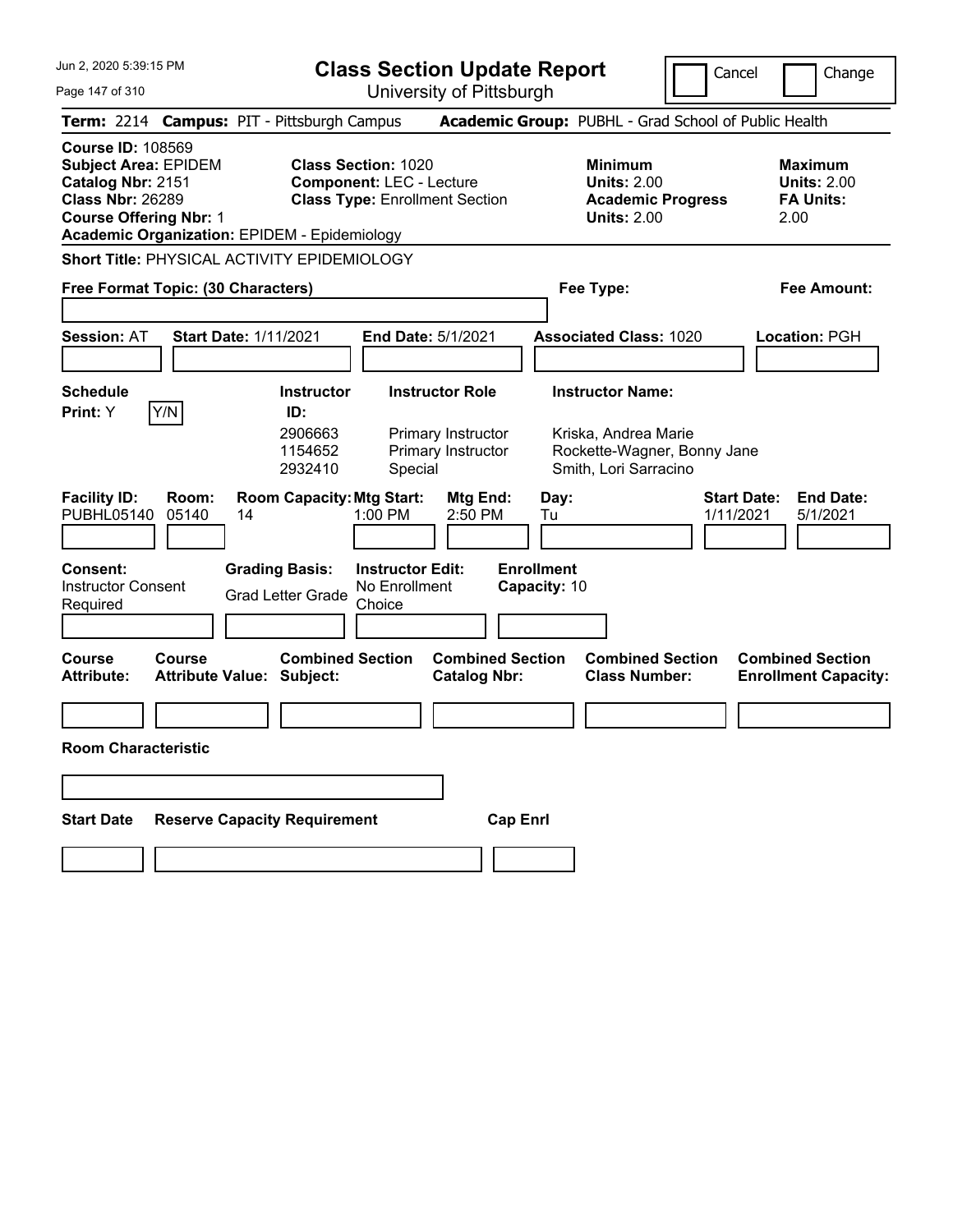**Class Section Update Report**

University of Pittsburgh

Cancel Change

Page 148 of 310

|                                                                                                                                          |                                                                        | Term: 2214 Campus: PIT - Pittsburgh Campus                                                     |                                                                                                        |                                                 | Academic Group: PUBHL - Grad School of Public Health                                                            |                                                                  |
|------------------------------------------------------------------------------------------------------------------------------------------|------------------------------------------------------------------------|------------------------------------------------------------------------------------------------|--------------------------------------------------------------------------------------------------------|-------------------------------------------------|-----------------------------------------------------------------------------------------------------------------|------------------------------------------------------------------|
| <b>Course ID: 108571</b><br><b>Subject Area: EPIDEM</b><br>Catalog Nbr: 2161<br><b>Class Nbr: 13536</b><br><b>Course Offering Nbr: 1</b> |                                                                        | <b>Academic Organization: EPIDEM - Epidemiology</b>                                            | <b>Class Section: 1030</b><br><b>Component: LEC - Lecture</b><br><b>Class Type: Enrollment Section</b> |                                                 | <b>Minimum</b><br><b>Units: 1.00</b><br><b>Academic Progress</b><br><b>Units: 1.00</b>                          | <b>Maximum</b><br><b>Units: 1.00</b><br><b>FA Units:</b><br>1.00 |
|                                                                                                                                          |                                                                        | <b>Short Title: METHODS INFECTIOUS DISEAS EPID</b>                                             |                                                                                                        |                                                 |                                                                                                                 |                                                                  |
| Free Format Topic: (30 Characters)                                                                                                       |                                                                        |                                                                                                |                                                                                                        |                                                 | Fee Type:                                                                                                       | <b>Fee Amount:</b>                                               |
|                                                                                                                                          |                                                                        |                                                                                                |                                                                                                        |                                                 |                                                                                                                 |                                                                  |
| Session: PH1                                                                                                                             |                                                                        | <b>Start Date: 1/11/2021</b>                                                                   | <b>End Date: 3/5/2021</b>                                                                              |                                                 | <b>Associated Class: 1030</b>                                                                                   | Location: PGH                                                    |
|                                                                                                                                          |                                                                        |                                                                                                |                                                                                                        |                                                 |                                                                                                                 |                                                                  |
| <b>Schedule</b><br>Print: Y                                                                                                              | Y/N                                                                    | <b>Instructor</b><br>ID:<br>2904352<br>2902960<br>2932410<br>3657624                           | <b>Instructor Role</b><br>Primary Instructor<br>Special<br>Special<br>Special                          |                                                 | <b>Instructor Name:</b><br>Harrison, Lee H<br>Malenka, Judith Ann<br>Smith, Lori Sarracino<br>Yonash, Chelsea R |                                                                  |
| <b>Facility ID:</b><br>PUBHL0A522<br><b>Consent:</b><br>No Special Consent<br>Required                                                   | Room:<br>0A522                                                         | <b>Room Capacity: Mtg Start:</b><br>40<br><b>Grading Basis:</b><br>Grad LG/SU3<br><b>Basis</b> | Mtg End:<br>9:00 AM<br>10:50 AM<br><b>Instructor Edit:</b><br>No Enrollment<br>Choice                  | Day:<br>Mo<br><b>Enrollment</b><br>Capacity: 22 |                                                                                                                 | <b>End Date:</b><br><b>Start Date:</b><br>1/11/2021<br>3/5/2021  |
|                                                                                                                                          |                                                                        |                                                                                                |                                                                                                        |                                                 |                                                                                                                 |                                                                  |
| <b>Course</b><br><b>Attribute:</b><br><b>UCIS</b><br>UCIS                                                                                | <b>Course</b><br><b>Attribute Value:</b><br><b>GLBST</b><br><b>UGH</b> | <b>Combined Section</b><br>Subject:<br><b>IDM</b>                                              | <b>Catalog Nbr:</b><br>2161                                                                            | <b>Combined Section</b>                         | <b>Combined Section</b><br><b>Class Number:</b><br>13538                                                        | <b>Combined Section</b><br><b>Enrollment Capacity:</b><br>17     |
| <b>Room Characteristic</b><br>PeopleSoft - Scheduled (PS)                                                                                |                                                                        |                                                                                                |                                                                                                        |                                                 |                                                                                                                 |                                                                  |
| <b>Start Date</b>                                                                                                                        |                                                                        | <b>Reserve Capacity Requirement</b>                                                            |                                                                                                        | <b>Cap Enrl</b>                                 |                                                                                                                 |                                                                  |
|                                                                                                                                          |                                                                        |                                                                                                |                                                                                                        |                                                 |                                                                                                                 |                                                                  |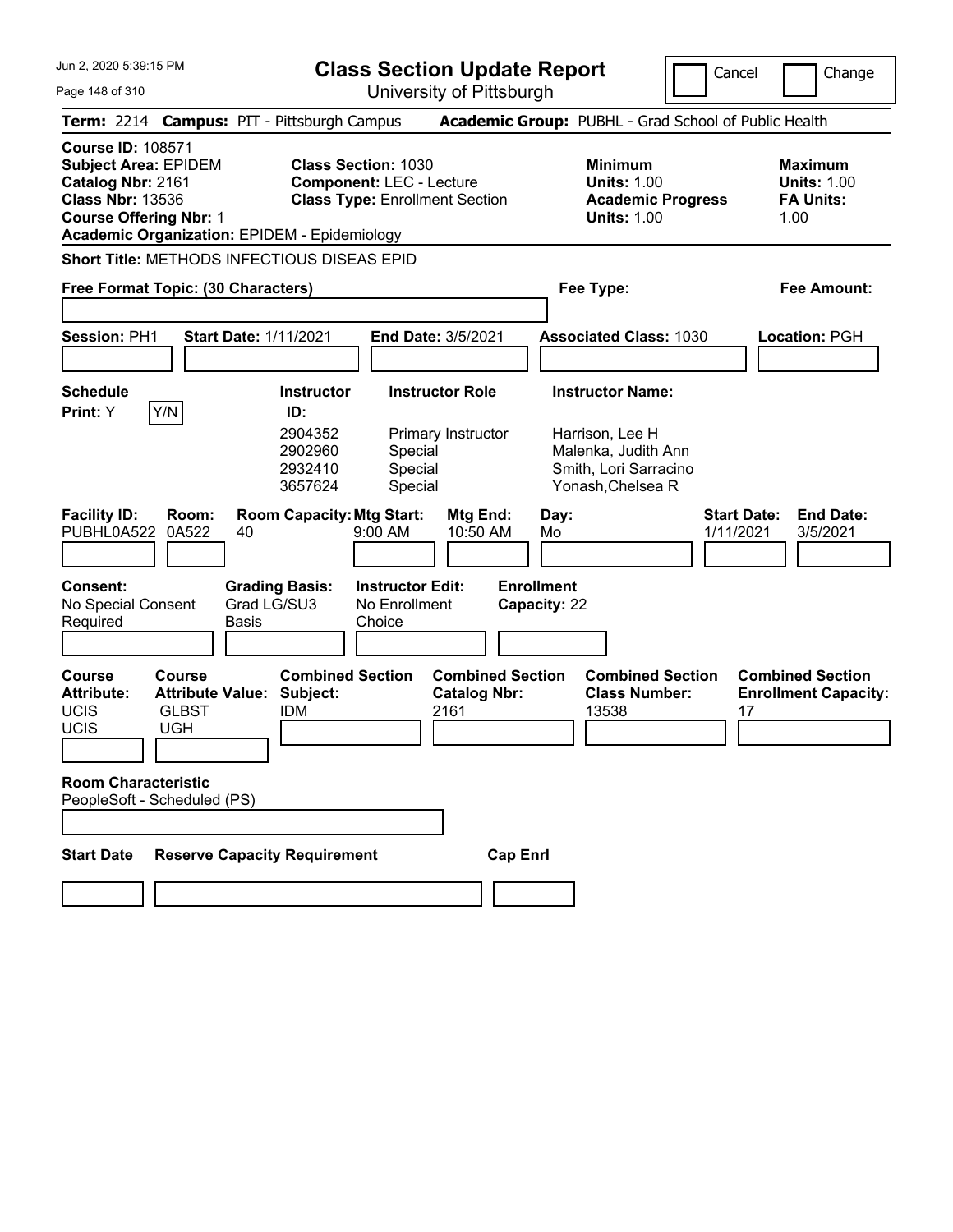| Jun 2, 2020 5:39:15 PM |  |  |  |  |  |
|------------------------|--|--|--|--|--|
|------------------------|--|--|--|--|--|

**Class Section Update Report** University of Pittsburgh

Cancel Change

Page 149 of 310

|                                                                                                                                          |                                                      | Term: 2214 Campus: PIT - Pittsburgh Campus                  |                                                                                                        |                                                |                                   | Academic Group: PUBHL - Grad School of Public Health                                   |                                 |                                                                  |
|------------------------------------------------------------------------------------------------------------------------------------------|------------------------------------------------------|-------------------------------------------------------------|--------------------------------------------------------------------------------------------------------|------------------------------------------------|-----------------------------------|----------------------------------------------------------------------------------------|---------------------------------|------------------------------------------------------------------|
| <b>Course ID: 183938</b><br><b>Subject Area: EPIDEM</b><br>Catalog Nbr: 2166<br><b>Class Nbr: 23393</b><br><b>Course Offering Nbr: 1</b> |                                                      | <b>Academic Organization: EPIDEM - Epidemiology</b>         | <b>Class Section: 1100</b><br><b>Component: LEC - Lecture</b><br><b>Class Type: Enrollment Section</b> |                                                |                                   | <b>Minimum</b><br><b>Units: 1.00</b><br><b>Academic Progress</b><br><b>Units: 1.00</b> |                                 | <b>Maximum</b><br><b>Units: 1.00</b><br><b>FA Units:</b><br>1.00 |
|                                                                                                                                          |                                                      | Short Title: GLBL CTRL OF AIDS/HIV & TB                     |                                                                                                        |                                                |                                   |                                                                                        |                                 |                                                                  |
| Free Format Topic: (30 Characters)                                                                                                       |                                                      |                                                             |                                                                                                        |                                                |                                   | Fee Type:                                                                              |                                 | Fee Amount:                                                      |
| <b>Session: PH2</b>                                                                                                                      |                                                      | <b>Start Date: 3/15/2021</b>                                |                                                                                                        | <b>End Date: 4/30/2021</b>                     |                                   | <b>Associated Class: 1100</b>                                                          |                                 | Location: PGH                                                    |
| <b>Schedule</b><br>Print: Y                                                                                                              | Y/N                                                  | <b>Instructor</b><br>ID:                                    |                                                                                                        | <b>Instructor Role</b>                         |                                   | <b>Instructor Name:</b>                                                                |                                 |                                                                  |
|                                                                                                                                          |                                                      | 0                                                           |                                                                                                        |                                                |                                   | No Instructor Assigned                                                                 |                                 |                                                                  |
| <b>Facility ID:</b><br>PUBHL0A522                                                                                                        | Room:<br>0A522                                       | <b>Room Capacity: Mtg Start:</b><br>40                      |                                                                                                        | Mtg End:                                       | Day:                              |                                                                                        | <b>Start Date:</b><br>3/15/2021 | <b>End Date:</b><br>4/30/2021                                    |
| Consent:<br>No Special Consent<br>Required                                                                                               |                                                      | <b>Grading Basis:</b><br><b>Grad Letter Grade</b>           | <b>Instructor Edit:</b><br>No Enrollment<br>Choice                                                     |                                                | <b>Enrollment</b><br>Capacity: 15 |                                                                                        |                                 |                                                                  |
| Course<br><b>Attribute:</b><br><b>UCIS</b><br><b>UCIS</b><br><b>UCIS</b>                                                                 | Course<br><b>AFRST</b><br><b>GLBST</b><br><b>UGH</b> | <b>Combined Section</b><br><b>Attribute Value: Subject:</b> |                                                                                                        | <b>Combined Section</b><br><b>Catalog Nbr:</b> |                                   | <b>Combined Section</b><br><b>Class Number:</b>                                        |                                 | <b>Combined Section</b><br><b>Enrollment Capacity:</b>           |
| <b>Room Characteristic</b><br>PeopleSoft - Scheduled (PS)                                                                                |                                                      |                                                             |                                                                                                        |                                                |                                   |                                                                                        |                                 |                                                                  |
| <b>Start Date</b>                                                                                                                        |                                                      | <b>Reserve Capacity Requirement</b>                         |                                                                                                        | <b>Cap Enrl</b>                                |                                   |                                                                                        |                                 |                                                                  |
|                                                                                                                                          |                                                      |                                                             |                                                                                                        |                                                |                                   |                                                                                        |                                 |                                                                  |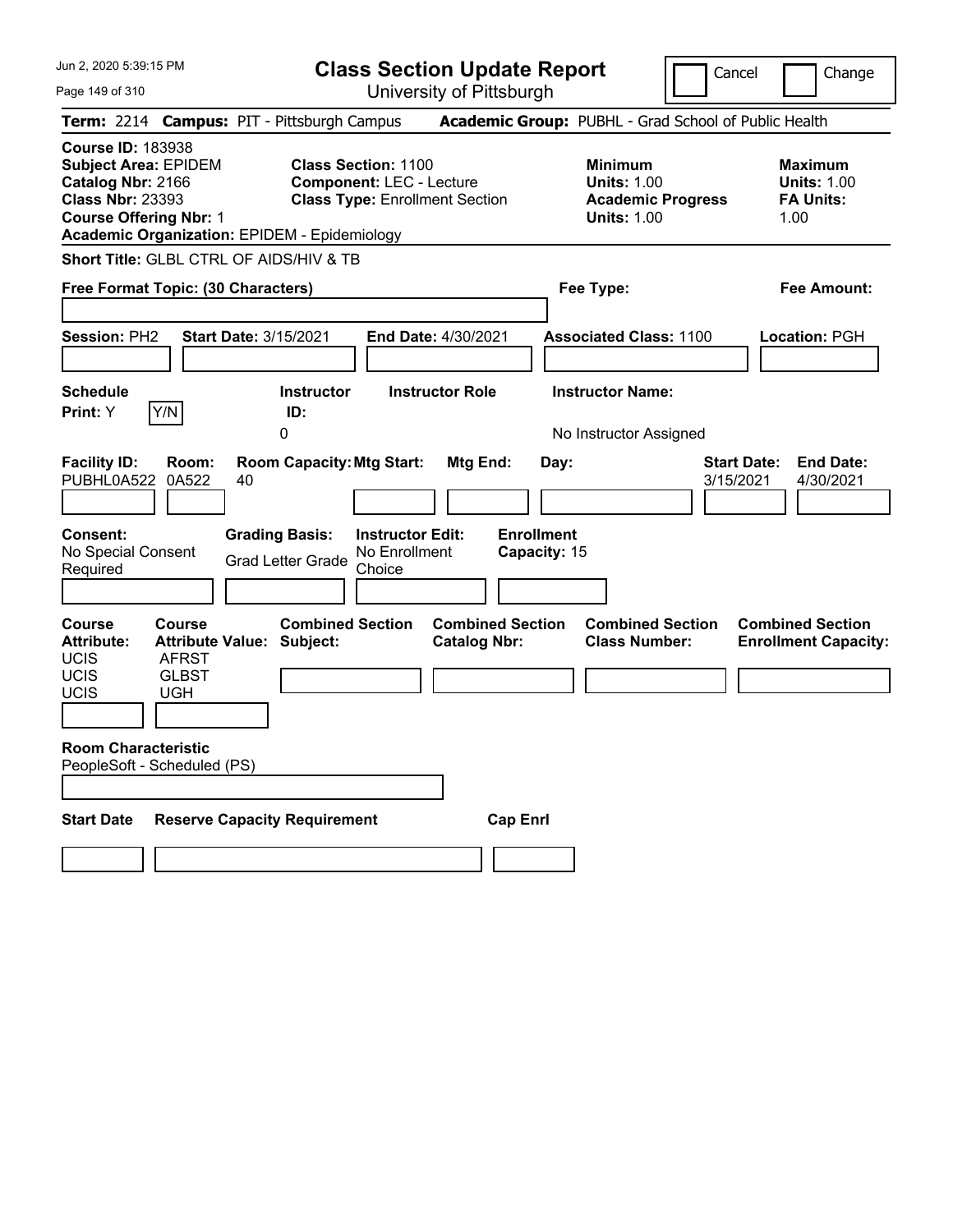|  |  |  | Jun 2, 2020 5:39:15 PM |  |
|--|--|--|------------------------|--|
|--|--|--|------------------------|--|

**Class Section Update Report**

Cancel **Change** 

Page 150 of 310

| Page 150 of 310                                                                                                                          |               |                                                                          |                                                                                                        | University of Pittsburgh                             |                                   |                                                                                        |                    |                                                                  |
|------------------------------------------------------------------------------------------------------------------------------------------|---------------|--------------------------------------------------------------------------|--------------------------------------------------------------------------------------------------------|------------------------------------------------------|-----------------------------------|----------------------------------------------------------------------------------------|--------------------|------------------------------------------------------------------|
|                                                                                                                                          |               | Term: 2214 Campus: PIT - Pittsburgh Campus                               |                                                                                                        |                                                      |                                   | Academic Group: PUBHL - Grad School of Public Health                                   |                    |                                                                  |
| <b>Course ID: 108573</b><br><b>Subject Area: EPIDEM</b><br>Catalog Nbr: 2171<br><b>Class Nbr: 27551</b><br><b>Course Offering Nbr: 1</b> |               | <b>Academic Organization: EPIDEM - Epidemiology</b>                      | <b>Class Section: 1010</b><br><b>Component: LEC - Lecture</b><br><b>Class Type: Enrollment Section</b> |                                                      |                                   | <b>Minimum</b><br><b>Units: 2.00</b><br><b>Academic Progress</b><br><b>Units: 2.00</b> |                    | <b>Maximum</b><br><b>Units: 2.00</b><br><b>FA Units:</b><br>2.00 |
| <b>Short Title: CANCER EPIDEMIOLOGY</b>                                                                                                  |               |                                                                          |                                                                                                        |                                                      |                                   |                                                                                        |                    |                                                                  |
| Free Format Topic: (30 Characters)                                                                                                       |               |                                                                          |                                                                                                        |                                                      |                                   | Fee Type:                                                                              |                    | Fee Amount:                                                      |
| <b>Session: AT</b>                                                                                                                       |               | <b>Start Date: 1/11/2021</b>                                             | <b>End Date: 5/1/2021</b>                                                                              |                                                      |                                   | <b>Associated Class: 1010</b>                                                          |                    | Location: PGH                                                    |
| <b>Schedule</b>                                                                                                                          |               | <b>Instructor</b>                                                        |                                                                                                        | <b>Instructor Role</b>                               |                                   | <b>Instructor Name:</b>                                                                |                    |                                                                  |
| <b>Print:</b> Y<br><b>Facility ID:</b>                                                                                                   | Y/N<br>Room:  | ID:<br>3310494<br>2932410<br>2949413<br><b>Room Capacity: Mtg Start:</b> | Special                                                                                                | Primary Instructor<br>Primary Instructor<br>Mtg End: | Day:                              | Luu, Hung Nguyen<br>Smith, Lori Sarracino<br>Yuan, Jian-Min                            | <b>Start Date:</b> | <b>End Date:</b>                                                 |
| PUBHL0A522                                                                                                                               | 0A522         | 40                                                                       | 11:00 AM                                                                                               | 12:50 PM                                             | We                                |                                                                                        | 1/11/2021          | 5/1/2021                                                         |
| <b>Consent:</b><br>No Special Consent<br>Required                                                                                        |               | <b>Grading Basis:</b><br>Grad LG/SU3<br>Basis                            | <b>Instructor Edit:</b><br>No Enrollment<br>Choice                                                     |                                                      | <b>Enrollment</b><br>Capacity: 30 |                                                                                        |                    |                                                                  |
| <b>Course</b><br><b>Attribute:</b>                                                                                                       | <b>Course</b> | <b>Combined Section</b><br><b>Attribute Value: Subject:</b>              |                                                                                                        | <b>Combined Section</b><br><b>Catalog Nbr:</b>       |                                   | <b>Combined Section</b><br><b>Class Number:</b>                                        |                    | <b>Combined Section</b><br><b>Enrollment Capacity:</b>           |
|                                                                                                                                          |               |                                                                          |                                                                                                        |                                                      |                                   |                                                                                        |                    |                                                                  |
| <b>Room Characteristic</b><br>PeopleSoft - Scheduled (PS)                                                                                |               |                                                                          |                                                                                                        |                                                      |                                   |                                                                                        |                    |                                                                  |
| <b>Start Date</b>                                                                                                                        |               | <b>Reserve Capacity Requirement</b>                                      |                                                                                                        | <b>Cap Enrl</b>                                      |                                   |                                                                                        |                    |                                                                  |
|                                                                                                                                          |               |                                                                          |                                                                                                        |                                                      |                                   |                                                                                        |                    |                                                                  |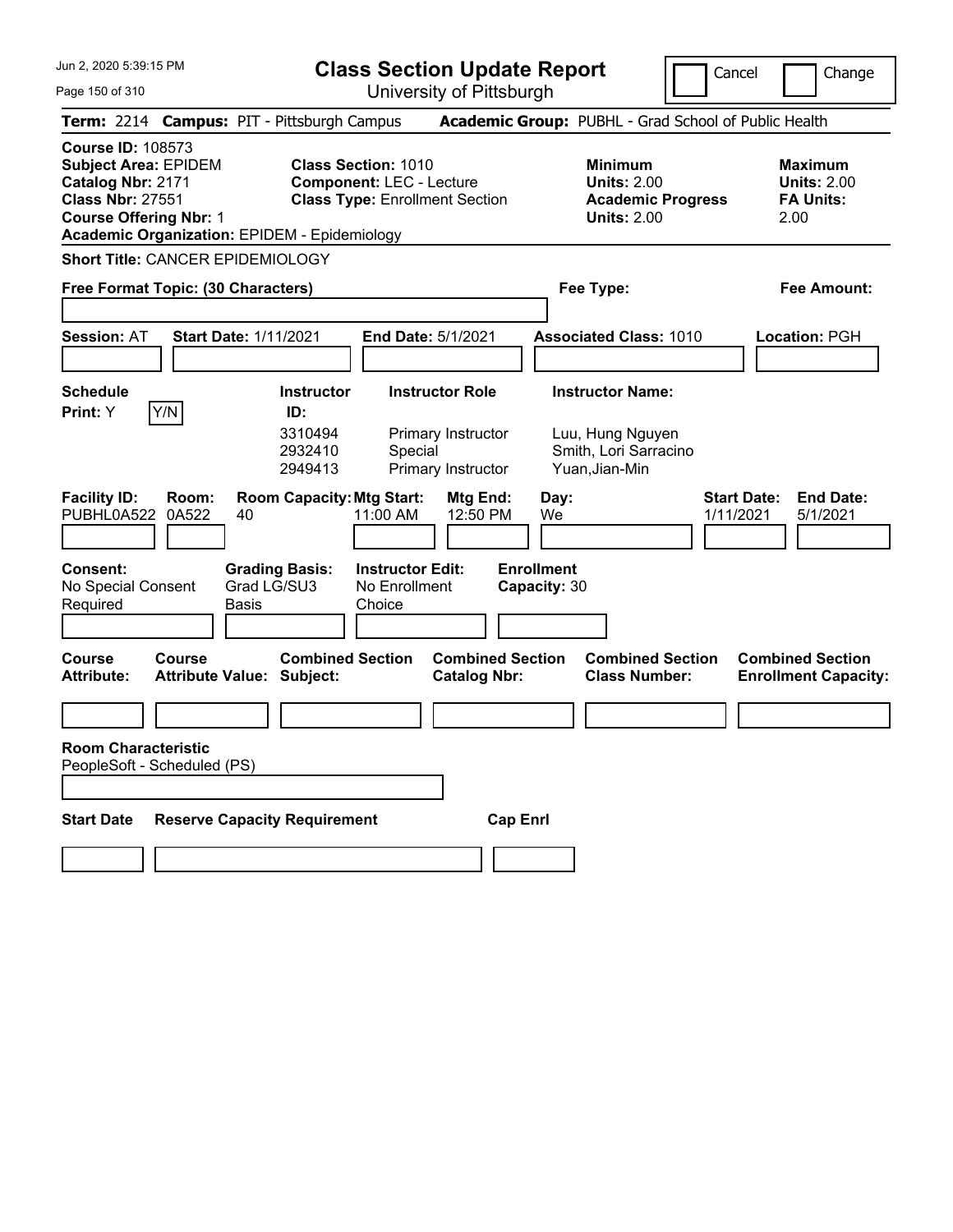|  |  |  | Jun 2, 2020 5:39:15 PM |  |
|--|--|--|------------------------|--|
|--|--|--|------------------------|--|

**Class Section Update Report**

Cancel **Change** 

Page 151 of 310

| Page 151 of 310                                                                                                                                                                                 |                       |                                                               |                                                    | University of Pittsburgh                                           |                                   |                                                                                        |                                                                 |
|-------------------------------------------------------------------------------------------------------------------------------------------------------------------------------------------------|-----------------------|---------------------------------------------------------------|----------------------------------------------------|--------------------------------------------------------------------|-----------------------------------|----------------------------------------------------------------------------------------|-----------------------------------------------------------------|
| Term: 2214 Campus: PIT - Pittsburgh Campus                                                                                                                                                      |                       |                                                               |                                                    |                                                                    |                                   | Academic Group: PUBHL - Grad School of Public Health                                   |                                                                 |
| <b>Course ID: 108575</b><br><b>Subject Area: EPIDEM</b><br>Catalog Nbr: 2180<br><b>Class Nbr: 13515</b><br><b>Course Offering Nbr: 1</b><br><b>Academic Organization: EPIDEM - Epidemiology</b> |                       | <b>Class Section: 1070</b><br><b>Component: LEC - Lecture</b> |                                                    | <b>Class Type: Enrollment Section</b>                              |                                   | <b>Minimum</b><br><b>Units: 3.00</b><br><b>Academic Progress</b><br><b>Units: 3.00</b> | Maximum<br><b>Units: 3.00</b><br><b>FA Units:</b><br>3.00       |
| <b>Short Title: EPIDEMIOLOGICAL METHODS 1</b>                                                                                                                                                   |                       |                                                               |                                                    |                                                                    |                                   |                                                                                        |                                                                 |
| Free Format Topic: (30 Characters)                                                                                                                                                              |                       |                                                               |                                                    |                                                                    |                                   | Fee Type:                                                                              | Fee Amount:                                                     |
| <b>Session: AT</b>                                                                                                                                                                              | Start Date: 1/11/2021 |                                                               | <b>End Date: 5/1/2021</b>                          |                                                                    |                                   | <b>Associated Class: 1070</b>                                                          | Location: PGH                                                   |
| <b>Schedule</b><br>Y/N<br><b>Print:</b> Y                                                                                                                                                       |                       | <b>Instructor</b><br>ID:<br>2907209<br>2043290                |                                                    | <b>Instructor Role</b><br>Primary Instructor<br>Primary Instructor |                                   | <b>Instructor Name:</b><br>Brooks, Maria M<br>El Khoudary Abushaban, Samar Riyad       |                                                                 |
| <b>Facility ID:</b><br>PUBHL0A719                                                                                                                                                               | Room:<br>0A719<br>60  | 2932410<br><b>Room Capacity: Mtg Start:</b>                   | Special<br>3:00 PM                                 | Mtg End:<br>4:15 PM                                                | Day:<br>TuTh                      | Smith, Lori Sarracino                                                                  | <b>Start Date:</b><br><b>End Date:</b><br>1/11/2021<br>5/1/2021 |
| <b>Consent:</b><br>No Special Consent<br>Required                                                                                                                                               |                       | <b>Grading Basis:</b><br><b>Grad Letter Grade</b>             | <b>Instructor Edit:</b><br>No Enrollment<br>Choice |                                                                    | <b>Enrollment</b><br>Capacity: 42 |                                                                                        |                                                                 |
| Course<br><b>Course</b><br><b>Attribute:</b>                                                                                                                                                    |                       | <b>Combined Section</b><br><b>Attribute Value: Subject:</b>   |                                                    | <b>Combined Section</b><br><b>Catalog Nbr:</b>                     |                                   | <b>Combined Section</b><br><b>Class Number:</b>                                        | <b>Combined Section</b><br><b>Enrollment Capacity:</b>          |
|                                                                                                                                                                                                 |                       |                                                               |                                                    |                                                                    |                                   |                                                                                        |                                                                 |
| <b>Room Characteristic</b><br>PeopleSoft - Scheduled (PS)                                                                                                                                       |                       |                                                               |                                                    |                                                                    |                                   |                                                                                        |                                                                 |
| <b>Start Date</b>                                                                                                                                                                               |                       | <b>Reserve Capacity Requirement</b>                           |                                                    | <b>Cap Enrl</b>                                                    |                                   |                                                                                        |                                                                 |
|                                                                                                                                                                                                 |                       |                                                               |                                                    |                                                                    |                                   |                                                                                        |                                                                 |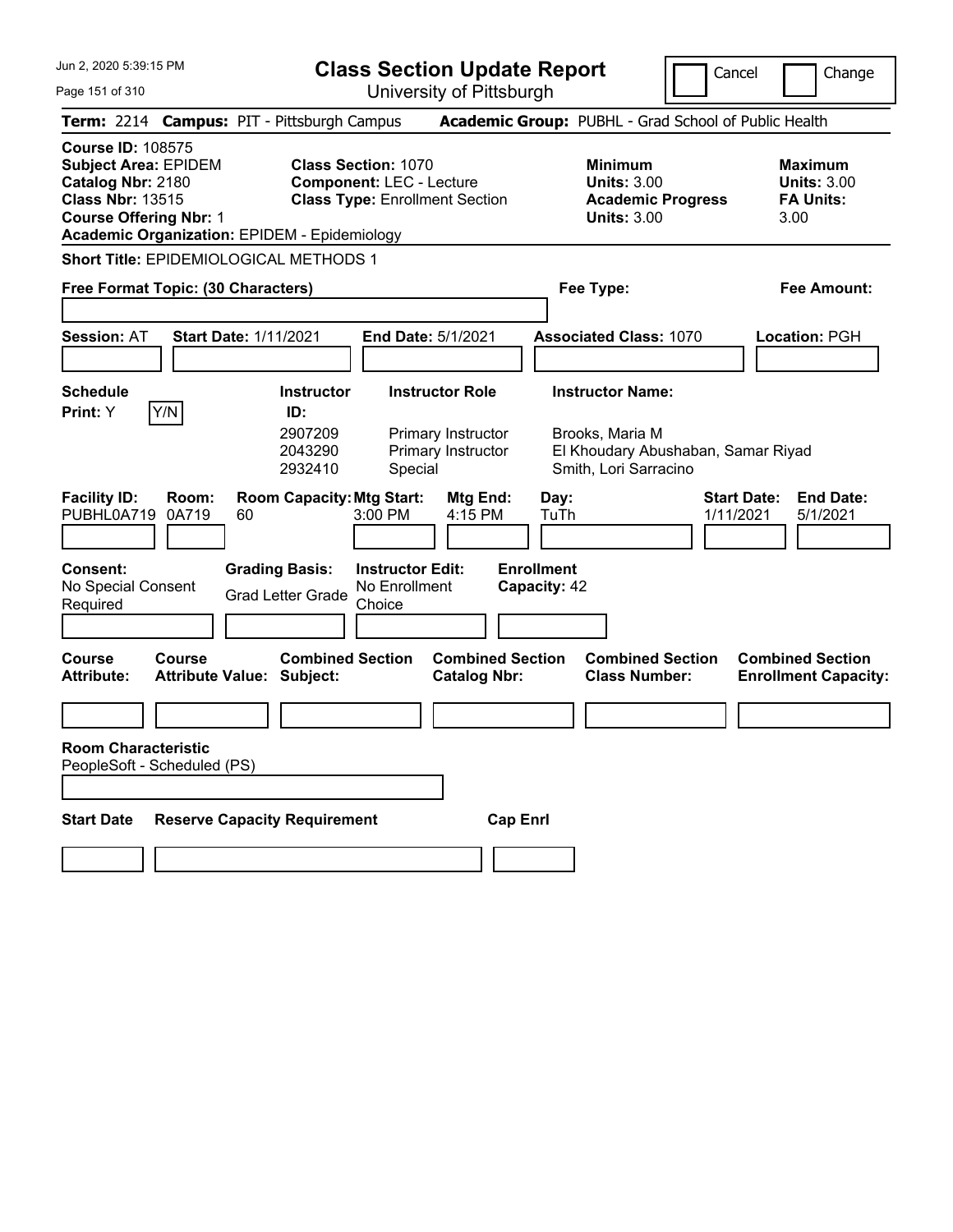**Class Section Update Report**

Cancel **Change** 

Page 152 of 310

| Page 152 of 310                                                                                                                          |                       |                                                                                                                         |                                                    | University of Pittsburgh                                        |                                   |                                                                                        |                                                                 |
|------------------------------------------------------------------------------------------------------------------------------------------|-----------------------|-------------------------------------------------------------------------------------------------------------------------|----------------------------------------------------|-----------------------------------------------------------------|-----------------------------------|----------------------------------------------------------------------------------------|-----------------------------------------------------------------|
|                                                                                                                                          |                       | Term: 2214 Campus: PIT - Pittsburgh Campus                                                                              |                                                    |                                                                 |                                   | Academic Group: PUBHL - Grad School of Public Health                                   |                                                                 |
| <b>Course ID: 108575</b><br><b>Subject Area: EPIDEM</b><br>Catalog Nbr: 2180<br><b>Class Nbr: 27552</b><br><b>Course Offering Nbr: 1</b> |                       | <b>Class Section: 1080</b><br><b>Component: REC - Recitation</b><br><b>Academic Organization: EPIDEM - Epidemiology</b> |                                                    | <b>Class Type: Non-Enrollment Section</b>                       |                                   | <b>Minimum</b><br><b>Units: 3.00</b><br><b>Academic Progress</b><br><b>Units: 3.00</b> | Maximum<br><b>Units: 3.00</b><br><b>FA Units:</b><br>3.00       |
|                                                                                                                                          |                       | <b>Short Title: EPIDEMIOLOGICAL METHODS 1</b>                                                                           |                                                    |                                                                 |                                   |                                                                                        |                                                                 |
| Free Format Topic: (30 Characters)                                                                                                       |                       |                                                                                                                         |                                                    |                                                                 |                                   | Fee Type:                                                                              | Fee Amount:                                                     |
| <b>Session: AT</b>                                                                                                                       |                       | Start Date: 1/11/2021                                                                                                   |                                                    | <b>End Date: 5/1/2021</b>                                       |                                   | <b>Associated Class: 1070</b>                                                          | Location: PGH                                                   |
| <b>Schedule</b>                                                                                                                          |                       | <b>Instructor</b>                                                                                                       |                                                    | <b>Instructor Role</b>                                          |                                   | <b>Instructor Name:</b>                                                                |                                                                 |
| Print: Y<br><b>Facility ID:</b><br>PUBHL0A719                                                                                            | Y/N<br>Room:<br>0A719 | ID:<br>2907209<br>2043290<br>2932410<br><b>Room Capacity: Mtg Start:</b><br>60                                          | Special<br>4:20 PM                                 | Primary Instructor<br>Primary Instructor<br>Mtg End:<br>4:50 PM | Day:<br>Th                        | Brooks, Maria M<br>El Khoudary Abushaban, Samar Riyad<br>Smith, Lori Sarracino         | <b>Start Date:</b><br><b>End Date:</b><br>1/11/2021<br>5/1/2021 |
| <b>Consent:</b><br>No Special Consent<br>Required                                                                                        |                       | <b>Grading Basis:</b><br><b>Grad Letter Grade</b>                                                                       | <b>Instructor Edit:</b><br>No Enrollment<br>Choice |                                                                 | <b>Enrollment</b><br>Capacity: 42 |                                                                                        |                                                                 |
| Course<br><b>Attribute:</b>                                                                                                              | <b>Course</b>         | <b>Combined Section</b><br><b>Attribute Value: Subject:</b>                                                             |                                                    | <b>Combined Section</b><br><b>Catalog Nbr:</b>                  |                                   | <b>Combined Section</b><br><b>Class Number:</b>                                        | <b>Combined Section</b><br><b>Enrollment Capacity:</b>          |
| <b>Room Characteristic</b>                                                                                                               |                       |                                                                                                                         |                                                    |                                                                 |                                   |                                                                                        |                                                                 |
| PeopleSoft - Scheduled (PS)                                                                                                              |                       |                                                                                                                         |                                                    |                                                                 |                                   |                                                                                        |                                                                 |
|                                                                                                                                          |                       |                                                                                                                         |                                                    |                                                                 |                                   |                                                                                        |                                                                 |
| <b>Start Date</b>                                                                                                                        |                       | <b>Reserve Capacity Requirement</b>                                                                                     |                                                    | <b>Cap Enrl</b>                                                 |                                   |                                                                                        |                                                                 |
|                                                                                                                                          |                       |                                                                                                                         |                                                    |                                                                 |                                   |                                                                                        |                                                                 |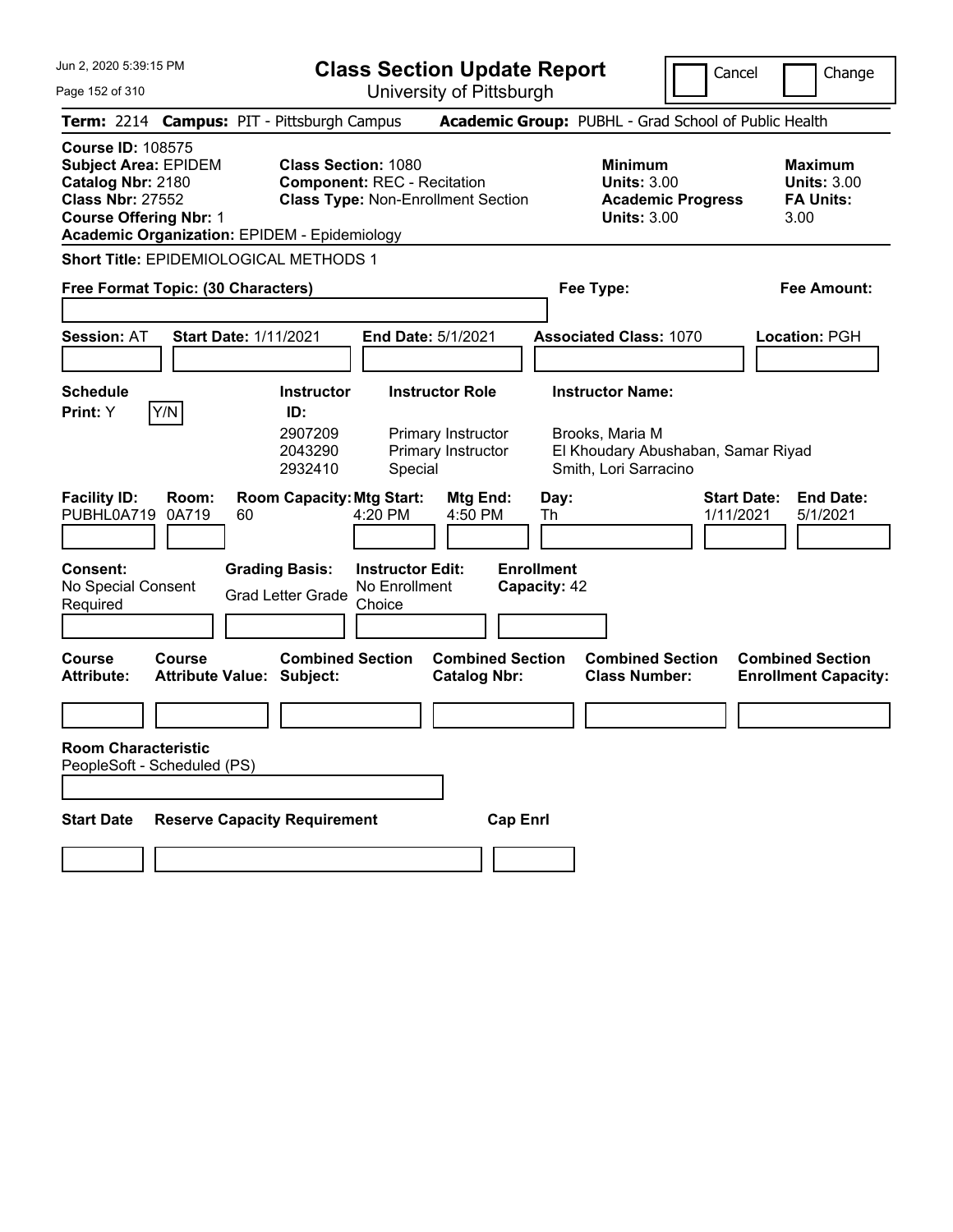| Jun 2, 2020 5:39:15 PM                                                                                                                                                                                                                                                                                            |                              |                   |                                                                                        |                                                      |                                                                   |                      |  |  |
|-------------------------------------------------------------------------------------------------------------------------------------------------------------------------------------------------------------------------------------------------------------------------------------------------------------------|------------------------------|-------------------|----------------------------------------------------------------------------------------|------------------------------------------------------|-------------------------------------------------------------------|----------------------|--|--|
| Page 153 of 310                                                                                                                                                                                                                                                                                                   |                              |                   | <b>Class Section Update Report</b><br>University of Pittsburgh                         |                                                      | Cancel                                                            | Change               |  |  |
|                                                                                                                                                                                                                                                                                                                   |                              |                   |                                                                                        |                                                      |                                                                   |                      |  |  |
| Term: 2214 Campus: PIT - Pittsburgh Campus                                                                                                                                                                                                                                                                        |                              |                   |                                                                                        | Academic Group: PUBHL - Grad School of Public Health |                                                                   |                      |  |  |
| <b>Course ID: 108582</b><br><b>Subject Area: EPIDEM</b><br><b>Class Section: 1010</b><br>Catalog Nbr: 2210<br><b>Component: THE - Thesis Research</b><br><b>Class Nbr: 13516</b><br><b>Class Type: Enrollment Section</b><br><b>Course Offering Nbr: 1</b><br><b>Academic Organization: EPIDEM - Epidemiology</b> |                              |                   | <b>Minimum</b><br><b>Units: 1.00</b><br><b>Academic Progress</b><br><b>Units: 1.00</b> |                                                      | <b>Maximum</b><br><b>Units: 15.00</b><br><b>FA Units:</b><br>1.00 |                      |  |  |
| <b>Short Title: SPECIAL STUDIES - ESSAY</b>                                                                                                                                                                                                                                                                       |                              |                   |                                                                                        |                                                      |                                                                   |                      |  |  |
|                                                                                                                                                                                                                                                                                                                   |                              |                   |                                                                                        |                                                      |                                                                   |                      |  |  |
| Free Format Topic: (30 Characters)                                                                                                                                                                                                                                                                                |                              |                   |                                                                                        | Fee Type:                                            |                                                                   | <b>Fee Amount:</b>   |  |  |
| <b>Session: AT</b>                                                                                                                                                                                                                                                                                                | <b>Start Date: 1/11/2021</b> |                   | <b>End Date: 5/1/2021</b>                                                              | <b>Associated Class: 1010</b>                        |                                                                   | <b>Location: PGH</b> |  |  |
|                                                                                                                                                                                                                                                                                                                   |                              |                   |                                                                                        |                                                      |                                                                   |                      |  |  |
| <b>Schedule</b>                                                                                                                                                                                                                                                                                                   |                              | <b>Instructor</b> | <b>Instructor Role</b>                                                                 | <b>Instructor Name:</b>                              |                                                                   |                      |  |  |
| Print: Y                                                                                                                                                                                                                                                                                                          | Y/N                          | ID:               |                                                                                        |                                                      |                                                                   |                      |  |  |
|                                                                                                                                                                                                                                                                                                                   |                              | 1099567           | <b>Primary Instructor</b>                                                              | Adibi, Jennifer Joan                                 |                                                                   |                      |  |  |
|                                                                                                                                                                                                                                                                                                                   |                              | 2901191           | Primary Instructor                                                                     | Barinas-Mitchell, Emma J M                           |                                                                   |                      |  |  |
|                                                                                                                                                                                                                                                                                                                   |                              | 2906626           | Primary Instructor                                                                     | Belle, Steven H                                      |                                                                   |                      |  |  |
|                                                                                                                                                                                                                                                                                                                   |                              | 2939301           | Primary Instructor                                                                     | Bertolet, Marianne Harris                            |                                                                   |                      |  |  |
|                                                                                                                                                                                                                                                                                                                   |                              | 2919945           | Primary Instructor                                                                     | Bodnar, Lisa M                                       |                                                                   |                      |  |  |
|                                                                                                                                                                                                                                                                                                                   |                              | 2924416           | Primary Instructor                                                                     | Boudreau, Robert                                     |                                                                   |                      |  |  |
|                                                                                                                                                                                                                                                                                                                   |                              | 2900502           | Primary Instructor                                                                     | Bromberger, Joyce T                                  |                                                                   |                      |  |  |
|                                                                                                                                                                                                                                                                                                                   |                              | 2907209           | Primary Instructor                                                                     | Brooks, Maria M                                      |                                                                   |                      |  |  |
|                                                                                                                                                                                                                                                                                                                   |                              | 2933470           | Primary Instructor                                                                     | Burke, Donald S                                      |                                                                   |                      |  |  |
|                                                                                                                                                                                                                                                                                                                   |                              | 2909427           | Primary Instructor                                                                     | Burke, Lora E                                        |                                                                   |                      |  |  |
|                                                                                                                                                                                                                                                                                                                   |                              | 1143219           | <b>Primary Instructor</b>                                                              | Catov, Janet M                                       |                                                                   |                      |  |  |
|                                                                                                                                                                                                                                                                                                                   |                              | 2903175           | Primary Instructor                                                                     | Cauley, Jane A                                       |                                                                   |                      |  |  |
|                                                                                                                                                                                                                                                                                                                   |                              | 1776772           | Primary Instructor                                                                     | Cloonan, Yona Keich                                  |                                                                   |                      |  |  |
|                                                                                                                                                                                                                                                                                                                   |                              | 2902114           | Primary Instructor                                                                     | Cornelius, Marie D                                   |                                                                   |                      |  |  |
|                                                                                                                                                                                                                                                                                                                   |                              | 2920015           | Primary Instructor                                                                     | Costacou, Tina                                       |                                                                   |                      |  |  |
|                                                                                                                                                                                                                                                                                                                   |                              | 2902019           | Primary Instructor                                                                     | Dorman, Janice S                                     |                                                                   |                      |  |  |
|                                                                                                                                                                                                                                                                                                                   |                              | 2043290           | Primary Instructor                                                                     | El Khoudary Abushaban, Samar Riyad                   |                                                                   |                      |  |  |
|                                                                                                                                                                                                                                                                                                                   |                              | 2906114           | <b>Primary Instructor</b>                                                              | Fabio, Anthony                                       |                                                                   |                      |  |  |
|                                                                                                                                                                                                                                                                                                                   |                              | 2900472           | <b>Primary Instructor</b>                                                              | Ganguli, Mary                                        |                                                                   |                      |  |  |
|                                                                                                                                                                                                                                                                                                                   |                              | 2901579           | <b>Primary Instructor</b>                                                              | Glynn, Nancy W                                       |                                                                   |                      |  |  |
|                                                                                                                                                                                                                                                                                                                   |                              | 2913240           | Primary Instructor                                                                     | Goundappa, Balasubramani K                           |                                                                   |                      |  |  |
|                                                                                                                                                                                                                                                                                                                   |                              | 2904530           | Primary Instructor                                                                     | Haggerty, Catherine Lee                              |                                                                   |                      |  |  |
|                                                                                                                                                                                                                                                                                                                   |                              | 2904352           | Primary Instructor                                                                     | Harrison, Lee H                                      |                                                                   |                      |  |  |
|                                                                                                                                                                                                                                                                                                                   |                              | 3330513           | <b>Primary Instructor</b>                                                              | Hawkins, Marquis S.                                  |                                                                   |                      |  |  |
|                                                                                                                                                                                                                                                                                                                   |                              | 2912533           | <b>Primary Instructor</b>                                                              | King, Wendy Colleen                                  |                                                                   |                      |  |  |
|                                                                                                                                                                                                                                                                                                                   |                              | 2904938           | <b>Primary Instructor</b>                                                              | Kingsley, Lawrence A                                 |                                                                   |                      |  |  |
|                                                                                                                                                                                                                                                                                                                   |                              | 2906663           | <b>Primary Instructor</b>                                                              | Kriska, Andrea Marie                                 |                                                                   |                      |  |  |
|                                                                                                                                                                                                                                                                                                                   |                              | 2927641           | Primary Instructor                                                                     | Kuipers, Allison L                                   |                                                                   |                      |  |  |
|                                                                                                                                                                                                                                                                                                                   |                              | 2910581           | <b>Primary Instructor</b>                                                              | Linkov, Faina Y                                      |                                                                   |                      |  |  |
|                                                                                                                                                                                                                                                                                                                   |                              | 3310494           | Primary Instructor                                                                     | Luu, Hung Nguyen                                     |                                                                   |                      |  |  |
|                                                                                                                                                                                                                                                                                                                   |                              | 2902535           | Primary Instructor                                                                     | Mackey, Rachel H                                     |                                                                   |                      |  |  |
|                                                                                                                                                                                                                                                                                                                   |                              | 2909421           | <b>Primary Instructor</b>                                                              | Markovic, Nina                                       |                                                                   |                      |  |  |
|                                                                                                                                                                                                                                                                                                                   |                              | 2909863           | <b>Primary Instructor</b>                                                              | Matthews, Karen A                                    |                                                                   |                      |  |  |
|                                                                                                                                                                                                                                                                                                                   |                              | 3618314           | <b>Primary Instructor</b>                                                              | Mendez, Dara Daneen                                  |                                                                   |                      |  |  |
|                                                                                                                                                                                                                                                                                                                   |                              | 2912577           | <b>Primary Instructor</b>                                                              | Miljkovic, Iva                                       |                                                                   |                      |  |  |
|                                                                                                                                                                                                                                                                                                                   |                              | 2951353           | Primary Instructor                                                                     | Nachega, Jean Bisimwa                                |                                                                   |                      |  |  |

2951353 Primary Instructor Nachega, Jean Bisimwa<br>2957363 Primary Instructor Naimi, Ashley Isaac 2957363 Primary Instructor Naimi, Ashley Isaac<br>2907558 Primary Instructor Newman, Anne B

3039629 Primary Instructor Orkis, Lauren Torso 2900551 Primary Instructor Richardson, Gale A<br>1154652 Primary Instructor Rockette-Wagner, B

2903558 Primary Instructor

Primary Instructor Newman, Anne B<br>
Primary Instructor Crchard, Trevor J

Rockette-Wagner, Bonny Jane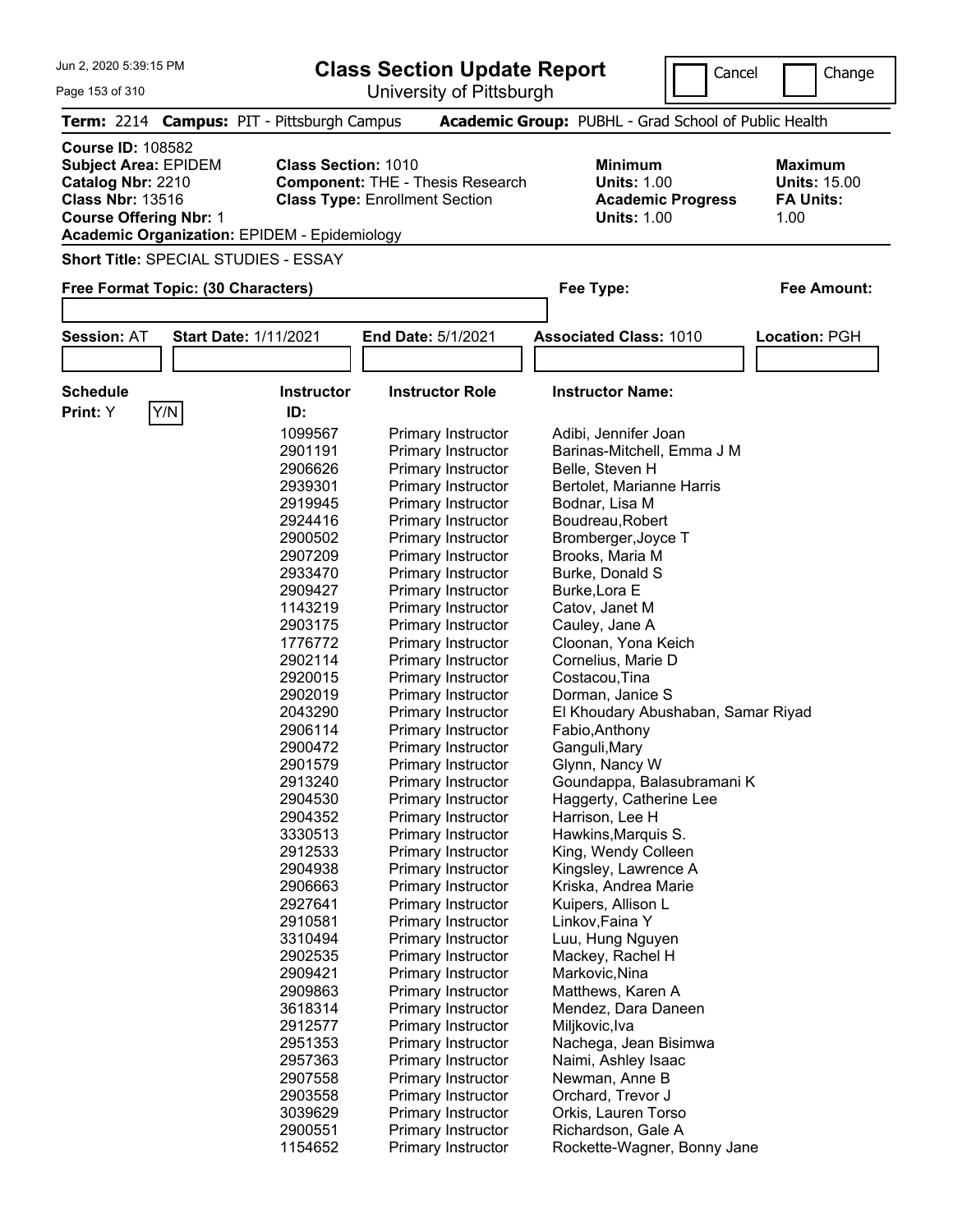#### Page 154 of 310

# **Class Section Update Report**

University of Pittsburgh



|                                            |              | Term: 2214 Campus: PIT - Pittsburgh Campus    |                                                                  |                                                | Academic Group: PUBHL - Grad School of Public Health                                                      |
|--------------------------------------------|--------------|-----------------------------------------------|------------------------------------------------------------------|------------------------------------------------|-----------------------------------------------------------------------------------------------------------|
|                                            |              | 2914131                                       |                                                                  | Primary Instructor                             | Rosano, Caterina                                                                                          |
|                                            |              | 2912727                                       |                                                                  | Primary Instructor                             | Rosario-Rivera, Bedda L                                                                                   |
|                                            |              | 3838598                                       |                                                                  | Primary Instructor                             | Rosso, Andrea L                                                                                           |
|                                            |              | 2903543                                       |                                                                  | Primary Instructor                             | Ruppert, Kristine Mary                                                                                    |
|                                            |              | 2909740                                       |                                                                  | Primary Instructor                             | Schoen, Robert E                                                                                          |
|                                            |              | 2906251                                       |                                                                  | Primary Instructor                             | Sekikawa, Akira                                                                                           |
|                                            |              | 2908001                                       |                                                                  | Primary Instructor                             | Simkin-Silverman, Lauren Riva                                                                             |
|                                            |              | 2932410                                       | Special                                                          |                                                | Smith, Lori Sarracino                                                                                     |
|                                            |              | 2908516                                       |                                                                  | Primary Instructor                             | Songer, Thomas J                                                                                          |
|                                            |              | 2900841                                       |                                                                  | Primary Instructor                             | Strotmeyer, Elsa Sophia                                                                                   |
|                                            |              | 2901745                                       |                                                                  | Primary Instructor                             | Talbott, Evelyn O                                                                                         |
|                                            |              | 2941593                                       |                                                                  | Primary Instructor                             | Van Panhuis, Wilbert Aysbert                                                                              |
|                                            |              | 2902486                                       | Special                                                          |                                                | Wilkerson, Marie A                                                                                        |
|                                            |              | 2904868                                       |                                                                  | Primary Instructor                             | Wisniewski, Stephen R                                                                                     |
|                                            |              | 2949413                                       |                                                                  | Primary Instructor                             | Yuan, Jian-Min                                                                                            |
|                                            |              | 2900668                                       |                                                                  | Primary Instructor                             | Zmuda, Joseph Michael                                                                                     |
| <b>Facility ID:</b><br>TBATBA              | Room:<br>TBA | <b>Room Capacity: Mtg Start:</b><br>0         |                                                                  | Mtg End:                                       | <b>End Date:</b><br><b>Start Date:</b><br>Day:<br>1/11/2021<br>5/1/2021                                   |
| Consent:<br>No Special Consent<br>Required |              | <b>Grading Basis:</b><br><b>Grad SN Basis</b> | <b>Instructor Edit:</b><br><b>Class Instructor</b><br>Table Edit |                                                | <b>Enrollment</b><br>Capacity: 300                                                                        |
| <b>Course</b><br><b>Attribute:</b>         | Course       | <b>Attribute Value: Subject:</b>              | <b>Combined Section</b>                                          | <b>Combined Section</b><br><b>Catalog Nbr:</b> | <b>Combined Section</b><br><b>Combined Section</b><br><b>Class Number:</b><br><b>Enrollment Capacity:</b> |
| <b>Room Characteristic</b>                 |              |                                               |                                                                  |                                                |                                                                                                           |
| <b>Start Date</b>                          |              | <b>Reserve Capacity Requirement</b>           |                                                                  | <b>Cap Enrl</b>                                |                                                                                                           |
|                                            |              |                                               |                                                                  |                                                |                                                                                                           |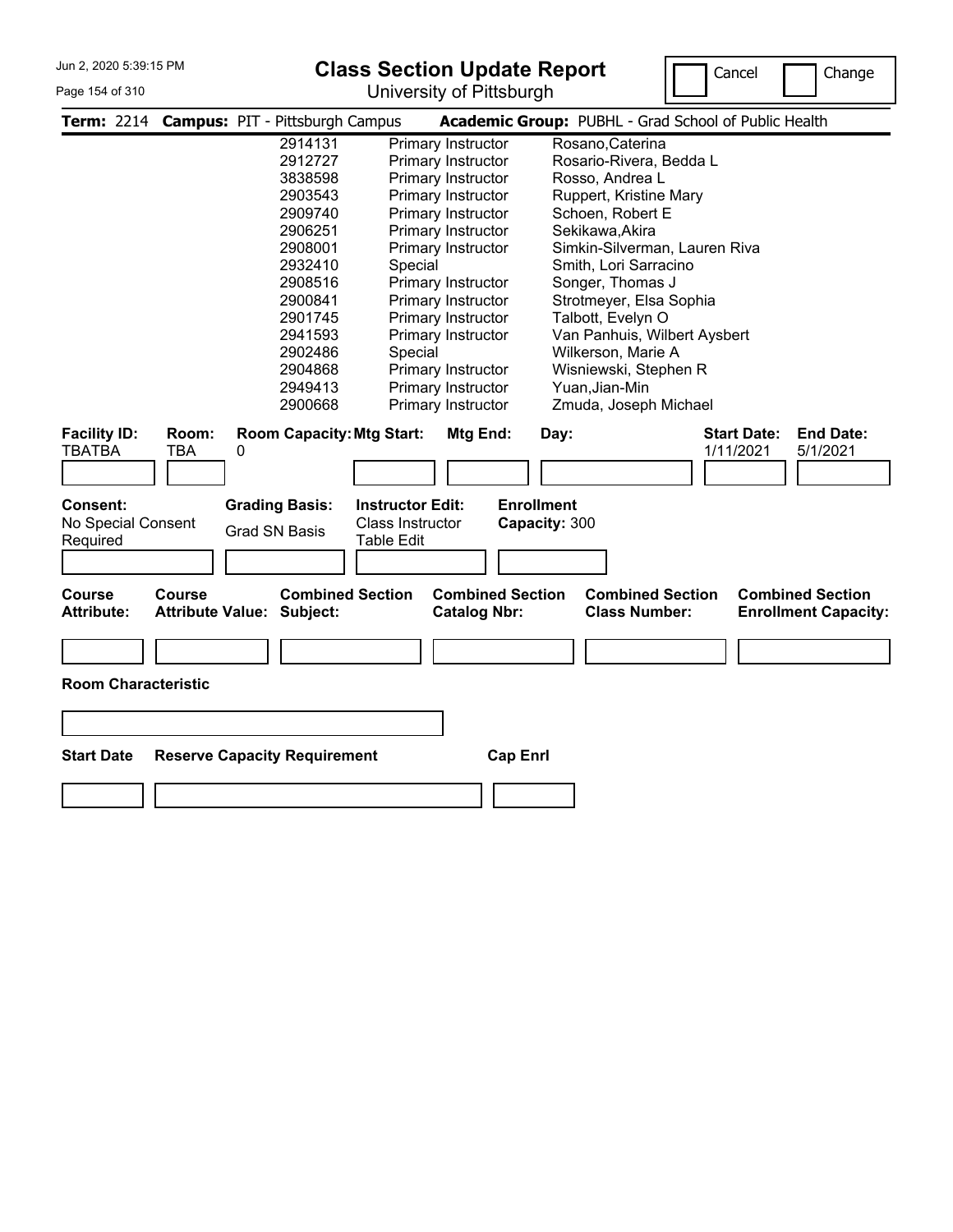| Jun 2, 2020 5:39:15 PM                                                                                                                                                                                                                                                                                              |     |                                            |                                                                                        |                                                                   |                    |
|---------------------------------------------------------------------------------------------------------------------------------------------------------------------------------------------------------------------------------------------------------------------------------------------------------------------|-----|--------------------------------------------|----------------------------------------------------------------------------------------|-------------------------------------------------------------------|--------------------|
| Page 155 of 310                                                                                                                                                                                                                                                                                                     |     |                                            | <b>Class Section Update Report</b><br>University of Pittsburgh                         |                                                                   | Cancel<br>Change   |
|                                                                                                                                                                                                                                                                                                                     |     | Term: 2214 Campus: PIT - Pittsburgh Campus | Academic Group: PUBHL - Grad School of Public Health                                   |                                                                   |                    |
| <b>Course ID: 108585</b><br><b>Class Section: 1060</b><br><b>Subject Area: EPIDEM</b><br>Catalog Nbr: 2213<br><b>Component: IND - Independent Study</b><br><b>Class Nbr: 14505</b><br><b>Class Type: Enrollment Section</b><br><b>Course Offering Nbr: 1</b><br><b>Academic Organization: EPIDEM - Epidemiology</b> |     |                                            | <b>Minimum</b><br><b>Units: 1.00</b><br><b>Academic Progress</b><br><b>Units: 1.00</b> | <b>Maximum</b><br><b>Units: 12.00</b><br><b>FA Units:</b><br>1.00 |                    |
| <b>Short Title: INDEPENDENT STUDY</b>                                                                                                                                                                                                                                                                               |     |                                            |                                                                                        |                                                                   |                    |
| Free Format Topic: (30 Characters)                                                                                                                                                                                                                                                                                  |     |                                            |                                                                                        | Fee Type:                                                         | <b>Fee Amount:</b> |
|                                                                                                                                                                                                                                                                                                                     |     |                                            |                                                                                        |                                                                   |                    |
| <b>Session: AT</b>                                                                                                                                                                                                                                                                                                  |     | <b>Start Date: 1/11/2021</b>               | <b>End Date: 5/1/2021</b>                                                              | <b>Associated Class: 1060</b>                                     | Location: PGH      |
|                                                                                                                                                                                                                                                                                                                     |     |                                            |                                                                                        |                                                                   |                    |
| <b>Schedule</b>                                                                                                                                                                                                                                                                                                     |     | <b>Instructor</b>                          | <b>Instructor Role</b>                                                                 | <b>Instructor Name:</b>                                           |                    |
| Print: Y                                                                                                                                                                                                                                                                                                            | Y/N | ID:                                        |                                                                                        |                                                                   |                    |
|                                                                                                                                                                                                                                                                                                                     |     | 1099567                                    | Primary Instructor                                                                     | Adibi, Jennifer Joan                                              |                    |
|                                                                                                                                                                                                                                                                                                                     |     | 2901191                                    | Primary Instructor                                                                     | Barinas-Mitchell, Emma J M                                        |                    |
|                                                                                                                                                                                                                                                                                                                     |     | 2906626                                    | Primary Instructor                                                                     | Belle, Steven H                                                   |                    |
|                                                                                                                                                                                                                                                                                                                     |     | 2939301                                    | Primary Instructor                                                                     | Bertolet, Marianne Harris                                         |                    |
|                                                                                                                                                                                                                                                                                                                     |     | 2919945                                    | Primary Instructor                                                                     | Bodnar, Lisa M                                                    |                    |
|                                                                                                                                                                                                                                                                                                                     |     | 2924416                                    | Primary Instructor                                                                     | Boudreau, Robert                                                  |                    |
|                                                                                                                                                                                                                                                                                                                     |     | 2900502                                    | Primary Instructor                                                                     | Bromberger, Joyce T                                               |                    |
|                                                                                                                                                                                                                                                                                                                     |     | 2907209                                    | Primary Instructor                                                                     | Brooks, Maria M                                                   |                    |
|                                                                                                                                                                                                                                                                                                                     |     | 2933470                                    | Primary Instructor                                                                     | Burke, Donald S                                                   |                    |
|                                                                                                                                                                                                                                                                                                                     |     | 2909427                                    | Primary Instructor                                                                     | Burke, Lora E                                                     |                    |
|                                                                                                                                                                                                                                                                                                                     |     | 1143219                                    | Primary Instructor                                                                     | Catov, Janet M                                                    |                    |
|                                                                                                                                                                                                                                                                                                                     |     | 2903175                                    | Primary Instructor                                                                     | Cauley, Jane A                                                    |                    |
|                                                                                                                                                                                                                                                                                                                     |     |                                            |                                                                                        |                                                                   |                    |
|                                                                                                                                                                                                                                                                                                                     |     | 1776772                                    | Primary Instructor                                                                     | Cloonan, Yona Keich                                               |                    |
|                                                                                                                                                                                                                                                                                                                     |     | 2902114                                    | Primary Instructor                                                                     | Cornelius, Marie D                                                |                    |
|                                                                                                                                                                                                                                                                                                                     |     | 2920015                                    | Primary Instructor                                                                     | Costacou, Tina                                                    |                    |
|                                                                                                                                                                                                                                                                                                                     |     | 2902019                                    | Primary Instructor                                                                     | Dorman, Janice S                                                  |                    |
|                                                                                                                                                                                                                                                                                                                     |     | 2043290                                    | Primary Instructor                                                                     | El Khoudary Abushaban, Samar Riyad                                |                    |
|                                                                                                                                                                                                                                                                                                                     |     | 2906114                                    | <b>Primary Instructor</b>                                                              | Fabio, Anthony                                                    |                    |
|                                                                                                                                                                                                                                                                                                                     |     | 2900472                                    | Primary Instructor                                                                     | Ganguli, Mary                                                     |                    |
|                                                                                                                                                                                                                                                                                                                     |     | 2901579                                    | Primary Instructor                                                                     | Glynn, Nancy W                                                    |                    |
|                                                                                                                                                                                                                                                                                                                     |     | 2913240                                    | <b>Primary Instructor</b>                                                              | Goundappa, Balasubramani K                                        |                    |
|                                                                                                                                                                                                                                                                                                                     |     | 2904530                                    | Primary Instructor                                                                     | Haggerty, Catherine Lee                                           |                    |
|                                                                                                                                                                                                                                                                                                                     |     | 2904352                                    | Primary Instructor                                                                     | Harrison, Lee H                                                   |                    |
|                                                                                                                                                                                                                                                                                                                     |     | 3330513                                    | Primary Instructor                                                                     | Hawkins, Marquis S.                                               |                    |
|                                                                                                                                                                                                                                                                                                                     |     | 2912533                                    | <b>Primary Instructor</b>                                                              | King, Wendy Colleen                                               |                    |
|                                                                                                                                                                                                                                                                                                                     |     | 2904938                                    | <b>Primary Instructor</b>                                                              | Kingsley, Lawrence A                                              |                    |
|                                                                                                                                                                                                                                                                                                                     |     | 2906663                                    | Primary Instructor                                                                     | Kriska, Andrea Marie                                              |                    |
|                                                                                                                                                                                                                                                                                                                     |     | 2927641                                    | Primary Instructor                                                                     | Kuipers, Allison L                                                |                    |
|                                                                                                                                                                                                                                                                                                                     |     | 2910581                                    | Primary Instructor                                                                     | Linkov, Faina Y                                                   |                    |
|                                                                                                                                                                                                                                                                                                                     |     | 3310494                                    | <b>Primary Instructor</b>                                                              | Luu, Hung Nguyen                                                  |                    |
|                                                                                                                                                                                                                                                                                                                     |     | 2902535                                    | <b>Primary Instructor</b>                                                              | Mackey, Rachel H                                                  |                    |
|                                                                                                                                                                                                                                                                                                                     |     | 2909421                                    | <b>Primary Instructor</b>                                                              | Markovic, Nina                                                    |                    |
|                                                                                                                                                                                                                                                                                                                     |     | 2909863                                    | Primary Instructor                                                                     | Matthews, Karen A                                                 |                    |
|                                                                                                                                                                                                                                                                                                                     |     | 3618314                                    | Primary Instructor                                                                     | Mendez, Dara Daneen                                               |                    |
|                                                                                                                                                                                                                                                                                                                     |     | 2912577                                    | Primary Instructor                                                                     | Miljkovic, Iva                                                    |                    |

2951353 Primary Instructor Nachega, Jean Bisimwa<br>2957363 Primary Instructor Naimi, Ashley Isaac 2957363 Primary Instructor Naimi, Ashley Isaac<br>2907558 Primary Instructor Newman, Anne B

 Primary Instructor Orkis, Lauren Torso 2900551 Primary Instructor Richardson, Gale A<br>1154652 Primary Instructor Rockette-Wagner, B

2903558 Primary Instructor<br>1929629 Primary Instructor

Primary Instructor Newman, Anne B<br>
Primary Instructor Crchard, Trevor J

Rockette-Wagner, Bonny Jane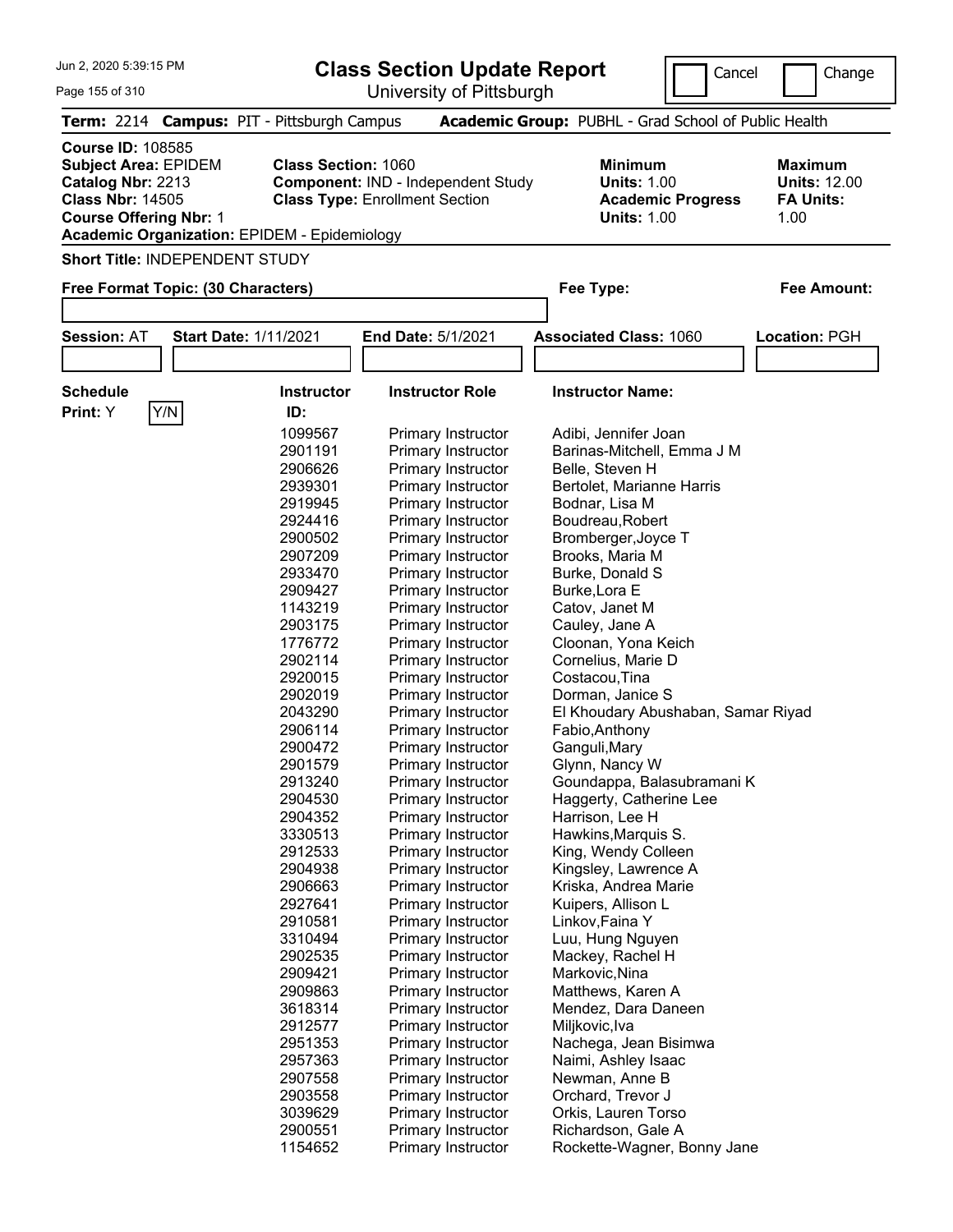#### Page 156 of 310

# **Class Section Update Report**

University of Pittsburgh



|                                            |              | Term: 2214 Campus: PIT - Pittsburgh Campus     |                                                                         |                                                | Academic Group: PUBHL - Grad School of Public Health                                                      |
|--------------------------------------------|--------------|------------------------------------------------|-------------------------------------------------------------------------|------------------------------------------------|-----------------------------------------------------------------------------------------------------------|
|                                            |              | 2914131                                        |                                                                         | Primary Instructor                             | Rosano, Caterina                                                                                          |
|                                            |              | 2912727                                        |                                                                         | Primary Instructor                             | Rosario-Rivera, Bedda L                                                                                   |
|                                            |              | 3838598                                        |                                                                         | Primary Instructor                             | Rosso, Andrea L                                                                                           |
|                                            |              | 2903543                                        |                                                                         | Primary Instructor                             | Ruppert, Kristine Mary                                                                                    |
|                                            |              | 2909740                                        |                                                                         | Primary Instructor                             | Schoen, Robert E                                                                                          |
|                                            |              | 2906251                                        |                                                                         | Primary Instructor                             | Sekikawa, Akira                                                                                           |
|                                            |              | 2908001                                        |                                                                         | Primary Instructor                             | Simkin-Silverman, Lauren Riva                                                                             |
|                                            |              | 2932410                                        | Special                                                                 |                                                | Smith, Lori Sarracino                                                                                     |
|                                            |              | 2908516                                        |                                                                         | Primary Instructor                             | Songer, Thomas J                                                                                          |
|                                            |              | 2900841                                        |                                                                         | Primary Instructor                             | Strotmeyer, Elsa Sophia                                                                                   |
|                                            |              | 2901745                                        |                                                                         | Primary Instructor                             | Talbott, Evelyn O                                                                                         |
|                                            |              | 2941593                                        |                                                                         | Primary Instructor                             | Van Panhuis, Wilbert Aysbert                                                                              |
|                                            |              | 2902486                                        | Special                                                                 |                                                | Wilkerson, Marie A                                                                                        |
|                                            |              | 2904868                                        |                                                                         | Primary Instructor                             | Wisniewski, Stephen R                                                                                     |
|                                            |              | 2949413                                        |                                                                         | Primary Instructor                             | Yuan, Jian-Min                                                                                            |
|                                            |              | 2900668                                        |                                                                         | Primary Instructor                             | Zmuda, Joseph Michael                                                                                     |
| <b>Facility ID:</b><br>TBATBA              | Room:<br>TBA | <b>Room Capacity: Mtg Start:</b><br>0          |                                                                         | Mtg End:                                       | <b>End Date:</b><br><b>Start Date:</b><br>Day:<br>1/11/2021<br>5/1/2021                                   |
| Consent:<br>No Special Consent<br>Required |              | <b>Grading Basis:</b><br><b>Grad HSU Basis</b> | <b>Instructor Edit:</b><br><b>Class Instructor</b><br><b>Table Edit</b> |                                                | <b>Enrollment</b><br>Capacity: 50                                                                         |
| <b>Course</b><br><b>Attribute:</b>         | Course       | <b>Attribute Value: Subject:</b>               | <b>Combined Section</b>                                                 | <b>Combined Section</b><br><b>Catalog Nbr:</b> | <b>Combined Section</b><br><b>Combined Section</b><br><b>Class Number:</b><br><b>Enrollment Capacity:</b> |
| <b>Room Characteristic</b>                 |              |                                                |                                                                         |                                                |                                                                                                           |
| <b>Start Date</b>                          |              | <b>Reserve Capacity Requirement</b>            |                                                                         | <b>Cap Enrl</b>                                |                                                                                                           |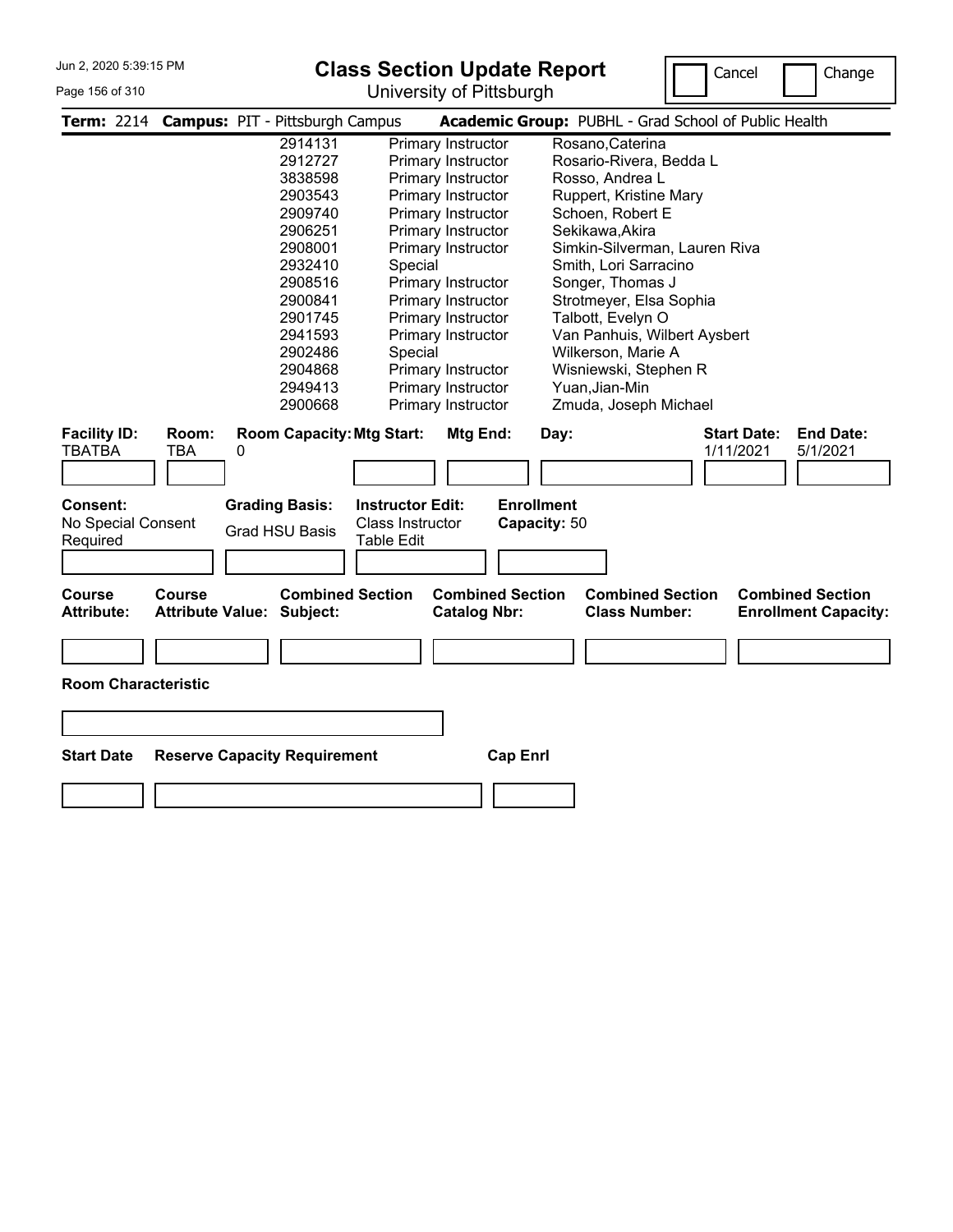| Jun 2, 2020 5:39:15 PM                                                                                                                                                                          |                                                                                                                                                                                                                                                                                                                                                                                                                     | <b>Class Section Update Report</b><br>Cancel                                                                                                                                                                                                                                                                                                                                                                                                                                                                                                                                                                                                                                                                                                                                                                                                                                                                                   | Change                                                                                                                                                                                                                                                                                                                                                                                                                                                                                                                                                                                                                                                                                                                                                                                                                              |                                                                  |
|-------------------------------------------------------------------------------------------------------------------------------------------------------------------------------------------------|---------------------------------------------------------------------------------------------------------------------------------------------------------------------------------------------------------------------------------------------------------------------------------------------------------------------------------------------------------------------------------------------------------------------|--------------------------------------------------------------------------------------------------------------------------------------------------------------------------------------------------------------------------------------------------------------------------------------------------------------------------------------------------------------------------------------------------------------------------------------------------------------------------------------------------------------------------------------------------------------------------------------------------------------------------------------------------------------------------------------------------------------------------------------------------------------------------------------------------------------------------------------------------------------------------------------------------------------------------------|-------------------------------------------------------------------------------------------------------------------------------------------------------------------------------------------------------------------------------------------------------------------------------------------------------------------------------------------------------------------------------------------------------------------------------------------------------------------------------------------------------------------------------------------------------------------------------------------------------------------------------------------------------------------------------------------------------------------------------------------------------------------------------------------------------------------------------------|------------------------------------------------------------------|
| Page 157 of 310                                                                                                                                                                                 |                                                                                                                                                                                                                                                                                                                                                                                                                     | University of Pittsburgh                                                                                                                                                                                                                                                                                                                                                                                                                                                                                                                                                                                                                                                                                                                                                                                                                                                                                                       |                                                                                                                                                                                                                                                                                                                                                                                                                                                                                                                                                                                                                                                                                                                                                                                                                                     |                                                                  |
| Term: 2214 Campus: PIT - Pittsburgh Campus                                                                                                                                                      |                                                                                                                                                                                                                                                                                                                                                                                                                     |                                                                                                                                                                                                                                                                                                                                                                                                                                                                                                                                                                                                                                                                                                                                                                                                                                                                                                                                | Academic Group: PUBHL - Grad School of Public Health                                                                                                                                                                                                                                                                                                                                                                                                                                                                                                                                                                                                                                                                                                                                                                                |                                                                  |
| <b>Course ID: 174209</b><br><b>Subject Area: EPIDEM</b><br>Catalog Nbr: 2214<br><b>Class Nbr: 14810</b><br><b>Course Offering Nbr: 1</b><br><b>Academic Organization: EPIDEM - Epidemiology</b> | <b>Class Section: 1050</b>                                                                                                                                                                                                                                                                                                                                                                                          | <b>Component: INT - Internship</b><br><b>Class Type: Enrollment Section</b>                                                                                                                                                                                                                                                                                                                                                                                                                                                                                                                                                                                                                                                                                                                                                                                                                                                    | <b>Minimum</b><br><b>Units: 1.00</b><br><b>Academic Progress</b><br><b>Units: 1.00</b>                                                                                                                                                                                                                                                                                                                                                                                                                                                                                                                                                                                                                                                                                                                                              | <b>Maximum</b><br><b>Units: 4.00</b><br><b>FA Units:</b><br>1.00 |
| Short Title: PUBLIC HEALTH INTERNSHIP                                                                                                                                                           |                                                                                                                                                                                                                                                                                                                                                                                                                     |                                                                                                                                                                                                                                                                                                                                                                                                                                                                                                                                                                                                                                                                                                                                                                                                                                                                                                                                |                                                                                                                                                                                                                                                                                                                                                                                                                                                                                                                                                                                                                                                                                                                                                                                                                                     |                                                                  |
| Free Format Topic: (30 Characters)                                                                                                                                                              |                                                                                                                                                                                                                                                                                                                                                                                                                     |                                                                                                                                                                                                                                                                                                                                                                                                                                                                                                                                                                                                                                                                                                                                                                                                                                                                                                                                | Fee Type:                                                                                                                                                                                                                                                                                                                                                                                                                                                                                                                                                                                                                                                                                                                                                                                                                           | <b>Fee Amount:</b>                                               |
|                                                                                                                                                                                                 |                                                                                                                                                                                                                                                                                                                                                                                                                     |                                                                                                                                                                                                                                                                                                                                                                                                                                                                                                                                                                                                                                                                                                                                                                                                                                                                                                                                |                                                                                                                                                                                                                                                                                                                                                                                                                                                                                                                                                                                                                                                                                                                                                                                                                                     |                                                                  |
| <b>Session: AT</b><br><b>Start Date: 1/11/2021</b>                                                                                                                                              |                                                                                                                                                                                                                                                                                                                                                                                                                     | End Date: 5/1/2021                                                                                                                                                                                                                                                                                                                                                                                                                                                                                                                                                                                                                                                                                                                                                                                                                                                                                                             | <b>Associated Class: 1050</b>                                                                                                                                                                                                                                                                                                                                                                                                                                                                                                                                                                                                                                                                                                                                                                                                       | Location: PGH                                                    |
| <b>Schedule</b><br> Y/N <br>Print: Y                                                                                                                                                            | <b>Instructor</b><br>ID:                                                                                                                                                                                                                                                                                                                                                                                            | <b>Instructor Role</b>                                                                                                                                                                                                                                                                                                                                                                                                                                                                                                                                                                                                                                                                                                                                                                                                                                                                                                         | <b>Instructor Name:</b>                                                                                                                                                                                                                                                                                                                                                                                                                                                                                                                                                                                                                                                                                                                                                                                                             |                                                                  |
|                                                                                                                                                                                                 | 1099567<br>2901191<br>2906626<br>2939301<br>2919945<br>2924416<br>2900502<br>2907209<br>2933470<br>2909427<br>1143219<br>2903175<br>1776772<br>2902114<br>2920015<br>2902019<br>2043290<br>2906114<br>2900472<br>2901579<br>2913240<br>2904530<br>2904352<br>3330513<br>2912533<br>2904938<br>2906663<br>2927641<br>2910581<br>3310494<br>2902535<br>2909421<br>2909863<br>3618314<br>2912577<br>2951353<br>2957363 | Primary Instructor<br>Primary Instructor<br>Primary Instructor<br>Primary Instructor<br>Primary Instructor<br>Primary Instructor<br>Primary Instructor<br>Primary Instructor<br>Primary Instructor<br>Primary Instructor<br>Primary Instructor<br>Primary Instructor<br>Primary Instructor<br>Primary Instructor<br>Primary Instructor<br>Primary Instructor<br>Primary Instructor<br>Primary Instructor<br><b>Primary Instructor</b><br><b>Primary Instructor</b><br><b>Primary Instructor</b><br>Primary Instructor<br>Primary Instructor<br><b>Primary Instructor</b><br><b>Primary Instructor</b><br>Primary Instructor<br><b>Primary Instructor</b><br>Primary Instructor<br><b>Primary Instructor</b><br>Primary Instructor<br><b>Primary Instructor</b><br><b>Primary Instructor</b><br><b>Primary Instructor</b><br><b>Primary Instructor</b><br><b>Primary Instructor</b><br>Primary Instructor<br>Primary Instructor | Adibi, Jennifer Joan<br>Barinas-Mitchell, Emma J M<br>Belle, Steven H<br>Bertolet, Marianne Harris<br>Bodnar, Lisa M<br>Boudreau, Robert<br>Bromberger, Joyce T<br>Brooks, Maria M<br>Burke, Donald S<br>Burke, Lora E<br>Catov, Janet M<br>Cauley, Jane A<br>Cloonan, Yona Keich<br>Cornelius, Marie D<br>Costacou, Tina<br>Dorman, Janice S<br>El Khoudary Abushaban, Samar Riyad<br>Fabio, Anthony<br>Ganguli, Mary<br>Glynn, Nancy W<br>Goundappa, Balasubramani K<br>Haggerty, Catherine Lee<br>Harrison, Lee H<br>Hawkins, Marquis S.<br>King, Wendy Colleen<br>Kingsley, Lawrence A<br>Kriska, Andrea Marie<br>Kuipers, Allison L<br>Linkov, Faina Y<br>Luu, Hung Nguyen<br>Mackey, Rachel H<br>Markovic, Nina<br>Matthews, Karen A<br>Mendez, Dara Daneen<br>Miljkovic, Iva<br>Nachega, Jean Bisimwa<br>Naimi, Ashley Isaac |                                                                  |

 Primary Instructor Newman, Anne B Primary Instructor Orchard, Trevor J Primary Instructor Orkis, Lauren Torso 2900551 Primary Instructor Richardson, Gale A<br>1154652 Primary Instructor Rockette-Wagner, B

Rockette-Wagner, Bonny Jane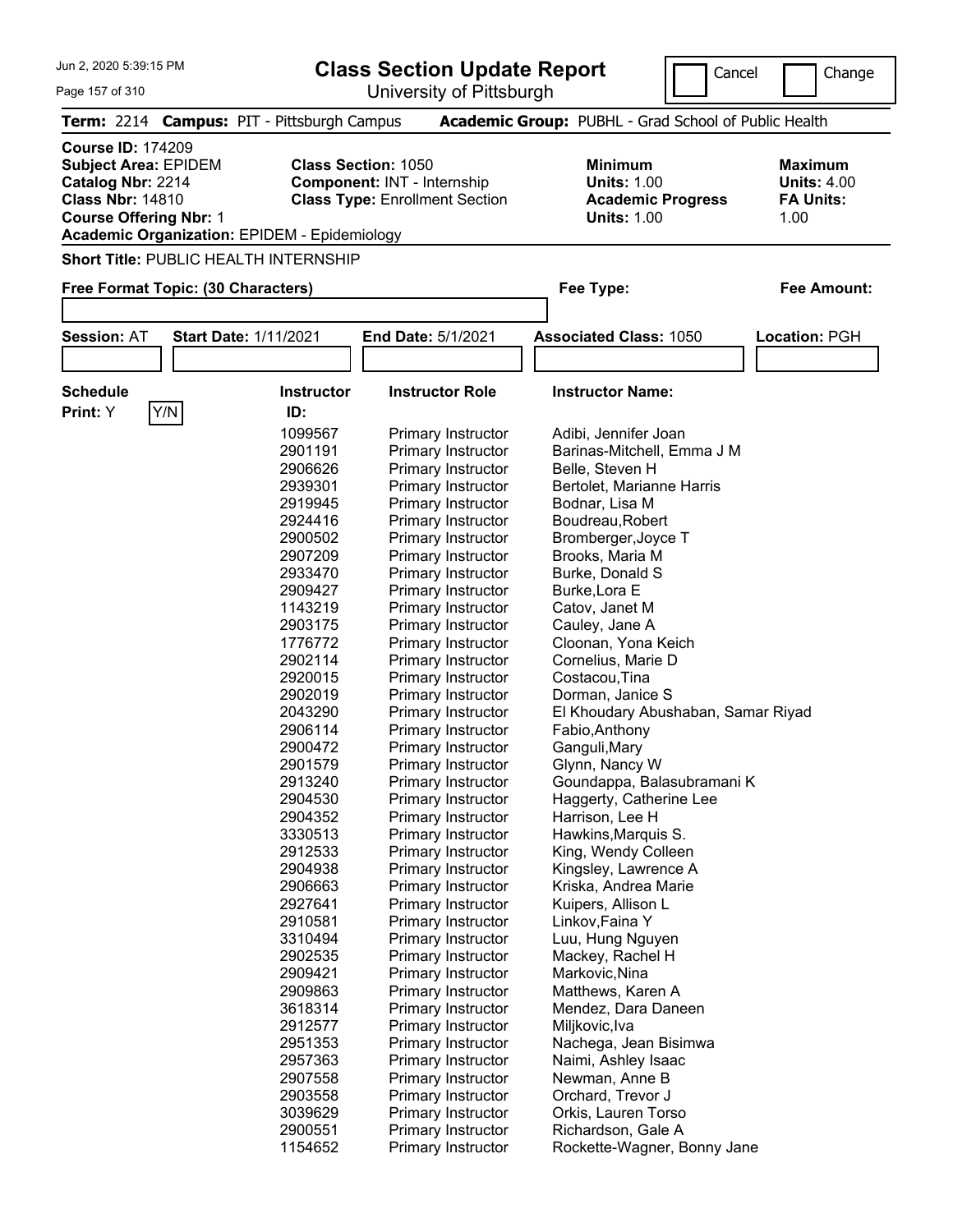#### Page 158 of 310

# **Class Section Update Report**

University of Pittsburgh



|                                            |                                   | Term: 2214 Campus: PIT - Pittsburgh Campus     |                                                                         |                                                | Academic Group: PUBHL - Grad School of Public Health                                                      |
|--------------------------------------------|-----------------------------------|------------------------------------------------|-------------------------------------------------------------------------|------------------------------------------------|-----------------------------------------------------------------------------------------------------------|
|                                            |                                   | 2914131                                        |                                                                         | Primary Instructor                             | Rosano, Caterina                                                                                          |
|                                            |                                   | 2912727                                        |                                                                         | Primary Instructor                             | Rosario-Rivera, Bedda L                                                                                   |
|                                            |                                   | 3838598                                        |                                                                         | Primary Instructor                             | Rosso, Andrea L                                                                                           |
|                                            |                                   | 2903543                                        |                                                                         | Primary Instructor                             | Ruppert, Kristine Mary                                                                                    |
|                                            |                                   | 2909740                                        |                                                                         | Primary Instructor                             | Schoen, Robert E                                                                                          |
|                                            |                                   | 2906251                                        |                                                                         | Primary Instructor                             | Sekikawa, Akira                                                                                           |
|                                            |                                   | 2908001                                        |                                                                         | Primary Instructor                             | Simkin-Silverman, Lauren Riva                                                                             |
|                                            |                                   | 2932410                                        | Special                                                                 |                                                | Smith, Lori Sarracino                                                                                     |
|                                            |                                   | 2908516                                        |                                                                         | Primary Instructor                             | Songer, Thomas J                                                                                          |
|                                            |                                   | 2900841                                        |                                                                         | Primary Instructor                             | Strotmeyer, Elsa Sophia                                                                                   |
|                                            |                                   | 2901745                                        |                                                                         | Primary Instructor                             | Talbott, Evelyn O                                                                                         |
|                                            |                                   | 2941593                                        |                                                                         | Primary Instructor                             | Van Panhuis, Wilbert Aysbert                                                                              |
|                                            |                                   | 2902486                                        | Special                                                                 |                                                | Wilkerson, Marie A                                                                                        |
|                                            |                                   | 2904868                                        |                                                                         | Primary Instructor                             | Wisniewski, Stephen R                                                                                     |
|                                            |                                   | 2949413                                        |                                                                         | Primary Instructor                             | Yuan, Jian-Min                                                                                            |
|                                            |                                   | 2900668                                        |                                                                         | Primary Instructor                             | Zmuda, Joseph Michael                                                                                     |
| <b>Facility ID:</b><br><b>TBATBA</b>       | Room:<br><b>TBA</b>               | <b>Room Capacity: Mtg Start:</b><br>0          |                                                                         | Mtg End:                                       | <b>Start Date:</b><br><b>End Date:</b><br>Day:<br>1/11/2021<br>5/1/2021                                   |
| Consent:<br>No Special Consent<br>Required |                                   | <b>Grading Basis:</b><br><b>Grad HSU Basis</b> | <b>Instructor Edit:</b><br><b>Class Instructor</b><br><b>Table Edit</b> |                                                | <b>Enrollment</b><br>Capacity: 35                                                                         |
| Course<br><b>Attribute:</b>                | Course<br><b>Attribute Value:</b> | Subject:                                       | <b>Combined Section</b>                                                 | <b>Combined Section</b><br><b>Catalog Nbr:</b> | <b>Combined Section</b><br><b>Combined Section</b><br><b>Class Number:</b><br><b>Enrollment Capacity:</b> |
| <b>Room Characteristic</b>                 |                                   |                                                |                                                                         |                                                |                                                                                                           |
| <b>Start Date</b>                          |                                   | <b>Reserve Capacity Requirement</b>            |                                                                         | <b>Cap Enrl</b>                                |                                                                                                           |
|                                            |                                   |                                                |                                                                         |                                                |                                                                                                           |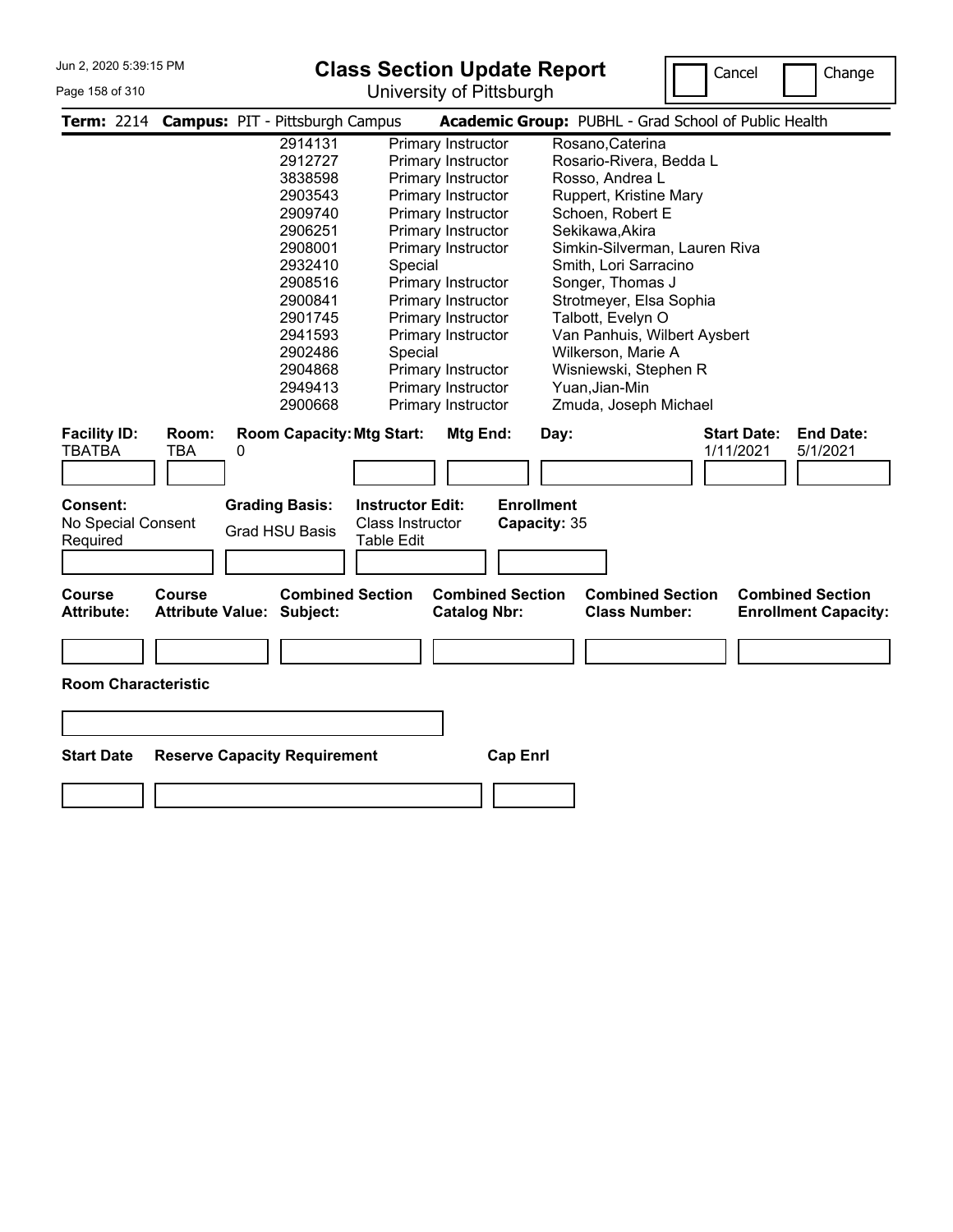| Jun 2, 2020 5:39:15 PM                                                                                                                                                                                                        |                                                                                                                                                                                                                                                                                                                                                                                                          | <b>Class Section Update Report</b><br>Cancel                                                                                                                                                                                                                                                                                                                                                                                                                                                                                                                                                                                                                                                                                                                                                                                                                                                                                                | Change                                                                                                                                                                                                                                                                                                                                                                                                                                                                                                                                                                                                                                                                                                                                                                                                       |                                                                  |  |  |  |
|-------------------------------------------------------------------------------------------------------------------------------------------------------------------------------------------------------------------------------|----------------------------------------------------------------------------------------------------------------------------------------------------------------------------------------------------------------------------------------------------------------------------------------------------------------------------------------------------------------------------------------------------------|---------------------------------------------------------------------------------------------------------------------------------------------------------------------------------------------------------------------------------------------------------------------------------------------------------------------------------------------------------------------------------------------------------------------------------------------------------------------------------------------------------------------------------------------------------------------------------------------------------------------------------------------------------------------------------------------------------------------------------------------------------------------------------------------------------------------------------------------------------------------------------------------------------------------------------------------|--------------------------------------------------------------------------------------------------------------------------------------------------------------------------------------------------------------------------------------------------------------------------------------------------------------------------------------------------------------------------------------------------------------------------------------------------------------------------------------------------------------------------------------------------------------------------------------------------------------------------------------------------------------------------------------------------------------------------------------------------------------------------------------------------------------|------------------------------------------------------------------|--|--|--|
| Page 159 of 310                                                                                                                                                                                                               |                                                                                                                                                                                                                                                                                                                                                                                                          | University of Pittsburgh                                                                                                                                                                                                                                                                                                                                                                                                                                                                                                                                                                                                                                                                                                                                                                                                                                                                                                                    |                                                                                                                                                                                                                                                                                                                                                                                                                                                                                                                                                                                                                                                                                                                                                                                                              |                                                                  |  |  |  |
| <b>Term: 2214</b>                                                                                                                                                                                                             | <b>Campus: PIT - Pittsburgh Campus</b>                                                                                                                                                                                                                                                                                                                                                                   |                                                                                                                                                                                                                                                                                                                                                                                                                                                                                                                                                                                                                                                                                                                                                                                                                                                                                                                                             | Academic Group: PUBHL - Grad School of Public Health                                                                                                                                                                                                                                                                                                                                                                                                                                                                                                                                                                                                                                                                                                                                                         |                                                                  |  |  |  |
| <b>Course ID: 174210</b><br><b>Class Section: 1050</b><br><b>Subject Area: EPIDEM</b><br>Catalog Nbr: 2215<br><b>Class Nbr: 14811</b><br><b>Course Offering Nbr: 1</b><br><b>Academic Organization: EPIDEM - Epidemiology</b> |                                                                                                                                                                                                                                                                                                                                                                                                          | <b>Component: PRA - Practicum</b><br><b>Class Type: Enrollment Section</b>                                                                                                                                                                                                                                                                                                                                                                                                                                                                                                                                                                                                                                                                                                                                                                                                                                                                  | <b>Minimum</b><br><b>Units: 2.00</b><br><b>Academic Progress</b><br><b>Units: 2.00</b>                                                                                                                                                                                                                                                                                                                                                                                                                                                                                                                                                                                                                                                                                                                       | <b>Maximum</b><br><b>Units: 2.00</b><br><b>FA Units:</b><br>2.00 |  |  |  |
| <b>Short Title: TEACHING PRACTICUM</b>                                                                                                                                                                                        |                                                                                                                                                                                                                                                                                                                                                                                                          |                                                                                                                                                                                                                                                                                                                                                                                                                                                                                                                                                                                                                                                                                                                                                                                                                                                                                                                                             |                                                                                                                                                                                                                                                                                                                                                                                                                                                                                                                                                                                                                                                                                                                                                                                                              |                                                                  |  |  |  |
| Free Format Topic: (30 Characters)                                                                                                                                                                                            |                                                                                                                                                                                                                                                                                                                                                                                                          |                                                                                                                                                                                                                                                                                                                                                                                                                                                                                                                                                                                                                                                                                                                                                                                                                                                                                                                                             | Fee Type:                                                                                                                                                                                                                                                                                                                                                                                                                                                                                                                                                                                                                                                                                                                                                                                                    | <b>Fee Amount:</b>                                               |  |  |  |
|                                                                                                                                                                                                                               |                                                                                                                                                                                                                                                                                                                                                                                                          |                                                                                                                                                                                                                                                                                                                                                                                                                                                                                                                                                                                                                                                                                                                                                                                                                                                                                                                                             |                                                                                                                                                                                                                                                                                                                                                                                                                                                                                                                                                                                                                                                                                                                                                                                                              |                                                                  |  |  |  |
| <b>Session: AT</b><br><b>Start Date: 1/11/2021</b>                                                                                                                                                                            |                                                                                                                                                                                                                                                                                                                                                                                                          | <b>End Date: 5/1/2021</b>                                                                                                                                                                                                                                                                                                                                                                                                                                                                                                                                                                                                                                                                                                                                                                                                                                                                                                                   | <b>Associated Class: 1050</b>                                                                                                                                                                                                                                                                                                                                                                                                                                                                                                                                                                                                                                                                                                                                                                                | Location: PGH                                                    |  |  |  |
| <b>Schedule</b><br>Y/N<br>Print: Y                                                                                                                                                                                            | <b>Instructor</b><br>ID:                                                                                                                                                                                                                                                                                                                                                                                 | <b>Instructor Role</b>                                                                                                                                                                                                                                                                                                                                                                                                                                                                                                                                                                                                                                                                                                                                                                                                                                                                                                                      | <b>Instructor Name:</b>                                                                                                                                                                                                                                                                                                                                                                                                                                                                                                                                                                                                                                                                                                                                                                                      |                                                                  |  |  |  |
|                                                                                                                                                                                                                               | 1099567<br>2901191<br>2906626<br>2939301<br>2919945<br>2924416<br>2900502<br>2907209<br>2933470<br>2909427<br>1143219<br>2903175<br>1776772<br>2902114<br>2920015<br>2902019<br>2043290<br>2906114<br>2900472<br>2901579<br>2913240<br>2904530<br>2904352<br>3330513<br>2912533<br>2904938<br>2906663<br>2927641<br>2910581<br>3310494<br>2902535<br>2909421<br>2909863<br>3618314<br>2912577<br>2951353 | Primary Instructor<br>Primary Instructor<br>Primary Instructor<br>Primary Instructor<br>Primary Instructor<br>Primary Instructor<br>Primary Instructor<br>Primary Instructor<br>Primary Instructor<br>Primary Instructor<br>Primary Instructor<br>Primary Instructor<br>Primary Instructor<br>Primary Instructor<br>Primary Instructor<br>Primary Instructor<br>Primary Instructor<br><b>Primary Instructor</b><br><b>Primary Instructor</b><br><b>Primary Instructor</b><br><b>Primary Instructor</b><br><b>Primary Instructor</b><br>Primary Instructor<br><b>Primary Instructor</b><br><b>Primary Instructor</b><br><b>Primary Instructor</b><br>Primary Instructor<br><b>Primary Instructor</b><br><b>Primary Instructor</b><br><b>Primary Instructor</b><br><b>Primary Instructor</b><br><b>Primary Instructor</b><br><b>Primary Instructor</b><br><b>Primary Instructor</b><br><b>Primary Instructor</b><br><b>Primary Instructor</b> | Adibi, Jennifer Joan<br>Barinas-Mitchell, Emma J M<br>Belle, Steven H<br>Bertolet, Marianne Harris<br>Bodnar, Lisa M<br>Boudreau, Robert<br>Bromberger, Joyce T<br>Brooks, Maria M<br>Burke, Donald S<br>Burke, Lora E<br>Catov, Janet M<br>Cauley, Jane A<br>Cloonan, Yona Keich<br>Cornelius, Marie D<br>Costacou, Tina<br>Dorman, Janice S<br>El Khoudary Abushaban, Samar Riyad<br>Fabio, Anthony<br>Ganguli, Mary<br>Glynn, Nancy W<br>Goundappa, Balasubramani K<br>Haggerty, Catherine Lee<br>Harrison, Lee H<br>Hawkins, Marquis S.<br>King, Wendy Colleen<br>Kingsley, Lawrence A<br>Kriska, Andrea Marie<br>Kuipers, Allison L<br>Linkov, Faina Y<br>Luu, Hung Nguyen<br>Mackey, Rachel H<br>Markovic, Nina<br>Matthews, Karen A<br>Mendez, Dara Daneen<br>Miljkovic, Iva<br>Nachega, Jean Bisimwa |                                                                  |  |  |  |

Primary Instructor Newman, Anne B<br>Primary Instructor Orchard, Trevor J

Rockette-Wagner, Bonny Jane

 Primary Instructor Orkis, Lauren Torso 2900551 Primary Instructor Richardson, Gale A<br>1154652 Primary Instructor Rockette-Wagner, B

2903558 Primary Instructor<br>3039629 Primary Instructor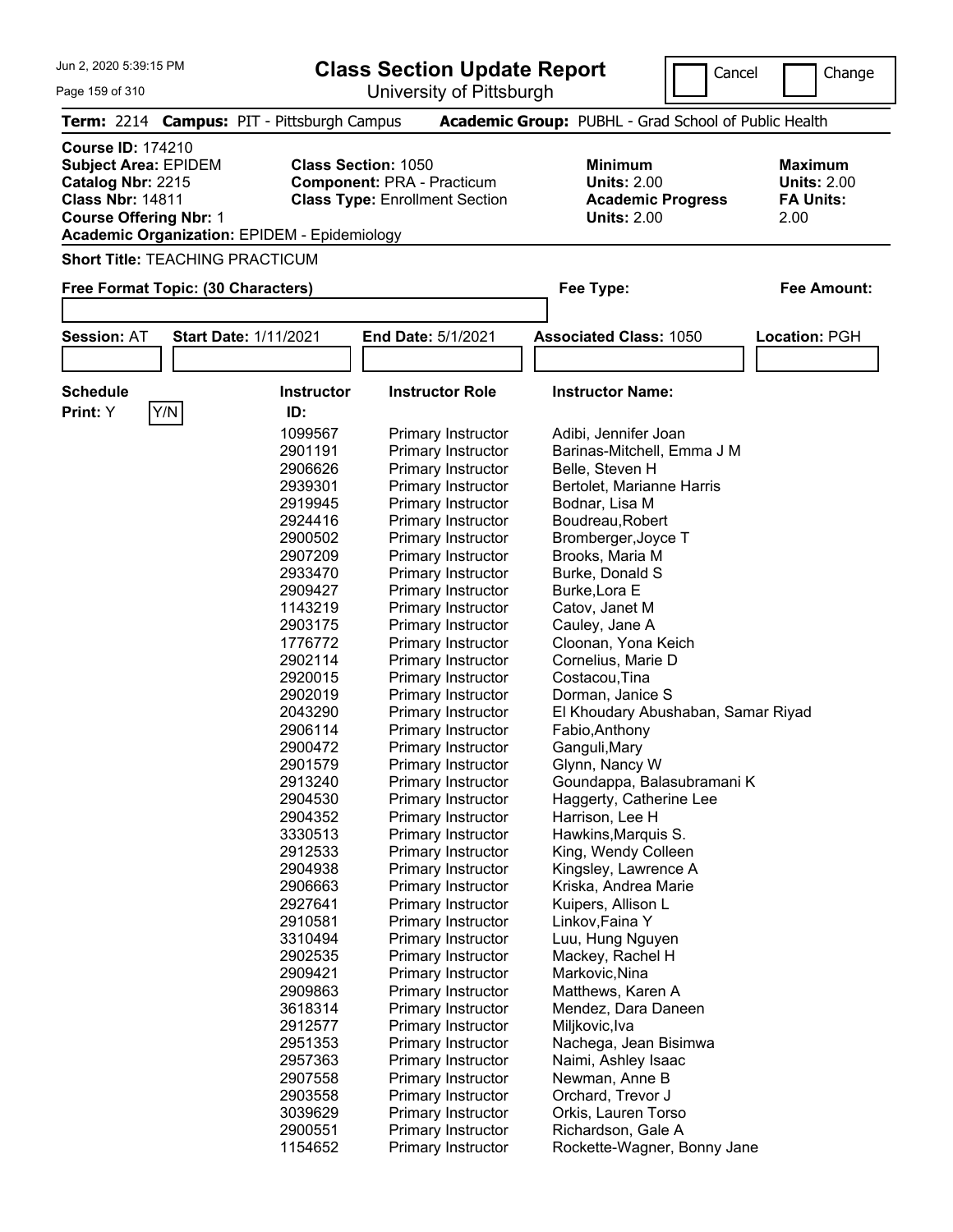#### Page 160 of 310

# **Class Section Update Report**

University of Pittsburgh



|                                            |                                          | Term: 2214 Campus: PIT - Pittsburgh Campus     |                                                                  |                                                | Academic Group: PUBHL - Grad School of Public Health                                                      |
|--------------------------------------------|------------------------------------------|------------------------------------------------|------------------------------------------------------------------|------------------------------------------------|-----------------------------------------------------------------------------------------------------------|
|                                            |                                          | 2914131                                        |                                                                  | Primary Instructor                             | Rosano, Caterina                                                                                          |
|                                            |                                          | 2912727                                        |                                                                  | Primary Instructor                             | Rosario-Rivera, Bedda L                                                                                   |
|                                            |                                          | 3838598                                        |                                                                  | Primary Instructor                             | Rosso, Andrea L                                                                                           |
|                                            |                                          | 2903543                                        |                                                                  | Primary Instructor                             | Ruppert, Kristine Mary                                                                                    |
|                                            |                                          | 2909740                                        |                                                                  | Primary Instructor                             | Schoen, Robert E                                                                                          |
|                                            |                                          | 2906251                                        |                                                                  | Primary Instructor                             | Sekikawa, Akira                                                                                           |
|                                            |                                          | 2908001                                        |                                                                  | Primary Instructor                             | Simkin-Silverman, Lauren Riva                                                                             |
|                                            |                                          | 2932410                                        | Special                                                          |                                                | Smith, Lori Sarracino                                                                                     |
|                                            |                                          | 2908516                                        |                                                                  | Primary Instructor                             | Songer, Thomas J                                                                                          |
|                                            |                                          | 2900841                                        |                                                                  | Primary Instructor                             | Strotmeyer, Elsa Sophia                                                                                   |
|                                            |                                          | 2901745                                        |                                                                  | Primary Instructor                             | Talbott, Evelyn O                                                                                         |
|                                            |                                          | 2941593                                        |                                                                  | Primary Instructor                             | Van Panhuis, Wilbert Aysbert                                                                              |
|                                            |                                          | 2902486                                        | Special                                                          |                                                | Wilkerson, Marie A                                                                                        |
|                                            |                                          | 2904868                                        |                                                                  | Primary Instructor                             | Wisniewski, Stephen R                                                                                     |
|                                            |                                          | 2949413                                        |                                                                  | Primary Instructor                             | Yuan, Jian-Min                                                                                            |
|                                            |                                          | 2900668                                        |                                                                  | Primary Instructor                             | Zmuda, Joseph Michael                                                                                     |
| <b>Facility ID:</b><br>TBATBA              | Room:<br><b>TBA</b>                      | <b>Room Capacity: Mtg Start:</b><br>0          |                                                                  | Mtg End:                                       | <b>End Date:</b><br><b>Start Date:</b><br>Day:<br>1/11/2021<br>5/1/2021                                   |
| Consent:<br>No Special Consent<br>Required |                                          | <b>Grading Basis:</b><br><b>Grad HSU Basis</b> | <b>Instructor Edit:</b><br>Class Instructor<br><b>Table Edit</b> |                                                | <b>Enrollment</b><br>Capacity: 35                                                                         |
| <b>Course</b><br><b>Attribute:</b>         | <b>Course</b><br><b>Attribute Value:</b> | Subject:                                       | <b>Combined Section</b>                                          | <b>Combined Section</b><br><b>Catalog Nbr:</b> | <b>Combined Section</b><br><b>Combined Section</b><br><b>Class Number:</b><br><b>Enrollment Capacity:</b> |
| <b>Room Characteristic</b>                 |                                          |                                                |                                                                  |                                                |                                                                                                           |
| <b>Start Date</b>                          |                                          | <b>Reserve Capacity Requirement</b>            |                                                                  | <b>Cap Enrl</b>                                |                                                                                                           |
|                                            |                                          |                                                |                                                                  |                                                |                                                                                                           |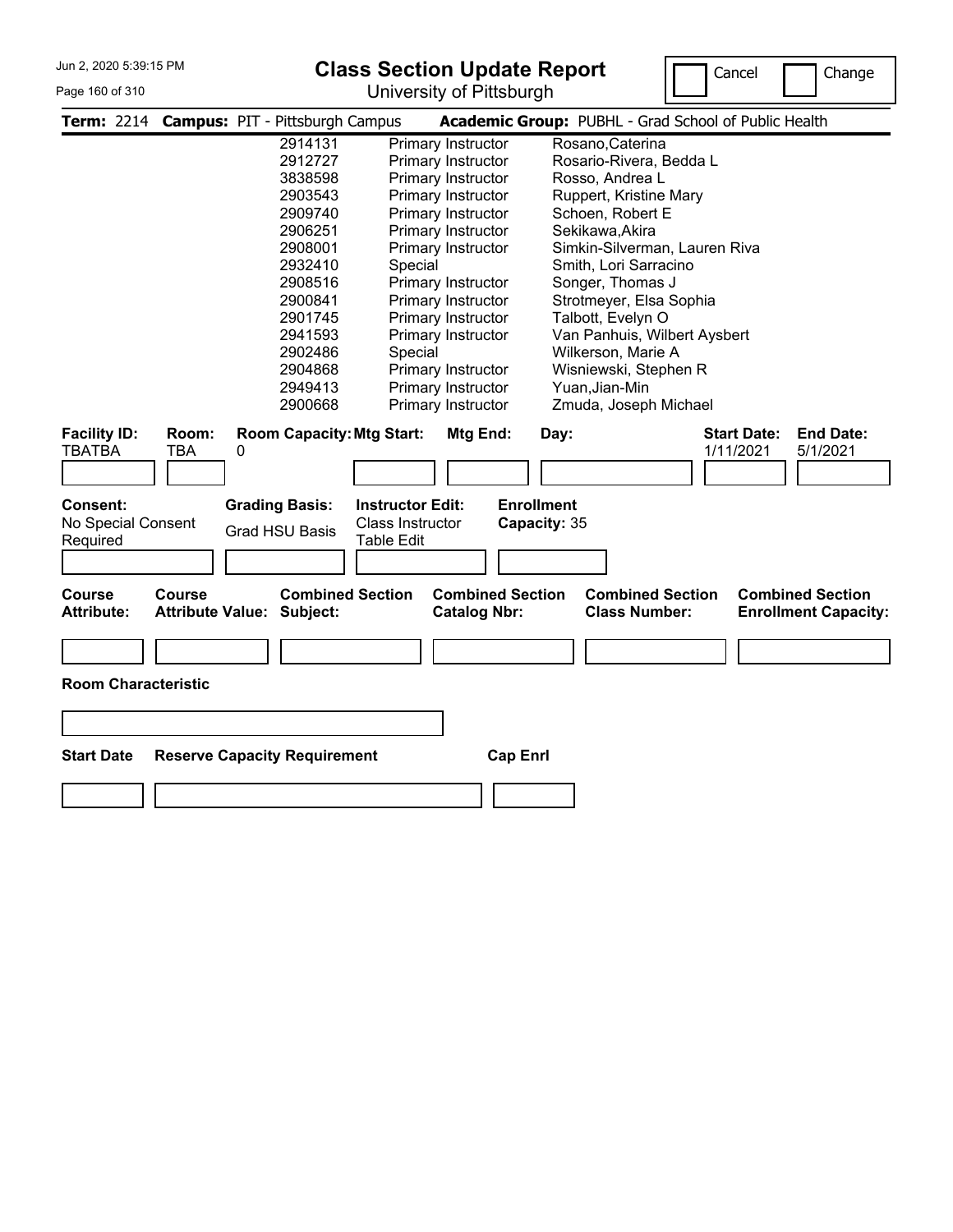**Class Section Update Report**

University of Pittsburgh

Cancel **Change** 

Page 161 of 310

|                                                                                                                                          |                                                   | Term: 2214 Campus: PIT - Pittsburgh Campus                                        |                                                                          | <b>Academic Group: PUBHL - Grad School of Public Health</b>                            |                                                                  |
|------------------------------------------------------------------------------------------------------------------------------------------|---------------------------------------------------|-----------------------------------------------------------------------------------|--------------------------------------------------------------------------|----------------------------------------------------------------------------------------|------------------------------------------------------------------|
| <b>Course ID: 191285</b><br><b>Subject Area: EPIDEM</b><br>Catalog Nbr: 2223<br><b>Class Nbr: 30320</b><br><b>Course Offering Nbr: 1</b> |                                                   | <b>Class Section: 1210</b><br><b>Academic Organization: EPIDEM - Epidemiology</b> | <b>Component: LEC - Lecture</b><br><b>Class Type: Enrollment Section</b> | <b>Minimum</b><br><b>Units: 2.00</b><br><b>Academic Progress</b><br><b>Units: 2.00</b> | <b>Maximum</b><br><b>Units: 2.00</b><br><b>FA Units:</b><br>2.00 |
|                                                                                                                                          |                                                   | <b>Short Title: INTRO TO ENVIRONMENTAL EPIDEM</b>                                 |                                                                          |                                                                                        |                                                                  |
|                                                                                                                                          | Free Format Topic: (30 Characters)                |                                                                                   |                                                                          | Fee Type:                                                                              | <b>Fee Amount:</b>                                               |
|                                                                                                                                          |                                                   |                                                                                   |                                                                          |                                                                                        |                                                                  |
| <b>Session: AT</b>                                                                                                                       | <b>Start Date: 1/11/2021</b>                      |                                                                                   | End Date: 5/1/2021                                                       | <b>Associated Class: 1210</b>                                                          | Location: PGH                                                    |
|                                                                                                                                          |                                                   |                                                                                   |                                                                          |                                                                                        |                                                                  |
| <b>Schedule</b><br>Print: Y                                                                                                              | Y/N                                               | <b>Instructor</b><br>ID:                                                          | <b>Instructor Role</b>                                                   | <b>Instructor Name:</b>                                                                |                                                                  |
|                                                                                                                                          |                                                   | 2906974<br>2932410<br>2901745<br>0                                                | Primary Instructor<br>Special<br>Primary Instructor                      | Sharma, Ravi<br>Smith, Lori Sarracino<br>Talbott, Evelyn O<br>No Instructor Assigned   |                                                                  |
| <b>Facility ID:</b><br>PUBHL0A522 0A522<br>NEEDSAROOM                                                                                    | Room:<br>40                                       | <b>Room Capacity: Mtg Start:</b>                                                  | Mtg End:<br>1:00 PM<br>2:50 PM<br>1:00 PM<br>2:50 PM                     | <b>Start Date:</b><br>Day:<br>We<br>1/11/2021<br>We<br>1/11/2021                       | <b>End Date:</b><br>5/1/2021<br>5/1/2021                         |
| <b>Consent:</b><br>No Special Consent<br>Required                                                                                        |                                                   | <b>Grading Basis:</b><br><b>Grad Letter Grade</b>                                 | <b>Instructor Edit:</b><br>No Enrollment<br>Choice                       | <b>Enrollment</b><br>Capacity: 30                                                      |                                                                  |
| <b>Course</b><br><b>Attribute:</b>                                                                                                       | <b>Course</b><br><b>Attribute Value: Subject:</b> | <b>Combined Section</b>                                                           | <b>Combined Section</b><br><b>Catalog Nbr:</b>                           | <b>Combined Section</b><br><b>Class Number:</b>                                        | <b>Combined Section</b><br><b>Enrollment Capacity:</b>           |
|                                                                                                                                          |                                                   |                                                                                   |                                                                          |                                                                                        |                                                                  |
| <b>Room Characteristic</b>                                                                                                               | PeopleSoft - Scheduled (PS)                       |                                                                                   |                                                                          |                                                                                        |                                                                  |
| <b>Start Date</b>                                                                                                                        |                                                   | <b>Reserve Capacity Requirement</b>                                               | <b>Cap Enrl</b>                                                          |                                                                                        |                                                                  |
|                                                                                                                                          |                                                   |                                                                                   |                                                                          |                                                                                        |                                                                  |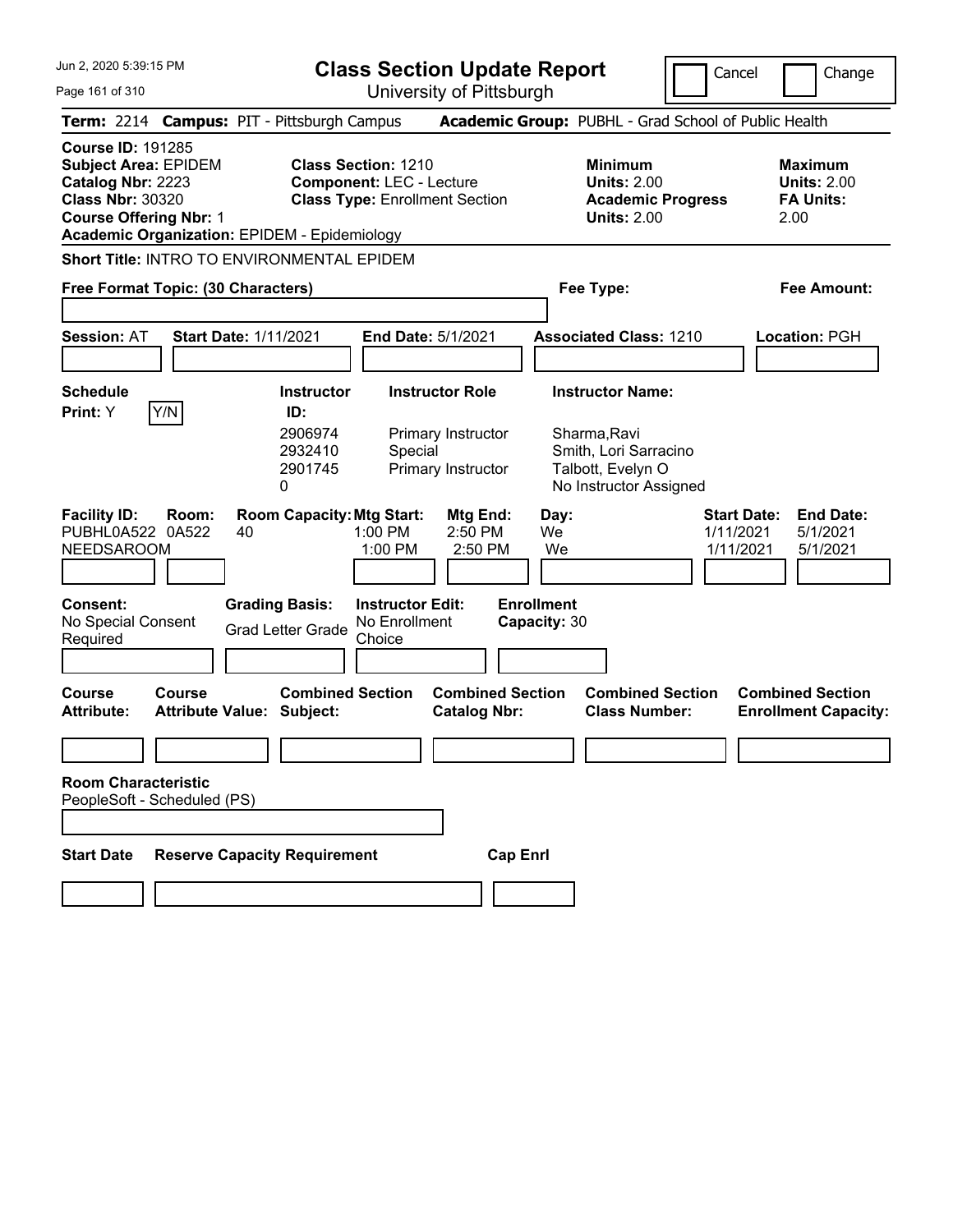**Class Section Update Report**

University of Pittsburgh

Cancel **Change** 

Page 162 of 310

|                                                                                                                                          |               | Term: 2214 Campus: PIT - Pittsburgh Campus                  |                                                                                                        | <b>Academic Group: PUBHL - Grad School of Public Health</b>                            |                                                                             |
|------------------------------------------------------------------------------------------------------------------------------------------|---------------|-------------------------------------------------------------|--------------------------------------------------------------------------------------------------------|----------------------------------------------------------------------------------------|-----------------------------------------------------------------------------|
| <b>Course ID: 108588</b><br><b>Subject Area: EPIDEM</b><br>Catalog Nbr: 2230<br><b>Class Nbr: 20826</b><br><b>Course Offering Nbr: 1</b> |               | <b>Academic Organization: EPIDEM - Epidemiology</b>         | <b>Class Section: 1035</b><br><b>Component: LEC - Lecture</b><br><b>Class Type: Enrollment Section</b> | <b>Minimum</b><br><b>Units: 2.00</b><br><b>Academic Progress</b><br><b>Units: 2.00</b> | <b>Maximum</b><br><b>Units: 2.00</b><br><b>FA Units:</b><br>2.00            |
|                                                                                                                                          |               | Short Title: SEC DATA ANAL: CAPSTONE COURSE                 |                                                                                                        |                                                                                        |                                                                             |
| Free Format Topic: (30 Characters)                                                                                                       |               |                                                             |                                                                                                        | Fee Type:                                                                              | <b>Fee Amount:</b>                                                          |
|                                                                                                                                          |               |                                                             |                                                                                                        |                                                                                        |                                                                             |
| <b>Session: AT</b>                                                                                                                       |               | <b>Start Date: 1/11/2021</b>                                | End Date: 5/1/2021                                                                                     | <b>Associated Class: 1035</b>                                                          | Location: PGH                                                               |
| Schedule<br>Print: Y                                                                                                                     | Y/N           | <b>Instructor</b><br>ID:<br>2906626<br>3330513              | <b>Instructor Role</b><br>Primary Instructor<br>Primary Instructor                                     | <b>Instructor Name:</b><br>Belle, Steven H<br>Hawkins, Marquis S.                      |                                                                             |
|                                                                                                                                          |               | 2932410<br>0                                                | Special                                                                                                | Smith, Lori Sarracino<br>No Instructor Assigned                                        |                                                                             |
| <b>Facility ID:</b><br>PUBHL0A216 0A216<br><b>NEEDSAROOM</b>                                                                             | Room:         | <b>Room Capacity: Mtg Start:</b><br>39                      | Mtg End:<br>11:00 AM<br>12:50 PM<br>12:50 PM<br>11:00 AM                                               | Day:<br>1/11/2021<br>Fr<br>Fr                                                          | <b>End Date:</b><br><b>Start Date:</b><br>5/1/2021<br>1/11/2021<br>5/1/2021 |
| Consent:<br>No Special Consent<br>Required                                                                                               |               | <b>Grading Basis:</b><br>Grad LG/SU3<br>Basis               | <b>Instructor Edit:</b><br>No Enrollment<br>Choice                                                     | <b>Enrollment</b><br>Capacity: 23                                                      |                                                                             |
| <b>Course</b><br><b>Attribute:</b>                                                                                                       | <b>Course</b> | <b>Combined Section</b><br><b>Attribute Value: Subject:</b> | <b>Combined Section</b><br><b>Catalog Nbr:</b>                                                         | <b>Combined Section</b><br><b>Class Number:</b>                                        | <b>Combined Section</b><br><b>Enrollment Capacity:</b>                      |
|                                                                                                                                          |               |                                                             |                                                                                                        |                                                                                        |                                                                             |
| <b>Room Characteristic</b><br>PeopleSoft - Scheduled (PS)                                                                                |               |                                                             |                                                                                                        |                                                                                        |                                                                             |
| <b>Start Date</b>                                                                                                                        |               | <b>Reserve Capacity Requirement</b>                         | <b>Cap Enrl</b>                                                                                        |                                                                                        |                                                                             |
|                                                                                                                                          |               |                                                             |                                                                                                        |                                                                                        |                                                                             |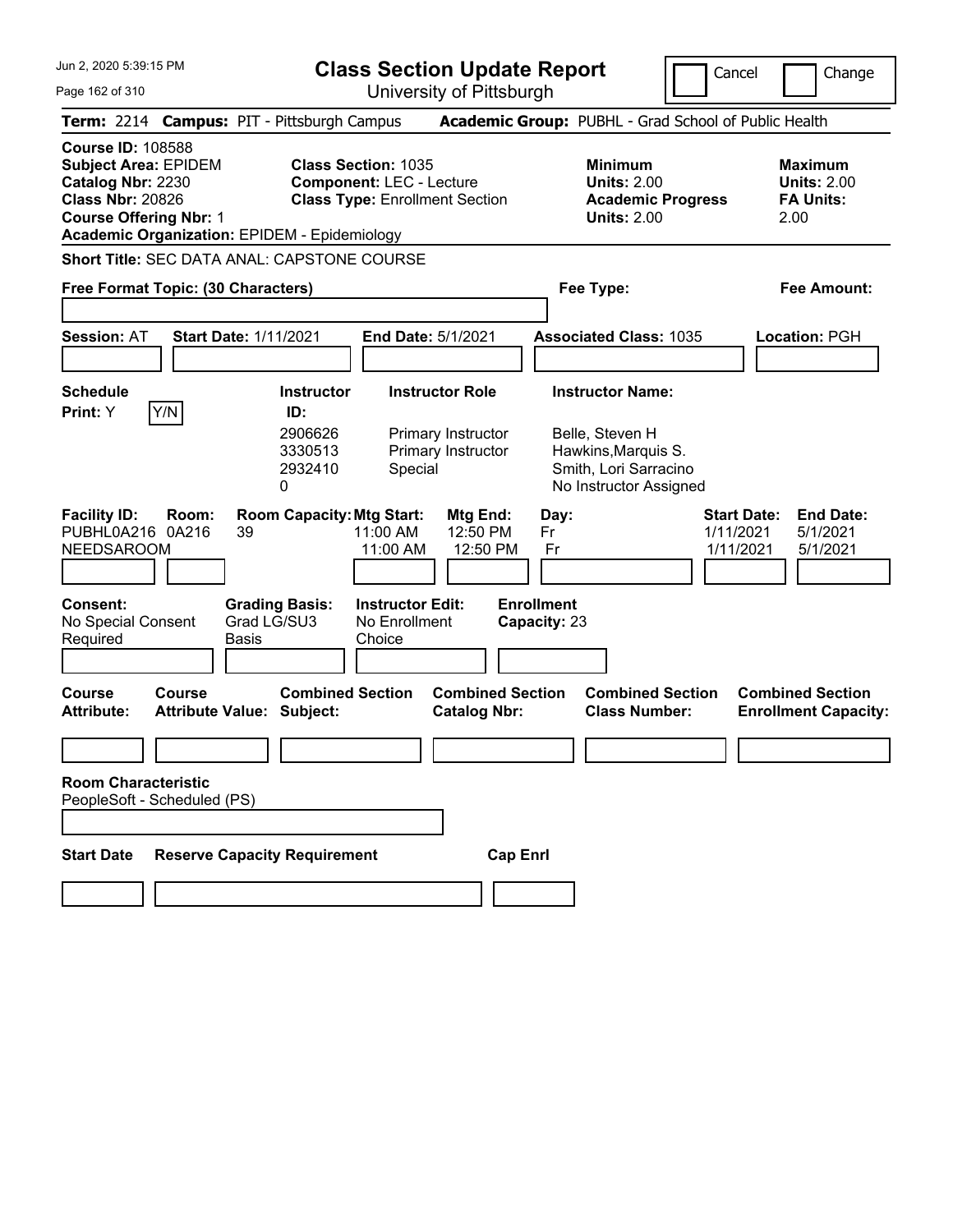|  |  |  | Jun 2, 2020 5:39:15 PM |  |
|--|--|--|------------------------|--|
|--|--|--|------------------------|--|

**Class Section Update Report**

Cancel **Change** 

Page 163 of 310

| Page 163 of 310                                                                                                                          |                       |                                                                                 |                                                               | University of Pittsburgh                                        |                                    |                                                                                        |                                 |                                                                  |
|------------------------------------------------------------------------------------------------------------------------------------------|-----------------------|---------------------------------------------------------------------------------|---------------------------------------------------------------|-----------------------------------------------------------------|------------------------------------|----------------------------------------------------------------------------------------|---------------------------------|------------------------------------------------------------------|
|                                                                                                                                          |                       | Term: 2214 Campus: PIT - Pittsburgh Campus                                      |                                                               |                                                                 |                                    | Academic Group: PUBHL - Grad School of Public Health                                   |                                 |                                                                  |
| <b>Course ID: 108589</b><br><b>Subject Area: EPIDEM</b><br>Catalog Nbr: 2250<br><b>Class Nbr: 16264</b><br><b>Course Offering Nbr: 1</b> |                       | <b>Academic Organization: EPIDEM - Epidemiology</b>                             | <b>Class Section: 1070</b><br><b>Component: SEM - Seminar</b> | <b>Class Type: Enrollment Section</b>                           |                                    | <b>Minimum</b><br><b>Units: 1.00</b><br><b>Academic Progress</b><br><b>Units: 1.00</b> |                                 | <b>Maximum</b><br><b>Units: 1.00</b><br><b>FA Units:</b><br>1.00 |
|                                                                                                                                          |                       | <b>Short Title: SEMINAR IN EPIDEMIOLOGY</b>                                     |                                                               |                                                                 |                                    |                                                                                        |                                 |                                                                  |
| Free Format Topic: (30 Characters)                                                                                                       |                       |                                                                                 |                                                               |                                                                 |                                    | Fee Type:                                                                              |                                 | Fee Amount:                                                      |
| <b>Session: AT</b>                                                                                                                       |                       | <b>Start Date: 1/11/2021</b>                                                    | <b>End Date: 5/1/2021</b>                                     |                                                                 |                                    | <b>Associated Class: 1070</b>                                                          |                                 | Location: PGH                                                    |
| <b>Schedule</b>                                                                                                                          |                       | <b>Instructor</b>                                                               |                                                               | <b>Instructor Role</b>                                          |                                    | <b>Instructor Name:</b>                                                                |                                 |                                                                  |
| Print: Y<br><b>Facility ID:</b><br>PUBHL00G23                                                                                            | Y/N<br>Room:<br>00G23 | ID:<br>2906663<br>2932410<br>2900841<br><b>Room Capacity: Mtg Start:</b><br>199 | Special<br>12:00 PM                                           | Primary Instructor<br>Primary Instructor<br>Mtg End:<br>1:25 PM | Day:<br>Th                         | Kriska, Andrea Marie<br>Smith, Lori Sarracino<br>Strotmeyer, Elsa Sophia               | <b>Start Date:</b><br>1/11/2021 | <b>End Date:</b><br>5/1/2021                                     |
| Consent:<br>No Special Consent<br>Required                                                                                               |                       | <b>Grading Basis:</b><br><b>Grad HSU Basis</b>                                  | <b>Instructor Edit:</b><br>No Enrollment<br>Choice            |                                                                 | <b>Enrollment</b><br>Capacity: 100 |                                                                                        |                                 |                                                                  |
| <b>Course</b><br><b>Attribute:</b>                                                                                                       | <b>Course</b>         | <b>Combined Section</b><br><b>Attribute Value: Subject:</b>                     |                                                               | <b>Combined Section</b><br><b>Catalog Nbr:</b>                  |                                    | <b>Combined Section</b><br><b>Class Number:</b>                                        |                                 | <b>Combined Section</b><br><b>Enrollment Capacity:</b>           |
|                                                                                                                                          |                       |                                                                                 |                                                               |                                                                 |                                    |                                                                                        |                                 |                                                                  |
| <b>Room Characteristic</b><br>PeopleSoft - Scheduled (PS)                                                                                |                       |                                                                                 |                                                               |                                                                 |                                    |                                                                                        |                                 |                                                                  |
| <b>Start Date</b>                                                                                                                        |                       | <b>Reserve Capacity Requirement</b>                                             |                                                               | <b>Cap Enrl</b>                                                 |                                    |                                                                                        |                                 |                                                                  |
|                                                                                                                                          |                       |                                                                                 |                                                               |                                                                 |                                    |                                                                                        |                                 |                                                                  |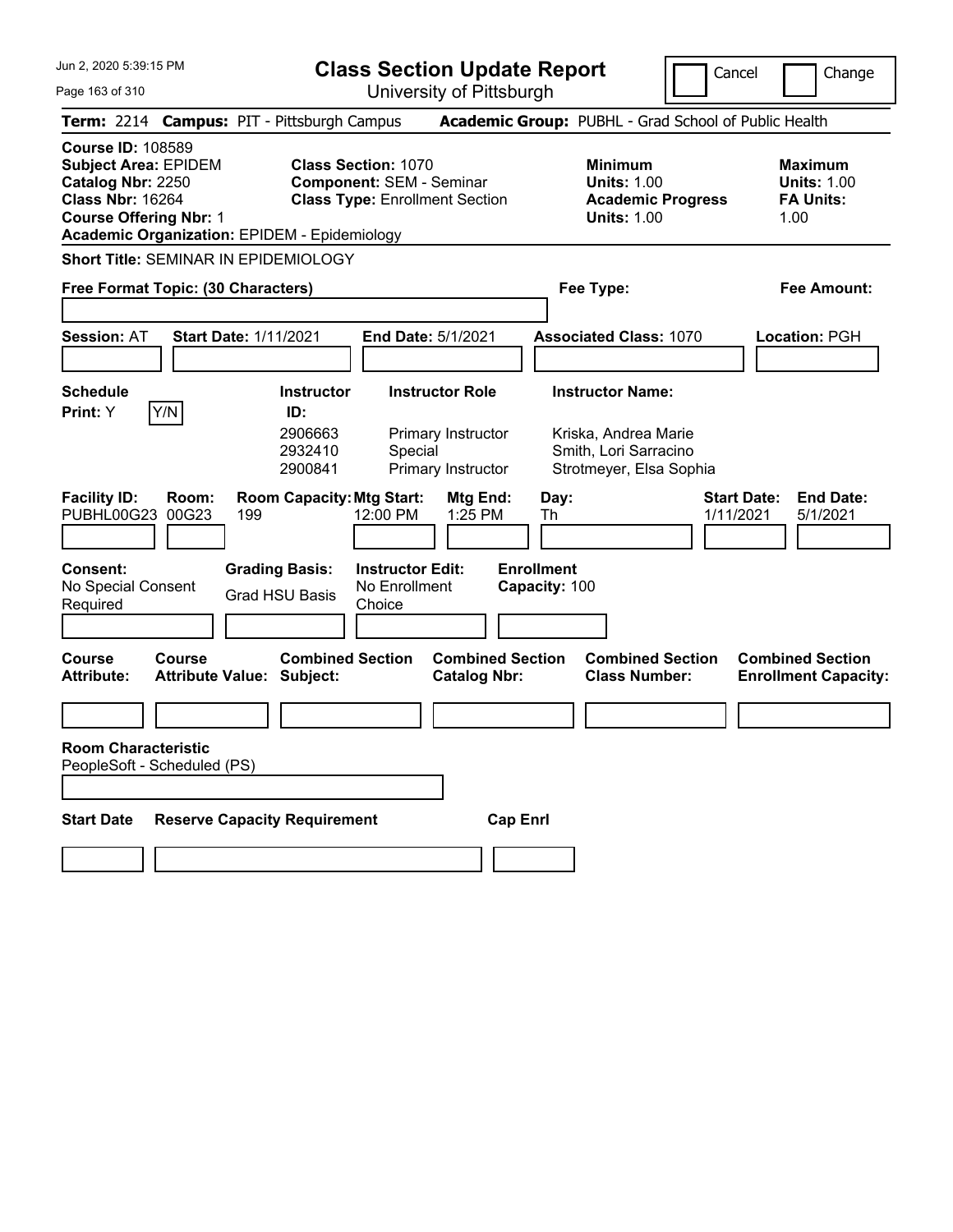**Class Section Update Report**

Cancel **Change** 

Page 164 of 310

| Page 164 of 310                                                                                                                          |                       |                                                                                | University of Pittsburgh                                                                               |                                                                 |                                   |                                                                                        |                                                                  |
|------------------------------------------------------------------------------------------------------------------------------------------|-----------------------|--------------------------------------------------------------------------------|--------------------------------------------------------------------------------------------------------|-----------------------------------------------------------------|-----------------------------------|----------------------------------------------------------------------------------------|------------------------------------------------------------------|
|                                                                                                                                          |                       | Term: 2214 Campus: PIT - Pittsburgh Campus                                     |                                                                                                        |                                                                 |                                   | Academic Group: PUBHL - Grad School of Public Health                                   |                                                                  |
| <b>Course ID: 108614</b><br><b>Subject Area: EPIDEM</b><br>Catalog Nbr: 2600<br><b>Class Nbr: 17952</b><br><b>Course Offering Nbr: 1</b> |                       | <b>Academic Organization: EPIDEM - Epidemiology</b>                            | <b>Class Section: 1030</b><br><b>Component: LEC - Lecture</b><br><b>Class Type: Enrollment Section</b> |                                                                 |                                   | <b>Minimum</b><br><b>Units: 3.00</b><br><b>Academic Progress</b><br><b>Units: 3.00</b> | <b>Maximum</b><br><b>Units: 3.00</b><br><b>FA Units:</b><br>3.00 |
|                                                                                                                                          |                       | <b>Short Title: INTRO TO MOLECULAR EPDMLGY</b>                                 |                                                                                                        |                                                                 |                                   |                                                                                        |                                                                  |
| Free Format Topic: (30 Characters)                                                                                                       |                       |                                                                                |                                                                                                        |                                                                 |                                   | Fee Type:                                                                              | Fee Amount:                                                      |
| <b>Session: AT</b>                                                                                                                       |                       | <b>Start Date: 1/11/2021</b>                                                   | <b>End Date: 5/1/2021</b>                                                                              |                                                                 |                                   | <b>Associated Class: 1030</b>                                                          | Location: PGH                                                    |
| <b>Schedule</b>                                                                                                                          |                       | <b>Instructor</b>                                                              | <b>Instructor Role</b>                                                                                 |                                                                 |                                   | <b>Instructor Name:</b>                                                                |                                                                  |
| <b>Print:</b> Y<br><b>Facility ID:</b><br>PUBHL0A622                                                                                     | Y/N<br>Room:<br>0A622 | ID:<br>2927641<br>2932410<br>2900668<br><b>Room Capacity: Mtg Start:</b><br>28 | Special<br>1:00 PM                                                                                     | Primary Instructor<br>Primary Instructor<br>Mtg End:<br>3:30 PM | Day:<br>Mo                        | Kuipers, Allison L<br>Smith, Lori Sarracino<br>Zmuda, Joseph Michael                   | <b>Start Date:</b><br><b>End Date:</b><br>1/11/2021<br>5/1/2021  |
| <b>Consent:</b><br>No Special Consent<br>Required                                                                                        |                       | <b>Grading Basis:</b><br><b>Grad Letter Grade</b>                              | <b>Instructor Edit:</b><br>No Enrollment<br>Choice                                                     |                                                                 | <b>Enrollment</b><br>Capacity: 30 |                                                                                        |                                                                  |
| Course<br><b>Attribute:</b>                                                                                                              | Course                | <b>Combined Section</b><br><b>Attribute Value: Subject:</b>                    |                                                                                                        | <b>Combined Section</b><br><b>Catalog Nbr:</b>                  |                                   | <b>Combined Section</b><br><b>Class Number:</b>                                        | <b>Combined Section</b><br><b>Enrollment Capacity:</b>           |
|                                                                                                                                          |                       |                                                                                |                                                                                                        |                                                                 |                                   |                                                                                        |                                                                  |
| <b>Room Characteristic</b><br>PeopleSoft - Scheduled (PS)                                                                                |                       |                                                                                |                                                                                                        |                                                                 |                                   |                                                                                        |                                                                  |
| <b>Start Date</b>                                                                                                                        |                       | <b>Reserve Capacity Requirement</b>                                            |                                                                                                        | <b>Cap Enrl</b>                                                 |                                   |                                                                                        |                                                                  |
|                                                                                                                                          |                       |                                                                                |                                                                                                        |                                                                 |                                   |                                                                                        |                                                                  |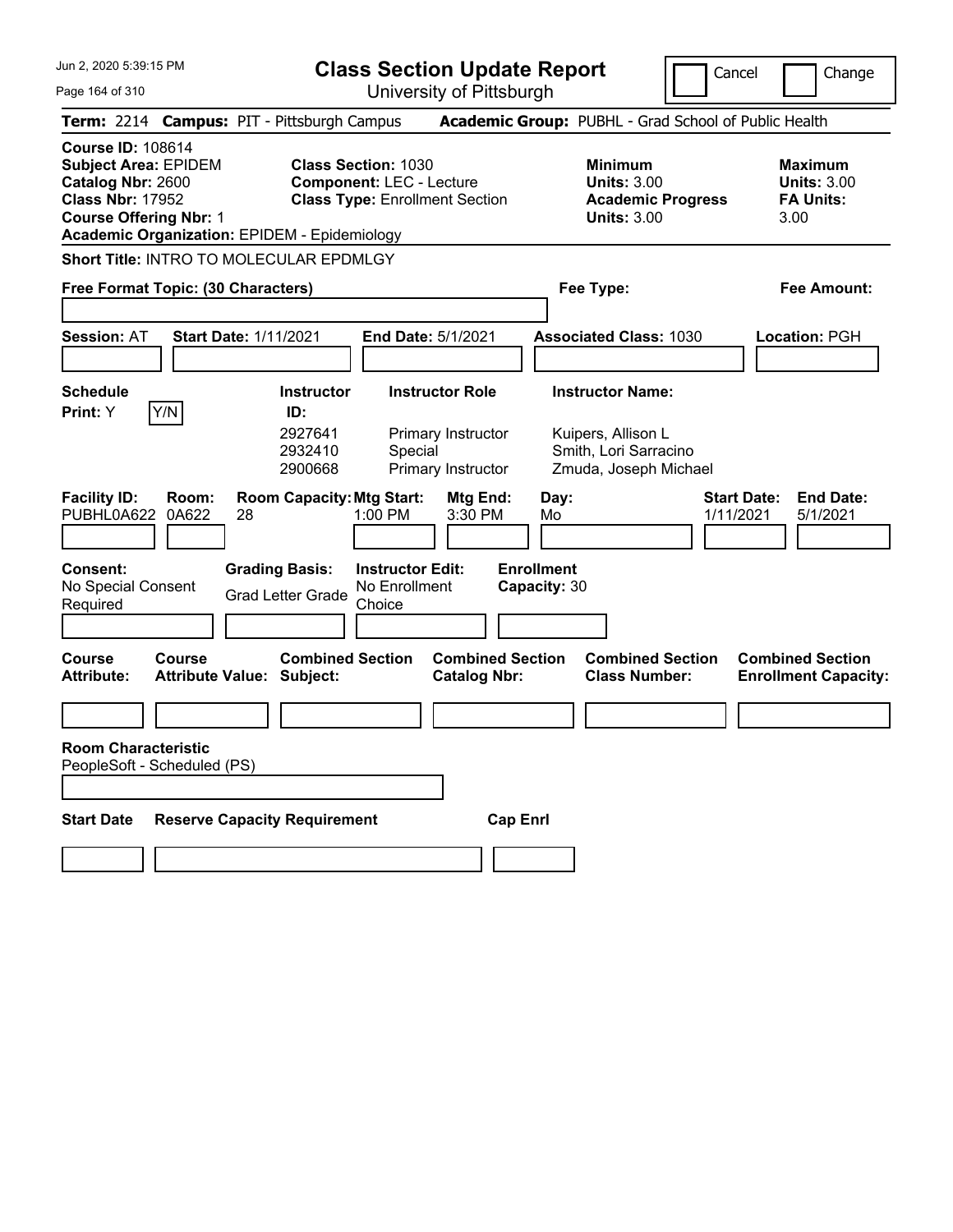**Class Section Update Report**

Cancel Change

Page 165 of 310

University of Pittsburgh **Term:** 2214 **Campus:** PIT - Pittsburgh Campus **Academic Group:** PUBHL - Grad School of Public Health **Course ID:** 190800 **Subject Area:** EPIDEM **Class Section:** 1010 **Minimum Maximum Catalog Nbr:** 2602 **Component:** LEC - Lecture **Units:** 2.00 **Units:** 2.00 **Class Nbr:** 29940 **Class Type:** Enrollment Section **Academic Progress FA Units: Course Offering Nbr:** 1 **Units:** 2.00 2.00 **Academic Organization:** EPIDEM - Epidemiology **Short Title:** APPLC OF MOLEC BIOMARKERS EPID **Free Format Topic: (30 Characters) Fee Type: Fee Amount: Session:** PH1 **Start Date:** 1/11/2021 **End Date:** 3/5/2021 **Associated Class:** 1010 **Location:** PGH **Schedule Instructor Instructor Role Instructor Name: Print:**  $Y$   $|Y/N|$  **ID:** 1099567 Primary Instructor Adibi, Jennifer Joan 2932410 Special Smith, Lori Sarracino 0 **No Instructor Assigned Facility ID: Room: Room Capacity: Mtg Start: Mtg End:** Day: **Start Date: End Date:**<br>PUBHL05140 05140 14 1:00 PM 2:50 PM Mo 1/11/2021 3/5/2021 PUBHL05140 05140 14 1:00 PM 2:50 PM Mo 1/11/2021 3/5/2021 PUBHL05140 05140 14 10:30 AM 12:20 PM We 1/11/2021 3/5/2021 **Consent: Grading Basis: Instructor Edit: Enrollment** No Special Consent Required Grad HSU Basis No Enrollment **Choice Capacity:** 10 **Course Course Combined Section Combined Section Combined Section Combined Section Attribute: Attribute Value: Subject: Catalog Nbr: Class Number: Enrollment Capacity: Room Characteristic Start Date Reserve Capacity Requirement Cap Enrl**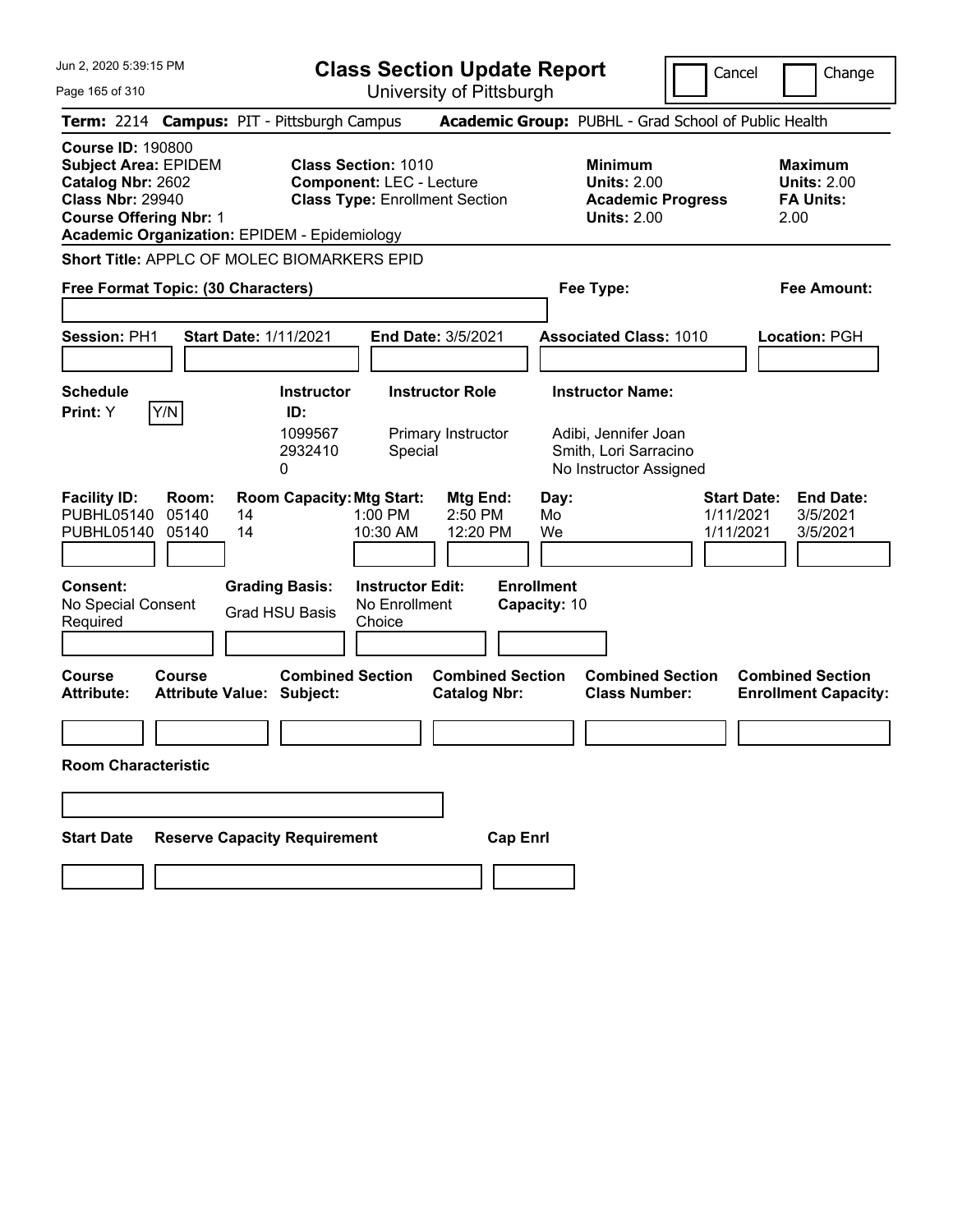Jun 2, 2020 5:39:15 PM Page 166 of 310 **Class Section Update Report** University of Pittsburgh Cancel Change **Term:** 2214 **Campus:** PIT - Pittsburgh Campus **Academic Group:** PUBHL - Grad School of Public Health **Course ID:** 172364 **Subject Area:** EPIDEM **Class Section:** 1210 **Minimum Maximum Catalog Nbr:** 2640 **Component:** LEC - Lecture **Units:** 2.00 **Units:** 2.00 **Class Nbr:** 28895 **Class Type:** Enrollment Section **Academic Progress FA Units: Course Offering Nbr:** 1 **Units:** 2.00 2.00 **Academic Organization:** EPIDEM - Epidemiology **Short Title:** INJURY PREVENTION AND CONTROL **Free Format Topic: (30 Characters) Fee Type: Fee Amount: Session:** AT **Start Date:** 1/11/2021 **End Date:** 5/1/2021 **Associated Class:** 1210 **Location:** PGH **Schedule Instructor Instructor Role Instructor Name: Print:**  $Y$   $|Y/N|$  **ID:** 2932410 Special Smith, Lori Sarracino 2908516 Primary Instructor Songer, Thomas J **Facility ID: Room: Room Capacity:Mtg Start: Mtg End: Day: Start Date: End Date:** PUBHL05140 05140 14 5:30 PM 7:20 PM Th 1/11/2021 5/1/2021 **Consent: Grading Basis: Instructor Edit: Enrollment** No Special Consent No Special Consent Grad Letter Grade No Enrollment<br>Required Choice Choice **Capacity:** 14 **Course Course Combined Section Combined Section Combined Section Combined Section**  Attribute: Attribute Value: Subject: Catalog Nbr: Class Number: Enrollment Capacity: **Room Characteristic Start Date Reserve Capacity Requirement Cap Enrl**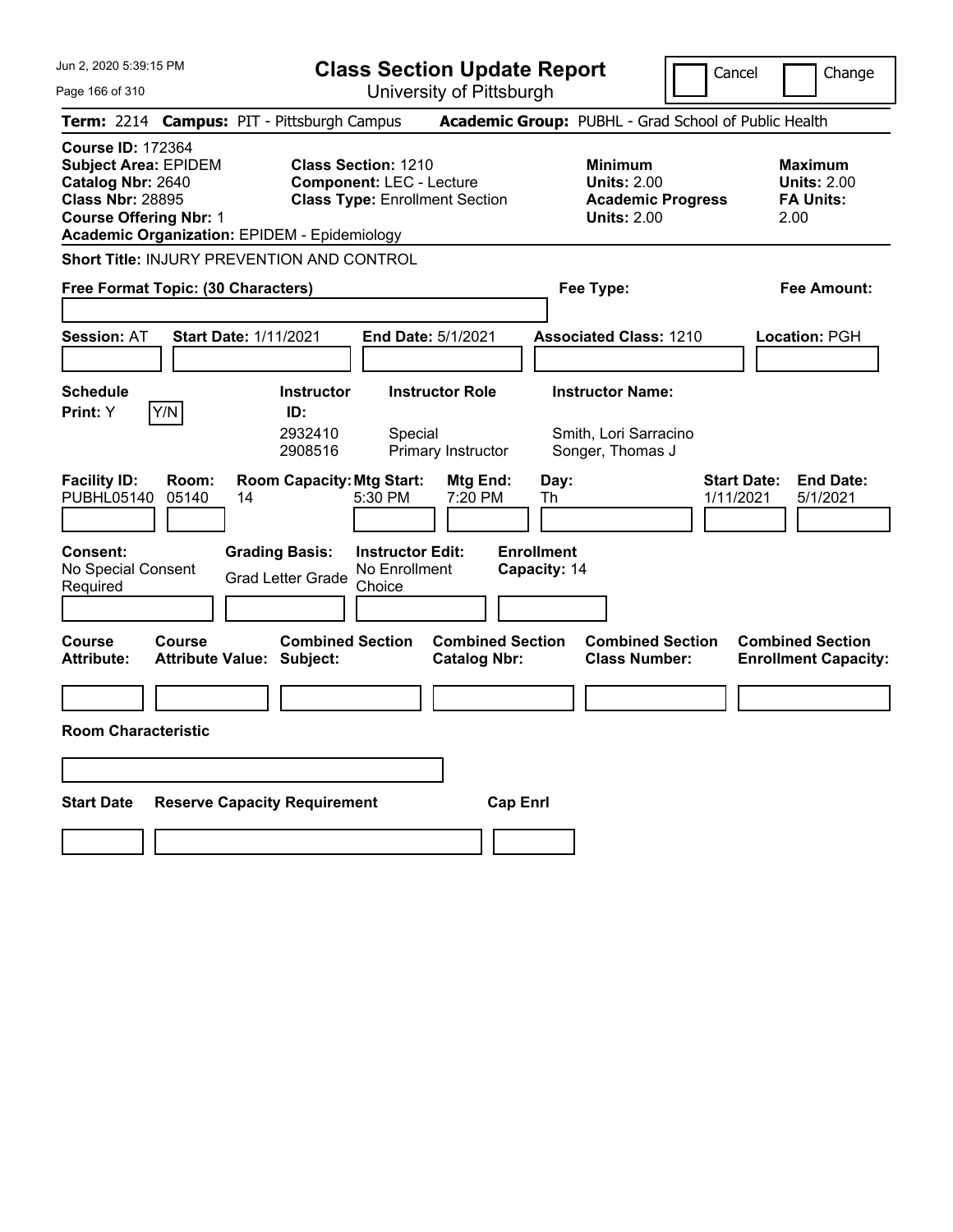|  |  |  | Jun 2, 2020 5:39:15 PM |  |
|--|--|--|------------------------|--|
|--|--|--|------------------------|--|

**Class Section Update Report** University of Pittsburgh

Cancel Change

Page 167 of 310

|                                                                                                                                          |                                    | Term: 2214 Campus: PIT - Pittsburgh Campus                  |                                                                                                        | Academic Group: PUBHL - Grad School of Public Health                                   |                                                                  |
|------------------------------------------------------------------------------------------------------------------------------------------|------------------------------------|-------------------------------------------------------------|--------------------------------------------------------------------------------------------------------|----------------------------------------------------------------------------------------|------------------------------------------------------------------|
| <b>Course ID: 108622</b><br><b>Subject Area: EPIDEM</b><br>Catalog Nbr: 2720<br><b>Class Nbr: 28896</b><br><b>Course Offering Nbr: 1</b> |                                    | <b>Academic Organization: EPIDEM - Epidemiology</b>         | <b>Class Section: 1100</b><br><b>Component: LEC - Lecture</b><br><b>Class Type: Enrollment Section</b> | <b>Minimum</b><br><b>Units: 2.00</b><br><b>Academic Progress</b><br><b>Units: 2.00</b> | <b>Maximum</b><br><b>Units: 2.00</b><br><b>FA Units:</b><br>2.00 |
|                                                                                                                                          |                                    | <b>Short Title: REPRODUCTIVE EPIDEMIOLOGY</b>               |                                                                                                        |                                                                                        |                                                                  |
|                                                                                                                                          | Free Format Topic: (30 Characters) |                                                             |                                                                                                        | Fee Type:                                                                              | Fee Amount:                                                      |
| Session: AT                                                                                                                              |                                    | <b>Start Date: 1/11/2021</b>                                | End Date: 5/1/2021                                                                                     | <b>Associated Class: 1100</b>                                                          | Location: PGH                                                    |
| <b>Schedule</b><br>Print: Y                                                                                                              | Y/N                                | <b>Instructor</b><br>ID:<br>2904530<br>2932410              | <b>Instructor Role</b><br>Primary Instructor<br>Special                                                | <b>Instructor Name:</b><br>Haggerty, Catherine Lee<br>Smith, Lori Sarracino            |                                                                  |
| <b>Facility ID:</b><br>PUBHL0A425                                                                                                        | Room:<br>0A425                     | <b>Room Capacity: Mtg Start:</b><br>24                      | Mtg End:<br>11:00 AM<br>12:50 PM                                                                       | Day:<br>Tu                                                                             | <b>End Date:</b><br><b>Start Date:</b><br>1/11/2021<br>5/1/2021  |
| Consent:<br>No Special Consent<br>Required                                                                                               |                                    | <b>Grading Basis:</b><br>Grad LG/SU3<br>Basis               | <b>Instructor Edit:</b><br>No Enrollment<br>Choice                                                     | <b>Enrollment</b><br>Capacity: 24                                                      |                                                                  |
| <b>Course</b><br><b>Attribute:</b><br><b>UCIS</b>                                                                                        | Course<br><b>GLBST</b>             | <b>Combined Section</b><br><b>Attribute Value: Subject:</b> | <b>Combined Section</b><br><b>Catalog Nbr:</b>                                                         | <b>Combined Section</b><br><b>Class Number:</b>                                        | <b>Combined Section</b><br><b>Enrollment Capacity:</b>           |
| <b>Room Characteristic</b>                                                                                                               | PeopleSoft - Scheduled (PS)        |                                                             |                                                                                                        |                                                                                        |                                                                  |
| <b>Start Date</b>                                                                                                                        |                                    | <b>Reserve Capacity Requirement</b>                         |                                                                                                        | <b>Cap Enrl</b>                                                                        |                                                                  |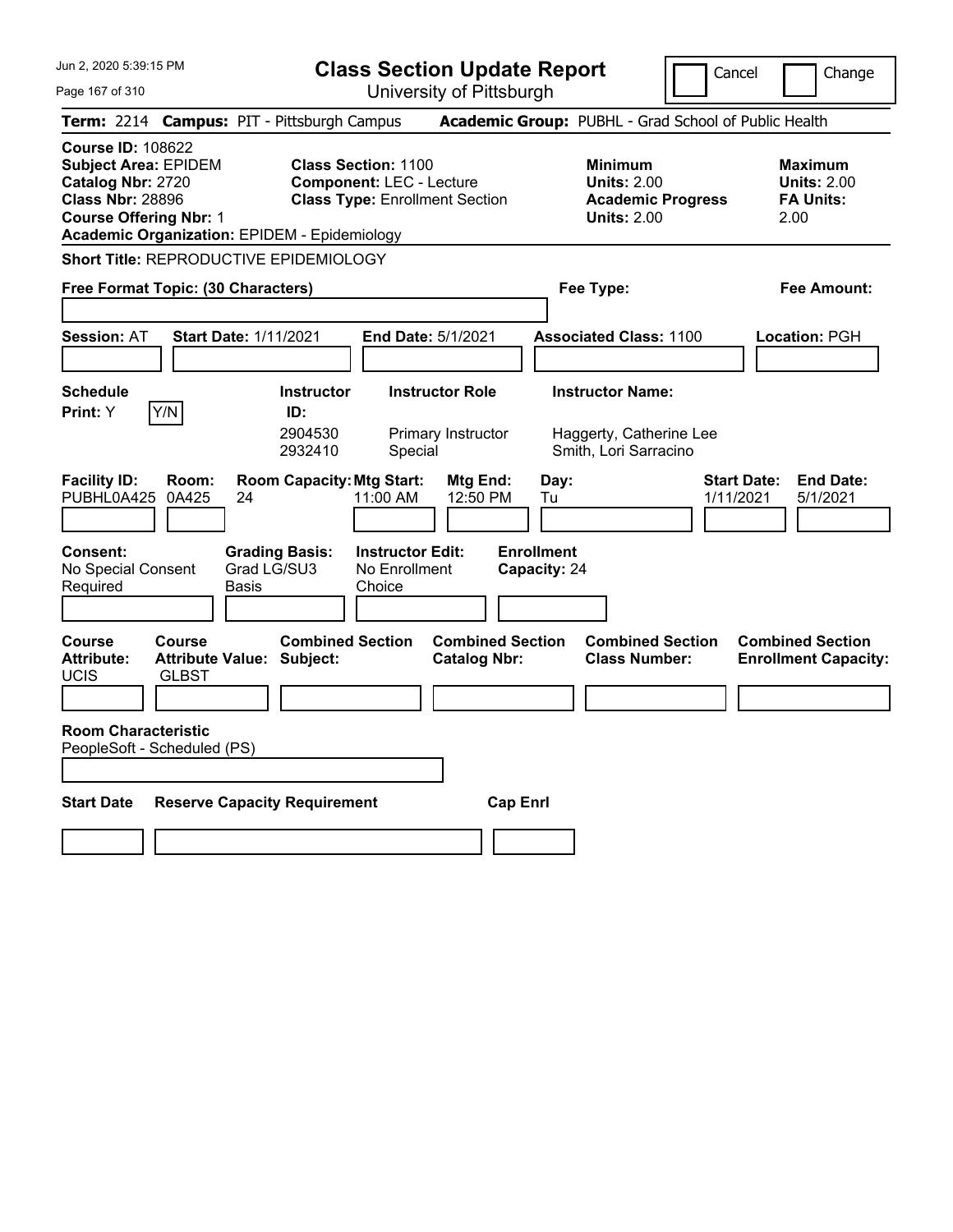**Class Section Update Report**

University of Pittsburgh

Cancel **Change** 

Page 168 of 310

|                                                                                                                                                                                                 |                                                   |                      |                                                         |                                                               | יופושטטטו דוס עטטוסטוש                                         |                 |                                   |                                                                                                                     |                                 |                                                                  |
|-------------------------------------------------------------------------------------------------------------------------------------------------------------------------------------------------|---------------------------------------------------|----------------------|---------------------------------------------------------|---------------------------------------------------------------|----------------------------------------------------------------|-----------------|-----------------------------------|---------------------------------------------------------------------------------------------------------------------|---------------------------------|------------------------------------------------------------------|
| Term: 2214 Campus: PIT - Pittsburgh Campus                                                                                                                                                      |                                                   |                      |                                                         |                                                               |                                                                |                 |                                   | Academic Group: PUBHL - Grad School of Public Health                                                                |                                 |                                                                  |
| <b>Course ID: 108627</b><br><b>Subject Area: EPIDEM</b><br>Catalog Nbr: 2850<br><b>Class Nbr: 29651</b><br><b>Course Offering Nbr: 1</b><br><b>Academic Organization: EPIDEM - Epidemiology</b> |                                                   |                      |                                                         | <b>Class Section: 1000</b><br><b>Component: LEC - Lecture</b> | <b>Class Type: Enrollment Section</b>                          |                 |                                   | <b>Minimum</b><br><b>Units: 2.00</b><br><b>Academic Progress</b><br><b>Units: 2.00</b>                              |                                 | <b>Maximum</b><br><b>Units: 2.00</b><br><b>FA Units:</b><br>2.00 |
| Short Title: PHARMACOEPIDEMIOLOGY                                                                                                                                                               |                                                   |                      |                                                         |                                                               |                                                                |                 |                                   |                                                                                                                     |                                 |                                                                  |
| Free Format Topic: (30 Characters)                                                                                                                                                              |                                                   |                      |                                                         |                                                               |                                                                |                 |                                   | Fee Type:                                                                                                           |                                 | <b>Fee Amount:</b>                                               |
|                                                                                                                                                                                                 |                                                   |                      |                                                         |                                                               |                                                                |                 |                                   |                                                                                                                     |                                 |                                                                  |
| <b>Session: AT</b>                                                                                                                                                                              | <b>Start Date: 1/11/2021</b>                      |                      |                                                         |                                                               | End Date: 5/1/2021                                             |                 |                                   | <b>Associated Class: 1000</b>                                                                                       |                                 | Location: PGH                                                    |
|                                                                                                                                                                                                 |                                                   |                      |                                                         |                                                               |                                                                |                 |                                   |                                                                                                                     |                                 |                                                                  |
| <b>Schedule</b><br>Print: Y                                                                                                                                                                     | Y/N                                               |                      | <b>Instructor</b><br>ID:                                |                                                               | <b>Instructor Role</b>                                         |                 |                                   | <b>Instructor Name:</b>                                                                                             |                                 |                                                                  |
|                                                                                                                                                                                                 |                                                   |                      | 2963631<br>2955892<br>3885964<br>2932410<br>3616255     | Special<br>Special<br>Special                                 | <b>Teaching Assistant</b><br>Primary Instructor                |                 |                                   | Dooley, Megan<br>Giel, Allie E<br>Hernandez Delso, Inmaculada<br>Smith, Lori Sarracino<br>Tambellini, Juliana Maria |                                 |                                                                  |
| <b>Facility ID:</b><br>PUBHL0A522                                                                                                                                                               | Room:<br>0A522                                    | 40                   | <b>Room Capacity: Mtg Start:</b>                        | 3:00 PM                                                       | Mtg End:<br>4:55 PM                                            |                 | Day:<br>We                        |                                                                                                                     | <b>Start Date:</b><br>1/11/2021 | <b>End Date:</b><br>5/1/2021                                     |
| Consent:<br>No Special Consent<br>Required                                                                                                                                                      |                                                   | Grad LG/SU3<br>Basis | <b>Grading Basis:</b>                                   | <b>Instructor Edit:</b><br>No Enrollment<br>Choice            |                                                                |                 | <b>Enrollment</b><br>Capacity: 20 |                                                                                                                     |                                 |                                                                  |
| <b>Course</b><br><b>Attribute:</b>                                                                                                                                                              | <b>Course</b><br><b>Attribute Value: Subject:</b> |                      | <b>Combined Section</b><br><b>PHARM</b><br><b>CLRES</b> |                                                               | <b>Combined Section</b><br><b>Catalog Nbr:</b><br>2003<br>2095 |                 |                                   | <b>Combined Section</b><br><b>Class Number:</b><br>29858<br>30150                                                   | 10<br>10                        | <b>Combined Section</b><br><b>Enrollment Capacity:</b>           |
| <b>Room Characteristic</b><br>PeopleSoft - Scheduled (PS)                                                                                                                                       |                                                   |                      |                                                         |                                                               |                                                                |                 |                                   |                                                                                                                     |                                 |                                                                  |
| <b>Start Date</b>                                                                                                                                                                               |                                                   |                      | <b>Reserve Capacity Requirement</b>                     |                                                               |                                                                | <b>Cap Enrl</b> |                                   |                                                                                                                     |                                 |                                                                  |
|                                                                                                                                                                                                 |                                                   |                      |                                                         |                                                               |                                                                |                 |                                   |                                                                                                                     |                                 |                                                                  |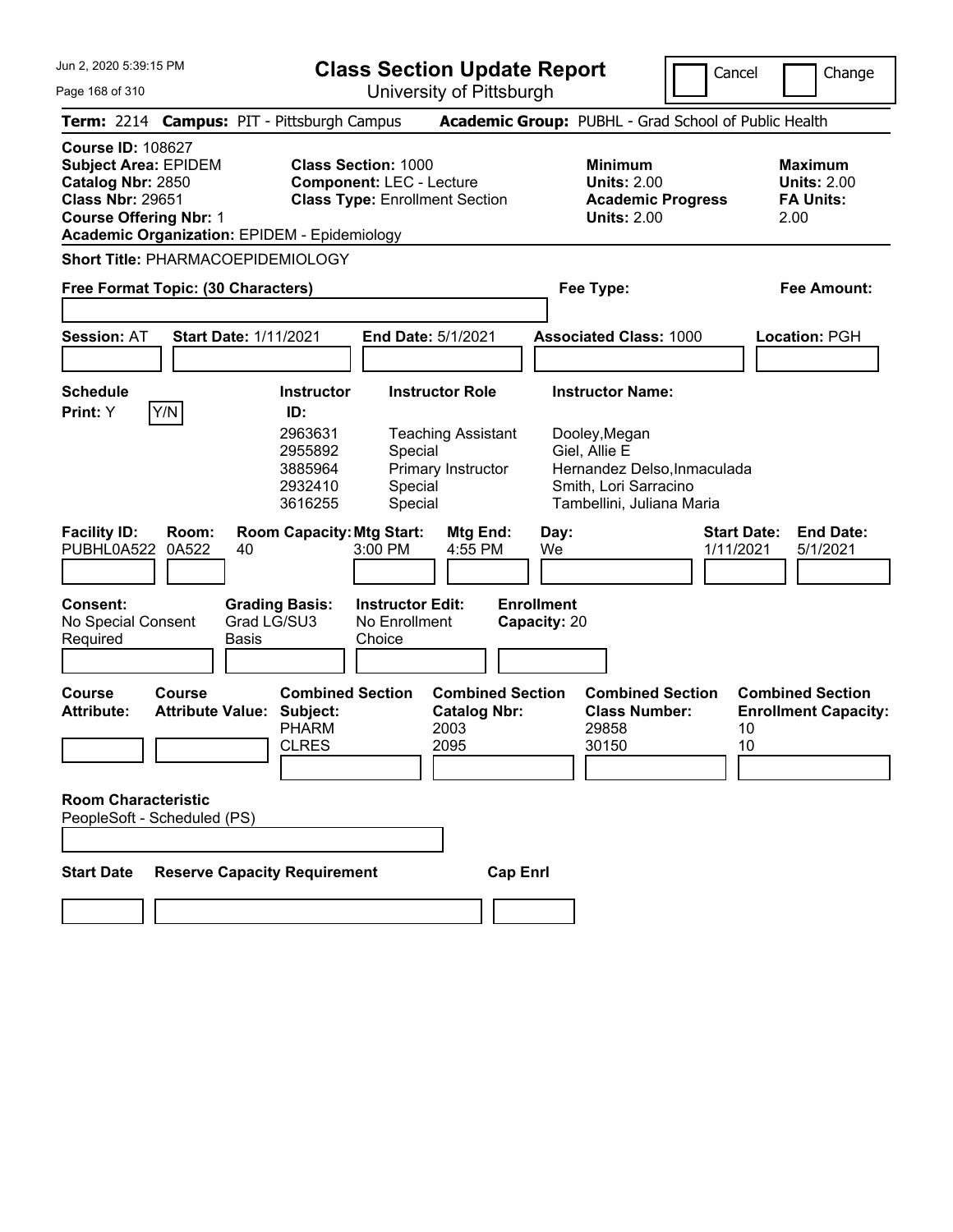Jun 2, 2020 5:39:15 PM Page 169 of 310 **Class Section Update Report** University of Pittsburgh Cancel Change **Term:** 2214 **Campus:** PIT - Pittsburgh Campus **Academic Group:** PUBHL - Grad School of Public Health **Course ID:** 185404 **Subject Area:** EPIDEM **Class Section:** 1250 **Minimum Maximum Catalog Nbr:** 2950 **Component:** WRK - Workshop **Units:** 1.00 **Units:** 1.00 **Class Nbr:** 23341 **Class Type:** Enrollment Section **Academic Progress FA Units: Course Offering Nbr:** 1 **Units:** 1.00 1.00 **Academic Organization:** EPIDEM - Epidemiology **Short Title:** EPIDEMIOLOGY OF AGING WORKSHOP **Free Format Topic: (30 Characters) Fee Type: Fee Amount: Session:** AT **Start Date:** 1/11/2021 **End Date:** 5/1/2021 **Associated Class:** 1250 **Location:** PGH **Schedule Instructor Instructor Role Instructor Name: Print:**  $Y$   $|Y/N|$  **ID:** 2932410 Special Smith, Lori Sarracino 2900841 Primary Instructor Strotmeyer, Elsa Sophia **Facility ID: Room: Room Capacity:Mtg Start: Mtg End: Day: Start Date: End Date:** TBATBA TBA 0 1:00 PM 2:00 PM Fr 1/11/2021 5/1/2021 **Consent: Grading Basis: Instructor Edit: Enrollment** No Special Consent Required Grad HSU Basis No Enrollment **Choice Capacity:** 35 **Course Course Combined Section Combined Section Combined Section Combined Section**  Attribute: Attribute Value: Subject: Catalog Nbr: Class Number: Enrollment Capacity: **Room Characteristic Start Date Reserve Capacity Requirement Cap Enrl**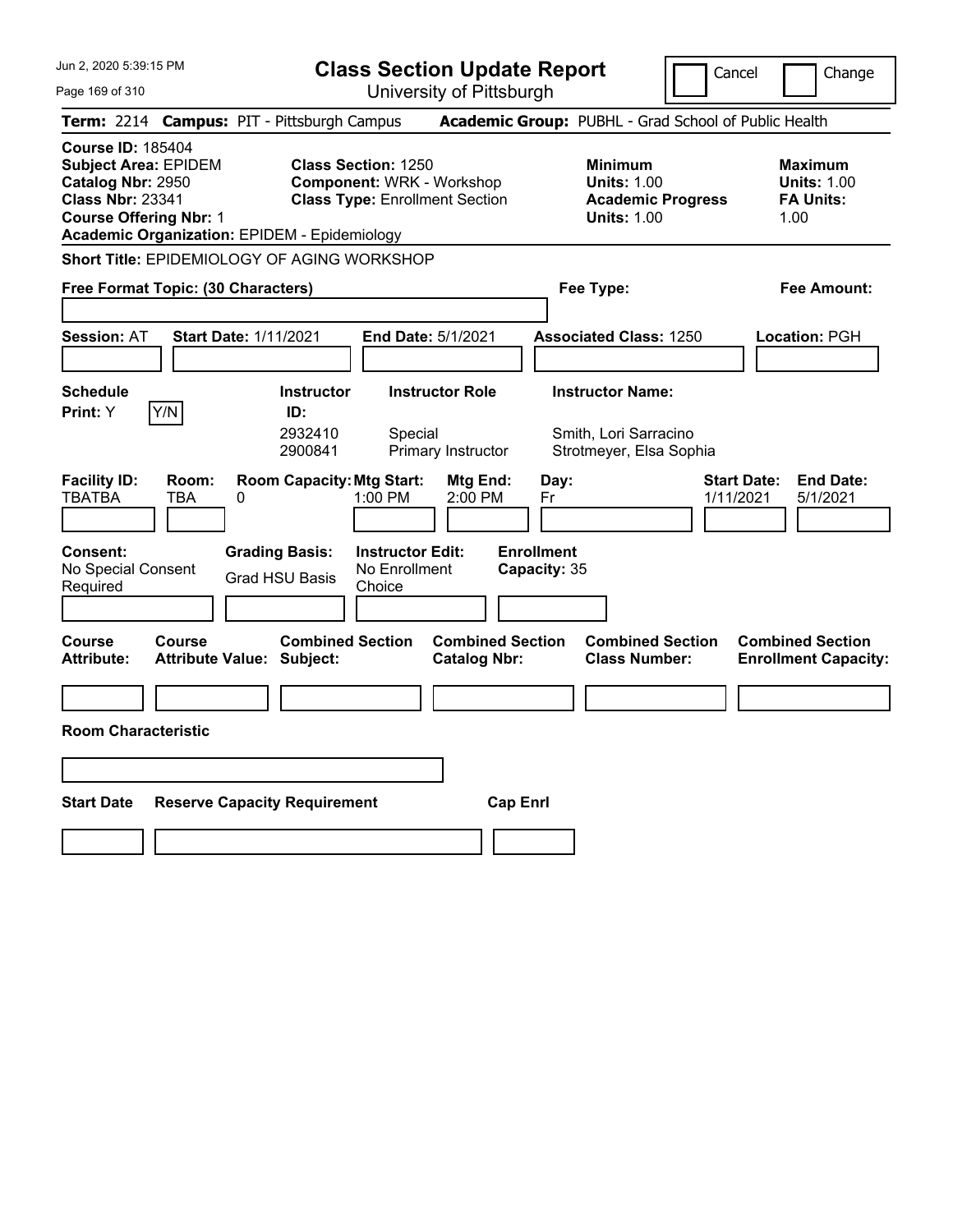| Jun 2, 2020 5:39:15 PM<br>Page 170 of 310                                                                                                |                                                                                                                                                                                                                                                                                                                                                                                                                                                  | <b>Class Section Update Report</b><br>University of Pittsburgh                                                                                                                                                                                                                                                                                                                                                                                                                                                                                                                                                                                                                                                                                                                                                                                                                                                                                 | Cancel                                                                                                                                                                                                                                                                                                                                                                                                                                                                                                                                                                                                                                                                                                                                                                                                                                                                     | Change                                                            |
|------------------------------------------------------------------------------------------------------------------------------------------|--------------------------------------------------------------------------------------------------------------------------------------------------------------------------------------------------------------------------------------------------------------------------------------------------------------------------------------------------------------------------------------------------------------------------------------------------|------------------------------------------------------------------------------------------------------------------------------------------------------------------------------------------------------------------------------------------------------------------------------------------------------------------------------------------------------------------------------------------------------------------------------------------------------------------------------------------------------------------------------------------------------------------------------------------------------------------------------------------------------------------------------------------------------------------------------------------------------------------------------------------------------------------------------------------------------------------------------------------------------------------------------------------------|----------------------------------------------------------------------------------------------------------------------------------------------------------------------------------------------------------------------------------------------------------------------------------------------------------------------------------------------------------------------------------------------------------------------------------------------------------------------------------------------------------------------------------------------------------------------------------------------------------------------------------------------------------------------------------------------------------------------------------------------------------------------------------------------------------------------------------------------------------------------------|-------------------------------------------------------------------|
|                                                                                                                                          | Term: 2214 Campus: PIT - Pittsburgh Campus                                                                                                                                                                                                                                                                                                                                                                                                       |                                                                                                                                                                                                                                                                                                                                                                                                                                                                                                                                                                                                                                                                                                                                                                                                                                                                                                                                                | Academic Group: PUBHL - Grad School of Public Health                                                                                                                                                                                                                                                                                                                                                                                                                                                                                                                                                                                                                                                                                                                                                                                                                       |                                                                   |
| <b>Course ID: 108630</b><br><b>Subject Area: EPIDEM</b><br>Catalog Nbr: 3100<br><b>Class Nbr: 13517</b><br><b>Course Offering Nbr: 1</b> | <b>Class Section: 1010</b><br><b>Academic Organization: EPIDEM - Epidemiology</b>                                                                                                                                                                                                                                                                                                                                                                | <b>Component: THE - Thesis Research</b><br><b>Class Type: Enrollment Section</b>                                                                                                                                                                                                                                                                                                                                                                                                                                                                                                                                                                                                                                                                                                                                                                                                                                                               | <b>Minimum</b><br><b>Units: 1.00</b><br><b>Academic Progress</b><br><b>Units: 1.00</b>                                                                                                                                                                                                                                                                                                                                                                                                                                                                                                                                                                                                                                                                                                                                                                                     | <b>Maximum</b><br><b>Units: 15.00</b><br><b>FA Units:</b><br>1.00 |
|                                                                                                                                          | <b>Short Title: RESEARCH AND DISSERTATION PHD</b>                                                                                                                                                                                                                                                                                                                                                                                                |                                                                                                                                                                                                                                                                                                                                                                                                                                                                                                                                                                                                                                                                                                                                                                                                                                                                                                                                                |                                                                                                                                                                                                                                                                                                                                                                                                                                                                                                                                                                                                                                                                                                                                                                                                                                                                            |                                                                   |
| Free Format Topic: (30 Characters)                                                                                                       |                                                                                                                                                                                                                                                                                                                                                                                                                                                  |                                                                                                                                                                                                                                                                                                                                                                                                                                                                                                                                                                                                                                                                                                                                                                                                                                                                                                                                                | Fee Type:                                                                                                                                                                                                                                                                                                                                                                                                                                                                                                                                                                                                                                                                                                                                                                                                                                                                  | <b>Fee Amount:</b>                                                |
| <b>Session: AT</b>                                                                                                                       | <b>Start Date: 1/11/2021</b>                                                                                                                                                                                                                                                                                                                                                                                                                     | End Date: 5/1/2021                                                                                                                                                                                                                                                                                                                                                                                                                                                                                                                                                                                                                                                                                                                                                                                                                                                                                                                             | <b>Associated Class: 1010</b>                                                                                                                                                                                                                                                                                                                                                                                                                                                                                                                                                                                                                                                                                                                                                                                                                                              |                                                                   |
|                                                                                                                                          |                                                                                                                                                                                                                                                                                                                                                                                                                                                  |                                                                                                                                                                                                                                                                                                                                                                                                                                                                                                                                                                                                                                                                                                                                                                                                                                                                                                                                                |                                                                                                                                                                                                                                                                                                                                                                                                                                                                                                                                                                                                                                                                                                                                                                                                                                                                            | Location: PGH                                                     |
|                                                                                                                                          |                                                                                                                                                                                                                                                                                                                                                                                                                                                  |                                                                                                                                                                                                                                                                                                                                                                                                                                                                                                                                                                                                                                                                                                                                                                                                                                                                                                                                                |                                                                                                                                                                                                                                                                                                                                                                                                                                                                                                                                                                                                                                                                                                                                                                                                                                                                            |                                                                   |
| <b>Schedule</b>                                                                                                                          | <b>Instructor</b>                                                                                                                                                                                                                                                                                                                                                                                                                                | <b>Instructor Role</b>                                                                                                                                                                                                                                                                                                                                                                                                                                                                                                                                                                                                                                                                                                                                                                                                                                                                                                                         | <b>Instructor Name:</b>                                                                                                                                                                                                                                                                                                                                                                                                                                                                                                                                                                                                                                                                                                                                                                                                                                                    |                                                                   |
| Y/N <br>Print: Y                                                                                                                         | ID:<br>1099567<br>2901191<br>2906626<br>2939301<br>2919945<br>2924416<br>2900502<br>2907209<br>2933470<br>2909427<br>1143219<br>2903175<br>1776772<br>2902114<br>2920015<br>2902019<br>2043290<br>2906114<br>2900472<br>2901579<br>2913240<br>2904530<br>2904352<br>3330513<br>2912533<br>2904938<br>2906663<br>2927641<br>2910581<br>3310494<br>2902535<br>2909421<br>2909863<br>3618314<br>2912577<br>2951353<br>2957363<br>2907558<br>2903558 | Primary Instructor<br>Primary Instructor<br><b>Primary Instructor</b><br><b>Primary Instructor</b><br>Primary Instructor<br>Primary Instructor<br>Primary Instructor<br>Primary Instructor<br>Primary Instructor<br>Primary Instructor<br>Primary Instructor<br>Primary Instructor<br>Primary Instructor<br>Primary Instructor<br>Primary Instructor<br>Primary Instructor<br>Primary Instructor<br>Primary Instructor<br>Primary Instructor<br><b>Primary Instructor</b><br><b>Primary Instructor</b><br>Primary Instructor<br>Primary Instructor<br>Primary Instructor<br>Primary Instructor<br>Primary Instructor<br>Primary Instructor<br><b>Primary Instructor</b><br>Primary Instructor<br>Primary Instructor<br><b>Primary Instructor</b><br>Primary Instructor<br><b>Primary Instructor</b><br>Primary Instructor<br><b>Primary Instructor</b><br>Primary Instructor<br>Primary Instructor<br>Primary Instructor<br>Primary Instructor | Adibi, Jennifer Joan<br>Barinas-Mitchell, Emma J M<br>Belle, Steven H<br>Bertolet, Marianne Harris<br>Bodnar, Lisa M<br>Boudreau, Robert<br>Bromberger, Joyce T<br>Brooks, Maria M<br>Burke, Donald S<br>Burke, Lora E<br>Catov, Janet M<br>Cauley, Jane A<br>Cloonan, Yona Keich<br>Cornelius, Marie D<br>Costacou, Tina<br>Dorman, Janice S<br>El Khoudary Abushaban, Samar Riyad<br>Fabio, Anthony<br>Ganguli, Mary<br>Glynn, Nancy W<br>Goundappa, Balasubramani K<br>Haggerty, Catherine Lee<br>Harrison, Lee H<br>Hawkins, Marquis S.<br>King, Wendy Colleen<br>Kingsley, Lawrence A<br>Kriska, Andrea Marie<br>Kuipers, Allison L<br>Linkov, Faina Y<br>Luu, Hung Nguyen<br>Mackey, Rachel H<br>Markovic, Nina<br>Matthews, Karen A<br>Mendez, Dara Daneen<br>Miljkovic, Iva<br>Nachega, Jean Bisimwa<br>Naimi, Ashley Isaac<br>Newman, Anne B<br>Orchard, Trevor J |                                                                   |

3039629 Primary Instructor Orkis, Lauren Torso<br>2900551 Primary Instructor Richardson, Gale A<br>1154652 Primary Instructor Rockette-Wagner, B 2900551 Primary Instructor Richardson, Gale A<br>1154652 Primary Instructor Rockette-Wagner, B

Rockette-Wagner, Bonny Jane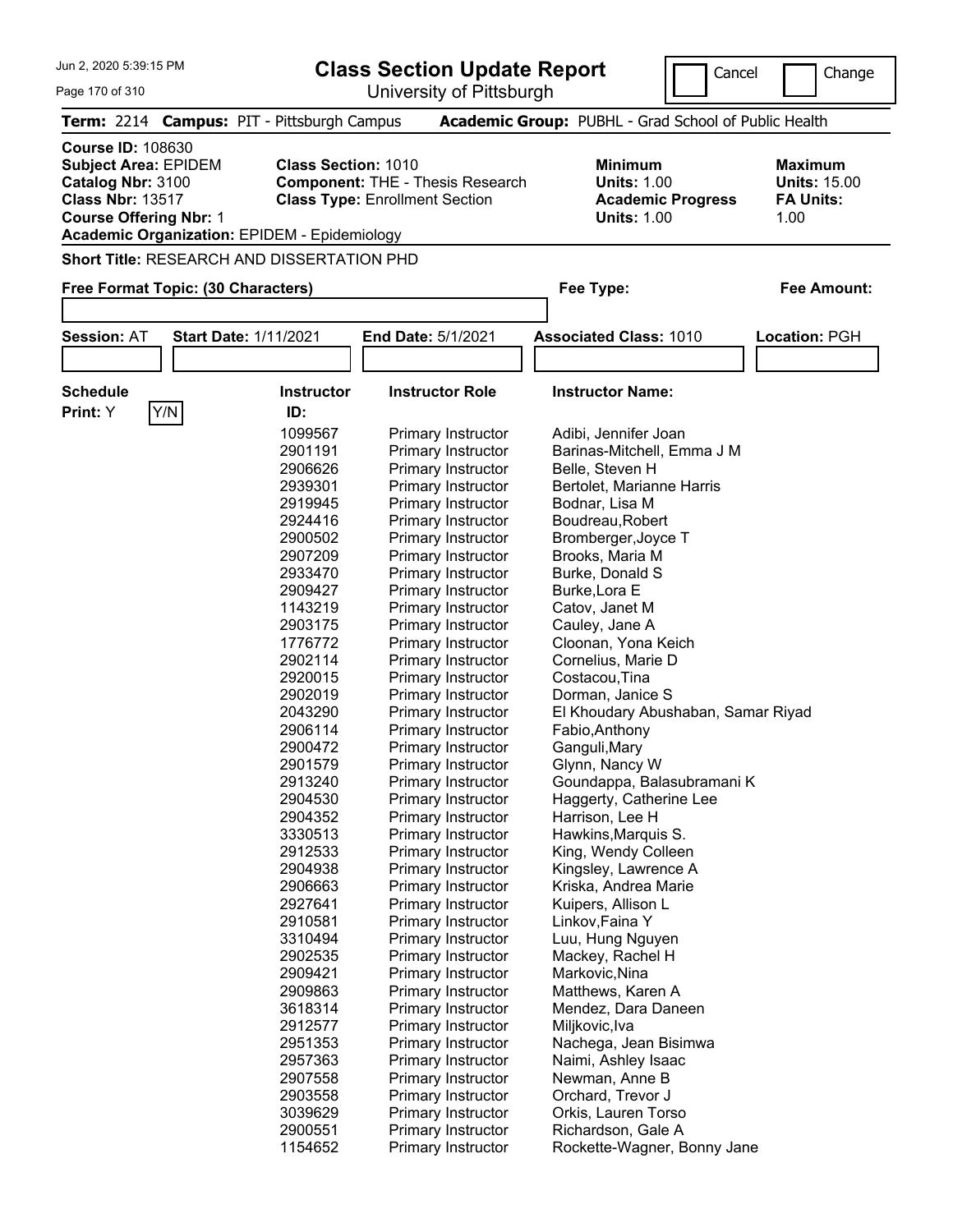# Page 171 of 310

**Class Section Update Report** University of Pittsburgh



|                                            |              | Term: 2214 Campus: PIT - Pittsburgh Campus                  |                                                                  |                                                | Academic Group: PUBHL - Grad School of Public Health |                                 |                                                        |
|--------------------------------------------|--------------|-------------------------------------------------------------|------------------------------------------------------------------|------------------------------------------------|------------------------------------------------------|---------------------------------|--------------------------------------------------------|
|                                            |              | 2914131                                                     | Primary Instructor                                               |                                                | Rosano, Caterina                                     |                                 |                                                        |
|                                            |              | 2912727                                                     | Primary Instructor                                               |                                                | Rosario-Rivera, Bedda L                              |                                 |                                                        |
|                                            |              | 3838598                                                     | Primary Instructor                                               |                                                | Rosso, Andrea L                                      |                                 |                                                        |
|                                            |              | 2903543                                                     | Primary Instructor                                               |                                                | Ruppert, Kristine Mary                               |                                 |                                                        |
|                                            |              | 2909740                                                     | Primary Instructor                                               |                                                | Schoen, Robert E                                     |                                 |                                                        |
|                                            |              | 2906251                                                     | Primary Instructor                                               |                                                | Sekikawa, Akira                                      |                                 |                                                        |
|                                            |              | 2908001                                                     | Primary Instructor                                               |                                                | Simkin-Silverman, Lauren Riva                        |                                 |                                                        |
|                                            |              | 2932410                                                     | Special                                                          |                                                | Smith, Lori Sarracino                                |                                 |                                                        |
|                                            |              | 2908516                                                     | Primary Instructor                                               |                                                | Songer, Thomas J                                     |                                 |                                                        |
|                                            |              | 2900841                                                     | Primary Instructor                                               |                                                | Strotmeyer, Elsa Sophia                              |                                 |                                                        |
|                                            |              | 2901745                                                     | Primary Instructor                                               |                                                | Talbott, Evelyn O                                    |                                 |                                                        |
|                                            |              | 2941593                                                     | Primary Instructor                                               |                                                | Van Panhuis, Wilbert Aysbert                         |                                 |                                                        |
|                                            |              | 2902486                                                     | Special                                                          |                                                | Wilkerson, Marie A                                   |                                 |                                                        |
|                                            |              | 2904868                                                     | Primary Instructor                                               |                                                | Wisniewski, Stephen R                                |                                 |                                                        |
|                                            |              | 2949413                                                     | Primary Instructor                                               |                                                | Yuan, Jian-Min                                       |                                 |                                                        |
|                                            |              | 2900668                                                     | Primary Instructor                                               |                                                | Zmuda, Joseph Michael                                |                                 |                                                        |
| <b>Facility ID:</b><br>TBATBA              | Room:<br>TBA | <b>Room Capacity: Mtg Start:</b><br>0                       |                                                                  | Mtg End:                                       | Day:                                                 | <b>Start Date:</b><br>1/11/2021 | <b>End Date:</b><br>5/1/2021                           |
|                                            |              |                                                             |                                                                  |                                                |                                                      |                                 |                                                        |
| Consent:<br>No Special Consent<br>Required |              | <b>Grading Basis:</b><br><b>Grad SN Basis</b>               | <b>Instructor Edit:</b><br>Class Instructor<br><b>Table Edit</b> | <b>Enrollment</b><br>Capacity: 300             |                                                      |                                 |                                                        |
| <b>Course</b><br><b>Attribute:</b>         | Course       | <b>Combined Section</b><br><b>Attribute Value: Subject:</b> |                                                                  | <b>Combined Section</b><br><b>Catalog Nbr:</b> | <b>Combined Section</b><br><b>Class Number:</b>      |                                 | <b>Combined Section</b><br><b>Enrollment Capacity:</b> |
|                                            |              |                                                             |                                                                  |                                                |                                                      |                                 |                                                        |
| <b>Room Characteristic</b>                 |              |                                                             |                                                                  |                                                |                                                      |                                 |                                                        |
|                                            |              |                                                             |                                                                  |                                                |                                                      |                                 |                                                        |
| <b>Start Date</b>                          |              | <b>Reserve Capacity Requirement</b>                         |                                                                  | <b>Cap Enrl</b>                                |                                                      |                                 |                                                        |
|                                            |              |                                                             |                                                                  |                                                |                                                      |                                 |                                                        |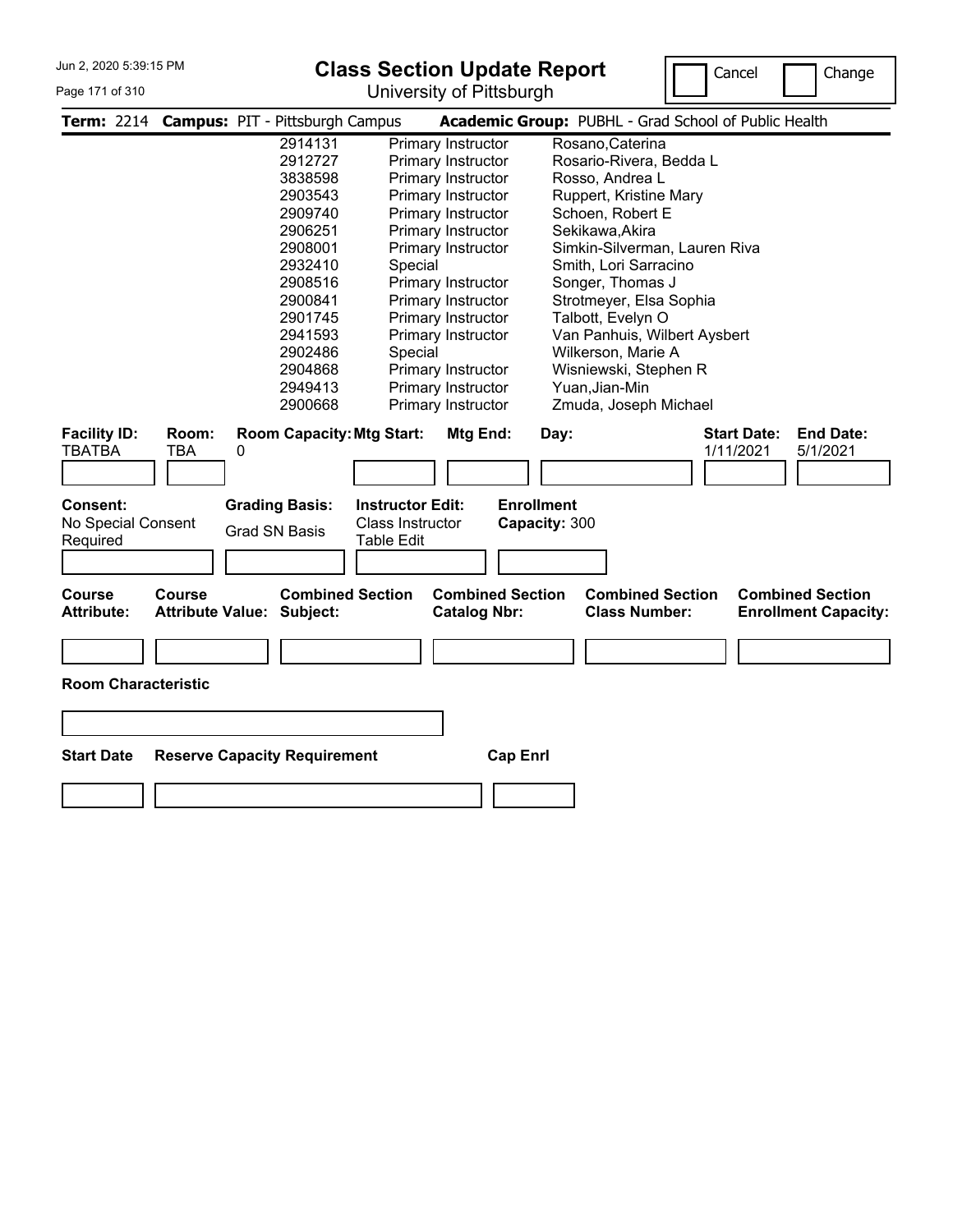| Jun 2, 2020 5:39:15 PM                                                                                                                 | <b>Class Section Update Report</b>                                                                                                                                                   | Cancel<br>Change                                                                                                                                           |
|----------------------------------------------------------------------------------------------------------------------------------------|--------------------------------------------------------------------------------------------------------------------------------------------------------------------------------------|------------------------------------------------------------------------------------------------------------------------------------------------------------|
| Page 172 of 310                                                                                                                        | University of Pittsburgh                                                                                                                                                             |                                                                                                                                                            |
| Term: 2214 Campus: PIT - Pittsburgh Campus                                                                                             |                                                                                                                                                                                      | Academic Group: PUBHL - Grad School of Public Health                                                                                                       |
| <b>Course ID: 109388</b><br><b>Subject Area: FTDR</b><br>Catalog Nbr: 3999<br><b>Class Nbr: 13526</b><br><b>Course Offering Nbr: 1</b> | <b>Class Section: 1010</b><br><b>Component: FTD - Full Time Dissertation</b><br><b>Class Type: Enrollment Section</b><br>Academic Organization: GSPH-DEAN - Office of the Dean, GSPH | <b>Minimum</b><br><b>Maximum</b><br><b>Units: 0.00</b><br><b>Units: 0.00</b><br><b>Academic Progress</b><br><b>FA Units:</b><br><b>Units: 9.00</b><br>9.00 |
| Short Title: FULL-TIME DISSERTATION STUDY                                                                                              |                                                                                                                                                                                      |                                                                                                                                                            |
| Free Format Topic: (30 Characters)                                                                                                     | Fee Type:                                                                                                                                                                            | Fee Amount:                                                                                                                                                |
| <b>Session: AT</b><br><b>Start Date: 1/11/2021</b>                                                                                     | End Date: 5/1/2021                                                                                                                                                                   | <b>Associated Class: 1010</b><br>Location: PGH                                                                                                             |
| <b>Schedule</b><br>Y/N<br><b>Print: N</b><br>0                                                                                         | <b>Instructor</b><br><b>Instructor Role</b><br>ID:                                                                                                                                   | <b>Instructor Name:</b><br>No Instructor Assigned                                                                                                          |
| <b>Facility ID:</b><br>Room:<br><b>TBATBA</b><br>TBA<br>0                                                                              | <b>Room Capacity: Mtg Start:</b><br>Mtg End:<br>Day:                                                                                                                                 | <b>Start Date:</b><br><b>End Date:</b><br>1/11/2021<br>5/1/2021                                                                                            |
| <b>Consent:</b><br><b>Grading Basis:</b><br>No Special Consent<br>Print No Grade<br>Required                                           | <b>Enrollment</b><br><b>Instructor Edit:</b><br>No Enrollment<br>Capacity: 999<br>Choice                                                                                             |                                                                                                                                                            |
| Course<br>Course<br><b>Attribute:</b><br><b>Attribute Value: Subject:</b>                                                              | <b>Combined Section</b><br><b>Combined Section</b><br><b>Catalog Nbr:</b>                                                                                                            | <b>Combined Section</b><br><b>Combined Section</b><br><b>Class Number:</b><br><b>Enrollment Capacity:</b>                                                  |
|                                                                                                                                        |                                                                                                                                                                                      |                                                                                                                                                            |
| <b>Room Characteristic</b>                                                                                                             |                                                                                                                                                                                      |                                                                                                                                                            |
|                                                                                                                                        |                                                                                                                                                                                      |                                                                                                                                                            |
| <b>Start Date</b><br><b>Reserve Capacity Requirement</b>                                                                               | <b>Cap Enrl</b>                                                                                                                                                                      |                                                                                                                                                            |
|                                                                                                                                        |                                                                                                                                                                                      |                                                                                                                                                            |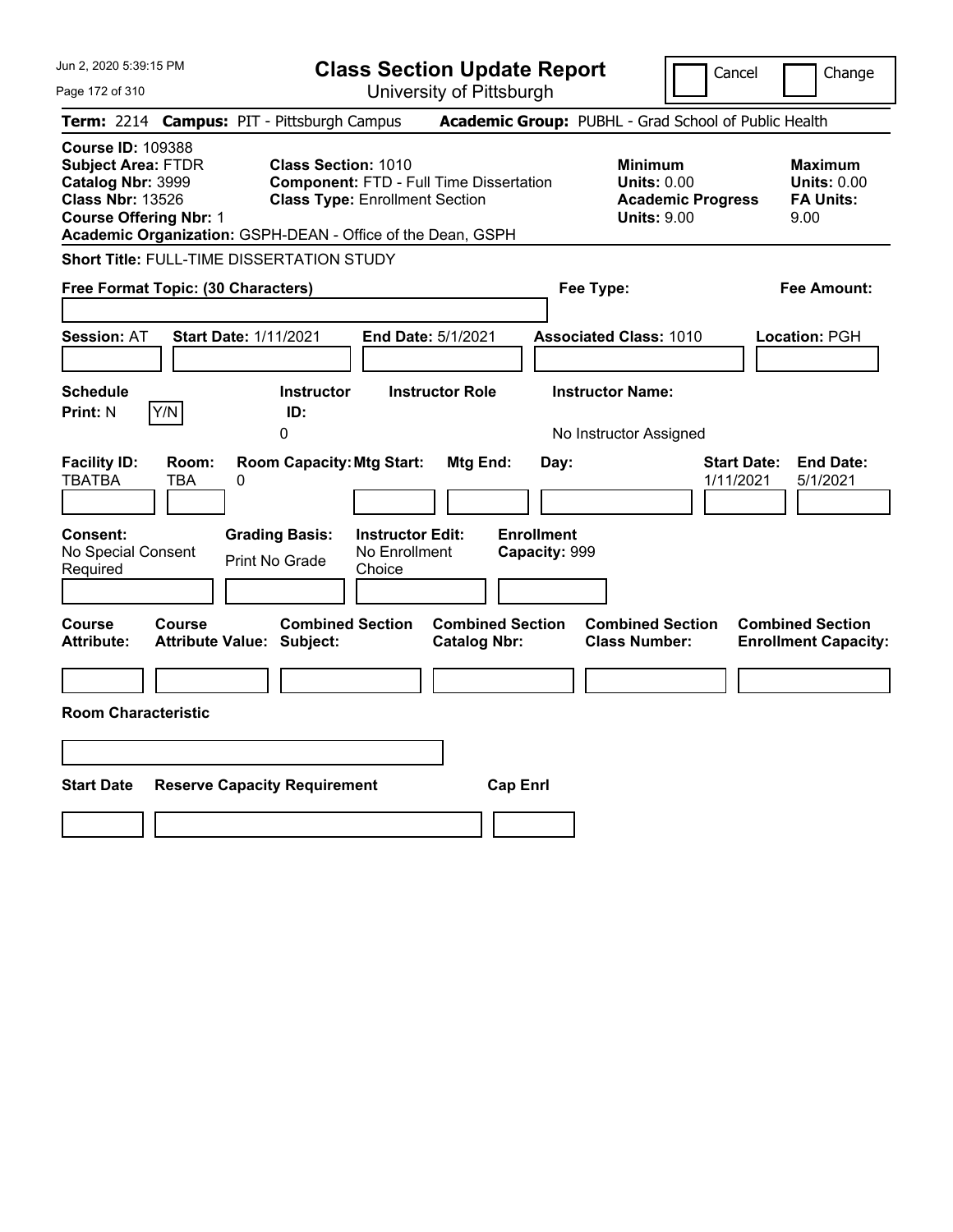Jun 2, 2020 5:39:15 PM Page 173 of 310 **Class Section Update Report** University of Pittsburgh Cancel | Change **Term:** 2214 **Campus:** PIT - Pittsburgh Campus **Academic Group:** PUBHL - Grad School of Public Health **Course ID:** 171974 **Subject Area:** HPM **Class Section:** 1070 **Minimum Maximum Catalog Nbr:** 2001 **Component:** LEC - Lecture **Units:** 3.00 **Units:** 3.00 **Class Nbr:** 13550 **Class Type:** Enrollment Section **Academic Progress FA Units: Course Offering Nbr:** 1 **Units:** 3.00 3.00 **Academic Organization:** HPM - Health Policy and Management **Short Title:** HLTH POLC & MGT IN PUBLC HLTH **Free Format Topic: (30 Characters) Fee Type: Fee Amount: Session:** AT **Start Date:** 1/11/2021 **End Date:** 5/1/2021 **Associated Class:** 1070 **Location:** PGH **Schedule Instructor Instructor Role Instructor Name: Print:**  $Y$   $|Y/N|$  **ID:** 2924516 Primary Instructor Donohue, Julie Marie 2938496 Special Dornin, Jessica L **Facility ID: Room: Room Capacity: Mtg Start: Mtg End: Day: Start Date: End Date:<br>PUBHL00G23 00G23 199 9:00 AM 11:55 AM Tu 1/11/2021 5/1/2021** PUBHL00G23 00G23 199 9:00 AM 11:55 AM Tu 1/11/2021 5/1/2021 **Consent: Grading Basis: Instructor Edit: Enrollment** No Special Consent No Special Consent Grad Letter Grade No Enrollment<br>Required Choice **Choice Capacity:** 90 **Course Course Combined Section Combined Section Combined Section Combined Section**  Attribute: Attribute Value: Subject: Catalog Nbr: Class Number: Enrollment Capacity:<br>
IDM WEB HRS 2001 24014 40 IDM WEB HRS 2001 24014 40 NUR 2202 24015 20 **Room Characteristic** PeopleSoft - Scheduled (PS) **Start Date Reserve Capacity Requirement Cap Enrl**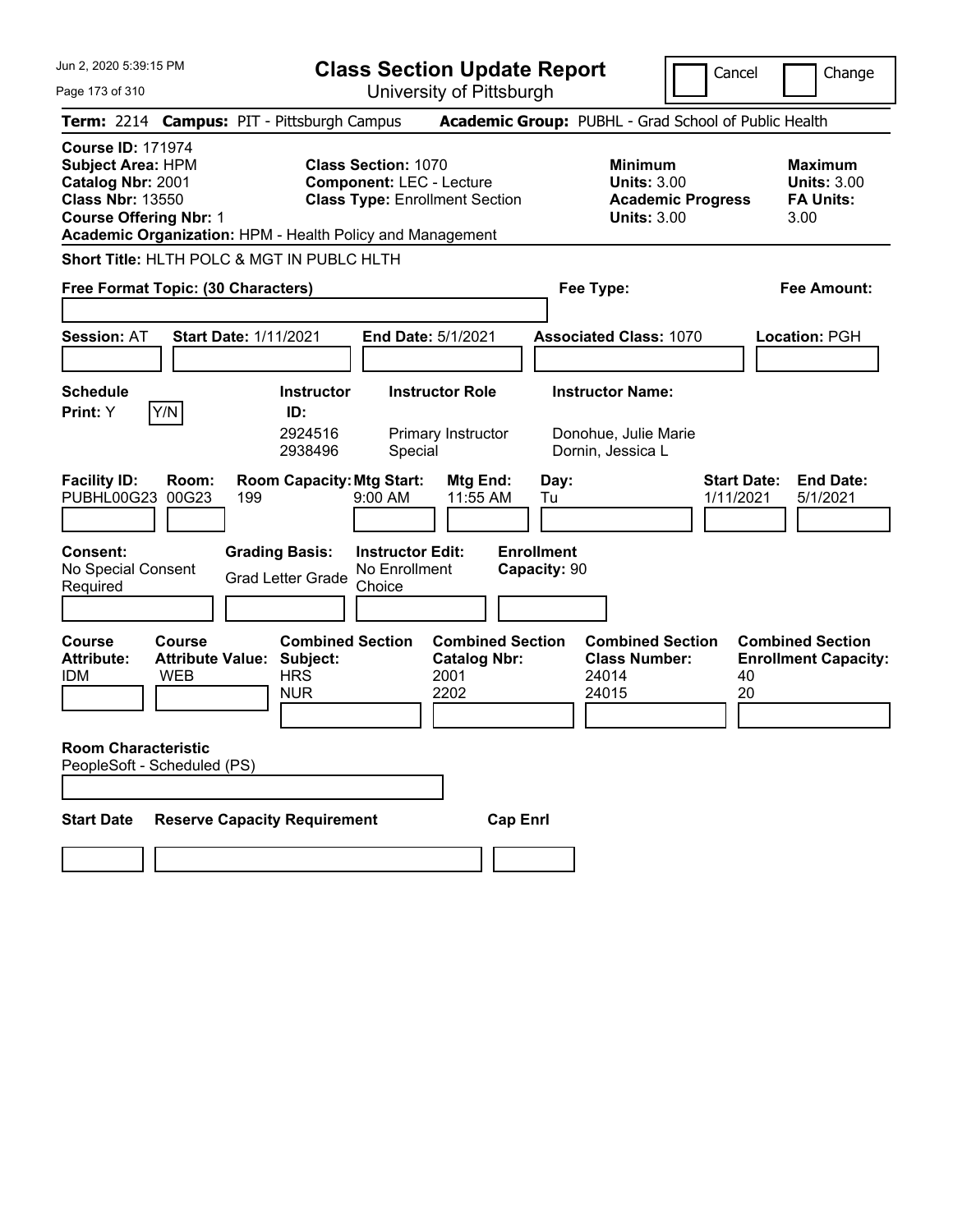| Jun 2, 2020 5:39:15 PM<br>Page 174 of 310                                                                                                                                                          | <b>Class Section Update Report</b><br>University of Pittsburgh                                                           | Cancel                                                                                 | Change                                                           |
|----------------------------------------------------------------------------------------------------------------------------------------------------------------------------------------------------|--------------------------------------------------------------------------------------------------------------------------|----------------------------------------------------------------------------------------|------------------------------------------------------------------|
| Term: 2214 Campus: PIT - Pittsburgh Campus                                                                                                                                                         |                                                                                                                          | Academic Group: PUBHL - Grad School of Public Health                                   |                                                                  |
| <b>Course ID: 187461</b><br><b>Subject Area: HPM</b><br>Catalog Nbr: 2005<br><b>Class Nbr: 24986</b><br><b>Course Offering Nbr: 1</b><br>Academic Organization: HPM - Health Policy and Management | <b>Class Section: 1100</b><br><b>Component: SEM - Seminar</b><br><b>Class Type: Enrollment Section</b>                   | <b>Minimum</b><br><b>Units: 1.00</b><br><b>Academic Progress</b><br><b>Units: 1.00</b> | <b>Maximum</b><br><b>Units: 1.00</b><br><b>FA Units:</b><br>1.00 |
| Short Title: CURRENT ISSUES IN HEALTH LAW                                                                                                                                                          |                                                                                                                          |                                                                                        |                                                                  |
| Free Format Topic: (30 Characters)                                                                                                                                                                 |                                                                                                                          | Fee Type:                                                                              | Fee Amount:                                                      |
| <b>Session: AT</b><br><b>Start Date: 1/11/2021</b>                                                                                                                                                 | End Date: 5/1/2021                                                                                                       | <b>Associated Class: 1100</b>                                                          | Location: PGH                                                    |
| <b>Schedule</b><br>Y/N<br>Print: Y                                                                                                                                                                 | <b>Instructor Role</b><br><b>Instructor</b><br>ID:<br>2938496<br>Special<br>1126150<br>Primary Instructor                | <b>Instructor Name:</b><br>Dornin, Jessica L<br>Hershey, Tina Batra                    |                                                                  |
| <b>Facility ID:</b><br>Room:<br><b>NEEDSAROOM</b><br><b>Grading Basis:</b><br>Consent:<br><b>Department Consent</b><br><b>Grad Letter Grade</b><br>Required                                        | <b>Room Capacity: Mtg Start:</b><br>Mtg End:<br>4:30 PM<br>6:00 PM<br><b>Instructor Edit:</b><br>No Enrollment<br>Choice | <b>Start Date:</b><br>Day:<br>1/11/2021<br>Mo<br><b>Enrollment</b><br>Capacity: 15     | <b>End Date:</b><br>5/1/2021                                     |
| <b>Course</b><br>Course<br><b>Attribute:</b><br><b>Attribute Value: Subject:</b>                                                                                                                   | <b>Combined Section</b><br><b>Combined Section</b><br><b>Catalog Nbr:</b>                                                | <b>Combined Section</b><br><b>Class Number:</b>                                        | <b>Combined Section</b><br><b>Enrollment Capacity:</b>           |
|                                                                                                                                                                                                    |                                                                                                                          |                                                                                        |                                                                  |
| <b>Room Characteristic</b><br>PeopleSoft - Scheduled (PS)                                                                                                                                          |                                                                                                                          |                                                                                        |                                                                  |
| <b>Start Date</b><br><b>Reserve Capacity Requirement</b>                                                                                                                                           | <b>Cap Enrl</b>                                                                                                          |                                                                                        |                                                                  |
|                                                                                                                                                                                                    |                                                                                                                          |                                                                                        |                                                                  |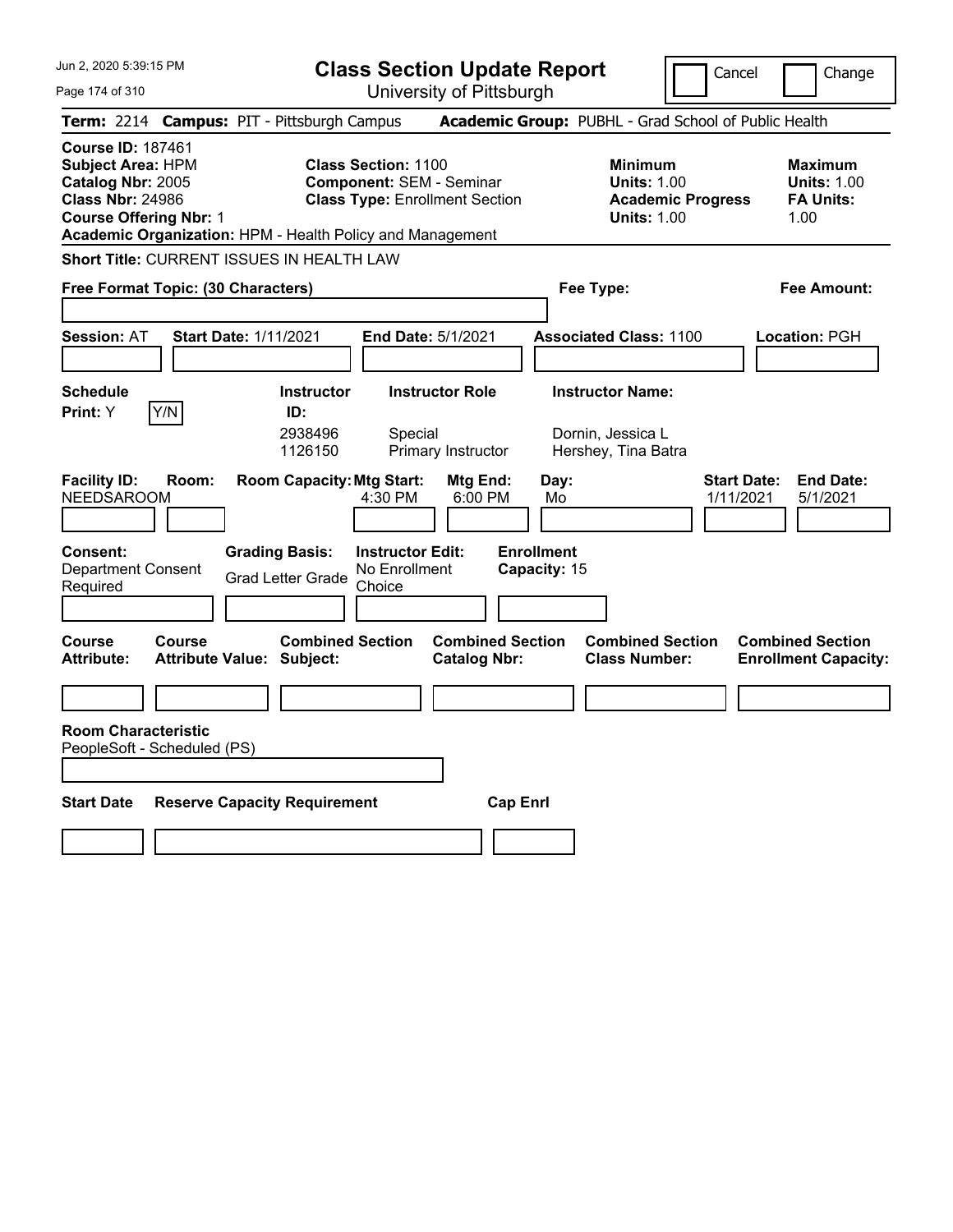| Jun 2, 2020 5:39:15 PM                                                                                                                                                                             |                                                             | <b>Class Section Update Report</b>                                                                     |                                                |                                   |                                                                                        | Cancel                          | Change                                                    |
|----------------------------------------------------------------------------------------------------------------------------------------------------------------------------------------------------|-------------------------------------------------------------|--------------------------------------------------------------------------------------------------------|------------------------------------------------|-----------------------------------|----------------------------------------------------------------------------------------|---------------------------------|-----------------------------------------------------------|
| Page 175 of 310                                                                                                                                                                                    |                                                             |                                                                                                        | University of Pittsburgh                       |                                   |                                                                                        |                                 |                                                           |
| Term: 2214 Campus: PIT - Pittsburgh Campus                                                                                                                                                         |                                                             |                                                                                                        |                                                |                                   | Academic Group: PUBHL - Grad School of Public Health                                   |                                 |                                                           |
| <b>Course ID: 111019</b><br><b>Subject Area: HPM</b><br>Catalog Nbr: 2010<br><b>Class Nbr: 21788</b><br><b>Course Offering Nbr: 1</b><br>Academic Organization: HPM - Health Policy and Management |                                                             | <b>Class Section: 1410</b><br><b>Component: LEC - Lecture</b><br><b>Class Type: Enrollment Section</b> |                                                |                                   | <b>Minimum</b><br><b>Units: 3.00</b><br><b>Academic Progress</b><br><b>Units: 3.00</b> |                                 | Maximum<br><b>Units: 3.00</b><br><b>FA Units:</b><br>3.00 |
| Short Title: ORG STDS:THRY/APPLCS HLTH CRE                                                                                                                                                         |                                                             |                                                                                                        |                                                |                                   |                                                                                        |                                 |                                                           |
| Free Format Topic: (30 Characters)                                                                                                                                                                 |                                                             |                                                                                                        |                                                | Fee Type:                         |                                                                                        |                                 | Fee Amount:                                               |
| <b>Session: AT</b>                                                                                                                                                                                 | <b>Start Date: 1/11/2021</b>                                | <b>End Date: 5/1/2021</b>                                                                              |                                                |                                   | <b>Associated Class: 1410</b>                                                          |                                 | Location: PGH                                             |
| <b>Schedule</b><br>Y/N<br>Print: Y                                                                                                                                                                 | <b>Instructor</b><br>ID:<br>2938496<br>2966623              | <b>Instructor Role</b><br>Special                                                                      | Primary Instructor                             | Jin, Bonnie                       | <b>Instructor Name:</b><br>Dornin, Jessica L                                           |                                 |                                                           |
| <b>Facility ID:</b><br>Room:<br>PUBHL0A522<br>0A522                                                                                                                                                | <b>Room Capacity: Mtg Start:</b><br>40                      | 9:00 AM                                                                                                | Mtg End:<br>11:55 AM                           | Day:<br>Th                        |                                                                                        | <b>Start Date:</b><br>1/11/2021 | <b>End Date:</b><br>5/1/2021                              |
| <b>Consent:</b><br><b>Department Consent</b><br>Required                                                                                                                                           | <b>Grading Basis:</b><br><b>Grad Letter Grade</b>           | <b>Instructor Edit:</b><br>No Enrollment<br>Choice                                                     |                                                | <b>Enrollment</b><br>Capacity: 25 |                                                                                        |                                 |                                                           |
| <b>Course</b><br>Course<br><b>Attribute:</b>                                                                                                                                                       | <b>Combined Section</b><br><b>Attribute Value: Subject:</b> |                                                                                                        | <b>Combined Section</b><br><b>Catalog Nbr:</b> |                                   | <b>Combined Section</b><br><b>Class Number:</b>                                        |                                 | <b>Combined Section</b><br><b>Enrollment Capacity:</b>    |
|                                                                                                                                                                                                    |                                                             |                                                                                                        |                                                |                                   |                                                                                        |                                 |                                                           |
| <b>Room Characteristic</b><br>PeopleSoft - Scheduled (PS)                                                                                                                                          |                                                             |                                                                                                        |                                                |                                   |                                                                                        |                                 |                                                           |
| <b>Start Date</b>                                                                                                                                                                                  | <b>Reserve Capacity Requirement</b>                         |                                                                                                        | <b>Cap Enrl</b>                                |                                   |                                                                                        |                                 |                                                           |
|                                                                                                                                                                                                    |                                                             |                                                                                                        |                                                |                                   |                                                                                        |                                 |                                                           |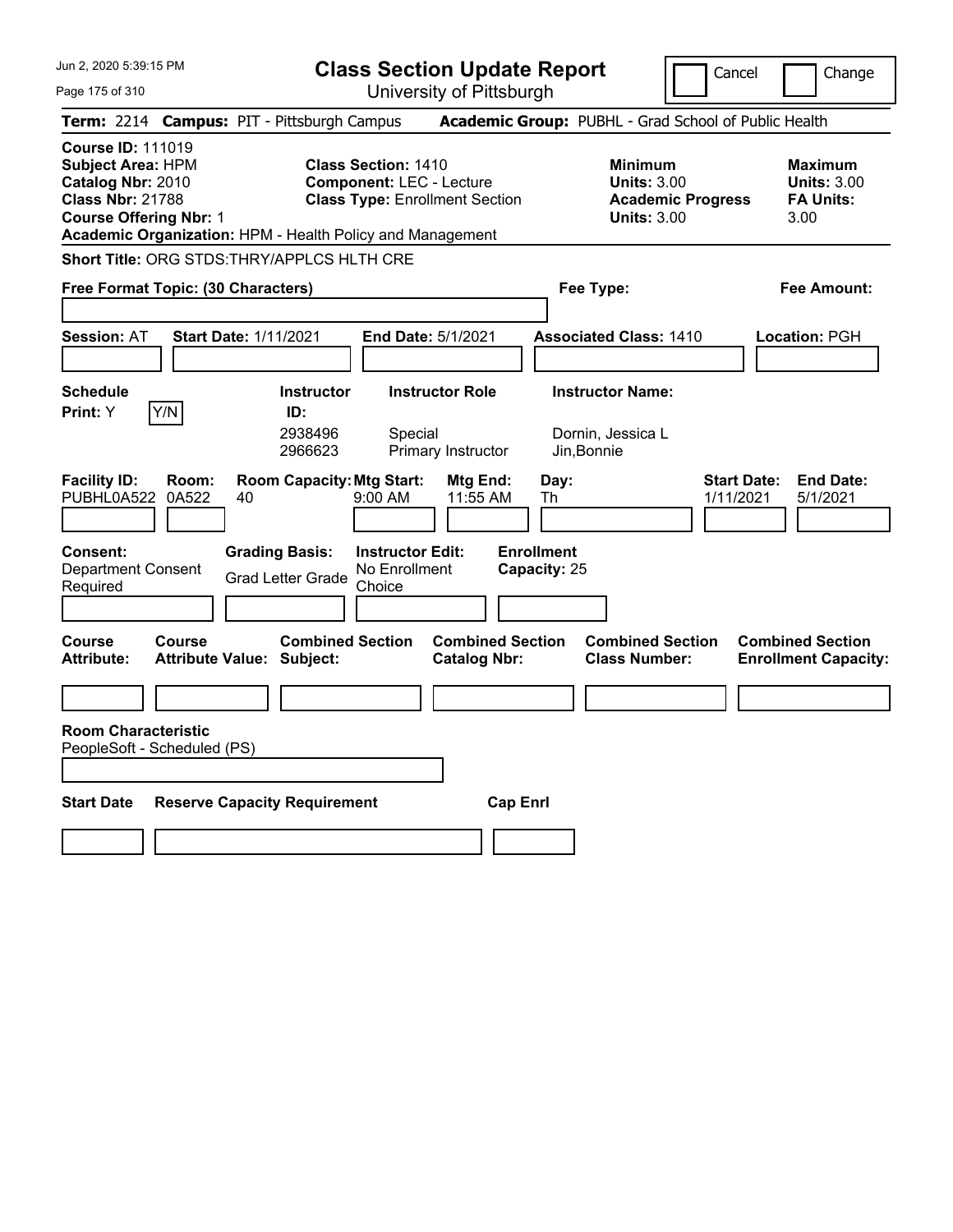Jun 2, 2020 5:39:15 PM Page 176 of 310 **Class Section Update Report** University of Pittsburgh Cancel Change **Term:** 2214 **Campus:** PIT - Pittsburgh Campus **Academic Group:** PUBHL - Grad School of Public Health **Course ID:** 174727 **Subject Area:** HPM **Class Section:** 1100 **Minimum Maximum Catalog Nbr:** 2014 **Component:** LEC - Lecture **Units:** 3.00 **Units:** 3.00 **Class Nbr:** 20827 **Class Type:** Enrollment Section **Academic Progress FA Units: Course Offering Nbr:** 1 **Units:** 3.00 3.00 **Academic Organization:** HPM - Health Policy and Management **Short Title:** APPLCS/ISS FINCL MGT HC INSTN **Free Format Topic: (30 Characters) Fee Type: Fee Amount: Session:** AT **Start Date:** 1/11/2021 **End Date:** 5/1/2021 **Associated Class:** 1100 **Location:** PGH **Schedule Instructor Instructor Role Instructor Name: Print:**  $Y$   $|Y/N|$  **ID:** 2938496 Special Dornin, Jessica L 2950851 Primary Instructor Mitry, Norman F **Facility ID: Room: Room Capacity:Mtg Start: Mtg End: Day: Start Date: End Date:** PUBHL3121C 3121C 24 6:00 PM 9:00 PM Tu 1/11/2021 5/1/2021 **Consent: Grading Basis: Instructor Edit: Enrollment** No Special Consent No Special Consent Grad Letter Grade No Enrollment<br>Required Choice Choice **Capacity:** 20 **Course Course Combined Section Combined Section Combined Section Combined Section**  Attribute: Attribute Value: Subject: Catalog Nbr: Class Number: Enrollment Capacity: **Room Characteristic** PeopleSoft - Scheduled (PS) **Start Date Reserve Capacity Requirement Cap Enrl**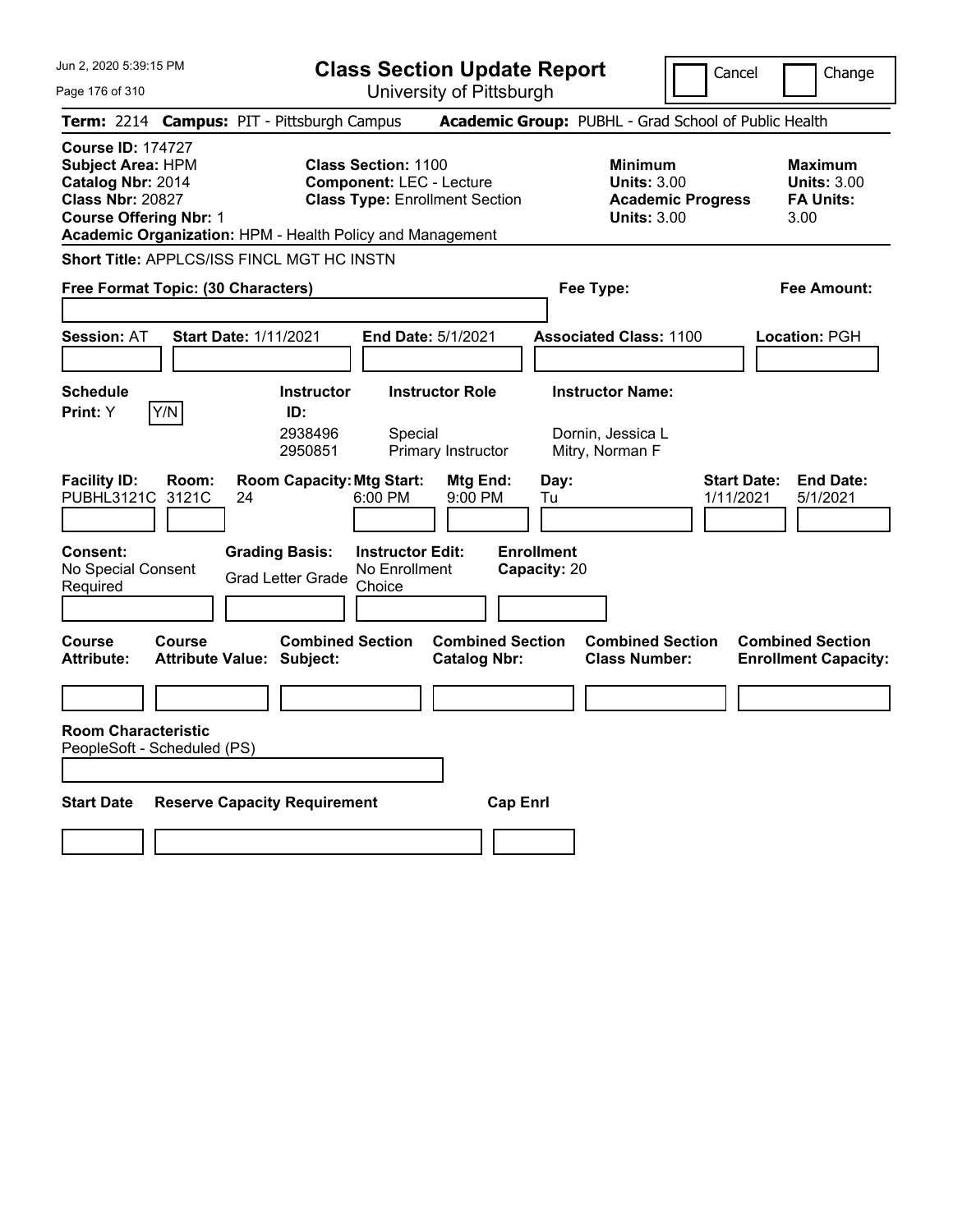Jun 2, 2020 5:39:15 PM Page 177 of 310 **Class Section Update Report** University of Pittsburgh Cancel Change **Term:** 2214 **Campus:** PIT - Pittsburgh Campus **Academic Group:** PUBHL - Grad School of Public Health **Course ID:** 190919 **Subject Area:** HPM **Class Section:** 1010 **Minimum Maximum Catalog Nbr:** 2021 **Component:** SEM - Seminar **Units:** 1.00 **Units:** 1.00 **Class Nbr:** 28899 **Class Type:** Enrollment Section **Academic Progress FA Units: Course Offering Nbr: 1 Units: 1.00** 1.00 **Academic Organization:** HPM - Health Policy and Management **Short Title:** PROFESSIONAL DEVELOPMENT SEM 2 **Free Format Topic: (30 Characters) Fee Type: Fee Amount: Session:** AT **Start Date:** 1/11/2021 **End Date:** 5/1/2021 **Associated Class:** 1010 **Location:** PGH **Schedule Instructor Instructor Role Instructor Name: Print:**  $Y$   $|Y/N|$  **ID:** 2961464 Primary Instructor Broom, Kevin D 2938496 Special Dornin, Jessica L 2932407 Primary Instructor Van Nostrand, Elizabeth Ferrell **Facility ID: Room: Room Capacity:Mtg Start: Mtg End: Day: Start Date: End Date:** PUBHL0A115 0A115 104 3:30 PM 4:55 PM Tu 1/11/2021 5/1/2021 **Consent: Grading Basis: Instructor Edit: Enrollment** Department Consent Required H/S/U Basis No Enrollment **Choice Capacity:** 39 **Course Course Combined Section Combined Section Combined Section Combined Section**  Attribute Value: Subject: Catalog Nbr: Class Number: Enrollment Capacity: **Room Characteristic** PeopleSoft - Scheduled (PS) **Start Date Reserve Capacity Requirement Cap Enrl**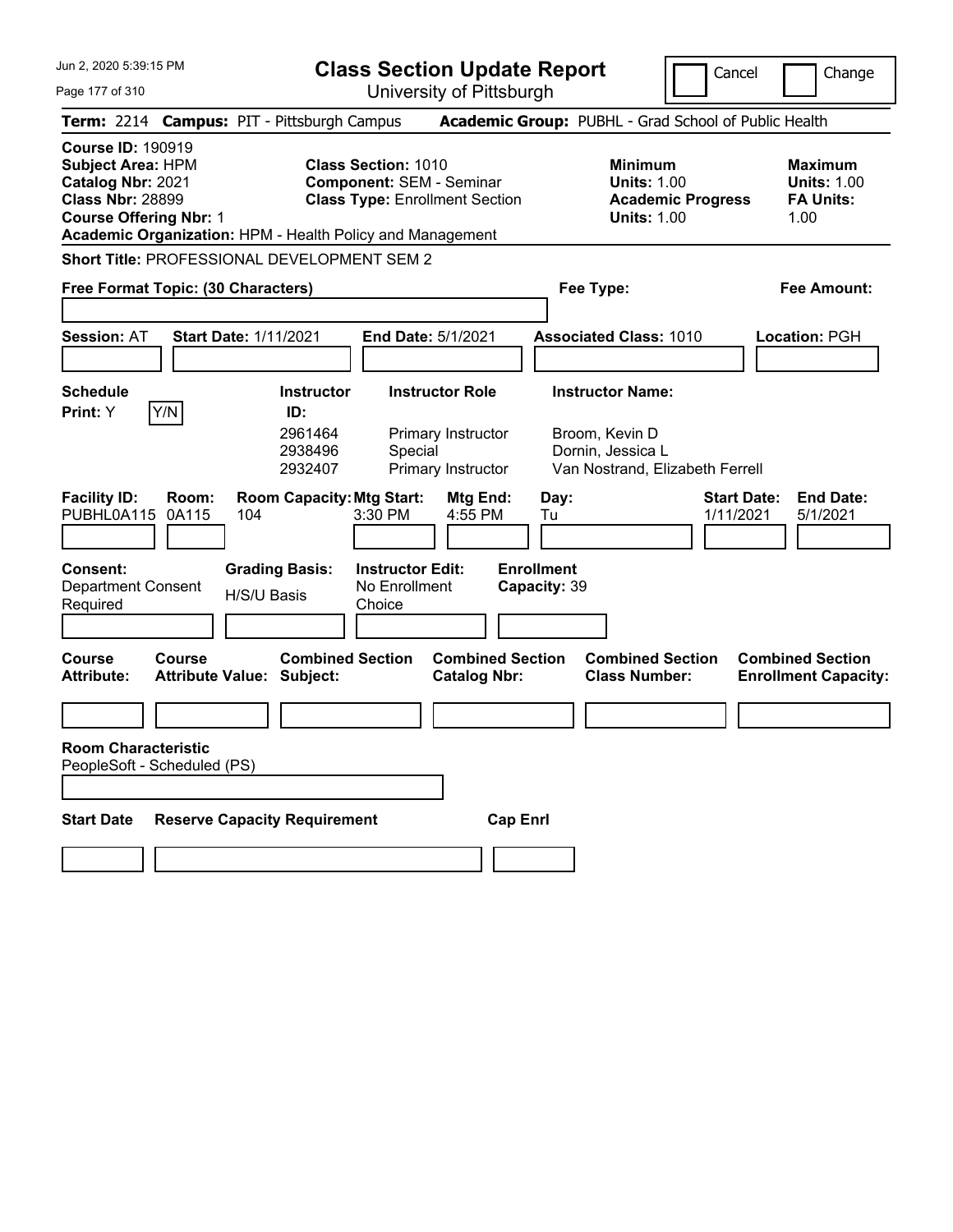Page 178 of 310

**Class Section Update Report**

Cancel Change

University of Pittsburgh

|                                                                                                                                       |              | Term: 2214 Campus: PIT - Pittsburgh Campus                  |                                                                                                          |                                                |                         | Academic Group: PUBHL - Grad School of Public Health                                   |                                 |                                                                  |
|---------------------------------------------------------------------------------------------------------------------------------------|--------------|-------------------------------------------------------------|----------------------------------------------------------------------------------------------------------|------------------------------------------------|-------------------------|----------------------------------------------------------------------------------------|---------------------------------|------------------------------------------------------------------|
| <b>Course ID: 111024</b><br><b>Subject Area: HPM</b><br>Catalog Nbr: 2025<br><b>Class Nbr: 13547</b><br><b>Course Offering Nbr: 1</b> |              | Academic Organization: HPM - Health Policy and Management   | <b>Class Section: 1010</b><br><b>Component: PRA - Practicum</b><br><b>Class Type: Enrollment Section</b> |                                                |                         | <b>Minimum</b><br><b>Units: 1.00</b><br><b>Academic Progress</b><br><b>Units: 1.00</b> |                                 | <b>Maximum</b><br><b>Units: 3.00</b><br><b>FA Units:</b><br>1.00 |
| <b>Short Title: HPM PRACTICUM</b>                                                                                                     |              |                                                             |                                                                                                          |                                                |                         |                                                                                        |                                 |                                                                  |
| Free Format Topic: (30 Characters)                                                                                                    |              |                                                             |                                                                                                          |                                                | Fee Type:               |                                                                                        |                                 | <b>Fee Amount:</b>                                               |
| Session: AT                                                                                                                           |              | <b>Start Date: 1/11/2021</b>                                | <b>End Date: 5/1/2021</b>                                                                                |                                                |                         | <b>Associated Class: 1010</b>                                                          |                                 | Location: PGH                                                    |
| <b>Schedule</b>                                                                                                                       |              | <b>Instructor</b>                                           | <b>Instructor Role</b>                                                                                   |                                                | <b>Instructor Name:</b> |                                                                                        |                                 |                                                                  |
| <b>Print:</b> Y                                                                                                                       | Y/N          | ID:<br>2938496<br>2932407                                   | Special<br>Primary Instructor                                                                            |                                                | Dornin, Jessica L       | Van Nostrand, Elizabeth Ferrell                                                        |                                 |                                                                  |
| <b>Facility ID:</b><br>TBATBA                                                                                                         | Room:<br>TBA | <b>Room Capacity: Mtg Start:</b><br>0                       |                                                                                                          | Mtg End:                                       | Day:                    |                                                                                        | <b>Start Date:</b><br>1/11/2021 | <b>End Date:</b><br>5/1/2021                                     |
| Consent:<br><b>Department Consent</b><br>Required                                                                                     |              | <b>Grading Basis:</b><br>Grad LG/SU3<br>Basis               | <b>Instructor Edit:</b><br>No Enrollment<br>Choice                                                       | <b>Enrollment</b><br>Capacity: 25              |                         |                                                                                        |                                 |                                                                  |
| Course<br><b>Attribute:</b>                                                                                                           | Course       | <b>Combined Section</b><br><b>Attribute Value: Subject:</b> |                                                                                                          | <b>Combined Section</b><br><b>Catalog Nbr:</b> |                         | <b>Combined Section</b><br><b>Class Number:</b>                                        |                                 | <b>Combined Section</b><br><b>Enrollment Capacity:</b>           |
|                                                                                                                                       |              |                                                             |                                                                                                          |                                                |                         |                                                                                        |                                 |                                                                  |
| <b>Room Characteristic</b>                                                                                                            |              |                                                             |                                                                                                          |                                                |                         |                                                                                        |                                 |                                                                  |
|                                                                                                                                       |              |                                                             |                                                                                                          |                                                |                         |                                                                                        |                                 |                                                                  |
| <b>Start Date</b>                                                                                                                     |              | <b>Reserve Capacity Requirement</b>                         |                                                                                                          | <b>Cap Enrl</b>                                |                         |                                                                                        |                                 |                                                                  |
|                                                                                                                                       |              |                                                             |                                                                                                          |                                                |                         |                                                                                        |                                 |                                                                  |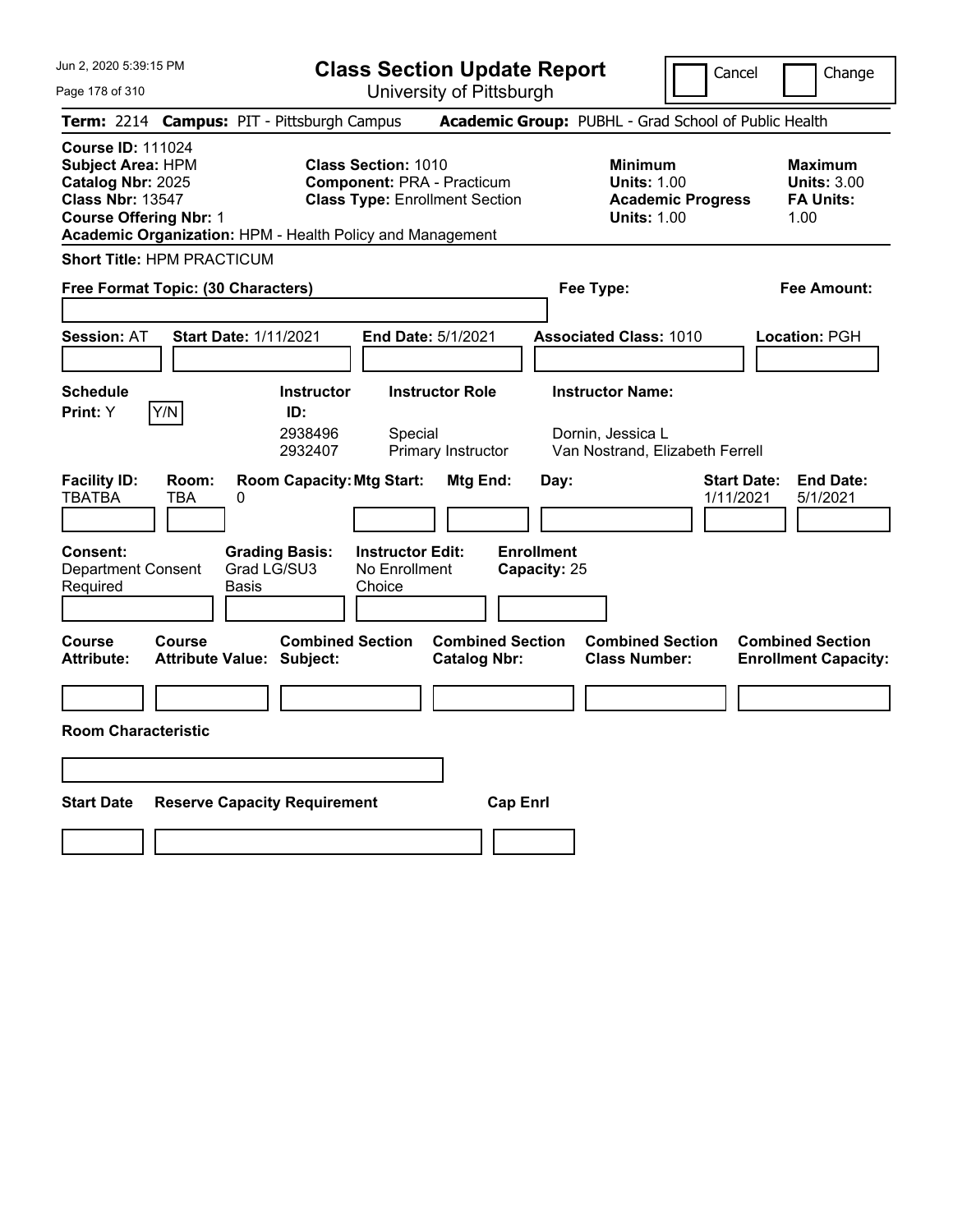**Class Section Update Report** University of Pittsburgh

Cancel Change

Page 179 of 310

|                                                                                                                                                                                                                                                                                                                      |              | Term: 2214 Campus: PIT - Pittsburgh Campus                  |                                                    |                                                                                        |                                   | Academic Group: PUBHL - Grad School of Public Health                 |                                                                  |                                                        |
|----------------------------------------------------------------------------------------------------------------------------------------------------------------------------------------------------------------------------------------------------------------------------------------------------------------------|--------------|-------------------------------------------------------------|----------------------------------------------------|----------------------------------------------------------------------------------------|-----------------------------------|----------------------------------------------------------------------|------------------------------------------------------------------|--------------------------------------------------------|
| <b>Course ID: 111028</b><br><b>Subject Area: HPM</b><br><b>Class Section: 1030</b><br>Catalog Nbr: 2037<br><b>Component: THE - Thesis Research</b><br><b>Class Nbr: 13556</b><br><b>Class Type: Enrollment Section</b><br><b>Course Offering Nbr: 1</b><br>Academic Organization: HPM - Health Policy and Management |              |                                                             |                                                    | <b>Minimum</b><br><b>Units: 1.00</b><br><b>Academic Progress</b><br><b>Units: 1.00</b> |                                   |                                                                      | <b>Maximum</b><br><b>Units: 3.00</b><br><b>FA Units:</b><br>1.00 |                                                        |
| <b>Short Title: ESSAY-HA</b>                                                                                                                                                                                                                                                                                         |              |                                                             |                                                    |                                                                                        |                                   |                                                                      |                                                                  |                                                        |
| Free Format Topic: (30 Characters)                                                                                                                                                                                                                                                                                   |              |                                                             |                                                    |                                                                                        |                                   | Fee Type:                                                            |                                                                  | <b>Fee Amount:</b>                                     |
| <b>Session: AT</b>                                                                                                                                                                                                                                                                                                   |              | <b>Start Date: 1/11/2021</b>                                | <b>End Date: 5/1/2021</b>                          |                                                                                        |                                   | <b>Associated Class: 1030</b>                                        |                                                                  | Location: PGH                                          |
| <b>Schedule</b><br><b>Print:</b> Y                                                                                                                                                                                                                                                                                   | Y/N          | <b>Instructor</b><br>ID:<br>2901536<br>2938496              | Special                                            | <b>Instructor Role</b><br>Primary Instructor                                           |                                   | <b>Instructor Name:</b><br>Degenholtz, Howard B<br>Dornin, Jessica L |                                                                  |                                                        |
| <b>Facility ID:</b><br><b>TBATBA</b>                                                                                                                                                                                                                                                                                 | Room:<br>TBA | <b>Room Capacity: Mtg Start:</b><br>0                       |                                                    | Mtg End:                                                                               | Day:                              |                                                                      | <b>Start Date:</b><br>1/11/2021                                  | <b>End Date:</b><br>5/1/2021                           |
| Consent:<br>Department Consent<br>Required                                                                                                                                                                                                                                                                           |              | <b>Grading Basis:</b><br><b>Grad SN Basis</b>               | <b>Instructor Edit:</b><br>No Enrollment<br>Choice |                                                                                        | <b>Enrollment</b><br>Capacity: 15 |                                                                      |                                                                  |                                                        |
| <b>Course</b><br>Attribute:                                                                                                                                                                                                                                                                                          | Course       | <b>Combined Section</b><br><b>Attribute Value: Subject:</b> |                                                    | <b>Combined Section</b><br><b>Catalog Nbr:</b>                                         |                                   | <b>Combined Section</b><br><b>Class Number:</b>                      |                                                                  | <b>Combined Section</b><br><b>Enrollment Capacity:</b> |
| <b>Room Characteristic</b>                                                                                                                                                                                                                                                                                           |              |                                                             |                                                    |                                                                                        |                                   |                                                                      |                                                                  |                                                        |
| <b>Start Date</b>                                                                                                                                                                                                                                                                                                    |              | <b>Reserve Capacity Requirement</b>                         |                                                    | <b>Cap Enrl</b>                                                                        |                                   |                                                                      |                                                                  |                                                        |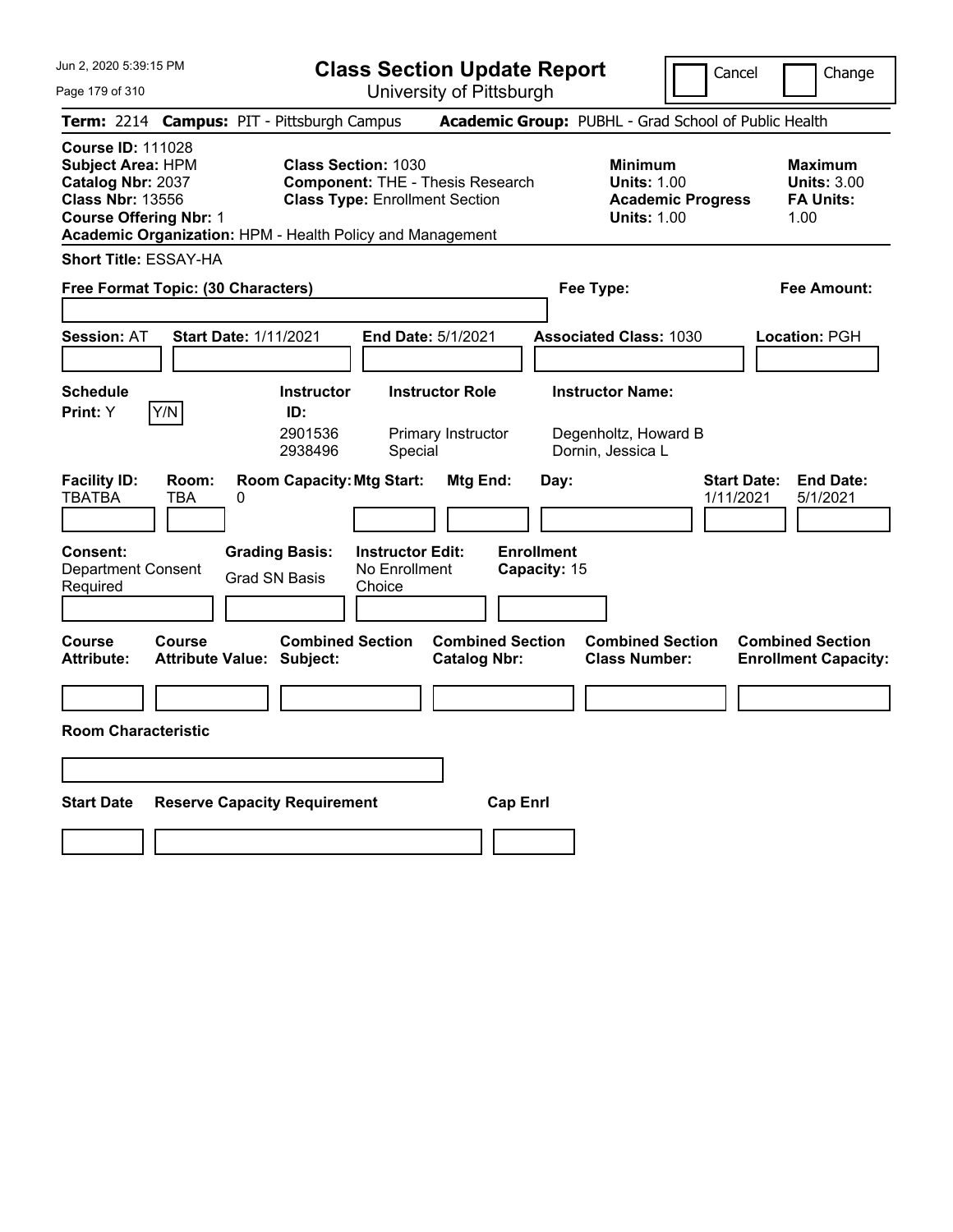Page 180 of 310

**Class Section Update Report** University of Pittsburgh

Cancel **Change** 

|                                                                                                                                |                     | Term: 2214 Campus: PIT - Pittsburgh Campus                  |                                                                                                                |                                                |                                   | Academic Group: PUBHL - Grad School of Public Health                                   |                                 |                                                                  |
|--------------------------------------------------------------------------------------------------------------------------------|---------------------|-------------------------------------------------------------|----------------------------------------------------------------------------------------------------------------|------------------------------------------------|-----------------------------------|----------------------------------------------------------------------------------------|---------------------------------|------------------------------------------------------------------|
| <b>Course ID: 111028</b><br>Subject Area: HPM<br>Catalog Nbr: 2037<br><b>Class Nbr: 13557</b><br><b>Course Offering Nbr: 1</b> |                     | Academic Organization: HPM - Health Policy and Management   | <b>Class Section: 1040</b><br><b>Component: THE - Thesis Research</b><br><b>Class Type: Enrollment Section</b> |                                                |                                   | <b>Minimum</b><br><b>Units: 1.00</b><br><b>Academic Progress</b><br><b>Units: 1.00</b> |                                 | <b>Maximum</b><br><b>Units: 3.00</b><br><b>FA Units:</b><br>1.00 |
| <b>Short Title: ESSAY-HA</b>                                                                                                   |                     |                                                             |                                                                                                                |                                                |                                   |                                                                                        |                                 |                                                                  |
| Free Format Topic: (30 Characters)                                                                                             |                     |                                                             |                                                                                                                |                                                | Fee Type:                         |                                                                                        |                                 | <b>Fee Amount:</b>                                               |
| <b>Session: AT</b>                                                                                                             |                     | <b>Start Date: 1/11/2021</b>                                | <b>End Date: 5/1/2021</b>                                                                                      |                                                |                                   | <b>Associated Class: 1040</b>                                                          |                                 | Location: PGH                                                    |
| <b>Schedule</b><br><b>Print:</b> Y                                                                                             | Y/N                 | <b>Instructor</b><br>ID:<br>2924516<br>2938496              | <b>Instructor Role</b><br>Special                                                                              | Primary Instructor                             |                                   | <b>Instructor Name:</b><br>Donohue, Julie Marie<br>Dornin, Jessica L                   |                                 |                                                                  |
| <b>Facility ID:</b><br><b>TBATBA</b>                                                                                           | Room:<br><b>TBA</b> | <b>Room Capacity: Mtg Start:</b><br>$\Omega$                |                                                                                                                | Mtg End:                                       | Day:                              |                                                                                        | <b>Start Date:</b><br>1/11/2021 | <b>End Date:</b><br>5/1/2021                                     |
| Consent:<br><b>Department Consent</b><br>Required                                                                              |                     | <b>Grading Basis:</b><br><b>Grad SN Basis</b>               | <b>Instructor Edit:</b><br>No Enrollment<br>Choice                                                             |                                                | <b>Enrollment</b><br>Capacity: 15 |                                                                                        |                                 |                                                                  |
| <b>Course</b><br><b>Attribute:</b>                                                                                             | Course              | <b>Combined Section</b><br><b>Attribute Value: Subject:</b> |                                                                                                                | <b>Combined Section</b><br><b>Catalog Nbr:</b> |                                   | <b>Combined Section</b><br><b>Class Number:</b>                                        |                                 | <b>Combined Section</b><br><b>Enrollment Capacity:</b>           |
| <b>Room Characteristic</b>                                                                                                     |                     |                                                             |                                                                                                                |                                                |                                   |                                                                                        |                                 |                                                                  |
|                                                                                                                                |                     |                                                             |                                                                                                                |                                                |                                   |                                                                                        |                                 |                                                                  |
| <b>Start Date</b>                                                                                                              |                     | <b>Reserve Capacity Requirement</b>                         |                                                                                                                | <b>Cap Enrl</b>                                |                                   |                                                                                        |                                 |                                                                  |
|                                                                                                                                |                     |                                                             |                                                                                                                |                                                |                                   |                                                                                        |                                 |                                                                  |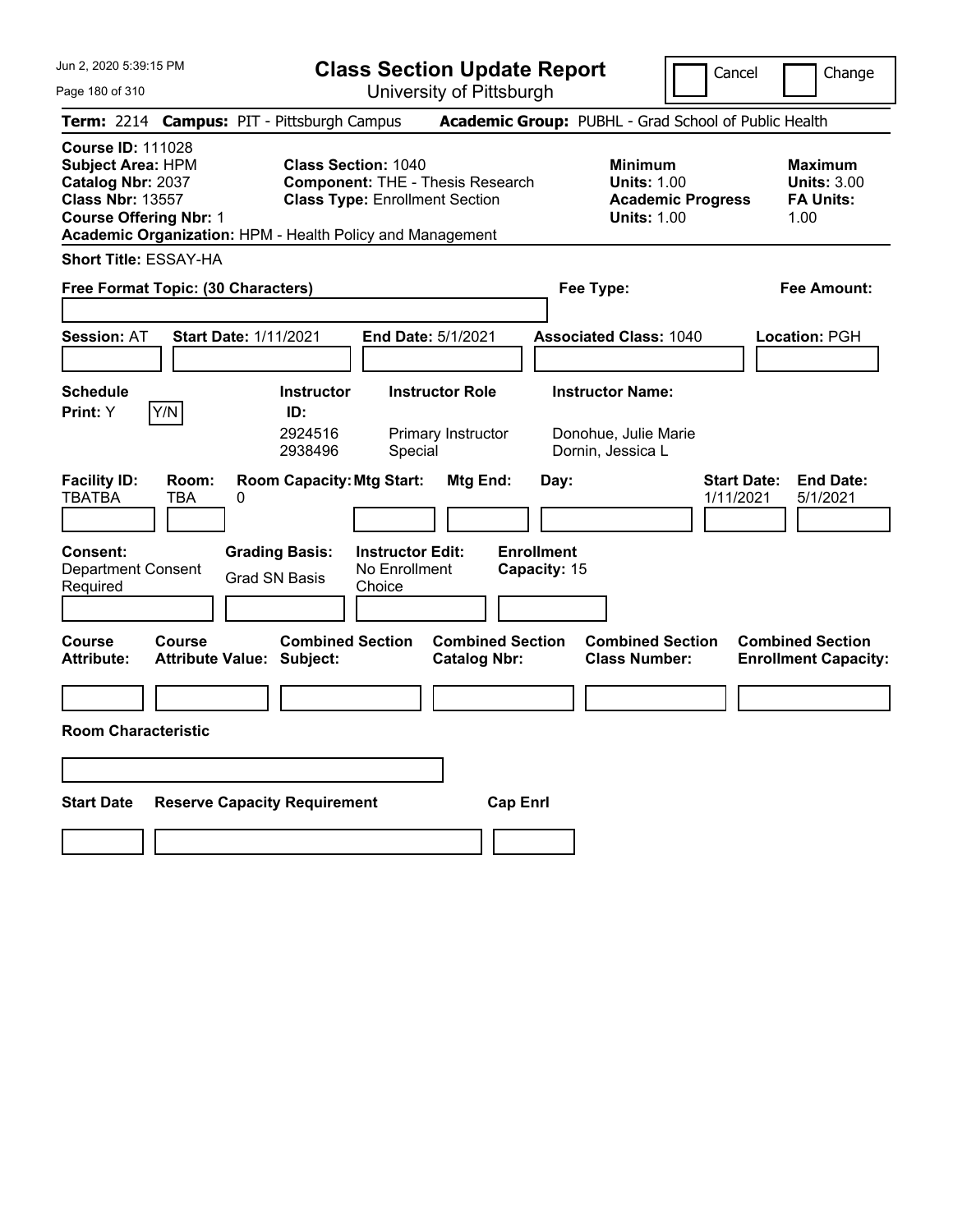**Class Section Update Report**

University of Pittsburgh

Cancel | Change

Page 181 of 310 **Term:** 2214 **Campus:** PIT - Pittsburgh Campus **Academic Group:** PUBHL - Grad School of Public Health **Course ID:** 111028 **Subject Area:** HPM **Class Section:** 1050 **Minimum Maximum Catalog Nbr:** 2037 **Component:** THE - Thesis Research **Units:** 1.00 **Units:** 3.00 **Class Nbr:** 13558 **Class Type:** Enrollment Section **Academic Progress FA Units: Course Offering Nbr: 1 Units: 1.00** 1.00 **Academic Organization:** HPM - Health Policy and Management **Short Title:** ESSAY-HA **Free Format Topic: (30 Characters) Fee Type: Fee Amount: Session:** AT **Start Date:** 1/11/2021 **End Date:** 5/1/2021 **Associated Class:** 1050 **Location:** PGH **Schedule Instructor Instructor Role Instructor Name: Print:**  $Y$   $|Y/N|$  **ID:** 2938496 Special Dornin, Jessica L 2901111 Primary Instructor Friede, Samuel A **Facility ID: Room: Room Capacity:Mtg Start: Mtg End: Day: Start Date: End Date:** TBATBA TBA 0 1/11/2021 5/1/2021 **Consent: Grading Basis: Instructor Edit: Enrollment** Department Consent Required Grad SN Basis No Enrollment **Choice Capacity:** 15 **Course Course Combined Section Combined Section Combined Section Combined Section**  Attribute: Attribute Value: Subject: Catalog Nbr: Class Number: Enrollment Capacity: **Room Characteristic Start Date Reserve Capacity Requirement Cap Enrl**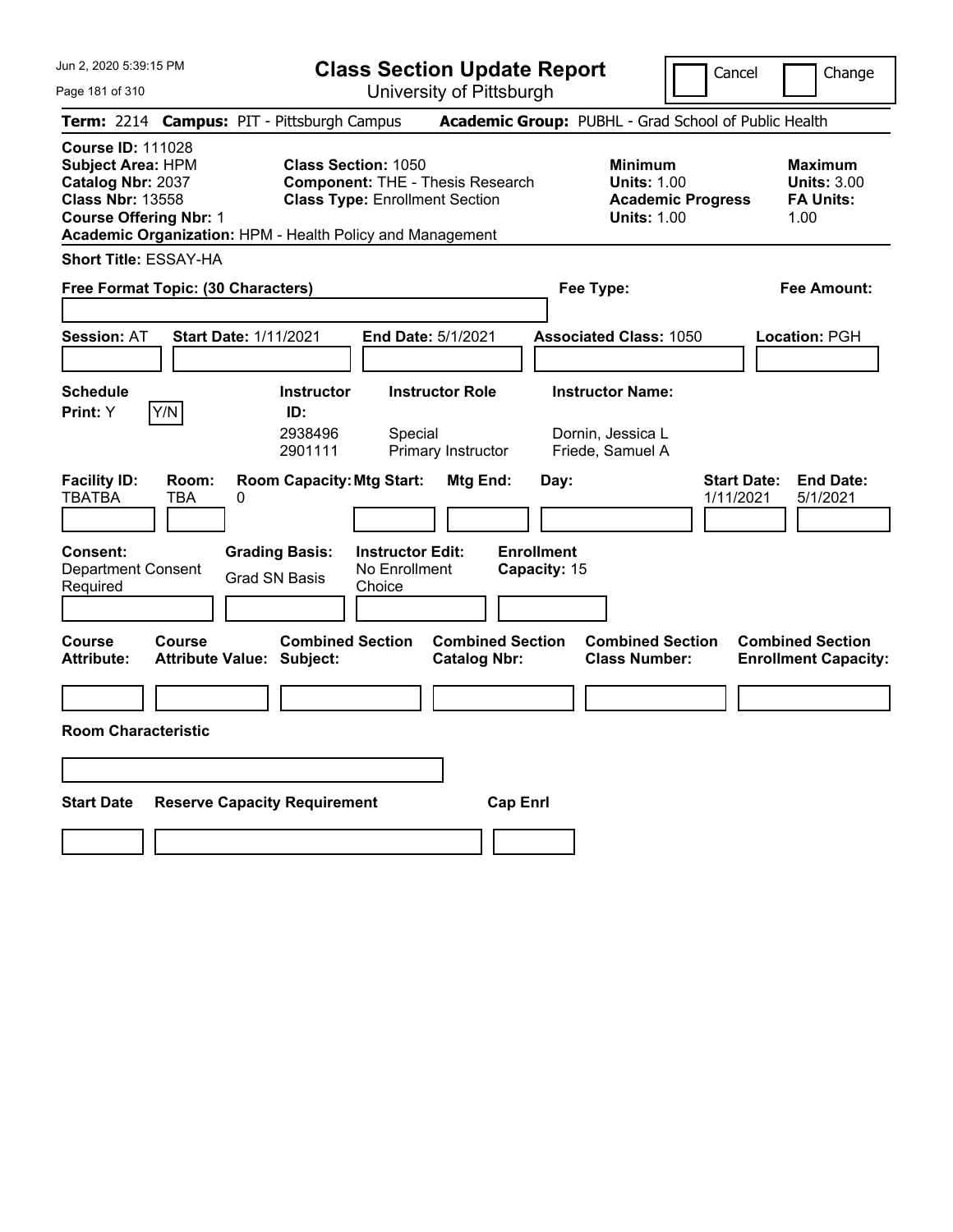**Class Section Update Report**

Cancel **Change** 

| Page 182 of 310                                          |                                                                                                                                                                                                                                                                                                                          |                                                             | University of Pittsburgh                                |                                                |                                   |                                                                                        |                                 |                                                                  |
|----------------------------------------------------------|--------------------------------------------------------------------------------------------------------------------------------------------------------------------------------------------------------------------------------------------------------------------------------------------------------------------------|-------------------------------------------------------------|---------------------------------------------------------|------------------------------------------------|-----------------------------------|----------------------------------------------------------------------------------------|---------------------------------|------------------------------------------------------------------|
|                                                          |                                                                                                                                                                                                                                                                                                                          | Term: 2214 Campus: PIT - Pittsburgh Campus                  |                                                         |                                                |                                   | Academic Group: PUBHL - Grad School of Public Health                                   |                                 |                                                                  |
| <b>Course ID: 111028</b>                                 | <b>Subject Area: HPM</b><br><b>Class Section: 1090</b><br>Catalog Nbr: 2037<br><b>Component: THE - Thesis Research</b><br><b>Class Nbr: 13559</b><br><b>Class Type: Enrollment Section</b><br><b>Course Offering Nbr: 1</b><br>Academic Organization: HPM - Health Policy and Management<br><b>Short Title: ESSAY-HA</b> |                                                             |                                                         |                                                |                                   | <b>Minimum</b><br><b>Units: 1.00</b><br><b>Academic Progress</b><br><b>Units: 1.00</b> |                                 | <b>Maximum</b><br><b>Units: 3.00</b><br><b>FA Units:</b><br>1.00 |
|                                                          |                                                                                                                                                                                                                                                                                                                          |                                                             |                                                         |                                                |                                   |                                                                                        |                                 |                                                                  |
| Free Format Topic: (30 Characters)                       |                                                                                                                                                                                                                                                                                                                          |                                                             |                                                         |                                                |                                   | Fee Type:                                                                              |                                 | Fee Amount:                                                      |
| <b>Session: AT</b>                                       |                                                                                                                                                                                                                                                                                                                          | <b>Start Date: 1/11/2021</b>                                | End Date: 5/1/2021                                      |                                                |                                   | <b>Associated Class: 1090</b>                                                          |                                 | Location: PGH                                                    |
| <b>Schedule</b><br>Print: Y                              | Y/N                                                                                                                                                                                                                                                                                                                      | <b>Instructor</b><br>ID:<br>2909241<br>2938496              | <b>Instructor Role</b><br>Primary Instructor<br>Special |                                                |                                   | <b>Instructor Name:</b><br>Bryce, Cindy L<br>Dornin, Jessica L                         |                                 |                                                                  |
| <b>Facility ID:</b><br><b>TBATBA</b>                     | Room:<br>TBA                                                                                                                                                                                                                                                                                                             | <b>Room Capacity: Mtg Start:</b><br>0                       |                                                         | Mtg End:                                       | Day:                              |                                                                                        | <b>Start Date:</b><br>1/11/2021 | <b>End Date:</b><br>5/1/2021                                     |
| <b>Consent:</b><br><b>Department Consent</b><br>Required |                                                                                                                                                                                                                                                                                                                          | <b>Grading Basis:</b><br>Grad SN Basis                      | <b>Instructor Edit:</b><br>No Enrollment<br>Choice      |                                                | <b>Enrollment</b><br>Capacity: 15 |                                                                                        |                                 |                                                                  |
| Course<br><b>Attribute:</b>                              | Course                                                                                                                                                                                                                                                                                                                   | <b>Combined Section</b><br><b>Attribute Value: Subject:</b> |                                                         | <b>Combined Section</b><br><b>Catalog Nbr:</b> |                                   | <b>Combined Section</b><br><b>Class Number:</b>                                        |                                 | <b>Combined Section</b><br><b>Enrollment Capacity:</b>           |
|                                                          |                                                                                                                                                                                                                                                                                                                          |                                                             |                                                         |                                                |                                   |                                                                                        |                                 |                                                                  |
| <b>Room Characteristic</b>                               |                                                                                                                                                                                                                                                                                                                          |                                                             |                                                         |                                                |                                   |                                                                                        |                                 |                                                                  |
|                                                          |                                                                                                                                                                                                                                                                                                                          |                                                             |                                                         |                                                |                                   |                                                                                        |                                 |                                                                  |
| <b>Start Date</b>                                        |                                                                                                                                                                                                                                                                                                                          | <b>Reserve Capacity Requirement</b>                         |                                                         | <b>Cap Enrl</b>                                |                                   |                                                                                        |                                 |                                                                  |
|                                                          |                                                                                                                                                                                                                                                                                                                          |                                                             |                                                         |                                                |                                   |                                                                                        |                                 |                                                                  |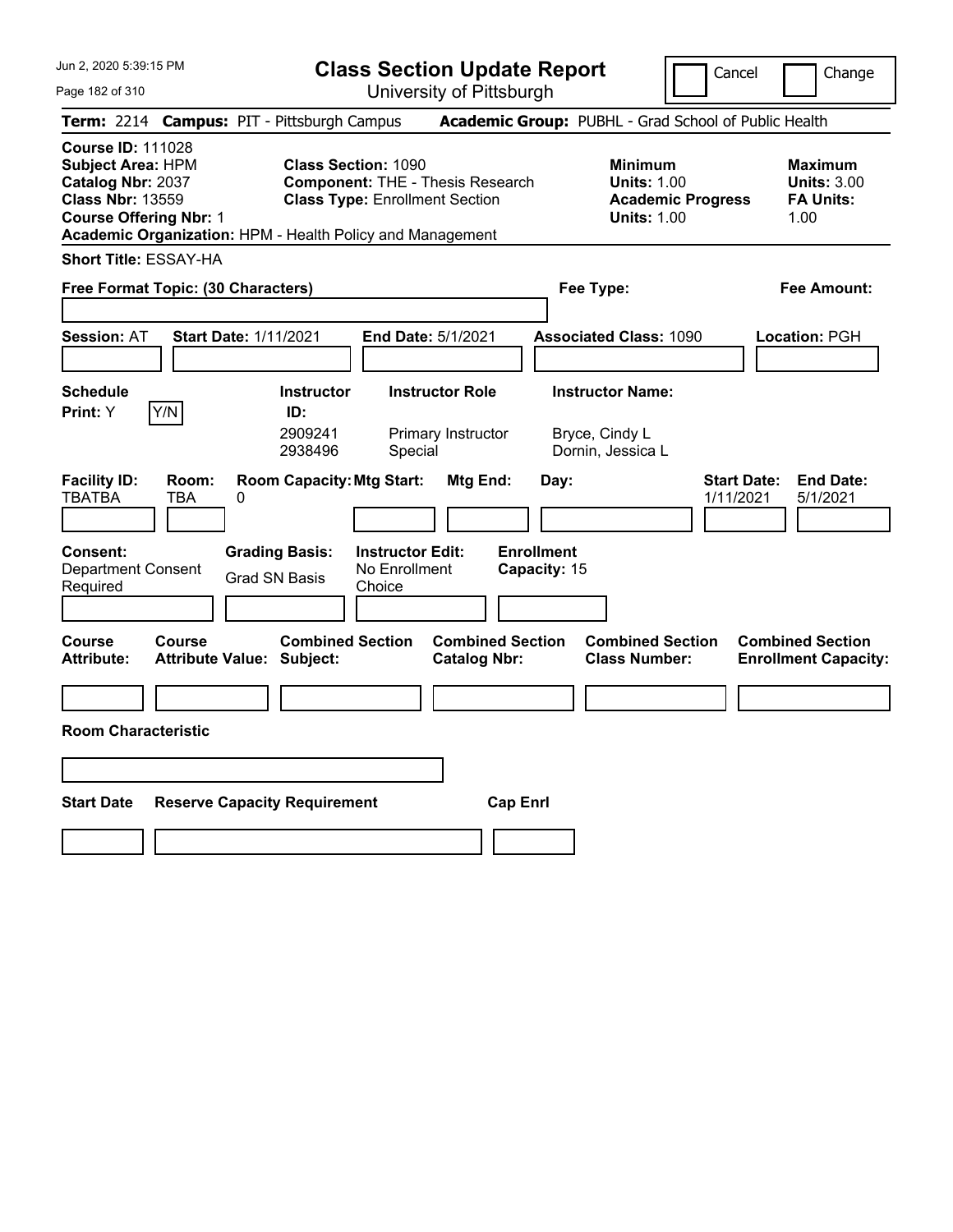**Class Section Update Report**

Cancel **Change** 

| Page 183 of 310                                                                                                                                                                                    |                                                                                                                | University of Pittsburgh                                                               |                                                                                 |                                                                 |
|----------------------------------------------------------------------------------------------------------------------------------------------------------------------------------------------------|----------------------------------------------------------------------------------------------------------------|----------------------------------------------------------------------------------------|---------------------------------------------------------------------------------|-----------------------------------------------------------------|
| Term: 2214 Campus: PIT - Pittsburgh Campus                                                                                                                                                         |                                                                                                                |                                                                                        | Academic Group: PUBHL - Grad School of Public Health                            |                                                                 |
| <b>Course ID: 111028</b><br><b>Subject Area: HPM</b><br>Catalog Nbr: 2037<br><b>Class Nbr: 13560</b><br><b>Course Offering Nbr: 1</b><br>Academic Organization: HPM - Health Policy and Management | <b>Class Section: 1110</b><br><b>Component: THE - Thesis Research</b><br><b>Class Type: Enrollment Section</b> | <b>Minimum</b><br><b>Units: 1.00</b><br><b>Academic Progress</b><br><b>Units: 1.00</b> | <b>Maximum</b><br><b>Units: 3.00</b><br><b>FA Units:</b><br>1.00                |                                                                 |
| <b>Short Title: ESSAY-HA</b><br>Free Format Topic: (30 Characters)                                                                                                                                 |                                                                                                                |                                                                                        | Fee Type:                                                                       | Fee Amount:                                                     |
| <b>Session: AT</b>                                                                                                                                                                                 | <b>Start Date: 1/11/2021</b>                                                                                   | End Date: 5/1/2021                                                                     | <b>Associated Class: 1110</b>                                                   | Location: PGH                                                   |
| <b>Schedule</b><br>Y/N<br>Print: Y                                                                                                                                                                 | <b>Instructor</b><br>ID:<br>2938496<br>2932407                                                                 | <b>Instructor Role</b><br>Special<br>Primary Instructor                                | <b>Instructor Name:</b><br>Dornin, Jessica L<br>Van Nostrand, Elizabeth Ferrell |                                                                 |
| <b>Facility ID:</b><br>Room:<br><b>TBATBA</b><br><b>TBA</b>                                                                                                                                        | <b>Room Capacity: Mtg Start:</b><br>0                                                                          | Mtg End:                                                                               | Day:                                                                            | <b>End Date:</b><br><b>Start Date:</b><br>5/1/2021<br>1/11/2021 |
| <b>Consent:</b><br><b>Department Consent</b><br>Required                                                                                                                                           | <b>Grading Basis:</b><br><b>Grad SN Basis</b>                                                                  | <b>Instructor Edit:</b><br>No Enrollment<br>Choice                                     | <b>Enrollment</b><br>Capacity: 15                                               |                                                                 |
| <b>Course</b><br>Course<br>Attribute:                                                                                                                                                              | <b>Combined Section</b><br><b>Attribute Value: Subject:</b>                                                    | <b>Combined Section</b><br><b>Catalog Nbr:</b>                                         | <b>Combined Section</b><br><b>Class Number:</b>                                 | <b>Combined Section</b><br><b>Enrollment Capacity:</b>          |
| <b>Room Characteristic</b>                                                                                                                                                                         |                                                                                                                |                                                                                        |                                                                                 |                                                                 |
|                                                                                                                                                                                                    |                                                                                                                |                                                                                        |                                                                                 |                                                                 |
| <b>Start Date</b>                                                                                                                                                                                  | <b>Reserve Capacity Requirement</b>                                                                            | <b>Cap Enrl</b>                                                                        |                                                                                 |                                                                 |
|                                                                                                                                                                                                    |                                                                                                                |                                                                                        |                                                                                 |                                                                 |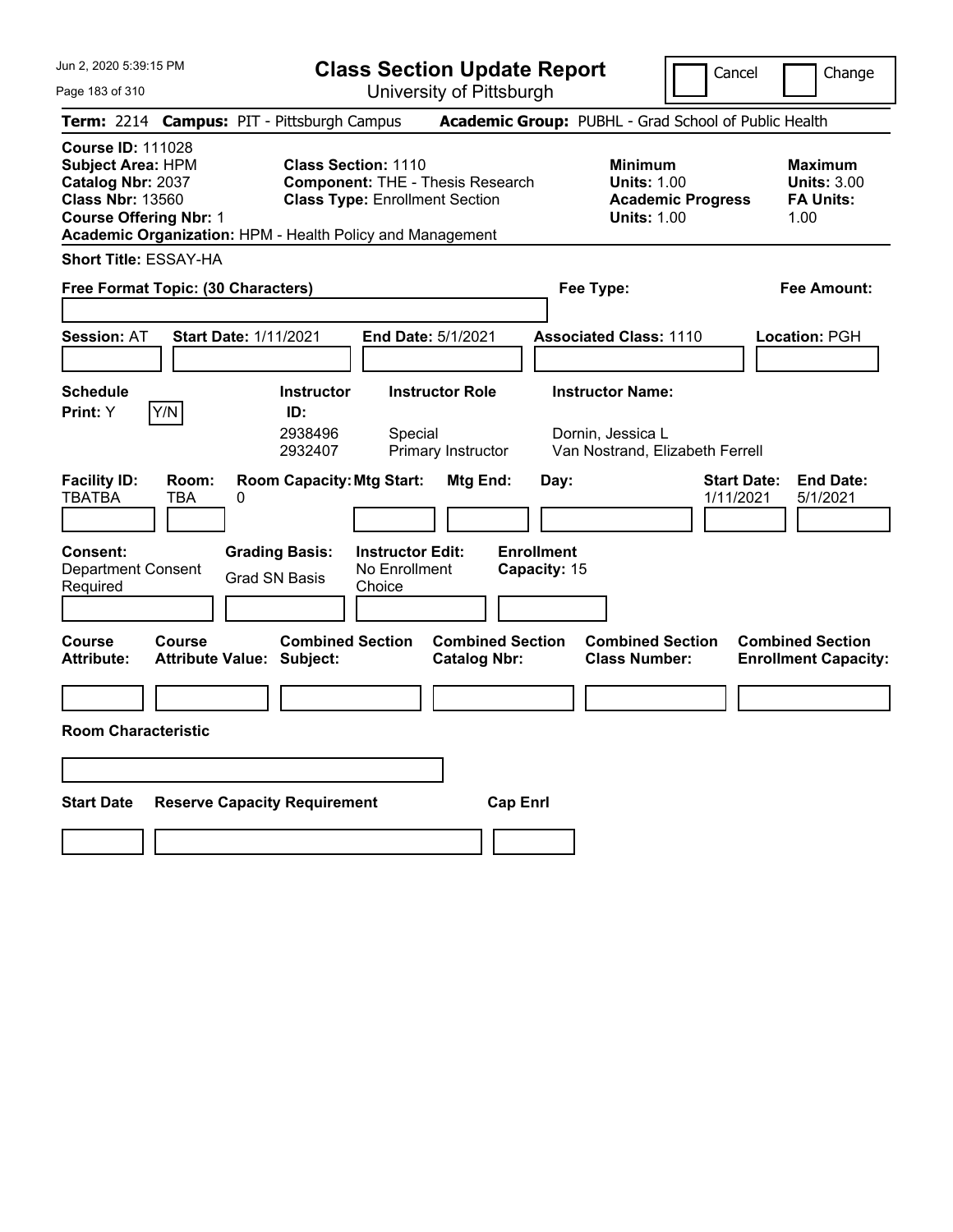Page 184 of 310

**Class Section Update Report**

Cancel **Change** 

|                                                                |                                                                                                                                                                                                                                                                                                                      |                                                      |                                                    | UNIVUOILY ULI ILLUUUI YN                       |                                  |                                                                                        |                                                                  |
|----------------------------------------------------------------|----------------------------------------------------------------------------------------------------------------------------------------------------------------------------------------------------------------------------------------------------------------------------------------------------------------------|------------------------------------------------------|----------------------------------------------------|------------------------------------------------|----------------------------------|----------------------------------------------------------------------------------------|------------------------------------------------------------------|
|                                                                |                                                                                                                                                                                                                                                                                                                      | Term: 2214 Campus: PIT - Pittsburgh Campus           |                                                    |                                                |                                  | Academic Group: PUBHL - Grad School of Public Health                                   |                                                                  |
|                                                                | <b>Course ID: 111028</b><br><b>Subject Area: HPM</b><br><b>Class Section: 1120</b><br>Catalog Nbr: 2037<br><b>Component: THE - Thesis Research</b><br><b>Class Nbr: 17710</b><br><b>Class Type: Enrollment Section</b><br><b>Course Offering Nbr: 1</b><br>Academic Organization: HPM - Health Policy and Management |                                                      |                                                    |                                                |                                  | <b>Minimum</b><br><b>Units: 1.00</b><br><b>Academic Progress</b><br><b>Units: 1.00</b> | <b>Maximum</b><br><b>Units: 3.00</b><br><b>FA Units:</b><br>1.00 |
| <b>Short Title: ESSAY-HA</b>                                   |                                                                                                                                                                                                                                                                                                                      |                                                      |                                                    |                                                |                                  |                                                                                        |                                                                  |
| Free Format Topic: (30 Characters)<br>Fee Type:<br>Fee Amount: |                                                                                                                                                                                                                                                                                                                      |                                                      |                                                    |                                                |                                  |                                                                                        |                                                                  |
| <b>Session: AT</b>                                             |                                                                                                                                                                                                                                                                                                                      | Start Date: 1/11/2021                                | End Date: 5/1/2021                                 |                                                |                                  | <b>Associated Class: 1120</b>                                                          | Location: PGH                                                    |
| <b>Schedule</b>                                                |                                                                                                                                                                                                                                                                                                                      | <b>Instructor</b>                                    | <b>Instructor Role</b>                             |                                                |                                  | <b>Instructor Name:</b>                                                                |                                                                  |
| Print: Y                                                       | Y/N                                                                                                                                                                                                                                                                                                                  | ID:<br>2900642<br>2938496                            | Special                                            | Primary Instructor                             |                                  | Barron, Gerald Mark<br>Dornin, Jessica L                                               |                                                                  |
| <b>Facility ID:</b><br><b>TBATBA</b>                           | Room:<br><b>TBA</b>                                                                                                                                                                                                                                                                                                  | <b>Room Capacity: Mtg Start:</b><br>0                |                                                    | Mtg End:                                       | Day:                             | 1/11/2021                                                                              | <b>End Date:</b><br><b>Start Date:</b><br>5/1/2021               |
| <b>Consent:</b><br>Department Consent<br>Required              |                                                                                                                                                                                                                                                                                                                      | <b>Grading Basis:</b><br><b>Grad SN Basis</b>        | <b>Instructor Edit:</b><br>No Enrollment<br>Choice |                                                | <b>Enrollment</b><br>Capacity: 5 |                                                                                        |                                                                  |
| <b>Course</b><br><b>Attribute:</b>                             | Course                                                                                                                                                                                                                                                                                                               | <b>Combined Section</b><br>Attribute Value: Subject: |                                                    | <b>Combined Section</b><br><b>Catalog Nbr:</b> |                                  | <b>Combined Section</b><br><b>Class Number:</b>                                        | <b>Combined Section</b><br><b>Enrollment Capacity:</b>           |
|                                                                |                                                                                                                                                                                                                                                                                                                      |                                                      |                                                    |                                                |                                  |                                                                                        |                                                                  |
| <b>Room Characteristic</b>                                     |                                                                                                                                                                                                                                                                                                                      |                                                      |                                                    |                                                |                                  |                                                                                        |                                                                  |
|                                                                |                                                                                                                                                                                                                                                                                                                      |                                                      |                                                    |                                                |                                  |                                                                                        |                                                                  |
| <b>Start Date</b>                                              |                                                                                                                                                                                                                                                                                                                      | <b>Reserve Capacity Requirement</b>                  |                                                    | <b>Cap Enrl</b>                                |                                  |                                                                                        |                                                                  |
|                                                                |                                                                                                                                                                                                                                                                                                                      |                                                      |                                                    |                                                |                                  |                                                                                        |                                                                  |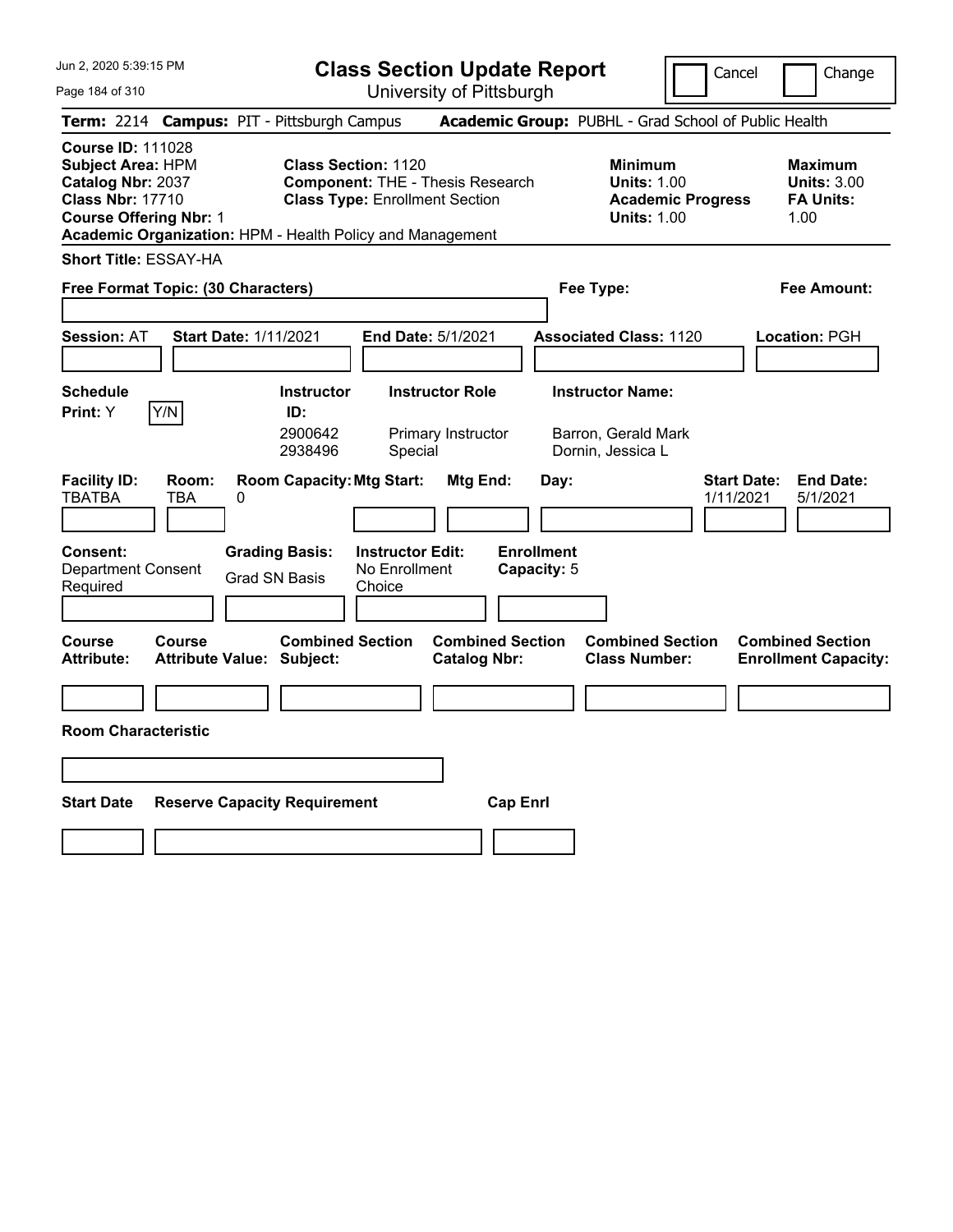**Class Section Update Report**

University of Pittsburgh

Cancel | Change

Page 185 of 310 **Term:** 2214 **Campus:** PIT - Pittsburgh Campus **Academic Group:** PUBHL - Grad School of Public Health **Course ID:** 111028 **Subject Area:** HPM **Class Section:** 1130 **Minimum Maximum Catalog Nbr:** 2037 **Component:** THE - Thesis Research **Units:** 1.00 **Units:** 3.00 **Class Nbr:** 17711 **Class Type:** Enrollment Section **Academic Progress FA Units: Course Offering Nbr: 1 Units: 1.00** 1.00 **Academic Organization:** HPM - Health Policy and Management **Short Title:** ESSAY-HA **Free Format Topic: (30 Characters) Fee Type: Fee Amount: Session:** AT **Start Date:** 1/11/2021 **End Date:** 5/1/2021 **Associated Class:** 1130 **Location:** PGH **Schedule Instructor Instructor Role Instructor Name: Print:**  $Y$   $|Y/N|$  **ID:** 2938496 Special Dornin, Jessica L 2944724 Primary Instructor James, Everette Everette **Facility ID: Room: Room Capacity:Mtg Start: Mtg End: Day: Start Date: End Date:** TBATBA TBA 0 1/11/2021 5/1/2021 **Consent: Grading Basis: Instructor Edit: Enrollment** Department Consent Required Grad SN Basis No Enrollment **Choice Capacity:** 2 **Course Course Combined Section Combined Section Combined Section Combined Section**  Attribute: Attribute Value: Subject: Catalog Nbr: Class Number: Enrollment Capacity: **Room Characteristic Start Date Reserve Capacity Requirement Cap Enrl**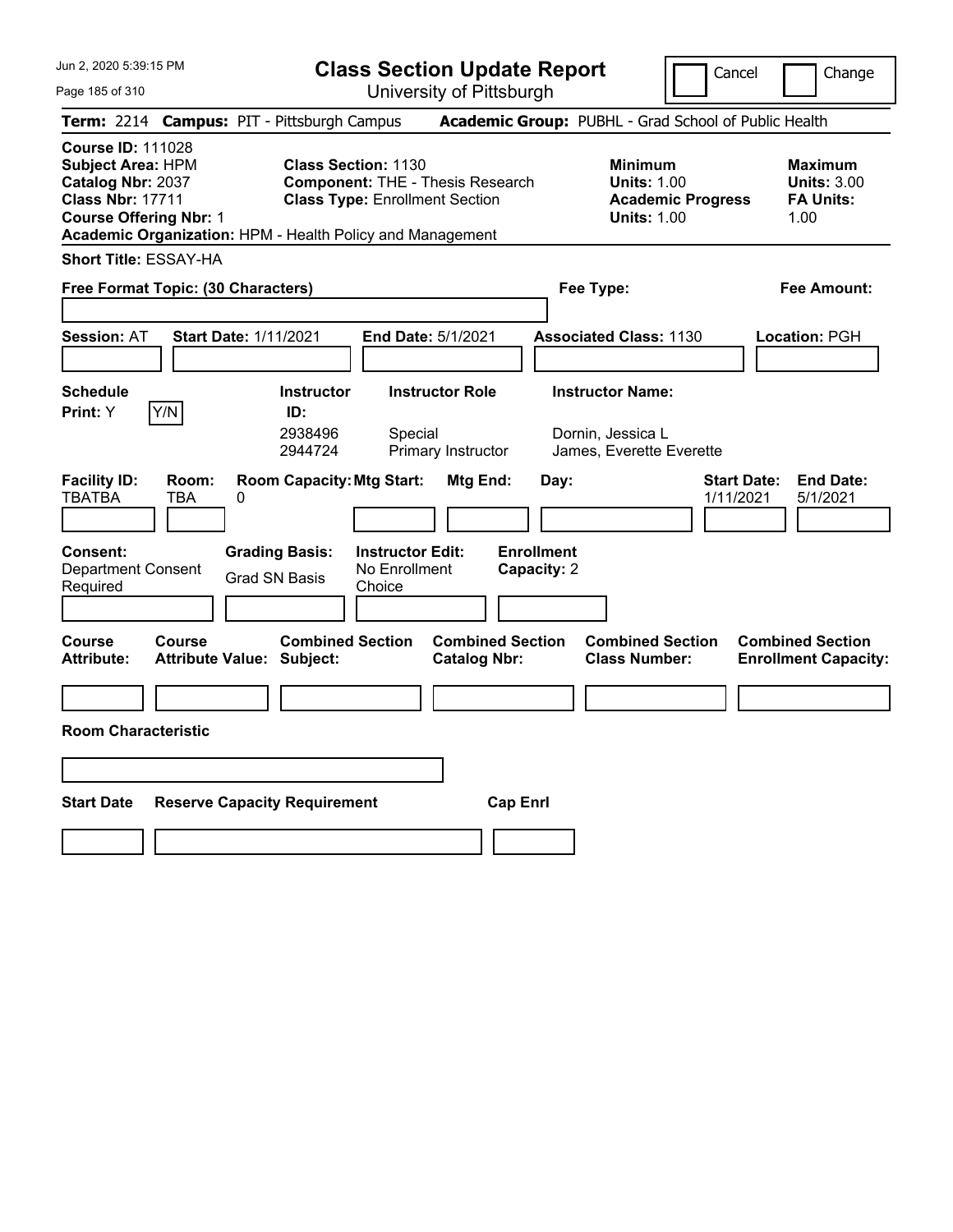Page 186 of 310

**Class Section Update Report**

University of Pittsburgh

Cancel **Change** 

|                                                                                    |                                                                                                                                                                                                                                                                                                                                                                                                                | Term: 2214 Campus: PIT - Pittsburgh Campus                                             |                                                         |                                                |                                          | Academic Group: PUBHL - Grad School of Public Health                  |                                 |                                                        |
|------------------------------------------------------------------------------------|----------------------------------------------------------------------------------------------------------------------------------------------------------------------------------------------------------------------------------------------------------------------------------------------------------------------------------------------------------------------------------------------------------------|----------------------------------------------------------------------------------------|---------------------------------------------------------|------------------------------------------------|------------------------------------------|-----------------------------------------------------------------------|---------------------------------|--------------------------------------------------------|
|                                                                                    | <b>Course ID: 111028</b><br><b>Class Section: 1150</b><br><b>Subject Area: HPM</b><br><b>Minimum</b><br>Catalog Nbr: 2037<br><b>Component: THE - Thesis Research</b><br><b>Units: 1.00</b><br><b>Class Nbr: 17712</b><br><b>Class Type: Enrollment Section</b><br><b>Academic Progress</b><br><b>Course Offering Nbr: 1</b><br><b>Units: 1.00</b><br>Academic Organization: HPM - Health Policy and Management |                                                                                        |                                                         |                                                |                                          |                                                                       |                                 |                                                        |
| <b>Short Title: ESSAY-HA</b>                                                       |                                                                                                                                                                                                                                                                                                                                                                                                                |                                                                                        |                                                         |                                                |                                          |                                                                       |                                 |                                                        |
| Free Format Topic: (30 Characters)                                                 |                                                                                                                                                                                                                                                                                                                                                                                                                |                                                                                        |                                                         |                                                |                                          | Fee Type:                                                             |                                 | <b>Fee Amount:</b>                                     |
| <b>Session: AT</b>                                                                 |                                                                                                                                                                                                                                                                                                                                                                                                                | Start Date: 1/11/2021                                                                  | End Date: 5/1/2021                                      |                                                |                                          | <b>Associated Class: 1150</b>                                         |                                 | Location: PGH                                          |
| <b>Schedule</b><br><b>Print:</b> Y                                                 | Y/N                                                                                                                                                                                                                                                                                                                                                                                                            | <b>Instructor</b><br>ID:<br>2938496<br>2909629                                         | <b>Instructor Role</b><br>Special<br>Primary Instructor |                                                |                                          | <b>Instructor Name:</b><br>Dornin, Jessica L<br>Roberts, Mark Stenius |                                 |                                                        |
| <b>Facility ID:</b><br><b>TBATBA</b><br>Consent:<br>Department Consent<br>Required | Room:<br>TBA                                                                                                                                                                                                                                                                                                                                                                                                   | <b>Room Capacity: Mtg Start:</b><br>0<br><b>Grading Basis:</b><br><b>Grad SN Basis</b> | <b>Instructor Edit:</b><br>No Enrollment<br>Choice      | Mtg End:                                       | Day:<br><b>Enrollment</b><br>Capacity: 5 |                                                                       | <b>Start Date:</b><br>1/11/2021 | <b>End Date:</b><br>5/1/2021                           |
| <b>Course</b><br><b>Attribute:</b>                                                 | <b>Course</b>                                                                                                                                                                                                                                                                                                                                                                                                  | <b>Combined Section</b><br>Attribute Value: Subject:                                   |                                                         | <b>Combined Section</b><br><b>Catalog Nbr:</b> |                                          | <b>Combined Section</b><br><b>Class Number:</b>                       |                                 | <b>Combined Section</b><br><b>Enrollment Capacity:</b> |
| <b>Room Characteristic</b>                                                         |                                                                                                                                                                                                                                                                                                                                                                                                                |                                                                                        |                                                         |                                                |                                          |                                                                       |                                 |                                                        |
|                                                                                    |                                                                                                                                                                                                                                                                                                                                                                                                                |                                                                                        |                                                         |                                                |                                          |                                                                       |                                 |                                                        |
| Start Date                                                                         |                                                                                                                                                                                                                                                                                                                                                                                                                | <b>Reserve Capacity Requirement</b>                                                    |                                                         | <b>Cap Enri</b>                                |                                          |                                                                       |                                 |                                                        |
|                                                                                    |                                                                                                                                                                                                                                                                                                                                                                                                                |                                                                                        |                                                         |                                                |                                          |                                                                       |                                 |                                                        |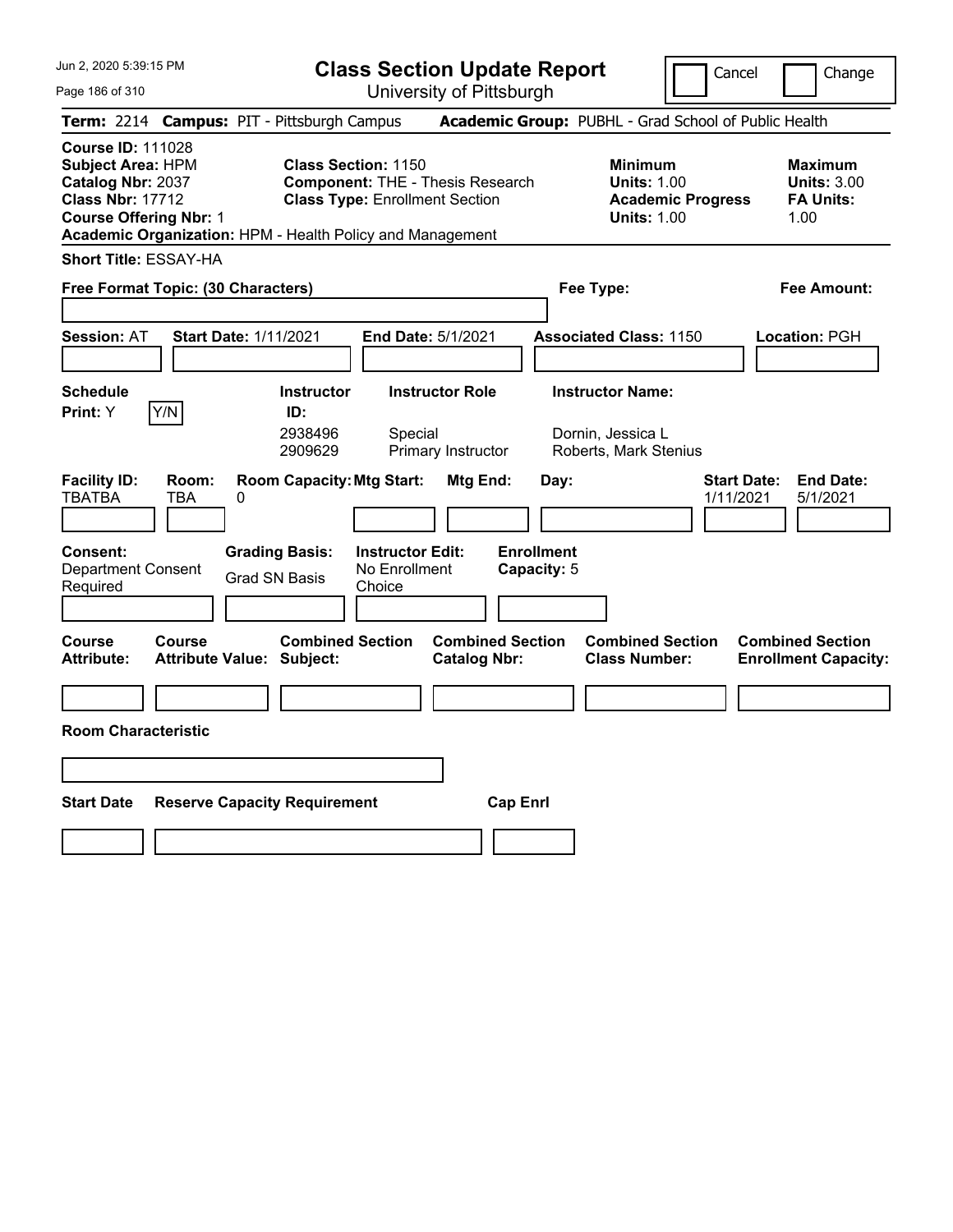**Class Section Update Report** University of Pittsburgh

Cancel Change

Page 187 of 310

| Term: 2214 Campus: PIT - Pittsburgh Campus                                                                                                                                                  |        |       |   |                                                             |                                                                                                                |                                                |                 |                                   | Academic Group: PUBHL - Grad School of Public Health                                   |                                 |                                                                  |
|---------------------------------------------------------------------------------------------------------------------------------------------------------------------------------------------|--------|-------|---|-------------------------------------------------------------|----------------------------------------------------------------------------------------------------------------|------------------------------------------------|-----------------|-----------------------------------|----------------------------------------------------------------------------------------|---------------------------------|------------------------------------------------------------------|
| <b>Course ID: 111028</b><br>Subject Area: HPM<br>Catalog Nbr: 2037<br><b>Class Nbr: 20828</b><br><b>Course Offering Nbr: 1</b><br>Academic Organization: HPM - Health Policy and Management |        |       |   |                                                             | <b>Class Section: 1170</b><br><b>Component: THE - Thesis Research</b><br><b>Class Type: Enrollment Section</b> |                                                |                 |                                   | <b>Minimum</b><br><b>Units: 1.00</b><br><b>Academic Progress</b><br><b>Units: 1.00</b> |                                 | <b>Maximum</b><br><b>Units: 3.00</b><br><b>FA Units:</b><br>1.00 |
| <b>Short Title: ESSAY-HA</b>                                                                                                                                                                |        |       |   |                                                             |                                                                                                                |                                                |                 |                                   |                                                                                        |                                 |                                                                  |
| Free Format Topic: (30 Characters)                                                                                                                                                          |        |       |   |                                                             |                                                                                                                |                                                |                 |                                   | Fee Type:                                                                              |                                 | <b>Fee Amount:</b>                                               |
| Session: PH1                                                                                                                                                                                |        |       |   | <b>Start Date: 1/11/2021</b>                                | <b>End Date: 3/5/2021</b>                                                                                      |                                                |                 |                                   | <b>Associated Class: 1170</b>                                                          |                                 | Location: PGH                                                    |
| <b>Schedule</b><br>Print: Y                                                                                                                                                                 | Y/N    |       |   | <b>Instructor</b><br>ID:<br>2961464<br>2938496              | Special                                                                                                        | <b>Instructor Role</b><br>Primary Instructor   |                 |                                   | <b>Instructor Name:</b><br>Broom, Kevin D<br>Dornin, Jessica L                         |                                 |                                                                  |
| <b>Facility ID:</b><br><b>TBATBA</b>                                                                                                                                                        | TBA    | Room: | 0 | <b>Room Capacity: Mtg Start:</b>                            |                                                                                                                | Mtg End:                                       |                 | Day:                              |                                                                                        | <b>Start Date:</b><br>1/11/2021 | <b>End Date:</b><br>3/5/2021                                     |
| <b>Consent:</b><br><b>Department Consent</b><br>Required                                                                                                                                    |        |       |   | <b>Grading Basis:</b><br><b>Grad SN Basis</b>               | <b>Instructor Edit:</b><br>No Enrollment<br>Choice                                                             |                                                |                 | <b>Enrollment</b><br>Capacity: 40 |                                                                                        |                                 |                                                                  |
| Course<br><b>Attribute:</b>                                                                                                                                                                 | Course |       |   | <b>Combined Section</b><br><b>Attribute Value: Subject:</b> |                                                                                                                | <b>Combined Section</b><br><b>Catalog Nbr:</b> |                 |                                   | <b>Combined Section</b><br><b>Class Number:</b>                                        |                                 | <b>Combined Section</b><br><b>Enrollment Capacity:</b>           |
| <b>Room Characteristic</b>                                                                                                                                                                  |        |       |   |                                                             |                                                                                                                |                                                |                 |                                   |                                                                                        |                                 |                                                                  |
| <b>Start Date</b>                                                                                                                                                                           |        |       |   | <b>Reserve Capacity Requirement</b>                         |                                                                                                                |                                                | <b>Cap Enrl</b> |                                   |                                                                                        |                                 |                                                                  |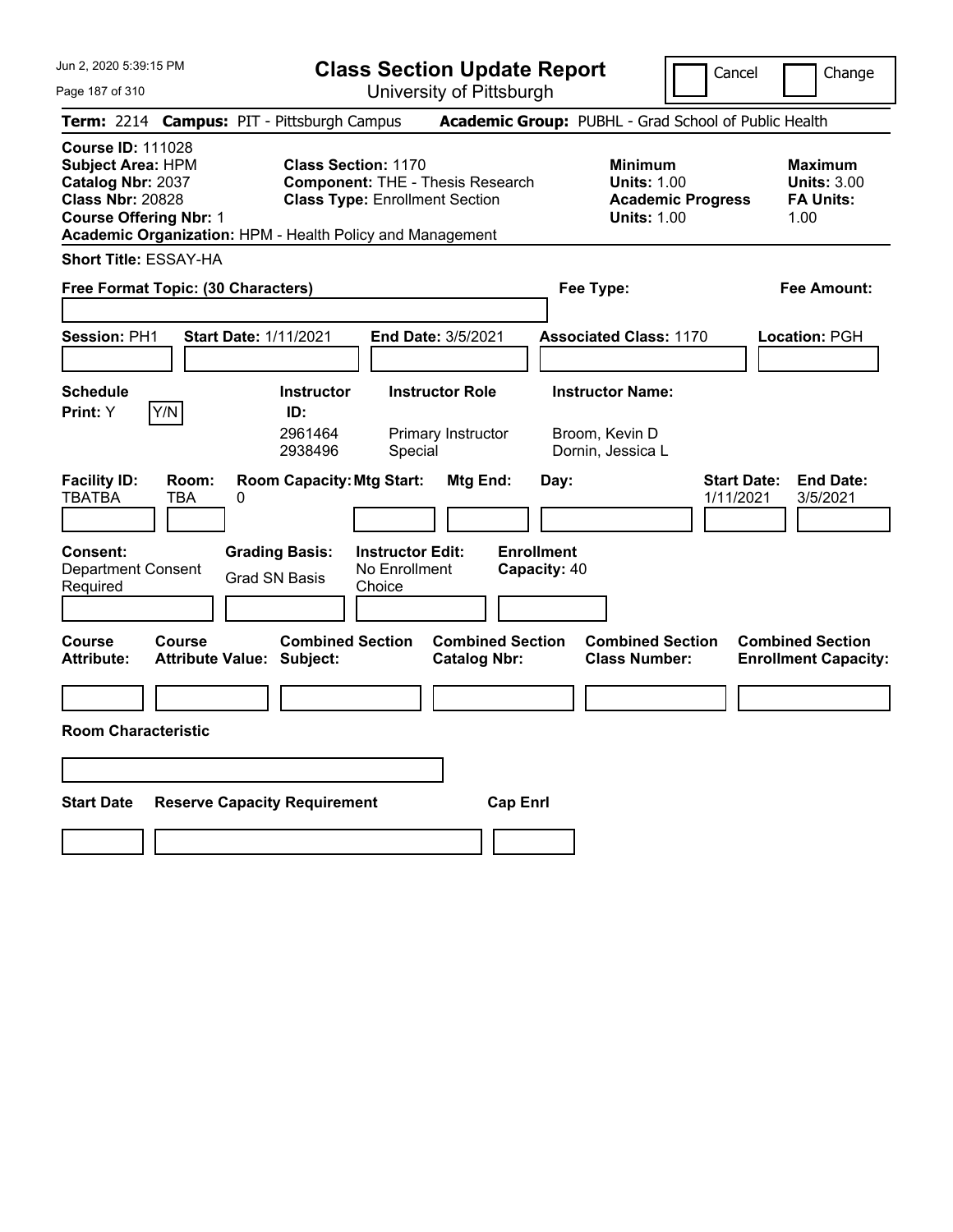Page 188 of 310

**Class Section Update Report**

Cancel **Change** 

| uyu 100 01 01 0                                                                                                                                                                                    |                                                             | UTIIVERSILY ULT ILLSDUIYIT                                                       |                                                |                                                                                        |                                                                  |
|----------------------------------------------------------------------------------------------------------------------------------------------------------------------------------------------------|-------------------------------------------------------------|----------------------------------------------------------------------------------|------------------------------------------------|----------------------------------------------------------------------------------------|------------------------------------------------------------------|
| Term: 2214 Campus: PIT - Pittsburgh Campus                                                                                                                                                         |                                                             |                                                                                  |                                                | Academic Group: PUBHL - Grad School of Public Health                                   |                                                                  |
| <b>Course ID: 111028</b><br><b>Subject Area: HPM</b><br>Catalog Nbr: 2037<br><b>Class Nbr: 30458</b><br><b>Course Offering Nbr: 1</b><br>Academic Organization: HPM - Health Policy and Management | <b>Class Section: 1171</b>                                  | <b>Component: THE - Thesis Research</b><br><b>Class Type: Enrollment Section</b> |                                                | <b>Minimum</b><br><b>Units: 1.00</b><br><b>Academic Progress</b><br><b>Units: 1.00</b> | <b>Maximum</b><br><b>Units: 3.00</b><br><b>FA Units:</b><br>1.00 |
| <b>Short Title: ESSAY-HA</b>                                                                                                                                                                       |                                                             |                                                                                  |                                                |                                                                                        |                                                                  |
| Free Format Topic: (30 Characters)                                                                                                                                                                 |                                                             |                                                                                  |                                                | Fee Type:                                                                              | Fee Amount:                                                      |
| <b>Session: AT</b>                                                                                                                                                                                 | <b>Start Date: 1/11/2021</b>                                | End Date: 5/1/2021                                                               |                                                | <b>Associated Class: 1171</b>                                                          | Location: PGH                                                    |
| <b>Schedule</b><br>Y/N<br>Print: Y                                                                                                                                                                 | <b>Instructor</b><br>ID:<br>2961297<br>2938496              | <b>Instructor Role</b><br>Primary Instructor<br>Special                          |                                                | <b>Instructor Name:</b><br>Braund, Wendy Elizabeth<br>Dornin, Jessica L                |                                                                  |
| <b>Facility ID:</b><br>Room:<br><b>TBATBA</b><br>TBA                                                                                                                                               | <b>Room Capacity: Mtg Start:</b><br>0                       |                                                                                  | Mtg End:<br>Day:                               | 1/11/2021                                                                              | <b>End Date:</b><br><b>Start Date:</b><br>5/1/2021               |
| Consent:<br><b>Department Consent</b><br>Required                                                                                                                                                  | <b>Grading Basis:</b><br><b>Grad SN Basis</b>               | <b>Instructor Edit:</b><br>No Enrollment<br>Choice                               | <b>Enrollment</b><br>Capacity: 5               |                                                                                        |                                                                  |
| <b>Course</b><br><b>Course</b><br>Attribute:                                                                                                                                                       | <b>Combined Section</b><br><b>Attribute Value: Subject:</b> |                                                                                  | <b>Combined Section</b><br><b>Catalog Nbr:</b> | <b>Combined Section</b><br><b>Class Number:</b>                                        | <b>Combined Section</b><br><b>Enrollment Capacity:</b>           |
|                                                                                                                                                                                                    |                                                             |                                                                                  |                                                |                                                                                        |                                                                  |
| <b>Room Characteristic</b>                                                                                                                                                                         |                                                             |                                                                                  |                                                |                                                                                        |                                                                  |
|                                                                                                                                                                                                    |                                                             |                                                                                  |                                                |                                                                                        |                                                                  |
| <b>Start Date</b>                                                                                                                                                                                  | <b>Reserve Capacity Requirement</b>                         |                                                                                  | <b>Cap Enrl</b>                                |                                                                                        |                                                                  |
|                                                                                                                                                                                                    |                                                             |                                                                                  |                                                |                                                                                        |                                                                  |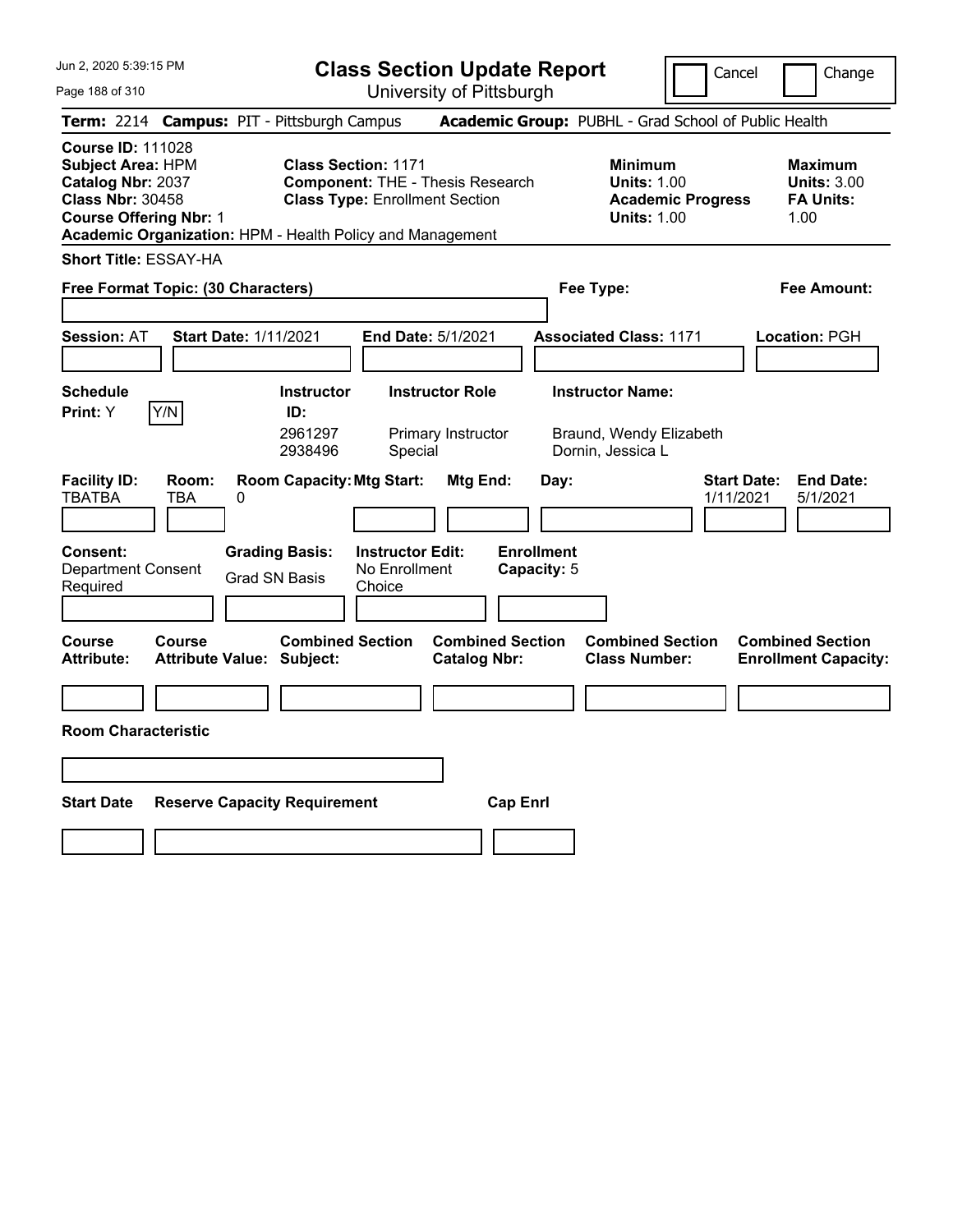Page 189 of 310

**Class Section Update Report**

University of Pittsburgh

Cancel | Change

**Term:** 2214 **Campus:** PIT - Pittsburgh Campus **Academic Group:** PUBHL - Grad School of Public Health **Course ID:** 111028 **Subject Area:** HPM **Class Section:** 1190 **Minimum Maximum Catalog Nbr:** 2037 **Component:** THE - Thesis Research **Units:** 1.00 **Units:** 3.00 **Class Nbr:** 21990 **Class Type:** Enrollment Section **Academic Progress FA Units: Course Offering Nbr: 1 Units: 1.00** 1.00 **Academic Organization:** HPM - Health Policy and Management **Short Title:** ESSAY-HA **Free Format Topic: (30 Characters) Fee Type: Fee Amount: Session:** AT **Start Date:** 1/11/2021 **End Date:** 5/1/2021 **Associated Class:** 1190 **Location:** PGH **Schedule Instructor Instructor Role Instructor Name: Print:**  $Y$   $|Y/N|$  **ID:** 2938496 Special Dornin, Jessica L 1126150 Primary Instructor Hershey, Tina Batra **Facility ID: Room: Room Capacity:Mtg Start: Mtg End: Day: Start Date: End Date:** TBATBA TBA 0 1/11/2021 5/1/2021 **Consent: Grading Basis: Instructor Edit: Enrollment** Department Consent Required Grad SN Basis No Enrollment **Choice Capacity:** 5 **Course Course Combined Section Combined Section Combined Section Combined Section**  Attribute: Attribute Value: Subject: Catalog Nbr: Class Number: Enrollment Capacity: **Room Characteristic Start Date Reserve Capacity Requirement Cap Enrl**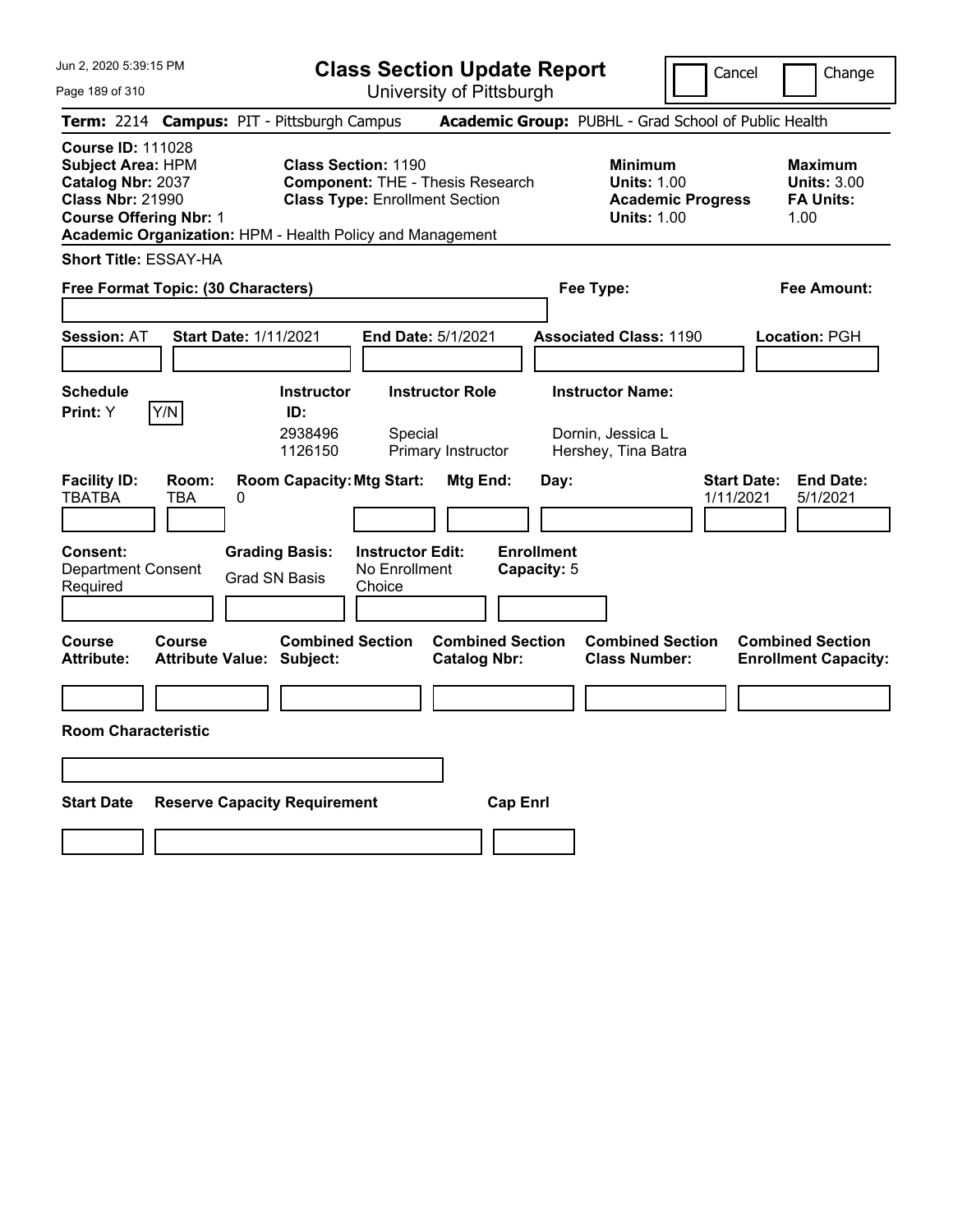**Class Section Update Report**

Cancel **Change** 

| Page 190 of 310                                                                                                                       |                                                                                         | University of Pittsburgh                                                         |                                                                                        |                                                                  |
|---------------------------------------------------------------------------------------------------------------------------------------|-----------------------------------------------------------------------------------------|----------------------------------------------------------------------------------|----------------------------------------------------------------------------------------|------------------------------------------------------------------|
|                                                                                                                                       | Term: 2214 Campus: PIT - Pittsburgh Campus                                              |                                                                                  | Academic Group: PUBHL - Grad School of Public Health                                   |                                                                  |
| <b>Course ID: 111028</b><br><b>Subject Area: HPM</b><br>Catalog Nbr: 2037<br><b>Class Nbr: 24272</b><br><b>Course Offering Nbr: 1</b> | <b>Class Section: 1200</b><br>Academic Organization: HPM - Health Policy and Management | <b>Component: THE - Thesis Research</b><br><b>Class Type: Enrollment Section</b> | <b>Minimum</b><br><b>Units: 1.00</b><br><b>Academic Progress</b><br><b>Units: 1.00</b> | <b>Maximum</b><br><b>Units: 3.00</b><br><b>FA Units:</b><br>1.00 |
| <b>Short Title: ESSAY-HA</b><br>Free Format Topic: (30 Characters)                                                                    |                                                                                         |                                                                                  | Fee Type:                                                                              | Fee Amount:                                                      |
| <b>Session: AT</b>                                                                                                                    | <b>Start Date: 1/11/2021</b>                                                            | End Date: 5/1/2021                                                               | <b>Associated Class: 1200</b>                                                          | Location: PGH                                                    |
| <b>Schedule</b><br>Y/N<br><b>Print:</b> Y                                                                                             | <b>Instructor</b><br>ID:<br>2938496<br>2955561                                          | <b>Instructor Role</b><br>Special<br>Primary Instructor                          | <b>Instructor Name:</b><br>Dornin, Jessica L<br>Jarlenski, Marian P                    |                                                                  |
| <b>Facility ID:</b><br>Room:<br><b>TBATBA</b><br>TBA                                                                                  | <b>Room Capacity: Mtg Start:</b><br>0                                                   | Mtg End:                                                                         | Day:                                                                                   | <b>Start Date:</b><br><b>End Date:</b><br>1/11/2021<br>5/1/2021  |
| Consent:<br><b>Department Consent</b><br>Required                                                                                     | <b>Grading Basis:</b><br>Grad SN Basis                                                  | <b>Instructor Edit:</b><br>No Enrollment<br>Choice                               | <b>Enrollment</b><br>Capacity: 25                                                      |                                                                  |
| <b>Course</b><br><b>Course</b><br><b>Attribute:</b>                                                                                   | <b>Combined Section</b><br><b>Attribute Value: Subject:</b>                             | <b>Combined Section</b><br><b>Catalog Nbr:</b>                                   | <b>Combined Section</b><br><b>Class Number:</b>                                        | <b>Combined Section</b><br><b>Enrollment Capacity:</b>           |
|                                                                                                                                       |                                                                                         |                                                                                  |                                                                                        |                                                                  |
| <b>Room Characteristic</b>                                                                                                            |                                                                                         |                                                                                  |                                                                                        |                                                                  |
|                                                                                                                                       |                                                                                         |                                                                                  |                                                                                        |                                                                  |
| <b>Start Date</b>                                                                                                                     | <b>Reserve Capacity Requirement</b>                                                     | <b>Cap Enrl</b>                                                                  |                                                                                        |                                                                  |
|                                                                                                                                       |                                                                                         |                                                                                  |                                                                                        |                                                                  |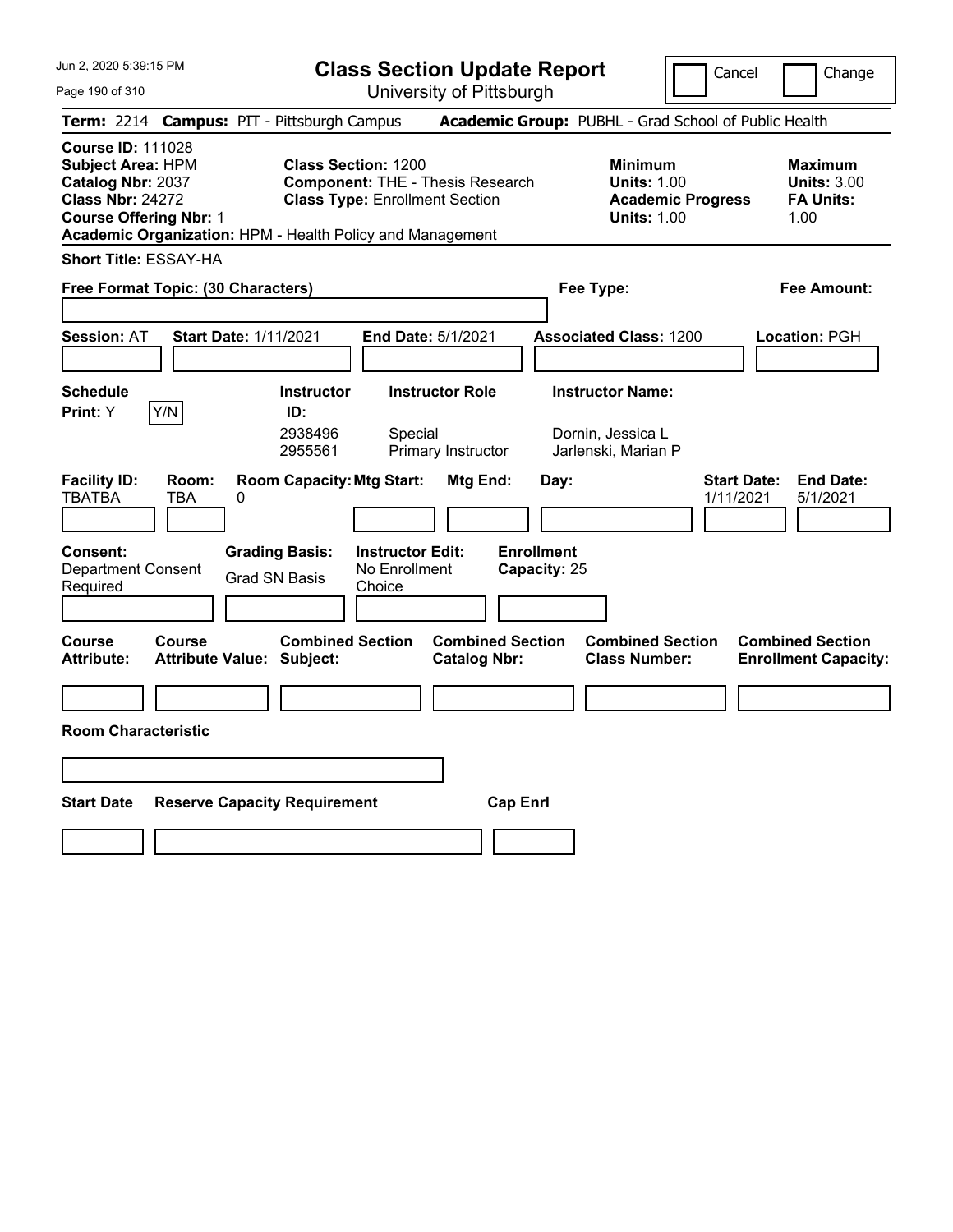Page 191 of 310

**Class Section Update Report**

Cancel Change

|                                                                                                                                       |                     |                                                                                                                                  |                                                    | UNIVUUTIY UN NIUDUNIYN                         |                                   |                                                                                        |                                                                  |
|---------------------------------------------------------------------------------------------------------------------------------------|---------------------|----------------------------------------------------------------------------------------------------------------------------------|----------------------------------------------------|------------------------------------------------|-----------------------------------|----------------------------------------------------------------------------------------|------------------------------------------------------------------|
|                                                                                                                                       |                     | Term: 2214 Campus: PIT - Pittsburgh Campus                                                                                       |                                                    |                                                |                                   | Academic Group: PUBHL - Grad School of Public Health                                   |                                                                  |
| <b>Course ID: 111028</b><br><b>Subject Area: HPM</b><br>Catalog Nbr: 2037<br><b>Class Nbr: 28314</b><br><b>Course Offering Nbr: 1</b> |                     | <b>Class Section: 1215</b><br><b>Class Type: Enrollment Section</b><br>Academic Organization: HPM - Health Policy and Management |                                                    | <b>Component: THE - Thesis Research</b>        |                                   | <b>Minimum</b><br><b>Units: 1.00</b><br><b>Academic Progress</b><br><b>Units: 1.00</b> | <b>Maximum</b><br><b>Units: 3.00</b><br><b>FA Units:</b><br>1.00 |
| <b>Short Title: ESSAY-HA</b>                                                                                                          |                     |                                                                                                                                  |                                                    |                                                |                                   |                                                                                        |                                                                  |
| <b>Free Format Topic: (30 Characters)</b>                                                                                             |                     |                                                                                                                                  |                                                    |                                                |                                   | Fee Type:                                                                              | Fee Amount:                                                      |
| <b>Session:</b> AT                                                                                                                    |                     | <b>Start Date: 1/11/2021</b>                                                                                                     | End Date: 5/1/2021                                 |                                                |                                   | <b>Associated Class: 1215</b>                                                          | Location: PGH                                                    |
| <b>Schedule</b><br>Y/N<br>Print: Y                                                                                                    |                     | <b>Instructor</b><br>ID:<br>2938496<br>2961737                                                                                   | Special                                            | <b>Instructor Role</b><br>Primary Instructor   |                                   | <b>Instructor Name:</b><br>Dornin, Jessica L<br>Roberts, Eric T                        |                                                                  |
| <b>Facility ID:</b><br><b>TBATBA</b>                                                                                                  | Room:<br><b>TBA</b> | <b>Room Capacity: Mtg Start:</b><br>0                                                                                            |                                                    | Mtg End:                                       | Day:                              | <b>Start Date:</b><br>1/11/2021                                                        | <b>End Date:</b><br>5/1/2021                                     |
| <b>Consent:</b><br><b>Department Consent</b><br>Required                                                                              |                     | <b>Grading Basis:</b><br><b>Grad SN Basis</b>                                                                                    | <b>Instructor Edit:</b><br>No Enrollment<br>Choice |                                                | <b>Enrollment</b><br>Capacity: 10 |                                                                                        |                                                                  |
| Course<br>Attribute:                                                                                                                  | Course              | <b>Combined Section</b><br><b>Attribute Value: Subject:</b>                                                                      |                                                    | <b>Combined Section</b><br><b>Catalog Nbr:</b> |                                   | <b>Combined Section</b><br><b>Class Number:</b>                                        | <b>Combined Section</b><br><b>Enrollment Capacity:</b>           |
|                                                                                                                                       |                     |                                                                                                                                  |                                                    |                                                |                                   |                                                                                        |                                                                  |
| <b>Room Characteristic</b>                                                                                                            |                     |                                                                                                                                  |                                                    |                                                |                                   |                                                                                        |                                                                  |
|                                                                                                                                       |                     |                                                                                                                                  |                                                    |                                                |                                   |                                                                                        |                                                                  |
| <b>Start Date</b>                                                                                                                     |                     | <b>Reserve Capacity Requirement</b>                                                                                              |                                                    | <b>Cap Enrl</b>                                |                                   |                                                                                        |                                                                  |
|                                                                                                                                       |                     |                                                                                                                                  |                                                    |                                                |                                   |                                                                                        |                                                                  |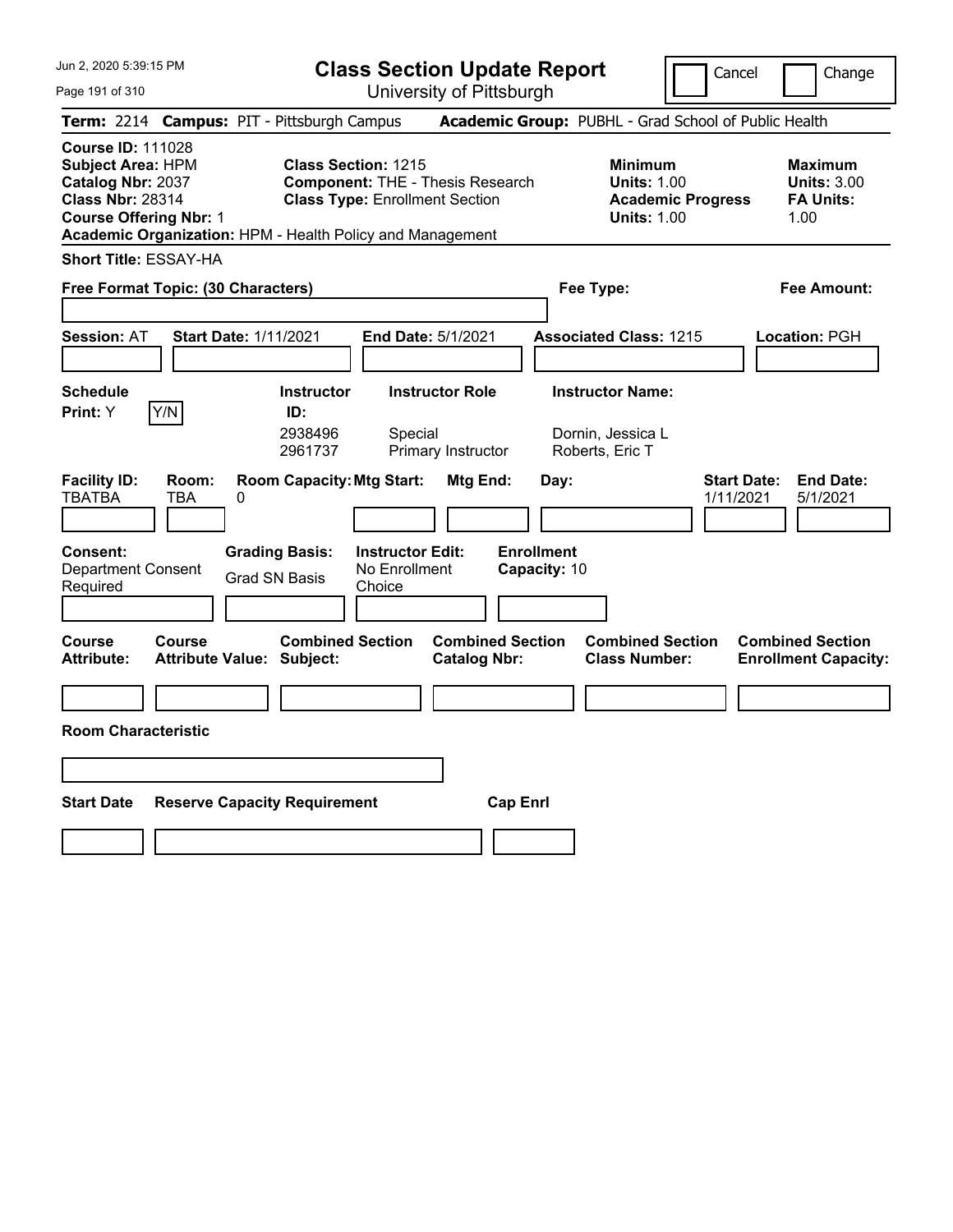**Class Section Update Report** University of Pittsburgh

Cancel Change

Page 192 of 310

|                                                                                                                                       |              | Term: 2214 Campus: PIT - Pittsburgh Campus                  |                                                                                                                |                                                |                                  | Academic Group: PUBHL - Grad School of Public Health                                   |                                 |                                                                  |
|---------------------------------------------------------------------------------------------------------------------------------------|--------------|-------------------------------------------------------------|----------------------------------------------------------------------------------------------------------------|------------------------------------------------|----------------------------------|----------------------------------------------------------------------------------------|---------------------------------|------------------------------------------------------------------|
| <b>Course ID: 111028</b><br><b>Subject Area: HPM</b><br>Catalog Nbr: 2037<br><b>Class Nbr: 30568</b><br><b>Course Offering Nbr: 1</b> |              | Academic Organization: HPM - Health Policy and Management   | <b>Class Section: 1220</b><br><b>Component: THE - Thesis Research</b><br><b>Class Type: Enrollment Section</b> |                                                |                                  | <b>Minimum</b><br><b>Units: 1.00</b><br><b>Academic Progress</b><br><b>Units: 1.00</b> |                                 | <b>Maximum</b><br><b>Units: 3.00</b><br><b>FA Units:</b><br>1.00 |
| <b>Short Title: ESSAY-HA</b>                                                                                                          |              |                                                             |                                                                                                                |                                                |                                  |                                                                                        |                                 |                                                                  |
| Free Format Topic: (30 Characters)                                                                                                    |              |                                                             |                                                                                                                |                                                | Fee Type:                        |                                                                                        |                                 | <b>Fee Amount:</b>                                               |
| <b>Session: AT</b>                                                                                                                    |              | Start Date: 1/11/2021                                       | End Date: 5/1/2021                                                                                             |                                                |                                  | <b>Associated Class: 1220</b>                                                          |                                 | Location: PGH                                                    |
| <b>Schedule</b><br>Print: Y                                                                                                           | Y/N          | <b>Instructor</b><br>ID:<br>2938496<br>2959164              | <b>Instructor Role</b><br>Special<br>Primary Instructor                                                        |                                                |                                  | <b>Instructor Name:</b><br>Dornin, Jessica L<br>Sabik, Lindsay M                       |                                 |                                                                  |
| <b>Facility ID:</b><br><b>TBATBA</b>                                                                                                  | Room:<br>TBA | <b>Room Capacity: Mtg Start:</b><br>0                       |                                                                                                                | Mtg End:                                       | Day:                             |                                                                                        | <b>Start Date:</b><br>1/11/2021 | <b>End Date:</b><br>5/1/2021                                     |
| <b>Consent:</b><br><b>Department Consent</b><br>Required                                                                              |              | <b>Grading Basis:</b><br><b>Grad SN Basis</b>               | <b>Instructor Edit:</b><br>No Enrollment<br>Choice                                                             |                                                | <b>Enrollment</b><br>Capacity: 5 |                                                                                        |                                 |                                                                  |
| Course<br><b>Attribute:</b>                                                                                                           | Course       | <b>Combined Section</b><br><b>Attribute Value: Subject:</b> |                                                                                                                | <b>Combined Section</b><br><b>Catalog Nbr:</b> |                                  | <b>Combined Section</b><br><b>Class Number:</b>                                        |                                 | <b>Combined Section</b><br><b>Enrollment Capacity:</b>           |
| <b>Room Characteristic</b>                                                                                                            |              |                                                             |                                                                                                                |                                                |                                  |                                                                                        |                                 |                                                                  |
| <b>Start Date</b>                                                                                                                     |              | <b>Reserve Capacity Requirement</b>                         |                                                                                                                | <b>Cap Enrl</b>                                |                                  |                                                                                        |                                 |                                                                  |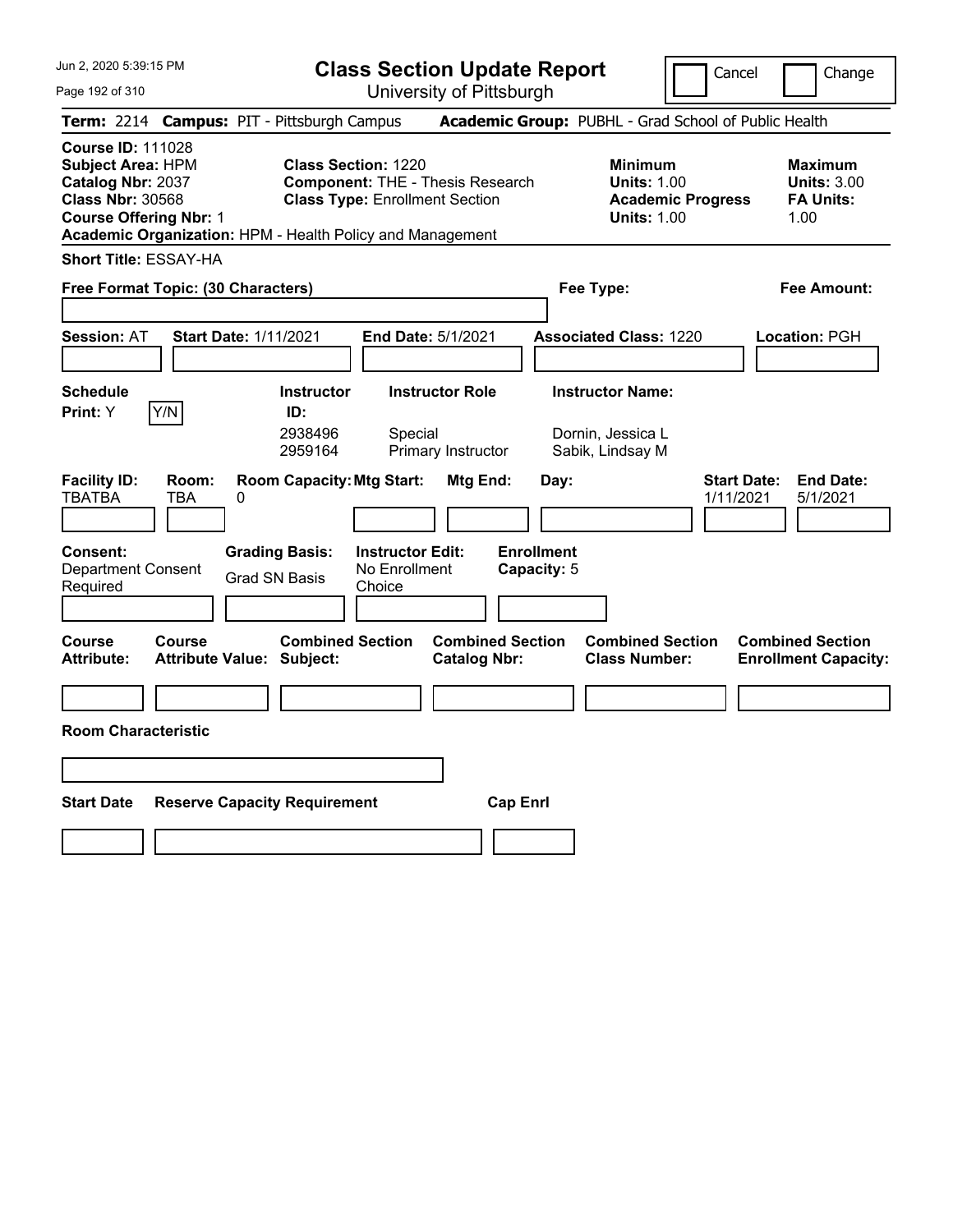|  | Jun 2, 2020 5:39:15 PM |  |
|--|------------------------|--|
|  |                        |  |

Page 193 of 310

**Class Section Update Report**

Cancel Change

| Term: 2214 Campus: PIT - Pittsburgh Campus                                                                                                                                                                                                                                                                                                                   |                                                                                               |                                                                                                        | Academic Group: PUBHL - Grad School of Public Health                                   |                                                                  |  |  |
|--------------------------------------------------------------------------------------------------------------------------------------------------------------------------------------------------------------------------------------------------------------------------------------------------------------------------------------------------------------|-----------------------------------------------------------------------------------------------|--------------------------------------------------------------------------------------------------------|----------------------------------------------------------------------------------------|------------------------------------------------------------------|--|--|
| <b>Course ID: 111031</b><br><b>Subject Area: HPM</b><br>Catalog Nbr: 2049<br><b>Class Nbr: 13519</b><br><b>Course Offering Nbr: 1</b><br>Academic Organization: HPM - Health Policy and Management                                                                                                                                                           |                                                                                               | <b>Class Section: 1060</b><br><b>Component: LEC - Lecture</b><br><b>Class Type: Enrollment Section</b> | <b>Minimum</b><br><b>Units: 2.00</b><br><b>Academic Progress</b><br><b>Units: 2.00</b> | <b>Maximum</b><br><b>Units: 2.00</b><br><b>FA Units:</b><br>2.00 |  |  |
| Short Title: HUMN RESORC MGT HC & PH PROF                                                                                                                                                                                                                                                                                                                    |                                                                                               |                                                                                                        |                                                                                        |                                                                  |  |  |
| Free Format Topic: (30 Characters)                                                                                                                                                                                                                                                                                                                           |                                                                                               |                                                                                                        | Fee Type:                                                                              | Fee Amount:                                                      |  |  |
| <b>Session: AT</b>                                                                                                                                                                                                                                                                                                                                           | <b>Start Date: 1/11/2021</b>                                                                  | <b>End Date: 5/1/2021</b>                                                                              | <b>Associated Class: 1060</b>                                                          | Location: PGH                                                    |  |  |
| <b>Schedule</b><br>Y/N<br>Print: Y                                                                                                                                                                                                                                                                                                                           | <b>Instructor</b><br>ID:<br>2961464<br>2965388<br>2938496                                     | <b>Instructor Role</b><br>Primary Instructor<br>Primary Instructor<br>Special                          | <b>Instructor Name:</b><br>Broom, Kevin D<br>Bubas, David W<br>Dornin, Jessica L       |                                                                  |  |  |
| <b>Room Capacity: Mtg Start:</b><br><b>Start Date:</b><br><b>End Date:</b><br><b>Facility ID:</b><br>Room:<br>Mtg End:<br>Day:<br>PUBHL0A622<br>0A622<br>28<br>6:00 PM<br>8:00 PM<br>1/11/2021<br>Th<br>5/1/2021<br><b>Instructor Edit:</b><br><b>Enrollment</b><br>Consent:<br><b>Grading Basis:</b><br>No Special Consent<br>No Enrollment<br>Capacity: 24 |                                                                                               |                                                                                                        |                                                                                        |                                                                  |  |  |
| Required                                                                                                                                                                                                                                                                                                                                                     | <b>Grad Letter Grade</b>                                                                      | Choice                                                                                                 |                                                                                        |                                                                  |  |  |
| Course<br>Course<br><b>Attribute:</b>                                                                                                                                                                                                                                                                                                                        | <b>Combined Section</b><br><b>Attribute Value: Subject:</b>                                   | <b>Combined Section</b><br><b>Catalog Nbr:</b>                                                         | <b>Combined Section</b><br><b>Class Number:</b>                                        | <b>Combined Section</b><br><b>Enrollment Capacity:</b>           |  |  |
|                                                                                                                                                                                                                                                                                                                                                              |                                                                                               |                                                                                                        |                                                                                        |                                                                  |  |  |
| <b>Room Characteristic</b><br>PeopleSoft - Scheduled (PS)<br><b>Start Date</b><br>1/19/2021<br>10/1/2020                                                                                                                                                                                                                                                     | <b>Reserve Capacity Requirement</b><br><b>Restricted HPM-MHA</b><br><b>Restricted HPM-MHA</b> | <b>Cap Enrl</b>                                                                                        | 0<br>14                                                                                |                                                                  |  |  |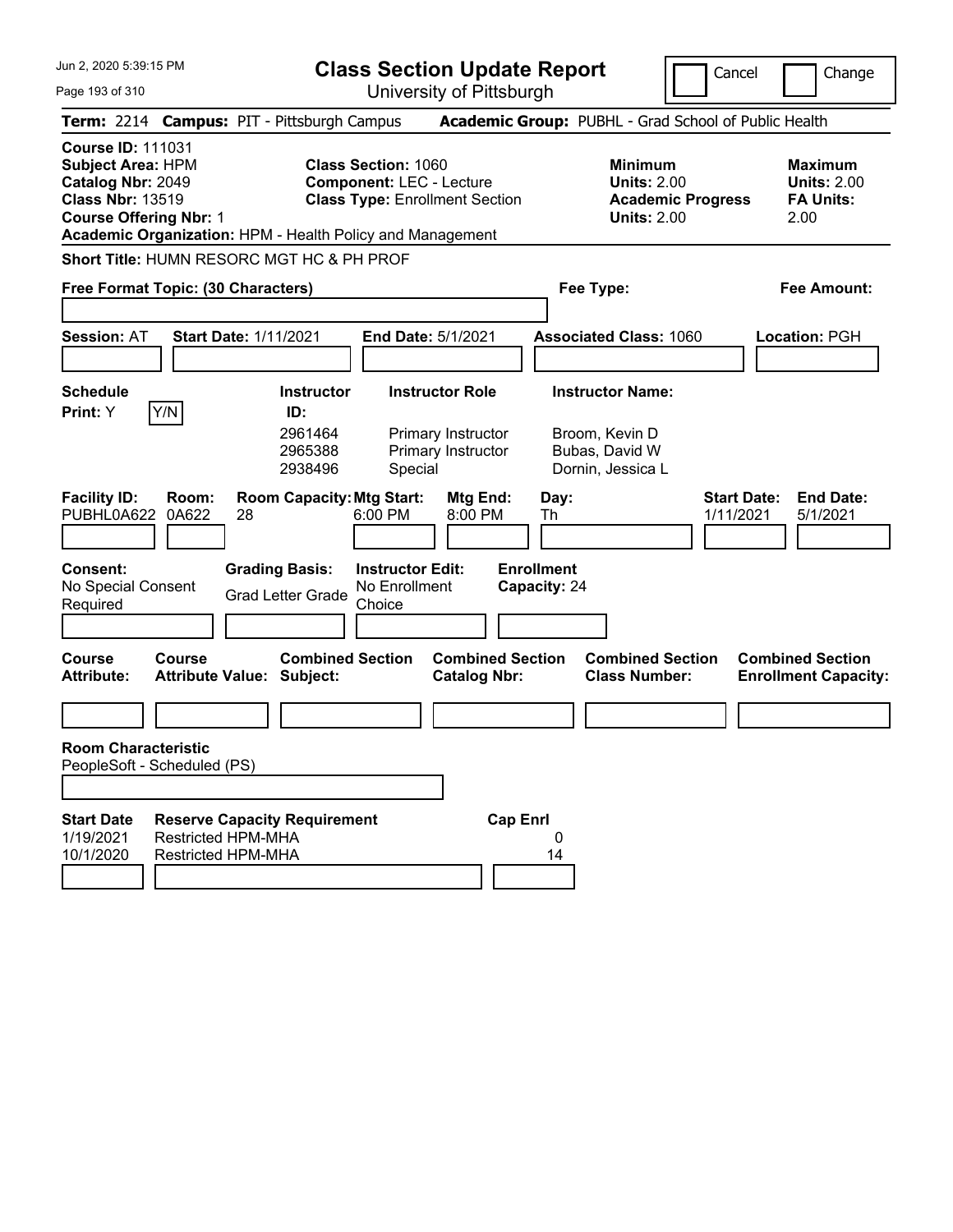Page 194 of 310

**Class Section Update Report**

Cancel **Change** 

|                                                                                                                                       |                |                                                                                             |                                                                 | UNIVUOILY ULI ILLUUUI YN                       |                                                 |                                                                                        |                                                                  |
|---------------------------------------------------------------------------------------------------------------------------------------|----------------|---------------------------------------------------------------------------------------------|-----------------------------------------------------------------|------------------------------------------------|-------------------------------------------------|----------------------------------------------------------------------------------------|------------------------------------------------------------------|
|                                                                                                                                       |                | Term: 2214 Campus: PIT - Pittsburgh Campus                                                  |                                                                 |                                                |                                                 | <b>Academic Group: PUBHL - Grad School of Public Health</b>                            |                                                                  |
| <b>Course ID: 173308</b><br><b>Subject Area: HPM</b><br>Catalog Nbr: 2055<br><b>Class Nbr: 22883</b><br><b>Course Offering Nbr: 1</b> |                | Academic Organization: HPM - Health Policy and Management                                   | <b>Class Section: 1330</b><br><b>Component: LEC - Lecture</b>   | <b>Class Type: Enrollment Section</b>          |                                                 | <b>Minimum</b><br><b>Units: 2.00</b><br><b>Academic Progress</b><br><b>Units: 2.00</b> | <b>Maximum</b><br><b>Units: 2.00</b><br><b>FA Units:</b><br>2.00 |
|                                                                                                                                       |                | Short Title: MGNG HLTH PROGS & PROJECTS                                                     |                                                                 |                                                |                                                 |                                                                                        |                                                                  |
| Free Format Topic: (30 Characters)                                                                                                    |                |                                                                                             |                                                                 |                                                |                                                 | Fee Type:                                                                              | <b>Fee Amount:</b>                                               |
| <b>Session: AT</b>                                                                                                                    |                | Start Date: 1/11/2021                                                                       |                                                                 | End Date: 5/1/2021                             |                                                 | <b>Associated Class: 1330</b>                                                          | Location: PGH                                                    |
| <b>Schedule</b><br>Y/N<br><b>Print:</b> Y                                                                                             |                | <b>Instructor</b><br>ID:<br>2938496<br>2931488                                              | Special                                                         | <b>Instructor Role</b><br>Primary Instructor   |                                                 | <b>Instructor Name:</b><br>Dornin, Jessica L<br>Heatherington, Thomas James            |                                                                  |
| <b>Facility ID:</b><br>PUBHL0A622<br><b>Consent:</b><br>No Special Consent<br>Required                                                | Room:<br>0A622 | <b>Room Capacity: Mtg Start:</b><br>28<br><b>Grading Basis:</b><br><b>Grad Letter Grade</b> | $9:00$ AM<br><b>Instructor Edit:</b><br>No Enrollment<br>Choice | Mtg End:<br>10:55 AM                           | Day:<br>Fr<br><b>Enrollment</b><br>Capacity: 25 | 1/11/2021                                                                              | <b>Start Date:</b><br><b>End Date:</b><br>5/1/2021               |
| <b>Course</b><br><b>Attribute:</b>                                                                                                    | Course         | <b>Combined Section</b><br><b>Attribute Value: Subject:</b>                                 |                                                                 | <b>Combined Section</b><br><b>Catalog Nbr:</b> |                                                 | <b>Combined Section</b><br><b>Class Number:</b>                                        | <b>Combined Section</b><br><b>Enrollment Capacity:</b>           |
| <b>Room Characteristic</b><br>PeopleSoft - Scheduled (PS)                                                                             |                |                                                                                             |                                                                 |                                                |                                                 |                                                                                        |                                                                  |
| <b>Start Date</b>                                                                                                                     |                | <b>Reserve Capacity Requirement</b>                                                         |                                                                 | <b>Cap Enrl</b>                                |                                                 |                                                                                        |                                                                  |
|                                                                                                                                       |                |                                                                                             |                                                                 |                                                |                                                 |                                                                                        |                                                                  |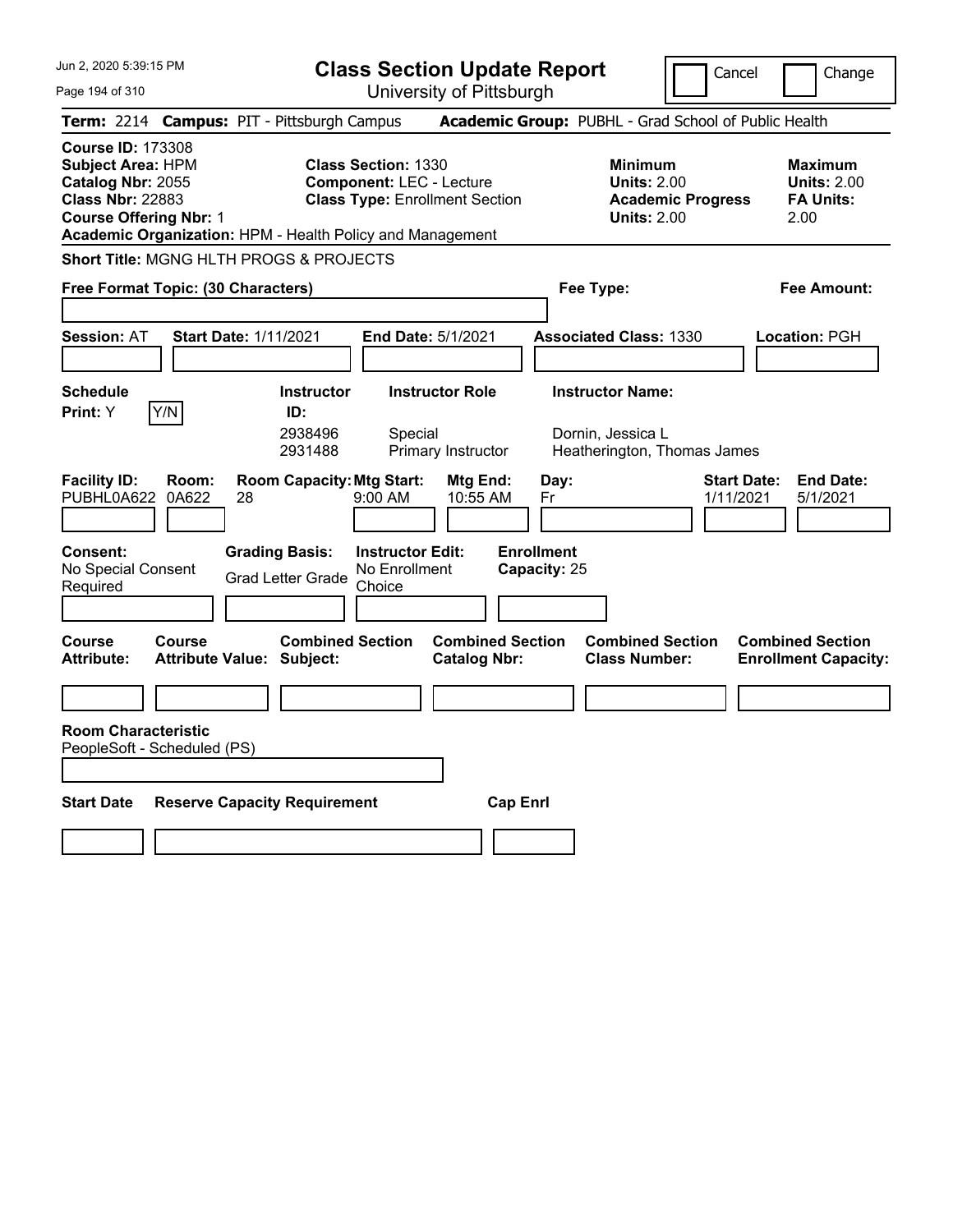| Jun 2, 2020 5:39:15 PM                                                                                                                                                                             | <b>Class Section Update Report</b>                                                                                       |                                                                            | Cancel                          | Change                                                           |
|----------------------------------------------------------------------------------------------------------------------------------------------------------------------------------------------------|--------------------------------------------------------------------------------------------------------------------------|----------------------------------------------------------------------------|---------------------------------|------------------------------------------------------------------|
| Page 195 of 310                                                                                                                                                                                    | University of Pittsburgh                                                                                                 |                                                                            |                                 |                                                                  |
| <b>Campus: PIT - Pittsburgh Campus</b><br><b>Term: 2214</b>                                                                                                                                        |                                                                                                                          | Academic Group: PUBHL - Grad School of Public Health                       |                                 |                                                                  |
| <b>Course ID: 178527</b><br><b>Subject Area: HPM</b><br>Catalog Nbr: 2063<br><b>Class Nbr: 24198</b><br><b>Course Offering Nbr: 1</b><br>Academic Organization: HPM - Health Policy and Management | <b>Class Section: 1060</b><br><b>Component: LEC - Lecture</b><br><b>Class Type: Enrollment Section</b>                   | <b>Minimum</b><br><b>Units: 2.00</b><br><b>Units: 2.00</b>                 | <b>Academic Progress</b>        | <b>Maximum</b><br><b>Units: 2.00</b><br><b>FA Units:</b><br>2.00 |
| Short Title: THE POLITICS OF HEALTH POLICY                                                                                                                                                         |                                                                                                                          |                                                                            |                                 |                                                                  |
| Free Format Topic: (30 Characters)                                                                                                                                                                 |                                                                                                                          | Fee Type:                                                                  |                                 | Fee Amount:                                                      |
| <b>Session: AT</b><br><b>Start Date: 1/11/2021</b>                                                                                                                                                 | <b>End Date: 5/1/2021</b>                                                                                                | <b>Associated Class: 1060</b>                                              |                                 | Location: PGH                                                    |
| <b>Schedule</b><br>Y/N<br>Print: Y                                                                                                                                                                 | <b>Instructor Role</b><br><b>Instructor</b><br>ID:<br>2938496<br>Special<br>2955561<br>Primary Instructor                | <b>Instructor Name:</b><br>Dornin, Jessica L<br>Jarlenski, Marian P        |                                 |                                                                  |
| <b>Facility ID:</b><br>Room:<br>PUBHL0A638<br>0A638<br>15<br>Consent:<br><b>Grading Basis:</b><br><b>Department Consent</b><br><b>Grad Letter Grade</b><br>Required                                | <b>Room Capacity: Mtg Start:</b><br>Mtg End:<br>1:00 PM<br>2:55 PM<br><b>Instructor Edit:</b><br>No Enrollment<br>Choice | Day:<br>Th<br><b>Enrollment</b><br>Capacity: 15                            | <b>Start Date:</b><br>1/11/2021 | <b>End Date:</b><br>5/1/2021                                     |
| Course<br><b>Course</b><br><b>Attribute:</b><br><b>Attribute Value: Subject:</b>                                                                                                                   | <b>Combined Section</b><br><b>Catalog Nbr:</b>                                                                           | <b>Combined Section</b><br><b>Combined Section</b><br><b>Class Number:</b> |                                 | <b>Combined Section</b><br><b>Enrollment Capacity:</b>           |
|                                                                                                                                                                                                    |                                                                                                                          |                                                                            |                                 |                                                                  |
| <b>Room Characteristic</b>                                                                                                                                                                         |                                                                                                                          |                                                                            |                                 |                                                                  |
|                                                                                                                                                                                                    |                                                                                                                          |                                                                            |                                 |                                                                  |
| <b>Start Date</b><br><b>Reserve Capacity Requirement</b>                                                                                                                                           |                                                                                                                          | <b>Cap Enri</b>                                                            |                                 |                                                                  |
|                                                                                                                                                                                                    |                                                                                                                          |                                                                            |                                 |                                                                  |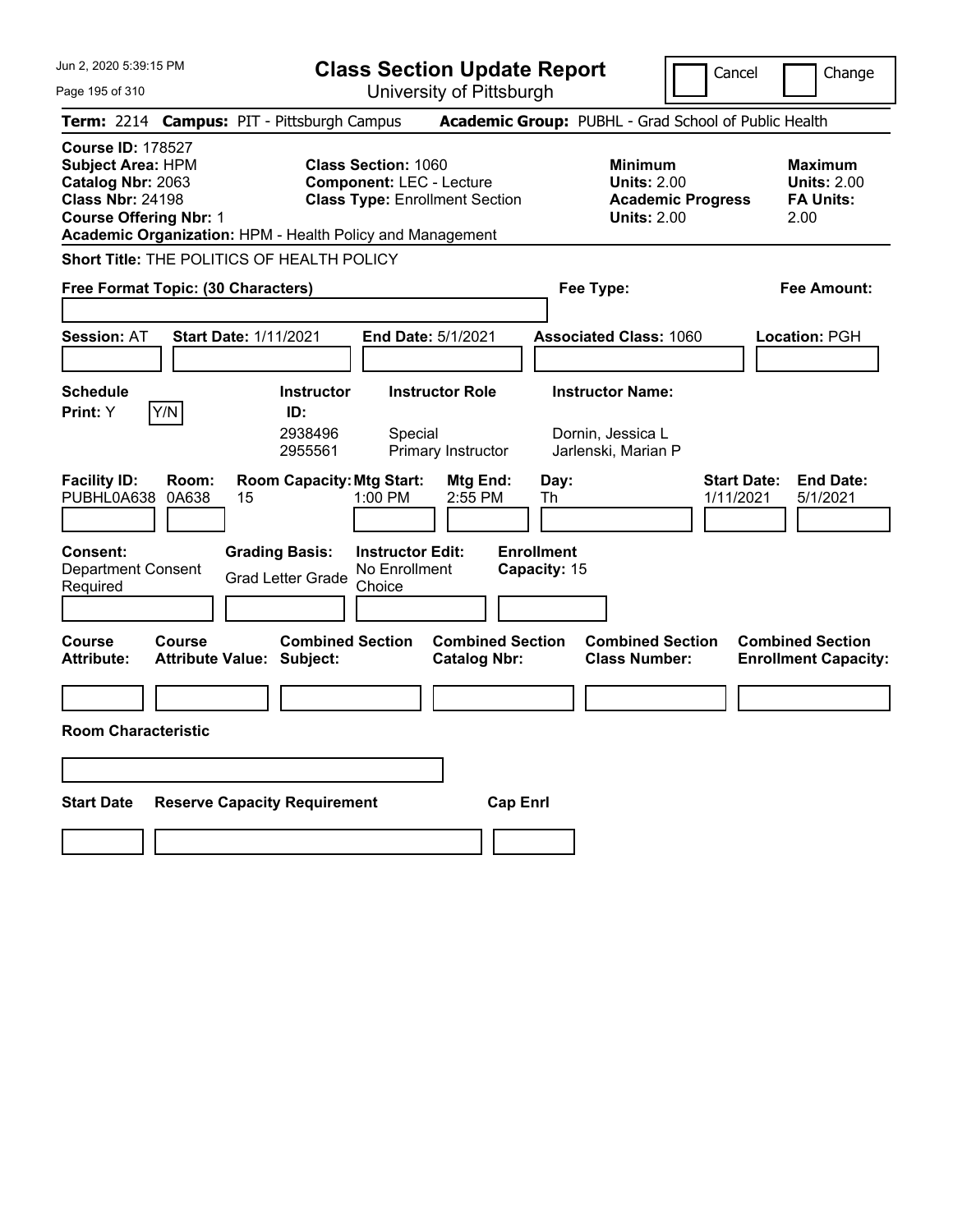**Class Section Update Report** University of Pittsburgh

Cancel Change

Page 196 of 310

|                                                                                                                                       |                                          | Term: 2214 Campus: PIT - Pittsburgh Campus                                                  |                                                                                                                                                                     | Academic Group: PUBHL - Grad School of Public Health                                   |                                                                  |
|---------------------------------------------------------------------------------------------------------------------------------------|------------------------------------------|---------------------------------------------------------------------------------------------|---------------------------------------------------------------------------------------------------------------------------------------------------------------------|----------------------------------------------------------------------------------------|------------------------------------------------------------------|
| <b>Course ID: 111033</b><br><b>Subject Area: HPM</b><br>Catalog Nbr: 2064<br><b>Class Nbr: 14812</b><br><b>Course Offering Nbr: 1</b> |                                          |                                                                                             | <b>Class Section: 1070</b><br><b>Component: LEC - Lecture</b><br><b>Class Type: Enrollment Section</b><br>Academic Organization: HPM - Health Policy and Management | <b>Minimum</b><br><b>Units: 2.00</b><br><b>Academic Progress</b><br><b>Units: 2.00</b> | <b>Maximum</b><br><b>Units: 2.00</b><br><b>FA Units:</b><br>2.00 |
|                                                                                                                                       |                                          | Short Title: HEALTH POLICY ANALYSIS                                                         |                                                                                                                                                                     |                                                                                        |                                                                  |
| Free Format Topic: (30 Characters)                                                                                                    |                                          |                                                                                             |                                                                                                                                                                     | Fee Type:                                                                              | Fee Amount:                                                      |
| <b>Session: AT</b>                                                                                                                    |                                          | <b>Start Date: 1/11/2021</b>                                                                | End Date: 5/1/2021                                                                                                                                                  | <b>Associated Class: 1070</b>                                                          | Location: PGH                                                    |
| <b>Schedule</b><br>Print: Y                                                                                                           | Y/N                                      | <b>Instructor</b><br>ID:<br>2957980<br>2938496<br>2959164                                   | <b>Instructor Role</b><br>Primary Instructor<br>Special<br>Primary Instructor                                                                                       | <b>Instructor Name:</b><br>Cole, Evan S<br>Dornin, Jessica L<br>Sabik, Lindsay M       |                                                                  |
| <b>Facility ID:</b><br>PUBHL0A622<br><b>Consent:</b><br>No Special Consent<br>Required                                                | Room:<br>0A622                           | <b>Room Capacity: Mtg Start:</b><br>28<br><b>Grading Basis:</b><br><b>Grad Letter Grade</b> | Mtg End:<br>1:00 PM<br>2:55 PM<br><b>Instructor Edit:</b><br>No Enrollment<br>Choice                                                                                | <b>Start Date:</b><br>Day:<br>1/11/2021<br>Tu<br><b>Enrollment</b><br>Capacity: 14     | <b>End Date:</b><br>5/1/2021                                     |
| Course<br><b>Attribute:</b><br>UCIS<br><b>Room Characteristic</b><br>PeopleSoft - Scheduled (PS)                                      | Course<br><b>Attribute Value:</b><br>UGH | <b>Combined Section</b><br>Subject:<br><b>HPM</b>                                           | <b>Combined Section</b><br><b>Catalog Nbr:</b><br>3064                                                                                                              | <b>Combined Section</b><br><b>Class Number:</b><br>16366<br>4                          | <b>Combined Section</b><br><b>Enrollment Capacity:</b>           |
| <b>Start Date</b>                                                                                                                     |                                          | <b>Reserve Capacity Requirement</b>                                                         | <b>Cap Enrl</b>                                                                                                                                                     |                                                                                        |                                                                  |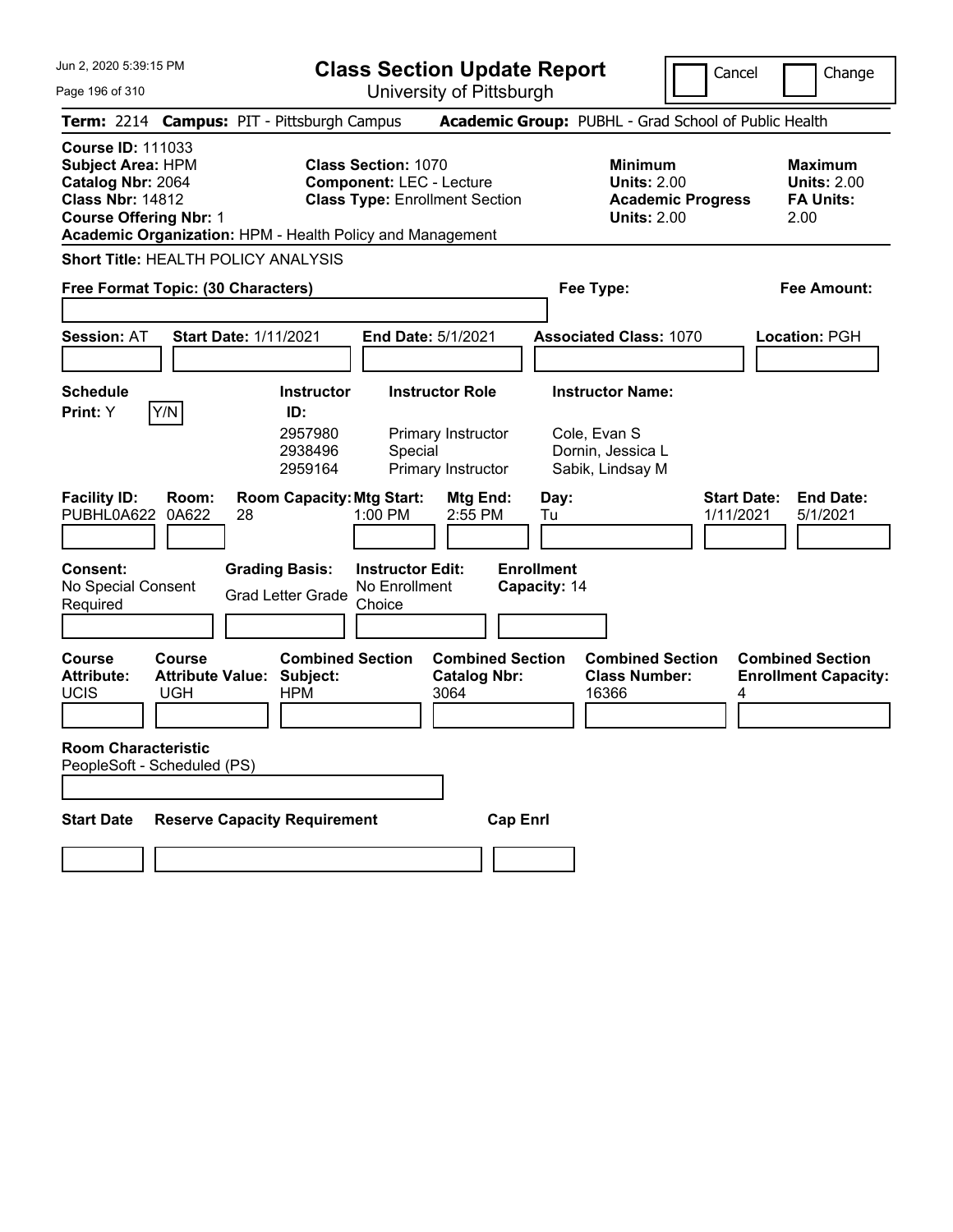Page 197 of 310

**Class Section Update Report**

Cancel **Change** 

|                                                                                                                                                                                                    |                                                                 | UNIVUOILY ULI RODULYN                                                                                  |                                                                                        |                                                                  |
|----------------------------------------------------------------------------------------------------------------------------------------------------------------------------------------------------|-----------------------------------------------------------------|--------------------------------------------------------------------------------------------------------|----------------------------------------------------------------------------------------|------------------------------------------------------------------|
| Term: 2214 Campus: PIT - Pittsburgh Campus                                                                                                                                                         |                                                                 |                                                                                                        | <b>Academic Group: PUBHL - Grad School of Public Health</b>                            |                                                                  |
| <b>Course ID: 179364</b><br><b>Subject Area: HPM</b><br>Catalog Nbr: 2106<br><b>Class Nbr: 17019</b><br><b>Course Offering Nbr: 1</b><br>Academic Organization: HPM - Health Policy and Management |                                                                 | <b>Class Section: 1060</b><br><b>Component: LEC - Lecture</b><br><b>Class Type: Enrollment Section</b> | <b>Minimum</b><br><b>Units: 1.00</b><br><b>Academic Progress</b><br><b>Units: 1.00</b> | <b>Maximum</b><br><b>Units: 1.00</b><br><b>FA Units:</b><br>1.00 |
| Short Title: HLTH SYSM LDRS & PROF DVLP 2                                                                                                                                                          |                                                                 |                                                                                                        |                                                                                        |                                                                  |
| Free Format Topic: (30 Characters)                                                                                                                                                                 |                                                                 |                                                                                                        | Fee Type:                                                                              | <b>Fee Amount:</b>                                               |
| <b>Session: AT</b>                                                                                                                                                                                 | <b>Start Date: 1/11/2021</b>                                    | End Date: 5/1/2021                                                                                     | <b>Associated Class: 1060</b>                                                          | Location: PGH                                                    |
| <b>Schedule</b><br>Y/N<br><b>Print:</b> Y                                                                                                                                                          | <b>Instructor</b><br>ID:<br>2938496<br>2901111                  | <b>Instructor Role</b><br>Special<br>Primary Instructor                                                | <b>Instructor Name:</b><br>Dornin, Jessica L<br>Friede, Samuel A                       |                                                                  |
| <b>Facility ID:</b><br>Room:<br>PUBHL0A215<br>0A215<br>Consent:                                                                                                                                    | <b>Room Capacity: Mtg Start:</b><br>47<br><b>Grading Basis:</b> | Mtg End:<br>12:00 PM<br>12:50 PM<br><b>Instructor Edit:</b>                                            | Day:<br>We<br><b>Enrollment</b>                                                        | <b>End Date:</b><br><b>Start Date:</b><br>5/1/2021<br>1/11/2021  |
| <b>Department Consent</b><br>Required                                                                                                                                                              | <b>Grad Letter Grade</b>                                        | No Enrollment<br>Choice                                                                                | Capacity: 45                                                                           |                                                                  |
| Course<br><b>Course</b><br>Attribute:                                                                                                                                                              | <b>Combined Section</b><br><b>Attribute Value: Subject:</b>     | <b>Combined Section</b><br><b>Catalog Nbr:</b>                                                         | <b>Combined Section</b><br><b>Class Number:</b>                                        | <b>Combined Section</b><br><b>Enrollment Capacity:</b>           |
|                                                                                                                                                                                                    |                                                                 |                                                                                                        |                                                                                        |                                                                  |
| <b>Room Characteristic</b><br>PeopleSoft - Scheduled (PS)                                                                                                                                          |                                                                 |                                                                                                        |                                                                                        |                                                                  |
| <b>Start Date</b>                                                                                                                                                                                  | <b>Reserve Capacity Requirement</b>                             |                                                                                                        | <b>Cap Enrl</b>                                                                        |                                                                  |
|                                                                                                                                                                                                    |                                                                 |                                                                                                        |                                                                                        |                                                                  |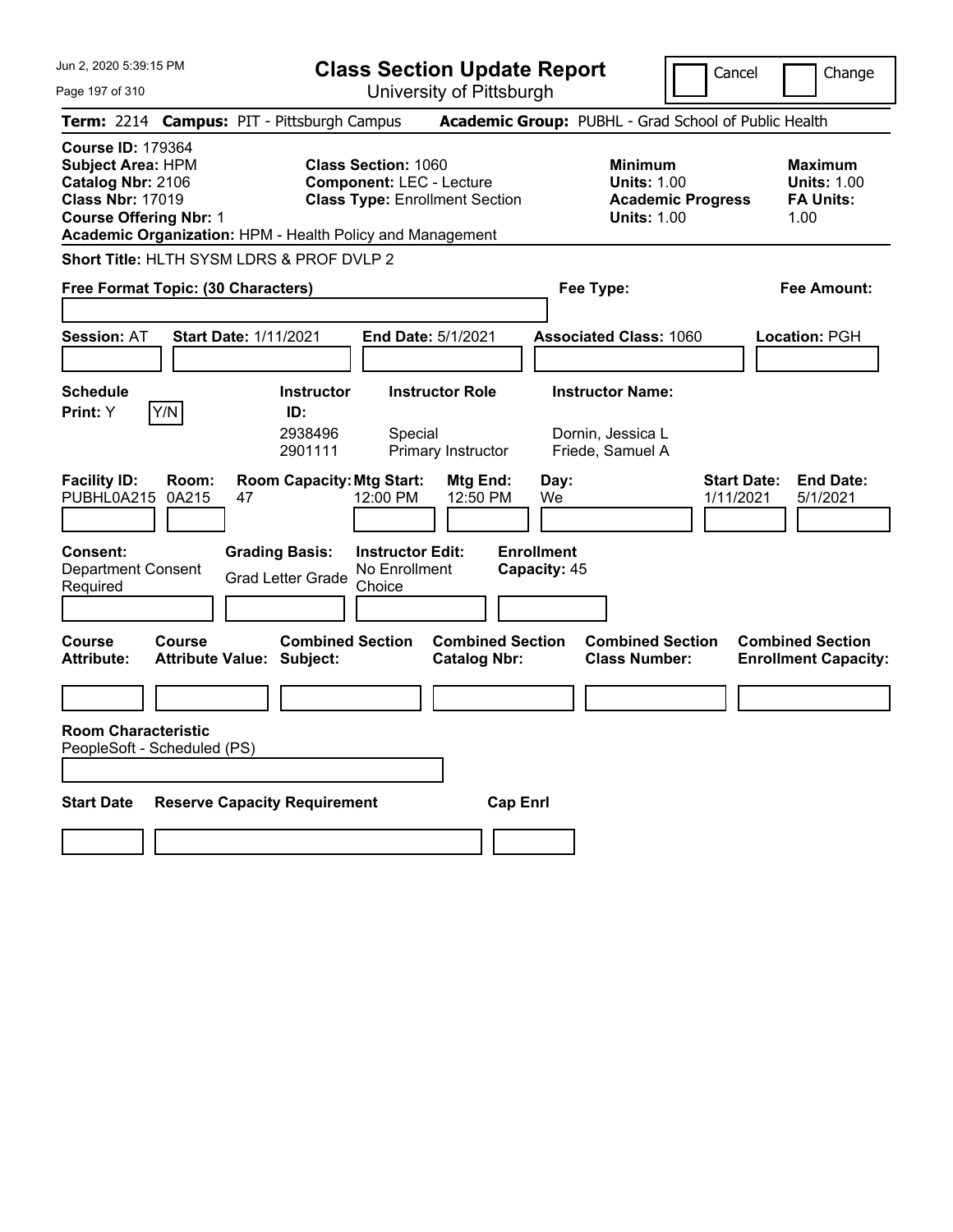| Jun 2, 2020 5:39:15 PM                                                                                                                                                                             | <b>Class Section Update Report</b><br>Cancel<br>Change                                                                                        |                                                |                                                                                        |                                                                  |  |
|----------------------------------------------------------------------------------------------------------------------------------------------------------------------------------------------------|-----------------------------------------------------------------------------------------------------------------------------------------------|------------------------------------------------|----------------------------------------------------------------------------------------|------------------------------------------------------------------|--|
| Page 198 of 310                                                                                                                                                                                    |                                                                                                                                               | University of Pittsburgh                       |                                                                                        |                                                                  |  |
| Term: 2214 Campus: PIT - Pittsburgh Campus                                                                                                                                                         |                                                                                                                                               |                                                | Academic Group: PUBHL - Grad School of Public Health                                   |                                                                  |  |
| <b>Course ID: 111037</b><br><b>Subject Area: HPM</b><br>Catalog Nbr: 2115<br><b>Class Nbr: 13518</b><br><b>Course Offering Nbr: 1</b><br>Academic Organization: HPM - Health Policy and Management | <b>Class Section: 1010</b><br><b>Component: PRA - Practicum</b><br><b>Class Type: Enrollment Section</b>                                      |                                                | <b>Minimum</b><br><b>Units: 1.00</b><br><b>Academic Progress</b><br><b>Units: 1.00</b> | <b>Maximum</b><br><b>Units: 1.00</b><br><b>FA Units:</b><br>1.00 |  |
| <b>Short Title: HPM MANAGEMENT RESIDENCY</b>                                                                                                                                                       |                                                                                                                                               |                                                |                                                                                        |                                                                  |  |
| Free Format Topic: (30 Characters)                                                                                                                                                                 |                                                                                                                                               |                                                | Fee Type:                                                                              | Fee Amount:                                                      |  |
| <b>Start Date: 1/11/2021</b><br><b>Session: AT</b>                                                                                                                                                 | <b>End Date: 5/1/2021</b>                                                                                                                     |                                                | <b>Associated Class: 1010</b>                                                          | Location: PGH                                                    |  |
| <b>Schedule</b><br>Y/N<br>Print: Y<br><b>Facility ID:</b><br>Room:                                                                                                                                 | <b>Instructor Role</b><br><b>Instructor</b><br>ID:<br>2938496<br>Special<br>2901111<br>Primary Instructor<br><b>Room Capacity: Mtg Start:</b> | Mtg End:<br>Day:                               | <b>Instructor Name:</b><br>Dornin, Jessica L<br>Friede, Samuel A                       | <b>Start Date:</b><br><b>End Date:</b>                           |  |
| <b>TBATBA</b><br>TBA<br>0                                                                                                                                                                          |                                                                                                                                               |                                                |                                                                                        | 1/11/2021<br>5/1/2021                                            |  |
| <b>Consent:</b><br><b>Department Consent</b><br>Grad LG/SU3<br>Required<br>Basis                                                                                                                   | <b>Grading Basis:</b><br><b>Instructor Edit:</b><br>No Enrollment<br>Choice                                                                   | <b>Enrollment</b><br>Capacity: 35              |                                                                                        |                                                                  |  |
| <b>Course</b><br>Course<br><b>Attribute:</b><br>Attribute Value: Subject:                                                                                                                          | <b>Combined Section</b>                                                                                                                       | <b>Combined Section</b><br><b>Catalog Nbr:</b> | <b>Combined Section</b><br><b>Class Number:</b>                                        | <b>Combined Section</b><br><b>Enrollment Capacity:</b>           |  |
|                                                                                                                                                                                                    |                                                                                                                                               |                                                |                                                                                        |                                                                  |  |
| <b>Room Characteristic</b>                                                                                                                                                                         |                                                                                                                                               |                                                |                                                                                        |                                                                  |  |
|                                                                                                                                                                                                    |                                                                                                                                               |                                                |                                                                                        |                                                                  |  |
| <b>Start Date</b><br><b>Reserve Capacity Requirement</b>                                                                                                                                           |                                                                                                                                               | <b>Cap Enrl</b>                                |                                                                                        |                                                                  |  |
|                                                                                                                                                                                                    |                                                                                                                                               |                                                |                                                                                        |                                                                  |  |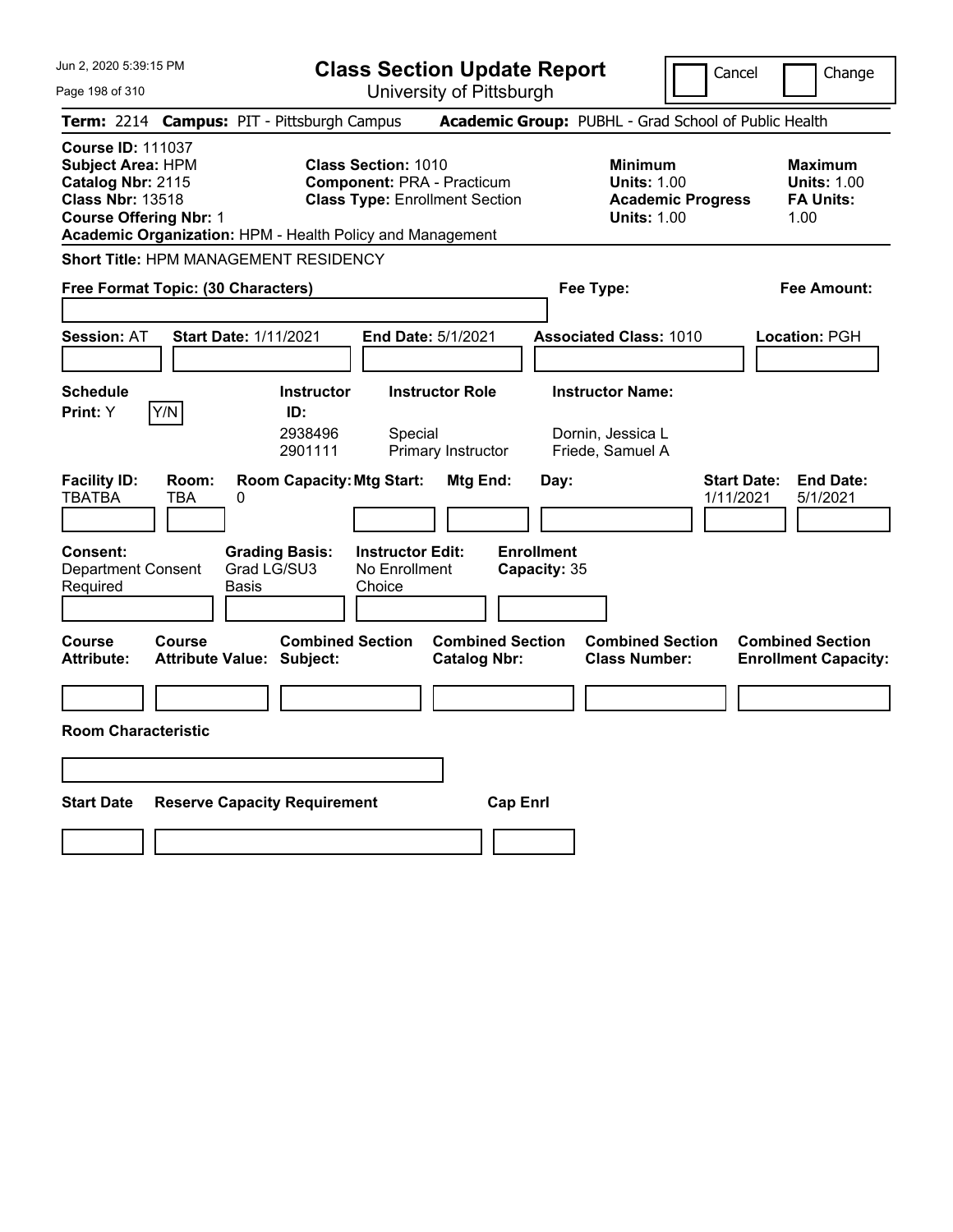Page 199 of 310

**Class Section Update Report**

Cancel **Change** 

|                                                                                                                                       | University ULT Rispurgh                                                                                                                                                             |                                                                                        |                                                                  |
|---------------------------------------------------------------------------------------------------------------------------------------|-------------------------------------------------------------------------------------------------------------------------------------------------------------------------------------|----------------------------------------------------------------------------------------|------------------------------------------------------------------|
| Term: 2214 Campus: PIT - Pittsburgh Campus                                                                                            |                                                                                                                                                                                     | Academic Group: PUBHL - Grad School of Public Health                                   |                                                                  |
| <b>Course ID: 185900</b><br><b>Subject Area: HPM</b><br>Catalog Nbr: 2133<br><b>Class Nbr: 23130</b><br><b>Course Offering Nbr: 1</b> | <b>Class Section: 1200</b><br><b>Component: LEC - Lecture</b><br><b>Class Type: Enrollment Section</b><br>Academic Organization: HPM - Health Policy and Management                 | <b>Minimum</b><br><b>Units: 2.00</b><br><b>Academic Progress</b><br><b>Units: 2.00</b> | <b>Maximum</b><br><b>Units: 2.00</b><br><b>FA Units:</b><br>2.00 |
| <b>Short Title: LAW IN PUBLIC HEALTH PRACTICE</b>                                                                                     |                                                                                                                                                                                     |                                                                                        |                                                                  |
| Free Format Topic: (30 Characters)                                                                                                    |                                                                                                                                                                                     | Fee Type:                                                                              | <b>Fee Amount:</b>                                               |
| <b>Session: AT</b>                                                                                                                    | <b>Start Date: 1/11/2021</b><br>End Date: 5/1/2021                                                                                                                                  | <b>Associated Class: 1200</b>                                                          | Location: PGH                                                    |
| <b>Schedule</b><br>Y/N<br><b>Print:</b> Y                                                                                             | <b>Instructor Role</b><br><b>Instructor</b><br>ID:<br>2938496<br>Special<br>2932407<br>Primary Instructor                                                                           | <b>Instructor Name:</b><br>Dornin, Jessica L<br>Van Nostrand, Elizabeth Ferrell        |                                                                  |
| <b>Facility ID:</b><br>Room:<br>0A731<br>PUBHL0A731<br><b>Consent:</b><br>No Special Consent<br>Required                              | <b>Room Capacity: Mtg Start:</b><br>Mtg End:<br>3:30 PM<br>5:20 PM<br>15<br><b>Grading Basis:</b><br><b>Instructor Edit:</b><br>No Enrollment<br><b>Grad Letter Grade</b><br>Choice | <b>Start Date:</b><br>Day:<br>Th<br>1/11/2021<br><b>Enrollment</b><br>Capacity: 10     | <b>End Date:</b><br>5/1/2021                                     |
| Course<br>Course<br><b>Attribute:</b><br><b>GENIM</b><br>INTH<br><b>Room Characteristic</b>                                           | <b>Combined Section</b><br><b>Combined Section</b><br><b>Attribute Value: Subject:</b><br><b>Catalog Nbr:</b>                                                                       | <b>Combined Section</b><br><b>Class Number:</b>                                        | <b>Combined Section</b><br><b>Enrollment Capacity:</b>           |
| <b>Start Date</b>                                                                                                                     | <b>Reserve Capacity Requirement</b>                                                                                                                                                 | <b>Cap Enrl</b>                                                                        |                                                                  |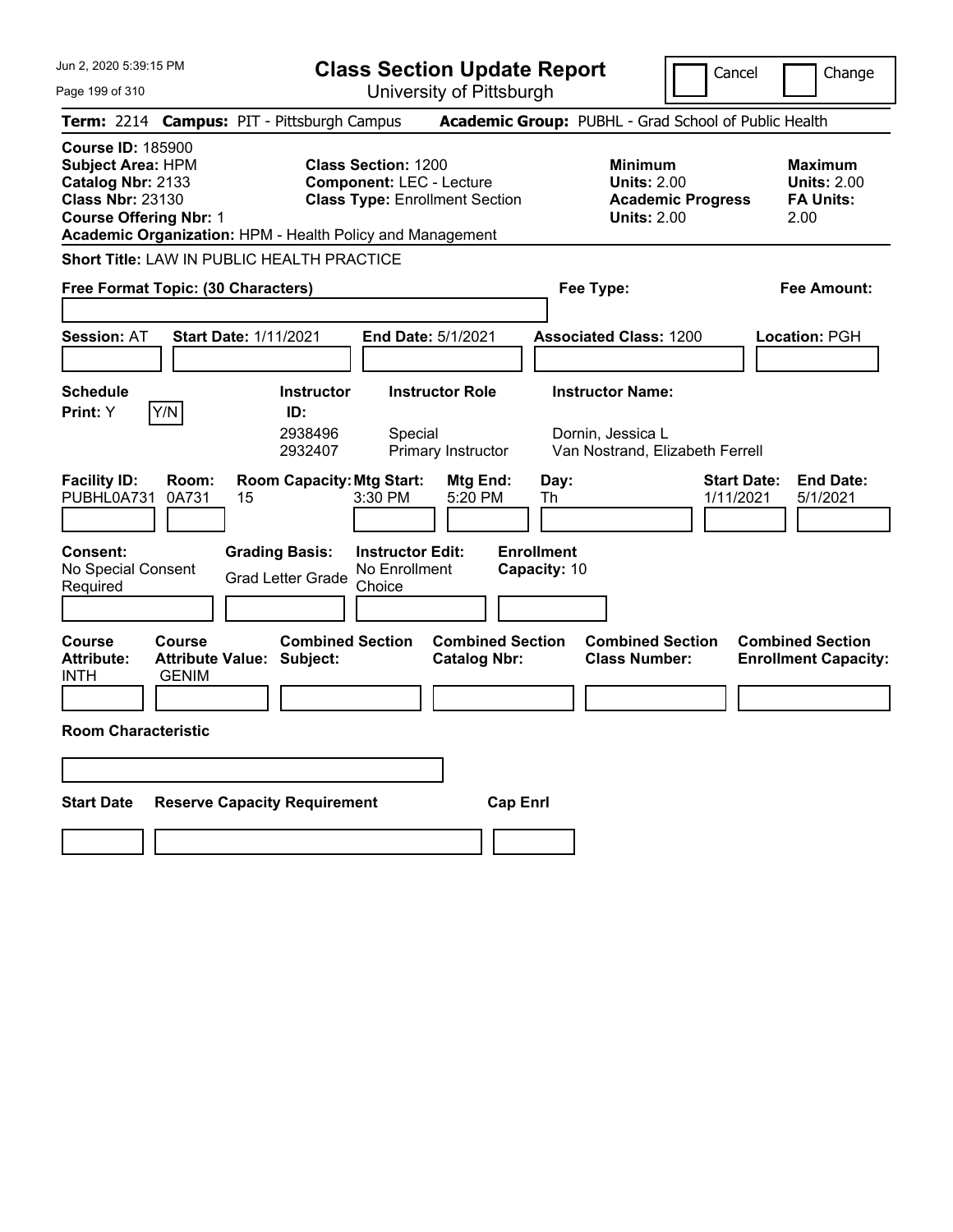Page 200 of 310

**Class Section Update Report**

Cancel **Change** 

| $440$ LVV VI VIV                                                                                                                      | UTIIVEISILY ULT ILLSDUIYIT                                                                                                                                                           |                                                                                        |                                                                  |
|---------------------------------------------------------------------------------------------------------------------------------------|--------------------------------------------------------------------------------------------------------------------------------------------------------------------------------------|----------------------------------------------------------------------------------------|------------------------------------------------------------------|
|                                                                                                                                       | Term: 2214 Campus: PIT - Pittsburgh Campus                                                                                                                                           | Academic Group: PUBHL - Grad School of Public Health                                   |                                                                  |
| <b>Course ID: 185902</b><br><b>Subject Area: HPM</b><br>Catalog Nbr: 2134<br><b>Class Nbr: 23129</b><br><b>Course Offering Nbr: 1</b> | <b>Class Section: 1250</b><br><b>Component: LEC - Lecture</b><br><b>Class Type: Enrollment Section</b><br>Academic Organization: HPM - Health Policy and Management                  | <b>Minimum</b><br><b>Units: 2.00</b><br><b>Academic Progress</b><br><b>Units: 2.00</b> | <b>Maximum</b><br><b>Units: 2.00</b><br><b>FA Units:</b><br>2.00 |
| Short Title: INTRO TO HC COMPLIANCE                                                                                                   |                                                                                                                                                                                      |                                                                                        |                                                                  |
| Free Format Topic: (30 Characters)                                                                                                    |                                                                                                                                                                                      | Fee Type:                                                                              | Fee Amount:                                                      |
| <b>Session: AT</b>                                                                                                                    | <b>Start Date: 1/11/2021</b><br>End Date: 5/1/2021                                                                                                                                   | <b>Associated Class: 1250</b>                                                          | Location: PGH                                                    |
| <b>Schedule</b><br>Y/N<br>Print: Y                                                                                                    | <b>Instructor Role</b><br><b>Instructor</b><br>ID:<br>2938496<br>Special<br>1126150<br>Primary Instructor                                                                            | <b>Instructor Name:</b><br>Dornin, Jessica L<br>Hershey, Tina Batra                    |                                                                  |
| <b>Facility ID:</b><br>Room:<br>PUBHL0A522 0A522<br><b>Consent:</b><br><b>Department Consent</b><br>Required                          | <b>Room Capacity: Mtg Start:</b><br>Mtg End:<br>12:00 PM<br>2:30 PM<br>40<br><b>Grading Basis:</b><br><b>Instructor Edit:</b><br>No Enrollment<br><b>Grad Letter Grade</b><br>Choice | <b>Start Date:</b><br>Day:<br>1/11/2021<br>Tu<br><b>Enrollment</b><br>Capacity: 25     | <b>End Date:</b><br>5/1/2021                                     |
| Course<br>Course<br>Attribute:<br><b>Room Characteristic</b><br>PeopleSoft - Scheduled (PS)                                           | <b>Combined Section</b><br><b>Combined Section</b><br><b>Catalog Nbr:</b><br><b>Attribute Value: Subject:</b>                                                                        | <b>Combined Section</b><br><b>Class Number:</b>                                        | <b>Combined Section</b><br><b>Enrollment Capacity:</b>           |
| Start Date                                                                                                                            | <b>Reserve Capacity Requirement</b>                                                                                                                                                  | <b>Cap Enrl</b>                                                                        |                                                                  |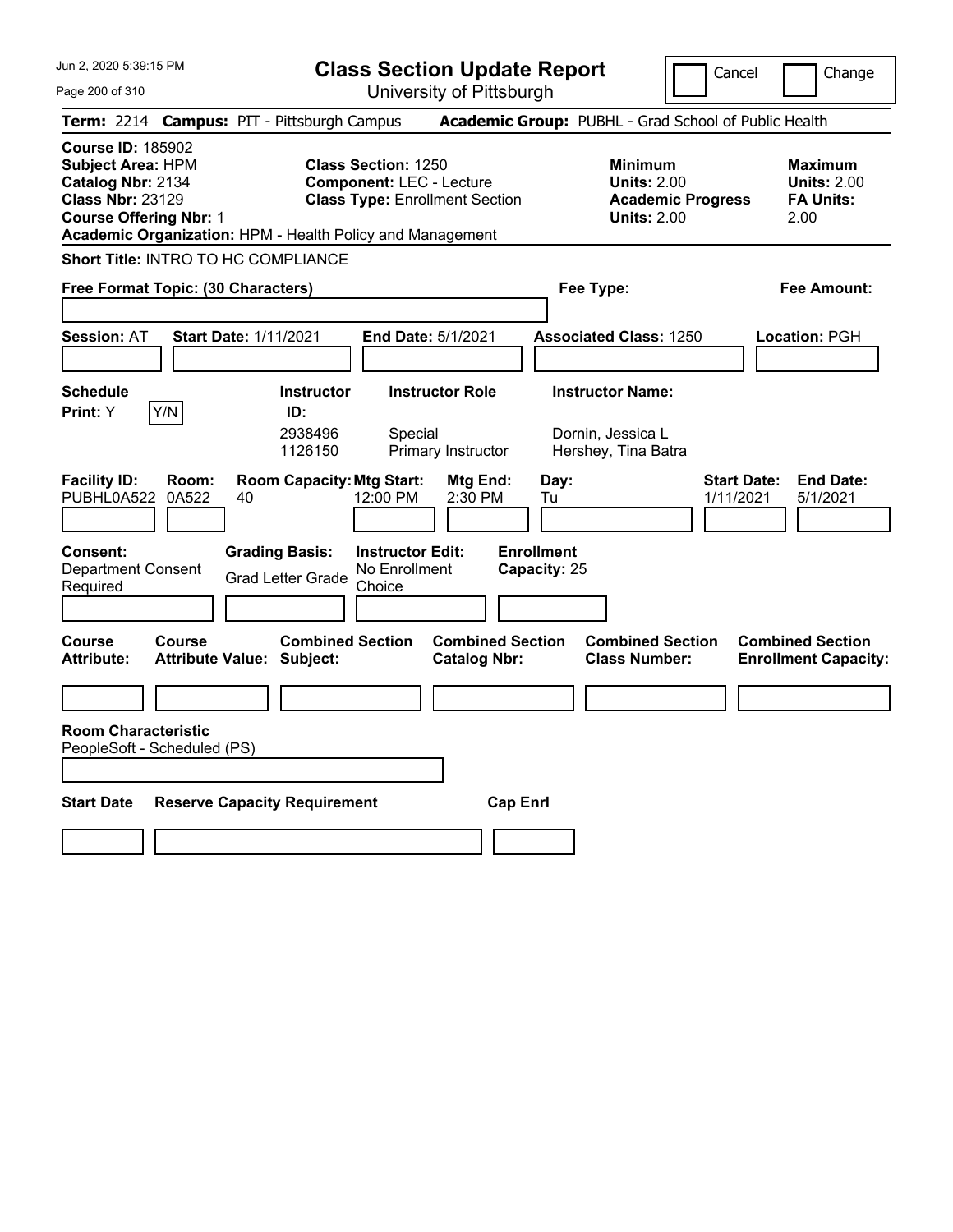| Jun 2, 2020 5:39:15 PM |  |  |  |  |  |
|------------------------|--|--|--|--|--|
|------------------------|--|--|--|--|--|

Page 201 of 310

**Class Section Update Report**

University of Pittsburgh

Cancel Change

|                                                                                               |                                                                                             |    | Term: 2214 Campus: PIT - Pittsburgh Campus                |                                                               | Academic Group: PUBHL - Grad School of Public Health |                                   |                         |                                                                                        |                                 |                                                                  |
|-----------------------------------------------------------------------------------------------|---------------------------------------------------------------------------------------------|----|-----------------------------------------------------------|---------------------------------------------------------------|------------------------------------------------------|-----------------------------------|-------------------------|----------------------------------------------------------------------------------------|---------------------------------|------------------------------------------------------------------|
| <b>Course ID: 182594</b><br>Subject Area: HPM<br>Catalog Nbr: 2141<br><b>Class Nbr: 18362</b> | <b>Course Offering Nbr: 1</b>                                                               |    | Academic Organization: HPM - Health Policy and Management | <b>Class Section: 1010</b><br><b>Component: LEC - Lecture</b> | <b>Class Type: Enrollment Section</b>                |                                   |                         | <b>Minimum</b><br><b>Units: 3.00</b><br><b>Academic Progress</b><br><b>Units: 3.00</b> |                                 | <b>Maximum</b><br><b>Units: 3.00</b><br><b>FA Units:</b><br>3.00 |
|                                                                                               |                                                                                             |    | Short Title: MANAGERIAL EPIDEMIOLOGY                      |                                                               |                                                      |                                   |                         |                                                                                        |                                 |                                                                  |
|                                                                                               | Free Format Topic: (30 Characters)                                                          |    |                                                           |                                                               |                                                      |                                   | Fee Type:               |                                                                                        |                                 | Fee Amount:                                                      |
| Session: AT                                                                                   | <b>Start Date: 1/11/2021</b>                                                                |    |                                                           |                                                               | <b>End Date: 5/1/2021</b>                            |                                   |                         | <b>Associated Class: 1010</b>                                                          |                                 | <b>Location: PGH</b>                                             |
| <b>Schedule</b>                                                                               |                                                                                             |    | <b>Instructor</b>                                         |                                                               | <b>Instructor Role</b>                               |                                   | <b>Instructor Name:</b> |                                                                                        |                                 |                                                                  |
| Print: Y                                                                                      | Y/N                                                                                         |    | ID:<br>2938496<br>2909629                                 | Special                                                       | Primary Instructor                                   |                                   | Dornin, Jessica L       | Roberts, Mark Stenius                                                                  |                                 |                                                                  |
| <b>Facility ID:</b><br>PUBHL0A215                                                             | Room:<br>0A215                                                                              | 47 | <b>Room Capacity: Mtg Start:</b>                          | $2:30$ PM                                                     | Mtg End:<br>3:55 PM                                  | Day:                              | MoWe                    |                                                                                        | <b>Start Date:</b><br>1/11/2021 | <b>End Date:</b><br>5/1/2021                                     |
| <b>Consent:</b><br>No Special Consent<br>Required                                             |                                                                                             |    | <b>Grading Basis:</b><br><b>Grad Letter Grade</b>         | <b>Instructor Edit:</b><br>No Enrollment<br>Choice            |                                                      | <b>Enrollment</b><br>Capacity: 30 |                         |                                                                                        |                                 |                                                                  |
| Course<br>Attribute:                                                                          | Course<br><b>Attribute Value: Subject:</b>                                                  |    | <b>Combined Section</b>                                   |                                                               | <b>Combined Section</b><br><b>Catalog Nbr:</b>       |                                   |                         | <b>Combined Section</b><br><b>Class Number:</b>                                        |                                 | <b>Combined Section</b><br><b>Enrollment Capacity:</b>           |
|                                                                                               | <b>Room Characteristic</b><br>Media - Data Projector/Monitor<br>PeopleSoft - Scheduled (PS) |    |                                                           |                                                               |                                                      |                                   |                         |                                                                                        |                                 |                                                                  |
| <b>Start Date</b>                                                                             |                                                                                             |    | <b>Reserve Capacity Requirement</b>                       |                                                               |                                                      | <b>Cap Enrl</b>                   |                         |                                                                                        |                                 |                                                                  |
|                                                                                               |                                                                                             |    |                                                           |                                                               |                                                      |                                   |                         |                                                                                        |                                 |                                                                  |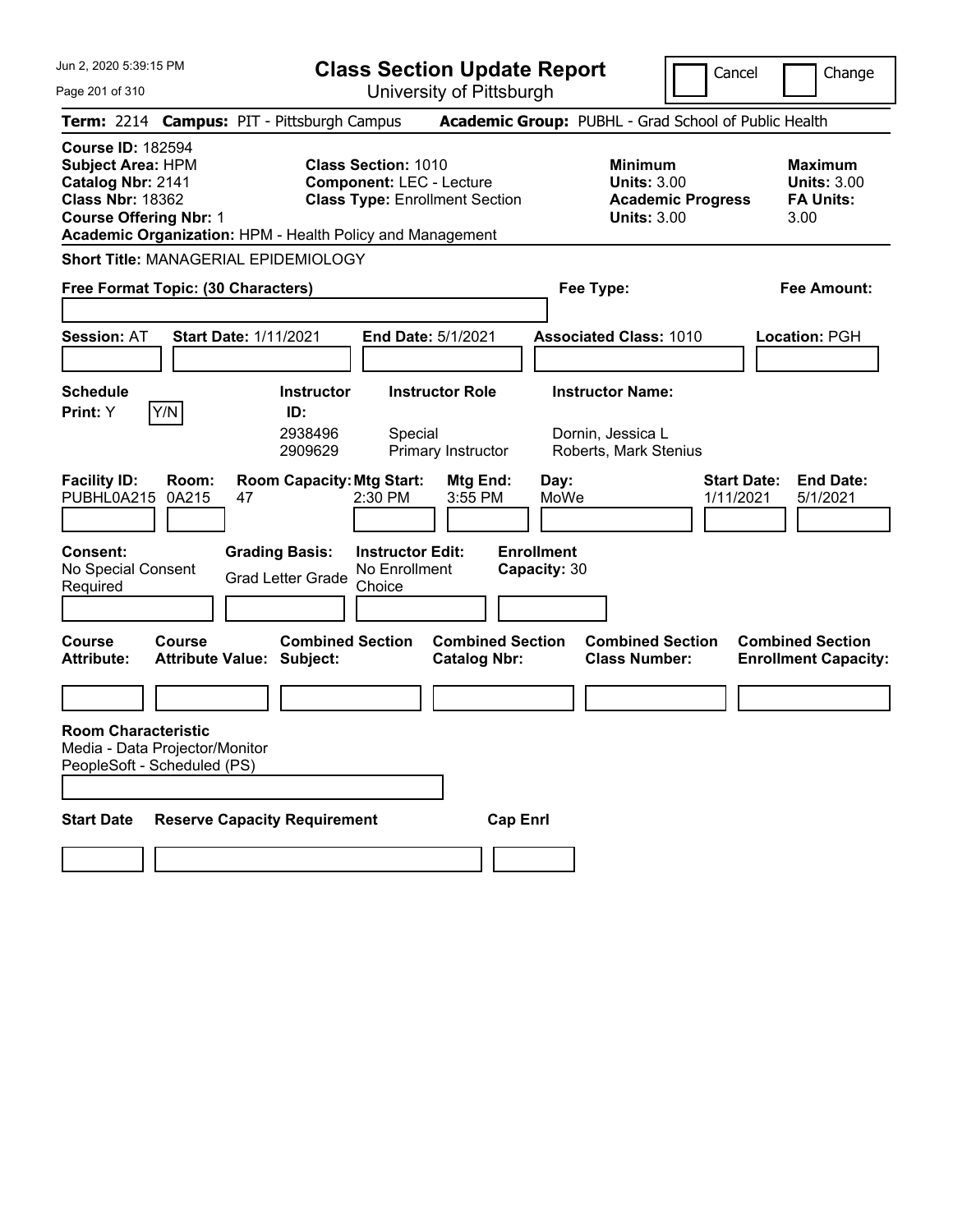Jun 2, 2020 5:39:15 PM Page 202 of 310 **Class Section Update Report** University of Pittsburgh Cancel Change **Term:** 2214 **Campus:** PIT - Pittsburgh Campus **Academic Group:** PUBHL - Grad School of Public Health **Course ID:** 111045 **Subject Area:** HPM **Class Section:** 1070 **Minimum Maximum Catalog Nbr:** 2150 **Component:** LEC - Lecture **Units:** 3.00 **Units:** 3.00 **Class Nbr:** 13539 **Class Type:** Enrollment Section **Academic Progress FA Units: Course Offering Nbr:** 1 **Units:** 3.00 3.00 **Academic Organization:** HPM - Health Policy and Management **Short Title:** STRATGC MGT HLTH SERVC ORGNS **Free Format Topic: (30 Characters) Fee Type: Fee Amount: Session:** AT **Start Date:** 1/11/2021 **End Date:** 5/1/2021 **Associated Class:** 1070 **Location:** PGH **Schedule Instructor Instructor Role Instructor Name: Print:**  $Y$   $|Y/N|$  **ID:** 2938496 Special Dornin, Jessica L 2901953 Primary Instructor Huber, George A **Facility ID: Room: Room Capacity: Mtg Start: Mtg End: Day: Start Date: End Date: PUBHL0A622** 0A622 28 9:00 AM 11:50 AM Mo 1/11/2021 5/1/2021 PUBHL0A622 0A622 28 9:00 AM 11:50 AM Mo 1/11/2021 5/1/2021 **Consent: Grading Basis: Instructor Edit: Enrollment** Department Consent Required Grad Letter Grade No Enrollment Choice **Capacity:** 16 **Course Course Combined Section Combined Section Combined Section Combined Section**  Attribute: Attribute Value: Subject: Catalog Nbr: Class Number: Enrollment Capacity: **Room Characteristic** PeopleSoft - Scheduled (PS) **Start Date Reserve Capacity Requirement Cap Enrl**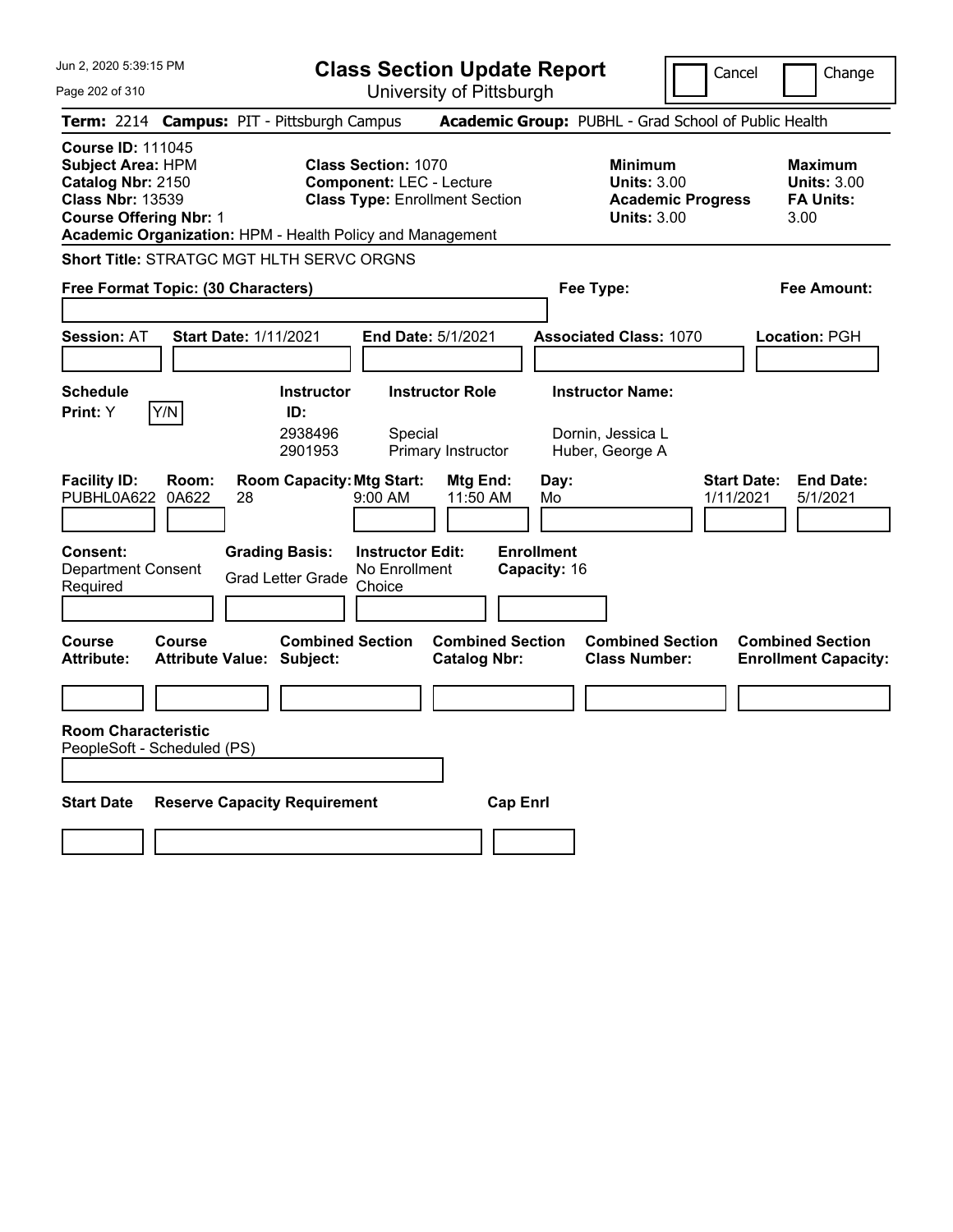University of Pittsburgh

Cancel Change

Page 203 of 310

|                                                                                                                                       |                     | Term: 2214 Campus: PIT - Pittsburgh Campus                                              |                                                                             |                                                | Academic Group: PUBHL - Grad School of Public Health                 |                                 |                                                                  |
|---------------------------------------------------------------------------------------------------------------------------------------|---------------------|-----------------------------------------------------------------------------------------|-----------------------------------------------------------------------------|------------------------------------------------|----------------------------------------------------------------------|---------------------------------|------------------------------------------------------------------|
| <b>Course ID: 111048</b><br><b>Subject Area: HPM</b><br>Catalog Nbr: 2205<br><b>Class Nbr: 13552</b><br><b>Course Offering Nbr: 1</b> |                     | <b>Class Section: 1030</b><br>Academic Organization: HPM - Health Policy and Management | Component: IND - Independent Study<br><b>Class Type: Enrollment Section</b> |                                                | <b>Minimum</b><br><b>Units: 1.00</b><br><b>Units: 1.00</b>           | <b>Academic Progress</b>        | <b>Maximum</b><br><b>Units: 3.00</b><br><b>FA Units:</b><br>1.00 |
|                                                                                                                                       |                     | Short Title: INDEPENDENT STUDY-HA                                                       |                                                                             |                                                |                                                                      |                                 |                                                                  |
| Free Format Topic: (30 Characters)                                                                                                    |                     |                                                                                         |                                                                             |                                                | Fee Type:                                                            |                                 | Fee Amount:                                                      |
| <b>Session: AT</b>                                                                                                                    |                     | <b>Start Date: 1/11/2021</b>                                                            | End Date: 5/1/2021                                                          |                                                | <b>Associated Class: 1030</b>                                        |                                 | <b>Location: PGH</b>                                             |
| <b>Schedule</b><br>Print: Y                                                                                                           | Y/N                 | <b>Instructor</b><br>ID:<br>2901536<br>2938496                                          | <b>Instructor Role</b><br>Primary Instructor<br>Special                     |                                                | <b>Instructor Name:</b><br>Degenholtz, Howard B<br>Dornin, Jessica L |                                 |                                                                  |
| <b>Facility ID:</b><br><b>TBATBA</b>                                                                                                  | Room:<br><b>TBA</b> | <b>Room Capacity: Mtg Start:</b><br>0                                                   |                                                                             | Mtg End:                                       | Day:                                                                 | <b>Start Date:</b><br>1/11/2021 | <b>End Date:</b><br>5/1/2021                                     |
| <b>Consent:</b><br><b>Department Consent</b><br>Required                                                                              |                     | <b>Grading Basis:</b><br>Grad LG/SU3<br>Basis                                           | <b>Instructor Edit:</b><br>No Enrollment<br>Choice                          | <b>Enrollment</b><br>Capacity: 5               |                                                                      |                                 |                                                                  |
| Course<br><b>Attribute:</b>                                                                                                           | Course              | <b>Combined Section</b><br><b>Attribute Value: Subject:</b>                             |                                                                             | <b>Combined Section</b><br><b>Catalog Nbr:</b> | <b>Class Number:</b>                                                 | <b>Combined Section</b>         | <b>Combined Section</b><br><b>Enrollment Capacity:</b>           |
| <b>Room Characteristic</b>                                                                                                            |                     |                                                                                         |                                                                             |                                                |                                                                      |                                 |                                                                  |
| <b>Start Date</b>                                                                                                                     |                     | <b>Reserve Capacity Requirement</b>                                                     |                                                                             | <b>Cap Enrl</b>                                |                                                                      |                                 |                                                                  |
|                                                                                                                                       |                     |                                                                                         |                                                                             |                                                |                                                                      |                                 |                                                                  |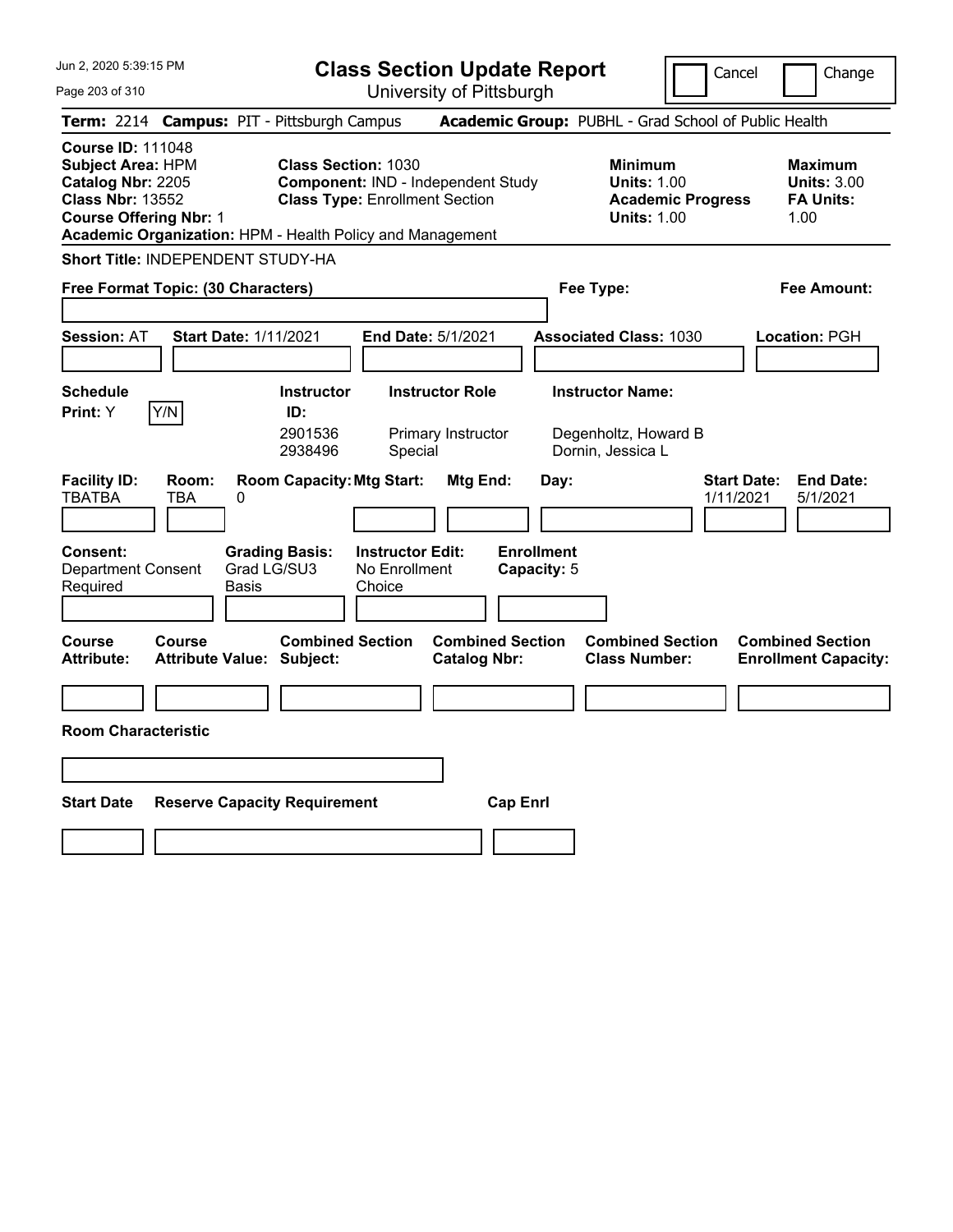**Class Section Update Report**

Cancel | Change

Page 204 of 310

University of Pittsburgh **Term:** 2214 **Campus:** PIT - Pittsburgh Campus **Academic Group:** PUBHL - Grad School of Public Health **Course ID:** 111048 **Subject Area:** HPM **Class Section:** 1040 **Minimum Maximum Catalog Nbr:** 2205 **Component:** IND - Independent Study **Units:** 1.00 **Units:** 3.00 **Class Nbr:** 13553 **Class Type:** Enrollment Section **Academic Progress FA Units: Course Offering Nbr: 1 Units: 1.00** 1.00 **Academic Organization:** HPM - Health Policy and Management **Short Title:** INDEPENDENT STUDY-HA **Free Format Topic: (30 Characters) Fee Type: Fee Amount: Session:** AT **Start Date:** 1/11/2021 **End Date:** 5/1/2021 **Associated Class:** 1040 **Location:** PGH **Schedule Instructor Instructor Role Instructor Name: Print:**  $Y$   $|Y/N|$  **ID:** 2924516 Primary Instructor Donohue, Julie Marie 2938496 Special Dornin, Jessica L **Facility ID: Room: Room Capacity:Mtg Start: Mtg End: Day: Start Date: End Date:** TBATBA TBA 0 1/11/2021 5/1/2021 **Consent: Grading Basis: Instructor Edit: Enrollment** Department Consent Required Grad LG/SU3 Basis No Enrollment **Choice Capacity:** 5 **Course Course Combined Section Combined Section Combined Section Combined Section**  Attribute: Attribute Value: Subject: Catalog Nbr: Class Number: Enrollment Capacity: **Room Characteristic Start Date Reserve Capacity Requirement Cap Enrl**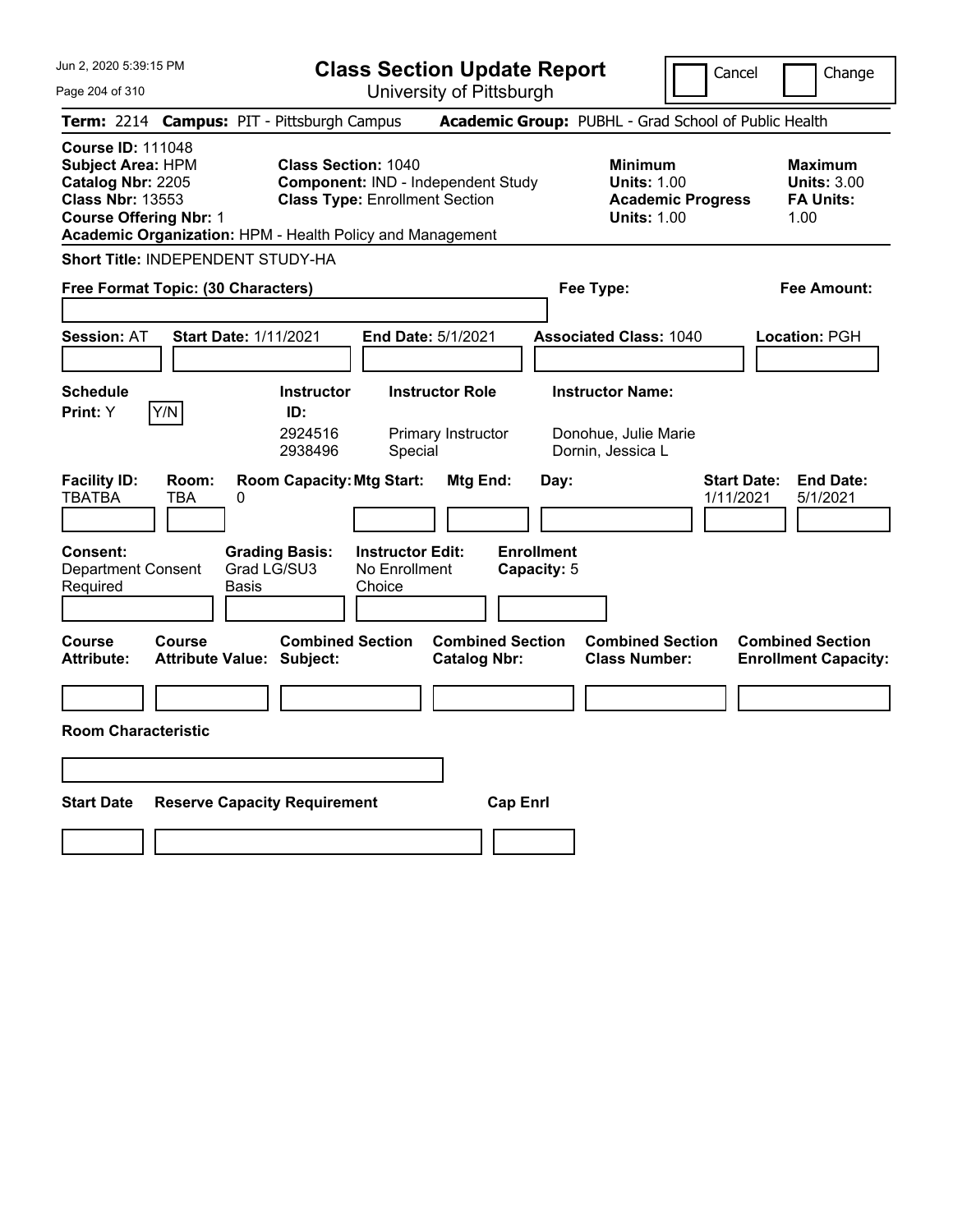Cancel **Change** 

Page 205 of 310

| Page 205 of 310                                                                                                                |                     |                                                                                                                                                                        | University of Pittsburgh                                |                                                                                        |                                                                  |                                 |                                                        |  |  |
|--------------------------------------------------------------------------------------------------------------------------------|---------------------|------------------------------------------------------------------------------------------------------------------------------------------------------------------------|---------------------------------------------------------|----------------------------------------------------------------------------------------|------------------------------------------------------------------|---------------------------------|--------------------------------------------------------|--|--|
|                                                                                                                                |                     | Term: 2214 Campus: PIT - Pittsburgh Campus                                                                                                                             |                                                         |                                                                                        | Academic Group: PUBHL - Grad School of Public Health             |                                 |                                                        |  |  |
| <b>Course ID: 111048</b><br>Subject Area: HPM<br>Catalog Nbr: 2205<br><b>Class Nbr: 13554</b><br><b>Course Offering Nbr: 1</b> |                     | <b>Class Section: 1050</b><br>Component: IND - Independent Study<br><b>Class Type: Enrollment Section</b><br>Academic Organization: HPM - Health Policy and Management |                                                         | <b>Minimum</b><br><b>Units: 1.00</b><br><b>Academic Progress</b><br><b>Units: 1.00</b> | <b>Maximum</b><br><b>Units: 3.00</b><br><b>FA Units:</b><br>1.00 |                                 |                                                        |  |  |
| Short Title: INDEPENDENT STUDY-HA                                                                                              |                     |                                                                                                                                                                        |                                                         |                                                                                        |                                                                  |                                 |                                                        |  |  |
| Free Format Topic: (30 Characters)                                                                                             |                     |                                                                                                                                                                        |                                                         |                                                                                        | Fee Type:                                                        |                                 | <b>Fee Amount:</b>                                     |  |  |
| <b>Session: AT</b>                                                                                                             |                     | <b>Start Date: 1/11/2021</b>                                                                                                                                           | End Date: 5/1/2021                                      |                                                                                        | <b>Associated Class: 1050</b>                                    |                                 | Location: PGH                                          |  |  |
| <b>Schedule</b><br><b>Print:</b> Y                                                                                             | Y/N                 | <b>Instructor</b><br>ID:<br>2938496<br>2901111                                                                                                                         | <b>Instructor Role</b><br>Special<br>Primary Instructor |                                                                                        | <b>Instructor Name:</b><br>Dornin, Jessica L<br>Friede, Samuel A |                                 |                                                        |  |  |
| <b>Facility ID:</b><br><b>TBATBA</b>                                                                                           | Room:<br><b>TBA</b> | <b>Room Capacity: Mtg Start:</b><br>0                                                                                                                                  |                                                         | Mtg End:<br>Day:                                                                       |                                                                  | <b>Start Date:</b><br>1/11/2021 | <b>End Date:</b><br>5/1/2021                           |  |  |
| <b>Consent:</b><br><b>Department Consent</b><br>Required                                                                       |                     | <b>Grading Basis:</b><br>Grad LG/SU3<br><b>Basis</b>                                                                                                                   | <b>Instructor Edit:</b><br>No Enrollment<br>Choice      | <b>Enrollment</b><br>Capacity: 3                                                       |                                                                  |                                 |                                                        |  |  |
| Course<br><b>Attribute:</b>                                                                                                    | Course              | <b>Combined Section</b><br><b>Attribute Value: Subject:</b>                                                                                                            |                                                         | <b>Combined Section</b><br><b>Catalog Nbr:</b>                                         | <b>Combined Section</b><br><b>Class Number:</b>                  |                                 | <b>Combined Section</b><br><b>Enrollment Capacity:</b> |  |  |
|                                                                                                                                |                     |                                                                                                                                                                        |                                                         |                                                                                        |                                                                  |                                 |                                                        |  |  |
| <b>Room Characteristic</b>                                                                                                     |                     |                                                                                                                                                                        |                                                         |                                                                                        |                                                                  |                                 |                                                        |  |  |
|                                                                                                                                |                     |                                                                                                                                                                        |                                                         |                                                                                        |                                                                  |                                 |                                                        |  |  |
| <b>Start Date</b>                                                                                                              |                     | <b>Reserve Capacity Requirement</b>                                                                                                                                    |                                                         | <b>Cap Enrl</b>                                                                        |                                                                  |                                 |                                                        |  |  |
|                                                                                                                                |                     |                                                                                                                                                                        |                                                         |                                                                                        |                                                                  |                                 |                                                        |  |  |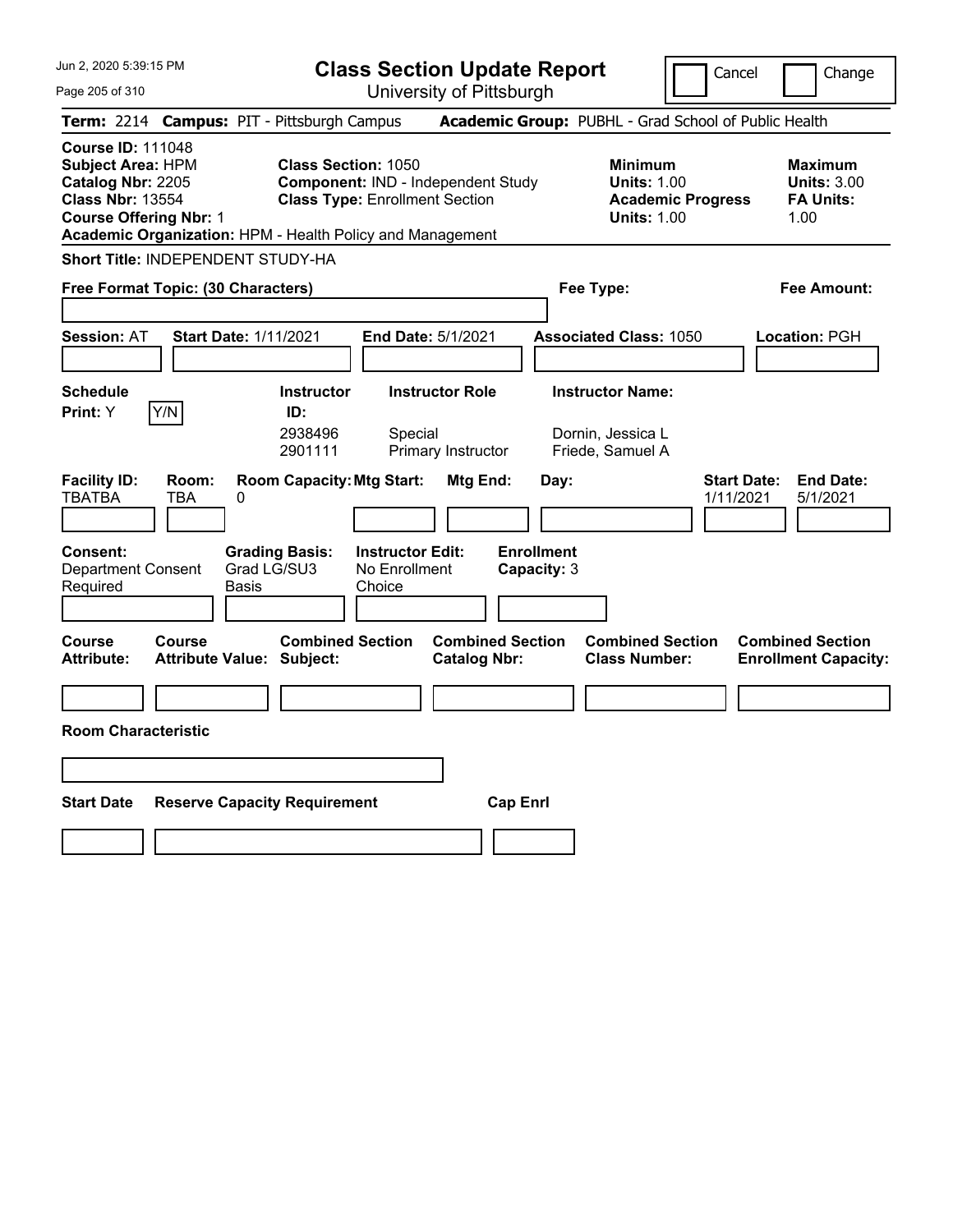Jun 2, 2020 5:39:15 PM Page 206 of 310 **Class Section Update Report** University of Pittsburgh Cancel | Change **Term:** 2214 **Campus:** PIT - Pittsburgh Campus **Academic Group:** PUBHL - Grad School of Public Health **Course ID:** 111048 **Subject Area:** HPM **Class Section:** 1130 **Minimum Maximum Catalog Nbr:** 2205 **Component:** IND - Independent Study **Units:** 1.00 **Units:** 3.00 **Class Nbr:** 17713 **Class Type:** Enrollment Section **Academic Progress FA Units: Course Offering Nbr: 1 Units: 1.00** 1.00 **Academic Organization:** HPM - Health Policy and Management **Short Title:** INDEPENDENT STUDY-HA **Free Format Topic: (30 Characters) Fee Type: Fee Amount: Session:** AT **Start Date:** 1/11/2021 **End Date:** 5/1/2021 **Associated Class:** 1130 **Location:** PGH **Schedule Instructor Instructor Role Instructor Name: Print:**  $Y$   $|Y/N|$  **ID:** 2900642 Primary Instructor Barron, Gerald Mark 2938496 Special Dornin, Jessica L **Facility ID: Room: Room Capacity:Mtg Start: Mtg End: Day: Start Date: End Date:** TBATBA TBA 0 1/11/2021 5/1/2021 **Consent: Grading Basis: Instructor Edit: Enrollment** Department Consent Required Grad LG/SU3 Basis No Enrollment **Choice Capacity:** 5 **Course Course Combined Section Combined Section Combined Section Combined Section**  Attribute: Attribute Value: Subject: Catalog Nbr: Class Number: Enrollment Capacity: **Room Characteristic Start Date Reserve Capacity Requirement Cap Enrl**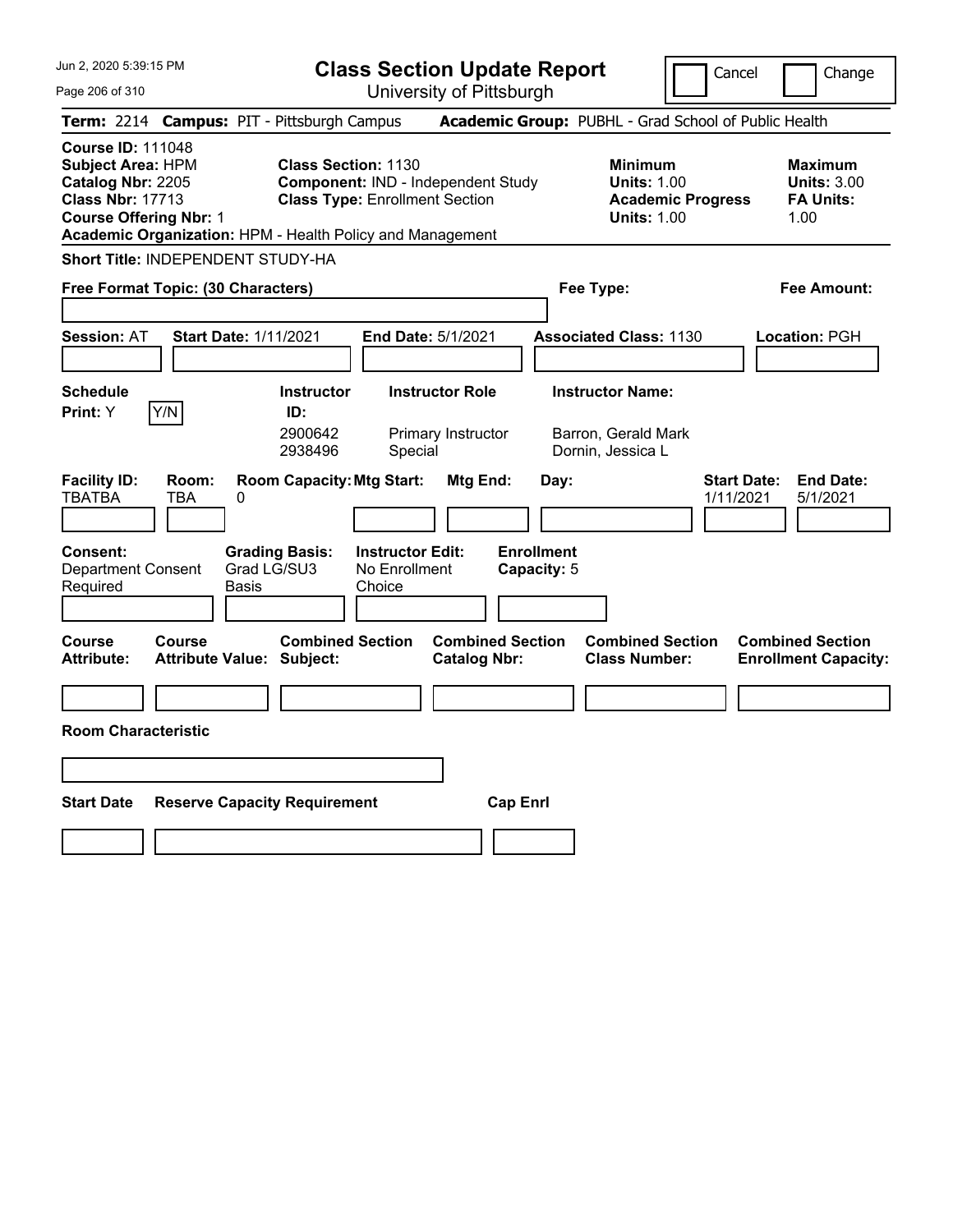| Jun 2, 2020 5:39:15 PM<br>Page 207 of 310                                                                                             | <b>Class Section Update Report</b><br>University of Pittsburgh                                                                                                         | Cancel                                                                                 | Change                                                           |
|---------------------------------------------------------------------------------------------------------------------------------------|------------------------------------------------------------------------------------------------------------------------------------------------------------------------|----------------------------------------------------------------------------------------|------------------------------------------------------------------|
| Term: 2214 Campus: PIT - Pittsburgh Campus                                                                                            |                                                                                                                                                                        | Academic Group: PUBHL - Grad School of Public Health                                   |                                                                  |
| <b>Course ID: 111048</b><br><b>Subject Area: HPM</b><br>Catalog Nbr: 2205<br><b>Class Nbr: 17714</b><br><b>Course Offering Nbr: 1</b> | <b>Class Section: 1150</b><br>Component: IND - Independent Study<br><b>Class Type: Enrollment Section</b><br>Academic Organization: HPM - Health Policy and Management | <b>Minimum</b><br><b>Units: 1.00</b><br><b>Academic Progress</b><br><b>Units: 1.00</b> | <b>Maximum</b><br><b>Units: 3.00</b><br><b>FA Units:</b><br>1.00 |
| Short Title: INDEPENDENT STUDY-HA                                                                                                     |                                                                                                                                                                        |                                                                                        |                                                                  |
| Free Format Topic: (30 Characters)                                                                                                    |                                                                                                                                                                        | Fee Type:                                                                              | Fee Amount:                                                      |
| <b>Session: AT</b><br><b>Start Date: 1/11/2021</b>                                                                                    | <b>End Date: 5/1/2021</b>                                                                                                                                              | <b>Associated Class: 1150</b>                                                          | Location: PGH                                                    |
| <b>Schedule</b><br>Y/N<br>Print: Y                                                                                                    | <b>Instructor Role</b><br><b>Instructor</b><br>ID:<br>2909241<br>Primary Instructor<br>2938496<br>Special                                                              | <b>Instructor Name:</b><br>Bryce, Cindy L<br>Dornin, Jessica L                         |                                                                  |
| <b>Facility ID:</b><br>Room:<br><b>TBATBA</b><br>TBA<br>0<br><b>Consent:</b><br><b>Department Consent</b><br>Required<br>Basis        | <b>Room Capacity: Mtg Start:</b><br>Mtg End:<br><b>Grading Basis:</b><br><b>Instructor Edit:</b><br>Grad LG/SU3<br>No Enrollment<br>Choice                             | Day:<br>1/11/2021<br><b>Enrollment</b><br>Capacity: 3                                  | <b>Start Date:</b><br><b>End Date:</b><br>5/1/2021               |
| Course<br>Course<br><b>Attribute:</b><br><b>Attribute Value: Subject:</b>                                                             | <b>Combined Section</b><br><b>Combined Section</b><br><b>Catalog Nbr:</b>                                                                                              | <b>Combined Section</b><br><b>Class Number:</b>                                        | <b>Combined Section</b><br><b>Enrollment Capacity:</b>           |
| <b>Room Characteristic</b>                                                                                                            |                                                                                                                                                                        |                                                                                        |                                                                  |
|                                                                                                                                       |                                                                                                                                                                        |                                                                                        |                                                                  |
| <b>Start Date</b><br><b>Reserve Capacity Requirement</b>                                                                              |                                                                                                                                                                        | <b>Cap Enrl</b>                                                                        |                                                                  |
|                                                                                                                                       |                                                                                                                                                                        |                                                                                        |                                                                  |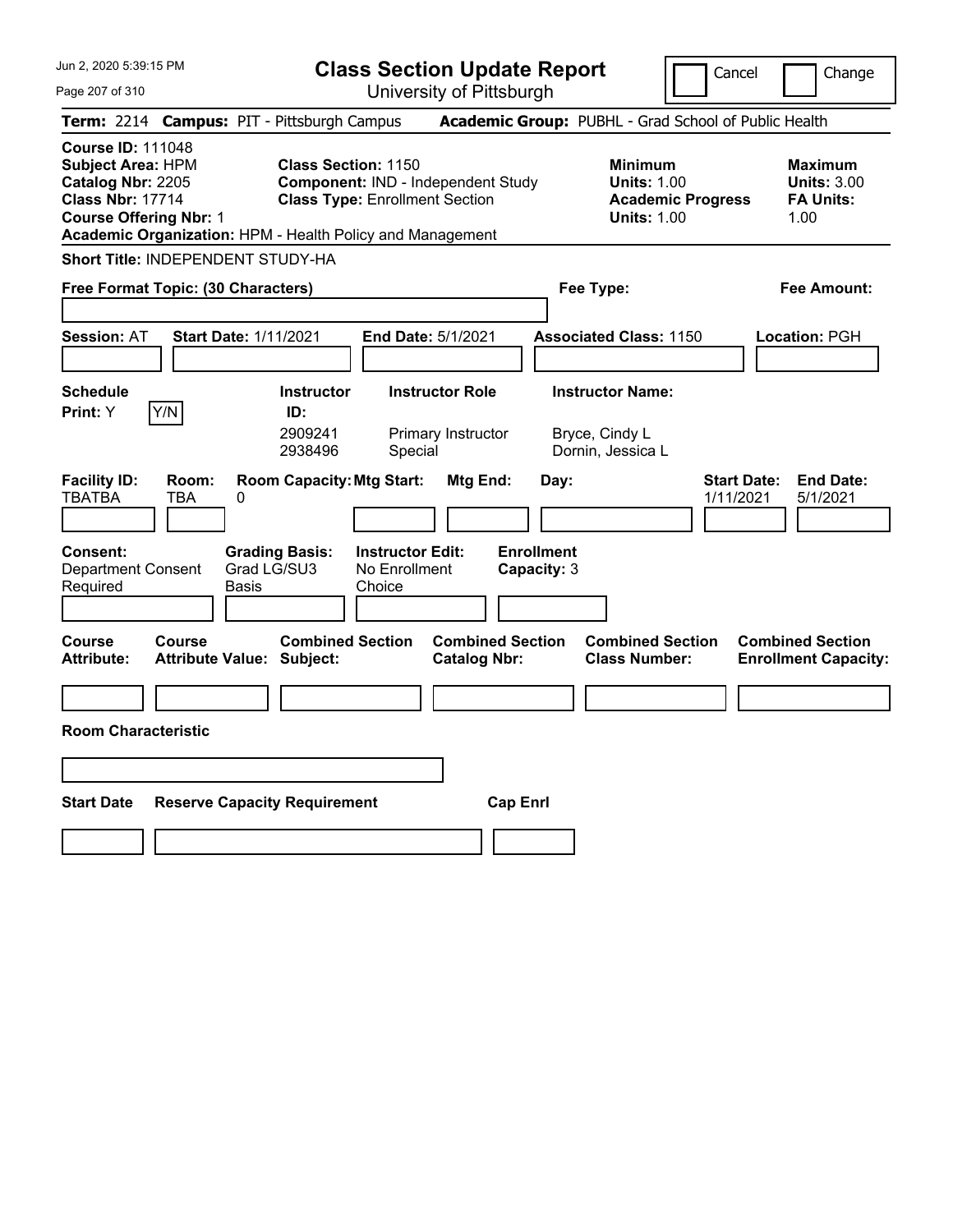| Jun 2, 2020 5:39:15 PM<br>Page 208 of 310                                                                                             | <b>Class Section Update Report</b><br>University of Pittsburgh                                                                                                         |                                                                                        | Cancel<br>Change                                                 |
|---------------------------------------------------------------------------------------------------------------------------------------|------------------------------------------------------------------------------------------------------------------------------------------------------------------------|----------------------------------------------------------------------------------------|------------------------------------------------------------------|
| Term: 2214 Campus: PIT - Pittsburgh Campus                                                                                            |                                                                                                                                                                        | Academic Group: PUBHL - Grad School of Public Health                                   |                                                                  |
| <b>Course ID: 111048</b><br><b>Subject Area: HPM</b><br>Catalog Nbr: 2205<br><b>Class Nbr: 17715</b><br><b>Course Offering Nbr: 1</b> | <b>Class Section: 1170</b><br>Component: IND - Independent Study<br><b>Class Type: Enrollment Section</b><br>Academic Organization: HPM - Health Policy and Management | <b>Minimum</b><br><b>Units: 1.00</b><br><b>Academic Progress</b><br><b>Units: 1.00</b> | <b>Maximum</b><br><b>Units: 3.00</b><br><b>FA Units:</b><br>1.00 |
| <b>Short Title: INDEPENDENT STUDY-HA</b>                                                                                              |                                                                                                                                                                        |                                                                                        |                                                                  |
| Free Format Topic: (30 Characters)                                                                                                    |                                                                                                                                                                        | Fee Type:                                                                              | Fee Amount:                                                      |
| <b>Start Date: 1/11/2021</b><br><b>Session: AT</b>                                                                                    | <b>End Date: 5/1/2021</b>                                                                                                                                              | <b>Associated Class: 1170</b>                                                          | Location: PGH                                                    |
| <b>Schedule</b><br>Print: Y<br> Y/N                                                                                                   | <b>Instructor Role</b><br><b>Instructor</b><br>ID:<br>2938496<br>Special<br>2944724<br>Primary Instructor                                                              | <b>Instructor Name:</b><br>Dornin, Jessica L<br>James, Everette Everette               |                                                                  |
| <b>Facility ID:</b><br>Room:<br><b>TBATBA</b><br>TBA<br>0<br><b>Consent:</b><br><b>Department Consent</b><br>Required<br>Basis        | <b>Room Capacity: Mtg Start:</b><br>Mtg End:<br><b>Instructor Edit:</b><br><b>Grading Basis:</b><br>Grad LG/SU3<br>No Enrollment<br>Choice                             | Day:<br><b>Enrollment</b><br>Capacity: 3                                               | <b>Start Date:</b><br><b>End Date:</b><br>1/11/2021<br>5/1/2021  |
| <b>Course</b><br>Course<br><b>Attribute:</b><br><b>Attribute Value: Subject:</b>                                                      | <b>Combined Section</b><br><b>Combined Section</b><br><b>Catalog Nbr:</b>                                                                                              | <b>Combined Section</b><br><b>Class Number:</b>                                        | <b>Combined Section</b><br><b>Enrollment Capacity:</b>           |
| <b>Room Characteristic</b>                                                                                                            |                                                                                                                                                                        |                                                                                        |                                                                  |
|                                                                                                                                       |                                                                                                                                                                        |                                                                                        |                                                                  |
| <b>Start Date</b><br><b>Reserve Capacity Requirement</b>                                                                              |                                                                                                                                                                        | <b>Cap Enri</b>                                                                        |                                                                  |
|                                                                                                                                       |                                                                                                                                                                        |                                                                                        |                                                                  |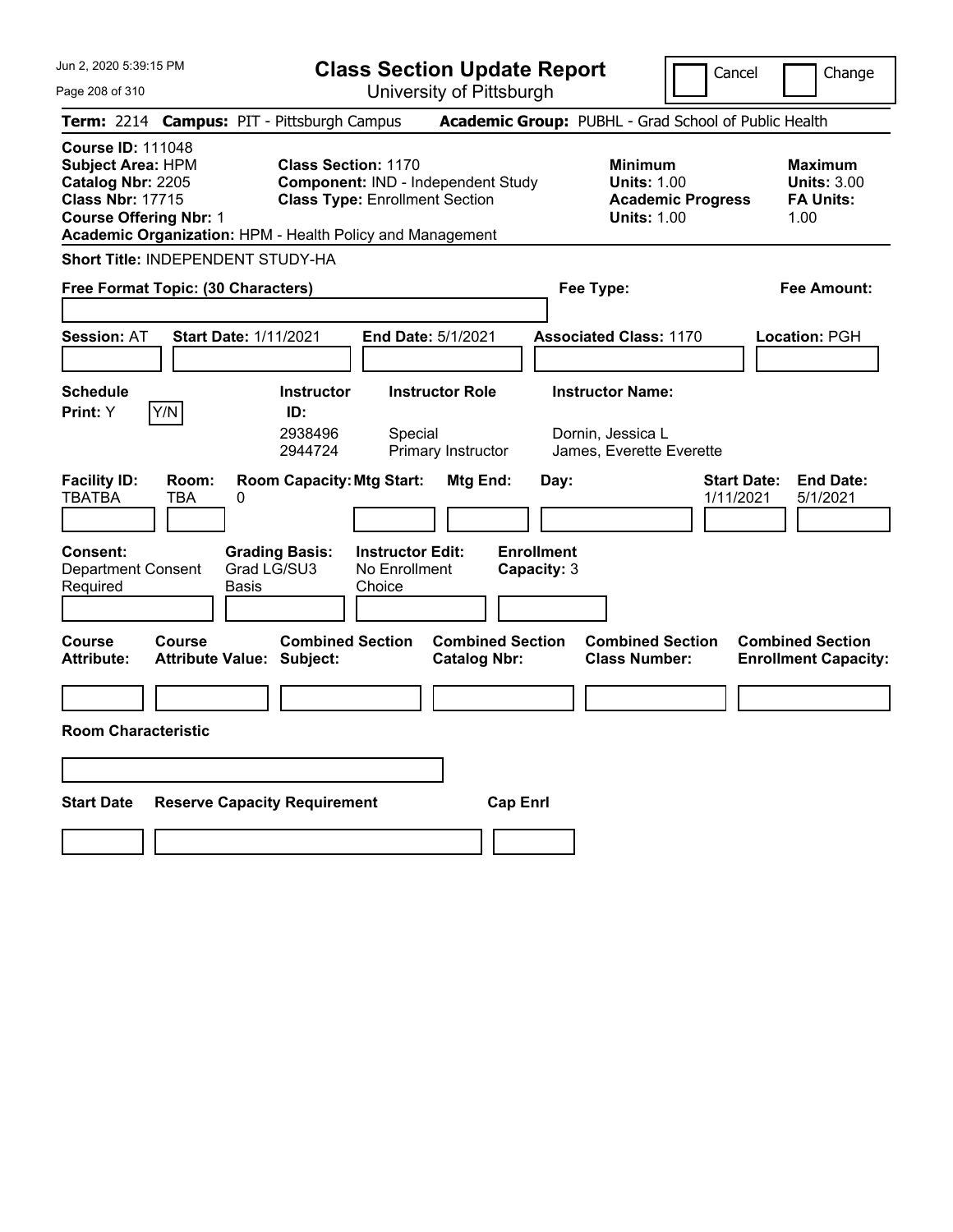University of Pittsburgh

Cancel Change

| Page 209 of 310 |
|-----------------|
|-----------------|

| Term: 2214 Campus: PIT - Pittsburgh Campus                                                                                                                                                         |                                            |                             |                                                                                                           |                                                    |                                                |                 |                                  | Academic Group: PUBHL - Grad School of Public Health                  |                                                                      |                                 |                                                                  |
|----------------------------------------------------------------------------------------------------------------------------------------------------------------------------------------------------|--------------------------------------------|-----------------------------|-----------------------------------------------------------------------------------------------------------|----------------------------------------------------|------------------------------------------------|-----------------|----------------------------------|-----------------------------------------------------------------------|----------------------------------------------------------------------|---------------------------------|------------------------------------------------------------------|
| <b>Course ID: 111048</b><br><b>Subject Area: HPM</b><br>Catalog Nbr: 2205<br><b>Class Nbr: 17716</b><br><b>Course Offering Nbr: 1</b><br>Academic Organization: HPM - Health Policy and Management |                                            |                             | <b>Class Section: 1180</b><br>Component: IND - Independent Study<br><b>Class Type: Enrollment Section</b> |                                                    |                                                |                 |                                  | <b>Minimum</b>                                                        | <b>Units: 1.00</b><br><b>Academic Progress</b><br><b>Units: 1.00</b> |                                 | <b>Maximum</b><br><b>Units: 3.00</b><br><b>FA Units:</b><br>1.00 |
| <b>Short Title: INDEPENDENT STUDY-HA</b>                                                                                                                                                           |                                            |                             |                                                                                                           |                                                    |                                                |                 |                                  |                                                                       |                                                                      |                                 |                                                                  |
| Free Format Topic: (30 Characters)                                                                                                                                                                 |                                            |                             |                                                                                                           |                                                    |                                                |                 |                                  | Fee Type:                                                             |                                                                      |                                 | Fee Amount:                                                      |
| <b>Session: AT</b>                                                                                                                                                                                 | <b>Start Date: 1/11/2021</b>               |                             |                                                                                                           | End Date: 5/1/2021                                 |                                                |                 |                                  | <b>Associated Class: 1180</b>                                         |                                                                      |                                 | Location: PGH                                                    |
| <b>Schedule</b><br>Print: Y                                                                                                                                                                        | Y/N                                        |                             | <b>Instructor</b><br>ID:<br>2938496<br>2909629                                                            | Special                                            | <b>Instructor Role</b><br>Primary Instructor   |                 |                                  | <b>Instructor Name:</b><br>Dornin, Jessica L<br>Roberts, Mark Stenius |                                                                      |                                 |                                                                  |
| <b>Facility ID:</b><br>TBATBA                                                                                                                                                                      | Room:<br>TBA                               | 0                           | <b>Room Capacity: Mtg Start:</b>                                                                          |                                                    | Mtg End:                                       |                 | Day:                             |                                                                       |                                                                      | <b>Start Date:</b><br>1/11/2021 | <b>End Date:</b><br>5/1/2021                                     |
| Consent:<br><b>Department Consent</b><br>Required                                                                                                                                                  |                                            | Grad LG/SU3<br><b>Basis</b> | <b>Grading Basis:</b>                                                                                     | <b>Instructor Edit:</b><br>No Enrollment<br>Choice |                                                |                 | <b>Enrollment</b><br>Capacity: 5 |                                                                       |                                                                      |                                 |                                                                  |
| Course<br><b>Attribute:</b>                                                                                                                                                                        | Course<br><b>Attribute Value: Subject:</b> |                             | <b>Combined Section</b>                                                                                   |                                                    | <b>Combined Section</b><br><b>Catalog Nbr:</b> |                 |                                  | <b>Combined Section</b><br><b>Class Number:</b>                       |                                                                      |                                 | <b>Combined Section</b><br><b>Enrollment Capacity:</b>           |
| <b>Room Characteristic</b>                                                                                                                                                                         |                                            |                             |                                                                                                           |                                                    |                                                |                 |                                  |                                                                       |                                                                      |                                 |                                                                  |
| <b>Start Date</b>                                                                                                                                                                                  |                                            |                             | <b>Reserve Capacity Requirement</b>                                                                       |                                                    |                                                | <b>Cap Enrl</b> |                                  |                                                                       |                                                                      |                                 |                                                                  |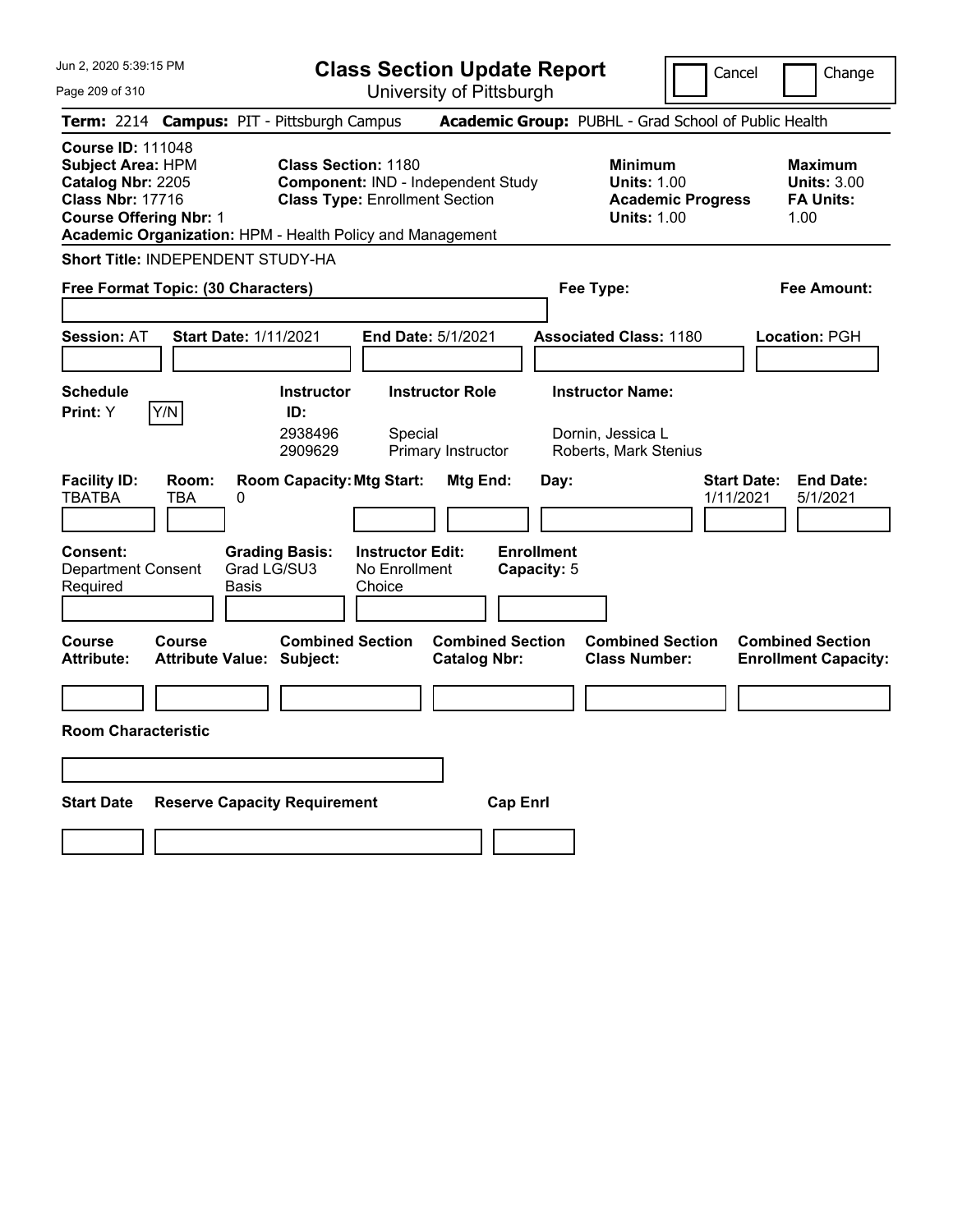Jun 2, 2020 5:39:15 PM Page 210 of 310 **Class Section Update Report** University of Pittsburgh Cancel | Change **Term:** 2214 **Campus:** PIT - Pittsburgh Campus **Academic Group:** PUBHL - Grad School of Public Health **Course ID:** 111048 **Subject Area:** HPM **Class Section:** 1320 **Minimum Maximum Catalog Nbr:** 2205 **Component:** IND - Independent Study **Units:** 1.00 **Units:** 3.00 **Class Nbr:** 13555 **Class Type:** Enrollment Section **Academic Progress FA Units: Course Offering Nbr: 1 Units: 1.00** 1.00 **Academic Organization:** HPM - Health Policy and Management **Short Title:** INDEPENDENT STUDY-HA **Free Format Topic: (30 Characters) Fee Type: Fee Amount: Session:** AT **Start Date:** 1/11/2021 **End Date:** 5/1/2021 **Associated Class:** 1320 **Location:** PGH **Schedule Instructor Instructor Role Instructor Name: Print:**  $Y$   $|Y/N|$  **ID:** 2938496 Special Dornin, Jessica L 2932407 Primary Instructor Van Nostrand, Elizabeth Ferrell **Facility ID: Room: Room Capacity:Mtg Start: Mtg End: Day: Start Date: End Date:** TBATBA TBA 0 1/11/2021 5/1/2021 **Consent: Grading Basis: Instructor Edit: Enrollment** Department Consent Required Grad LG/SU3 Basis No Enrollment **Choice Capacity:** 35 **Course Course Combined Section Combined Section Combined Section Combined Section**  Attribute: Attribute Value: Subject: Catalog Nbr: Class Number: Enrollment Capacity: **Room Characteristic Start Date Reserve Capacity Requirement Cap Enrl**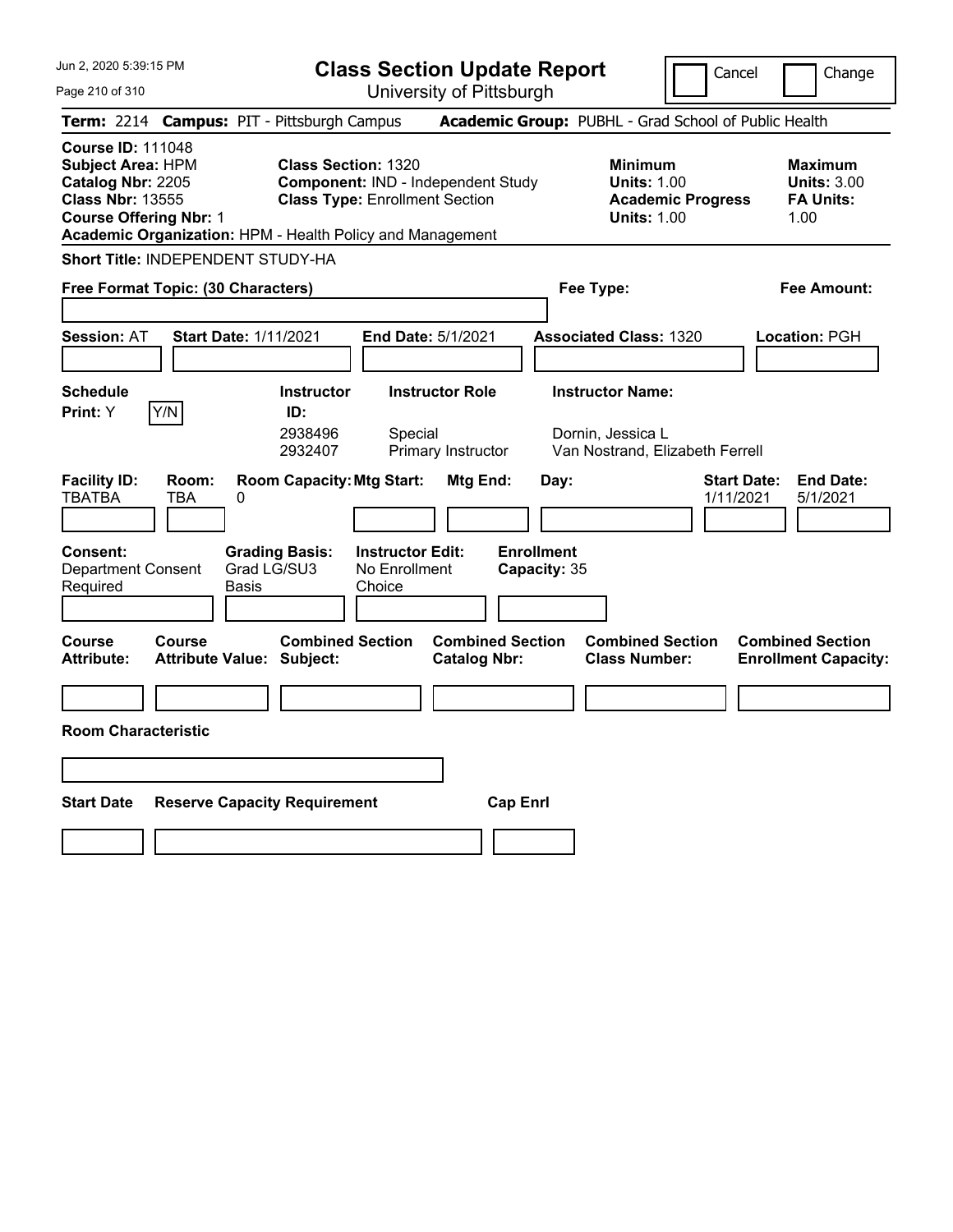|  |  |  | Jun 2, 2020 5:39:15 PM |  |  |
|--|--|--|------------------------|--|--|
|--|--|--|------------------------|--|--|

University of Pittsburgh

Cancel **Change** 

Page 211 of 310

|                                                                                                                                       |              | Term: 2214 Campus: PIT - Pittsburgh Campus                                                                                                                                    |                                                         |                                                                                        |                                  | Academic Group: PUBHL - Grad School of Public Health             |                                 |                                                        |
|---------------------------------------------------------------------------------------------------------------------------------------|--------------|-------------------------------------------------------------------------------------------------------------------------------------------------------------------------------|---------------------------------------------------------|----------------------------------------------------------------------------------------|----------------------------------|------------------------------------------------------------------|---------------------------------|--------------------------------------------------------|
| <b>Course ID: 111048</b><br><b>Subject Area: HPM</b><br>Catalog Nbr: 2205<br><b>Class Nbr: 24417</b><br><b>Course Offering Nbr: 1</b> |              | <b>Class Section: 1340</b><br><b>Component: IND - Independent Study</b><br><b>Class Type: Enrollment Section</b><br>Academic Organization: HPM - Health Policy and Management |                                                         | <b>Minimum</b><br><b>Units: 1.00</b><br><b>Academic Progress</b><br><b>Units: 1.00</b> |                                  | <b>Maximum</b><br><b>Units: 3.00</b><br><b>FA Units:</b><br>1.00 |                                 |                                                        |
|                                                                                                                                       |              | Short Title: INDEPENDENT STUDY-HA                                                                                                                                             |                                                         |                                                                                        |                                  |                                                                  |                                 |                                                        |
| Free Format Topic: (30 Characters)                                                                                                    |              |                                                                                                                                                                               |                                                         |                                                                                        |                                  | Fee Type:                                                        |                                 | <b>Fee Amount:</b>                                     |
| <b>Session: AT</b>                                                                                                                    |              | <b>Start Date: 1/11/2021</b>                                                                                                                                                  | <b>End Date: 5/1/2021</b>                               |                                                                                        |                                  | <b>Associated Class: 1340</b>                                    |                                 | Location: PGH                                          |
| <b>Schedule</b><br><b>Print:</b> Y                                                                                                    | Y/N          | <b>Instructor</b><br>ID:<br>2938496<br>2956752                                                                                                                                | <b>Instructor Role</b><br>Special<br>Primary Instructor |                                                                                        |                                  | <b>Instructor Name:</b><br>Dornin, Jessica L<br>Jalal, Hawre J   |                                 |                                                        |
| <b>Facility ID:</b><br><b>TBATBA</b>                                                                                                  | Room:<br>TBA | <b>Room Capacity: Mtg Start:</b><br>0                                                                                                                                         |                                                         | Mtg End:                                                                               | Day:                             |                                                                  | <b>Start Date:</b><br>1/11/2021 | <b>End Date:</b><br>5/1/2021                           |
| <b>Consent:</b><br>Department Consent<br>Required                                                                                     |              | <b>Grading Basis:</b><br>Grad LG/SU3<br>Basis                                                                                                                                 | <b>Instructor Edit:</b><br>No Enrollment<br>Choice      |                                                                                        | <b>Enrollment</b><br>Capacity: 5 |                                                                  |                                 |                                                        |
| Course<br><b>Attribute:</b>                                                                                                           | Course       | <b>Combined Section</b><br><b>Attribute Value: Subject:</b>                                                                                                                   |                                                         | <b>Combined Section</b><br><b>Catalog Nbr:</b>                                         |                                  | <b>Combined Section</b><br><b>Class Number:</b>                  |                                 | <b>Combined Section</b><br><b>Enrollment Capacity:</b> |
| <b>Room Characteristic</b>                                                                                                            |              |                                                                                                                                                                               |                                                         |                                                                                        |                                  |                                                                  |                                 |                                                        |
|                                                                                                                                       |              |                                                                                                                                                                               |                                                         |                                                                                        |                                  |                                                                  |                                 |                                                        |
| Start Date                                                                                                                            |              | <b>Reserve Capacity Requirement</b>                                                                                                                                           |                                                         | <b>Cap Enri</b>                                                                        |                                  |                                                                  |                                 |                                                        |
|                                                                                                                                       |              |                                                                                                                                                                               |                                                         |                                                                                        |                                  |                                                                  |                                 |                                                        |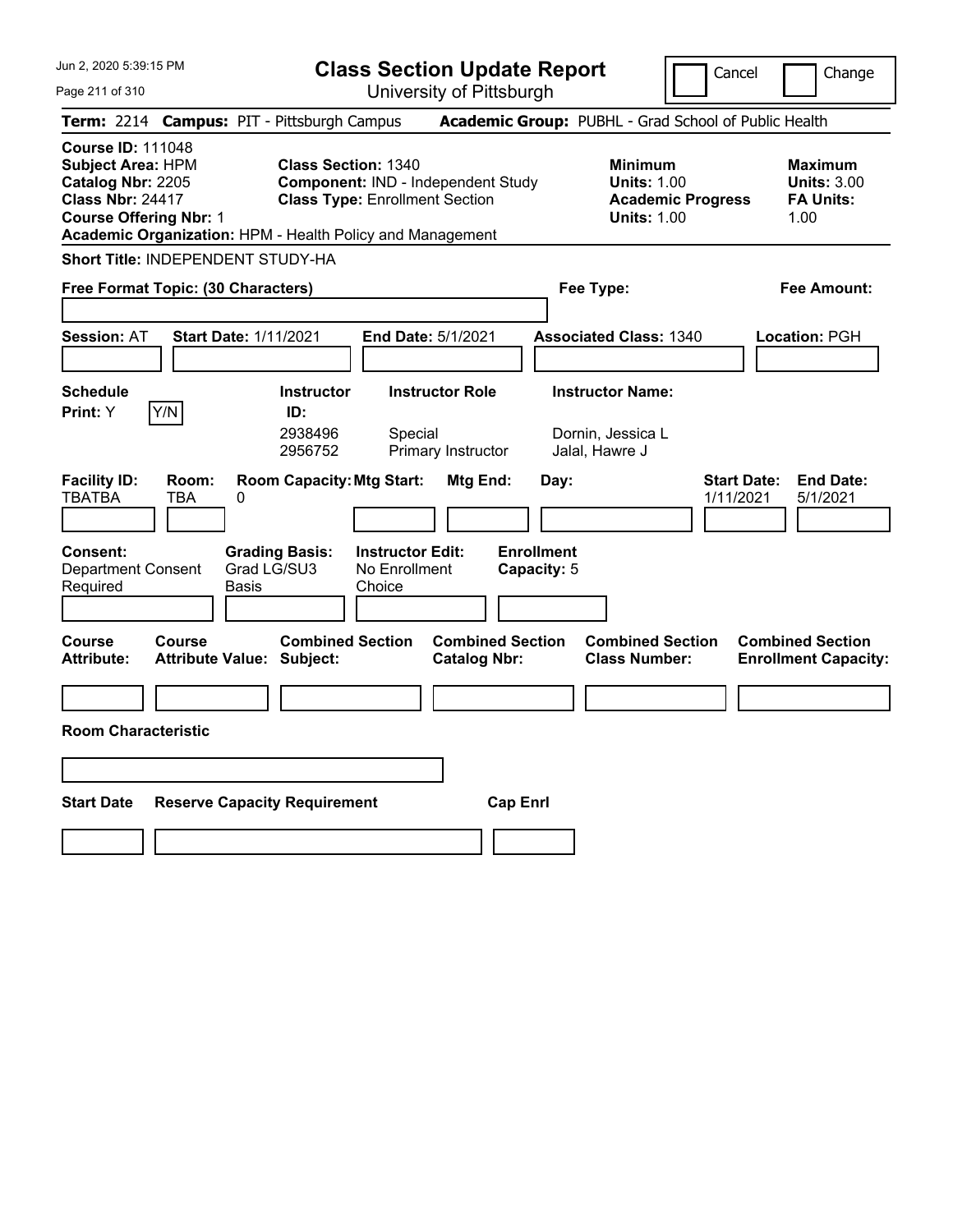University of Pittsburgh

Cancel **Change** 

Page 212 of 310

| Term: 2214 Campus: PIT - Pittsburgh Campus                                                                                                                                                         |                                            |                           |                                                                                                           |                                                    |                                                                                        |                                          | Academic Group: PUBHL - Grad School of Public Health                |                                 |                                                        |
|----------------------------------------------------------------------------------------------------------------------------------------------------------------------------------------------------|--------------------------------------------|---------------------------|-----------------------------------------------------------------------------------------------------------|----------------------------------------------------|----------------------------------------------------------------------------------------|------------------------------------------|---------------------------------------------------------------------|---------------------------------|--------------------------------------------------------|
| <b>Course ID: 111048</b><br><b>Subject Area: HPM</b><br>Catalog Nbr: 2205<br><b>Class Nbr: 24550</b><br><b>Course Offering Nbr: 1</b><br>Academic Organization: HPM - Health Policy and Management |                                            |                           | <b>Class Section: 1345</b><br>Component: IND - Independent Study<br><b>Class Type: Enrollment Section</b> |                                                    | <b>Minimum</b><br><b>Units: 1.00</b><br><b>Academic Progress</b><br><b>Units: 1.00</b> |                                          | <b>Maximum</b><br><b>Units: 3.00</b><br><b>FA Units:</b><br>1.00    |                                 |                                                        |
| Short Title: INDEPENDENT STUDY-HA                                                                                                                                                                  |                                            |                           |                                                                                                           |                                                    |                                                                                        |                                          |                                                                     |                                 |                                                        |
| Free Format Topic: (30 Characters)                                                                                                                                                                 |                                            |                           |                                                                                                           |                                                    |                                                                                        |                                          | Fee Type:                                                           |                                 | <b>Fee Amount:</b>                                     |
| Session: AT                                                                                                                                                                                        | <b>Start Date: 1/11/2021</b>               |                           |                                                                                                           |                                                    | End Date: 5/1/2021                                                                     |                                          | <b>Associated Class: 1345</b>                                       |                                 | Location: PGH                                          |
| <b>Schedule</b><br>Print: Y                                                                                                                                                                        | Y/N                                        |                           | <b>Instructor</b><br>ID:<br>2938496<br>2955561                                                            | Special                                            | <b>Instructor Role</b><br>Primary Instructor                                           |                                          | <b>Instructor Name:</b><br>Dornin, Jessica L<br>Jarlenski, Marian P |                                 |                                                        |
| <b>Facility ID:</b><br><b>TBATBA</b><br>Consent:<br><b>Instructor Consent</b><br>Required                                                                                                          | Room:<br>TBA                               | 0<br>Grad LG/SU3<br>Basis | <b>Room Capacity: Mtg Start:</b><br><b>Grading Basis:</b>                                                 | <b>Instructor Edit:</b><br>No Enrollment<br>Choice | Mtg End:                                                                               | Day:<br><b>Enrollment</b><br>Capacity: 5 |                                                                     | <b>Start Date:</b><br>1/11/2021 | <b>End Date:</b><br>5/1/2021                           |
| Course<br><b>Attribute:</b>                                                                                                                                                                        | Course<br><b>Attribute Value: Subject:</b> |                           | <b>Combined Section</b>                                                                                   |                                                    | <b>Combined Section</b><br><b>Catalog Nbr:</b>                                         |                                          | <b>Combined Section</b><br><b>Class Number:</b>                     |                                 | <b>Combined Section</b><br><b>Enrollment Capacity:</b> |
| <b>Room Characteristic</b>                                                                                                                                                                         |                                            |                           |                                                                                                           |                                                    |                                                                                        |                                          |                                                                     |                                 |                                                        |
| <b>Start Date</b>                                                                                                                                                                                  |                                            |                           | <b>Reserve Capacity Requirement</b>                                                                       |                                                    |                                                                                        | <b>Cap Enrl</b>                          |                                                                     |                                 |                                                        |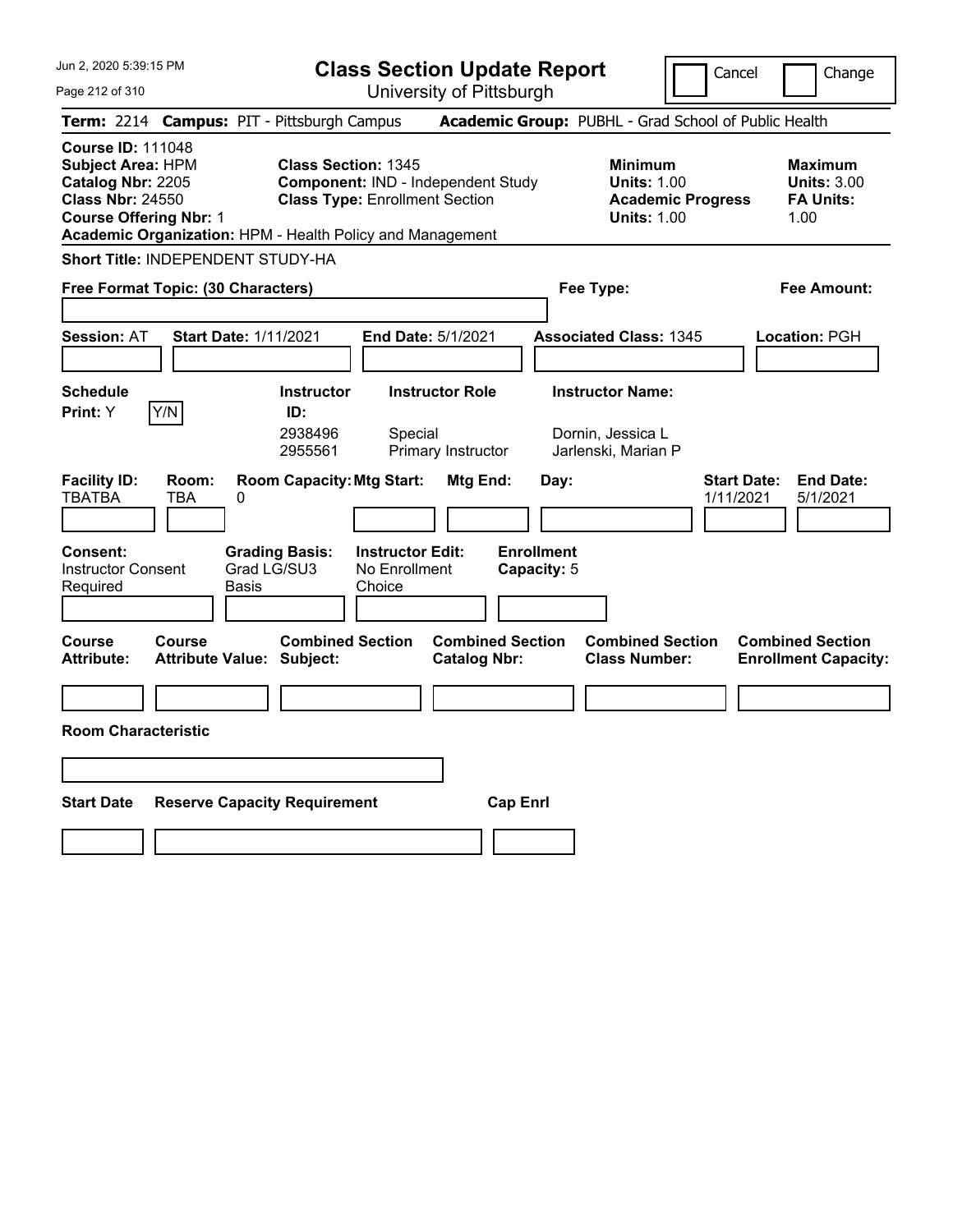Cancel **Change** 

Page 213 of 310

| Page 213 of 310                                                                                                                       |               |                                                                                         |                                                    | University of Pittsburgh                       |                                   |                                                                                        |                                 |                                                                  |
|---------------------------------------------------------------------------------------------------------------------------------------|---------------|-----------------------------------------------------------------------------------------|----------------------------------------------------|------------------------------------------------|-----------------------------------|----------------------------------------------------------------------------------------|---------------------------------|------------------------------------------------------------------|
|                                                                                                                                       |               | Term: 2214 Campus: PIT - Pittsburgh Campus                                              |                                                    |                                                |                                   | Academic Group: PUBHL - Grad School of Public Health                                   |                                 |                                                                  |
| <b>Course ID: 111048</b><br><b>Subject Area: HPM</b><br>Catalog Nbr: 2205<br><b>Class Nbr: 25230</b><br><b>Course Offering Nbr: 1</b> |               | <b>Class Section: 1350</b><br>Academic Organization: HPM - Health Policy and Management | <b>Class Type: Enrollment Section</b>              | <b>Component: IND - Independent Study</b>      |                                   | <b>Minimum</b><br><b>Units: 1.00</b><br><b>Academic Progress</b><br><b>Units: 1.00</b> |                                 | <b>Maximum</b><br><b>Units: 3.00</b><br><b>FA Units:</b><br>1.00 |
|                                                                                                                                       |               | Short Title: INDEPENDENT STUDY-HA                                                       |                                                    |                                                |                                   |                                                                                        |                                 |                                                                  |
| Free Format Topic: (30 Characters)                                                                                                    |               |                                                                                         |                                                    |                                                |                                   | Fee Type:                                                                              |                                 | Fee Amount:                                                      |
| <b>Session: AT</b>                                                                                                                    |               | <b>Start Date: 1/11/2021</b>                                                            | <b>End Date: 5/1/2021</b>                          |                                                |                                   | <b>Associated Class: 1350</b>                                                          |                                 | Location: PGH                                                    |
| <b>Schedule</b><br>Print: Y                                                                                                           | Y/N           | Instructor<br>ID:<br>2938496<br>1126150                                                 | Special                                            | <b>Instructor Role</b><br>Primary Instructor   |                                   | <b>Instructor Name:</b><br>Dornin, Jessica L<br>Hershey, Tina Batra                    |                                 |                                                                  |
| <b>Facility ID:</b><br><b>TBATBA</b>                                                                                                  | Room:<br>TBA  | <b>Room Capacity: Mtg Start:</b><br>0                                                   |                                                    | Mtg End:                                       | Day:                              |                                                                                        | <b>Start Date:</b><br>1/11/2021 | <b>End Date:</b><br>5/1/2021                                     |
| <b>Consent:</b><br><b>Department Consent</b><br>Required                                                                              |               | <b>Grading Basis:</b><br>Grad LG/SU3<br>Basis                                           | <b>Instructor Edit:</b><br>No Enrollment<br>Choice |                                                | <b>Enrollment</b><br>Capacity: 15 |                                                                                        |                                 |                                                                  |
| Course<br><b>Attribute:</b>                                                                                                           | <b>Course</b> | <b>Combined Section</b><br><b>Attribute Value: Subject:</b>                             |                                                    | <b>Combined Section</b><br><b>Catalog Nbr:</b> |                                   | <b>Combined Section</b><br><b>Class Number:</b>                                        |                                 | <b>Combined Section</b><br><b>Enrollment Capacity:</b>           |
| <b>Room Characteristic</b>                                                                                                            |               |                                                                                         |                                                    |                                                |                                   |                                                                                        |                                 |                                                                  |
| <b>Start Date</b>                                                                                                                     |               | <b>Reserve Capacity Requirement</b>                                                     |                                                    | <b>Cap Enrl</b>                                |                                   |                                                                                        |                                 |                                                                  |
|                                                                                                                                       |               |                                                                                         |                                                    |                                                |                                   |                                                                                        |                                 |                                                                  |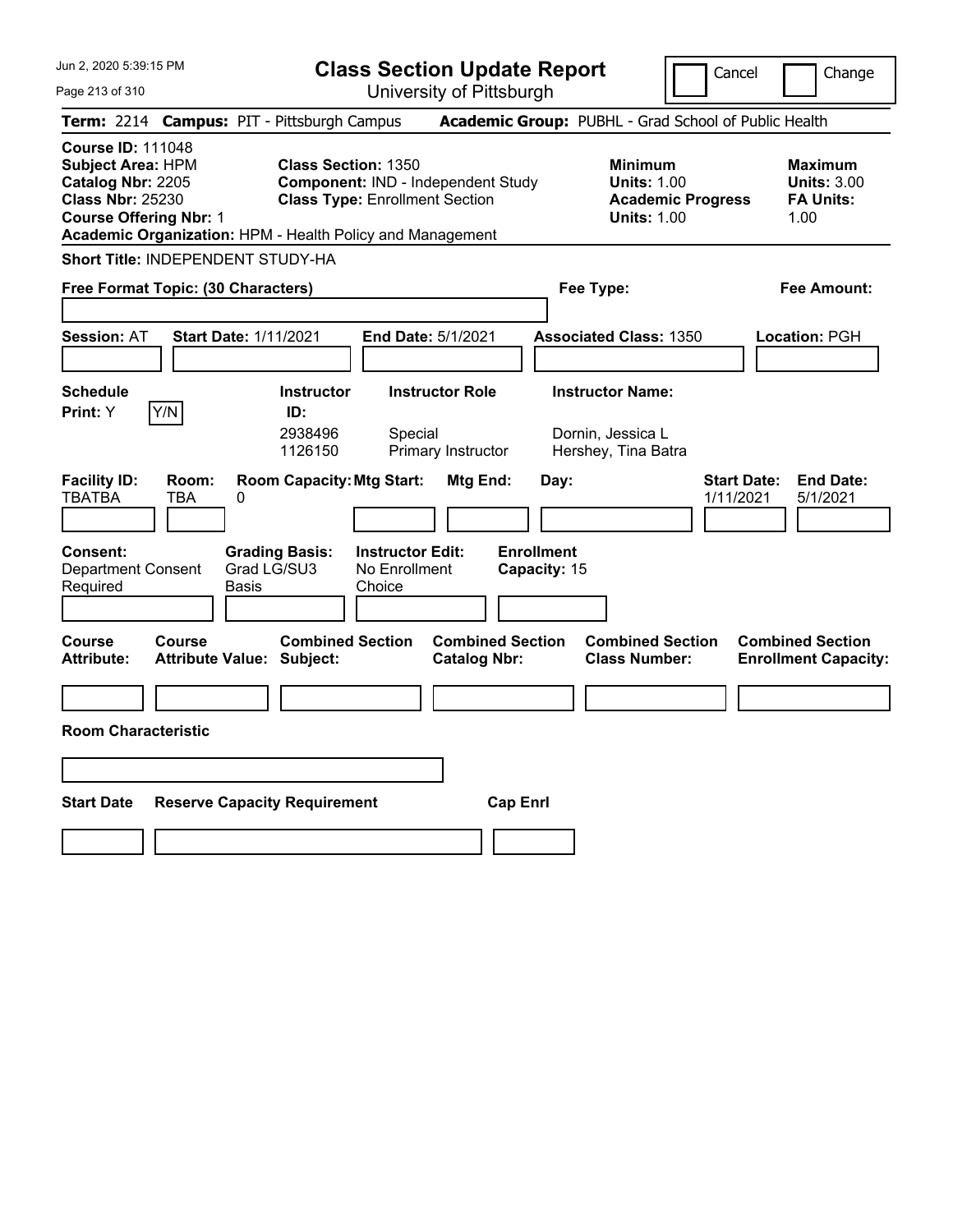Cancel Change

Page 214 of 310

| Page 214 of 310                                                                                                                                                                                    |            |                                                                          |                                          | University of Pittsburgh                       |                                          |                                                                                 |                                                                  |
|----------------------------------------------------------------------------------------------------------------------------------------------------------------------------------------------------|------------|--------------------------------------------------------------------------|------------------------------------------|------------------------------------------------|------------------------------------------|---------------------------------------------------------------------------------|------------------------------------------------------------------|
| Term: 2214 Campus: PIT - Pittsburgh Campus                                                                                                                                                         |            |                                                                          |                                          |                                                |                                          | Academic Group: PUBHL - Grad School of Public Health                            |                                                                  |
| <b>Course ID: 111048</b><br><b>Subject Area: HPM</b><br>Catalog Nbr: 2205<br><b>Class Nbr: 28165</b><br><b>Course Offering Nbr: 1</b><br>Academic Organization: HPM - Health Policy and Management |            | <b>Class Section: 1355</b><br><b>Class Type: Enrollment Section</b>      |                                          | <b>Component: IND - Independent Study</b>      |                                          | Minimum<br><b>Units: 1.00</b><br><b>Academic Progress</b><br><b>Units: 1.00</b> | <b>Maximum</b><br><b>Units: 3.00</b><br><b>FA Units:</b><br>1.00 |
| Short Title: INDEPENDENT STUDY-HA                                                                                                                                                                  |            |                                                                          |                                          |                                                |                                          |                                                                                 |                                                                  |
| Free Format Topic: (30 Characters)                                                                                                                                                                 |            |                                                                          |                                          |                                                | Fee Type:                                |                                                                                 | Fee Amount:                                                      |
| Session: AT                                                                                                                                                                                        |            | <b>Start Date: 1/11/2021</b>                                             |                                          | End Date: 5/1/2021                             |                                          | <b>Associated Class: 1355</b>                                                   | Location: PGH                                                    |
| <b>Schedule</b><br>Y/N<br>Print: Y                                                                                                                                                                 |            | <b>Instructor</b><br>ID:<br>2961464<br>2938496                           | Special                                  | <b>Instructor Role</b><br>Primary Instructor   |                                          | <b>Instructor Name:</b><br>Broom, Kevin D<br>Dornin, Jessica L                  |                                                                  |
| <b>Facility ID:</b><br><b>TBATBA</b><br>TBA<br>Consent:<br><b>Department Consent</b>                                                                                                               | Room:<br>0 | <b>Room Capacity: Mtg Start:</b><br><b>Grading Basis:</b><br>Grad LG/SU3 | <b>Instructor Edit:</b><br>No Enrollment | Mtg End:                                       | Day:<br><b>Enrollment</b><br>Capacity: 5 |                                                                                 | <b>Start Date:</b><br><b>End Date:</b><br>1/11/2021<br>5/1/2021  |
| Required                                                                                                                                                                                           | Basis      |                                                                          | Choice                                   |                                                |                                          |                                                                                 |                                                                  |
| <b>Course</b><br>Course<br>Attribute:                                                                                                                                                              |            | <b>Combined Section</b><br><b>Attribute Value: Subject:</b>              |                                          | <b>Combined Section</b><br><b>Catalog Nbr:</b> |                                          | <b>Combined Section</b><br><b>Class Number:</b>                                 | <b>Combined Section</b><br><b>Enrollment Capacity:</b>           |
| <b>Room Characteristic</b>                                                                                                                                                                         |            |                                                                          |                                          |                                                |                                          |                                                                                 |                                                                  |
|                                                                                                                                                                                                    |            |                                                                          |                                          |                                                |                                          |                                                                                 |                                                                  |
| <b>Start Date</b>                                                                                                                                                                                  |            | <b>Reserve Capacity Requirement</b>                                      |                                          | <b>Cap Enrl</b>                                |                                          |                                                                                 |                                                                  |
|                                                                                                                                                                                                    |            |                                                                          |                                          |                                                |                                          |                                                                                 |                                                                  |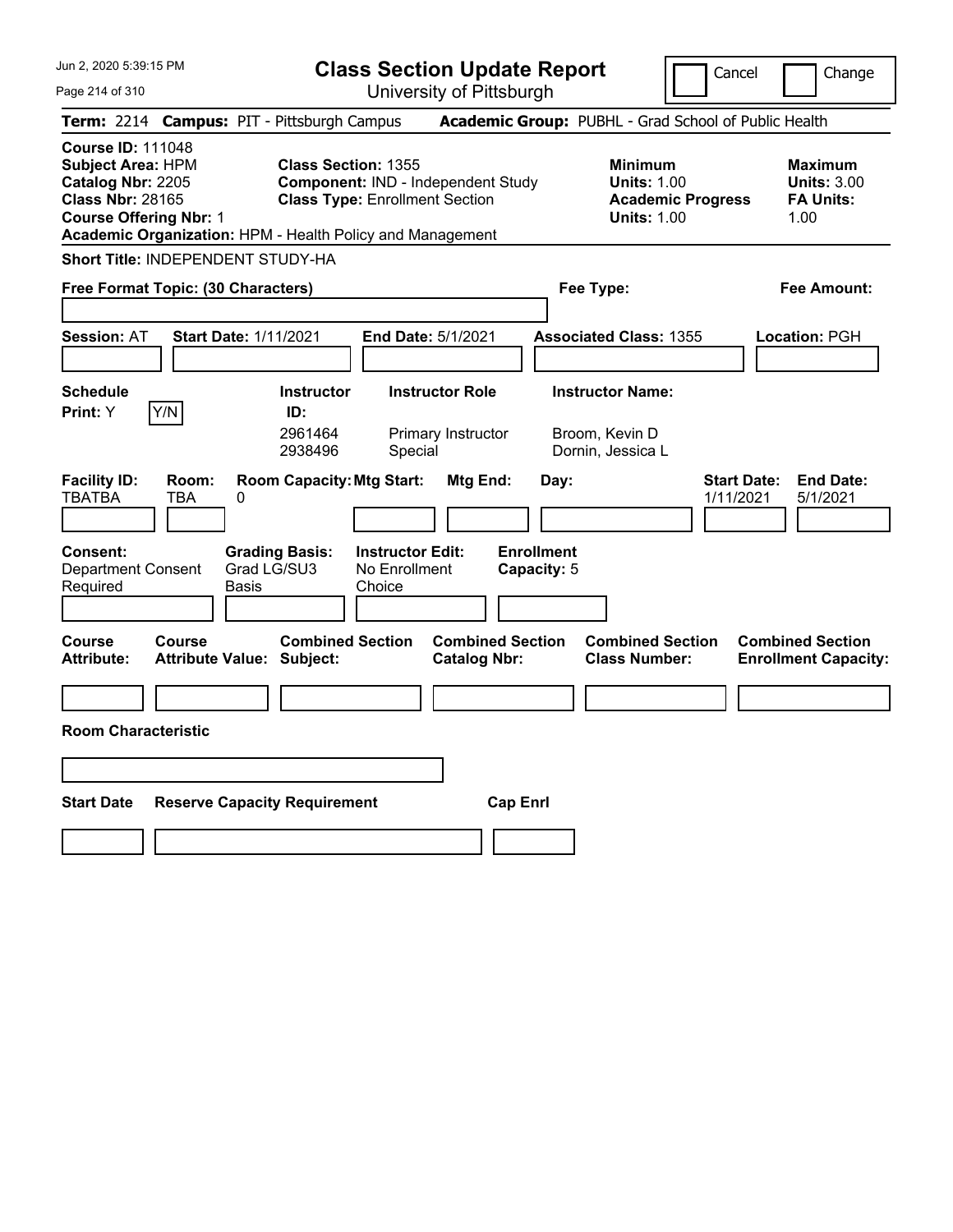| <b>Class Section Update Report</b> |
|------------------------------------|
|------------------------------------|

Cancel **Change** 

Page 215 of 310

| Page 215 of 310                                                                                                                |              |                                                      | University of Pittsburgh                                                                                                                 |                                                |                                                                                        |                                                                  |
|--------------------------------------------------------------------------------------------------------------------------------|--------------|------------------------------------------------------|------------------------------------------------------------------------------------------------------------------------------------------|------------------------------------------------|----------------------------------------------------------------------------------------|------------------------------------------------------------------|
|                                                                                                                                |              | Term: 2214 Campus: PIT - Pittsburgh Campus           |                                                                                                                                          |                                                | Academic Group: PUBHL - Grad School of Public Health                                   |                                                                  |
| <b>Course ID: 111048</b><br>Subject Area: HPM<br>Catalog Nbr: 2205<br><b>Class Nbr: 31054</b><br><b>Course Offering Nbr: 1</b> |              | <b>Class Section: 1356</b>                           | Component: IND - Independent Study<br><b>Class Type: Enrollment Section</b><br>Academic Organization: HPM - Health Policy and Management |                                                | <b>Minimum</b><br><b>Units: 1.00</b><br><b>Academic Progress</b><br><b>Units: 1.00</b> | <b>Maximum</b><br><b>Units: 3.00</b><br><b>FA Units:</b><br>1.00 |
|                                                                                                                                |              | <b>Short Title: INDEPENDENT STUDY-HA</b>             |                                                                                                                                          |                                                |                                                                                        |                                                                  |
| Free Format Topic: (30 Characters)                                                                                             |              |                                                      |                                                                                                                                          |                                                | Fee Type:                                                                              | Fee Amount:                                                      |
| Session: PH2                                                                                                                   |              | <b>Start Date: 3/15/2021</b>                         | End Date: 4/30/2021                                                                                                                      |                                                | <b>Associated Class: 1356</b>                                                          | Location: PGH                                                    |
| <b>Schedule</b><br>Print: Y                                                                                                    | Y/N          | <b>Instructor</b><br>ID:<br>2938496<br>2905592       | <b>Instructor Role</b><br>Special<br>Primary Instructor                                                                                  |                                                | <b>Instructor Name:</b><br>Dornin, Jessica L<br>Rohrer, Wesley M                       |                                                                  |
| <b>Facility ID:</b><br><b>TBATBA</b>                                                                                           | Room:<br>TBA | <b>Room Capacity: Mtg Start:</b><br>0                |                                                                                                                                          | Mtg End:<br>Day:                               |                                                                                        | <b>End Date:</b><br><b>Start Date:</b><br>4/30/2021<br>3/15/2021 |
| <b>Consent:</b><br><b>Department Consent</b><br>Required                                                                       |              | <b>Grading Basis:</b><br>Grad LG/SU3<br>Basis        | <b>Instructor Edit:</b><br>No Enrollment<br>Choice                                                                                       | <b>Enrollment</b><br>Capacity: 5               |                                                                                        |                                                                  |
| Course<br><b>Attribute:</b>                                                                                                    | Course       | <b>Combined Section</b><br>Attribute Value: Subject: |                                                                                                                                          | <b>Combined Section</b><br><b>Catalog Nbr:</b> | <b>Combined Section</b><br><b>Class Number:</b>                                        | <b>Combined Section</b><br><b>Enrollment Capacity:</b>           |
|                                                                                                                                |              |                                                      |                                                                                                                                          |                                                |                                                                                        |                                                                  |
| <b>Room Characteristic</b>                                                                                                     |              |                                                      |                                                                                                                                          |                                                |                                                                                        |                                                                  |
|                                                                                                                                |              |                                                      |                                                                                                                                          |                                                |                                                                                        |                                                                  |
| <b>Start Date</b>                                                                                                              |              | <b>Reserve Capacity Requirement</b>                  |                                                                                                                                          | <b>Cap Enrl</b>                                |                                                                                        |                                                                  |
|                                                                                                                                |              |                                                      |                                                                                                                                          |                                                |                                                                                        |                                                                  |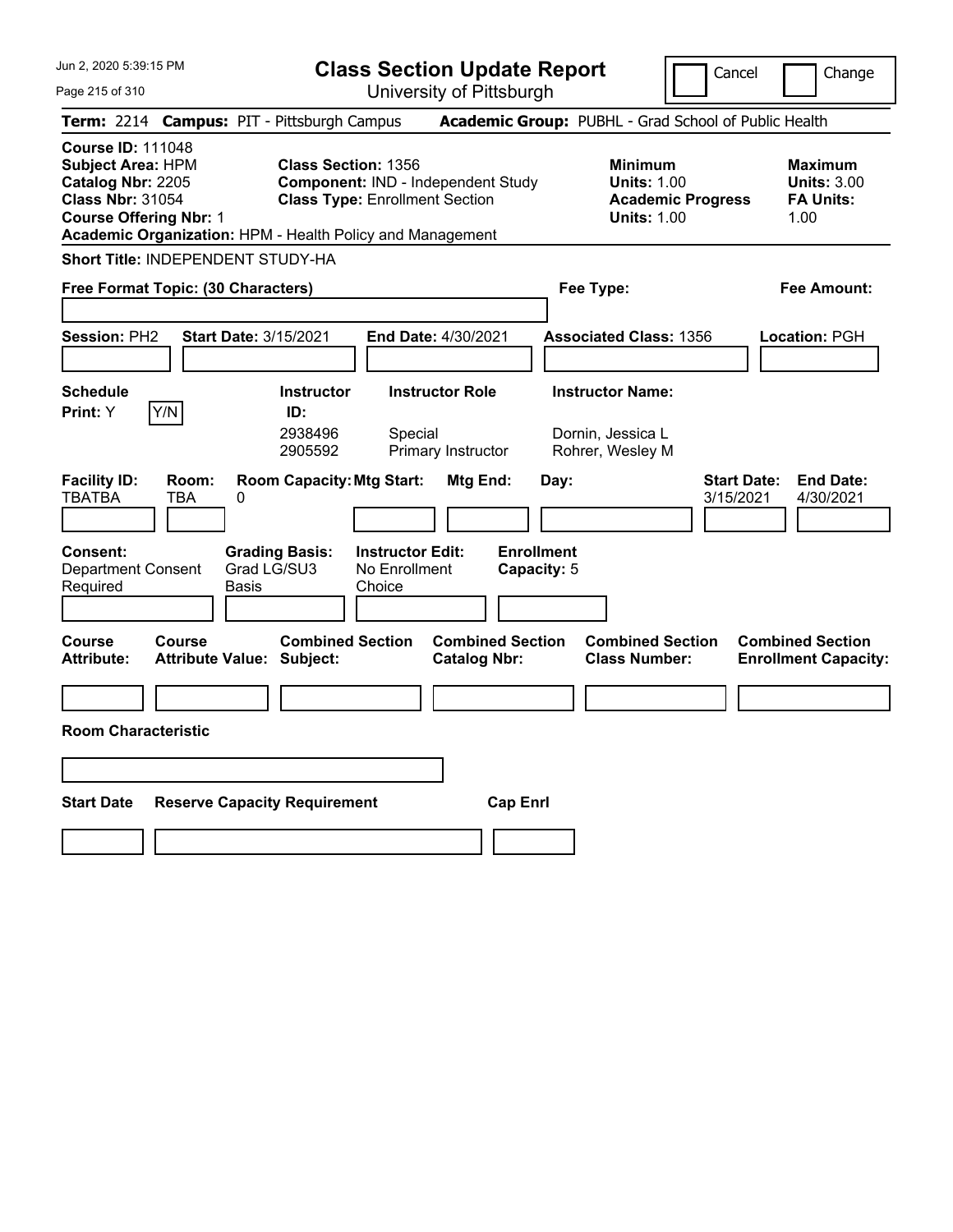Jun 2, 2020 5:39:15 PM Page 216 of 310 **Class Section Update Report** University of Pittsburgh Cancel Change **Term:** 2214 **Campus:** PIT - Pittsburgh Campus **Academic Group:** PUBHL - Grad School of Public Health **Course ID:** 111055 **Subject Area:** HPM **Class Section:** 1020 **Minimum Maximum Catalog Nbr:** 2214 **Component:** LEC - Lecture **Units:** 2.00 **Units:** 2.00 **Class Nbr:** 30346 **Class Type:** Enrollment Section **Academic Progress FA Units: Course Offering Nbr:** 1 **Units:** 2.00 2.00 **Academic Organization:** HPM - Health Policy and Management **Short Title:** FUNDAMNTLS OF HEALTHCRE GVRNC **Free Format Topic: (30 Characters) Fee Type: Fee Amount: Session:** PH1 **Start Date:** 1/11/2021 **End Date:** 3/5/2021 **Associated Class:** 1020 **Location:** PGH **Schedule Instructor Instructor Role Instructor Name: Print:**  $Y$   $|Y/N|$  **ID:** 2938496 Special Dornin, Jessica L 2901111 Primary Instructor Friede, Samuel A **Facility ID: Room: Room Capacity: Mtg Start: Mtg End: Day: Start Date: End Date:<br>PUBHL0A622 0A622 28 9:00 AM 10:55 AM Tu 1/11/2021 3/5/2021** PUBHL0A622 0A622 28 9:00 AM 10:55 AM Tu 1/11/2021 3/5/2021 **Consent: Grading Basis: Instructor Edit: Enrollment** No Special Consent No Special Consent Grad Letter Grade No Enrollment<br>Required Choice Choice **Capacity:** 25 **Course Course Combined Section Combined Section Combined Section Combined Section**  Attribute: Attribute Value: Subject: Catalog Nbr: Class Number: Enrollment Capacity: **Room Characteristic** PeopleSoft - Scheduled (PS) **Start Date Reserve Capacity Requirement Cap Enrl**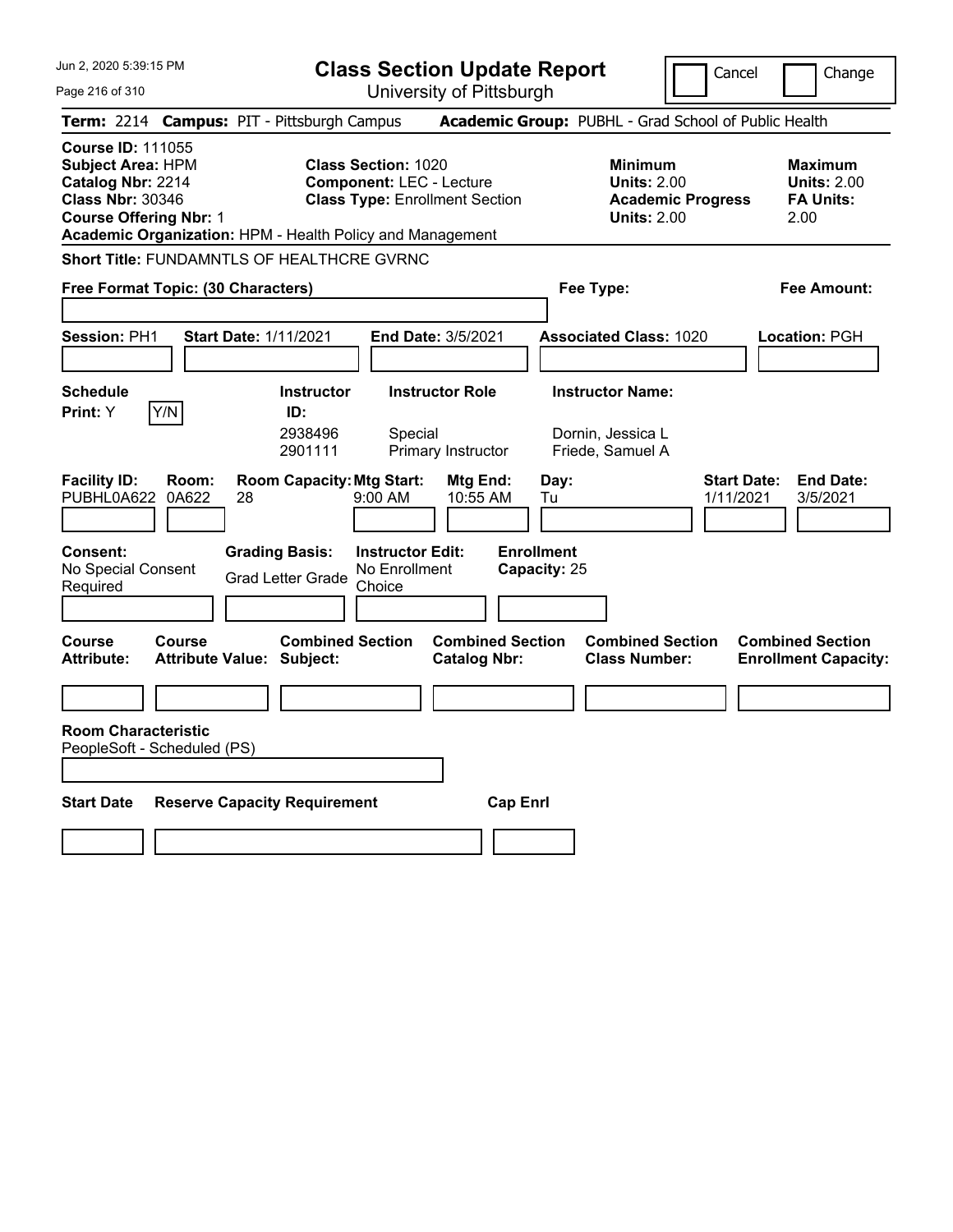**Class Section Update Report** University of Pittsburgh

Cancel **Change** 

Page 217 of 310

| Term: 2214 Campus: PIT - Pittsburgh Campus                                                                                                                                                         |                                            |              |                                                                                 |                                                                                                 |                                                                                                                              |                 |                                  | Academic Group: PUBHL - Grad School of Public Health                                                                      |           |                                                                  |
|----------------------------------------------------------------------------------------------------------------------------------------------------------------------------------------------------|--------------------------------------------|--------------|---------------------------------------------------------------------------------|-------------------------------------------------------------------------------------------------|------------------------------------------------------------------------------------------------------------------------------|-----------------|----------------------------------|---------------------------------------------------------------------------------------------------------------------------|-----------|------------------------------------------------------------------|
| <b>Course ID: 180727</b><br><b>Subject Area: HPM</b><br>Catalog Nbr: 2215<br><b>Class Nbr: 24141</b><br><b>Course Offering Nbr: 1</b><br>Academic Organization: HPM - Health Policy and Management |                                            |              |                                                                                 | Class Section: 1010<br><b>Component: LEC - Lecture</b><br><b>Class Type: Enrollment Section</b> |                                                                                                                              |                 |                                  | <b>Minimum</b><br><b>Units: 1.00</b><br><b>Academic Progress</b><br><b>Units: 1.00</b>                                    |           | <b>Maximum</b><br><b>Units: 1.00</b><br><b>FA Units:</b><br>1.00 |
|                                                                                                                                                                                                    | Short Title: CMP METHS DEC CST-EFFCTN ANAL |              |                                                                                 |                                                                                                 |                                                                                                                              |                 |                                  |                                                                                                                           |           |                                                                  |
| Free Format Topic: (30 Characters)                                                                                                                                                                 |                                            |              |                                                                                 |                                                                                                 |                                                                                                                              |                 |                                  | Fee Type:                                                                                                                 |           | <b>Fee Amount:</b>                                               |
| <b>Session: AT</b>                                                                                                                                                                                 | <b>Start Date: 1/11/2021</b>               |              |                                                                                 | <b>End Date: 5/1/2021</b>                                                                       |                                                                                                                              |                 |                                  | <b>Associated Class: 1010</b>                                                                                             |           | Location: PGH                                                    |
| <b>Schedule</b><br>Print: Y                                                                                                                                                                        | Y/N                                        |              | <b>Instructor</b><br>ID:<br>2909241<br>2963631<br>2938496<br>2955892<br>2909629 | Special                                                                                         | <b>Instructor Role</b><br>Primary Instructor<br><b>Teaching Assistant</b><br><b>Teaching Assistant</b><br>Primary Instructor |                 |                                  | <b>Instructor Name:</b><br>Bryce, Cindy L<br>Dooley, Megan<br>Dornin, Jessica L<br>Giel, Allie E<br>Roberts, Mark Stenius |           |                                                                  |
| <b>Facility ID:</b><br><b>VALE00222</b>                                                                                                                                                            | Room:<br>00222                             | 26           | 2906751<br>3616255<br><b>Room Capacity: Mtg Start:</b>                          | 9:00 AM                                                                                         | Primary Instructor<br><b>Teaching Assistant</b><br>Mtg End:<br>11:00 AM                                                      |                 | Day:<br>MoWe                     | Smith, Kenneth J<br>Tambellini, Juliana Maria                                                                             | 1/11/2021 | <b>Start Date:</b><br><b>End Date:</b><br>5/1/2021               |
| <b>Consent:</b><br><b>Department Consent</b><br>Required                                                                                                                                           |                                            | <b>Basis</b> | <b>Grading Basis:</b><br>Grad LG/SNC                                            | <b>Instructor Edit:</b><br>No Enrollment<br>Choice                                              |                                                                                                                              |                 | <b>Enrollment</b><br>Capacity: 6 |                                                                                                                           |           |                                                                  |
| <b>Course</b><br><b>Attribute:</b>                                                                                                                                                                 | Course<br><b>Attribute Value: Subject:</b> |              | <b>Combined Section</b><br><b>CLRES</b>                                         |                                                                                                 | <b>Combined Section</b><br><b>Catalog Nbr:</b><br>2122                                                                       |                 |                                  | <b>Combined Section</b><br><b>Class Number:</b><br>22087                                                                  |           | <b>Combined Section</b><br><b>Enrollment Capacity:</b><br>20     |
| <b>Room Characteristic</b>                                                                                                                                                                         |                                            |              |                                                                                 |                                                                                                 |                                                                                                                              |                 |                                  |                                                                                                                           |           |                                                                  |
|                                                                                                                                                                                                    |                                            |              |                                                                                 |                                                                                                 |                                                                                                                              |                 |                                  |                                                                                                                           |           |                                                                  |
| <b>Start Date</b>                                                                                                                                                                                  |                                            |              | <b>Reserve Capacity Requirement</b>                                             |                                                                                                 |                                                                                                                              | <b>Cap Enrl</b> |                                  |                                                                                                                           |           |                                                                  |
|                                                                                                                                                                                                    |                                            |              |                                                                                 |                                                                                                 |                                                                                                                              |                 |                                  |                                                                                                                           |           |                                                                  |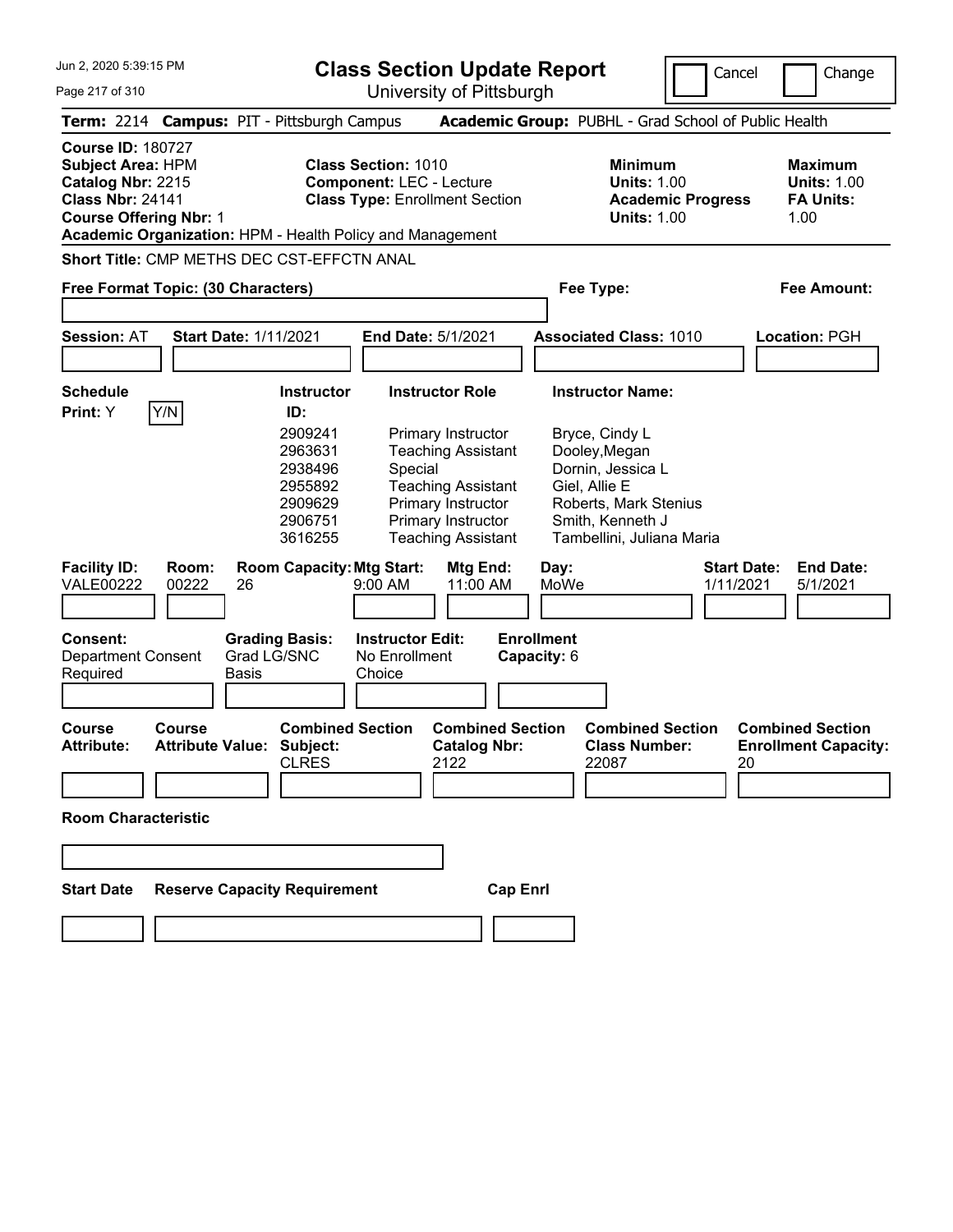| Jun 2, 2020 5:39:15 PM                                                                                                                |                                                                                      |                                                                                             |                                                               | <b>Class Section Update Report</b>                                       |                                                 |                                                                   |                          | Cancel<br>Change                                                 |  |
|---------------------------------------------------------------------------------------------------------------------------------------|--------------------------------------------------------------------------------------|---------------------------------------------------------------------------------------------|---------------------------------------------------------------|--------------------------------------------------------------------------|-------------------------------------------------|-------------------------------------------------------------------|--------------------------|------------------------------------------------------------------|--|
| Page 218 of 310                                                                                                                       |                                                                                      |                                                                                             |                                                               | University of Pittsburgh                                                 |                                                 |                                                                   |                          |                                                                  |  |
|                                                                                                                                       |                                                                                      | Term: 2214 Campus: PIT - Pittsburgh Campus                                                  |                                                               |                                                                          |                                                 |                                                                   |                          | Academic Group: PUBHL - Grad School of Public Health             |  |
| <b>Course ID: 111056</b><br><b>Subject Area: HPM</b><br>Catalog Nbr: 2216<br><b>Class Nbr: 13546</b><br><b>Course Offering Nbr: 1</b> |                                                                                      | Academic Organization: HPM - Health Policy and Management                                   | <b>Class Section: 1070</b>                                    | <b>Component: LEC - Lecture</b><br><b>Class Type: Enrollment Section</b> |                                                 | <b>Minimum</b><br><b>Units: 3.00</b><br><b>Units: 3.00</b>        | <b>Academic Progress</b> | <b>Maximum</b><br><b>Units: 3.00</b><br><b>FA Units:</b><br>3.00 |  |
|                                                                                                                                       |                                                                                      | Short Title: HLTH INSURANCE: FINCG HLTH CRE                                                 |                                                               |                                                                          |                                                 |                                                                   |                          |                                                                  |  |
| Free Format Topic: (30 Characters)                                                                                                    |                                                                                      |                                                                                             |                                                               |                                                                          |                                                 | Fee Type:                                                         |                          | <b>Fee Amount:</b>                                               |  |
| <b>Session: AT</b>                                                                                                                    |                                                                                      | <b>Start Date: 1/11/2021</b>                                                                |                                                               | <b>End Date: 5/1/2021</b>                                                |                                                 | <b>Associated Class: 1070</b>                                     |                          | Location: PGH                                                    |  |
| <b>Schedule</b><br>Print: Y                                                                                                           | Y/N                                                                                  | <b>Instructor</b><br>ID:<br>2938496<br>3181739                                              | Special                                                       | <b>Instructor Role</b><br>Primary Instructor                             |                                                 | <b>Instructor Name:</b><br>Dornin, Jessica L<br>Grossic, Robert J |                          |                                                                  |  |
| <b>Facility ID:</b><br>PUBHL0A522<br>Consent:<br><b>Department Consent</b><br>Required                                                | Room:<br>0A522                                                                       | <b>Room Capacity: Mtg Start:</b><br>40<br><b>Grading Basis:</b><br><b>Grad Letter Grade</b> | 6:00 PM<br><b>Instructor Edit:</b><br>No Enrollment<br>Choice | Mtg End:<br>9:00 PM                                                      | Day:<br>We<br><b>Enrollment</b><br>Capacity: 30 |                                                                   |                          | <b>Start Date:</b><br><b>End Date:</b><br>1/11/2021<br>5/1/2021  |  |
| Course<br><b>Attribute:</b>                                                                                                           | Course                                                                               | <b>Combined Section</b><br><b>Attribute Value: Subject:</b>                                 |                                                               | <b>Combined Section</b><br><b>Catalog Nbr:</b>                           |                                                 | <b>Combined Section</b><br><b>Class Number:</b>                   |                          | <b>Combined Section</b><br><b>Enrollment Capacity:</b>           |  |
| <b>Room Characteristic</b><br>PeopleSoft - Scheduled (PS)<br><b>Start Date</b>                                                        |                                                                                      | <b>Reserve Capacity Requirement</b>                                                         |                                                               |                                                                          | <b>Cap Enrl</b>                                 |                                                                   |                          |                                                                  |  |
| 11/14/2020<br>10/1/2020<br>10/1/2020<br>10/1/2020                                                                                     | <b>Restricted HPM-MHA</b><br><b>Restricted HPM-MHA</b><br><b>Restricted HSRP-PHD</b> | Restricted HPM-MPH Majors                                                                   |                                                               |                                                                          | 0<br>10<br>5<br>3                               |                                                                   |                          |                                                                  |  |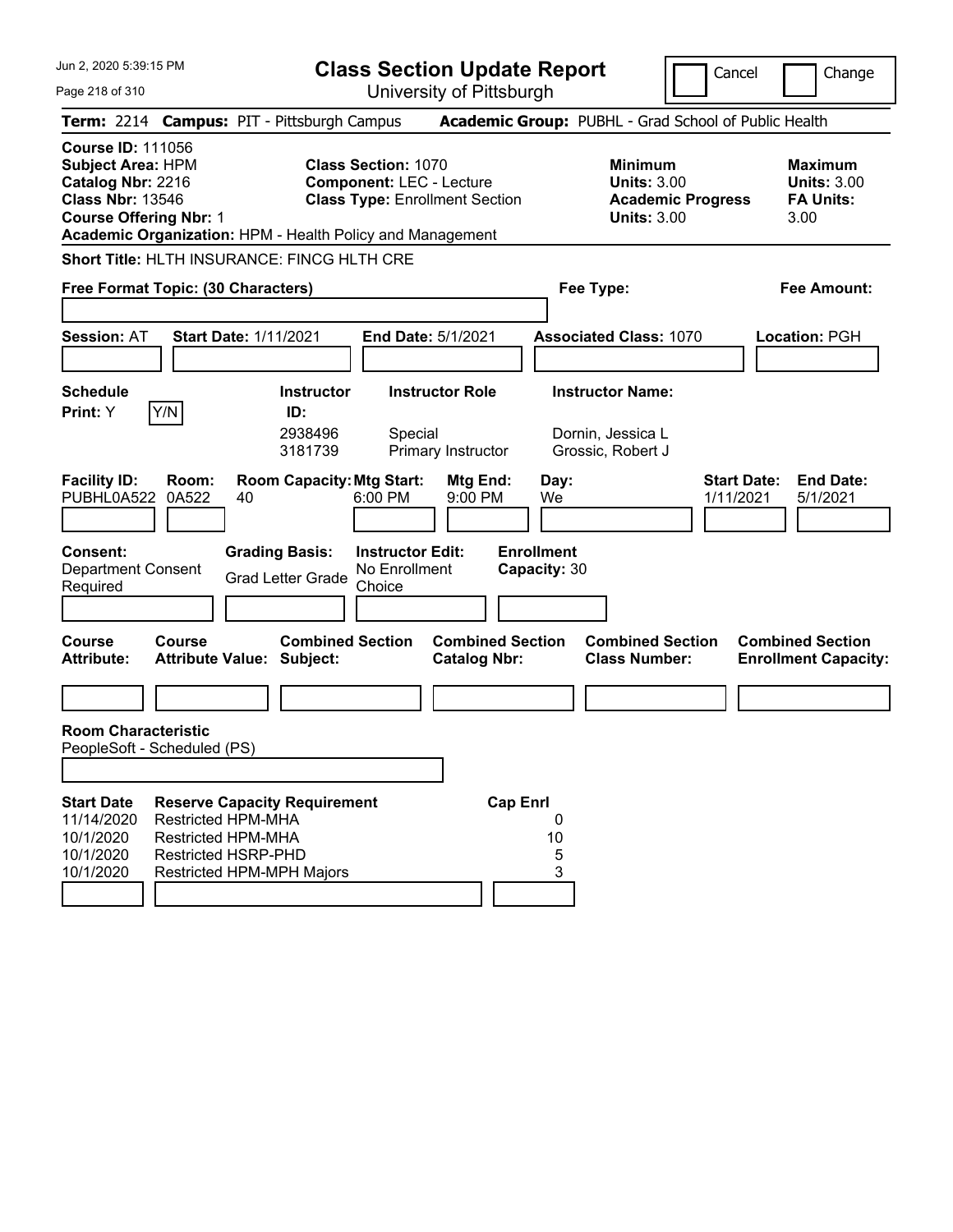**Class Section Update Report** University of Pittsburgh

Cancel **Change** 

Page 219 of 310

| Term: 2214 Campus: PIT - Pittsburgh Campus                                                                                                                                                         |                                                                                                       |                                                                                                                                                                                            | Academic Group: PUBHL - Grad School of Public Health                                                                                                                       |                                                                  |
|----------------------------------------------------------------------------------------------------------------------------------------------------------------------------------------------------|-------------------------------------------------------------------------------------------------------|--------------------------------------------------------------------------------------------------------------------------------------------------------------------------------------------|----------------------------------------------------------------------------------------------------------------------------------------------------------------------------|------------------------------------------------------------------|
| <b>Course ID: 111057</b><br><b>Subject Area: HPM</b><br>Catalog Nbr: 2217<br><b>Class Nbr: 22884</b><br><b>Course Offering Nbr: 1</b><br>Academic Organization: HPM - Health Policy and Management |                                                                                                       | <b>Class Section: 1020</b><br><b>Component: LEC - Lecture</b><br><b>Class Type: Enrollment Section</b>                                                                                     | <b>Minimum</b><br><b>Units: 1.00</b><br><b>Academic Progress</b><br><b>Units: 1.00</b>                                                                                     | <b>Maximum</b><br><b>Units: 1.00</b><br><b>FA Units:</b><br>1.00 |
| <b>Short Title: CLINICAL DECISION ANALYSIS</b>                                                                                                                                                     |                                                                                                       |                                                                                                                                                                                            |                                                                                                                                                                            |                                                                  |
| Free Format Topic: (30 Characters)                                                                                                                                                                 |                                                                                                       |                                                                                                                                                                                            | Fee Type:                                                                                                                                                                  | <b>Fee Amount:</b>                                               |
| <b>Session: AT</b><br><b>Start Date: 1/11/2021</b>                                                                                                                                                 |                                                                                                       | <b>End Date: 5/1/2021</b>                                                                                                                                                                  | <b>Associated Class: 1020</b>                                                                                                                                              | Location: PGH                                                    |
| <b>Schedule</b><br>Y/N<br>Print: Y                                                                                                                                                                 | <b>Instructor</b><br>ID:<br>2909241<br>2963631<br>2938496<br>2955892<br>2909629<br>2906751<br>3616255 | <b>Instructor Role</b><br>Primary Instructor<br><b>Teaching Assistant</b><br>Special<br><b>Teaching Assistant</b><br>Primary Instructor<br>Primary Instructor<br><b>Teaching Assistant</b> | <b>Instructor Name:</b><br>Bryce, Cindy L<br>Dooley, Megan<br>Dornin, Jessica L<br>Giel, Allie E<br>Roberts, Mark Stenius<br>Smith, Kenneth J<br>Tambellini, Juliana Maria |                                                                  |
| <b>Facility ID:</b><br>Room:<br>VALE0305AB<br>0305AB<br>49<br><b>Consent:</b><br><b>Department Consent</b><br>Required<br><b>Basis</b>                                                             | <b>Room Capacity: Mtg Start:</b><br><b>Grading Basis:</b><br>Grad LG/SNC                              | Mtg End:<br>9:00 AM<br>11:00 AM<br><b>Instructor Edit:</b><br>No Enrollment<br>Choice                                                                                                      | <b>Start Date:</b><br>Day:<br>MoWe<br>1/11/2021<br><b>Enrollment</b><br>Capacity: 25                                                                                       | <b>End Date:</b><br>5/1/2021                                     |
| <b>Course</b><br>Course<br><b>Attribute Value:</b><br><b>Attribute:</b><br><b>Room Characteristic</b>                                                                                              | <b>Combined Section</b><br>Subject:<br><b>CLRES</b>                                                   | <b>Combined Section</b><br><b>Catalog Nbr:</b><br>2121                                                                                                                                     | <b>Combined Section</b><br><b>Class Number:</b><br>23010<br>20                                                                                                             | <b>Combined Section</b><br><b>Enrollment Capacity:</b>           |
| <b>Start Date</b>                                                                                                                                                                                  | <b>Reserve Capacity Requirement</b>                                                                   | <b>Cap Enrl</b>                                                                                                                                                                            |                                                                                                                                                                            |                                                                  |
|                                                                                                                                                                                                    |                                                                                                       |                                                                                                                                                                                            |                                                                                                                                                                            |                                                                  |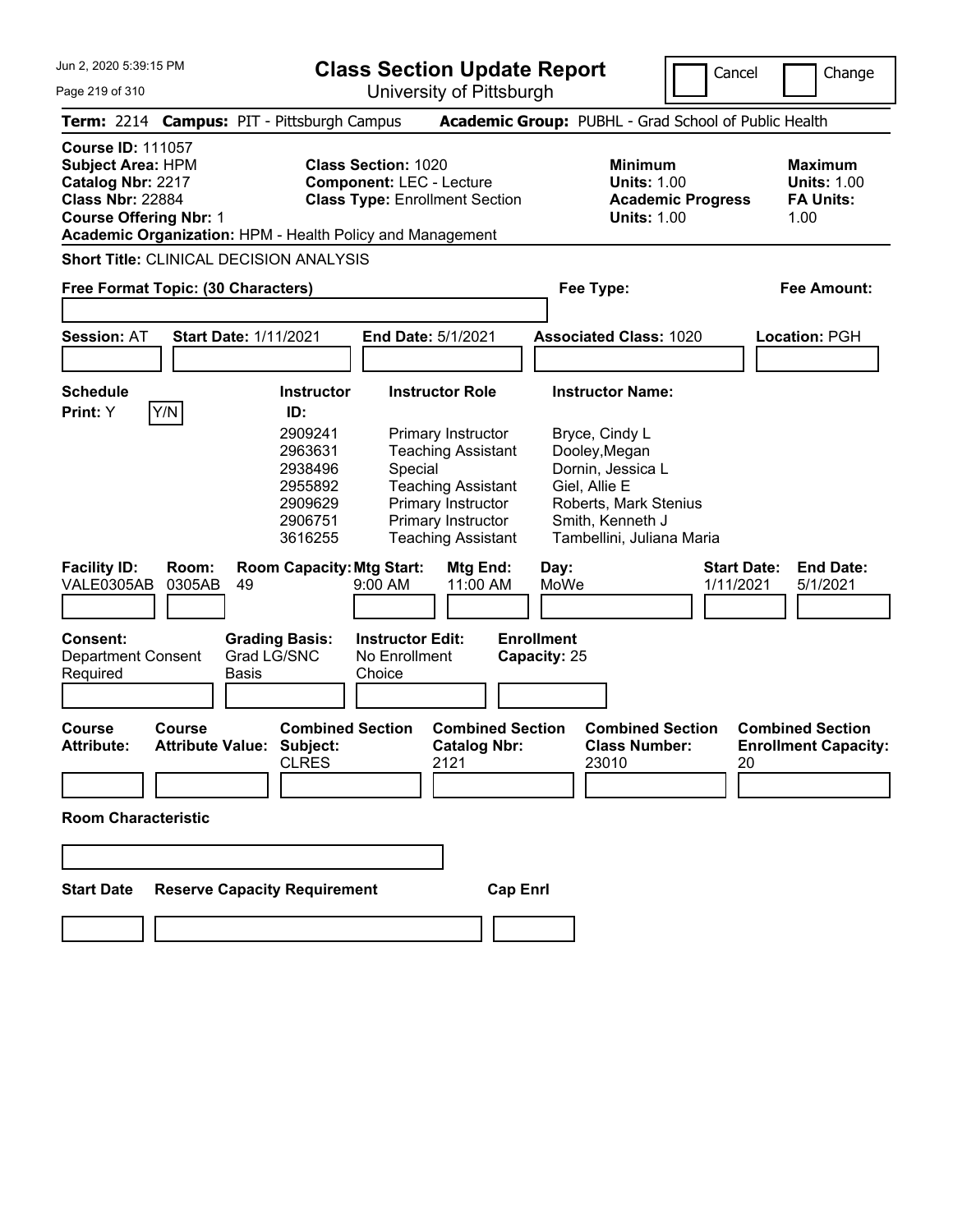Page 220 of 310

**Class Section Update Report**

Cancel Change

University of Pittsburgh

|                                                                                                                                       |                | Term: 2214 Campus: PIT - Pittsburgh Campus                  |                                                               |                                                |                                   | Academic Group: PUBHL - Grad School of Public Health                            |                                 |                                                                  |
|---------------------------------------------------------------------------------------------------------------------------------------|----------------|-------------------------------------------------------------|---------------------------------------------------------------|------------------------------------------------|-----------------------------------|---------------------------------------------------------------------------------|---------------------------------|------------------------------------------------------------------|
| <b>Course ID: 111058</b><br><b>Subject Area: HPM</b><br>Catalog Nbr: 2218<br><b>Class Nbr: 30345</b><br><b>Course Offering Nbr: 1</b> |                | Academic Organization: HPM - Health Policy and Management   | <b>Class Section: 1020</b><br><b>Component: LEC - Lecture</b> | <b>Class Type: Enrollment Section</b>          |                                   | Minimum<br><b>Units: 1.50</b><br><b>Academic Progress</b><br><b>Units: 1.50</b> |                                 | <b>Maximum</b><br><b>Units: 1.50</b><br><b>FA Units:</b><br>1.50 |
|                                                                                                                                       |                | <b>Short Title: INTEGRTD DELIVRY SYST NETWORK</b>           |                                                               |                                                |                                   |                                                                                 |                                 |                                                                  |
| Free Format Topic: (30 Characters)                                                                                                    |                |                                                             |                                                               |                                                |                                   | Fee Type:                                                                       |                                 | Fee Amount:                                                      |
| Session: PH2                                                                                                                          |                | <b>Start Date: 3/15/2021</b>                                |                                                               | End Date: 4/30/2021                            |                                   | <b>Associated Class: 1020</b>                                                   |                                 | Location: PGH                                                    |
| <b>Schedule</b><br>Print: Y                                                                                                           | Y/N            | <b>Instructor</b><br>ID:<br>2938496<br>2901111              | Special                                                       | <b>Instructor Role</b><br>Primary Instructor   |                                   | <b>Instructor Name:</b><br>Dornin, Jessica L<br>Friede, Samuel A                |                                 |                                                                  |
| <b>Facility ID:</b><br>PUBHL0A622                                                                                                     | Room:<br>0A622 | <b>Room Capacity: Mtg Start:</b><br>28                      | 9:00 AM                                                       | Mtg End:<br>10:55 AM                           | Day:<br>Tu                        |                                                                                 | <b>Start Date:</b><br>3/15/2021 | <b>End Date:</b><br>4/30/2021                                    |
| <b>Consent:</b><br><b>Department Consent</b><br>Required                                                                              |                | <b>Grading Basis:</b><br><b>Grad Letter Grade</b>           | <b>Instructor Edit:</b><br>No Enrollment<br>Choice            |                                                | <b>Enrollment</b><br>Capacity: 28 |                                                                                 |                                 |                                                                  |
| Course<br><b>Attribute:</b>                                                                                                           | Course         | <b>Combined Section</b><br><b>Attribute Value: Subject:</b> |                                                               | <b>Combined Section</b><br><b>Catalog Nbr:</b> |                                   | <b>Combined Section</b><br><b>Class Number:</b>                                 |                                 | <b>Combined Section</b><br><b>Enrollment Capacity:</b>           |
| <b>Room Characteristic</b><br>PeopleSoft - Scheduled (PS)                                                                             |                |                                                             |                                                               |                                                |                                   |                                                                                 |                                 |                                                                  |
| <b>Start Date</b>                                                                                                                     |                | <b>Reserve Capacity Requirement</b>                         |                                                               | <b>Cap Enrl</b>                                |                                   |                                                                                 |                                 |                                                                  |
|                                                                                                                                       |                |                                                             |                                                               |                                                |                                   |                                                                                 |                                 |                                                                  |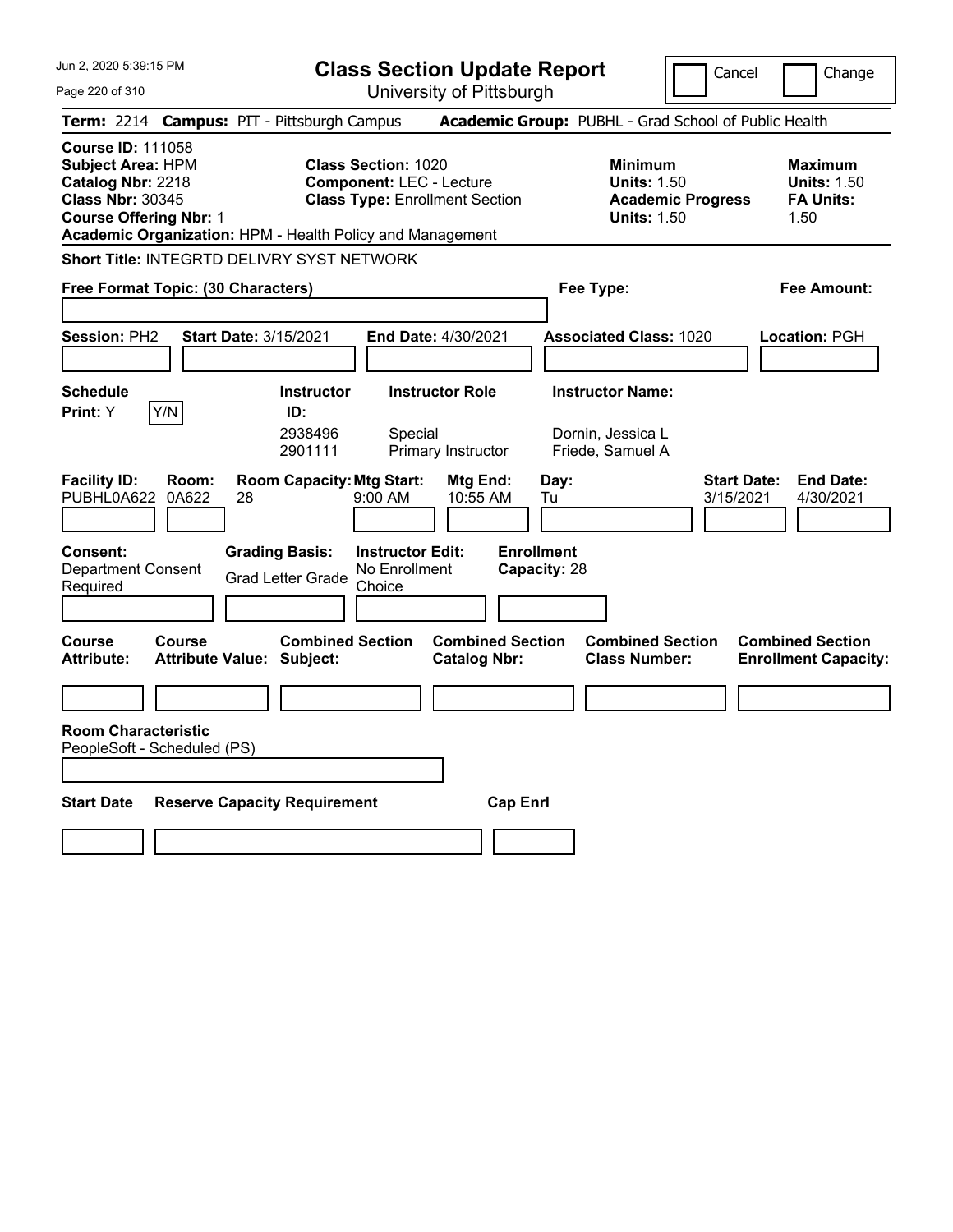**Class Section Update Report**

University of Pittsburgh

Cancel **Change** 

Page 221 of 310

|                                                                                                                                       | Term: 2214 Campus: PIT - Pittsburgh Campus                                                            |                                                                                                                                                                                            | Academic Group: PUBHL - Grad School of Public Health                                                                                                                       |                                                                  |
|---------------------------------------------------------------------------------------------------------------------------------------|-------------------------------------------------------------------------------------------------------|--------------------------------------------------------------------------------------------------------------------------------------------------------------------------------------------|----------------------------------------------------------------------------------------------------------------------------------------------------------------------------|------------------------------------------------------------------|
| <b>Course ID: 111060</b><br><b>Subject Area: HPM</b><br>Catalog Nbr: 2220<br><b>Class Nbr: 21087</b><br><b>Course Offering Nbr: 1</b> | Academic Organization: HPM - Health Policy and Management                                             | <b>Class Section: 1010</b><br><b>Component: LEC - Lecture</b><br><b>Class Type: Enrollment Section</b>                                                                                     | <b>Minimum</b><br><b>Units: 1.00</b><br><b>Academic Progress</b><br><b>Units: 1.00</b>                                                                                     | <b>Maximum</b><br><b>Units: 1.00</b><br><b>FA Units:</b><br>1.00 |
| Free Format Topic: (30 Characters)                                                                                                    | Short Title: COST EFFCTVNS ANAL HLTH CARE                                                             |                                                                                                                                                                                            | Fee Type:                                                                                                                                                                  | <b>Fee Amount:</b>                                               |
| Session: AT                                                                                                                           | <b>Start Date: 1/11/2021</b>                                                                          | End Date: 5/1/2021                                                                                                                                                                         | <b>Associated Class: 1010</b>                                                                                                                                              | Location: PGH                                                    |
| <b>Schedule</b><br>Y/N<br>Print: Y                                                                                                    | <b>Instructor</b><br>ID:<br>2909241<br>2963631<br>2938496<br>2955892<br>2909629<br>2906751<br>3616255 | <b>Instructor Role</b><br>Primary Instructor<br><b>Teaching Assistant</b><br>Special<br><b>Teaching Assistant</b><br>Primary Instructor<br>Primary Instructor<br><b>Teaching Assistant</b> | <b>Instructor Name:</b><br>Bryce, Cindy L<br>Dooley, Megan<br>Dornin, Jessica L<br>Giel, Allie E<br>Roberts, Mark Stenius<br>Smith, Kenneth J<br>Tambellini, Juliana Maria |                                                                  |
| <b>Facility ID:</b><br>Room:<br>VALE0305AB<br>0305AB                                                                                  | <b>Room Capacity: Mtg Start:</b><br>49                                                                | <b>Mtg End:</b><br>9:00 AM<br>11:00 AM                                                                                                                                                     | <b>Start Date:</b><br>Day:<br>MoWe<br>1/11/2021                                                                                                                            | <b>End Date:</b><br>5/1/2021                                     |
| Consent:<br><b>Department Consent</b><br>Required                                                                                     | <b>Grading Basis:</b><br>Grad LG/SNC<br><b>Basis</b>                                                  | <b>Instructor Edit:</b><br>No Enrollment<br>Choice                                                                                                                                         | <b>Enrollment</b><br>Capacity: 25                                                                                                                                          |                                                                  |
| <b>Course</b><br>Course<br><b>Attribute:</b>                                                                                          | <b>Combined Section</b><br><b>Attribute Value: Subject:</b><br><b>CLRES</b>                           | <b>Combined Section</b><br><b>Catalog Nbr:</b><br>2120                                                                                                                                     | <b>Combined Section</b><br><b>Class Number:</b><br>21084                                                                                                                   | <b>Combined Section</b><br><b>Enrollment Capacity:</b><br>20     |
| <b>Room Characteristic</b>                                                                                                            |                                                                                                       |                                                                                                                                                                                            |                                                                                                                                                                            |                                                                  |
| <b>Start Date</b>                                                                                                                     | <b>Reserve Capacity Requirement</b>                                                                   | <b>Cap Enrl</b>                                                                                                                                                                            |                                                                                                                                                                            |                                                                  |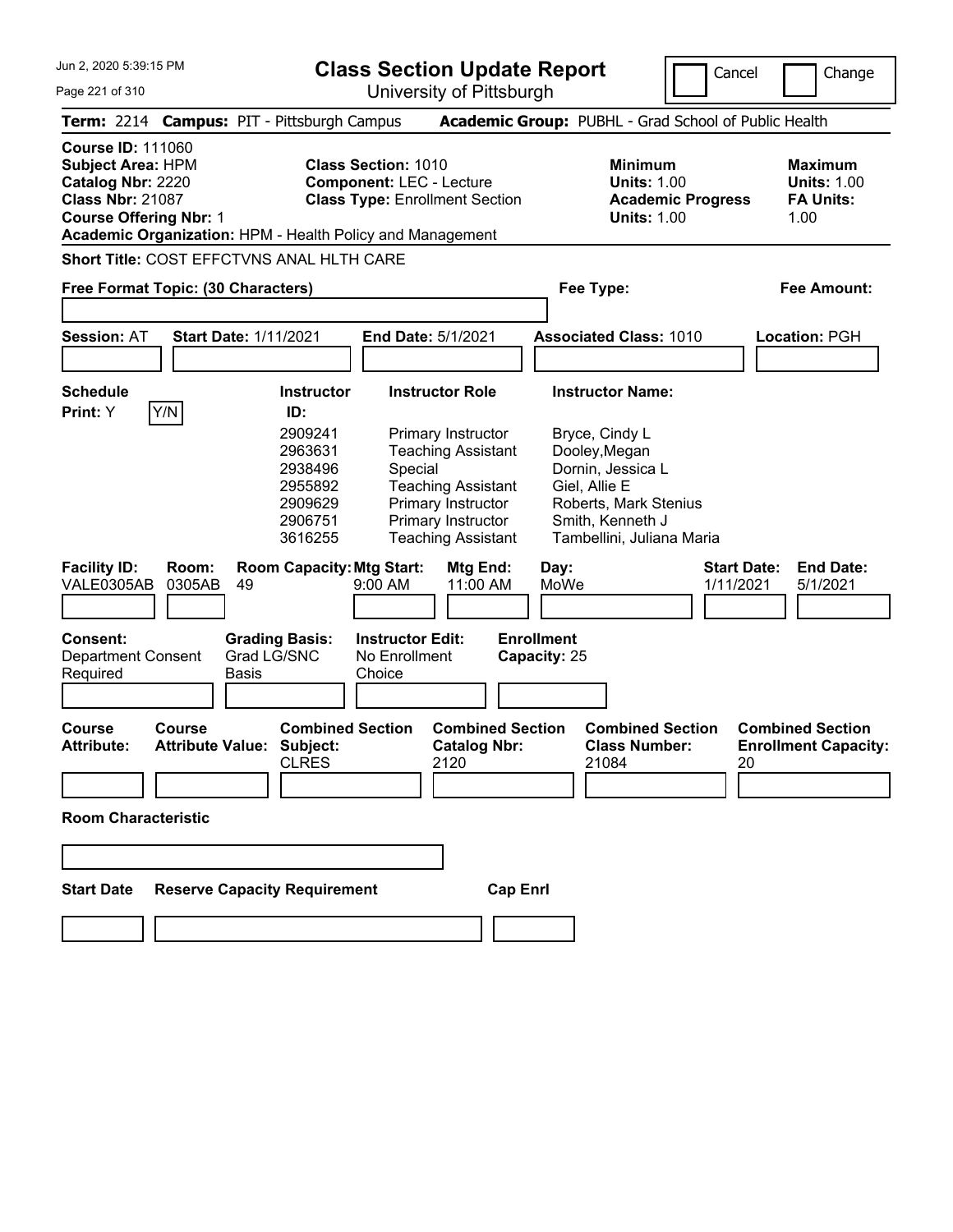**Class Section Update Report** University of Pittsburgh

Cancel Change

Page 222 of 310

|                                                                                                                                       |                     | Term: 2214 Campus: PIT - Pittsburgh Campus                  |                                                                                                                 |                                                | Academic Group: PUBHL - Grad School of Public Health                                   |                                                                  |
|---------------------------------------------------------------------------------------------------------------------------------------|---------------------|-------------------------------------------------------------|-----------------------------------------------------------------------------------------------------------------|------------------------------------------------|----------------------------------------------------------------------------------------|------------------------------------------------------------------|
| <b>Course ID: 181424</b><br><b>Subject Area: HPM</b><br>Catalog Nbr: 2275<br><b>Class Nbr: 24329</b><br><b>Course Offering Nbr: 1</b> |                     | Academic Organization: HPM - Health Policy and Management   | <b>Class Section: 1240</b><br><b>Component: DIR - Directed Studies</b><br><b>Class Type: Enrollment Section</b> |                                                | <b>Minimum</b><br><b>Units: 1.00</b><br><b>Academic Progress</b><br><b>Units: 1.00</b> | <b>Maximum</b><br><b>Units: 3.00</b><br><b>FA Units:</b><br>1.00 |
| <b>Short Title: HPM SPECIAL STUDIES</b>                                                                                               |                     |                                                             |                                                                                                                 |                                                |                                                                                        |                                                                  |
| Free Format Topic: (30 Characters)                                                                                                    |                     |                                                             |                                                                                                                 |                                                | Fee Type:                                                                              | Fee Amount:                                                      |
| <b>Session: AT</b>                                                                                                                    |                     | <b>Start Date: 1/11/2021</b>                                | End Date: 5/1/2021                                                                                              |                                                | <b>Associated Class: 1240</b>                                                          | Location: PGH                                                    |
| <b>Schedule</b><br>Print: Y                                                                                                           | Y/N                 | <b>Instructor</b><br>ID:<br>2938496<br>2909629              | <b>Instructor Role</b><br>Special<br>Primary Instructor                                                         |                                                | <b>Instructor Name:</b><br>Dornin, Jessica L<br>Roberts, Mark Stenius                  |                                                                  |
| <b>Facility ID:</b><br><b>TBATBA</b>                                                                                                  | Room:<br><b>TBA</b> | <b>Room Capacity: Mtg Start:</b><br>0                       |                                                                                                                 | Mtg End:<br>Day:                               |                                                                                        | <b>End Date:</b><br><b>Start Date:</b><br>1/11/2021<br>5/1/2021  |
| <b>Consent:</b><br><b>Department Consent</b><br>Required                                                                              |                     | <b>Grading Basis:</b><br><b>Grad Letter Grade</b>           | <b>Instructor Edit:</b><br>No Enrollment<br>Choice                                                              | <b>Enrollment</b><br>Capacity: 5               |                                                                                        |                                                                  |
| <b>Course</b><br><b>Attribute:</b>                                                                                                    | <b>Course</b>       | <b>Combined Section</b><br><b>Attribute Value: Subject:</b> |                                                                                                                 | <b>Combined Section</b><br><b>Catalog Nbr:</b> | <b>Combined Section</b><br><b>Class Number:</b>                                        | <b>Combined Section</b><br><b>Enrollment Capacity:</b>           |
|                                                                                                                                       |                     |                                                             |                                                                                                                 |                                                |                                                                                        |                                                                  |
| <b>Room Characteristic</b>                                                                                                            |                     |                                                             |                                                                                                                 |                                                |                                                                                        |                                                                  |
|                                                                                                                                       |                     |                                                             |                                                                                                                 |                                                |                                                                                        |                                                                  |
| <b>Start Date</b>                                                                                                                     |                     | <b>Reserve Capacity Requirement</b>                         |                                                                                                                 | <b>Cap Enrl</b>                                |                                                                                        |                                                                  |
|                                                                                                                                       |                     |                                                             |                                                                                                                 |                                                |                                                                                        |                                                                  |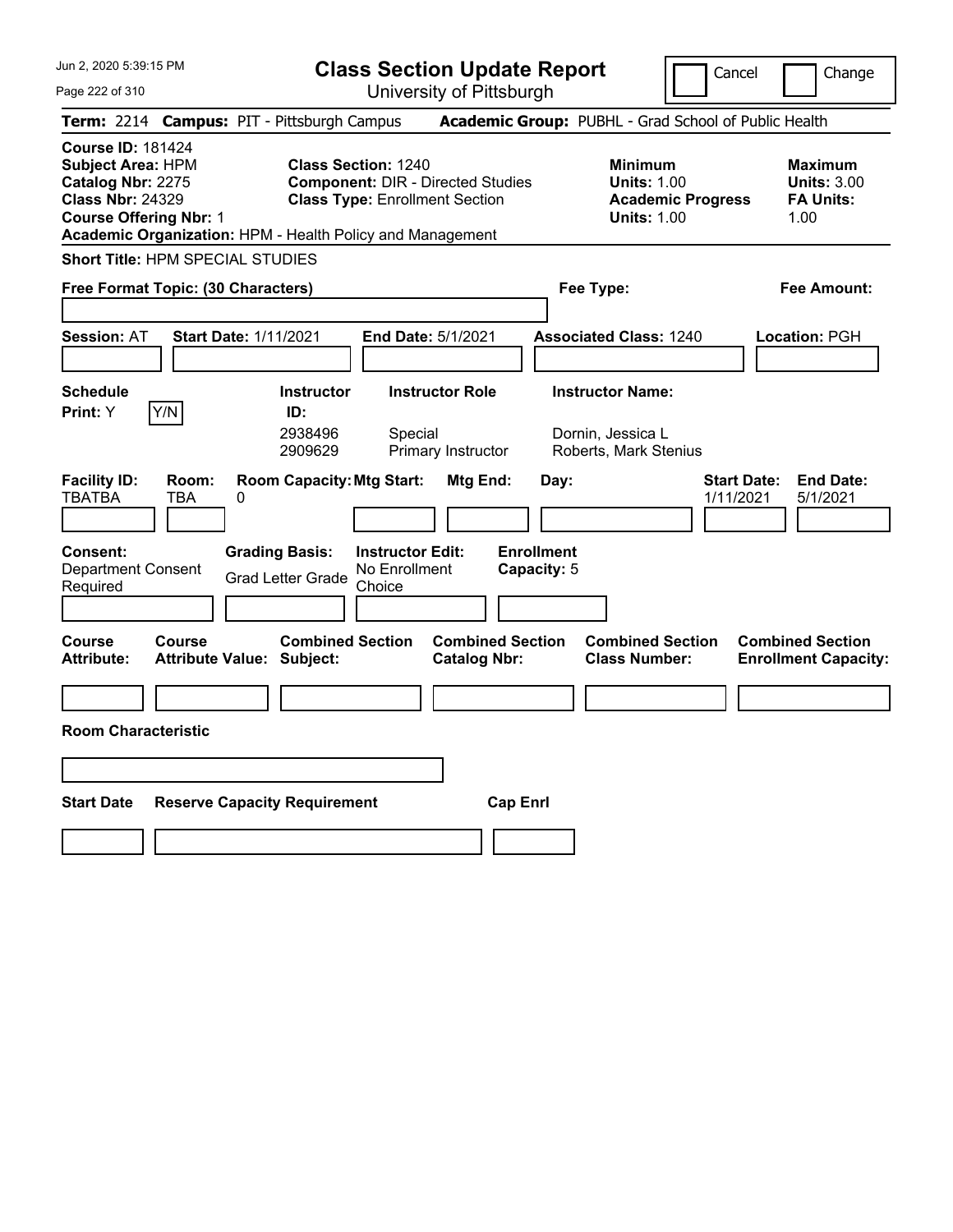| Jun 2, 2020 5:39:15 PM                                                                                                                                                                             | <b>Class Section Update Report</b>                                                                | Cancel                                                                                 | Change                                                           |
|----------------------------------------------------------------------------------------------------------------------------------------------------------------------------------------------------|---------------------------------------------------------------------------------------------------|----------------------------------------------------------------------------------------|------------------------------------------------------------------|
| Page 223 of 310                                                                                                                                                                                    | University of Pittsburgh                                                                          |                                                                                        |                                                                  |
| Term: 2214 Campus: PIT - Pittsburgh Campus                                                                                                                                                         |                                                                                                   | Academic Group: PUBHL - Grad School of Public Health                                   |                                                                  |
| <b>Course ID: 184572</b><br><b>Subject Area: HPM</b><br>Catalog Nbr: 2700<br><b>Class Nbr: 29555</b><br><b>Course Offering Nbr: 1</b><br>Academic Organization: HPM - Health Policy and Management | Class Section: 1010<br><b>Component: SEM - Seminar</b><br><b>Class Type: Enrollment Section</b>   | <b>Minimum</b><br><b>Units: 1.50</b><br><b>Academic Progress</b><br><b>Units: 1.50</b> | <b>Maximum</b><br><b>Units: 1.50</b><br><b>FA Units:</b><br>1.50 |
| <b>Short Title: SEMINAR IN HLTH SYMS LDRS</b>                                                                                                                                                      |                                                                                                   |                                                                                        |                                                                  |
| Free Format Topic: (30 Characters)                                                                                                                                                                 |                                                                                                   | Fee Type:                                                                              | Fee Amount:                                                      |
| <b>Session: AT</b><br><b>Start Date: 1/11/2021</b>                                                                                                                                                 | End Date: 5/1/2021                                                                                | <b>Associated Class: 1010</b>                                                          | Location: PGH                                                    |
| <b>Schedule</b><br>Y/N<br>Print: Y<br>0                                                                                                                                                            | <b>Instructor Role</b><br><b>Instructor</b><br>ID:                                                | <b>Instructor Name:</b><br>No Instructor Assigned                                      |                                                                  |
| <b>Facility ID:</b><br>Room:<br>PUBHL0A622<br>0A622<br>28                                                                                                                                          | <b>Room Capacity: Mtg Start:</b><br>Mtg End:                                                      | Day:<br>1/11/2021                                                                      | <b>Start Date:</b><br><b>End Date:</b><br>5/1/2021               |
| <b>Grading Basis:</b><br><b>Consent:</b><br><b>Department Consent</b><br><b>Grad Letter Grade</b><br>Required                                                                                      | <b>Enrollment</b><br><b>Instructor Edit:</b><br>No Enrollment<br>Choice                           | Capacity: 14                                                                           |                                                                  |
| <b>Course</b><br><b>Course</b><br><b>Attribute Value: Subject:</b><br><b>Attribute:</b>                                                                                                            | <b>Combined Section</b><br><b>Combined Section</b><br><b>Catalog Nbr:</b><br><b>CLRES</b><br>2750 | <b>Combined Section</b><br><b>Class Number:</b><br>28979                               | <b>Combined Section</b><br><b>Enrollment Capacity:</b><br>14     |
| <b>Room Characteristic</b><br>PeopleSoft - Scheduled (PS)                                                                                                                                          |                                                                                                   |                                                                                        |                                                                  |
| <b>Start Date</b><br><b>Reserve Capacity Requirement</b>                                                                                                                                           | <b>Cap Enrl</b>                                                                                   |                                                                                        |                                                                  |
|                                                                                                                                                                                                    |                                                                                                   |                                                                                        |                                                                  |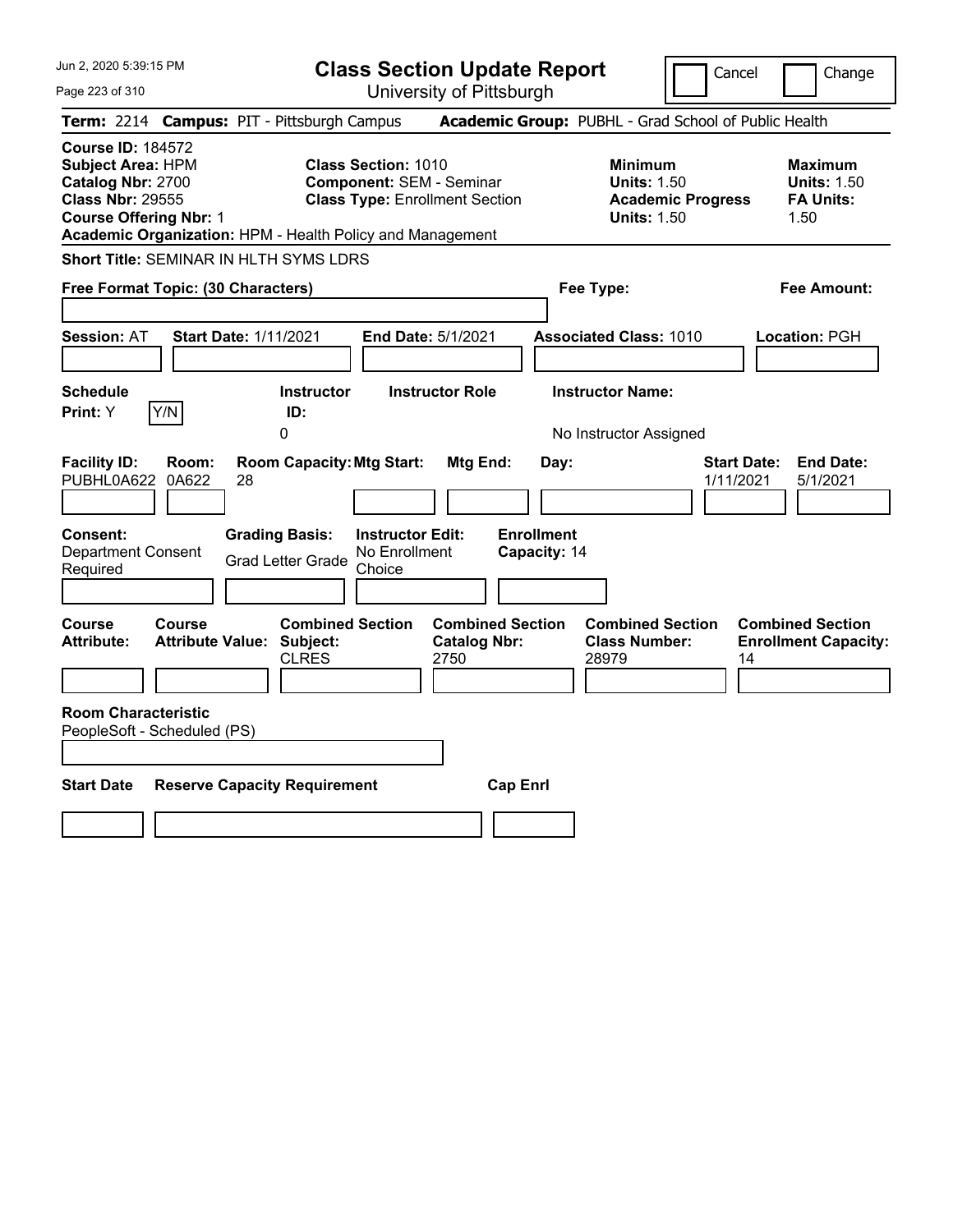Jun 2, 2020 5:39:15 PM Page 224 of 310 **Class Section Update Report** University of Pittsburgh Cancel Change **Term:** 2214 **Campus:** PIT - Pittsburgh Campus **Academic Group:** PUBHL - Grad School of Public Health **Course ID:** 190927 **Subject Area:** HPM **Class Section:** 1020 **Minimum Maximum Catalog Nbr:** 3001 **Component:** SEM - Seminar **Units:** 1.50 **Units:** 1.50 **Class Nbr:** 28901 **Class Type:** Enrollment Section **Academic Progress FA Units: Course Offering Nbr: 1 Course Offering Nbr: 1 1.50 1.50 Academic Organization:** HPM - Health Policy and Management **Short Title:** DCTRL RES PROF DVLP SEM PART 2 **Free Format Topic: (30 Characters) Fee Type: Fee Amount: Session:** AT **Start Date:** 1/11/2021 **End Date:** 5/1/2021 **Associated Class:** 1020 **Location:** PGH **Schedule Instructor Instructor Role Instructor Name: Print:**  $Y$   $|Y/N|$  **ID:** 2938496 Special Dornin, Jessica L 2961737 Primary Instructor Roberts, Eric T 2959164 Primary Instructor Sabik, Lindsay M **Facility ID: Room: Room Capacity:Mtg Start: Mtg End: Day: Start Date: End Date:** PUBHL0A622 0A622 28 12:00 PM 12:55 PM Tu 1/11/2021 5/1/2021 **Consent: Grading Basis: Instructor Edit: Enrollment** Department Consent Required Grad SN Basis No Enrollment **Choice Capacity:** 20 **Course Course Combined Section Combined Section Combined Section Combined Section**  Attribute Value: Subject: Catalog Nbr: Class Number: Enrollment Capacity: **Room Characteristic** PeopleSoft - Scheduled (PS) **Start Date Reserve Capacity Requirement Cap Enrl**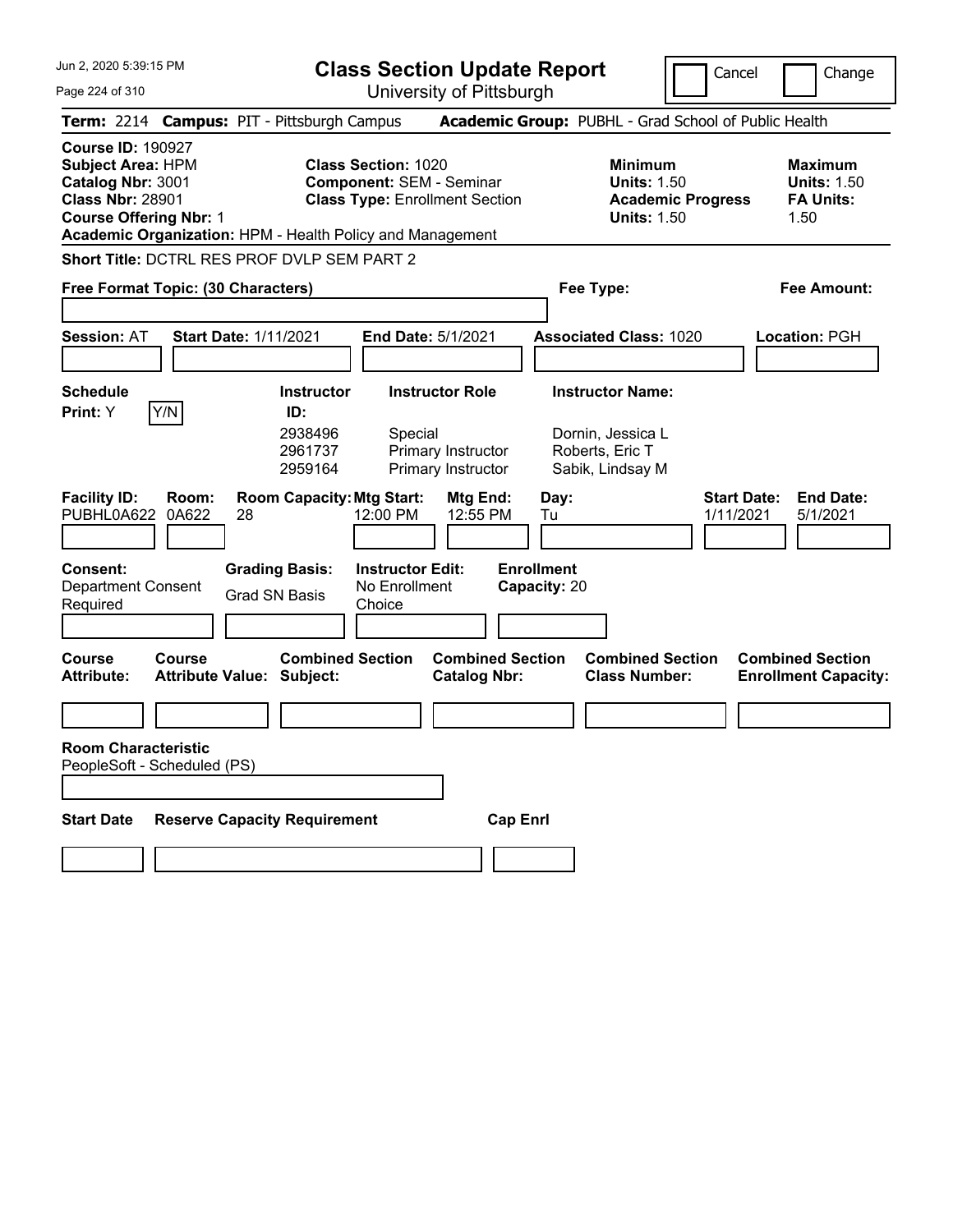| Jun 2, 2020 5:39:15 PM                                                                                                                                                                             | <b>Class Section Update Report</b>                                                                        |                                                                        | Cancel                          | Change                                                           |
|----------------------------------------------------------------------------------------------------------------------------------------------------------------------------------------------------|-----------------------------------------------------------------------------------------------------------|------------------------------------------------------------------------|---------------------------------|------------------------------------------------------------------|
| Page 225 of 310                                                                                                                                                                                    | University of Pittsburgh                                                                                  |                                                                        |                                 |                                                                  |
| Term: 2214 Campus: PIT - Pittsburgh Campus                                                                                                                                                         |                                                                                                           | Academic Group: PUBHL - Grad School of Public Health                   |                                 |                                                                  |
| <b>Course ID: 180516</b><br><b>Subject Area: HPM</b><br>Catalog Nbr: 3010<br><b>Class Nbr: 22885</b><br><b>Course Offering Nbr: 1</b><br>Academic Organization: HPM - Health Policy and Management | <b>Class Section: 1330</b><br><b>Component: SEM - Seminar</b><br><b>Class Type: Enrollment Section</b>    | <b>Minimum</b><br><b>Units: 3.00</b><br><b>Units: 3.00</b>             | <b>Academic Progress</b>        | <b>Maximum</b><br><b>Units: 3.00</b><br><b>FA Units:</b><br>3.00 |
| Short Title: SEM ORGNL STDS:HC ORGS/ENVRNS                                                                                                                                                         |                                                                                                           |                                                                        |                                 |                                                                  |
| Free Format Topic: (30 Characters)                                                                                                                                                                 |                                                                                                           | Fee Type:                                                              |                                 | Fee Amount:                                                      |
| <b>Session: AT</b><br>Start Date: 1/11/2021                                                                                                                                                        | End Date: 5/1/2021                                                                                        | <b>Associated Class: 1330</b>                                          |                                 | Location: PGH                                                    |
| <b>Schedule</b><br>Y/N<br><b>Print:</b> Y                                                                                                                                                          | <b>Instructor Role</b><br><b>Instructor</b><br>ID:<br>2938496<br>Special<br>2966623<br>Primary Instructor | <b>Instructor Name:</b><br>Dornin, Jessica L<br>Jin, Bonnie            |                                 |                                                                  |
| <b>Facility ID:</b><br>Room:<br><b>TBATBA</b><br>TBA<br>0                                                                                                                                          | <b>Room Capacity: Mtg Start:</b><br>9:00 AM                                                               | Mtg End:<br>Day:<br>11:55 AM<br>Th                                     | <b>Start Date:</b><br>1/11/2021 | <b>End Date:</b><br>5/1/2021                                     |
| <b>Grading Basis:</b><br><b>Consent:</b><br><b>Department Consent</b><br>Required                                                                                                                  | <b>Instructor Edit:</b><br>No Enrollment<br><b>Grad Letter Grade</b><br>Choice                            | <b>Enrollment</b><br>Capacity: 5                                       |                                 |                                                                  |
| Course<br>Course<br><b>Attribute:</b><br><b>Attribute Value: Subject:</b>                                                                                                                          | <b>Combined Section</b>                                                                                   | <b>Combined Section</b><br><b>Catalog Nbr:</b><br><b>Class Number:</b> | <b>Combined Section</b>         | <b>Combined Section</b><br><b>Enrollment Capacity:</b>           |
|                                                                                                                                                                                                    |                                                                                                           |                                                                        |                                 |                                                                  |
| <b>Room Characteristic</b>                                                                                                                                                                         |                                                                                                           |                                                                        |                                 |                                                                  |
|                                                                                                                                                                                                    |                                                                                                           |                                                                        |                                 |                                                                  |
| <b>Start Date</b><br><b>Reserve Capacity Requirement</b>                                                                                                                                           |                                                                                                           | <b>Cap Enrl</b>                                                        |                                 |                                                                  |
|                                                                                                                                                                                                    |                                                                                                           |                                                                        |                                 |                                                                  |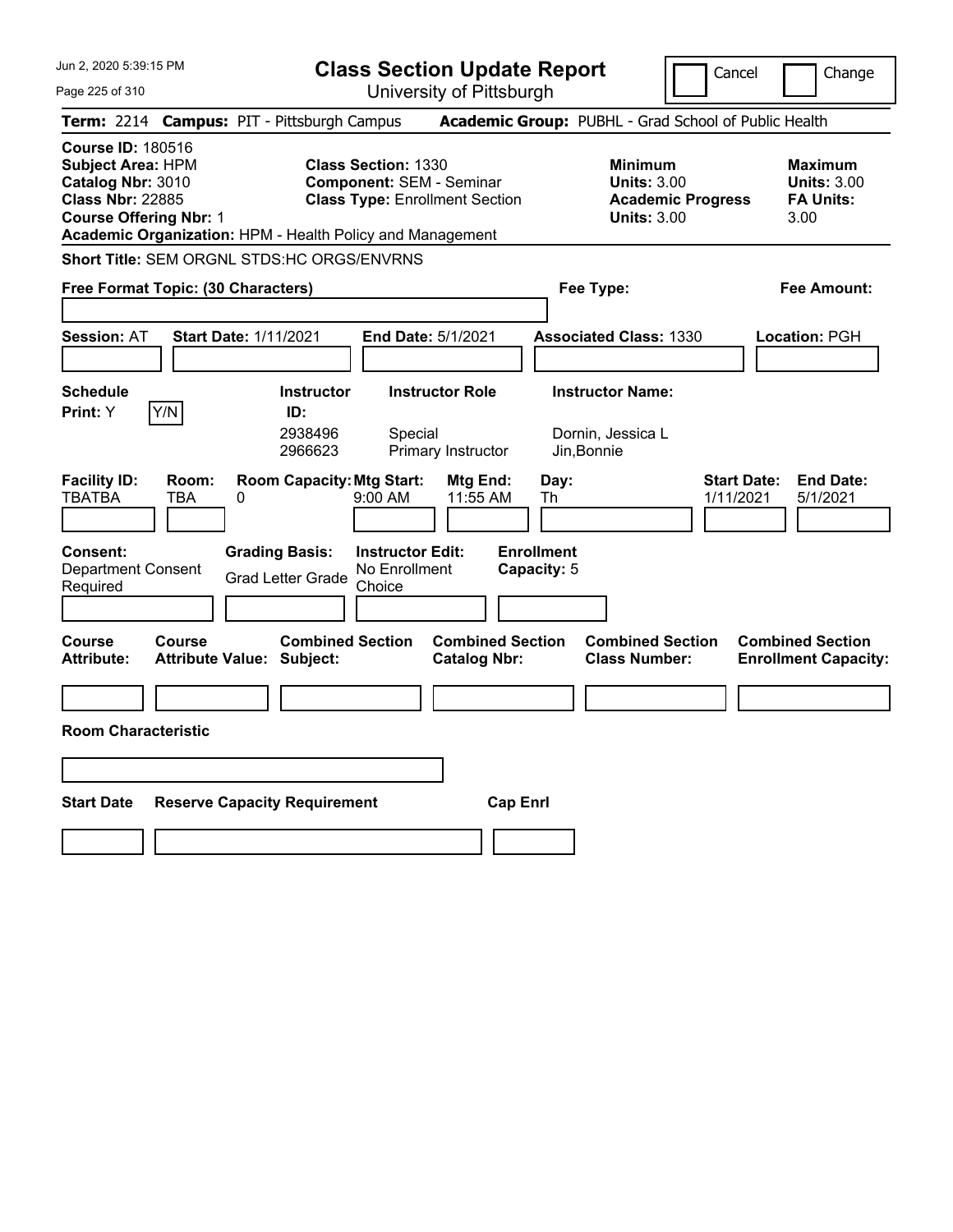**Class Section Update Report**

Cancel **Change** 

| Page 226 of 310                                                                                                                                                                                    |                                                                           | University of Pittsburgh                                                                               |                                                                                        |                                                                  |
|----------------------------------------------------------------------------------------------------------------------------------------------------------------------------------------------------|---------------------------------------------------------------------------|--------------------------------------------------------------------------------------------------------|----------------------------------------------------------------------------------------|------------------------------------------------------------------|
| Term: 2214 Campus: PIT - Pittsburgh Campus                                                                                                                                                         |                                                                           |                                                                                                        | Academic Group: PUBHL - Grad School of Public Health                                   |                                                                  |
| <b>Course ID: 178054</b><br><b>Subject Area: HPM</b><br>Catalog Nbr: 3064<br><b>Class Nbr: 16366</b><br><b>Course Offering Nbr: 1</b><br>Academic Organization: HPM - Health Policy and Management |                                                                           | <b>Class Section: 1050</b><br><b>Component: LEC - Lecture</b><br><b>Class Type: Enrollment Section</b> | <b>Minimum</b><br><b>Units: 3.00</b><br><b>Academic Progress</b><br><b>Units: 3.00</b> | <b>Maximum</b><br><b>Units: 3.00</b><br><b>FA Units:</b><br>3.00 |
| Short Title: HEALTH POLICY ANALYSIS                                                                                                                                                                |                                                                           |                                                                                                        |                                                                                        |                                                                  |
| <b>Free Format Topic: (30 Characters)</b>                                                                                                                                                          |                                                                           |                                                                                                        | Fee Type:                                                                              | Fee Amount:                                                      |
| <b>Session: AT</b>                                                                                                                                                                                 | <b>Start Date: 1/11/2021</b>                                              | <b>End Date: 5/1/2021</b>                                                                              | <b>Associated Class: 1050</b>                                                          | <b>Location: PGH</b>                                             |
| <b>Schedule</b><br>Print: Y<br>Y/N                                                                                                                                                                 | <b>Instructor</b><br>ID:<br>2957980<br>2938496<br>2959164                 | <b>Instructor Role</b><br>Primary Instructor<br>Special<br>Primary Instructor                          | <b>Instructor Name:</b><br>Cole, Evan S<br>Dornin, Jessica L<br>Sabik, Lindsay M       |                                                                  |
| <b>Facility ID:</b><br>Room:<br>PUBHL0A622<br>0A622                                                                                                                                                | <b>Room Capacity: Mtg Start:</b><br>28                                    | Mtg End:<br>1:00 PM<br>2:55 PM                                                                         | Day:<br>Tu<br>1/11/2021                                                                | <b>Start Date:</b><br><b>End Date:</b><br>5/1/2021               |
| <b>Consent:</b><br><b>Department Consent</b><br>Required                                                                                                                                           | <b>Grading Basis:</b><br><b>Grad Letter Grade</b>                         | <b>Instructor Edit:</b><br>No Enrollment<br>Choice                                                     | <b>Enrollment</b><br>Capacity: 4                                                       |                                                                  |
| <b>Course</b><br>Course<br>Attribute:                                                                                                                                                              | <b>Combined Section</b><br><b>Attribute Value: Subject:</b><br><b>HPM</b> | <b>Combined Section</b><br><b>Catalog Nbr:</b><br>2064                                                 | <b>Combined Section</b><br><b>Class Number:</b><br>14812                               | <b>Combined Section</b><br><b>Enrollment Capacity:</b><br>14     |
| <b>Room Characteristic</b><br>PeopleSoft - Scheduled (PS)                                                                                                                                          |                                                                           |                                                                                                        |                                                                                        |                                                                  |
| <b>Start Date</b>                                                                                                                                                                                  | <b>Reserve Capacity Requirement</b>                                       | <b>Cap Enri</b>                                                                                        |                                                                                        |                                                                  |
|                                                                                                                                                                                                    |                                                                           |                                                                                                        |                                                                                        |                                                                  |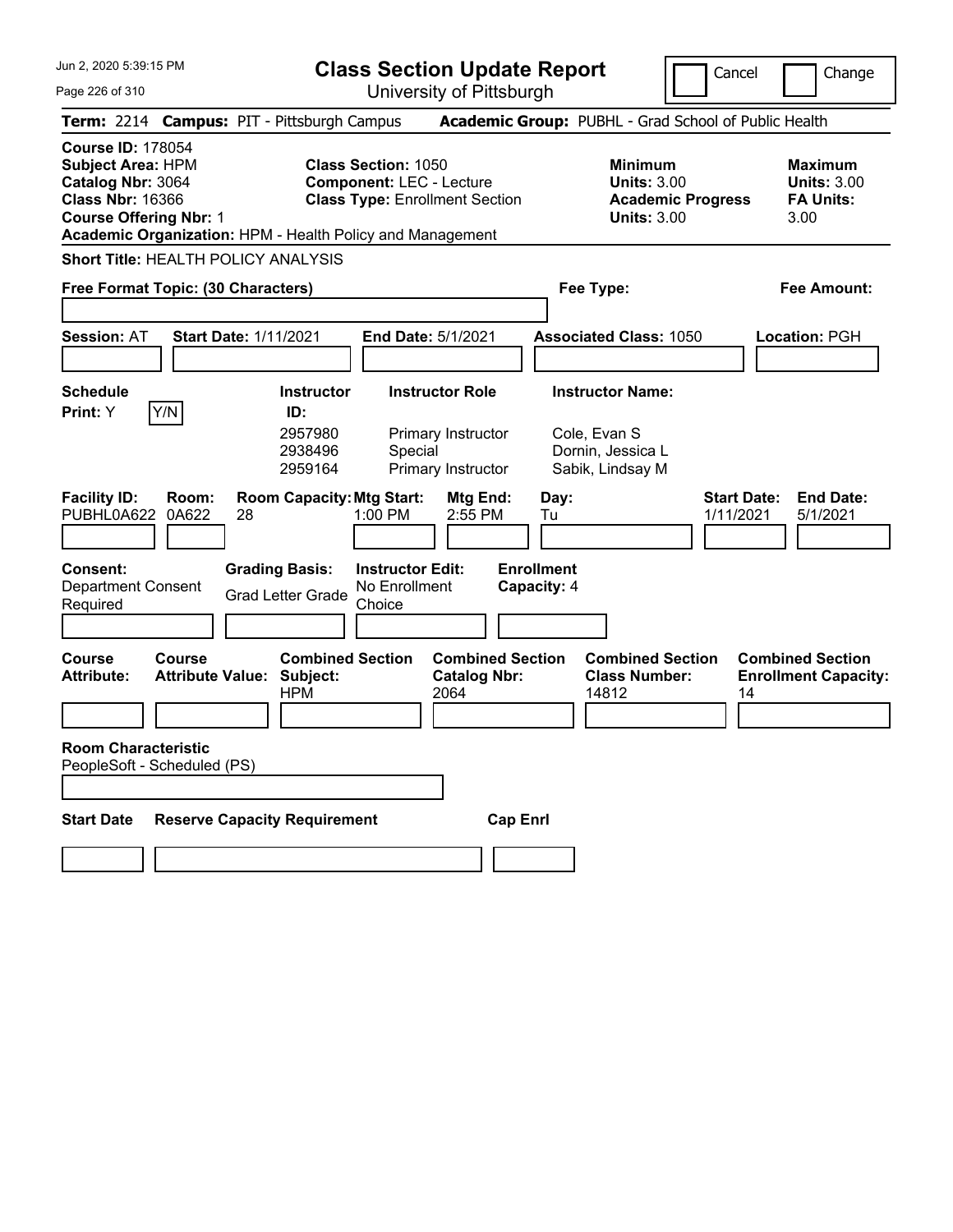Jun 2, 2020 5:39:15 PM Page 227 of 310 **Class Section Update Report** University of Pittsburgh Cancel Change **Term:** 2214 **Campus:** PIT - Pittsburgh Campus **Academic Group:** PUBHL - Grad School of Public Health **Course ID:** 183850 **Subject Area:** HPM **Class Section:** 1010 **Minimum Maximum Catalog Nbr:** 3125 **Component:** LEC - Lecture **Units:** 3.00 **Units:** 3.00 **Class Nbr:** 21110 **Class Type:** Enrollment Section **Academic Progress FA Units: Course Offering Nbr:** 1 **Units:** 3.00 3.00 **Academic Organization:** HPM - Health Policy and Management **Short Title:** INTERMEDIATE HEALTH ECONOMICS **Free Format Topic: (30 Characters) Fee Type: Fee Amount: Session:** AT **Start Date:** 1/11/2021 **End Date:** 5/1/2021 **Associated Class:** 1010 **Location:** PGH **Schedule Instructor Instructor Role Instructor Name: Print:**  $Y$   $|Y/N|$  **ID:** 2938496 Special Dornin, Jessica L 2964235 Primary Instructor Drake, Coleman Daniel **Facility ID: Room: Room Capacity:Mtg Start: Mtg End: Day: Start Date: End Date:** PUBHL0A522 0A522 40 9:00 AM 11:55 AM Tu 1/11/2021 5/1/2021 **Consent: Grading Basis: Instructor Edit: Enrollment** Department Consent Required Grad Letter Grade No Enrollment Choice **Capacity:** 15 **Course Course Combined Section Combined Section Combined Section Combined Section**  Attribute: Attribute Value: Subject: Catalog Nbr: Class Number: Enrollment Capacity: **Room Characteristic** PeopleSoft - Scheduled (PS) **Start Date Reserve Capacity Requirement Cap Enrl**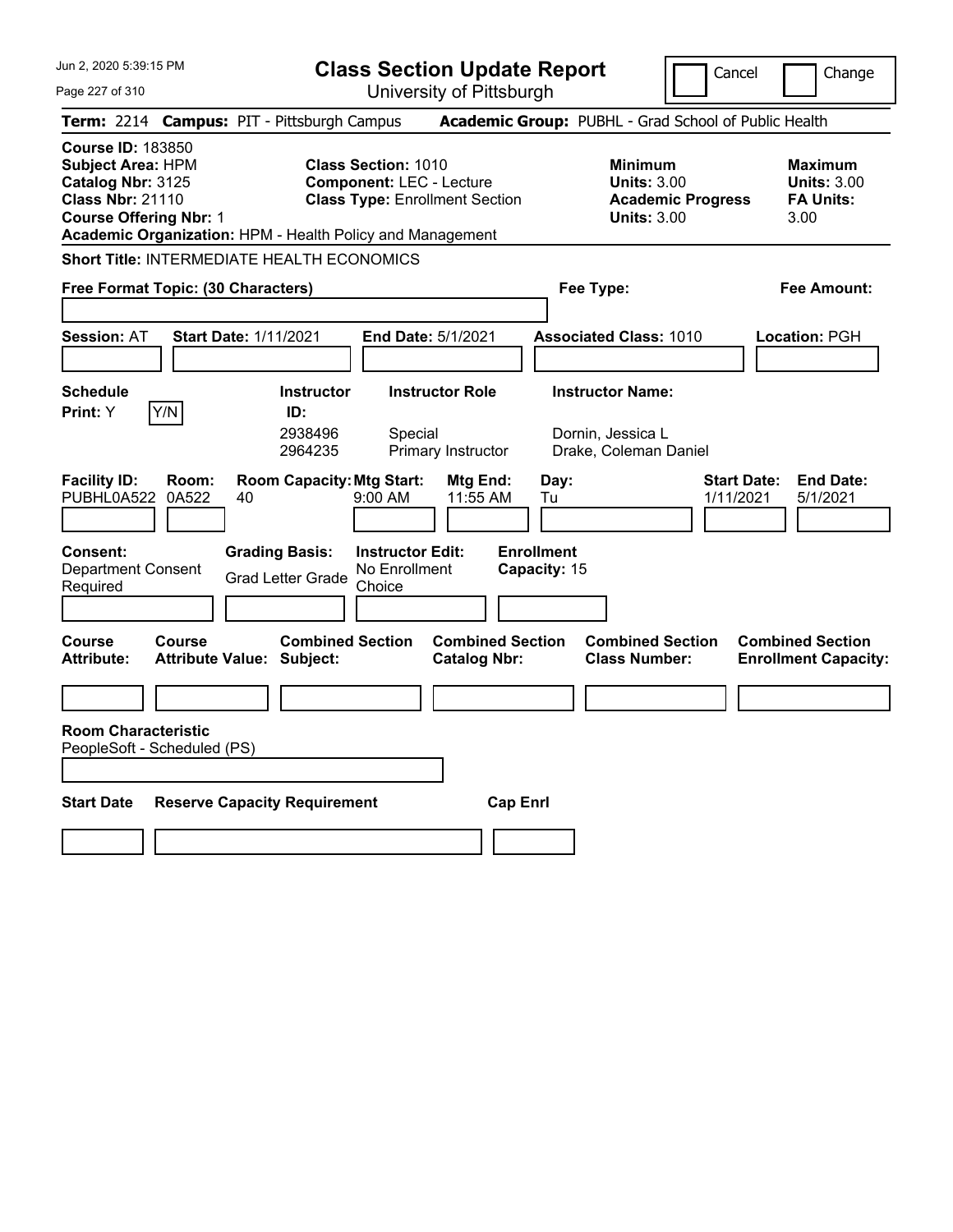Page 228 of 310

**Class Section Update Report**

Cancel **Change** 

University of Pittsburgh

|                                                                                                                                                                                                    |                                                                                             | UNIVUUTIY UITTILUUUIYN                                                                                 |                                                                                        |                                                                  |  |  |  |  |
|----------------------------------------------------------------------------------------------------------------------------------------------------------------------------------------------------|---------------------------------------------------------------------------------------------|--------------------------------------------------------------------------------------------------------|----------------------------------------------------------------------------------------|------------------------------------------------------------------|--|--|--|--|
| Term: 2214 Campus: PIT - Pittsburgh Campus                                                                                                                                                         |                                                                                             |                                                                                                        | Academic Group: PUBHL - Grad School of Public Health                                   |                                                                  |  |  |  |  |
| <b>Course ID: 180852</b><br><b>Subject Area: HPM</b><br>Catalog Nbr: 3501<br><b>Class Nbr: 21050</b><br><b>Course Offering Nbr: 1</b><br>Academic Organization: HPM - Health Policy and Management |                                                                                             | <b>Class Section: 1100</b><br><b>Component: LEC - Lecture</b><br><b>Class Type: Enrollment Section</b> | <b>Minimum</b><br><b>Units: 3.00</b><br><b>Academic Progress</b><br><b>Units: 3.00</b> | <b>Maximum</b><br><b>Units: 3.00</b><br><b>FA Units:</b><br>3.00 |  |  |  |  |
| Short Title: SEM HLTH SVCS RES METHODS 1                                                                                                                                                           |                                                                                             |                                                                                                        |                                                                                        |                                                                  |  |  |  |  |
| Free Format Topic: (30 Characters)                                                                                                                                                                 |                                                                                             |                                                                                                        | Fee Type:                                                                              | Fee Amount:                                                      |  |  |  |  |
| <b>Session: AT</b>                                                                                                                                                                                 | Start Date: 1/11/2021                                                                       | End Date: 5/1/2021                                                                                     | <b>Associated Class: 1100</b>                                                          | Location: PGH                                                    |  |  |  |  |
| <b>Schedule</b><br>Y/N<br><b>Print:</b> Y                                                                                                                                                          | <b>Instructor</b><br>ID:<br>2901536<br>2938496                                              | <b>Instructor Role</b><br>Primary Instructor<br>Special                                                | <b>Instructor Name:</b><br>Degenholtz, Howard B<br>Dornin, Jessica L                   |                                                                  |  |  |  |  |
| <b>Facility ID:</b><br>Room:<br>PUBHL0A638<br>0A638<br><b>Consent:</b><br><b>Department Consent</b><br>Required                                                                                    | <b>Room Capacity: Mtg Start:</b><br>15<br><b>Grading Basis:</b><br><b>Grad Letter Grade</b> | Mtg End:<br>$9:00 \, \text{AM}$<br>11:55 AM<br><b>Instructor Edit:</b><br>No Enrollment<br>Choice      | Day:<br>Tu<br><b>Enrollment</b><br>Capacity: 6                                         | <b>Start Date:</b><br><b>End Date:</b><br>1/11/2021<br>5/1/2021  |  |  |  |  |
| <b>Course</b><br>Course<br>Attribute:                                                                                                                                                              | <b>Combined Section</b><br><b>Attribute Value: Subject:</b>                                 | <b>Combined Section</b><br><b>Catalog Nbr:</b>                                                         | <b>Combined Section</b><br><b>Class Number:</b>                                        | <b>Combined Section</b><br><b>Enrollment Capacity:</b>           |  |  |  |  |
|                                                                                                                                                                                                    |                                                                                             |                                                                                                        |                                                                                        |                                                                  |  |  |  |  |
| <b>Room Characteristic</b>                                                                                                                                                                         |                                                                                             |                                                                                                        |                                                                                        |                                                                  |  |  |  |  |
|                                                                                                                                                                                                    |                                                                                             |                                                                                                        |                                                                                        |                                                                  |  |  |  |  |
| <b>Start Date</b><br><b>Reserve Capacity Requirement</b><br><b>Cap Enri</b>                                                                                                                        |                                                                                             |                                                                                                        |                                                                                        |                                                                  |  |  |  |  |
|                                                                                                                                                                                                    |                                                                                             |                                                                                                        |                                                                                        |                                                                  |  |  |  |  |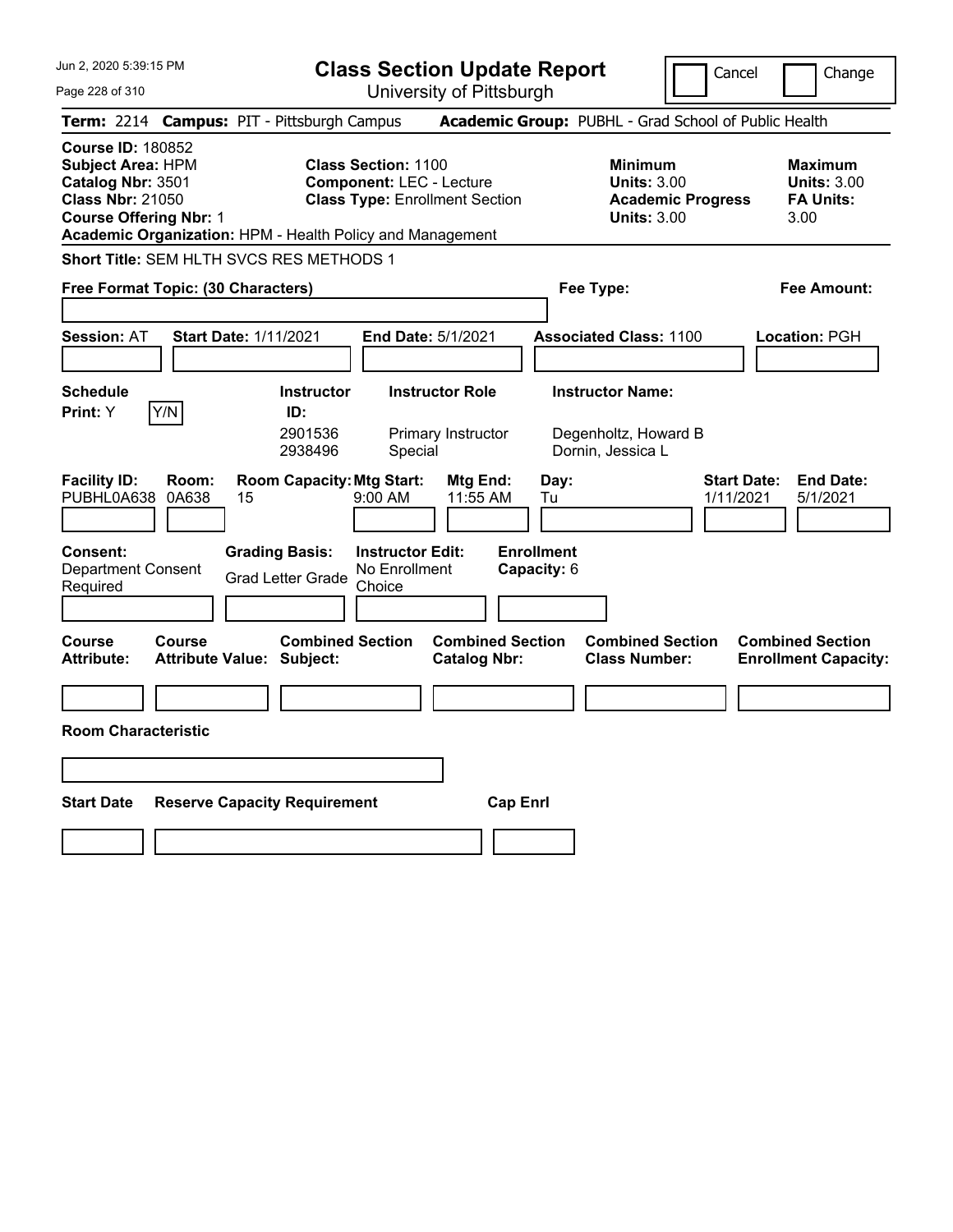Jun 2, 2020 5:39:15 PM Page 229 of 310 **Class Section Update Report** University of Pittsburgh Cancel Change **Term:** 2214 **Campus:** PIT - Pittsburgh Campus **Academic Group:** PUBHL - Grad School of Public Health **Course ID:** 181459 **Subject Area:** HPM **Class Section:** 1020 **Minimum Maximum Catalog Nbr:** 3505 **Component:** LEC - Lecture **Units:** 3.00 **Units:** 3.00 **Class Nbr:** 26290 **Class Type:** Enrollment Section **Academic Progress FA Units: Course Offering Nbr:** 1 **Units:** 3.00 3.00 **Academic Organization:** HPM - Health Policy and Management **Short Title:** ADV EMP MICRO MTH APP HLTH RES **Free Format Topic: (30 Characters) Fee Type: Fee Amount: Session:** AT **Start Date:** 1/11/2021 **End Date:** 5/1/2021 **Associated Class:** 1020 **Location:** PGH **Schedule Instructor Instructor Role Instructor Name: Print:**  $Y$   $|Y/N|$  **ID:** 2938496 Special Dornin, Jessica L 2961737 Primary Instructor Roberts, Eric T **Facility ID: Room: Room Capacity:Mtg Start: Mtg End: Day: Start Date: End Date:** PUBHL0A638 0A638 15 1:00 PM 3:30 PM Tu 1/11/2021 5/1/2021 **Consent: Grading Basis: Instructor Edit: Enrollment** Department Consent Required Grad Letter Grade No Enrollment Choice **Capacity:** 15 **Course Course Combined Section Combined Section Combined Section Combined Section**  Attribute: Attribute Value: Subject: Catalog Nbr: Class Number: Enrollment Capacity: **Room Characteristic Start Date Reserve Capacity Requirement Cap Enrl**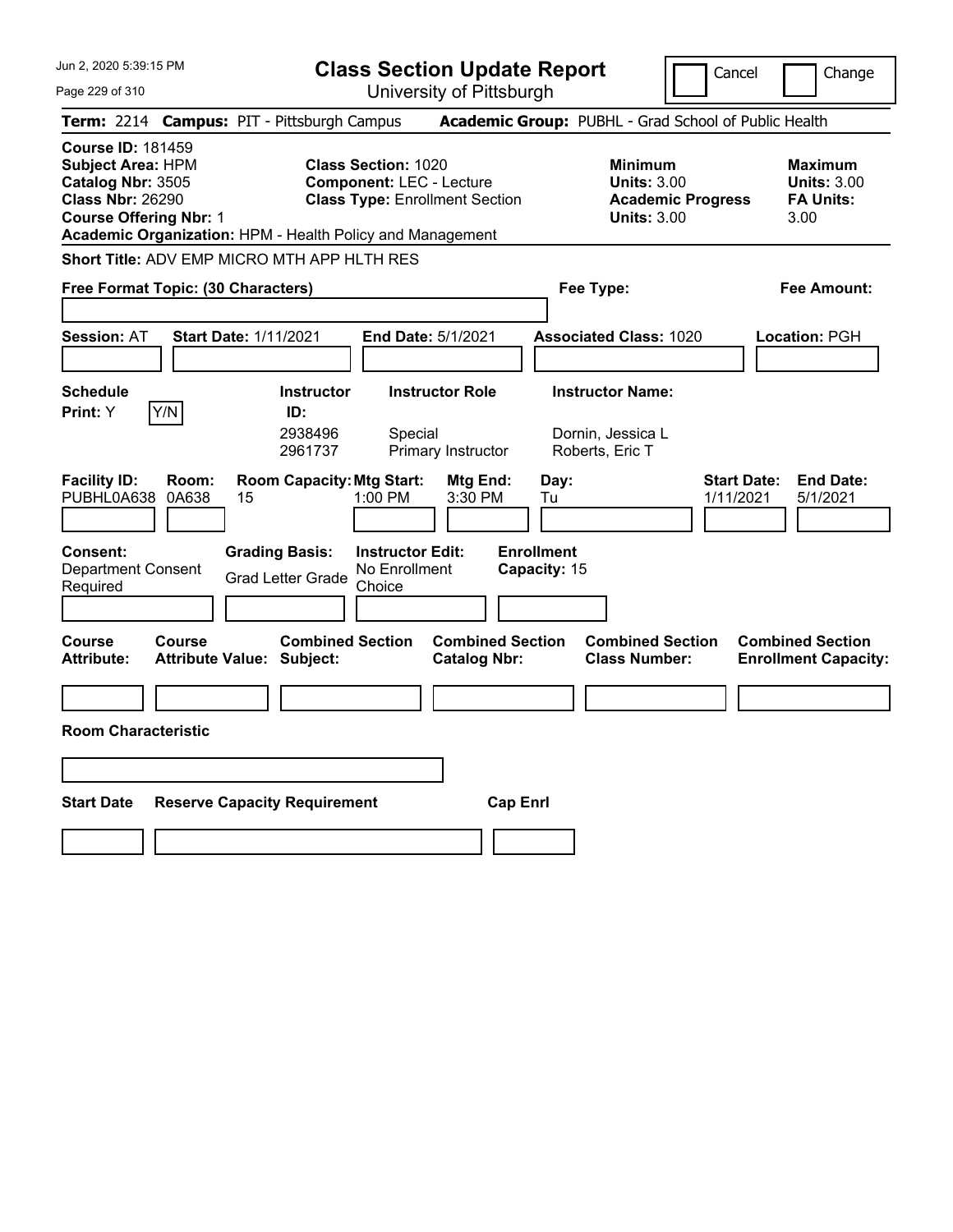**Class Section Update Report** University of Pittsburgh

Cancel Change

Page 230 of 310

|                                                                                                                                       |                     | Term: 2214 Campus: PIT - Pittsburgh Campus                  |                                                                                                                |                                                |                                   | Academic Group: PUBHL - Grad School of Public Health                                   |                                 |                                                                   |
|---------------------------------------------------------------------------------------------------------------------------------------|---------------------|-------------------------------------------------------------|----------------------------------------------------------------------------------------------------------------|------------------------------------------------|-----------------------------------|----------------------------------------------------------------------------------------|---------------------------------|-------------------------------------------------------------------|
| <b>Course ID: 183013</b><br><b>Subject Area: HPM</b><br>Catalog Nbr: 3508<br><b>Class Nbr: 21124</b><br><b>Course Offering Nbr: 1</b> |                     | Academic Organization: HPM - Health Policy and Management   | <b>Class Section: 1050</b><br><b>Component: THE - Thesis Research</b><br><b>Class Type: Enrollment Section</b> |                                                |                                   | <b>Minimum</b><br><b>Units: 1.00</b><br><b>Academic Progress</b><br><b>Units: 1.00</b> |                                 | <b>Maximum</b><br><b>Units: 15.00</b><br><b>FA Units:</b><br>1.00 |
|                                                                                                                                       |                     | <b>Short Title: RESEARCH AND DISSERTATION PHD</b>           |                                                                                                                |                                                |                                   |                                                                                        |                                 |                                                                   |
| Free Format Topic: (30 Characters)                                                                                                    |                     |                                                             |                                                                                                                |                                                |                                   | Fee Type:                                                                              |                                 | Fee Amount:                                                       |
| <b>Session: AT</b>                                                                                                                    |                     | <b>Start Date: 1/11/2021</b>                                | End Date: 5/1/2021                                                                                             |                                                |                                   | <b>Associated Class: 1050</b>                                                          |                                 | Location: PGH                                                     |
| <b>Schedule</b><br>Print: Y                                                                                                           | Y/N                 | <b>Instructor</b><br>ID:<br>2924516<br>2938496              | <b>Instructor Role</b><br>Special                                                                              | Primary Instructor                             |                                   | <b>Instructor Name:</b><br>Donohue, Julie Marie<br>Dornin, Jessica L                   |                                 |                                                                   |
| <b>Facility ID:</b><br><b>TBATBA</b>                                                                                                  | Room:<br><b>TBA</b> | <b>Room Capacity: Mtg Start:</b><br>0                       |                                                                                                                | Mtg End:                                       | Day:                              |                                                                                        | <b>Start Date:</b><br>1/11/2021 | <b>End Date:</b><br>5/1/2021                                      |
| Consent:<br><b>Department Consent</b><br>Required                                                                                     |                     | <b>Grading Basis:</b><br><b>Grad SN Basis</b>               | <b>Instructor Edit:</b><br>No Enrollment<br>Choice                                                             |                                                | <b>Enrollment</b><br>Capacity: 10 |                                                                                        |                                 |                                                                   |
| Course<br><b>Attribute:</b>                                                                                                           | Course              | <b>Combined Section</b><br><b>Attribute Value: Subject:</b> |                                                                                                                | <b>Combined Section</b><br><b>Catalog Nbr:</b> |                                   | <b>Combined Section</b><br><b>Class Number:</b>                                        |                                 | <b>Combined Section</b><br><b>Enrollment Capacity:</b>            |
| <b>Room Characteristic</b>                                                                                                            |                     |                                                             |                                                                                                                |                                                |                                   |                                                                                        |                                 |                                                                   |
| <b>Start Date</b>                                                                                                                     |                     | <b>Reserve Capacity Requirement</b>                         |                                                                                                                | <b>Cap Enrl</b>                                |                                   |                                                                                        |                                 |                                                                   |
|                                                                                                                                       |                     |                                                             |                                                                                                                |                                                |                                   |                                                                                        |                                 |                                                                   |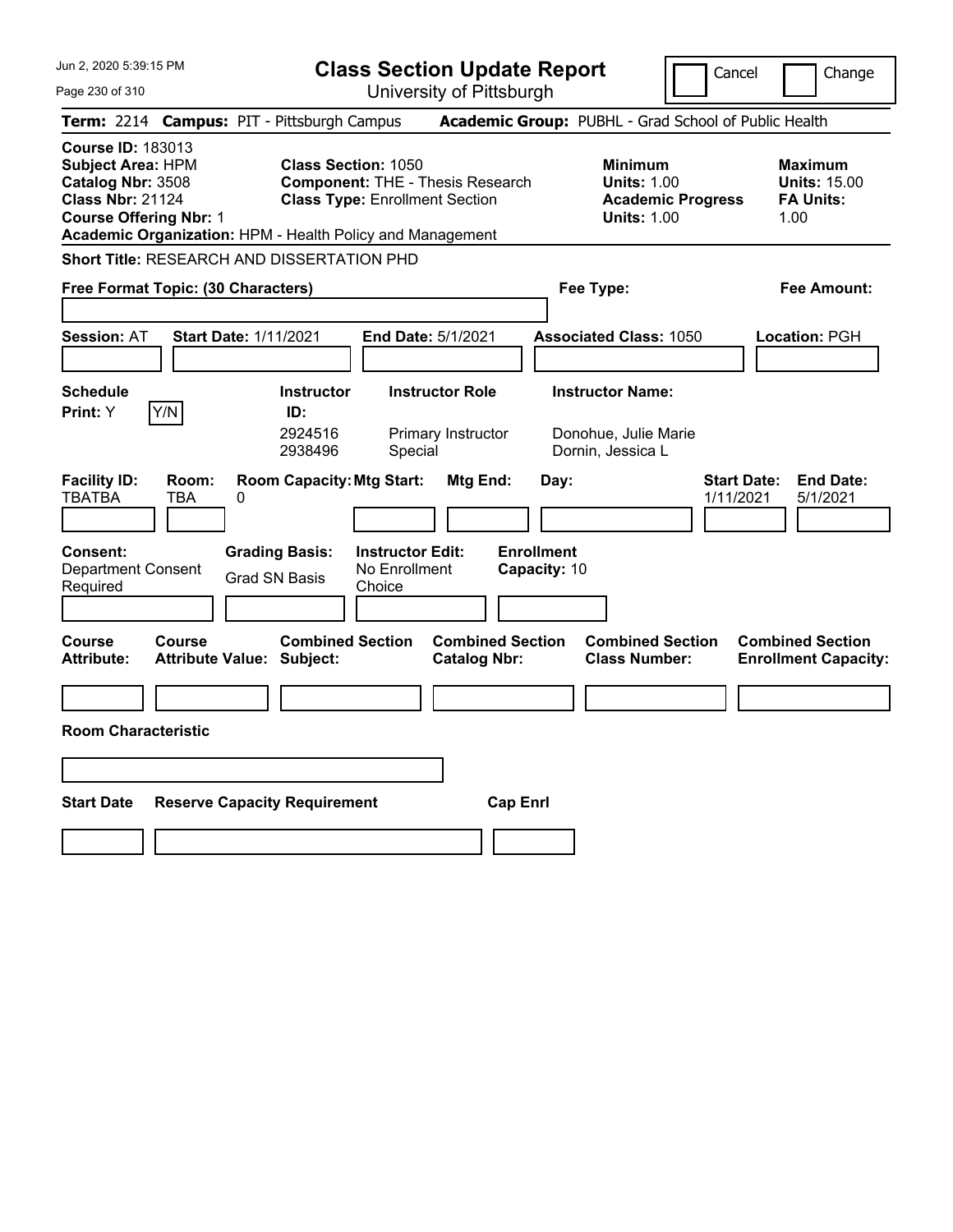| Jun 2, 2020 5:39:15 PM<br>Page 231 of 310                                                                                               |            |                                                                             | <b>Class Section Update Report</b><br>University of Pittsburgh              |                   |                                                                                        | Cancel<br>Change                                                  |
|-----------------------------------------------------------------------------------------------------------------------------------------|------------|-----------------------------------------------------------------------------|-----------------------------------------------------------------------------|-------------------|----------------------------------------------------------------------------------------|-------------------------------------------------------------------|
|                                                                                                                                         |            | Term: 2214 Campus: PIT - Pittsburgh Campus                                  |                                                                             |                   | Academic Group: PUBHL - Grad School of Public Health                                   |                                                                   |
| <b>Course ID: 112013</b><br><b>Subject Area: HUGEN</b><br>Catalog Nbr: 2021<br><b>Class Nbr: 17726</b><br><b>Course Offering Nbr: 1</b> |            | <b>Class Section: 1005</b><br>Academic Organization: HUGEN - Human Genetics | Component: IND - Independent Study<br><b>Class Type: Enrollment Section</b> |                   | <b>Minimum</b><br><b>Units: 1.00</b><br><b>Academic Progress</b><br><b>Units: 1.00</b> | <b>Maximum</b><br><b>Units: 15.00</b><br><b>FA Units:</b><br>1.00 |
| <b>Short Title: SPECIAL STUDIES</b>                                                                                                     |            |                                                                             |                                                                             |                   |                                                                                        |                                                                   |
| Free Format Topic: (30 Characters)                                                                                                      |            |                                                                             |                                                                             |                   | Fee Type:                                                                              | <b>Fee Amount:</b>                                                |
| <b>Session: AT</b>                                                                                                                      |            | <b>Start Date: 1/11/2021</b>                                                | End Date: 5/1/2021                                                          |                   | <b>Associated Class: 1005</b>                                                          | Location: PGH                                                     |
|                                                                                                                                         |            |                                                                             |                                                                             |                   |                                                                                        |                                                                   |
| <b>Schedule</b>                                                                                                                         |            | <b>Instructor</b>                                                           | <b>Instructor Role</b>                                                      |                   | <b>Instructor Name:</b>                                                                |                                                                   |
| Print: Y                                                                                                                                | Y/N        | ID:                                                                         |                                                                             |                   |                                                                                        |                                                                   |
|                                                                                                                                         |            |                                                                             |                                                                             |                   |                                                                                        |                                                                   |
|                                                                                                                                         |            | 2904741                                                                     | Primary Instructor                                                          |                   | Demirci, Fatma Yesim                                                                   |                                                                   |
|                                                                                                                                         |            | 2936320                                                                     | Primary Instructor                                                          |                   | Diergaarde, Brenda Bernardine                                                          |                                                                   |
|                                                                                                                                         |            | 2956744                                                                     | Primary Instructor                                                          |                   | Durst, Andrea Lynette                                                                  |                                                                   |
|                                                                                                                                         |            | 3815221                                                                     | Primary Instructor                                                          |                   | Fan, Kang-Hsien                                                                        |                                                                   |
|                                                                                                                                         |            | 2908950                                                                     | Primary Instructor                                                          |                   | Feingold, Eleanor                                                                      |                                                                   |
|                                                                                                                                         |            | 2901970                                                                     | Primary Instructor                                                          |                   | Finegold, David N                                                                      |                                                                   |
|                                                                                                                                         |            | 2901004                                                                     | Primary Instructor                                                          |                   | Grubs, Robin E                                                                         |                                                                   |
|                                                                                                                                         |            | 2906130                                                                     | Special                                                                     |                   | Harrie, Noel C                                                                         |                                                                   |
|                                                                                                                                         |            | 2910067                                                                     | Primary Instructor                                                          |                   | Kamboh, Mohammad I                                                                     |                                                                   |
|                                                                                                                                         |            | 2916626                                                                     | Primary Instructor                                                          |                   | Kammerer, Candace Marie                                                                |                                                                   |
|                                                                                                                                         |            | 2906129                                                                     | Primary Instructor                                                          |                   | Minster, Ryan L                                                                        |                                                                   |
|                                                                                                                                         |            | 2945284                                                                     | Primary Instructor                                                          |                   | Padiath, Quasar Saleem                                                                 |                                                                   |
|                                                                                                                                         |            | 2962784                                                                     | Primary Instructor                                                          |                   | Park, Hyun Jung                                                                        |                                                                   |
|                                                                                                                                         |            | 2900216                                                                     | Primary Instructor                                                          |                   | Parker, Lisa Suzanne                                                                   |                                                                   |
|                                                                                                                                         |            | 2935091                                                                     | Primary Instructor                                                          |                   | Roman, Beth L                                                                          |                                                                   |
|                                                                                                                                         |            | 2921804                                                                     | Primary Instructor                                                          |                   | Shaffer, John R                                                                        |                                                                   |
|                                                                                                                                         |            | 2942903                                                                     | Primary Instructor                                                          |                   | Urban, Zsolt                                                                           |                                                                   |
|                                                                                                                                         |            | 2900583                                                                     | Primary Instructor                                                          |                   | Weeks, Daniel E                                                                        |                                                                   |
| <b>Facility ID:</b>                                                                                                                     | Room:      | <b>Room Capacity: Mtg Start:</b>                                            | Mtg End:                                                                    | Day:              |                                                                                        | <b>Start Date:</b><br><b>End Date:</b>                            |
| <b>TBATBA</b>                                                                                                                           | <b>TBA</b> | 0                                                                           |                                                                             |                   |                                                                                        | 1/11/2021<br>5/1/2021                                             |
|                                                                                                                                         |            |                                                                             |                                                                             |                   |                                                                                        |                                                                   |
|                                                                                                                                         |            |                                                                             |                                                                             |                   |                                                                                        |                                                                   |
| <b>Consent:</b>                                                                                                                         |            | <b>Grading Basis:</b>                                                       | <b>Instructor Edit:</b>                                                     | <b>Enrollment</b> |                                                                                        |                                                                   |
| No Special Consent                                                                                                                      |            |                                                                             | No Enrollment                                                               | Capacity: 35      |                                                                                        |                                                                   |
| Required                                                                                                                                |            | <b>Grad SN Basis</b>                                                        | Choice                                                                      |                   |                                                                                        |                                                                   |
|                                                                                                                                         |            |                                                                             |                                                                             |                   |                                                                                        |                                                                   |
|                                                                                                                                         |            |                                                                             |                                                                             |                   |                                                                                        |                                                                   |
|                                                                                                                                         |            |                                                                             |                                                                             |                   |                                                                                        |                                                                   |

**Room Characteristic**

| <b>Start Date Reserve Capacity Requirement</b> | <b>Cap Enrl</b> |
|------------------------------------------------|-----------------|
|                                                |                 |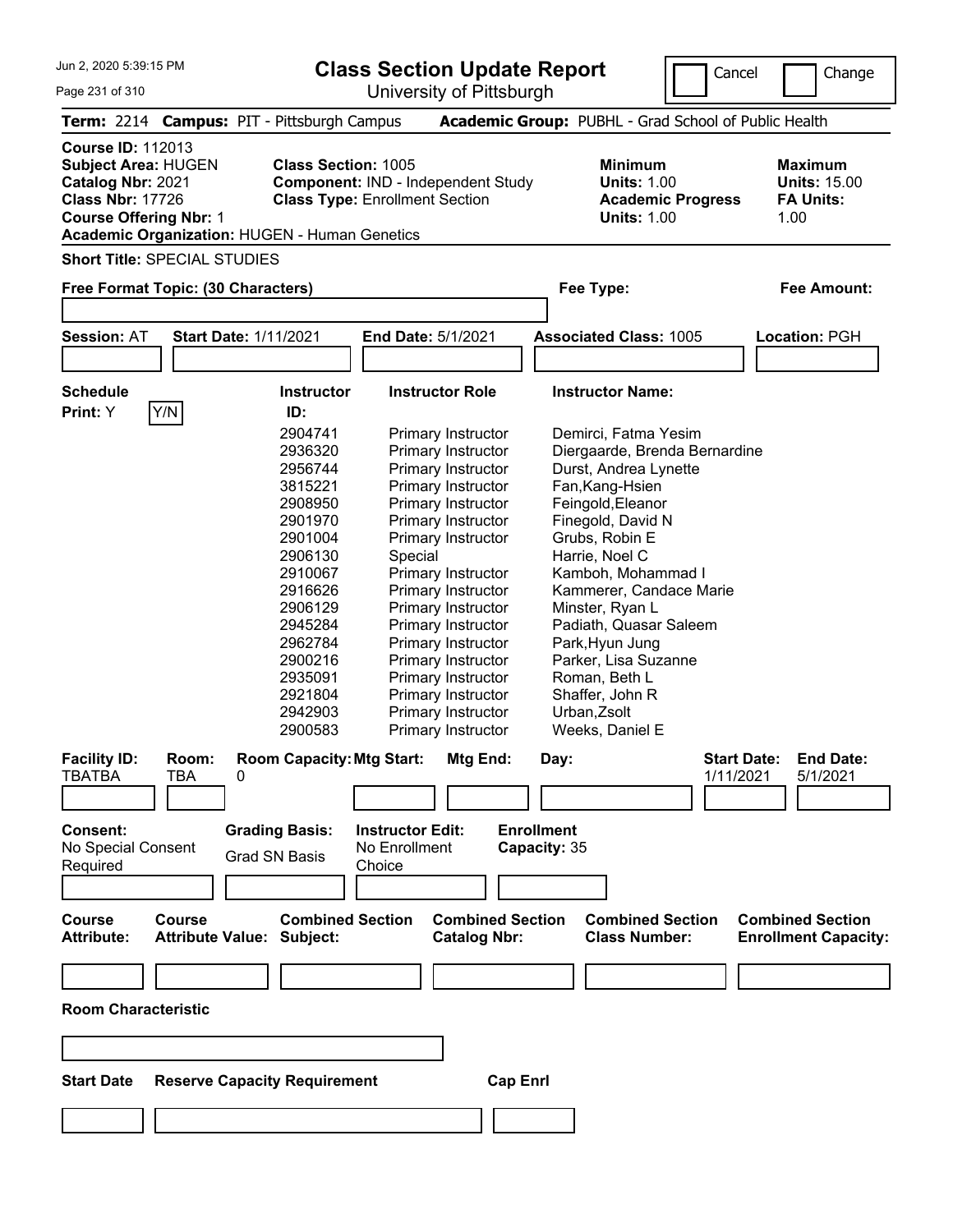| Jun 2, 2020 5:39:15 PM<br>Page 232 of 310                                                                                                                                                       | <b>Class Section Update Report</b><br>University of Pittsburgh                                         |                                                                                        | Cancel<br>Change                                                 |
|-------------------------------------------------------------------------------------------------------------------------------------------------------------------------------------------------|--------------------------------------------------------------------------------------------------------|----------------------------------------------------------------------------------------|------------------------------------------------------------------|
| Term: 2214 Campus: PIT - Pittsburgh Campus                                                                                                                                                      |                                                                                                        | Academic Group: PUBHL - Grad School of Public Health                                   |                                                                  |
| <b>Course ID: 112017</b><br><b>Subject Area: HUGEN</b><br>Catalog Nbr: 2025<br><b>Class Nbr: 13524</b><br><b>Course Offering Nbr: 1</b><br><b>Academic Organization: HUGEN - Human Genetics</b> | <b>Class Section: 1070</b><br><b>Component: LEC - Lecture</b><br><b>Class Type: Enrollment Section</b> | <b>Minimum</b><br><b>Units: 0.00</b><br><b>Academic Progress</b><br><b>Units: 1.00</b> | <b>Maximum</b><br><b>Units: 0.00</b><br><b>FA Units:</b><br>1.00 |
| <b>Short Title: HUMAN GENETICS SEMINAR</b>                                                                                                                                                      |                                                                                                        |                                                                                        |                                                                  |
| Free Format Topic: (30 Characters)                                                                                                                                                              |                                                                                                        | Fee Type:                                                                              | Fee Amount:                                                      |
| <b>Session: AT</b><br><b>Start Date: 1/11/2021</b>                                                                                                                                              | <b>End Date: 5/1/2021</b>                                                                              | <b>Associated Class: 1070</b>                                                          | Location: PGH                                                    |
| <b>Schedule</b><br><b>Instructor</b><br>Y/N<br>Print: Y<br>ID:<br>2906130<br>2945284                                                                                                            | <b>Instructor Role</b><br>Special<br>Primary Instructor                                                | <b>Instructor Name:</b><br>Harrie, Noel C<br>Padiath, Quasar Saleem                    |                                                                  |
| <b>Room Capacity: Mtg Start:</b><br><b>Facility ID:</b><br>Room:<br>PUBHL0A115<br>0A115<br>104                                                                                                  | Mtg End:<br>12:00 PM<br>1:25 PM                                                                        | Day:<br>Fr                                                                             | <b>End Date:</b><br><b>Start Date:</b><br>1/11/2021<br>5/1/2021  |
| <b>Consent:</b><br><b>Grading Basis:</b><br>No Special Consent<br><b>Grad SN Basis</b><br>Required                                                                                              | <b>Instructor Edit:</b><br>No Enrollment<br>Choice                                                     | <b>Enrollment</b><br>Capacity: 50                                                      |                                                                  |
| <b>Course</b><br><b>Course</b><br><b>Attribute:</b><br><b>Attribute Value: Subject:</b>                                                                                                         | <b>Combined Section</b><br><b>Combined Section</b><br><b>Catalog Nbr:</b>                              | <b>Combined Section</b><br><b>Class Number:</b>                                        | <b>Combined Section</b><br><b>Enrollment Capacity:</b>           |
|                                                                                                                                                                                                 |                                                                                                        |                                                                                        |                                                                  |
| <b>Room Characteristic</b><br>PeopleSoft - Scheduled (PS)                                                                                                                                       |                                                                                                        |                                                                                        |                                                                  |
| <b>Reserve Capacity Requirement</b><br><b>Start Date</b>                                                                                                                                        | <b>Cap Enrl</b>                                                                                        |                                                                                        |                                                                  |
|                                                                                                                                                                                                 |                                                                                                        |                                                                                        |                                                                  |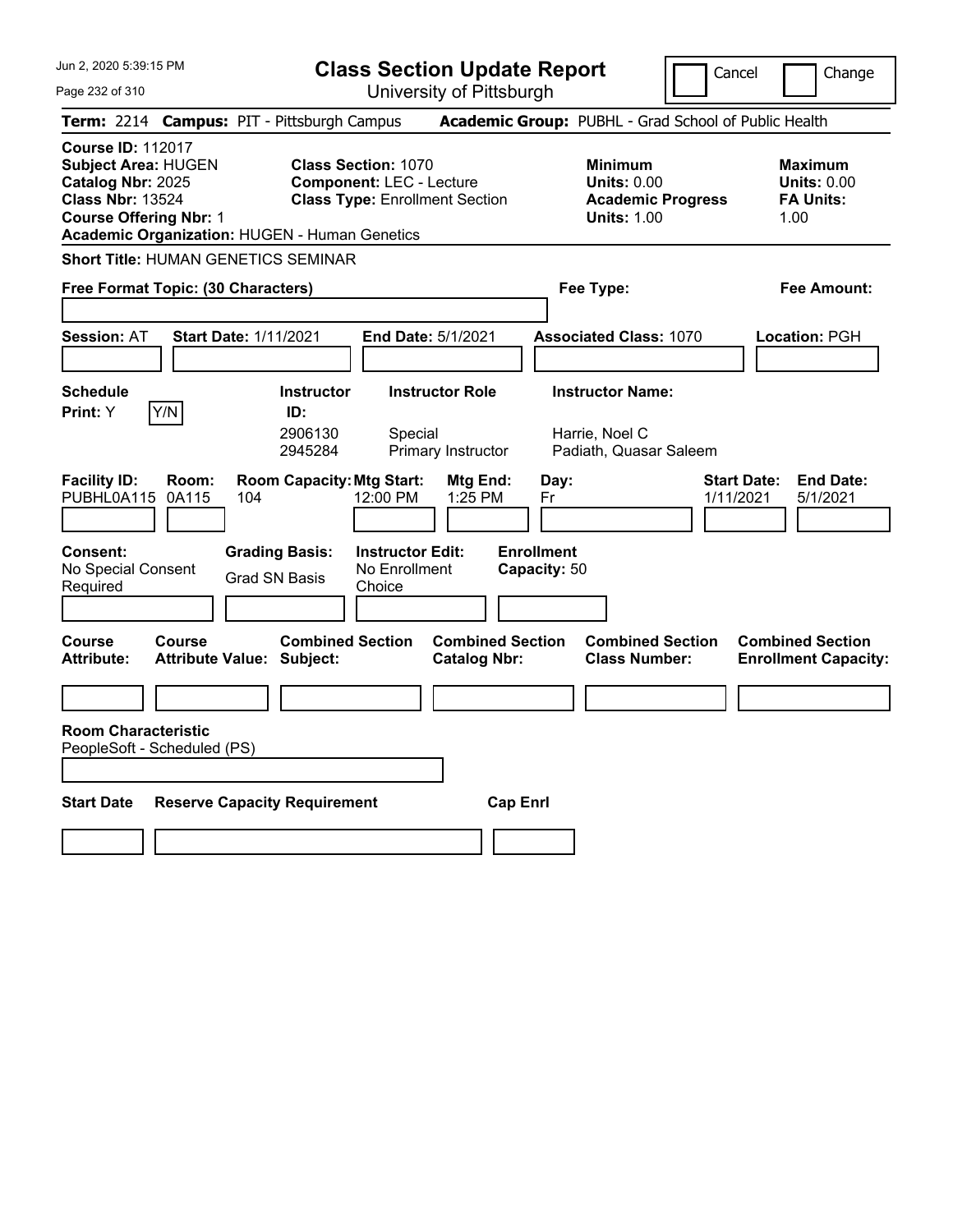| Jun 2, 2020 5:39:15 PM                                                                                                                                                                   | <b>Class Section Update Report</b>                                                                                                          |                                                                                                   | Change<br>Cancel                                                 |
|------------------------------------------------------------------------------------------------------------------------------------------------------------------------------------------|---------------------------------------------------------------------------------------------------------------------------------------------|---------------------------------------------------------------------------------------------------|------------------------------------------------------------------|
| Page 233 of 310                                                                                                                                                                          | University of Pittsburgh                                                                                                                    |                                                                                                   |                                                                  |
| Term: 2214 Campus: PIT - Pittsburgh Campus                                                                                                                                               |                                                                                                                                             | Academic Group: PUBHL - Grad School of Public Health                                              |                                                                  |
| <b>Course ID: 112018</b><br><b>Subject Area: HUGEN</b><br>Catalog Nbr: 2026<br><b>Class Nbr: 17727</b><br><b>Course Offering Nbr: 1</b><br>Academic Organization: HUGEN - Human Genetics | <b>Class Section: 1005</b><br><b>Component: LEC - Lecture</b><br><b>Class Type: Enrollment Section</b>                                      | <b>Minimum</b><br><b>Units: 3.00</b><br><b>Academic Progress</b><br><b>Units: 3.00</b>            | <b>Maximum</b><br><b>Units: 3.00</b><br><b>FA Units:</b><br>3.00 |
| <b>Short Title: SPECIAL STUDIES HUMAN GENETICS</b>                                                                                                                                       |                                                                                                                                             |                                                                                                   |                                                                  |
| Free Format Topic: (30 Characters)                                                                                                                                                       |                                                                                                                                             | Fee Type:                                                                                         | Fee Amount:                                                      |
| <b>Session: AT</b><br><b>Start Date: 1/11/2021</b>                                                                                                                                       | End Date: 5/1/2021                                                                                                                          | <b>Associated Class: 1005</b>                                                                     | Location: PGH                                                    |
| <b>Schedule</b><br>Y/N<br>Print: Y                                                                                                                                                       | <b>Instructor Role</b><br><b>Instructor</b><br>ID:<br>2904741<br>Primary Instructor<br>2906130<br>Special                                   | <b>Instructor Name:</b><br>Demirci, Fatma Yesim<br>Harrie, Noel C                                 |                                                                  |
| <b>Facility ID:</b><br>Room:<br><b>TBATBA</b><br>TBA<br>0<br>Consent:<br>Department Consent<br>Required                                                                                  | <b>Room Capacity: Mtg Start:</b><br><b>Instructor Edit:</b><br><b>Grading Basis:</b><br>No Enrollment<br><b>Grad Letter Grade</b><br>Choice | Mtg End:<br>Day:<br><b>Enrollment</b><br>Capacity: 35                                             | <b>Start Date:</b><br><b>End Date:</b><br>1/11/2021<br>5/1/2021  |
| Course<br><b>Course</b><br><b>Attribute:</b><br><b>Attribute Value: Subject:</b>                                                                                                         | <b>Combined Section</b>                                                                                                                     | <b>Combined Section</b><br><b>Combined Section</b><br><b>Catalog Nbr:</b><br><b>Class Number:</b> | <b>Combined Section</b><br><b>Enrollment Capacity:</b>           |
|                                                                                                                                                                                          |                                                                                                                                             |                                                                                                   |                                                                  |
| <b>Room Characteristic</b>                                                                                                                                                               |                                                                                                                                             |                                                                                                   |                                                                  |
|                                                                                                                                                                                          |                                                                                                                                             |                                                                                                   |                                                                  |
| <b>Start Date</b><br><b>Reserve Capacity Requirement</b>                                                                                                                                 |                                                                                                                                             | <b>Cap Enrl</b>                                                                                   |                                                                  |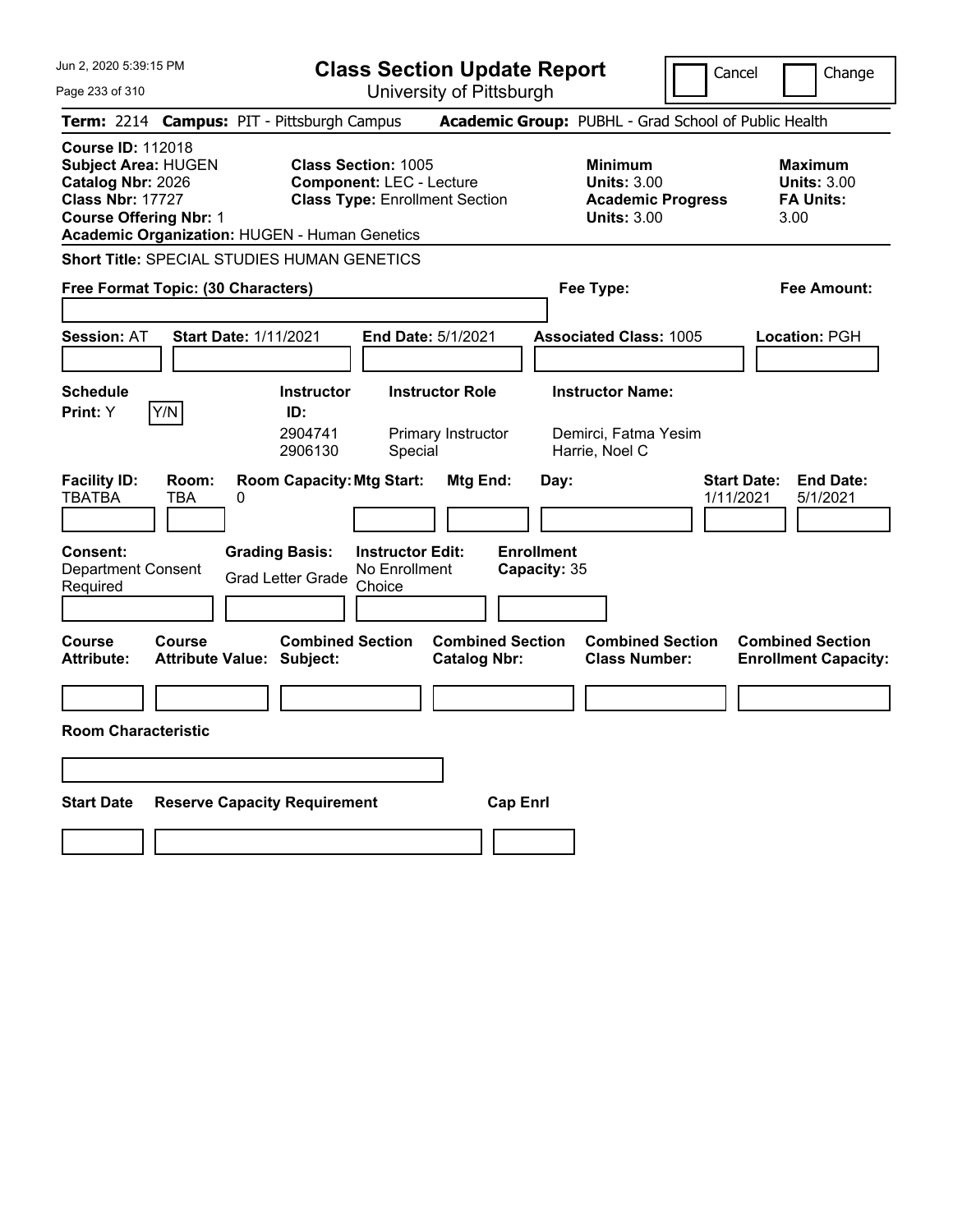Jun 2, 2020 5:39:15 PM Page 234 of 310 **Class Section Update Report** University of Pittsburgh Cancel Change **Term:** 2214 **Campus:** PIT - Pittsburgh Campus **Academic Group:** PUBHL - Grad School of Public Health **Course ID:** 112018 **Subject Area:** HUGEN **Class Section:** 1020 **Minimum Maximum Catalog Nbr:** 2026 **Component:** LEC - Lecture **Units:** 3.00 **Units:** 3.00 **Class Nbr:** 16605 **Class Type:** Enrollment Section **Academic Progress FA Units: Course Offering Nbr:** 1 **Units:** 3.00 3.00 **Academic Organization:** HUGEN - Human Genetics **Short Title:** SPECIAL STUDIES HUMAN GENETICS **Free Format Topic: (30 Characters) Fee Type: Fee Amount: Session:** AT **Start Date:** 1/11/2021 **End Date:** 5/1/2021 **Associated Class:** 1020 **Location:** PGH **Schedule Instructor Instructor Role Instructor Name: Print:**  $Y$   $|Y/N|$  **ID:** 2906130 Special Harrie, Noel C 2945284 Primary Instructor Padiath, Quasar Saleem **Facility ID: Room: Room Capacity:Mtg Start: Mtg End: Day: Start Date: End Date:** TBATBA TBA 0 1/11/2021 5/1/2021 **Consent: Grading Basis: Instructor Edit: Enrollment** Department Consent Required Grad Letter Grade No Enrollment Choice **Capacity:** 35 **Course Course Combined Section Combined Section Combined Section Combined Section**  Attribute: Attribute Value: Subject: Catalog Nbr: Class Number: Enrollment Capacity: **Room Characteristic Start Date Reserve Capacity Requirement Cap Enrl**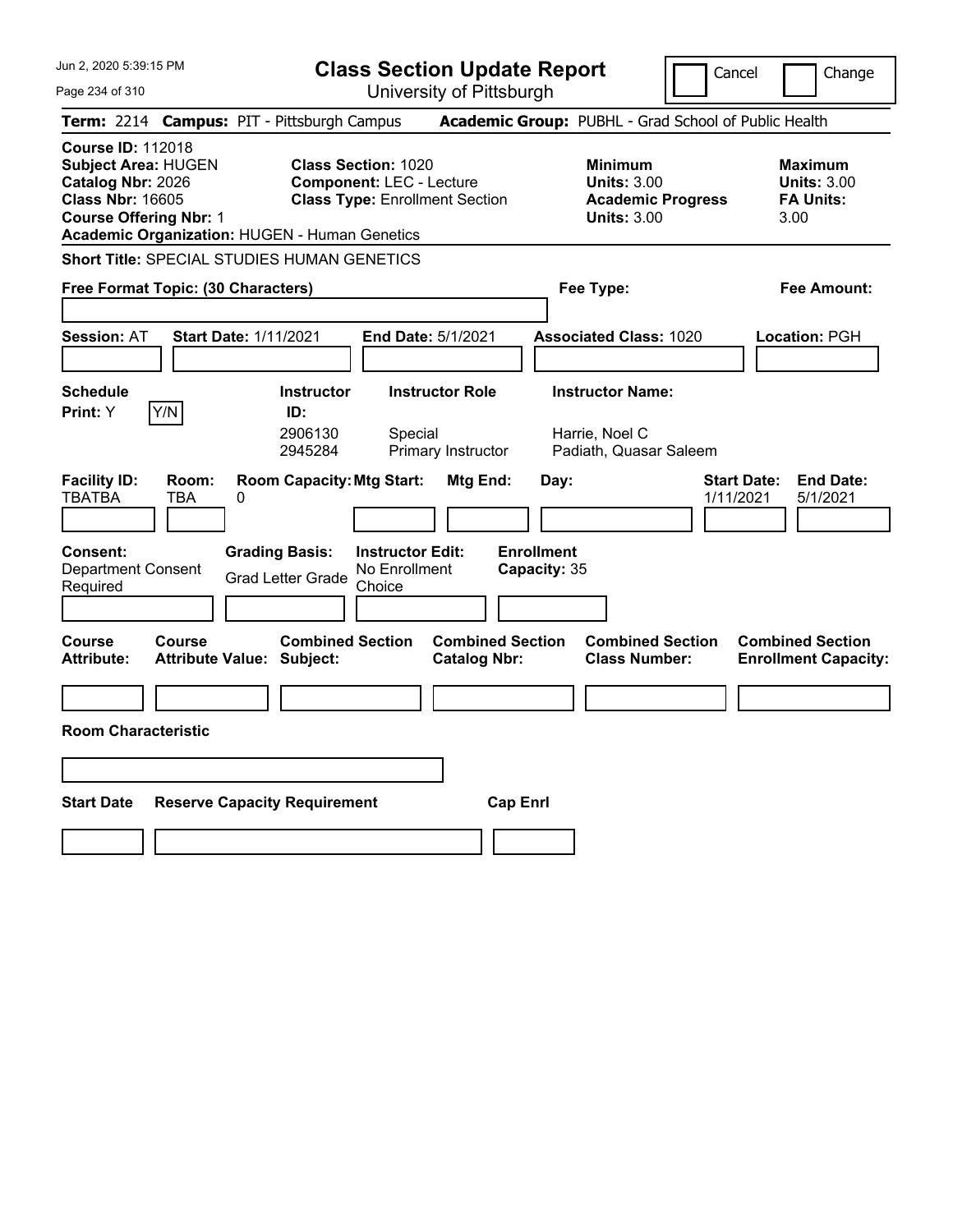Jun 2, 2020 5:39:15 PM Page 235 of 310 **Class Section Update Report** University of Pittsburgh Cancel Change **Term:** 2214 **Campus:** PIT - Pittsburgh Campus **Academic Group:** PUBHL - Grad School of Public Health **Course ID:** 112018 **Subject Area:** HUGEN **Class Section:** 1030 **Minimum Maximum Catalog Nbr:** 2026 **Component:** LEC - Lecture **Units:** 3.00 **Units:** 3.00 **Class Nbr:** 16606 **Class Type:** Enrollment Section **Academic Progress FA Units: Course Offering Nbr:** 1 **Units:** 3.00 3.00 **Academic Organization:** HUGEN - Human Genetics **Short Title:** SPECIAL STUDIES HUMAN GENETICS **Free Format Topic: (30 Characters) Fee Type: Fee Amount: Session:** AT **Start Date:** 1/11/2021 **End Date:** 5/1/2021 **Associated Class:** 1030 **Location:** PGH **Schedule Instructor Instructor Role Instructor Name: Print:**  $Y$   $|Y/N|$  **ID:** 2908950 Primary Instructor Feingold,Eleanor 2906130 Special Harrie, Noel C **Facility ID: Room: Room Capacity: Mtg Start: Mtg End: Day: Start Date: End Date: End Date: TBA 0<br>TBATBA TBA 0** TBATBA TBA 0 1/11/2021 5/1/2021 **Consent: Grading Basis: Instructor Edit: Enrollment** Department Consent Required Grad Letter Grade No Enrollment Choice **Capacity:** 35 **Course Course Combined Section Combined Section Combined Section Combined Section**  Attribute: Attribute Value: Subject: Catalog Nbr: Class Number: Enrollment Capacity: **Room Characteristic Start Date Reserve Capacity Requirement Cap Enrl**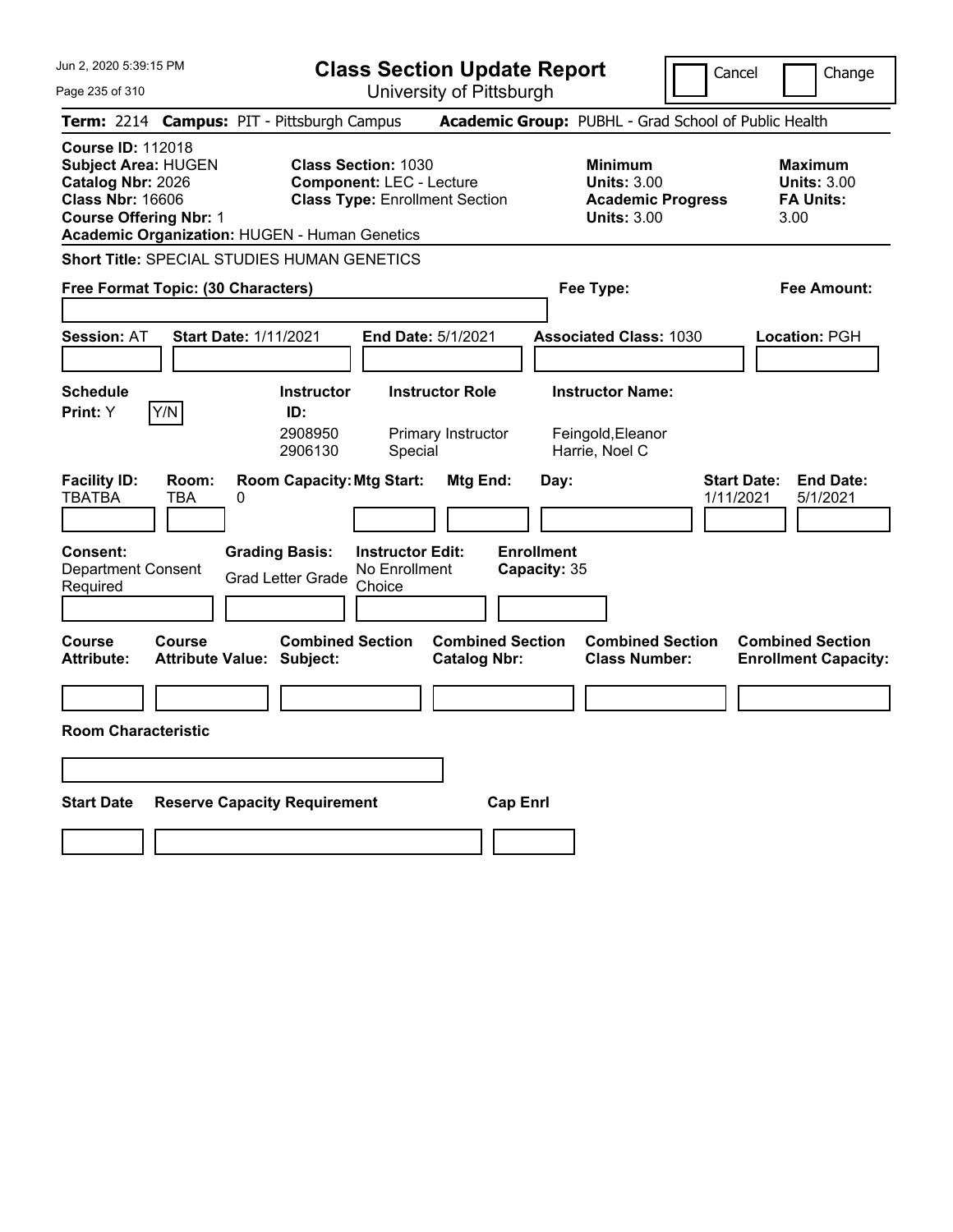Jun 2, 2020 5:39:15 PM Page 236 of 310 **Class Section Update Report** University of Pittsburgh Cancel Change **Term:** 2214 **Campus:** PIT - Pittsburgh Campus **Academic Group:** PUBHL - Grad School of Public Health **Course ID:** 112018 **Subject Area:** HUGEN **Class Section:** 1050 **Minimum Maximum Catalog Nbr:** 2026 **Component:** LEC - Lecture **Units:** 3.00 **Units:** 3.00 **Class Nbr:** 16607 **Class Type:** Enrollment Section **Academic Progress FA Units: Course Offering Nbr:** 1 **Units:** 3.00 3.00 **Academic Organization:** HUGEN - Human Genetics **Short Title:** SPECIAL STUDIES HUMAN GENETICS **Free Format Topic: (30 Characters) Fee Type: Fee Amount: Session:** AT **Start Date:** 1/11/2021 **End Date:** 5/1/2021 **Associated Class:** 1050 **Location:** PGH **Schedule Instructor Instructor Role Instructor Name: Print:**  $Y$   $|Y/N|$  **ID:** 2901970 Primary Instructor Finegold, David N 2906130 Special Harrie, Noel C **Facility ID: Room: Room Capacity: Mtg Start: Mtg End: Day: Start Date: End Date: End Date: TBA 0<br>TBATBA TBA 0** TBATBA TBA 0 1/11/2021 5/1/2021 **Consent: Grading Basis: Instructor Edit: Enrollment** Department Consent Required Grad Letter Grade No Enrollment Choice **Capacity:** 35 **Course Course Combined Section Combined Section Combined Section Combined Section**  Attribute: Attribute Value: Subject: Catalog Nbr: Class Number: Enrollment Capacity: **Room Characteristic Start Date Reserve Capacity Requirement Cap Enrl**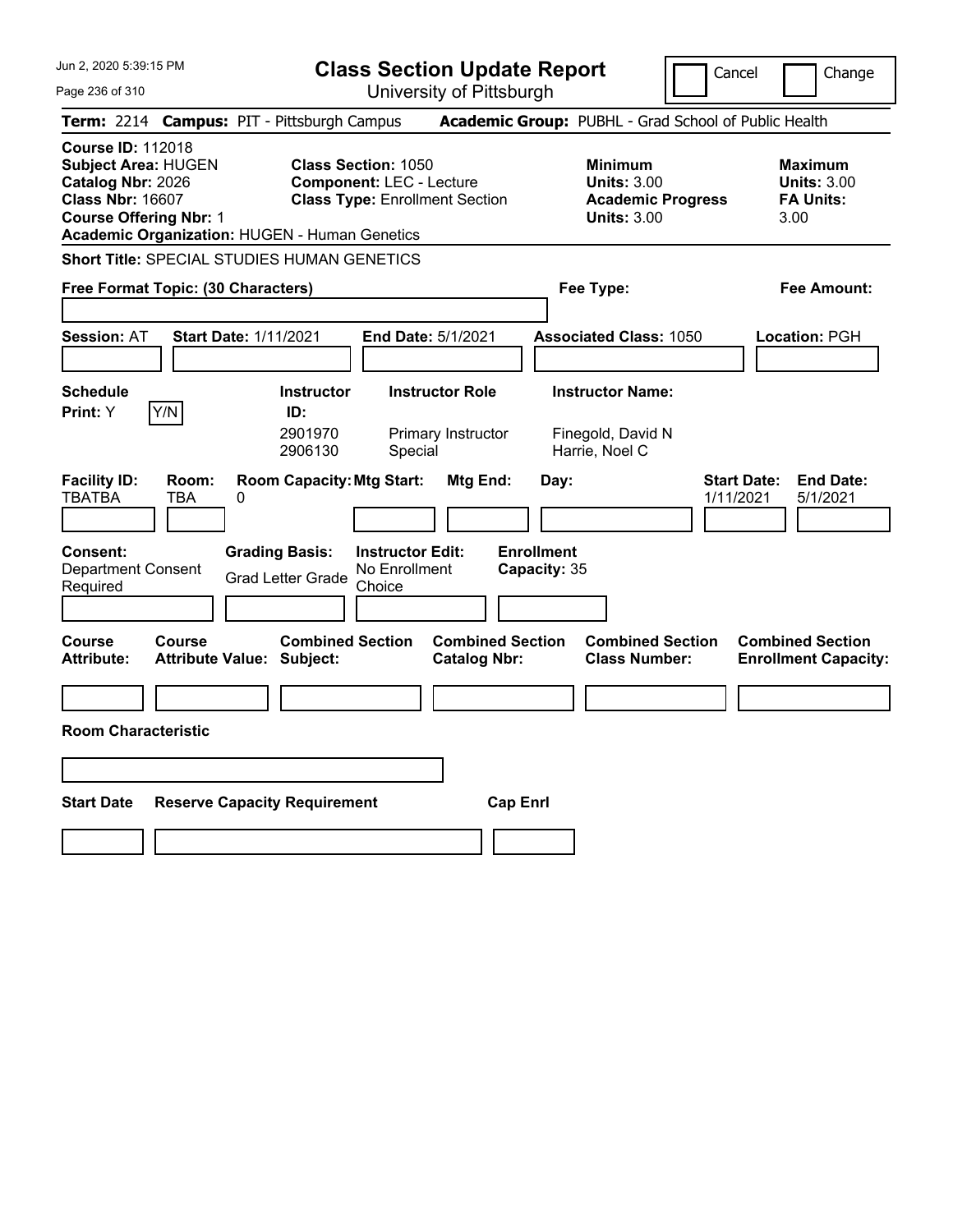Jun 2, 2020 5:39:15 PM Page 237 of 310 **Class Section Update Report** University of Pittsburgh Cancel Change **Term:** 2214 **Campus:** PIT - Pittsburgh Campus **Academic Group:** PUBHL - Grad School of Public Health **Course ID:** 112018 **Subject Area:** HUGEN **Class Section:** 1080 **Minimum Maximum Catalog Nbr:** 2026 **Component:** LEC - Lecture **Units:** 3.00 **Units:** 3.00 **Class Nbr:** 16608 **Class Type:** Enrollment Section **Academic Progress FA Units: Course Offering Nbr:** 1 **Units:** 3.00 3.00 **Academic Organization:** HUGEN - Human Genetics **Short Title:** SPECIAL STUDIES HUMAN GENETICS **Free Format Topic: (30 Characters) Fee Type: Fee Amount: Session:** AT **Start Date:** 1/11/2021 **End Date:** 5/1/2021 **Associated Class:** 1080 **Location:** PGH **Schedule Instructor Instructor Role Instructor Name: Print:**  $Y$   $|Y/N|$  **ID:** 2901004 Primary Instructor Grubs, Robin E 2906130 Special Harrie, Noel C **Facility ID: Room: Room Capacity: Mtg Start: Mtg End: Day: Start Date: End Date: End Date: TBA 0<br>TBATBA TBA 0** TBATBA TBA 0 1/11/2021 5/1/2021 **Consent: Grading Basis: Instructor Edit: Enrollment** Department Consent Required Grad Letter Grade No Enrollment Choice **Capacity:** 35 **Course Course Combined Section Combined Section Combined Section Combined Section**  Attribute: Attribute Value: Subject: Catalog Nbr: Class Number: Enrollment Capacity: **Room Characteristic Start Date Reserve Capacity Requirement Cap Enrl**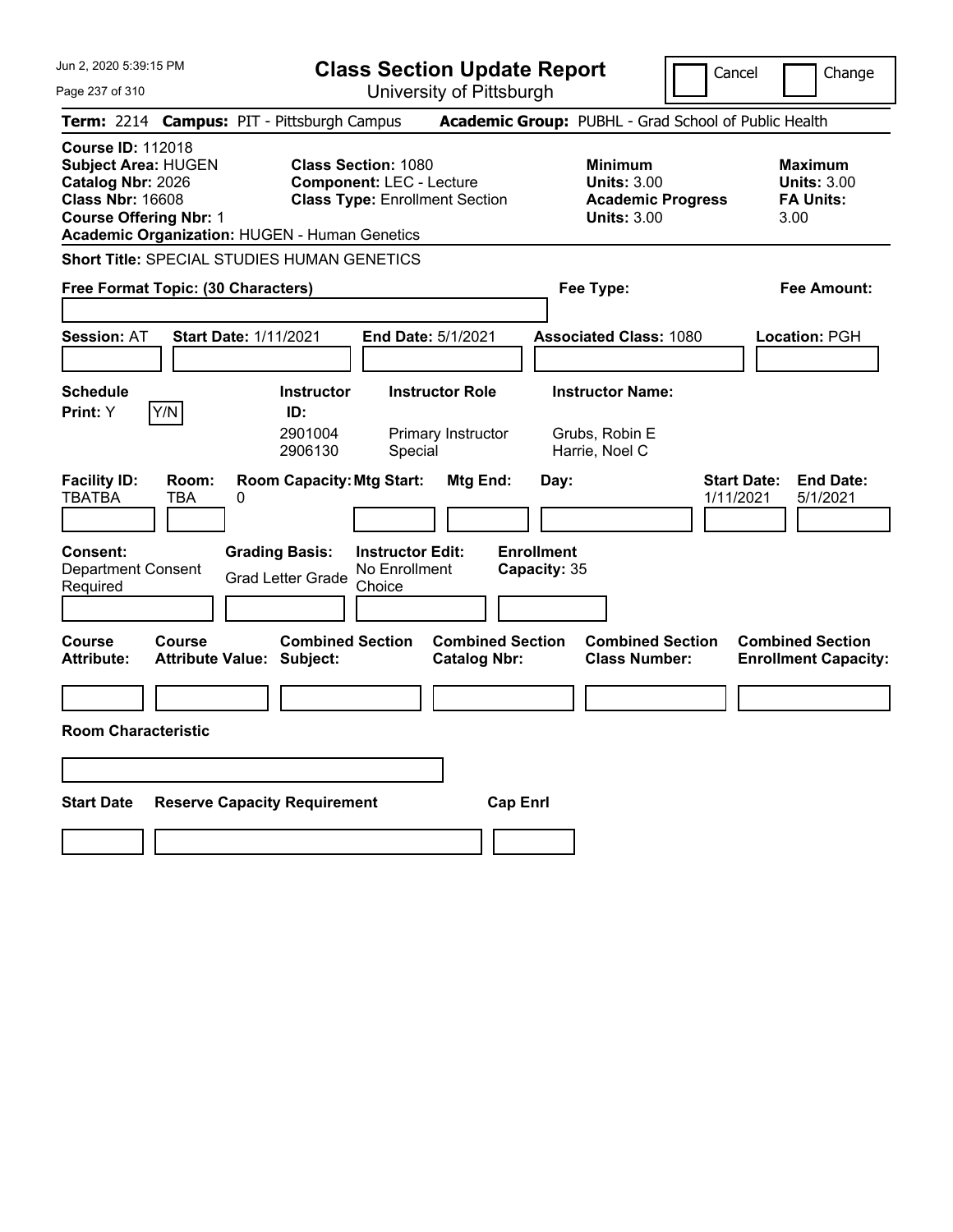Jun 2, 2020 5:39:15 PM Page 238 of 310 **Class Section Update Report** University of Pittsburgh Cancel Change **Term:** 2214 **Campus:** PIT - Pittsburgh Campus **Academic Group:** PUBHL - Grad School of Public Health **Course ID:** 112018 **Subject Area:** HUGEN **Class Section:** 1090 **Minimum Maximum Catalog Nbr:** 2026 **Component:** LEC - Lecture **Units:** 3.00 **Units:** 3.00 **Class Nbr:** 16609 **Class Type:** Enrollment Section **Academic Progress FA Units: Course Offering Nbr:** 1 **Units:** 3.00 3.00 **Academic Organization:** HUGEN - Human Genetics **Short Title:** SPECIAL STUDIES HUMAN GENETICS **Free Format Topic: (30 Characters) Fee Type: Fee Amount: Session:** AT **Start Date:** 1/11/2021 **End Date:** 5/1/2021 **Associated Class:** 1090 **Location:** PGH **Schedule Instructor Instructor Role Instructor Name: Print:**  $Y$   $|Y/N|$  **ID:** 2906130 Special Harrie, Noel C 2910067 Primary Instructor Kamboh, Mohammad I **Facility ID: Room: Room Capacity:Mtg Start: Mtg End: Day: Start Date: End Date:** TBATBA TBA 0 1/11/2021 5/1/2021 **Consent: Grading Basis: Instructor Edit: Enrollment** Department Consent Required Grad Letter Grade No Enrollment Choice **Capacity:** 35 **Course Course Combined Section Combined Section Combined Section Combined Section**  Attribute: Attribute Value: Subject: Catalog Nbr: Class Number: Enrollment Capacity: **Room Characteristic Start Date Reserve Capacity Requirement Cap Enrl**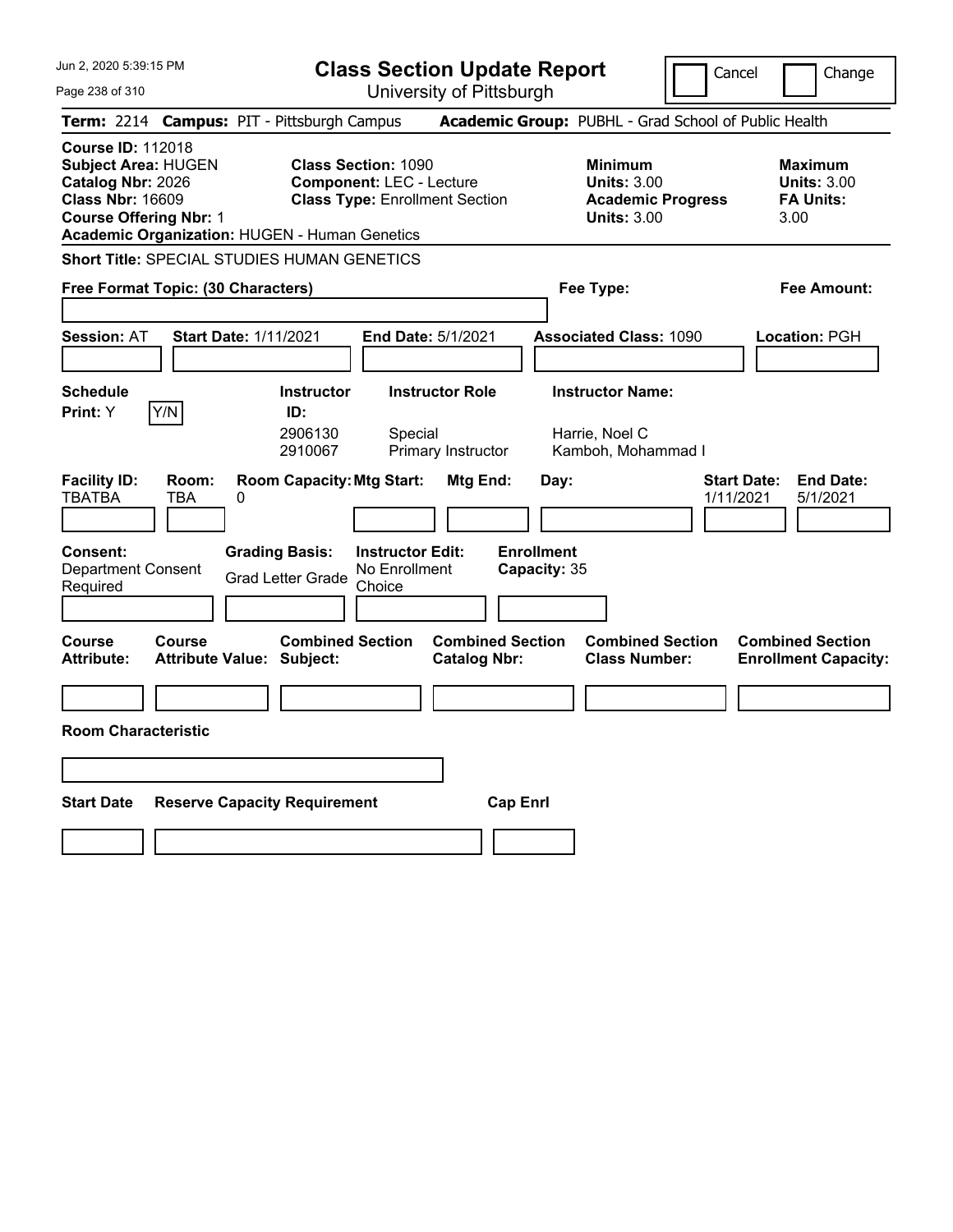Jun 2, 2020 5:39:15 PM Page 239 of 310 **Class Section Update Report** University of Pittsburgh Cancel Change **Term:** 2214 **Campus:** PIT - Pittsburgh Campus **Academic Group:** PUBHL - Grad School of Public Health **Course ID:** 112018 **Subject Area:** HUGEN **Class Section:** 1100 **Minimum Maximum Catalog Nbr:** 2026 **Component:** LEC - Lecture **Units:** 3.00 **Units:** 3.00 **Class Nbr:** 16610 **Class Type:** Enrollment Section **Academic Progress FA Units: Course Offering Nbr:** 1 **Units:** 3.00 3.00 **Academic Organization:** HUGEN - Human Genetics **Short Title:** SPECIAL STUDIES HUMAN GENETICS **Free Format Topic: (30 Characters) Fee Type: Fee Amount: Session:** AT **Start Date:** 1/11/2021 **End Date:** 5/1/2021 **Associated Class:** 1100 **Location:** PGH **Schedule Instructor Instructor Role Instructor Name: Print:**  $Y$   $|Y/N|$  **ID:** 2906130 Special Harrie, Noel C 2916626 Primary Instructor Kammerer, Candace Marie **Facility ID: Room: Room Capacity:Mtg Start: Mtg End: Day: Start Date: End Date:** TBATBA TBA 0 1/11/2021 5/1/2021 **Consent: Grading Basis: Instructor Edit: Enrollment** Department Consent Required Grad Letter Grade No Enrollment Choice **Capacity:** 35 **Course Course Combined Section Combined Section Combined Section Combined Section**  Attribute: Attribute Value: Subject: Catalog Nbr: Class Number: Enrollment Capacity: **Room Characteristic Start Date Reserve Capacity Requirement Cap Enrl**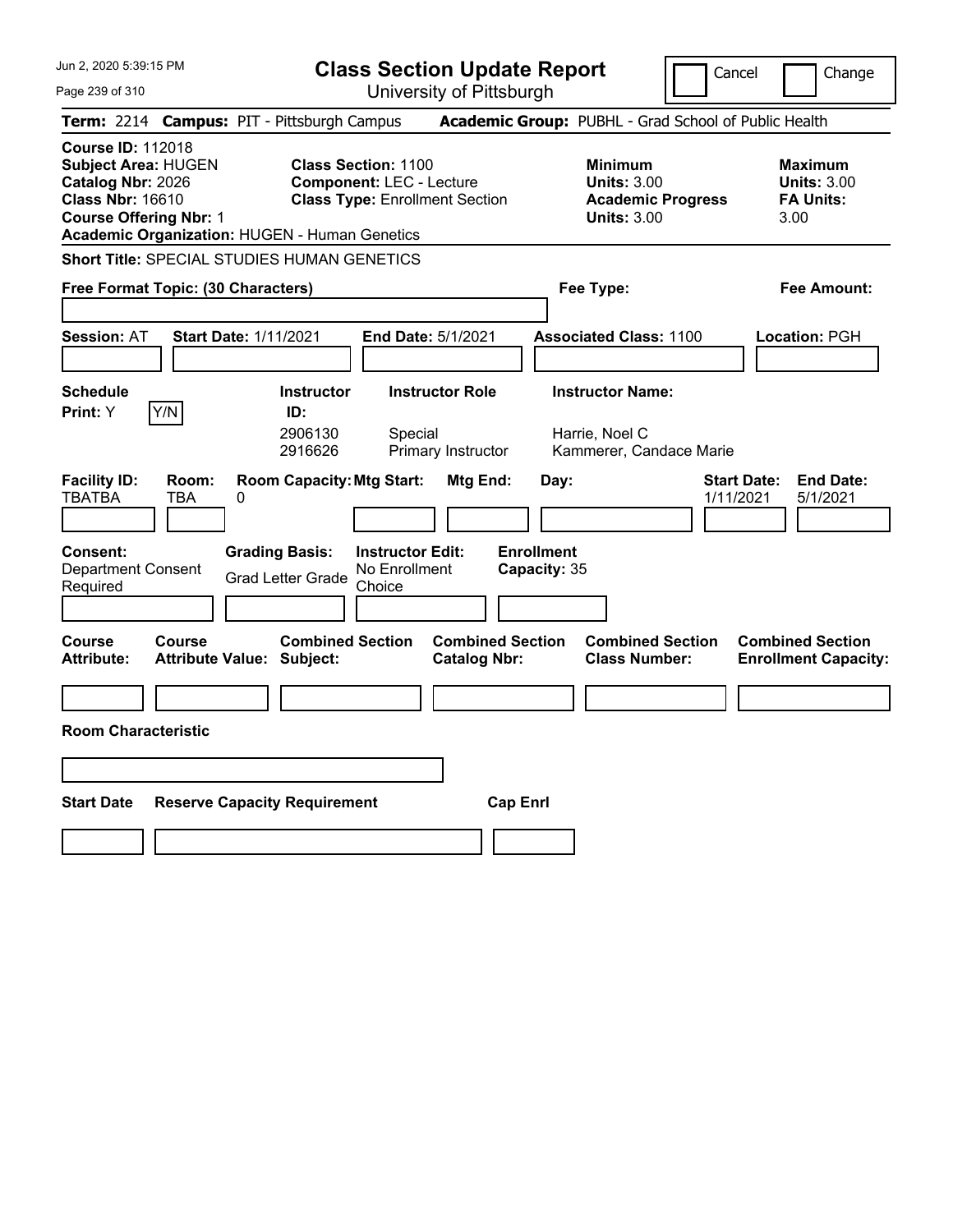Jun 2, 2020 5:39:15 PM Page 240 of 310 **Class Section Update Report** University of Pittsburgh Cancel Change **Term:** 2214 **Campus:** PIT - Pittsburgh Campus **Academic Group:** PUBHL - Grad School of Public Health **Course ID:** 112018 **Subject Area:** HUGEN **Class Section:** 1110 **Minimum Maximum Catalog Nbr:** 2026 **Component:** LEC - Lecture **Units:** 3.00 **Units:** 3.00 **Class Nbr:** 16611 **Class Type:** Enrollment Section **Academic Progress FA Units: Course Offering Nbr:** 1 **Units:** 3.00 3.00 **Academic Organization:** HUGEN - Human Genetics **Short Title:** SPECIAL STUDIES HUMAN GENETICS **Free Format Topic: (30 Characters) Fee Type: Fee Amount: Session:** AT **Start Date:** 1/11/2021 **End Date:** 5/1/2021 **Associated Class:** 1110 **Location:** PGH **Schedule Instructor Instructor Role Instructor Name: Print:**  $Y$   $|Y/N|$  **ID:** 2906130 Special Harrie, Noel C 2900216 Primary Instructor Parker, Lisa Suzanne **Facility ID: Room: Room Capacity:Mtg Start: Mtg End: Day: Start Date: End Date:** TBATBA TBA 0 1/11/2021 5/1/2021 **Consent: Grading Basis: Instructor Edit: Enrollment** Department Consent Required Grad Letter Grade No Enrollment Choice **Capacity:** 35 **Course Course Combined Section Combined Section Combined Section Combined Section**  Attribute: Attribute Value: Subject: Catalog Nbr: Class Number: Enrollment Capacity: **Room Characteristic Start Date Reserve Capacity Requirement Cap Enrl**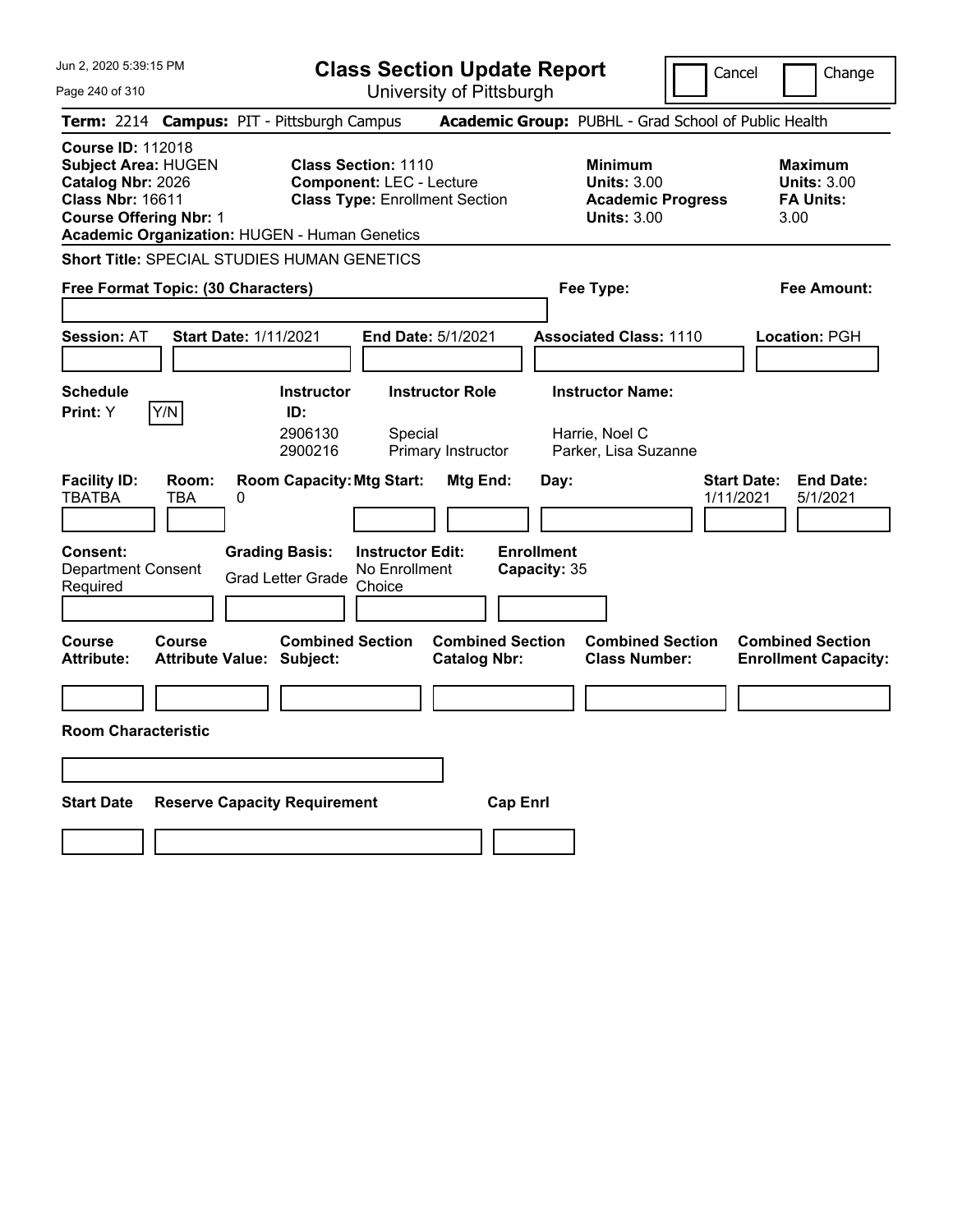Jun 2, 2020 5:39:15 PM Page 241 of 310 **Class Section Update Report** University of Pittsburgh Cancel Change **Term:** 2214 **Campus:** PIT - Pittsburgh Campus **Academic Group:** PUBHL - Grad School of Public Health **Course ID:** 112018 **Subject Area:** HUGEN **Class Section:** 1120 **Minimum Maximum Catalog Nbr:** 2026 **Component:** LEC - Lecture **Units:** 3.00 **Units:** 3.00 **Class Nbr:** 16612 **Class Type:** Enrollment Section **Academic Progress FA Units: Course Offering Nbr:** 1 **Units:** 3.00 3.00 **Academic Organization:** HUGEN - Human Genetics **Short Title:** SPECIAL STUDIES HUMAN GENETICS **Free Format Topic: (30 Characters) Fee Type: Fee Amount: Session:** AT **Start Date:** 1/11/2021 **End Date:** 5/1/2021 **Associated Class:** 1120 **Location:** PGH **Schedule Instructor Instructor Role Instructor Name: Print:**  $Y$   $|Y/N|$  **ID:** 2906130 Special Harrie, Noel C 2900583 Primary Instructor Weeks, Daniel E **Facility ID: Room: Room Capacity: Mtg Start: Mtg End: Day: Start Date: End Date: End Date: TBA 0<br>TBATBA TBA 0** TBATBA TBA 0 1/11/2021 5/1/2021 **Consent: Grading Basis: Instructor Edit: Enrollment** Department Consent Required Grad Letter Grade No Enrollment Choice **Capacity:** 35 **Course Course Combined Section Combined Section Combined Section Combined Section**  Attribute: Attribute Value: Subject: Catalog Nbr: Class Number: Enrollment Capacity: **Room Characteristic Start Date Reserve Capacity Requirement Cap Enrl**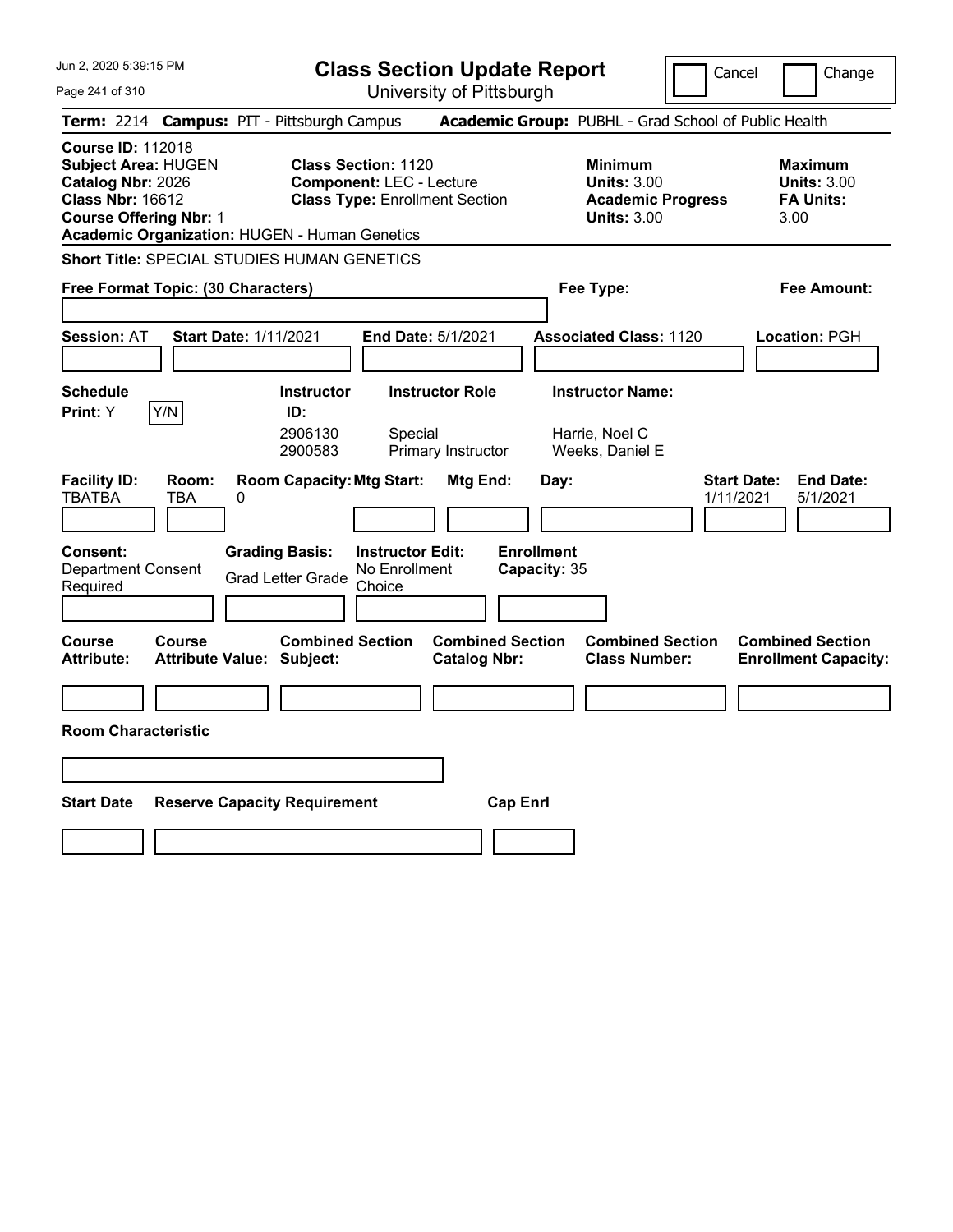Jun 2, 2020 5:39:15 PM Page 242 of 310 **Class Section Update Report** University of Pittsburgh Cancel Change **Term:** 2214 **Campus:** PIT - Pittsburgh Campus **Academic Group:** PUBHL - Grad School of Public Health **Course ID:** 112018 **Subject Area:** HUGEN **Class Section:** 1140 **Minimum Maximum Catalog Nbr:** 2026 **Component:** LEC - Lecture **Units:** 3.00 **Units:** 3.00 **Class Nbr:** 17693 **Class Type:** Enrollment Section **Academic Progress FA Units: Course Offering Nbr:** 1 **Units:** 3.00 3.00 **Academic Organization:** HUGEN - Human Genetics **Short Title:** SPECIAL STUDIES HUMAN GENETICS **Free Format Topic: (30 Characters) Fee Type: Fee Amount: Session:** AT **Start Date:** 1/11/2021 **End Date:** 5/1/2021 **Associated Class:** 1140 **Location:** PGH **Schedule Instructor Instructor Role Instructor Name: Print:**  $Y$   $|Y/N|$  **ID:** 2906130 Special Harrie, Noel C 2942903 Primary Instructor Urban,Zsolt **Facility ID: Room: Room Capacity:Mtg Start: Mtg End: Day: Start Date: End Date:** TBATBA TBA 0 1/11/2021 5/1/2021 **Consent: Grading Basis: Instructor Edit: Enrollment** Department Consent Required Grad Letter Grade No Enrollment Choice **Capacity:** 35 **Course Course Combined Section Combined Section Combined Section Combined Section**  Attribute: Attribute Value: Subject: Catalog Nbr: Class Number: Enrollment Capacity: **Room Characteristic Start Date Reserve Capacity Requirement Cap Enrl**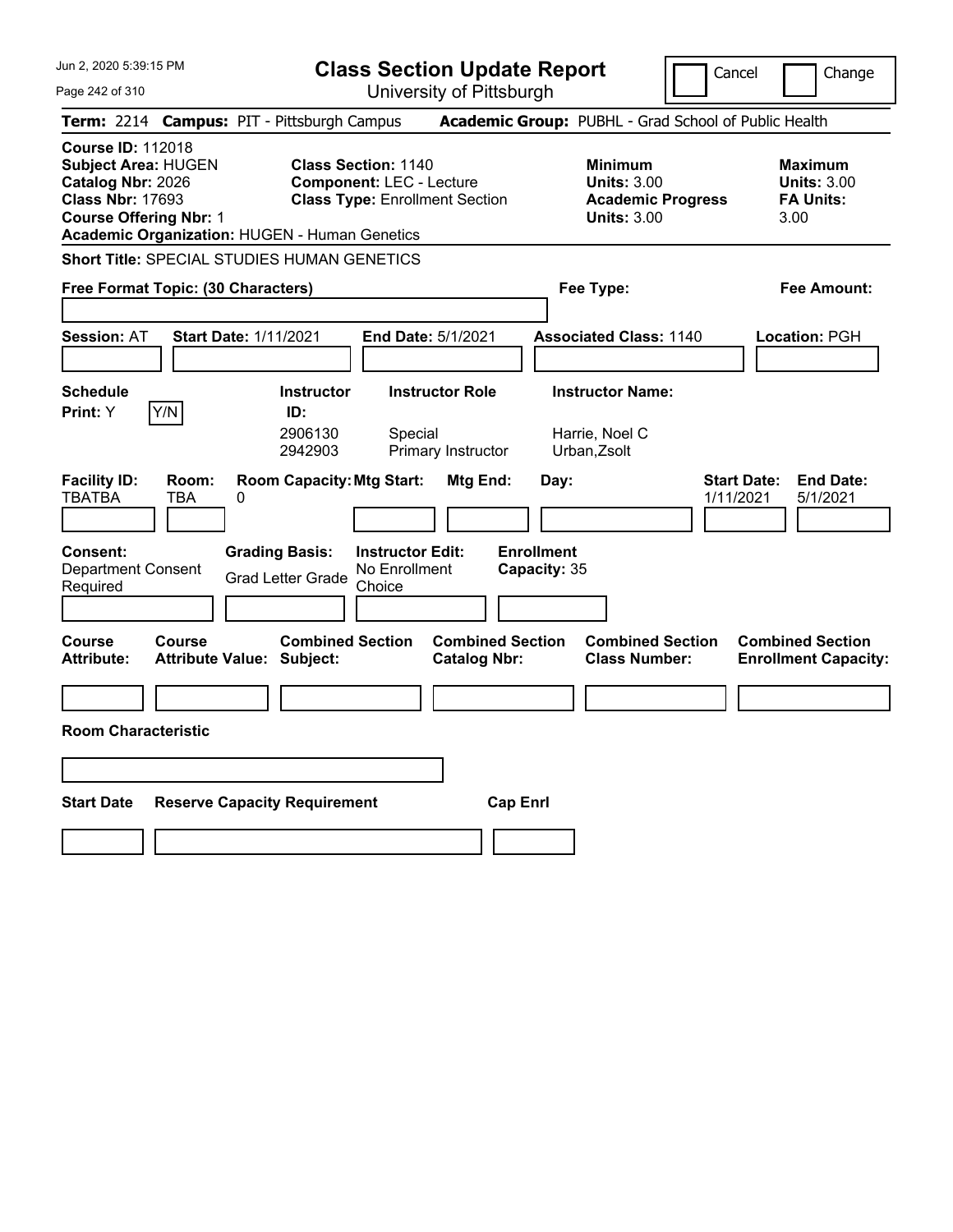Jun 2, 2020 5:39:15 PM Page 243 of 310 **Class Section Update Report** University of Pittsburgh Cancel Change **Term:** 2214 **Campus:** PIT - Pittsburgh Campus **Academic Group:** PUBHL - Grad School of Public Health **Course ID:** 112018 **Subject Area:** HUGEN **Class Section:** 1145 **Minimum Maximum Catalog Nbr:** 2026 **Component:** LEC - Lecture **Units:** 3.00 **Units:** 3.00 **Class Nbr:** 27553 **Class Type:** Enrollment Section **Academic Progress FA Units: Course Offering Nbr:** 1 **Units:** 3.00 3.00 **Academic Organization:** HUGEN - Human Genetics **Short Title:** SPECIAL STUDIES HUMAN GENETICS **Free Format Topic: (30 Characters) Fee Type: Fee Amount: Session:** AT **Start Date:** 1/11/2021 **End Date:** 5/1/2021 **Associated Class:** 1145 **Location:** PGH **Schedule Instructor Instructor Role Instructor Name: Print:**  $Y$   $|Y/N|$  **ID:** 2936320 Primary Instructor Diergaarde, Brenda Bernardine 2906130 Special Harrie, Noel C **Facility ID: Room: Room Capacity:Mtg Start: Mtg End: Day: Start Date: End Date:** TBATBA TBA 0 1/11/2021 5/1/2021 **Consent: Grading Basis: Instructor Edit: Enrollment** Department Consent Required Grad Letter Grade No Enrollment Choice **Capacity:** 35 **Course Course Combined Section Combined Section Combined Section Combined Section**  Attribute: Attribute Value: Subject: Catalog Nbr: Class Number: Enrollment Capacity: **Room Characteristic Start Date Reserve Capacity Requirement Cap Enrl**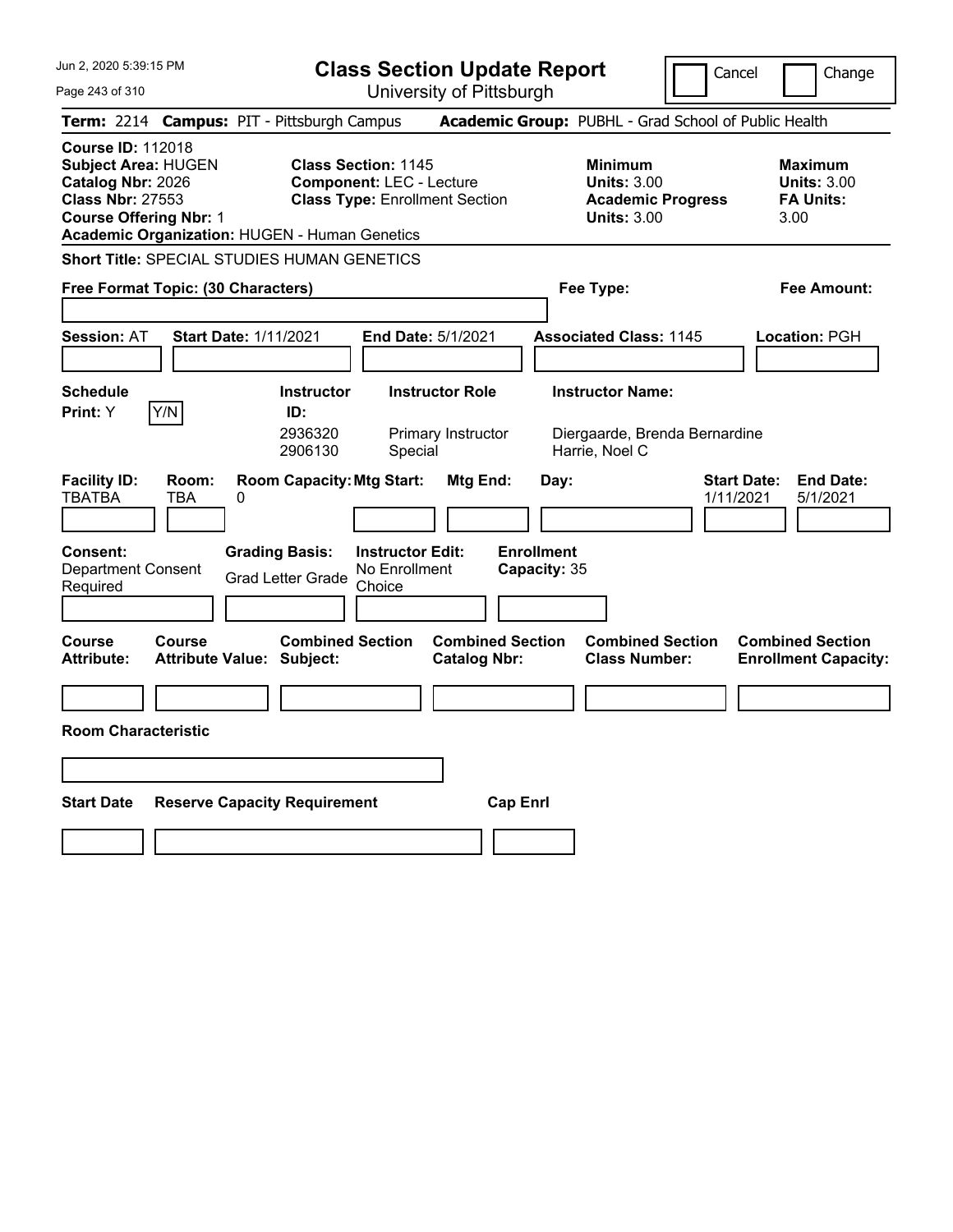Jun 2, 2020 5:39:15 PM Page 244 of 310 **Class Section Update Report** University of Pittsburgh Cancel Change **Term:** 2214 **Campus:** PIT - Pittsburgh Campus **Academic Group:** PUBHL - Grad School of Public Health **Course ID:** 112018 **Subject Area:** HUGEN **Class Section:** 1146 **Minimum Maximum Catalog Nbr:** 2026 **Component:** LEC - Lecture **Units:** 3.00 **Units:** 3.00 **Class Nbr:** 27554 **Class Type:** Enrollment Section **Academic Progress FA Units: Course Offering Nbr:** 1 **Units:** 3.00 3.00 **Academic Organization:** HUGEN - Human Genetics **Short Title:** SPECIAL STUDIES HUMAN GENETICS **Free Format Topic: (30 Characters) Fee Type: Fee Amount: Session:** AT **Start Date:** 1/11/2021 **End Date:** 5/1/2021 **Associated Class:** 1146 **Location:** PGH **Schedule Instructor Instructor Role Instructor Name: Print:**  $Y$   $|Y/N|$  **ID:** 2956744 Primary Instructor Durst, Andrea Lynette 2906130 Special Harrie, Noel C **Facility ID: Room: Room Capacity:Mtg Start: Mtg End: Day: Start Date: End Date:** TBATBA TBA 0 1/11/2021 5/1/2021 **Consent: Grading Basis: Instructor Edit: Enrollment** Department Consent Required Grad Letter Grade No Enrollment Choice **Capacity:** 35 **Course Course Combined Section Combined Section Combined Section Combined Section**  Attribute: Attribute Value: Subject: Catalog Nbr: Class Number: Enrollment Capacity: **Room Characteristic Start Date Reserve Capacity Requirement Cap Enrl**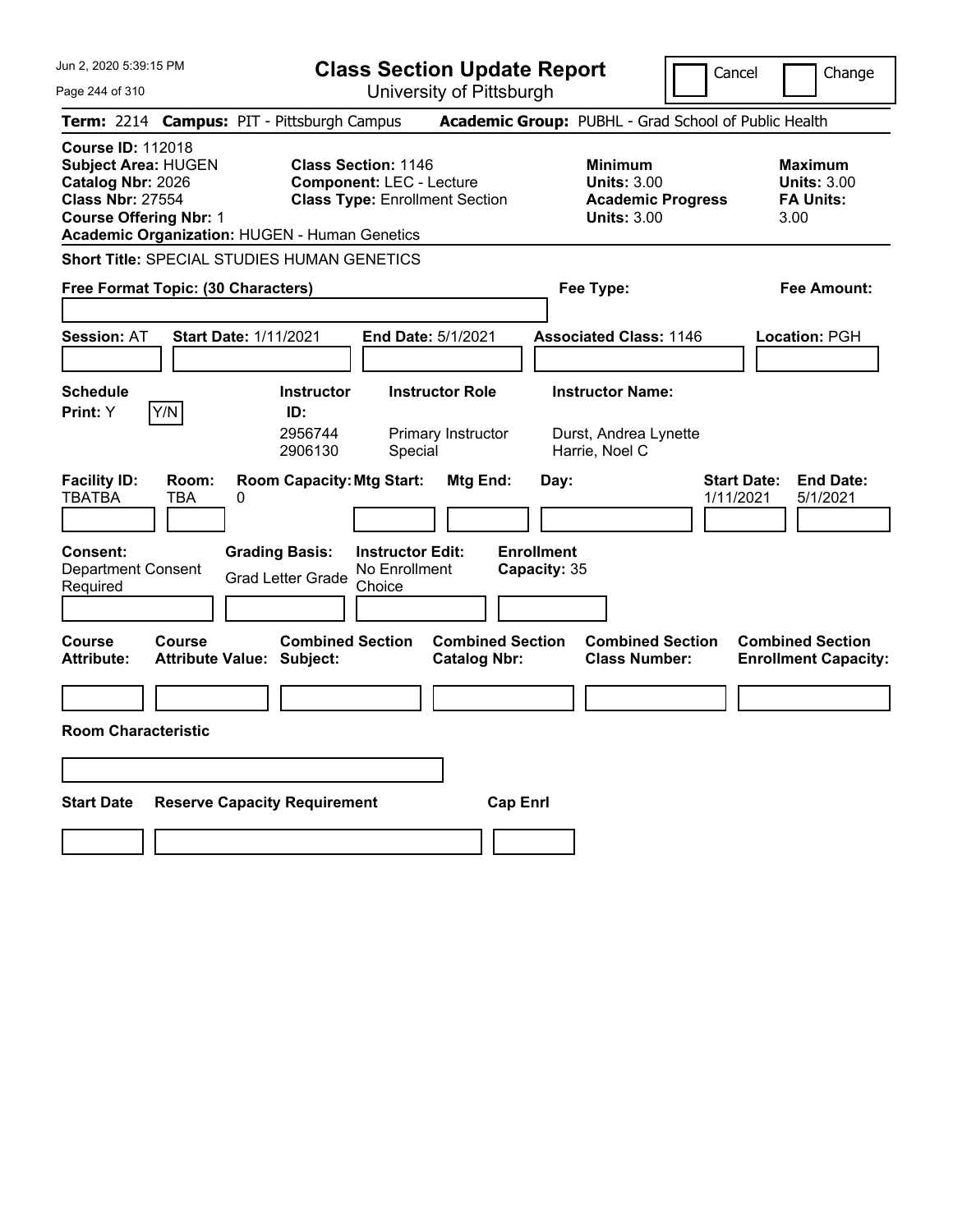| Jun 2, 2020 5:39:15 PM                                                                                                                                                                   | <b>Class Section Update Report</b>                                                                                                          |                                                       |                                                                                        | Cancel<br>Change                                                 |
|------------------------------------------------------------------------------------------------------------------------------------------------------------------------------------------|---------------------------------------------------------------------------------------------------------------------------------------------|-------------------------------------------------------|----------------------------------------------------------------------------------------|------------------------------------------------------------------|
| Page 245 of 310                                                                                                                                                                          |                                                                                                                                             | University of Pittsburgh                              |                                                                                        |                                                                  |
| Term: 2214 Campus: PIT - Pittsburgh Campus                                                                                                                                               |                                                                                                                                             |                                                       | Academic Group: PUBHL - Grad School of Public Health                                   |                                                                  |
| <b>Course ID: 112018</b><br><b>Subject Area: HUGEN</b><br>Catalog Nbr: 2026<br><b>Class Nbr: 27555</b><br><b>Course Offering Nbr: 1</b><br>Academic Organization: HUGEN - Human Genetics | <b>Class Section: 1147</b><br><b>Component: LEC - Lecture</b><br><b>Class Type: Enrollment Section</b>                                      |                                                       | <b>Minimum</b><br><b>Units: 3.00</b><br><b>Academic Progress</b><br><b>Units: 3.00</b> | <b>Maximum</b><br><b>Units: 3.00</b><br><b>FA Units:</b><br>3.00 |
| Short Title: SPECIAL STUDIES HUMAN GENETICS                                                                                                                                              |                                                                                                                                             |                                                       |                                                                                        |                                                                  |
| Free Format Topic: (30 Characters)                                                                                                                                                       |                                                                                                                                             |                                                       | Fee Type:                                                                              | Fee Amount:                                                      |
| <b>Start Date: 1/11/2021</b><br><b>Session: AT</b>                                                                                                                                       | <b>End Date: 5/1/2021</b>                                                                                                                   |                                                       | <b>Associated Class: 1147</b>                                                          | Location: PGH                                                    |
| <b>Schedule</b><br>Y/N<br>Print: Y                                                                                                                                                       | <b>Instructor</b><br><b>Instructor Role</b><br>ID:<br>3815221<br>2906130<br>Special                                                         | Primary Instructor                                    | <b>Instructor Name:</b><br>Fan, Kang-Hsien<br>Harrie, Noel C                           |                                                                  |
| <b>Facility ID:</b><br>Room:<br><b>TBATBA</b><br><b>TBA</b><br>0<br><b>Consent:</b><br><b>Department Consent</b><br>Required                                                             | <b>Room Capacity: Mtg Start:</b><br><b>Grading Basis:</b><br><b>Instructor Edit:</b><br>No Enrollment<br><b>Grad Letter Grade</b><br>Choice | Mtg End:<br>Day:<br><b>Enrollment</b><br>Capacity: 35 |                                                                                        | <b>Start Date:</b><br><b>End Date:</b><br>1/11/2021<br>5/1/2021  |
| <b>Course</b><br><b>Course</b><br><b>Attribute:</b><br><b>Attribute Value: Subject:</b>                                                                                                  | <b>Combined Section</b>                                                                                                                     | <b>Combined Section</b><br><b>Catalog Nbr:</b>        | <b>Combined Section</b><br><b>Class Number:</b>                                        | <b>Combined Section</b><br><b>Enrollment Capacity:</b>           |
|                                                                                                                                                                                          |                                                                                                                                             |                                                       |                                                                                        |                                                                  |
| <b>Room Characteristic</b>                                                                                                                                                               |                                                                                                                                             |                                                       |                                                                                        |                                                                  |
|                                                                                                                                                                                          |                                                                                                                                             |                                                       |                                                                                        |                                                                  |
| <b>Start Date</b>                                                                                                                                                                        | <b>Reserve Capacity Requirement</b>                                                                                                         | <b>Cap Enri</b>                                       |                                                                                        |                                                                  |
|                                                                                                                                                                                          |                                                                                                                                             |                                                       |                                                                                        |                                                                  |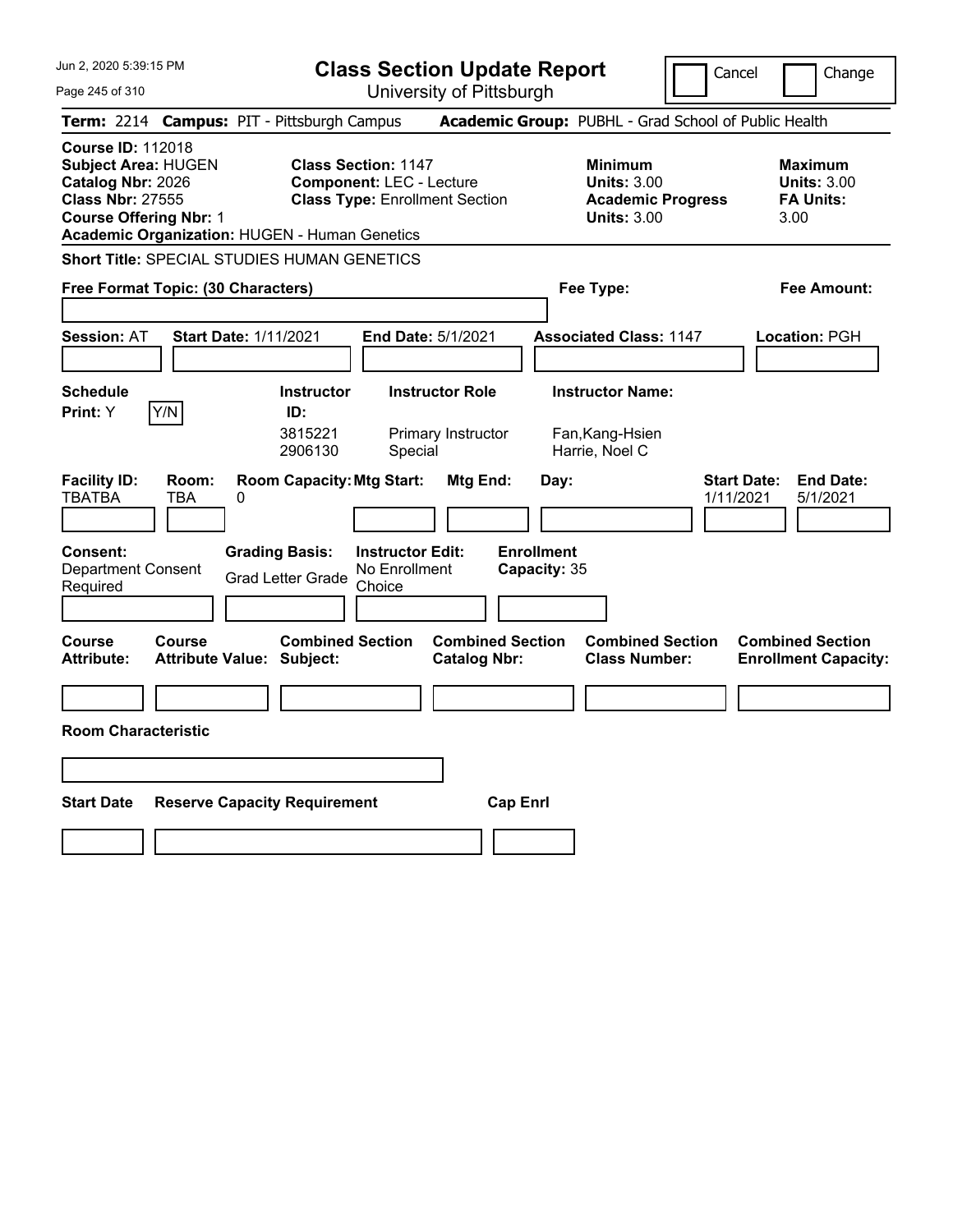Jun 2, 2020 5:39:15 PM Page 246 of 310 **Class Section Update Report** University of Pittsburgh Cancel Change **Term:** 2214 **Campus:** PIT - Pittsburgh Campus **Academic Group:** PUBHL - Grad School of Public Health **Course ID:** 112018 **Subject Area:** HUGEN **Class Section:** 1148 **Minimum Maximum Catalog Nbr:** 2026 **Component:** LEC - Lecture **Units:** 3.00 **Units:** 3.00 **Class Nbr:** 27556 **Class Type:** Enrollment Section **Academic Progress FA Units: Course Offering Nbr:** 1 **Units:** 3.00 3.00 **Academic Organization:** HUGEN - Human Genetics **Short Title:** SPECIAL STUDIES HUMAN GENETICS **Free Format Topic: (30 Characters) Fee Type: Fee Amount:**  GENOMIC DATA PIPELINES & TOOLS **Session:** AT **Start Date:** 1/11/2021 **End Date:** 5/1/2021 **Associated Class:** 1148 **Location:** PGH **Schedule Instructor Instructor Role Instructor Name: Print:**  $Y$   $|Y/N|$  **ID:** 2906130 Special Harrie, Noel C 2906129 Primary Instructor Minster, Ryan L 2962784 Primary Instructor Park,Hyun Jung **Facility ID: Room: Room Capacity:Mtg Start: Mtg End: Day: Start Date: End Date:** PUBHL2121C 2121C 24 10:30 AM 11:55 AM MoTh 1/11/2021 5/1/2021 **Consent: Grading Basis: Instructor Edit: Enrollment** Department Consent Required Grad Letter Grade No Enrollment **Choice Capacity:** 24 **Course Course Combined Section Combined Section Combined Section Combined Section Attribute: Attribute Value: Subject: Catalog Nbr: Class Number: Enrollment Capacity: Room Characteristic** PeopleSoft - Scheduled (PS) **Start Date Reserve Capacity Requirement Cap Enrl**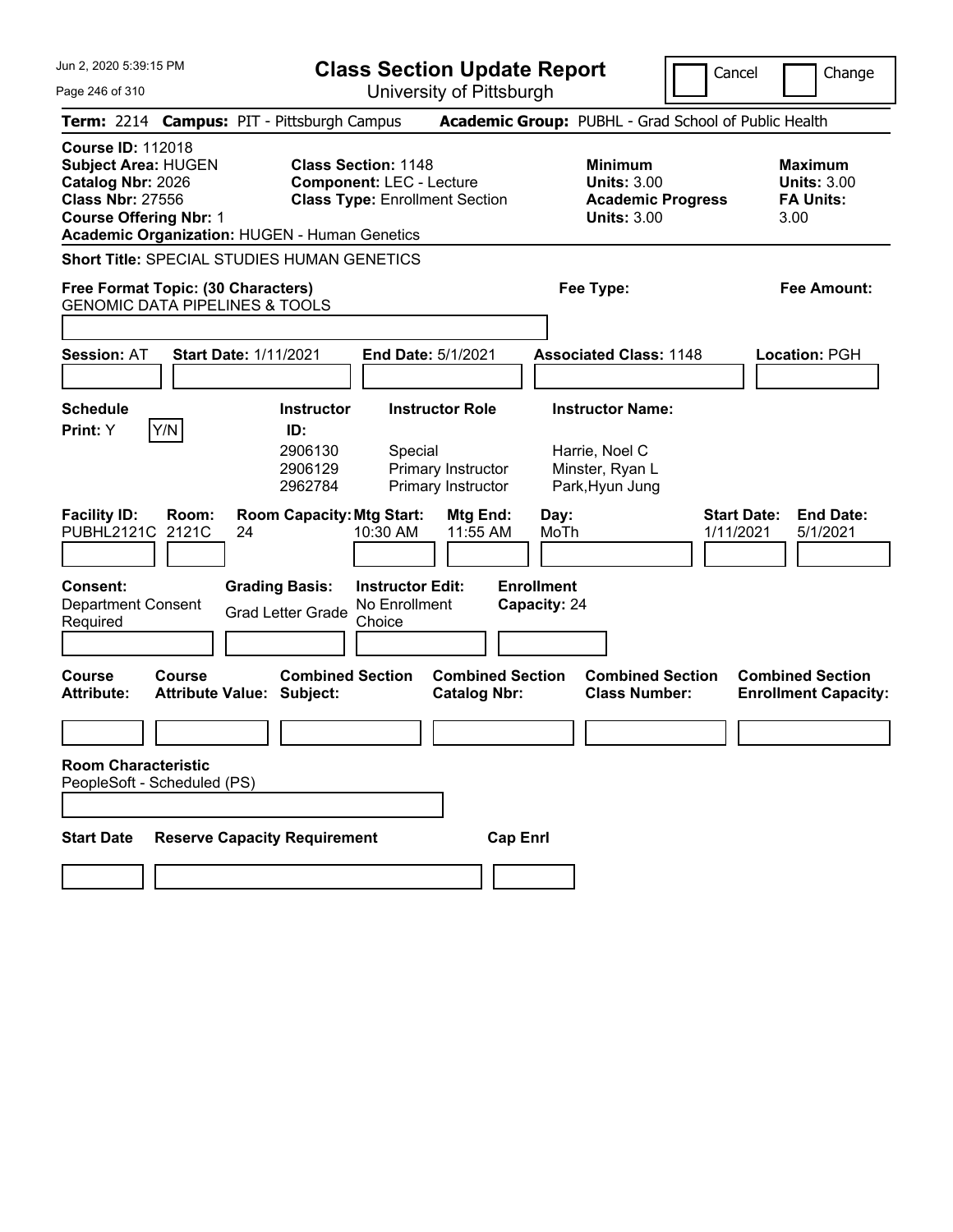Jun 2, 2020 5:39:15 PM Page 247 of 310 **Class Section Update Report** University of Pittsburgh Cancel Change **Term:** 2214 **Campus:** PIT - Pittsburgh Campus **Academic Group:** PUBHL - Grad School of Public Health **Course ID:** 112018 **Subject Area:** HUGEN **Class Section:** 1149 **Minimum Maximum Catalog Nbr:** 2026 **Component:** LEC - Lecture **Units:** 3.00 **Units:** 3.00 **Class Nbr:** 27557 **Class Type:** Enrollment Section **Academic Progress FA Units: Course Offering Nbr:** 1 **Units:** 3.00 3.00 **Academic Organization:** HUGEN - Human Genetics **Short Title:** SPECIAL STUDIES HUMAN GENETICS **Free Format Topic: (30 Characters) Fee Type: Fee Amount: Session:** AT **Start Date:** 1/11/2021 **End Date:** 5/1/2021 **Associated Class:** 1149 **Location:** PGH **Schedule Instructor Instructor Role Instructor Name: Print:**  $Y$   $|Y/N|$  **ID:** 2906130 Special Harrie, Noel C 2962784 Primary Instructor Park,Hyun Jung **Facility ID: Room: Room Capacity:Mtg Start: Mtg End: Day: Start Date: End Date:** TBATBA TBA 0 1/11/2021 5/1/2021 **Consent: Grading Basis: Instructor Edit: Enrollment** Department Consent Required Grad Letter Grade No Enrollment Choice **Capacity:** 35 **Course Course Combined Section Combined Section Combined Section Combined Section**  Attribute: Attribute Value: Subject: Catalog Nbr: Class Number: Enrollment Capacity: **Room Characteristic Start Date Reserve Capacity Requirement Cap Enrl**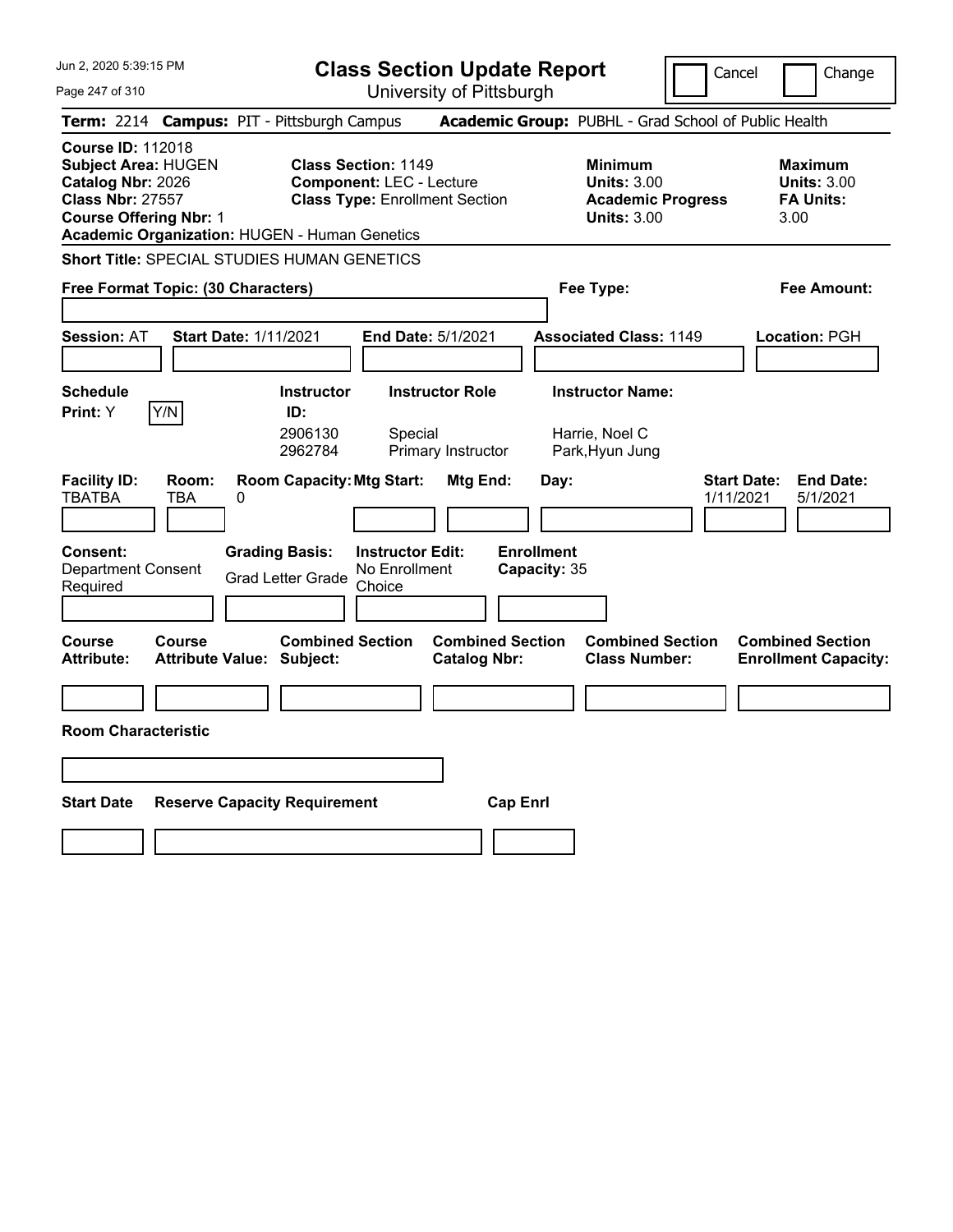Jun 2, 2020 5:39:15 PM Page 248 of 310 **Class Section Update Report** University of Pittsburgh Cancel Change **Term:** 2214 **Campus:** PIT - Pittsburgh Campus **Academic Group:** PUBHL - Grad School of Public Health **Course ID:** 112018 **Subject Area:** HUGEN **Class Section:** 1150 **Minimum Maximum Catalog Nbr:** 2026 **Component:** LEC - Lecture **Units:** 3.00 **Units:** 3.00 **Class Nbr:** 27558 **Class Type:** Enrollment Section **Academic Progress FA Units: Course Offering Nbr:** 1 **Units:** 3.00 3.00 **Academic Organization:** HUGEN - Human Genetics **Short Title:** SPECIAL STUDIES HUMAN GENETICS **Free Format Topic: (30 Characters) Fee Type: Fee Amount: Session:** AT **Start Date:** 1/11/2021 **End Date:** 5/1/2021 **Associated Class:** 1150 **Location:** PGH **Schedule Instructor Instructor Role Instructor Name: Print:**  $Y$   $|Y/N|$  **ID:** 2906130 Special Harrie, Noel C 2935091 Primary Instructor Roman, Beth L **Facility ID: Room: Room Capacity:Mtg Start: Mtg End: Day: Start Date: End Date:** TBATBA TBA 0 1/11/2021 5/1/2021 **Consent: Grading Basis: Instructor Edit: Enrollment** Department Consent Required Grad Letter Grade No Enrollment Choice **Capacity:** 35 **Course Course Combined Section Combined Section Combined Section Combined Section**  Attribute: Attribute Value: Subject: Catalog Nbr: Class Number: Enrollment Capacity: **Room Characteristic Start Date Reserve Capacity Requirement Cap Enrl**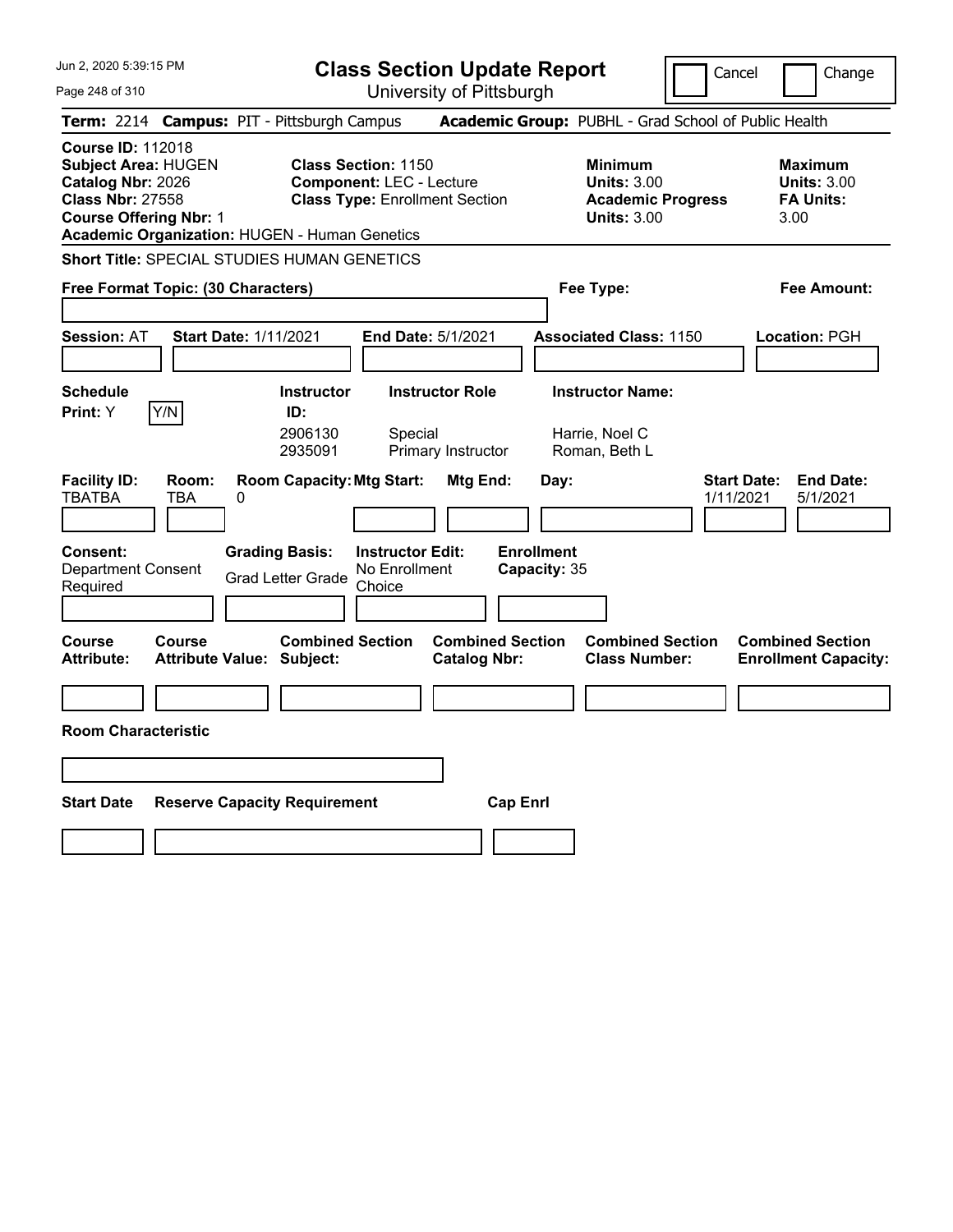| Jun 2, 2020 5:39:15 PM                                                                                                                                                                   | <b>Class Section Update Report</b>                                                                                                                      |                                                                                        | Cancel<br>Change                                                 |  |
|------------------------------------------------------------------------------------------------------------------------------------------------------------------------------------------|---------------------------------------------------------------------------------------------------------------------------------------------------------|----------------------------------------------------------------------------------------|------------------------------------------------------------------|--|
| Page 249 of 310                                                                                                                                                                          | University of Pittsburgh                                                                                                                                |                                                                                        |                                                                  |  |
| Term: 2214 Campus: PIT - Pittsburgh Campus                                                                                                                                               |                                                                                                                                                         | Academic Group: PUBHL - Grad School of Public Health                                   |                                                                  |  |
| <b>Course ID: 112018</b><br><b>Subject Area: HUGEN</b><br>Catalog Nbr: 2026<br><b>Class Nbr: 27559</b><br><b>Course Offering Nbr: 1</b><br>Academic Organization: HUGEN - Human Genetics | <b>Class Section: 1151</b><br><b>Component: LEC - Lecture</b><br><b>Class Type: Enrollment Section</b>                                                  | <b>Minimum</b><br><b>Units: 3.00</b><br><b>Academic Progress</b><br><b>Units: 3.00</b> | <b>Maximum</b><br><b>Units: 3.00</b><br><b>FA Units:</b><br>3.00 |  |
| <b>Short Title: SPECIAL STUDIES HUMAN GENETICS</b>                                                                                                                                       |                                                                                                                                                         |                                                                                        |                                                                  |  |
| Free Format Topic: (30 Characters)                                                                                                                                                       |                                                                                                                                                         | Fee Type:                                                                              | Fee Amount:                                                      |  |
| <b>Session: AT</b><br><b>Start Date: 1/11/2021</b>                                                                                                                                       | <b>End Date: 5/1/2021</b>                                                                                                                               | <b>Associated Class: 1151</b>                                                          | Location: PGH                                                    |  |
| <b>Schedule</b><br>Y/N<br><b>Print:</b> Y                                                                                                                                                | <b>Instructor Role</b><br><b>Instructor</b><br>ID:<br>2906130<br>Special<br>2921804<br>Primary Instructor                                               | <b>Instructor Name:</b><br>Harrie, Noel C<br>Shaffer, John R                           |                                                                  |  |
| <b>Facility ID:</b><br>Room:<br>TBATBA<br>TBA<br>0<br><b>Consent:</b><br><b>Department Consent</b><br>Required                                                                           | <b>Room Capacity: Mtg Start:</b><br>Mtg End:<br><b>Grading Basis:</b><br><b>Instructor Edit:</b><br>No Enrollment<br><b>Grad Letter Grade</b><br>Choice | Day:<br><b>Enrollment</b><br>Capacity: 35                                              | <b>Start Date:</b><br><b>End Date:</b><br>1/11/2021<br>5/1/2021  |  |
| <b>Course</b><br>Course<br><b>Attribute:</b><br>Attribute Value: Subject:                                                                                                                | <b>Combined Section</b><br><b>Combined Section</b><br><b>Catalog Nbr:</b>                                                                               | <b>Combined Section</b><br><b>Class Number:</b>                                        | <b>Combined Section</b><br><b>Enrollment Capacity:</b>           |  |
|                                                                                                                                                                                          |                                                                                                                                                         |                                                                                        |                                                                  |  |
| <b>Room Characteristic</b>                                                                                                                                                               |                                                                                                                                                         |                                                                                        |                                                                  |  |
|                                                                                                                                                                                          |                                                                                                                                                         |                                                                                        |                                                                  |  |
| <b>Start Date</b><br><b>Reserve Capacity Requirement</b>                                                                                                                                 |                                                                                                                                                         | <b>Cap Enri</b>                                                                        |                                                                  |  |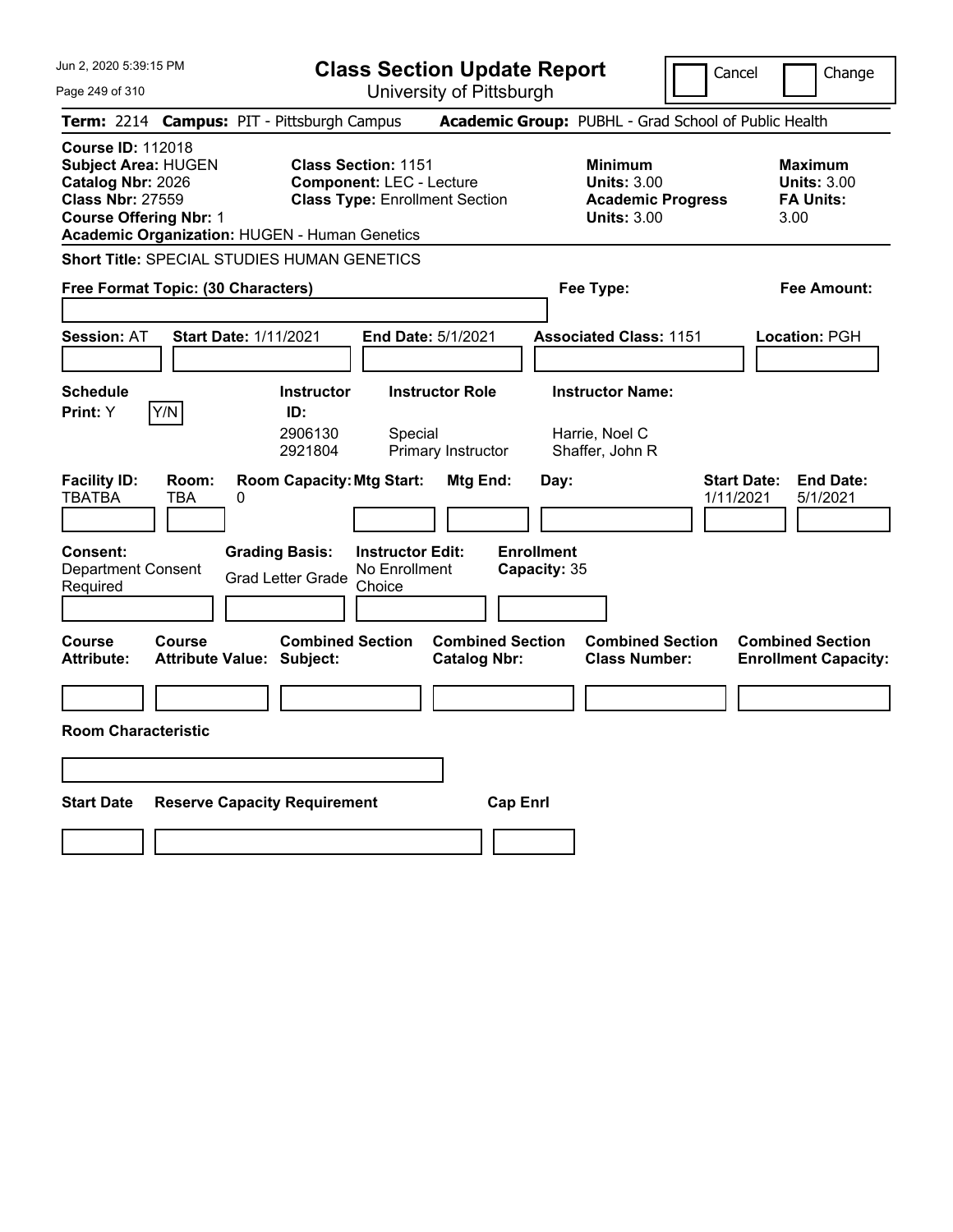**Class Section Update Report** University of Pittsburgh

Cancel Change

Page 250 of 310

|                                                                                                                                         |                | Term: 2214 Campus: PIT - Pittsburgh Campus                                                  |                                                                                                        | Academic Group: PUBHL - Grad School of Public Health                                   |                                                                  |
|-----------------------------------------------------------------------------------------------------------------------------------------|----------------|---------------------------------------------------------------------------------------------|--------------------------------------------------------------------------------------------------------|----------------------------------------------------------------------------------------|------------------------------------------------------------------|
| <b>Course ID: 183683</b><br><b>Subject Area: HUGEN</b><br>Catalog Nbr: 2028<br><b>Class Nbr: 21003</b><br><b>Course Offering Nbr: 1</b> |                | Academic Organization: HUGEN - Human Genetics                                               | <b>Class Section: 1450</b><br><b>Component: LEC - Lecture</b><br><b>Class Type: Enrollment Section</b> | <b>Minimum</b><br><b>Units: 1.00</b><br><b>Academic Progress</b><br><b>Units: 1.00</b> | <b>Maximum</b><br><b>Units: 1.00</b><br><b>FA Units:</b><br>1.00 |
|                                                                                                                                         |                | Short Title: HUGEN JOURN CLUB & PEER REVW                                                   |                                                                                                        |                                                                                        |                                                                  |
| Free Format Topic: (30 Characters)                                                                                                      |                |                                                                                             |                                                                                                        | Fee Type:                                                                              | Fee Amount:                                                      |
| <b>Session: AT</b>                                                                                                                      |                | <b>Start Date: 1/11/2021</b>                                                                | End Date: 5/1/2021                                                                                     | <b>Associated Class: 1450</b>                                                          | Location: PGH                                                    |
| <b>Schedule</b><br>Print: Y                                                                                                             | Y/N            | <b>Instructor</b><br>ID:<br>2906130<br>2942903                                              | <b>Instructor Role</b><br>Special<br>Primary Instructor                                                | <b>Instructor Name:</b><br>Harrie, Noel C<br>Urban, Zsolt                              |                                                                  |
| <b>Facility ID:</b><br>PUBHL0A215<br>Consent:<br>No Special Consent<br>Required                                                         | Room:<br>0A215 | <b>Room Capacity: Mtg Start:</b><br>47<br><b>Grading Basis:</b><br><b>Grad Letter Grade</b> | Mtg End:<br>1:30 PM<br>2:25 PM<br><b>Instructor Edit:</b><br>No Enrollment<br>Choice                   | Day:<br>Fr<br>1/11/2021<br><b>Enrollment</b><br>Capacity: 35                           | <b>End Date:</b><br><b>Start Date:</b><br>5/1/2021               |
| Course<br><b>Attribute:</b>                                                                                                             | <b>Course</b>  | <b>Combined Section</b><br><b>Attribute Value: Subject:</b>                                 | <b>Combined Section</b><br><b>Catalog Nbr:</b>                                                         | <b>Combined Section</b><br><b>Class Number:</b>                                        | <b>Combined Section</b><br><b>Enrollment Capacity:</b>           |
|                                                                                                                                         |                |                                                                                             |                                                                                                        |                                                                                        |                                                                  |
| <b>Room Characteristic</b><br>PeopleSoft - Scheduled (PS)<br><b>Start Date</b>                                                          |                | <b>Reserve Capacity Requirement</b>                                                         |                                                                                                        | <b>Cap Enrl</b>                                                                        |                                                                  |
|                                                                                                                                         |                |                                                                                             |                                                                                                        |                                                                                        |                                                                  |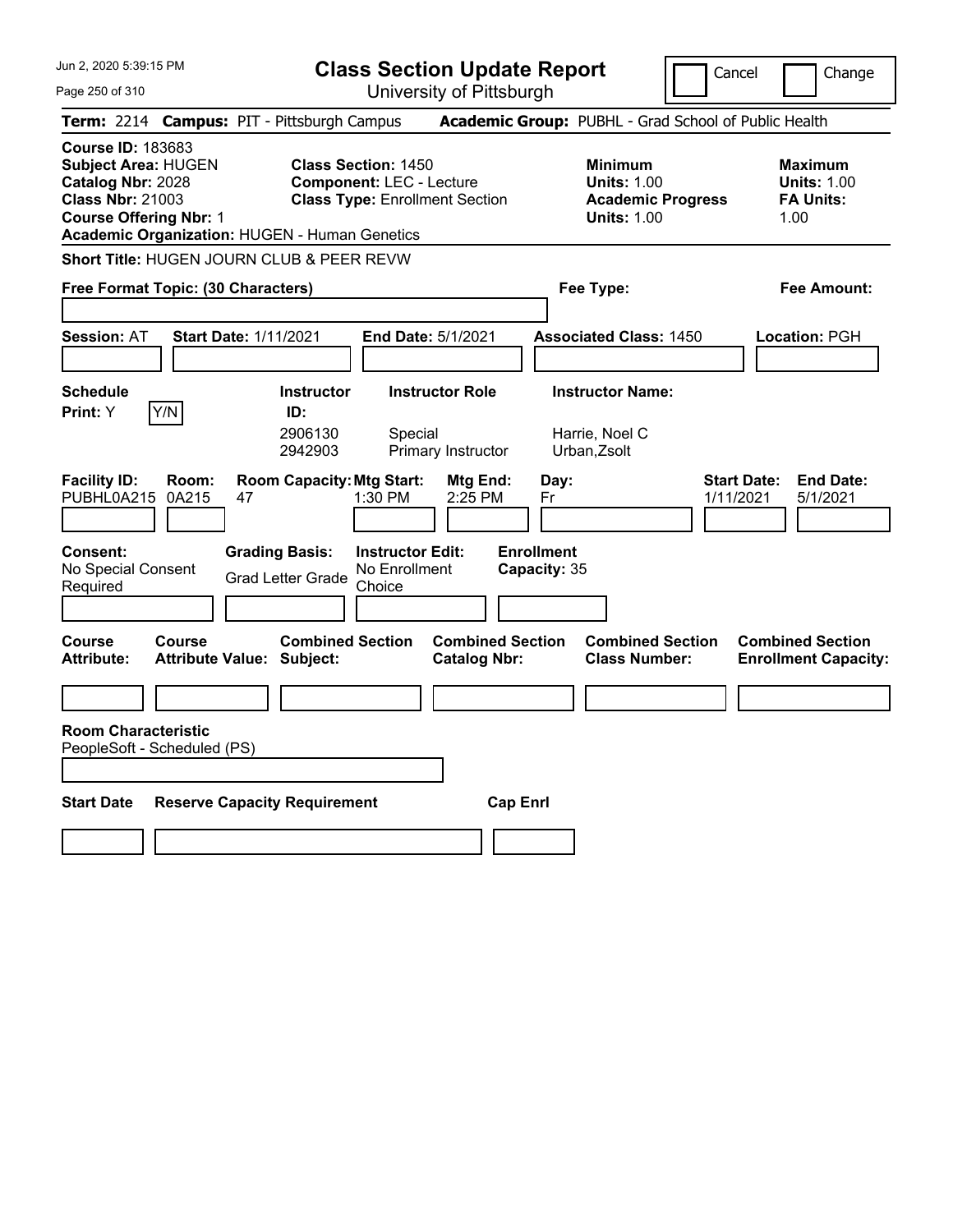**Class Section Update Report**

Cancel **Change** 

Page 251 of 310

| Page 251 of 310                                                                                                                                                                                 |                                                                                                          | University of Pittsburgh                       |                                                                                        |                                                                                          |
|-------------------------------------------------------------------------------------------------------------------------------------------------------------------------------------------------|----------------------------------------------------------------------------------------------------------|------------------------------------------------|----------------------------------------------------------------------------------------|------------------------------------------------------------------------------------------|
| Term: 2214 Campus: PIT - Pittsburgh Campus                                                                                                                                                      |                                                                                                          |                                                | Academic Group: PUBHL - Grad School of Public Health                                   |                                                                                          |
| <b>Course ID: 112022</b><br><b>Subject Area: HUGEN</b><br>Catalog Nbr: 2032<br><b>Class Nbr: 13525</b><br><b>Course Offering Nbr: 1</b><br><b>Academic Organization: HUGEN - Human Genetics</b> | <b>Class Section: 1030</b><br><b>Component: PRA - Practicum</b><br><b>Class Type: Enrollment Section</b> |                                                | <b>Minimum</b><br><b>Units: 2.00</b><br><b>Academic Progress</b><br><b>Units: 2.00</b> | <b>Maximum</b><br><b>Units: 2.00</b><br><b>FA Units:</b><br>2.00                         |
| <b>Short Title: GENETIC TECHNIQUES</b>                                                                                                                                                          |                                                                                                          |                                                |                                                                                        |                                                                                          |
| Free Format Topic: (30 Characters)                                                                                                                                                              |                                                                                                          |                                                | Fee Type:                                                                              | Fee Amount:                                                                              |
| <b>Session: AT</b><br><b>Start Date: 1/11/2021</b>                                                                                                                                              |                                                                                                          | <b>End Date: 5/1/2021</b>                      | <b>Associated Class: 1030</b>                                                          | Location: PGH                                                                            |
| <b>Schedule</b>                                                                                                                                                                                 | <b>Instructor</b>                                                                                        | <b>Instructor Role</b>                         | <b>Instructor Name:</b>                                                                |                                                                                          |
| Y/N<br>Print: Y                                                                                                                                                                                 | ID:<br>2906130<br>Special<br>2945284<br>0                                                                | Primary Instructor                             | Harrie, Noel C<br>Padiath, Quasar Saleem<br>No Instructor Assigned                     |                                                                                          |
| <b>Facility ID:</b><br>Room:<br>PUBHL3121C 3121C<br>24<br>PUBHL3121C 3121C<br>24                                                                                                                | <b>Room Capacity: Mtg Start:</b><br>10:00 AM<br>1:00 PM                                                  | Mtg End:<br>10:55 AM<br>3:55 PM                | Day:<br>Tu<br>We                                                                       | <b>Start Date:</b><br><b>End Date:</b><br>1/11/2021<br>5/1/2021<br>1/11/2021<br>5/1/2021 |
| <b>Consent:</b><br>No Special Consent<br>Required                                                                                                                                               | <b>Grading Basis:</b><br><b>Instructor Edit:</b><br>No Enrollment<br><b>Grad Letter Grade</b><br>Choice  |                                                | <b>Enrollment</b><br>Capacity: 24                                                      |                                                                                          |
| <b>Course</b><br><b>Course</b><br><b>Attribute:</b><br><b>Attribute Value: Subject:</b>                                                                                                         | <b>Combined Section</b>                                                                                  | <b>Combined Section</b><br><b>Catalog Nbr:</b> | <b>Combined Section</b><br><b>Class Number:</b>                                        | <b>Combined Section</b><br><b>Enrollment Capacity:</b>                                   |
|                                                                                                                                                                                                 |                                                                                                          |                                                |                                                                                        |                                                                                          |
| <b>Room Characteristic</b><br>PeopleSoft - Scheduled (PS)                                                                                                                                       |                                                                                                          |                                                |                                                                                        |                                                                                          |
| <b>Start Date</b>                                                                                                                                                                               | <b>Reserve Capacity Requirement</b>                                                                      | <b>Cap Enrl</b>                                |                                                                                        |                                                                                          |
|                                                                                                                                                                                                 |                                                                                                          |                                                |                                                                                        |                                                                                          |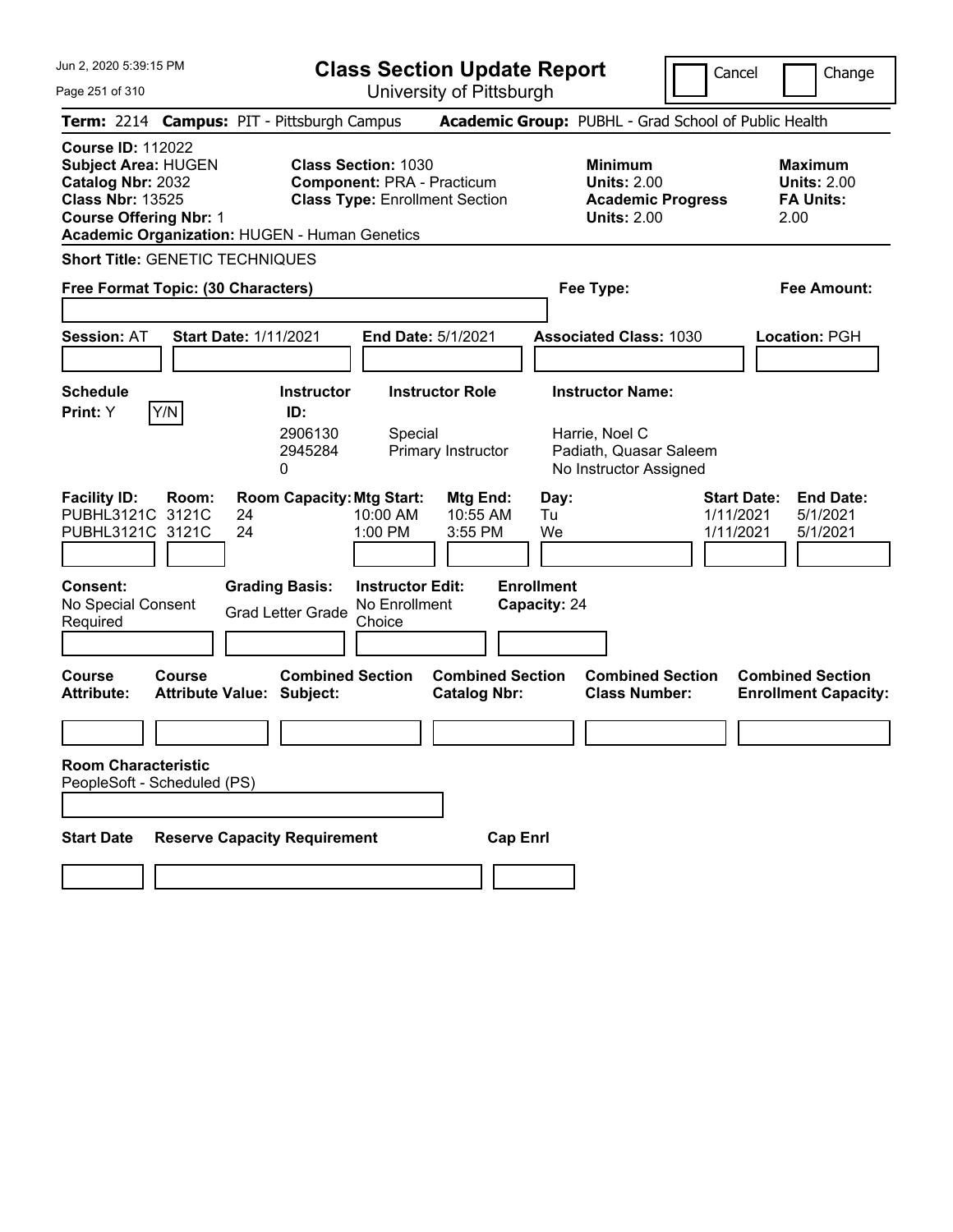Jun 2, 2020 5:39:15 PM Page 252 of 310 **Class Section Update Report** University of Pittsburgh Cancel Change **Term:** 2214 **Campus:** PIT - Pittsburgh Campus **Academic Group:** PUBHL - Grad School of Public Health **Course ID:** 112026 **Subject Area:** HUGEN **Class Section:** 1070 **Minimum Maximum Catalog Nbr:** 2036 **Component:** PRA - Practicum **Units:** 4.00 **Units:** 4.00 **Class Nbr:** 13528 **Class Type:** Enrollment Section **Academic Progress FA Units: Course Offering Nbr:** 1 **Units:** 4.00 4.00 **Academic Organization:** HUGEN - Human Genetics **Short Title:** GENETIC COUNSELING INTERNSHIP **Free Format Topic: (30 Characters) Fee Type: Fee Amount: Session:** AT **Start Date:** 1/11/2021 **End Date:** 5/1/2021 **Associated Class:** 1070 **Location:** PGH **Schedule Instructor Instructor Role Instructor Name: Print:**  $Y$   $|Y/N|$  **ID:** 2956744 Primary Instructor Durst, Andrea Lynette 2901004 Primary Instructor Grubs, Robin E 2906130 Special Harrie, Noel C **Facility ID: Room: Room Capacity:Mtg Start: Mtg End: Day: Start Date: End Date:** PUBHL03140 03140 14 3:00 PM 5:00 PM Th 1/11/2021 5/1/2021 **Consent: Grading Basis: Instructor Edit: Enrollment** No Special Consent Required Grad Letter Grade No Enrollment **Choice Capacity:** 14 **Course Course Combined Section Combined Section Combined Section Combined Section Attribute: Attribute Value: Subject: Catalog Nbr: Class Number: Enrollment Capacity: Room Characteristic Start Date Reserve Capacity Requirement Cap Enrl**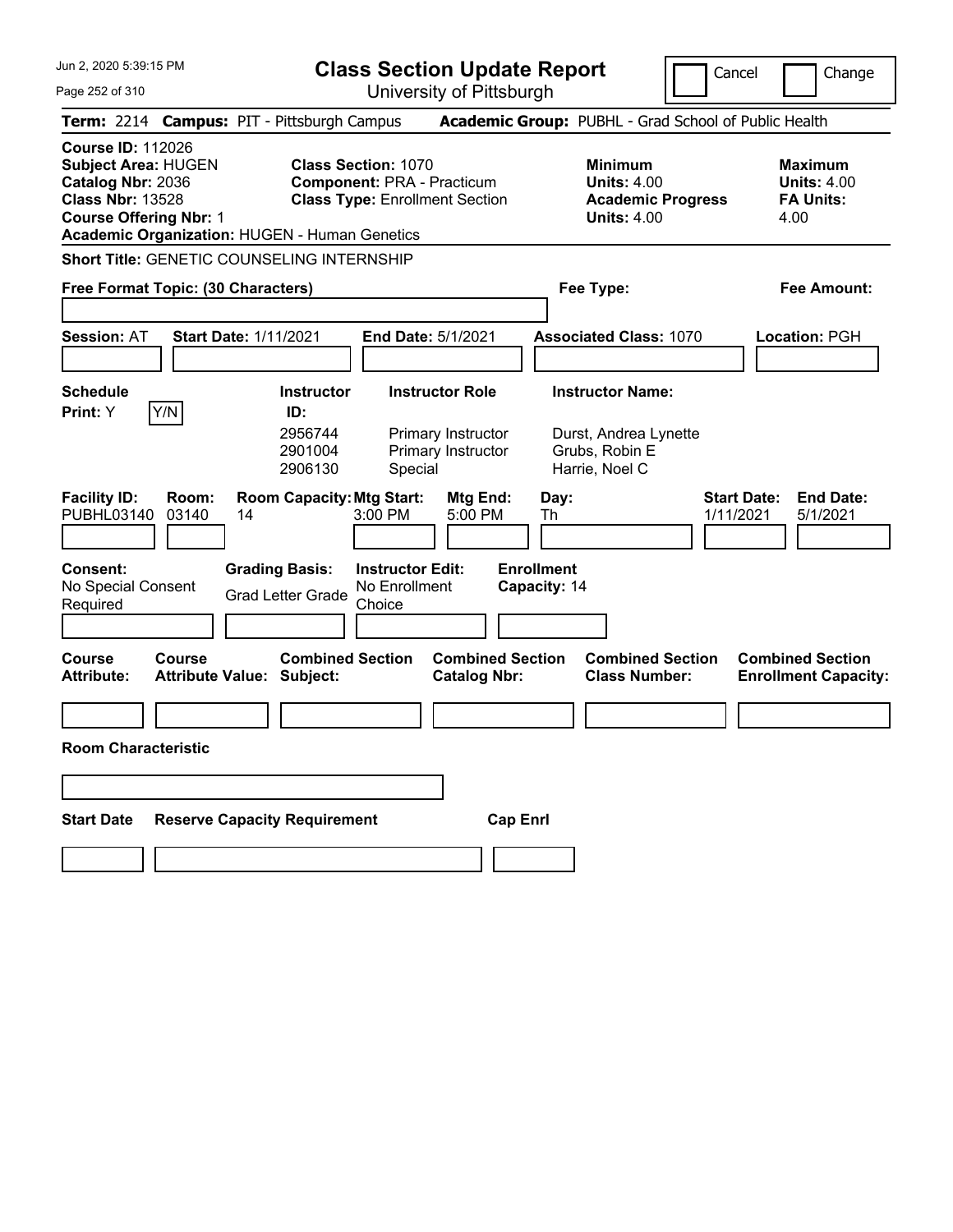**Class Section Update Report**

University of Pittsburgh

Cancel **Change** 

Page 253 of 310

| Academic Group: PUBHL - Grad School of Public Health             |
|------------------------------------------------------------------|
| <b>Maximum</b><br><b>Units: 3.00</b><br><b>FA Units:</b><br>3.00 |
|                                                                  |
| <b>Fee Amount:</b>                                               |
| Location: PGH                                                    |
|                                                                  |
| <b>End Date:</b><br>5/1/2021<br>5/1/2021                         |
| <b>Combined Section</b><br><b>Enrollment Capacity:</b>           |
|                                                                  |
|                                                                  |
|                                                                  |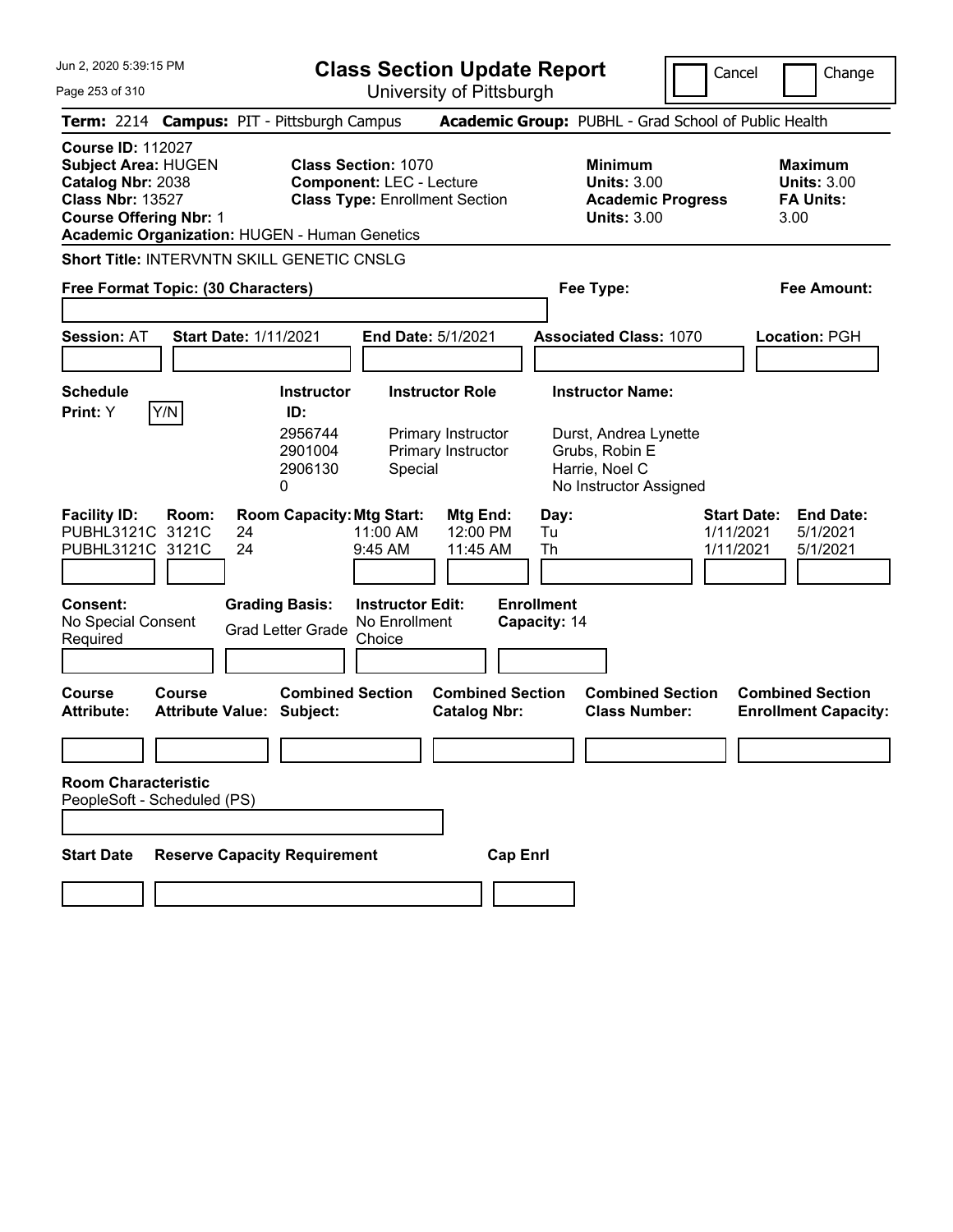Jun 2, 2020 5:39:15 PM Page 254 of 310 **Class Section Update Report** University of Pittsburgh Cancel Change **Term:** 2214 **Campus:** PIT - Pittsburgh Campus **Academic Group:** PUBHL - Grad School of Public Health **Course ID:** 112028 **Subject Area:** HUGEN **Class Section:** 1070 **Minimum Maximum Catalog Nbr:** 2039 **Component:** LEC - Lecture **Units:** 1.00 **Units:** 1.00 **Class Nbr:** 14813 **Class Type:** Enrollment Section **Academic Progress FA Units: Course Offering Nbr:** 1 **Units:** 1.00 1.00 **Academic Organization:** HUGEN - Human Genetics **Short Title:** RISK CALCULATION GENETIC CNSLG **Free Format Topic: (30 Characters) Fee Type: Fee Amount: Session:** AT **Start Date:** 1/11/2021 **End Date:** 5/1/2021 **Associated Class:** 1070 **Location:** PGH **Schedule Instructor Instructor Role Instructor Name: Print:**  $Y$   $|Y/N|$  **ID:** 2908950 Primary Instructor Feingold,Eleanor 2906130 Special Harrie, Noel C **Facility ID: Room: Room Capacity:Mtg Start: Mtg End: Day: Start Date: End Date:** PUBHL3121C 3121C 24 1:30 PM 3:35 PM Fr 1/11/2021 5/1/2021 **Consent: Grading Basis: Instructor Edit: Enrollment** No Special Consent No Special Consent Grad Letter Grade No Enrollment<br>Required Choice Choice **Capacity:** 14 **Course Course Combined Section Combined Section Combined Section Combined Section**  Attribute: Attribute Value: Subject: Catalog Nbr: Class Number: Enrollment Capacity: **Room Characteristic** PeopleSoft - Scheduled (PS) **Start Date Reserve Capacity Requirement Cap Enrl**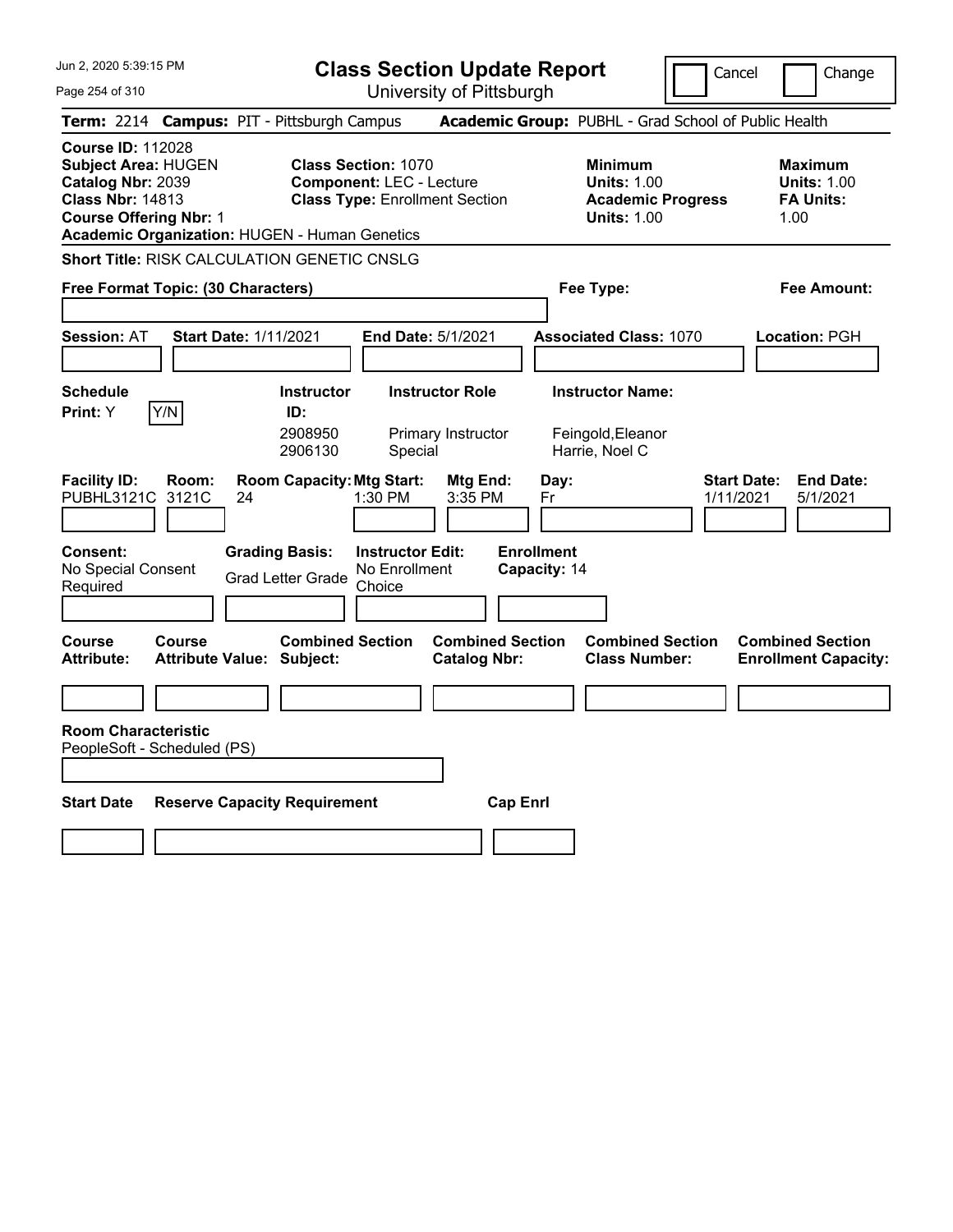Jun 2, 2020 5:39:15 PM Page 255 of 310 **Class Section Update Report** University of Pittsburgh Cancel Change **Term:** 2214 **Campus:** PIT - Pittsburgh Campus **Academic Group:** PUBHL - Grad School of Public Health **Course ID:** 112036 **Subject Area:** HUGEN **Class Section:** 1070 **Minimum Maximum Catalog Nbr:** 2047 **Component:** LEC - Lecture **Units:** 1.00 **Units:** 1.00 **Class Nbr:** 13533 **Class Type:** Enrollment Section **Academic Progress FA Units: Course Offering Nbr:** 1 **Units:** 1.00 1.00 **Academic Organization:** HUGEN - Human Genetics **Short Title:** CLIN GENETICS CASE CONFERENCE **Free Format Topic: (30 Characters) Fee Type: Fee Amount: Session:** AT **Start Date:** 1/11/2021 **End Date:** 5/1/2021 **Associated Class:** 1070 **Location:** PGH **Schedule Instructor Instructor Role Instructor Name: Print:**  $Y$   $|Y/N|$  **ID:** 2956744 Primary Instructor Durst, Andrea Lynette 2901004 Primary Instructor Grubs, Robin E 2906130 Special Harrie, Noel C **Facility ID: Room: Room Capacity:Mtg Start: Mtg End: Day: Start Date: End Date:** PUBHL0A215 0A215 47 12:00 PM 12:55 PM Th 1/11/2021 5/1/2021 **Consent: Grading Basis: Instructor Edit: Enrollment** No Special Consent Grad SN Basis No Enrollment<br>Required Grad SN Basis Choice **Choice Capacity:** 24 **Course Course Combined Section Combined Section Combined Section Combined Section**  Attribute Value: Subject: Catalog Nbr: Class Number: Enrollment Capacity: **Room Characteristic** PeopleSoft - Scheduled (PS) **Start Date Reserve Capacity Requirement Cap Enrl**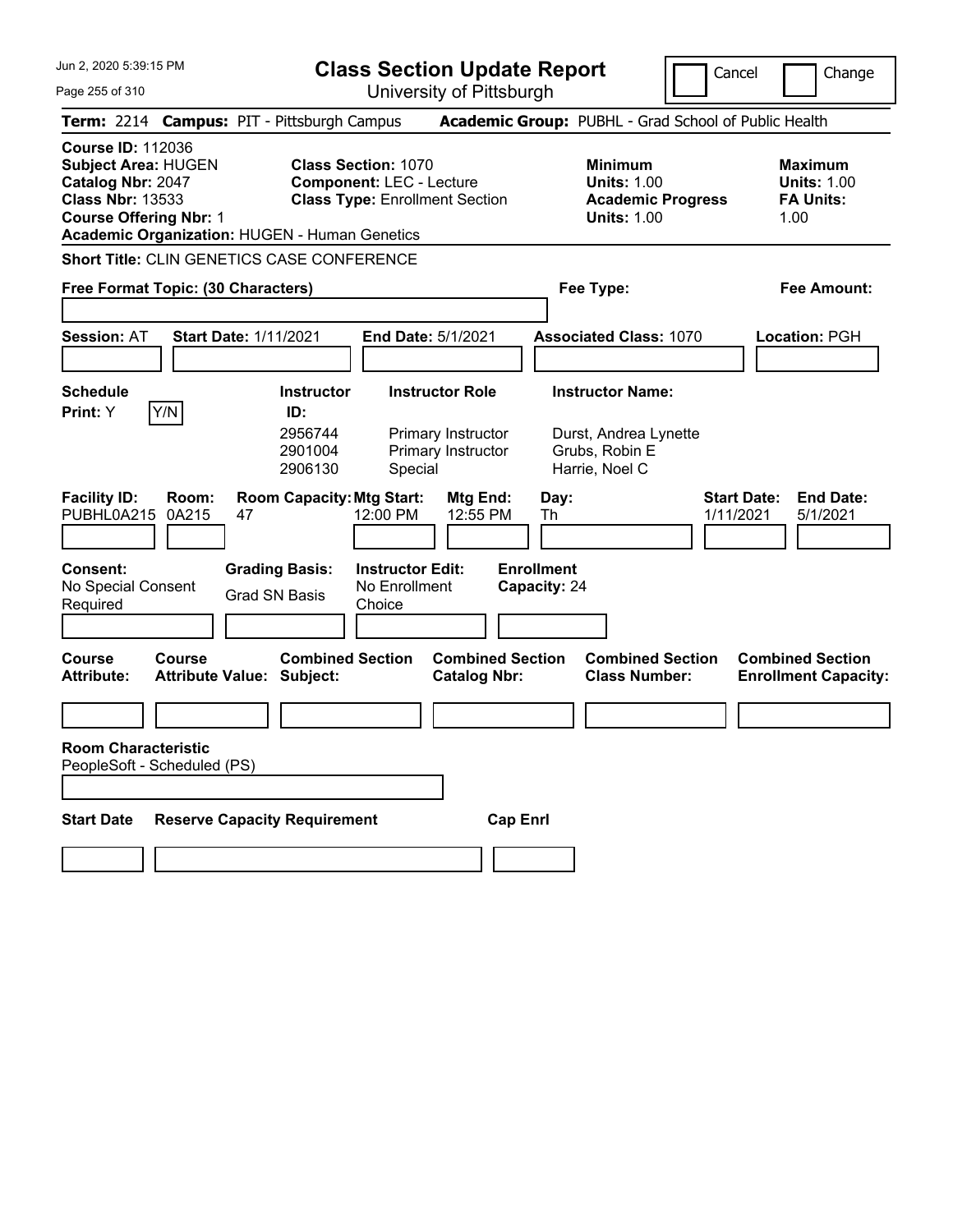Jun 2, 2020 5:39:15 PM Page 256 of 310 **Class Section Update Report** University of Pittsburgh Cancel | Change **Term:** 2214 **Campus:** PIT - Pittsburgh Campus **Academic Group:** PUBHL - Grad School of Public Health **Course ID:** 177369 **Subject Area:** HUGEN **Class Section:** 1050 **Minimum Maximum Catalog Nbr:** 2050 **Component:** PRA - Practicum **Units:** 1.00 **Units:** 6.00 **Class Nbr:** 16304 **Class Type:** Enrollment Section **Academic Progress FA Units: Course Offering Nbr:** 1 **Units:** 1.00 1.00 **Academic Organization:** HUGEN - Human Genetics **Short Title:** PUBLIC HEALTH GENETICS PRACTCM **Free Format Topic: (30 Characters) Fee Type: Fee Amount: Session:** AT **Start Date:** 1/11/2021 **End Date:** 5/1/2021 **Associated Class:** 1050 **Location:** PGH **Schedule Instructor Instructor Role Instructor Name: Print:**  $Y$   $|Y/N|$  **ID:** 2906130 Special Harrie, Noel C 2916626 Primary Instructor Kammerer, Candace Marie **Facility ID: Room: Room Capacity:Mtg Start: Mtg End: Day: Start Date: End Date:** TBATBA TBA 0 1/11/2021 5/1/2021 **Consent: Grading Basis: Instructor Edit: Enrollment** No Special Consent Required Grad LG/SU3 Basis No Enrollment **Choice Capacity:** 30 **Course Course Combined Section Combined Section Combined Section Combined Section**  Attribute: Attribute Value: Subject: Catalog Nbr: Class Number: Enrollment Capacity: INTH GENIM **Room Characteristic Start Date Reserve Capacity Requirement Cap Enrl**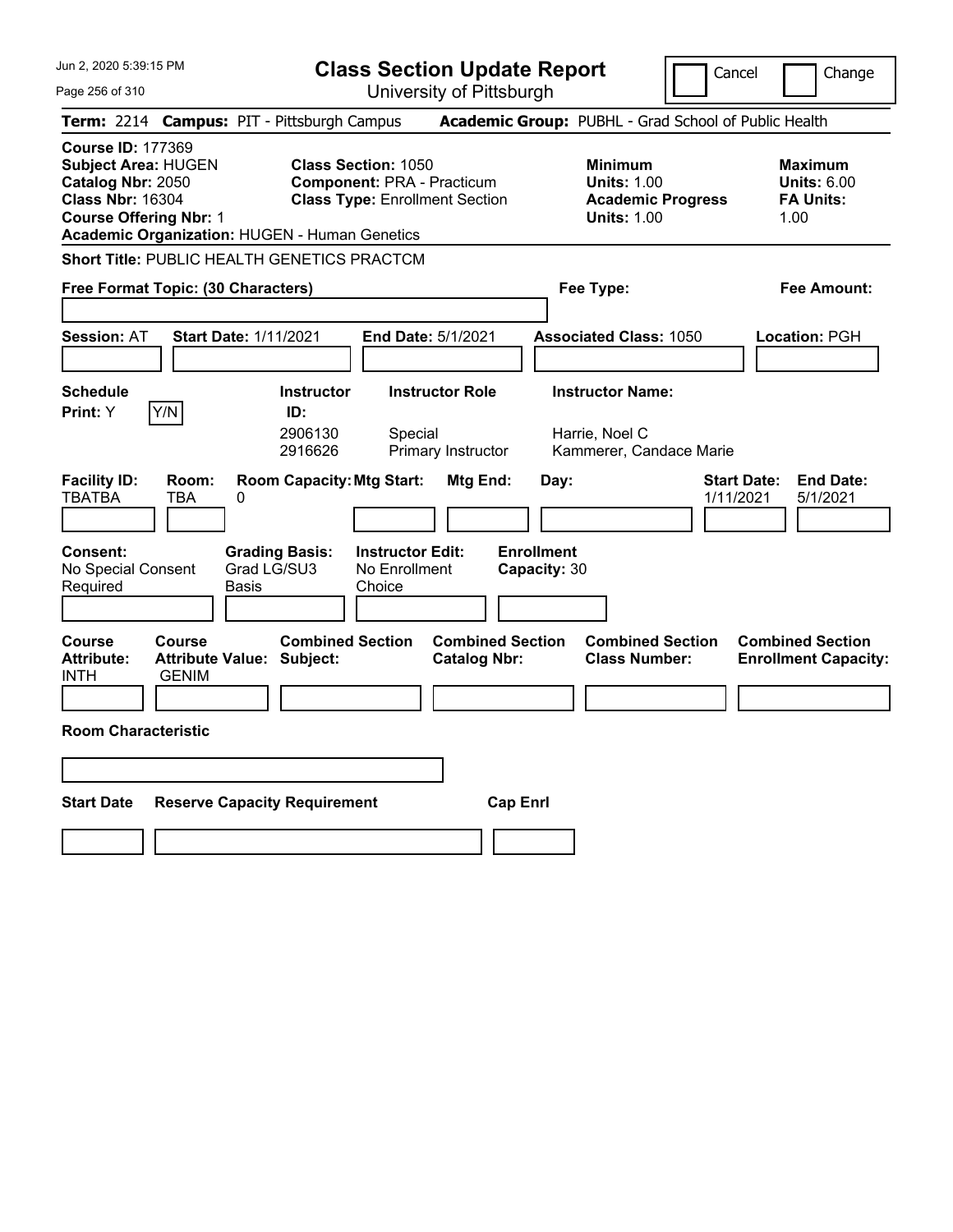**Class Section Update Report**

Cancel **Change** 

| Page 257 of 310                                                                                                                                                                          | University of Pittsburgh                                                                               |                                                                                        |                                                                  |
|------------------------------------------------------------------------------------------------------------------------------------------------------------------------------------------|--------------------------------------------------------------------------------------------------------|----------------------------------------------------------------------------------------|------------------------------------------------------------------|
| Term: 2214 Campus: PIT - Pittsburgh Campus                                                                                                                                               |                                                                                                        | Academic Group: PUBHL - Grad School of Public Health                                   |                                                                  |
| <b>Course ID: 187910</b><br><b>Subject Area: HUGEN</b><br>Catalog Nbr: 2052<br><b>Class Nbr: 25318</b><br><b>Course Offering Nbr: 1</b><br>Academic Organization: HUGEN - Human Genetics | <b>Class Section: 1300</b><br><b>Component: LEC - Lecture</b><br><b>Class Type: Enrollment Section</b> | <b>Minimum</b><br><b>Units: 1.00</b><br><b>Academic Progress</b><br><b>Units: 1.00</b> | <b>Maximum</b><br><b>Units: 1.00</b><br><b>FA Units:</b><br>1.00 |
| <b>Short Title: ETHCL ISS CLN &amp; PUBHL GENTICS</b>                                                                                                                                    |                                                                                                        |                                                                                        |                                                                  |
| Free Format Topic: (30 Characters)                                                                                                                                                       |                                                                                                        | Fee Type:                                                                              | Fee Amount:                                                      |
| <b>Start Date: 1/11/2021</b><br><b>Session: AT</b>                                                                                                                                       | <b>End Date: 5/1/2021</b>                                                                              | <b>Associated Class: 1300</b>                                                          | Location: PGH                                                    |
| <b>Schedule</b>                                                                                                                                                                          | <b>Instructor Role</b><br><b>Instructor</b>                                                            | <b>Instructor Name:</b>                                                                |                                                                  |
| Print: Y<br>Y/N<br>ID:                                                                                                                                                                   |                                                                                                        |                                                                                        |                                                                  |
| 2901004<br>2906130<br>2900216                                                                                                                                                            | Primary Instructor<br>Special<br>Primary Instructor                                                    | Grubs, Robin E<br>Harrie, Noel C<br>Parker, Lisa Suzanne                               |                                                                  |
| <b>Facility ID:</b><br>Room:<br>PUBHL0A215<br>0A215<br>47                                                                                                                                | <b>Room Capacity: Mtg Start:</b><br>Mtg End:<br>1:15 PM<br>2:15 PM                                     | Day:<br>1/11/2021<br>Th                                                                | <b>Start Date:</b><br><b>End Date:</b><br>5/1/2021               |
| <b>Consent:</b><br><b>Grading Basis:</b><br>No Special Consent<br>Grad SN Basis<br>Required                                                                                              | <b>Instructor Edit:</b><br>No Enrollment<br>Choice                                                     | <b>Enrollment</b><br>Capacity: 30                                                      |                                                                  |
| <b>Course</b><br>Course<br><b>Attribute:</b><br><b>Attribute Value: Subject:</b>                                                                                                         | <b>Combined Section</b><br><b>Combined Section</b><br><b>Catalog Nbr:</b>                              | <b>Combined Section</b><br><b>Class Number:</b>                                        | <b>Combined Section</b><br><b>Enrollment Capacity:</b>           |
|                                                                                                                                                                                          |                                                                                                        |                                                                                        |                                                                  |
| <b>Room Characteristic</b><br>PeopleSoft - Scheduled (PS)                                                                                                                                |                                                                                                        |                                                                                        |                                                                  |
| <b>Start Date</b><br><b>Reserve Capacity Requirement</b>                                                                                                                                 | <b>Cap Enrl</b>                                                                                        |                                                                                        |                                                                  |
|                                                                                                                                                                                          |                                                                                                        |                                                                                        |                                                                  |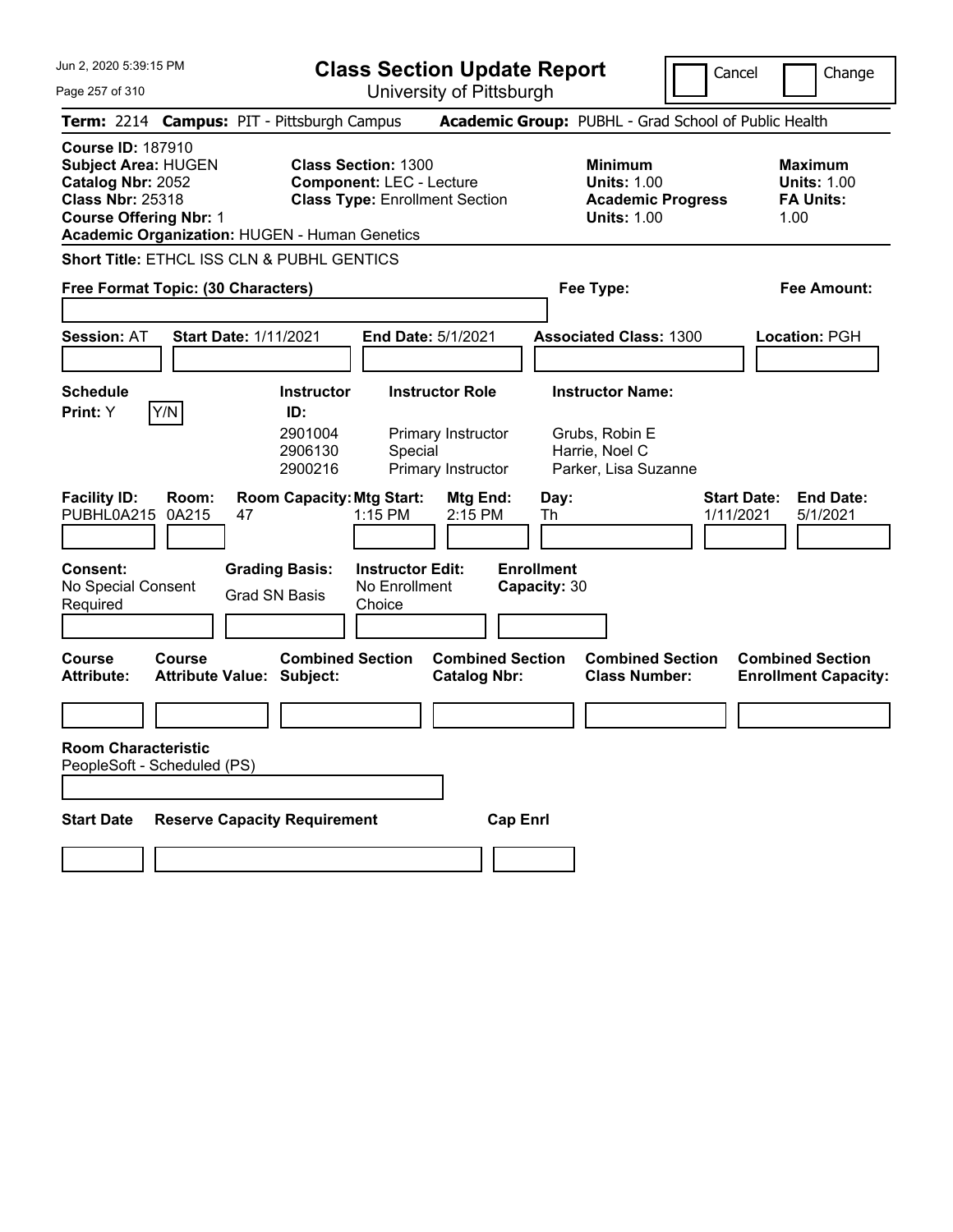Jun 2, 2020 5:39:15 PM Page 258 of 310 **Class Section Update Report** University of Pittsburgh Cancel Change **Term:** 2214 **Campus:** PIT - Pittsburgh Campus **Academic Group:** PUBHL - Grad School of Public Health **Course ID:** 191481 **Subject Area:** HUGEN **Class Section:** 1030 **Minimum Maximum Catalog Nbr:** 2060 **Component:** LEC - Lecture **Units:** 2.00 **Units:** 2.00 **Class Nbr:** 30763 **Class Type:** Enrollment Section **Academic Progress FA Units: Course Offering Nbr:** 1 **Units:** 2.00 2.00 **Academic Organization:** HUGEN - Human Genetics **Short Title:** CHROMOSOME STRUCTURE FUNCTION **Free Format Topic: (30 Characters) Fee Type: Fee Amount: Session:** AT **Start Date:** 1/11/2021 **End Date:** 5/1/2021 **Associated Class:** 1030 **Location:** PGH **Schedule Instructor Instructor Role Instructor Name: Print:**  $Y$   $|Y/N|$  **ID:** 2906130 Special Harrie, Noel C 2916626 Primary Instructor Kammerer, Candace Marie **Facility ID: Room: Room Capacity:Mtg Start: Mtg End: Day: Start Date: End Date:** PUBHL0A216 0A216 39 9:00 AM 10:25 AM WeFr 1/11/2021 5/1/2021 **Consent: Grading Basis: Instructor Edit: Enrollment** No Special Consent No Special Consent Grad Letter Grade No Enrollment<br>Required Choice Choice **Capacity:** 35 **Course Course Combined Section Combined Section Combined Section Combined Section**  Attribute: Attribute Value: Subject: Catalog Nbr: Class Number: Enrollment Capacity: **Room Characteristic** PeopleSoft - Scheduled (PS) **Start Date Reserve Capacity Requirement Cap Enrl**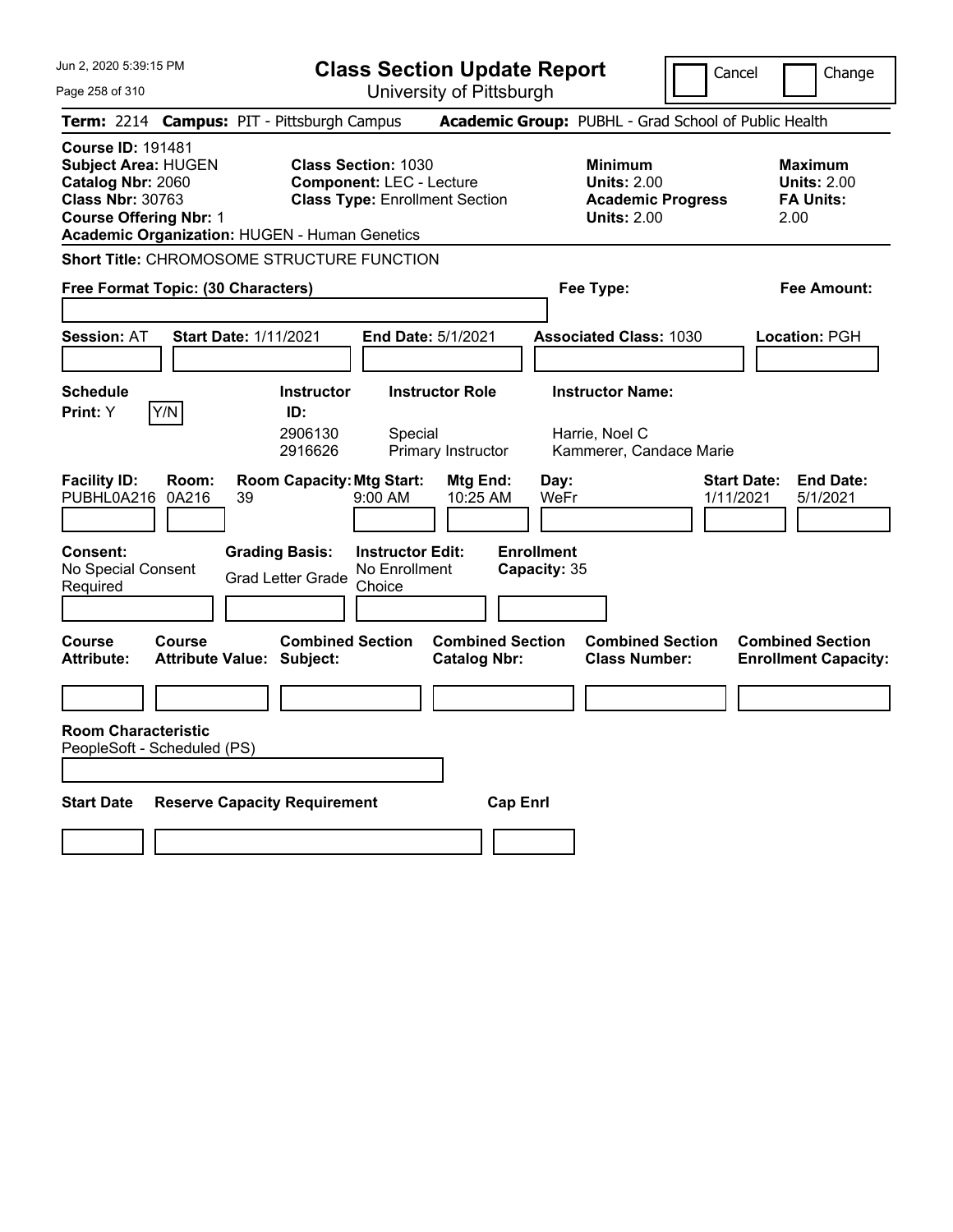**Class Section Update Report**

Cancel **Change** 

Page 259 of 310

| Page 259 of 310                                                                                                                         |                |                                                                                                                  |                                                    | University of Pittsburgh                       |                                                             |                                                                                        |                                                                  |
|-----------------------------------------------------------------------------------------------------------------------------------------|----------------|------------------------------------------------------------------------------------------------------------------|----------------------------------------------------|------------------------------------------------|-------------------------------------------------------------|----------------------------------------------------------------------------------------|------------------------------------------------------------------|
|                                                                                                                                         |                | Term: 2214 Campus: PIT - Pittsburgh Campus                                                                       |                                                    |                                                |                                                             | Academic Group: PUBHL - Grad School of Public Health                                   |                                                                  |
| <b>Course ID: 191482</b><br><b>Subject Area: HUGEN</b><br>Catalog Nbr: 2061<br><b>Class Nbr: 30764</b><br><b>Course Offering Nbr: 1</b> |                | <b>Class Section: 1030</b><br><b>Component: LEC - Lecture</b><br>Academic Organization: HUGEN - Human Genetics   |                                                    | <b>Class Type: Enrollment Section</b>          |                                                             | <b>Minimum</b><br><b>Units: 1.00</b><br><b>Academic Progress</b><br><b>Units: 1.00</b> | <b>Maximum</b><br><b>Units: 1.00</b><br><b>FA Units:</b><br>1.00 |
|                                                                                                                                         |                | <b>Short Title: CANCER GENETIC COUNSELING</b>                                                                    |                                                    |                                                |                                                             |                                                                                        |                                                                  |
| Free Format Topic: (30 Characters)                                                                                                      |                |                                                                                                                  |                                                    |                                                | Fee Type:                                                   |                                                                                        | Fee Amount:                                                      |
| Session: 5W3                                                                                                                            |                | Start Date: 3/30/2021                                                                                            |                                                    | End Date: 4/30/2021                            |                                                             | <b>Associated Class: 1030</b>                                                          | Location: PGH                                                    |
| <b>Schedule</b><br><b>Print:</b> Y                                                                                                      | Y/N            | <b>Instructor</b><br>ID:<br>2901004<br>2906130                                                                   | Special                                            | <b>Instructor Role</b><br>Primary Instructor   | <b>Instructor Name:</b><br>Grubs, Robin E<br>Harrie, Noel C |                                                                                        |                                                                  |
| <b>Facility ID:</b><br>PUBHL0A216                                                                                                       | Room:<br>0A216 | <b>Room Capacity: Mtg Start:</b><br>39                                                                           | $9:00 \, \text{AM}$                                | Mtg End:<br>10:25 AM                           | Day:<br>WeFr                                                |                                                                                        | <b>Start Date:</b><br><b>End Date:</b><br>3/30/2021<br>4/30/2021 |
| <b>Consent:</b><br>No Special Consent<br>Required<br>Course<br><b>Attribute:</b>                                                        | <b>Course</b>  | <b>Grading Basis:</b><br><b>Grad Letter Grade</b><br><b>Combined Section</b><br><b>Attribute Value: Subject:</b> | <b>Instructor Edit:</b><br>No Enrollment<br>Choice | <b>Combined Section</b><br><b>Catalog Nbr:</b> | <b>Enrollment</b><br>Capacity: 35                           | <b>Combined Section</b><br><b>Class Number:</b>                                        | <b>Combined Section</b><br><b>Enrollment Capacity:</b>           |
| <b>Room Characteristic</b><br>PeopleSoft - Scheduled (PS)<br><b>Start Date</b>                                                          |                | <b>Reserve Capacity Requirement</b>                                                                              |                                                    | <b>Cap Enrl</b>                                |                                                             |                                                                                        |                                                                  |
|                                                                                                                                         |                |                                                                                                                  |                                                    |                                                |                                                             |                                                                                        |                                                                  |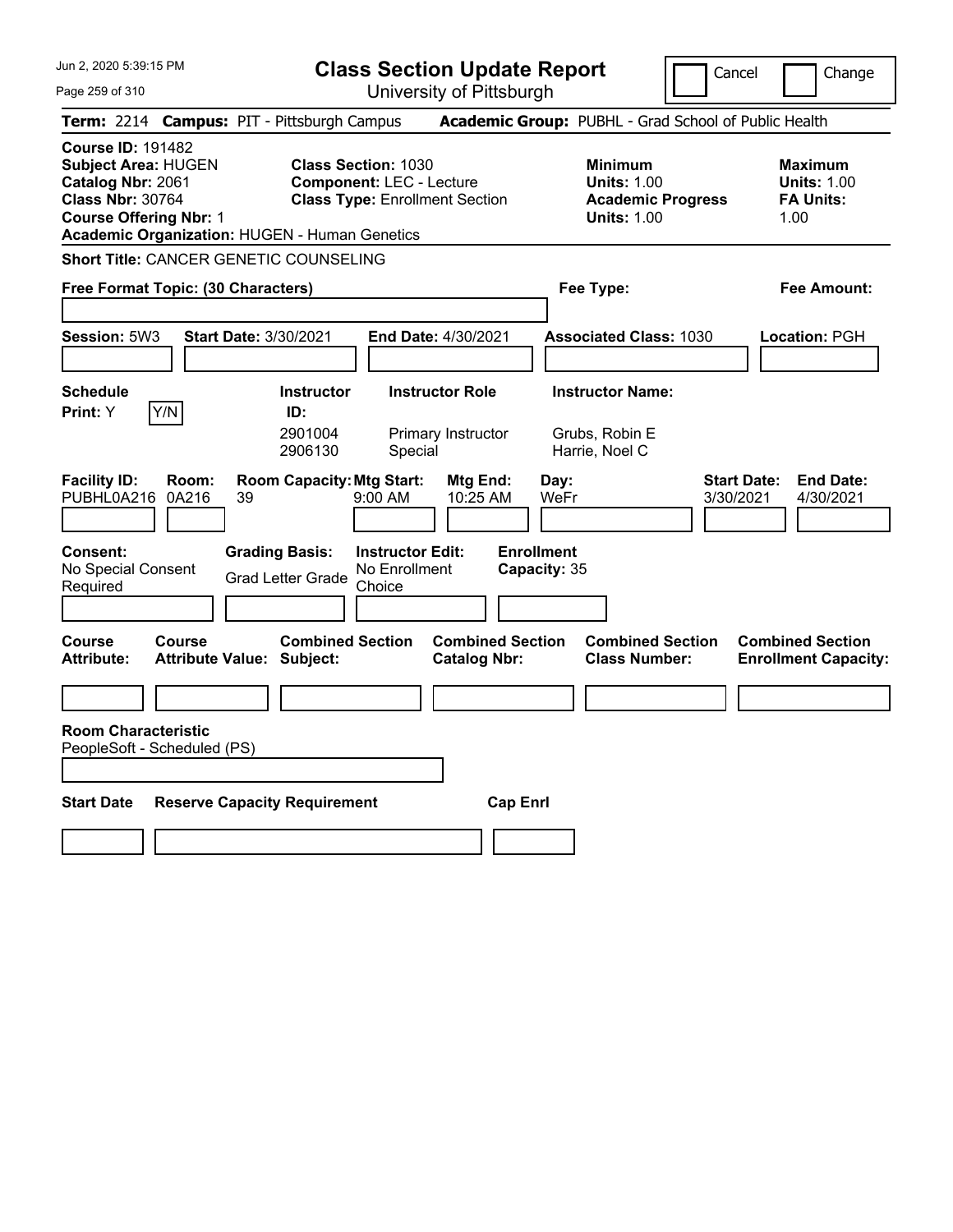**Class Section Update Report**

Page 260 of 310

| Jun 2, 2020 5:39:15 PM<br>Page 260 of 310                                                                                                                                                       |                                                                                                         | <b>Class Section Update Report</b><br>University of Pittsburgh | Cancel                                                                                 | Change                                                           |
|-------------------------------------------------------------------------------------------------------------------------------------------------------------------------------------------------|---------------------------------------------------------------------------------------------------------|----------------------------------------------------------------|----------------------------------------------------------------------------------------|------------------------------------------------------------------|
| Term: 2214 Campus: PIT - Pittsburgh Campus                                                                                                                                                      |                                                                                                         |                                                                | Academic Group: PUBHL - Grad School of Public Health                                   |                                                                  |
| <b>Course ID: 182480</b><br><b>Subject Area: HUGEN</b><br>Catalog Nbr: 2080<br><b>Class Nbr: 28904</b><br><b>Course Offering Nbr: 1</b><br><b>Academic Organization: HUGEN - Human Genetics</b> | <b>Class Section: 1010</b><br><b>Component: LEC - Lecture</b><br><b>Class Type: Enrollment Section</b>  |                                                                | <b>Minimum</b><br><b>Units: 3.00</b><br><b>Academic Progress</b><br><b>Units: 3.00</b> | <b>Maximum</b><br><b>Units: 3.00</b><br><b>FA Units:</b><br>3.00 |
| <b>Short Title: STATISTICAL GENETICS</b>                                                                                                                                                        |                                                                                                         |                                                                |                                                                                        |                                                                  |
| Free Format Topic: (30 Characters)                                                                                                                                                              |                                                                                                         |                                                                | Fee Type:                                                                              | <b>Fee Amount:</b>                                               |
| <b>Start Date: 1/11/2021</b><br><b>Session: AT</b>                                                                                                                                              |                                                                                                         | End Date: 5/1/2021                                             | <b>Associated Class: 1010</b>                                                          | Location: PGH                                                    |
| <b>Schedule</b><br>Y/N<br>Print: Y                                                                                                                                                              | <b>Instructor</b><br>ID:<br>2906130<br>Special<br>2900583<br>0                                          | <b>Instructor Role</b><br>Primary Instructor                   | <b>Instructor Name:</b><br>Harrie, Noel C<br>Weeks, Daniel E<br>No Instructor Assigned |                                                                  |
| <b>Facility ID:</b><br>Room:<br>PUBHL0A425 0A425<br>24<br>24<br>PUBHL0A425 0A425                                                                                                                | <b>Room Capacity: Mtg Start:</b><br>1:00 PM<br>12:30 PM                                                 | Mtg End:<br>2:30 PM<br>1:55 PM                                 | <b>Start Date:</b><br>Day:<br>Mo<br>1/11/2021<br>Th<br>1/11/2021                       | <b>End Date:</b><br>5/1/2021<br>5/1/2021                         |
| Consent:<br>No Special Consent<br>Required                                                                                                                                                      | <b>Grading Basis:</b><br><b>Instructor Edit:</b><br>No Enrollment<br><b>Grad Letter Grade</b><br>Choice |                                                                | <b>Enrollment</b><br>Capacity: 15                                                      |                                                                  |
| <b>Course</b><br><b>Course</b><br><b>Attribute:</b>                                                                                                                                             | <b>Combined Section</b><br><b>Attribute Value: Subject:</b>                                             | <b>Combined Section</b><br><b>Catalog Nbr:</b>                 | <b>Combined Section</b><br><b>Class Number:</b>                                        | <b>Combined Section</b><br><b>Enrollment Capacity:</b>           |
| <b>Room Characteristic</b><br>PeopleSoft - Scheduled (PS)                                                                                                                                       |                                                                                                         |                                                                |                                                                                        |                                                                  |
| <b>Start Date</b>                                                                                                                                                                               | <b>Reserve Capacity Requirement</b>                                                                     | <b>Cap Enrl</b>                                                |                                                                                        |                                                                  |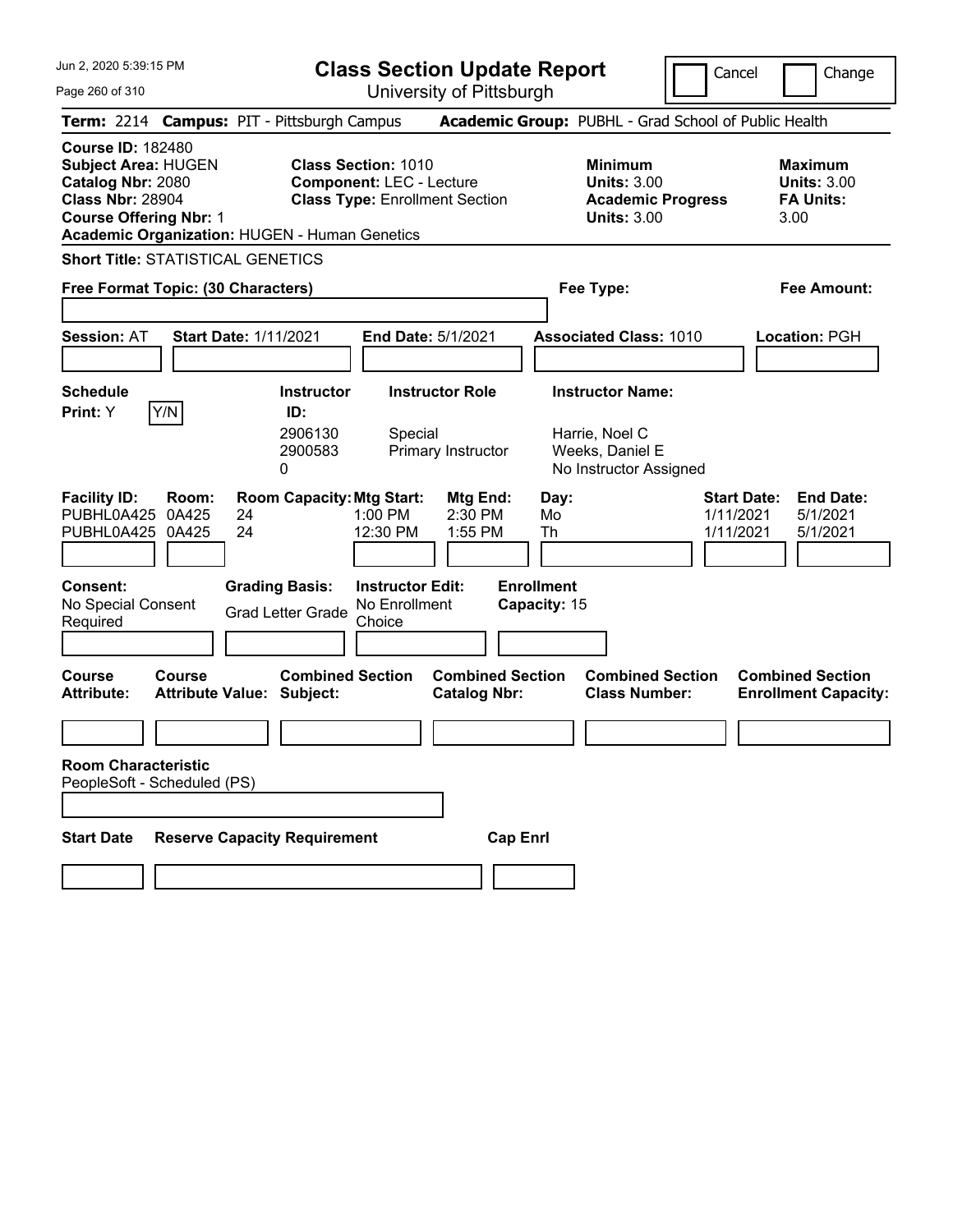| Jun 2, 2020 5:39:15 PM<br>Page 261 of 310                                                                                                                                                | <b>Class Section Update Report</b><br>University of Pittsburgh                                            |                                                                                        | Cancel<br>Change                                                 |
|------------------------------------------------------------------------------------------------------------------------------------------------------------------------------------------|-----------------------------------------------------------------------------------------------------------|----------------------------------------------------------------------------------------|------------------------------------------------------------------|
| Term: 2214 Campus: PIT - Pittsburgh Campus                                                                                                                                               |                                                                                                           | Academic Group: PUBHL - Grad School of Public Health                                   |                                                                  |
| <b>Course ID: 191483</b><br><b>Subject Area: HUGEN</b><br>Catalog Nbr: 2090<br><b>Class Nbr: 30765</b><br><b>Course Offering Nbr: 1</b><br>Academic Organization: HUGEN - Human Genetics | <b>Class Section: 1075</b><br><b>Component: LEC - Lecture</b><br><b>Class Type: Enrollment Section</b>    | <b>Minimum</b><br><b>Units: 2.00</b><br><b>Academic Progress</b><br><b>Units: 2.00</b> | <b>Maximum</b><br><b>Units: 2.00</b><br><b>FA Units:</b><br>2.00 |
| <b>Short Title: GENETICS COMPLEX DISEASES 1</b>                                                                                                                                          |                                                                                                           |                                                                                        |                                                                  |
| Free Format Topic: (30 Characters)                                                                                                                                                       |                                                                                                           | Fee Type:                                                                              | Fee Amount:                                                      |
| <b>Session: AT</b><br><b>Start Date: 1/11/2021</b>                                                                                                                                       | End Date: 5/1/2021                                                                                        | <b>Associated Class: 1075</b>                                                          | Location: PGH                                                    |
| <b>Schedule</b><br>Y/N<br>Print: Y                                                                                                                                                       | <b>Instructor Role</b><br><b>Instructor</b><br>ID:<br>2906130<br>Special<br>2910067<br>Primary Instructor | <b>Instructor Name:</b><br>Harrie, Noel C<br>Kamboh, Mohammad I                        |                                                                  |
| <b>Facility ID:</b><br>Room:<br>PUBHL0A215<br>0A215<br>47                                                                                                                                | <b>Room Capacity: Mtg Start:</b><br>Mtg End:<br>2:30 PM<br>3:55 PM                                        | Day:<br>TuTh                                                                           | <b>End Date:</b><br><b>Start Date:</b><br>1/11/2021<br>5/1/2021  |
| <b>Consent:</b><br>No Special Consent<br>Required                                                                                                                                        | <b>Grading Basis:</b><br><b>Instructor Edit:</b><br>No Enrollment<br><b>Grad Letter Grade</b><br>Choice   | <b>Enrollment</b><br>Capacity: 39                                                      |                                                                  |
| <b>Course</b><br><b>Course</b><br><b>Attribute:</b><br><b>Attribute Value: Subject:</b>                                                                                                  | <b>Combined Section</b><br><b>Combined Section</b><br><b>Catalog Nbr:</b>                                 | <b>Combined Section</b><br><b>Class Number:</b>                                        | <b>Combined Section</b><br><b>Enrollment Capacity:</b>           |
|                                                                                                                                                                                          |                                                                                                           |                                                                                        |                                                                  |
| <b>Room Characteristic</b><br>PeopleSoft - Scheduled (PS)                                                                                                                                |                                                                                                           |                                                                                        |                                                                  |
| <b>Start Date</b>                                                                                                                                                                        | <b>Reserve Capacity Requirement</b>                                                                       | <b>Cap Enrl</b>                                                                        |                                                                  |
|                                                                                                                                                                                          |                                                                                                           |                                                                                        |                                                                  |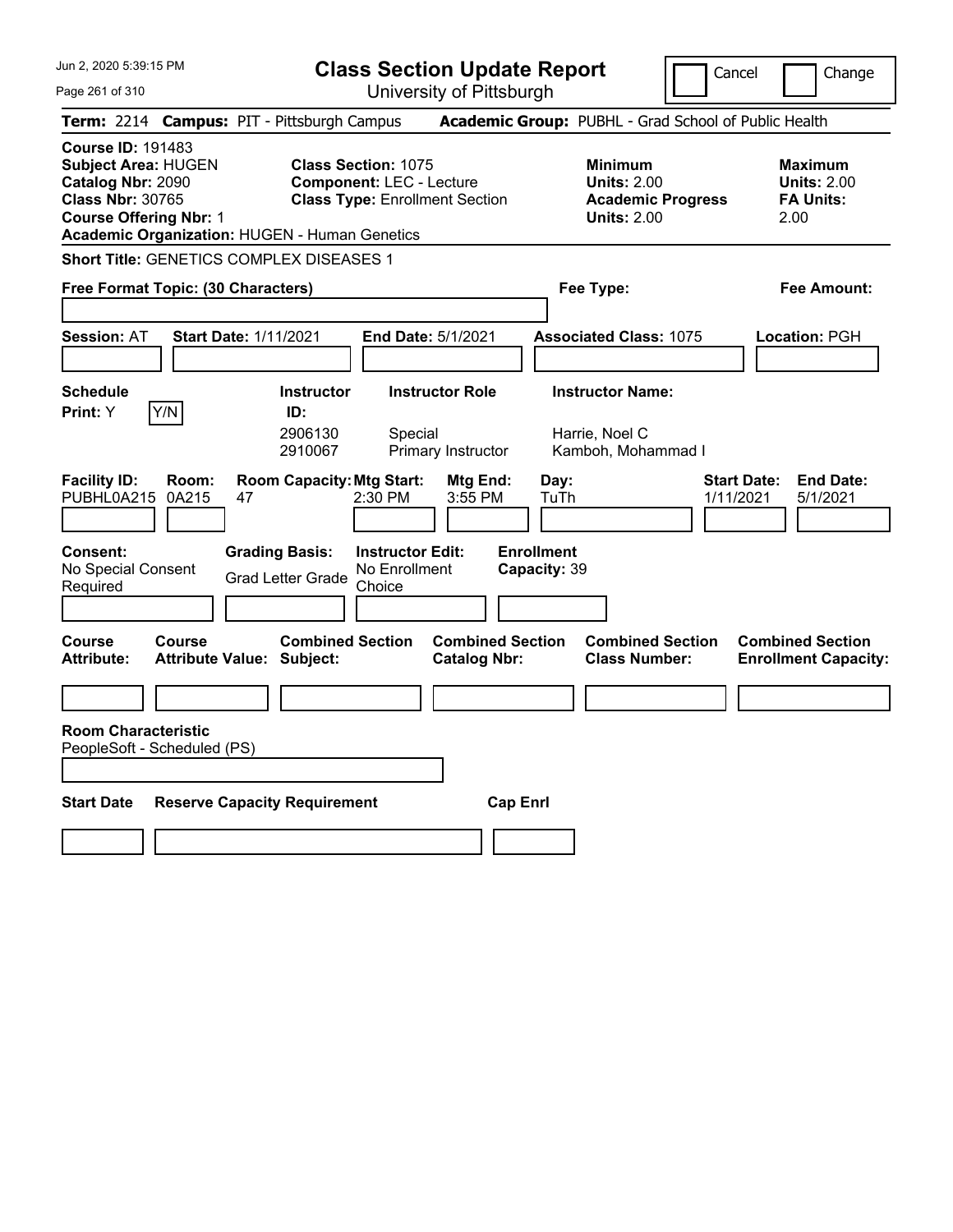**Class Section Update Report** University of Pittsburgh

Cancel **Change** 

Page 262 of 310

| uyu LuL ui u iu<br>UTIIVERSILY ULT ILLSDUIYIT                                                                                                                                                                                                                                                                                                                                                                                                                           |
|-------------------------------------------------------------------------------------------------------------------------------------------------------------------------------------------------------------------------------------------------------------------------------------------------------------------------------------------------------------------------------------------------------------------------------------------------------------------------|
| Term: 2214 Campus: PIT - Pittsburgh Campus<br>Academic Group: PUBHL - Grad School of Public Health                                                                                                                                                                                                                                                                                                                                                                      |
| <b>Course ID: 191484</b><br><b>Subject Area: HUGEN</b><br><b>Class Section: 1075</b><br><b>Minimum</b><br><b>Maximum</b><br>Catalog Nbr: 2091<br><b>Component: LEC - Lecture</b><br><b>Units: 1.00</b><br><b>Units: 1.00</b><br><b>Class Nbr: 30766</b><br><b>Class Type: Enrollment Section</b><br><b>Academic Progress</b><br><b>FA Units:</b><br><b>Course Offering Nbr: 1</b><br><b>Units: 1.00</b><br>1.00<br><b>Academic Organization: HUGEN - Human Genetics</b> |
| Short Title: GENETICS COMPLEX DISEASES II                                                                                                                                                                                                                                                                                                                                                                                                                               |
| <b>Fee Amount:</b><br>Free Format Topic: (30 Characters)<br>Fee Type:                                                                                                                                                                                                                                                                                                                                                                                                   |
| Session: 5W3<br><b>Start Date: 3/30/2021</b><br>End Date: 4/30/2021<br><b>Associated Class: 1075</b><br>Location: PGH                                                                                                                                                                                                                                                                                                                                                   |
| <b>Instructor Name:</b><br><b>Schedule</b><br><b>Instructor</b><br><b>Instructor Role</b>                                                                                                                                                                                                                                                                                                                                                                               |
| Y/N<br>Print: Y<br>ID:                                                                                                                                                                                                                                                                                                                                                                                                                                                  |
| 2904741<br>Primary Instructor<br>Demirci, Fatma Yesim<br>2906130<br>Harrie, Noel C<br>Special                                                                                                                                                                                                                                                                                                                                                                           |
| <b>Start Date:</b><br><b>End Date:</b><br><b>Facility ID:</b><br>Room:<br><b>Room Capacity: Mtg Start:</b><br>Mtg End:<br>Day:<br>PUBHL0A215<br>2:30 PM<br>3:55 PM<br>3/30/2021<br>4/30/2021<br>0A215<br>47<br>TuTh                                                                                                                                                                                                                                                     |
| <b>Enrollment</b><br><b>Grading Basis:</b><br><b>Instructor Edit:</b><br>Consent:<br>No Special Consent<br>No Enrollment<br>Capacity: 39<br><b>Grad Letter Grade</b><br>Required<br>Choice                                                                                                                                                                                                                                                                              |
| <b>Combined Section</b><br><b>Combined Section</b><br><b>Combined Section</b><br>Course<br>Course<br><b>Combined Section</b><br>Attribute:<br><b>Attribute Value: Subject:</b><br><b>Catalog Nbr:</b><br><b>Class Number:</b><br><b>Enrollment Capacity:</b>                                                                                                                                                                                                            |
| <b>Room Characteristic</b><br>PeopleSoft - Scheduled (PS)                                                                                                                                                                                                                                                                                                                                                                                                               |
| <b>Start Date</b><br><b>Reserve Capacity Requirement</b><br><b>Cap Enrl</b>                                                                                                                                                                                                                                                                                                                                                                                             |
|                                                                                                                                                                                                                                                                                                                                                                                                                                                                         |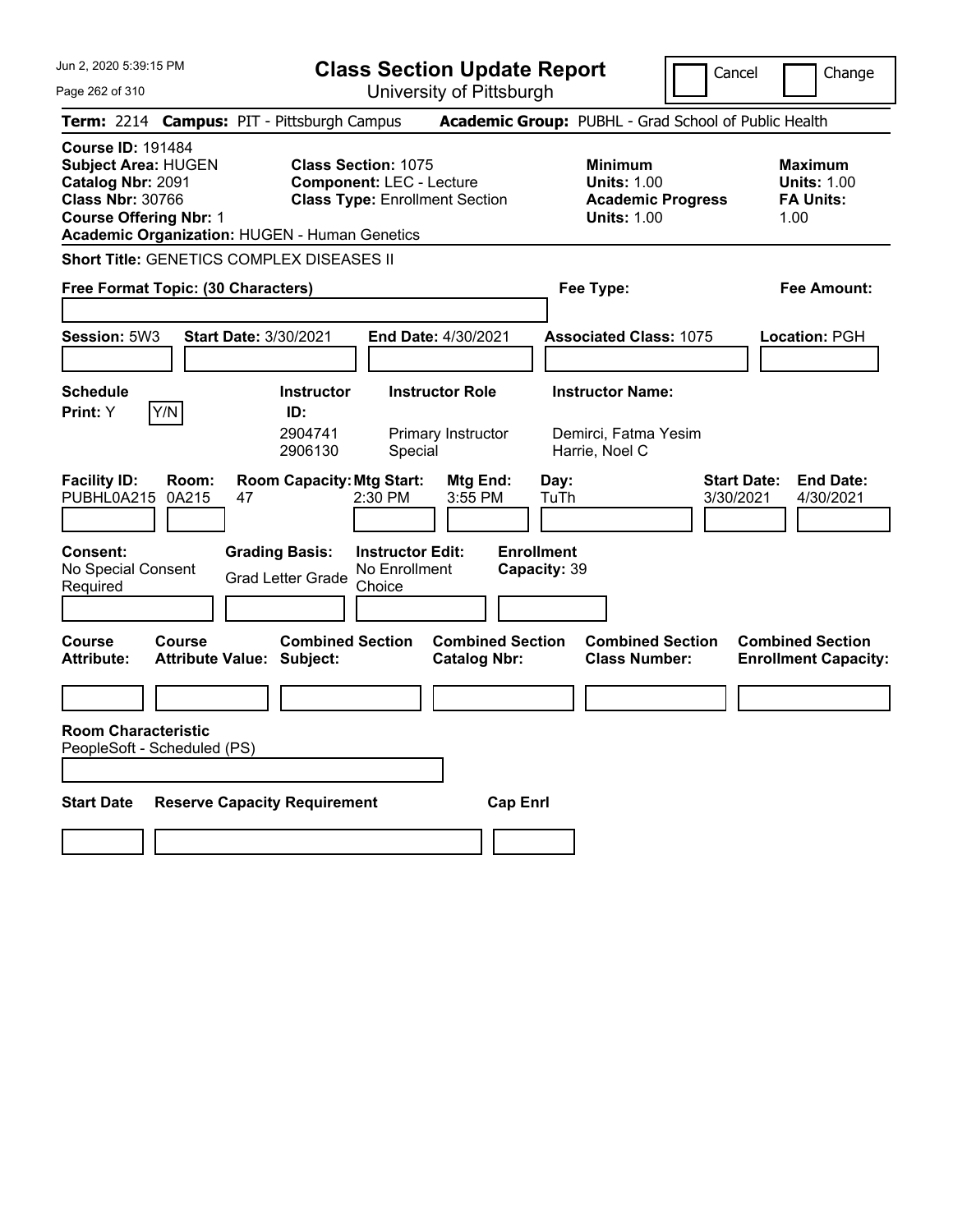| Jun 2, 2020 5:39:15 PM                                                                                                                                                                   | <b>Class Section Update Report</b>                                                                                            |                                                |                                                                | Cancel                          | Change                                                            |
|------------------------------------------------------------------------------------------------------------------------------------------------------------------------------------------|-------------------------------------------------------------------------------------------------------------------------------|------------------------------------------------|----------------------------------------------------------------|---------------------------------|-------------------------------------------------------------------|
| Page 263 of 310                                                                                                                                                                          |                                                                                                                               | University of Pittsburgh                       |                                                                |                                 |                                                                   |
| Term: 2214 Campus: PIT - Pittsburgh Campus                                                                                                                                               |                                                                                                                               |                                                | Academic Group: PUBHL - Grad School of Public Health           |                                 |                                                                   |
| <b>Course ID: 112040</b><br><b>Subject Area: HUGEN</b><br>Catalog Nbr: 3010<br><b>Class Nbr: 16597</b><br><b>Course Offering Nbr: 1</b><br>Academic Organization: HUGEN - Human Genetics | <b>Class Section: 1030</b><br><b>Component: THE - Thesis Research</b><br><b>Class Type: Enrollment Section</b>                |                                                | <b>Minimum</b><br><b>Units: 1.00</b><br><b>Units: 1.00</b>     | <b>Academic Progress</b>        | <b>Maximum</b><br><b>Units: 15.00</b><br><b>FA Units:</b><br>1.00 |
| Short Title: RESEARCH & DISSERTATION PH.D.                                                                                                                                               |                                                                                                                               |                                                |                                                                |                                 |                                                                   |
| Free Format Topic: (30 Characters)                                                                                                                                                       |                                                                                                                               |                                                | Fee Type:                                                      |                                 | Fee Amount:                                                       |
| <b>Session: AT</b><br>Start Date: 1/11/2021                                                                                                                                              | End Date: 5/1/2021                                                                                                            |                                                | <b>Associated Class: 1030</b>                                  |                                 | Location: PGH                                                     |
| <b>Schedule</b><br>Y/N<br>Print: Y                                                                                                                                                       | <b>Instructor</b><br>ID:<br>2908950<br>2906130<br>Special                                                                     | <b>Instructor Role</b><br>Primary Instructor   | <b>Instructor Name:</b><br>Feingold, Eleanor<br>Harrie, Noel C |                                 |                                                                   |
| <b>Facility ID:</b><br>Room:<br><b>TBATBA</b><br>TBA<br>0<br><b>Consent:</b><br>No Special Consent                                                                                       | <b>Room Capacity: Mtg Start:</b><br><b>Instructor Edit:</b><br><b>Grading Basis:</b><br>No Enrollment<br><b>Grad SN Basis</b> | Mtg End:                                       | Day:<br><b>Enrollment</b><br>Capacity: 35                      | <b>Start Date:</b><br>1/11/2021 | <b>End Date:</b><br>5/1/2021                                      |
| Required                                                                                                                                                                                 | Choice                                                                                                                        |                                                |                                                                |                                 |                                                                   |
| Course<br>Course<br><b>Attribute:</b><br><b>Attribute Value: Subject:</b>                                                                                                                | <b>Combined Section</b>                                                                                                       | <b>Combined Section</b><br><b>Catalog Nbr:</b> | <b>Combined Section</b><br><b>Class Number:</b>                |                                 | <b>Combined Section</b><br><b>Enrollment Capacity:</b>            |
| <b>Room Characteristic</b>                                                                                                                                                               |                                                                                                                               |                                                |                                                                |                                 |                                                                   |
|                                                                                                                                                                                          |                                                                                                                               |                                                |                                                                |                                 |                                                                   |
|                                                                                                                                                                                          |                                                                                                                               |                                                |                                                                |                                 |                                                                   |
| <b>Start Date</b>                                                                                                                                                                        | <b>Reserve Capacity Requirement</b>                                                                                           | <b>Cap Enrl</b>                                |                                                                |                                 |                                                                   |
|                                                                                                                                                                                          |                                                                                                                               |                                                |                                                                |                                 |                                                                   |
|                                                                                                                                                                                          |                                                                                                                               |                                                |                                                                |                                 |                                                                   |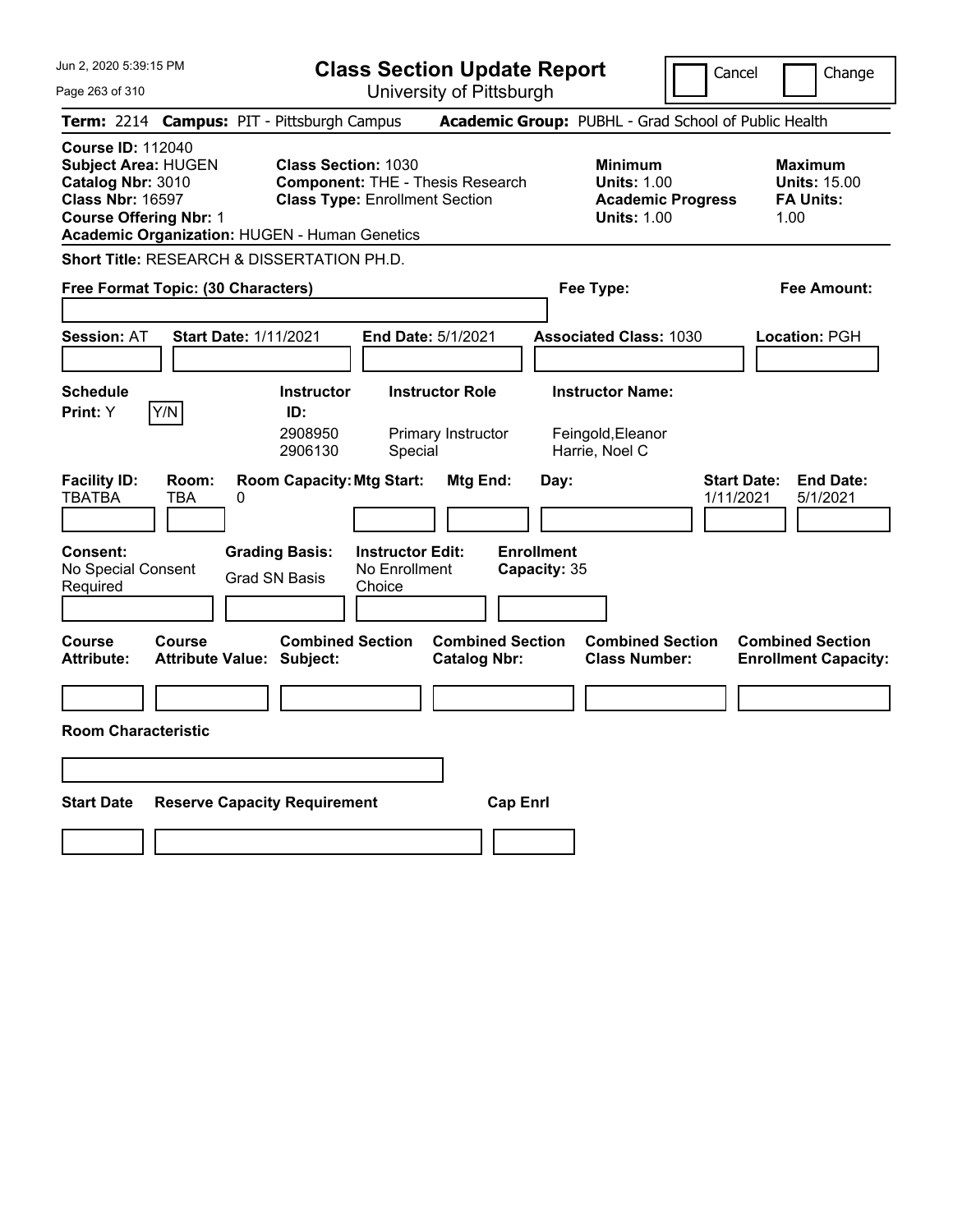|                                                           |                                                                                                                                                                                                                                                                                                                                                                                                  |                                                                                                                                                                                                                                                                                    | Cancel<br>Change                                                                                                                                                                                                                                        |
|-----------------------------------------------------------|--------------------------------------------------------------------------------------------------------------------------------------------------------------------------------------------------------------------------------------------------------------------------------------------------------------------------------------------------------------------------------------------------|------------------------------------------------------------------------------------------------------------------------------------------------------------------------------------------------------------------------------------------------------------------------------------|---------------------------------------------------------------------------------------------------------------------------------------------------------------------------------------------------------------------------------------------------------|
|                                                           |                                                                                                                                                                                                                                                                                                                                                                                                  |                                                                                                                                                                                                                                                                                    |                                                                                                                                                                                                                                                         |
|                                                           |                                                                                                                                                                                                                                                                                                                                                                                                  |                                                                                                                                                                                                                                                                                    |                                                                                                                                                                                                                                                         |
| <b>Class Section: 1050</b>                                |                                                                                                                                                                                                                                                                                                                                                                                                  | <b>Minimum</b><br><b>Units: 1.00</b><br><b>Academic Progress</b><br><b>Units: 1.00</b>                                                                                                                                                                                             | <b>Maximum</b><br><b>Units: 15.00</b><br><b>FA Units:</b><br>1.00                                                                                                                                                                                       |
|                                                           |                                                                                                                                                                                                                                                                                                                                                                                                  |                                                                                                                                                                                                                                                                                    |                                                                                                                                                                                                                                                         |
|                                                           |                                                                                                                                                                                                                                                                                                                                                                                                  |                                                                                                                                                                                                                                                                                    | Fee Amount:                                                                                                                                                                                                                                             |
|                                                           |                                                                                                                                                                                                                                                                                                                                                                                                  |                                                                                                                                                                                                                                                                                    | Location: PGH                                                                                                                                                                                                                                           |
| <b>Instructor</b><br>ID:<br>2901970<br>2906130<br>Special |                                                                                                                                                                                                                                                                                                                                                                                                  |                                                                                                                                                                                                                                                                                    |                                                                                                                                                                                                                                                         |
| Choice                                                    |                                                                                                                                                                                                                                                                                                                                                                                                  |                                                                                                                                                                                                                                                                                    | <b>Start Date:</b><br><b>End Date:</b><br>1/11/2021<br>5/1/2021                                                                                                                                                                                         |
| <b>Combined Section</b>                                   |                                                                                                                                                                                                                                                                                                                                                                                                  | <b>Combined Section</b><br><b>Class Number:</b>                                                                                                                                                                                                                                    | <b>Combined Section</b><br><b>Enrollment Capacity:</b>                                                                                                                                                                                                  |
|                                                           |                                                                                                                                                                                                                                                                                                                                                                                                  |                                                                                                                                                                                                                                                                                    |                                                                                                                                                                                                                                                         |
|                                                           | <b>Cap Enri</b>                                                                                                                                                                                                                                                                                                                                                                                  |                                                                                                                                                                                                                                                                                    |                                                                                                                                                                                                                                                         |
|                                                           | Term: 2214 Campus: PIT - Pittsburgh Campus<br>Academic Organization: HUGEN - Human Genetics<br>Short Title: RESEARCH & DISSERTATION PH.D.<br>Free Format Topic: (30 Characters)<br><b>Start Date: 1/11/2021</b><br><b>Room Capacity: Mtg Start:</b><br><b>Grading Basis:</b><br>No Enrollment<br><b>Grad SN Basis</b><br><b>Attribute Value: Subject:</b><br><b>Reserve Capacity Requirement</b> | University of Pittsburgh<br><b>Component: THE - Thesis Research</b><br><b>Class Type: Enrollment Section</b><br><b>End Date: 5/1/2021</b><br><b>Instructor Role</b><br>Primary Instructor<br>Mtg End:<br><b>Instructor Edit:</b><br><b>Combined Section</b><br><b>Catalog Nbr:</b> | <b>Class Section Update Report</b><br>Academic Group: PUBHL - Grad School of Public Health<br>Fee Type:<br><b>Associated Class: 1050</b><br><b>Instructor Name:</b><br>Finegold, David N<br>Harrie, Noel C<br>Day:<br><b>Enrollment</b><br>Capacity: 35 |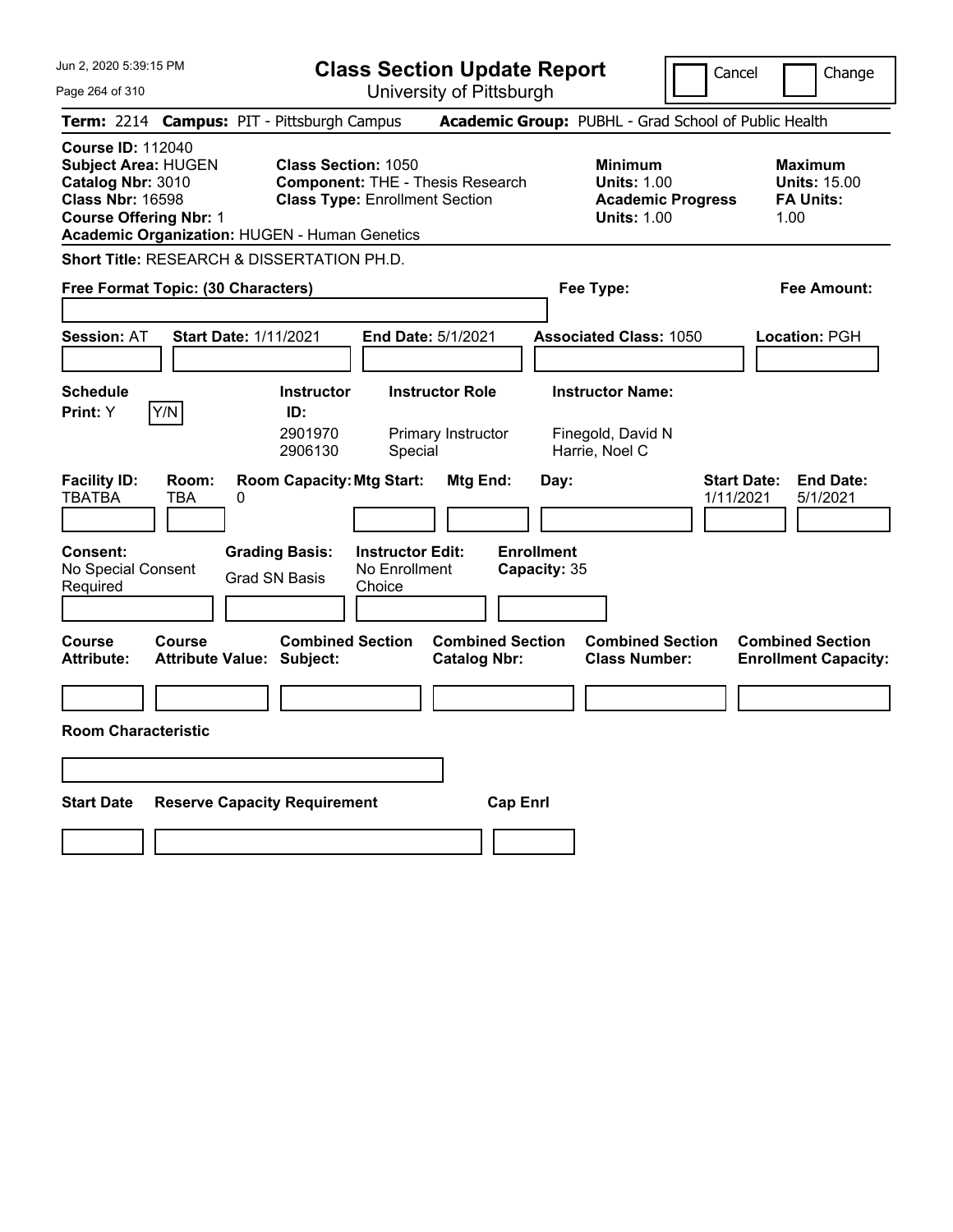| Jun 2, 2020 5:39:15 PM                                                                                                                                                                   |                                                                                                                | <b>Class Section Update Report</b>                      |                                           |                                                                                        | Cancel                          | Change                                                            |
|------------------------------------------------------------------------------------------------------------------------------------------------------------------------------------------|----------------------------------------------------------------------------------------------------------------|---------------------------------------------------------|-------------------------------------------|----------------------------------------------------------------------------------------|---------------------------------|-------------------------------------------------------------------|
| Page 265 of 310                                                                                                                                                                          |                                                                                                                | University of Pittsburgh                                |                                           |                                                                                        |                                 |                                                                   |
| Term: 2214 Campus: PIT - Pittsburgh Campus                                                                                                                                               |                                                                                                                |                                                         |                                           | Academic Group: PUBHL - Grad School of Public Health                                   |                                 |                                                                   |
| <b>Course ID: 112040</b><br><b>Subject Area: HUGEN</b><br>Catalog Nbr: 3010<br><b>Class Nbr: 16599</b><br><b>Course Offering Nbr: 1</b><br>Academic Organization: HUGEN - Human Genetics | <b>Class Section: 1070</b><br><b>Component: THE - Thesis Research</b><br><b>Class Type: Enrollment Section</b> |                                                         |                                           | <b>Minimum</b><br><b>Units: 1.00</b><br><b>Academic Progress</b><br><b>Units: 1.00</b> |                                 | <b>Maximum</b><br><b>Units: 15.00</b><br><b>FA Units:</b><br>1.00 |
| Short Title: RESEARCH & DISSERTATION PH.D.                                                                                                                                               |                                                                                                                |                                                         |                                           |                                                                                        |                                 |                                                                   |
| Free Format Topic: (30 Characters)                                                                                                                                                       |                                                                                                                |                                                         |                                           | Fee Type:                                                                              |                                 | Fee Amount:                                                       |
| <b>Start Date: 1/11/2021</b><br><b>Session: AT</b>                                                                                                                                       |                                                                                                                | <b>End Date: 5/1/2021</b>                               |                                           | <b>Associated Class: 1070</b>                                                          |                                 | Location: PGH                                                     |
| <b>Schedule</b><br>Y/N<br>Print: Y                                                                                                                                                       | <b>Instructor</b><br>ID:<br>2906130<br>2945284                                                                 | <b>Instructor Role</b><br>Special<br>Primary Instructor |                                           | <b>Instructor Name:</b><br>Harrie, Noel C<br>Padiath, Quasar Saleem                    |                                 |                                                                   |
| <b>Facility ID:</b><br>Room:<br><b>TBATBA</b><br>TBA<br>0<br><b>Consent:</b><br>No Special Consent<br>Required                                                                           | <b>Room Capacity: Mtg Start:</b><br><b>Grading Basis:</b><br><b>Grad SN Basis</b><br>Choice                    | Mtg End:<br><b>Instructor Edit:</b><br>No Enrollment    | Day:<br><b>Enrollment</b><br>Capacity: 35 |                                                                                        | <b>Start Date:</b><br>1/11/2021 | <b>End Date:</b><br>5/1/2021                                      |
| Course<br>Course<br><b>Attribute Value: Subject:</b><br>Attribute:                                                                                                                       | <b>Combined Section</b>                                                                                        | <b>Catalog Nbr:</b>                                     | <b>Combined Section</b>                   | <b>Combined Section</b><br><b>Class Number:</b>                                        |                                 | <b>Combined Section</b><br><b>Enrollment Capacity:</b>            |
|                                                                                                                                                                                          |                                                                                                                |                                                         |                                           |                                                                                        |                                 |                                                                   |
| <b>Room Characteristic</b>                                                                                                                                                               |                                                                                                                |                                                         |                                           |                                                                                        |                                 |                                                                   |
|                                                                                                                                                                                          |                                                                                                                |                                                         |                                           |                                                                                        |                                 |                                                                   |
| <b>Start Date</b>                                                                                                                                                                        | <b>Reserve Capacity Requirement</b>                                                                            |                                                         | <b>Cap Enrl</b>                           |                                                                                        |                                 |                                                                   |
|                                                                                                                                                                                          |                                                                                                                |                                                         |                                           |                                                                                        |                                 |                                                                   |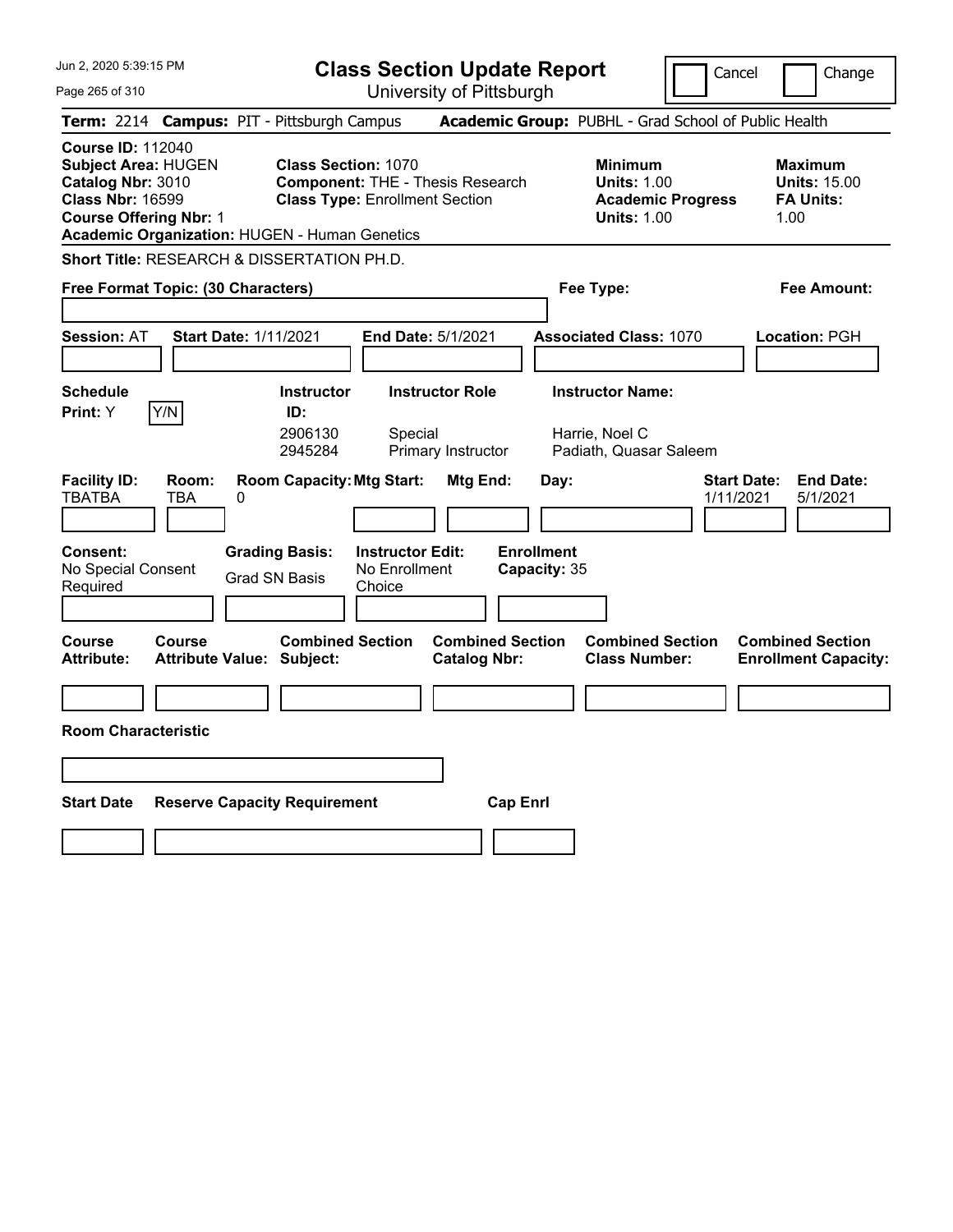| Jun 2, 2020 5:39:15 PM                                                                                                                                                                   | <b>Class Section Update Report</b>                                                                                                      |                                                       |                                                                                        | Cancel<br>Change                                                  |
|------------------------------------------------------------------------------------------------------------------------------------------------------------------------------------------|-----------------------------------------------------------------------------------------------------------------------------------------|-------------------------------------------------------|----------------------------------------------------------------------------------------|-------------------------------------------------------------------|
| Page 266 of 310                                                                                                                                                                          |                                                                                                                                         | University of Pittsburgh                              |                                                                                        |                                                                   |
| <b>Term:</b> 2214                                                                                                                                                                        | <b>Campus: PIT - Pittsburgh Campus</b>                                                                                                  |                                                       | Academic Group: PUBHL - Grad School of Public Health                                   |                                                                   |
| <b>Course ID: 112040</b><br><b>Subject Area: HUGEN</b><br>Catalog Nbr: 3010<br><b>Class Nbr: 16600</b><br><b>Course Offering Nbr: 1</b><br>Academic Organization: HUGEN - Human Genetics | <b>Class Section: 1080</b><br><b>Component: THE - Thesis Research</b><br><b>Class Type: Enrollment Section</b>                          |                                                       | <b>Minimum</b><br><b>Units: 1.00</b><br><b>Academic Progress</b><br><b>Units: 1.00</b> | <b>Maximum</b><br><b>Units: 15.00</b><br><b>FA Units:</b><br>1.00 |
| Short Title: RESEARCH & DISSERTATION PH.D.                                                                                                                                               |                                                                                                                                         |                                                       |                                                                                        |                                                                   |
| Free Format Topic: (30 Characters)                                                                                                                                                       |                                                                                                                                         |                                                       | Fee Type:                                                                              | Fee Amount:                                                       |
| <b>Session: AT</b><br><b>Start Date: 1/11/2021</b>                                                                                                                                       | <b>End Date: 5/1/2021</b>                                                                                                               |                                                       | <b>Associated Class: 1080</b>                                                          | Location: PGH                                                     |
| <b>Schedule</b><br>Y/N<br>Print: Y                                                                                                                                                       | <b>Instructor Role</b><br><b>Instructor</b><br>ID:<br>2901004<br>Primary Instructor<br>2906130<br>Special                               |                                                       | <b>Instructor Name:</b><br>Grubs, Robin E<br>Harrie, Noel C                            |                                                                   |
| <b>Facility ID:</b><br>Room:<br><b>TBATBA</b><br>TBA<br>0<br><b>Consent:</b><br>No Special Consent<br>Required                                                                           | <b>Room Capacity: Mtg Start:</b><br><b>Grading Basis:</b><br><b>Instructor Edit:</b><br>No Enrollment<br><b>Grad SN Basis</b><br>Choice | Mtg End:<br>Day:<br><b>Enrollment</b><br>Capacity: 35 |                                                                                        | <b>Start Date:</b><br><b>End Date:</b><br>1/11/2021<br>5/1/2021   |
| Course<br>Course<br><b>Attribute:</b><br><b>Attribute Value: Subject:</b><br><b>Room Characteristic</b>                                                                                  | <b>Combined Section</b>                                                                                                                 | <b>Combined Section</b><br><b>Catalog Nbr:</b>        | <b>Combined Section</b><br><b>Class Number:</b>                                        | <b>Combined Section</b><br><b>Enrollment Capacity:</b>            |
|                                                                                                                                                                                          |                                                                                                                                         |                                                       |                                                                                        |                                                                   |
| <b>Start Date</b>                                                                                                                                                                        | <b>Reserve Capacity Requirement</b>                                                                                                     | <b>Cap Enri</b>                                       |                                                                                        |                                                                   |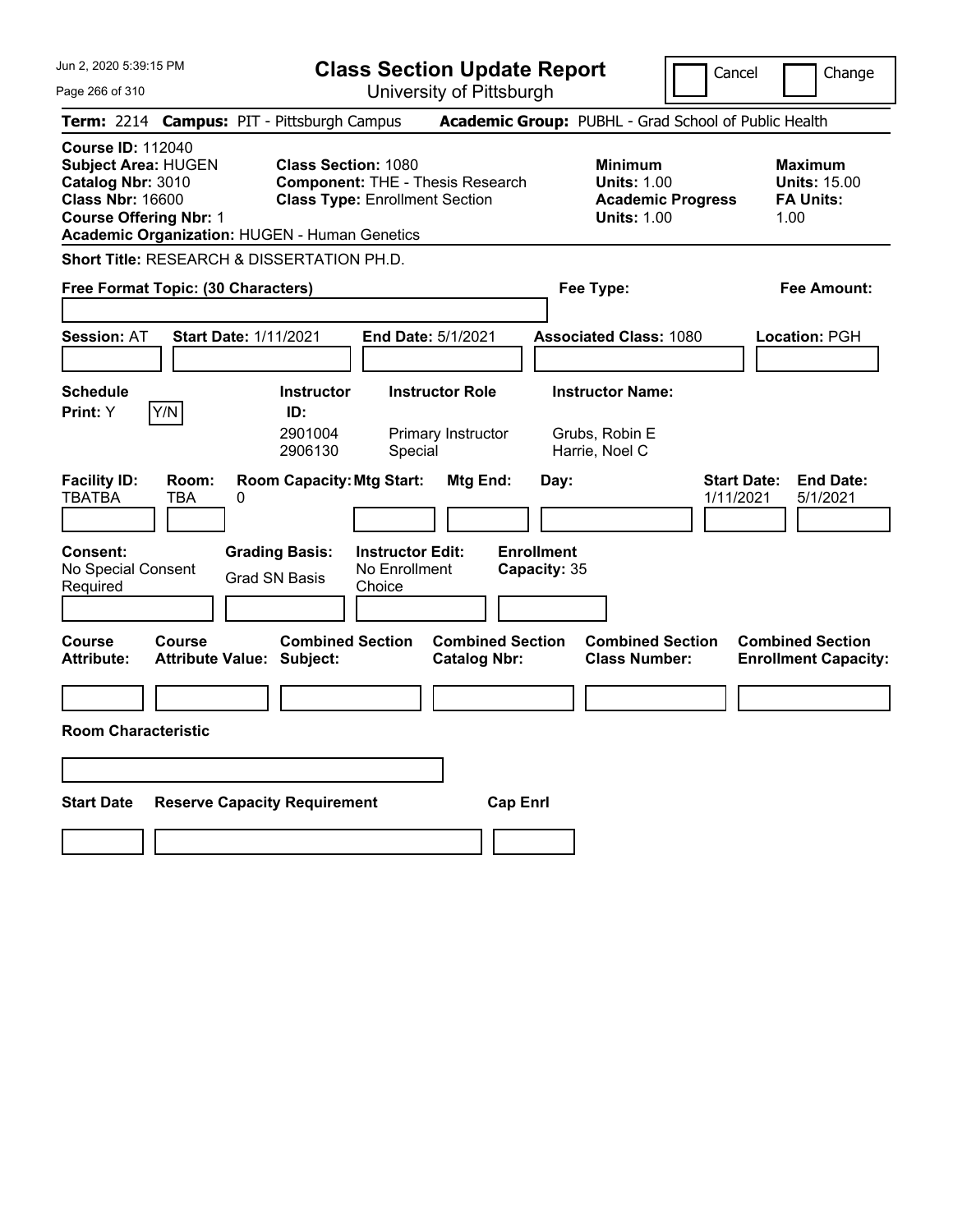| Jun 2, 2020 5:39:15 PM                                                                                                                                                                   | <b>Class Section Update Report</b>                                                                                                      |                                                |                                                                                        | Cancel                          | Change                                                            |
|------------------------------------------------------------------------------------------------------------------------------------------------------------------------------------------|-----------------------------------------------------------------------------------------------------------------------------------------|------------------------------------------------|----------------------------------------------------------------------------------------|---------------------------------|-------------------------------------------------------------------|
| Page 267 of 310                                                                                                                                                                          |                                                                                                                                         | University of Pittsburgh                       |                                                                                        |                                 |                                                                   |
| Term: 2214 Campus: PIT - Pittsburgh Campus                                                                                                                                               |                                                                                                                                         |                                                | Academic Group: PUBHL - Grad School of Public Health                                   |                                 |                                                                   |
| <b>Course ID: 112040</b><br><b>Subject Area: HUGEN</b><br>Catalog Nbr: 3010<br><b>Class Nbr: 16601</b><br><b>Course Offering Nbr: 1</b><br>Academic Organization: HUGEN - Human Genetics | <b>Class Section: 1090</b><br><b>Component: THE - Thesis Research</b><br><b>Class Type: Enrollment Section</b>                          |                                                | <b>Minimum</b><br><b>Units: 1.00</b><br><b>Academic Progress</b><br><b>Units: 1.00</b> |                                 | <b>Maximum</b><br><b>Units: 15.00</b><br><b>FA Units:</b><br>1.00 |
| Short Title: RESEARCH & DISSERTATION PH.D.                                                                                                                                               |                                                                                                                                         |                                                |                                                                                        |                                 |                                                                   |
| Free Format Topic: (30 Characters)                                                                                                                                                       |                                                                                                                                         |                                                | Fee Type:                                                                              |                                 | Fee Amount:                                                       |
| <b>Start Date: 1/11/2021</b><br><b>Session: AT</b>                                                                                                                                       | <b>End Date: 5/1/2021</b>                                                                                                               |                                                | <b>Associated Class: 1090</b>                                                          |                                 | Location: PGH                                                     |
| <b>Schedule</b><br>Y/N<br>Print: Y                                                                                                                                                       | <b>Instructor</b><br>ID:<br>2906130<br>Special<br>2910067                                                                               | <b>Instructor Role</b><br>Primary Instructor   | <b>Instructor Name:</b><br>Harrie, Noel C<br>Kamboh, Mohammad I                        |                                 |                                                                   |
| <b>Facility ID:</b><br>Room:<br><b>TBATBA</b><br>TBA<br>0<br><b>Consent:</b><br>No Special Consent<br>Required                                                                           | <b>Room Capacity: Mtg Start:</b><br><b>Instructor Edit:</b><br><b>Grading Basis:</b><br>No Enrollment<br><b>Grad SN Basis</b><br>Choice | Mtg End:                                       | Day:<br><b>Enrollment</b><br>Capacity: 35                                              | <b>Start Date:</b><br>1/11/2021 | <b>End Date:</b><br>5/1/2021                                      |
| Course<br><b>Course</b><br><b>Attribute Value: Subject:</b><br>Attribute:                                                                                                                | <b>Combined Section</b>                                                                                                                 | <b>Combined Section</b><br><b>Catalog Nbr:</b> | <b>Combined Section</b><br><b>Class Number:</b>                                        |                                 | <b>Combined Section</b><br><b>Enrollment Capacity:</b>            |
|                                                                                                                                                                                          |                                                                                                                                         |                                                |                                                                                        |                                 |                                                                   |
| <b>Room Characteristic</b>                                                                                                                                                               |                                                                                                                                         |                                                |                                                                                        |                                 |                                                                   |
|                                                                                                                                                                                          |                                                                                                                                         |                                                |                                                                                        |                                 |                                                                   |
| <b>Start Date</b>                                                                                                                                                                        | <b>Reserve Capacity Requirement</b>                                                                                                     | <b>Cap Enrl</b>                                |                                                                                        |                                 |                                                                   |
|                                                                                                                                                                                          |                                                                                                                                         |                                                |                                                                                        |                                 |                                                                   |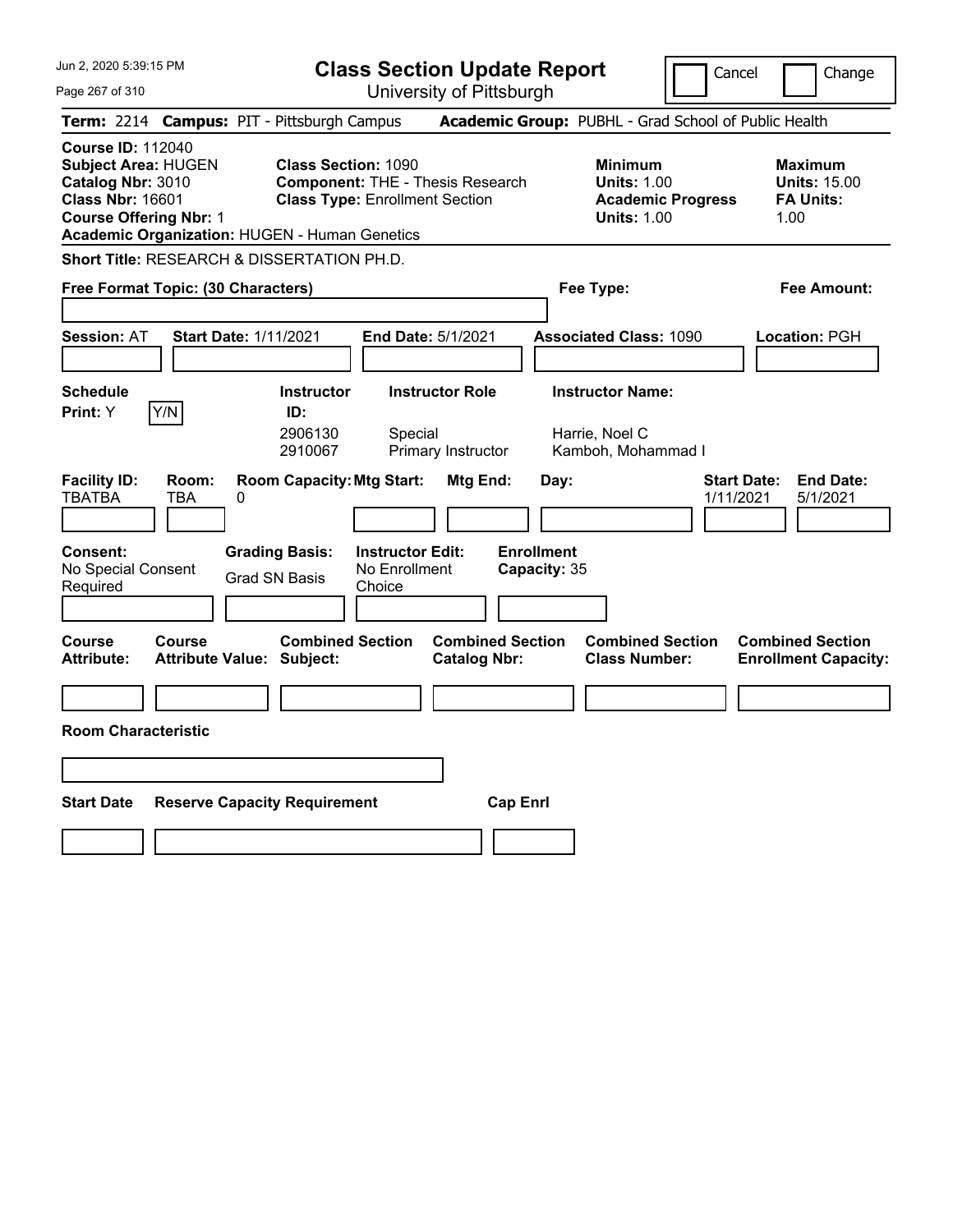| Jun 2, 2020 5:39:15 PM                                                                                                                                                                   | <b>Class Section Update Report</b>                                                                                                      |                                                       |                                                                                        | Cancel<br>Change                                                  |
|------------------------------------------------------------------------------------------------------------------------------------------------------------------------------------------|-----------------------------------------------------------------------------------------------------------------------------------------|-------------------------------------------------------|----------------------------------------------------------------------------------------|-------------------------------------------------------------------|
| Page 268 of 310                                                                                                                                                                          |                                                                                                                                         | University of Pittsburgh                              |                                                                                        |                                                                   |
| Term: 2214 Campus: PIT - Pittsburgh Campus                                                                                                                                               |                                                                                                                                         |                                                       | Academic Group: PUBHL - Grad School of Public Health                                   |                                                                   |
| <b>Course ID: 112040</b><br><b>Subject Area: HUGEN</b><br>Catalog Nbr: 3010<br><b>Class Nbr: 16602</b><br><b>Course Offering Nbr: 1</b><br>Academic Organization: HUGEN - Human Genetics | <b>Class Section: 1100</b><br><b>Component: THE - Thesis Research</b><br><b>Class Type: Enrollment Section</b>                          |                                                       | <b>Minimum</b><br><b>Units: 1.00</b><br><b>Academic Progress</b><br><b>Units: 1.00</b> | <b>Maximum</b><br><b>Units: 15.00</b><br><b>FA Units:</b><br>1.00 |
| Short Title: RESEARCH & DISSERTATION PH.D.                                                                                                                                               |                                                                                                                                         |                                                       |                                                                                        |                                                                   |
| Free Format Topic: (30 Characters)                                                                                                                                                       |                                                                                                                                         |                                                       | Fee Type:                                                                              | Fee Amount:                                                       |
| <b>Start Date: 1/11/2021</b><br><b>Session: AT</b>                                                                                                                                       | <b>End Date: 5/1/2021</b>                                                                                                               |                                                       | <b>Associated Class: 1100</b>                                                          | Location: PGH                                                     |
| <b>Schedule</b><br>Y/N<br>Print: Y                                                                                                                                                       | <b>Instructor Role</b><br><b>Instructor</b><br>ID:<br>2906130<br>Special<br>2916626                                                     | Primary Instructor                                    | <b>Instructor Name:</b><br>Harrie, Noel C<br>Kammerer, Candace Marie                   |                                                                   |
| <b>Facility ID:</b><br>Room:<br><b>TBATBA</b><br>TBA<br>0<br><b>Consent:</b><br>No Special Consent<br>Required                                                                           | <b>Room Capacity: Mtg Start:</b><br><b>Instructor Edit:</b><br><b>Grading Basis:</b><br>No Enrollment<br><b>Grad SN Basis</b><br>Choice | Mtg End:<br>Day:<br><b>Enrollment</b><br>Capacity: 35 |                                                                                        | <b>End Date:</b><br><b>Start Date:</b><br>1/11/2021<br>5/1/2021   |
| Course<br><b>Course</b><br><b>Attribute Value: Subject:</b><br>Attribute:                                                                                                                | <b>Combined Section</b>                                                                                                                 | <b>Combined Section</b><br><b>Catalog Nbr:</b>        | <b>Combined Section</b><br><b>Class Number:</b>                                        | <b>Combined Section</b><br><b>Enrollment Capacity:</b>            |
|                                                                                                                                                                                          |                                                                                                                                         |                                                       |                                                                                        |                                                                   |
| <b>Room Characteristic</b>                                                                                                                                                               |                                                                                                                                         |                                                       |                                                                                        |                                                                   |
|                                                                                                                                                                                          |                                                                                                                                         |                                                       |                                                                                        |                                                                   |
| <b>Start Date</b>                                                                                                                                                                        | <b>Reserve Capacity Requirement</b>                                                                                                     | <b>Cap Enrl</b>                                       |                                                                                        |                                                                   |
|                                                                                                                                                                                          |                                                                                                                                         |                                                       |                                                                                        |                                                                   |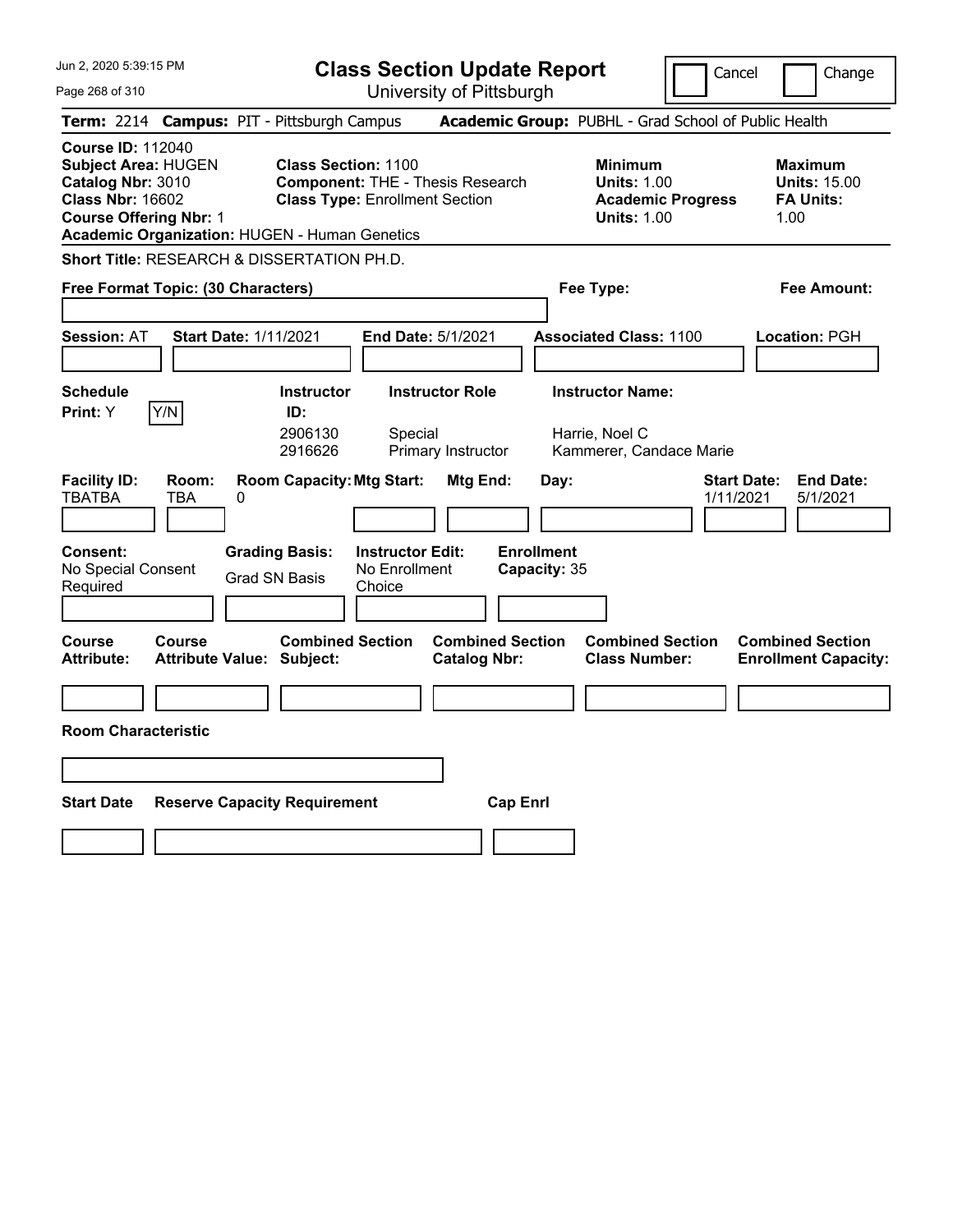| Jun 2, 2020 5:39:15 PM                                                                                                                                                                   | <b>Class Section Update Report</b>                                                                                                      |                                                |                                                                   | Cancel                          | Change                                                            |
|------------------------------------------------------------------------------------------------------------------------------------------------------------------------------------------|-----------------------------------------------------------------------------------------------------------------------------------------|------------------------------------------------|-------------------------------------------------------------------|---------------------------------|-------------------------------------------------------------------|
| Page 269 of 310                                                                                                                                                                          |                                                                                                                                         | University of Pittsburgh                       |                                                                   |                                 |                                                                   |
| <b>Term:</b> 2214                                                                                                                                                                        | <b>Campus: PIT - Pittsburgh Campus</b>                                                                                                  |                                                | Academic Group: PUBHL - Grad School of Public Health              |                                 |                                                                   |
| <b>Course ID: 112040</b><br><b>Subject Area: HUGEN</b><br>Catalog Nbr: 3010<br><b>Class Nbr: 16603</b><br><b>Course Offering Nbr: 1</b><br>Academic Organization: HUGEN - Human Genetics | <b>Class Section: 1110</b><br><b>Component: THE - Thesis Research</b><br><b>Class Type: Enrollment Section</b>                          |                                                | <b>Minimum</b><br><b>Units: 1.00</b><br><b>Units: 1.00</b>        | <b>Academic Progress</b>        | <b>Maximum</b><br><b>Units: 15.00</b><br><b>FA Units:</b><br>1.00 |
| Short Title: RESEARCH & DISSERTATION PH.D.                                                                                                                                               |                                                                                                                                         |                                                |                                                                   |                                 |                                                                   |
| Free Format Topic: (30 Characters)                                                                                                                                                       |                                                                                                                                         |                                                | Fee Type:                                                         |                                 | Fee Amount:                                                       |
| <b>Start Date: 1/11/2021</b><br><b>Session: AT</b>                                                                                                                                       | <b>End Date: 5/1/2021</b>                                                                                                               |                                                | <b>Associated Class: 1110</b>                                     |                                 | <b>Location: PGH</b>                                              |
| <b>Schedule</b><br>Y/N<br>Print: Y                                                                                                                                                       | <b>Instructor</b><br>ID:<br>2906130<br>Special<br>2900216                                                                               | <b>Instructor Role</b><br>Primary Instructor   | <b>Instructor Name:</b><br>Harrie, Noel C<br>Parker, Lisa Suzanne |                                 |                                                                   |
| <b>Facility ID:</b><br>Room:<br><b>TBATBA</b><br>TBA<br>0<br><b>Consent:</b><br>No Special Consent<br>Required                                                                           | <b>Room Capacity: Mtg Start:</b><br><b>Grading Basis:</b><br><b>Instructor Edit:</b><br>No Enrollment<br><b>Grad SN Basis</b><br>Choice | Mtg End:                                       | Day:<br><b>Enrollment</b><br>Capacity: 35                         | <b>Start Date:</b><br>1/11/2021 | <b>End Date:</b><br>5/1/2021                                      |
|                                                                                                                                                                                          |                                                                                                                                         |                                                |                                                                   |                                 |                                                                   |
| Course<br>Course<br><b>Attribute:</b><br><b>Attribute Value: Subject:</b>                                                                                                                | <b>Combined Section</b>                                                                                                                 | <b>Combined Section</b><br><b>Catalog Nbr:</b> | <b>Combined Section</b><br><b>Class Number:</b>                   |                                 | <b>Combined Section</b><br><b>Enrollment Capacity:</b>            |
|                                                                                                                                                                                          |                                                                                                                                         |                                                |                                                                   |                                 |                                                                   |
| <b>Room Characteristic</b>                                                                                                                                                               |                                                                                                                                         |                                                |                                                                   |                                 |                                                                   |
|                                                                                                                                                                                          |                                                                                                                                         |                                                |                                                                   |                                 |                                                                   |
| <b>Start Date</b>                                                                                                                                                                        | <b>Reserve Capacity Requirement</b>                                                                                                     | <b>Cap Enri</b>                                |                                                                   |                                 |                                                                   |
|                                                                                                                                                                                          |                                                                                                                                         |                                                |                                                                   |                                 |                                                                   |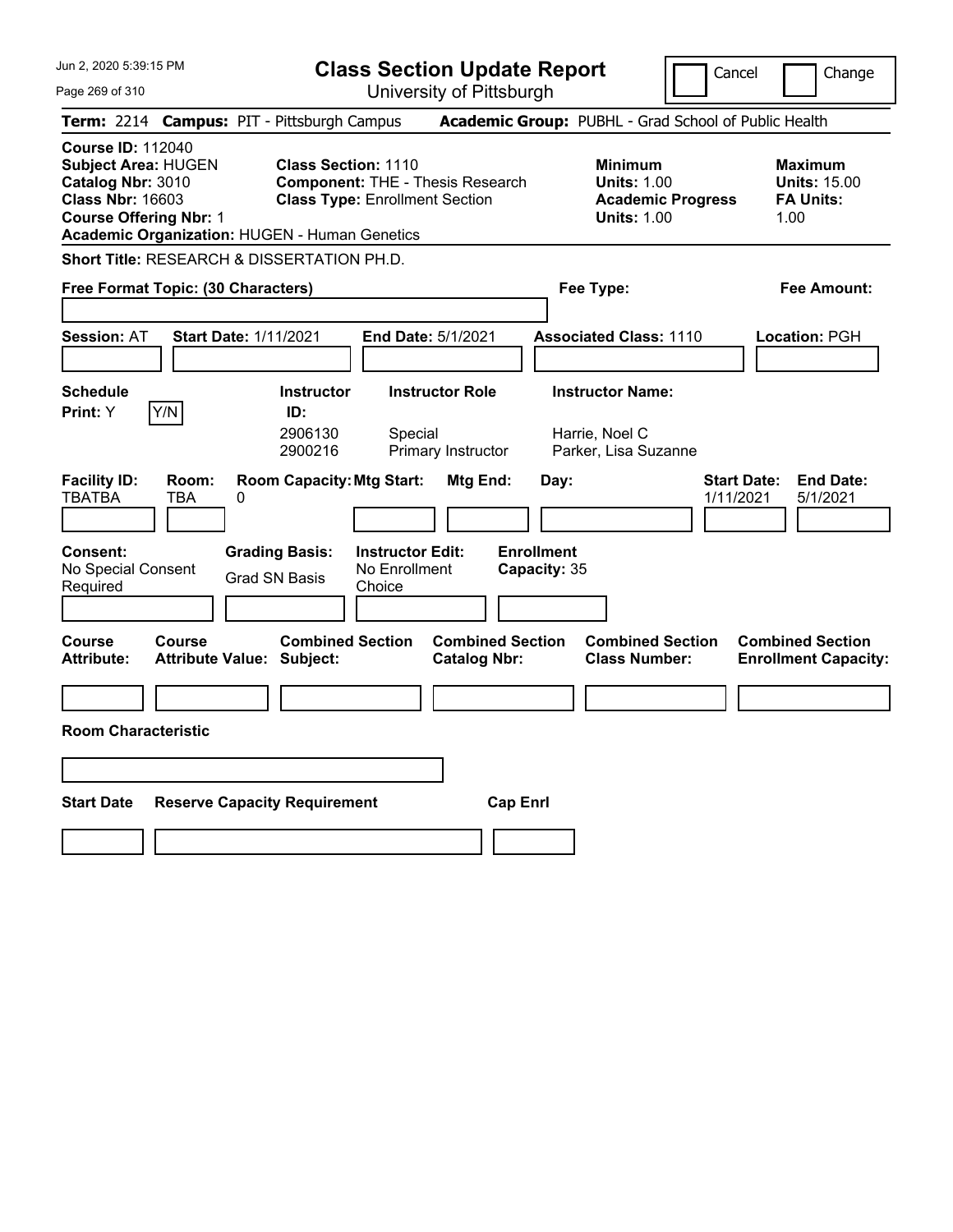| Jun 2, 2020 5:39:15 PM                                                                                                                                                                   | <b>Class Section Update Report</b>                                                                                                      |                                                |                                                              | Cancel                          | Change                                                            |
|------------------------------------------------------------------------------------------------------------------------------------------------------------------------------------------|-----------------------------------------------------------------------------------------------------------------------------------------|------------------------------------------------|--------------------------------------------------------------|---------------------------------|-------------------------------------------------------------------|
| Page 270 of 310                                                                                                                                                                          |                                                                                                                                         | University of Pittsburgh                       |                                                              |                                 |                                                                   |
| Term: 2214 Campus: PIT - Pittsburgh Campus                                                                                                                                               |                                                                                                                                         |                                                | Academic Group: PUBHL - Grad School of Public Health         |                                 |                                                                   |
| <b>Course ID: 112040</b><br><b>Subject Area: HUGEN</b><br>Catalog Nbr: 3010<br><b>Class Nbr: 16604</b><br><b>Course Offering Nbr: 1</b><br>Academic Organization: HUGEN - Human Genetics | <b>Class Section: 1120</b><br><b>Component: THE - Thesis Research</b><br><b>Class Type: Enrollment Section</b>                          |                                                | <b>Minimum</b><br><b>Units: 1.00</b><br><b>Units: 1.00</b>   | <b>Academic Progress</b>        | <b>Maximum</b><br><b>Units: 15.00</b><br><b>FA Units:</b><br>1.00 |
| <b>Short Title: RESEARCH &amp; DISSERTATION PH.D.</b>                                                                                                                                    |                                                                                                                                         |                                                |                                                              |                                 |                                                                   |
| Free Format Topic: (30 Characters)                                                                                                                                                       |                                                                                                                                         |                                                | Fee Type:                                                    |                                 | Fee Amount:                                                       |
| <b>Start Date: 1/11/2021</b><br><b>Session: AT</b>                                                                                                                                       | End Date: 5/1/2021                                                                                                                      |                                                | <b>Associated Class: 1120</b>                                |                                 | Location: PGH                                                     |
| <b>Schedule</b><br>Y/N<br>Print: Y                                                                                                                                                       | <b>Instructor Role</b><br><b>Instructor</b><br>ID:<br>2906130<br>Special<br>2900583                                                     | Primary Instructor                             | <b>Instructor Name:</b><br>Harrie, Noel C<br>Weeks, Daniel E |                                 |                                                                   |
| <b>Facility ID:</b><br>Room:<br><b>TBATBA</b><br>TBA<br>0<br><b>Consent:</b><br>No Special Consent<br>Required                                                                           | <b>Room Capacity: Mtg Start:</b><br><b>Grading Basis:</b><br><b>Instructor Edit:</b><br>No Enrollment<br><b>Grad SN Basis</b><br>Choice | Mtg End:<br><b>Enrollment</b>                  | Day:<br>Capacity: 35                                         | <b>Start Date:</b><br>1/11/2021 | <b>End Date:</b><br>5/1/2021                                      |
| <b>Course</b><br>Course<br><b>Attribute:</b><br><b>Attribute Value: Subject:</b>                                                                                                         | <b>Combined Section</b>                                                                                                                 | <b>Combined Section</b><br><b>Catalog Nbr:</b> | <b>Combined Section</b><br><b>Class Number:</b>              |                                 | <b>Combined Section</b><br><b>Enrollment Capacity:</b>            |
|                                                                                                                                                                                          |                                                                                                                                         |                                                |                                                              |                                 |                                                                   |
| <b>Room Characteristic</b>                                                                                                                                                               |                                                                                                                                         |                                                |                                                              |                                 |                                                                   |
|                                                                                                                                                                                          |                                                                                                                                         |                                                |                                                              |                                 |                                                                   |
| <b>Start Date</b><br><b>Reserve Capacity Requirement</b>                                                                                                                                 |                                                                                                                                         | <b>Cap Enrl</b>                                |                                                              |                                 |                                                                   |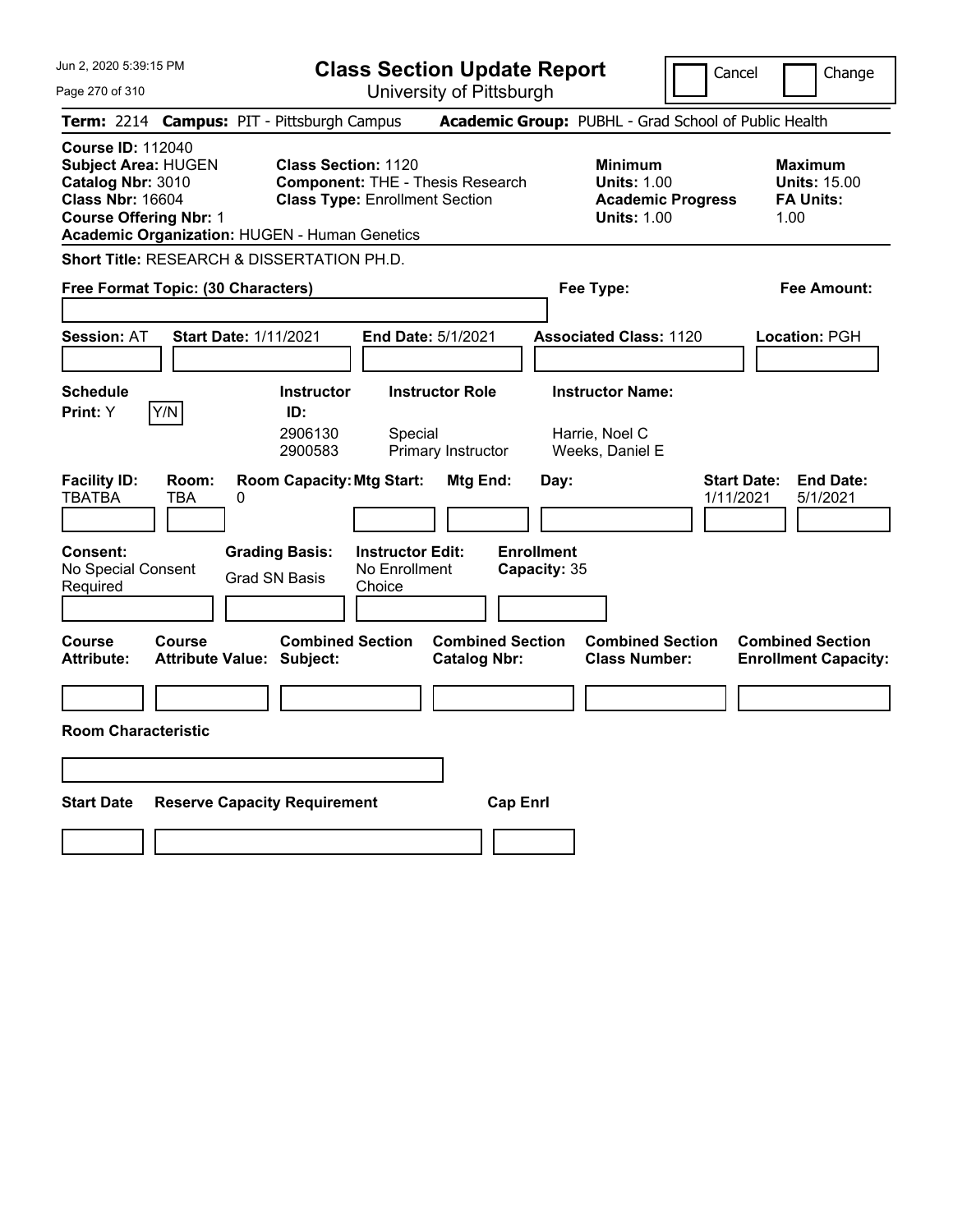| Jun 2, 2020 5:39:15 PM                                                                                                                                                                   | <b>Class Section Update Report</b>                                                                                                      |                                                |                                                            | Cancel                          | Change                                                            |
|------------------------------------------------------------------------------------------------------------------------------------------------------------------------------------------|-----------------------------------------------------------------------------------------------------------------------------------------|------------------------------------------------|------------------------------------------------------------|---------------------------------|-------------------------------------------------------------------|
| Page 271 of 310                                                                                                                                                                          |                                                                                                                                         | University of Pittsburgh                       |                                                            |                                 |                                                                   |
| Term: 2214 Campus: PIT - Pittsburgh Campus                                                                                                                                               |                                                                                                                                         |                                                | Academic Group: PUBHL - Grad School of Public Health       |                                 |                                                                   |
| <b>Course ID: 112040</b><br><b>Subject Area: HUGEN</b><br>Catalog Nbr: 3010<br><b>Class Nbr: 17329</b><br><b>Course Offering Nbr: 1</b><br>Academic Organization: HUGEN - Human Genetics | <b>Class Section: 1130</b><br><b>Component: THE - Thesis Research</b><br><b>Class Type: Enrollment Section</b>                          |                                                | <b>Minimum</b><br><b>Units: 1.00</b><br><b>Units: 1.00</b> | <b>Academic Progress</b>        | <b>Maximum</b><br><b>Units: 15.00</b><br><b>FA Units:</b><br>1.00 |
| Short Title: RESEARCH & DISSERTATION PH.D.                                                                                                                                               |                                                                                                                                         |                                                |                                                            |                                 |                                                                   |
| Free Format Topic: (30 Characters)                                                                                                                                                       |                                                                                                                                         |                                                | Fee Type:                                                  |                                 | Fee Amount:                                                       |
| <b>Start Date: 1/11/2021</b><br><b>Session: AT</b>                                                                                                                                       |                                                                                                                                         | <b>End Date: 5/1/2021</b>                      | <b>Associated Class: 1130</b>                              |                                 | Location: PGH                                                     |
| <b>Schedule</b><br>Y/N<br>Print: Y                                                                                                                                                       | <b>Instructor</b><br>ID:<br>2906130<br>Special<br>2942903                                                                               | <b>Instructor Role</b><br>Primary Instructor   | <b>Instructor Name:</b><br>Harrie, Noel C<br>Urban, Zsolt  |                                 |                                                                   |
| <b>Facility ID:</b><br>Room:<br><b>TBATBA</b><br>TBA<br>0<br><b>Consent:</b><br>No Special Consent<br>Required                                                                           | <b>Room Capacity: Mtg Start:</b><br><b>Instructor Edit:</b><br><b>Grading Basis:</b><br>No Enrollment<br><b>Grad SN Basis</b><br>Choice | Mtg End:                                       | Day:<br><b>Enrollment</b><br>Capacity: 35                  | <b>Start Date:</b><br>1/11/2021 | <b>End Date:</b><br>5/1/2021                                      |
| Course<br>Course<br><b>Attribute Value: Subject:</b><br>Attribute:                                                                                                                       | <b>Combined Section</b>                                                                                                                 | <b>Combined Section</b><br><b>Catalog Nbr:</b> | <b>Combined Section</b><br><b>Class Number:</b>            |                                 | <b>Combined Section</b><br><b>Enrollment Capacity:</b>            |
|                                                                                                                                                                                          |                                                                                                                                         |                                                |                                                            |                                 |                                                                   |
| <b>Room Characteristic</b>                                                                                                                                                               |                                                                                                                                         |                                                |                                                            |                                 |                                                                   |
|                                                                                                                                                                                          |                                                                                                                                         |                                                |                                                            |                                 |                                                                   |
| <b>Start Date</b>                                                                                                                                                                        | <b>Reserve Capacity Requirement</b>                                                                                                     | <b>Cap Enrl</b>                                |                                                            |                                 |                                                                   |
|                                                                                                                                                                                          |                                                                                                                                         |                                                |                                                            |                                 |                                                                   |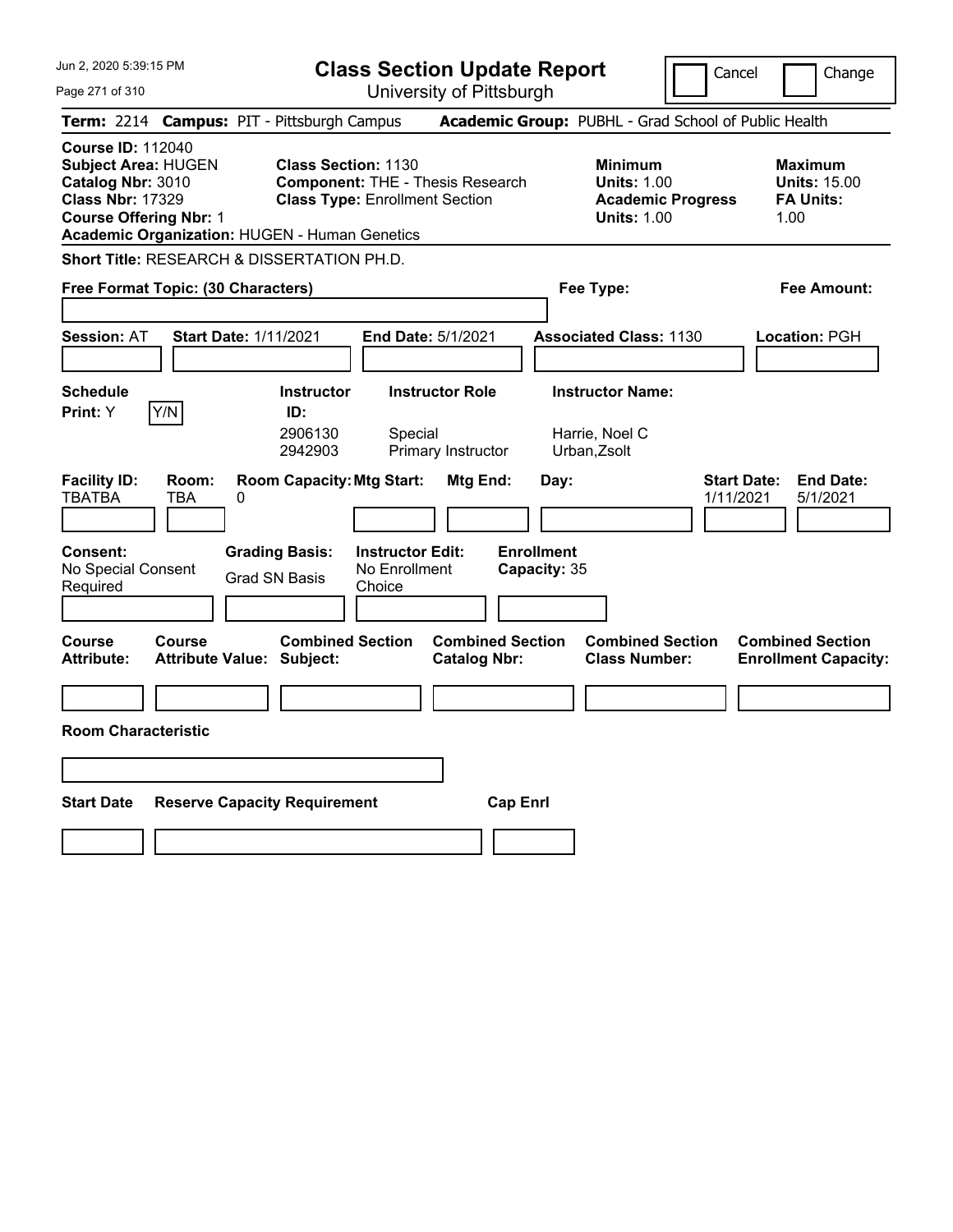| Jun 2, 2020 5:39:15 PM                                                                                                                                                                   |                                                                                                                | <b>Class Section Update Report</b>                      |                                                |                                           |                                                                   | Cancel                                               | Change                                                            |
|------------------------------------------------------------------------------------------------------------------------------------------------------------------------------------------|----------------------------------------------------------------------------------------------------------------|---------------------------------------------------------|------------------------------------------------|-------------------------------------------|-------------------------------------------------------------------|------------------------------------------------------|-------------------------------------------------------------------|
| Page 272 of 310                                                                                                                                                                          |                                                                                                                | University of Pittsburgh                                |                                                |                                           |                                                                   |                                                      |                                                                   |
| Term: 2214 Campus: PIT - Pittsburgh Campus                                                                                                                                               |                                                                                                                |                                                         |                                                |                                           |                                                                   | Academic Group: PUBHL - Grad School of Public Health |                                                                   |
| <b>Course ID: 112040</b><br><b>Subject Area: HUGEN</b><br>Catalog Nbr: 3010<br><b>Class Nbr: 27560</b><br><b>Course Offering Nbr: 1</b><br>Academic Organization: HUGEN - Human Genetics | <b>Class Section: 1131</b><br><b>Component: THE - Thesis Research</b><br><b>Class Type: Enrollment Section</b> |                                                         |                                                |                                           | <b>Minimum</b><br><b>Units: 1.00</b><br><b>Units: 1.00</b>        | <b>Academic Progress</b>                             | <b>Maximum</b><br><b>Units: 15.00</b><br><b>FA Units:</b><br>1.00 |
| Short Title: RESEARCH & DISSERTATION PH.D.                                                                                                                                               |                                                                                                                |                                                         |                                                |                                           |                                                                   |                                                      |                                                                   |
| Free Format Topic: (30 Characters)                                                                                                                                                       |                                                                                                                |                                                         |                                                |                                           | Fee Type:                                                         |                                                      | Fee Amount:                                                       |
| <b>Start Date: 1/11/2021</b><br><b>Session: AT</b>                                                                                                                                       |                                                                                                                | <b>End Date: 5/1/2021</b>                               |                                                |                                           | <b>Associated Class: 1131</b>                                     |                                                      | Location: PGH                                                     |
| <b>Schedule</b><br>Y/N<br>Print: Y                                                                                                                                                       | <b>Instructor</b><br>ID:<br>2904741<br>2906130                                                                 | <b>Instructor Role</b><br>Primary Instructor<br>Special |                                                |                                           | <b>Instructor Name:</b><br>Demirci, Fatma Yesim<br>Harrie, Noel C |                                                      |                                                                   |
| <b>Facility ID:</b><br>Room:<br><b>TBATBA</b><br>TBA<br>0<br><b>Consent:</b><br>No Special Consent<br>Required                                                                           | <b>Room Capacity: Mtg Start:</b><br><b>Grading Basis:</b><br><b>Grad SN Basis</b>                              | <b>Instructor Edit:</b><br>No Enrollment<br>Choice      | Mtg End:                                       | Day:<br><b>Enrollment</b><br>Capacity: 35 |                                                                   | <b>Start Date:</b><br>1/11/2021                      | <b>End Date:</b><br>5/1/2021                                      |
| Course<br>Course<br><b>Attribute Value: Subject:</b><br>Attribute:                                                                                                                       | <b>Combined Section</b>                                                                                        |                                                         | <b>Combined Section</b><br><b>Catalog Nbr:</b> |                                           | <b>Combined Section</b><br><b>Class Number:</b>                   |                                                      | <b>Combined Section</b><br><b>Enrollment Capacity:</b>            |
|                                                                                                                                                                                          |                                                                                                                |                                                         |                                                |                                           |                                                                   |                                                      |                                                                   |
| <b>Room Characteristic</b>                                                                                                                                                               |                                                                                                                |                                                         |                                                |                                           |                                                                   |                                                      |                                                                   |
|                                                                                                                                                                                          |                                                                                                                |                                                         |                                                |                                           |                                                                   |                                                      |                                                                   |
| <b>Start Date</b><br><b>Reserve Capacity Requirement</b>                                                                                                                                 |                                                                                                                |                                                         | <b>Cap Enrl</b>                                |                                           |                                                                   |                                                      |                                                                   |
|                                                                                                                                                                                          |                                                                                                                |                                                         |                                                |                                           |                                                                   |                                                      |                                                                   |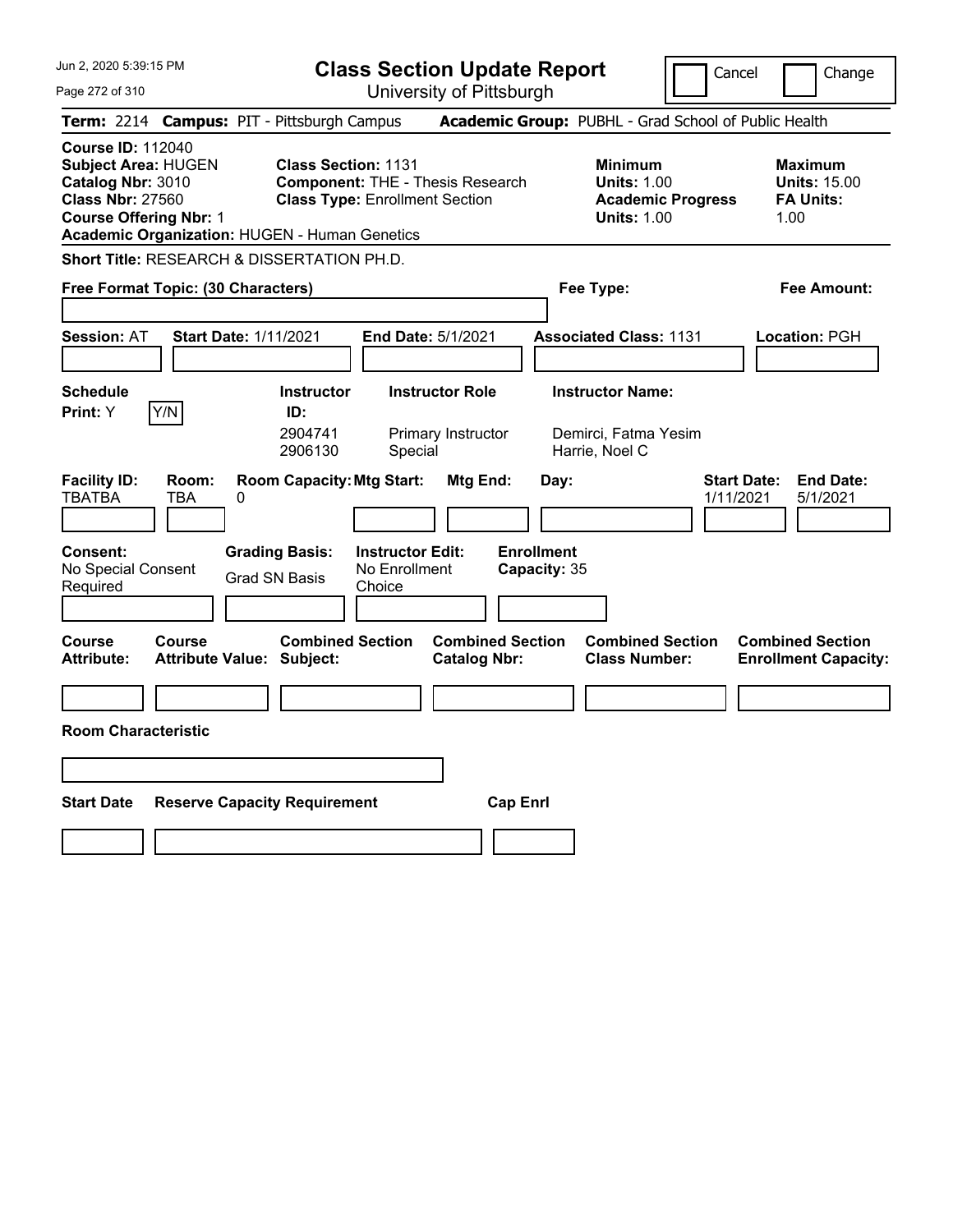| Jun 2, 2020 5:39:15 PM                                                                                                                                                                   |                                                                                                                |                                                    | <b>Class Section Update Report</b>                   |                                           |                                                            | Cancel                          | Change                                                            |
|------------------------------------------------------------------------------------------------------------------------------------------------------------------------------------------|----------------------------------------------------------------------------------------------------------------|----------------------------------------------------|------------------------------------------------------|-------------------------------------------|------------------------------------------------------------|---------------------------------|-------------------------------------------------------------------|
| Page 273 of 310                                                                                                                                                                          |                                                                                                                |                                                    | University of Pittsburgh                             |                                           |                                                            |                                 |                                                                   |
| Term: 2214 Campus: PIT - Pittsburgh Campus                                                                                                                                               |                                                                                                                |                                                    | Academic Group: PUBHL - Grad School of Public Health |                                           |                                                            |                                 |                                                                   |
| <b>Course ID: 112040</b><br><b>Subject Area: HUGEN</b><br>Catalog Nbr: 3010<br><b>Class Nbr: 27561</b><br><b>Course Offering Nbr: 1</b><br>Academic Organization: HUGEN - Human Genetics | <b>Class Section: 1132</b><br><b>Component: THE - Thesis Research</b><br><b>Class Type: Enrollment Section</b> |                                                    |                                                      |                                           | <b>Minimum</b><br><b>Units: 1.00</b><br><b>Units: 1.00</b> | <b>Academic Progress</b>        | <b>Maximum</b><br><b>Units: 15.00</b><br><b>FA Units:</b><br>1.00 |
| <b>Short Title: RESEARCH &amp; DISSERTATION PH.D.</b>                                                                                                                                    |                                                                                                                |                                                    |                                                      |                                           |                                                            |                                 |                                                                   |
| Free Format Topic: (30 Characters)                                                                                                                                                       |                                                                                                                |                                                    |                                                      |                                           | Fee Type:                                                  |                                 | Fee Amount:                                                       |
| <b>Session: AT</b><br><b>Start Date: 1/11/2021</b>                                                                                                                                       |                                                                                                                | End Date: 5/1/2021                                 |                                                      |                                           | <b>Associated Class: 1132</b>                              |                                 | <b>Location: PGH</b>                                              |
| <b>Schedule</b><br>Y/N<br>Print: Y                                                                                                                                                       | <b>Instructor</b><br>ID:<br>2936320<br>2906130                                                                 | Special                                            | <b>Instructor Role</b><br>Primary Instructor         |                                           | <b>Instructor Name:</b><br>Harrie, Noel C                  | Diergaarde, Brenda Bernardine   |                                                                   |
| <b>Facility ID:</b><br>Room:<br><b>TBATBA</b><br><b>TBA</b><br>0<br>Consent:<br>No Special Consent<br>Required                                                                           | <b>Room Capacity: Mtg Start:</b><br><b>Grading Basis:</b><br><b>Grad SN Basis</b>                              | <b>Instructor Edit:</b><br>No Enrollment<br>Choice | Mtg End:                                             | Day:<br><b>Enrollment</b><br>Capacity: 35 |                                                            | <b>Start Date:</b><br>1/11/2021 | <b>End Date:</b><br>5/1/2021                                      |
| Course<br>Course<br><b>Attribute:</b><br><b>Attribute Value: Subject:</b>                                                                                                                | <b>Combined Section</b>                                                                                        |                                                    | <b>Combined Section</b><br><b>Catalog Nbr:</b>       |                                           | <b>Combined Section</b><br><b>Class Number:</b>            |                                 | <b>Combined Section</b><br><b>Enrollment Capacity:</b>            |
|                                                                                                                                                                                          |                                                                                                                |                                                    |                                                      |                                           |                                                            |                                 |                                                                   |
| <b>Room Characteristic</b>                                                                                                                                                               |                                                                                                                |                                                    |                                                      |                                           |                                                            |                                 |                                                                   |
|                                                                                                                                                                                          |                                                                                                                |                                                    |                                                      |                                           |                                                            |                                 |                                                                   |
| <b>Start Date</b>                                                                                                                                                                        | <b>Reserve Capacity Requirement</b>                                                                            |                                                    | <b>Cap Enri</b>                                      |                                           |                                                            |                                 |                                                                   |
|                                                                                                                                                                                          |                                                                                                                |                                                    |                                                      |                                           |                                                            |                                 |                                                                   |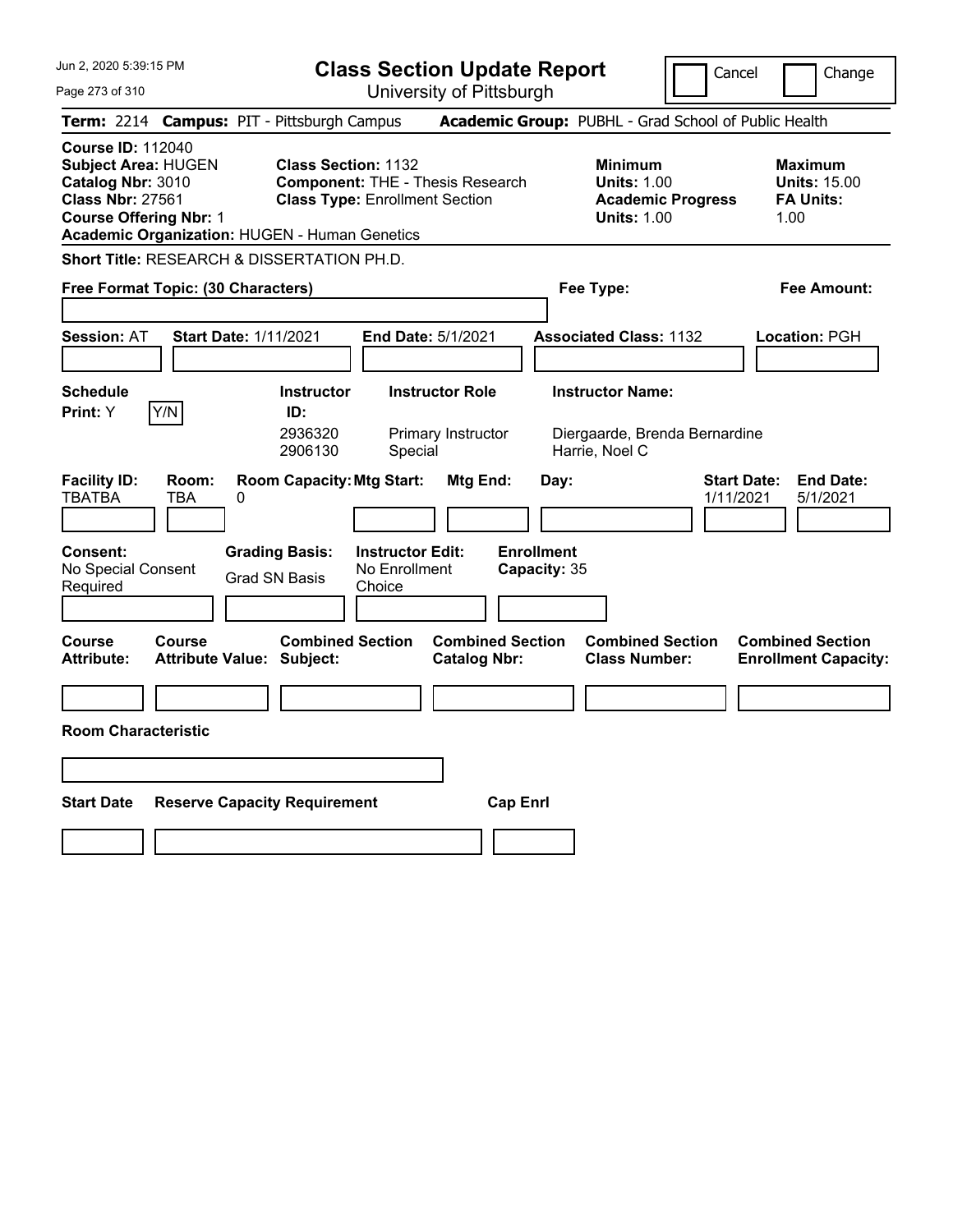| Jun 2, 2020 5:39:15 PM                                                                                                                                                                          | <b>Class Section Update Report</b>                                                                                                      |                                                |                                                                    | Cancel                          | Change                                                            |
|-------------------------------------------------------------------------------------------------------------------------------------------------------------------------------------------------|-----------------------------------------------------------------------------------------------------------------------------------------|------------------------------------------------|--------------------------------------------------------------------|---------------------------------|-------------------------------------------------------------------|
| Page 274 of 310                                                                                                                                                                                 |                                                                                                                                         | University of Pittsburgh                       |                                                                    |                                 |                                                                   |
| Term: 2214 Campus: PIT - Pittsburgh Campus                                                                                                                                                      |                                                                                                                                         |                                                | Academic Group: PUBHL - Grad School of Public Health               |                                 |                                                                   |
| <b>Course ID: 112040</b><br><b>Subject Area: HUGEN</b><br>Catalog Nbr: 3010<br><b>Class Nbr: 27562</b><br><b>Course Offering Nbr: 1</b><br><b>Academic Organization: HUGEN - Human Genetics</b> | <b>Class Section: 1133</b><br><b>Component: THE - Thesis Research</b><br><b>Class Type: Enrollment Section</b>                          |                                                | <b>Minimum</b><br><b>Units: 1.00</b><br><b>Units: 1.00</b>         | <b>Academic Progress</b>        | <b>Maximum</b><br><b>Units: 15.00</b><br><b>FA Units:</b><br>1.00 |
| <b>Short Title: RESEARCH &amp; DISSERTATION PH.D.</b>                                                                                                                                           |                                                                                                                                         |                                                |                                                                    |                                 |                                                                   |
| Free Format Topic: (30 Characters)                                                                                                                                                              |                                                                                                                                         |                                                | Fee Type:                                                          |                                 | Fee Amount:                                                       |
| <b>Start Date: 1/11/2021</b><br><b>Session: AT</b>                                                                                                                                              | <b>End Date: 5/1/2021</b>                                                                                                               |                                                | <b>Associated Class: 1133</b>                                      |                                 | Location: PGH                                                     |
| <b>Schedule</b><br>Y/N<br>Print: Y                                                                                                                                                              | <b>Instructor</b><br>ID:<br>2956744<br>2906130<br>Special                                                                               | <b>Instructor Role</b><br>Primary Instructor   | <b>Instructor Name:</b><br>Durst, Andrea Lynette<br>Harrie, Noel C |                                 |                                                                   |
| <b>Facility ID:</b><br>Room:<br><b>TBATBA</b><br>TBA<br>0<br><b>Consent:</b><br>No Special Consent<br>Required                                                                                  | <b>Room Capacity: Mtg Start:</b><br><b>Grading Basis:</b><br><b>Instructor Edit:</b><br>No Enrollment<br><b>Grad SN Basis</b><br>Choice | Mtg End:<br><b>Enrollment</b>                  | Day:<br>Capacity: 35                                               | <b>Start Date:</b><br>1/11/2021 | <b>End Date:</b><br>5/1/2021                                      |
| <b>Course</b><br>Course<br><b>Attribute:</b><br><b>Attribute Value: Subject:</b>                                                                                                                | <b>Combined Section</b>                                                                                                                 | <b>Combined Section</b><br><b>Catalog Nbr:</b> | <b>Combined Section</b><br><b>Class Number:</b>                    |                                 | <b>Combined Section</b><br><b>Enrollment Capacity:</b>            |
| <b>Room Characteristic</b>                                                                                                                                                                      |                                                                                                                                         |                                                |                                                                    |                                 |                                                                   |
|                                                                                                                                                                                                 |                                                                                                                                         |                                                |                                                                    |                                 |                                                                   |
| <b>Start Date</b>                                                                                                                                                                               | <b>Reserve Capacity Requirement</b>                                                                                                     | <b>Cap Enrl</b>                                |                                                                    |                                 |                                                                   |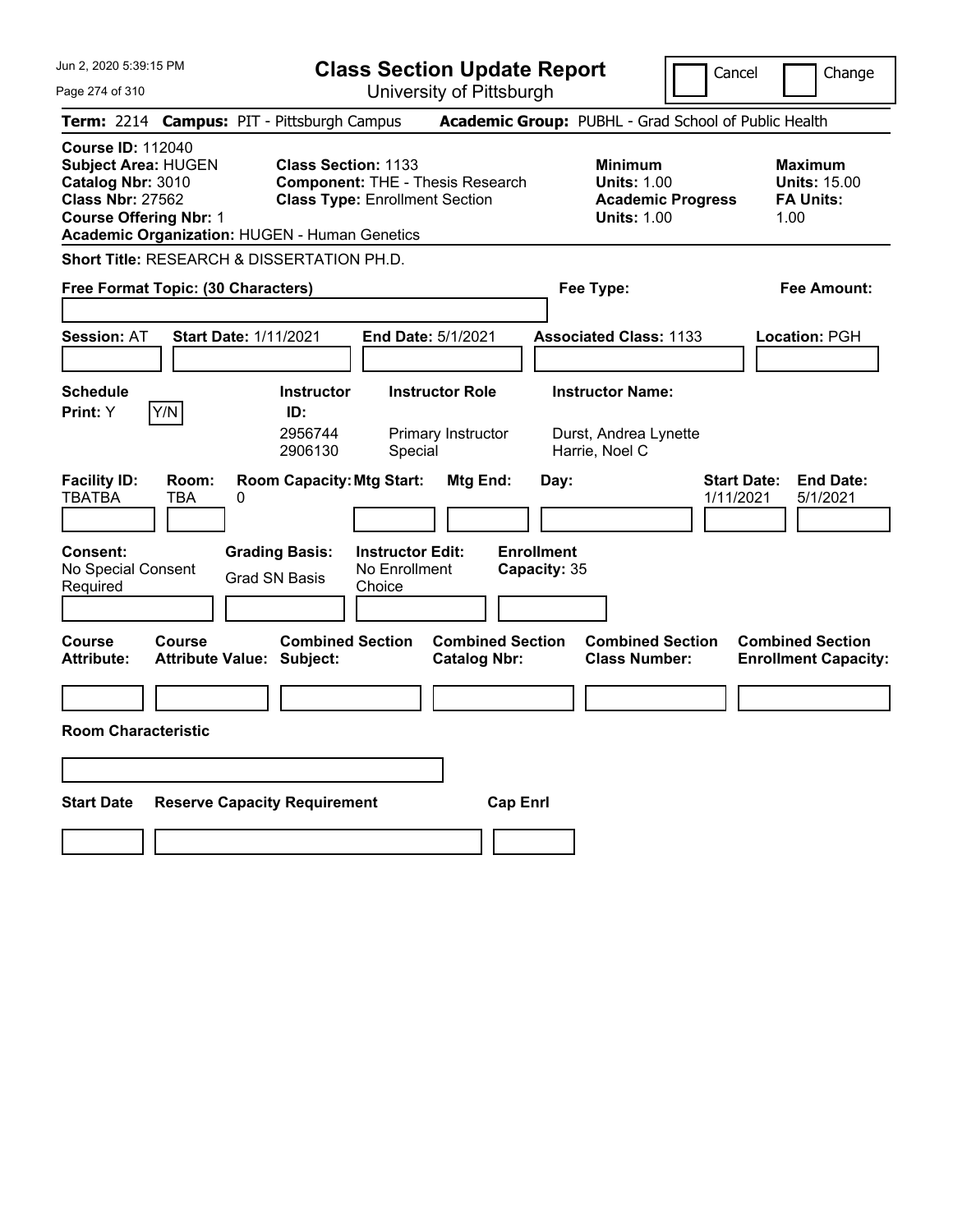| Jun 2, 2020 5:39:15 PM                                                                                                                                                                   | <b>Class Section Update Report</b>                                                                                                      |                                                |                                                              | Cancel                          | Change                                                            |
|------------------------------------------------------------------------------------------------------------------------------------------------------------------------------------------|-----------------------------------------------------------------------------------------------------------------------------------------|------------------------------------------------|--------------------------------------------------------------|---------------------------------|-------------------------------------------------------------------|
| Page 275 of 310                                                                                                                                                                          |                                                                                                                                         | University of Pittsburgh                       |                                                              |                                 |                                                                   |
| Term: 2214 Campus: PIT - Pittsburgh Campus                                                                                                                                               |                                                                                                                                         |                                                | Academic Group: PUBHL - Grad School of Public Health         |                                 |                                                                   |
| <b>Course ID: 112040</b><br><b>Subject Area: HUGEN</b><br>Catalog Nbr: 3010<br><b>Class Nbr: 27563</b><br><b>Course Offering Nbr: 1</b><br>Academic Organization: HUGEN - Human Genetics | <b>Class Section: 1134</b><br><b>Component: THE - Thesis Research</b><br><b>Class Type: Enrollment Section</b>                          |                                                | <b>Minimum</b><br><b>Units: 1.00</b><br><b>Units: 1.00</b>   | <b>Academic Progress</b>        | <b>Maximum</b><br><b>Units: 15.00</b><br><b>FA Units:</b><br>1.00 |
| <b>Short Title: RESEARCH &amp; DISSERTATION PH.D.</b>                                                                                                                                    |                                                                                                                                         |                                                |                                                              |                                 |                                                                   |
| Free Format Topic: (30 Characters)                                                                                                                                                       |                                                                                                                                         |                                                | Fee Type:                                                    |                                 | Fee Amount:                                                       |
| <b>Start Date: 1/11/2021</b><br><b>Session: AT</b>                                                                                                                                       | <b>End Date: 5/1/2021</b>                                                                                                               |                                                | <b>Associated Class: 1134</b>                                |                                 | Location: PGH                                                     |
| <b>Schedule</b><br>Y/N<br>Print: Y                                                                                                                                                       | <b>Instructor</b><br>ID:<br>3815221<br>2906130<br>Special                                                                               | <b>Instructor Role</b><br>Primary Instructor   | <b>Instructor Name:</b><br>Fan, Kang-Hsien<br>Harrie, Noel C |                                 |                                                                   |
| <b>Facility ID:</b><br>Room:<br><b>TBATBA</b><br>TBA<br>0<br><b>Consent:</b><br>No Special Consent<br>Required                                                                           | <b>Room Capacity: Mtg Start:</b><br><b>Grading Basis:</b><br><b>Instructor Edit:</b><br>No Enrollment<br><b>Grad SN Basis</b><br>Choice | Mtg End:                                       | Day:<br><b>Enrollment</b><br>Capacity: 35                    | <b>Start Date:</b><br>1/11/2021 | <b>End Date:</b><br>5/1/2021                                      |
| <b>Course</b><br>Course<br><b>Attribute:</b><br><b>Attribute Value: Subject:</b>                                                                                                         | <b>Combined Section</b>                                                                                                                 | <b>Combined Section</b><br><b>Catalog Nbr:</b> | <b>Combined Section</b><br><b>Class Number:</b>              |                                 | <b>Combined Section</b><br><b>Enrollment Capacity:</b>            |
|                                                                                                                                                                                          |                                                                                                                                         |                                                |                                                              |                                 |                                                                   |
| <b>Room Characteristic</b>                                                                                                                                                               |                                                                                                                                         |                                                |                                                              |                                 |                                                                   |
|                                                                                                                                                                                          |                                                                                                                                         |                                                |                                                              |                                 |                                                                   |
| <b>Start Date</b><br><b>Reserve Capacity Requirement</b>                                                                                                                                 |                                                                                                                                         | <b>Cap Enrl</b>                                |                                                              |                                 |                                                                   |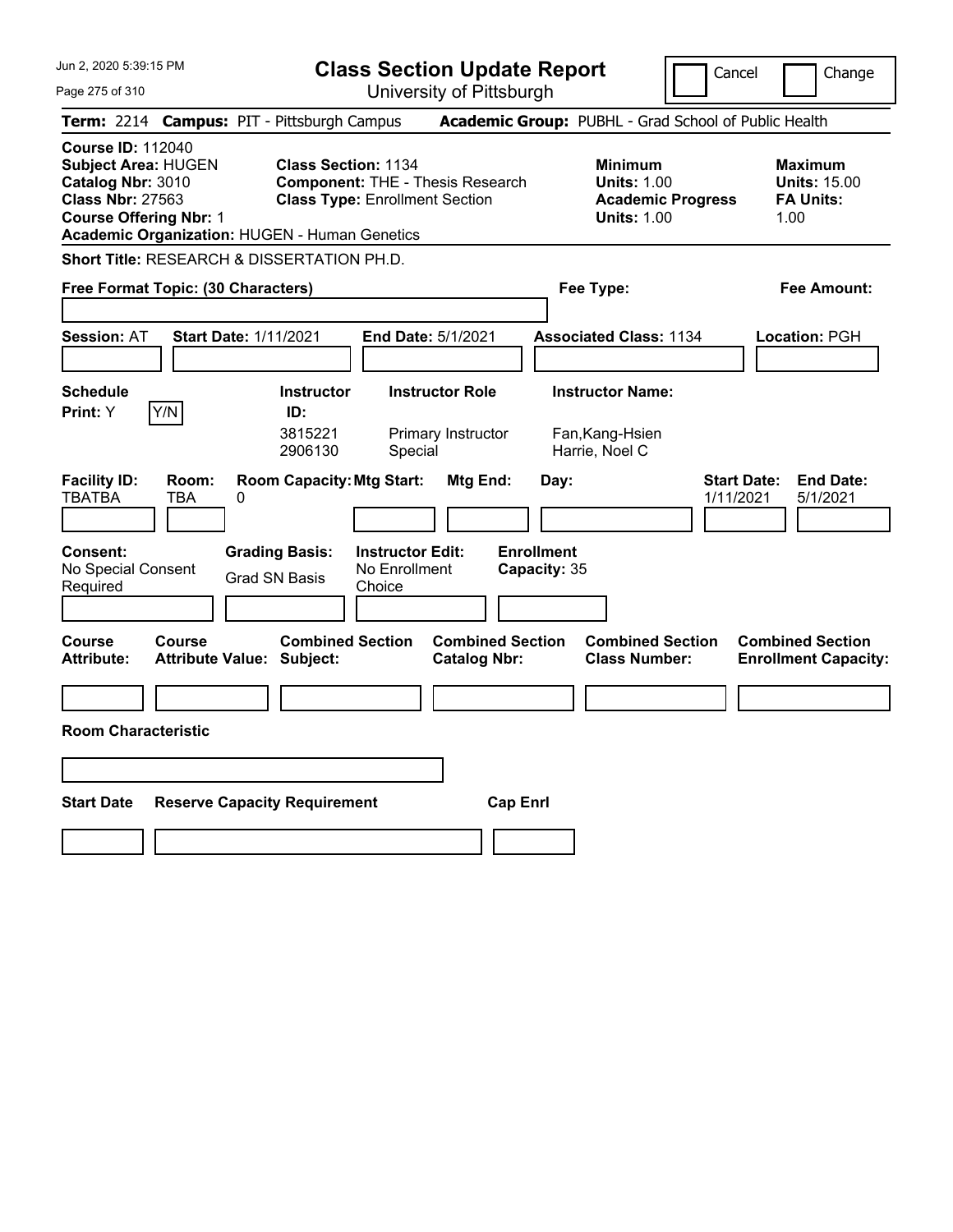| Jun 2, 2020 5:39:15 PM                                                                                                                                                                   | <b>Class Section Update Report</b>                                                                                                      |                                                |                                                              | Cancel                          | Change                                                            |
|------------------------------------------------------------------------------------------------------------------------------------------------------------------------------------------|-----------------------------------------------------------------------------------------------------------------------------------------|------------------------------------------------|--------------------------------------------------------------|---------------------------------|-------------------------------------------------------------------|
| Page 276 of 310                                                                                                                                                                          |                                                                                                                                         | University of Pittsburgh                       |                                                              |                                 |                                                                   |
| Term: 2214 Campus: PIT - Pittsburgh Campus                                                                                                                                               |                                                                                                                                         |                                                | Academic Group: PUBHL - Grad School of Public Health         |                                 |                                                                   |
| <b>Course ID: 112040</b><br><b>Subject Area: HUGEN</b><br>Catalog Nbr: 3010<br><b>Class Nbr: 27564</b><br><b>Course Offering Nbr: 1</b><br>Academic Organization: HUGEN - Human Genetics | <b>Class Section: 1135</b><br><b>Component: THE - Thesis Research</b><br><b>Class Type: Enrollment Section</b>                          |                                                | <b>Minimum</b><br><b>Units: 1.00</b><br><b>Units: 1.00</b>   | <b>Academic Progress</b>        | <b>Maximum</b><br><b>Units: 15.00</b><br><b>FA Units:</b><br>1.00 |
| <b>Short Title: RESEARCH &amp; DISSERTATION PH.D.</b>                                                                                                                                    |                                                                                                                                         |                                                |                                                              |                                 |                                                                   |
| Free Format Topic: (30 Characters)                                                                                                                                                       |                                                                                                                                         |                                                | Fee Type:                                                    |                                 | Fee Amount:                                                       |
| <b>Start Date: 1/11/2021</b><br><b>Session: AT</b>                                                                                                                                       | <b>End Date: 5/1/2021</b>                                                                                                               |                                                | <b>Associated Class: 1135</b>                                |                                 | Location: PGH                                                     |
| <b>Schedule</b><br>Y/N<br>Print: Y                                                                                                                                                       | <b>Instructor</b><br>ID:<br>2906130<br>Special<br>2906129                                                                               | <b>Instructor Role</b><br>Primary Instructor   | <b>Instructor Name:</b><br>Harrie, Noel C<br>Minster, Ryan L |                                 |                                                                   |
| <b>Facility ID:</b><br>Room:<br><b>TBATBA</b><br>TBA<br>0<br><b>Consent:</b><br>No Special Consent<br>Required                                                                           | <b>Room Capacity: Mtg Start:</b><br><b>Grading Basis:</b><br><b>Instructor Edit:</b><br>No Enrollment<br><b>Grad SN Basis</b><br>Choice | Mtg End:                                       | Day:<br><b>Enrollment</b><br>Capacity: 35                    | <b>Start Date:</b><br>1/11/2021 | <b>End Date:</b><br>5/1/2021                                      |
| <b>Course</b><br>Course<br><b>Attribute:</b><br><b>Attribute Value: Subject:</b>                                                                                                         | <b>Combined Section</b>                                                                                                                 | <b>Combined Section</b><br><b>Catalog Nbr:</b> | <b>Combined Section</b><br><b>Class Number:</b>              |                                 | <b>Combined Section</b><br><b>Enrollment Capacity:</b>            |
| <b>Room Characteristic</b>                                                                                                                                                               |                                                                                                                                         |                                                |                                                              |                                 |                                                                   |
| <b>Start Date</b>                                                                                                                                                                        | <b>Reserve Capacity Requirement</b>                                                                                                     | <b>Cap Enrl</b>                                |                                                              |                                 |                                                                   |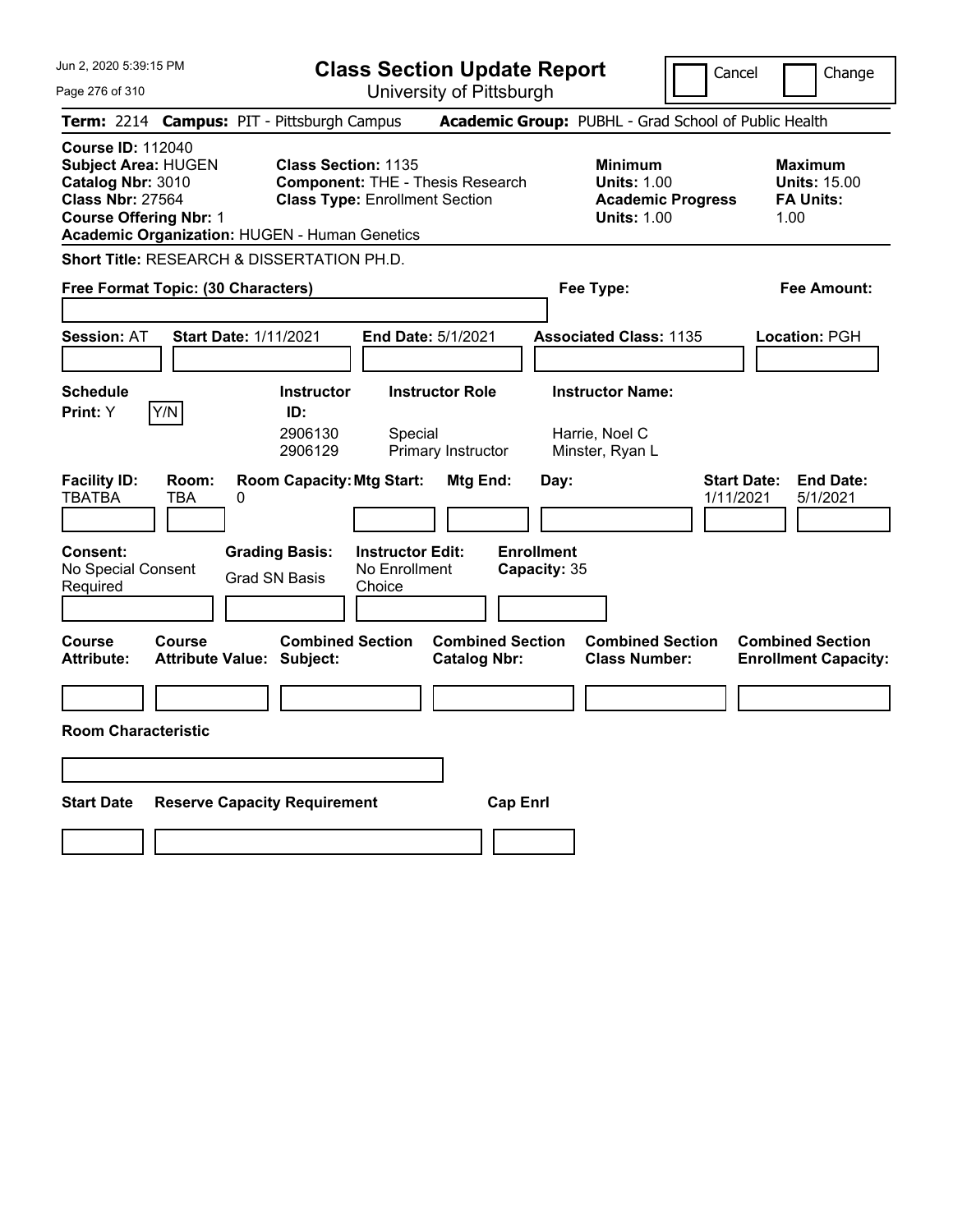| Jun 2, 2020 5:39:15 PM                                                                                                                                                                   | <b>Class Section Update Report</b>                                                                                                      |                                                |                                                              | Cancel                          | Change                                                            |
|------------------------------------------------------------------------------------------------------------------------------------------------------------------------------------------|-----------------------------------------------------------------------------------------------------------------------------------------|------------------------------------------------|--------------------------------------------------------------|---------------------------------|-------------------------------------------------------------------|
| Page 277 of 310                                                                                                                                                                          |                                                                                                                                         | University of Pittsburgh                       |                                                              |                                 |                                                                   |
| Term: 2214 Campus: PIT - Pittsburgh Campus                                                                                                                                               |                                                                                                                                         |                                                | Academic Group: PUBHL - Grad School of Public Health         |                                 |                                                                   |
| <b>Course ID: 112040</b><br><b>Subject Area: HUGEN</b><br>Catalog Nbr: 3010<br><b>Class Nbr: 27565</b><br><b>Course Offering Nbr: 1</b><br>Academic Organization: HUGEN - Human Genetics | <b>Class Section: 1136</b><br><b>Component: THE - Thesis Research</b><br><b>Class Type: Enrollment Section</b>                          |                                                | <b>Minimum</b><br><b>Units: 1.00</b><br><b>Units: 1.00</b>   | <b>Academic Progress</b>        | <b>Maximum</b><br><b>Units: 15.00</b><br><b>FA Units:</b><br>1.00 |
| <b>Short Title: RESEARCH &amp; DISSERTATION PH.D.</b>                                                                                                                                    |                                                                                                                                         |                                                |                                                              |                                 |                                                                   |
| Free Format Topic: (30 Characters)                                                                                                                                                       |                                                                                                                                         |                                                | Fee Type:                                                    |                                 | Fee Amount:                                                       |
| <b>Start Date: 1/11/2021</b><br><b>Session: AT</b>                                                                                                                                       | <b>End Date: 5/1/2021</b>                                                                                                               |                                                | <b>Associated Class: 1136</b>                                |                                 | Location: PGH                                                     |
| <b>Schedule</b><br>Y/N<br>Print: Y                                                                                                                                                       | <b>Instructor</b><br>ID:<br>2906130<br>Special<br>2962784                                                                               | <b>Instructor Role</b><br>Primary Instructor   | <b>Instructor Name:</b><br>Harrie, Noel C<br>Park, Hyun Jung |                                 |                                                                   |
| <b>Facility ID:</b><br>Room:<br><b>TBATBA</b><br>TBA<br>0<br><b>Consent:</b><br>No Special Consent<br>Required                                                                           | <b>Room Capacity: Mtg Start:</b><br><b>Grading Basis:</b><br><b>Instructor Edit:</b><br>No Enrollment<br><b>Grad SN Basis</b><br>Choice | Mtg End:                                       | Day:<br><b>Enrollment</b><br>Capacity: 35                    | <b>Start Date:</b><br>1/11/2021 | <b>End Date:</b><br>5/1/2021                                      |
| <b>Course</b><br>Course<br><b>Attribute:</b><br><b>Attribute Value: Subject:</b>                                                                                                         | <b>Combined Section</b>                                                                                                                 | <b>Combined Section</b><br><b>Catalog Nbr:</b> | <b>Combined Section</b><br><b>Class Number:</b>              |                                 | <b>Combined Section</b><br><b>Enrollment Capacity:</b>            |
|                                                                                                                                                                                          |                                                                                                                                         |                                                |                                                              |                                 |                                                                   |
| <b>Room Characteristic</b>                                                                                                                                                               |                                                                                                                                         |                                                |                                                              |                                 |                                                                   |
|                                                                                                                                                                                          |                                                                                                                                         |                                                |                                                              |                                 |                                                                   |
| <b>Start Date</b>                                                                                                                                                                        | <b>Reserve Capacity Requirement</b>                                                                                                     | <b>Cap Enrl</b>                                |                                                              |                                 |                                                                   |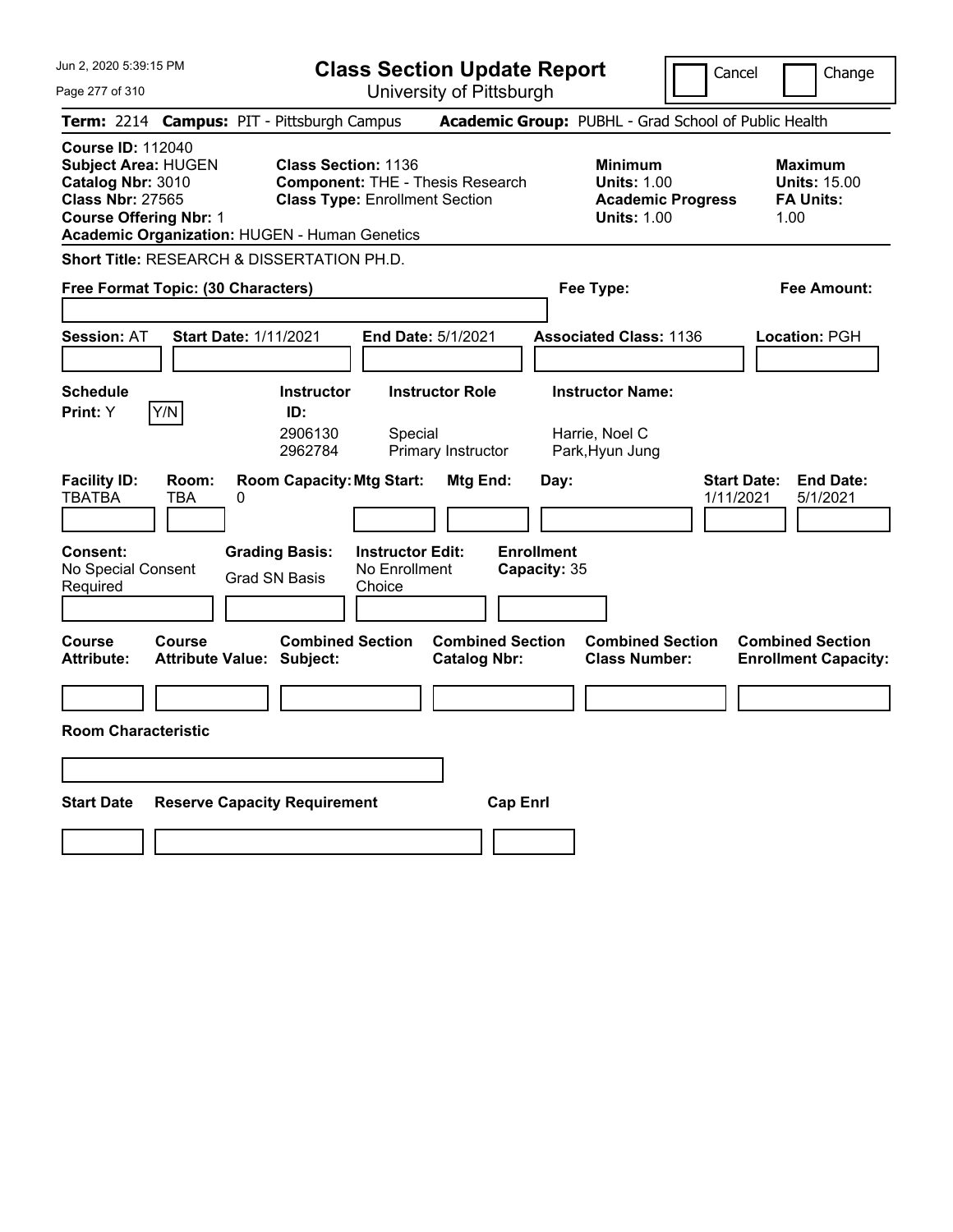| Jun 2, 2020 5:39:15 PM                                                                                                                                                            |                                                                                                                                         | <b>Class Section Update Report</b>             |                                                            | Cancel                          | Change                                                            |
|-----------------------------------------------------------------------------------------------------------------------------------------------------------------------------------|-----------------------------------------------------------------------------------------------------------------------------------------|------------------------------------------------|------------------------------------------------------------|---------------------------------|-------------------------------------------------------------------|
| Page 278 of 310                                                                                                                                                                   |                                                                                                                                         | University of Pittsburgh                       |                                                            |                                 |                                                                   |
| <b>Term: 2214</b>                                                                                                                                                                 | <b>Campus: PIT - Pittsburgh Campus</b>                                                                                                  |                                                | Academic Group: PUBHL - Grad School of Public Health       |                                 |                                                                   |
| <b>Course ID: 112040</b><br>Subject Area: HUGEN<br>Catalog Nbr: 3010<br><b>Class Nbr: 27566</b><br><b>Course Offering Nbr: 1</b><br>Academic Organization: HUGEN - Human Genetics | <b>Class Section: 1137</b><br><b>Component: THE - Thesis Research</b><br><b>Class Type: Enrollment Section</b>                          |                                                | <b>Minimum</b><br><b>Units: 1.00</b><br><b>Units: 1.00</b> | <b>Academic Progress</b>        | <b>Maximum</b><br><b>Units: 15.00</b><br><b>FA Units:</b><br>1.00 |
| <b>Short Title: RESEARCH &amp; DISSERTATION PH.D.</b>                                                                                                                             |                                                                                                                                         |                                                |                                                            |                                 |                                                                   |
| Free Format Topic: (30 Characters)                                                                                                                                                |                                                                                                                                         |                                                | Fee Type:                                                  |                                 | Fee Amount:                                                       |
| <b>Session: AT</b><br><b>Start Date: 1/11/2021</b>                                                                                                                                |                                                                                                                                         | End Date: 5/1/2021                             | <b>Associated Class: 1137</b>                              |                                 | <b>Location: PGH</b>                                              |
| <b>Schedule</b><br>Y/N<br><b>Print:</b> Y                                                                                                                                         | <b>Instructor</b><br>ID:<br>2906130<br>Special<br>2935091                                                                               | <b>Instructor Role</b><br>Primary Instructor   | <b>Instructor Name:</b><br>Harrie, Noel C<br>Roman, Beth L |                                 |                                                                   |
| <b>Facility ID:</b><br>Room:<br><b>TBATBA</b><br>TBA<br>0<br><b>Consent:</b><br>No Special Consent<br>Required                                                                    | <b>Room Capacity: Mtg Start:</b><br><b>Grading Basis:</b><br><b>Instructor Edit:</b><br>No Enrollment<br><b>Grad SN Basis</b><br>Choice | Mtg End:                                       | Day:<br><b>Enrollment</b><br>Capacity: 35                  | <b>Start Date:</b><br>1/11/2021 | <b>End Date:</b><br>5/1/2021                                      |
| <b>Course</b><br>Course<br><b>Attribute:</b><br><b>Attribute Value: Subject:</b>                                                                                                  | <b>Combined Section</b>                                                                                                                 | <b>Combined Section</b><br><b>Catalog Nbr:</b> | <b>Combined Section</b><br><b>Class Number:</b>            |                                 | <b>Combined Section</b><br><b>Enrollment Capacity:</b>            |
|                                                                                                                                                                                   |                                                                                                                                         |                                                |                                                            |                                 |                                                                   |
| <b>Room Characteristic</b>                                                                                                                                                        |                                                                                                                                         |                                                |                                                            |                                 |                                                                   |
|                                                                                                                                                                                   |                                                                                                                                         |                                                |                                                            |                                 |                                                                   |
| <b>Start Date</b>                                                                                                                                                                 | <b>Reserve Capacity Requirement</b>                                                                                                     | <b>Cap Enrl</b>                                |                                                            |                                 |                                                                   |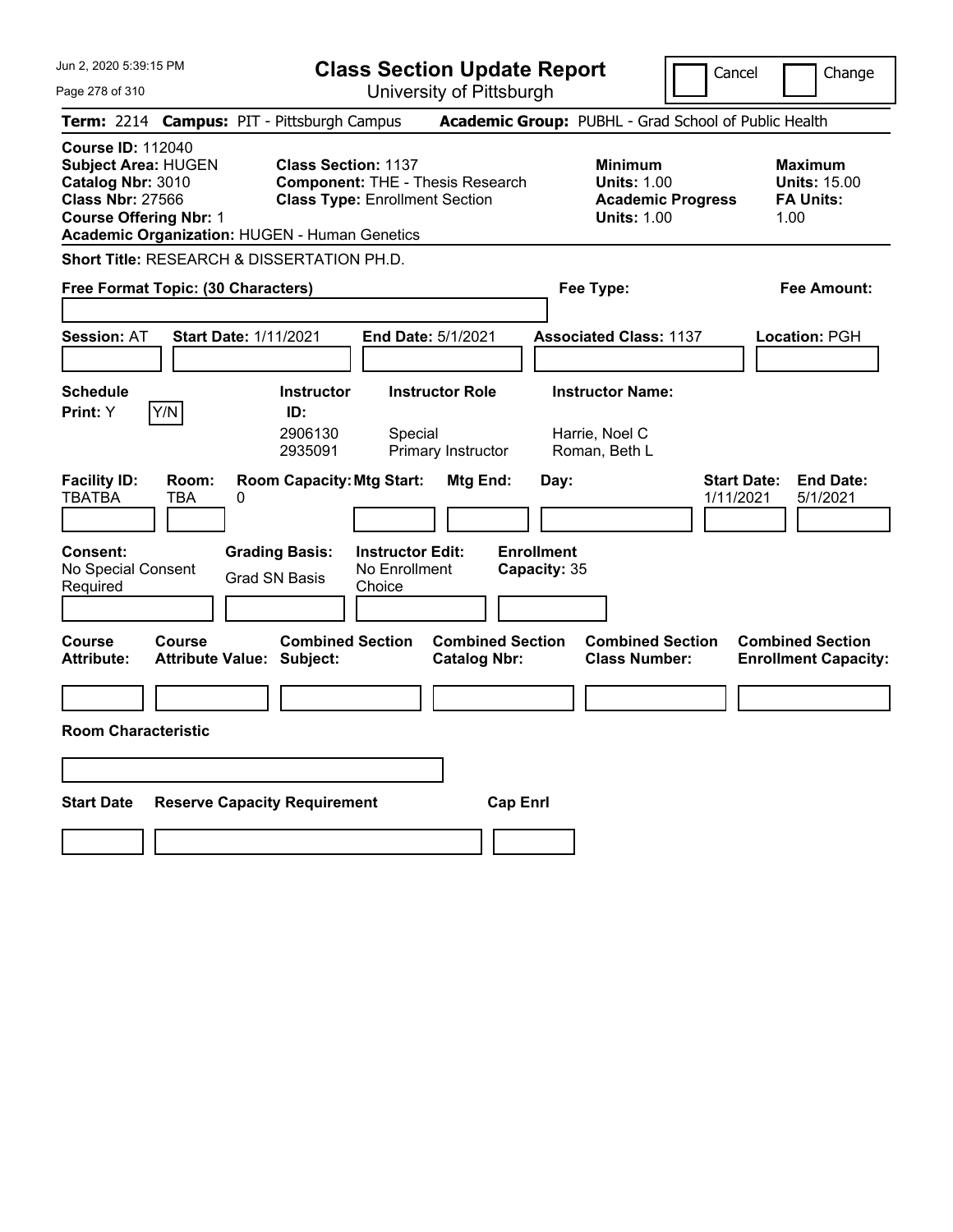|                                                                                                              |                           |                                                                                                                                                                                                                                                                                    | Cancel<br>Change                                                                                                                                                                                                         |
|--------------------------------------------------------------------------------------------------------------|---------------------------|------------------------------------------------------------------------------------------------------------------------------------------------------------------------------------------------------------------------------------------------------------------------------------|--------------------------------------------------------------------------------------------------------------------------------------------------------------------------------------------------------------------------|
|                                                                                                              |                           |                                                                                                                                                                                                                                                                                    |                                                                                                                                                                                                                          |
| Term: 2214 Campus: PIT - Pittsburgh Campus                                                                   |                           |                                                                                                                                                                                                                                                                                    |                                                                                                                                                                                                                          |
| <b>Class Section: 1138</b><br>Academic Organization: HUGEN - Human Genetics                                  |                           | <b>Minimum</b><br><b>Units: 1.00</b><br><b>Academic Progress</b><br><b>Units: 1.00</b>                                                                                                                                                                                             | <b>Maximum</b><br><b>Units: 15.00</b><br><b>FA Units:</b><br>1.00                                                                                                                                                        |
| <b>Short Title: RESEARCH &amp; DISSERTATION PH.D.</b>                                                        |                           |                                                                                                                                                                                                                                                                                    |                                                                                                                                                                                                                          |
| Free Format Topic: (30 Characters)                                                                           |                           |                                                                                                                                                                                                                                                                                    | Fee Amount:                                                                                                                                                                                                              |
| <b>Start Date: 1/11/2021</b>                                                                                 |                           |                                                                                                                                                                                                                                                                                    | Location: PGH                                                                                                                                                                                                            |
| <b>Instructor</b><br>ID:<br>2906130<br>Special<br>2921804                                                    |                           |                                                                                                                                                                                                                                                                                    |                                                                                                                                                                                                                          |
| <b>Room Capacity: Mtg Start:</b><br><b>Grading Basis:</b><br>No Enrollment<br><b>Grad SN Basis</b><br>Choice | Day:<br><b>Enrollment</b> |                                                                                                                                                                                                                                                                                    | <b>Start Date:</b><br><b>End Date:</b><br>5/1/2021<br>1/11/2021                                                                                                                                                          |
| <b>Combined Section</b><br><b>Attribute Value: Subject:</b>                                                  |                           | <b>Combined Section</b><br><b>Class Number:</b>                                                                                                                                                                                                                                    | <b>Combined Section</b><br><b>Enrollment Capacity:</b>                                                                                                                                                                   |
|                                                                                                              |                           |                                                                                                                                                                                                                                                                                    |                                                                                                                                                                                                                          |
|                                                                                                              |                           |                                                                                                                                                                                                                                                                                    |                                                                                                                                                                                                                          |
| <b>Reserve Capacity Requirement</b>                                                                          | <b>Cap Enrl</b>           |                                                                                                                                                                                                                                                                                    |                                                                                                                                                                                                                          |
|                                                                                                              |                           | University of Pittsburgh<br><b>Component: THE - Thesis Research</b><br><b>Class Type: Enrollment Section</b><br><b>End Date: 5/1/2021</b><br><b>Instructor Role</b><br>Primary Instructor<br>Mtg End:<br><b>Instructor Edit:</b><br><b>Combined Section</b><br><b>Catalog Nbr:</b> | <b>Class Section Update Report</b><br>Academic Group: PUBHL - Grad School of Public Health<br>Fee Type:<br><b>Associated Class: 1138</b><br><b>Instructor Name:</b><br>Harrie, Noel C<br>Shaffer, John R<br>Capacity: 35 |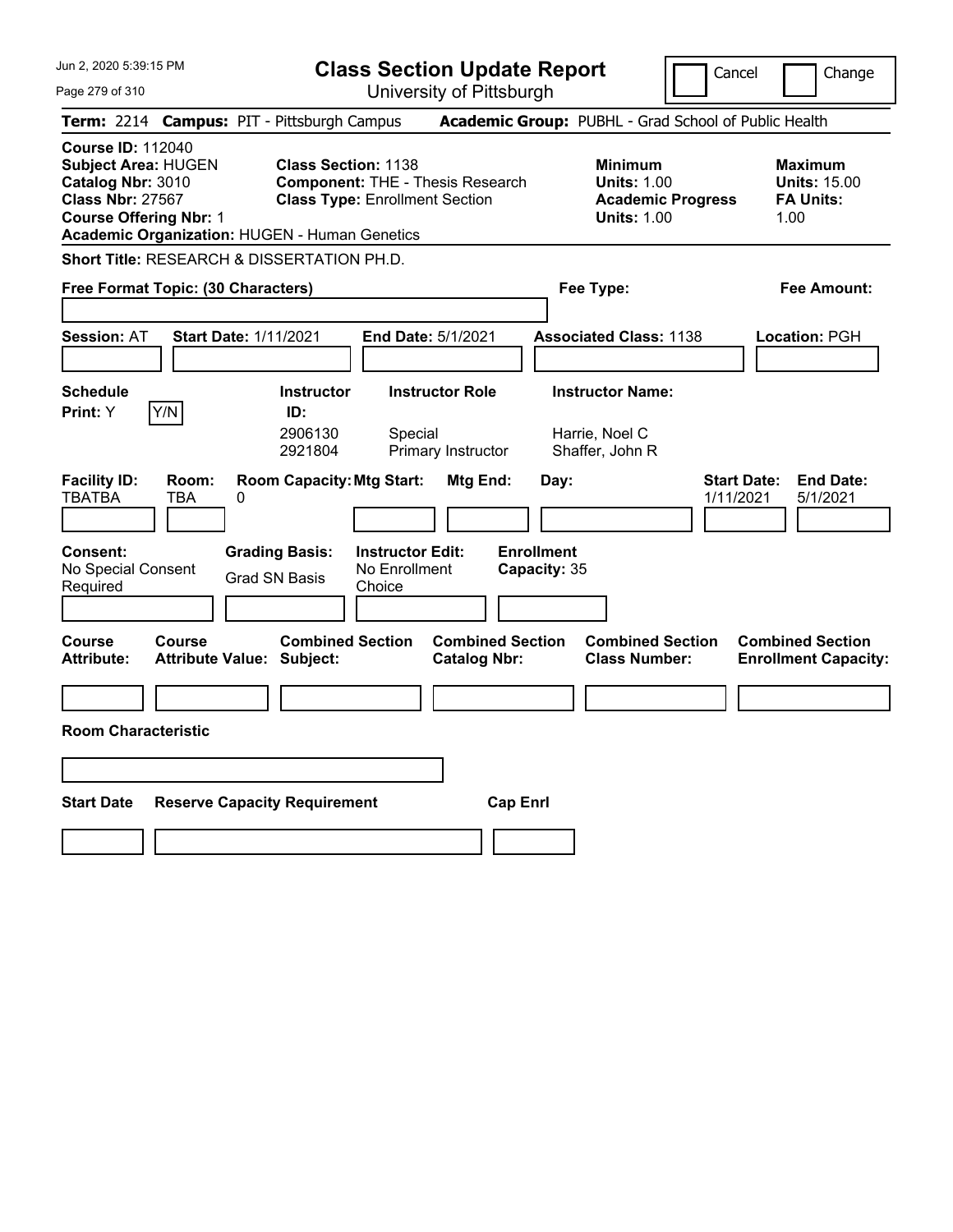**Class Section Update Report** University of Pittsburgh

Cancel Change

Page 280 of 310

| Term: 2214 Campus: PIT - Pittsburgh Campus                                                                                                                                                          |                                                                                      |                                                                                                        | Academic Group: PUBHL - Grad School of Public Health                                                                 |                                                                                          |
|-----------------------------------------------------------------------------------------------------------------------------------------------------------------------------------------------------|--------------------------------------------------------------------------------------|--------------------------------------------------------------------------------------------------------|----------------------------------------------------------------------------------------------------------------------|------------------------------------------------------------------------------------------|
| <b>Course ID: 112846</b><br><b>Subject Area: IDM</b><br>Catalog Nbr: 2002<br><b>Class Nbr: 13529</b><br><b>Course Offering Nbr: 1</b><br>Academic Organization: IDM - Infect Disease & Microbiology |                                                                                      | <b>Class Section: 1030</b><br><b>Component: LEC - Lecture</b><br><b>Class Type: Enrollment Section</b> | <b>Minimum</b><br><b>Units: 3.00</b><br><b>Academic Progress</b><br><b>Units: 3.00</b>                               | <b>Maximum</b><br><b>Units: 3.00</b><br><b>FA Units:</b><br>3.00                         |
| Short Title: MOLECULAR VIROLOGY                                                                                                                                                                     |                                                                                      |                                                                                                        |                                                                                                                      |                                                                                          |
| Free Format Topic: (30 Characters)                                                                                                                                                                  |                                                                                      |                                                                                                        | Fee Type:                                                                                                            | <b>Fee Amount:</b>                                                                       |
| <b>Session: AT</b>                                                                                                                                                                                  | <b>Start Date: 1/11/2021</b>                                                         | End Date: 5/1/2021                                                                                     | <b>Associated Class: 1030</b>                                                                                        | Location: PGH                                                                            |
| <b>Schedule</b><br>Y/N<br><b>Print:</b> Y                                                                                                                                                           | <b>Instructor</b><br>ID:<br>2909339<br>2902960<br>3657624<br>0                       | <b>Instructor Role</b><br>Primary Instructor<br>Special<br>Special                                     | <b>Instructor Name:</b><br>Jenkins, Frank John<br>Malenka, Judith Ann<br>Yonash, Chelsea R<br>No Instructor Assigned |                                                                                          |
| <b>Facility ID:</b><br>Room:<br>PUBHL2121C 2121C<br>PUBHL2121C 2121C<br>Consent:<br>No Special Consent                                                                                              | <b>Room Capacity: Mtg Start:</b><br>24<br>24<br><b>Grading Basis:</b><br>Grad LG/SNC | Mtg End:<br>2:00 PM<br>3:55 PM<br>2:00 PM<br>2:55 PM<br><b>Instructor Edit:</b><br>No Enrollment       | Day:<br>Tu<br>We<br><b>Enrollment</b><br>Capacity: 24                                                                | <b>Start Date:</b><br><b>End Date:</b><br>1/11/2021<br>5/1/2021<br>1/11/2021<br>5/1/2021 |
| Required                                                                                                                                                                                            | Basis                                                                                | Choice                                                                                                 |                                                                                                                      |                                                                                          |
| <b>Course</b><br>Course<br><b>Attribute:</b>                                                                                                                                                        | <b>Combined Section</b><br><b>Attribute Value: Subject:</b>                          | <b>Combined Section</b><br><b>Catalog Nbr:</b>                                                         | <b>Combined Section</b><br><b>Class Number:</b>                                                                      | <b>Combined Section</b><br><b>Enrollment Capacity:</b>                                   |
| <b>Room Characteristic</b><br>PeopleSoft - Scheduled (PS)                                                                                                                                           |                                                                                      |                                                                                                        |                                                                                                                      |                                                                                          |
| <b>Start Date</b>                                                                                                                                                                                   | <b>Reserve Capacity Requirement</b>                                                  |                                                                                                        | <b>Cap Enrl</b>                                                                                                      |                                                                                          |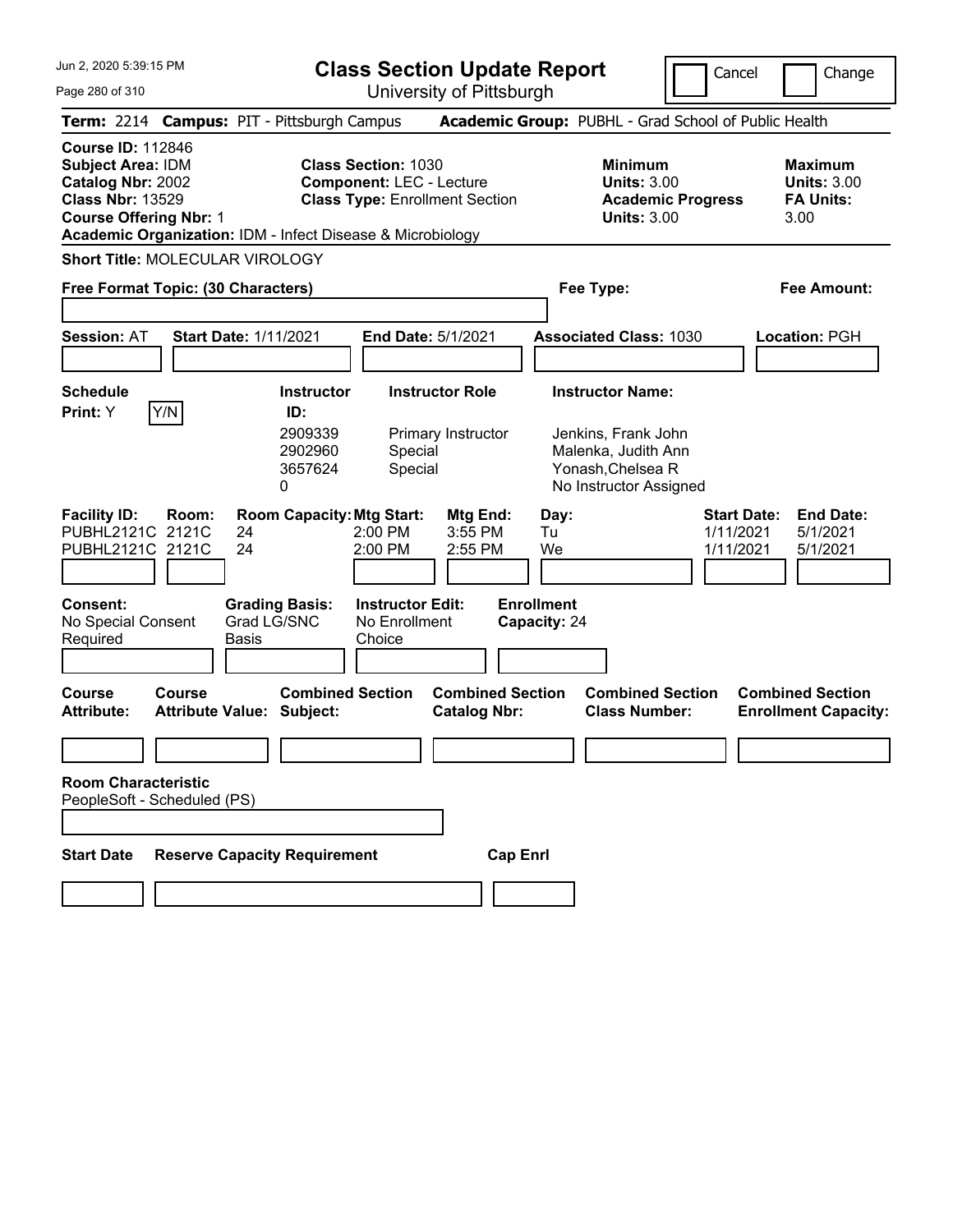Page 281 of 310

**Class Section Update Report**

University of Pittsburgh

Cancel **Change** 

|                                                                                                                                       |                        | Term: 2214 Campus: PIT - Pittsburgh Campus                                                                                                                                                                                       |                                                                                                                                                                                                                                                                                                                                                              |                                                |                                                                                                                                                                                                                                                                     | Academic Group: PUBHL - Grad School of Public Health                                                                                 |                                                                  |
|---------------------------------------------------------------------------------------------------------------------------------------|------------------------|----------------------------------------------------------------------------------------------------------------------------------------------------------------------------------------------------------------------------------|--------------------------------------------------------------------------------------------------------------------------------------------------------------------------------------------------------------------------------------------------------------------------------------------------------------------------------------------------------------|------------------------------------------------|---------------------------------------------------------------------------------------------------------------------------------------------------------------------------------------------------------------------------------------------------------------------|--------------------------------------------------------------------------------------------------------------------------------------|------------------------------------------------------------------|
| <b>Course ID: 112851</b><br><b>Subject Area: IDM</b><br>Catalog Nbr: 2007<br><b>Class Nbr: 13540</b><br><b>Course Offering Nbr: 1</b> |                        | Academic Organization: IDM - Infect Disease & Microbiology                                                                                                                                                                       | <b>Class Section: 1010</b><br><b>Component: PRA - Practicum</b><br><b>Class Type: Enrollment Section</b>                                                                                                                                                                                                                                                     |                                                |                                                                                                                                                                                                                                                                     | <b>Minimum</b><br><b>Units: 1.00</b><br><b>Academic Progress</b><br><b>Units: 1.00</b>                                               | <b>Maximum</b><br><b>Units: 3.00</b><br><b>FA Units:</b><br>1.00 |
|                                                                                                                                       |                        | <b>Short Title: PH COMMUNICABLE DISEASE PRACM</b>                                                                                                                                                                                |                                                                                                                                                                                                                                                                                                                                                              |                                                |                                                                                                                                                                                                                                                                     |                                                                                                                                      |                                                                  |
|                                                                                                                                       |                        | Free Format Topic: (30 Characters)<br>PBLC HLTH INFEC DS PRACTICUM                                                                                                                                                               |                                                                                                                                                                                                                                                                                                                                                              |                                                | Fee Type:                                                                                                                                                                                                                                                           |                                                                                                                                      | Fee Amount:                                                      |
| <b>Session: AT</b>                                                                                                                    |                        | <b>Start Date: 1/11/2021</b>                                                                                                                                                                                                     | <b>End Date: 5/1/2021</b>                                                                                                                                                                                                                                                                                                                                    |                                                | <b>Associated Class: 1010</b>                                                                                                                                                                                                                                       |                                                                                                                                      | <b>Location: PGH</b>                                             |
|                                                                                                                                       |                        |                                                                                                                                                                                                                                  |                                                                                                                                                                                                                                                                                                                                                              |                                                |                                                                                                                                                                                                                                                                     |                                                                                                                                      |                                                                  |
| <b>Schedule</b><br>Print: Y                                                                                                           | Y/N                    | <b>Instructor</b><br>ID:                                                                                                                                                                                                         | <b>Instructor Role</b>                                                                                                                                                                                                                                                                                                                                       |                                                | <b>Instructor Name:</b>                                                                                                                                                                                                                                             |                                                                                                                                      |                                                                  |
| <b>Facility ID:</b><br>TBATBA                                                                                                         | Room:<br>TBA           | 2904304<br>2910021<br>2957431<br>2902348<br>2904576<br>2919718<br>2909052<br>2904352<br>2909339<br>2904938<br>2924019<br>2904604<br>2902960<br>2906256<br>2901264<br>2915980<br>3657624<br><b>Room Capacity: Mtg Start:</b><br>0 | Primary Instructor<br>Primary Instructor<br>Primary Instructor<br>Primary Instructor<br>Primary Instructor<br>Primary Instructor<br>Primary Instructor<br>Primary Instructor<br>Primary Instructor<br>Primary Instructor<br>Primary Instructor<br>Primary Instructor<br>Special<br>Primary Instructor<br>Primary Instructor<br>Primary Instructor<br>Special | Mtg End:                                       | Ayyavoo, Velpandi<br><b>Bility, Moses Turkle</b><br>Chen, Yue<br>Frank, Linda Rose<br>Gupta, Phalguni<br>Harrison, Lee H<br>Jenkins, Frank John<br>Kingsley, Lawrence A<br>Krier, Sarah E<br>Malenka, Judith Ann<br>Rinaldo, Charles R<br>Yonash, Chelsea R<br>Day: | Barratt Boyes, Simon M<br>Friedman, Mackey Revel<br>Mailliard, Robbie Bryan<br>Martinson, Jeremy James<br>Sluis-Cremer, Nicolas Paul | <b>Start Date:</b><br><b>End Date:</b><br>1/11/2021<br>5/1/2021  |
| Consent:<br><b>Department Consent</b><br>Required                                                                                     |                        | <b>Grading Basis:</b><br><b>Grad Letter Grade</b>                                                                                                                                                                                | <b>Instructor Edit:</b><br>No Enrollment<br>Choice                                                                                                                                                                                                                                                                                                           | <b>Enrollment</b>                              | Capacity: 30                                                                                                                                                                                                                                                        |                                                                                                                                      |                                                                  |
| <b>Course</b><br><b>Attribute:</b><br><b>INTH</b>                                                                                     | Course<br><b>GENIM</b> | <b>Combined Section</b><br><b>Attribute Value: Subject:</b>                                                                                                                                                                      |                                                                                                                                                                                                                                                                                                                                                              | <b>Combined Section</b><br><b>Catalog Nbr:</b> |                                                                                                                                                                                                                                                                     | <b>Combined Section</b><br><b>Class Number:</b>                                                                                      | <b>Combined Section</b><br><b>Enrollment Capacity:</b>           |
| <b>Room Characteristic</b>                                                                                                            |                        |                                                                                                                                                                                                                                  |                                                                                                                                                                                                                                                                                                                                                              |                                                |                                                                                                                                                                                                                                                                     |                                                                                                                                      |                                                                  |
|                                                                                                                                       |                        |                                                                                                                                                                                                                                  |                                                                                                                                                                                                                                                                                                                                                              |                                                |                                                                                                                                                                                                                                                                     |                                                                                                                                      |                                                                  |
|                                                                                                                                       |                        |                                                                                                                                                                                                                                  |                                                                                                                                                                                                                                                                                                                                                              |                                                |                                                                                                                                                                                                                                                                     |                                                                                                                                      |                                                                  |
| <b>Start Date</b>                                                                                                                     |                        | <b>Reserve Capacity Requirement</b>                                                                                                                                                                                              |                                                                                                                                                                                                                                                                                                                                                              | <b>Cap Enrl</b>                                |                                                                                                                                                                                                                                                                     |                                                                                                                                      |                                                                  |
|                                                                                                                                       |                        |                                                                                                                                                                                                                                  |                                                                                                                                                                                                                                                                                                                                                              |                                                |                                                                                                                                                                                                                                                                     |                                                                                                                                      |                                                                  |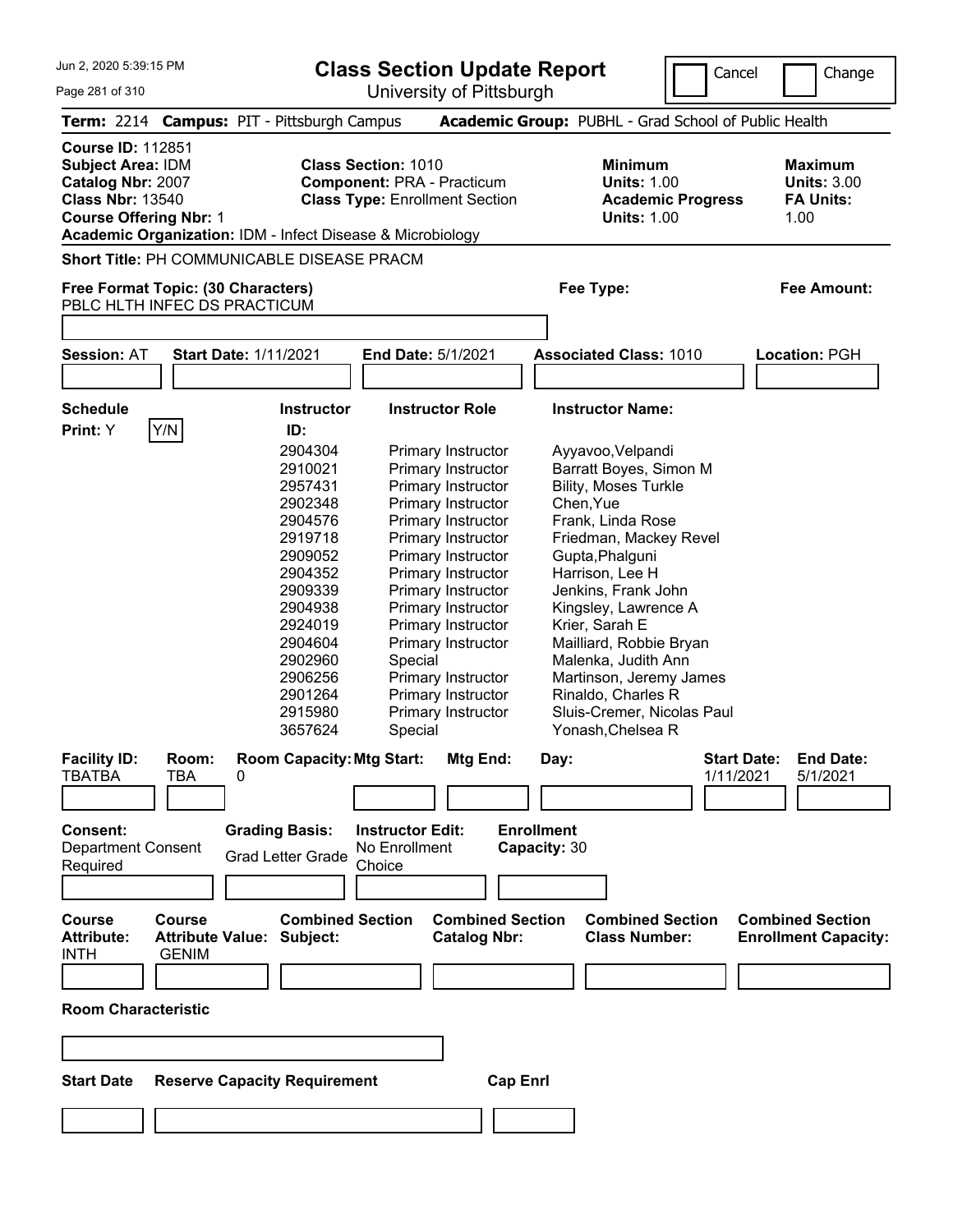**Class Section Update Report**

Cancel **Change** 

| Page 282 of 310                                                                                                                       |                       |                                                                                           |                                                               | University of Pittsburgh                                         |                                   |                                                                                                    |                                 |                                                                  |
|---------------------------------------------------------------------------------------------------------------------------------------|-----------------------|-------------------------------------------------------------------------------------------|---------------------------------------------------------------|------------------------------------------------------------------|-----------------------------------|----------------------------------------------------------------------------------------------------|---------------------------------|------------------------------------------------------------------|
|                                                                                                                                       |                       | Term: 2214 Campus: PIT - Pittsburgh Campus                                                |                                                               |                                                                  |                                   | Academic Group: PUBHL - Grad School of Public Health                                               |                                 |                                                                  |
| <b>Course ID: 182771</b><br><b>Subject Area: IDM</b><br>Catalog Nbr: 2014<br><b>Class Nbr: 24987</b><br><b>Course Offering Nbr: 1</b> |                       | Academic Organization: IDM - Infect Disease & Microbiology                                | <b>Class Section: 1030</b><br><b>Component: LEC - Lecture</b> | <b>Class Type: Enrollment Section</b>                            |                                   | <b>Minimum</b><br><b>Units: 3.00</b><br><b>Academic Progress</b><br><b>Units: 3.00</b>             |                                 | <b>Maximum</b><br><b>Units: 3.00</b><br><b>FA Units:</b><br>3.00 |
|                                                                                                                                       |                       | <b>Short Title: FNCT GENOMCS OF MICRBL PATHGNS</b>                                        |                                                               |                                                                  |                                   |                                                                                                    |                                 |                                                                  |
| Free Format Topic: (30 Characters)                                                                                                    |                       |                                                                                           |                                                               |                                                                  |                                   | Fee Type:                                                                                          |                                 | Fee Amount:                                                      |
| <b>Session: AT</b>                                                                                                                    |                       | <b>Start Date: 1/11/2021</b>                                                              | <b>End Date: 5/1/2021</b>                                     |                                                                  |                                   | <b>Associated Class: 1030</b>                                                                      |                                 | Location: PGH                                                    |
| <b>Schedule</b>                                                                                                                       |                       | Instructor                                                                                |                                                               | <b>Instructor Role</b>                                           |                                   | <b>Instructor Name:</b>                                                                            |                                 |                                                                  |
| Print: Y<br><b>Facility ID:</b><br>PUBHL0A215                                                                                         | Y/N<br>Room:<br>0A215 | ID:<br>2957431<br>2902960<br>2906256<br>3657624<br><b>Room Capacity: Mtg Start:</b><br>47 | Special<br>Special<br>10:00 AM                                | Primary Instructor<br>Primary Instructor<br>Mtg End:<br>11:25 AM | Day:<br>TuTh                      | <b>Bility, Moses Turkle</b><br>Malenka, Judith Ann<br>Martinson, Jeremy James<br>Yonash, Chelsea R | <b>Start Date:</b><br>1/11/2021 | <b>End Date:</b><br>5/1/2021                                     |
| Consent:<br>No Special Consent<br>Required                                                                                            |                       | <b>Grading Basis:</b><br><b>Grad Letter Grade</b>                                         | <b>Instructor Edit:</b><br>No Enrollment<br>Choice            |                                                                  | <b>Enrollment</b><br>Capacity: 10 |                                                                                                    |                                 |                                                                  |
| <b>Course</b><br><b>Attribute:</b>                                                                                                    | <b>Course</b>         | <b>Combined Section</b><br><b>Attribute Value: Subject:</b>                               |                                                               | <b>Combined Section</b><br><b>Catalog Nbr:</b>                   |                                   | <b>Combined Section</b><br><b>Class Number:</b>                                                    |                                 | <b>Combined Section</b><br><b>Enrollment Capacity:</b>           |
|                                                                                                                                       |                       |                                                                                           |                                                               |                                                                  |                                   |                                                                                                    |                                 |                                                                  |
| <b>Room Characteristic</b><br>Media - Data Projector/Monitor<br>PeopleSoft - Scheduled (PS)<br><b>Start Date</b>                      |                       | <b>Reserve Capacity Requirement</b>                                                       |                                                               | <b>Cap Enrl</b>                                                  |                                   |                                                                                                    |                                 |                                                                  |
|                                                                                                                                       |                       |                                                                                           |                                                               |                                                                  |                                   |                                                                                                    |                                 |                                                                  |
|                                                                                                                                       |                       |                                                                                           |                                                               |                                                                  |                                   |                                                                                                    |                                 |                                                                  |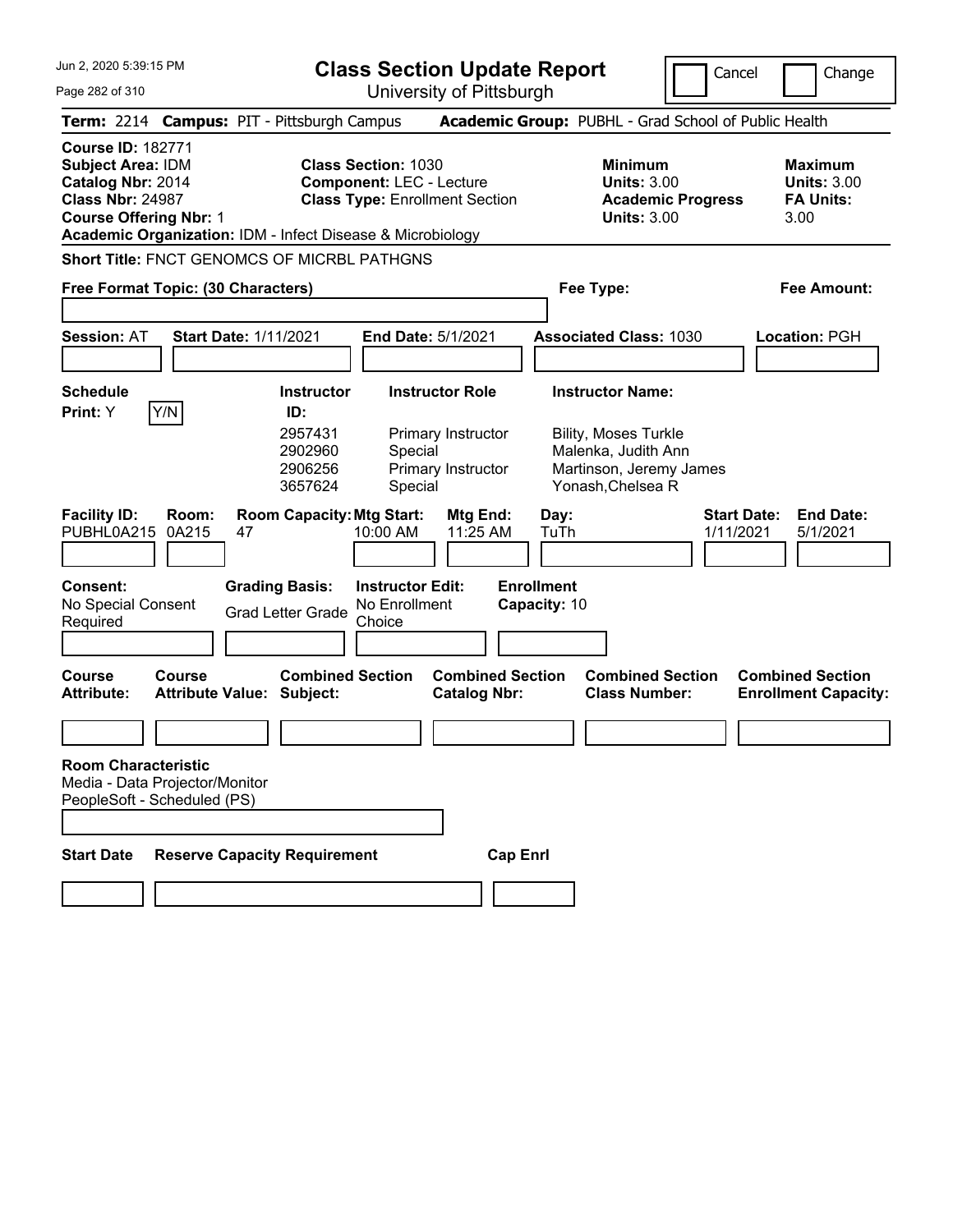**Class Section Update Report**

University of Pittsburgh

Cancel | Change

Page 283 of 310

|                                                                                                                                       |               | Term: 2214 Campus: PIT - Pittsburgh Campus                                               |                                                                                  | Academic Group: PUBHL - Grad School of Public Health                                   |                                                                   |
|---------------------------------------------------------------------------------------------------------------------------------------|---------------|------------------------------------------------------------------------------------------|----------------------------------------------------------------------------------|----------------------------------------------------------------------------------------|-------------------------------------------------------------------|
| <b>Course ID: 112857</b><br><b>Subject Area: IDM</b><br>Catalog Nbr: 2021<br><b>Class Nbr: 13522</b><br><b>Course Offering Nbr: 1</b> |               | <b>Class Section: 1010</b><br>Academic Organization: IDM - Infect Disease & Microbiology | <b>Component: THE - Thesis Research</b><br><b>Class Type: Enrollment Section</b> | <b>Minimum</b><br><b>Units: 1.00</b><br><b>Academic Progress</b><br><b>Units: 1.00</b> | <b>Maximum</b><br><b>Units: 15.00</b><br><b>FA Units:</b><br>1.00 |
|                                                                                                                                       |               | <b>Short Title: SPECIAL STUDIES IN MICROBIOLGY</b>                                       |                                                                                  |                                                                                        |                                                                   |
|                                                                                                                                       |               |                                                                                          |                                                                                  |                                                                                        |                                                                   |
|                                                                                                                                       |               | Free Format Topic: (30 Characters)                                                       |                                                                                  | Fee Type:                                                                              | Fee Amount:                                                       |
|                                                                                                                                       |               |                                                                                          |                                                                                  |                                                                                        |                                                                   |
| <b>Session: AT</b>                                                                                                                    |               | <b>Start Date: 1/11/2021</b>                                                             | End Date: 5/1/2021                                                               | <b>Associated Class: 1010</b>                                                          | Location: PGH                                                     |
|                                                                                                                                       |               |                                                                                          |                                                                                  |                                                                                        |                                                                   |
|                                                                                                                                       |               |                                                                                          |                                                                                  |                                                                                        |                                                                   |
| <b>Schedule</b>                                                                                                                       |               | <b>Instructor</b>                                                                        | <b>Instructor Role</b>                                                           | <b>Instructor Name:</b>                                                                |                                                                   |
| Print: Y                                                                                                                              | Y/N           | ID:                                                                                      |                                                                                  |                                                                                        |                                                                   |
|                                                                                                                                       |               | 2904304                                                                                  | Primary Instructor                                                               | Ayyavoo, Velpandi                                                                      |                                                                   |
|                                                                                                                                       |               | 2910021                                                                                  | Primary Instructor                                                               | Barratt Boyes, Simon M                                                                 |                                                                   |
|                                                                                                                                       |               | 2957431                                                                                  | Primary Instructor                                                               | <b>Bility, Moses Turkle</b>                                                            |                                                                   |
|                                                                                                                                       |               | 2902348                                                                                  | Primary Instructor                                                               | Chen, Yue                                                                              |                                                                   |
|                                                                                                                                       |               | 2904576                                                                                  | <b>Primary Instructor</b>                                                        | Frank, Linda Rose                                                                      |                                                                   |
|                                                                                                                                       |               | 2919718                                                                                  | <b>Primary Instructor</b>                                                        | Friedman, Mackey Revel                                                                 |                                                                   |
|                                                                                                                                       |               | 2909052                                                                                  | Primary Instructor                                                               | Gupta, Phalguni                                                                        |                                                                   |
|                                                                                                                                       |               | 2904352                                                                                  | Primary Instructor                                                               | Harrison, Lee H                                                                        |                                                                   |
|                                                                                                                                       |               | 1188251                                                                                  | Primary Instructor                                                               | Hartman, Amy Lynn                                                                      |                                                                   |
|                                                                                                                                       |               | 2909339                                                                                  | Primary Instructor                                                               | Jenkins, Frank John                                                                    |                                                                   |
|                                                                                                                                       |               | 2904938                                                                                  | <b>Primary Instructor</b>                                                        | Kingsley, Lawrence A                                                                   |                                                                   |
|                                                                                                                                       |               | 2924019                                                                                  | Primary Instructor                                                               | Krier, Sarah E                                                                         |                                                                   |
|                                                                                                                                       |               | 2904604                                                                                  | Primary Instructor                                                               | Mailliard, Robbie Bryan                                                                |                                                                   |
|                                                                                                                                       |               | 2902960                                                                                  | Special                                                                          | Malenka, Judith Ann                                                                    |                                                                   |
|                                                                                                                                       |               | 2941496                                                                                  | Primary Instructor                                                               | Marques, Ernesto Torres De Azeved                                                      |                                                                   |
|                                                                                                                                       |               | 2906256                                                                                  | Primary Instructor                                                               | Martinson, Jeremy James                                                                |                                                                   |
|                                                                                                                                       |               | 2935690                                                                                  | Primary Instructor                                                               | Mattila, Joshua T                                                                      |                                                                   |
|                                                                                                                                       |               | 2915656                                                                                  | <b>Primary Instructor</b>                                                        | Piazza, Paolo Attilio                                                                  |                                                                   |
|                                                                                                                                       |               | 2913898                                                                                  | Primary Instructor                                                               | Rappocciolo, Giovanna                                                                  |                                                                   |
|                                                                                                                                       |               | 2901264                                                                                  | Primary Instructor                                                               | Rinaldo, Charles R                                                                     |                                                                   |
|                                                                                                                                       |               | 2915980                                                                                  | Primary Instructor                                                               | Sluis-Cremer, Nicolas Paul                                                             |                                                                   |
|                                                                                                                                       |               | 3657624                                                                                  | Special                                                                          | Yonash, Chelsea R                                                                      |                                                                   |
|                                                                                                                                       |               |                                                                                          |                                                                                  |                                                                                        |                                                                   |
| <b>Facility ID:</b>                                                                                                                   | Room:         | <b>Room Capacity: Mtg Start:</b>                                                         | Mtg End:                                                                         | Day:                                                                                   | <b>End Date:</b><br><b>Start Date:</b>                            |
| <b>TBATBA</b>                                                                                                                         | TBA           | 0                                                                                        |                                                                                  |                                                                                        | 1/11/2021<br>5/1/2021                                             |
|                                                                                                                                       |               |                                                                                          |                                                                                  |                                                                                        |                                                                   |
|                                                                                                                                       |               |                                                                                          |                                                                                  |                                                                                        |                                                                   |
| Consent:                                                                                                                              |               | <b>Grading Basis:</b>                                                                    | <b>Instructor Edit:</b>                                                          | <b>Enrollment</b>                                                                      |                                                                   |
| No Special Consent                                                                                                                    |               | <b>Grad SN Basis</b>                                                                     | Class Instructor                                                                 | Capacity: 75                                                                           |                                                                   |
| Required                                                                                                                              |               |                                                                                          | Table Edit                                                                       |                                                                                        |                                                                   |
|                                                                                                                                       |               |                                                                                          |                                                                                  |                                                                                        |                                                                   |
|                                                                                                                                       |               |                                                                                          |                                                                                  |                                                                                        |                                                                   |
| <b>Course</b><br><b>Attribute:</b>                                                                                                    | <b>Course</b> | <b>Combined Section</b><br><b>Attribute Value: Subject:</b>                              | <b>Combined Section</b><br><b>Catalog Nbr:</b>                                   | <b>Combined Section</b><br><b>Class Number:</b>                                        | <b>Combined Section</b><br><b>Enrollment Capacity:</b>            |
|                                                                                                                                       |               |                                                                                          |                                                                                  |                                                                                        |                                                                   |
|                                                                                                                                       |               |                                                                                          |                                                                                  |                                                                                        |                                                                   |
| <b>Room Characteristic</b>                                                                                                            |               |                                                                                          |                                                                                  |                                                                                        |                                                                   |
|                                                                                                                                       |               |                                                                                          |                                                                                  |                                                                                        |                                                                   |
|                                                                                                                                       |               |                                                                                          |                                                                                  |                                                                                        |                                                                   |
|                                                                                                                                       |               |                                                                                          |                                                                                  |                                                                                        |                                                                   |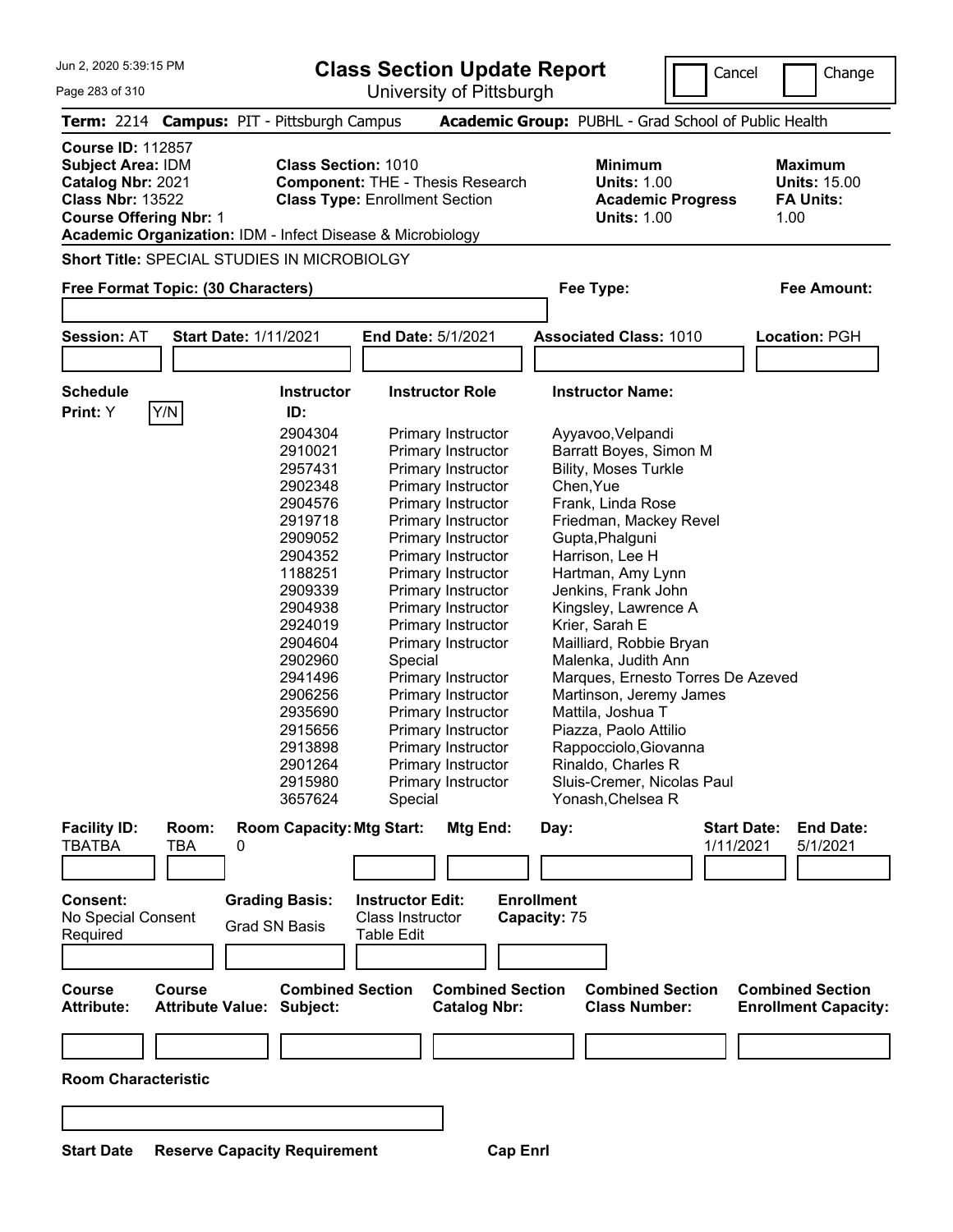## **Class Section Update Report**

University of Pittsburgh

Cancel | Change

Page 284 of 310

**Term:** 2214 **Campus:** PIT - Pittsburgh Campus **Academic Group:** PUBHL - Grad School of Public Health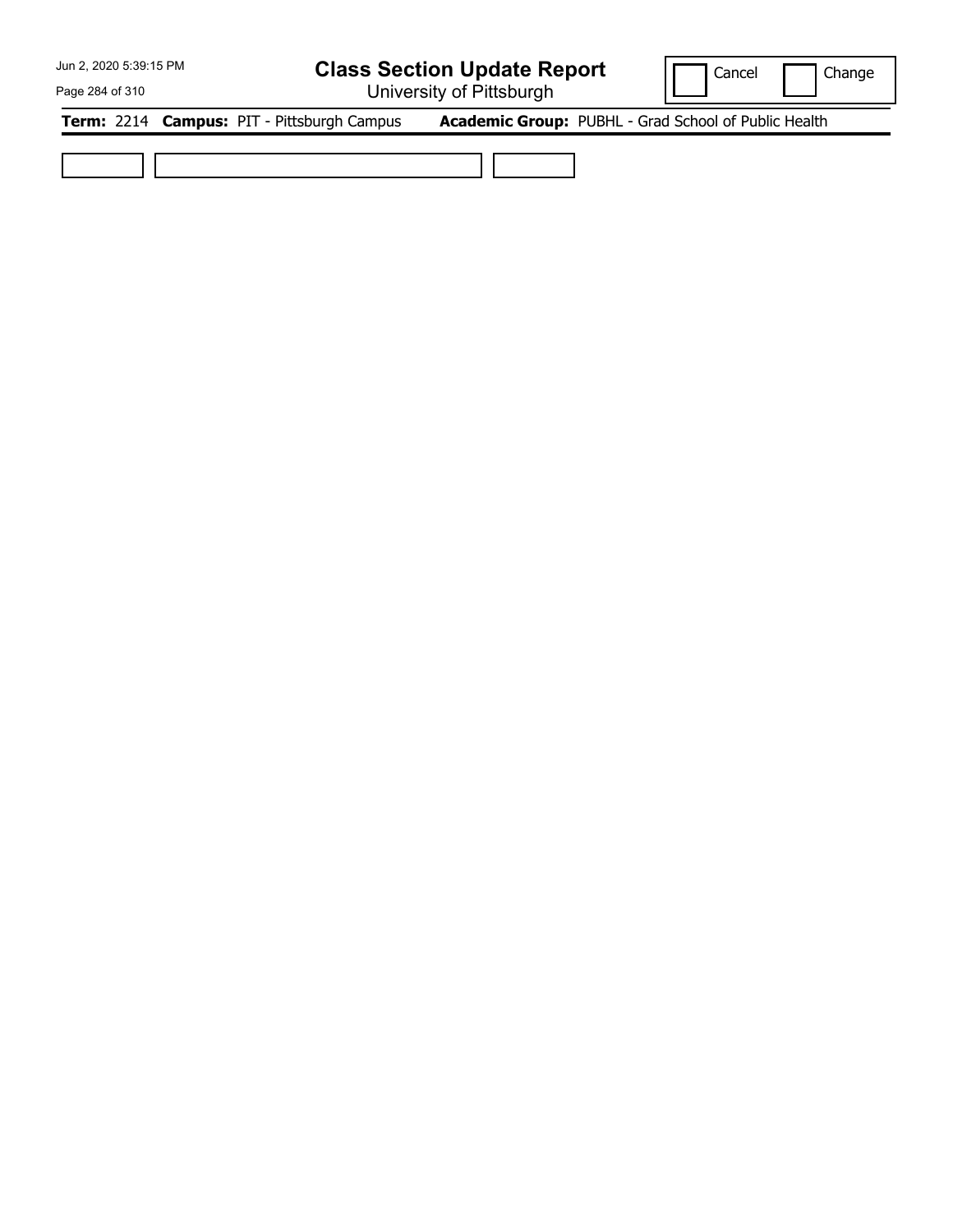**Class Section Update Report**

University of Pittsburgh

Cancel Change

Page 285 of 310

| Term: 2214 Campus: PIT - Pittsburgh Campus                                                                                                                                                          |                                                                                                           |                                                                                                                                                                                | Academic Group: PUBHL - Grad School of Public Health                                                                                                                                                                                                         |                                                                                                                   |
|-----------------------------------------------------------------------------------------------------------------------------------------------------------------------------------------------------|-----------------------------------------------------------------------------------------------------------|--------------------------------------------------------------------------------------------------------------------------------------------------------------------------------|--------------------------------------------------------------------------------------------------------------------------------------------------------------------------------------------------------------------------------------------------------------|-------------------------------------------------------------------------------------------------------------------|
| <b>Course ID: 112860</b><br><b>Subject Area: IDM</b><br>Catalog Nbr: 2025<br><b>Class Nbr: 13534</b><br><b>Course Offering Nbr: 1</b><br>Academic Organization: IDM - Infect Disease & Microbiology |                                                                                                           | <b>Class Section: 1010</b><br><b>Component: SEM - Seminar</b><br><b>Class Type: Enrollment Section</b>                                                                         | <b>Minimum</b><br><b>Units: 1.00</b><br><b>Academic Progress</b><br><b>Units: 1.00</b>                                                                                                                                                                       | <b>Maximum</b><br><b>Units: 1.00</b><br><b>FA Units:</b><br>1.00                                                  |
| <b>Short Title: MICROBIOLOGY SEMINAR</b>                                                                                                                                                            |                                                                                                           |                                                                                                                                                                                |                                                                                                                                                                                                                                                              |                                                                                                                   |
| Free Format Topic: (30 Characters)                                                                                                                                                                  |                                                                                                           |                                                                                                                                                                                | Fee Type:                                                                                                                                                                                                                                                    | <b>Fee Amount:</b>                                                                                                |
| <b>Session: AT</b>                                                                                                                                                                                  | <b>Start Date: 1/11/2021</b>                                                                              | End Date: 5/1/2021                                                                                                                                                             | <b>Associated Class: 1010</b>                                                                                                                                                                                                                                | Location: PGH                                                                                                     |
| <b>Schedule</b><br>Y/N<br><b>Print:</b> Y                                                                                                                                                           | <b>Instructor</b><br>ID:                                                                                  | <b>Instructor Role</b>                                                                                                                                                         | <b>Instructor Name:</b>                                                                                                                                                                                                                                      |                                                                                                                   |
|                                                                                                                                                                                                     | 2904304<br>2919718<br>1188251<br>4055668<br>2924019<br>2902960<br>2906256<br>2913898<br>3657624<br>0<br>0 | Primary Instructor<br>Primary Instructor<br>Primary Instructor<br>Secondary Instructor<br>Primary Instructor<br>Special<br>Primary Instructor<br>Primary Instructor<br>Special | Ayyavoo, Velpandi<br>Friedman, Mackey Revel<br>Hartman, Amy Lynn<br>Jacobson, Daniel A<br>Krier, Sarah E<br>Malenka, Judith Ann<br>Martinson, Jeremy James<br>Rappocciolo, Giovanna<br>Yonash, Chelsea R<br>No Instructor Assigned<br>No Instructor Assigned |                                                                                                                   |
| <b>Facility ID:</b><br>Room:<br>PUBHL0A115 0A115<br>PUBHL0A425 0A425<br>PUBHL0A719 0A719                                                                                                            | <b>Room Capacity: Mtg Start:</b><br>104<br>24<br>60                                                       | Mtg End:<br>12:00 PM<br>12:55 PM<br>12:55 PM<br>12:00 PM<br>12:00 PM<br>12:55 PM                                                                                               | Day:<br>Mo<br>We<br>We                                                                                                                                                                                                                                       | <b>End Date:</b><br><b>Start Date:</b><br>1/11/2021<br>5/1/2021<br>1/11/2021<br>5/1/2021<br>1/11/2021<br>5/1/2021 |
| <b>Consent:</b><br>No Special Consent<br>Required                                                                                                                                                   | <b>Grading Basis:</b><br><b>Grad HSU Basis</b>                                                            | <b>Instructor Edit:</b><br>No Enrollment<br>Choice                                                                                                                             | <b>Enrollment</b><br>Capacity: 60                                                                                                                                                                                                                            |                                                                                                                   |
| <b>Course</b><br><b>Course</b><br><b>Attribute:</b>                                                                                                                                                 | <b>Combined Section</b><br><b>Attribute Value: Subject:</b>                                               | <b>Combined Section</b><br><b>Catalog Nbr:</b>                                                                                                                                 | <b>Combined Section</b><br><b>Class Number:</b>                                                                                                                                                                                                              | <b>Combined Section</b><br><b>Enrollment Capacity:</b>                                                            |
|                                                                                                                                                                                                     |                                                                                                           |                                                                                                                                                                                |                                                                                                                                                                                                                                                              |                                                                                                                   |
| <b>Room Characteristic</b><br>PeopleSoft - Scheduled (PS)                                                                                                                                           |                                                                                                           |                                                                                                                                                                                |                                                                                                                                                                                                                                                              |                                                                                                                   |
| <b>Start Date</b>                                                                                                                                                                                   | <b>Reserve Capacity Requirement</b>                                                                       | <b>Cap Enrl</b>                                                                                                                                                                |                                                                                                                                                                                                                                                              |                                                                                                                   |
|                                                                                                                                                                                                     |                                                                                                           |                                                                                                                                                                                |                                                                                                                                                                                                                                                              |                                                                                                                   |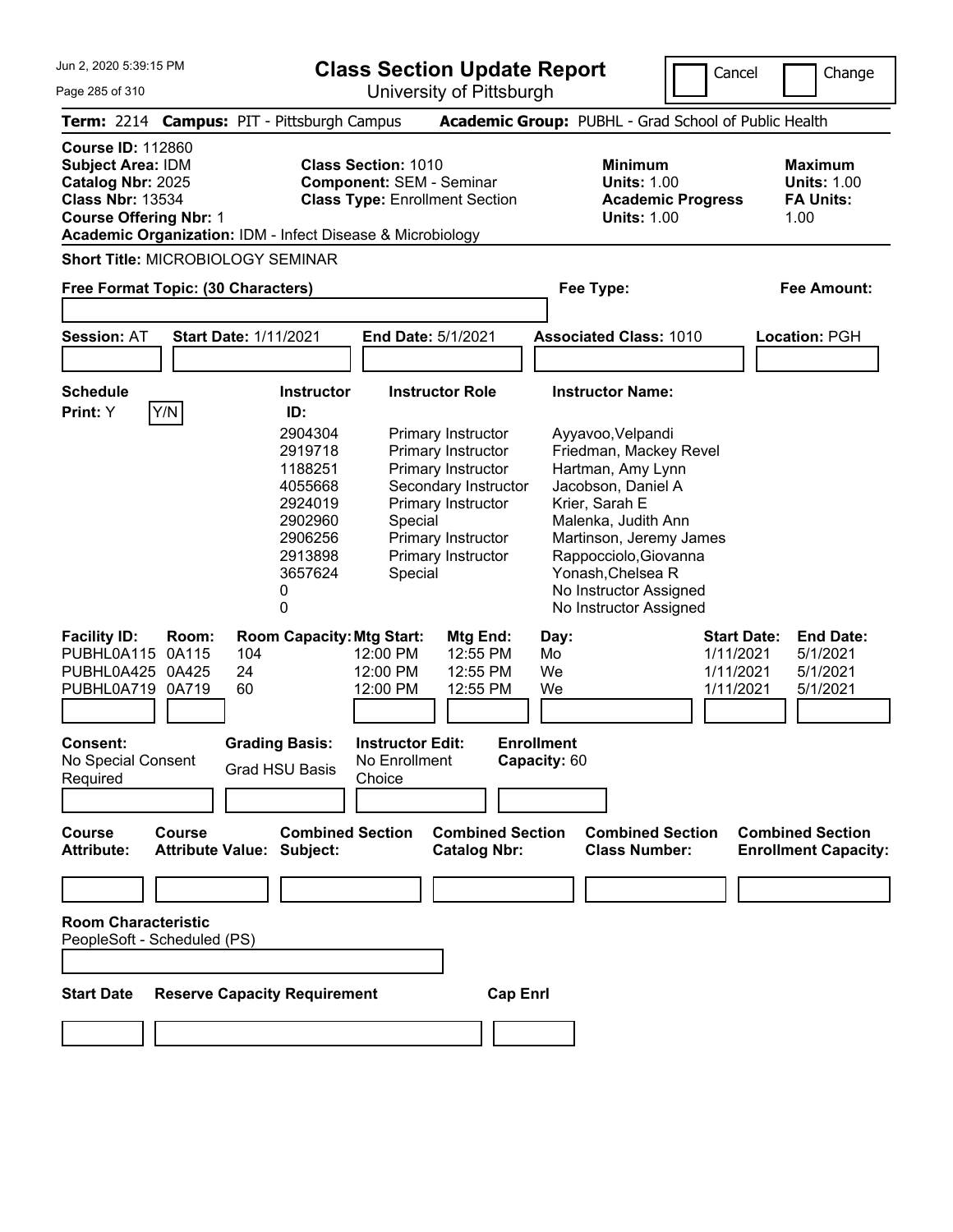Page 286 of 310

**Class Section Update Report**

Cancel **Change** 

|                                                                                                                                        |                                                                                             | $5.11$ , $0.01$ , $0.11$ , $0.000$ , $0.11$                                                            |                                                                                                       |                                                                  |
|----------------------------------------------------------------------------------------------------------------------------------------|---------------------------------------------------------------------------------------------|--------------------------------------------------------------------------------------------------------|-------------------------------------------------------------------------------------------------------|------------------------------------------------------------------|
|                                                                                                                                        | Term: 2214 Campus: PIT - Pittsburgh Campus                                                  |                                                                                                        | Academic Group: PUBHL - Grad School of Public Health                                                  |                                                                  |
| <b>Course ID: 177502</b><br><b>Subject Area: IDM</b><br>Catalog Nbr: 2038<br><b>Class Nbr: 15665</b><br><b>Course Offering Nbr: 1</b>  | Academic Organization: IDM - Infect Disease & Microbiology                                  | <b>Class Section: 1050</b><br><b>Component: LEC - Lecture</b><br><b>Class Type: Enrollment Section</b> | <b>Minimum</b><br><b>Units: 3.00</b><br><b>Academic Progress</b><br><b>Units: 3.00</b>                | <b>Maximum</b><br><b>Units: 3.00</b><br><b>FA Units:</b><br>3.00 |
|                                                                                                                                        | Short Title: PREVN TRMNT CTRL GLBL INFEC DS                                                 |                                                                                                        |                                                                                                       |                                                                  |
| Free Format Topic: (30 Characters)                                                                                                     |                                                                                             |                                                                                                        | Fee Type:                                                                                             | <b>Fee Amount:</b>                                               |
| <b>Session: AT</b>                                                                                                                     | <b>Start Date: 1/11/2021</b>                                                                | End Date: 5/1/2021                                                                                     | <b>Associated Class: 1050</b>                                                                         | Location: PGH                                                    |
| <b>Schedule</b><br>Y/N<br>Print: Y                                                                                                     | <b>Instructor</b><br>ID:<br>2902348<br>2904576<br>2902960<br>3657624                        | <b>Instructor Role</b><br>Primary Instructor<br>Primary Instructor<br>Special<br>Special               | <b>Instructor Name:</b><br>Chen, Yue<br>Frank, Linda Rose<br>Malenka, Judith Ann<br>Yonash, Chelsea R |                                                                  |
| <b>Facility ID:</b><br>Room:<br><b>PUBHL2121C</b><br>2121C<br>Consent:<br>No Special Consent<br>Required                               | <b>Room Capacity: Mtg Start:</b><br>24<br><b>Grading Basis:</b><br><b>Grad Letter Grade</b> | Mtg End:<br>5:30 PM<br>7:00 PM<br><b>Instructor Edit:</b><br>No Enrollment<br>Choice                   | Day:<br>WeTh<br><b>Enrollment</b><br>Capacity: 24                                                     | <b>Start Date:</b><br><b>End Date:</b><br>1/11/2021<br>5/1/2021  |
| <b>Course</b><br><b>Course</b><br><b>Attribute:</b><br><b>UCIS</b><br><b>GLBST</b><br>UCIS<br><b>UGH</b><br><b>Room Characteristic</b> | <b>Combined Section</b><br><b>Attribute Value: Subject:</b>                                 | <b>Combined Section</b><br><b>Catalog Nbr:</b>                                                         | <b>Combined Section</b><br><b>Class Number:</b>                                                       | <b>Combined Section</b><br><b>Enrollment Capacity:</b>           |
| PeopleSoft - Scheduled (PS)                                                                                                            |                                                                                             |                                                                                                        |                                                                                                       |                                                                  |
| <b>Start Date</b>                                                                                                                      | <b>Reserve Capacity Requirement</b>                                                         | <b>Cap Enrl</b>                                                                                        |                                                                                                       |                                                                  |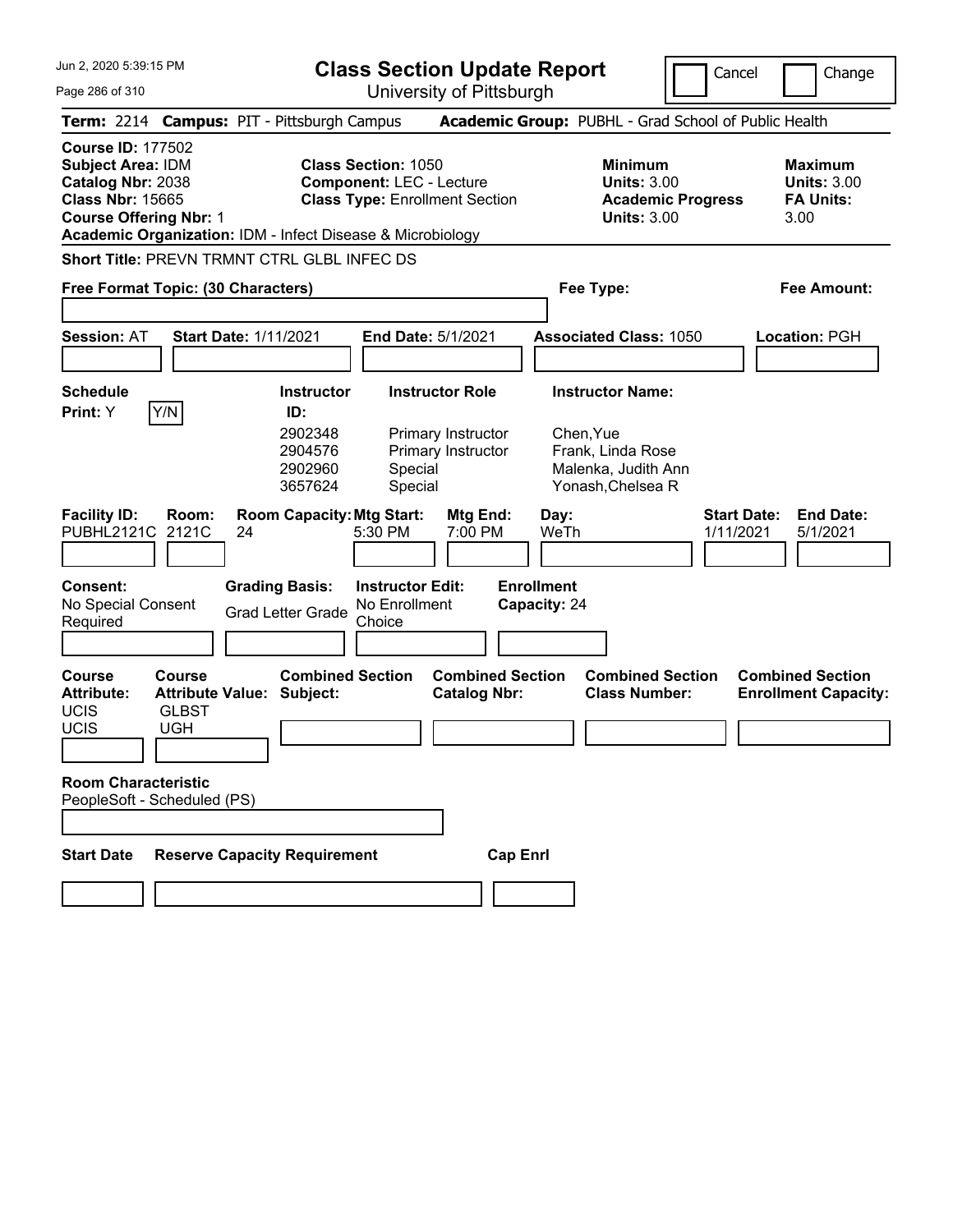Page 287 of 310

**Class Section Update Report**

Cancel Change

|                                                                                                                                       | University of Fittoparyn                                                                                                                                             |                                                                                          |                                                                  |
|---------------------------------------------------------------------------------------------------------------------------------------|----------------------------------------------------------------------------------------------------------------------------------------------------------------------|------------------------------------------------------------------------------------------|------------------------------------------------------------------|
| Term: 2214 Campus: PIT - Pittsburgh Campus                                                                                            |                                                                                                                                                                      | Academic Group: PUBHL - Grad School of Public Health                                     |                                                                  |
| <b>Course ID: 191305</b><br><b>Subject Area: IDM</b><br>Catalog Nbr: 2041<br><b>Class Nbr: 30364</b><br><b>Course Offering Nbr: 1</b> | <b>Class Section: 1020</b><br><b>Component: LEC - Lecture</b><br><b>Class Type: Enrollment Section</b><br>Academic Organization: IDM - Infect Disease & Microbiology | <b>Minimum</b><br><b>Units: 1.00</b><br><b>Academic Progress</b><br><b>Units: 1.00</b>   | <b>Maximum</b><br><b>Units: 1.00</b><br><b>FA Units:</b><br>1.00 |
| Short Title: RSRCH ETHCS AND SCI COMMNCTN                                                                                             |                                                                                                                                                                      |                                                                                          |                                                                  |
| Free Format Topic: (30 Characters)                                                                                                    |                                                                                                                                                                      | Fee Type:                                                                                | Fee Amount:                                                      |
| Session: AT<br><b>Start Date: 1/11/2021</b>                                                                                           | End Date: 5/1/2021                                                                                                                                                   | <b>Associated Class: 1020</b>                                                            | Location: PGH                                                    |
| <b>Schedule</b><br>Y/N<br>Print: Y                                                                                                    | <b>Instructor Role</b><br><b>Instructor</b><br>ID:<br>2902960<br>Special<br>2935690<br>Primary Instructor<br>3657624<br>Special                                      | <b>Instructor Name:</b><br>Malenka, Judith Ann<br>Mattila, Joshua T<br>Yonash, Chelsea R |                                                                  |
| <b>Facility ID:</b><br>Room:<br>PUBHL0A425<br>0A425<br>24                                                                             | <b>Room Capacity: Mtg Start:</b><br>Mtg End:<br>$3:00$ PM<br>4:50 PM                                                                                                 | <b>Start Date:</b><br>Day:<br>1/11/2021<br>Mo                                            | <b>End Date:</b><br>5/1/2021                                     |
| Consent:<br>No Special Consent<br>Required                                                                                            | <b>Grading Basis:</b><br><b>Instructor Edit:</b><br>No Enrollment<br><b>Grad Letter Grade</b><br>Choice                                                              | <b>Enrollment</b><br>Capacity: 24                                                        |                                                                  |
| <b>Course</b><br><b>Course</b><br><b>Attribute:</b><br><b>Attribute Value: Subject:</b>                                               | <b>Combined Section</b><br><b>Combined Section</b><br><b>Catalog Nbr:</b>                                                                                            | <b>Combined Section</b><br><b>Class Number:</b>                                          | <b>Combined Section</b><br><b>Enrollment Capacity:</b>           |
| <b>Room Characteristic</b><br>PeopleSoft - Scheduled (PS)                                                                             |                                                                                                                                                                      |                                                                                          |                                                                  |
| <b>Start Date</b>                                                                                                                     | <b>Reserve Capacity Requirement</b>                                                                                                                                  | <b>Cap Enrl</b>                                                                          |                                                                  |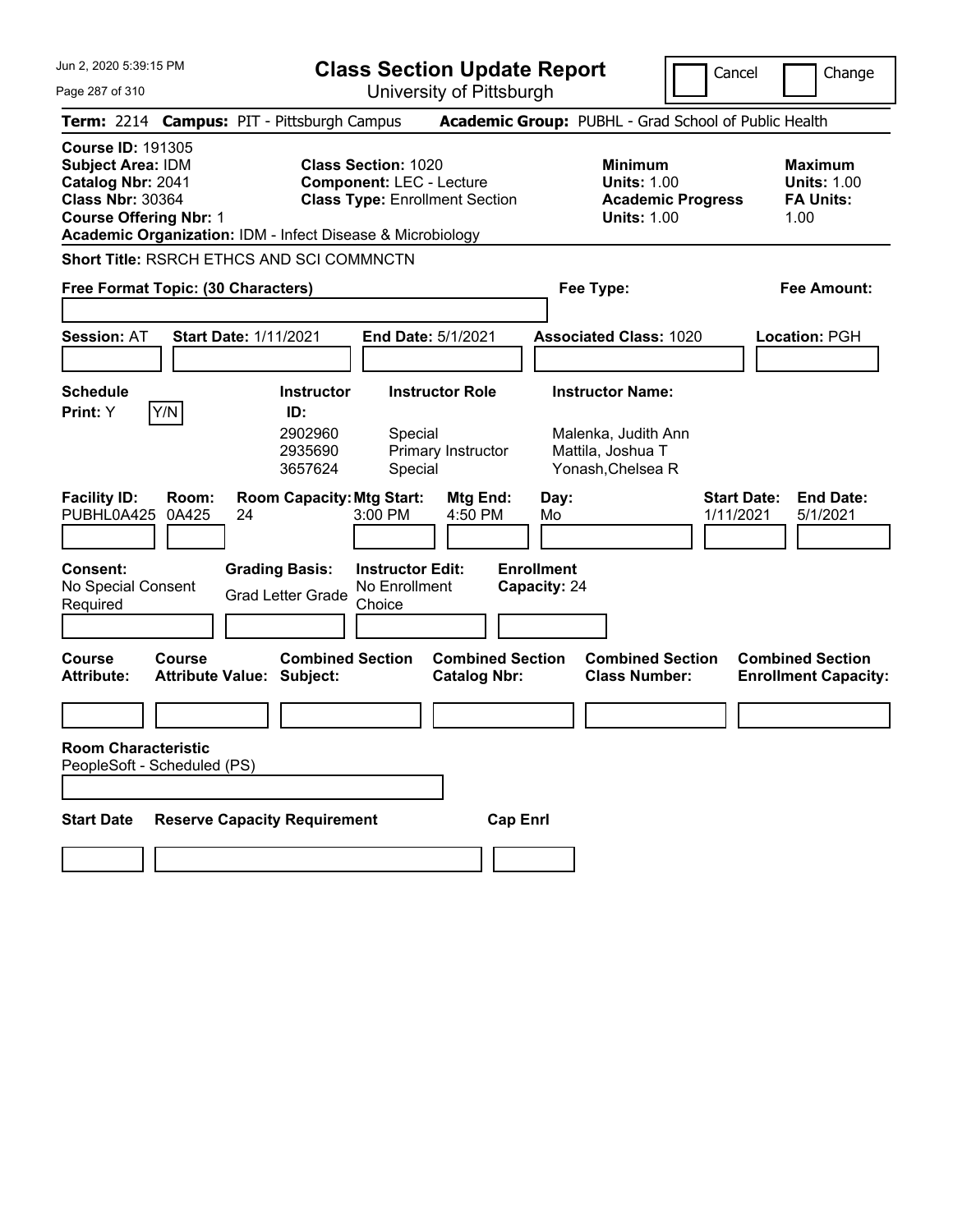**Class Section Update Report**

Cancel **Change** 

| Page 288 of 310                                                                                                                       |                                                                                                                                                                      | University of Pittsburgh                                                                 |                                                                                                                   |                                                                  |
|---------------------------------------------------------------------------------------------------------------------------------------|----------------------------------------------------------------------------------------------------------------------------------------------------------------------|------------------------------------------------------------------------------------------|-------------------------------------------------------------------------------------------------------------------|------------------------------------------------------------------|
|                                                                                                                                       | Term: 2214 Campus: PIT - Pittsburgh Campus                                                                                                                           |                                                                                          | Academic Group: PUBHL - Grad School of Public Health                                                              |                                                                  |
| <b>Course ID: 190976</b><br><b>Subject Area: IDM</b><br>Catalog Nbr: 2069<br><b>Class Nbr: 28905</b><br><b>Course Offering Nbr: 1</b> | <b>Class Section: 1220</b><br><b>Component: LEC - Lecture</b><br><b>Class Type: Enrollment Section</b><br>Academic Organization: IDM - Infect Disease & Microbiology |                                                                                          | <b>Minimum</b><br><b>Units: 2.00</b><br><b>Academic Progress</b><br><b>Units: 2.00</b>                            | <b>Maximum</b><br><b>Units: 2.00</b><br><b>FA Units:</b><br>2.00 |
|                                                                                                                                       | Short Title: INFEC PREVN CTRL HLTH CARE SET                                                                                                                          |                                                                                          |                                                                                                                   |                                                                  |
| Free Format Topic: (30 Characters)                                                                                                    |                                                                                                                                                                      |                                                                                          | Fee Type:                                                                                                         | Fee Amount:                                                      |
| <b>Session: AT</b>                                                                                                                    | <b>Start Date: 1/11/2021</b>                                                                                                                                         | End Date: 5/1/2021                                                                       | <b>Associated Class: 1220</b>                                                                                     | <b>Location: PGH</b>                                             |
| <b>Schedule</b><br>Y/N<br>Print: Y                                                                                                    | <b>Instructor</b><br>ID:<br>2904576<br>2902960<br>2940735<br>3657624                                                                                                 | <b>Instructor Role</b><br>Primary Instructor<br>Special<br>Primary Instructor<br>Special | <b>Instructor Name:</b><br>Frank, Linda Rose<br>Malenka, Judith Ann<br>Yassin, Mohamed Hamdy<br>Yonash, Chelsea R |                                                                  |
| <b>Facility ID:</b><br>Room:<br>PUBHL2121C 2121C<br>Consent:<br><b>Department Consent</b><br>Required                                 | <b>Room Capacity: Mtg Start:</b><br>12:00 PM<br>24<br><b>Grading Basis:</b><br>No Enrollment<br><b>Grad Letter Grade</b><br>Choice                                   | Mtg End:<br>1:50 PM<br><b>Instructor Edit:</b>                                           | Day:<br>Th<br><b>Enrollment</b><br>Capacity: 24                                                                   | <b>Start Date:</b><br><b>End Date:</b><br>1/11/2021<br>5/1/2021  |
| <b>Course</b><br><b>Course</b><br><b>Attribute:</b>                                                                                   | <b>Combined Section</b><br><b>Attribute Value: Subject:</b>                                                                                                          | <b>Combined Section</b><br><b>Catalog Nbr:</b>                                           | <b>Combined Section</b><br><b>Class Number:</b>                                                                   | <b>Combined Section</b><br><b>Enrollment Capacity:</b>           |
|                                                                                                                                       |                                                                                                                                                                      |                                                                                          |                                                                                                                   |                                                                  |
| <b>Room Characteristic</b><br>PeopleSoft - Scheduled (PS)<br><b>Start Date</b>                                                        | <b>Reserve Capacity Requirement</b>                                                                                                                                  | <b>Cap Enrl</b>                                                                          |                                                                                                                   |                                                                  |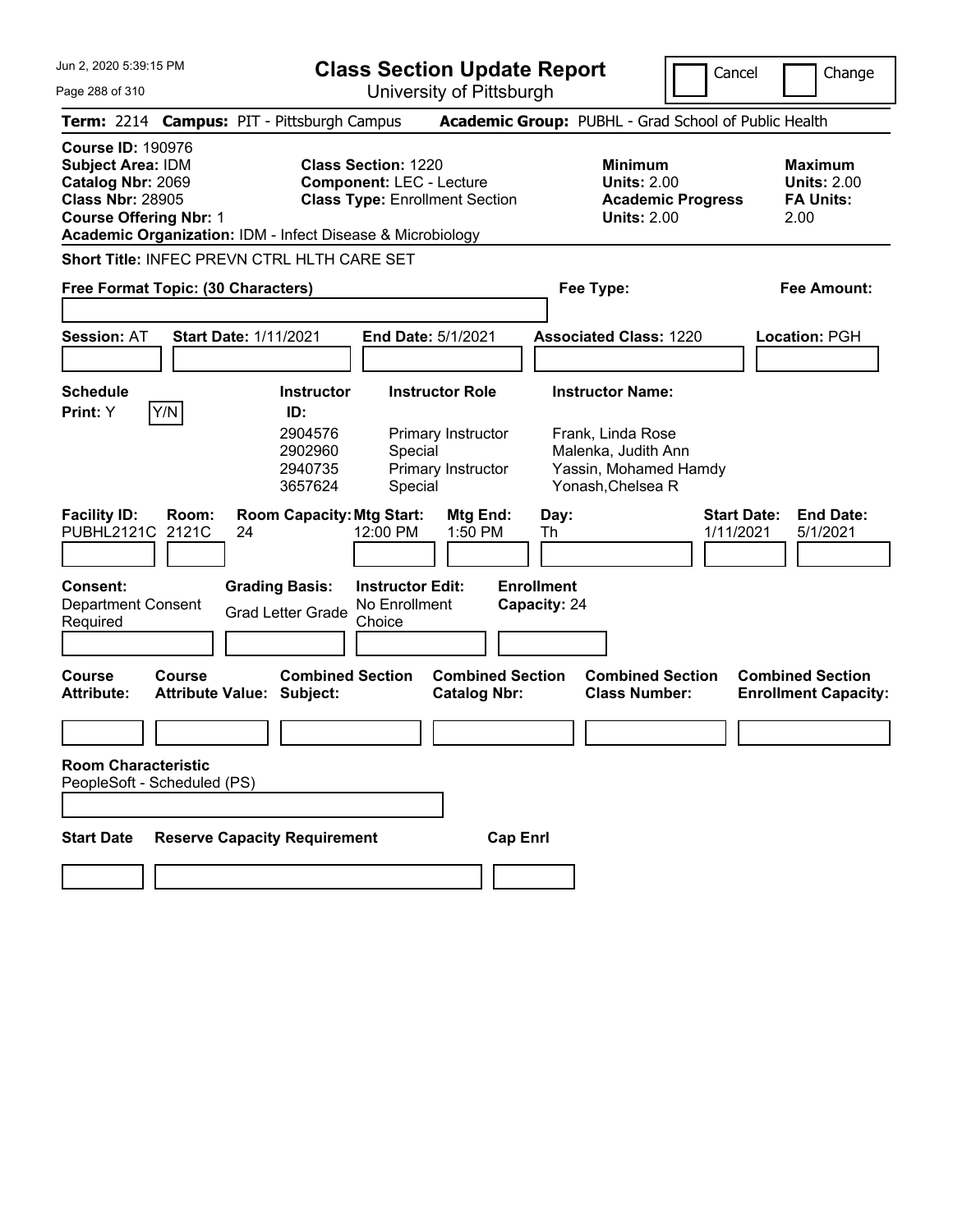Page 289 of 310

**Class Section Update Report**

Cancel Change

University of Pittsburgh

|                                                                                                                                                                                                     |                                                   |                                          | University ULT ittsburght                                                |                                                                                        |                                                                  |
|-----------------------------------------------------------------------------------------------------------------------------------------------------------------------------------------------------|---------------------------------------------------|------------------------------------------|--------------------------------------------------------------------------|----------------------------------------------------------------------------------------|------------------------------------------------------------------|
| Term: 2214 Campus: PIT - Pittsburgh Campus                                                                                                                                                          |                                                   |                                          |                                                                          | Academic Group: PUBHL - Grad School of Public Health                                   |                                                                  |
| <b>Course ID: 112867</b><br><b>Subject Area: IDM</b><br>Catalog Nbr: 2161<br><b>Class Nbr: 13538</b><br><b>Course Offering Nbr: 1</b><br>Academic Organization: IDM - Infect Disease & Microbiology |                                                   | <b>Class Section: 1030</b>               | <b>Component: LEC - Lecture</b><br><b>Class Type: Enrollment Section</b> | <b>Minimum</b><br><b>Units: 1.00</b><br><b>Academic Progress</b><br><b>Units: 1.00</b> | <b>Maximum</b><br><b>Units: 1.00</b><br><b>FA Units:</b><br>1.00 |
| Short Title: METHODS INFECTIOUS DISEAS EPID                                                                                                                                                         |                                                   |                                          |                                                                          |                                                                                        |                                                                  |
| Free Format Topic: (30 Characters)                                                                                                                                                                  |                                                   |                                          |                                                                          | Fee Type:                                                                              | Fee Amount:                                                      |
| <b>Session: PH1</b>                                                                                                                                                                                 | <b>Start Date: 1/11/2021</b>                      |                                          | <b>End Date: 3/5/2021</b>                                                | <b>Associated Class: 1030</b>                                                          | Location: PGH                                                    |
| <b>Schedule</b><br>Print: Y<br>Y/N                                                                                                                                                                  |                                                   | <b>Instructor</b><br>ID:                 | <b>Instructor Role</b>                                                   | <b>Instructor Name:</b>                                                                |                                                                  |
|                                                                                                                                                                                                     |                                                   | 2904352<br>2902960<br>2932410<br>3657624 | Primary Instructor<br>Special<br>Special<br>Special                      | Harrison, Lee H<br>Malenka, Judith Ann<br>Smith, Lori Sarracino<br>Yonash, Chelsea R   |                                                                  |
| <b>Facility ID:</b><br>PUBHL0A522                                                                                                                                                                   | Room:<br>0A522<br>40                              | <b>Room Capacity: Mtg Start:</b>         | Mtg End:<br>9:00 AM<br>10:50 AM                                          | Day:<br>Mo                                                                             | <b>Start Date:</b><br><b>End Date:</b><br>1/11/2021<br>3/5/2021  |
| <b>Consent:</b><br>No Special Consent<br>Required                                                                                                                                                   | Grad LG/SU3<br>Basis                              | <b>Grading Basis:</b>                    | <b>Instructor Edit:</b><br>No Enrollment<br>Choice                       | <b>Enrollment</b><br>Capacity: 17                                                      |                                                                  |
| <b>Course</b><br>Attribute:                                                                                                                                                                         | <b>Course</b><br><b>Attribute Value: Subject:</b> | <b>Combined Section</b><br><b>EPIDEM</b> | <b>Combined Section</b><br><b>Catalog Nbr:</b><br>2161                   | <b>Combined Section</b><br><b>Class Number:</b><br>13536                               | <b>Combined Section</b><br><b>Enrollment Capacity:</b><br>22     |
| <b>Room Characteristic</b><br>PeopleSoft - Scheduled (PS)                                                                                                                                           |                                                   |                                          |                                                                          |                                                                                        |                                                                  |
| <b>Start Date</b>                                                                                                                                                                                   |                                                   | <b>Reserve Capacity Requirement</b>      | <b>Cap Enrl</b>                                                          |                                                                                        |                                                                  |
|                                                                                                                                                                                                     |                                                   |                                          |                                                                          |                                                                                        |                                                                  |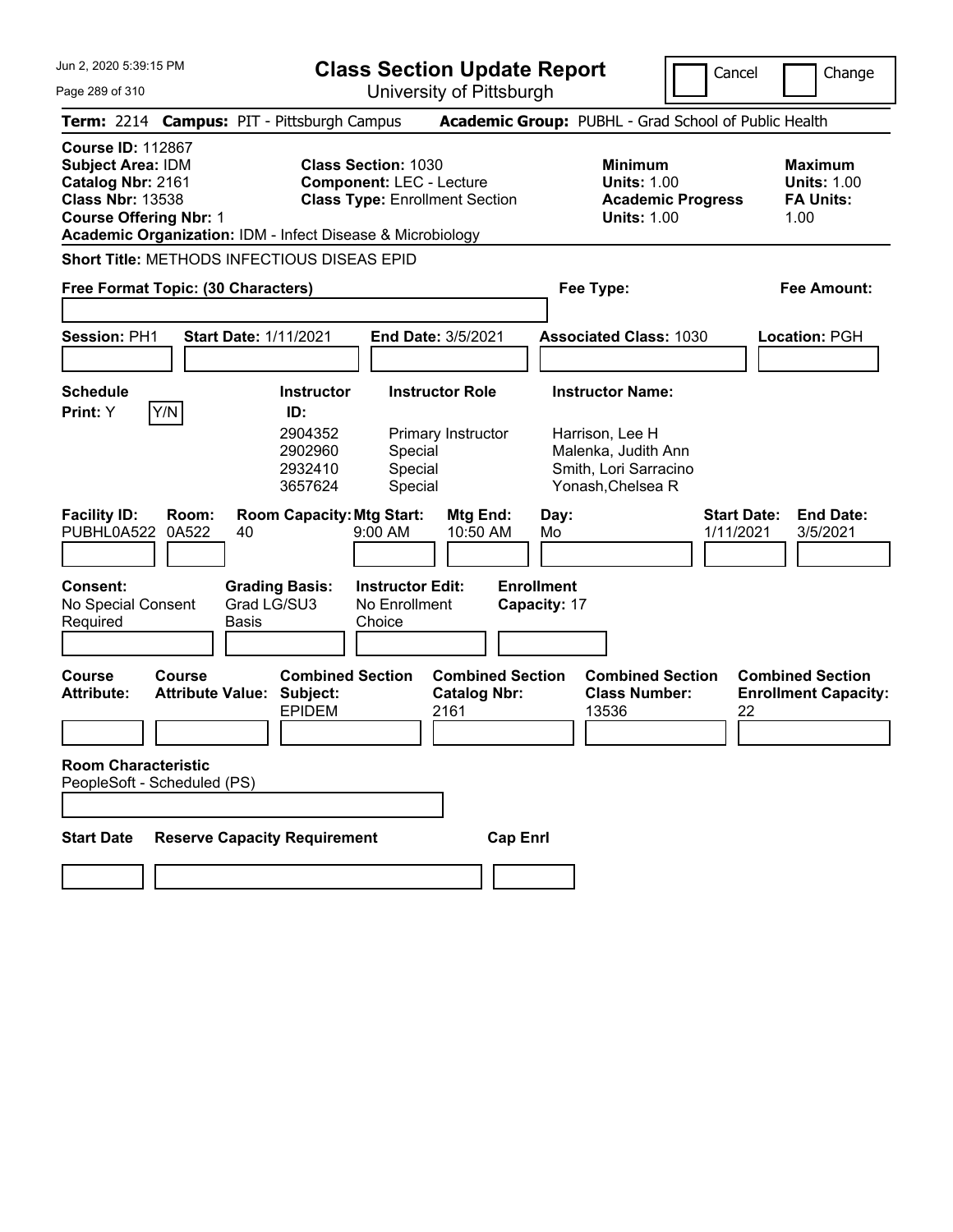**Class Section Update Report**

University of Pittsburgh

Cancel Change

| Page 290 of 310 |
|-----------------|
|-----------------|

| Term: 2214 Campus: PIT - Pittsburgh Campus                                                                                                                                                          |               |                                  |                                     |                                                                                  |                                                |                 |                   | <b>Academic Group: PUBHL - Grad School of Public Health</b>                            |                                 |                                                                   |
|-----------------------------------------------------------------------------------------------------------------------------------------------------------------------------------------------------|---------------|----------------------------------|-------------------------------------|----------------------------------------------------------------------------------|------------------------------------------------|-----------------|-------------------|----------------------------------------------------------------------------------------|---------------------------------|-------------------------------------------------------------------|
| <b>Course ID: 112869</b><br><b>Subject Area: IDM</b><br>Catalog Nbr: 3010<br><b>Class Nbr: 13523</b><br><b>Course Offering Nbr: 1</b><br>Academic Organization: IDM - Infect Disease & Microbiology |               |                                  | <b>Class Section: 1010</b>          | <b>Component: THE - Thesis Research</b><br><b>Class Type: Enrollment Section</b> |                                                |                 |                   | <b>Minimum</b><br><b>Units: 1.00</b><br><b>Academic Progress</b><br><b>Units: 1.00</b> |                                 | <b>Maximum</b><br><b>Units: 15.00</b><br><b>FA Units:</b><br>1.00 |
| <b>Short Title: RESEARCH AND DISSERTATION PHD</b>                                                                                                                                                   |               |                                  |                                     |                                                                                  |                                                |                 |                   |                                                                                        |                                 |                                                                   |
| Free Format Topic: (30 Characters)                                                                                                                                                                  |               |                                  |                                     |                                                                                  |                                                |                 |                   | Fee Type:                                                                              |                                 | <b>Fee Amount:</b>                                                |
|                                                                                                                                                                                                     |               |                                  |                                     |                                                                                  |                                                |                 |                   |                                                                                        |                                 |                                                                   |
| <b>Session: AT</b>                                                                                                                                                                                  |               | <b>Start Date: 1/11/2021</b>     |                                     | <b>End Date: 5/1/2021</b>                                                        |                                                |                 |                   | <b>Associated Class: 1010</b>                                                          |                                 | Location: PGH                                                     |
|                                                                                                                                                                                                     |               |                                  |                                     |                                                                                  |                                                |                 |                   |                                                                                        |                                 |                                                                   |
| <b>Schedule</b>                                                                                                                                                                                     |               |                                  | <b>Instructor</b>                   |                                                                                  | <b>Instructor Role</b>                         |                 |                   | <b>Instructor Name:</b>                                                                |                                 |                                                                   |
| Print: Y                                                                                                                                                                                            | Y/N           |                                  | ID:                                 |                                                                                  |                                                |                 |                   |                                                                                        |                                 |                                                                   |
|                                                                                                                                                                                                     |               |                                  | 2904304                             |                                                                                  | Primary Instructor                             |                 |                   | Ayyavoo, Velpandi                                                                      |                                 |                                                                   |
|                                                                                                                                                                                                     |               |                                  | 2910021                             |                                                                                  | Primary Instructor                             |                 |                   | Barratt Boyes, Simon M                                                                 |                                 |                                                                   |
|                                                                                                                                                                                                     |               |                                  | 2957431                             |                                                                                  | Primary Instructor                             |                 |                   | <b>Bility, Moses Turkle</b>                                                            |                                 |                                                                   |
|                                                                                                                                                                                                     |               |                                  | 2902348                             |                                                                                  | Primary Instructor                             |                 |                   | Chen, Yue                                                                              |                                 |                                                                   |
|                                                                                                                                                                                                     |               |                                  | 2919718                             |                                                                                  | Primary Instructor                             |                 |                   | Friedman, Mackey Revel                                                                 |                                 |                                                                   |
|                                                                                                                                                                                                     |               |                                  | 2909052                             |                                                                                  | Primary Instructor                             |                 |                   | Gupta, Phalguni                                                                        |                                 |                                                                   |
|                                                                                                                                                                                                     |               |                                  | 1188251                             |                                                                                  | Primary Instructor                             |                 |                   | Hartman, Amy Lynn                                                                      |                                 |                                                                   |
|                                                                                                                                                                                                     |               |                                  | 2909339                             |                                                                                  | Primary Instructor                             |                 |                   | Jenkins, Frank John                                                                    |                                 |                                                                   |
|                                                                                                                                                                                                     |               |                                  | 2904938                             |                                                                                  | Primary Instructor                             |                 |                   | Kingsley, Lawrence A                                                                   |                                 |                                                                   |
|                                                                                                                                                                                                     |               |                                  | 2924019                             |                                                                                  | Primary Instructor                             |                 |                   | Krier, Sarah E                                                                         |                                 |                                                                   |
|                                                                                                                                                                                                     |               |                                  | 2904604                             |                                                                                  | Primary Instructor                             |                 |                   | Mailliard, Robbie Bryan                                                                |                                 |                                                                   |
|                                                                                                                                                                                                     |               |                                  | 2902960                             | Special                                                                          |                                                |                 |                   | Malenka, Judith Ann                                                                    |                                 |                                                                   |
|                                                                                                                                                                                                     |               |                                  | 2941496                             |                                                                                  | Primary Instructor                             |                 |                   | Marques, Ernesto Torres De Azeved                                                      |                                 |                                                                   |
|                                                                                                                                                                                                     |               |                                  | 2906256                             |                                                                                  | Primary Instructor                             |                 |                   | Martinson, Jeremy James                                                                |                                 |                                                                   |
|                                                                                                                                                                                                     |               |                                  | 2935690                             |                                                                                  | Primary Instructor                             |                 |                   | Mattila, Joshua T                                                                      |                                 |                                                                   |
|                                                                                                                                                                                                     |               |                                  | 2915656                             |                                                                                  | Primary Instructor                             |                 |                   | Piazza, Paolo Attilio                                                                  |                                 |                                                                   |
|                                                                                                                                                                                                     |               |                                  | 2913898                             |                                                                                  | Primary Instructor                             |                 |                   | Rappocciolo, Giovanna                                                                  |                                 |                                                                   |
|                                                                                                                                                                                                     |               |                                  | 2938022                             |                                                                                  | Primary Instructor                             |                 |                   | Reed, Douglas S                                                                        |                                 |                                                                   |
|                                                                                                                                                                                                     |               |                                  | 2901264                             |                                                                                  |                                                |                 |                   |                                                                                        |                                 |                                                                   |
|                                                                                                                                                                                                     |               |                                  |                                     |                                                                                  | Primary Instructor                             |                 |                   | Rinaldo, Charles R                                                                     |                                 |                                                                   |
|                                                                                                                                                                                                     |               |                                  | 2915980                             |                                                                                  | Primary Instructor                             |                 |                   | Sluis-Cremer, Nicolas Paul                                                             |                                 |                                                                   |
|                                                                                                                                                                                                     |               |                                  | 3657624                             | Special                                                                          |                                                |                 |                   | Yonash, Chelsea R                                                                      |                                 |                                                                   |
| <b>Facility ID:</b><br><b>TBATBA</b>                                                                                                                                                                | Room:<br>TBA  | 0                                | <b>Room Capacity: Mtg Start:</b>    |                                                                                  | Mtg End:                                       |                 | Day:              |                                                                                        | <b>Start Date:</b><br>1/11/2021 | <b>End Date:</b><br>5/1/2021                                      |
|                                                                                                                                                                                                     |               |                                  |                                     |                                                                                  |                                                |                 |                   |                                                                                        |                                 |                                                                   |
|                                                                                                                                                                                                     |               |                                  |                                     |                                                                                  |                                                |                 |                   |                                                                                        |                                 |                                                                   |
| Consent:                                                                                                                                                                                            |               | <b>Grading Basis:</b>            |                                     | <b>Instructor Edit:</b>                                                          |                                                |                 | <b>Enrollment</b> |                                                                                        |                                 |                                                                   |
| No Special Consent                                                                                                                                                                                  |               |                                  |                                     | <b>Class Instructor</b>                                                          |                                                |                 | Capacity: 15      |                                                                                        |                                 |                                                                   |
| Required                                                                                                                                                                                            |               | <b>Grad SN Basis</b>             |                                     | <b>Table Edit</b>                                                                |                                                |                 |                   |                                                                                        |                                 |                                                                   |
|                                                                                                                                                                                                     |               |                                  |                                     |                                                                                  |                                                |                 |                   |                                                                                        |                                 |                                                                   |
|                                                                                                                                                                                                     |               |                                  |                                     |                                                                                  |                                                |                 |                   |                                                                                        |                                 |                                                                   |
| <b>Course</b><br><b>Attribute:</b>                                                                                                                                                                  | <b>Course</b> | <b>Attribute Value: Subject:</b> | <b>Combined Section</b>             |                                                                                  | <b>Combined Section</b><br><b>Catalog Nbr:</b> |                 |                   | <b>Combined Section</b><br><b>Class Number:</b>                                        |                                 | <b>Combined Section</b><br><b>Enrollment Capacity:</b>            |
|                                                                                                                                                                                                     |               |                                  |                                     |                                                                                  |                                                |                 |                   |                                                                                        |                                 |                                                                   |
|                                                                                                                                                                                                     |               |                                  |                                     |                                                                                  |                                                |                 |                   |                                                                                        |                                 |                                                                   |
| <b>Room Characteristic</b>                                                                                                                                                                          |               |                                  |                                     |                                                                                  |                                                |                 |                   |                                                                                        |                                 |                                                                   |
|                                                                                                                                                                                                     |               |                                  |                                     |                                                                                  |                                                |                 |                   |                                                                                        |                                 |                                                                   |
|                                                                                                                                                                                                     |               |                                  |                                     |                                                                                  |                                                |                 |                   |                                                                                        |                                 |                                                                   |
| <b>Start Date</b>                                                                                                                                                                                   |               |                                  | <b>Reserve Capacity Requirement</b> |                                                                                  |                                                | <b>Cap Enrl</b> |                   |                                                                                        |                                 |                                                                   |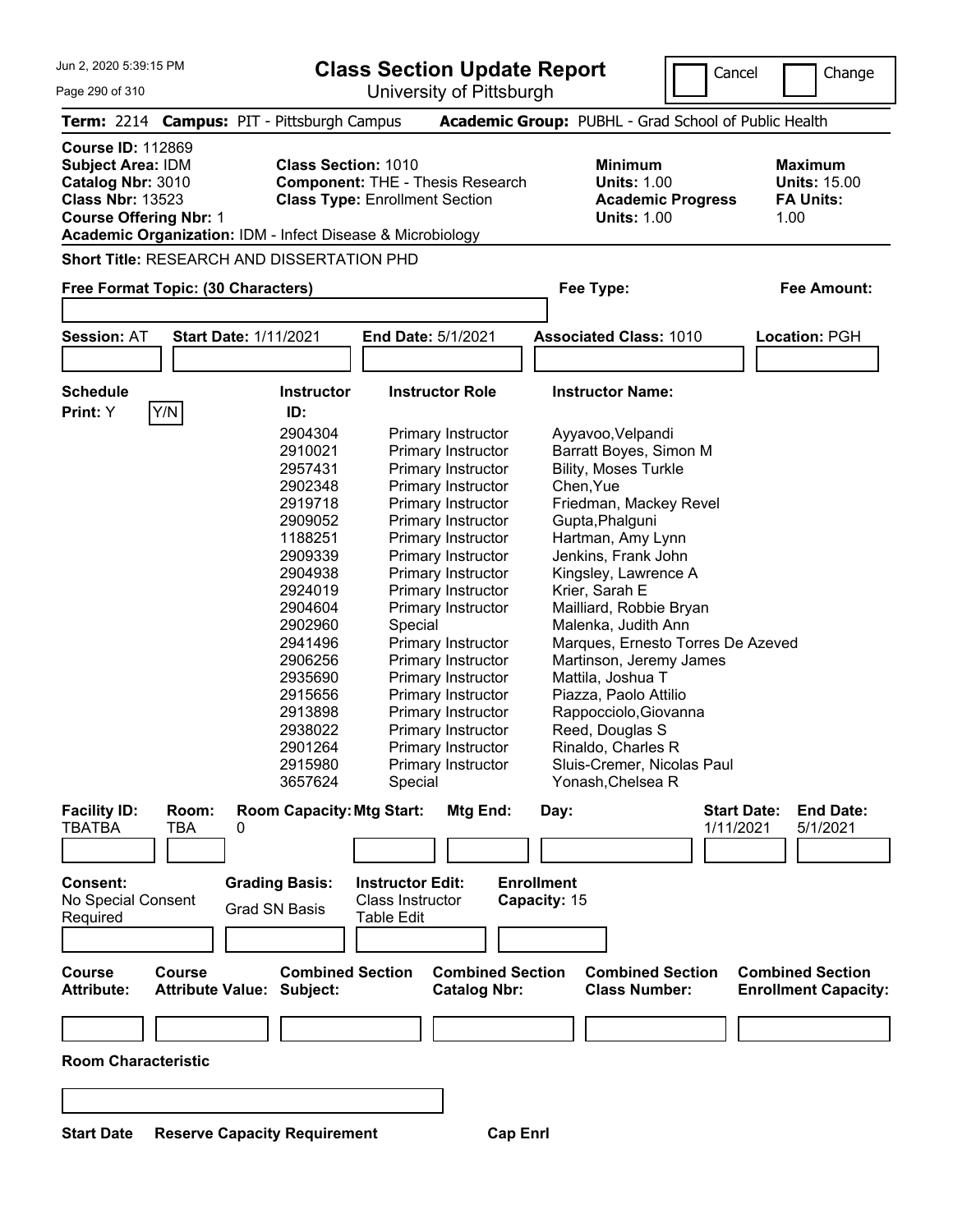## **Class Section Update Report**

University of Pittsburgh

Cancel Change

Page 291 of 310

|  | Term: 2214 Campus: PIT - Pittsburgh Campus |  | <b>Academic Group: PUBHL - Grad School of Public Health</b> |
|--|--------------------------------------------|--|-------------------------------------------------------------|
|  |                                            |  |                                                             |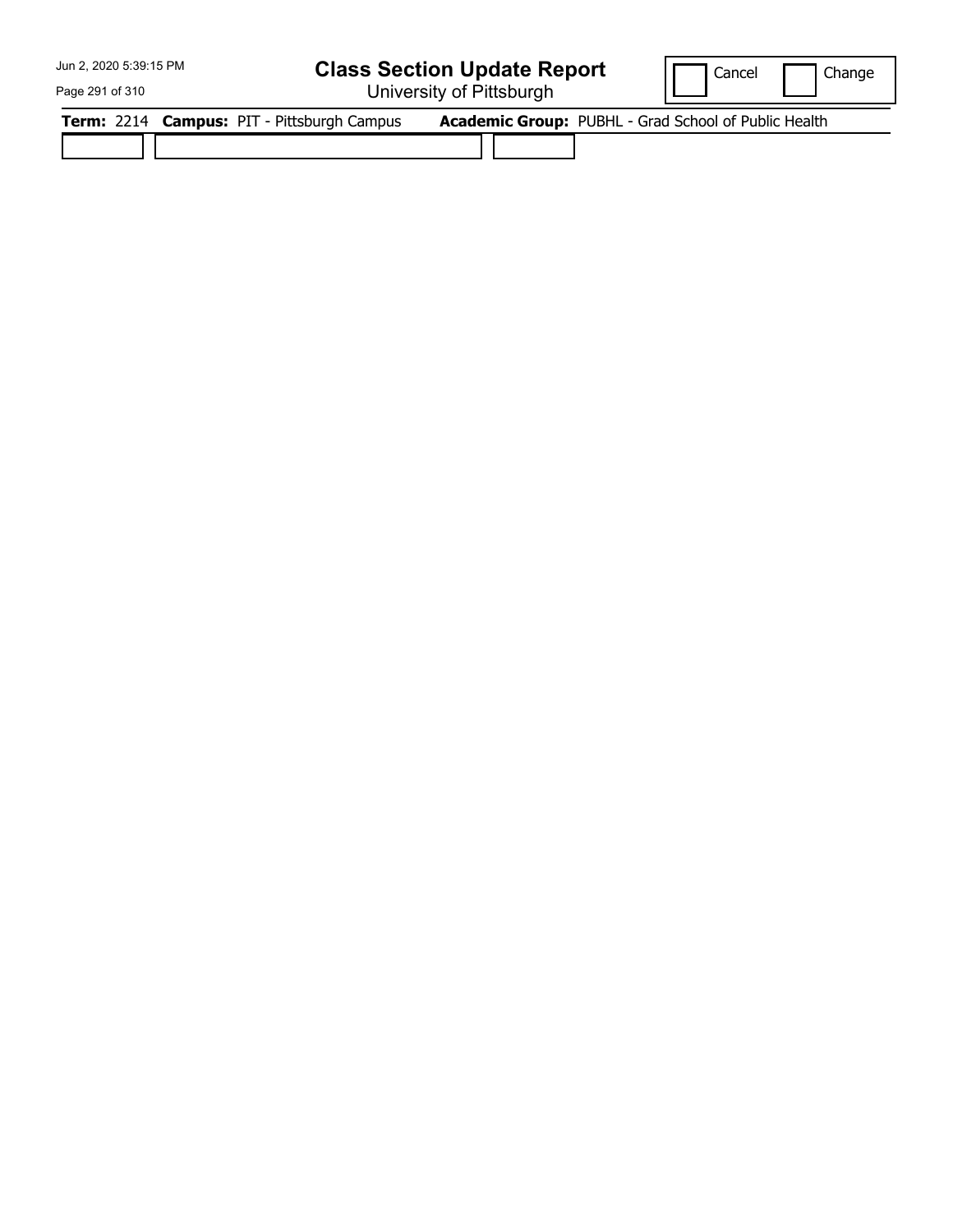**Class Section Update Report**

Cancel **Change** 

| Page 292 of 310                                                                                                                                                                                                                                                                                        |                                                                                | University of Pittsburgh                            |                                                |                                                                                        |                                                                 |
|--------------------------------------------------------------------------------------------------------------------------------------------------------------------------------------------------------------------------------------------------------------------------------------------------------|--------------------------------------------------------------------------------|-----------------------------------------------------|------------------------------------------------|----------------------------------------------------------------------------------------|-----------------------------------------------------------------|
| Term: 2214 Campus: PIT - Pittsburgh Campus                                                                                                                                                                                                                                                             |                                                                                |                                                     |                                                | Academic Group: PUBHL - Grad School of Public Health                                   |                                                                 |
| <b>Course ID: 187799</b><br>Subject Area: IDM<br><b>Class Section: 1050</b><br>Catalog Nbr: 3440<br><b>Component: LEC - Lecture</b><br><b>Class Nbr: 25269</b><br><b>Class Type: Enrollment Section</b><br><b>Course Offering Nbr: 1</b><br>Academic Organization: IDM - Infect Disease & Microbiology |                                                                                |                                                     |                                                | <b>Minimum</b><br><b>Units: 2.00</b><br><b>Academic Progress</b><br><b>Units: 2.00</b> | Maximum<br><b>Units: 2.00</b><br><b>FA Units:</b><br>2.00       |
| Short Title: VACCINES AND IMMUNITY                                                                                                                                                                                                                                                                     |                                                                                |                                                     |                                                |                                                                                        |                                                                 |
| Free Format Topic: (30 Characters)                                                                                                                                                                                                                                                                     |                                                                                |                                                     |                                                | Fee Type:                                                                              | Fee Amount:                                                     |
| <b>Session: AT</b>                                                                                                                                                                                                                                                                                     | <b>Start Date: 1/11/2021</b>                                                   | <b>End Date: 5/1/2021</b>                           |                                                | <b>Associated Class: 1050</b>                                                          | Location: PGH                                                   |
| <b>Schedule</b>                                                                                                                                                                                                                                                                                        | <b>Instructor</b>                                                              | <b>Instructor Role</b>                              |                                                | <b>Instructor Name:</b>                                                                |                                                                 |
| Y/N<br>Print: Y<br><b>Facility ID:</b><br>Room:<br>PUBHL0A522<br>0A522                                                                                                                                                                                                                                 | ID:<br>2902960<br>2913898<br>3657624<br><b>Room Capacity: Mtg Start:</b><br>40 | Special<br>Primary Instructor<br>Special<br>2:30 PM | Mtg End:<br>Day:<br>4:25 PM<br>Th              | Malenka, Judith Ann<br>Rappocciolo, Giovanna<br>Yonash, Chelsea R                      | <b>Start Date:</b><br><b>End Date:</b><br>1/11/2021<br>5/1/2021 |
| Consent:<br><b>Instructor Consent</b><br>Required                                                                                                                                                                                                                                                      | <b>Grading Basis:</b><br>Grad LG/SNC<br>Basis                                  | <b>Instructor Edit:</b><br>No Enrollment<br>Choice  | <b>Enrollment</b><br>Capacity: 14              |                                                                                        |                                                                 |
| Course<br>Course<br><b>Attribute:</b>                                                                                                                                                                                                                                                                  | <b>Combined Section</b><br><b>Attribute Value: Subject:</b>                    |                                                     | <b>Combined Section</b><br><b>Catalog Nbr:</b> | <b>Combined Section</b><br><b>Class Number:</b>                                        | <b>Combined Section</b><br><b>Enrollment Capacity:</b>          |
|                                                                                                                                                                                                                                                                                                        |                                                                                |                                                     |                                                |                                                                                        |                                                                 |
| <b>Room Characteristic</b><br>PeopleSoft - Scheduled (PS)                                                                                                                                                                                                                                              |                                                                                |                                                     |                                                |                                                                                        |                                                                 |
| <b>Start Date</b>                                                                                                                                                                                                                                                                                      | <b>Reserve Capacity Requirement</b>                                            |                                                     | <b>Cap Enri</b>                                |                                                                                        |                                                                 |
|                                                                                                                                                                                                                                                                                                        |                                                                                |                                                     |                                                |                                                                                        |                                                                 |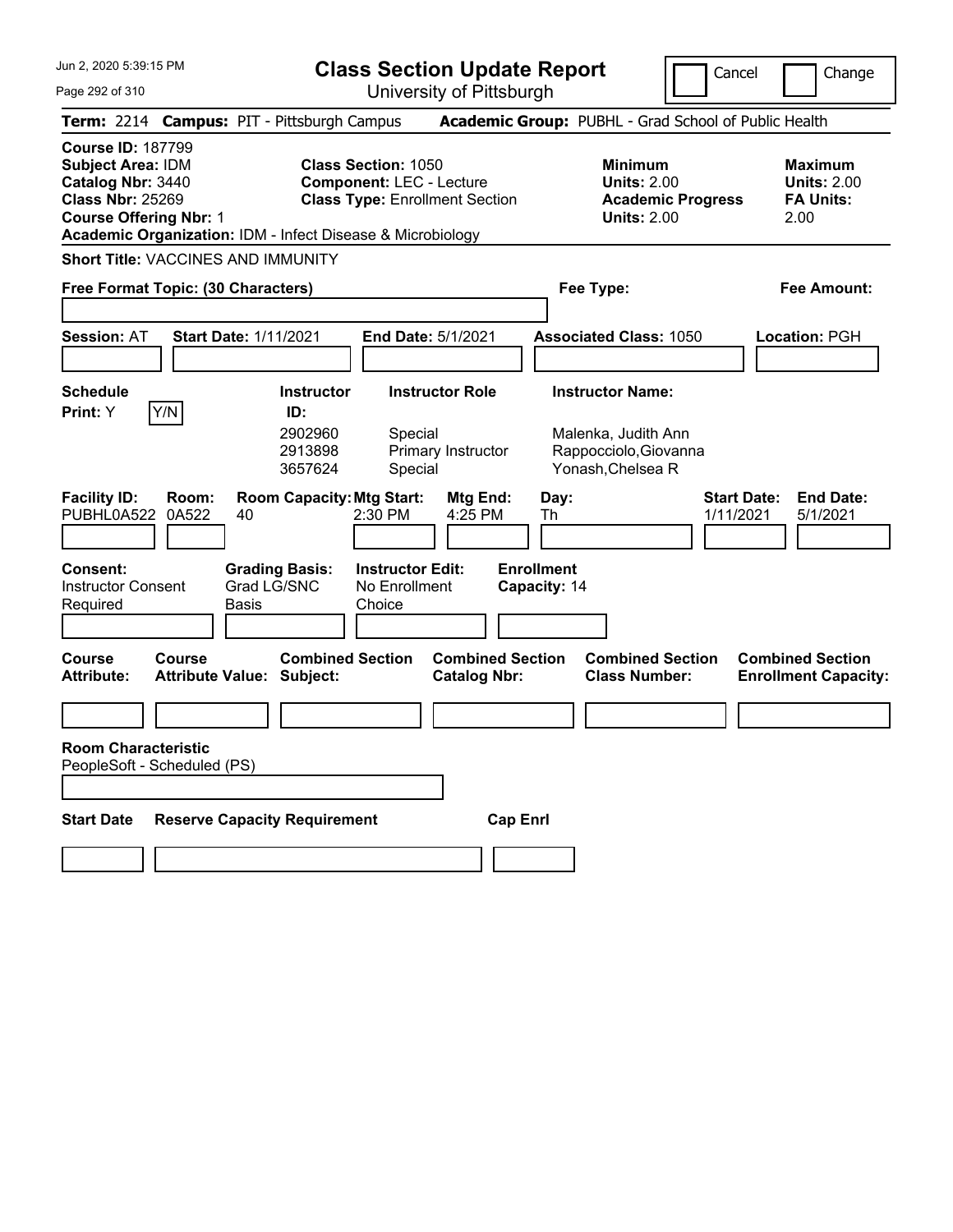| Jun 2, 2020 5:39:15 PM<br>Page 293 of 310                                                                                                                                                               | <b>Class Section Update Report</b><br>University of Pittsburgh                                                 | Cancel<br>Change                                                                                                                                           |
|---------------------------------------------------------------------------------------------------------------------------------------------------------------------------------------------------------|----------------------------------------------------------------------------------------------------------------|------------------------------------------------------------------------------------------------------------------------------------------------------------|
| Term: 2214 Campus: PIT - Pittsburgh Campus                                                                                                                                                              |                                                                                                                | Academic Group: PUBHL - Grad School of Public Health                                                                                                       |
| <b>Course ID: 121726</b><br><b>Subject Area: PUBHLT</b><br>Catalog Nbr: 2002<br><b>Class Nbr: 13532</b><br><b>Course Offering Nbr: 1</b><br>Academic Organization: GSPH-DEAN - Office of the Dean, GSPH | <b>Class Section: 1010</b><br><b>Component: THE - Thesis Research</b><br><b>Class Type: Enrollment Section</b> | <b>Minimum</b><br><b>Maximum</b><br><b>Units: 1.00</b><br><b>Units: 2.00</b><br><b>Academic Progress</b><br><b>FA Units:</b><br><b>Units: 1.00</b><br>1.00 |
| <b>Short Title: ESSAY-MMPH</b>                                                                                                                                                                          |                                                                                                                |                                                                                                                                                            |
| Free Format Topic: (30 Characters)                                                                                                                                                                      | Fee Type:                                                                                                      | <b>Fee Amount:</b>                                                                                                                                         |
| <b>Start Date: 1/11/2021</b><br><b>Session: AT</b>                                                                                                                                                      | End Date: 5/1/2021                                                                                             | <b>Associated Class: 1010</b><br>Location: PGH                                                                                                             |
| <b>Schedule</b><br>Y/N<br>Print: Y                                                                                                                                                                      | <b>Instructor Role</b><br><b>Instructor</b><br>ID:<br>2901970<br>Primary Instructor                            | <b>Instructor Name:</b><br>Finegold, David N                                                                                                               |
| <b>Facility ID:</b><br>Room:<br><b>TBATBA</b><br>TBA<br>0                                                                                                                                               | <b>Room Capacity: Mtg Start:</b><br>Mtg End:<br>Day:                                                           | <b>Start Date:</b><br><b>End Date:</b><br>1/11/2021<br>5/1/2021                                                                                            |
| <b>Grading Basis:</b><br><b>Consent:</b><br>No Special Consent<br><b>Grad SN Basis</b><br>Required                                                                                                      | <b>Instructor Edit:</b><br><b>Enrollment</b><br>No Enrollment<br>Capacity: 30<br>Choice                        |                                                                                                                                                            |
| <b>Course</b><br><b>Course</b><br><b>Attribute:</b><br><b>Attribute Value: Subject:</b>                                                                                                                 | <b>Combined Section</b><br><b>Combined Section</b><br><b>Catalog Nbr:</b>                                      | <b>Combined Section</b><br><b>Combined Section</b><br><b>Class Number:</b><br><b>Enrollment Capacity:</b>                                                  |
| <b>Room Characteristic</b>                                                                                                                                                                              |                                                                                                                |                                                                                                                                                            |
|                                                                                                                                                                                                         |                                                                                                                |                                                                                                                                                            |
|                                                                                                                                                                                                         |                                                                                                                |                                                                                                                                                            |
| <b>Start Date</b><br><b>Reserve Capacity Requirement</b>                                                                                                                                                | <b>Cap Enrl</b>                                                                                                |                                                                                                                                                            |
|                                                                                                                                                                                                         |                                                                                                                |                                                                                                                                                            |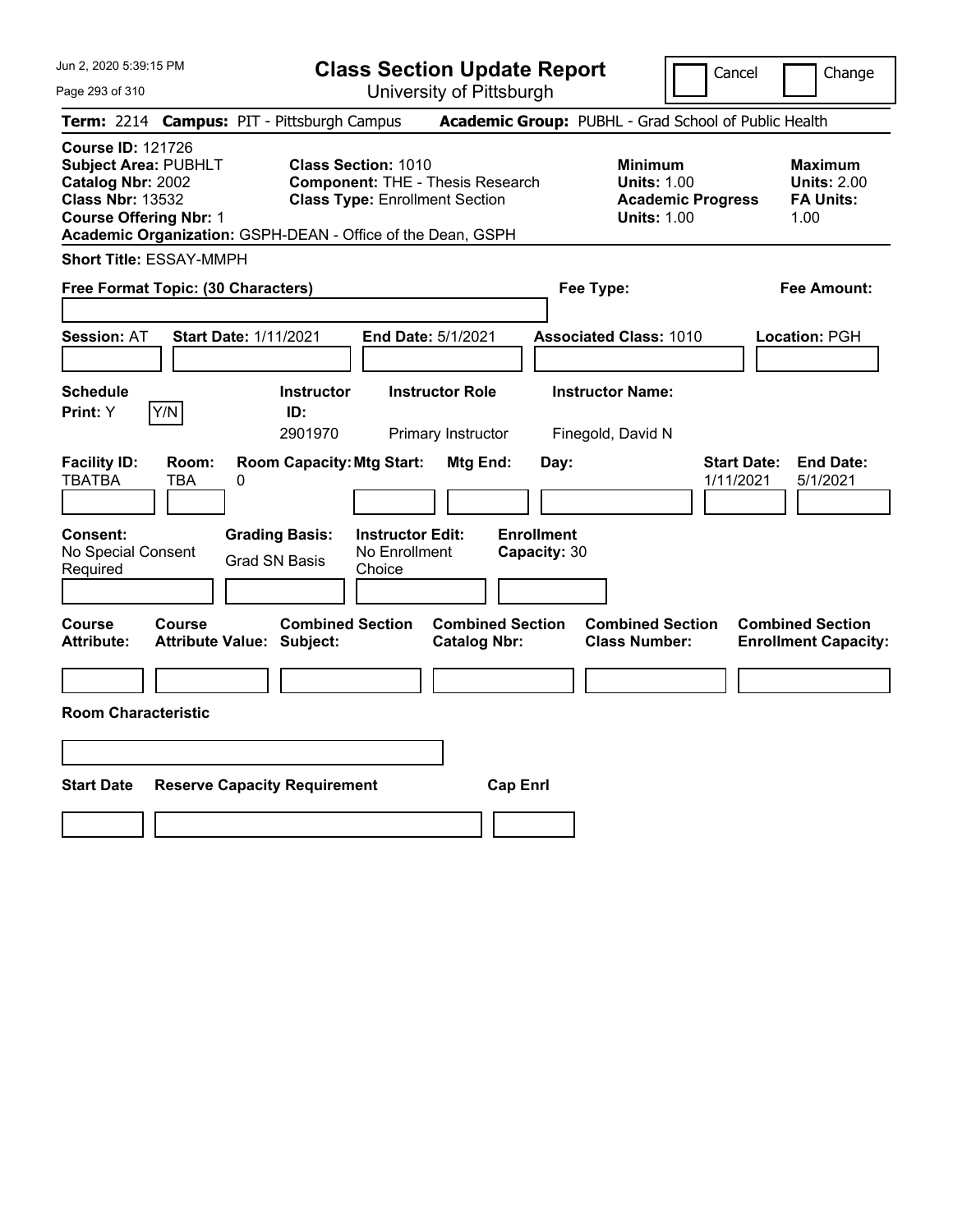| Jun 2, 2020 5:39:15 PM<br>Page 294 of 310                                                                                                |                                             |                                                             |                                                               | <b>Class Section Update Report</b>             |                                   |                                                                                        | Cancel                          | Change                                                           |
|------------------------------------------------------------------------------------------------------------------------------------------|---------------------------------------------|-------------------------------------------------------------|---------------------------------------------------------------|------------------------------------------------|-----------------------------------|----------------------------------------------------------------------------------------|---------------------------------|------------------------------------------------------------------|
|                                                                                                                                          |                                             |                                                             |                                                               | University of Pittsburgh                       |                                   |                                                                                        |                                 |                                                                  |
|                                                                                                                                          |                                             | Term: 2214 Campus: PIT - Pittsburgh Campus                  |                                                               |                                                |                                   | Academic Group: PUBHL - Grad School of Public Health                                   |                                 |                                                                  |
| <b>Course ID: 150806</b><br><b>Subject Area: PUBHLT</b><br>Catalog Nbr: 2011<br><b>Class Nbr: 13548</b><br><b>Course Offering Nbr: 1</b> |                                             | Academic Organization: GSPH-DEAN - Office of the Dean, GSPH | <b>Class Section: 1030</b><br><b>Component: LEC - Lecture</b> | <b>Class Type: Enrollment Section</b>          |                                   | <b>Minimum</b><br><b>Units: 3.00</b><br><b>Academic Progress</b><br><b>Units: 3.00</b> |                                 | <b>Maximum</b><br><b>Units: 3.00</b><br><b>FA Units:</b><br>3.00 |
|                                                                                                                                          |                                             | Short Title: ESSENTIALS OF PUBLIC HEALTH                    |                                                               |                                                |                                   |                                                                                        |                                 |                                                                  |
| Free Format Topic: (30 Characters)                                                                                                       |                                             |                                                             |                                                               |                                                | Fee Type:                         |                                                                                        |                                 | Fee Amount:                                                      |
| <b>Session: AT</b>                                                                                                                       |                                             | <b>Start Date: 1/11/2021</b>                                | End Date: 5/1/2021                                            |                                                |                                   | <b>Associated Class: 1030</b>                                                          |                                 | Location: PGH                                                    |
| <b>Schedule</b>                                                                                                                          |                                             | <b>Instructor</b>                                           |                                                               | <b>Instructor Role</b>                         |                                   | <b>Instructor Name:</b>                                                                |                                 |                                                                  |
| <b>Print:</b> Y                                                                                                                          | Y/N                                         | ID:                                                         |                                                               |                                                |                                   |                                                                                        |                                 |                                                                  |
|                                                                                                                                          |                                             | 2906256                                                     |                                                               | Primary Instructor                             |                                   | Martinson, Jeremy James                                                                |                                 |                                                                  |
| <b>Facility ID:</b><br>PUBHL0A115                                                                                                        | Room:<br>0A115                              | <b>Room Capacity: Mtg Start:</b><br>104                     | 5:30 PM                                                       | Mtg End:<br>6:55 PM                            | Day:<br>WeTh                      |                                                                                        | <b>Start Date:</b><br>1/11/2021 | <b>End Date:</b><br>5/1/2021                                     |
| <b>Consent:</b><br>No Special Consent<br>Required                                                                                        |                                             | <b>Grading Basis:</b><br><b>Grad Letter Grade</b>           | <b>Instructor Edit:</b><br>No Enrollment<br>Choice            |                                                | <b>Enrollment</b><br>Capacity: 80 |                                                                                        |                                 |                                                                  |
| Course<br><b>Attribute:</b><br>UCIS<br><b>UCIS</b>                                                                                       | <b>Course</b><br><b>GLBST</b><br><b>UGH</b> | <b>Combined Section</b><br><b>Attribute Value: Subject:</b> |                                                               | <b>Combined Section</b><br><b>Catalog Nbr:</b> |                                   | <b>Combined Section</b><br><b>Class Number:</b>                                        |                                 | <b>Combined Section</b><br><b>Enrollment Capacity:</b>           |
| <b>Room Characteristic</b><br>PeopleSoft - Scheduled (PS)                                                                                |                                             |                                                             |                                                               |                                                |                                   |                                                                                        |                                 |                                                                  |
| <b>Start Date</b>                                                                                                                        |                                             | <b>Reserve Capacity Requirement</b>                         |                                                               | <b>Cap Enrl</b>                                |                                   |                                                                                        |                                 |                                                                  |
|                                                                                                                                          |                                             |                                                             |                                                               |                                                |                                   |                                                                                        |                                 |                                                                  |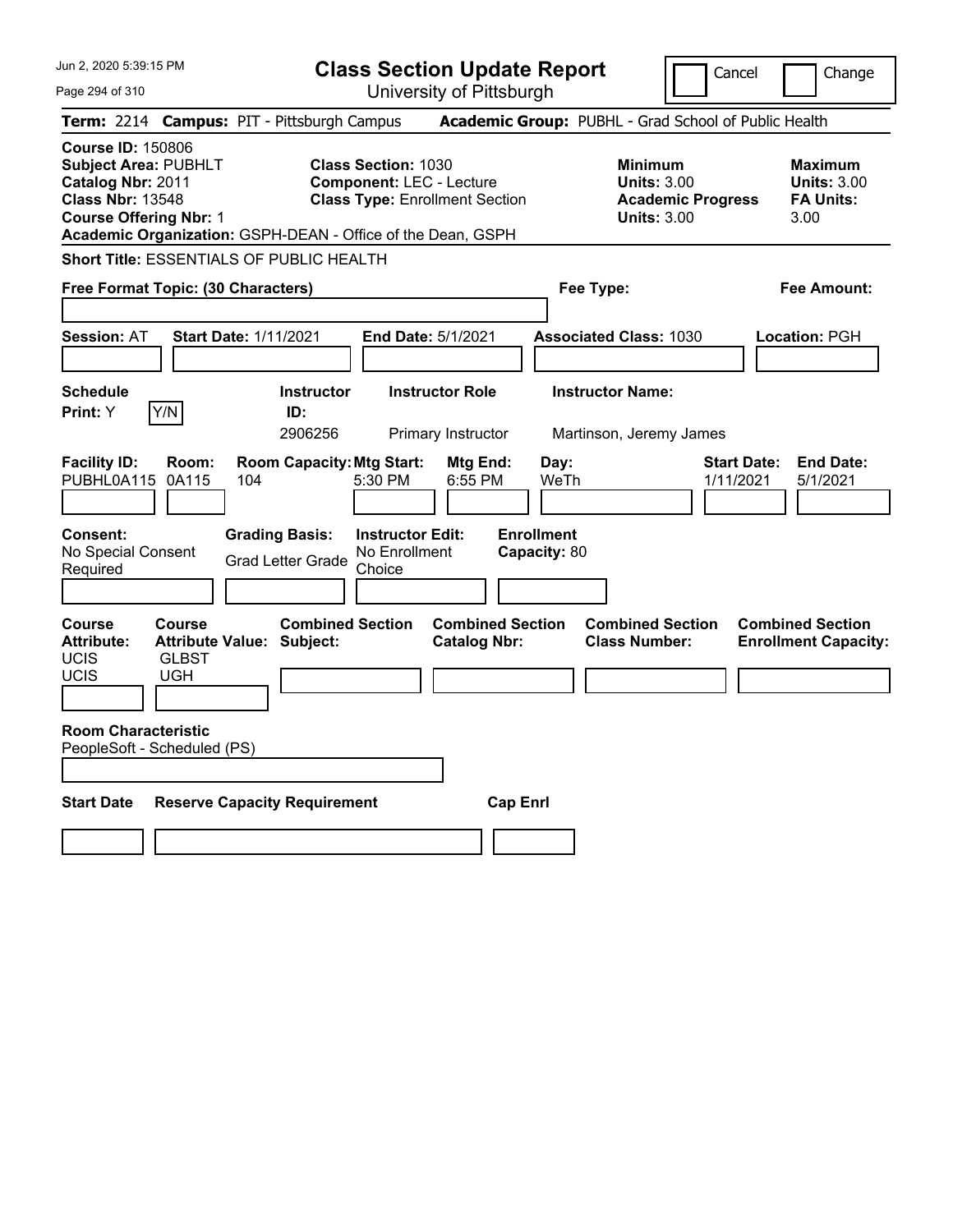| Jun 2, 2020 5:39:15 PM                                                                                                                                                                                  | <b>Class Section Update Report</b><br>Cancel                                                                                                                                                        | Change                                                            |
|---------------------------------------------------------------------------------------------------------------------------------------------------------------------------------------------------------|-----------------------------------------------------------------------------------------------------------------------------------------------------------------------------------------------------|-------------------------------------------------------------------|
| Page 295 of 310                                                                                                                                                                                         | University of Pittsburgh                                                                                                                                                                            |                                                                   |
| Term: 2214 Campus: PIT - Pittsburgh Campus                                                                                                                                                              | Academic Group: PUBHL - Grad School of Public Health                                                                                                                                                |                                                                   |
| <b>Course ID: 175147</b><br><b>Subject Area: PUBHLT</b><br>Catalog Nbr: 2019<br><b>Class Nbr: 15259</b><br><b>Course Offering Nbr: 1</b><br>Academic Organization: GSPH-DEAN - Office of the Dean, GSPH | <b>Class Section: 1050</b><br><b>Minimum</b><br>Component: IND - Independent Study<br><b>Units: 1.00</b><br><b>Class Type: Enrollment Section</b><br><b>Academic Progress</b><br><b>Units: 1.00</b> | <b>Maximum</b><br><b>Units: 15.00</b><br><b>FA Units:</b><br>1.00 |
| Short Title: PUBLIC HEALTH SPECIAL STUDIES                                                                                                                                                              |                                                                                                                                                                                                     |                                                                   |
| Free Format Topic: (30 Characters)<br>FRED: AGNT BASD MODLNG HLTH?                                                                                                                                      | Fee Type:                                                                                                                                                                                           | <b>Fee Amount:</b>                                                |
|                                                                                                                                                                                                         |                                                                                                                                                                                                     |                                                                   |
| <b>Session: AT</b><br><b>Start Date: 1/11/2021</b>                                                                                                                                                      | End Date: 5/1/2021<br><b>Associated Class: 1050</b>                                                                                                                                                 | <b>Location: PGH</b>                                              |
| <b>Schedule</b><br>Print: Y<br>Y/N<br>ID:                                                                                                                                                               | <b>Instructor Role</b><br><b>Instructor Name:</b><br><b>Instructor</b><br>2906724<br>Primary Instructor<br>Russell, Joanne L                                                                        |                                                                   |
| <b>Facility ID:</b><br>Room:<br><b>TBATBA</b><br>TBA<br>0                                                                                                                                               | <b>Room Capacity: Mtg Start:</b><br><b>Start Date:</b><br>Mtg End:<br>Day:<br>1/11/2021                                                                                                             | <b>End Date:</b><br>5/1/2021                                      |
| <b>Grading Basis:</b><br>Consent:<br>No Special Consent<br>Grad SN Basis<br>Required                                                                                                                    | <b>Instructor Edit:</b><br><b>Enrollment</b><br>No Enrollment<br>Capacity: 99<br>Choice                                                                                                             |                                                                   |
| Course<br>Course<br><b>Attribute:</b><br><b>Attribute Value: Subject:</b>                                                                                                                               | <b>Combined Section</b><br><b>Combined Section</b><br><b>Combined Section</b><br><b>Catalog Nbr:</b><br><b>Class Number:</b>                                                                        | <b>Combined Section</b><br><b>Enrollment Capacity:</b>            |
|                                                                                                                                                                                                         |                                                                                                                                                                                                     |                                                                   |
| <b>Room Characteristic</b>                                                                                                                                                                              |                                                                                                                                                                                                     |                                                                   |
|                                                                                                                                                                                                         |                                                                                                                                                                                                     |                                                                   |
| <b>Start Date</b><br><b>Reserve Capacity Requirement</b>                                                                                                                                                | <b>Cap Enrl</b>                                                                                                                                                                                     |                                                                   |
|                                                                                                                                                                                                         |                                                                                                                                                                                                     |                                                                   |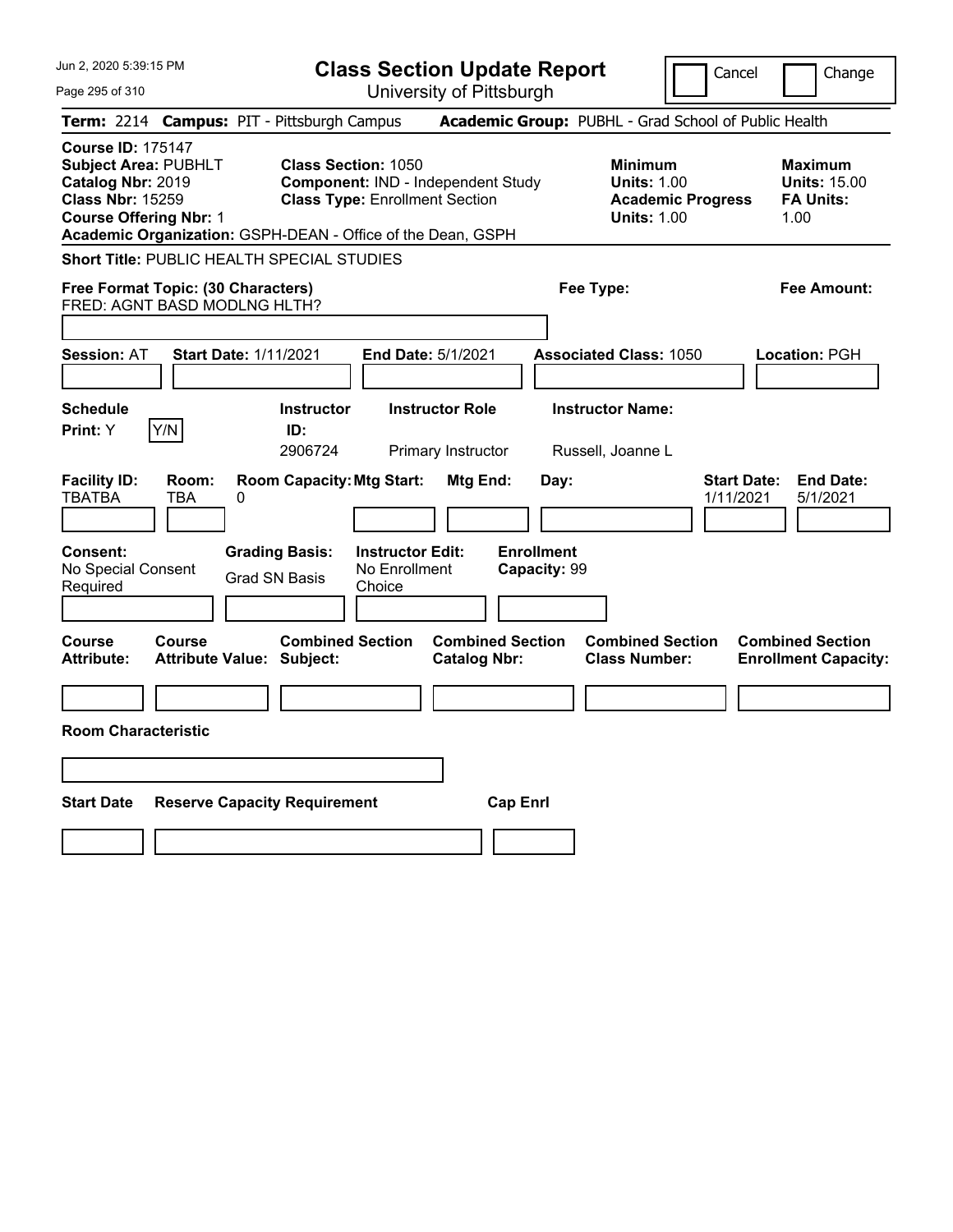| Jun 2, 2020 5:39:15 PM                                                                                                                   | <b>Class Section Update Report</b><br>Cancel                                                                                                                                                                                                                       | Change                                                            |
|------------------------------------------------------------------------------------------------------------------------------------------|--------------------------------------------------------------------------------------------------------------------------------------------------------------------------------------------------------------------------------------------------------------------|-------------------------------------------------------------------|
| Page 296 of 310                                                                                                                          | University of Pittsburgh                                                                                                                                                                                                                                           |                                                                   |
| Term: 2214 Campus: PIT - Pittsburgh Campus                                                                                               | Academic Group: PUBHL - Grad School of Public Health                                                                                                                                                                                                               |                                                                   |
| <b>Course ID: 175147</b><br><b>Subject Area: PUBHLT</b><br>Catalog Nbr: 2019<br><b>Class Nbr: 17847</b><br><b>Course Offering Nbr: 1</b> | <b>Class Section: 1070</b><br><b>Minimum</b><br><b>Units: 1.00</b><br>Component: IND - Independent Study<br><b>Class Type: Enrollment Section</b><br><b>Academic Progress</b><br><b>Units: 1.00</b><br>Academic Organization: GSPH-DEAN - Office of the Dean, GSPH | <b>Maximum</b><br><b>Units: 15.00</b><br><b>FA Units:</b><br>1.00 |
| Short Title: PUBLIC HEALTH SPECIAL STUDIES                                                                                               |                                                                                                                                                                                                                                                                    |                                                                   |
| Free Format Topic: (30 Characters)                                                                                                       | Fee Type:                                                                                                                                                                                                                                                          | Fee Amount:                                                       |
| Session: AT<br><b>Start Date: 1/11/2021</b>                                                                                              | End Date: 5/1/2021<br><b>Associated Class: 1070</b>                                                                                                                                                                                                                | Location: PGH                                                     |
| <b>Schedule</b><br>Y/N<br>Print: Y                                                                                                       | <b>Instructor Role</b><br><b>Instructor Name:</b><br><b>Instructor</b><br>ID:<br>2901970<br>Primary Instructor<br>Finegold, David N                                                                                                                                |                                                                   |
| <b>Facility ID:</b><br>Room:<br><b>TBATBA</b><br>0<br>TBA                                                                                | <b>Room Capacity: Mtg Start:</b><br><b>Start Date:</b><br>Mtg End:<br>Day:<br>1/11/2021                                                                                                                                                                            | <b>End Date:</b><br>5/1/2021                                      |
| Consent:<br>No Special Consent<br>Required                                                                                               | <b>Enrollment</b><br><b>Grading Basis:</b><br><b>Instructor Edit:</b><br>No Enrollment<br>Capacity: 35<br><b>Grad SN Basis</b><br>Choice                                                                                                                           |                                                                   |
| <b>Course</b><br>Course<br><b>Attribute:</b><br><b>Attribute Value: Subject:</b>                                                         | <b>Combined Section</b><br><b>Combined Section</b><br><b>Combined Section</b><br><b>Catalog Nbr:</b><br><b>Class Number:</b>                                                                                                                                       | <b>Combined Section</b><br><b>Enrollment Capacity:</b>            |
|                                                                                                                                          |                                                                                                                                                                                                                                                                    |                                                                   |
| <b>Room Characteristic</b>                                                                                                               |                                                                                                                                                                                                                                                                    |                                                                   |
|                                                                                                                                          |                                                                                                                                                                                                                                                                    |                                                                   |
| <b>Start Date</b><br><b>Reserve Capacity Requirement</b>                                                                                 | <b>Cap Enrl</b>                                                                                                                                                                                                                                                    |                                                                   |
|                                                                                                                                          |                                                                                                                                                                                                                                                                    |                                                                   |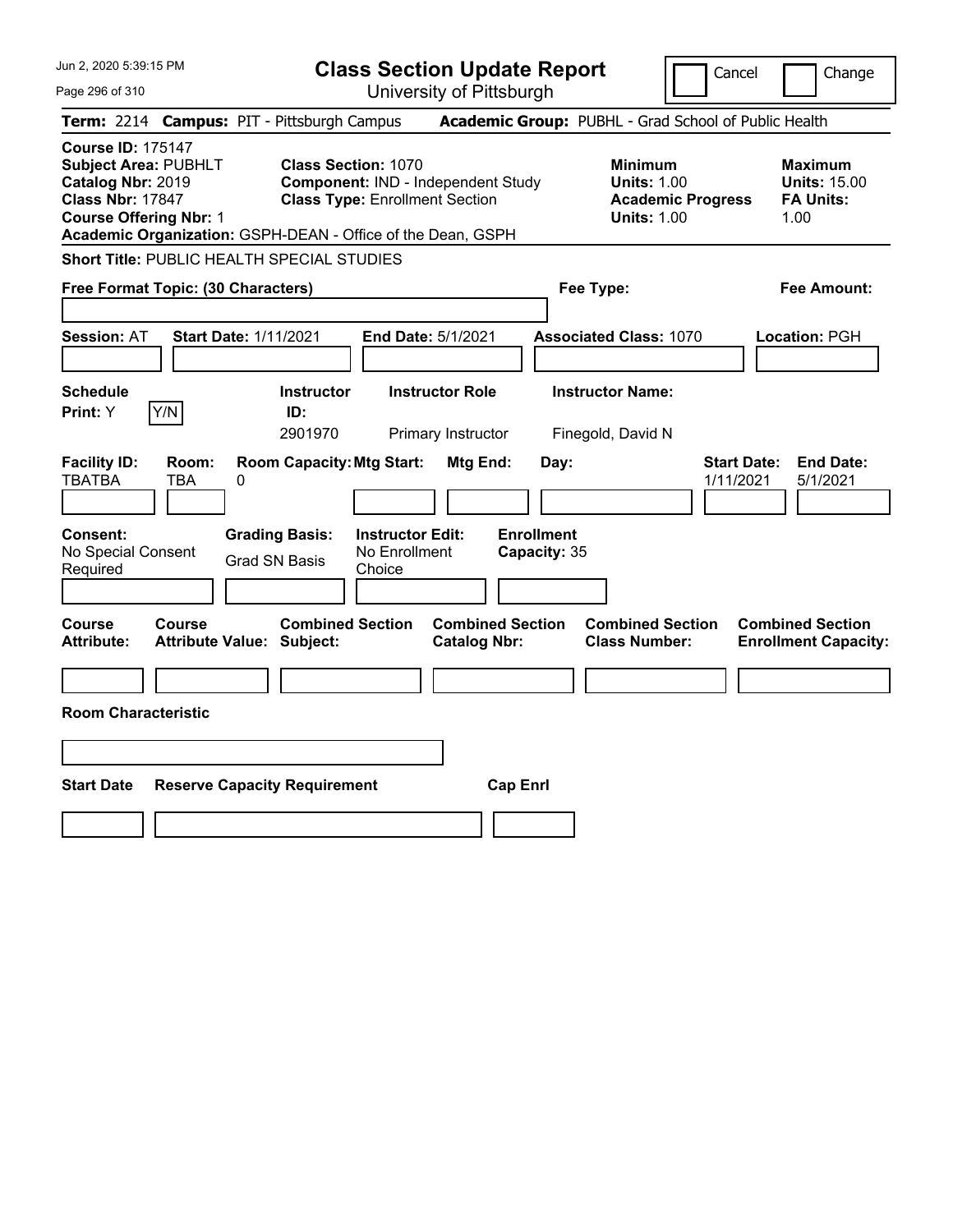| Jun 2, 2020 5:39:15 PM                                                                                                                   | <b>Class Section Update Report</b><br>Cancel                                                                                                                                                                                                                       | Change                                                            |
|------------------------------------------------------------------------------------------------------------------------------------------|--------------------------------------------------------------------------------------------------------------------------------------------------------------------------------------------------------------------------------------------------------------------|-------------------------------------------------------------------|
| Page 297 of 310                                                                                                                          | University of Pittsburgh                                                                                                                                                                                                                                           |                                                                   |
| Term: 2214 Campus: PIT - Pittsburgh Campus                                                                                               | Academic Group: PUBHL - Grad School of Public Health                                                                                                                                                                                                               |                                                                   |
| <b>Course ID: 175147</b><br><b>Subject Area: PUBHLT</b><br>Catalog Nbr: 2019<br><b>Class Nbr: 17848</b><br><b>Course Offering Nbr: 1</b> | <b>Class Section: 1090</b><br><b>Minimum</b><br><b>Units: 1.00</b><br>Component: IND - Independent Study<br><b>Class Type: Enrollment Section</b><br><b>Academic Progress</b><br><b>Units: 1.00</b><br>Academic Organization: GSPH-DEAN - Office of the Dean, GSPH | <b>Maximum</b><br><b>Units: 15.00</b><br><b>FA Units:</b><br>1.00 |
| Short Title: PUBLIC HEALTH SPECIAL STUDIES                                                                                               |                                                                                                                                                                                                                                                                    |                                                                   |
| Free Format Topic: (30 Characters)                                                                                                       | Fee Type:                                                                                                                                                                                                                                                          | Fee Amount:                                                       |
| <b>Start Date: 1/11/2021</b><br><b>Session: AT</b>                                                                                       | End Date: 5/1/2021<br><b>Associated Class: 1090</b>                                                                                                                                                                                                                | Location: PGH                                                     |
| <b>Schedule</b><br>Y/N<br>Print: Y                                                                                                       | <b>Instructor Role</b><br><b>Instructor Name:</b><br><b>Instructor</b><br>ID:<br>2909872<br>Primary Instructor<br>Rubin, Richard W                                                                                                                                 |                                                                   |
| <b>Facility ID:</b><br>Room:<br><b>TBATBA</b><br>0<br>TBA                                                                                | <b>Room Capacity: Mtg Start:</b><br><b>Start Date:</b><br>Mtg End:<br>Day:<br>1/11/2021                                                                                                                                                                            | <b>End Date:</b><br>5/1/2021                                      |
| Consent:<br>No Special Consent<br>Required                                                                                               | <b>Enrollment</b><br><b>Grading Basis:</b><br><b>Instructor Edit:</b><br>No Enrollment<br>Capacity: 35<br><b>Grad SN Basis</b><br>Choice                                                                                                                           |                                                                   |
| <b>Course</b><br>Course<br><b>Attribute:</b><br><b>Attribute Value: Subject:</b>                                                         | <b>Combined Section</b><br><b>Combined Section</b><br><b>Combined Section</b><br><b>Catalog Nbr:</b><br><b>Class Number:</b>                                                                                                                                       | <b>Combined Section</b><br><b>Enrollment Capacity:</b>            |
|                                                                                                                                          |                                                                                                                                                                                                                                                                    |                                                                   |
| <b>Room Characteristic</b>                                                                                                               |                                                                                                                                                                                                                                                                    |                                                                   |
|                                                                                                                                          |                                                                                                                                                                                                                                                                    |                                                                   |
| <b>Start Date</b><br><b>Reserve Capacity Requirement</b>                                                                                 | <b>Cap Enrl</b>                                                                                                                                                                                                                                                    |                                                                   |
|                                                                                                                                          |                                                                                                                                                                                                                                                                    |                                                                   |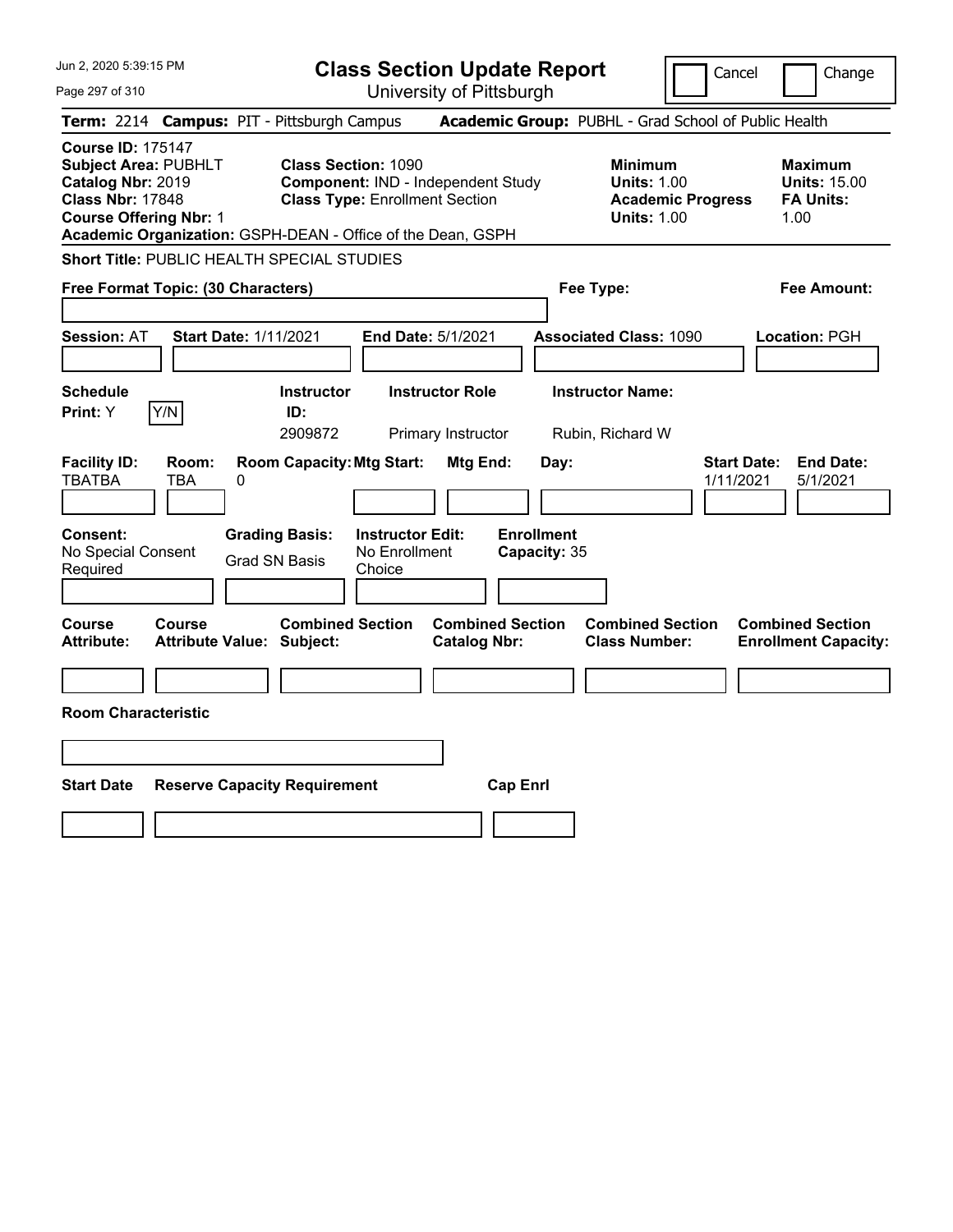| Jun 2, 2020 5:39:15 PM                                                                                                                                                                                  | <b>Class Section Update Report</b><br>Cancel<br>Change                                                                                  |                                                                    |                                                                     |                                 |                                                                   |  |
|---------------------------------------------------------------------------------------------------------------------------------------------------------------------------------------------------------|-----------------------------------------------------------------------------------------------------------------------------------------|--------------------------------------------------------------------|---------------------------------------------------------------------|---------------------------------|-------------------------------------------------------------------|--|
| Page 298 of 310                                                                                                                                                                                         |                                                                                                                                         | University of Pittsburgh                                           |                                                                     |                                 |                                                                   |  |
| <b>Term:</b> 2214                                                                                                                                                                                       | <b>Campus: PIT - Pittsburgh Campus</b>                                                                                                  |                                                                    | Academic Group: PUBHL - Grad School of Public Health                |                                 |                                                                   |  |
| <b>Course ID: 175147</b><br><b>Subject Area: PUBHLT</b><br>Catalog Nbr: 2019<br><b>Class Nbr: 17953</b><br><b>Course Offering Nbr: 1</b><br>Academic Organization: GSPH-DEAN - Office of the Dean, GSPH | <b>Class Section: 1110</b><br>Component: IND - Independent Study<br><b>Class Type: Enrollment Section</b>                               |                                                                    | <b>Minimum</b><br><b>Units: 1.00</b><br><b>Units: 1.00</b>          | <b>Academic Progress</b>        | <b>Maximum</b><br><b>Units: 15.00</b><br><b>FA Units:</b><br>1.00 |  |
| Short Title: PUBLIC HEALTH SPECIAL STUDIES                                                                                                                                                              |                                                                                                                                         |                                                                    |                                                                     |                                 |                                                                   |  |
| Free Format Topic: (30 Characters)                                                                                                                                                                      |                                                                                                                                         |                                                                    | Fee Type:                                                           |                                 | Fee Amount:                                                       |  |
| <b>Session: AT</b><br>Start Date: 1/11/2021                                                                                                                                                             |                                                                                                                                         | End Date: 5/1/2021                                                 | <b>Associated Class: 1110</b>                                       |                                 | Location: PGH                                                     |  |
| <b>Schedule</b><br>Y/N<br><b>Print:</b> Y                                                                                                                                                               | <b>Instructor</b><br>ID:<br>2919718<br>2909421                                                                                          | <b>Instructor Role</b><br>Primary Instructor<br>Primary Instructor | <b>Instructor Name:</b><br>Friedman, Mackey Revel<br>Markovic, Nina |                                 |                                                                   |  |
| <b>Facility ID:</b><br>Room:<br><b>TBATBA</b><br>TBA<br>0<br><b>Consent:</b><br>No Special Consent<br>Required                                                                                          | <b>Room Capacity: Mtg Start:</b><br><b>Instructor Edit:</b><br><b>Grading Basis:</b><br>No Enrollment<br><b>Grad SN Basis</b><br>Choice | Mtg End:                                                           | Day:<br><b>Enrollment</b><br>Capacity: 35                           | <b>Start Date:</b><br>1/11/2021 | <b>End Date:</b><br>5/1/2021                                      |  |
| Course<br>Course<br><b>Attribute:</b><br><b>Attribute Value: Subject:</b>                                                                                                                               | <b>Combined Section</b>                                                                                                                 | <b>Combined Section</b><br><b>Catalog Nbr:</b>                     | <b>Combined Section</b><br><b>Class Number:</b>                     |                                 | <b>Combined Section</b><br><b>Enrollment Capacity:</b>            |  |
| <b>Room Characteristic</b>                                                                                                                                                                              |                                                                                                                                         |                                                                    |                                                                     |                                 |                                                                   |  |
|                                                                                                                                                                                                         |                                                                                                                                         |                                                                    |                                                                     |                                 |                                                                   |  |
| <b>Start Date</b><br><b>Reserve Capacity Requirement</b>                                                                                                                                                |                                                                                                                                         | <b>Cap Enrl</b>                                                    |                                                                     |                                 |                                                                   |  |
|                                                                                                                                                                                                         |                                                                                                                                         |                                                                    |                                                                     |                                 |                                                                   |  |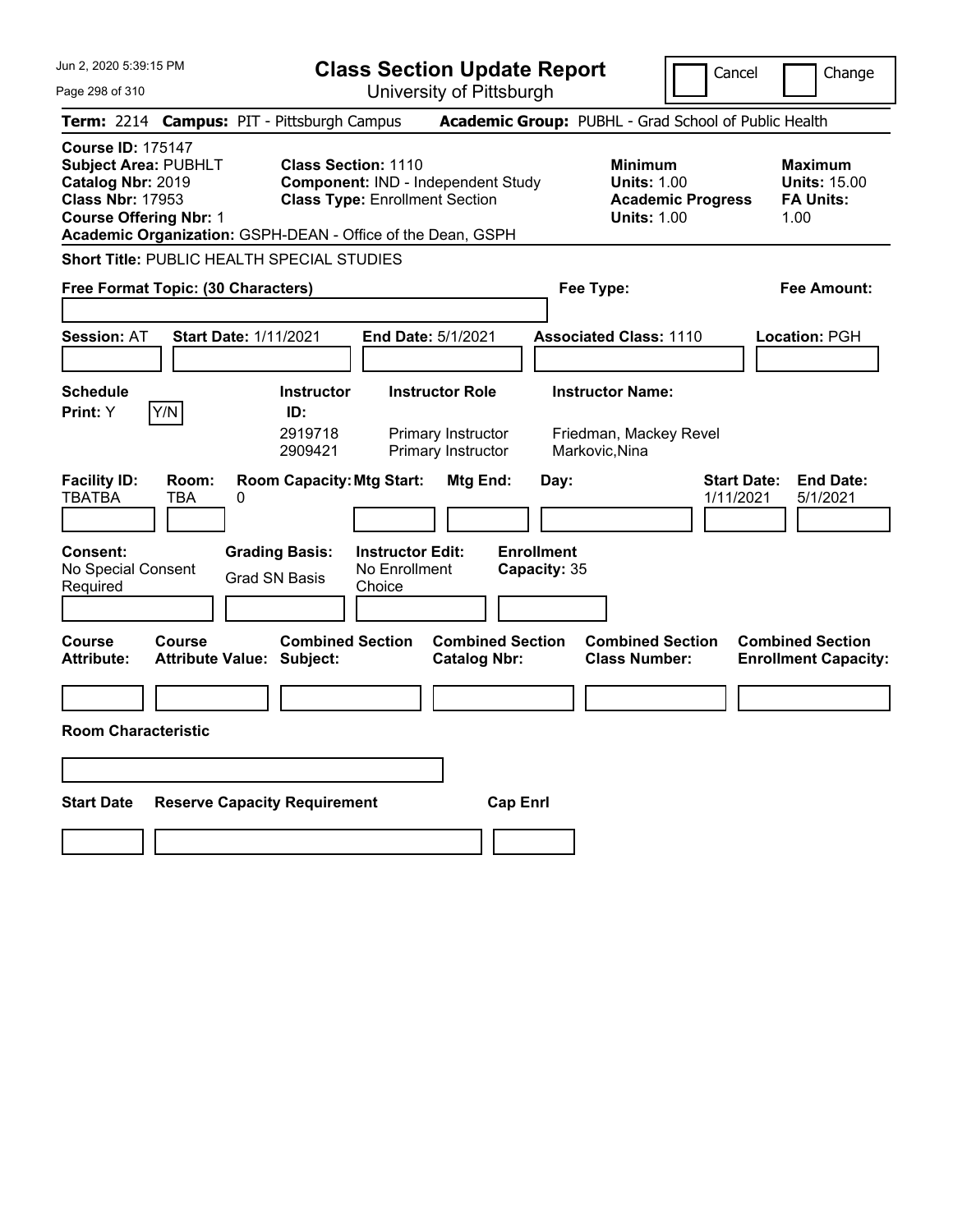| Jun 2, 2020 5:39:15 PM                                                                                                                                                                                  |                                                                                                           | <b>Class Section Update Report</b>             |                                                                                        | Cancel<br>Change                                                  |
|---------------------------------------------------------------------------------------------------------------------------------------------------------------------------------------------------------|-----------------------------------------------------------------------------------------------------------|------------------------------------------------|----------------------------------------------------------------------------------------|-------------------------------------------------------------------|
| Page 299 of 310                                                                                                                                                                                         |                                                                                                           | University of Pittsburgh                       |                                                                                        |                                                                   |
| Term: 2214 Campus: PIT - Pittsburgh Campus                                                                                                                                                              |                                                                                                           |                                                | Academic Group: PUBHL - Grad School of Public Health                                   |                                                                   |
| <b>Course ID: 175147</b><br><b>Subject Area: PUBHLT</b><br>Catalog Nbr: 2019<br><b>Class Nbr: 17954</b><br><b>Course Offering Nbr: 1</b><br>Academic Organization: GSPH-DEAN - Office of the Dean, GSPH | <b>Class Section: 1120</b><br>Component: IND - Independent Study<br><b>Class Type: Enrollment Section</b> |                                                | <b>Minimum</b><br><b>Units: 1.00</b><br><b>Academic Progress</b><br><b>Units: 1.00</b> | <b>Maximum</b><br><b>Units: 15.00</b><br><b>FA Units:</b><br>1.00 |
| Short Title: PUBLIC HEALTH SPECIAL STUDIES                                                                                                                                                              |                                                                                                           |                                                |                                                                                        |                                                                   |
| Free Format Topic: (30 Characters)                                                                                                                                                                      |                                                                                                           |                                                | Fee Type:                                                                              | Fee Amount:                                                       |
| <b>Session: AT</b>                                                                                                                                                                                      | <b>Start Date: 1/11/2021</b>                                                                              | End Date: 5/1/2021                             | <b>Associated Class: 1120</b>                                                          | Location: PGH                                                     |
| <b>Schedule</b><br>Y/N<br><b>Print:</b> Y                                                                                                                                                               | <b>Instructor</b><br>ID:<br>3661609                                                                       | <b>Instructor Role</b><br>Primary Instructor   | <b>Instructor Name:</b><br>Egan, James Erin                                            |                                                                   |
| <b>Facility ID:</b><br>Room:<br><b>TBATBA</b><br>TBA<br>0                                                                                                                                               | <b>Room Capacity: Mtg Start:</b>                                                                          | Mtg End:<br>Day:                               |                                                                                        | <b>Start Date:</b><br><b>End Date:</b><br>1/11/2021<br>5/1/2021   |
| <b>Consent:</b><br>No Special Consent<br>Required                                                                                                                                                       | <b>Instructor Edit:</b><br><b>Grading Basis:</b><br>No Enrollment<br><b>Grad SN Basis</b><br>Choice       | <b>Enrollment</b><br>Capacity: 35              |                                                                                        |                                                                   |
| Course<br>Course<br><b>Attribute:</b>                                                                                                                                                                   | <b>Combined Section</b><br><b>Attribute Value: Subject:</b>                                               | <b>Combined Section</b><br><b>Catalog Nbr:</b> | <b>Combined Section</b><br><b>Class Number:</b>                                        | <b>Combined Section</b><br><b>Enrollment Capacity:</b>            |
|                                                                                                                                                                                                         |                                                                                                           |                                                |                                                                                        |                                                                   |
| <b>Room Characteristic</b>                                                                                                                                                                              |                                                                                                           |                                                |                                                                                        |                                                                   |
|                                                                                                                                                                                                         |                                                                                                           |                                                |                                                                                        |                                                                   |
| <b>Start Date</b>                                                                                                                                                                                       | <b>Reserve Capacity Requirement</b>                                                                       | <b>Cap Enrl</b>                                |                                                                                        |                                                                   |
|                                                                                                                                                                                                         |                                                                                                           |                                                |                                                                                        |                                                                   |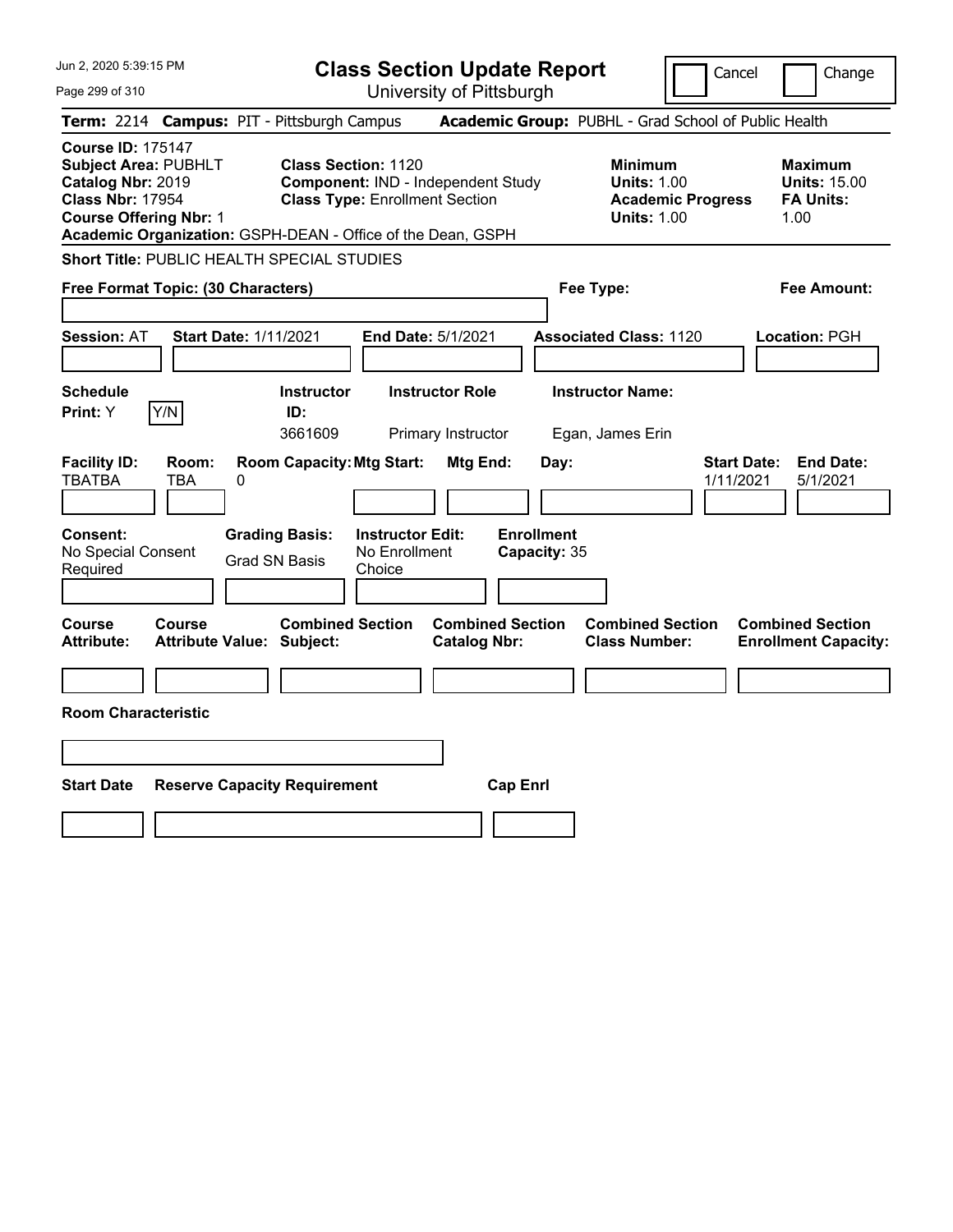| Jun 2, 2020 5:39:15 PM                                                                                                                                                                                  |                                            |                                                              |                                                    | <b>Class Section Update Report</b>             |                                  |                                                            | Cancel                          | Change                                                            |
|---------------------------------------------------------------------------------------------------------------------------------------------------------------------------------------------------------|--------------------------------------------|--------------------------------------------------------------|----------------------------------------------------|------------------------------------------------|----------------------------------|------------------------------------------------------------|---------------------------------|-------------------------------------------------------------------|
| Page 300 of 310                                                                                                                                                                                         |                                            |                                                              |                                                    | University of Pittsburgh                       |                                  |                                                            |                                 |                                                                   |
| Term: 2214 Campus: PIT - Pittsburgh Campus                                                                                                                                                              |                                            |                                                              |                                                    |                                                |                                  | Academic Group: PUBHL - Grad School of Public Health       |                                 |                                                                   |
| <b>Course ID: 175147</b><br><b>Subject Area: PUBHLT</b><br>Catalog Nbr: 2019<br><b>Class Nbr: 26940</b><br><b>Course Offering Nbr: 1</b><br>Academic Organization: GSPH-DEAN - Office of the Dean, GSPH |                                            | Class Section: 1125<br><b>Class Type: Enrollment Section</b> |                                                    | Component: IND - Independent Study             |                                  | <b>Minimum</b><br><b>Units: 1.00</b><br><b>Units: 1.00</b> | <b>Academic Progress</b>        | <b>Maximum</b><br><b>Units: 15.00</b><br><b>FA Units:</b><br>1.00 |
| <b>Short Title: PUBLIC HEALTH SPECIAL STUDIES</b>                                                                                                                                                       |                                            |                                                              |                                                    |                                                |                                  |                                                            |                                 |                                                                   |
| Free Format Topic: (30 Characters)<br>PATIENT STORIES IN FILM & LIT                                                                                                                                     |                                            |                                                              |                                                    |                                                |                                  | Fee Type:                                                  |                                 | Fee Amount:                                                       |
| <b>Session: AT</b>                                                                                                                                                                                      | <b>Start Date: 1/11/2021</b>               |                                                              | End Date: 5/1/2021                                 |                                                |                                  | <b>Associated Class: 1125</b>                              |                                 | <b>Location: PGH</b>                                              |
| <b>Schedule</b><br>Print: Y<br>Y/N                                                                                                                                                                      |                                            | <b>Instructor</b><br>ID:<br>2909241                          |                                                    | <b>Instructor Role</b><br>Primary Instructor   |                                  | <b>Instructor Name:</b><br>Bryce, Cindy L                  |                                 |                                                                   |
| <b>Facility ID:</b><br><b>TBATBA</b>                                                                                                                                                                    | Room:<br><b>TBA</b><br>0                   | <b>Room Capacity: Mtg Start:</b>                             | 5:00 PM                                            | Mtg End:<br>7:00 PM                            | Day:<br>Tu                       |                                                            | <b>Start Date:</b><br>1/11/2021 | <b>End Date:</b><br>5/1/2021                                      |
| Consent:<br><b>Department Consent</b><br>Required                                                                                                                                                       |                                            | <b>Grading Basis:</b><br>Grad SN Basis                       | <b>Instructor Edit:</b><br>No Enrollment<br>Choice |                                                | <b>Enrollment</b><br>Capacity: 8 |                                                            |                                 |                                                                   |
| Course<br><b>Attribute:</b>                                                                                                                                                                             | Course<br><b>Attribute Value: Subject:</b> | <b>Combined Section</b>                                      |                                                    | <b>Combined Section</b><br><b>Catalog Nbr:</b> |                                  | <b>Combined Section</b><br><b>Class Number:</b>            |                                 | <b>Combined Section</b><br><b>Enrollment Capacity:</b>            |
|                                                                                                                                                                                                         |                                            |                                                              |                                                    |                                                |                                  |                                                            |                                 |                                                                   |
| <b>Room Characteristic</b>                                                                                                                                                                              |                                            |                                                              |                                                    |                                                |                                  |                                                            |                                 |                                                                   |
|                                                                                                                                                                                                         |                                            |                                                              |                                                    |                                                |                                  |                                                            |                                 |                                                                   |
| <b>Start Date</b>                                                                                                                                                                                       | <b>Reserve Capacity Requirement</b>        |                                                              |                                                    | <b>Cap Enrl</b>                                |                                  |                                                            |                                 |                                                                   |
|                                                                                                                                                                                                         |                                            |                                                              |                                                    |                                                |                                  |                                                            |                                 |                                                                   |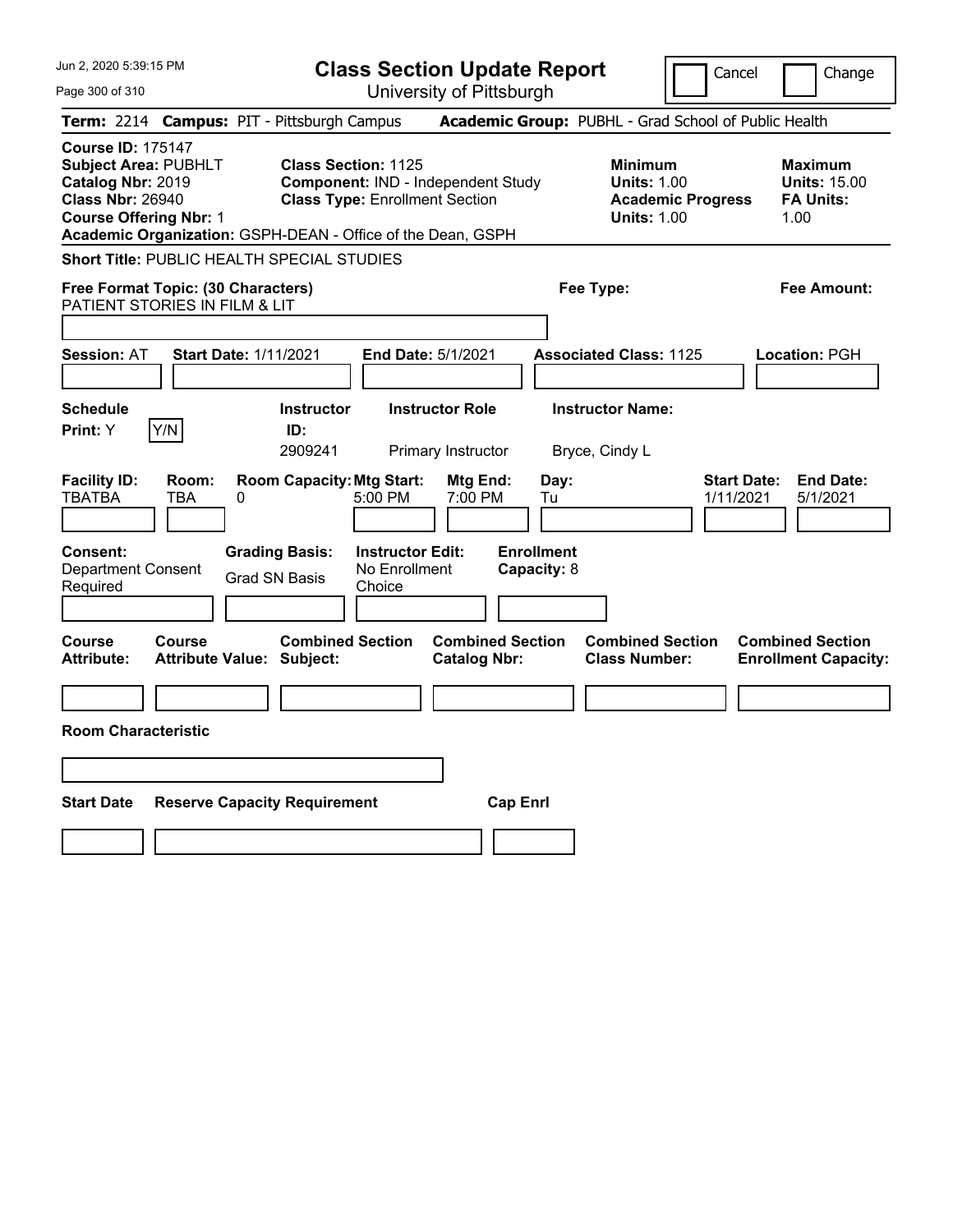| Jun 2, 2020 5:39:15 PM                                                                                                                                                                                  |                                                                                   | <b>Class Section Update Report</b><br>Cancel<br>Change |                                                      |                                          |                                                                         |                                 |                                                                   |  |
|---------------------------------------------------------------------------------------------------------------------------------------------------------------------------------------------------------|-----------------------------------------------------------------------------------|--------------------------------------------------------|------------------------------------------------------|------------------------------------------|-------------------------------------------------------------------------|---------------------------------|-------------------------------------------------------------------|--|
| Page 301 of 310                                                                                                                                                                                         |                                                                                   |                                                        | University of Pittsburgh                             |                                          |                                                                         |                                 |                                                                   |  |
| Term: 2214 Campus: PIT - Pittsburgh Campus                                                                                                                                                              |                                                                                   |                                                        | Academic Group: PUBHL - Grad School of Public Health |                                          |                                                                         |                                 |                                                                   |  |
| <b>Course ID: 175147</b><br><b>Subject Area: PUBHLT</b><br>Catalog Nbr: 2019<br><b>Class Nbr: 28533</b><br><b>Course Offering Nbr: 1</b><br>Academic Organization: GSPH-DEAN - Office of the Dean, GSPH | <b>Class Section: 1130</b>                                                        | <b>Class Type: Enrollment Section</b>                  | Component: IND - Independent Study                   |                                          | <b>Minimum</b><br><b>Units: 1.00</b><br><b>Units: 1.00</b>              | <b>Academic Progress</b>        | <b>Maximum</b><br><b>Units: 15.00</b><br><b>FA Units:</b><br>1.00 |  |
| Short Title: PUBLIC HEALTH SPECIAL STUDIES                                                                                                                                                              |                                                                                   |                                                        |                                                      |                                          |                                                                         |                                 |                                                                   |  |
| Free Format Topic: (30 Characters)                                                                                                                                                                      |                                                                                   |                                                        |                                                      | Fee Type:                                |                                                                         |                                 | Fee Amount:                                                       |  |
| <b>Start Date: 1/11/2021</b><br><b>Session: AT</b>                                                                                                                                                      |                                                                                   | <b>End Date: 5/1/2021</b>                              |                                                      |                                          | <b>Associated Class: 1130</b>                                           |                                 | Location: PGH                                                     |  |
| <b>Schedule</b><br>Y/N<br>Print: Y                                                                                                                                                                      | <b>Instructor</b><br>ID:<br>2963525<br>2961297                                    | Special                                                | <b>Instructor Role</b><br>Primary Instructor         |                                          | <b>Instructor Name:</b><br>Ali, Kathleen Ann<br>Braund, Wendy Elizabeth |                                 |                                                                   |  |
| <b>Facility ID:</b><br>Room:<br><b>TBATBA</b><br>TBA<br>0<br><b>Consent:</b><br>No Special Consent<br>Required                                                                                          | <b>Room Capacity: Mtg Start:</b><br><b>Grading Basis:</b><br><b>Grad SN Basis</b> | <b>Instructor Edit:</b><br>No Enrollment<br>Choice     | Mtg End:                                             | Day:<br><b>Enrollment</b><br>Capacity: 1 |                                                                         | <b>Start Date:</b><br>1/11/2021 | <b>End Date:</b><br>5/1/2021                                      |  |
| Course<br>Course<br><b>Attribute:</b><br><b>Attribute Value: Subject:</b>                                                                                                                               | <b>Combined Section</b>                                                           |                                                        | <b>Combined Section</b><br><b>Catalog Nbr:</b>       |                                          | <b>Combined Section</b><br><b>Class Number:</b>                         |                                 | <b>Combined Section</b><br><b>Enrollment Capacity:</b>            |  |
|                                                                                                                                                                                                         |                                                                                   |                                                        |                                                      |                                          |                                                                         |                                 |                                                                   |  |
| <b>Room Characteristic</b>                                                                                                                                                                              |                                                                                   |                                                        |                                                      |                                          |                                                                         |                                 |                                                                   |  |
|                                                                                                                                                                                                         |                                                                                   |                                                        |                                                      |                                          |                                                                         |                                 |                                                                   |  |
| <b>Start Date</b>                                                                                                                                                                                       | <b>Reserve Capacity Requirement</b>                                               |                                                        | <b>Cap Enrl</b>                                      |                                          |                                                                         |                                 |                                                                   |  |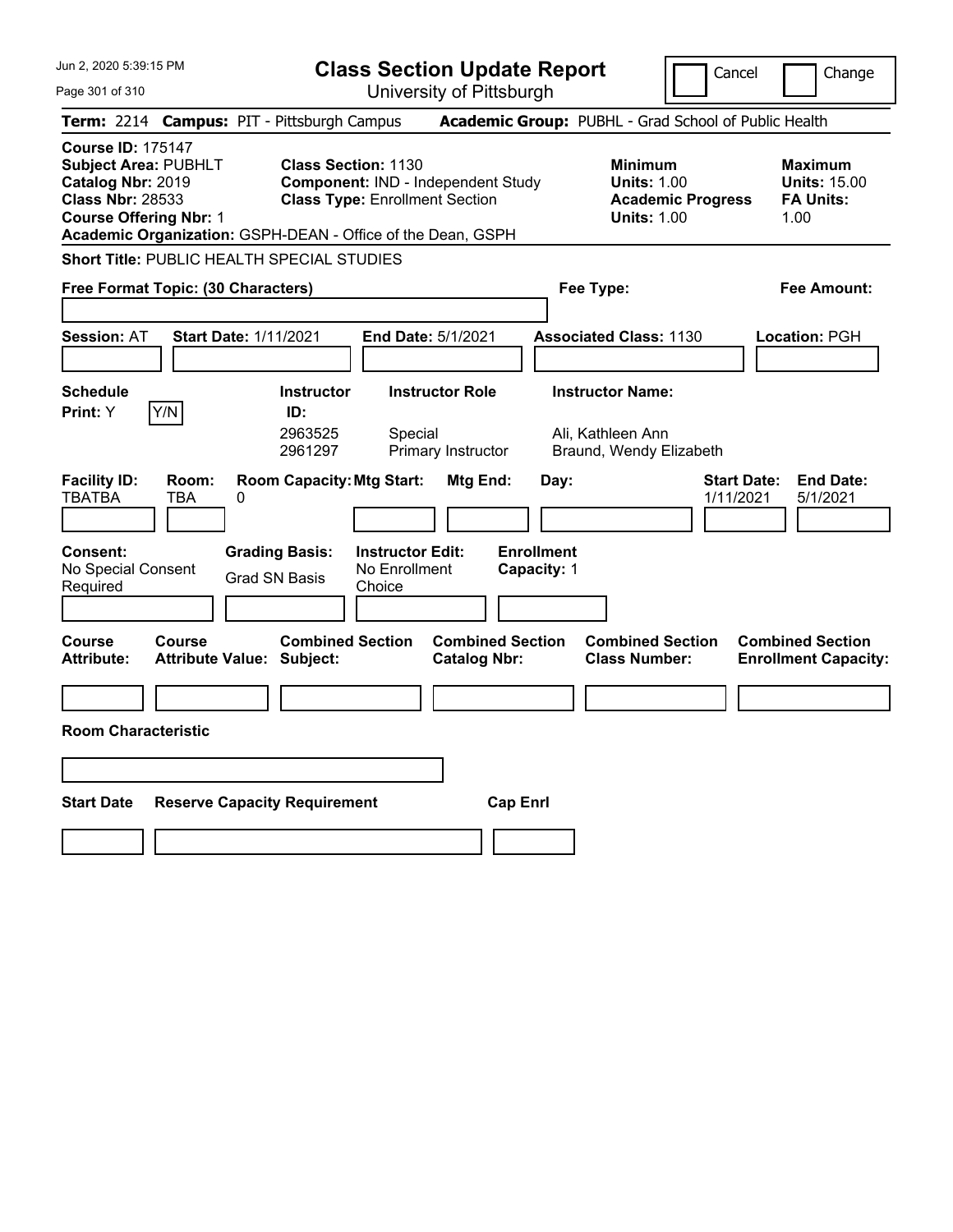| Jun 2, 2020 5:39:15 PM                                                                                                                   | <b>Class Section Update Report</b><br>Change<br>Cancel                                                                                                                |                                                |                                                                                        |                                                                  |  |
|------------------------------------------------------------------------------------------------------------------------------------------|-----------------------------------------------------------------------------------------------------------------------------------------------------------------------|------------------------------------------------|----------------------------------------------------------------------------------------|------------------------------------------------------------------|--|
| Page 302 of 310                                                                                                                          |                                                                                                                                                                       | University of Pittsburgh                       |                                                                                        |                                                                  |  |
| Term: 2214 Campus: PIT - Pittsburgh Campus                                                                                               |                                                                                                                                                                       |                                                | Academic Group: PUBHL - Grad School of Public Health                                   |                                                                  |  |
| <b>Course ID: 175165</b><br><b>Subject Area: PUBHLT</b><br>Catalog Nbr: 2020<br><b>Class Nbr: 14814</b><br><b>Course Offering Nbr: 1</b> | <b>Class Section: 1070</b><br><b>Component: LEC - Lecture</b><br><b>Class Type: Enrollment Section</b><br>Academic Organization: GSPH-DEAN - Office of the Dean, GSPH |                                                | <b>Minimum</b><br><b>Units: 3.00</b><br><b>Academic Progress</b><br><b>Units: 3.00</b> | <b>Maximum</b><br><b>Units: 3.00</b><br><b>FA Units:</b><br>3.00 |  |
|                                                                                                                                          | Short Title: ADVNCD TOPICS IN LGBT RESEARCH                                                                                                                           |                                                |                                                                                        |                                                                  |  |
| Free Format Topic: (30 Characters)                                                                                                       |                                                                                                                                                                       |                                                | Fee Type:                                                                              | Fee Amount:                                                      |  |
| Session: AT                                                                                                                              | <b>Start Date: 1/11/2021</b>                                                                                                                                          | End Date: 5/1/2021                             | <b>Associated Class: 1070</b>                                                          | Location: PGH                                                    |  |
| Schedule<br>Y/N<br>Print: Y                                                                                                              | <b>Instructor</b><br>ID:<br>3661609                                                                                                                                   | <b>Instructor Role</b><br>Primary Instructor   | <b>Instructor Name:</b><br>Egan, James Erin                                            |                                                                  |  |
| <b>Facility ID:</b><br>Room:<br>PUBHL0A216<br>0A216                                                                                      | <b>Room Capacity: Mtg Start:</b><br>$4:00$ PM<br>39                                                                                                                   | Mtg End:<br>Day:<br>6:25 PM<br>We              |                                                                                        | <b>Start Date:</b><br><b>End Date:</b><br>1/11/2021<br>5/1/2021  |  |
| Consent:<br>No Special Consent<br>Required                                                                                               | <b>Grading Basis:</b><br><b>Instructor Edit:</b><br>No Enrollment<br><b>Grad Letter Grade</b><br>Choice                                                               | <b>Enrollment</b><br>Capacity: 15              |                                                                                        |                                                                  |  |
| Course<br>Course<br>Attribute:                                                                                                           | <b>Combined Section</b><br><b>Attribute Value: Subject:</b>                                                                                                           | <b>Combined Section</b><br><b>Catalog Nbr:</b> | <b>Combined Section</b><br><b>Class Number:</b>                                        | <b>Combined Section</b><br><b>Enrollment Capacity:</b>           |  |
| <b>Room Characteristic</b><br>PeopleSoft - Scheduled (PS)                                                                                |                                                                                                                                                                       |                                                |                                                                                        |                                                                  |  |
| <b>Start Date</b>                                                                                                                        | <b>Reserve Capacity Requirement</b>                                                                                                                                   | <b>Cap Enrl</b>                                |                                                                                        |                                                                  |  |
|                                                                                                                                          |                                                                                                                                                                       |                                                |                                                                                        |                                                                  |  |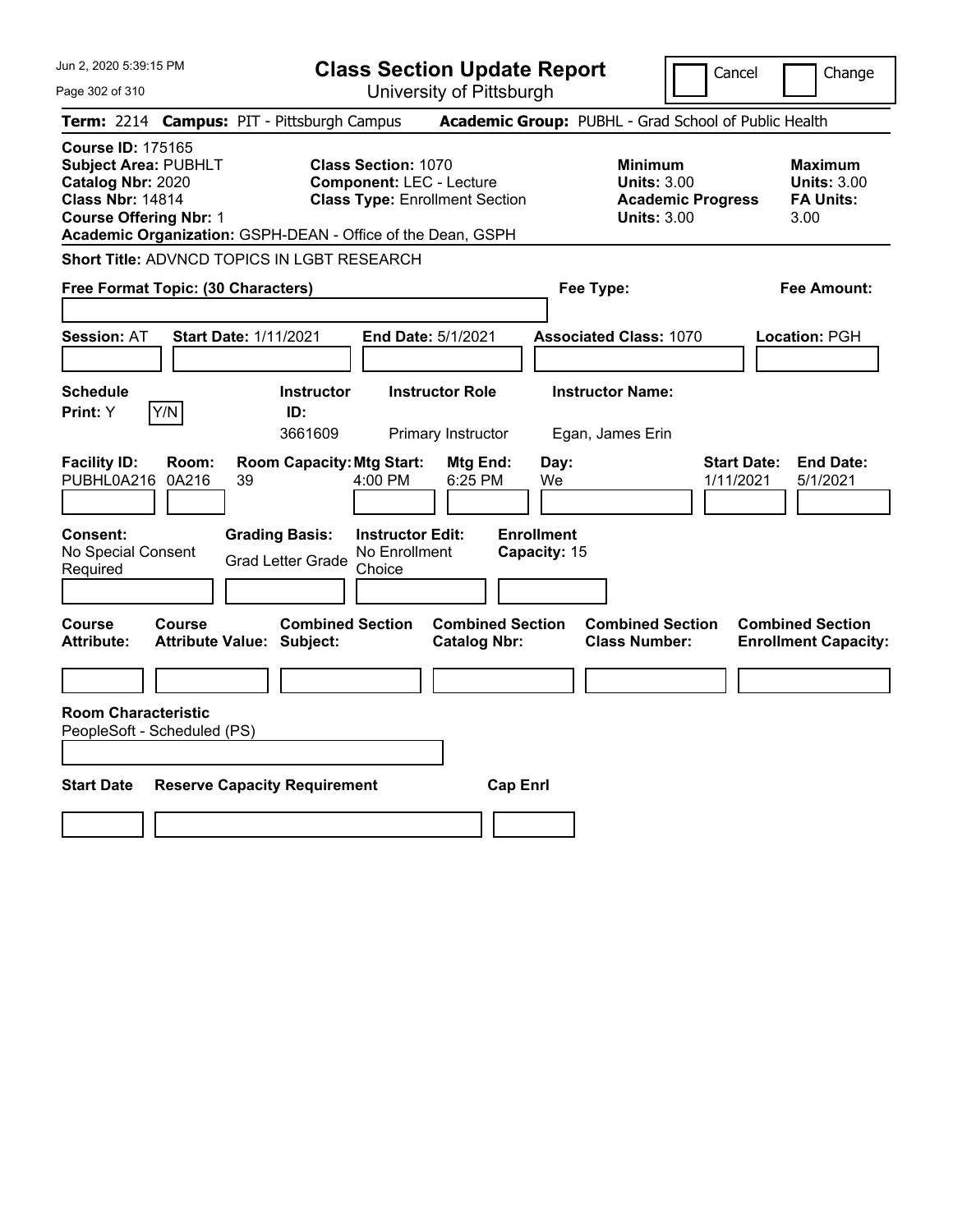| Jun 2, 2020 5:39:15 PM                                                                                                                   |                                                                                                                                                                   | <b>Class Section Update Report</b>             | Cancel                                                                                 | Change                                                           |
|------------------------------------------------------------------------------------------------------------------------------------------|-------------------------------------------------------------------------------------------------------------------------------------------------------------------|------------------------------------------------|----------------------------------------------------------------------------------------|------------------------------------------------------------------|
| Page 303 of 310                                                                                                                          |                                                                                                                                                                   | University of Pittsburgh                       |                                                                                        |                                                                  |
|                                                                                                                                          | Term: 2214 Campus: PIT - Pittsburgh Campus                                                                                                                        |                                                | Academic Group: PUBHL - Grad School of Public Health                                   |                                                                  |
| <b>Course ID: 176199</b><br><b>Subject Area: PUBHLT</b><br>Catalog Nbr: 2022<br><b>Class Nbr: 15258</b><br><b>Course Offering Nbr: 1</b> | <b>Class Section: 1050</b><br>Component: CLQ - Colloquium<br><b>Class Type: Enrollment Section</b><br>Academic Organization: GSPH-DEAN - Office of the Dean, GSPH |                                                | <b>Minimum</b><br><b>Units: 0.00</b><br><b>Academic Progress</b><br><b>Units: 0.00</b> | <b>Maximum</b><br><b>Units: 0.00</b><br><b>FA Units:</b><br>0.00 |
|                                                                                                                                          | Short Title: THE DEAN'S PH GRAND ROUNDS                                                                                                                           |                                                |                                                                                        |                                                                  |
| Free Format Topic: (30 Characters)                                                                                                       |                                                                                                                                                                   |                                                | Fee Type:                                                                              | <b>Fee Amount:</b>                                               |
| <b>Session: AT</b>                                                                                                                       | <b>Start Date: 1/11/2021</b><br><b>End Date: 5/1/2021</b>                                                                                                         |                                                | <b>Associated Class: 1050</b>                                                          | <b>Location: PGH</b>                                             |
| <b>Schedule</b>                                                                                                                          | <b>Instructor Role</b><br><b>Instructor</b>                                                                                                                       |                                                | <b>Instructor Name:</b>                                                                |                                                                  |
| Y/N<br>Print: Y<br><b>Facility ID:</b><br>Room:<br><b>TBATBA</b><br>TBA                                                                  | ID:<br>2929414<br>2918776<br>Special<br>3451193<br>Special<br><b>Room Capacity: Mtg Start:</b><br>0                                                               | Primary Instructor<br>Mtg End:<br>Day:         | Burke, Jessica Griffin<br>Leaf, Robin A<br>Rehak, Kimberly M<br>1/11/2021              | <b>End Date:</b><br><b>Start Date:</b><br>5/1/2021               |
| Consent:<br>No Special Consent<br>Required                                                                                               | <b>Grading Basis:</b><br><b>Instructor Edit:</b><br>No Enrollment<br><b>Grad SN Basis</b><br>Choice                                                               | <b>Enrollment</b><br>Capacity: 999             |                                                                                        |                                                                  |
| <b>Course</b><br><b>Course</b><br><b>Attribute:</b>                                                                                      | <b>Combined Section</b><br><b>Attribute Value: Subject:</b>                                                                                                       | <b>Combined Section</b><br><b>Catalog Nbr:</b> | <b>Combined Section</b><br><b>Class Number:</b>                                        | <b>Combined Section</b><br><b>Enrollment Capacity:</b>           |
| <b>Room Characteristic</b>                                                                                                               |                                                                                                                                                                   |                                                |                                                                                        |                                                                  |
|                                                                                                                                          |                                                                                                                                                                   |                                                |                                                                                        |                                                                  |
| <b>Start Date</b>                                                                                                                        | <b>Reserve Capacity Requirement</b>                                                                                                                               | <b>Cap Enrl</b>                                |                                                                                        |                                                                  |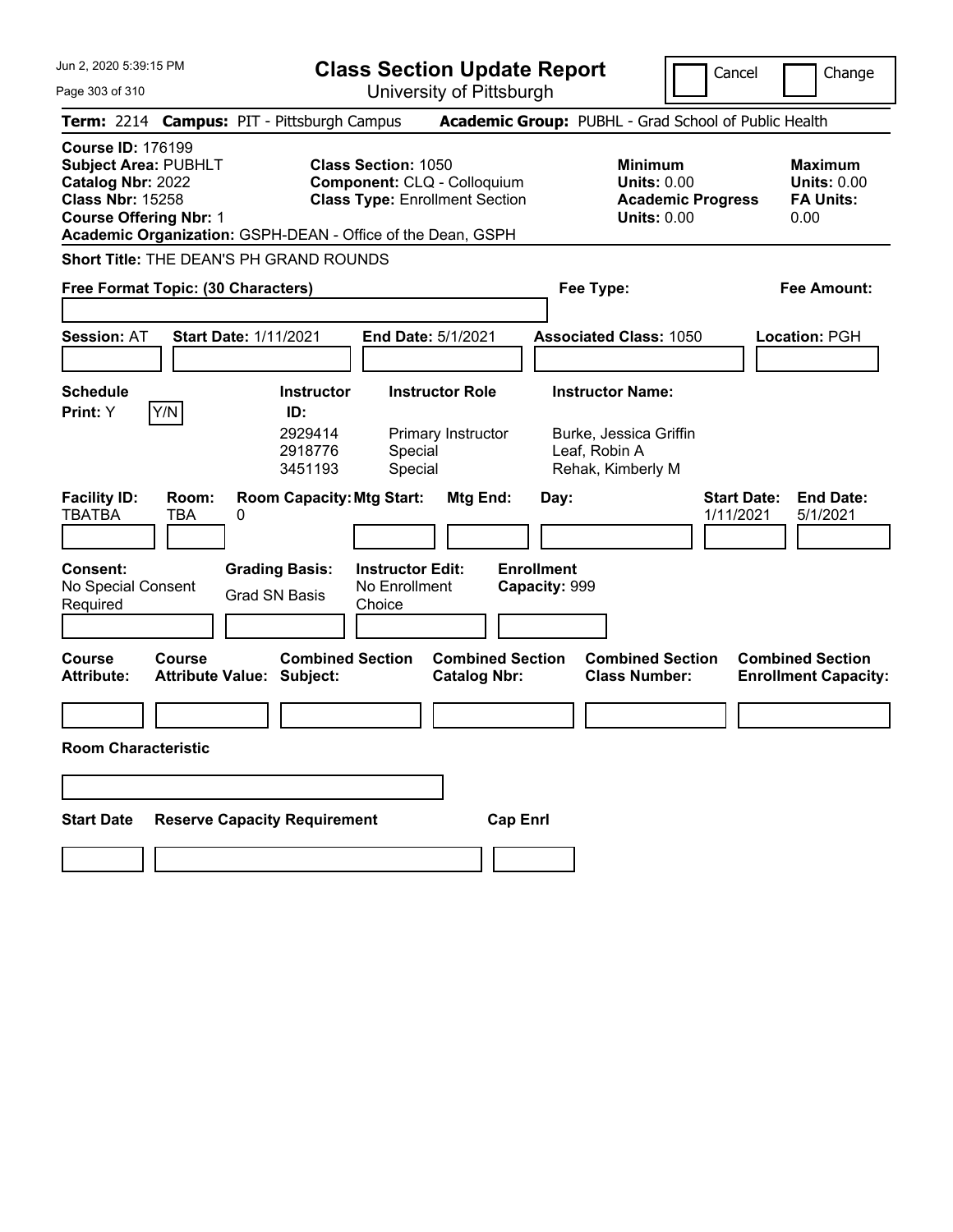| Jun 2, 2020 5:39:15 PM                                                                                                                                                                                  |                                                                                                         | Change<br>Cancel                               |                                                      |                                                                                        |                                                                 |
|---------------------------------------------------------------------------------------------------------------------------------------------------------------------------------------------------------|---------------------------------------------------------------------------------------------------------|------------------------------------------------|------------------------------------------------------|----------------------------------------------------------------------------------------|-----------------------------------------------------------------|
| Page 304 of 310                                                                                                                                                                                         |                                                                                                         | University of Pittsburgh                       |                                                      |                                                                                        |                                                                 |
| Term: 2214 Campus: PIT - Pittsburgh Campus                                                                                                                                                              |                                                                                                         |                                                | Academic Group: PUBHL - Grad School of Public Health |                                                                                        |                                                                 |
| <b>Course ID: 183813</b><br><b>Subject Area: PUBHLT</b><br>Catalog Nbr: 2027<br><b>Class Nbr: 21086</b><br><b>Course Offering Nbr: 1</b><br>Academic Organization: GSPH-DEAN - Office of the Dean, GSPH | <b>Class Section: 1160</b><br><b>Component: LEC - Lecture</b><br><b>Class Type: Enrollment Section</b>  |                                                |                                                      | <b>Minimum</b><br><b>Units: 2.00</b><br><b>Academic Progress</b><br><b>Units: 2.00</b> | Maximum<br><b>Units: 2.00</b><br><b>FA Units:</b><br>2.00       |
| Short Title: TRNSFRMING GLBL HLTH ED ACTN                                                                                                                                                               |                                                                                                         |                                                |                                                      |                                                                                        |                                                                 |
| Free Format Topic: (30 Characters)                                                                                                                                                                      |                                                                                                         |                                                | Fee Type:                                            |                                                                                        | Fee Amount:                                                     |
|                                                                                                                                                                                                         |                                                                                                         |                                                |                                                      |                                                                                        |                                                                 |
| <b>Start Date: 1/11/2021</b><br><b>Session: AT</b>                                                                                                                                                      |                                                                                                         | <b>End Date: 5/1/2021</b>                      | <b>Associated Class: 1160</b>                        |                                                                                        | Location: PGH                                                   |
| <b>Schedule</b>                                                                                                                                                                                         | <b>Instructor</b>                                                                                       | <b>Instructor Role</b>                         | <b>Instructor Name:</b>                              |                                                                                        |                                                                 |
| Y/N<br>Print: Y                                                                                                                                                                                         | ID:                                                                                                     |                                                |                                                      |                                                                                        |                                                                 |
|                                                                                                                                                                                                         | 2906724                                                                                                 | Primary Instructor                             | Russell, Joanne L                                    |                                                                                        |                                                                 |
| <b>Facility ID:</b><br>Room:<br>PUBHL0A216<br>0A216<br>39                                                                                                                                               | <b>Room Capacity: Mtg Start:</b><br>9:00 AM                                                             | Mtg End:<br>10:55 AM                           | Day:<br>Th                                           |                                                                                        | <b>Start Date:</b><br><b>End Date:</b><br>1/11/2021<br>5/1/2021 |
| <b>Consent:</b><br>No Special Consent<br>Required                                                                                                                                                       | <b>Instructor Edit:</b><br><b>Grading Basis:</b><br>No Enrollment<br><b>Grad Letter Grade</b><br>Choice |                                                | <b>Enrollment</b><br>Capacity: 20                    |                                                                                        |                                                                 |
| <b>Course</b><br><b>Course</b><br><b>Attribute:</b><br><b>Attribute Value: Subject:</b><br>UCIS<br><b>GLBST</b><br>UCIS<br><b>UGH</b>                                                                   | <b>Combined Section</b>                                                                                 | <b>Combined Section</b><br><b>Catalog Nbr:</b> |                                                      | <b>Combined Section</b><br><b>Class Number:</b>                                        | <b>Combined Section</b><br><b>Enrollment Capacity:</b>          |
| <b>Room Characteristic</b><br>PeopleSoft - Scheduled (PS)                                                                                                                                               |                                                                                                         |                                                |                                                      |                                                                                        |                                                                 |
| <b>Start Date</b><br><b>Reserve Capacity Requirement</b>                                                                                                                                                |                                                                                                         | <b>Cap Enri</b>                                |                                                      |                                                                                        |                                                                 |
|                                                                                                                                                                                                         |                                                                                                         |                                                |                                                      |                                                                                        |                                                                 |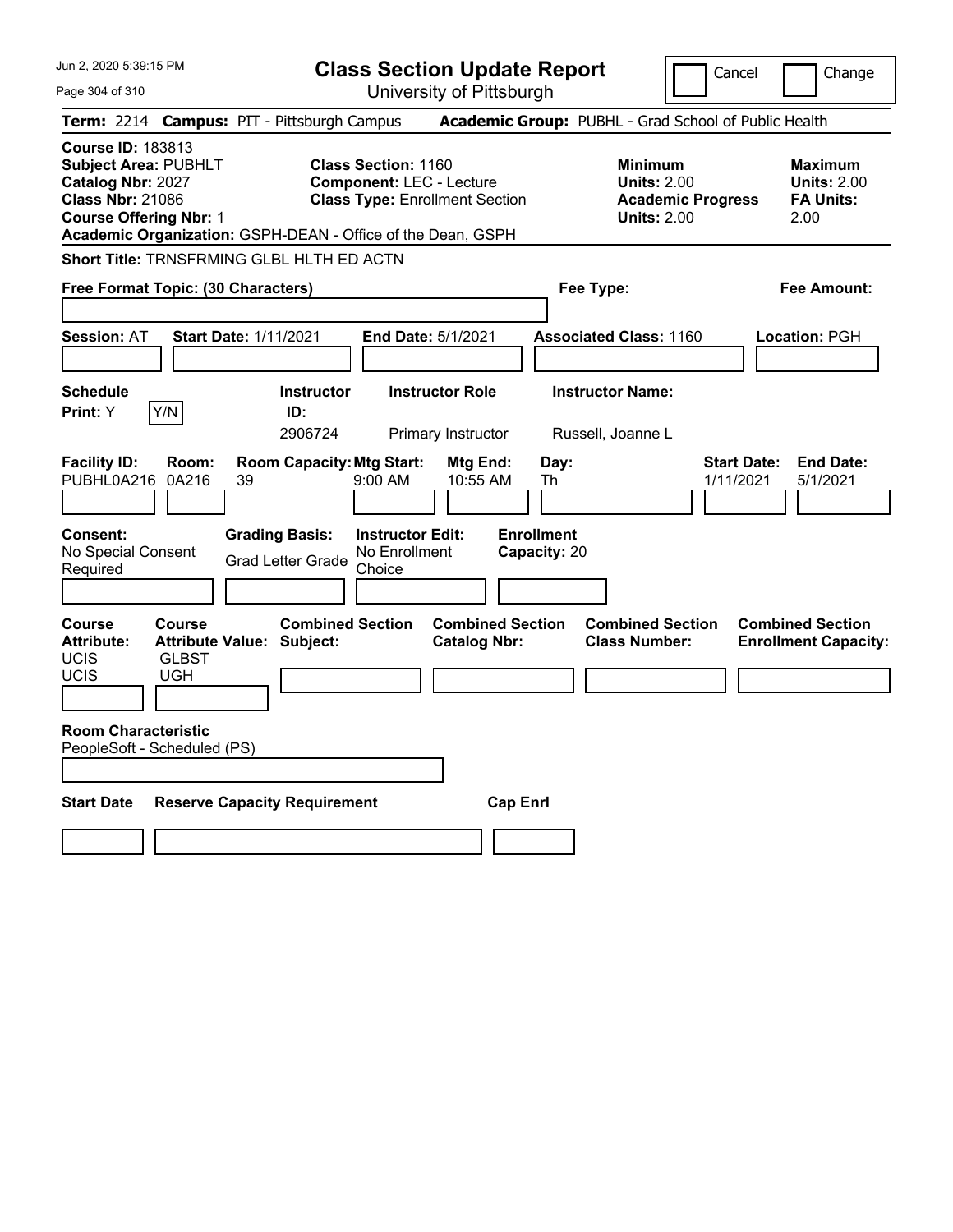| Jun 2, 2020 5:39:15 PM                                                                                                                                                                                  | <b>Class Section Update Report</b>                                                                       |                                                                                        | Cancel<br>Change                                                 |
|---------------------------------------------------------------------------------------------------------------------------------------------------------------------------------------------------------|----------------------------------------------------------------------------------------------------------|----------------------------------------------------------------------------------------|------------------------------------------------------------------|
| Page 305 of 310                                                                                                                                                                                         | University of Pittsburgh                                                                                 |                                                                                        |                                                                  |
| Term: 2214 Campus: PIT - Pittsburgh Campus                                                                                                                                                              |                                                                                                          | Academic Group: PUBHL - Grad School of Public Health                                   |                                                                  |
| <b>Course ID: 185640</b><br><b>Subject Area: PUBHLT</b><br>Catalog Nbr: 2029<br><b>Class Nbr: 23061</b><br><b>Course Offering Nbr: 1</b><br>Academic Organization: GSPH-DEAN - Office of the Dean, GSPH | <b>Class Section: 1100</b><br><b>Component: PRA - Practicum</b><br><b>Class Type: Enrollment Section</b> | <b>Minimum</b><br><b>Units: 1.00</b><br><b>Academic Progress</b><br><b>Units: 1.00</b> | <b>Maximum</b><br><b>Units: 3.00</b><br><b>FA Units:</b><br>1.00 |
| <b>Short Title: MMPH PRACTICUM</b>                                                                                                                                                                      |                                                                                                          |                                                                                        |                                                                  |
| Free Format Topic: (30 Characters)                                                                                                                                                                      |                                                                                                          | Fee Type:                                                                              | Fee Amount:                                                      |
| <b>Start Date: 1/11/2021</b><br><b>Session: AT</b>                                                                                                                                                      | End Date: 5/1/2021                                                                                       | <b>Associated Class: 1100</b>                                                          | Location: PGH                                                    |
| <b>Schedule</b><br>Y/N<br>Print: Y                                                                                                                                                                      | <b>Instructor</b><br><b>Instructor Role</b><br>ID:<br>2901970<br>Primary Instructor                      | <b>Instructor Name:</b><br>Finegold, David N                                           |                                                                  |
| <b>Facility ID:</b><br>Room:<br><b>TBATBA</b><br>TBA<br>0                                                                                                                                               | <b>Room Capacity: Mtg Start:</b><br>Mtg End:                                                             | Day:                                                                                   | <b>Start Date:</b><br><b>End Date:</b><br>1/11/2021<br>5/1/2021  |
| <b>Consent:</b><br><b>Grading Basis:</b><br><b>Department Consent</b><br><b>Grad HSU Basis</b><br>Required                                                                                              | <b>Enrollment</b><br><b>Instructor Edit:</b><br>No Enrollment<br>Capacity: 24<br>Choice                  |                                                                                        |                                                                  |
| <b>Course</b><br>Course<br><b>Attribute:</b><br><b>Attribute Value: Subject:</b>                                                                                                                        | <b>Combined Section</b><br><b>Combined Section</b><br><b>Catalog Nbr:</b>                                | <b>Combined Section</b><br><b>Class Number:</b>                                        | <b>Combined Section</b><br><b>Enrollment Capacity:</b>           |
| <b>Room Characteristic</b>                                                                                                                                                                              |                                                                                                          |                                                                                        |                                                                  |
|                                                                                                                                                                                                         |                                                                                                          |                                                                                        |                                                                  |
| <b>Start Date</b><br><b>Reserve Capacity Requirement</b>                                                                                                                                                | <b>Cap Enrl</b>                                                                                          |                                                                                        |                                                                  |
|                                                                                                                                                                                                         |                                                                                                          |                                                                                        |                                                                  |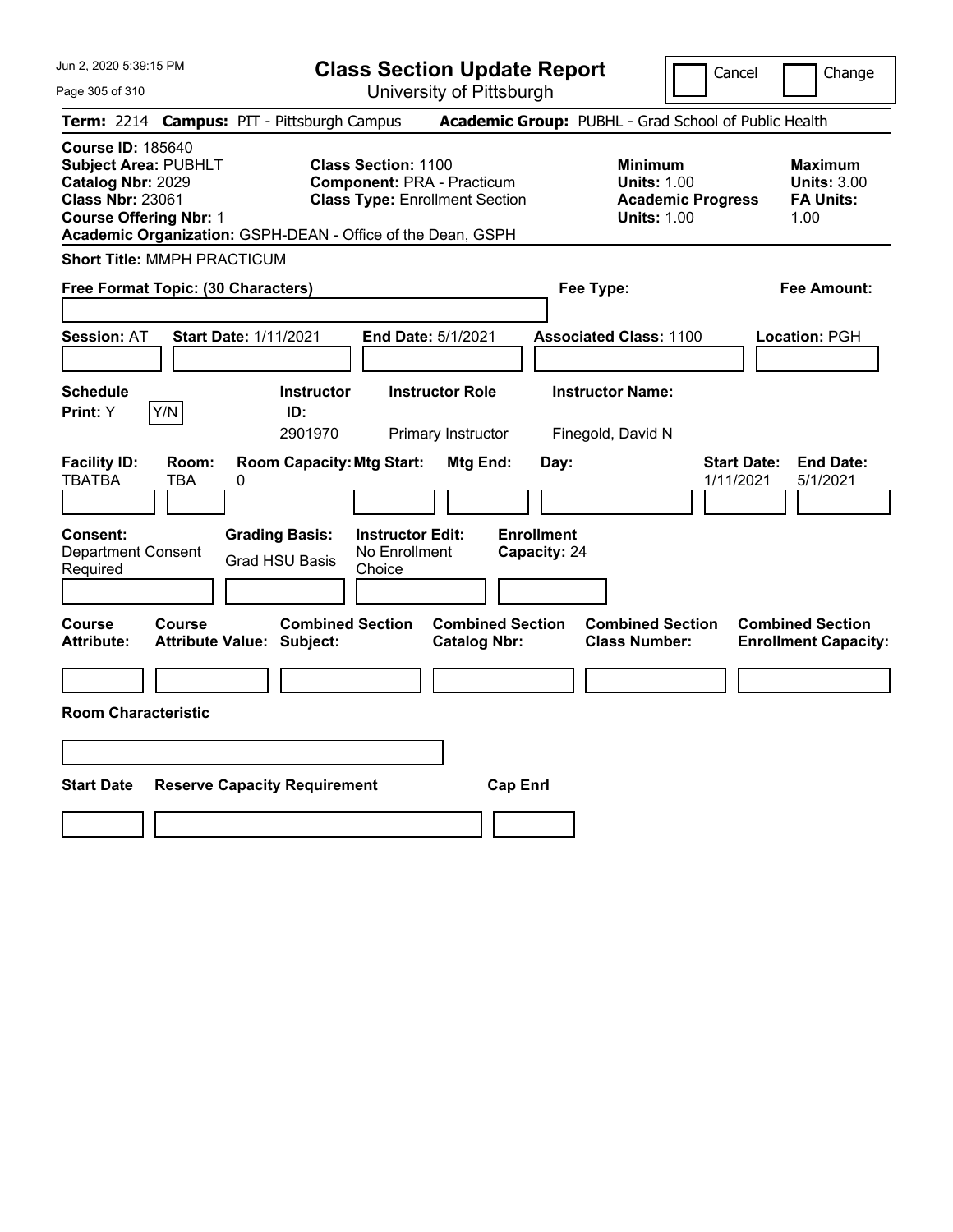| Jun 2, 2020 5:39:15 PM                                                                                                                                                                                  |                                                                                                         | <b>Class Section Update Report</b>             |                                                                                        | Cancel<br>Change                                                 |
|---------------------------------------------------------------------------------------------------------------------------------------------------------------------------------------------------------|---------------------------------------------------------------------------------------------------------|------------------------------------------------|----------------------------------------------------------------------------------------|------------------------------------------------------------------|
| Page 306 of 310                                                                                                                                                                                         |                                                                                                         | University of Pittsburgh                       |                                                                                        |                                                                  |
| Term: 2214 Campus: PIT - Pittsburgh Campus                                                                                                                                                              |                                                                                                         |                                                | Academic Group: PUBHL - Grad School of Public Health                                   |                                                                  |
| <b>Course ID: 187527</b><br><b>Subject Area: PUBHLT</b><br>Catalog Nbr: 2031<br><b>Class Nbr: 28375</b><br><b>Course Offering Nbr: 1</b><br>Academic Organization: GSPH-DEAN - Office of the Dean, GSPH | <b>Class Section: 1010</b><br><b>Component: LEC - Lecture</b><br><b>Class Type: Enrollment Section</b>  |                                                | <b>Minimum</b><br><b>Units: 1.00</b><br><b>Academic Progress</b><br><b>Units: 1.00</b> | <b>Maximum</b><br><b>Units: 1.00</b><br><b>FA Units:</b><br>1.00 |
| Short Title: TECHNQS FOR PROF WRITING                                                                                                                                                                   |                                                                                                         |                                                |                                                                                        |                                                                  |
| Free Format Topic: (30 Characters)                                                                                                                                                                      |                                                                                                         |                                                | Fee Type:                                                                              | Fee Amount:                                                      |
| <b>Session: AT</b><br><b>Start Date: 1/11/2021</b>                                                                                                                                                      | End Date: 5/1/2021                                                                                      |                                                | <b>Associated Class: 1010</b>                                                          | Location: PGH                                                    |
| <b>Schedule</b><br>Y/N<br>Print: Y                                                                                                                                                                      | <b>Instructor</b><br>ID:<br>2904201                                                                     | <b>Instructor Role</b><br>Primary Instructor   | <b>Instructor Name:</b><br>Fine, Steven Mitchell                                       |                                                                  |
| <b>Facility ID:</b><br>Room:<br>PUBHL0A425<br>0A425<br>24                                                                                                                                               | <b>Room Capacity: Mtg Start:</b><br>4:00 PM                                                             | Mtg End:<br>Day:<br>4:50 PM<br>Th              |                                                                                        | <b>End Date:</b><br><b>Start Date:</b><br>1/11/2021<br>5/1/2021  |
| Consent:<br>No Special Consent<br>Required                                                                                                                                                              | <b>Grading Basis:</b><br><b>Instructor Edit:</b><br>No Enrollment<br><b>Grad Letter Grade</b><br>Choice | <b>Enrollment</b><br>Capacity: 24              |                                                                                        |                                                                  |
| Course<br>Course<br><b>Attribute Value: Subject:</b><br>Attribute:                                                                                                                                      | <b>Combined Section</b>                                                                                 | <b>Combined Section</b><br><b>Catalog Nbr:</b> | <b>Combined Section</b><br><b>Class Number:</b>                                        | <b>Combined Section</b><br><b>Enrollment Capacity:</b>           |
| <b>Room Characteristic</b><br>PeopleSoft - Scheduled (PS)                                                                                                                                               |                                                                                                         |                                                |                                                                                        |                                                                  |
| <b>Start Date</b><br><b>Reserve Capacity Requirement</b>                                                                                                                                                |                                                                                                         | <b>Cap Enrl</b>                                |                                                                                        |                                                                  |
|                                                                                                                                                                                                         |                                                                                                         |                                                |                                                                                        |                                                                  |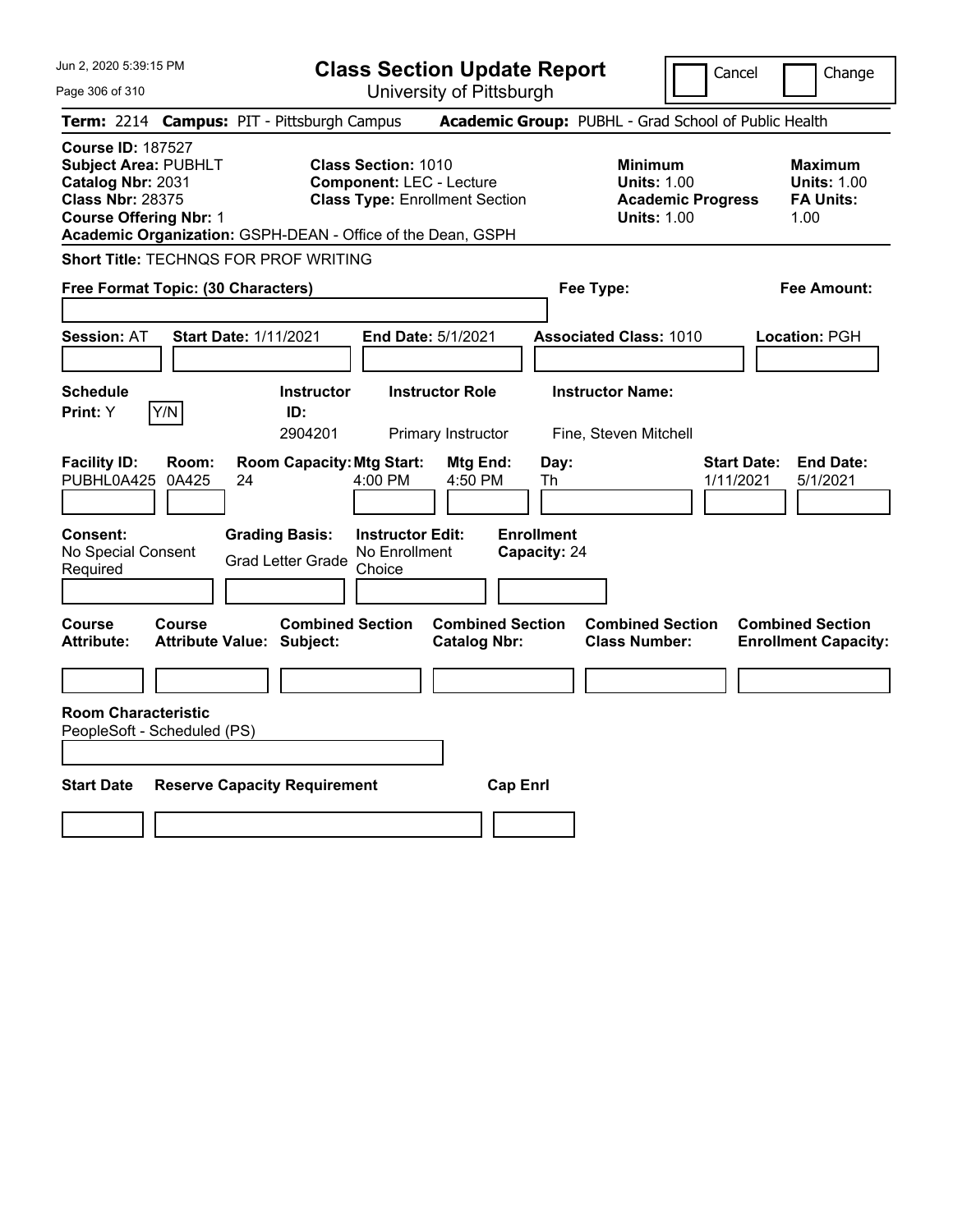| Jun 2, 2020 5:39:15 PM                                                                                                                   |                | <b>Class Section Update Report</b><br>Cancel                |                                                    |                                                                          |                                   |                                                            | Change                   |                                 |                                                                  |
|------------------------------------------------------------------------------------------------------------------------------------------|----------------|-------------------------------------------------------------|----------------------------------------------------|--------------------------------------------------------------------------|-----------------------------------|------------------------------------------------------------|--------------------------|---------------------------------|------------------------------------------------------------------|
| Page 307 of 310                                                                                                                          |                |                                                             |                                                    | University of Pittsburgh                                                 |                                   |                                                            |                          |                                 |                                                                  |
|                                                                                                                                          |                | Term: 2214 Campus: PIT - Pittsburgh Campus                  |                                                    |                                                                          |                                   | Academic Group: PUBHL - Grad School of Public Health       |                          |                                 |                                                                  |
| <b>Course ID: 189167</b><br><b>Subject Area: PUBHLT</b><br>Catalog Nbr: 2034<br><b>Class Nbr: 27568</b><br><b>Course Offering Nbr: 1</b> |                | Academic Organization: GSPH-DEAN - Office of the Dean, GSPH | <b>Class Section: 1010</b>                         | <b>Component: SEM - Seminar</b><br><b>Class Type: Enrollment Section</b> |                                   | <b>Minimum</b><br><b>Units: 2.00</b><br><b>Units: 2.00</b> | <b>Academic Progress</b> |                                 | <b>Maximum</b><br><b>Units: 2.00</b><br><b>FA Units:</b><br>2.00 |
|                                                                                                                                          |                | <b>Short Title: PUBLIC HEALTH COMMUNICATIONS</b>            |                                                    |                                                                          |                                   |                                                            |                          |                                 |                                                                  |
| Free Format Topic: (30 Characters)                                                                                                       |                |                                                             |                                                    |                                                                          |                                   | Fee Type:                                                  |                          |                                 | Fee Amount:                                                      |
| Session: AT                                                                                                                              |                | <b>Start Date: 1/11/2021</b>                                |                                                    | End Date: 5/1/2021                                                       |                                   | <b>Associated Class: 1010</b>                              |                          |                                 | Location: PGH                                                    |
| Schedule<br>Print: Y                                                                                                                     | Y/N            | <b>Instructor</b><br>ID:<br>3323279                         |                                                    | <b>Instructor Role</b><br>Primary Instructor                             |                                   | <b>Instructor Name:</b><br>Felter, Elizabeth Madison       |                          |                                 |                                                                  |
| <b>Facility ID:</b><br>PUBHL0A216                                                                                                        | Room:<br>0A216 | <b>Room Capacity: Mtg Start:</b><br>39                      | $9:00$ AM                                          | Mtg End:<br>10:50 AM                                                     | Day:<br>Mo                        |                                                            |                          | <b>Start Date:</b><br>1/11/2021 | <b>End Date:</b><br>5/1/2021                                     |
| Consent:<br>No Special Consent<br>Required                                                                                               |                | <b>Grading Basis:</b><br><b>Grad Letter Grade</b>           | <b>Instructor Edit:</b><br>No Enrollment<br>Choice |                                                                          | <b>Enrollment</b><br>Capacity: 25 |                                                            |                          |                                 |                                                                  |
| Course<br>Attribute:                                                                                                                     | Course         | <b>Combined Section</b><br><b>Attribute Value: Subject:</b> |                                                    | <b>Combined Section</b><br><b>Catalog Nbr:</b>                           |                                   | <b>Combined Section</b><br><b>Class Number:</b>            |                          |                                 | <b>Combined Section</b><br><b>Enrollment Capacity:</b>           |
| <b>Room Characteristic</b><br>PeopleSoft - Scheduled (PS)                                                                                |                |                                                             |                                                    |                                                                          |                                   |                                                            |                          |                                 |                                                                  |
| <b>Start Date</b>                                                                                                                        |                | <b>Reserve Capacity Requirement</b>                         |                                                    | <b>Cap Enrl</b>                                                          |                                   |                                                            |                          |                                 |                                                                  |
|                                                                                                                                          |                |                                                             |                                                    |                                                                          |                                   |                                                            |                          |                                 |                                                                  |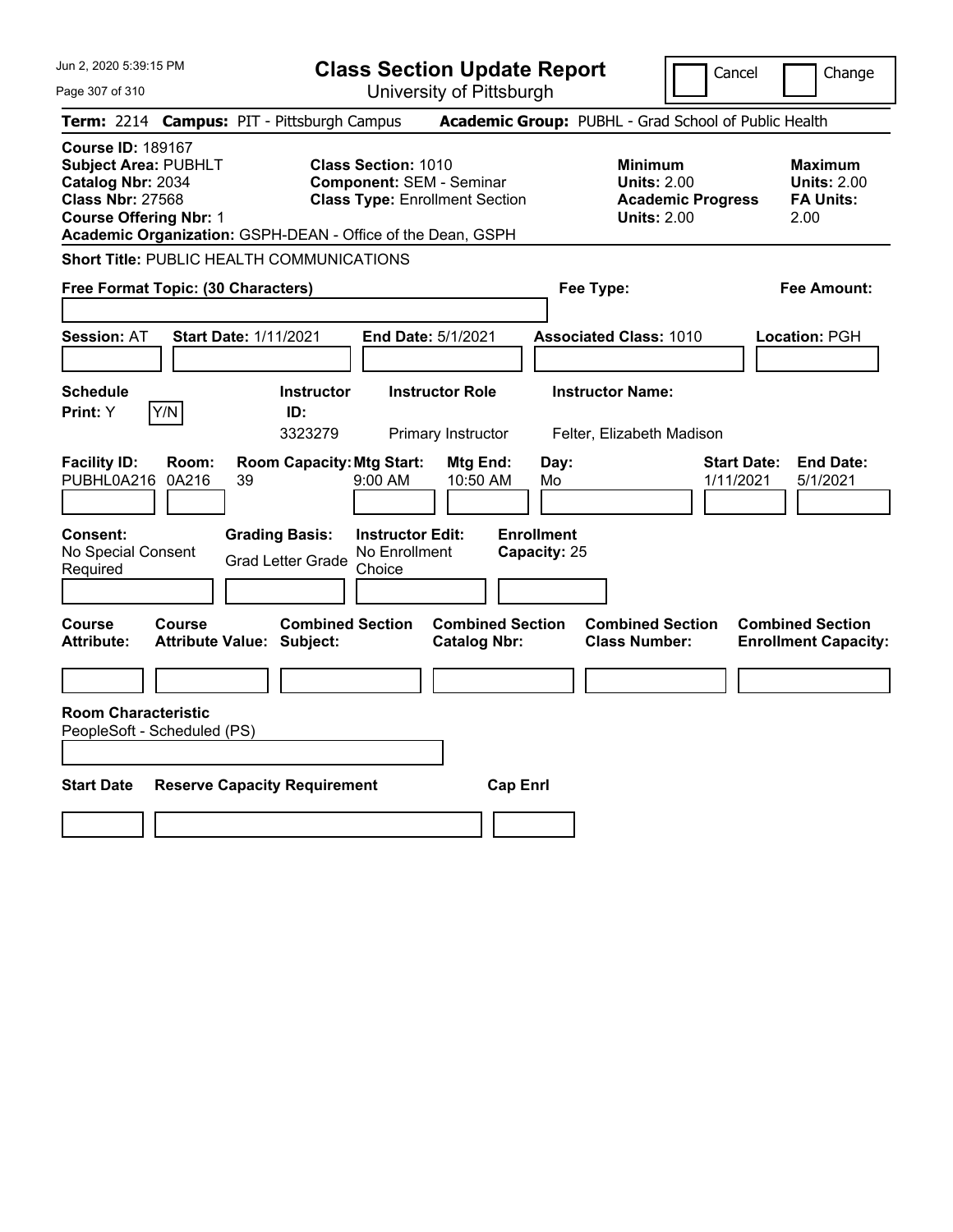| Jun 2, 2020 5:39:15 PM                                                                                                                   |        | <b>Class Section Update Report</b><br>Cancel                |                                                    |                                                                          |                                   |                                                            | Change                   |                                 |                                                                  |
|------------------------------------------------------------------------------------------------------------------------------------------|--------|-------------------------------------------------------------|----------------------------------------------------|--------------------------------------------------------------------------|-----------------------------------|------------------------------------------------------------|--------------------------|---------------------------------|------------------------------------------------------------------|
| Page 308 of 310                                                                                                                          |        |                                                             |                                                    | University of Pittsburgh                                                 |                                   |                                                            |                          |                                 |                                                                  |
|                                                                                                                                          |        | Term: 2214 Campus: PIT - Pittsburgh Campus                  |                                                    |                                                                          |                                   | Academic Group: PUBHL - Grad School of Public Health       |                          |                                 |                                                                  |
| <b>Course ID: 189167</b><br><b>Subject Area: PUBHLT</b><br>Catalog Nbr: 2034<br><b>Class Nbr: 27980</b><br><b>Course Offering Nbr: 1</b> |        | Academic Organization: GSPH-DEAN - Office of the Dean, GSPH | <b>Class Section: 1030</b>                         | <b>Component: SEM - Seminar</b><br><b>Class Type: Enrollment Section</b> |                                   | <b>Minimum</b><br><b>Units: 2.00</b><br><b>Units: 2.00</b> | <b>Academic Progress</b> |                                 | <b>Maximum</b><br><b>Units: 2.00</b><br><b>FA Units:</b><br>2.00 |
|                                                                                                                                          |        | <b>Short Title: PUBLIC HEALTH COMMUNICATIONS</b>            |                                                    |                                                                          |                                   |                                                            |                          |                                 |                                                                  |
| Free Format Topic: (30 Characters)                                                                                                       |        |                                                             |                                                    |                                                                          |                                   | Fee Type:                                                  |                          |                                 | Fee Amount:                                                      |
| Session: AT                                                                                                                              |        | <b>Start Date: 1/11/2021</b>                                |                                                    | End Date: 5/1/2021                                                       |                                   | <b>Associated Class: 1030</b>                              |                          |                                 | Location: PGH                                                    |
| Schedule<br>Print: Y                                                                                                                     | Y/N    | <b>Instructor</b><br>ID:<br>3323279                         |                                                    | <b>Instructor Role</b><br>Primary Instructor                             |                                   | <b>Instructor Name:</b><br>Felter, Elizabeth Madison       |                          |                                 |                                                                  |
| <b>Facility ID:</b><br>PUBHL3121C 3121C                                                                                                  | Room:  | <b>Room Capacity: Mtg Start:</b><br>24                      | 1:00 PM                                            | Mtg End:<br>2:55 PM                                                      | Day:<br>Th                        |                                                            |                          | <b>Start Date:</b><br>1/11/2021 | <b>End Date:</b><br>5/1/2021                                     |
| Consent:<br>No Special Consent<br>Required                                                                                               |        | <b>Grading Basis:</b><br><b>Grad Letter Grade</b>           | <b>Instructor Edit:</b><br>No Enrollment<br>Choice |                                                                          | <b>Enrollment</b><br>Capacity: 24 |                                                            |                          |                                 |                                                                  |
| Course<br>Attribute:                                                                                                                     | Course | <b>Combined Section</b><br><b>Attribute Value: Subject:</b> |                                                    | <b>Combined Section</b><br><b>Catalog Nbr:</b>                           |                                   | <b>Combined Section</b><br><b>Class Number:</b>            |                          |                                 | <b>Combined Section</b><br><b>Enrollment Capacity:</b>           |
| <b>Room Characteristic</b><br>PeopleSoft - Scheduled (PS)                                                                                |        |                                                             |                                                    |                                                                          |                                   |                                                            |                          |                                 |                                                                  |
| <b>Start Date</b>                                                                                                                        |        | <b>Reserve Capacity Requirement</b>                         |                                                    | <b>Cap Enrl</b>                                                          |                                   |                                                            |                          |                                 |                                                                  |
|                                                                                                                                          |        |                                                             |                                                    |                                                                          |                                   |                                                            |                          |                                 |                                                                  |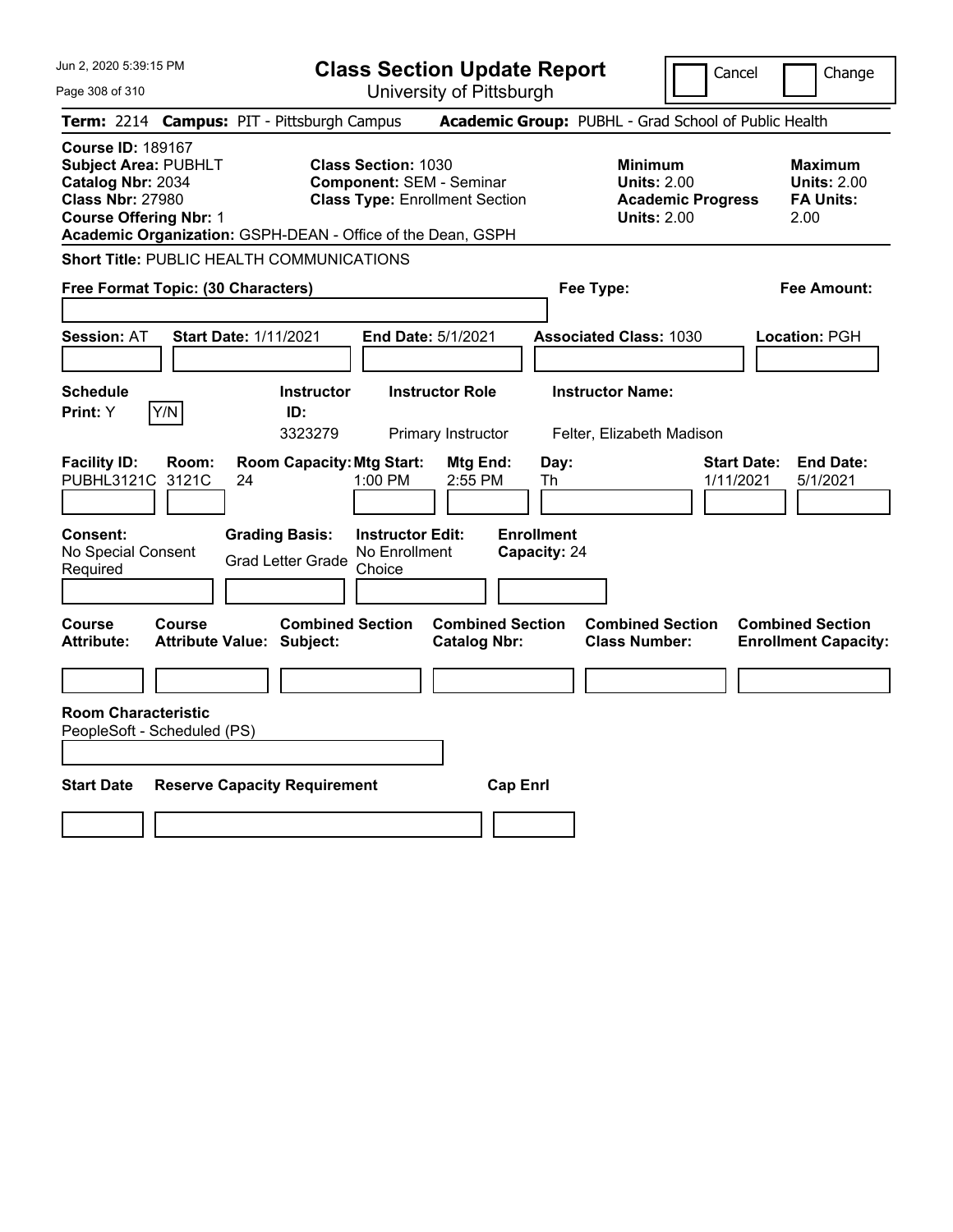| Jun 2, 2020 5:39:15 PM                                                                                                                   |                | <b>Class Section Update Report</b><br>Change<br>Cancel |                                                                                                                                                                       |                                                |                                   |                                                            |                          |                                                                  |
|------------------------------------------------------------------------------------------------------------------------------------------|----------------|--------------------------------------------------------|-----------------------------------------------------------------------------------------------------------------------------------------------------------------------|------------------------------------------------|-----------------------------------|------------------------------------------------------------|--------------------------|------------------------------------------------------------------|
| Page 309 of 310                                                                                                                          |                |                                                        |                                                                                                                                                                       | University of Pittsburgh                       |                                   |                                                            |                          |                                                                  |
| Term: 2214 Campus: PIT - Pittsburgh Campus                                                                                               |                |                                                        |                                                                                                                                                                       |                                                |                                   |                                                            |                          | Academic Group: PUBHL - Grad School of Public Health             |
| <b>Course ID: 189168</b><br><b>Subject Area: PUBHLT</b><br>Catalog Nbr: 2035<br><b>Class Nbr: 27569</b><br><b>Course Offering Nbr: 1</b> |                |                                                        | <b>Class Section: 1010</b><br><b>Component: SEM - Seminar</b><br><b>Class Type: Enrollment Section</b><br>Academic Organization: GSPH-DEAN - Office of the Dean, GSPH |                                                |                                   | <b>Minimum</b><br><b>Units: 2.00</b><br><b>Units: 2.00</b> | <b>Academic Progress</b> | <b>Maximum</b><br><b>Units: 2.00</b><br><b>FA Units:</b><br>2.00 |
| Short Title: APPLICATIONS IN PUBLIC HEALTH                                                                                               |                |                                                        |                                                                                                                                                                       |                                                |                                   |                                                            |                          |                                                                  |
| Free Format Topic: (30 Characters)                                                                                                       |                |                                                        |                                                                                                                                                                       |                                                |                                   | Fee Type:                                                  |                          | Fee Amount:                                                      |
| Session: AT                                                                                                                              |                | <b>Start Date: 1/11/2021</b>                           |                                                                                                                                                                       | End Date: 5/1/2021                             |                                   | <b>Associated Class: 1010</b>                              |                          | Location: PGH                                                    |
| Schedule<br>Print: Y                                                                                                                     | Y/N            | ID:<br>3327658                                         | <b>Instructor</b>                                                                                                                                                     | <b>Instructor Role</b><br>Primary Instructor   |                                   | <b>Instructor Name:</b><br>Salter, Cynthia L               |                          |                                                                  |
| <b>Facility ID:</b><br>PUBHL0A215                                                                                                        | Room:<br>0A215 | 47                                                     | <b>Room Capacity: Mtg Start:</b><br>12:00 PM                                                                                                                          | Mtg End:<br>1:55 PM                            | Day:<br>Mo                        |                                                            |                          | <b>Start Date:</b><br><b>End Date:</b><br>1/11/2021<br>5/1/2021  |
| Consent:<br>No Special Consent<br>Required                                                                                               |                | <b>Grading Basis:</b><br><b>Grad Letter Grade</b>      | <b>Instructor Edit:</b><br>No Enrollment<br>Choice                                                                                                                    |                                                | <b>Enrollment</b><br>Capacity: 39 |                                                            |                          |                                                                  |
| Course<br><b>Attribute:</b>                                                                                                              | Course         | <b>Attribute Value: Subject:</b>                       | <b>Combined Section</b>                                                                                                                                               | <b>Combined Section</b><br><b>Catalog Nbr:</b> |                                   | <b>Combined Section</b><br><b>Class Number:</b>            |                          | <b>Combined Section</b><br><b>Enrollment Capacity:</b>           |
| <b>Room Characteristic</b><br>PeopleSoft - Scheduled (PS)                                                                                |                |                                                        |                                                                                                                                                                       |                                                |                                   |                                                            |                          |                                                                  |
| <b>Start Date</b>                                                                                                                        |                | <b>Reserve Capacity Requirement</b>                    |                                                                                                                                                                       | <b>Cap Enrl</b>                                |                                   |                                                            |                          |                                                                  |
|                                                                                                                                          |                |                                                        |                                                                                                                                                                       |                                                |                                   |                                                            |                          |                                                                  |